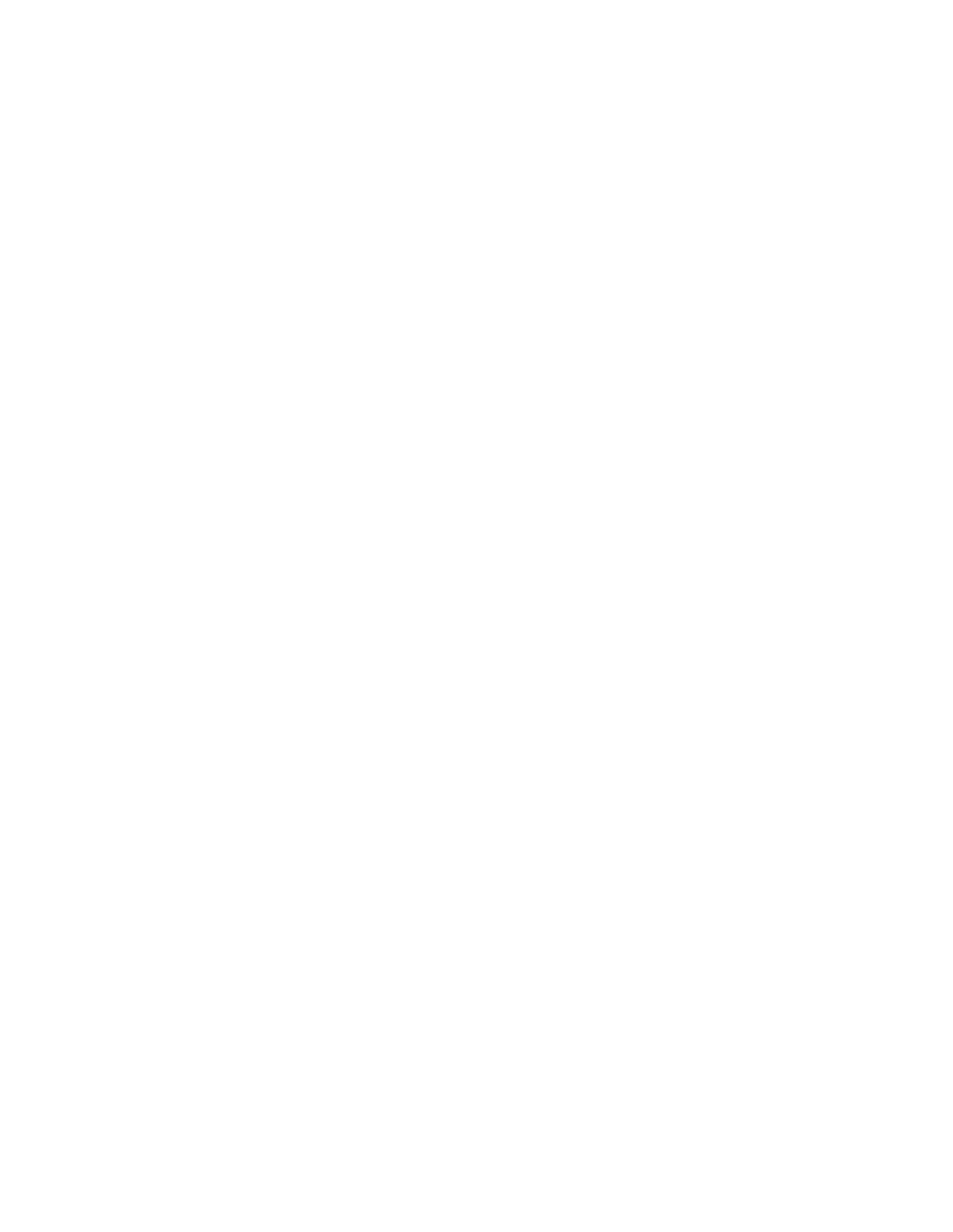#### **General Fund Appropriations**

#### **GENERAL FUND APPROPRIATIONS - 2nd SPECIAL SESSION, 128th LEGISLATURE**

**Updated October 3, 2018**

**Table of Contents Page Department/Agency 2017-18 2018-19 1 DEPARTMENT OF ADMINISTRATIVE AND FINANCIAL SERVICES**  Positions - Leg. Count 482.000 518.500 Positions - FTE Count 0.000 0.000 0.000 0.000 0.000 0.000 0.000 0.000 0.000 0.000 0.000 0.000 0.000 0.000 0.000 0.000 0.000 0.000 0.000 0.000 0.000 0.000 0.000 0.000 0.000 0.000 0.000 0.000 0.000 0.000 0.000 0.000 0.000 0. Personal Services 38,043,678 38,208,882<br>All Other 127,010,186 151,123,223 All Other 127,010,186 151,123,223 Capital Expenditures 0 0 Department Total 165,053,864 189,332,105 **26 DEPARTMENT OF AGRICULTURE, CONSERVATION AND FORESTRY** Positions - Leg. Count 234.921 235.921 Positions - FTE Count 82.965 82.965 82.965 Personal Services 24,114,773 24,675,196<br>
All Other 8.140,025 8.348,946 All Other 8,140,025 8,348,946 Capital Expenditures 100,000 0 Department Total 32,354,798 33,024,142 **49 MAINE ARTS COMMISSION** Positions - Leg. Count 6.000 6.000 6.000 6.000 6.000 6.000 6.000 6.000 6.000 6.000 6.000 6.000 6.000 6.000 6.000 6.000 6.000 6.000 6.000 6.000 6.000 6.000 6.000 6.000 6.000 6.000 6.000 6.000 6.000 6.000 6.000 6.000 6.000 6 Personal Services 582,549 591,478 All Other 337,583 337,583 Department Total 918,203 929,061 **50 DEPARTMENT OF THE ATTORNEY GENERAL** Positions - Leg. Count 167.500 171.500 Personal Services 19,199,493 20,389,773 All Other 1,638,764 1,638,564 1,638,764 Capital Expenditures  $40,000$  80,000 Department Total 20,878,257 22,108,337 **56 DEPARTMENT OF AUDIT** Positions - Leg. Count 15.000 15.000 15.000 15.000 15.000 15.000 15.000 15.000 15.000 15.000 15.000 15.000 15.000 15.000 15.000 15.000 15.000 15.000 15.000 15.000 15.000 15.000 15.000 15.000 15.000 15.000 15.000 15.000 15. Personal Services 1,602,739 1,639,355 All Other 52,678 52,678 Department Total 1,654,911 1,692,033 **57 CENTERS FOR INNOVATION** All Other 118,009 118,009 Department Total 118,009 118,009 **58 BOARD OF TRUSTEES OF THE MAINE COMMUNITY COLLEGE SYSTEM** All Other 65,251,868 70,072,844 Department Total 65,251,868 70,072,844 **63 DEPARTMENT OF CORRECTIONS** Positions - Leg. Count 1,284.000 1,233.000 Positions - FTE Count 2.918 2.918 2.918 Personal Services 114,110,249 111,995,056 All Other 71,466,389 74,155,394 Department Total 185,576,638 186,150,450 **82 MAINE STATE CULTURAL AFFAIRS COUNCIL** All Other 39,445 114,445 Department Total 39,445 114,445 **83 DEPARTMENT OF DEFENSE, VETERANS AND EMERGENCY MANAGEMENT** Positions - Leg. Count 65.000 65.000 65.000 65.000 65.000 65.000 65.000 65.000 65.000 65.000 65.000 65.000 65.000 65.000 65.000 65.000 65.000 65.000 65.000 65.000 65.000 65.000 65.000 65.000 65.000 65.000 65.000 65.000 65. Personal Services 2,718,620 4,718,620 4,846,790 All Other 3,451,263 3,850,510 Capital Expenditures 30,000 15,000 Department Total 8,199,883 8,712,300 **90 MAINE DEVELOPMENT FOUNDATION** All Other 58,444 58,444 58,444 Department Total 58,444 58,444 **90 DIRIGO HEALTH** Positions - Leg. Count 2.000 2.000 2.000 Personal Services 303,618 305,843<br>All Other 352,590 352,590 352,590

All Other 852,590 852,590 Department Total 1,156,208 1,158,433 **92 DISABILITY RIGHTS CENTER** All Other 126,045 126,045 Department Total  $126,045$   $126,045$ 

> General Fund Appropriations By Department - 2018-2019 Biennium Table of Contents - Page 1 of 4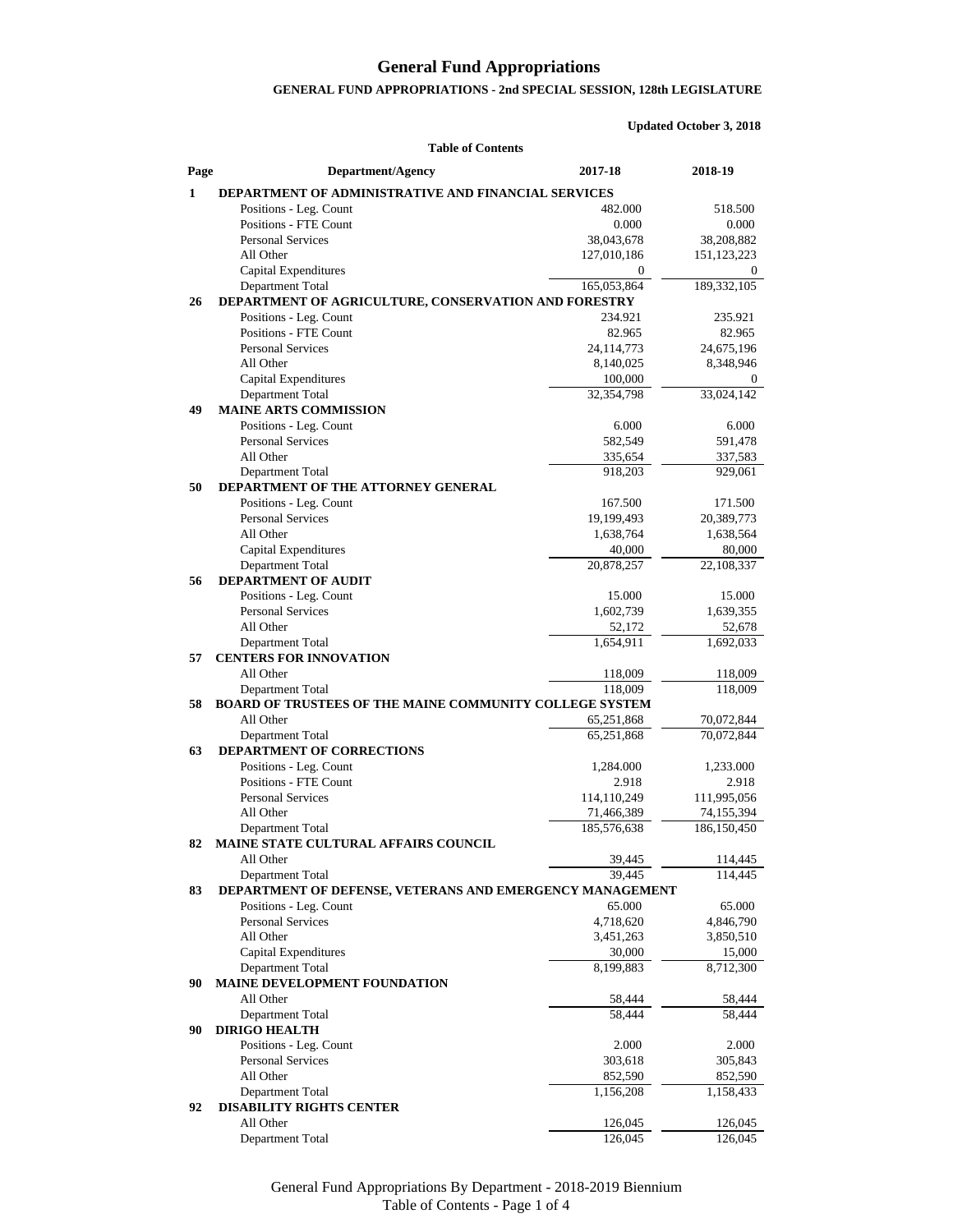| Page | Department/Agency                                                              | 2017-18                 | 2018-19                 |  |  |
|------|--------------------------------------------------------------------------------|-------------------------|-------------------------|--|--|
| 92   | <b>DOWNEAST INSTITUTE FOR APPLIED MARINE RESEARCH AND EDUCATION</b>            |                         |                         |  |  |
|      | All Other                                                                      | 12,554                  | 12,554                  |  |  |
|      | Department Total                                                               | 12,554                  | 12,554                  |  |  |
| 93   | DEPARTMENT OF ECONOMIC AND COMMUNITY DEVELOPMENT                               |                         |                         |  |  |
|      | Positions - Leg. Count                                                         | 18.000                  | 18.000                  |  |  |
|      | <b>Personal Services</b><br>All Other                                          | 2,030,250<br>14,095,662 | 2,065,779<br>11,129,412 |  |  |
|      | Department Total                                                               | 16,125,912              | 13,195,191              |  |  |
| 100  | DEPARTMENT OF EDUCATION                                                        |                         |                         |  |  |
|      | Positions - Leg. Count                                                         | 88.000                  | 88.000                  |  |  |
|      | <b>Positions - FTE Count</b>                                                   | 27.179                  | 27.179                  |  |  |
|      | <b>Personal Services</b>                                                       | 9,628,080               | 9,891,149               |  |  |
|      | All Other                                                                      | 1,245,827,707           | 1,335,776,698           |  |  |
|      | Department Total                                                               | 1,255,455,787           | 1,345,667,847           |  |  |
| 119  | <b>STATE BOARD OF EDUCATION</b><br>Positions - Leg. Count                      | 1.000                   | 1.000                   |  |  |
|      | <b>Personal Services</b>                                                       | 89,444                  | 90,387                  |  |  |
|      | All Other                                                                      | 73,694                  | 73,694                  |  |  |
|      | Department Total                                                               | 163,138                 | 164,081                 |  |  |
|      | 119 DEPARTMENT OF ENVIRONMENTAL PROTECTION                                     |                         |                         |  |  |
|      | Positions - Leg. Count                                                         | 72.000                  | 72.000                  |  |  |
|      | <b>Positions - FTE Count</b>                                                   | 1.000                   | 0.500                   |  |  |
|      | <b>Personal Services</b>                                                       | 6,150,757               | 6,255,857               |  |  |
|      | All Other<br>Department Total                                                  | 1,683,784<br>7,834,541  | 3,185,688<br>9,441,545  |  |  |
| 127  | COMMISSION ON GOVERNMENTAL ETHICS AND ELECTION PRACTICES                       |                         |                         |  |  |
|      | Positions - Leg. Count                                                         | 2.000                   | 2.000                   |  |  |
|      | <b>Personal Services</b>                                                       | 137,649                 | 142,427                 |  |  |
|      | All Other                                                                      | 8,897                   | 8,897                   |  |  |
|      | Department Total                                                               | 146,546                 | 151,324                 |  |  |
|      | <b>128 EXECUTIVE DEPARTMENT</b>                                                |                         |                         |  |  |
|      | Positions - Leg. Count<br><b>Positions - FTE Count</b>                         | 32.500                  | 32.500                  |  |  |
|      | <b>Personal Services</b>                                                       | 0.684<br>3,603,425      | 0.684<br>3,746,074      |  |  |
|      | All Other                                                                      | 588,928                 | 588,928                 |  |  |
|      | Department Total                                                               | 4,192,353               | 4,335,002               |  |  |
|      | <b>132 FINANCE AUTHORITY OF MAINE</b>                                          |                         |                         |  |  |
|      | All Other                                                                      | 16,192,394              | 16, 192, 394            |  |  |
|      | Department Total                                                               | 16,192,394              | 16,192,394              |  |  |
|      | 133 MAINE FIRE PROTECTION SERVICES COMMISSION                                  |                         |                         |  |  |
|      | All Other<br>Department Total                                                  | 2,000<br>2.000          | 2,000<br>2.000          |  |  |
|      | <b>134 FOUNDATION FOR BLOOD RESEARCH</b>                                       |                         |                         |  |  |
|      | All Other                                                                      | $\boldsymbol{0}$        | $\theta$                |  |  |
|      | Department Total                                                               | $\Omega$                | $\Omega$                |  |  |
|      | 135 DEPARTMENT OF HEALTH AND HUMAN SERVICES (Formerly DHS)                     |                         |                         |  |  |
|      | Positions - Leg. Count                                                         | 1,756.000               | 1,793.000               |  |  |
|      | <b>Personal Services</b>                                                       | 128,437,842             | 135,947,683             |  |  |
|      | All Other                                                                      | 1,040,201,487           | 1,111,589,995           |  |  |
|      | Department Total<br>206 DEPARTMENT OF HEALTH AND HUMAN SERVICES (Formerly BDS) | 1,168,639,329           | 1,247,537,678           |  |  |
|      | Positions - Leg. Count                                                         | 0.000                   | 0.000                   |  |  |
|      | <b>Personal Services</b>                                                       | $\boldsymbol{0}$        | 0                       |  |  |
|      | All Other                                                                      | 11,250,000              | 0                       |  |  |
|      | Department Total                                                               | 11,250,000              | $\Omega$                |  |  |
| 225  | MAINE HISTORIC PRESERVATION COMMISSION                                         |                         |                         |  |  |
|      | Positions - Leg. Count                                                         | 3.000                   | 3.000                   |  |  |
|      | Personal Services                                                              | 306,302                 | 316,392                 |  |  |
|      | All Other<br>Department Total                                                  | 26,523<br>332,825       | 26,513<br>342,905       |  |  |
|      | 226 MAINE HISTORICAL SOCIETY                                                   |                         |                         |  |  |
|      | All Other                                                                      | 44,864                  | 44,864                  |  |  |
|      | Department Total                                                               | 44,864                  | 44,864                  |  |  |
| 227  | <b>MAINE HOSPICE COUNCIL</b>                                                   |                         |                         |  |  |
|      | All Other                                                                      | 63,506                  | 63,506                  |  |  |
|      | Department Total                                                               | 63,506                  | 63,506                  |  |  |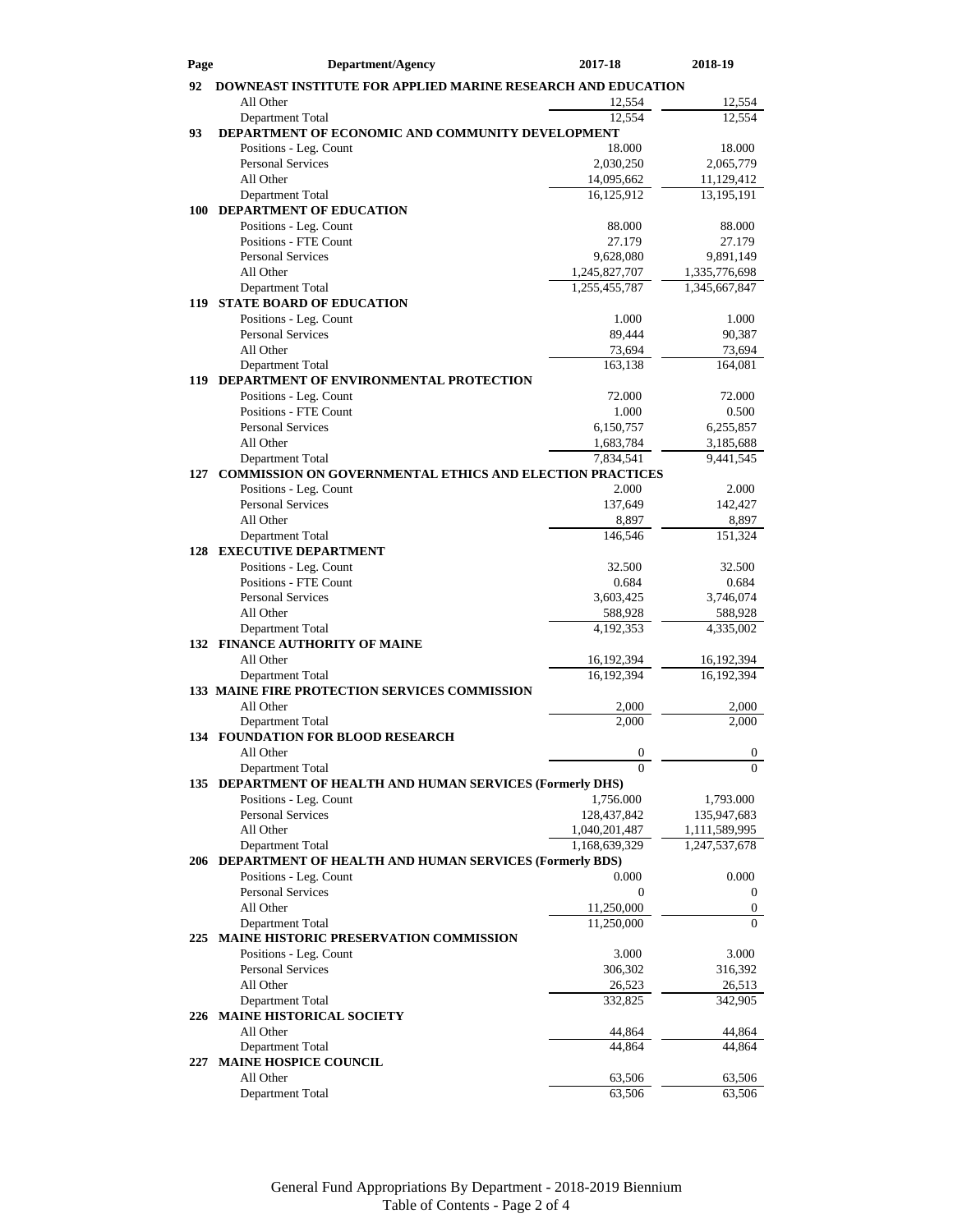| Page | <b>Department/Agency</b>                                      | 2017-18               | 2018-19              |
|------|---------------------------------------------------------------|-----------------------|----------------------|
|      | 227 MAINE STATE HOUSING AUTHORITY                             |                       |                      |
|      | All Other                                                     | 3,050,000             | 2,550,000            |
|      | Department Total                                              | 3,050,000             | 2,550,000            |
| 229  | <b>MAINE HUMAN RIGHTS COMMISSION</b>                          |                       |                      |
|      | Positions - Leg. Count                                        | 8.000                 | 8.000                |
|      | <b>Personal Services</b>                                      | 772,062               | 796,096              |
|      | All Other                                                     | 26,936                | 26,936               |
|      | Department Total                                              | 798,998               | 823,032              |
|      | <b>230 MAINE HUMANITIES COUNCIL</b>                           |                       |                      |
|      | All Other                                                     | 53,357                | 53,357               |
|      | Department Total<br>231 MAINE INDIAN TRIBAL-STATE COMMISSION  | 53,357                | 53,357               |
|      | All Other                                                     | 111,614               | 111,614              |
|      | Department Total                                              | 111,614               | 111,614              |
|      | 231 MAINE COMMISSION ON INDIGENT LEGAL SERVICES               |                       |                      |
|      | Positions - Leg. Count                                        | 11.500                | 0.000                |
|      | <b>Personal Services</b>                                      | 785,317               | $\overline{0}$       |
|      | All Other                                                     | 21,116,405            | (58,000)             |
|      | Department Total                                              | 21,901,722            | (58,000)             |
|      | 234 DEPARTMENT OF INLAND FISHERIES AND WILDLIFE               |                       |                      |
|      | Positions - Leg. Count                                        | 225.000               | 225.000              |
|      | <b>Positions - FTE Count</b>                                  | 1.077                 | 1.077                |
|      | <b>Personal Services</b>                                      | 19,570,197            | 19,936,513           |
|      | All Other                                                     | 7,453,286             | 7,579,951<br>135,000 |
|      | Capital Expenditures<br>Department Total                      | 146,350<br>27,169,833 | 27,651,464           |
|      | 246 JUDICIAL DEPARTMENT                                       |                       |                      |
|      | Positions - Leg. Count                                        | 518.500               | 518.500              |
|      | <b>Personal Services</b>                                      | 42,962,715            | 44, 147, 534         |
|      | All Other                                                     | 30,595,696            | 35,127,081           |
|      | Department Total                                              | 73,558,411            | 79,274,615           |
| 249  | <b>DEPARTMENT OF LABOR</b>                                    |                       |                      |
|      | Positions - Leg. Count                                        | 49.000                | 50.000               |
|      | <b>Personal Services</b>                                      | 4,070,438             | 4,237,696            |
|      | All Other                                                     | 6,679,973             | 7,079,137            |
|      | Department Total<br>258 LAW AND LEGISLATIVE REFERENCE LIBRARY | 10,750,411            | 11,316,833           |
|      | Positions - Leg. Count                                        | 14.000                | 14.000               |
|      | <b>Personal Services</b>                                      | 1,195,454             | 1,236,238            |
|      | All Other                                                     | 356,757               | 356,757              |
|      | Department Total                                              | 1,552,211             | 1,592,995            |
| 259  | <b>LEGISLATURE</b>                                            |                       |                      |
|      | Positions - Leg. Count                                        | 150.500               | 150.500              |
|      | Positions - FTE Count                                         | 30.947                | 30.947               |
|      | <b>Personal Services</b>                                      | 21,223,984            | 23,025,612           |
|      | All Other                                                     | 4,845,314             | 4,889,098            |
|      | Department Total                                              | 26,069,298            | 27,914,710           |
|      | 262 MAINE STATE LIBRARY                                       |                       |                      |
|      | Positions - Leg. Count<br><b>Personal Services</b>            | 31.500<br>2,190,241   | 31.500<br>2,235,607  |
|      | All Other                                                     | 1,237,949             | 1,237,949            |
|      | Department Total                                              | 3,428,190             | 3,473,556            |
|      | <b>264 DEPARTMENT OF MARINE RESOURCES</b>                     |                       |                      |
|      | Positions - Leg. Count                                        | 81.000                | 81.000               |
|      | <b>Personal Services</b>                                      | 7,584,157             | 7,759,609            |
|      | All Other                                                     | 2,770,659             | 2,772,755            |
|      | Department Total                                              | 10,354,816            | 10,532,364           |
|      | 270 MAINE MARITIME ACADEMY                                    |                       |                      |
|      | All Other                                                     | 9,557,469             | 10,751,160           |
|      | Department Total                                              | 9,557,469             | 10,751,160           |
|      | 273 MAINE MUNICIPAL BOND BANK                                 |                       |                      |
|      | All Other<br>Department Total                                 | 69,331<br>69,331      | 69,331<br>69,331     |
|      | 274 MAINE STATE MUSEUM                                        |                       |                      |
|      | Positions - Leg. Count                                        | 19.000                | 19.000               |
|      | <b>Personal Services</b>                                      | 1,519,801             | 1,560,005            |
|      | All Other                                                     | 197,048               | 200,463              |
|      | Department Total                                              | 1,716,849             | 1,760,468            |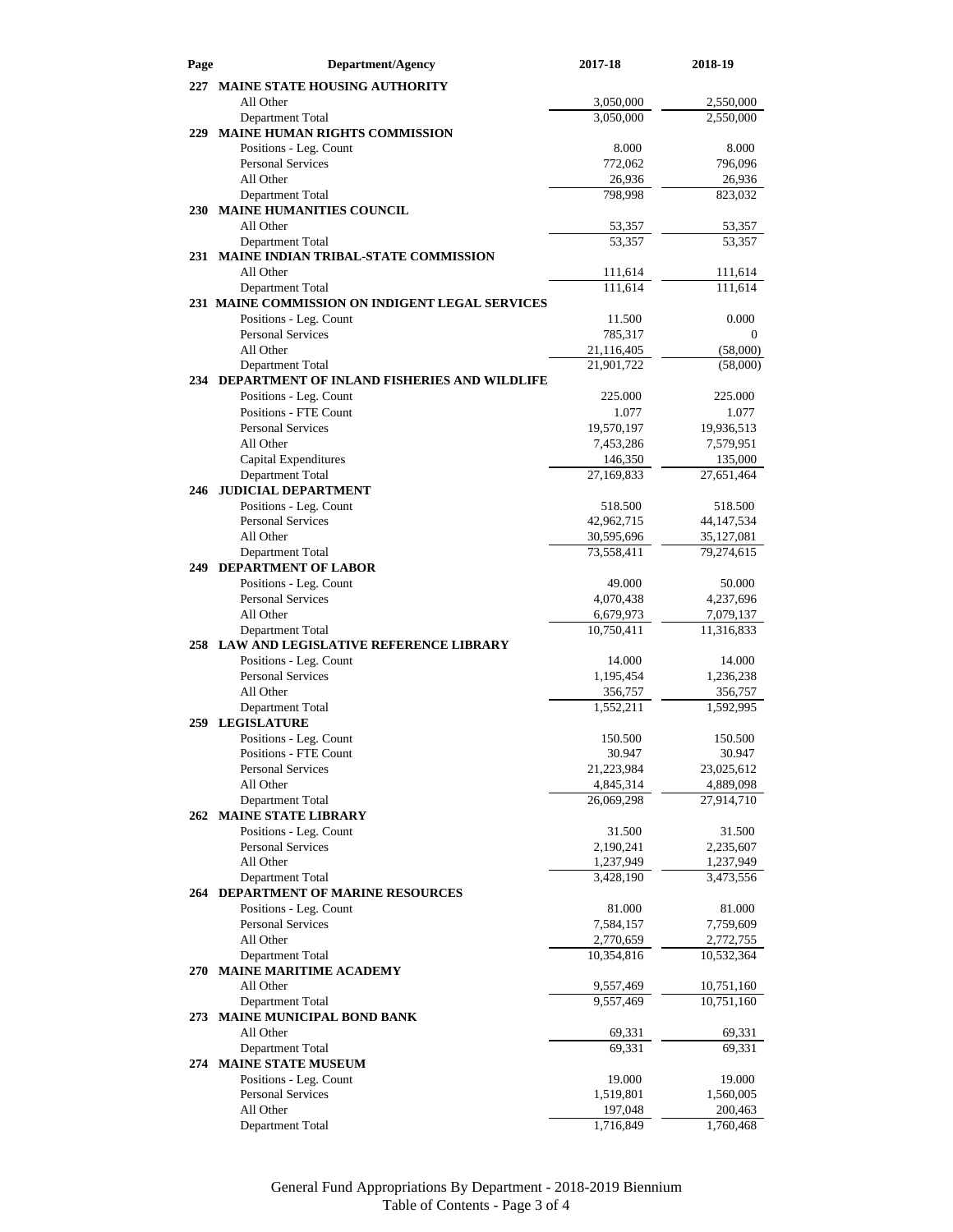| Page       | <b>Department/Agency</b>                                                          | 2017-18                 | 2018-19                |
|------------|-----------------------------------------------------------------------------------|-------------------------|------------------------|
|            | 275 NEW ENGLAND INTERSTATE WATER POLLUTION CONTROL COMMISSION                     |                         |                        |
|            | All Other                                                                         | 27,950                  | 27,950                 |
|            | Department Total                                                                  | 27,950                  | 27,950                 |
|            | 276 PINE TREE LEGAL ASSISTANCE                                                    |                         |                        |
|            | All Other                                                                         | 500,000                 | 500,000                |
|            | Department Total                                                                  | 500,000                 | 500,000                |
|            | 276 MAINE POTATO BOARD<br>All Other                                               |                         |                        |
|            | Department Total                                                                  | 160,902<br>160,902      | 160,902<br>160,902     |
| 277        | <b>OFFICE OF PROGRAM EVALUATION AND GOVERNMENT ACCOUNTABILITY</b>                 |                         |                        |
|            | Positions - Leg. Count                                                            | 9.000                   | 9.000                  |
|            | <b>Personal Services</b>                                                          | 1,142,736               | 1,166,795              |
|            | All Other                                                                         | 149,088                 | 149,088                |
|            | Department Total                                                                  | 1,291,824               | 1,315,883              |
| 278        | STATE BOARD OF PROPERTY TAX REVIEW                                                |                         |                        |
|            | <b>Personal Services</b>                                                          | 6,000                   | 6,000                  |
|            | All Other                                                                         | 80,565                  | 80,565                 |
|            | Department Total                                                                  | 86,565                  | 86,565                 |
|            | 278 MAINE PUBLIC BROADCASTING CORPORATION                                         |                         |                        |
|            | All Other<br>Department Total                                                     | 1,500,000<br>1,500,000  | 1,500,000<br>1,500,000 |
| 279        | DEPARTMENT OF PUBLIC SAFETY                                                       |                         |                        |
|            | Positions - Leg. Count                                                            | 372.000                 | 374.000                |
|            | Personal Services                                                                 | 29,876,578              | 30,405,834             |
|            | All Other                                                                         | 18,984,586              | 19,738,235             |
|            | Capital Expenditures                                                              | $\mathbf{0}$            | 33,150                 |
|            | Department Total                                                                  | 48,861,164              | 50,177,219             |
|            | 297 MAINE PUBLIC EMPLOYEES RETIREMENT SYSTEM                                      |                         |                        |
|            | All Other                                                                         | 240,296                 | 297,902                |
| 299        | Department Total<br><b>SACO RIVER CORRIDOR COMMISSION</b>                         | 240,296                 | 297,902                |
|            | All Other                                                                         | 46,960                  | 46,960                 |
|            | Department Total                                                                  | 46,960                  | 46,960                 |
| 299        | DEPARTMENT OF THE SECRETARY OF STATE                                              |                         |                        |
|            | Positions - Leg. Count                                                            | 47.500                  | 47.500                 |
|            | <b>Personal Services</b>                                                          | 3,440,694               | 3,546,664              |
|            | All Other                                                                         | 2,225,480               | 2,191,159              |
|            | <b>Capital Expenditures</b>                                                       | 575,040                 | $\boldsymbol{0}$       |
|            | Department Total                                                                  | 6,241,214               | 5,737,823              |
|            | 304 ST. CROIX INTERNATIONAL WATERWAY COMMISSION                                   |                         |                        |
|            | All Other                                                                         | 25,000                  | 25,000                 |
|            | Department Total<br>305 RESERVE FUND FOR STATE HOUSE PRESERVATION AND MAINTENANCE | 25,000                  | 25,000                 |
|            | All Other                                                                         | 800,000                 | 800,000                |
|            | Department Total                                                                  | 800,000                 | 800,000                |
|            | 306 DEPARTMENT OF TECHNOLOGY SERVICES                                             |                         |                        |
|            | Positions - Leg. Count                                                            | 0.000                   | 0.000                  |
|            | <b>Personal Services</b>                                                          | $\mathbf{0}$            | 0                      |
|            | All Other                                                                         | $\mathbf{0}$            | 0                      |
|            | Department Total                                                                  | $\Omega$                | $\Omega$               |
| 308 l      | OFFICE OF THE TREASURER OF STATE                                                  |                         |                        |
|            | Positions - Leg. Count<br><b>Personal Services</b>                                | 16.000                  | 16.000<br>1,344,083    |
|            | All Other                                                                         | 1,305,517<br>91,130,636 | 97,525,483             |
|            | Department Total                                                                  | 92,436,153              | 98,869,566             |
| <b>310</b> | <b>BOARD OF TRUSTEES OF THE UNIVERSITY OF MAINE SYSTEM</b>                        |                         |                        |
|            | All Other                                                                         | 210,471,084             | 212,488,134            |
|            | Department Total                                                                  | 210,471,084             | 212,488,134            |
| 313        | <b>GRAND TOTALS - ALL DEPARTMENTS</b>                                             |                         |                        |
|            | Positions - Leg. Count                                                            | 5,781.421               | 5,800.421              |
|            | <b>Positions - FTE Count</b>                                                      | 146.770                 | 146.270                |
|            | <b>Personal Services</b>                                                          | 490,705,359             | 502,512,407            |
|            | All Other                                                                         | 3,023,077,195           | 3,197,823,385          |
|            | Capital Expenditures<br>Unallocated                                               | 891,390<br>0            | 263,150<br>0           |
|            | <b>Grand Total</b>                                                                | 3,514,673,944           | 3,700,598,942          |
|            |                                                                                   |                         |                        |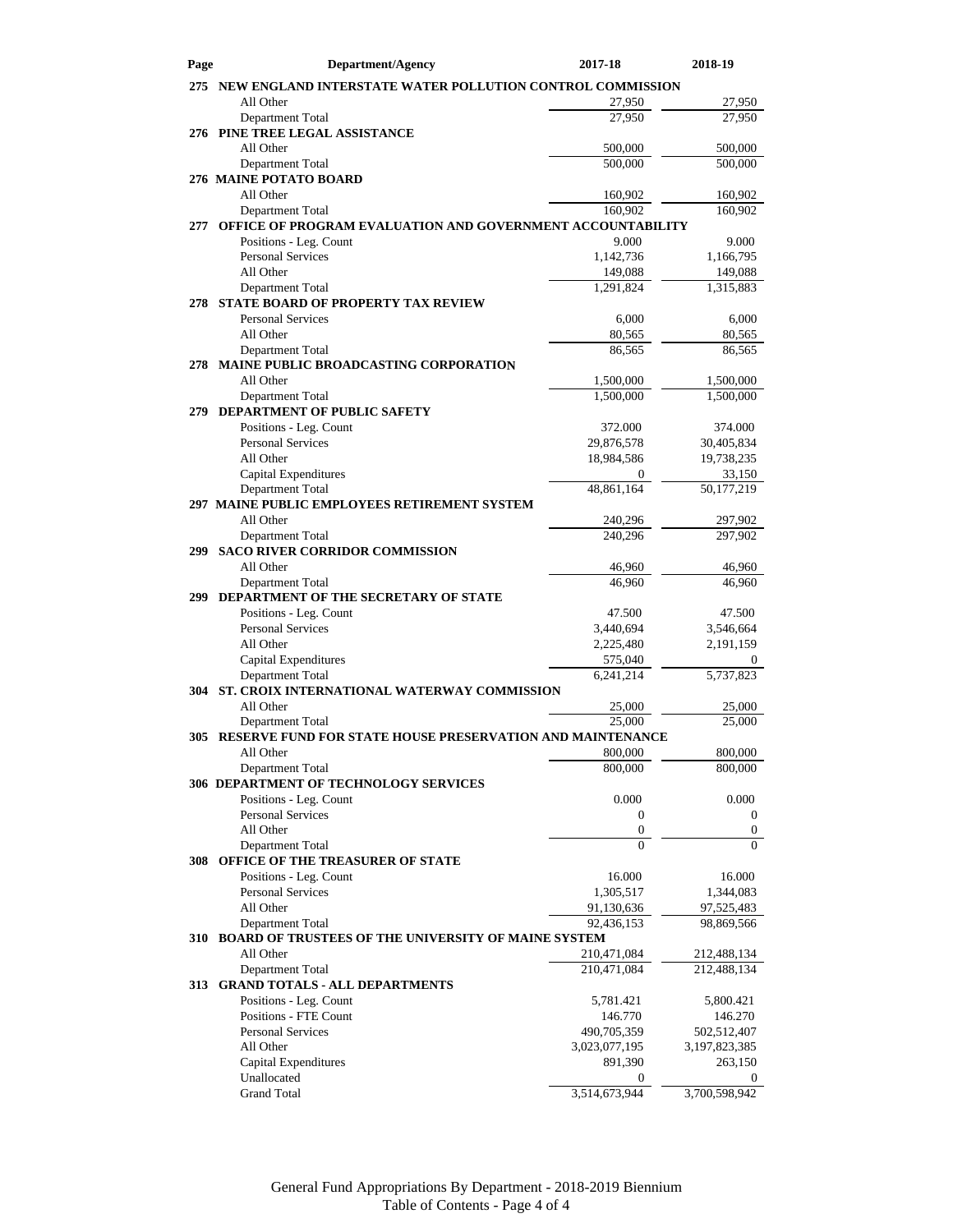#### **General Fund**

#### **ADMINISTRATIVE AND FINANCIAL SERVICES, DEPARTMENT OF**

#### **Accident - Sickness - Health Insurance 0455**

2017 Public Law 284 Part A 1

Initiative: BASELINE BUDGET

| <b>GENERAL FUND</b>           | 2017-18   | 2018-19   |
|-------------------------------|-----------|-----------|
| POSITIONS - LEGISLATIVE COUNT | 0.500     | 0.500     |
| Personal Services             | \$24,025  | \$24,061  |
| All Other                     | \$772.957 | \$772,957 |
| <b>GENERAL FUND TOTAL</b>     | \$796,982 | \$797,018 |

#### **Accident - Sickness - Health Insurance 0455**

2017 Public Law 284 Part X 3

Initiative: Reduces funding to reflect projected savings from an increase in the attrition rate from 1.6% to 5% for fiscal years 2017-18 and 2018-19.

| <b>GENERAL FUND</b>       | 2017-18 | 2018-19   |
|---------------------------|---------|-----------|
| Personal Services         | (S797)  | $(\$800)$ |
| <b>GENERAL FUND TOTAL</b> | (S797)  | (S800)    |

#### **Accident - Sickness - Health Insurance 0455**

2017 Public Law 284 Part ZZZZZZZ 1

Initiative: Deappropriates and deallocates funds for savings achieved through transferring children from the state employee health plan to the State Children's Health Insurance Program.

| <b>GENERAL FUND</b>                                | 2017-18       | 2018-19       |
|----------------------------------------------------|---------------|---------------|
| All Other                                          | $(\$784,935)$ | (\$1,046,580) |
| <b>GENERAL FUND TOTAL</b>                          | (\$784,935)   | (\$1,046,580) |
| <b>ACCIDENT - SICKNESS - HEALTH INSURANCE 0455</b> |               |               |
| <b>PROGRAM SUMMARY</b>                             |               |               |
| <b>GENERAL FUND</b>                                | 2017-18       | 2018-19       |
| <b>POSITIONS - LEGISLATIVE COUNT</b>               | 0.500         | 0.500         |
| <b>Personal Services</b>                           | \$23,228      | \$23,261      |
| <b>All Other</b>                                   | (S11,978)     | (S273, 623)   |
| <b>IGENERAL FUND TOTAL</b>                         | \$11,250      | (S250, 362)   |

#### **Administration - Human Resources 0038**

2017 Public Law 284 Part A 1

Initiative: BASELINE BUDGET

L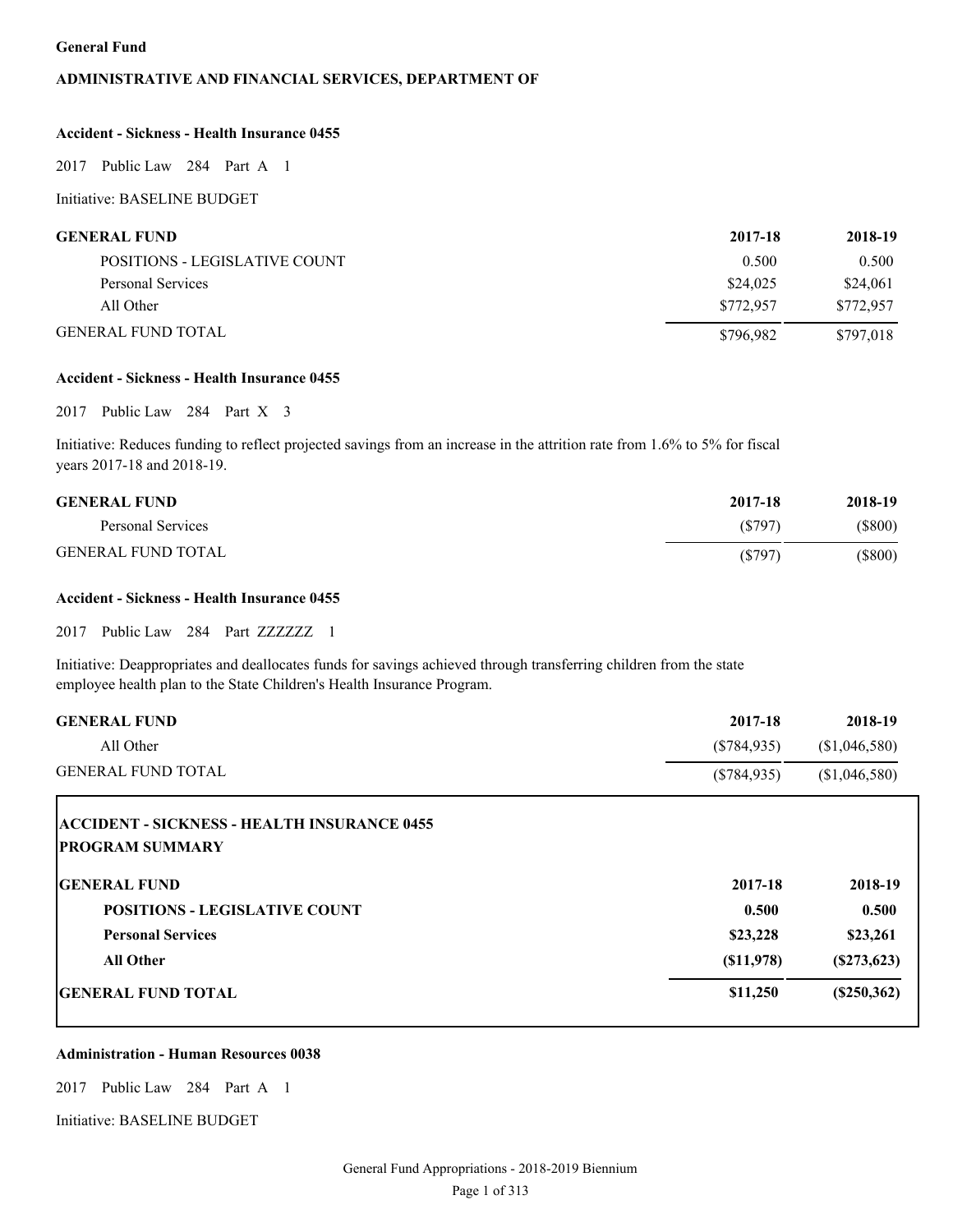| <b>GENERAL FUND</b>           | 2017-18     | 2018-19     |
|-------------------------------|-------------|-------------|
| POSITIONS - LEGISLATIVE COUNT | 18.000      | 18.000      |
| Personal Services             | \$1,873,289 | \$1,901,185 |
| All Other                     | \$362,601   | \$362.601   |
| <b>GENERAL FUND TOTAL</b>     | \$2,235,890 | \$2,263,786 |

#### **Administration - Human Resources 0038**

2017 Public Law 284 Part A 1

Initiative: Transfers one Office Associate II position from the Division of Purchases program to the Administration - Human Resources program within the same fund.

| <b>GENERAL FUND</b>           | 2017-18  | 2018-19  |
|-------------------------------|----------|----------|
| POSITIONS - LEGISLATIVE COUNT | 1.000    | 1.000    |
| Personal Services             | \$61.380 | \$64,544 |
| <b>GENERAL FUND TOTAL</b>     | \$61.380 | \$64,544 |

#### **Administration - Human Resources 0038**

2017 Public Law 284 Part A 1

Initiative: Eliminates one vacant Plumber II position and one vacant Boiler Engineer position from the Building and Grounds Operations program, General Fund. This initiative also transfers one vacant Space Management Specialist position and one vacant High Voltage Electrician position from the Buildings and Grounds Operations program to the Administration - Human Resources program within the same fund and reorganizes the High Voltage Electrician position to a Public Service Manager II position and the Space Management Specialist position to a Public Service Manager III position.

| <b>GENERAL FUND</b>           | 2017-18   | 2018-19   |
|-------------------------------|-----------|-----------|
| POSITIONS - LEGISLATIVE COUNT | 2.000     | 2.000     |
| Personal Services             | \$230.840 | \$242,384 |
| <b>GENERAL FUND TOTAL</b>     | \$230.840 | \$242.384 |

#### **Administration - Human Resources 0038**

2017 Public Law 284 Part A 1

Initiative: Transfers one Public Service Coordinator I position from the Public Improvements - Planning/Construction - Administration program to the Administration - Human Resources program within the same fund to realign department resources to areas of greatest need. The employee retains all rights as a classified employee, as well as all accrued fringe benefits, including but not limited to vacation and sick leave, health and life insurances and retirement benefits.

| <b>GENERAL FUND</b>           | 2017-18  | 2018-19  |
|-------------------------------|----------|----------|
| POSITIONS - LEGISLATIVE COUNT | 000      | 000.1    |
| Personal Services             | \$90,129 | \$94,779 |
| <b>GENERAL FUND TOTAL</b>     | \$90,129 | \$94,779 |

#### **Administration - Human Resources 0038**

2017 Public Law 284 Part X 3

Initiative: Reduces funding to reflect projected savings from an increase in the attrition rate from 1.6% to 5% for fiscal years 2017-18 and 2018-19.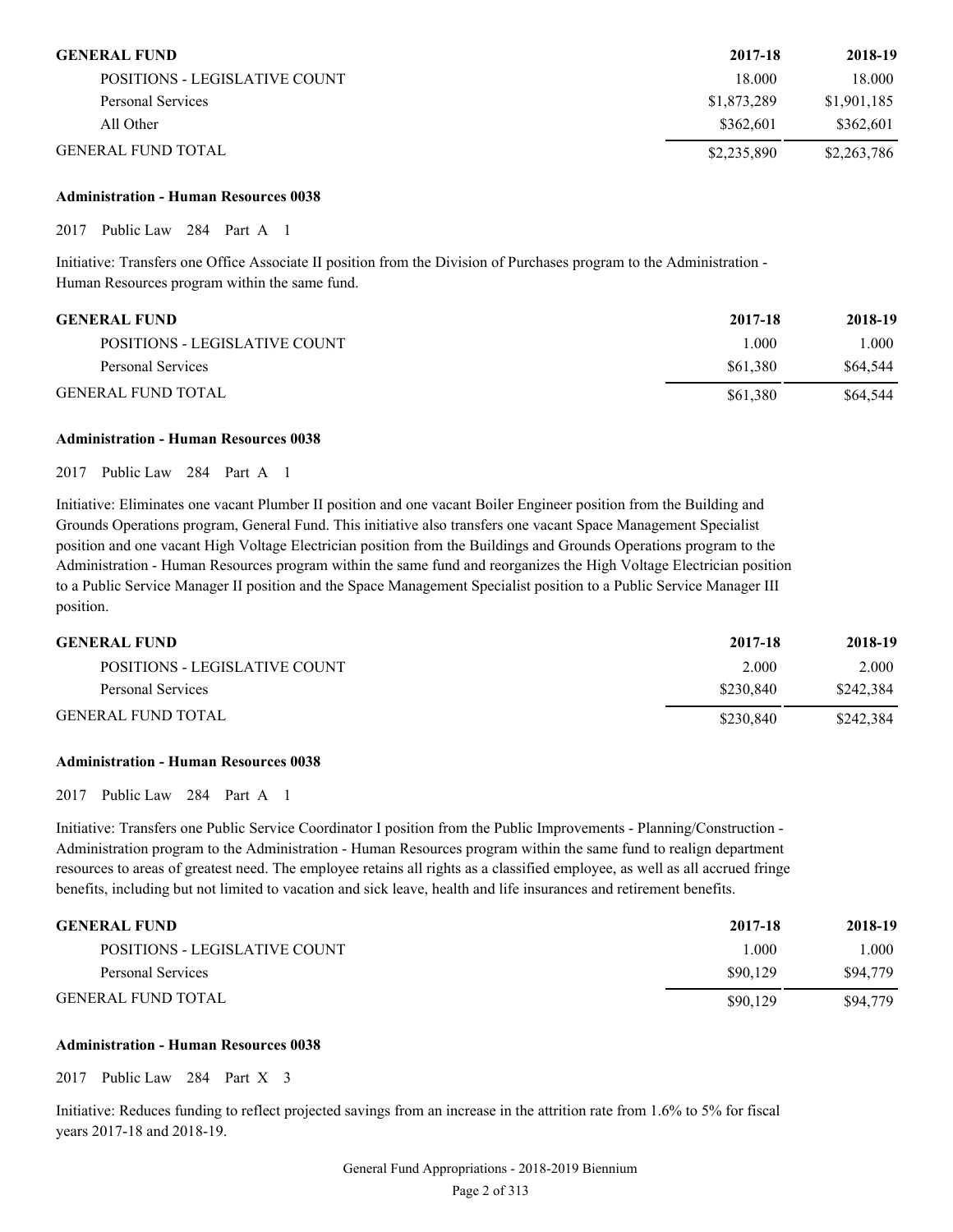| <b>GENERAL FUND</b>                                                    | 2017-18      | 2018-19      |
|------------------------------------------------------------------------|--------------|--------------|
| <b>Personal Services</b>                                               | $(\$68,034)$ | $(\$69,193)$ |
| <b>GENERAL FUND TOTAL</b>                                              | $(\$68,034)$ | $(\$69,193)$ |
| <b>ADMINISTRATION - HUMAN RESOURCES 0038</b><br><b>PROGRAM SUMMARY</b> |              |              |
| <b>GENERAL FUND</b>                                                    | 2017-18      | 2018-19      |
| <b>POSITIONS - LEGISLATIVE COUNT</b>                                   | 22.000       | 22.000       |
| <b>Personal Services</b>                                               | \$2,187,604  | \$2,233,699  |
| <b>All Other</b>                                                       | \$362,601    | \$362,601    |
| <b>GENERAL FUND TOTAL</b>                                              | \$2,550,205  | \$2,596,300  |

#### **Adult Use Marijuana Regulatory Coordination Fund N271**

2017 Public Law 409

Initiative: Provides funding for 6 Consumer Protection Inspector positions.

| <b>GENERAL FUND</b>           | 2017-18 | 2018-19   |
|-------------------------------|---------|-----------|
| POSITIONS - LEGISLATIVE COUNT | 0.000   | 6.000     |
| Personal Services             | SO.     | \$478,806 |
| <b>GENERAL FUND TOTAL</b>     | SO.     | \$478,806 |

#### **Adult Use Marijuana Regulatory Coordination Fund N271**

2017 Public Law 409

Initiative: Provides funding for one Public Service Manager II position, one Secretary Specialist position, 4 Public Service Coordinator I positions, 4 Marijuana Enforcement Officer positions, one Marijuana Tax Auditor position and 3 Office Associate positions.

| <b>GENERAL FUND</b>           | 2017-18 | 2018-19   |
|-------------------------------|---------|-----------|
| POSITIONS - LEGISLATIVE COUNT | 0.000   | 14.000    |
| Personal Services             | \$0     | \$850,000 |
| <b>GENERAL FUND TOTAL</b>     | \$0     | \$850,000 |

#### **Adult Use Marijuana Regulatory Coordination Fund N271**

2017 Public Law 409

Initiative: Provides funding for 2 Planning and Research Associate I positions, 6 Marijuana Enforcement Officer positions, 2 Marijuana Tax Auditor positions and 2 Office Associate II positions.

| <b>GENERAL FUND</b>           | 2017-18 | 2018-19   |
|-------------------------------|---------|-----------|
| POSITIONS - LEGISLATIVE COUNT | 0.000   | 12.000    |
| Personal Services             | \$0     | \$700,000 |
| <b>GENERAL FUND TOTAL</b>     | SO.     | \$700,000 |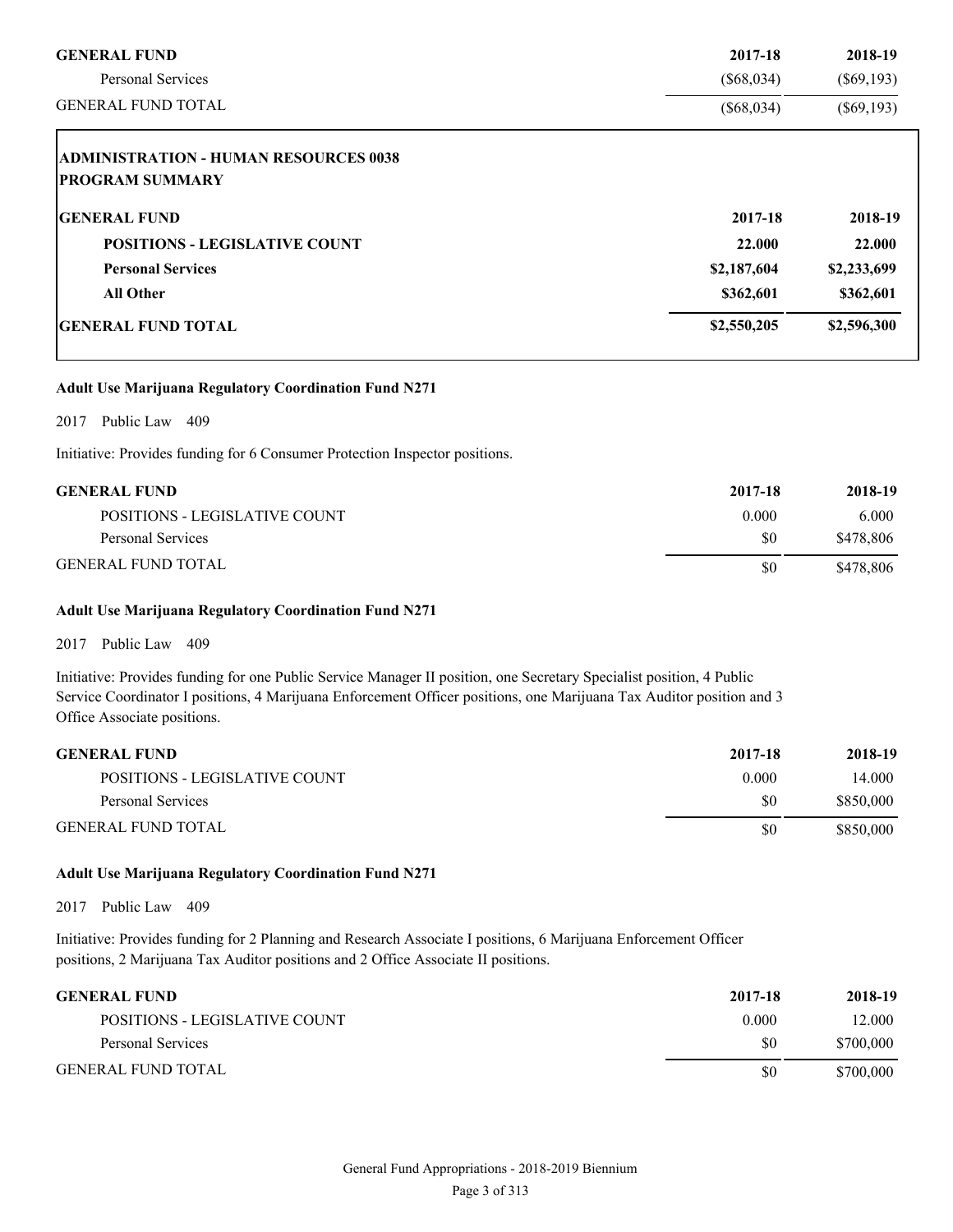#### **Adult Use Marijuana Regulatory Coordination Fund N271**

2017 Public Law 409

Initiative: Provides funding for a tracking/traceability system and licensing system software.

| <b>GENERAL FUND</b>                                                                                                                                      | 2017-18      | 2018-19      |
|----------------------------------------------------------------------------------------------------------------------------------------------------------|--------------|--------------|
| All Other                                                                                                                                                | \$0          | \$550,000    |
| <b>GENERAL FUND TOTAL</b>                                                                                                                                | \$0          | \$550,000    |
| ADULT USE MARIJUANA REGULATORY COORDINATION FUND N271<br><b>PROGRAM SUMMARY</b>                                                                          |              |              |
| <b>GENERAL FUND</b>                                                                                                                                      | 2017-18      | 2018-19      |
| <b>POSITIONS - LEGISLATIVE COUNT</b>                                                                                                                     | 0.000        | 32.000       |
| <b>Personal Services</b>                                                                                                                                 | \$0          | \$2,028,806  |
| <b>All Other</b>                                                                                                                                         | \$0          | \$550,000    |
| <b>GENERAL FUND TOTAL</b>                                                                                                                                | \$0          | \$2,578,806  |
| <b>Alcoholic Beverages - General Operation 0015</b>                                                                                                      |              |              |
| 2017 Public Law 284 Part A 1                                                                                                                             |              |              |
| Initiative: BASELINE BUDGET                                                                                                                              |              |              |
| <b>GENERAL FUND</b>                                                                                                                                      | 2017-18      | 2018-19      |
| POSITIONS - LEGISLATIVE COUNT                                                                                                                            | 13.500       | 13.500       |
| Personal Services                                                                                                                                        | \$911,414    | \$931,402    |
| All Other                                                                                                                                                | \$683,002    | \$683,002    |
| <b>GENERAL FUND TOTAL</b>                                                                                                                                | \$1,594,416  | \$1,614,404  |
| <b>Alcoholic Beverages - General Operation 0015</b>                                                                                                      |              |              |
| 2017 Public Law 284 Part X 3                                                                                                                             |              |              |
| Initiative: Reduces funding to reflect projected savings from an increase in the attrition rate from 1.6% to 5% for fiscal<br>years 2017-18 and 2018-19. |              |              |
| <b>GENERAL FUND</b>                                                                                                                                      | 2017-18      | 2018-19      |
| Personal Services                                                                                                                                        | $(\$25,640)$ | $(\$26,057)$ |
| <b>GENERAL FUND TOTAL</b>                                                                                                                                | $(\$25,640)$ | $(\$26,057)$ |
| <b>Alcoholic Beverages - General Operation 0015</b>                                                                                                      |              |              |
| 2017 Public Law 284 Part EE 3                                                                                                                            |              |              |
| Initiative: Reduces funding to reflect projected savings from eliminations of vacant positions in fiscal year 2018-19.                                   |              |              |
| <b>GENERAL FUND</b>                                                                                                                                      | 2017-18      | 2018-19      |

| 2017-10 | 2010-19   |
|---------|-----------|
| 0.000   | (0.500)   |
| \$0     | (S27,176) |
|         |           |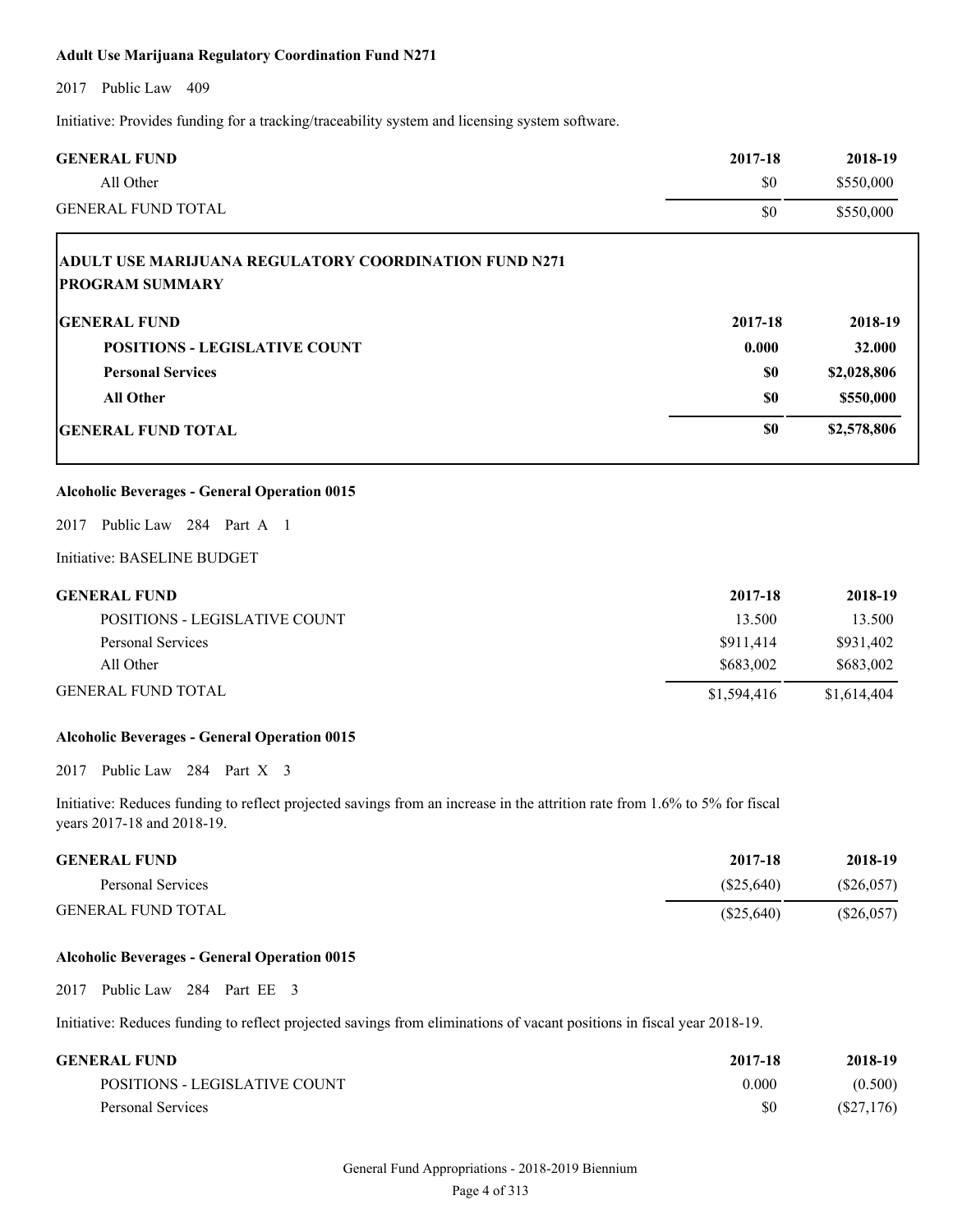| <b>GENERAL FUND TOTAL</b>                                                                                                                                | \$0          | $(\$27,176)$ |
|----------------------------------------------------------------------------------------------------------------------------------------------------------|--------------|--------------|
| <b>ALCOHOLIC BEVERAGES - GENERAL OPERATION 0015</b><br><b>PROGRAM SUMMARY</b>                                                                            |              |              |
| <b>GENERAL FUND</b>                                                                                                                                      | 2017-18      | 2018-19      |
| <b>POSITIONS - LEGISLATIVE COUNT</b>                                                                                                                     | 13.500       | 13.000       |
| <b>Personal Services</b>                                                                                                                                 | \$885,774    | \$878,169    |
| <b>All Other</b>                                                                                                                                         | \$683,002    | \$683,002    |
| <b>GENERAL FUND TOTAL</b>                                                                                                                                | \$1,568,776  | \$1,561,171  |
| <b>Budget - Bureau of the 0055</b>                                                                                                                       |              |              |
| Public Law 284 Part A 1<br>2017                                                                                                                          |              |              |
| Initiative: BASELINE BUDGET                                                                                                                              |              |              |
| <b>GENERAL FUND</b>                                                                                                                                      | 2017-18      | 2018-19      |
| POSITIONS - LEGISLATIVE COUNT                                                                                                                            | 12.000       | 12.000       |
| Personal Services                                                                                                                                        | \$1,465,254  | \$1,488,799  |
| All Other                                                                                                                                                | \$62,683     | \$62,683     |
| <b>GENERAL FUND TOTAL</b>                                                                                                                                | \$1,527,937  | \$1,551,482  |
| <b>Budget - Bureau of the 0055</b>                                                                                                                       |              |              |
| 2017 Public Law 284 Part X 3                                                                                                                             |              |              |
| Initiative: Reduces funding to reflect projected savings from an increase in the attrition rate from 1.6% to 5% for fiscal<br>years 2017-18 and 2018-19. |              |              |
| <b>GENERAL FUND</b>                                                                                                                                      | 2017-18      | 2018-19      |
| Personal Services                                                                                                                                        | $(\$42,136)$ | $(\$42,533)$ |
| <b>GENERAL FUND TOTAL</b>                                                                                                                                | $(\$42,136)$ | (\$42,533)   |
| <b>BUDGET - BUREAU OF THE 0055</b><br><b>PROGRAM SUMMARY</b>                                                                                             |              |              |
| <b>GENERAL FUND</b>                                                                                                                                      | 2017-18      | 2018-19      |
| <b>POSITIONS - LEGISLATIVE COUNT</b>                                                                                                                     | 12.000       | 12.000       |
|                                                                                                                                                          | \$1,423,118  | \$1,446,266  |
| <b>Personal Services</b>                                                                                                                                 |              |              |
| All Other                                                                                                                                                | \$62,683     | \$62,683     |

#### **Buildings and Grounds Operations 0080**

2017 Public Law 284 Part A 1

Initiative: BASELINE BUDGET

**GENERAL FUND 2017-18 2018-19**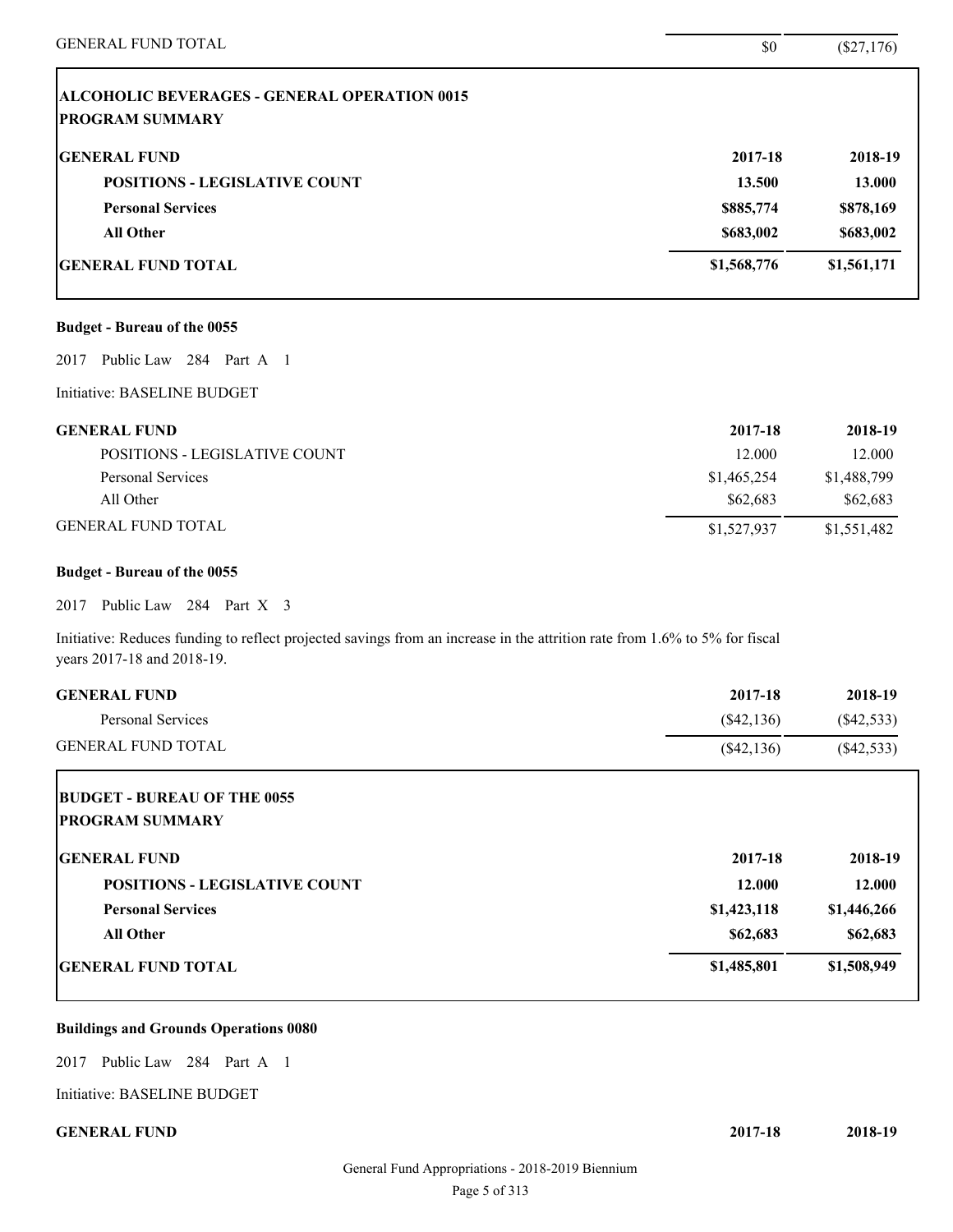| POSITIONS - LEGISLATIVE COUNT | 99.000       | 99.000       |
|-------------------------------|--------------|--------------|
| Personal Services             | \$5,907,965  | \$6,042,961  |
| All Other                     | \$6,546,050  | \$6,546,050  |
| <b>GENERAL FUND TOTAL</b>     | \$12,454,015 | \$12,589,011 |

#### **Buildings and Grounds Operations 0080**

2017 Public Law 284 Part A 1

Initiative: Provides funding for an increase in the recruitment and retention stipend for High Voltage Electrician positions and High Voltage Electrician Supervisor positions from 3% to 20%.

| <b>GENERAL FUND</b>       | 2017-18  | 2018-19  |
|---------------------------|----------|----------|
| Personal Services         | \$44,545 | \$44,900 |
| <b>GENERAL FUND TOTAL</b> | \$44,545 | \$44,900 |

#### **Buildings and Grounds Operations 0080**

2017 Public Law 284 Part A 1

Initiative: Provides funding for a 25% increase in electricity delivery costs.

| <b>GENERAL FUND</b>       | 2017-18   | 2018-19   |
|---------------------------|-----------|-----------|
| All Other                 | \$160,000 | \$160,000 |
| <b>GENERAL FUND TOTAL</b> | \$160,000 | \$160,000 |

#### **Buildings and Grounds Operations 0080**

2017 Public Law 284 Part A 1

Initiative: Eliminates one vacant Plumber II position and one vacant Boiler Engineer position from the Building and Grounds Operations program, General Fund. This initiative also transfers one vacant Space Management Specialist position and one vacant High Voltage Electrician position from the Buildings and Grounds Operations program to the Administration - Human Resources program within the same fund and reorganizes the High Voltage Electrician position to a Public Service Manager II position and the Space Management Specialist position to a Public Service Manager III position.

| <b>GENERAL FUND</b>           | 2017-18     | 2018-19     |
|-------------------------------|-------------|-------------|
| POSITIONS - LEGISLATIVE COUNT | (4.000)     | (4.000)     |
| Personal Services             | (S284.843)  | (S298, 231) |
| <b>GENERAL FUND TOTAL</b>     | (S284, 843) | (S298, 231) |

#### **Buildings and Grounds Operations 0080**

2017 Public Law 284 Part A 1

Initiative: Provides funding for improvements and maintenance of physical security in state facilities.

| <b>GENERAL FUND</b>       | 2017-18   | 2018-19   |
|---------------------------|-----------|-----------|
| All Other                 | \$610,000 | \$610,000 |
| <b>GENERAL FUND TOTAL</b> | \$610,000 | \$610,000 |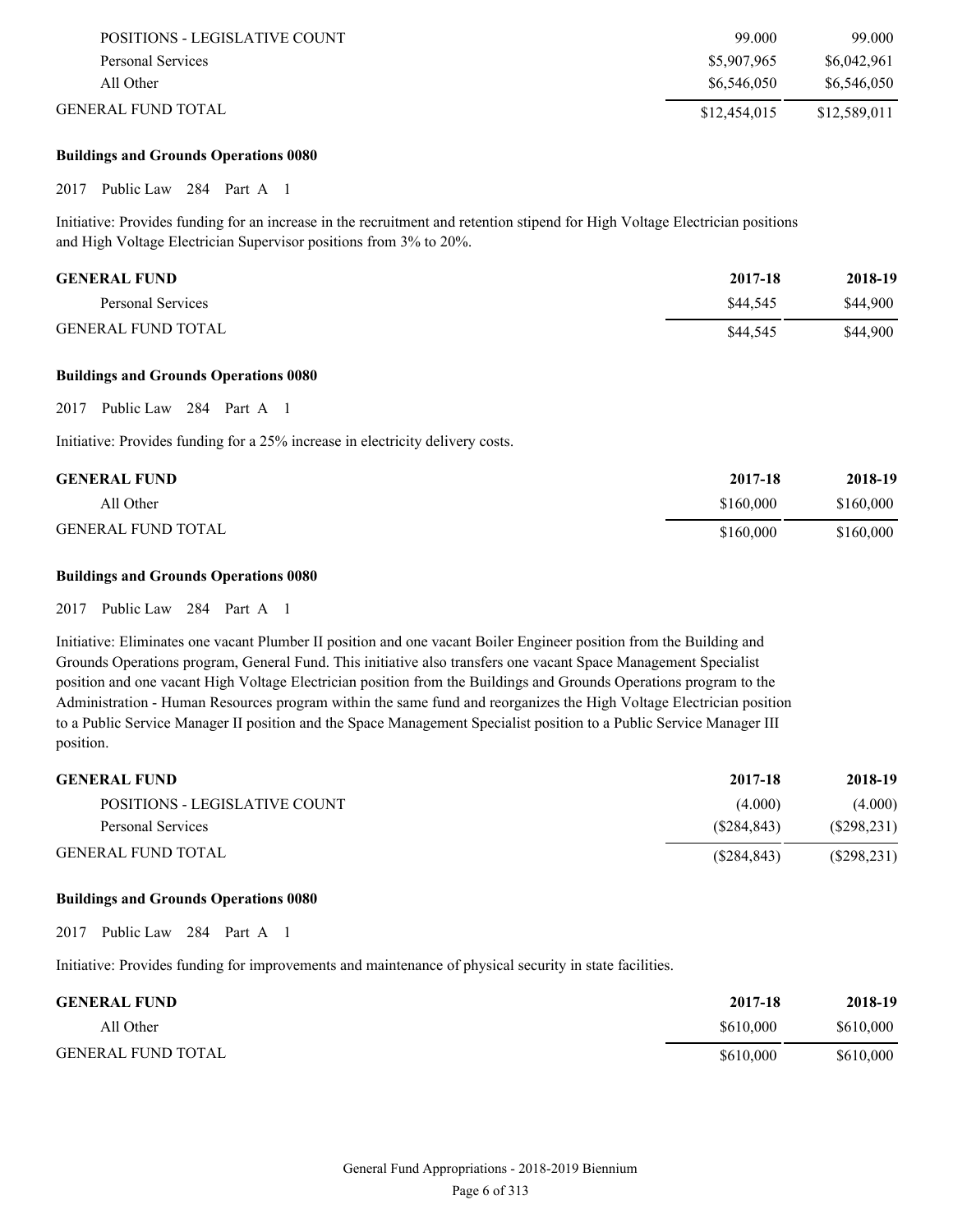#### **Buildings and Grounds Operations 0080**

2017 Public Law 284 Part X 3

Initiative: Reduces funding to reflect projected savings from an increase in the attrition rate from 1.6% to 5% for fiscal years 2017-18 and 2018-19.

| <b>GENERAL FUND</b>                                                                                           | 2017-18      | 2018-19      |
|---------------------------------------------------------------------------------------------------------------|--------------|--------------|
| <b>Personal Services</b>                                                                                      | (\$152,518)  | (\$154,579)  |
| <b>GENERAL FUND TOTAL</b>                                                                                     | (\$152,518)  | (\$154,579)  |
| <b>BUILDINGS AND GROUNDS OPERATIONS 0080</b>                                                                  |              |              |
| <b>PROGRAM SUMMARY</b>                                                                                        |              |              |
| <b>GENERAL FUND</b>                                                                                           | 2017-18      | 2018-19      |
| <b>POSITIONS - LEGISLATIVE COUNT</b>                                                                          | 95.000       | 95.000       |
| <b>Personal Services</b>                                                                                      | \$5,515,149  | \$5,635,051  |
| <b>All Other</b>                                                                                              | \$7,316,050  | \$7,316,050  |
| <b>GENERAL FUND TOTAL</b>                                                                                     | \$12,831,199 | \$12,951,101 |
| <b>Bureau of General Services - Capital Construction and Improvement Reserve Fund 0883</b>                    |              |              |
| Public Law 284 Part A 1<br>2017                                                                               |              |              |
| Initiative: BASELINE BUDGET                                                                                   |              |              |
| <b>GENERAL FUND</b>                                                                                           | 2017-18      | 2018-19      |
| All Other                                                                                                     | \$310,587    | \$310,587    |
| <b>GENERAL FUND TOTAL</b>                                                                                     | \$310,587    | \$310,587    |
| BUREAU OF GENERAL SERVICES - CAPITAL CONSTRUCTION AND IMPROVEMENT RESERVE FUND 0883<br><b>PROGRAM SUMMARY</b> |              |              |
| <b>GENERAL FUND</b>                                                                                           | 2017-18      | 2018-19      |
| <b>All Other</b>                                                                                              | \$310,587    | \$310,587    |
| <b>GENERAL FUND TOTAL</b>                                                                                     | \$310,587    | \$310,587    |
| Capital Construction/Repairs/Improvements - Administration 0059                                               |              |              |
| 2017 Public Law 284 Part A 1                                                                                  |              |              |
| Initiative: BASELINE BUDGET                                                                                   |              |              |
| <b>GENERAL FUND</b>                                                                                           | 2017-18      | 2018-19      |

All Other \$92,909 \$92,909 \$92,909

GENERAL FUND TOTAL \$92,909

General Fund Appropriations - 2018-2019 Biennium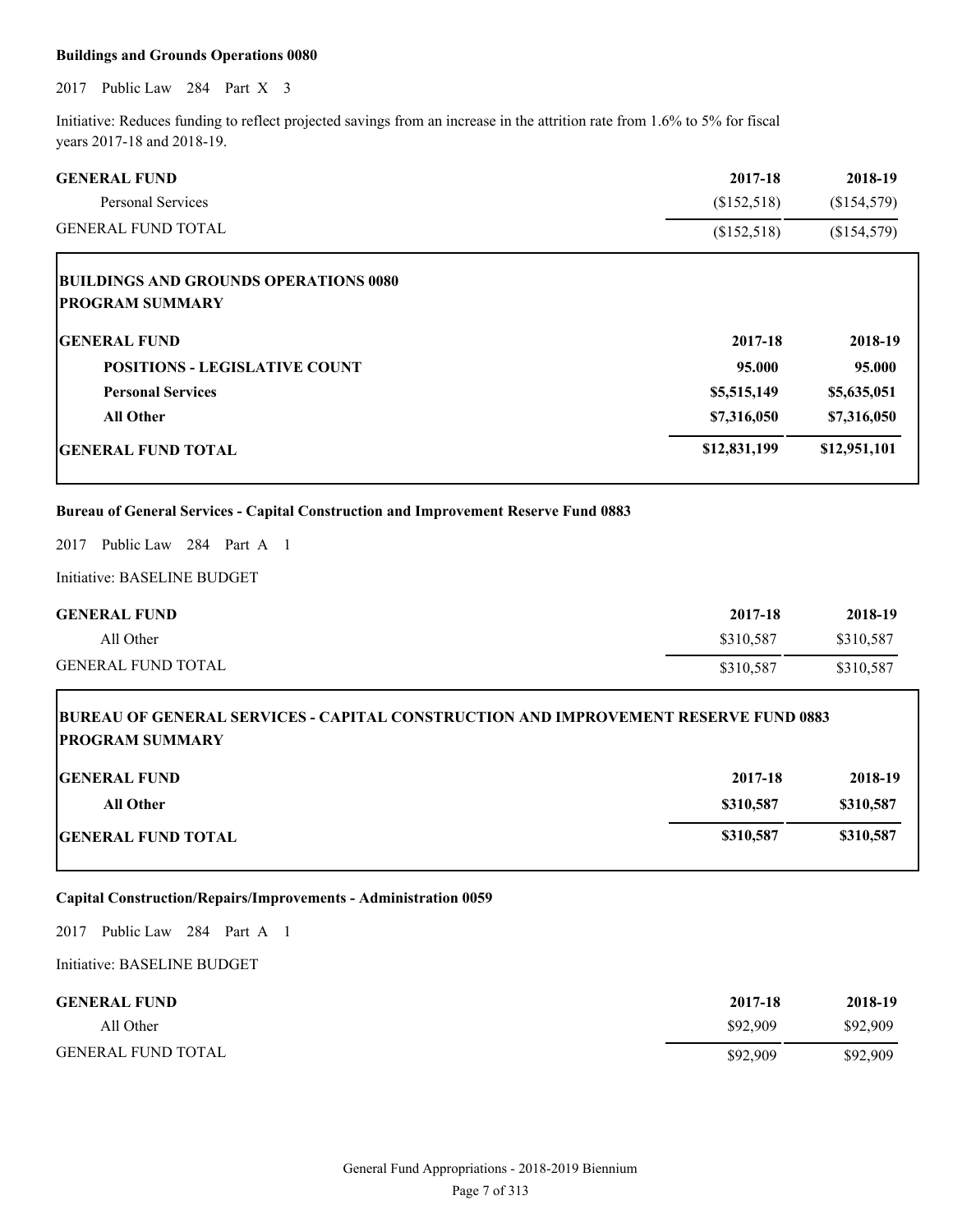## **CAPITAL CONSTRUCTION/REPAIRS/IMPROVEMENTS - ADMINISTRATION 0059 PROGRAM SUMMARY GENERAL FUND 2017-18 2018-19 All Other \$92,909 \$92,909 GENERAL FUND TOTAL \$92,909 \$92,909**

#### **Central Administrative Applications Z234**

2017 Public Law 284 Part A 1

Initiative: Transfers funding for the State's accounting, budgeting, payroll and other systems from the Information Services program to the new Central Administrative Applications program within the same fund.

| <b>GENERAL FUND</b>       | 2017-18      | 2018-19      |
|---------------------------|--------------|--------------|
| All Other                 | \$12,879,126 | \$12,879,126 |
| <b>GENERAL FUND TOTAL</b> | \$12,879,126 | \$12,879,126 |

#### **Central Administrative Applications Z234**

2017 Public Law 284 Part A 1

Initiative: Provides one-time funding for the support and decommissioning of the State's current human resources system.

| <b>GENERAL FUND</b>       | 2017-18   | 2018-19 |
|---------------------------|-----------|---------|
| All Other                 | \$704,000 | \$0     |
| <b>GENERAL FUND TOTAL</b> | \$704,000 | \$0     |

#### **Central Administrative Applications Z234**

2017 Public Law 284 Part A 1

Initiative: Provides funding for the incremental contractual increases in maintaining the State's finance and accounting system.

| <b>GENERAL FUND</b>       | 2017-18 | 2018-19     |
|---------------------------|---------|-------------|
| All Other                 | \$0     | \$1,220,167 |
| <b>GENERAL FUND TOTAL</b> | \$0     | \$1,220,167 |

#### **Central Administrative Applications Z234**

2017 Public Law 284 Part ZZZZZZZ 1

Initiative: Deappropriates funds provided in Part A of this Act for the incremental contractual increases in maintaining the State's finance and accounting system.

| <b>GENERAL FUND</b>       | 2017-18 | 2018-19       |
|---------------------------|---------|---------------|
| All Other                 | \$0     | $(\$300,000)$ |
| <b>GENERAL FUND TOTAL</b> | \$0     | $(\$300,000)$ |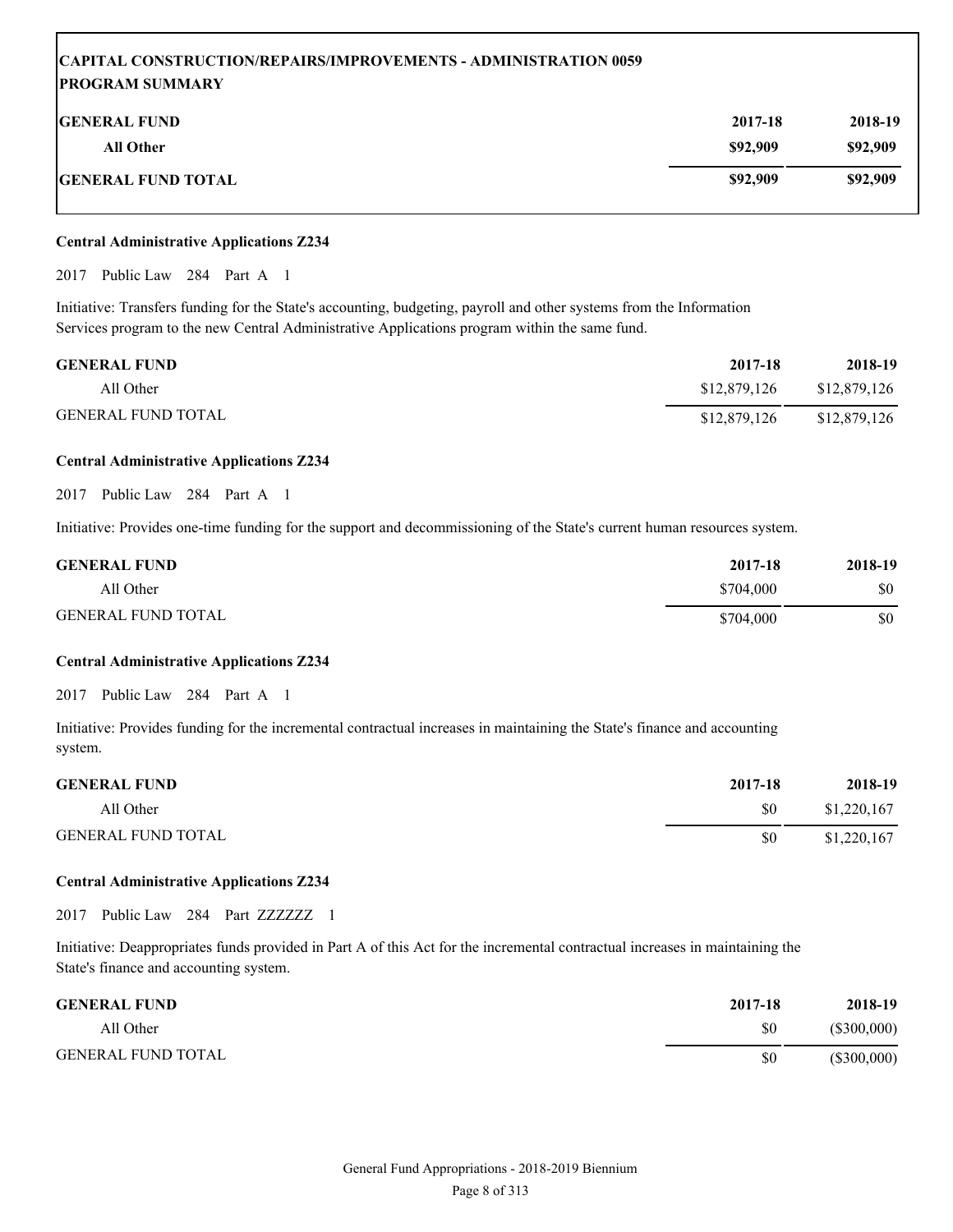| <b>CENTRAL ADMINISTRATIVE APPLICATIONS Z234</b><br><b>PROGRAM SUMMARY</b> |              |              |
|---------------------------------------------------------------------------|--------------|--------------|
| <b>IGENERAL FUND</b>                                                      | 2017-18      | 2018-19      |
| <b>All Other</b>                                                          | \$13,583,126 | \$13,799,293 |
| <b>IGENERAL FUND TOTAL</b>                                                | \$13,583,126 | \$13,799,293 |

#### **Debt Service - Government Facilities Authority 0893**

#### 2017 Public Law 284 Part A 1

Initiative: BASELINE BUDGET

| <b>GENERAL FUND</b>       | 2017-18      | 2018-19      |
|---------------------------|--------------|--------------|
| All Other                 | \$16,836,024 | \$16,836,024 |
| <b>GENERAL FUND TOTAL</b> | \$16,836,024 | \$16,836,024 |

#### **Debt Service - Government Facilities Authority 0893**

2017 Public Law 284 Part A 1

Initiative: Provides funding for annual principal and interest payments on funds borrowed in support of capital construction and renovation of state facilities.

| <b>GENERAL FUND</b>       | 2017-18 | 2018-19     |
|---------------------------|---------|-------------|
| All Other                 | \$0     | \$3,300,000 |
| <b>GENERAL FUND TOTAL</b> | \$0     | \$3,300,000 |

#### **Debt Service - Government Facilities Authority 0893**

2017 Public Law 284 Part A 1

Initiative: Provides funding for debt service for the capital construction, repairs and improvements for the Department of Corrections pursuant to the Maine Revised Statutes, Title 4, section 1610-I.

| <b>GENERAL FUND</b>       | 2017-18   | 2018-19     |
|---------------------------|-----------|-------------|
| All Other                 | \$367,457 | \$3,119,650 |
| <b>GENERAL FUND TOTAL</b> | \$367,457 | \$3,119,650 |

#### **Debt Service - Government Facilities Authority 0893**

2017 Public Law 284 Part ZZZZZZZ 1

Initiative: Deappropriates funds to offset an appropriation contained in Part A of this Act related to funding for annual principal and interest payments on funds borrowed in support of capital construction and renovation of state facilities.

| <b>GENERAL FUND</b>       | 2017-18 | 2018-19         |
|---------------------------|---------|-----------------|
| All Other                 | \$0     | (\$3,300,000)   |
| <b>GENERAL FUND TOTAL</b> | \$0     | $(\$3,300,000)$ |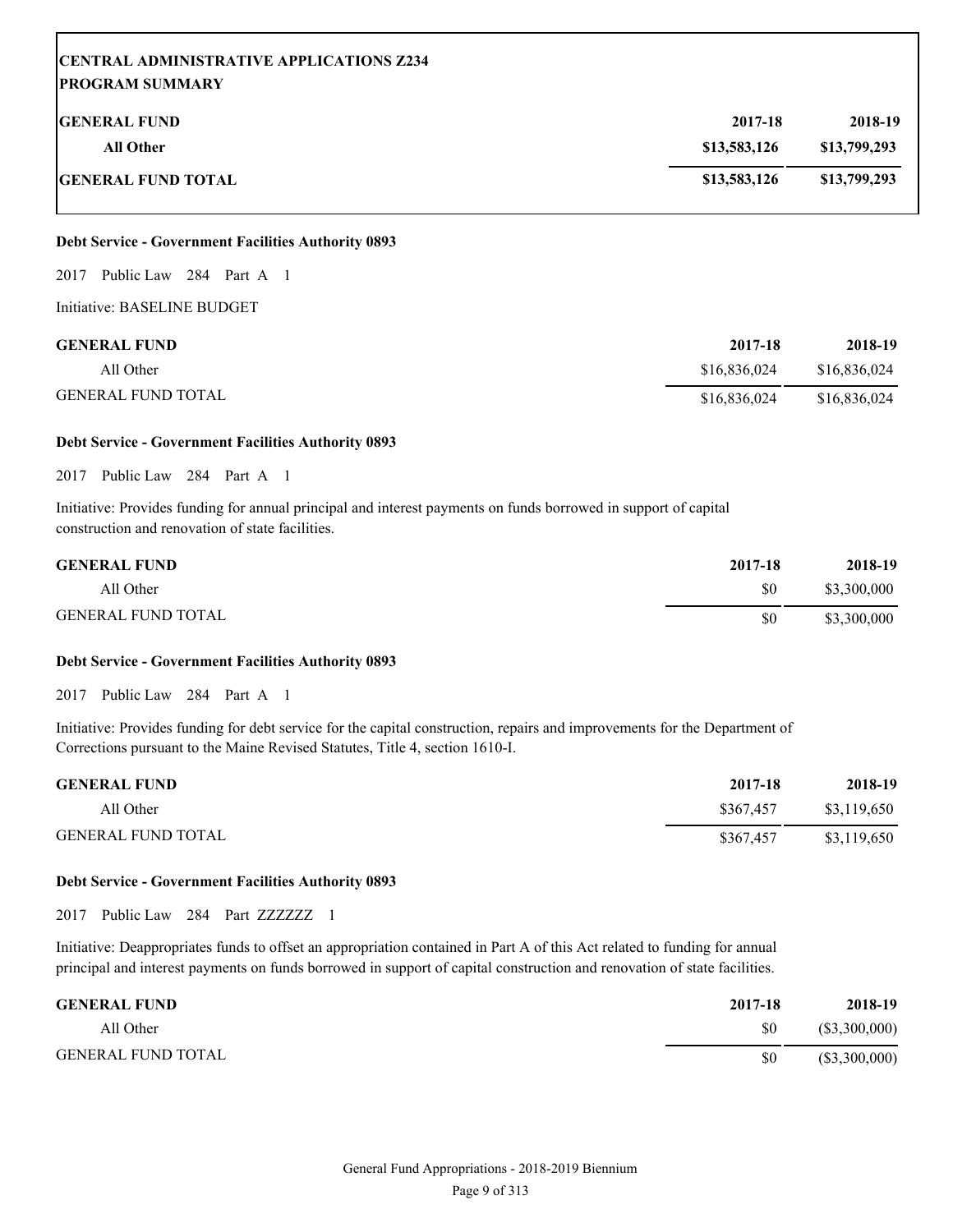#### **Debt Service - Government Facilities Authority 0893**

2017 Public Law 284 Part ZZZZZZZ 1

Initiative: Deappropriates funds to partially offset an appropriation contained in Part A of this Act related to debt service for the capital construction, repairs and improvements for the Department of Corrections pursuant to the Maine Revised Statutes, Title 4, section 1610-I.

| <b>GENERAL FUND</b>                                        | 2017-18       | 2018-19 |
|------------------------------------------------------------|---------------|---------|
| All Other                                                  | (S367, 457)   | \$0     |
| <b>GENERAL FUND TOTAL</b>                                  | $(\$367,457)$ | \$0     |
| <b>DEBT SERVICE - GOVERNMENT FACILITIES AUTHORITY 0893</b> |               |         |

| <b>PROGRAM SUMMARY</b>    |              |              |
|---------------------------|--------------|--------------|
| <b>GENERAL FUND</b>       | 2017-18      | 2018-19      |
| <b>All Other</b>          | \$16,836,024 | \$19,955,674 |
| <b>GENERAL FUND TOTAL</b> | \$16,836,024 | \$19,955,674 |

#### **Executive Branch Departments and Independent Agencies - Statewide 0017**

2017 Public Law 284 Part X 3

Initiative: Reduces funding to reflect projected savings from an increase in the attrition rate from 1.6% to 5% for fiscal years 2017-18 and 2018-19.

| <b>GENERAL FUND</b>       | 2017-18       | 2018-19         |
|---------------------------|---------------|-----------------|
| Personal Services         | (S12,312,938) | (S12, 526, 849) |
| <b>GENERAL FUND TOTAL</b> | (S12,312,938) | (\$12,526,849)  |

#### **Executive Branch Departments and Independent Agencies - Statewide 0017**

2017 Public Law 284 Part X 3

Initiative: Adjusts funding to reflect the distribution of projected savings from an increase in the attrition rate from 1.6% to 5% for fiscal years 2017-18 and 2018-19.

| <b>GENERAL FUND</b>       | 2017-18      | 2018-19      |
|---------------------------|--------------|--------------|
| Personal Services         | \$12.312.938 | \$12,526,849 |
| <b>GENERAL FUND TOTAL</b> | \$12,312,938 | \$12,526,849 |

#### **Executive Branch Departments and Independent Agencies - Statewide 0017**

2017 Public Law 284 Part EE 3

Initiative: Reduces funding to reflect projected savings from eliminations of vacant positions in fiscal year 2018-19.

| <b>GENERAL FUND</b>       | 2017-18 | 2018-19       |
|---------------------------|---------|---------------|
| Personal Services         | \$0     | (\$3,000,000) |
| <b>GENERAL FUND TOTAL</b> | \$0     | (\$3,000,000) |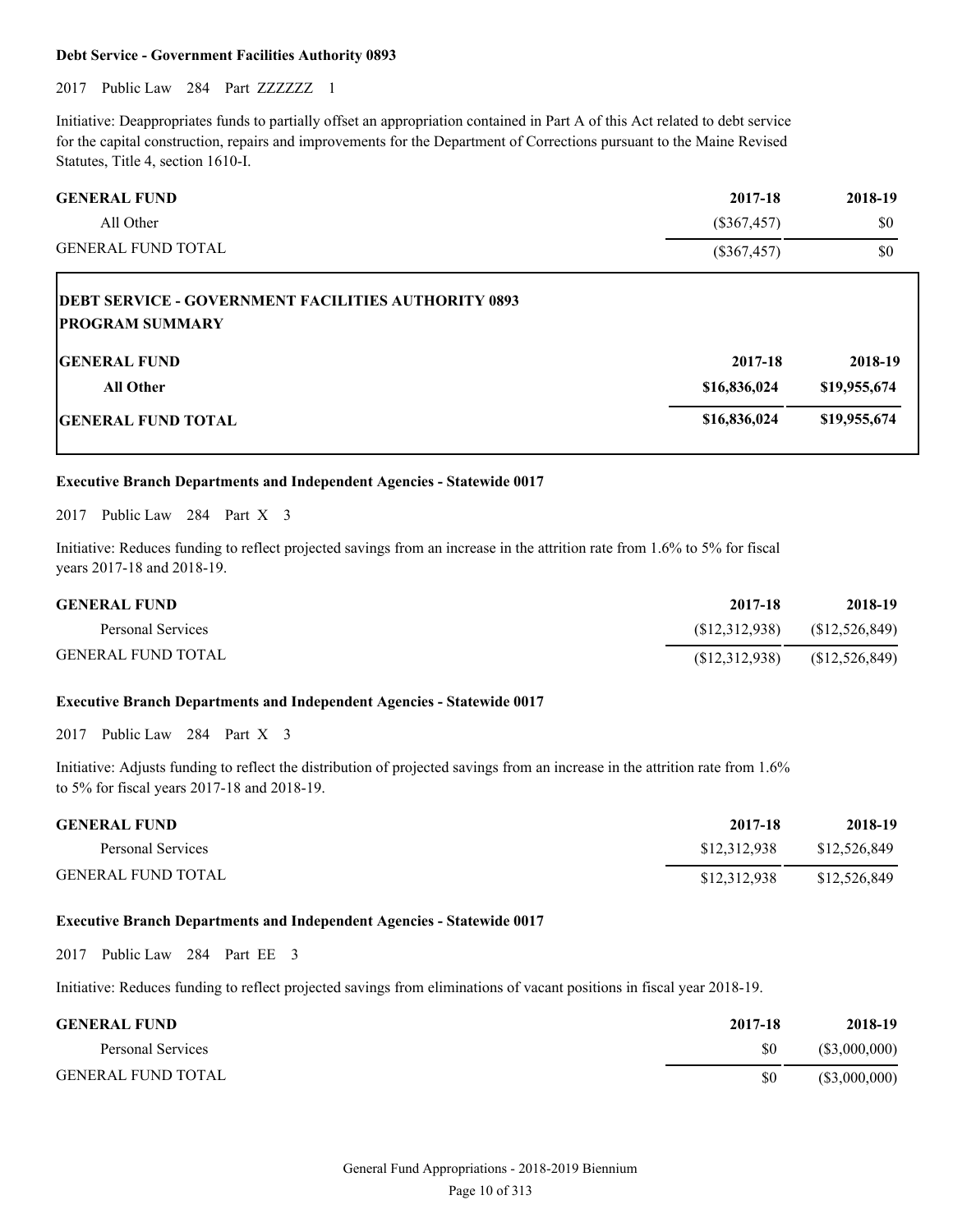#### **Executive Branch Departments and Independent Agencies - Statewide 0017**

2017 Public Law 284 Part EE 3

Initiative: Adjusts funding to reflect the distribution of a portion of projected savings from eliminations of vacant positions in fiscal year 2018-19.

| <b>GENERAL FUND</b>       | 2017-18 | 2018-19   |
|---------------------------|---------|-----------|
| Personal Services         | \$0     | \$100,918 |
| <b>GENERAL FUND TOTAL</b> | \$0     | \$100,918 |

| <b>EXECUTIVE BRANCH DEPARTMENTS AND INDEPENDENT AGENCIES - STATEWIDE 0017</b><br><b>PROGRAM SUMMARY</b> |                |                         |
|---------------------------------------------------------------------------------------------------------|----------------|-------------------------|
| <b>IGENERAL FUND</b><br><b>Personal Services</b>                                                        | 2017-18<br>\$0 | 2018-19<br>(S2,899,082) |
| <b>GENERAL FUND TOTAL</b>                                                                               | \$0            | (S2,899,082)            |

#### **Homestead Property Tax Exemption Reimbursement 0886**

2017 Public Law 284 Part A 1

Initiative: BASELINE BUDGET

| <b>GENERAL FUND</b>       | 2017-18      | 2018-19      |
|---------------------------|--------------|--------------|
| All Other                 | \$63.884.000 | \$72,359,000 |
| <b>GENERAL FUND TOTAL</b> | \$63,884,000 | \$72,359,000 |

#### **Homestead Property Tax Exemption Reimbursement 0886**

2017 Public Law 284 Part A 1

Initiative: Reduces funding to reflect a homestead property tax exemption of \$15,000 and the state reimbursement at 50%.

| <b>GENERAL FUND</b>       | 2017-18        | 2018-19        |
|---------------------------|----------------|----------------|
| All Other                 | (S20,950,000)  | (\$28,600,000) |
| <b>GENERAL FUND TOTAL</b> | (\$20,950,000) | (\$28,600,000) |

#### **Homestead Property Tax Exemption Reimbursement 0886**

2017 Public Law 284 Part ZZZZZZ 1

Initiative: Appropriates funds to partially offset a deappropriation included in Part A of this Act to reflect a homestead property tax exemption of \$20,000 and a state reimbursement of 50% effective April 1, 2017 and \$20,000 with a state reimbursement of 62.5% effective April 1, 2018.

| <b>GENERAL FUND</b>       | 2017-18      | 2018-19      |
|---------------------------|--------------|--------------|
| All Other                 | \$10.450,000 | \$25,100,000 |
| <b>GENERAL FUND TOTAL</b> | \$10.450,000 | \$25,100,000 |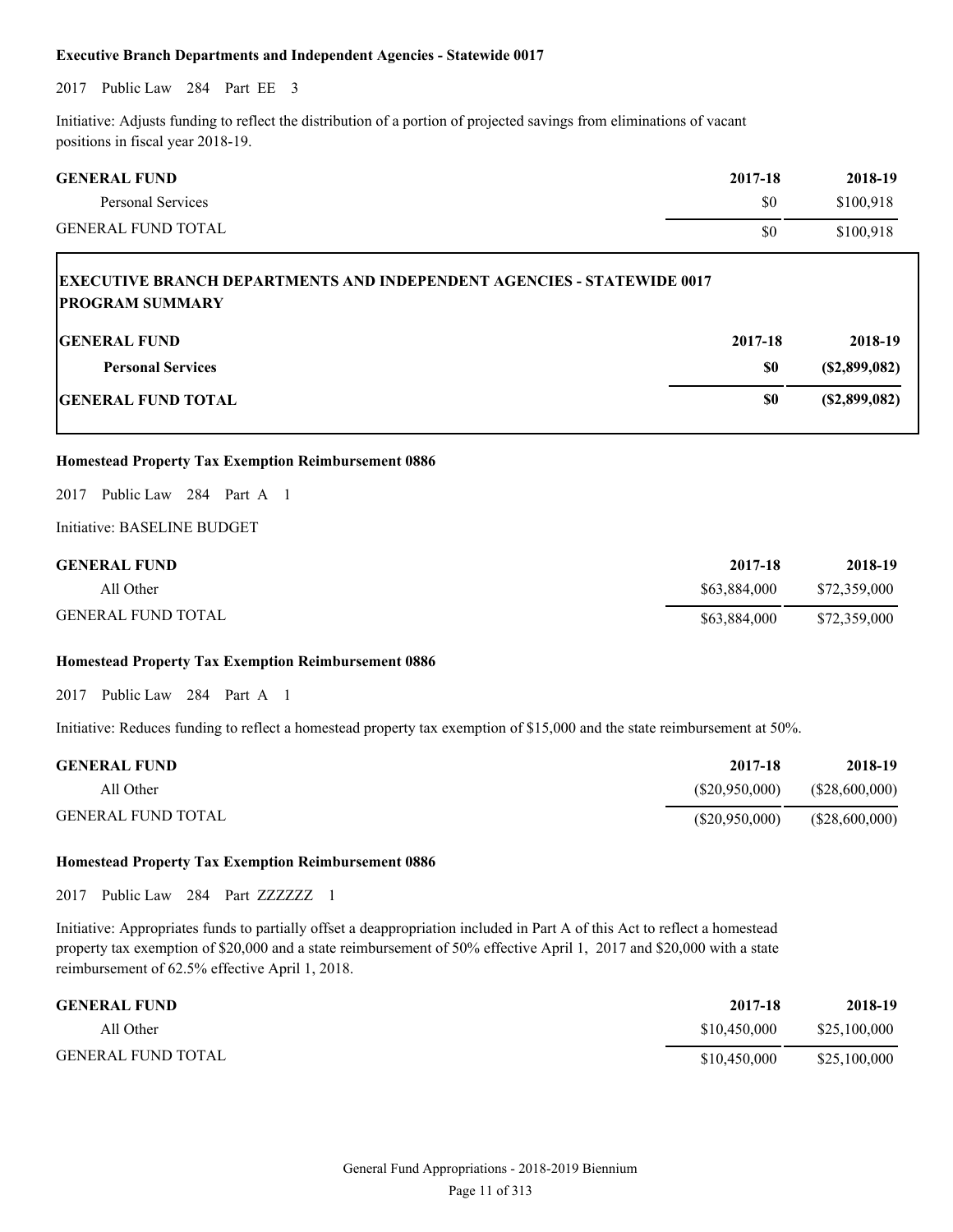## **HOMESTEAD PROPERTY TAX EXEMPTION REIMBURSEMENT 0886 PROGRAM SUMMARY**

| <b>GENERAL FUND</b>       | 2017-18      | 2018-19      |
|---------------------------|--------------|--------------|
| All Other                 | \$53,384,000 | \$68,859,000 |
| <b>GENERAL FUND TOTAL</b> | \$53,384,000 | \$68,859,000 |

#### **Information Services 0155**

2017 Public Law 284 Part A 1

Initiative: BASELINE BUDGET

| <b>GENERAL FUND</b>       | 2017-18      | 2018-19      |
|---------------------------|--------------|--------------|
| All Other                 | \$12,879,126 | \$12,879,126 |
| <b>GENERAL FUND TOTAL</b> | \$12,879,126 | \$12,879,126 |

#### **Information Services 0155**

2017 Public Law 284 Part A 1

Initiative: Transfers funding for the State's accounting, budgeting, payroll and other systems from the Information Services program to the new Central Administrative Applications program within the same fund.

| <b>GENERAL FUND</b>       | 2017-18         | 2018-19      |
|---------------------------|-----------------|--------------|
| All Other                 | (S12, 879, 126) | \$12,879,126 |
| <b>GENERAL FUND TOTAL</b> | (S12, 879, 126) | \$12,879,126 |

#### **Information Services 0155**

2017 Public Law 284 Part ZZZZZZZ 1

Initiative: Provides funding for annual principal and interest payments on funds borrowed in support of state technology infrastructure improvements and system purchases and enhancements.

| <b>GENERAL FUND</b>              | 2017-18   | 2018-19     |
|----------------------------------|-----------|-------------|
| All Other                        | \$220,000 | \$4,700,000 |
| <b>GENERAL FUND TOTAL</b>        | \$220,000 | \$4,700,000 |
| <b>INFORMATION SERVICES 0155</b> |           |             |
| <b>PROGRAM SUMMARY</b>           |           |             |
| <b>IGENERAL FUND</b>             | 2017-18   | 2018-19     |
| <b>All Other</b>                 | \$220,000 | \$4,700,000 |
| <b>IGENERAL FUND TOTAL</b>       | \$220,000 | \$4,700,000 |

#### **Maine Board of Tax Appeals Z146**

2017 Public Law 284 Part A 1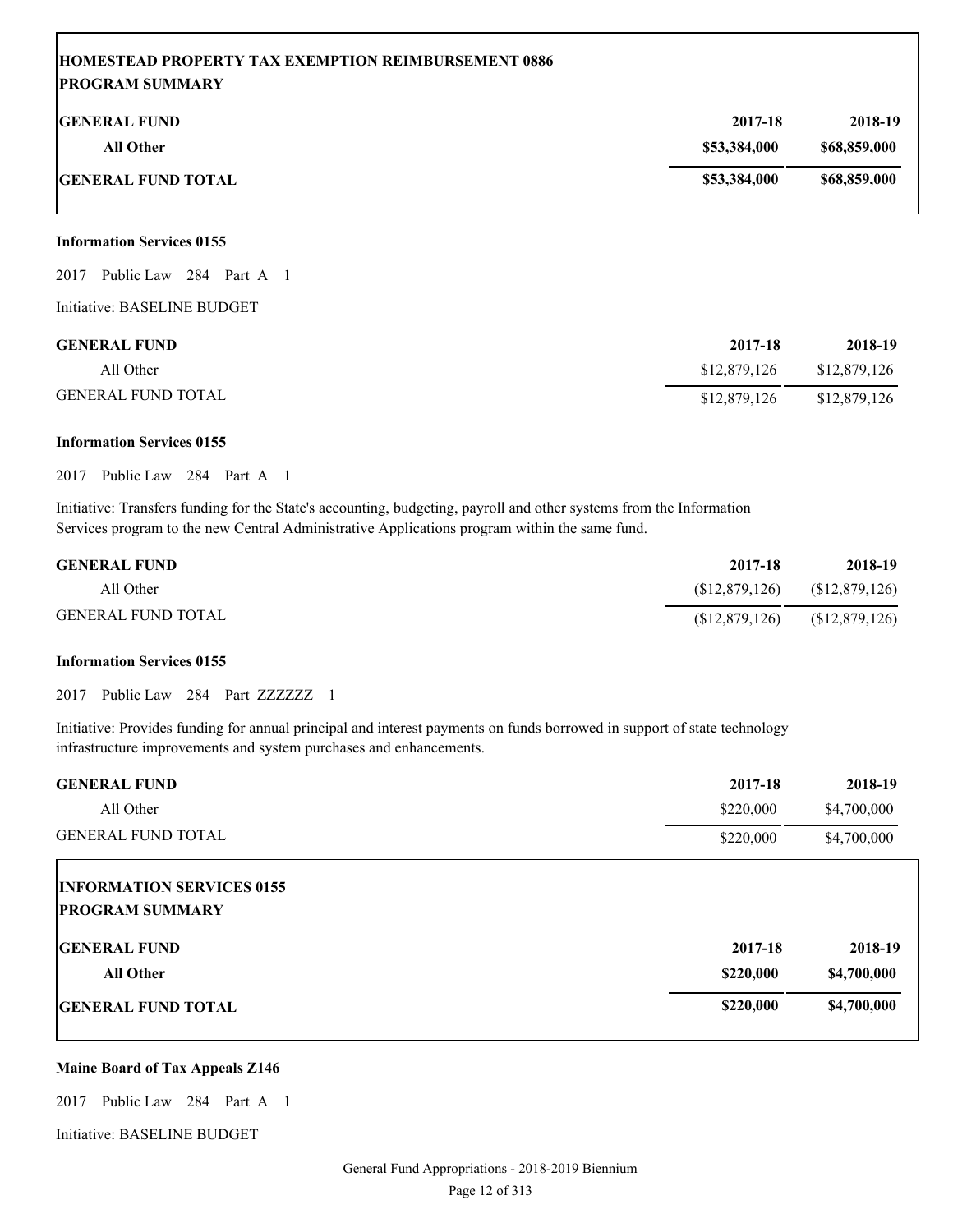| <b>GENERAL FUND</b>           | 2017-18   | 2018-19   |
|-------------------------------|-----------|-----------|
| POSITIONS - LEGISLATIVE COUNT | 4.000     | 4.000     |
| Personal Services             | \$374.111 | \$382,721 |
| All Other                     | \$67,313  | \$67,313  |
| <b>GENERAL FUND TOTAL</b>     | \$441,424 | \$450,034 |

#### **Maine Board of Tax Appeals Z146**

2017 Public Law 284 Part A 1

Initiative: Provides funding for the approved reorganization of one Office Associate II position to an Office Specialist I position and transfers All Other to Personal Services to fund the reorganization.

| <b>GENERAL FUND</b>       | 2017-18  | 2018-19     |
|---------------------------|----------|-------------|
| Personal Services         | \$4,358  | \$4,365     |
| All Other                 | (S4.358) | $(\$4,365)$ |
| <b>GENERAL FUND TOTAL</b> | \$0      | \$0         |

#### **Maine Board of Tax Appeals Z146**

2017 Public Law 284 Part A 1

Initiative: Eliminates one Staff Attorney position beginning on October 1, 2017.

| <b>GENERAL FUND</b>           | 2017-18      | 2018-19      |
|-------------------------------|--------------|--------------|
| POSITIONS - LEGISLATIVE COUNT | (1.000)      | 1.000)       |
| Personal Services             | (S52.259)    | (S78, 229)   |
| <b>GENERAL FUND TOTAL</b>     | $(\$52,259)$ | $(\$78,229)$ |

#### **Maine Board of Tax Appeals Z146**

2017 Public Law 284 Part X 3

Initiative: Reduces funding to reflect projected savings from an increase in the attrition rate from 1.6% to 5% for fiscal years 2017-18 and 2018-19.

| <b>GENERAL FUND</b>                                              | 2017-18     | 2018-19   |
|------------------------------------------------------------------|-------------|-----------|
| <b>Personal Services</b>                                         | $(\$3,574)$ | (\$160)   |
| <b>GENERAL FUND TOTAL</b>                                        | $(\$3,574)$ | (\$160)   |
| <b>MAINE BOARD OF TAX APPEALS Z146</b><br><b>PROGRAM SUMMARY</b> |             |           |
| <b>IGENERAL FUND</b>                                             | 2017-18     | 2018-19   |
| <b>POSITIONS - LEGISLATIVE COUNT</b>                             | 3.000       | 3.000     |
| <b>Personal Services</b>                                         | \$322,636   | \$308,697 |
| <b>All Other</b>                                                 | \$62,955    | \$62,948  |
| <b>IGENERAL FUND TOTAL</b>                                       | \$385,591   | \$371,645 |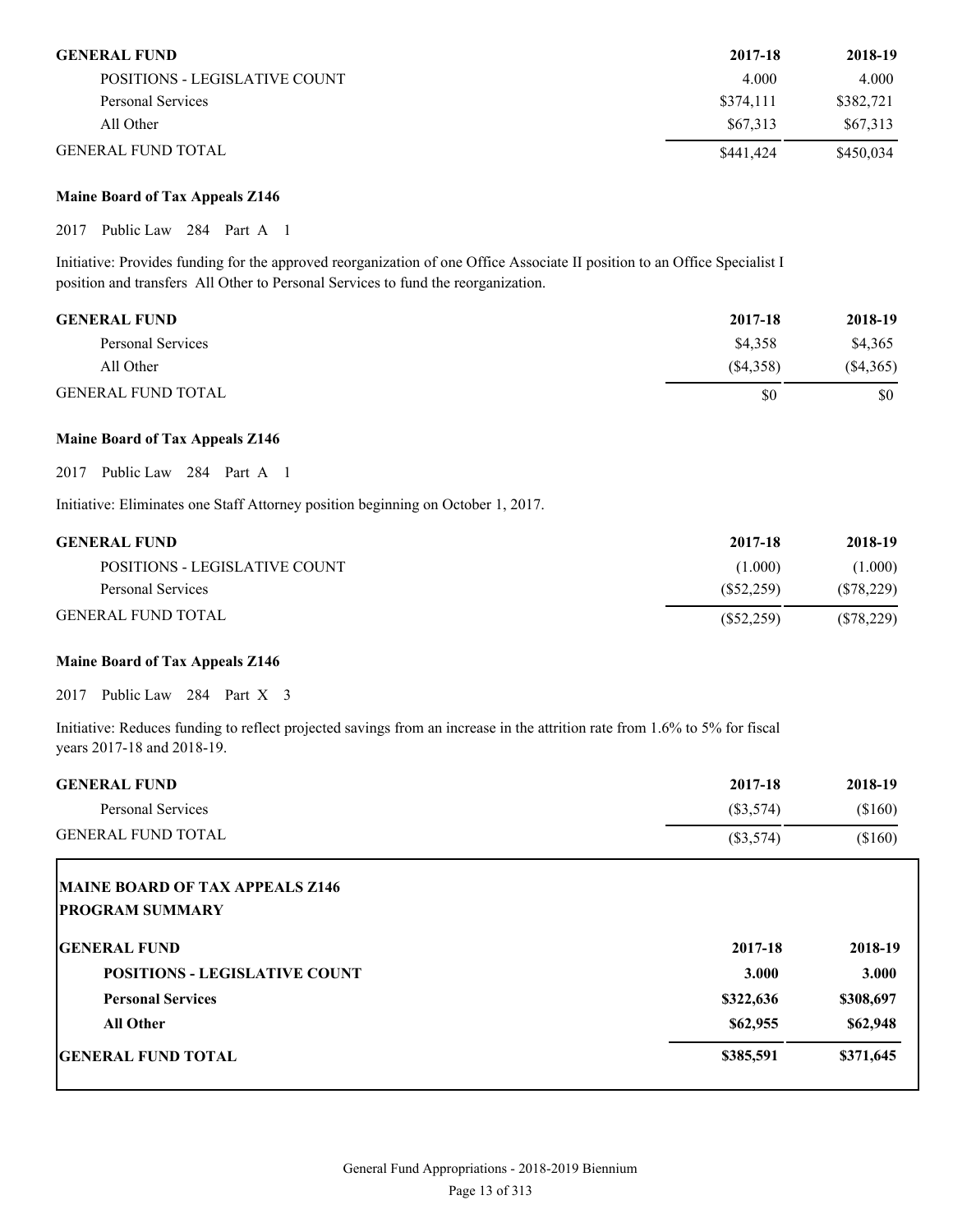#### **Maine Developmental Disabilities Council Z185**

2017 Public Law 284 Part A 1

Initiative: BASELINE BUDGET

| <b>GENERAL FUND</b>                                 | 2017-18   | 2018-19   |
|-----------------------------------------------------|-----------|-----------|
| All Other                                           | \$160,155 | \$160,155 |
| <b>GENERAL FUND TOTAL</b>                           | \$160,155 | \$160,155 |
| MAINE DEVELOPMENTAL DISABILITIES COUNCIL Z185       |           |           |
| <b>PROGRAM SUMMARY</b>                              |           |           |
| <b>GENERAL FUND</b>                                 | 2017-18   | 2018-19   |
| <b>All Other</b>                                    | \$160,155 | \$160,155 |
| <b>GENERAL FUND TOTAL</b>                           | \$160,155 | \$160,155 |
| <b>Mandate BETE - Reimburse Municipalities Z065</b> |           |           |
| Public Law 284 Part A 1<br>2017                     |           |           |
| Initiative: BASELINE BUDGET                         |           |           |
| <b>GENERAL FUND</b>                                 | 2017-18   | 2018-19   |
| All Other                                           | \$19,097  | \$19,097  |
| <b>GENERAL FUND TOTAL</b>                           | \$19,097  | \$19,097  |
| <b>MANDATE BETE - REIMBURSE MUNICIPALITIES Z065</b> |           |           |
| <b>PROGRAM SUMMARY</b>                              |           |           |
| <b>GENERAL FUND</b>                                 | 2017-18   | 2018-19   |
| <b>All Other</b>                                    | \$19,097  | \$19,097  |
| <b>GENERAL FUND TOTAL</b>                           | \$19,097  | \$19,097  |

**Office of the Commissioner - Administrative and Financial Services 0718**

2017 Public Law 284 Part A 1

| <b>GENERAL FUND</b>           | 2017-18   | 2018-19   |
|-------------------------------|-----------|-----------|
| POSITIONS - LEGISLATIVE COUNT | 6.000     | 6.000     |
| Personal Services             | \$792.635 | \$807,820 |
| All Other                     | \$44,088  | \$44.088  |
| <b>GENERAL FUND TOTAL</b>     | \$836,723 | \$851,908 |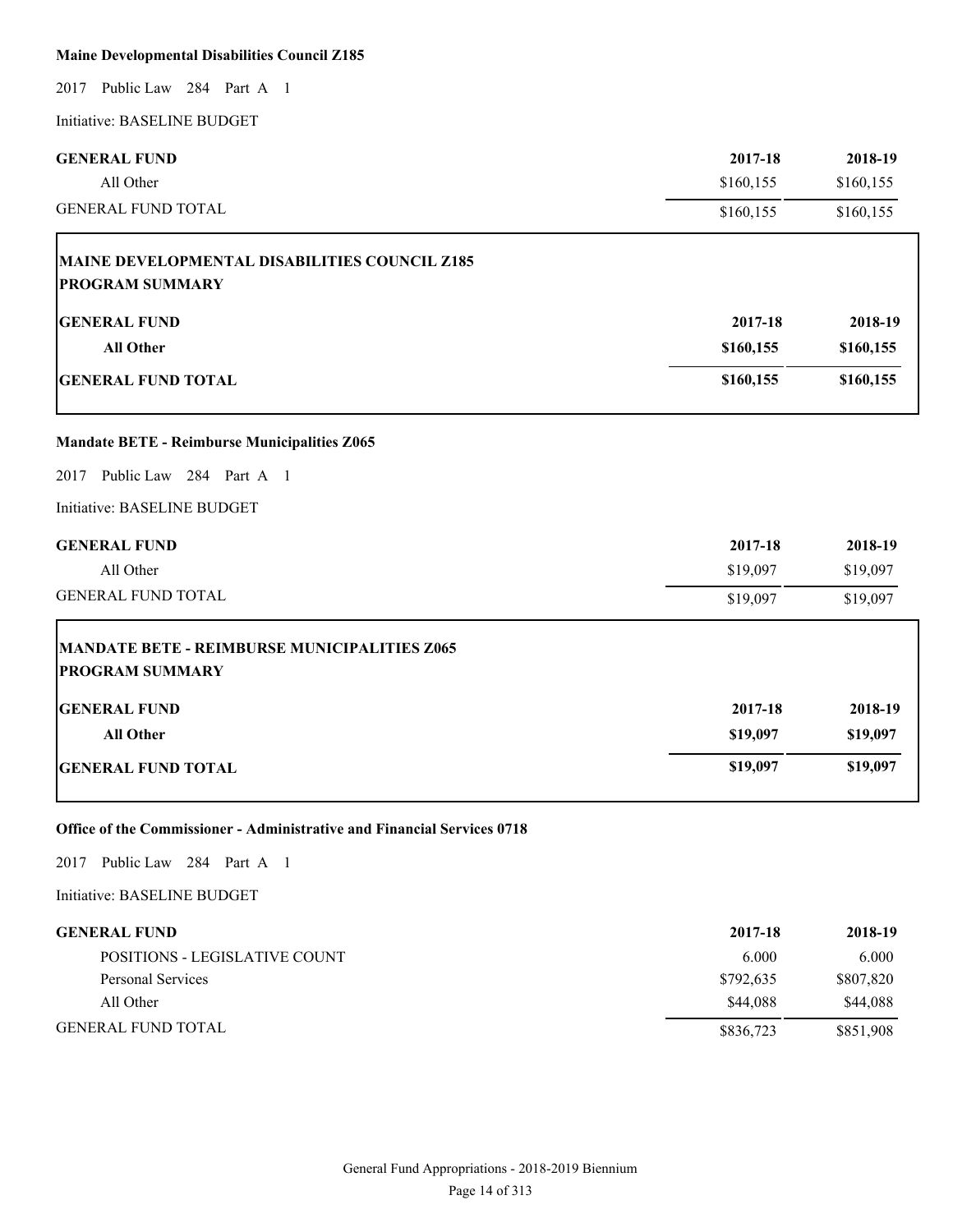#### **Office of the Commissioner - Administrative and Financial Services 0718**

2017 Public Law 284 Part A 1

Initiative: Provides funding for the approved reorganization of one Public Service Coordinator I position to a Public Service Coordinator II position.

| <b>GENERAL FUND</b>       | 2017-18  | 2018-19  |
|---------------------------|----------|----------|
| Personal Services         | \$21.506 | \$21,538 |
| <b>GENERAL FUND TOTAL</b> | \$21.506 | \$21,538 |

#### **Office of the Commissioner - Administrative and Financial Services 0718**

2017 Public Law 284 Part A 1

Initiative: Transfers one Public Service Executive II position and one Economist position and associated All Other from the Executive Department, Office of Policy and Management program to the Department of Administrative and Financial Services, Office of the Commissioner - Administrative and Financial Services program within the same fund. Employees retain all rights as classified employees, as well as all accrued fringe benefits, including but not limited to vacation and sick leave, health and life insurances and retirement benefits.

| <b>GENERAL FUND</b>           | 2017-18   | 2018-19   |
|-------------------------------|-----------|-----------|
| POSITIONS - LEGISLATIVE COUNT | 2.000     | 2.000     |
| Personal Services             | \$227,335 | \$239,045 |
| All Other                     | \$79.100  | \$79,100  |
| <b>GENERAL FUND TOTAL</b>     | \$306,435 | \$318,145 |

#### **Office of the Commissioner - Administrative and Financial Services 0718**

2017 Public Law 284 Part X 3

Initiative: Reduces funding to reflect projected savings from an increase in the attrition rate from 1.6% to 5% for fiscal years 2017-18 and 2018-19.

| <b>GENERAL FUND</b>       | 2017-18      | 2018-19      |
|---------------------------|--------------|--------------|
| Personal Services         | (S32.202)    | (S32,690)    |
| <b>GENERAL FUND TOTAL</b> | $(\$32,202)$ | $(\$32,690)$ |

## **OFFICE OF THE COMMISSIONER - ADMINISTRATIVE AND FINANCIAL SERVICES 0718 PROGRAM SUMMARY**

| <b>GENERAL FUND</b>                  | 2017-18     | 2018-19     |
|--------------------------------------|-------------|-------------|
| <b>POSITIONS - LEGISLATIVE COUNT</b> | 8.000       | 8.000       |
| <b>Personal Services</b>             | \$1,009,274 | \$1,035,713 |
| <b>All Other</b>                     | \$123,188   | \$123,188   |
| <b>GENERAL FUND TOTAL</b>            | \$1,132,462 | \$1,158,901 |

**Public Improvements - Planning/Construction - Administration 0057**

2017 Public Law 284 Part A 1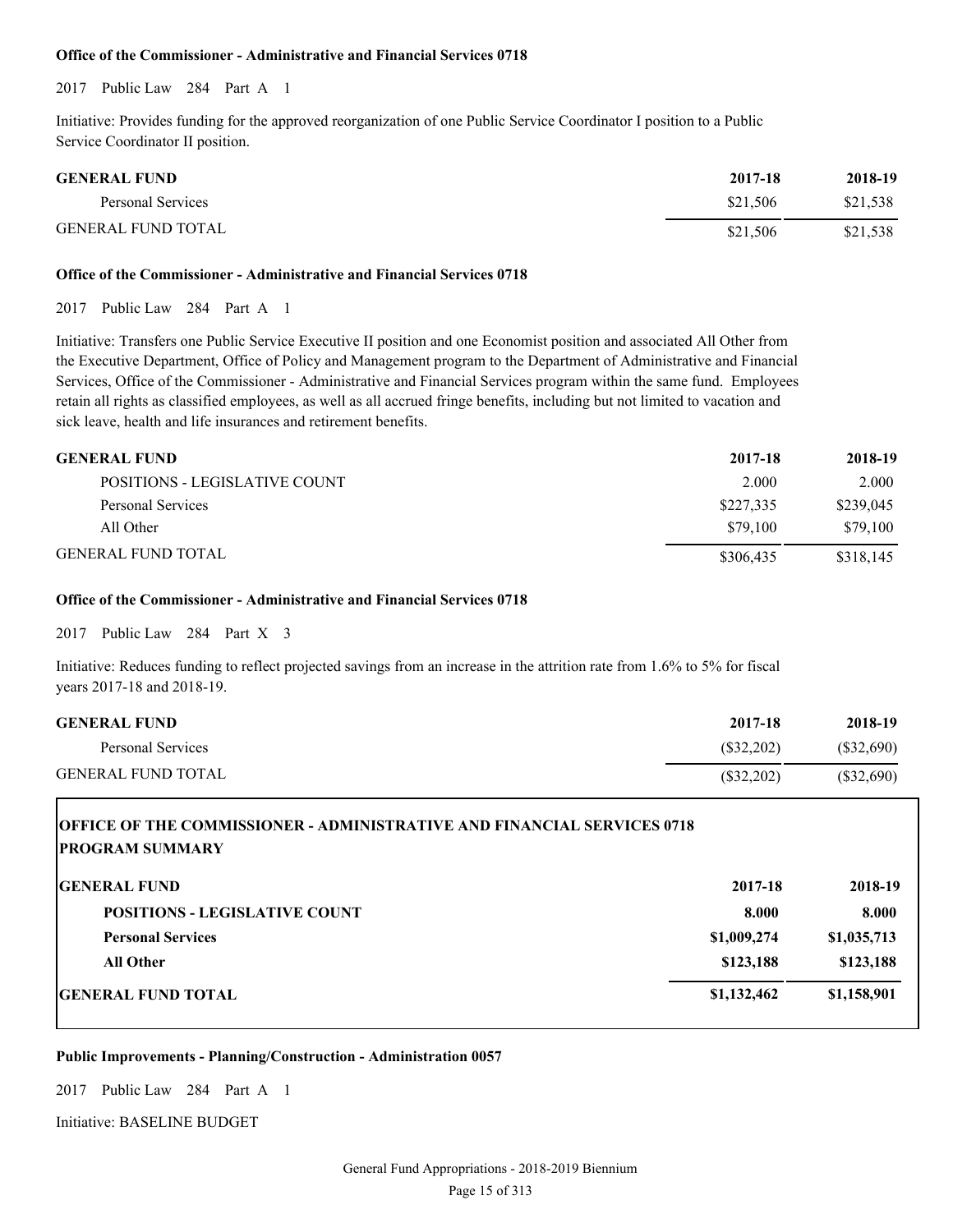| <b>GENERAL FUND</b>           | 2017-18     | 2018-19     |
|-------------------------------|-------------|-------------|
| POSITIONS - LEGISLATIVE COUNT | 1.000       | 11.000      |
| Personal Services             | \$1,192,256 | \$1,226,313 |
| All Other                     | \$127.977   | \$127.977   |
| <b>GENERAL FUND TOTAL</b>     | \$1,320,233 | \$1,354,290 |

#### **Public Improvements - Planning/Construction - Administration 0057**

2017 Public Law 284 Part A 1

Initiative: Provides funding for repairs to state facilities.

| <b>GENERAL FUND</b>       | 2017-18     | 2018-19     |
|---------------------------|-------------|-------------|
| All Other                 | \$3,000,000 | \$3,000,000 |
| <b>GENERAL FUND TOTAL</b> | \$3,000,000 | \$3,000,000 |

#### **Public Improvements - Planning/Construction - Administration 0057**

2017 Public Law 284 Part A 1

Initiative: Transfers one Public Service Coordinator I position from the Public Improvements - Planning/Construction - Administration program to the Administration - Human Resources program within the same fund to realign department resources to areas of greatest need. The employee retains all rights as a classified employee, as well as all accrued fringe benefits, including but not limited to vacation and sick leave, health and life insurances and retirement benefits.

| <b>GENERAL FUND</b>           | 2017-18    | 2018-19      |
|-------------------------------|------------|--------------|
| POSITIONS - LEGISLATIVE COUNT | (1.000)    | (1.000)      |
| Personal Services             | (S90.129)  | (S94,779)    |
| <b>GENERAL FUND TOTAL</b>     | (S90, 129) | $(\$94,779)$ |

#### **Public Improvements - Planning/Construction - Administration 0057**

2017 Public Law 284 Part X 3

Initiative: Reduces funding to reflect projected savings from an increase in the attrition rate from 1.6% to 5% for fiscal years 2017-18 and 2018-19.

| <b>GENERAL FUND</b>       | 2017-18    | 2018-19      |
|---------------------------|------------|--------------|
| Personal Services         | (S32.888)  | (\$33,652)   |
| <b>GENERAL FUND TOTAL</b> | (S32, 888) | $(\$33,652)$ |

#### **Public Improvements - Planning/Construction - Administration 0057**

2017 Public Law 284 Part ZZZZZZZ 1

Initiative: Deappropriates funds to partially offset an appropriation contained in Part A of this Act related to funding for repairs to state facilities.

| <b>GENERAL FUND</b>       | 2017-18      | 2018-19       |
|---------------------------|--------------|---------------|
| All Other                 | (S2,000,000) | (S2,000,000)  |
| <b>GENERAL FUND TOTAL</b> | (S2,000,000) | (\$2,000,000) |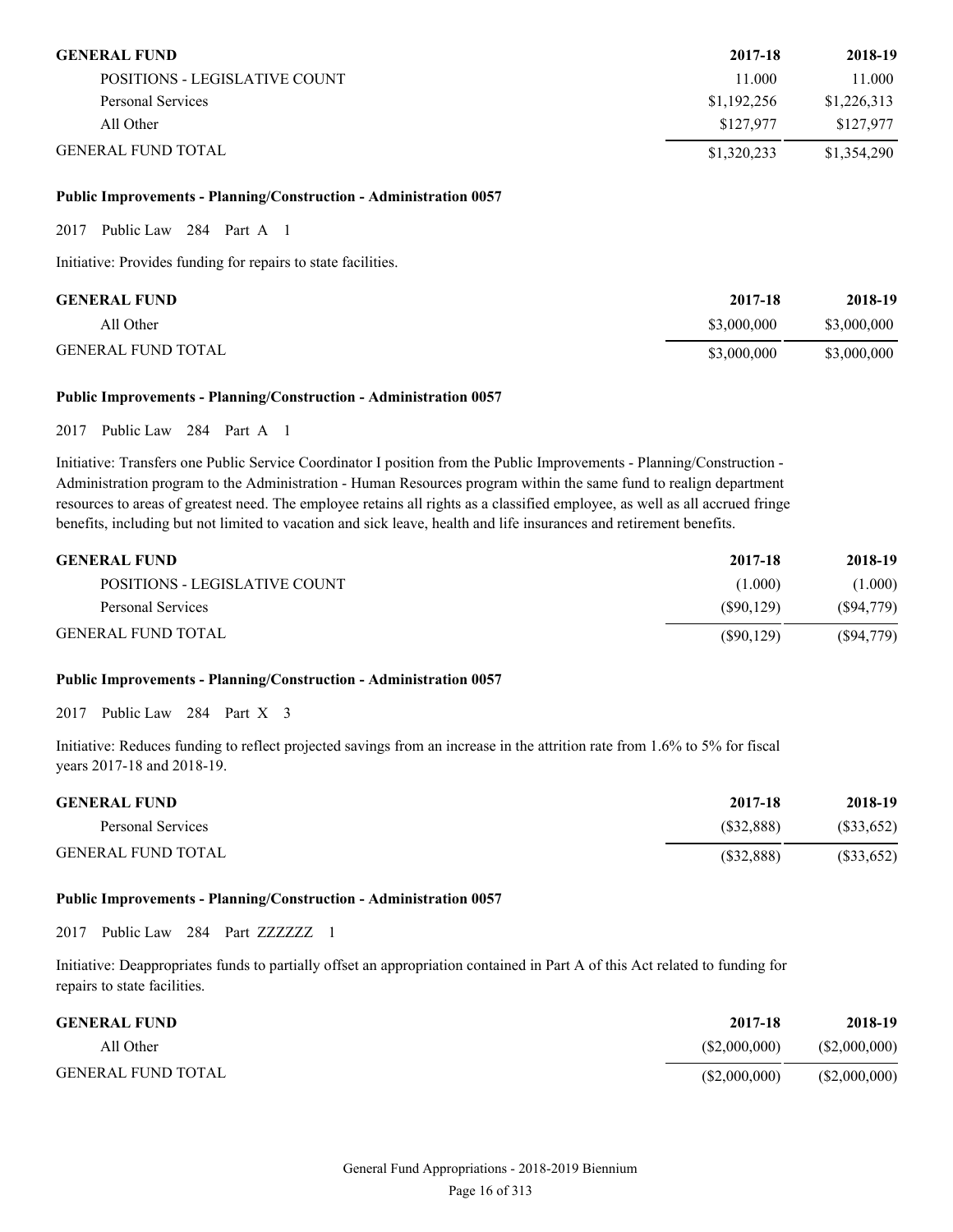#### **PUBLIC IMPROVEMENTS - PLANNING/CONSTRUCTION - ADMINISTRATION 0057 PROGRAM SUMMARY**

| <b>GENERAL FUND</b>                  | 2017-18     | 2018-19     |
|--------------------------------------|-------------|-------------|
| <b>POSITIONS - LEGISLATIVE COUNT</b> | 10.000      | 10.000      |
| <b>Personal Services</b>             | \$1,069,239 | \$1,097,882 |
| <b>All Other</b>                     | \$1,127,977 | \$1,127,977 |
| <b>GENERAL FUND TOTAL</b>            | \$2,197,216 | \$2,225,859 |

#### **Purchases - Division of 0007**

2017 Public Law 284 Part A 1

Initiative: BASELINE BUDGET

| <b>GENERAL FUND</b>           | 2017-18     | 2018-19     |
|-------------------------------|-------------|-------------|
| POSITIONS - LEGISLATIVE COUNT | 7.500       | 7.500       |
| Personal Services             | \$661,470   | \$674,400   |
| All Other                     | \$381.592   | \$381.592   |
| <b>GENERAL FUND TOTAL</b>     | \$1,043,062 | \$1,055,992 |

#### **Purchases - Division of 0007**

2017 Public Law 284 Part A 1

Initiative: Transfers one Public Service Manager II position from the Division of Purchases, Postal, Printing and Supply Fund, to the Central Services - Purchases program, General Fund and transfers one Public Service Manager I position from the Central Services - Purchases program, General Fund, to the Division of Purchases program, Postal, Printing and Supply Fund. Also eliminates one vacant Buyer II position in the Division of Purchases program, General Fund.

| <b>GENERAL FUND</b>           | 2017-18    | 2018-19      |
|-------------------------------|------------|--------------|
| POSITIONS - LEGISLATIVE COUNT | (1.000)    | (1.000)      |
| Personal Services             | (S72.172)  | (S70.909)    |
| <b>GENERAL FUND TOTAL</b>     | (S72, 172) | $(\$70,909)$ |

#### **Purchases - Division of 0007**

2017 Public Law 284 Part A 1

Initiative: Reorganizes 2 Procurement Manager positions to Procurement Support Manager positions.

| <b>GENERAL FUND</b>       | 2017-18 | 2018-19  |
|---------------------------|---------|----------|
| Personal Services         | \$7.586 | \$15.136 |
| <b>GENERAL FUND TOTAL</b> | \$7.586 | \$15,136 |

#### **Purchases - Division of 0007**

2017 Public Law 284 Part A 1

Initiative: Transfers one Office Associate II position from the Division of Purchases program to the Administration - Human Resources program within the same fund.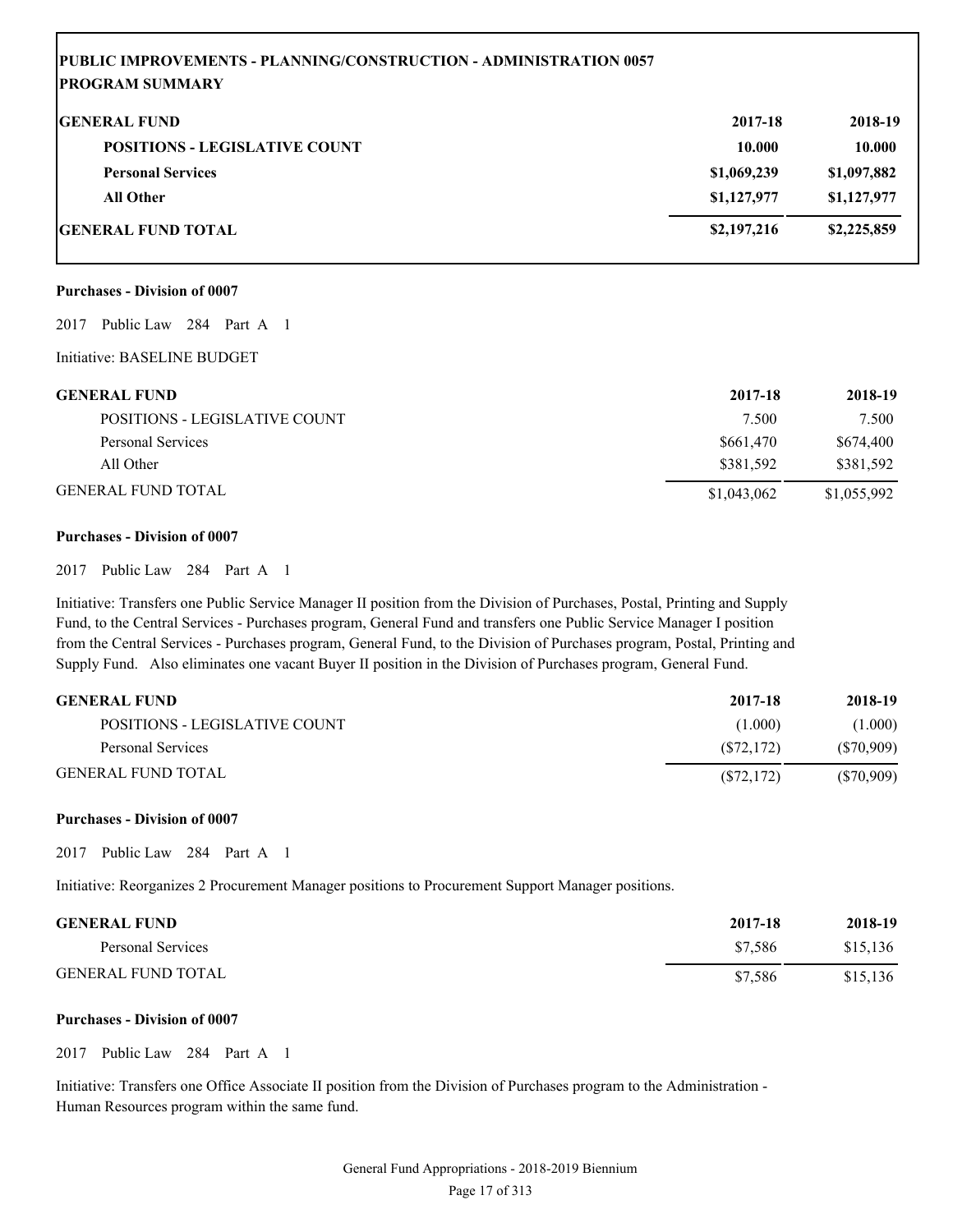| <b>GENERAL FUND</b>           | 2017-18   | 2018-19    |
|-------------------------------|-----------|------------|
| POSITIONS - LEGISLATIVE COUNT | (1.000)   | (1.000)    |
| Personal Services             | (S61.380) | (S64.544)  |
| <b>GENERAL FUND TOTAL</b>     | (S61,380) | (S64, 544) |

#### **Purchases - Division of 0007**

2017 Public Law 284 Part X 3

Initiative: Reduces funding to reflect projected savings from an increase in the attrition rate from 1.6% to 5% for fiscal years 2017-18 and 2018-19.

|            | 2018-19    |
|------------|------------|
| (\$15,204) | \$15,679   |
| (\$15,204) | (\$15,679) |
|            |            |
|            |            |
| 2017-18    | 2018-19    |
| 5.500      | 5.500      |
| \$520,300  | \$538,404  |
| \$381,592  | \$381,592  |
| \$901,892  | \$919,996  |
|            |            |

#### **Revenue Services, Bureau of 0002**

2017 Public Law 284 Part A 1

Initiative: BASELINE BUDGET

| <b>GENERAL FUND</b>           | 2017-18      | 2018-19      |
|-------------------------------|--------------|--------------|
| POSITIONS - LEGISLATIVE COUNT | 283.500      | 283.500      |
| Personal Services             | \$22,892,046 | \$23,236,297 |
| All Other                     | \$14,417.501 | \$14,417.501 |
| <b>GENERAL FUND TOTAL</b>     | \$37,309,547 | \$37,653,798 |

#### **Revenue Services, Bureau of 0002**

2017 Public Law 284 Part A 1

Initiative: Provides funding for projected increases in cybersecurity costs.

| <b>GENERAL FUND</b>       | 2017-18 | 2018-19   |
|---------------------------|---------|-----------|
| All Other                 | \$0     | \$700,000 |
| <b>GENERAL FUND TOTAL</b> | \$0     | \$700,000 |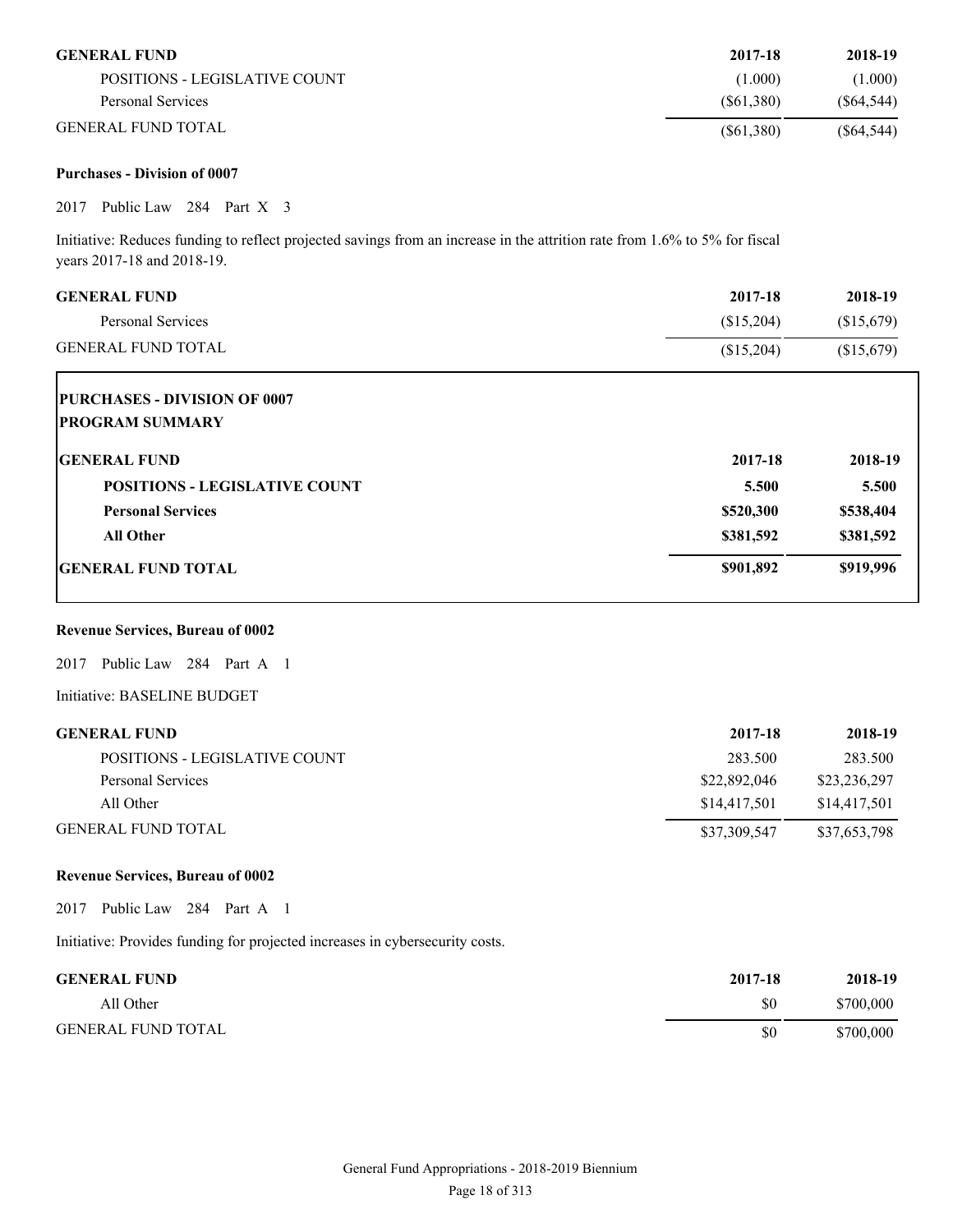2017 Public Law 284 Part A 1

Initiative: Provides funding for projected increases in costs relating to the Maine Internet Return Filing System.

| <b>GENERAL FUND</b>       | 2017-18   | 2018-19   |
|---------------------------|-----------|-----------|
| All Other                 | \$500,000 | \$500,000 |
| <b>GENERAL FUND TOTAL</b> | \$500,000 | \$500,000 |

#### **Revenue Services, Bureau of 0002**

2017 Public Law 284 Part A 1

Initiative: Provides funding for the purchase of additional databases for the architectural configuration of SQL servers that support the Maine Revenue Services tax return image processing system.

| <b>GENERAL FUND</b>       | 2017-18   | 2018-19   |
|---------------------------|-----------|-----------|
| All Other                 | \$100,000 | \$100,000 |
| <b>GENERAL FUND TOTAL</b> | \$100,000 | \$100,000 |

#### **Revenue Services, Bureau of 0002**

2017 Public Law 284 Part A 1

Initiative: Provides funding for increased storage costs for the Maine integrated tax system due to planned growth.

| <b>GENERAL FUND</b>       | 2017-18   | 2018-19   |
|---------------------------|-----------|-----------|
| All Other                 | \$386.850 | \$386,850 |
| <b>GENERAL FUND TOTAL</b> | \$386,850 | \$386,850 |

#### **Revenue Services, Bureau of 0002**

2017 Public Law 284 Part A 1

Initiative: Reduces funding on a one-time basis for the Office of Information Technology costs related to the web portal project due to anticipated partial implementation.

| <b>GENERAL FUND</b>       | 2017-18 | 2018-19       |
|---------------------------|---------|---------------|
| All Other                 | \$0     | $(\$666,750)$ |
| <b>GENERAL FUND TOTAL</b> | \$0     | $(\$666,750)$ |

#### **Revenue Services, Bureau of 0002**

2017 Public Law 284 Part A 1

Initiative: Establishes one Tax Examiner position beginning July 1, 2017 and 2 Senior Revenue Agent positions beginning July 1, 2018 and provides funding for associated All Other costs to administer the tax associated with the Marijuana Legalization Act.

| GENERAL FUND-                 | 2017-18  | 2018-19   |
|-------------------------------|----------|-----------|
| POSITIONS - LEGISLATIVE COUNT | L000     | 3.000     |
| Personal Services             | \$75.246 | \$263,807 |
| All Other                     | \$4,447  | \$20,117  |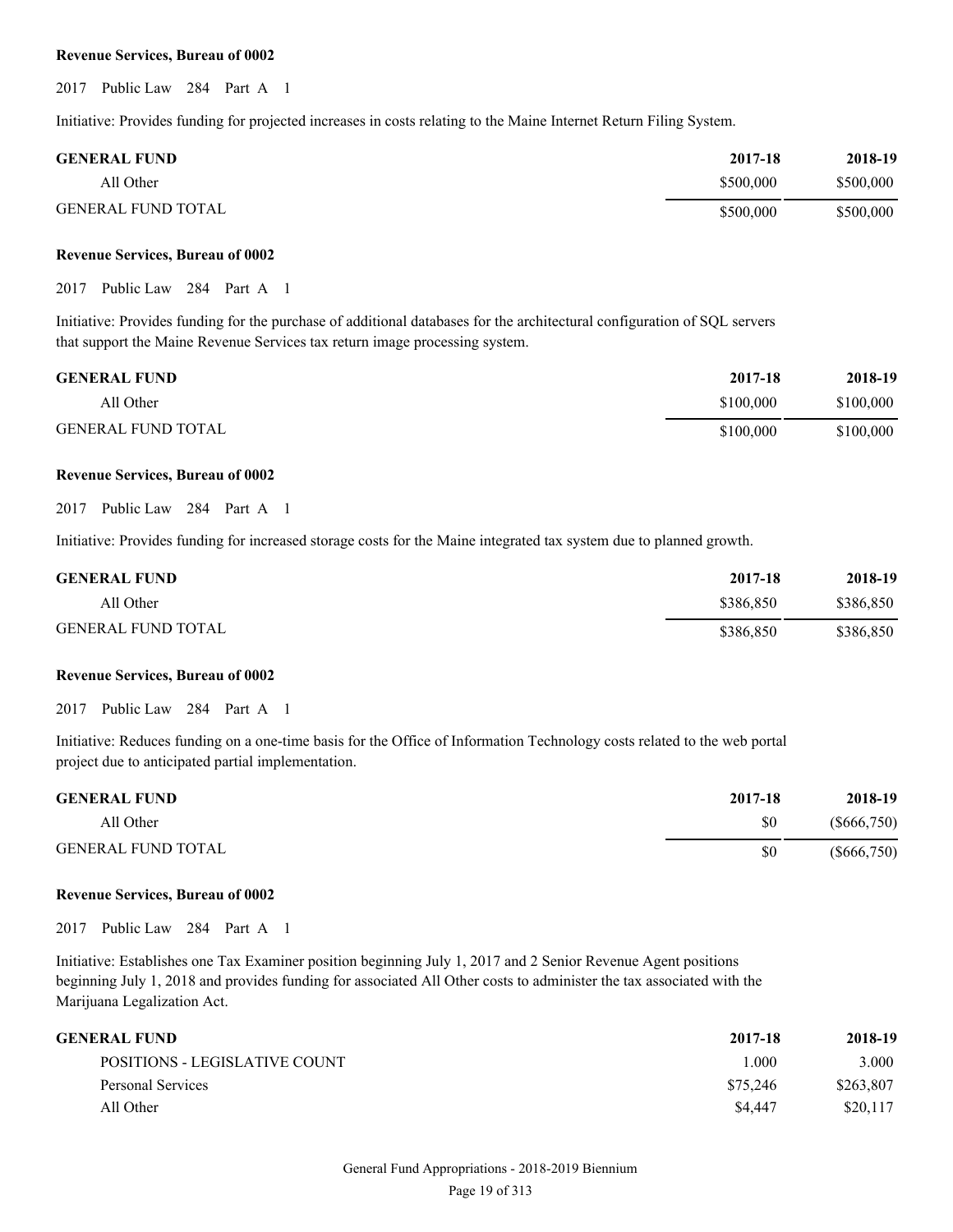2017 Public Law 284 Part A 1

Initiative: Provides funding for one-time administrative costs to administer the tax associated with the Marijuana Legalization Act.

| <b>GENERAL FUND</b>       | 2017-18  | 2018-19 |
|---------------------------|----------|---------|
| All Other                 | \$44,000 | \$0     |
| <b>GENERAL FUND TOTAL</b> | \$44,000 | \$0     |

#### **Revenue Services, Bureau of 0002**

2017 Public Law 284 Part A 1

Initiative: Provides funding to reclassify 3 Property Appraiser positions to Senior Property Appraiser positions.

| <b>GENERAL FUND</b>       | 2017-18  | 2018-19  |
|---------------------------|----------|----------|
| Personal Services         | \$22,813 | \$27.938 |
| <b>GENERAL FUND TOTAL</b> | \$22,813 | \$27,938 |

#### **Revenue Services, Bureau of 0002**

2017 Public Law 284 Part A 1

Initiative: Provides funding for the approved reclassifications of 2 Management Analyst II positions to Business Systems Administrator positions, one Business Systems Administrator position to a Business Systems Manager position, one Planning and Research Associate II position to a Business Systems Quality Assurance Manager position, one Senior Tax Examiner position to a Taxation Section Manager position and one Tax Examiner position to a Management Analyst I position.

| <b>GENERAL FUND</b>       | 2017-18  | 2018-19  |
|---------------------------|----------|----------|
| Personal Services         | \$46.451 | \$56,682 |
| <b>GENERAL FUND TOTAL</b> | \$46.451 | \$56,682 |

#### **Revenue Services, Bureau of 0002**

2017 Public Law 284 Part X 3

Initiative: Reduces funding to reflect projected savings from an increase in the attrition rate from 1.6% to 5% for fiscal years 2017-18 and 2018-19.

| <b>GENERAL FUND</b>       | 2017-18     | 2018-19     |
|---------------------------|-------------|-------------|
| Personal Services         | (S683.144)  | (S694, 459) |
| <b>GENERAL FUND TOTAL</b> | (S683, 144) | (S694, 459) |

#### **Revenue Services, Bureau of 0002**

2017 Public Law 284 Part ZZZZZZZ 1

Initiative: Deappropriates funds to offset a portion of an appropriation contained in Part A of this Act that provides funding for projected increases in cybersecurity costs.

| <b>GENERAL FUND</b> | 2017-18 | 2018-19 |
|---------------------|---------|---------|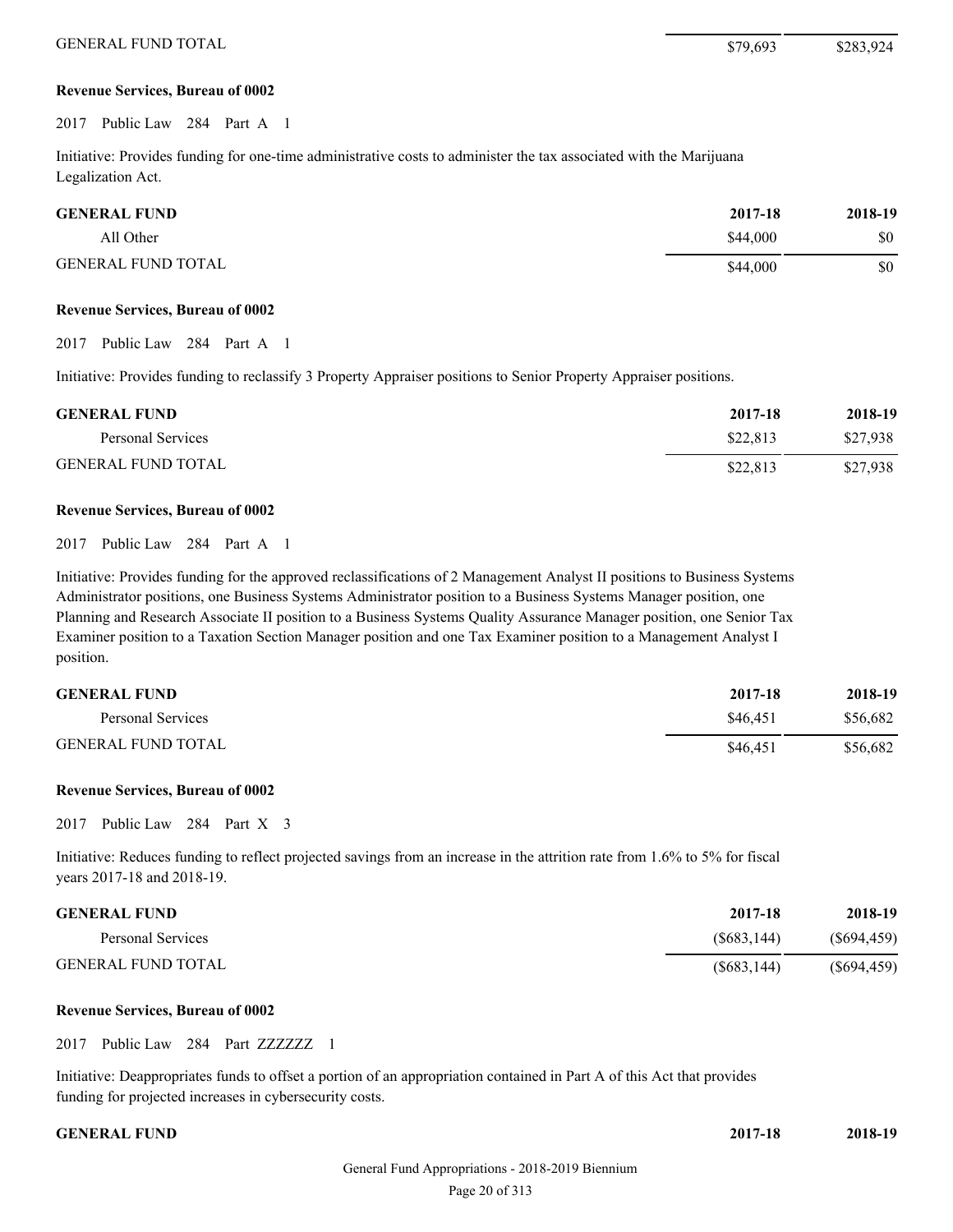| All Other                 | \$0 | $(\$200,000)$ |
|---------------------------|-----|---------------|
| <b>GENERAL FUND TOTAL</b> | \$0 | $(\$200,000)$ |

2017 Public Law 315

Initiative: Provides funding for the Department of Administrative and Financial Services, Office of Geographic Information Systems and Maine Library of Geographic Information.

| <b>GENERAL FUND</b>       | 2017-18   | 2018-19   |
|---------------------------|-----------|-----------|
| All Other                 | \$263.213 | \$265,725 |
| <b>GENERAL FUND TOTAL</b> | \$263.213 | \$265,725 |

#### **Revenue Services, Bureau of 0002**

2017 Public Law 409

Initiative: Provides funding for 2 Tax Examiner positions and related programming and All Other costs to process and audit income tax filings.

| <b>GENERAL FUND</b>           | 2017-18 | 2018-19   |
|-------------------------------|---------|-----------|
| POSITIONS - LEGISLATIVE COUNT | 0.000   | 2.000     |
| Personal Services             | \$0     | \$151,272 |
| All Other                     | \$0     | \$443,261 |
| GENERAL FUND TOTAL            | \$0     | \$594.533 |

#### **Revenue Services, Bureau of 0002**

2017 Public Law 445

Initiative: Provides one-time funding for programming changes to add an exemption line to the sales tax form.

| <b>GENERAL FUND</b>       | 2017-18 | 2018-19 |
|---------------------------|---------|---------|
| All Other                 | \$0     | \$2,500 |
| <b>GENERAL FUND TOTAL</b> | \$0     | \$2,500 |

#### **Revenue Services, Bureau of 0002**

2017 Public Law 452

Initiative: Provides funding for one Tax Examiner position and related costs to review and process income tax returns.

| <b>GENERAL FUND</b>           | 2017-18 | 2018-19   |
|-------------------------------|---------|-----------|
| POSITIONS - LEGISLATIVE COUNT | 0.000   | 1.000     |
| Personal Services             | \$0     | \$61,865  |
| All Other                     | \$0     | \$49,429  |
| GENERAL FUND TOTAL            | \$0     | \$111,294 |

#### **Revenue Services, Bureau of 0002**

2017 Public Law 474

Initiative: Provides one-time funding for computer programming changes.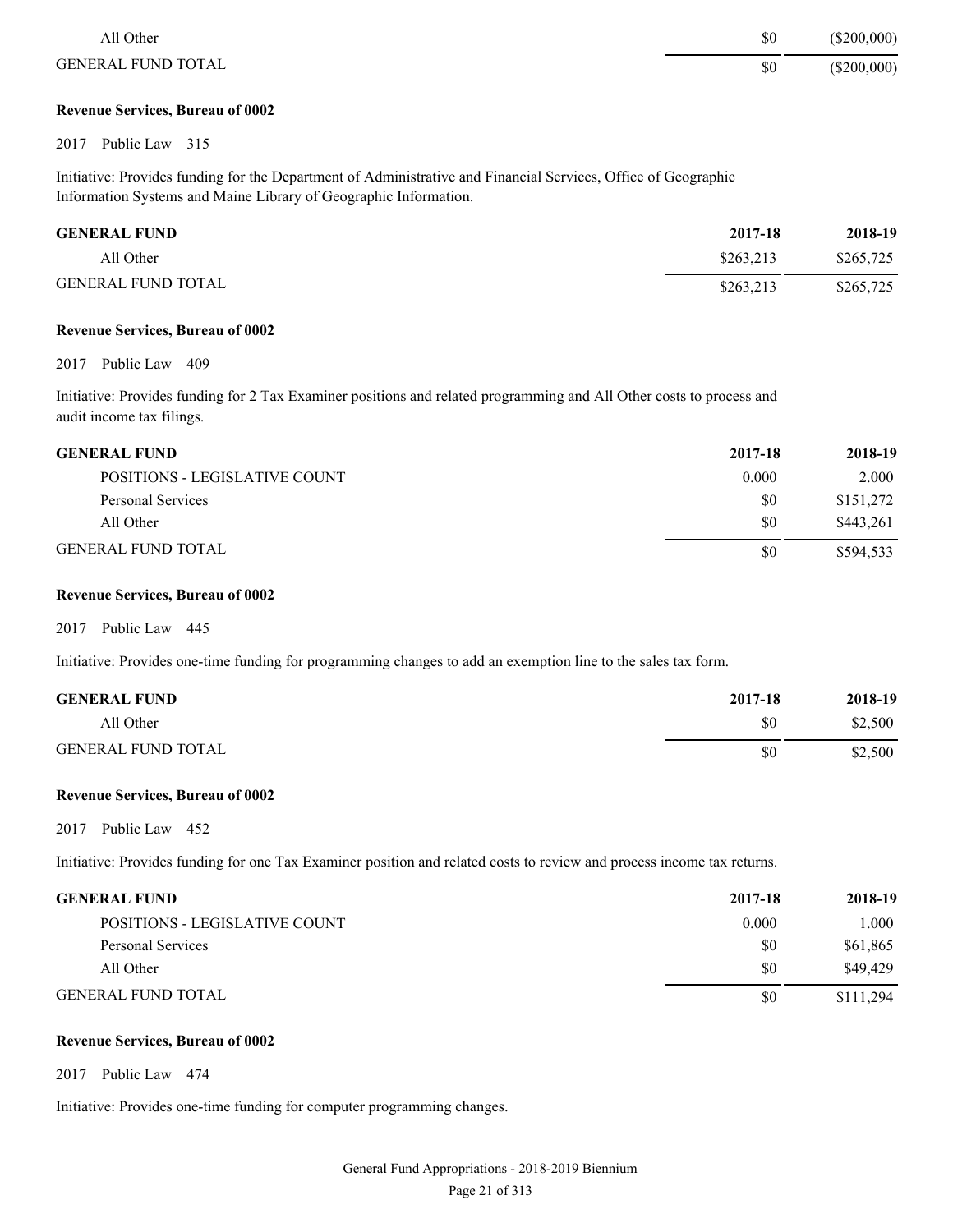| <b>GENERAL FUND</b>       | 2017-18 | 2018-19   |
|---------------------------|---------|-----------|
| All Other                 | \$0     | \$229,000 |
| <b>GENERAL FUND TOTAL</b> | \$0     | \$229,000 |

2017 Public Law 478

Initiative: Provides funding to reimburse municipalities for 90% of the cost of selling property that has been acquired through tax lien foreclosure.

| <b>GENERAL FUND</b><br>All Other<br><b>GENERAL FUND TOTAL</b>     | 2017-18<br>\$0 | 2018-19<br>\$2,250 |
|-------------------------------------------------------------------|----------------|--------------------|
| <b>REVENUE SERVICES, BUREAU OF 0002</b><br><b>PROGRAM SUMMARY</b> | \$0            | \$2,250            |
| <b>IGENERAL FUND</b>                                              | 2017-18        | 2018-19            |
| <b>POSITIONS - LEGISLATIVE COUNT</b>                              | 284.500        | 289.500            |
| <b>Personal Services</b>                                          | \$22,353,412   | \$23,103,402       |
| <b>All Other</b>                                                  | \$15,716,011   | \$16,249,883       |

#### **GENERAL FUND TOTAL** \$38,069,423 \$39,353,285

#### **Snow Grooming Property Tax Exemption Reimbursement Z024**

2017 Public Law 284 Part A 1

Initiative: BASELINE BUDGET

| <b>GENERAL FUND</b>       | 2017-18  | 2018-19  |
|---------------------------|----------|----------|
| All Other                 | \$15.269 | \$15,269 |
| <b>GENERAL FUND TOTAL</b> | \$15,269 | \$15,269 |

#### **Snow Grooming Property Tax Exemption Reimbursement Z024**

2017 Public Law 284 Part A 1

Initiative: Provides funding for projected increases in municipal reimbursements in the Snow Grooming Property Tax Exemption Reimbursement program.

| <b>GENERAL FUND</b>       | 2017-18  | 2018-19  |
|---------------------------|----------|----------|
| All Other                 | \$14,731 | \$14,731 |
| <b>GENERAL FUND TOTAL</b> | \$14.731 | \$14,731 |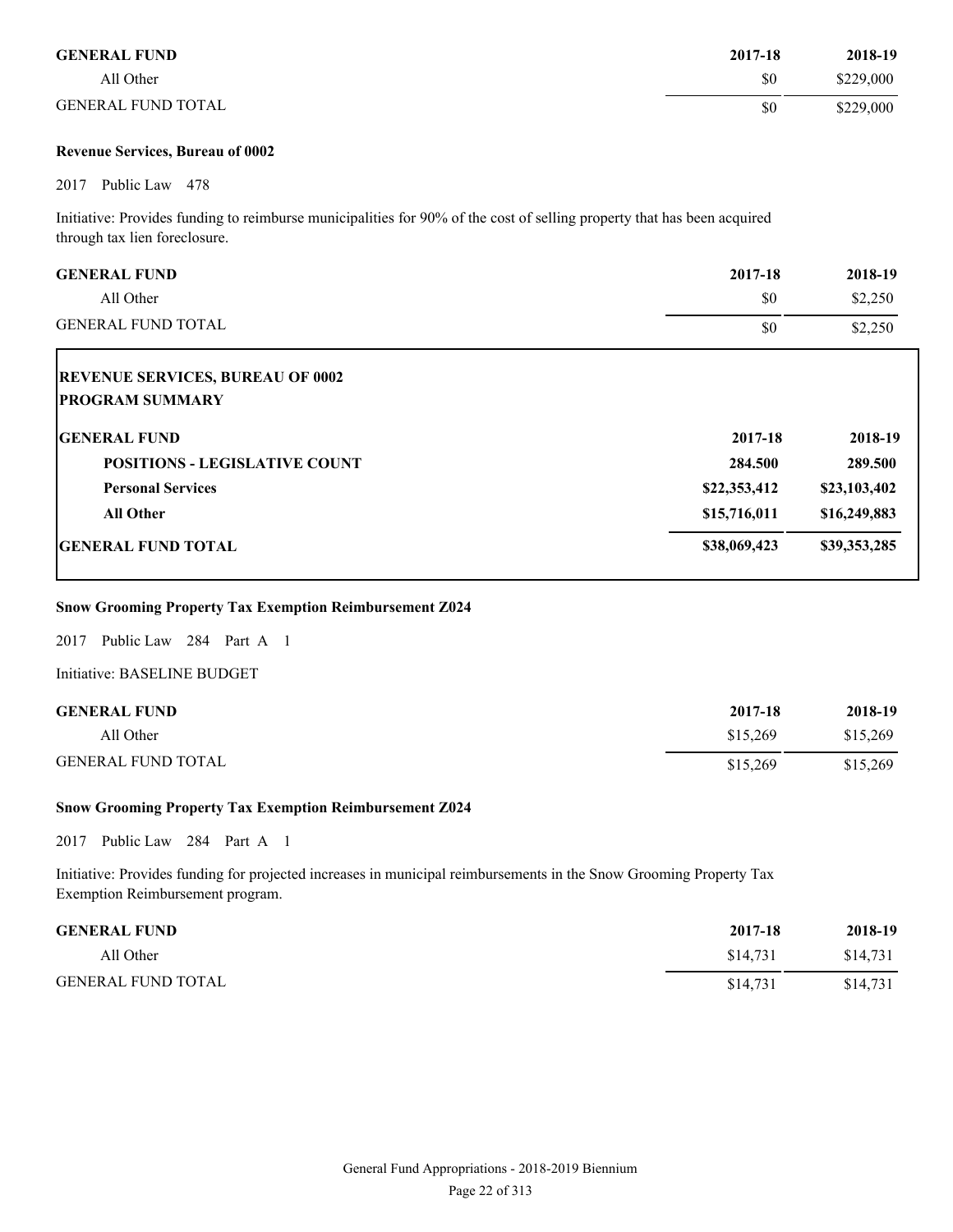| <b>SNOW GROOMING PROPERTY TAX EXEMPTION REIMBURSEMENT Z024</b> |           |           |
|----------------------------------------------------------------|-----------|-----------|
| <b>PROGRAM SUMMARY</b>                                         |           |           |
| <b>GENERAL FUND</b>                                            | 2017-18   | 2018-19   |
| <b>All Other</b>                                               | \$30,000  | \$30,000  |
| <b>GENERAL FUND TOTAL</b>                                      | \$30,000  | \$30,000  |
| <b>Solid Waste Management Fund 0659</b>                        |           |           |
| 2017 Public Law 284 Part A 1                                   |           |           |
| Initiative: BASELINE BUDGET                                    |           |           |
| <b>GENERAL FUND</b>                                            | 2017-18   | 2018-19   |
| All Other                                                      | \$816,851 | \$816,851 |
| <b>GENERAL FUND TOTAL</b>                                      | \$816,851 | \$816,851 |
| <b>SOLID WASTE MANAGEMENT FUND 0659</b>                        |           |           |
| <b>PROGRAM SUMMARY</b>                                         |           |           |
| <b>GENERAL FUND</b>                                            | 2017-18   | 2018-19   |
| <b>All Other</b>                                               | \$816,851 | \$816,851 |
| <b>GENERAL FUND TOTAL</b>                                      | \$816,851 | \$816,851 |
| <b>State Controller - Office of the 0056</b>                   |           |           |
| 2017 Public Law 284 Part A 1                                   |           |           |
| Initiative: BASELINE BUDGET                                    |           |           |
| <b>GENERAL FUND</b>                                            | 2017-18   | 2018-19   |
| POSITIONS - LEGISLATIVE COUNT                                  | 28.000    | 28.000    |

| All Other                 | \$164,581   | \$164,581   |
|---------------------------|-------------|-------------|
| <b>GENERAL FUND TOTAL</b> | \$2,982,719 | \$3,028,300 |

#### **State Controller - Office of the 0056**

2017 Public Law 284 Part X 3

Initiative: Reduces funding to reflect projected savings from an increase in the attrition rate from 1.6% to 5% for fiscal years 2017-18 and 2018-19.

| <b>GENERAL FUND</b>       | 2017-18    | 2018-19      |
|---------------------------|------------|--------------|
| Personal Services         | (S84.194)  | (S85, 105)   |
| <b>GENERAL FUND TOTAL</b> | (S84, 194) | $(\$85,105)$ |

Personal Services \$2,818,138 \$2,863,719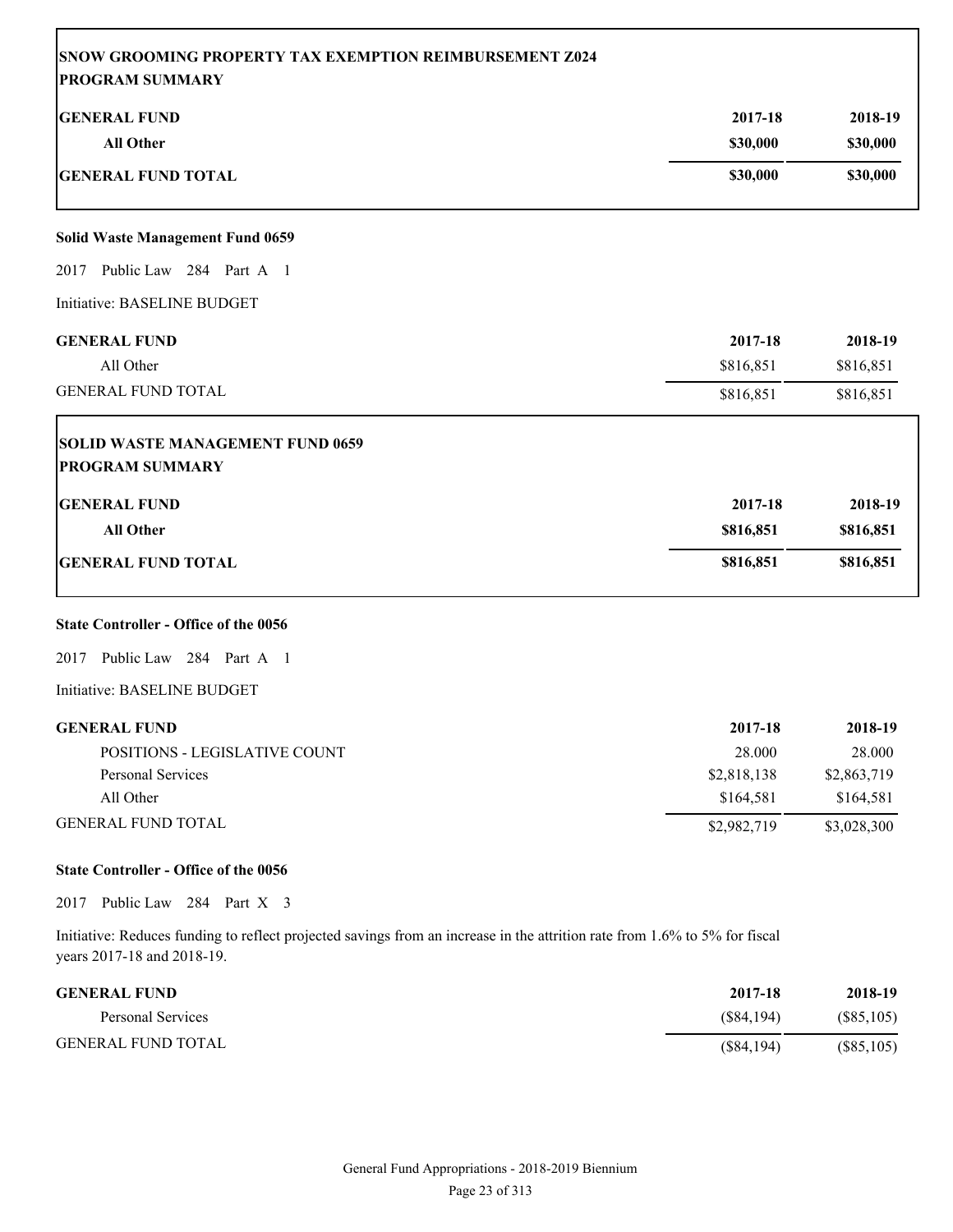| <b>STATE CONTROLLER - OFFICE OF THE 0056</b> |             |             |
|----------------------------------------------|-------------|-------------|
| <b>PROGRAM SUMMARY</b>                       |             |             |
| <b>GENERAL FUND</b>                          | 2017-18     | 2018-19     |
| <b>POSITIONS - LEGISLATIVE COUNT</b>         | 28.000      | 28.000      |
| <b>Personal Services</b>                     | \$2,733,944 | \$2,778,614 |
| <b>All Other</b>                             | \$164,581   | \$164,581   |
| <b>IGENERAL FUND TOTAL</b>                   | \$2,898,525 | \$2,943,195 |

#### **Statewide Radio Network System 0112**

2017 Public Law 284 Part A 1

Initiative: BASELINE BUDGET

| <b>GENERAL FUND</b>       | 2017-18     | 2018-19     |
|---------------------------|-------------|-------------|
| All Other                 | \$6,699,151 | \$6,699,151 |
| <b>GENERAL FUND TOTAL</b> | \$6,699,151 | \$6,699,151 |

#### **Statewide Radio Network System 0112**

2017 Public Law 284 Part A 1

Initiative: Transfers All Other funding from the Department of Administrative and Financial Services, Statewide Radio Network System program to the Department of Technology Services, Statewide Radio Network System program.

| <b>GENERAL FUND</b>       | 2017-18        | 2018-19        |
|---------------------------|----------------|----------------|
| All Other                 | (S6.699.151)   | (S6, 699, 151) |
| <b>GENERAL FUND TOTAL</b> | (S6, 699, 151) | (S6, 699, 151) |

#### **Statewide Radio Network System 0112**

2017 Public Law 284 Part ZZZZZZZ 1

Initiative: Appropriates funds to offset a deappropriation contained in Part A of this Act related to the transfer of All Other funding from the Department of Administrative and Financial Services, Statewide Radio Network System program to the Department of Technology Services, Statewide Radio Network System program.

| <b>GENERAL FUND</b>                        | 2017-18     | 2018-19     |
|--------------------------------------------|-------------|-------------|
| All Other                                  | \$6,699,151 | \$6,699,151 |
| <b>GENERAL FUND TOTAL</b>                  | \$6,699,151 | \$6,699,151 |
| <b>STATEWIDE RADIO NETWORK SYSTEM 0112</b> |             |             |
| <b>IPROGRAM SUMMARY</b>                    |             |             |
| <b>IGENERAL FUND</b>                       | 2017-18     | 2018-19     |
| <b>All Other</b>                           | \$6,699,151 | \$6,699,151 |
| <b>IGENERAL FUND TOTAL</b>                 | \$6,699,151 | \$6,699,151 |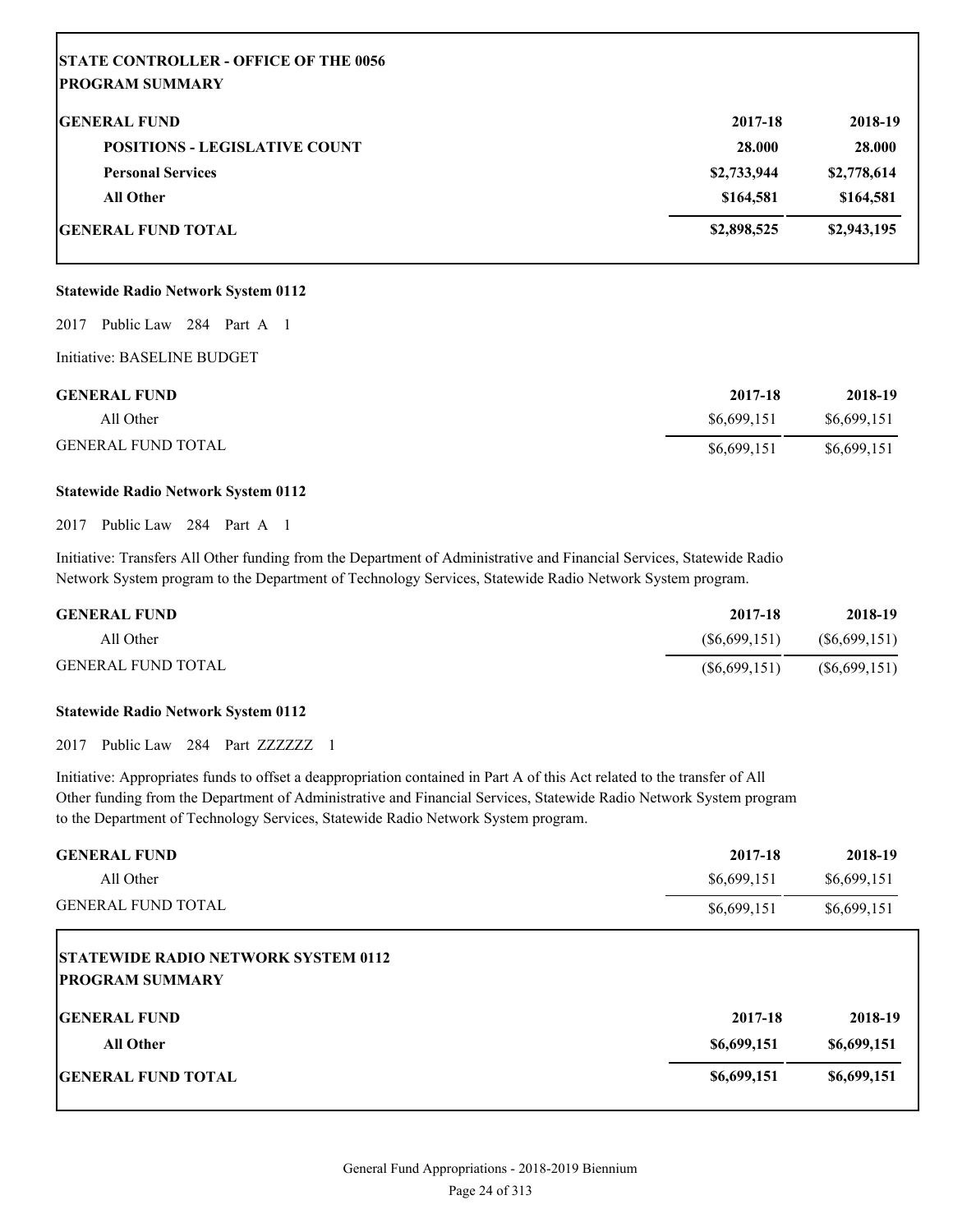#### **Tree Growth Tax Reimbursement 0261**

2017 Public Law 284 Part A 1

Initiative: BASELINE BUDGET

| <b>GENERAL FUND</b>                                                            | 2017-18     | 2018-19     |
|--------------------------------------------------------------------------------|-------------|-------------|
| All Other                                                                      | \$7,600,000 | \$7,600,000 |
| <b>GENERAL FUND TOTAL</b>                                                      | \$7,600,000 | \$7,600,000 |
| TREE GROWTH TAX REIMBURSEMENT 0261                                             |             |             |
| <b>PROGRAM SUMMARY</b>                                                         |             |             |
| <b>GENERAL FUND</b>                                                            | 2017-18     | 2018-19     |
| <b>All Other</b>                                                               | \$7,600,000 | \$7,600,000 |
| <b>GENERAL FUND TOTAL</b>                                                      | \$7,600,000 | \$7,600,000 |
| <b>Veterans' Organization Tax Reimbursement Z062</b>                           |             |             |
| Public Law 284 Part A 1<br>2017                                                |             |             |
| Initiative: BASELINE BUDGET                                                    |             |             |
| <b>GENERAL FUND</b>                                                            | 2017-18     | 2018-19     |
| All Other                                                                      | \$29,106    | \$29,106    |
| <b>GENERAL FUND TOTAL</b>                                                      | \$29,106    | \$29,106    |
| <b>VETERANS' ORGANIZATION TAX REIMBURSEMENT Z062</b><br><b>PROGRAM SUMMARY</b> |             |             |
| <b>GENERAL FUND</b>                                                            | 2017-18     | 2018-19     |
| <b>All Other</b>                                                               | \$29,106    | \$29,106    |
| <b>GENERAL FUND TOTAL</b>                                                      | \$29,106    | \$29,106    |

#### **Veterans Tax Reimbursement 0407**

2017 Public Law 284 Part A 1

| <b>GENERAL FUND</b>       | 2017-18     | 2018-19     |
|---------------------------|-------------|-------------|
| All Other                 | \$1,228,330 | \$1,228,330 |
| <b>GENERAL FUND TOTAL</b> | \$1,228,330 | \$1,228,330 |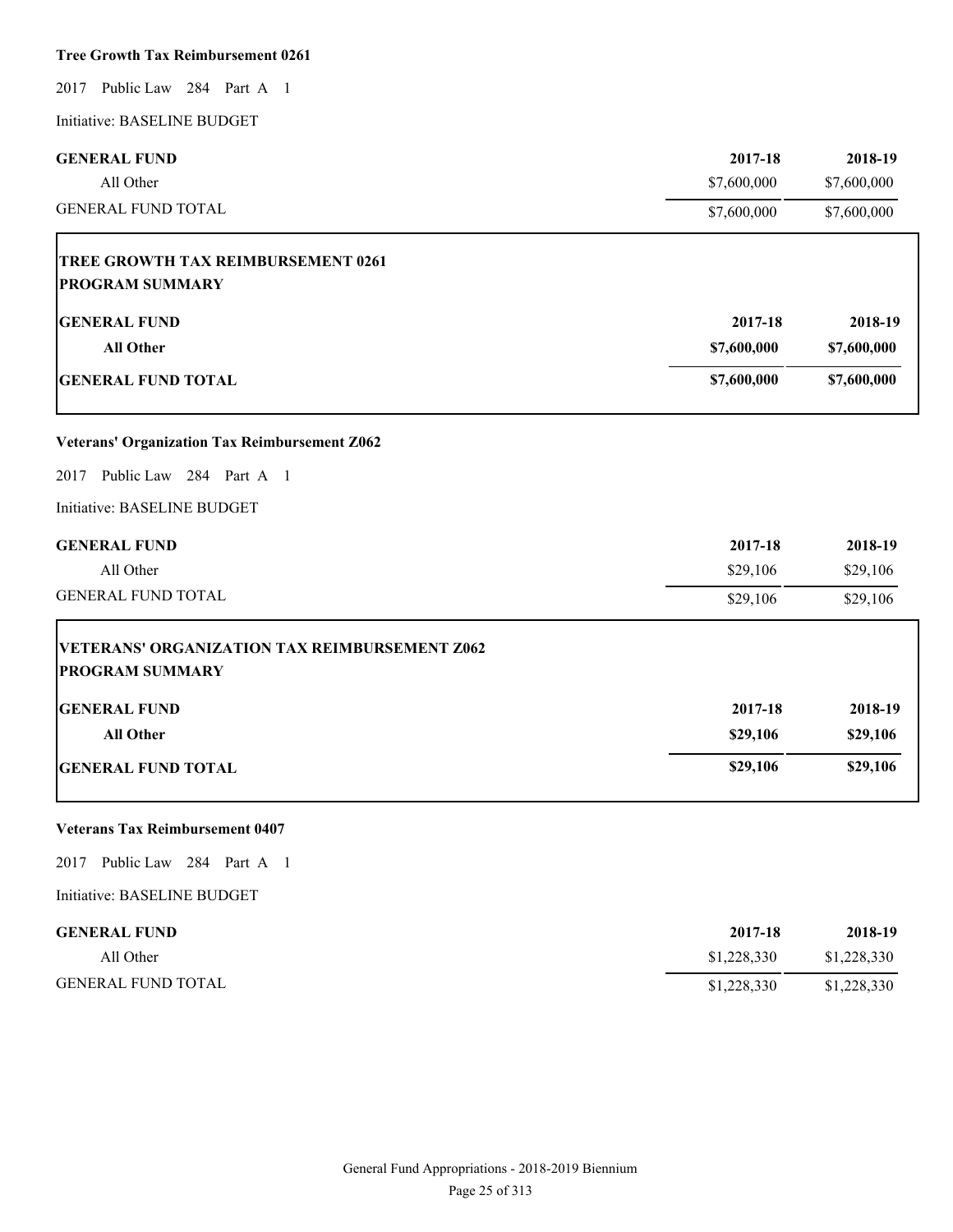| <b>VETERANS TAX REIMBURSEMENT 0407</b>                                 |                        |                        |
|------------------------------------------------------------------------|------------------------|------------------------|
| <b>PROGRAM SUMMARY</b><br><b>GENERAL FUND</b><br><b>All Other</b>      | 2017-18<br>\$1,228,330 | 2018-19<br>\$1,228,330 |
| <b>GENERAL FUND TOTAL</b>                                              | \$1,228,330            | \$1,228,330            |
| <b>Waste Facility Tax Reimbursement 0907</b>                           |                        |                        |
| 2017 Public Law 284 Part A 1                                           |                        |                        |
| Initiative: BASELINE BUDGET                                            |                        |                        |
| <b>GENERAL FUND</b>                                                    | 2017-18                | 2018-19                |
| All Other                                                              | \$12,188               | \$12,188               |
| <b>GENERAL FUND TOTAL</b>                                              | \$12,188               | \$12,188               |
| <b>WASTE FACILITY TAX REIMBURSEMENT 0907</b><br><b>PROGRAM SUMMARY</b> |                        |                        |
| <b>GENERAL FUND</b>                                                    | 2017-18                | 2018-19                |
| <b>All Other</b>                                                       | \$12,188               | \$12,188               |
| <b>GENERAL FUND TOTAL</b>                                              | \$12,188               | \$12,188               |
| ADMINISTRATIVE AND FINANCIAL SERVICES, DEPARTMENT OF                   |                        |                        |
| <b>DEPARTMENT TOTALS</b>                                               | 2017-18                | 2018-19                |
| <b>POSITIONS - LEGISLATIVE COUNT</b>                                   | 482.000                | 518.500                |
| <b>Personal Services</b>                                               | \$38,043,678           | \$38,208,882           |
| <b>All Other</b>                                                       | \$127,010,186          | \$151,123,223          |
| <b>DEPARTMENT TOTAL</b>                                                | \$165,053,864          | \$189,332,105          |
|                                                                        |                        |                        |

## **AGRICULTURE, CONSERVATION AND FORESTRY, DEPARTMENT OF**

#### **Division of Agricultural Resource Development 0833**

2017 Public Law 284 Part A 2

| <b>GENERAL FUND</b>           | 2017-18   | 2018-19   |
|-------------------------------|-----------|-----------|
| POSITIONS - LEGISLATIVE COUNT | 4.000     | 4.000     |
| Personal Services             | \$367,972 | \$377,559 |
| All Other                     | \$121.393 | \$121,393 |
| <b>GENERAL FUND TOTAL</b>     | \$489,365 | \$498,952 |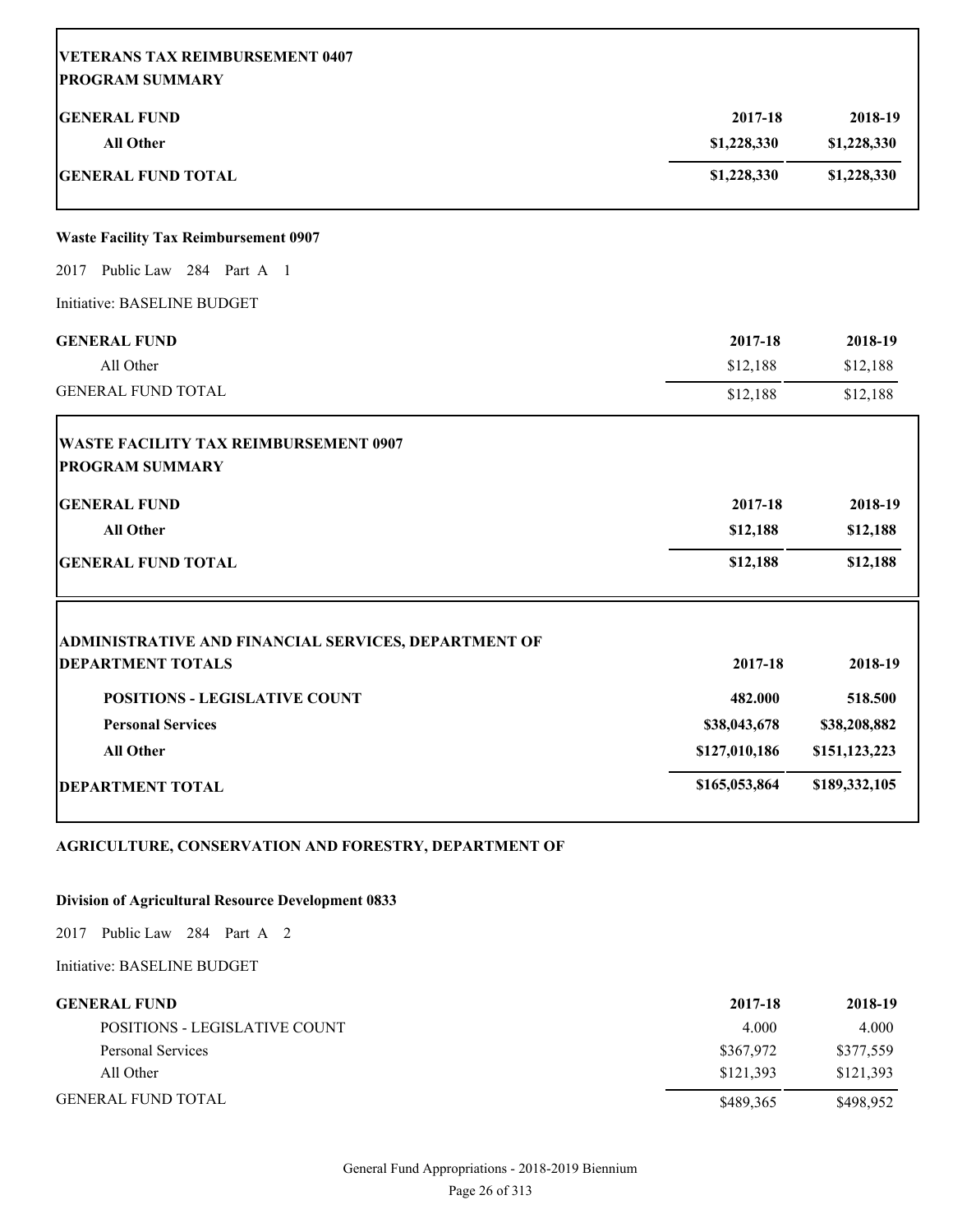#### **Division of Agricultural Resource Development 0833**

2017 Public Law 284 Part A 2

Initiative: Provides funding for external trade shows.

| <b>GENERAL FUND</b>       | 2017-18   | 2018-19   |
|---------------------------|-----------|-----------|
| All Other                 | \$150,000 | \$150,000 |
| <b>GENERAL FUND TOTAL</b> | \$150,000 | \$150,000 |

#### **Division of Agricultural Resource Development 0833**

2017 Public Law 284 Part A 2

Initiative: Transfers and reallocates the cost of one Director, Market Development position from 54% Other Special Revenue Funds and 46% General Fund to 100% General Fund within the same program and transfers All Other to Personal Services to fund the reallocation.

| <b>GENERAL FUND</b>           | 2017-18    | 2018-19      |
|-------------------------------|------------|--------------|
| POSITIONS - LEGISLATIVE COUNT | 1.000      | 1.000        |
| Personal Services             | \$51.628   | \$54,160     |
| All Other                     | (S51, 628) | $(\$54,160)$ |
| <b>GENERAL FUND TOTAL</b>     | \$0        | \$0          |

#### **Division of Agricultural Resource Development 0833**

2017 Public Law 284 Part A 2

Initiative: Transfers Personal Services and All Other funding from the Division of Agricultural Resource Development program to the existing Division of Quality Assurance and Regulation program to create the new Bureau of Agriculture program.

| <b>GENERAL FUND</b>           | 2017-18    | 2018-19     |
|-------------------------------|------------|-------------|
| POSITIONS - LEGISLATIVE COUNT | (5.000)    | (5.000)     |
| Personal Services             | (S419,600) | (S431,719)  |
| All Other                     | (S219,765) | (S217, 233) |
| <b>GENERAL FUND TOTAL</b>     | (S639,365) | (S648.952)  |

| <b>DIVISION OF AGRICULTURAL RESOURCE DEVELOPMENT 0833</b> |         |         |
|-----------------------------------------------------------|---------|---------|
| <b>PROGRAM SUMMARY</b>                                    |         |         |
| <b>IGENERAL FUND</b>                                      | 2017-18 | 2018-19 |
| <b>POSITIONS - LEGISLATIVE COUNT</b>                      | 0.000   | 0.000   |
| <b>Personal Services</b>                                  | \$0     | \$0     |
| <b>All Other</b>                                          | \$0     | \$0     |
| <b>IGENERAL FUND TOTAL</b>                                | \$0     | \$0     |

#### **Division of Animal Health and Industry 0394**

2017 Public Law 284 Part A 2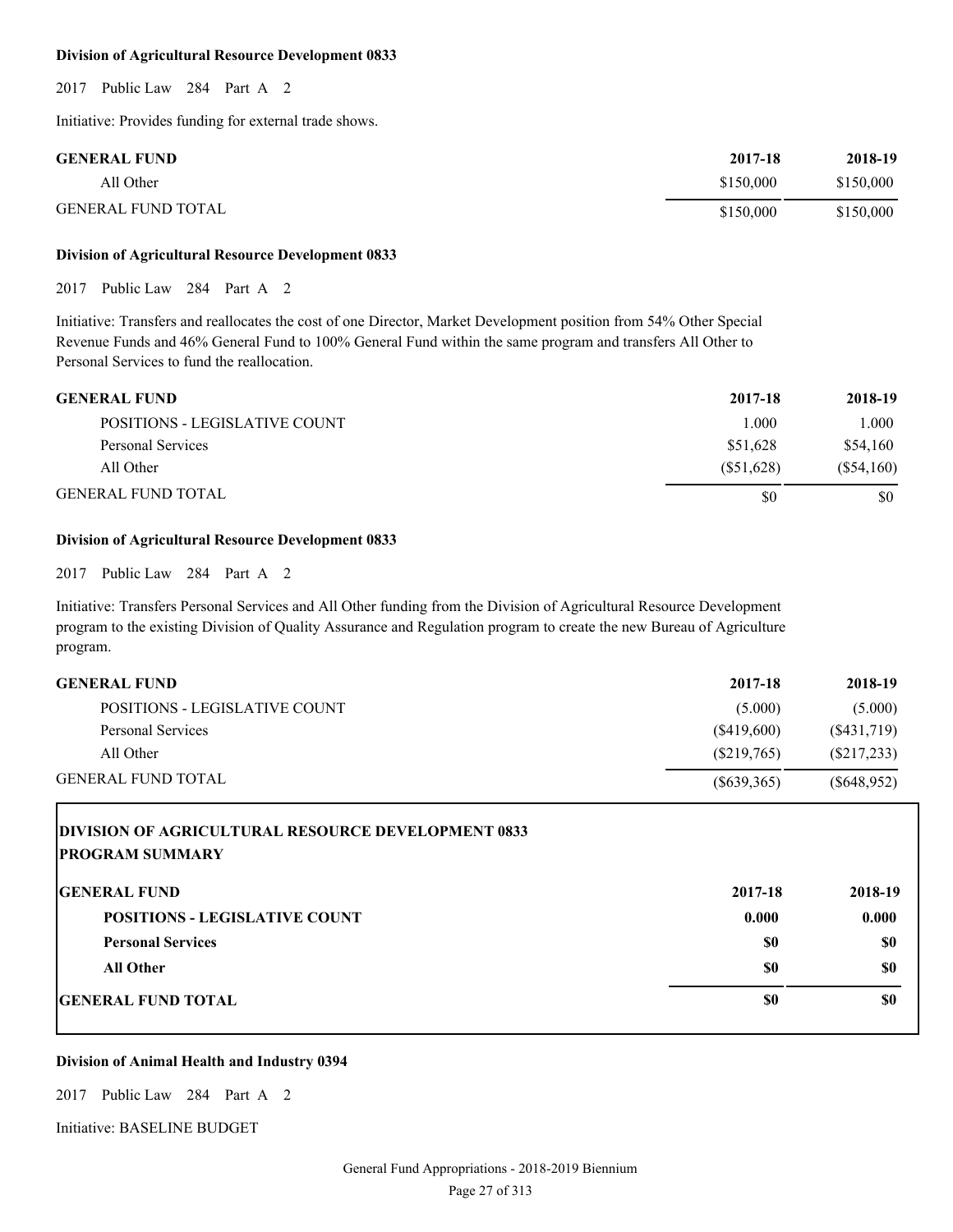| <b>GENERAL FUND</b>           | 2017-18   | 2018-19   |
|-------------------------------|-----------|-----------|
| POSITIONS - LEGISLATIVE COUNT | 7.000     | 7.000     |
| Personal Services             | \$795,429 | \$809,851 |
| All Other                     | \$121.419 | \$121.419 |
| <b>GENERAL FUND TOTAL</b>     | \$916,848 | \$931,270 |

#### **Division of Animal Health and Industry 0394**

2017 Public Law 284 Part A 2

Initiative: Transfers Personal Services and All Other funding from the Division of Animal Health and Industry program to the existing Division of Quality Assurance and Regulation program to create the new Bureau of Agriculture program.

| <b>GENERAL FUND</b>           | 2017-18     | 2018-19     |
|-------------------------------|-------------|-------------|
| POSITIONS - LEGISLATIVE COUNT | (7.000)     | (7.000)     |
| Personal Services             | (S715, 475) | (S729,304)  |
| All Other                     | (S121, 419) | (\$121,419) |
| <b>GENERAL FUND TOTAL</b>     | (S836, 894) | (S850, 723) |

#### **Division of Animal Health and Industry 0394**

2017 Public Law 284 Part A 2

Initiative: Transfers Personal Services and All Other funding from the Division of Animal Health and Industry program and the Division of Plant Industry program to the existing Division of Quality Assurance and Regulation program to create the new Bureau of Agriculture program.

| <b>GENERAL FUND</b>                                                          | 2017-18      | 2018-19      |
|------------------------------------------------------------------------------|--------------|--------------|
| Personal Services                                                            | $(\$79,954)$ | (S80, 547)   |
| <b>GENERAL FUND TOTAL</b>                                                    | $(\$79,954)$ | $(\$80,547)$ |
| <b>DIVISION OF ANIMAL HEALTH AND INDUSTRY 0394</b><br><b>PROGRAM SUMMARY</b> |              |              |
| <b>IGENERAL FUND</b>                                                         | 2017-18      | 2018-19      |
| <b>POSITIONS - LEGISLATIVE COUNT</b>                                         | 0.000        | 0.000        |

|                           | .   | .   |
|---------------------------|-----|-----|
| <b>Personal Services</b>  | \$0 | \$0 |
| All Other                 | \$0 | \$0 |
| <b>GENERAL FUND TOTAL</b> | \$0 | \$0 |

#### **Division of Forest Protection Z232**

2017 Public Law 284 Part A 2

| GENERAL FUND-                 | 2017-18     | 2018-19     |
|-------------------------------|-------------|-------------|
| POSITIONS - LEGISLATIVE COUNT | 79.000      | 79.000      |
| POSITIONS - FTE COUNT         | 2.307       | 2.307       |
| Personal Services             | \$5,681,945 | \$5,792,687 |
| All Other                     | \$1,313,048 | \$1,313,048 |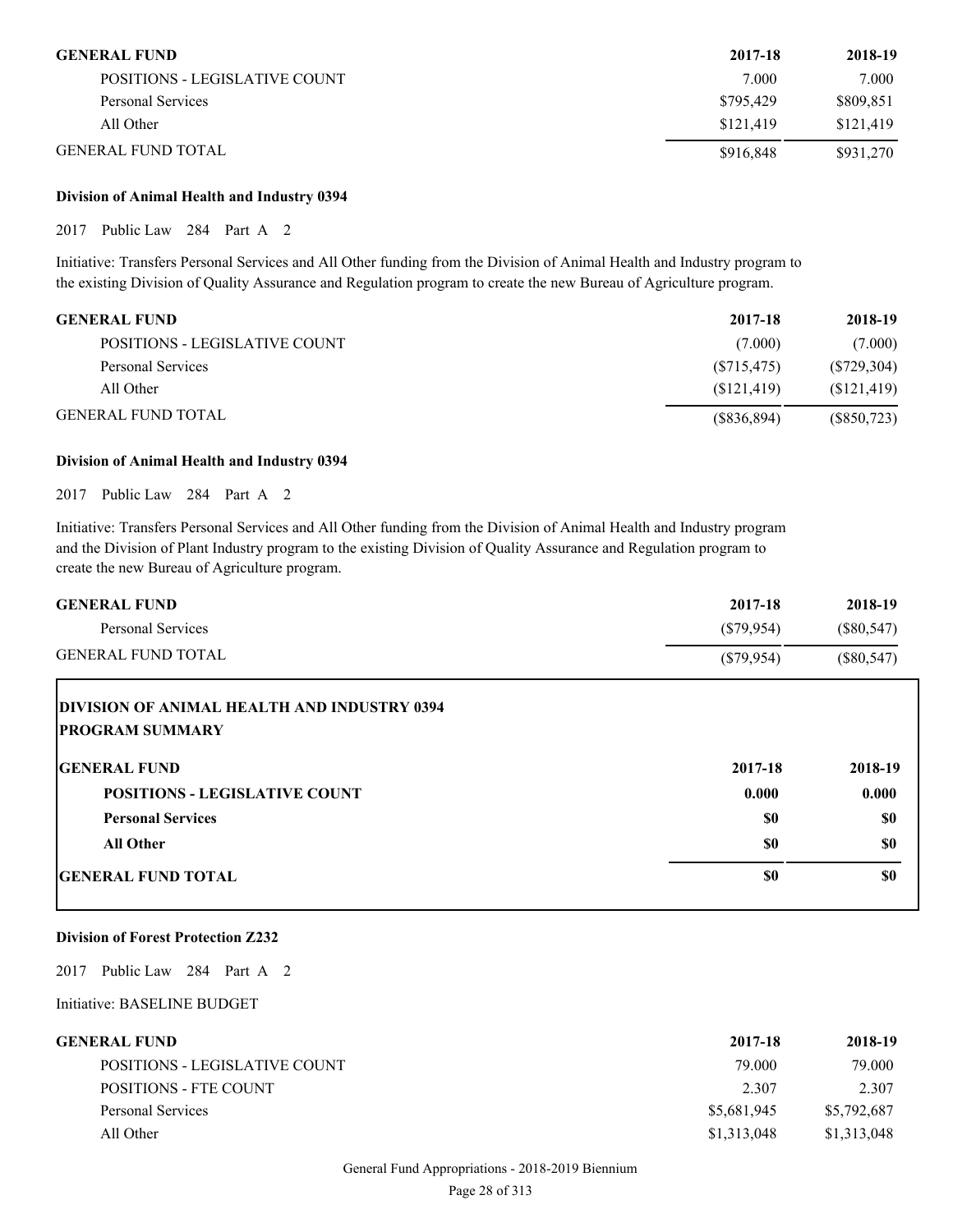GENERAL FUND TOTAL \$6,994,993 \$7,105,735

#### **Division of Forest Protection Z232**

2017 Public Law 284 Part A 2

Initiative: Reallocates the cost of 15 Forest Ranger II positions, 2 District Forest Ranger positions and one Office Associate II position between the Division of Forest Protection program and the Forest Health Monitoring program within the same fund to match staff duties with funding sources.

| <b>GENERAL FUND</b>       | 2017-18    | 2018-19       |
|---------------------------|------------|---------------|
| Personal Services         | (S422.378) | $(\$437,279)$ |
| <b>GENERAL FUND TOTAL</b> | (S422.378) | $(\$437,279)$ |

#### **Division of Forest Protection Z232**

2017 Public Law 284 Part A 2

Initiative: Eliminates one Ranger Pilot position and reduces funding for related All Other costs.

| <b>GENERAL FUND</b>           | 2017-18      | 2018-19    |
|-------------------------------|--------------|------------|
| POSITIONS - LEGISLATIVE COUNT | (1.000)      | (1.000)    |
| Personal Services             | (S70,003)    | (S73,212)  |
| All Other                     | (S11,750)    | (S11,750)  |
| GENERAL FUND TOTAL            | $(\$81,753)$ | (\$84,962) |

#### **Division of Forest Protection Z232**

#### 2017 Public Law 284 Part X 3

Initiative: Reduces funding to reflect projected savings from an increase in the attrition rate from 1.6% to 5% for fiscal years 2017-18 and 2018-19.

| <b>GENERAL FUND</b>       | 2017-18    | 2018-19     |
|---------------------------|------------|-------------|
| Personal Services         | (S142.607) | (S144, 234) |
| <b>GENERAL FUND TOTAL</b> | (S142,607) | (S144, 234) |

#### **Division of Forest Protection Z232**

2017 Public Law 456

Initiative: Provides appropriations for the purchase of firearms, ammunition, holsters and lockboxes, and for training and overtime staffing costs associated with a firearms training program for forest rangers.

| <b>GENERAL FUND</b>       | 2017-18 | 2018-19  |
|---------------------------|---------|----------|
| Personal Services         | \$0     | \$25,065 |
| All Other                 | \$0     | \$71,872 |
| <b>GENERAL FUND TOTAL</b> | \$0     | \$96.937 |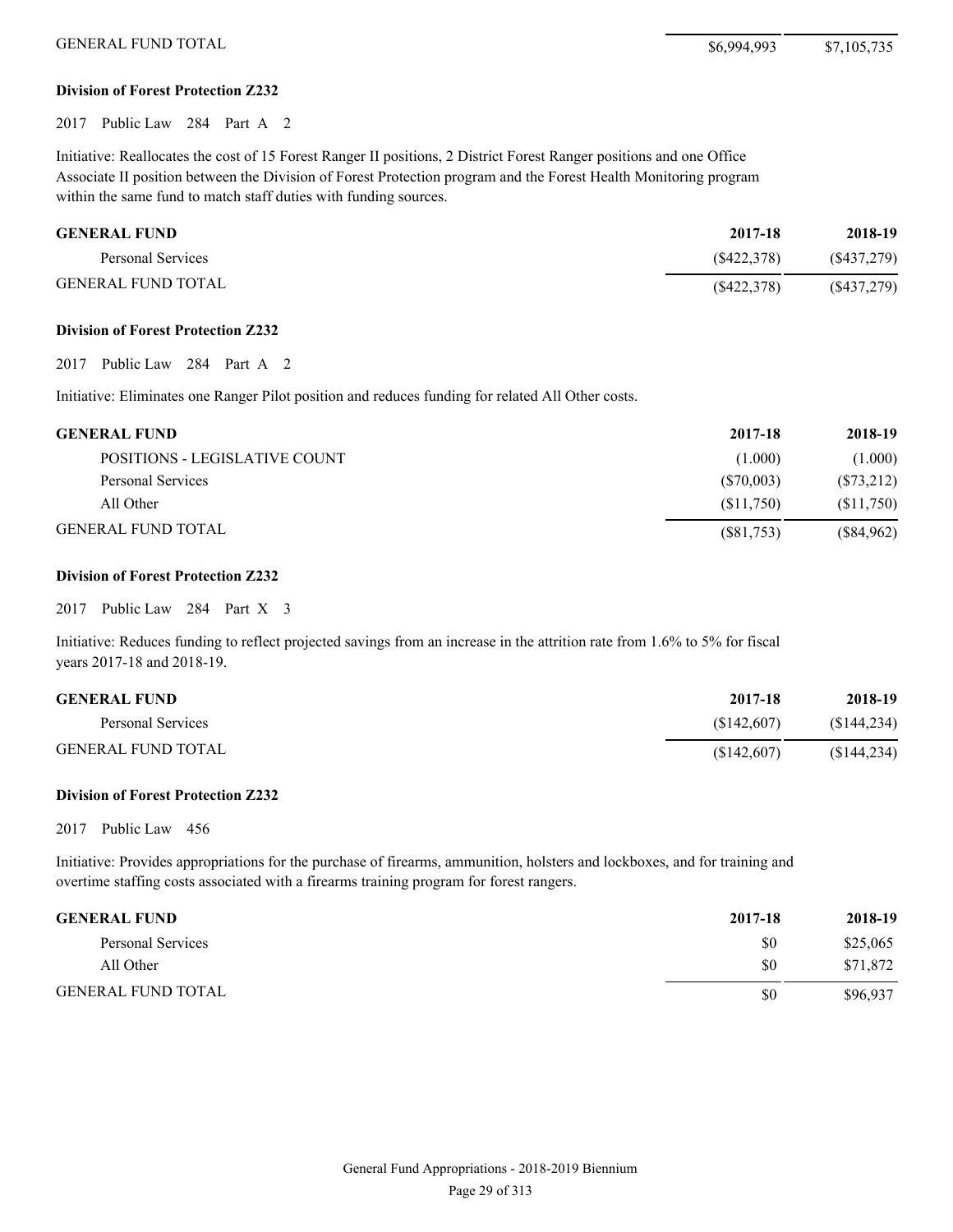| <b>IDIVISION OF FOREST PROTECTION Z232</b> |             |             |
|--------------------------------------------|-------------|-------------|
| <b>PROGRAM SUMMARY</b>                     |             |             |
| <b>IGENERAL FUND</b>                       | 2017-18     | 2018-19     |
| <b>POSITIONS - LEGISLATIVE COUNT</b>       | 78.000      | 78.000      |
| <b>POSITIONS - FTE COUNT</b>               | 2.307       | 2.307       |
| <b>Personal Services</b>                   | \$5,046,957 | \$5,163,027 |
| <b>All Other</b>                           | \$1,301,298 | \$1,373,170 |
| <b>IGENERAL FUND TOTAL</b>                 | \$6,348,255 | \$6,536,197 |

#### **Division of Plant Industry 0831**

2017 Public Law 284 Part A 2

Initiative: BASELINE BUDGET

| <b>GENERAL FUND</b>           | 2017-18   | 2018-19   |
|-------------------------------|-----------|-----------|
| POSITIONS - LEGISLATIVE COUNT | 2.000     | 2.000     |
| Personal Services             | \$102.100 | \$103,119 |
| All Other                     | \$42,079  | \$42,079  |
| GENERAL FUND TOTAL            | \$144,179 | \$145,198 |

#### **Division of Plant Industry 0831**

2017 Public Law 284 Part A 2

Initiative: Transfers Personal Services and All Other funding from the Division of Animal Health and Industry program and Division of Plant Industry program to the existing Division of Quality Assurance and Regulation program to create the new Bureau of Agriculture program.

| <b>GENERAL FUND</b>                    | 2017-18      | 2018-19      |
|----------------------------------------|--------------|--------------|
| <b>POSITIONS - LEGISLATIVE COUNT</b>   | (2.000)      | (2.000)      |
| <b>Personal Services</b>               | (\$102,100)  | (\$103,119)  |
| All Other                              | $(\$42,079)$ | $(\$42,079)$ |
| <b>GENERAL FUND TOTAL</b>              | (\$144,179)  | (\$145,198)  |
| <b>DIVISION OF PLANT INDUSTRY 0831</b> |              |              |
| <b>PROGRAM SUMMARY</b>                 |              |              |
| <b>IGENERAL FUND</b>                   | 2017-18      | 2018-19      |
| <b>POSITIONS - LEGISLATIVE COUNT</b>   | 0.000        | 0.000        |
| <b>Personal Services</b>               | <b>SO</b>    | \$0          |
| <b>All Other</b>                       | <b>SO</b>    | \$0          |
| <b>GENERAL FUND TOTAL</b>              | \$0          | \$0          |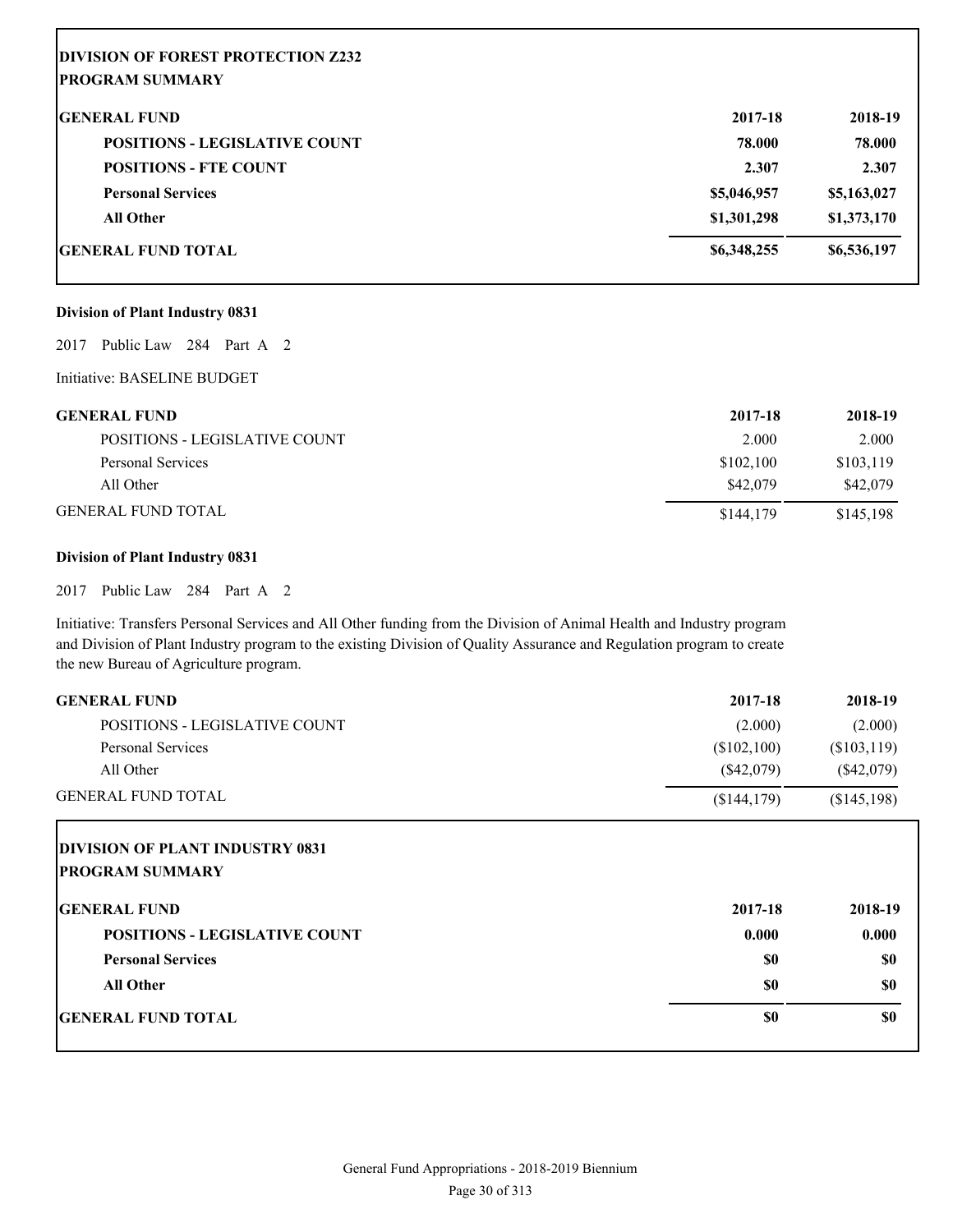#### **Division of Quality Assurance and Regulation 0393**

2017 Public Law 284 Part A 2

Initiative: BASELINE BUDGET

| <b>GENERAL FUND</b>           | 2017-18     | 2018-19     |
|-------------------------------|-------------|-------------|
| POSITIONS - LEGISLATIVE COUNT | 29.500      | 29.500      |
| Personal Services             | \$2,391,317 | \$2,441,358 |
| All Other                     | \$395.116   | \$395.116   |
| <b>GENERAL FUND TOTAL</b>     | \$2,786,433 | \$2,836,474 |

#### **Division of Quality Assurance and Regulation 0393**

2017 Public Law 284 Part A 2

Initiative: Provides one-time funding to replace a trailer used for calibration and scale testing in the metrology calibration laboratory.

| <b>GENERAL FUND</b>       | 2017-18   | 2018-19 |
|---------------------------|-----------|---------|
| Capital Expenditures      | \$100,000 | \$0     |
| <b>GENERAL FUND TOTAL</b> | \$100,000 | \$0     |

#### **Division of Quality Assurance and Regulation 0393**

2017 Public Law 284 Part A 2

Initiative: Provides ongoing funding for the Seed Certification Disease Testing Laboratory.

| <b>GENERAL FUND</b>       | 2017-18   | 2018-19   |
|---------------------------|-----------|-----------|
| All Other                 | \$150,000 | \$150,000 |
| <b>GENERAL FUND TOTAL</b> | \$150,000 | \$150,000 |

#### **Division of Quality Assurance and Regulation 0393**

2017 Public Law 284 Part A 2

Initiative: Transfers Personal Services and All Other funding from the Division of Animal Health and Industry program to the existing Division of Quality Assurance and Regulation program to create the new Bureau of Agriculture program.

#### **GENERAL FUND 2017-18 2018-19**

| POSITIONS - LEGISLATIVE COUNT | 7.000     | 7.000     |
|-------------------------------|-----------|-----------|
| Personal Services             | \$715.475 | \$729,304 |
| All Other                     | \$121.419 | \$121,419 |
| GENERAL FUND TOTAL            | \$836,894 | \$850,723 |

#### **Division of Quality Assurance and Regulation 0393**

2017 Public Law 284 Part A 2

Initiative: Transfers All Other funding from the Potato Quality Control - Reducing Inspection Costs program to the existing Division of Quality Assurance and Regulation program to create the new Bureau of Agriculture program.

| <b>GENERAL FUND</b> | 2017-18  | 2018-19  |
|---------------------|----------|----------|
| All Other           | \$74,676 | \$74,676 |

#### General Fund Appropriations - 2018-2019 Biennium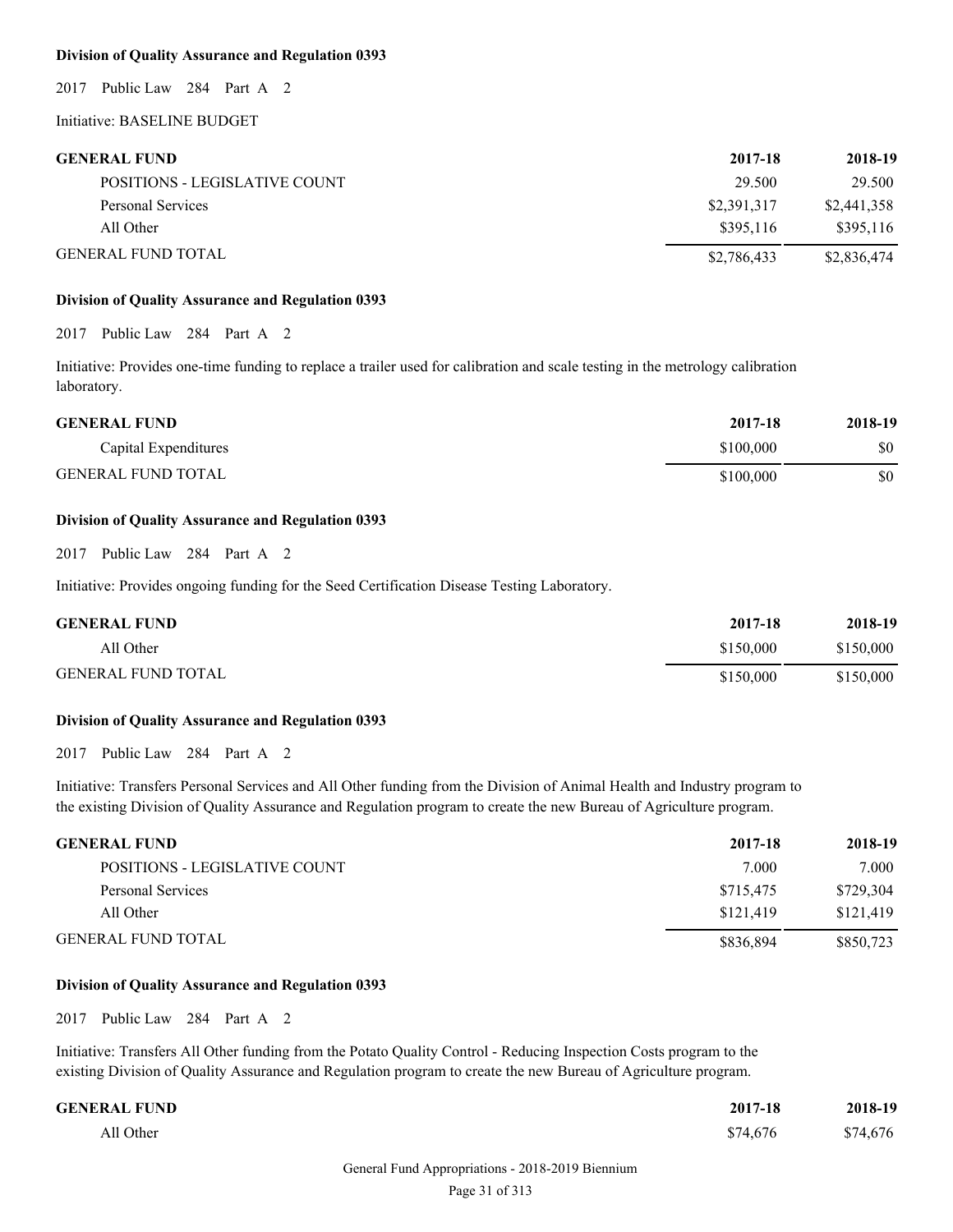#### **Division of Quality Assurance and Regulation 0393**

2017 Public Law 284 Part A 2

Initiative: Transfers Personal Services and All Other funding from the Food Assistance Program to the existing Division of Quality Assurance and Regulation program to create the new Bureau of Agriculture program.

| <b>GENERAL FUND</b>           | 2017-18   | 2018-19   |
|-------------------------------|-----------|-----------|
| POSITIONS - LEGISLATIVE COUNT | 2.500     | 2.500     |
| Personal Services             | \$164,967 | \$172,675 |
| All Other                     | \$51,212  | \$51.212  |
| <b>GENERAL FUND TOTAL</b>     | \$216,179 | \$223.887 |

#### **Division of Quality Assurance and Regulation 0393**

2017 Public Law 284 Part A 2

Initiative: Transfers Personal Services and All Other funding from the Division of Animal Health and Industry program and Division of Plant Industry program to the existing Division of Quality Assurance and Regulation program to create the new Bureau of Agriculture program.

| <b>GENERAL FUND</b>           | 2017-18   | 2018-19   |
|-------------------------------|-----------|-----------|
| POSITIONS - LEGISLATIVE COUNT | 2.000     | 2.000     |
| Personal Services             | \$182,054 | \$183,666 |
| All Other                     | \$42,079  | \$42,079  |
| <b>GENERAL FUND TOTAL</b>     | \$224.133 | \$225,745 |

#### **Division of Quality Assurance and Regulation 0393**

2017 Public Law 284 Part A 2

Initiative: Transfers Personal Services and All Other funding from the Division of Agricultural Resource Development program to the existing Division of Quality Assurance and Regulation program to create the new Bureau of Agriculture program.

| <b>GENERAL FUND</b>           | 2017-18   | 2018-19   |
|-------------------------------|-----------|-----------|
| POSITIONS - LEGISLATIVE COUNT | 5.000     | 5.000     |
| Personal Services             | \$419,600 | \$431,719 |
| All Other                     | \$219.765 | \$217,233 |
| <b>GENERAL FUND TOTAL</b>     | \$639,365 | \$648,952 |

#### **Division of Quality Assurance and Regulation 0393**

2017 Public Law 284 Part A 2

Initiative: Transfers one Planning and Research Associate I position from the General Fund to the Federal Expenditures Fund and transfers one Planning and Research Associate II position from the Federal Expenditures Fund to the General Fund within the same program.

| <b>GENERAL FUND</b>       | 2017-18  | 2018-19  |
|---------------------------|----------|----------|
| Personal Services         | \$13.033 | \$13.612 |
| <b>GENERAL FUND TOTAL</b> | \$13.033 | \$13,612 |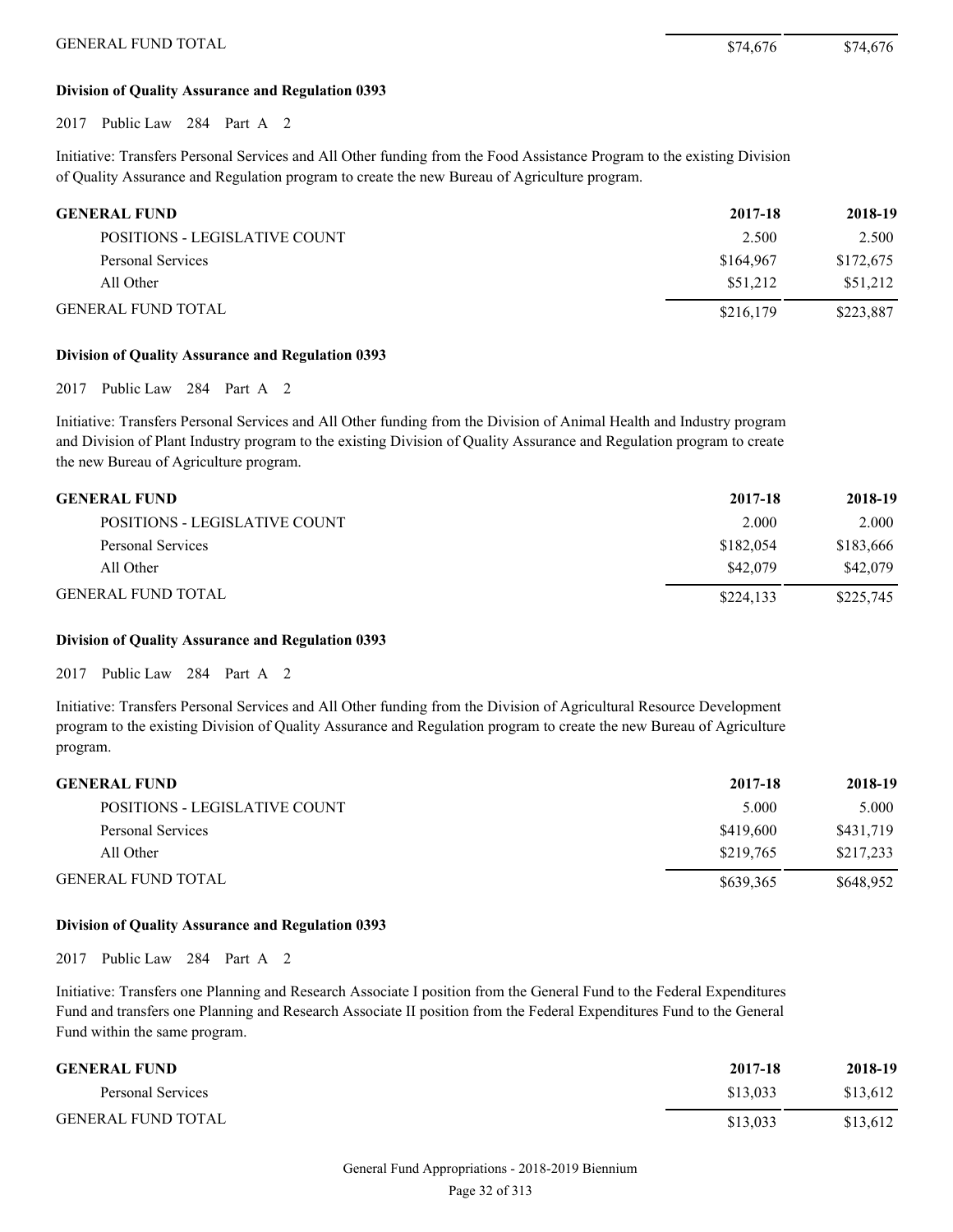#### **Division of Quality Assurance and Regulation 0393**

2017 Public Law 284 Part A 2

Initiative: Transfers one Public Service Coordinator I position and related All Other funds from the Geological Survey program to the Division of Quality Assurance and Regulation program within the same fund.

| <b>GENERAL FUND</b>           | 2017-18   | 2018-19   |
|-------------------------------|-----------|-----------|
| POSITIONS - LEGISLATIVE COUNT | 1.000     | 1.000     |
| Personal Services             | \$114.491 | \$115,527 |
| All Other                     | \$416.950 | \$416.950 |
| <b>GENERAL FUND TOTAL</b>     | \$531,441 | \$532,477 |

#### **Division of Quality Assurance and Regulation 0393**

2017 Public Law 284 Part X 3

Initiative: Reduces funding to reflect projected savings from an increase in the attrition rate from 1.6% to 5% for fiscal years 2017-18 and 2018-19.

| <b>GENERAL FUND</b>       | 2017-18    | 2018-19     |
|---------------------------|------------|-------------|
| Personal Services         | (S115.085) | (S116, 977) |
| <b>GENERAL FUND TOTAL</b> | (S115,085) | (S116, 977) |

#### **Division of Quality Assurance and Regulation 0393**

2017 Public Law 284 Part ZZZZZZZ 2

Initiative: Provides funding for one additional seed potato inspector position.

| <b>GENERAL FUND</b>           | 2017-18  | 2018-19  |
|-------------------------------|----------|----------|
| POSITIONS - LEGISLATIVE COUNT | 1.000    | 1.000    |
| Personal Services             | \$67,024 | \$70,200 |
| <b>GENERAL FUND TOTAL</b>     | \$67,024 | \$70,200 |

#### **Division of Quality Assurance and Regulation 0393**

2017 Public Law 437

Initiative: Provides an appropriation for one Planning and Research Associate II position.

| GENERAL FUND                  | 2017-18 | 2018-19  |
|-------------------------------|---------|----------|
| POSITIONS - LEGISLATIVE COUNT | 0.000   | .000     |
| Personal Services             | \$0     | \$76,032 |
| All Other                     | \$0     | \$2,500  |
| GENERAL FUND TOTAL            | \$0     | \$78,532 |

#### **Division of Quality Assurance and Regulation 0393**

2017 Public Law 437

Initiative: Provides an appropriation for education and outreach, for artwork, printing and distribution of promotional material and for data and research to prepare an annual report.

#### **GENERAL FUND**

| 2017-18 | 2018-19 |
|---------|---------|
|         |         |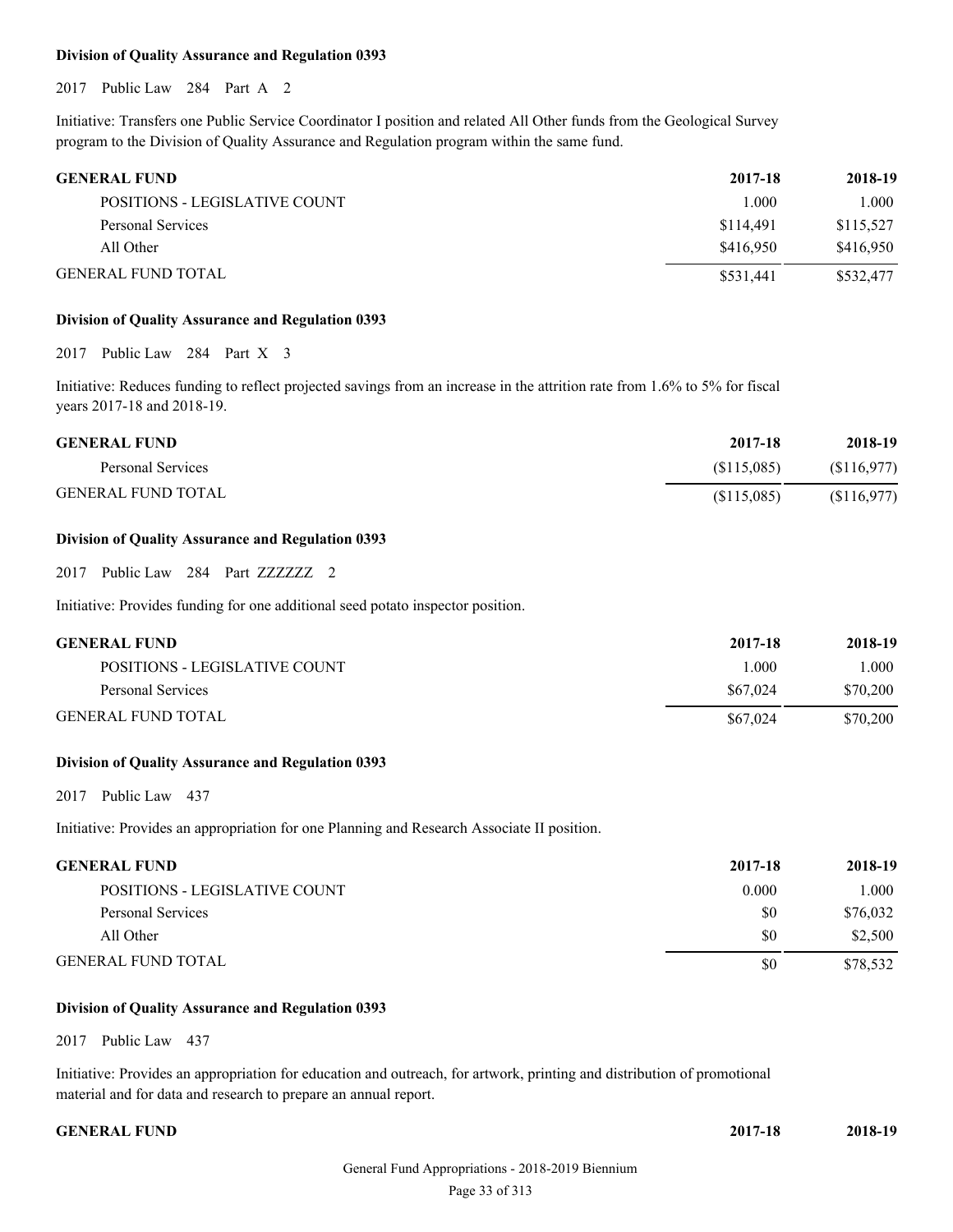| All Other                                                | \$0         | \$85,000    |
|----------------------------------------------------------|-------------|-------------|
| <b>GENERAL FUND TOTAL</b>                                | \$0         | \$85,000    |
| <b>DIVISION OF QUALITY ASSURANCE AND REGULATION 0393</b> |             |             |
| <b>PROGRAM SUMMARY</b>                                   |             |             |
| <b>GENERAL FUND</b>                                      | 2017-18     | 2018-19     |
| <b>POSITIONS - LEGISLATIVE COUNT</b>                     | 48.000      | 49.000      |
| <b>Personal Services</b>                                 | \$3,952,876 | \$4,117,116 |
| <b>All Other</b>                                         | \$1,471,217 | \$1,556,185 |
| <b>Capital Expenditures</b>                              | \$100,000   | <b>SO</b>   |
| <b>GENERAL FUND TOTAL</b>                                | \$5,524,093 | \$5,673,301 |

#### **Floodplain Management Z151**

2017 Public Law 284 Part A 2

#### Initiative: BASELINE BUDGET

| <b>GENERAL FUND</b>       | 2017-18  | 2018-19  |
|---------------------------|----------|----------|
| Personal Services         | \$47.889 | \$48,262 |
| All Other                 | \$7.423  | \$7.423  |
| <b>GENERAL FUND TOTAL</b> | \$55,312 | \$55,685 |

#### **Floodplain Management Z151**

2017 Public Law 284 Part A 2

Initiative: Reallocates the cost of one Planner II position from 62.5% General Fund and 37.5% Federal Expenditures Fund to 70% General Fund and 30% Federal Expenditures Fund within the same program.

| <b>GENERAL FUND</b>       | 2017-18 | 2018-19 |
|---------------------------|---------|---------|
| Personal Services         | \$6.321 | \$6,365 |
| <b>GENERAL FUND TOTAL</b> | \$6.321 | \$6,365 |

#### **Floodplain Management Z151**

2017 Public Law 284 Part X 3

| <b>GENERAL FUND</b>       | 2017-18   | 2018-19  |
|---------------------------|-----------|----------|
| Personal Services         | (S1,585)  | (S1,587) |
| <b>GENERAL FUND TOTAL</b> | (\$1,585) | (S1,587) |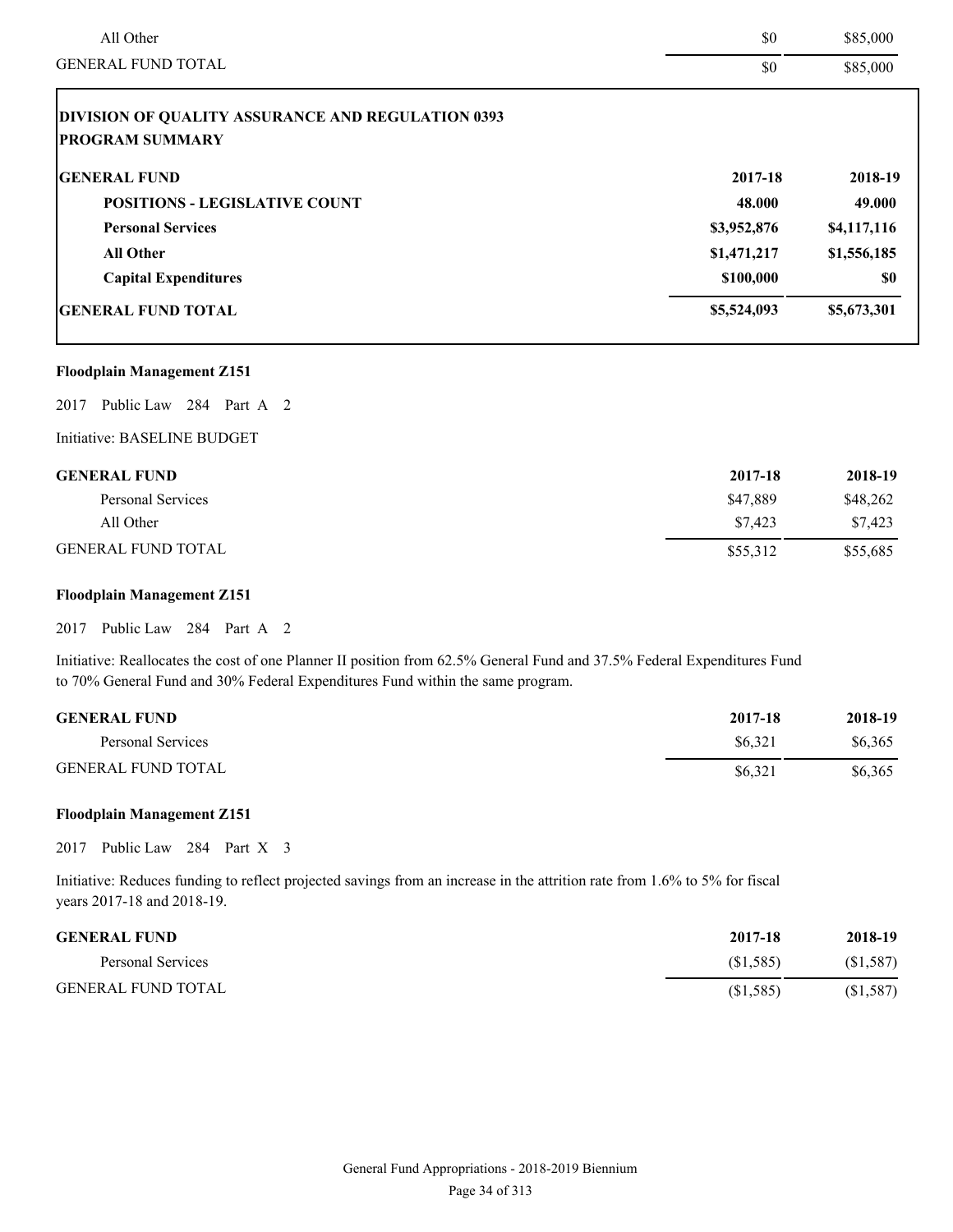## **FLOODPLAIN MANAGEMENT Z151 PROGRAM SUMMARY GENERAL FUND 2017-18 2018-19 Personal Services \$52,625 \$53,040 All Other \$7,423 \$7,423 GENERAL FUND TOTAL \$60,048 \$60,463**

#### **Food Assistance Program 0816**

2017 Public Law 284 Part A 2

Initiative: BASELINE BUDGET

| <b>GENERAL FUND</b>           | 2017-18   | 2018-19   |
|-------------------------------|-----------|-----------|
| POSITIONS - LEGISLATIVE COUNT | 2.500     | 2.500     |
| Personal Services             | \$164,967 | \$172,675 |
| All Other                     | \$51.212  | \$51,212  |
| <b>GENERAL FUND TOTAL</b>     | \$216,179 | \$223,887 |

#### **Food Assistance Program 0816**

2017 Public Law 284 Part A 2

Initiative: Transfers Personal Services and All Other funding from the Food Assistance Program to the existing Division of Quality Assurance and Regulation program to create the new Bureau of Agriculture program.

| <b>GENERAL FUND</b>           | 2017-18     | 2018-19       |
|-------------------------------|-------------|---------------|
| POSITIONS - LEGISLATIVE COUNT | (2.500)     | (2.500)       |
| Personal Services             | (S164, 967) | (S172, 675)   |
| All Other                     | (S51.212)   | (S51,212)     |
| <b>GENERAL FUND TOTAL</b>     | (S216, 179) | $(\$223,887)$ |

| <b>FOOD ASSISTANCE PROGRAM 0816</b><br><b>PROGRAM SUMMARY</b> |         |         |
|---------------------------------------------------------------|---------|---------|
| <b>IGENERAL FUND</b>                                          | 2017-18 | 2018-19 |
| <b>POSITIONS - LEGISLATIVE COUNT</b>                          | 0.000   | 0.000   |
| <b>Personal Services</b>                                      | \$0     | \$0     |
| <b>All Other</b>                                              | \$0     | \$0     |
| <b>IGENERAL FUND TOTAL</b>                                    | \$0     | \$0     |

#### **Forest Health and Monitoring Z233**

2017 Public Law 284 Part A 2

Initiative: BASELINE BUDGET

| <b>GENERAL FUND</b>           | 2017-18 | 2018-19 |
|-------------------------------|---------|---------|
| POSITIONS - LEGISLATIVE COUNT | 33.000  | 33.000  |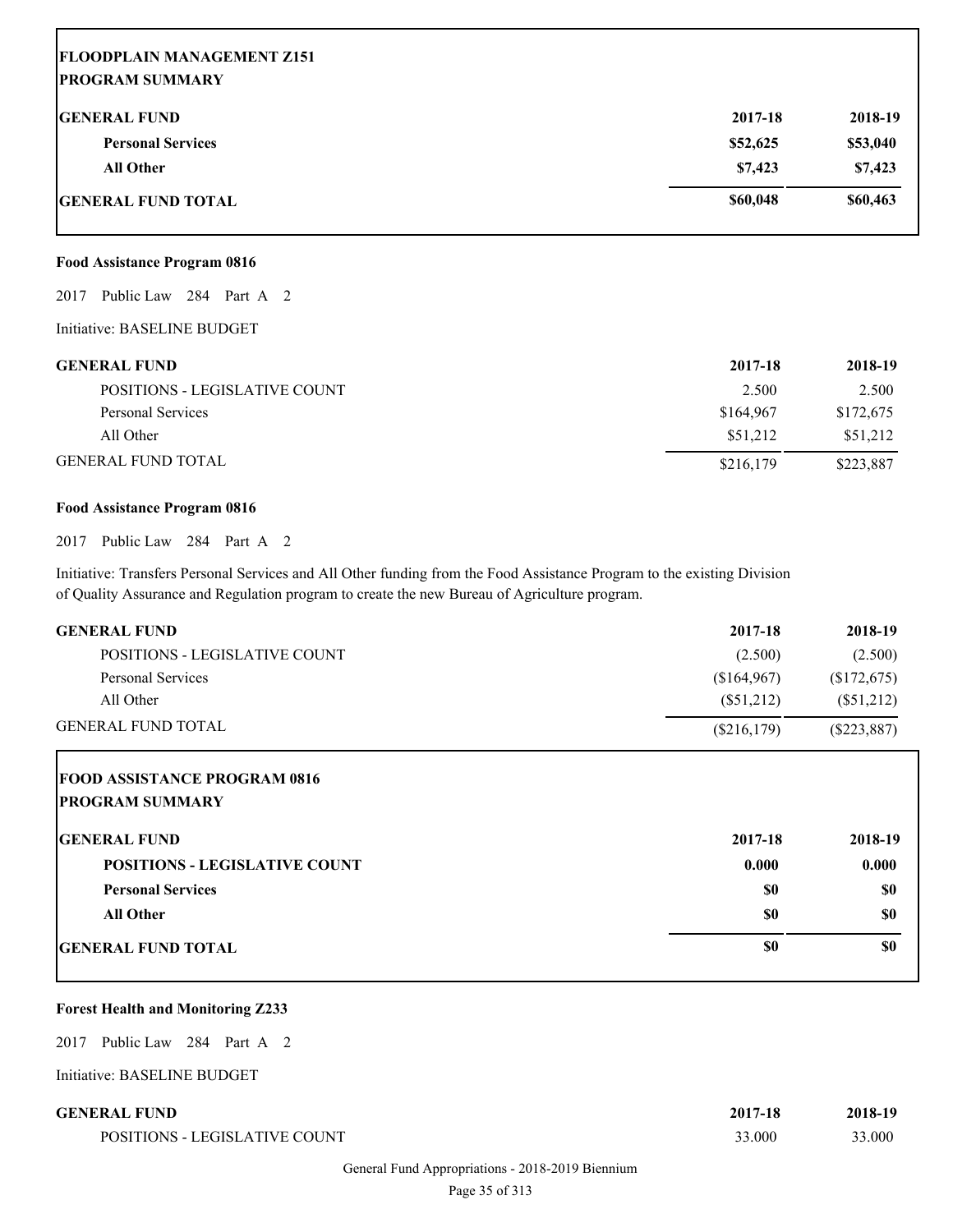| POSITIONS - FTE COUNT | 2.923       | 2.923       |
|-----------------------|-------------|-------------|
| Personal Services     | \$4,508,127 | \$4,579,449 |
| All Other             | \$1,067,788 | \$1,067,788 |
| GENERAL FUND TOTAL    | \$5,575,915 | \$5,647,237 |

#### **Forest Health and Monitoring Z233**

#### 2017 Public Law 284 Part A 2

Initiative: Reorganizes one vacant Senior Planner position to a Planning and Research Associate I position and transfers and reallocates the position from 100% Other Special Revenue Funds in the Land Management and Planning program to 50% General Fund and 50% Federal Expenditures Fund in the Forest Health and Monitoring program.

| <b>GENERAL FUND</b>           | 2017-18  | 2018-19  |
|-------------------------------|----------|----------|
| POSITIONS - LEGISLATIVE COUNT | 1.000    | 1.000    |
| Personal Services             | \$34,437 | \$36,208 |
| <b>GENERAL FUND TOTAL</b>     | \$34,437 | \$36,208 |

#### **Forest Health and Monitoring Z233**

2017 Public Law 284 Part A 2

Initiative: Reallocates the cost of 15 Forest Ranger II positions, 2 District Forest Ranger positions and one Office Associate II position between the Division of Forest Protection program and the Forest Health Monitoring program within the same fund to match staff duties with funding sources.

| <b>GENERAL FUND</b>       | 2017-18   | 2018-19   |
|---------------------------|-----------|-----------|
| Personal Services         | \$422,378 | \$437,279 |
| <b>GENERAL FUND TOTAL</b> | \$422,378 | \$437.279 |

#### **Forest Health and Monitoring Z233**

2017 Public Law 284 Part A 2

Initiative: Reorganizes one Senior Entomology Technician position to an Entomologist Field Supervisor position.

| <b>GENERAL FUND</b>       | 2017-18 | 2018-19 |
|---------------------------|---------|---------|
| Personal Services         | \$2.256 | \$4.931 |
| <b>GENERAL FUND TOTAL</b> | \$2,256 | \$4,931 |

#### **Forest Health and Monitoring Z233**

2017 Public Law 284 Part A 2

Initiative: Reorganizes one Entomologist II position to an Entomologist III position.

| <b>GENERAL FUND</b>       | 2017-18 | 2018-19  |
|---------------------------|---------|----------|
| Personal Services         | \$7.932 | \$10.993 |
| <b>GENERAL FUND TOTAL</b> | \$7.932 | \$10,993 |

#### **Forest Health and Monitoring Z233**

2017 Public Law 284 Part A 2

Initiative: Eliminates one Ranger Pilot position and reduces funding for related All Other costs.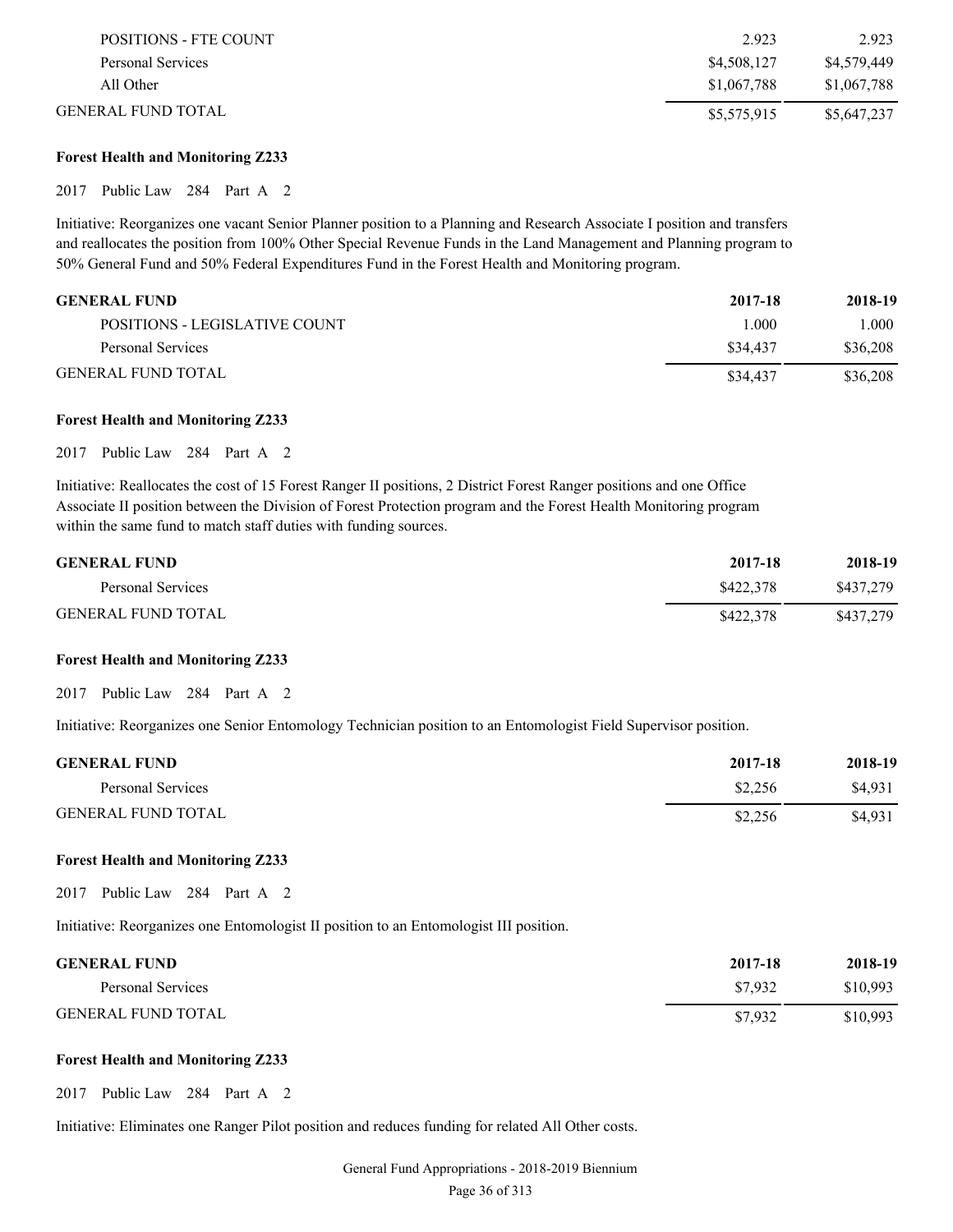| <b>GENERAL FUND</b>       | 2017-18      | 2018-19      |
|---------------------------|--------------|--------------|
| Personal Services         | (S28, 591)   | (S29,905)    |
| All Other                 | (S4,800)     | (S4,800)     |
| <b>GENERAL FUND TOTAL</b> | $(\$33,391)$ | $(\$34,705)$ |

#### **Forest Health and Monitoring Z233**

2017 Public Law 284 Part X 3

Initiative: Reduces funding to reflect projected savings from an increase in the attrition rate from 1.6% to 5% for fiscal years 2017-18 and 2018-19.

| <b>GENERAL FUND</b>       | 2017-18    | 2018-19    |
|---------------------------|------------|------------|
| Personal Services         | (S140.056) | (S141,906) |
| <b>GENERAL FUND TOTAL</b> | (S140,056) | (S141,906) |

#### **Forest Health and Monitoring Z233**

2017 Public Law 284 Part ZZZZZZZ 2

Initiative: Deappropriates and deallocates funds to offset appropriations and allocations contained in Part A of this Act that reorganize one vacant Senior Planner position to a Planning and Research Associate I position and transfer and reallocate the position from 100% Other Special Revenue Funds in the Land Management and Planning program to 50% General Fund and 50% Federal Expenditures Fund in the Forest Health and Monitoring program.

| <b>GENERAL FUND</b>           | 2017-18    | 2018-19      |
|-------------------------------|------------|--------------|
| POSITIONS - LEGISLATIVE COUNT | (1.000)    | (1.000)      |
| Personal Services             | (S34.437)  | $(\$36,208)$ |
| <b>GENERAL FUND TOTAL</b>     | (S34, 437) | $(\$36,208)$ |

#### **Forest Health and Monitoring Z233**

2017 Public Law 456

Initiative: Provides appropriations for the purchase of firearms, ammunition, holsters and lockboxes, and for training and overtime staffing costs associated with a firearms training program for forest rangers.

| <b>GENERAL FUND</b>       | 2017-18 | 2018-19  |
|---------------------------|---------|----------|
| Personal Services         | \$0     | \$10,238 |
| All Other                 | \$0     | \$29,356 |
| <b>GENERAL FUND TOTAL</b> | \$0     | \$39,594 |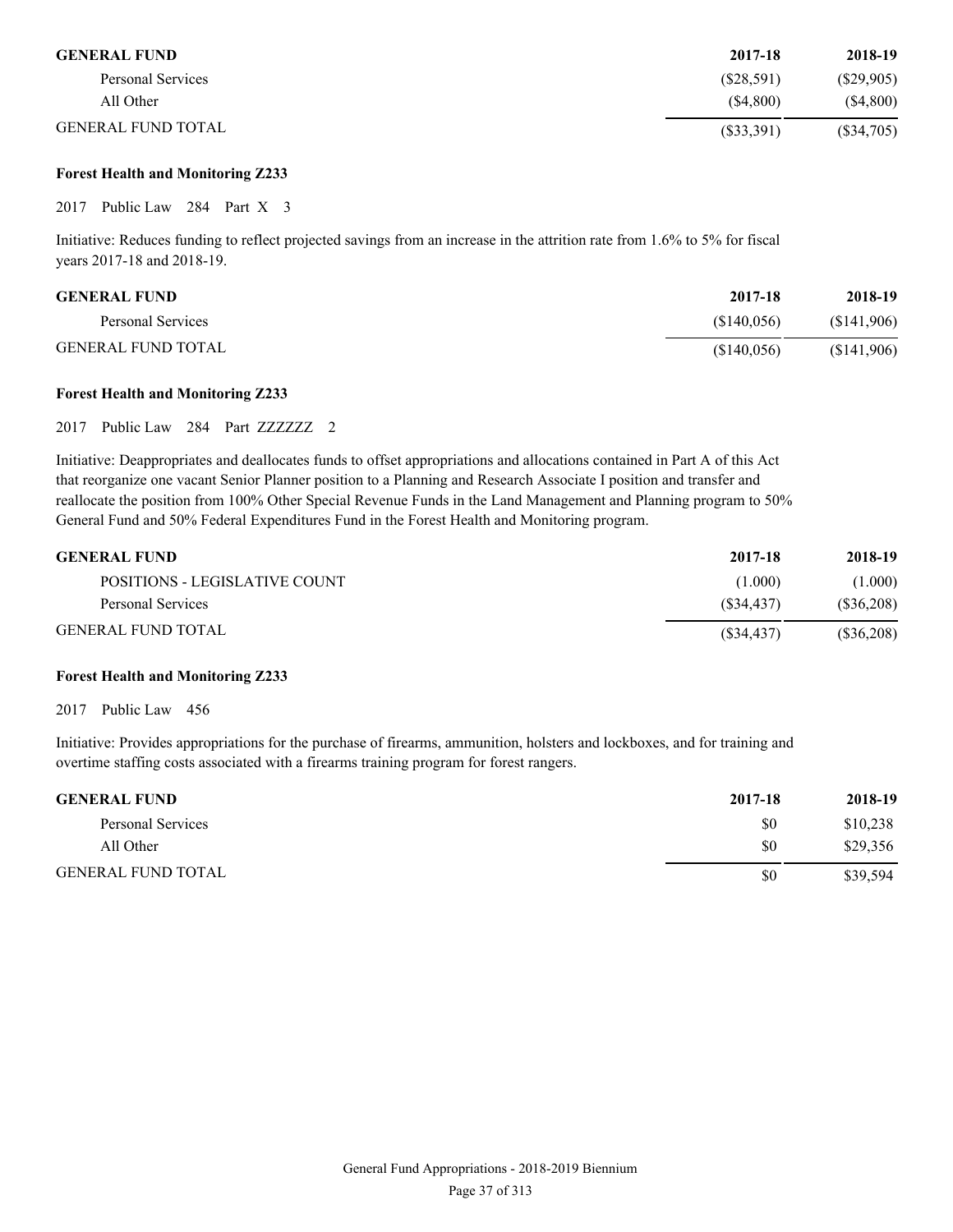| <b>FOREST HEALTH AND MONITORING Z233</b><br><b>PROGRAM SUMMARY</b> |             |             |
|--------------------------------------------------------------------|-------------|-------------|
| <b>GENERAL FUND</b>                                                | 2017-18     | 2018-19     |
| <b>POSITIONS - LEGISLATIVE COUNT</b>                               | 33.000      | 33.000      |
| <b>POSITIONS - FTE COUNT</b>                                       | 2.923       | 2.923       |
| <b>Personal Services</b>                                           | \$4,772,046 | \$4,871,079 |
| <b>All Other</b>                                                   | \$1,062,988 | \$1,092,344 |
| <b>IGENERAL FUND TOTAL</b>                                         | \$5,835,034 | \$5,963,423 |

#### **Geological Survey Z237**

2017 Public Law 284 Part A 2

#### Initiative: BASELINE BUDGET

| GENERAL FUND                  | 2017-18     | 2018-19     |
|-------------------------------|-------------|-------------|
| POSITIONS - LEGISLATIVE COUNT | 11.000      | 11.000      |
| Personal Services             | \$1,031,516 | \$1,051,822 |
| All Other                     | \$446.106   | \$446,106   |
| GENERAL FUND TOTAL            | \$1,477,622 | \$1,497,928 |

#### **Geological Survey Z237**

2017 Public Law 284 Part A 2

Initiative: Transfers one Public Service Coordinator I position and related All Other funds from the Geological Survey program to the Division of Quality Assurance and Regulation program within the same fund.

| GENERAL FUND                  | 2017-18     | 2018-19     |
|-------------------------------|-------------|-------------|
| POSITIONS - LEGISLATIVE COUNT | (1.000)     | (1.000)     |
| Personal Services             | (S114.491)  | (S115, 527) |
| All Other                     | (S416.950)  | (S416,950)  |
| GENERAL FUND TOTAL            | (S531, 441) | (S532, 477) |

#### **Geological Survey Z237**

2017 Public Law 284 Part A 2

Initiative: Eliminates one Hydrogeologist position in the Geological Survey program as of December 31, 2017.

| <b>GENERAL FUND</b>           | 2017-18   | 2018-19     |
|-------------------------------|-----------|-------------|
| POSITIONS - LEGISLATIVE COUNT | (1.000)   | (1.000)     |
| Personal Services             | (S47.949) | (S101, 302) |
| <b>GENERAL FUND TOTAL</b>     | (S47,949) | (S101, 302) |

#### **Geological Survey Z237**

2017 Public Law 284 Part X 3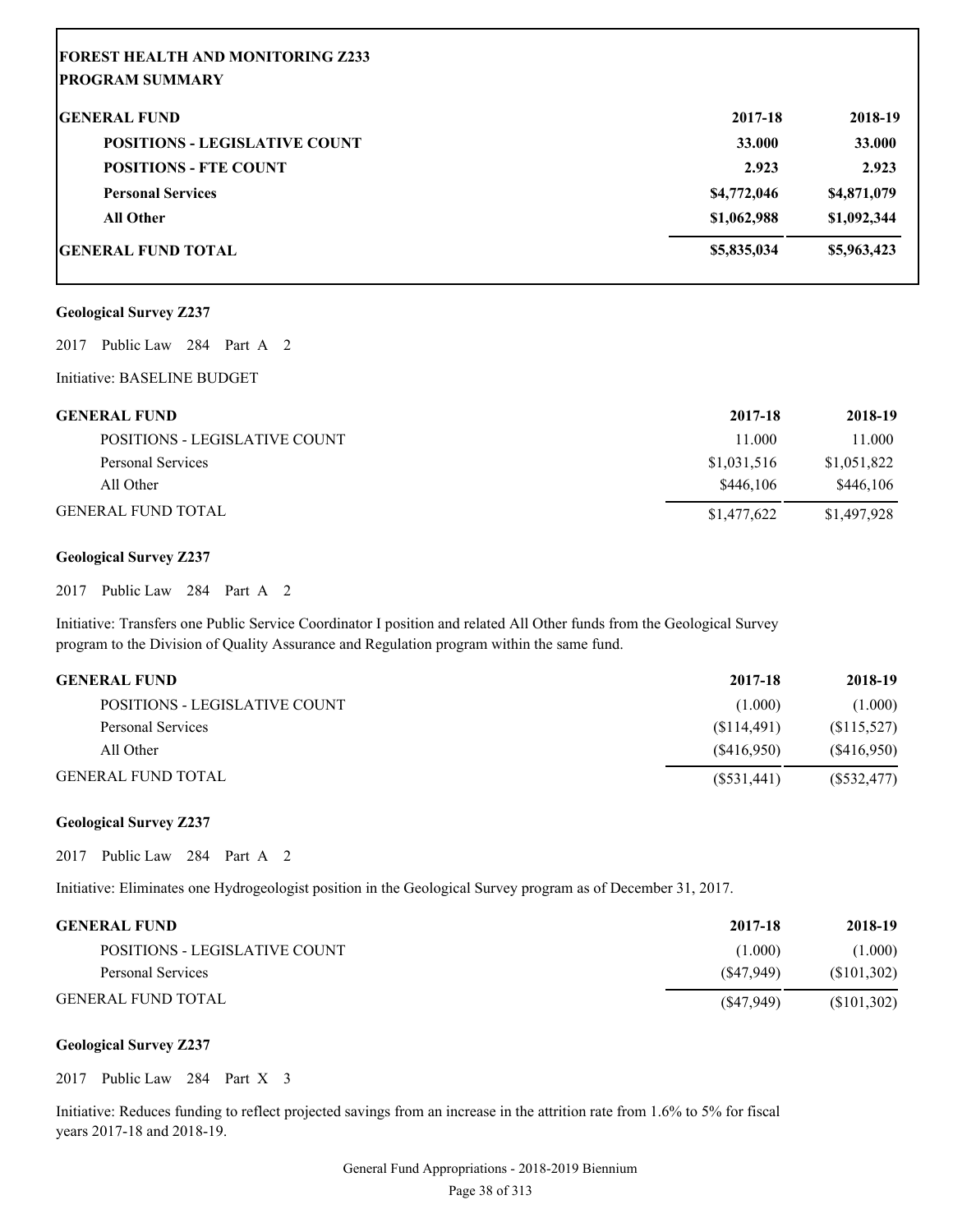| <b>GENERAL FUND</b>                  | 2017-18      | 2018-19      |
|--------------------------------------|--------------|--------------|
| <b>Personal Services</b>             | $(\$25,367)$ | $(\$24,167)$ |
| <b>GENERAL FUND TOTAL</b>            | $(\$25,367)$ | $(\$24,167)$ |
| <b>GEOLOGICAL SURVEY Z237</b>        |              |              |
| <b>PROGRAM SUMMARY</b>               |              |              |
| <b>GENERAL FUND</b>                  | 2017-18      | 2018-19      |
| <b>POSITIONS - LEGISLATIVE COUNT</b> | 9.000        | 9.000        |
| <b>Personal Services</b>             | \$843,709    | \$810,826    |
| <b>All Other</b>                     | \$29,156     | \$29,156     |
| <b>GENERAL FUND TOTAL</b>            | \$872,865    | \$839,982    |
| <b>Land for Maine's Future Z162</b>  |              |              |
| 2017 Public Law 284 Part A 2         |              |              |
| Initiative: BASELINE BUDGET          |              |              |
| <b>GENERAL FUND</b>                  | 2017-18      | 2018-19      |
| POSITIONS - LEGISLATIVE COUNT        | 3.000        | 3.000        |
| Personal Services                    | \$235,799    | \$241,331    |
| All Other                            | \$13,630     | \$13,630     |

GENERAL FUND TOTAL \$254,961

### **Land for Maine's Future Z162**

2017 Public Law 284 Part A 2

Initiative: Eliminates one vacant Senior Planner position.

| <b>GENERAL FUND</b>           | 2017-18   | 2018-19    |
|-------------------------------|-----------|------------|
| POSITIONS - LEGISLATIVE COUNT | (1.000)   | (1.000)    |
| Personal Services             | (S81.757) | (S85, 655) |
| <b>GENERAL FUND TOTAL</b>     | (S81,757) | (S85, 655) |

#### **Land for Maine's Future Z162**

2017 Public Law 284 Part X 3

| <b>GENERAL FUND</b>       | 2017-18   | 2018-19  |
|---------------------------|-----------|----------|
| Personal Services         | (S4, 547) | (S4,576) |
| <b>GENERAL FUND TOTAL</b> | (S4, 547) | (S4,576) |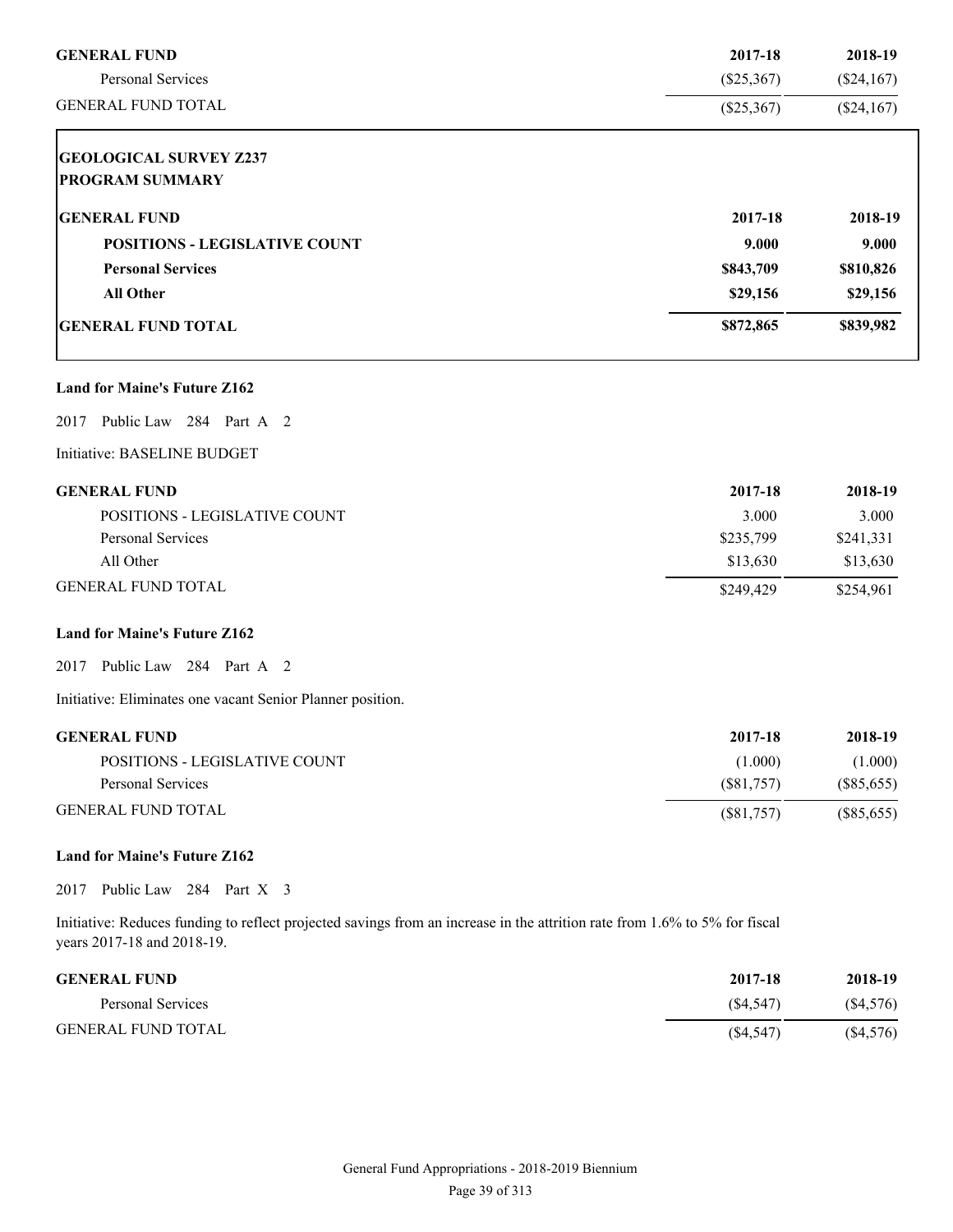# **LAND FOR MAINE'S FUTURE Z162 PROGRAM SUMMARY GENERAL FUND 2017-18 2018-19**

| <b>POSITIONS - LEGISLATIVE COUNT</b> | 2.000     | 2.000     |
|--------------------------------------|-----------|-----------|
| <b>Personal Services</b>             | \$149,495 | \$151,100 |
| All Other                            | \$13,630  | \$13,630  |
| GENERAL FUND TOTAL                   | \$163,125 | \$164,730 |

#### **Maine Conservation Corps Z149**

2017 Public Law 284 Part A 2

Initiative: BASELINE BUDGET

| <b>GENERAL FUND</b>           | 2017-18  | 2018-19  |
|-------------------------------|----------|----------|
| POSITIONS - LEGISLATIVE COUNT | 1.000    | 1.000    |
| Personal Services             | \$84,552 | \$86,852 |
| All Other                     | \$3,096  | \$3,096  |
| <b>GENERAL FUND TOTAL</b>     | \$87,648 | \$89,948 |

#### **Maine Conservation Corps Z149**

2017 Public Law 284 Part X 3

Initiative: Reduces funding to reflect projected savings from an increase in the attrition rate from 1.6% to 5% for fiscal years 2017-18 and 2018-19.

| <b>GENERAL FUND</b>                  | 2017-18     | 2018-19   |
|--------------------------------------|-------------|-----------|
| <b>Personal Services</b>             | $(\$2,543)$ | (\$2,611) |
| <b>GENERAL FUND TOTAL</b>            | $(\$2,543)$ | (\$2,611) |
| <b>MAINE CONSERVATION CORPS Z149</b> |             |           |
| <b>IPROGRAM SUMMARY</b>              |             |           |
| <b>IGENERAL FUND</b>                 | 2017-18     | 2018-19   |
| <b>POSITIONS - LEGISLATIVE COUNT</b> | 1.000       | 1.000     |
| <b>Personal Services</b>             | \$82,009    | \$84,241  |
| <b>All Other</b>                     | \$3,096     | \$3,096   |
| <b>IGENERAL FUND TOTAL</b>           | \$85,105    | \$87,337  |

#### **Maine Farms for the Future Program 0925**

2017 Public Law 284 Part A 2

Initiative: BASELINE BUDGET

| <b>GENERAL FUND</b> | 2017-18   | 2018-19   |
|---------------------|-----------|-----------|
| All Other           | \$242,589 | \$242,589 |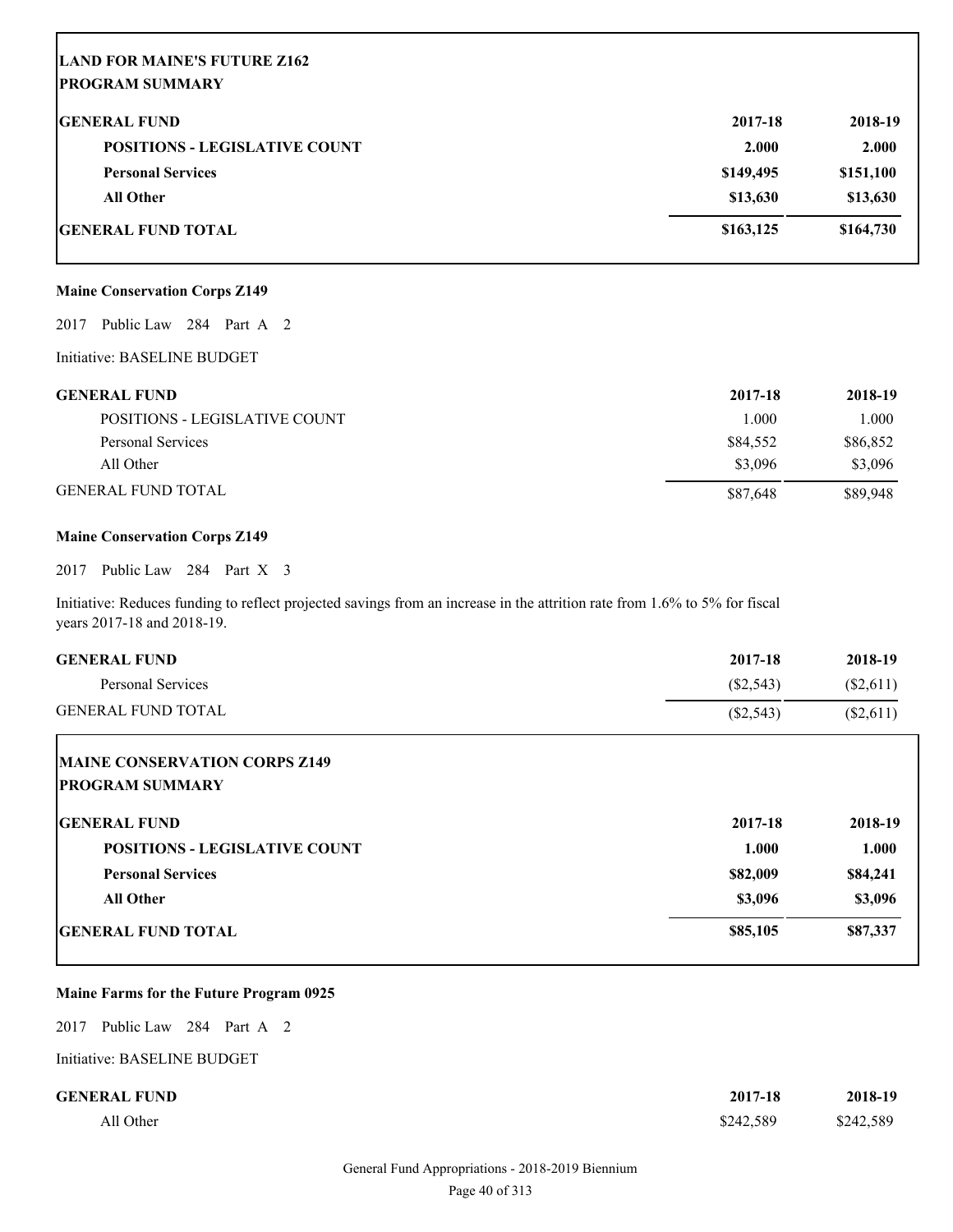#### **Maine Farms for the Future Program 0925**

#### 2017 Public Law 284 Part A 2

Initiative: Reduces funding for technical assistance grants.

| <b>GENERAL FUND</b>       | 2017-18    | 2018-19     |
|---------------------------|------------|-------------|
| All Other                 | (S100.000) | (\$100,000) |
| <b>GENERAL FUND TOTAL</b> | (S100,000) | (\$100,000) |

## **MAINE FARMS FOR THE FUTURE PROGRAM 0925 PROGRAM SUMMARY**

| <b>GENERAL FUND</b>       | 2017-18   | 2018-19   |
|---------------------------|-----------|-----------|
| <b>All Other</b>          | \$142,589 | \$142,589 |
| <b>GENERAL FUND TOTAL</b> | \$142,589 | \$142,589 |

#### **Maine Land Use Planning Commission Z236**

2017 Public Law 284 Part A 2

#### Initiative: BASELINE BUDGET

| <b>GENERAL FUND</b> |  |
|---------------------|--|
|---------------------|--|

| <b>GENERAL FUND</b>                  | 2017-18     | 2018-19     |
|--------------------------------------|-------------|-------------|
| <b>POSITIONS - LEGISLATIVE COUNT</b> | 21.000      | 21.000      |
| Personal Services                    | \$1,783,945 | \$1,827,826 |
| All Other                            | \$130.926   | \$130.926   |
| <b>GENERAL FUND TOTAL</b>            | \$1,914,871 | \$1,958,752 |

#### **Maine Land Use Planning Commission Z236**

2017 Public Law 284 Part A 2

Initiative: Adjusts funding for office lease fees at the Dorothea Dix Psychiatric Center.

| <b>GENERAL FUND</b>       | 2017-18 | 2018-19 |
|---------------------------|---------|---------|
| All Other                 | \$1,318 | \$2,068 |
| <b>GENERAL FUND TOTAL</b> | \$1,318 | \$2,068 |

#### **Maine Land Use Planning Commission Z236**

2017 Public Law 284 Part X 3

| <b>GENERAL FUND</b>       | 2017-18   | 2018-19      |
|---------------------------|-----------|--------------|
| Personal Services         | (S51,305) | (S52,359)    |
| <b>GENERAL FUND TOTAL</b> | (S51,305) | $(\$52,359)$ |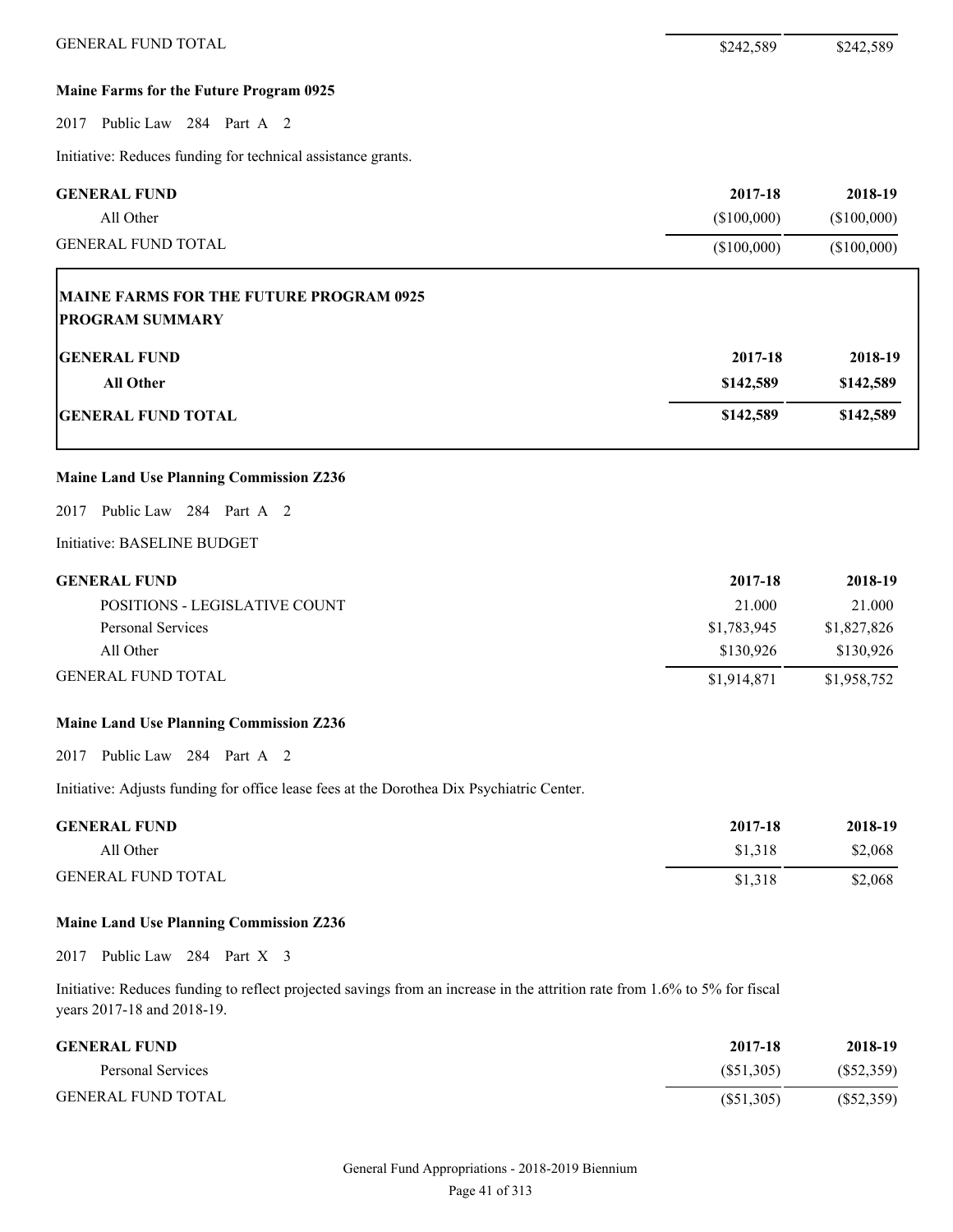| MAINE LAND USE PLANNING COMMISSION Z236<br><b>PROGRAM SUMMARY</b> |             |             |
|-------------------------------------------------------------------|-------------|-------------|
| <b>GENERAL FUND</b>                                               | 2017-18     | 2018-19     |
| <b>POSITIONS - LEGISLATIVE COUNT</b>                              | 21.000      | 21.000      |
| <b>Personal Services</b>                                          | \$1,732,640 | \$1,775,467 |
| <b>All Other</b>                                                  | \$132,244   | \$132,994   |
| <b>GENERAL FUND TOTAL</b>                                         | \$1,864,884 | \$1,908,461 |
|                                                                   |             |             |

#### **Municipal Planning Assistance Z161**

2017 Public Law 284 Part A 2

Initiative: BASELINE BUDGET

Г

| <b>GENERAL FUND</b>       | 2017-18   | 2018-19   |
|---------------------------|-----------|-----------|
| All Other                 | \$159.549 | \$159,549 |
| <b>GENERAL FUND TOTAL</b> | \$159,549 | \$159,549 |

#### **Municipal Planning Assistance Z161**

2017 Public Law 284 Part A 2

Initiative: Reduces funding for municipal assistance grants.

| <b>GENERAL FUND</b>       | 2017-18     | 2018-19     |
|---------------------------|-------------|-------------|
| All Other                 | (S159.549)  | (S159, 549) |
| <b>GENERAL FUND TOTAL</b> | (S159, 549) | (S159, 549) |

#### **Municipal Planning Assistance Z161**

2017 Public Law 284 Part ZZZZZZZ 2

Initiative: Appropriates and allocates funds to offset deappropriations and deallocations contained in Part A of this Act that reduces funding for municipal assistance grants.

| <b>GENERAL FUND</b>                | 2017-18   | 2018-19   |
|------------------------------------|-----------|-----------|
| All Other                          | \$159,549 | \$159,549 |
| <b>GENERAL FUND TOTAL</b>          | \$159,549 | \$159,549 |
| MUNICIPAL PLANNING ASSISTANCE Z161 |           |           |
| <b>PROGRAM SUMMARY</b>             |           |           |
| <b>GENERAL FUND</b>                | 2017-18   | 2018-19   |
| <b>All Other</b>                   | \$159,549 | \$159,549 |
| <b>IGENERAL FUND TOTAL</b>         | \$159,549 | \$159,549 |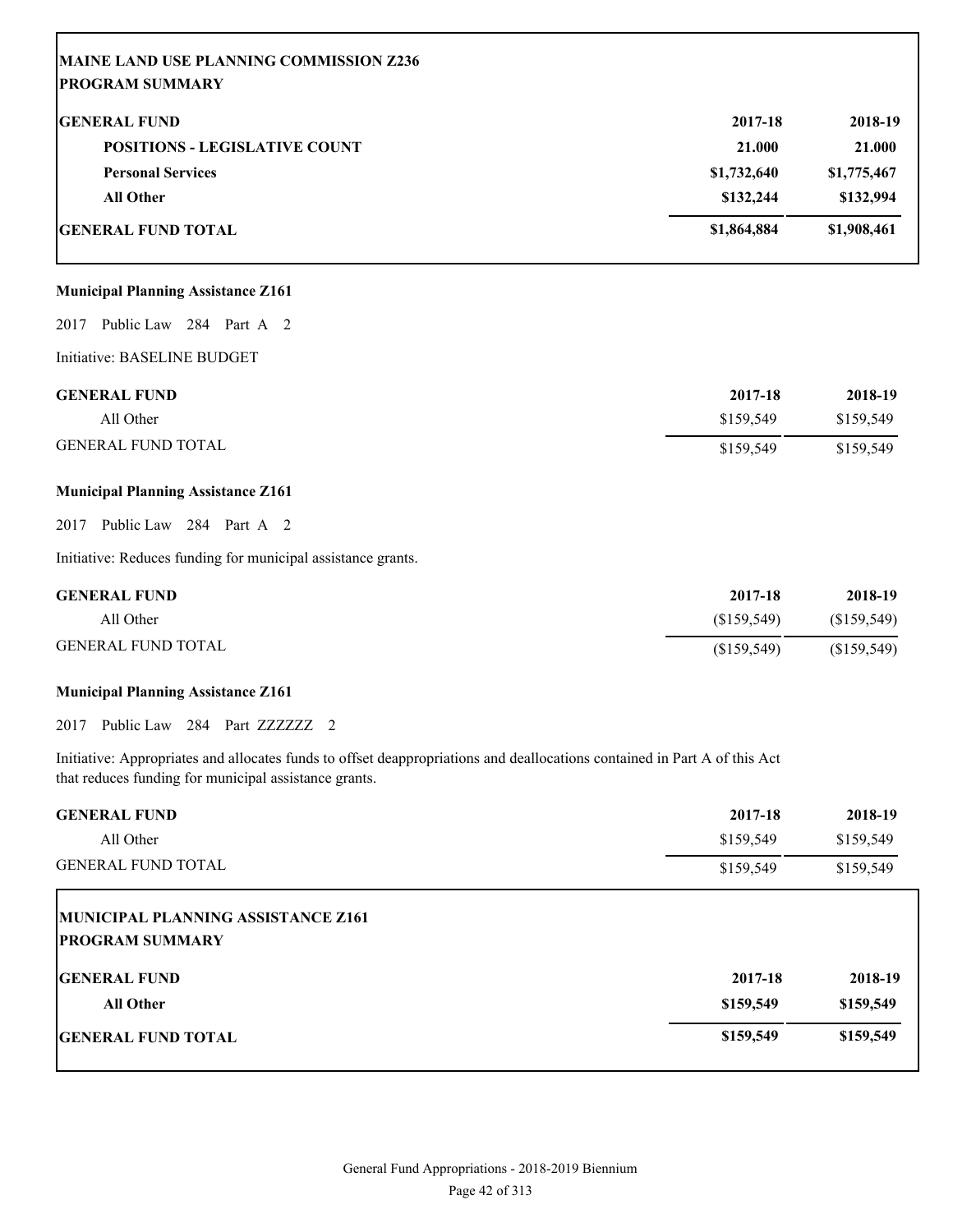### **Natural Areas Program Z821**

2017 Public Law 284 Part A 2

Initiative: BASELINE BUDGET

#### **GENERAL FUND 2017-18 2018-19**

| <b>SERVENT POINT</b>          | $4011 - 10$ | 6010-12   |
|-------------------------------|-------------|-----------|
| POSITIONS - LEGISLATIVE COUNT | 1.000       | 1.000     |
| Personal Services             | \$111,102   | \$111,901 |
| All Other                     | \$16,242    | \$16,242  |
| <b>GENERAL FUND TOTAL</b>     | \$127.344   | \$128.143 |

#### **Natural Areas Program Z821**

2017 Public Law 284 Part X 3

Initiative: Reduces funding to reflect projected savings from an increase in the attrition rate from 1.6% to 5% for fiscal years 2017-18 and 2018-19.

| <b>GENERAL FUND</b>       | 2017-18     | 2018-19     |
|---------------------------|-------------|-------------|
| Personal Services         | (S3,353)    | (S3,358)    |
| <b>GENERAL FUND TOTAL</b> | $(\$3,353)$ | $(\$3,358)$ |

| <b>NATURAL AREAS PROGRAM Z821</b><br><b>PROGRAM SUMMARY</b> |           |           |
|-------------------------------------------------------------|-----------|-----------|
| <b>GENERAL FUND</b>                                         | 2017-18   | 2018-19   |
| <b>POSITIONS - LEGISLATIVE COUNT</b>                        | 1.000     | 1.000     |
| <b>Personal Services</b>                                    | \$107,749 | \$108,543 |
| <b>All Other</b>                                            | \$16,242  | \$16,242  |
| <b>IGENERAL FUND TOTAL</b>                                  | \$123,991 | \$124,785 |

#### **Office of the Commissioner 0401**

2017 Public Law 284 Part A 2

Initiative: BASELINE BUDGET

| GENERAL FUND                  | 2017-18     | 2018-19     |
|-------------------------------|-------------|-------------|
| POSITIONS - LEGISLATIVE COUNT | 5.000       | 5.000       |
| Personal Services             | \$635,997   | \$644.563   |
| All Other                     | \$2,366,815 | \$2,366,815 |
| GENERAL FUND TOTAL            | \$3,002,812 | \$3,011,378 |

#### **Office of the Commissioner 0401**

2017 Public Law 284 Part A 2

Initiative: Provides funding for the increase in costs in legal services provided by the Department of the Attorney General.

| <b>GENERAL FUND</b> | 2017-18 | 2018-19  |
|---------------------|---------|----------|
| All Other           | \$0     | \$22,881 |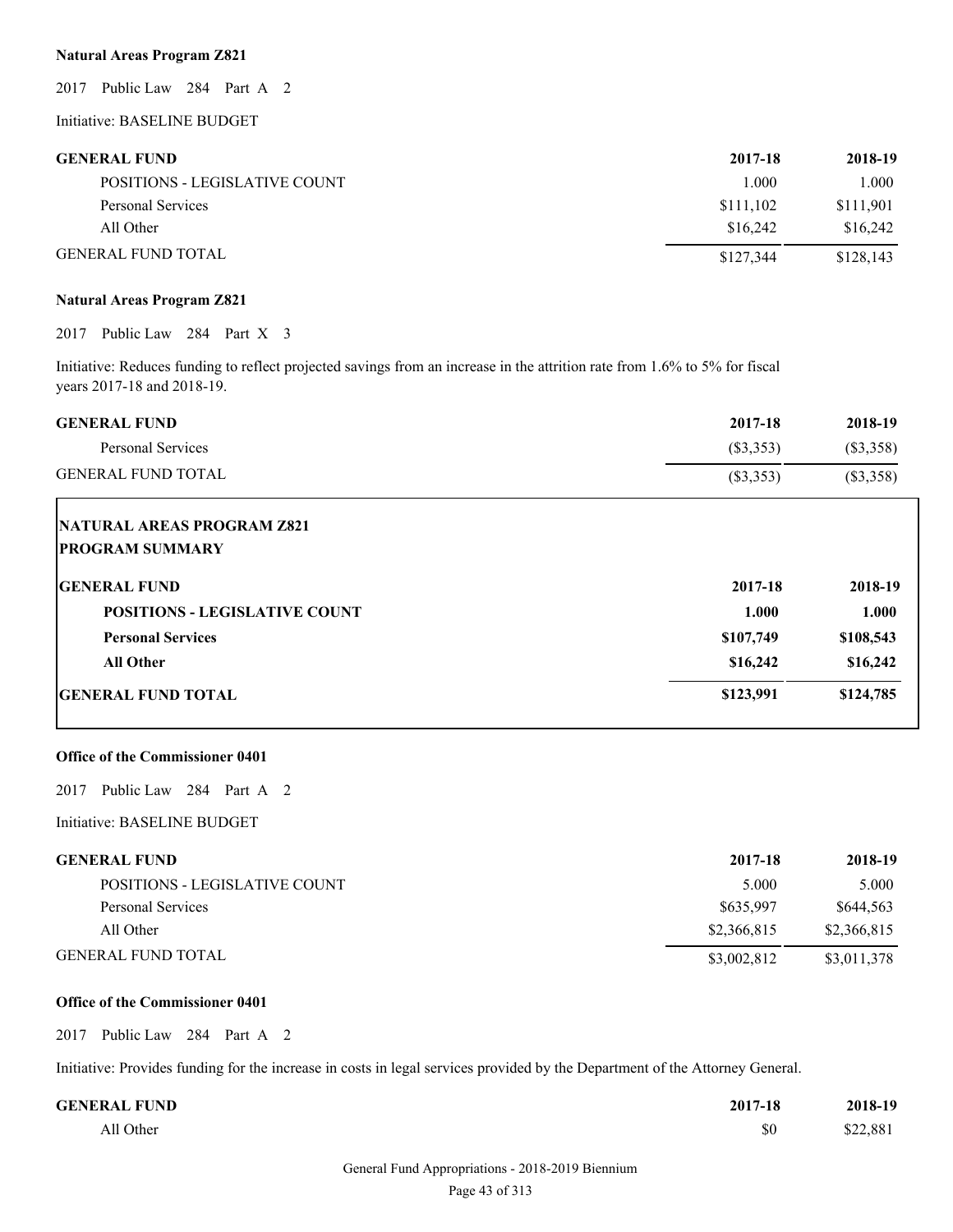#### **Office of the Commissioner 0401**

2017 Public Law 284 Part A 2

Initiative: Provides funding for the Department of Administrative and Financial Services, Office of Information Technology for the use of the Department of Public Safety's State Police records management system.

| <b>GENERAL FUND</b>       | 2017-18 | 2018-19  |
|---------------------------|---------|----------|
| All Other                 | \$0     | \$41.645 |
| <b>GENERAL FUND TOTAL</b> | \$0     | \$41,645 |

#### **Office of the Commissioner 0401**

2017 Public Law 284 Part A 2

Initiative: Provides funding for the increase in rates in the Department of Administrative and Financial Services, Office of Information Technology operations.

| <b>GENERAL FUND</b>       | 2017-18   | 2018-19   |
|---------------------------|-----------|-----------|
| All Other                 | \$256.126 | \$210.861 |
| <b>GENERAL FUND TOTAL</b> | \$256,126 | \$210,861 |

#### **Office of the Commissioner 0401**

2017 Public Law 284 Part X 3

Initiative: Reduces funding to reflect projected savings from an increase in the attrition rate from 1.6% to 5% for fiscal years 2017-18 and 2018-19.

| <b>GENERAL FUND</b>       | 2017-18   | 2018-19   |
|---------------------------|-----------|-----------|
| Personal Services         | (S19.726) | (S19.912) |
| <b>GENERAL FUND TOTAL</b> | (S19,726) | (S19.912) |

#### **Office of the Commissioner 0401**

2017 Public Law 315

Initiative: Provides funding for the Department of Administrative and Financial Services, Office of Geographic Information Systems and Maine Library of Geographic Information.

| <b>GENERAL FUND</b>       | 2017-18   | 2018-19   |
|---------------------------|-----------|-----------|
| All Other                 | \$102.512 | \$102.921 |
| <b>GENERAL FUND TOTAL</b> | \$102.512 | \$102.921 |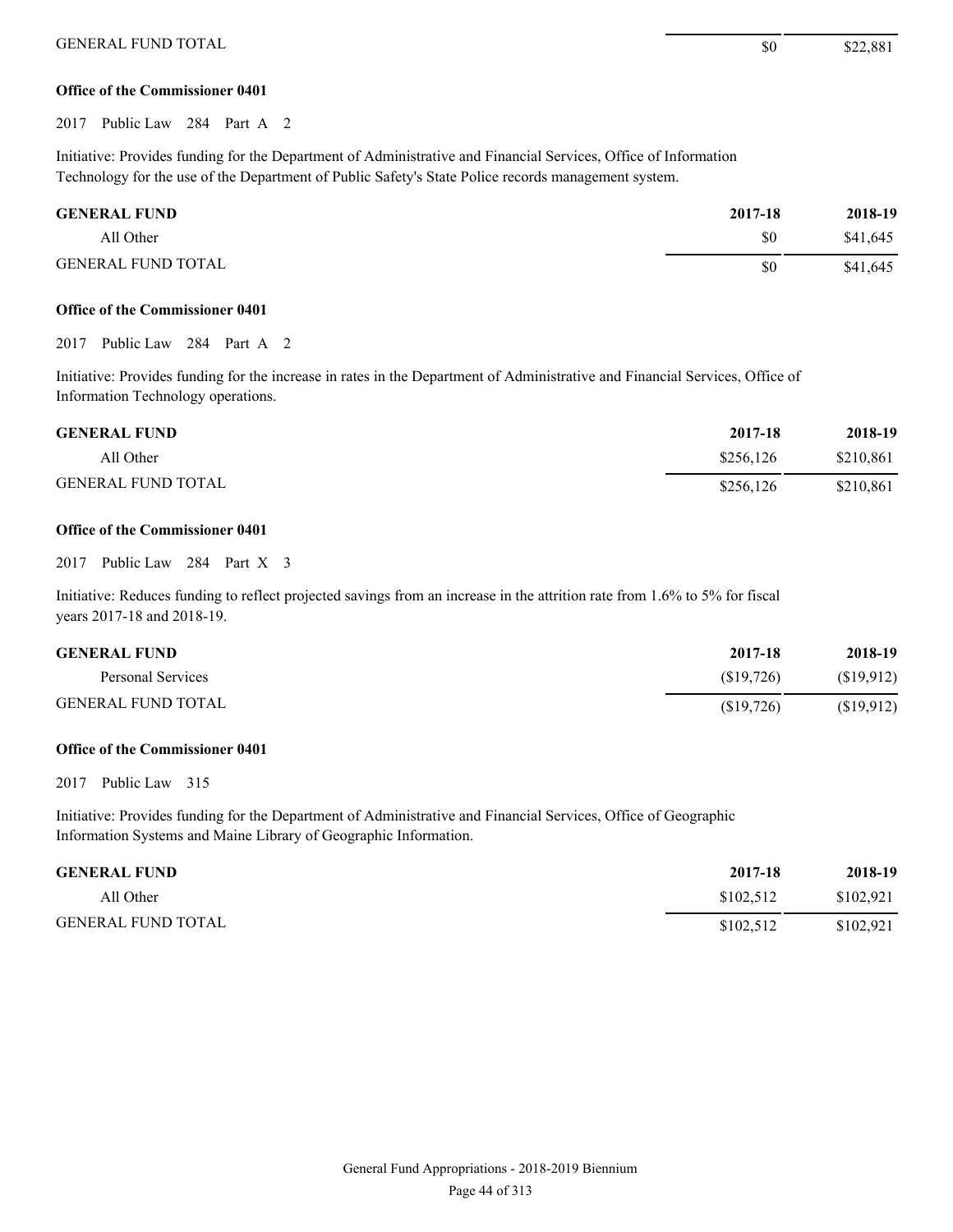| <b>OFFICE OF THE COMMISSIONER 0401</b><br><b>PROGRAM SUMMARY</b> |             |             |
|------------------------------------------------------------------|-------------|-------------|
| <b>IGENERAL FUND</b>                                             | 2017-18     | 2018-19     |
| <b>POSITIONS - LEGISLATIVE COUNT</b>                             | 5.000       | 5.000       |
| <b>Personal Services</b>                                         | \$616,271   | \$624,651   |
| <b>All Other</b>                                                 | \$2,725,453 | \$2,745,123 |
| <b>IGENERAL FUND TOTAL</b>                                       | \$3,341,724 | \$3,369,774 |

#### **Parks - General Operations Z221**

#### 2017 Public Law 284 Part A 2

#### Initiative: BASELINE BUDGET

| GENERAL FUND                  | 2017-18     | 2018-19     |
|-------------------------------|-------------|-------------|
| POSITIONS - LEGISLATIVE COUNT | 45.000      | 45,000      |
| POSITIONS - FTE COUNT         | 78.735      | 78.735      |
| Personal Services             | \$7,209,744 | \$7,375,882 |
| All Other                     | \$681.933   | \$681,933   |
| GENERAL FUND TOTAL            | \$7,891,677 | \$8,057,815 |

#### **Parks - General Operations Z221**

2017 Public Law 284 Part A 2

Initiative: Eliminates one vacant Historic Site Specialist position.

| <b>GENERAL FUND</b>           | 2017-18   | 2018-19      |
|-------------------------------|-----------|--------------|
| POSITIONS - LEGISLATIVE COUNT | (1.000)   | (1.000)      |
| Personal Services             | (S81.757) | (S85, 655)   |
| <b>GENERAL FUND TOTAL</b>     | (S81,757) | $(\$85,655)$ |

#### **Parks - General Operations Z221**

2017 Public Law 284 Part A 2

Initiative: Provides funding for credit card fees to comply with state requirements. Accepting credit cards is expected to generate \$48,000 in additional revenue.

| <b>GENERAL FUND</b>       | 2017-18  | 2018-19  |
|---------------------------|----------|----------|
| All Other                 | \$64,000 | \$64,000 |
| <b>GENERAL FUND TOTAL</b> | \$64,000 | \$64,000 |

#### **Parks - General Operations Z221**

2017 Public Law 284 Part A 2

Initiative: Provides one-time funding for projects at state park facilities to comply with the federal Americans with Disabilities Act.

#### **CENERAL FUND** 2

| 2017-18 | 2018-19 |
|---------|---------|
|         |         |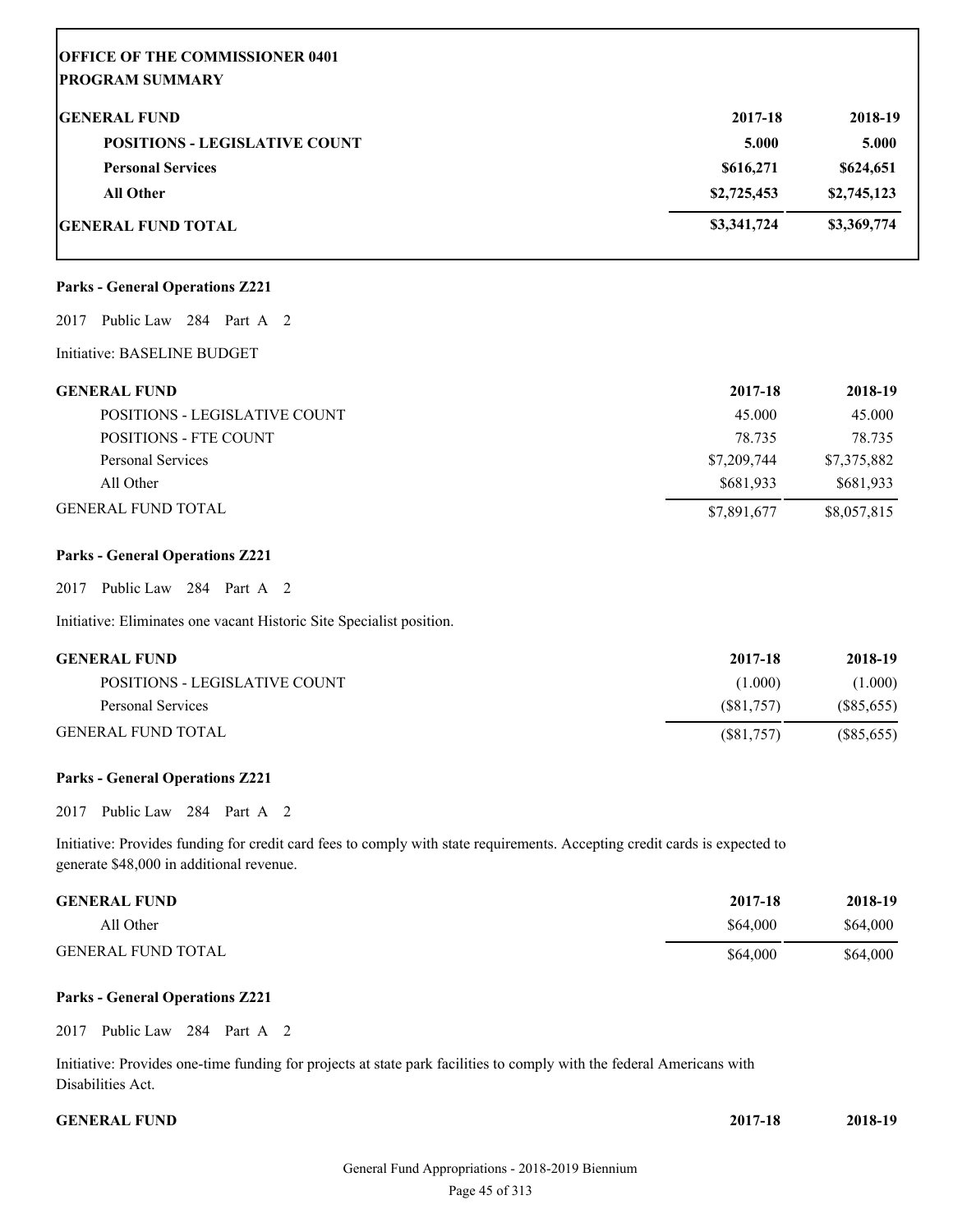| All Other                 | \$125,000 | \$125,000 |
|---------------------------|-----------|-----------|
| <b>GENERAL FUND TOTAL</b> | \$125,000 | \$125,000 |

#### **Parks - General Operations Z221**

2017 Public Law 284 Part A 2

Initiative: Transfers and reallocates the cost of multiple positions from the Parks - General Operations program, General Fund and the Land Management and Planning program, Other Special Revenue Funds to the Parks - General Operations program, General Fund, the Land Management and Planning program, Other Special Revenue Funds and the Maine State Parks Development Fund program, Other Special Revenue Funds to align work effort with the appropriate funding.

| <b>GENERAL FUND</b>           | 2017-18   | 2018-19       |
|-------------------------------|-----------|---------------|
| POSITIONS - LEGISLATIVE COUNT | (2.000)   | (2.000)       |
| Personal Services             | (S36.959) | (S40,760)     |
| <b>GENERAL FUND TOTAL</b>     | (S36,959) | $($ \$40,760) |

#### **Parks - General Operations Z221**

2017 Public Law 284 Part A 2

Initiative: Reallocates one Director, Bureau of Parks and Lands position from 50% General Fund in the Parks - General Operations program and 50% Other Special Revenue Funds in the Land Management and Planning program to 100% General Fund in the Parks - General Operations program and reduces funding for related All Other costs.

| <b>GENERAL FUND</b>       | 2017-18  | 2018-19  |
|---------------------------|----------|----------|
| Personal Services         | \$84.611 | \$87.472 |
| <b>GENERAL FUND TOTAL</b> | \$84.611 | \$87.472 |

#### **Parks - General Operations Z221**

2017 Public Law 284 Part A 2

Initiative: Reallocates the cost of one Supervisor Outdoor Recreation position from 50% General Fund and 50% Federal Expenditures Fund to 20% General Fund and 80% Federal Expenditures Fund within the same program.

| <b>GENERAL FUND</b>       | 2017-18    | 2018-19   |
|---------------------------|------------|-----------|
| Personal Services         | (S30.441)  | (S30,703) |
| <b>GENERAL FUND TOTAL</b> | (S30, 441) | (S30,703) |

#### **Parks - General Operations Z221**

2017 Public Law 284 Part A 2

Initiative: Adjusts funding for office lease fees at the Dorothea Dix Psychiatric Center.

| <b>GENERAL FUND</b>       | 2017-18 | 2018-19 |
|---------------------------|---------|---------|
| All Other                 | \$1,350 | \$3,645 |
| <b>GENERAL FUND TOTAL</b> | \$1,350 | \$3,645 |

#### **Parks - General Operations Z221**

2017 Public Law 284 Part A 2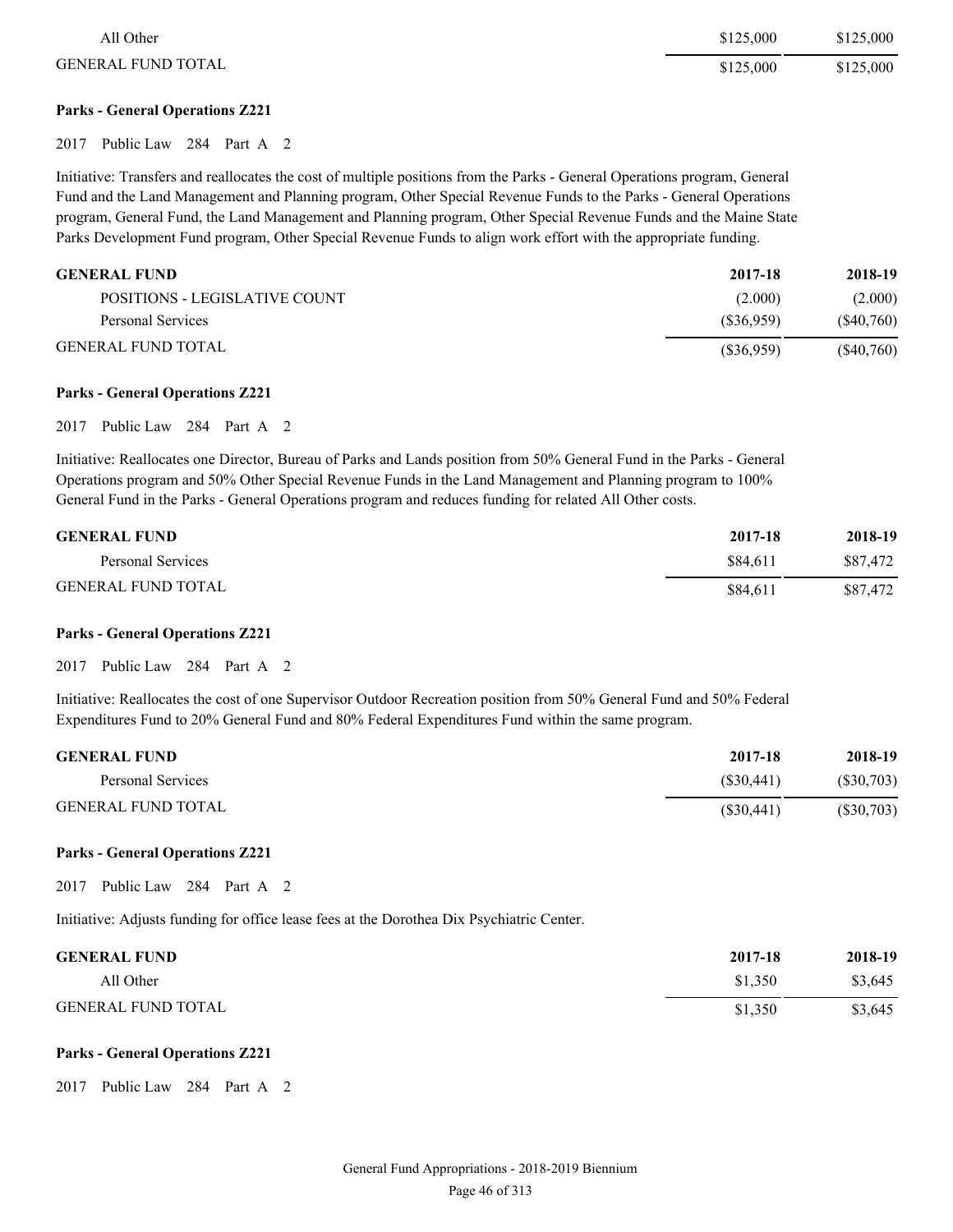Initiative: Reorganizes one 19-week Customer Representative Associate I position and one 33-week Customer Representative Associated I position to one full-time Customer Representative Associate I position.

| <b>GENERAL FUND</b>           | 2017-18 | 2018-19 |
|-------------------------------|---------|---------|
| POSITIONS - LEGISLATIVE COUNT | 1.000   | 1.000   |
| POSITIONS - FTE COUNT         | (1.000) | (1.000) |
| Personal Services             | \$6.913 | \$7,241 |
| <b>GENERAL FUND TOTAL</b>     | \$6.913 | \$7,241 |

#### **Parks - General Operations Z221**

2017 Public Law 284 Part A 2

Initiative: Eliminates 12 seasonal full-time Assistant Park Ranger positions and 12 seasonal full-time Laborer I positions and transfers funding to All Other to fund contracted services for maintenance at state parks.

| <b>GENERAL FUND</b>           | 2017-18     | 2018-19     |
|-------------------------------|-------------|-------------|
| POSITIONS - LEGISLATIVE COUNT | (6.079)     | (6.079)     |
| Personal Services             | (S209, 100) | (S211, 447) |
| All Other                     | \$209,100   | \$211,447   |
| <b>GENERAL FUND TOTAL</b>     | \$0         | \$0         |

#### **Parks - General Operations Z221**

| 2017 Public Law 284 Part B 1 |  |  |
|------------------------------|--|--|
|------------------------------|--|--|

Initiative: RECLASSIFICATIONS

| <b>GENERAL FUND</b>       | 2017-18  | 2018-19     |
|---------------------------|----------|-------------|
| Personal Services         | \$6,243  | \$8,580     |
| All Other                 | (S6.243) | $(\$8,580)$ |
| <b>GENERAL FUND TOTAL</b> | S0       | \$0         |

#### **Parks - General Operations Z221**

2017 Public Law 284 Part X 3

| <b>GENERAL FUND</b>       | 2017-18    | 2018-19     |
|---------------------------|------------|-------------|
| Personal Services         | (S190.858) | (S194, 504) |
| <b>GENERAL FUND TOTAL</b> | (S190.858) | (S194, 504) |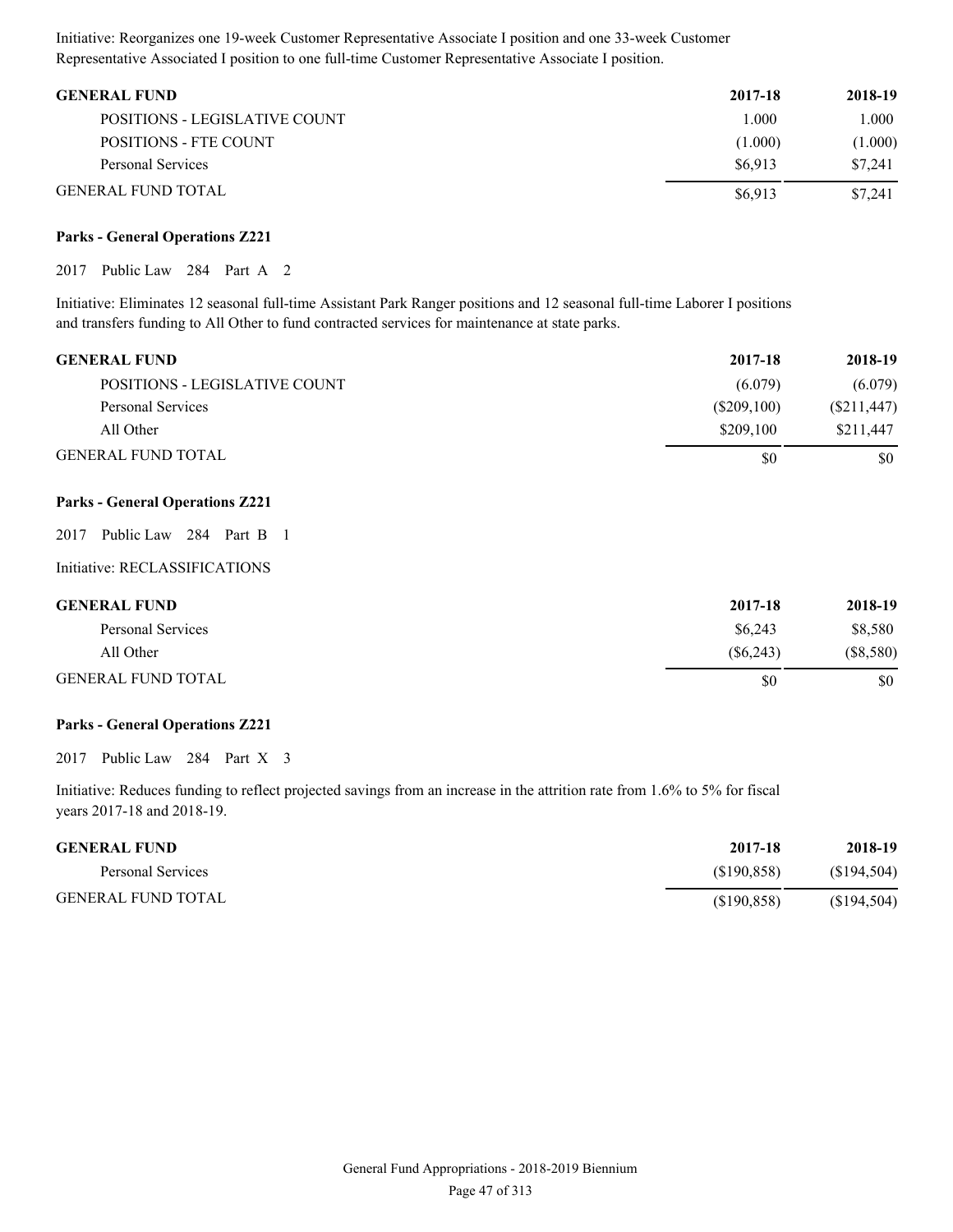| <b>PARKS - GENERAL OPERATIONS Z221</b><br><b>PROGRAM SUMMARY</b> |             |             |
|------------------------------------------------------------------|-------------|-------------|
| <b>GENERAL FUND</b>                                              | 2017-18     | 2018-19     |
| <b>POSITIONS - LEGISLATIVE COUNT</b>                             | 36.921      | 36.921      |
| <b>POSITIONS - FTE COUNT</b>                                     | 77.735      | 77.735      |
| <b>Personal Services</b>                                         | \$6,758,396 | \$6,916,106 |
| <b>All Other</b>                                                 | \$1,075,140 | \$1,077,445 |
| <b>GENERAL FUND TOTAL</b>                                        | \$7,833,536 | \$7,993,551 |

#### **Potato Quality Control - Reducing Inspection Costs 0459**

2017 Public Law 284 Part A 2

Initiative: BASELINE BUDGET

| <b>GENERAL FUND</b>       | 2017-18  | 2018-19  |
|---------------------------|----------|----------|
| All Other                 | \$74.676 | \$74,676 |
| <b>GENERAL FUND TOTAL</b> | \$74.676 | \$74,676 |

#### **Potato Quality Control - Reducing Inspection Costs 0459**

2017 Public Law 284 Part A 2

Initiative: Transfers All Other funding from the Potato Quality Control - Reducing Inspection Costs program to the existing Division of Quality Assurance and Regulation program to create the new Bureau of Agriculture program.

| <b>GENERAL FUND</b>                                                                      | 2017-18      | 2018-19      |
|------------------------------------------------------------------------------------------|--------------|--------------|
| All Other                                                                                | $(\$74,676)$ | $(\$74,676)$ |
| <b>GENERAL FUND TOTAL</b>                                                                | $(\$74,676)$ | $(\$74,676)$ |
| <b>POTATO QUALITY CONTROL - REDUCING INSPECTION COSTS 0459</b><br><b>PROGRAM SUMMARY</b> |              |              |
| <b>IGENERAL FUND</b>                                                                     | 2017-18      | 2018-19      |
| <b>All Other</b>                                                                         | \$0          | \$0          |
| <b>IGENERAL FUND TOTAL</b>                                                               | \$0          | \$0          |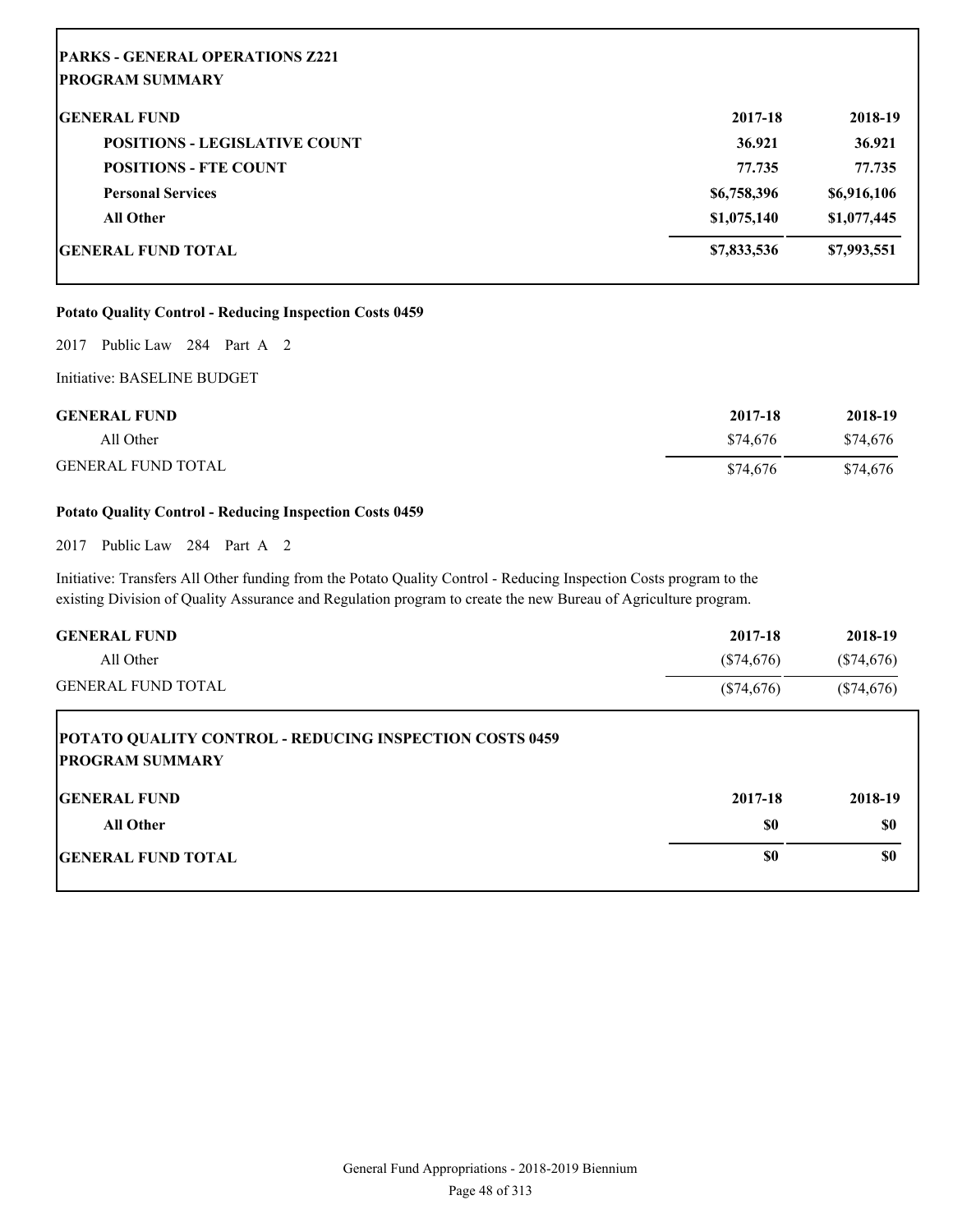| <b>DEPARTMENT TOTALS</b>             | 2017-18      | 2018-19      |
|--------------------------------------|--------------|--------------|
| <b>POSITIONS - LEGISLATIVE COUNT</b> | 234.921      | 235.921      |
| <b>POSITIONS - FTE COUNT</b>         | 82.965       | 82.965       |
| <b>Personal Services</b>             | \$24,114,773 | \$24,675,196 |
| <b>All Other</b>                     | \$8,140,025  | \$8,348,946  |
| <b>Capital Expenditures</b>          | \$100,000    | <b>SO</b>    |
| <b>DEPARTMENT TOTAL</b>              | \$32,354,798 | \$33,024,142 |
| <b>ARTS COMMISSION, MAINE</b>        |              |              |

2017 Public Law 284 Part A 3

Initiative: BASELINE BUDGET

#### **GENERAL FUND 2017-18 2018-19**

Г

| POSITIONS - LEGISLATIVE COUNT | 6.000     | 6.000     |
|-------------------------------|-----------|-----------|
| Personal Services             | \$600,088 | \$609.167 |
| All Other                     | \$318.661 | \$318,661 |
| GENERAL FUND TOTAL            | \$918,749 | \$927,828 |

#### **Arts - Administration 0178**

2017 Public Law 284 Part A 3

Initiative: Provides funding for an increase in technology costs.

| <b>GENERAL FUND</b>       | 2017-18  | 2018-19  |
|---------------------------|----------|----------|
| All Other                 | \$16.993 | \$18.922 |
| <b>GENERAL FUND TOTAL</b> | \$16,993 | \$18,922 |

#### **Arts - Administration 0178**

2017 Public Law 284 Part X 3

| <b>GENERAL FUND</b>       | 2017-18    | 2018-19   |
|---------------------------|------------|-----------|
| Personal Services         | (S17.539)  | (S17,689) |
| <b>GENERAL FUND TOTAL</b> | (S17, 539) | (S17,689) |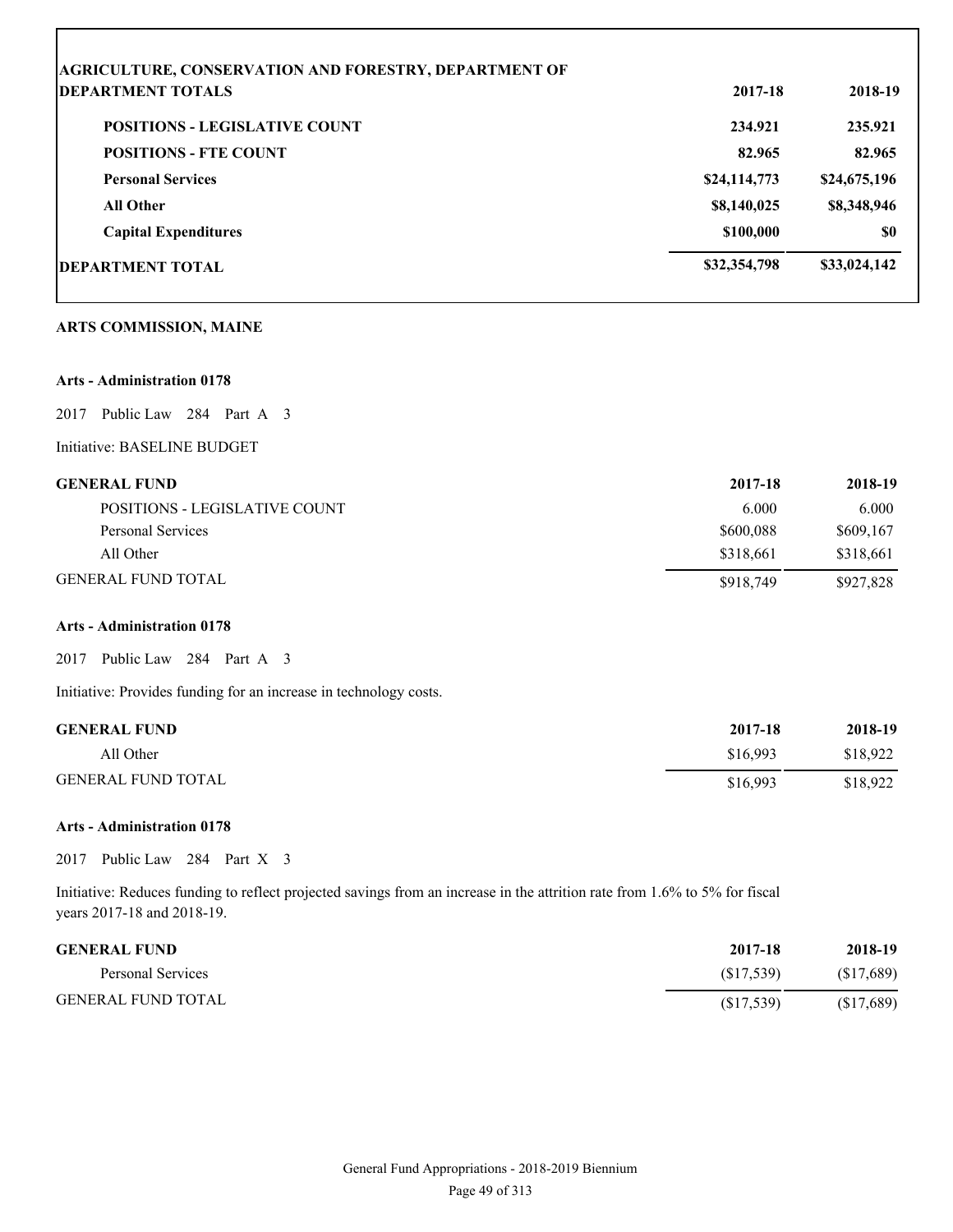| <b>ARTS - ADMINISTRATION 0178</b>    |           |           |
|--------------------------------------|-----------|-----------|
| <b>PROGRAM SUMMARY</b>               |           |           |
| <b>GENERAL FUND</b>                  | 2017-18   | 2018-19   |
| <b>POSITIONS - LEGISLATIVE COUNT</b> | 6.000     | 6.000     |
| <b>Personal Services</b>             | \$582,549 | \$591,478 |
| <b>All Other</b>                     | \$335,654 | \$337,583 |
| <b>GENERAL FUND TOTAL</b>            | \$918,203 | \$929,061 |
| <b>ARTS COMMISSION, MAINE</b>        |           |           |
| <b>DEPARTMENT TOTALS</b>             | 2017-18   | 2018-19   |
| <b>POSITIONS - LEGISLATIVE COUNT</b> | 6.000     | 6.000     |
| <b>Personal Services</b>             | \$582,549 | \$591,478 |
| <b>All Other</b>                     | \$335,654 | \$337,583 |
| <b>DEPARTMENT TOTAL</b>              | \$918,203 | \$929,061 |

#### **ATTORNEY GENERAL, DEPARTMENT OF THE**

#### **Administration - Attorney General 0310**

2017 Public Law 284 Part A 4

#### Initiative: BASELINE BUDGET

Г

| GENERAL FUND                  | 2017-18     | 2018-19     |
|-------------------------------|-------------|-------------|
| POSITIONS - LEGISLATIVE COUNT | 60.000      | 60.000      |
| Personal Services             | \$6,479,080 | \$6,711,366 |
| All Other                     | \$681,766   | \$681,766   |
| GENERAL FUND TOTAL            | \$7,160,846 | \$7,393,132 |

#### **Administration - Attorney General 0310**

2017 Public Law 284 Part A 4

Initiative: Provides funding for Department of Administrative and Financial Services, Office of Information Technology rate increases and computer replacements.

| <b>GENERAL FUND</b>       | 2017-18 | 2018-19 |
|---------------------------|---------|---------|
| All Other                 | \$7.215 | \$3,815 |
| <b>GENERAL FUND TOTAL</b> | \$7.215 | \$3,815 |

#### **Administration - Attorney General 0310**

2017 Public Law 284 Part A 4

Initiative: Provides one-time funding to transition Office of the Attorney General satellite offices from analog to digital phone systems.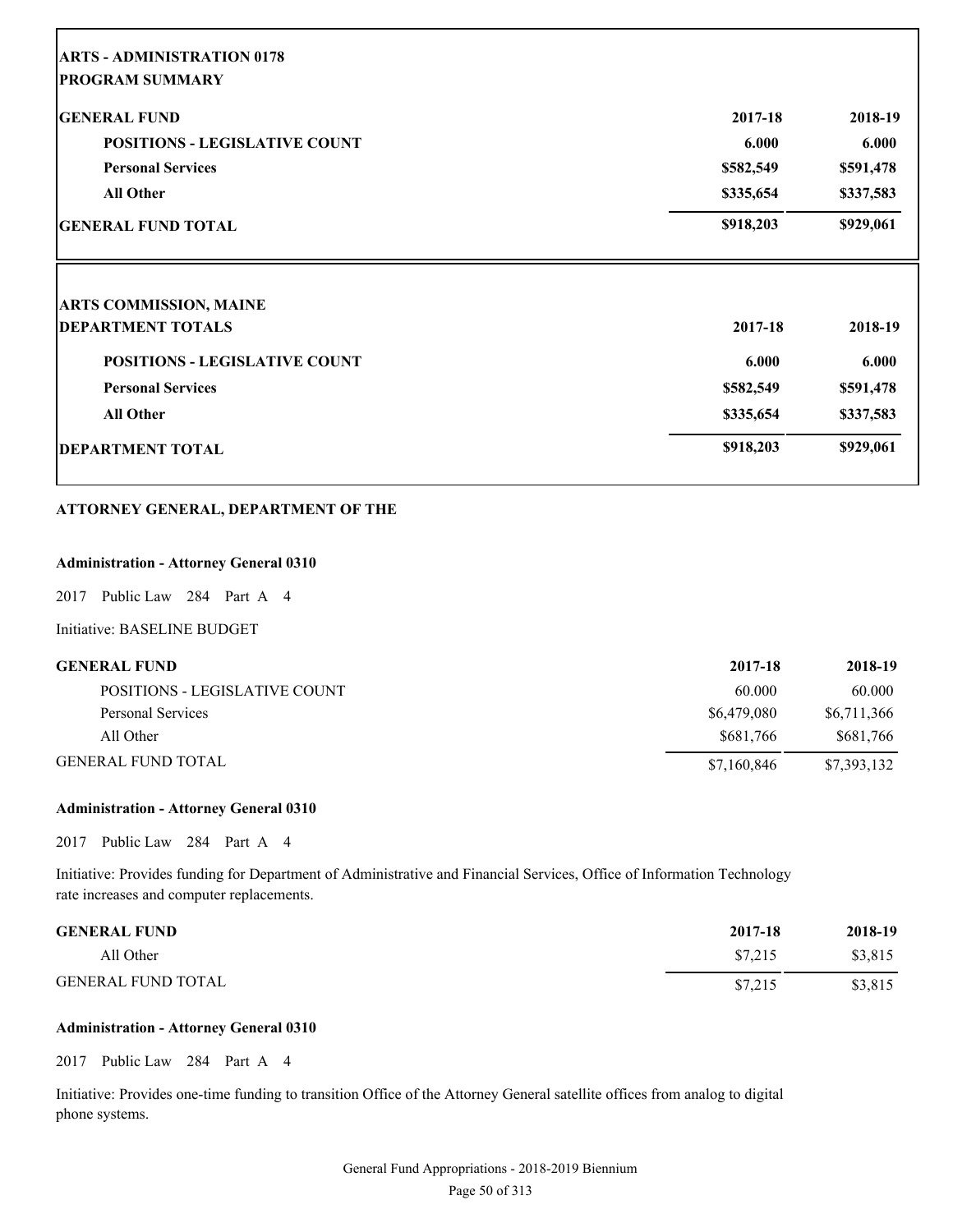| <b>GENERAL FUND</b>       | 2017-18  | 2018-19  |
|---------------------------|----------|----------|
| All Other                 | \$3,900  | \$7.100  |
| Capital Expenditures      | \$40,000 | \$80,000 |
| <b>GENERAL FUND TOTAL</b> | \$43,900 | \$87,100 |

#### **Administration - Attorney General 0310**

2017 Public Law 284 Part A 4

Initiative: Provides funding for the approved reorganization of one Secretary Associate Legal position to a Secretary Specialist Supervisor position.

| <b>GENERAL FUND</b>       | 2017-18 | 2018-19 |
|---------------------------|---------|---------|
| Personal Services         | \$6.720 | \$7,140 |
| <b>GENERAL FUND TOTAL</b> | \$6,720 | \$7,140 |

#### **Administration - Attorney General 0310**

2017 Public Law 284 Part X 3

Initiative: Reduces funding to reflect projected savings from an increase in the attrition rate from 1.6% to 5% for fiscal years 2017-18 and 2018-19.

| <b>GENERAL FUND</b>                                                     | 2017-18     | 2018-19       |
|-------------------------------------------------------------------------|-------------|---------------|
| <b>Personal Services</b>                                                | (\$197,945) | (S204,759)    |
| <b>GENERAL FUND TOTAL</b>                                               | (\$197,945) | $(\$204,759)$ |
| <b>ADMINISTRATION - ATTORNEY GENERAL 0310</b><br><b>PROGRAM SUMMARY</b> |             |               |
| <b>IGENERAL FUND</b>                                                    | 2017-18     | 2018-19       |
| <b>POSITIONS - LEGISLATIVE COUNT</b>                                    | 60.000      | 60.000        |
| <b>Personal Services</b>                                                | \$6,287,855 | \$6,513,747   |
| <b>All Other</b>                                                        | \$692,881   | \$692,681     |
| <b>Capital Expenditures</b>                                             | \$40,000    | \$80,000      |
| <b>GENERAL FUND TOTAL</b>                                               | \$7,020,736 | \$7,286,428   |

#### **Chief Medical Examiner - Office of 0412**

2017 Public Law 284 Part A 4

Initiative: BASELINE BUDGET

| <b>GENERAL FUND</b>           | 2017-18     | 2018-19     |
|-------------------------------|-------------|-------------|
| POSITIONS - LEGISLATIVE COUNT | 12.000      | 12.000      |
| Personal Services             | \$1,287,233 | \$1,323,839 |
| All Other                     | \$613.461   | \$613,461   |
| <b>GENERAL FUND TOTAL</b>     | \$1,900,694 | \$1,937,300 |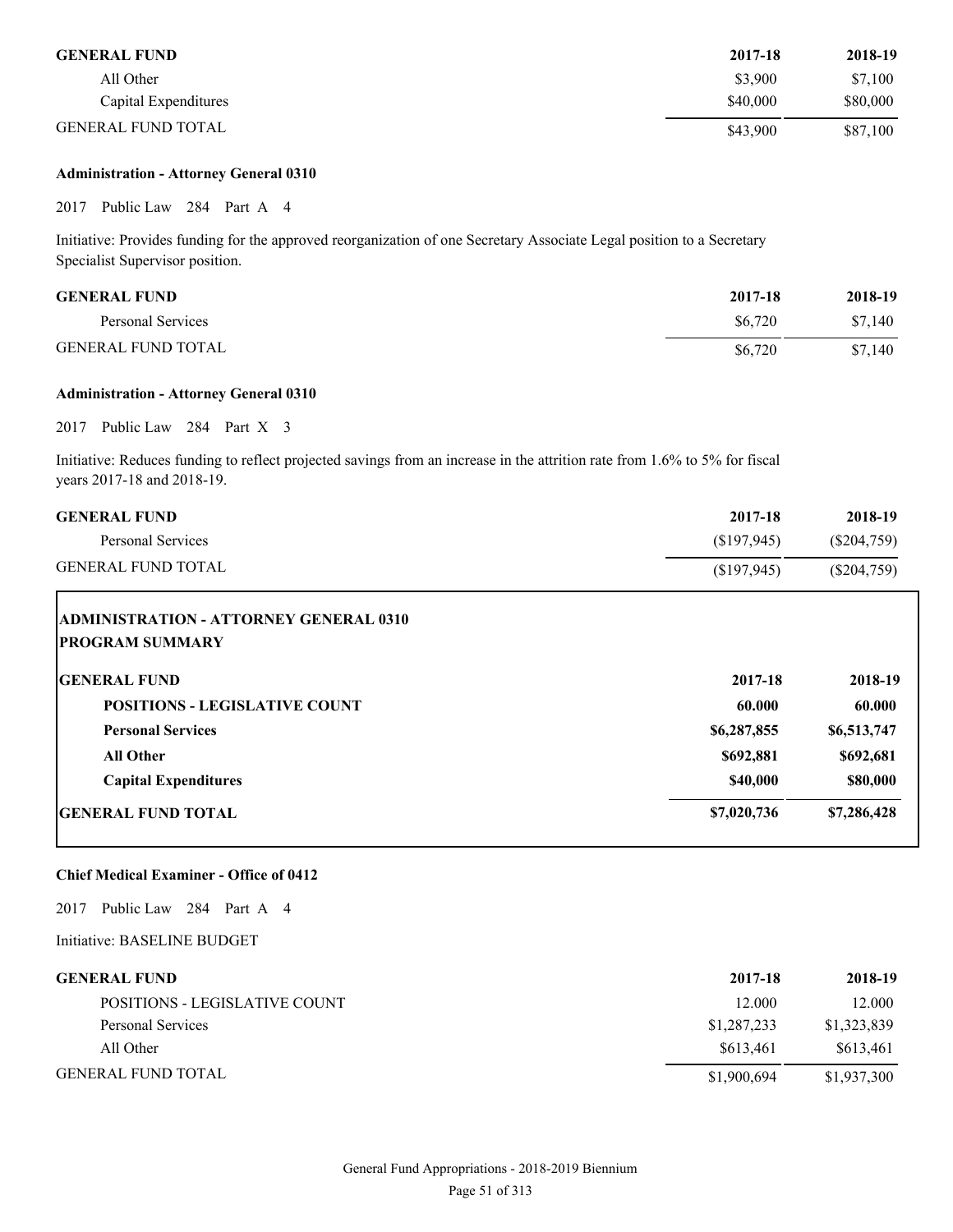#### **Chief Medical Examiner - Office of 0412**

#### 2017 Public Law 284 Part A 4

Initiative: Provides funding for toxicology screenings related to autopsies performed by the pathologists in the Office of the Chief Medical Examiner.

| <b>GENERAL FUND</b>       | 2017-18   | 2018-19   |
|---------------------------|-----------|-----------|
| All Other                 | \$150,000 | \$150,000 |
| <b>GENERAL FUND TOTAL</b> | \$150,000 | \$150,000 |

#### **Chief Medical Examiner - Office of 0412**

#### 2017 Public Law 284 Part A 4

Initiative: Provides funding for the after hours telephone answering service contract with the Office of the Chief Medical Examiner.

| <b>GENERAL FUND</b>       | 2017-18  | 2018-19  |
|---------------------------|----------|----------|
| All Other                 | \$35,000 | \$35,000 |
| <b>GENERAL FUND TOTAL</b> | \$35,000 | \$35,000 |

#### **Chief Medical Examiner - Office of 0412**

2017 Public Law 284 Part A 4

Initiative: Provides one-time funding for contracted forensic pathologists.

| <b>GENERAL FUND</b>       | 2017-18  | 2018-19  |
|---------------------------|----------|----------|
| All Other                 | \$34.500 | \$34,500 |
| <b>GENERAL FUND TOTAL</b> | \$34,500 | \$34,500 |

#### **Chief Medical Examiner - Office of 0412**

2017 Public Law 284 Part A 4

Initiative: Provides funding for the National Association of Medical Examiners accreditation of the Office of the Chief Medical Examiner.

| <b>GENERAL FUND</b>       | 2017-18 | 2018-19 |
|---------------------------|---------|---------|
| All Other                 | \$6,000 | \$6,000 |
| <b>GENERAL FUND TOTAL</b> | \$6,000 | \$6,000 |

#### **Chief Medical Examiner - Office of 0412**

2017 Public Law 284 Part A 4

Initiative: Provides funding to increase the fee paid to nonsalaried medical examiners and medicolegal death investigators.

| <b>GENERAL FUND</b>       | 2017-18  | 2018-19  |
|---------------------------|----------|----------|
| All Other                 | \$11,000 | \$11,000 |
| <b>GENERAL FUND TOTAL</b> | \$11,000 | \$11,000 |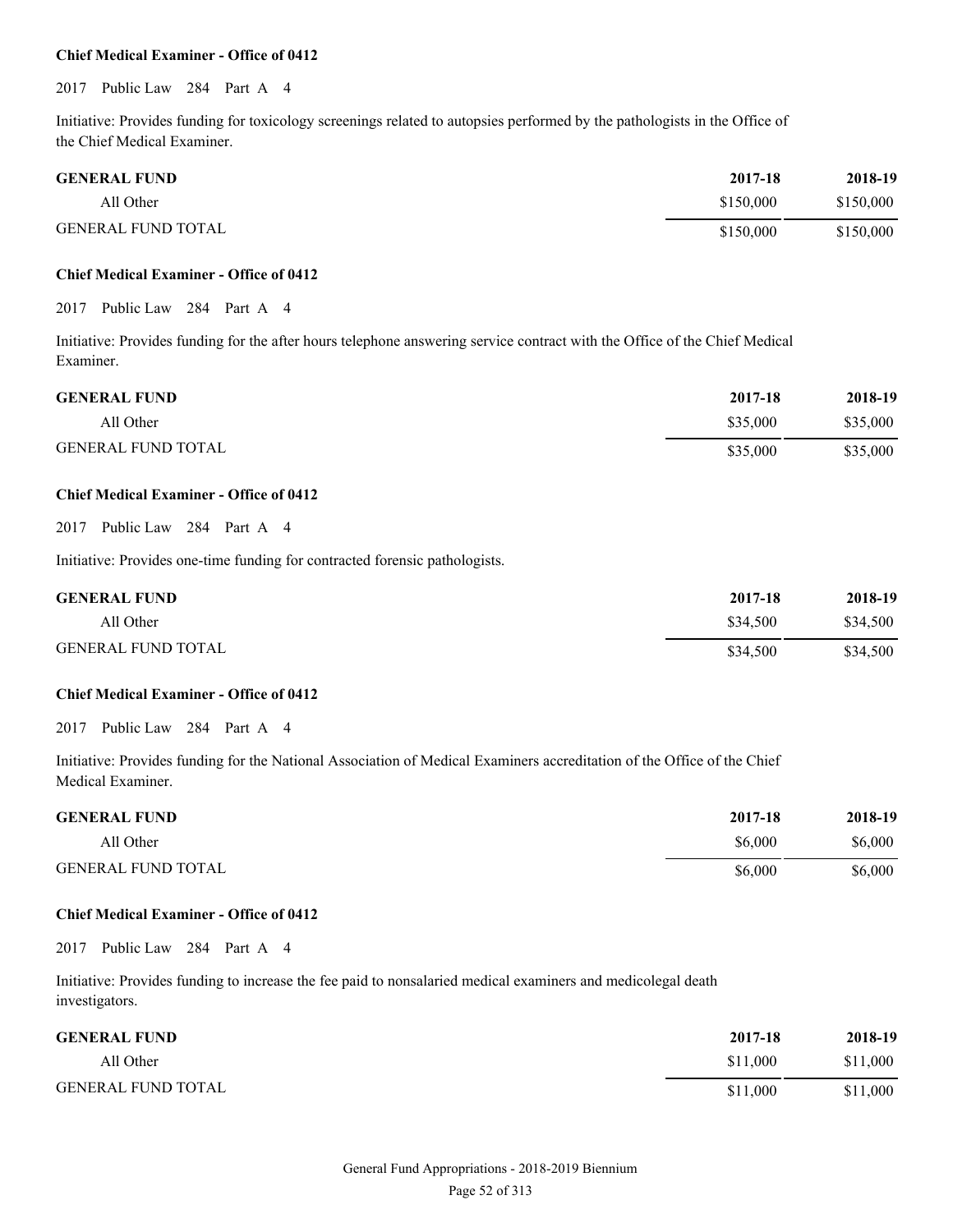#### **Chief Medical Examiner - Office of 0412**

2017 Public Law 284 Part A 4

Initiative: Provides funding for the approved reorganization of 9 positions within the Office of the Chief Medical Examiner program. Position detail is on file in the Bureau of the Budget.

| <b>GENERAL FUND</b>       | 2017-18  | 2018-19  |
|---------------------------|----------|----------|
| Personal Services         | \$72.134 | \$75,680 |
| <b>GENERAL FUND TOTAL</b> | \$72,134 | \$75,680 |

#### **Chief Medical Examiner - Office of 0412**

2017 Public Law 284 Part A 4

Initiative: Provides funding to adjust the salary of one Deputy Chief Medical Examiner position.

| <b>GENERAL FUND</b>       | 2017-18  | 2018-19  |
|---------------------------|----------|----------|
| Personal Services         | \$19,843 | \$30,430 |
| <b>GENERAL FUND TOTAL</b> | \$19,843 | \$30,430 |

#### **Chief Medical Examiner - Office of 0412**

### 2017 Public Law 284 Part A 4

Initiative: Provides funding for the approved range change of 2 Medical Examiner Assistant positions from range 16 to range 19.

| <b>GENERAL FUND</b>       | 2017-18  | 2018-19  |
|---------------------------|----------|----------|
| Personal Services         | \$11.754 | \$12,285 |
| <b>GENERAL FUND TOTAL</b> | \$11,754 | \$12,285 |

#### **Chief Medical Examiner - Office of 0412**

2017 Public Law 284 Part A 4

Initiative: Provides funding for the approved range change of of one Senior Forensic Medicine Technician position from range 19 to range 22.

| <b>GENERAL FUND</b>       | 2017-18  | 2018-19  |
|---------------------------|----------|----------|
| Personal Services         | \$12.683 | \$12,990 |
| <b>GENERAL FUND TOTAL</b> | \$12.683 | \$12,990 |

#### **Chief Medical Examiner - Office of 0412**

2017 Public Law 284 Part X 3

| <b>GENERAL FUND</b>       | 2017-18    | 2018-19   |
|---------------------------|------------|-----------|
| Personal Services         | (S44.015)  | (S45,595) |
| <b>GENERAL FUND TOTAL</b> | (S44, 015) | (S45,595) |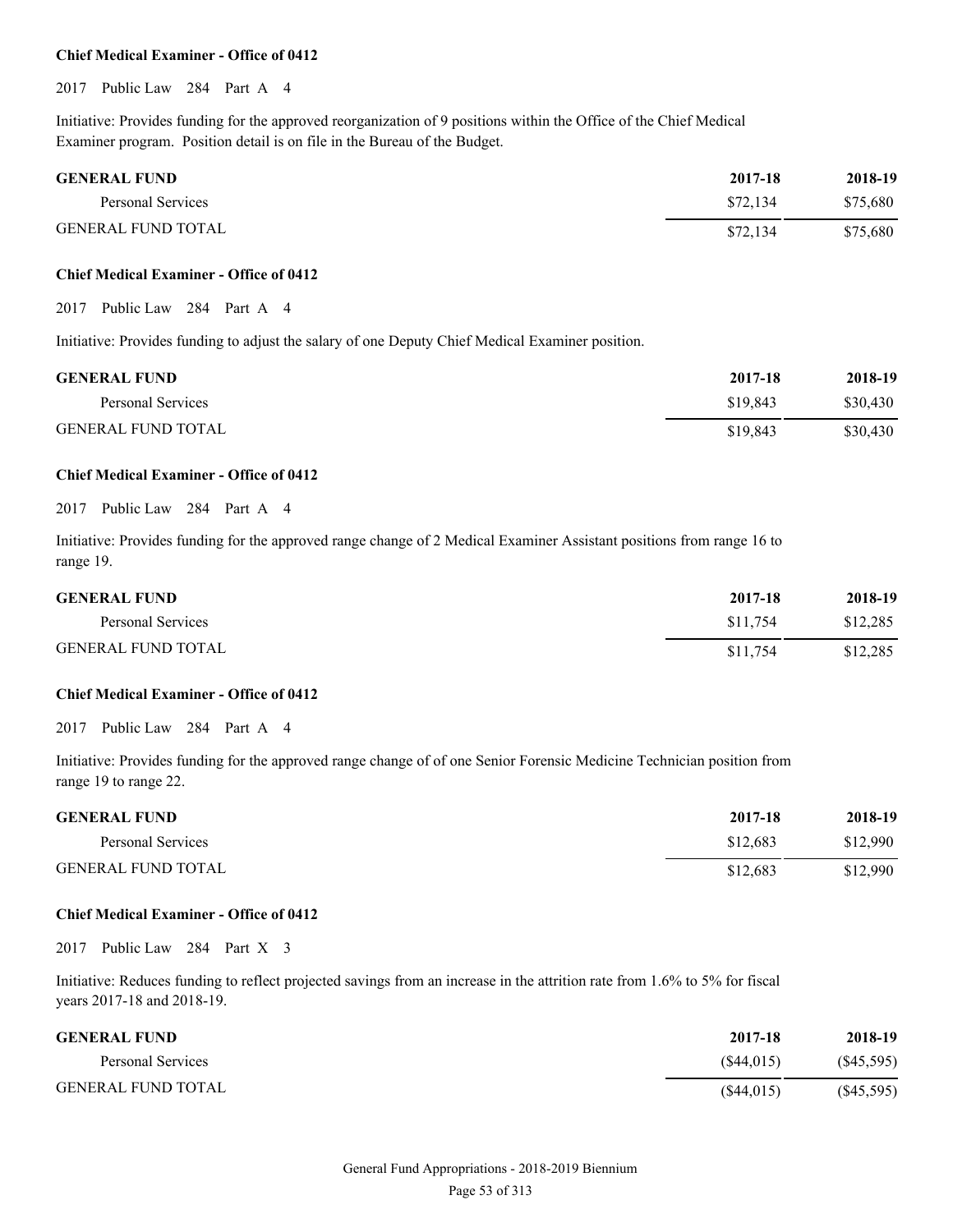| <b>CHIEF MEDICAL EXAMINER - OFFICE OF 0412</b> |             |             |
|------------------------------------------------|-------------|-------------|
| <b>PROGRAM SUMMARY</b>                         |             |             |
| <b>GENERAL FUND</b>                            | 2017-18     | 2018-19     |
| <b>POSITIONS - LEGISLATIVE COUNT</b>           | 12.000      | 12.000      |
| <b>Personal Services</b>                       | \$1,359,632 | \$1,409,629 |
| <b>All Other</b>                               | \$849,961   | \$849,961   |
| <b>IGENERAL FUND TOTAL</b>                     | \$2,209,593 | \$2,259,590 |

#### **Civil Rights 0039**

2017 Public Law 284 Part A 4

Initiative: BASELINE BUDGET

| <b>GENERAL FUND</b>           | 2017-18   | 2018-19   |
|-------------------------------|-----------|-----------|
| POSITIONS - LEGISLATIVE COUNT | 2.000     | 2.000     |
| Personal Services             | \$179,396 | \$184,748 |
| All Other                     | \$94.698  | \$94,698  |
| <b>GENERAL FUND TOTAL</b>     | \$274,094 | \$279,446 |

#### **Civil Rights 0039**

2017 Public Law 284 Part A 4

Initiative: Provides funding for Department of Administrative and Financial Services, Office of Information Technology rate increases and computer replacements.

| <b>GENERAL FUND</b>       | 2017-18 | 2018-19 |
|---------------------------|---------|---------|
| All Other                 | \$1,224 | \$1.224 |
| <b>GENERAL FUND TOTAL</b> | \$1.224 | \$1,224 |

#### **Civil Rights 0039**

2017 Public Law 284 Part X 3

| <b>GENERAL FUND</b>       | 2017-18     | 2018-19     |
|---------------------------|-------------|-------------|
| Personal Services         | (S5, 241)   | $(\$5,379)$ |
| <b>GENERAL FUND TOTAL</b> | $(\$5,241)$ | $(\$5,379)$ |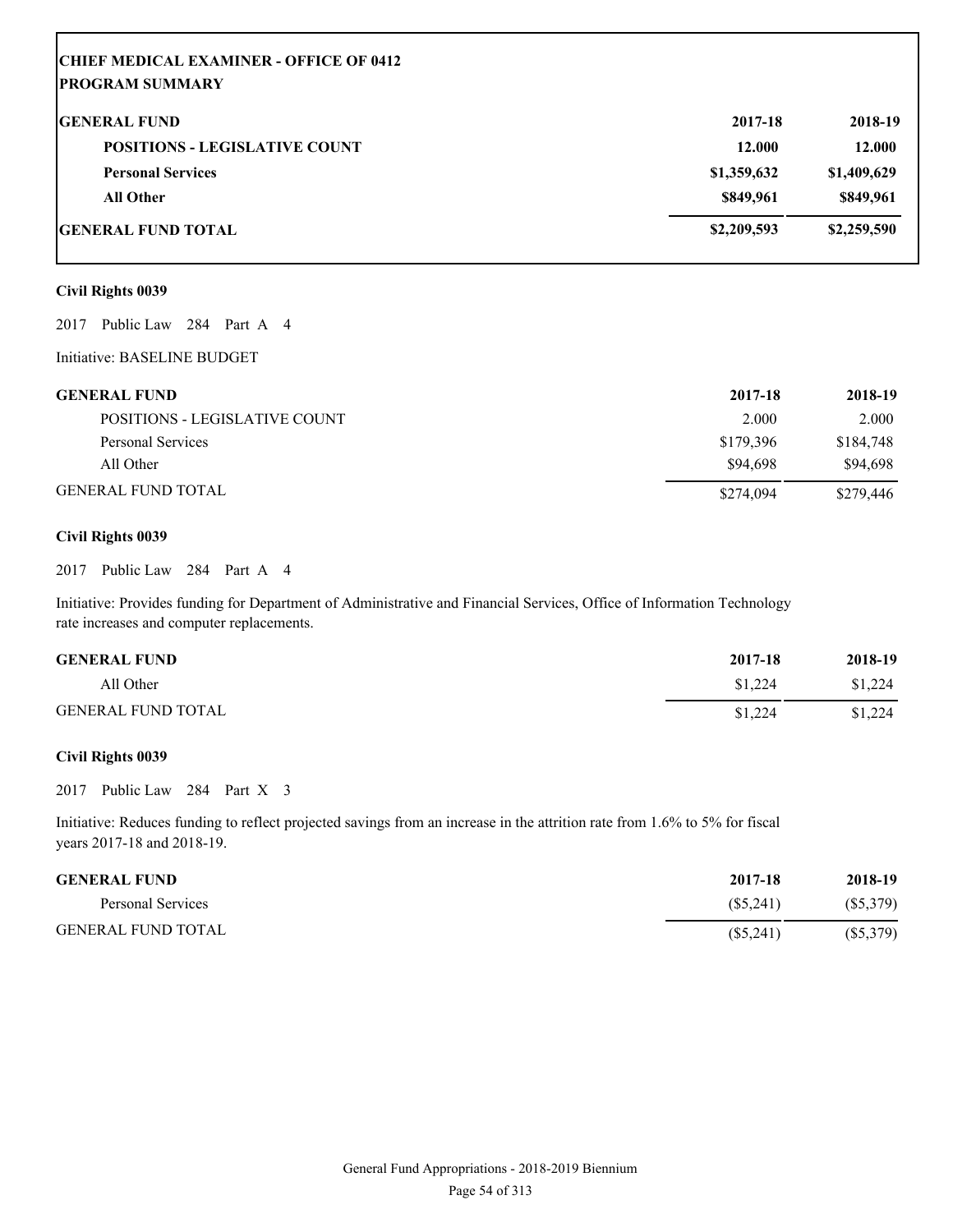| <b>CIVIL RIGHTS 0039</b>             |           |           |
|--------------------------------------|-----------|-----------|
| <b> PROGRAM SUMMARY</b>              |           |           |
| <b>IGENERAL FUND</b>                 | 2017-18   | 2018-19   |
| <b>POSITIONS - LEGISLATIVE COUNT</b> | 2.000     | 2.000     |
| <b>Personal Services</b>             | \$174,155 | \$179,369 |
| <b>All Other</b>                     | \$95,922  | \$95,922  |
| <b> GENERAL FUND TOTAL</b>           | \$270,077 | \$275,291 |

### **District Attorneys Salaries 0409**

2017 Public Law 284 Part A 4

Initiative: BASELINE BUDGET

| <b>GENERAL FUND</b>           | 2017-18      | 2018-19      |
|-------------------------------|--------------|--------------|
| POSITIONS - LEGISLATIVE COUNT | 93.500       | 93.500       |
| Personal Services             | \$11.213.673 | \$11.701.029 |
| <b>GENERAL FUND TOTAL</b>     | \$11,213,673 | \$11.701.029 |

#### **District Attorneys Salaries 0409**

2017 Public Law 284 Part A 4

Initiative: Provides funding to restore Personal Services related to the reduction for attrition savings in the District Attorneys Salaries program.

| <b>GENERAL FUND</b>                     | 2017-18   | 2018-19   |
|-----------------------------------------|-----------|-----------|
| Personal Services                       | \$164,178 | \$171,227 |
| <b>GENERAL FUND TOTAL</b>               | \$164,178 | \$171,227 |
| <b>District Attorneys Salaries 0409</b> |           |           |
| 2017<br>Public Law 284 Part A 4         |           |           |

Initiative: Establishes 4 Assistant District Attorney positions.

| <b>GENERAL FUND</b>           | 2017-18 | 2018-19   |
|-------------------------------|---------|-----------|
| POSITIONS - LEGISLATIVE COUNT | 0.000   | 4.000     |
| Personal Services             | \$0     | \$414.772 |
| <b>GENERAL FUND TOTAL</b>     | \$0     | \$414.772 |

| <b>DISTRICT ATTORNEYS SALARIES 0409</b><br><b>PROGRAM SUMMARY</b> |              |              |
|-------------------------------------------------------------------|--------------|--------------|
| <b>IGENERAL FUND</b>                                              | 2017-18      | 2018-19      |
| <b>POSITIONS - LEGISLATIVE COUNT</b>                              | 93.500       | 97.500       |
| <b>Personal Services</b>                                          | \$11,377,851 | \$12,287,028 |
| <b>IGENERAL FUND TOTAL</b>                                        | \$11,377,851 | \$12,287,028 |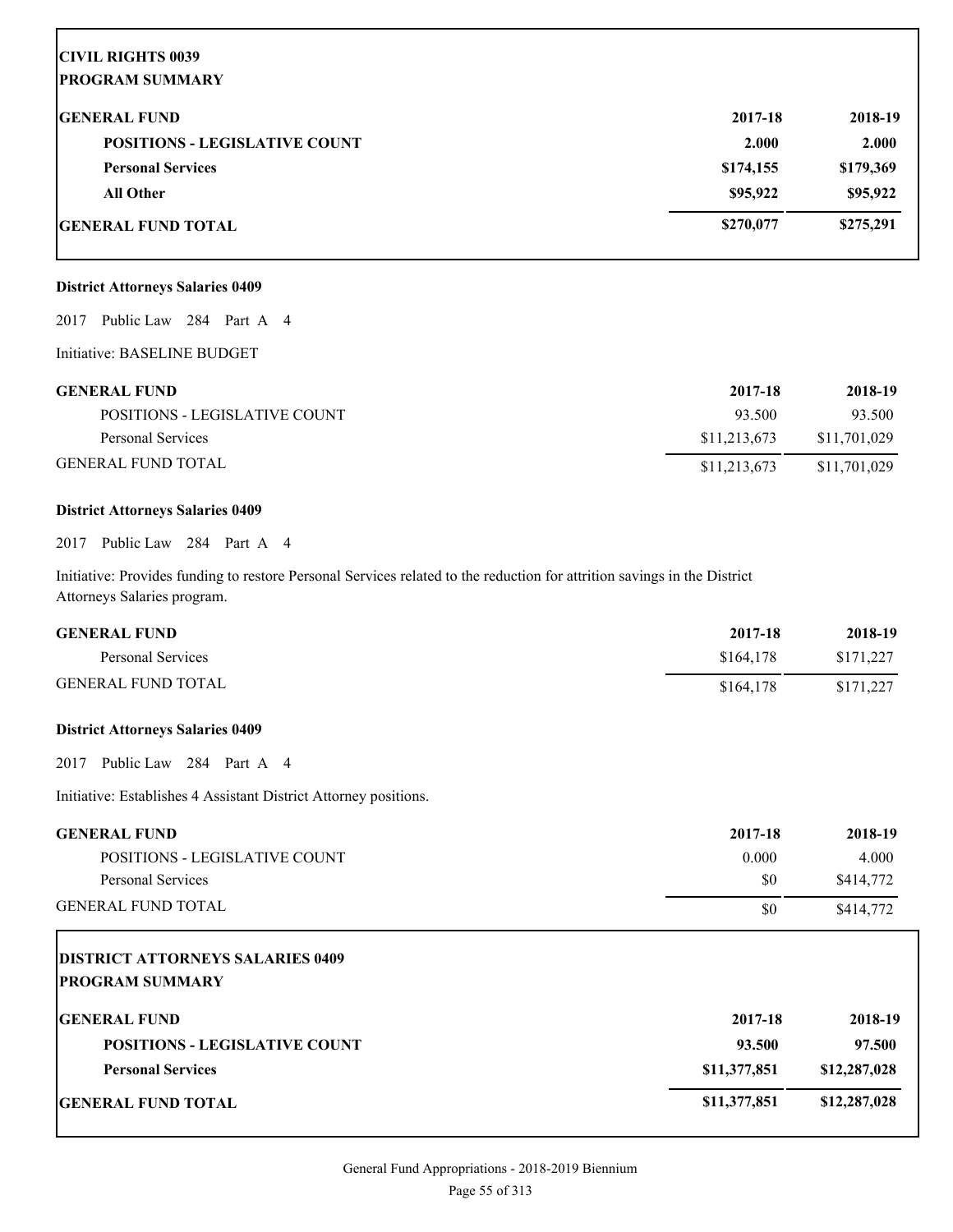| <b>ATTORNEY GENERAL, DEPARTMENT OF THE</b> |              |              |
|--------------------------------------------|--------------|--------------|
| <b>IDEPARTMENT TOTALS</b>                  | 2017-18      | 2018-19      |
| <b>POSITIONS - LEGISLATIVE COUNT</b>       | 167.500      | 171.500      |
| <b>Personal Services</b>                   | \$19,199,493 | \$20,389,773 |
| <b>All Other</b>                           | \$1,638,764  | \$1,638,564  |
| <b>Capital Expenditures</b>                | \$40,000     | \$80,000     |
| DEPARTMENT TOTAL                           | \$20,878,257 | \$22,108,337 |

#### **AUDITOR, OFFICE OF THE STATE**

#### **Audit - Departmental Bureau 0067**

2017 Public Law 284 Part A 5

Initiative: BASELINE BUDGET

| <b>GENERAL FUND</b>           | 2017-18     | 2018-19     |
|-------------------------------|-------------|-------------|
| POSITIONS - LEGISLATIVE COUNT | 15.000      | 15.000      |
| Personal Services             | \$1,621,677 | \$1,657,628 |
| All Other                     | \$32,049    | \$32,049    |
| <b>GENERAL FUND TOTAL</b>     | \$1,653,726 | \$1,689,677 |

#### **Audit - Departmental Bureau 0067**

2017 Public Law 284 Part A 5

Initiative: Reallocates the cost of one Office Associate II position from 100% Audit - Unorganized Territory program, Other Special Revenue Funds to 50% Audit - Unorganized Territory program, Other Special Revenue Funds and 50% Audit - Departmental Bureau program, General Fund.

| <b>GENERAL FUND</b>       | 2017-18  | 2018-19  |
|---------------------------|----------|----------|
| Personal Services         | \$30.413 | \$31.996 |
| <b>GENERAL FUND TOTAL</b> | \$30.413 | \$31.996 |

#### **Audit - Departmental Bureau 0067**

2017 Public Law 284 Part A 5

Initiative: Provides funding for the incremental cost to the Office of the State Auditor to fully utilize the services of the Department of Administrative and Financial Services, Office of Information Technology.

| <b>GENERAL FUND</b>       | 2017-18  | 2018-19  |
|---------------------------|----------|----------|
| All Other                 | \$20,123 | \$20,629 |
| <b>GENERAL FUND TOTAL</b> | \$20,123 | \$20,629 |

#### **Audit - Departmental Bureau 0067**

2017 Public Law 284 Part X 3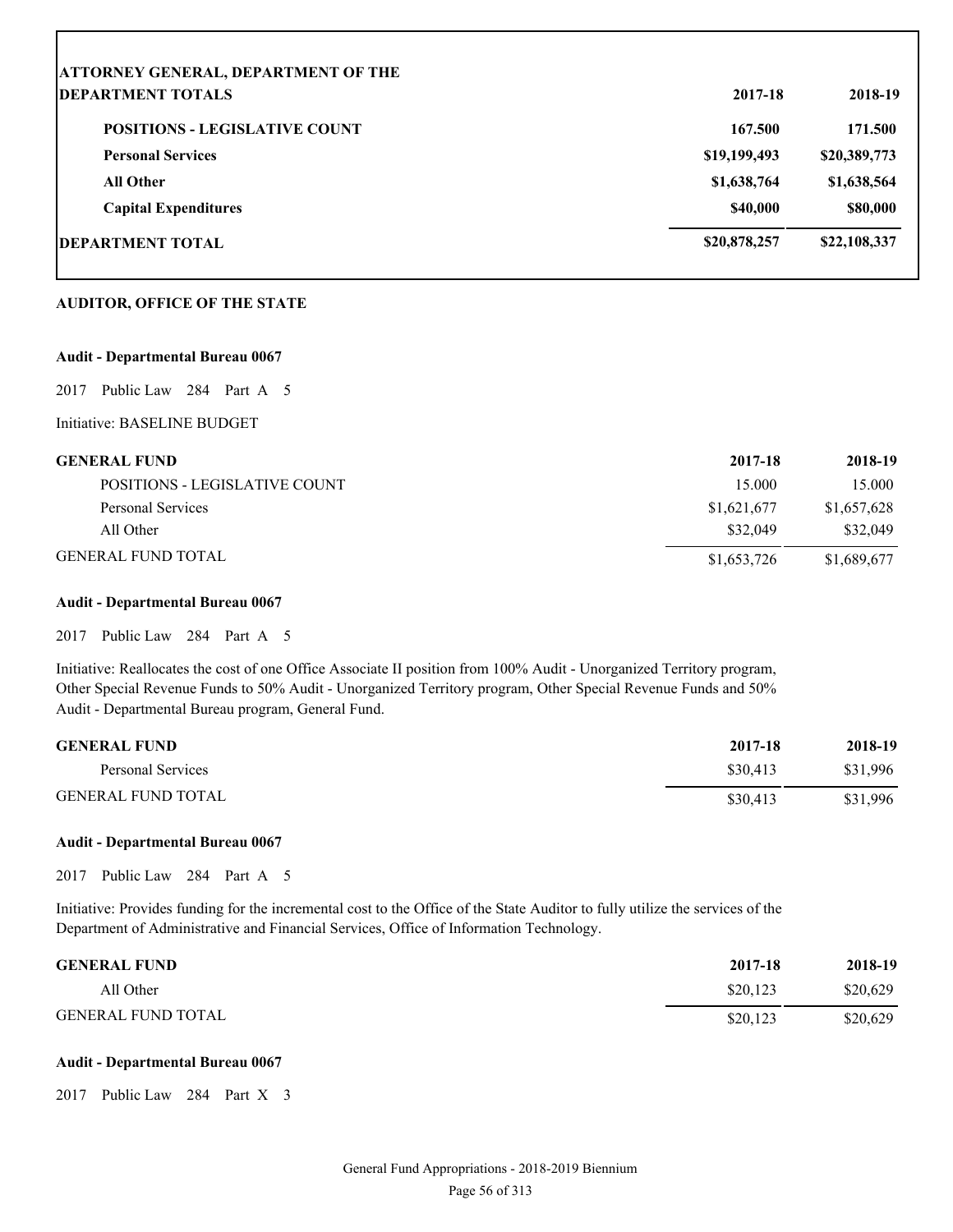| <b>GENERAL FUND</b>                     | 2017-18      | 2018-19      |
|-----------------------------------------|--------------|--------------|
| Personal Services                       | $(\$49,351)$ | $(\$50,269)$ |
| <b>GENERAL FUND TOTAL</b>               | $(\$49,351)$ |              |
| <b>AUDIT - DEPARTMENTAL BUREAU 0067</b> |              |              |
| <b>PROGRAM SUMMARY</b>                  |              |              |
| <b>GENERAL FUND</b>                     | 2017-18      | 2018-19      |
| <b>POSITIONS - LEGISLATIVE COUNT</b>    | 15.000       | 15.000       |
| <b>Personal Services</b>                | \$1,602,739  | \$1,639,355  |
| <b>All Other</b>                        | \$52,172     | \$52,678     |
| <b>GENERAL FUND TOTAL</b>               | \$1,654,911  | \$1,692,033  |
| <b>AUDITOR, OFFICE OF THE STATE</b>     |              |              |
| <b>DEPARTMENT TOTALS</b>                | 2017-18      | 2018-19      |
| <b>POSITIONS - LEGISLATIVE COUNT</b>    | 15.000       | 15.000       |
| <b>Personal Services</b>                | \$1,602,739  | \$1,639,355  |
| <b>All Other</b>                        | \$52,172     | \$52,678     |
| <b>DEPARTMENT TOTAL</b>                 | \$1,654,911  | \$1,692,033  |
| <b>CENTERS FOR INNOVATION</b>           |              |              |
| <b>Centers for Innovation 0911</b>      |              |              |
| 2017 Public Law 284 Part A 8            |              |              |
| Initiative: BASELINE BUDGET             |              |              |
| <b>GENERAL FUND</b>                     | 2017-18      | 2018-19      |
| All Other                               | \$118,009    | \$118,009    |
| <b>GENERAL FUND TOTAL</b>               | \$118,009    | \$118,009    |
| <b>CENTERS FOR INNOVATION 0911</b>      |              |              |
| <b>PROGRAM SUMMARY</b>                  |              |              |
| <b>GENERAL FUND</b>                     | 2017-18      | 2018-19      |
| <b>All Other</b>                        | \$118,009    | \$118,009    |
| <b>GENERAL FUND TOTAL</b>               | \$118,009    | \$118,009    |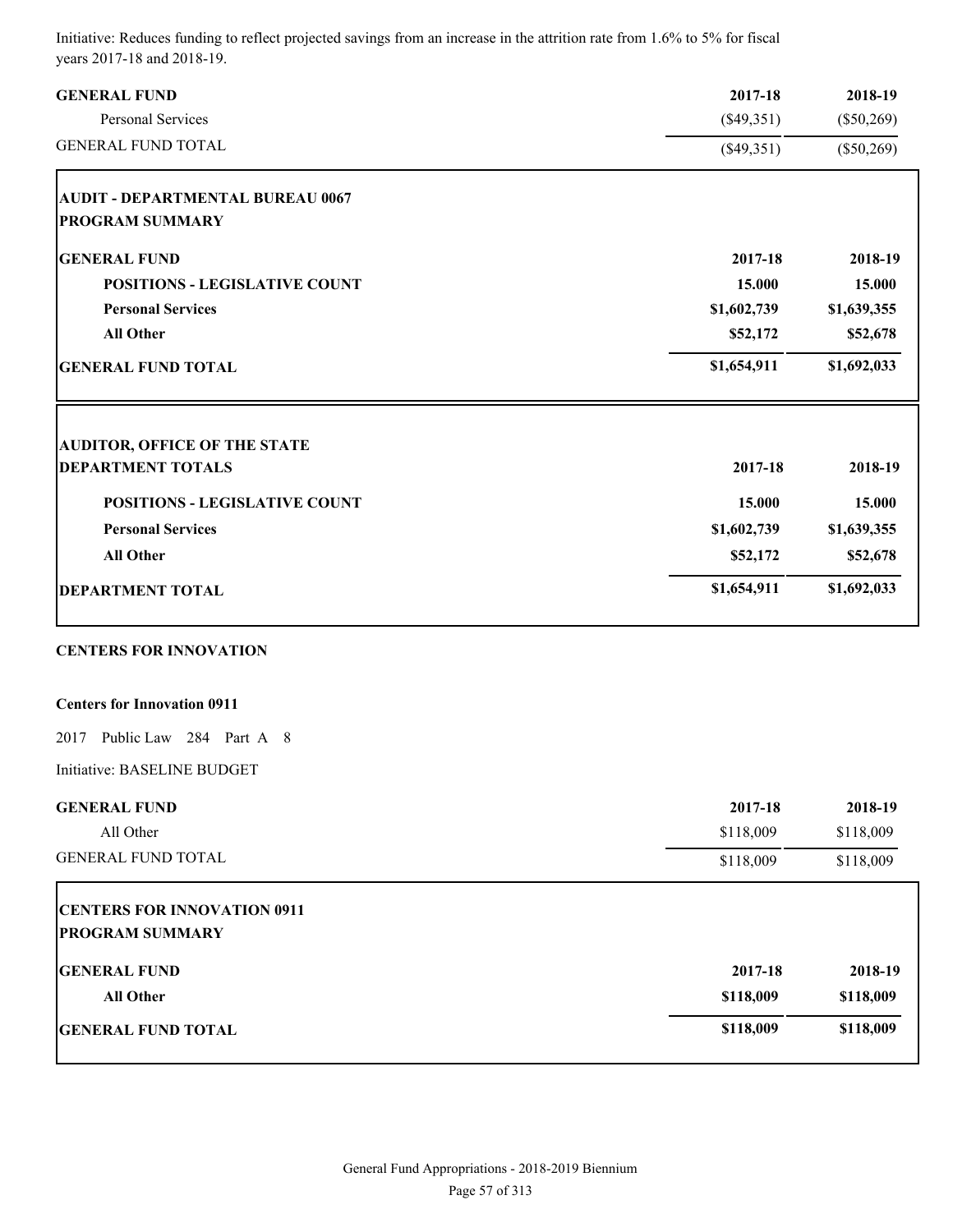| <b>CENTERS FOR INNOVATION</b> |           |           |
|-------------------------------|-----------|-----------|
| <b>DEPARTMENT TOTALS</b>      | 2017-18   | 2018-19   |
| <b>All Other</b>              | \$118,009 | \$118,009 |
| <b>DEPARTMENT TOTAL</b>       | \$118,009 | \$118,009 |

#### **COMMUNITY COLLEGE SYSTEM, BOARD OF TRUSTEES OF THE MAINE**

#### **Bring College to ME Program Z168**

2017 Public Law 284 Part A 11

Initiative: BASELINE BUDGET

| <b>GENERAL FUND</b>       | 2017-18   | 2018-19   |
|---------------------------|-----------|-----------|
| All Other                 | \$320,000 | \$320,000 |
| <b>GENERAL FUND TOTAL</b> | \$320,000 | \$320,000 |

#### **Bring College to ME Program Z168**

2017 Public Law 284 Part A 11

Initiative: Transfers funding on a one-time basis from the Bring College to ME Program to the Maine Community College System - Board of Trustees program in fiscal year 2017-18.

| <b>GENERAL FUND</b>       | 2017-18       | 2018-19 |
|---------------------------|---------------|---------|
| All Other                 | $(\$320,000)$ | \$0     |
| <b>GENERAL FUND TOTAL</b> | \$320,000     | \$0     |

#### **Bring College to ME Program Z168**

2017 Public Law 284 Part A 11

Initiative: Reduces funding for the Bring College to ME Program in fiscal year 2018-19.

| <b>GENERAL FUND</b>       | 2017-18 | 2018-19       |
|---------------------------|---------|---------------|
| All Other                 | \$0     | $(\$320,000)$ |
| <b>GENERAL FUND TOTAL</b> | \$0     | $(\$320,000)$ |

#### **Bring College to ME Program Z168**

2017 Public Law 284 Part ZZZZZZZ 3

Initiative: Appropriates funds to offset a deappropriation contained in Part A of this Act that reduces funding for the Bring College to ME Program in fiscal year 2018-19.

| <b>GENERAL FUND</b>       | 2017-18 | 2018-19   |
|---------------------------|---------|-----------|
| All Other                 | \$0     | \$320,000 |
| <b>GENERAL FUND TOTAL</b> | \$0     | \$320,000 |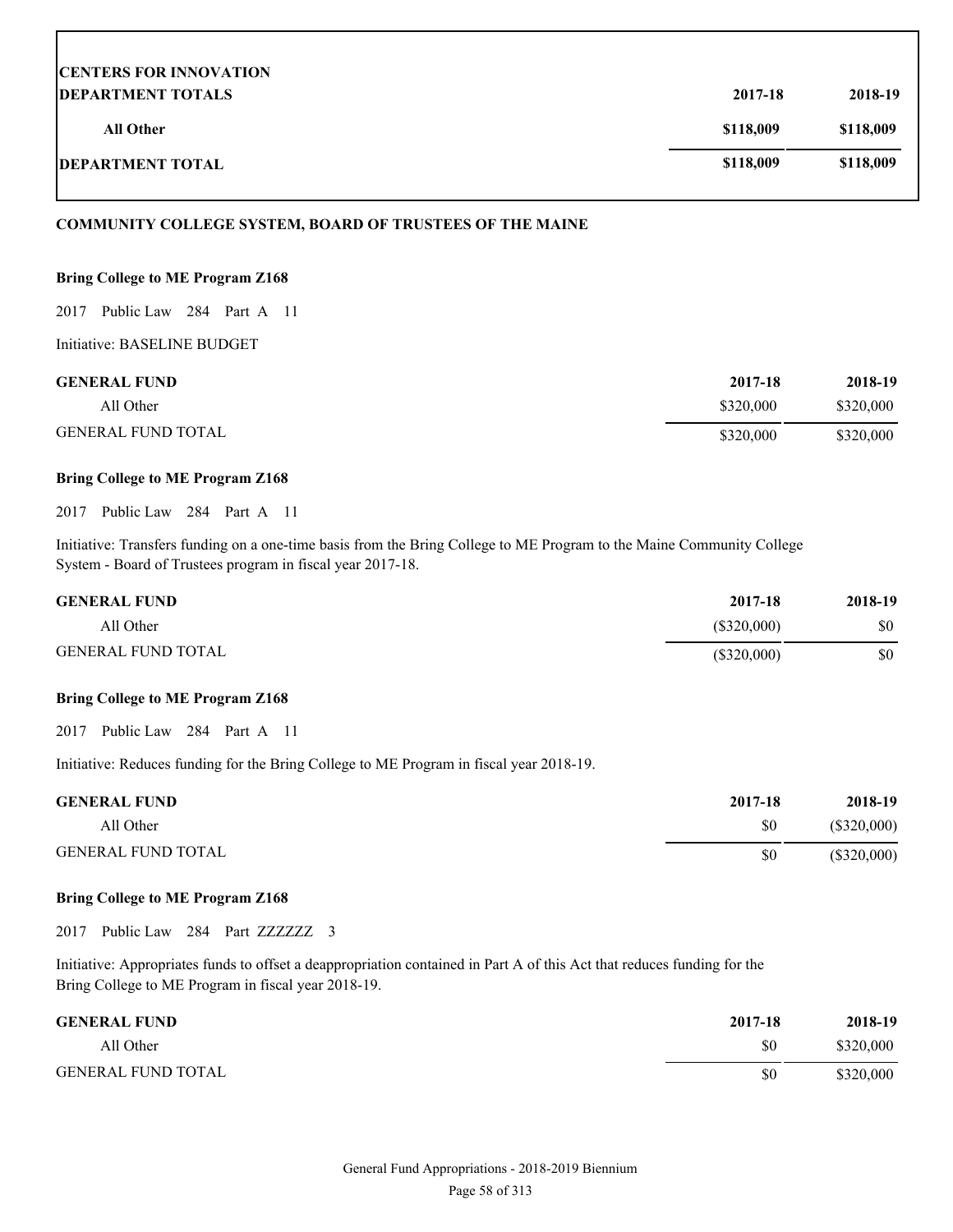#### **Bring College to ME Program Z168**

2017 Public Law 284 Part ZZZZZZZ 3

Initiative: Transfers funding from the Bring College to ME Program to the Maine Community College System - Board of Trustees program beginning in fiscal year 2018-19.

| <b>GENERAL FUND</b>                                               | 2017-18        | 2018-19                        |
|-------------------------------------------------------------------|----------------|--------------------------------|
| All Other<br><b>GENERAL FUND TOTAL</b>                            | \$0<br>\$0     | $(\$320,000)$<br>$(\$320,000)$ |
| <b>BRING COLLEGE TO ME PROGRAM Z168</b><br><b>PROGRAM SUMMARY</b> |                |                                |
| <b>IGENERAL FUND</b><br><b>All Other</b>                          | 2017-18<br>\$0 | 2018-19<br>\$0                 |
| <b>GENERAL FUND TOTAL</b>                                         | \$0            | \$0                            |

#### **Community College System - Maine Quality Centers 0804**

2017 Public Law 284 Part A 11

Initiative: BASELINE BUDGET

| <b>GENERAL FUND</b>       | 2017-18   | 2018-19   |
|---------------------------|-----------|-----------|
| All Other                 | \$500,000 | \$500,000 |
| <b>GENERAL FUND TOTAL</b> | \$500,000 | \$500,000 |

#### **Community College System - Maine Quality Centers 0804**

2017 Public Law 284 Part A 11

Initiative: Transfers Put ME to Work Program funds from the Community College System - Maine Quality Centers program to the Maine Community College System - Board of Trustees program.

| <b>GENERAL FUND</b>                                                                    | 2017-18       | 2018-19       |
|----------------------------------------------------------------------------------------|---------------|---------------|
| All Other                                                                              | $(\$500,000)$ | $(\$500,000)$ |
| <b>GENERAL FUND TOTAL</b>                                                              | $(\$500,000)$ | $(\$500,000)$ |
| <b>COMMUNITY COLLEGE SYSTEM - MAINE QUALITY CENTERS 0804</b><br><b>PROGRAM SUMMARY</b> |               |               |
| <b>IGENERAL FUND</b>                                                                   | 2017-18       | 2018-19       |
| All Other                                                                              | \$0           | \$0           |
| <b>IGENERAL FUND TOTAL</b>                                                             | \$0           | \$0           |

#### **Live Fire Service Training Facilities Fund N278**

2017 Public Law 444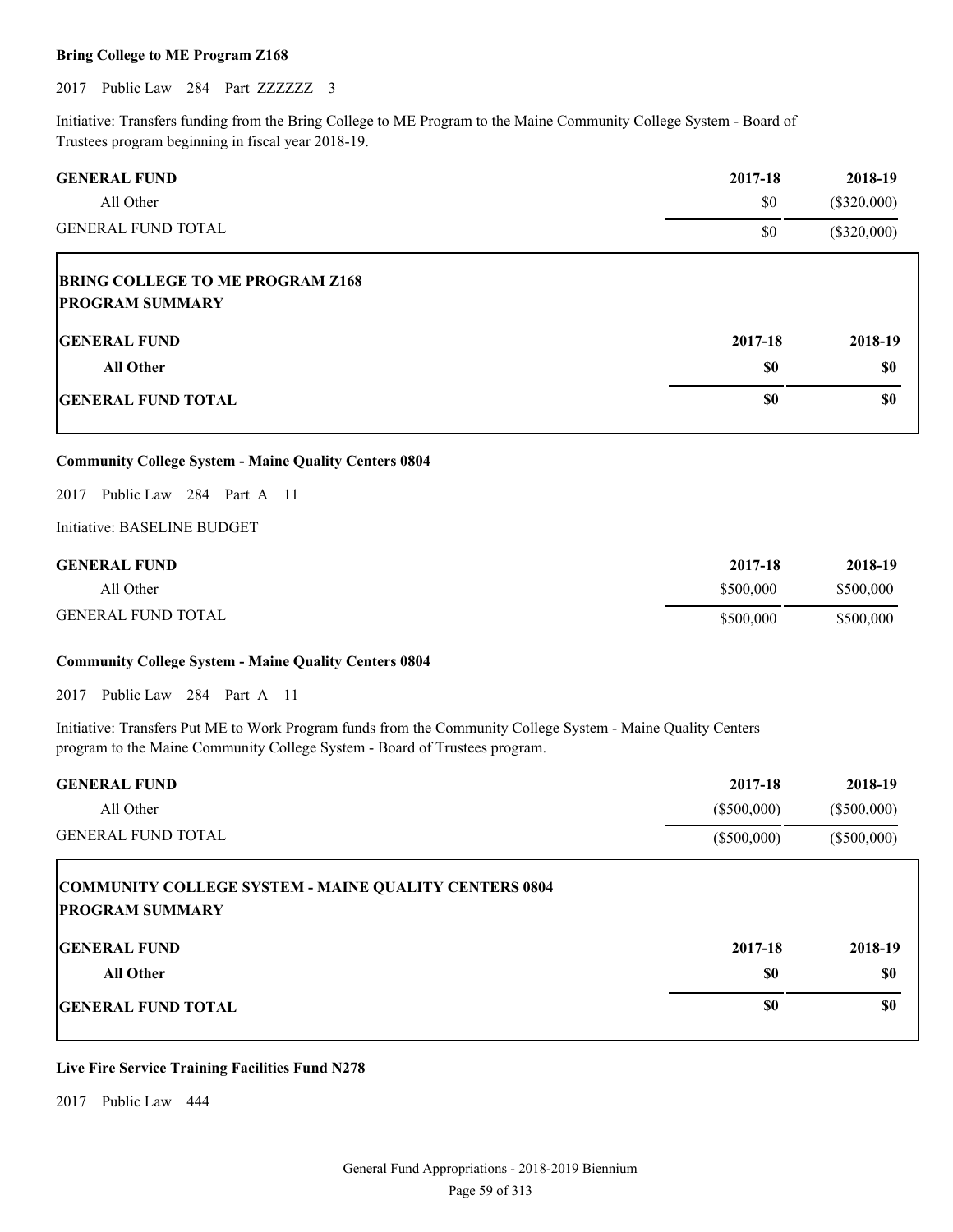Initiative: Provides funding for the Maine Fire Service Institute to provide funds for the construction and repair or replacement of regional live fire service training facilities in the State awarded by the Maine Fire Protection Services Commission through fiscal year 2020-21 only.

| <b>GENERAL FUND</b><br>All Other                                          | 2017-18<br>\$0 | 2018-19<br>\$500,000 |
|---------------------------------------------------------------------------|----------------|----------------------|
| <b>GENERAL FUND TOTAL</b>                                                 | \$0            | \$500,000            |
| LIVE FIRE SERVICE TRAINING FACILITIES FUND N278<br><b>PROGRAM SUMMARY</b> |                |                      |
| <b>IGENERAL FUND</b>                                                      | 2017-18        | 2018-19              |
| <b>All Other</b>                                                          | \$0            | \$500,000            |
| <b>GENERAL FUND TOTAL</b>                                                 | \$0            | \$500,000            |

#### **Maine Community College System - Board of Trustees 0556**

2017 Public Law 284 Part A 11

Initiative: BASELINE BUDGET

| <b>GENERAL FUND</b>       | 2017-18      | 2018-19      |
|---------------------------|--------------|--------------|
| All Other                 | \$61,138,536 | \$61,138,536 |
| <b>GENERAL FUND TOTAL</b> | \$61,138,536 | \$61,138,536 |

#### **Maine Community College System - Board of Trustees 0556**

2017 Public Law 284 Part A 11

Initiative: Provides funding to continue current operations at Maine's 7 community colleges.

| <b>GENERAL FUND</b>       | 2017-18     | 2018-19     |
|---------------------------|-------------|-------------|
| All Other                 | \$2,193,332 | \$1,284,308 |
| <b>GENERAL FUND TOTAL</b> | \$2,193,332 | \$1,284,308 |

#### **Maine Community College System - Board of Trustees 0556**

2017 Public Law 284 Part A 11

Initiative: Provides one-time funding for strategic initiatives related to occupational programming and statewide workforce development in fiscal years 2017-18 and 2018-19.

| <b>GENERAL FUND</b>       | 2017-18     | 2018-19     |
|---------------------------|-------------|-------------|
| All Other                 | \$1,000,000 | \$1,000,000 |
| <b>GENERAL FUND TOTAL</b> | \$1,000,000 | \$1,000,000 |

#### **Maine Community College System - Board of Trustees 0556**

2017 Public Law 284 Part A 11

Initiative: Transfers Put ME to Work Program funds from the Community College System - Maine Quality Centers program to the Maine Community College System - Board of Trustees program.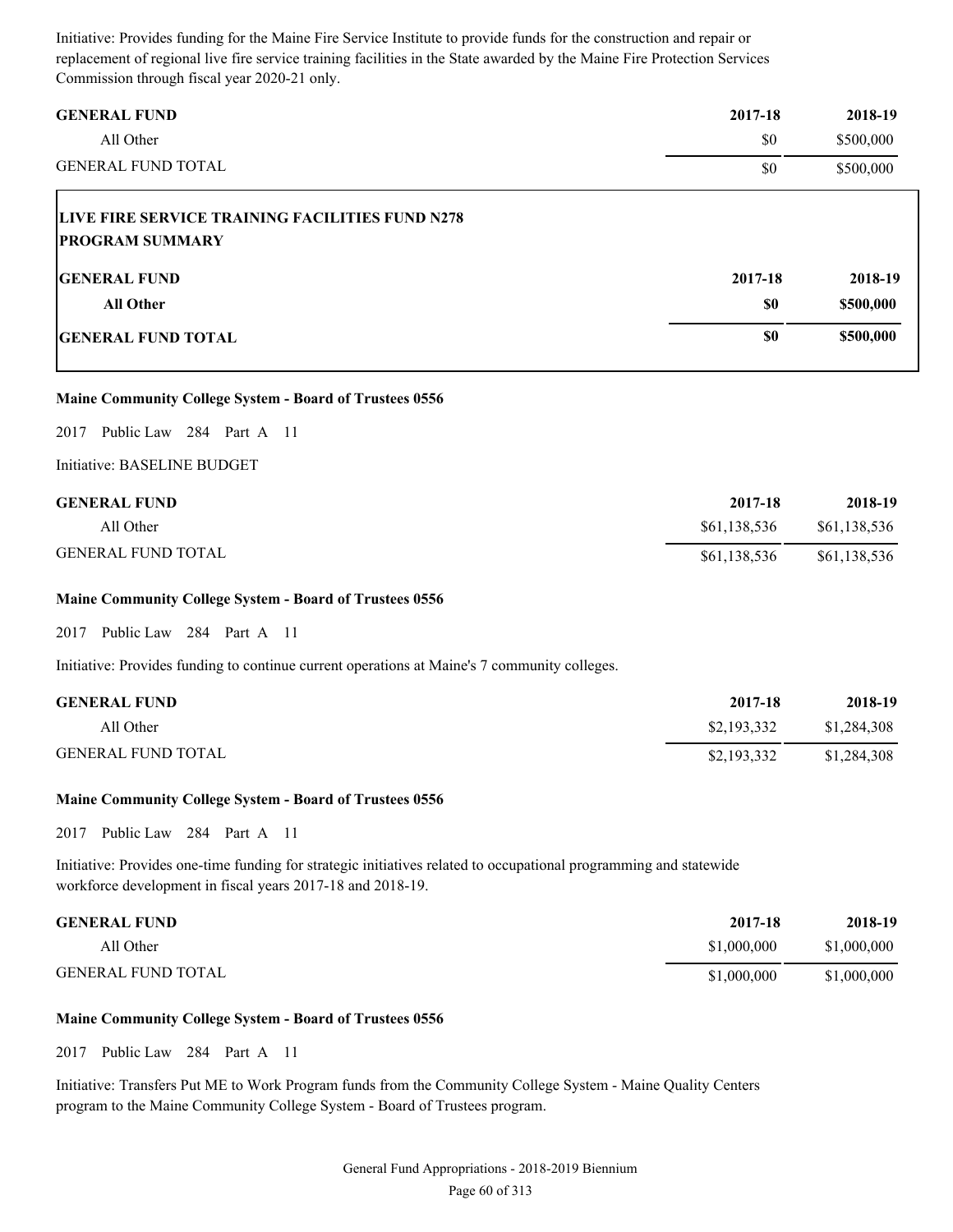| <b>GENERAL FUND</b>       | 2017-18   | 2018-19   |
|---------------------------|-----------|-----------|
| All Other                 | \$500,000 | \$500,000 |
| <b>GENERAL FUND TOTAL</b> | \$500,000 | \$500,000 |

#### **Maine Community College System - Board of Trustees 0556**

2017 Public Law 284 Part A 11

Initiative: Transfers funding on a one-time basis from the Bring College to ME Program to the Maine Community College System - Board of Trustees program in fiscal year 2017-18.

| <b>GENERAL FUND</b>       | 2017-18   | 2018-19 |
|---------------------------|-----------|---------|
| All Other                 | \$320,000 | \$0     |
| <b>GENERAL FUND TOTAL</b> | \$320,000 | \$0     |

#### **Maine Community College System - Board of Trustees 0556**

2017 Public Law 284 Part ZZZZZZZ 3

Initiative: Provides additional one-time funds to continue current operations at Maine's 7 community colleges.

| <b>GENERAL FUND</b>       | 2017-18 | 2018-19     |
|---------------------------|---------|-------------|
| All Other                 | \$0     | \$3,180,000 |
| <b>GENERAL FUND TOTAL</b> | \$0     | \$3,180,000 |

#### **Maine Community College System - Board of Trustees 0556**

2017 Public Law 284 Part ZZZZZZ 3

Initiative: Provides additional one-time funding for strategic initiatives related to occupational programming and statewide workforce development in fiscal years 2017-18 and 2018-19.

| <b>GENERAL FUND</b>       | 2017-18   | 2018-19     |
|---------------------------|-----------|-------------|
| All Other                 | \$100,000 | \$1,300,000 |
| <b>GENERAL FUND TOTAL</b> | \$100,000 | \$1,300,000 |

#### **Maine Community College System - Board of Trustees 0556**

2017 Public Law 284 Part ZZZZZZ 3

Initiative: Transfers funding from the Bring College to ME Program to the Maine Community College System - Board of Trustees program beginning in fiscal year 2018-19.

| <b>GENERAL FUND</b>       | 2017-18 | 2018-19   |
|---------------------------|---------|-----------|
| All Other                 | \$0     | \$320,000 |
| <b>GENERAL FUND TOTAL</b> | \$0     | \$320,000 |

#### **Maine Community College System - Board of Trustees 0556**

2017 Public Law 476

Initiative: Provides ongoing funds to support the hiring of additional nursing faculty to create a new cohort of nursing students at Central Maine Community College.

**GENERAL FUND 2017-18 2018-19**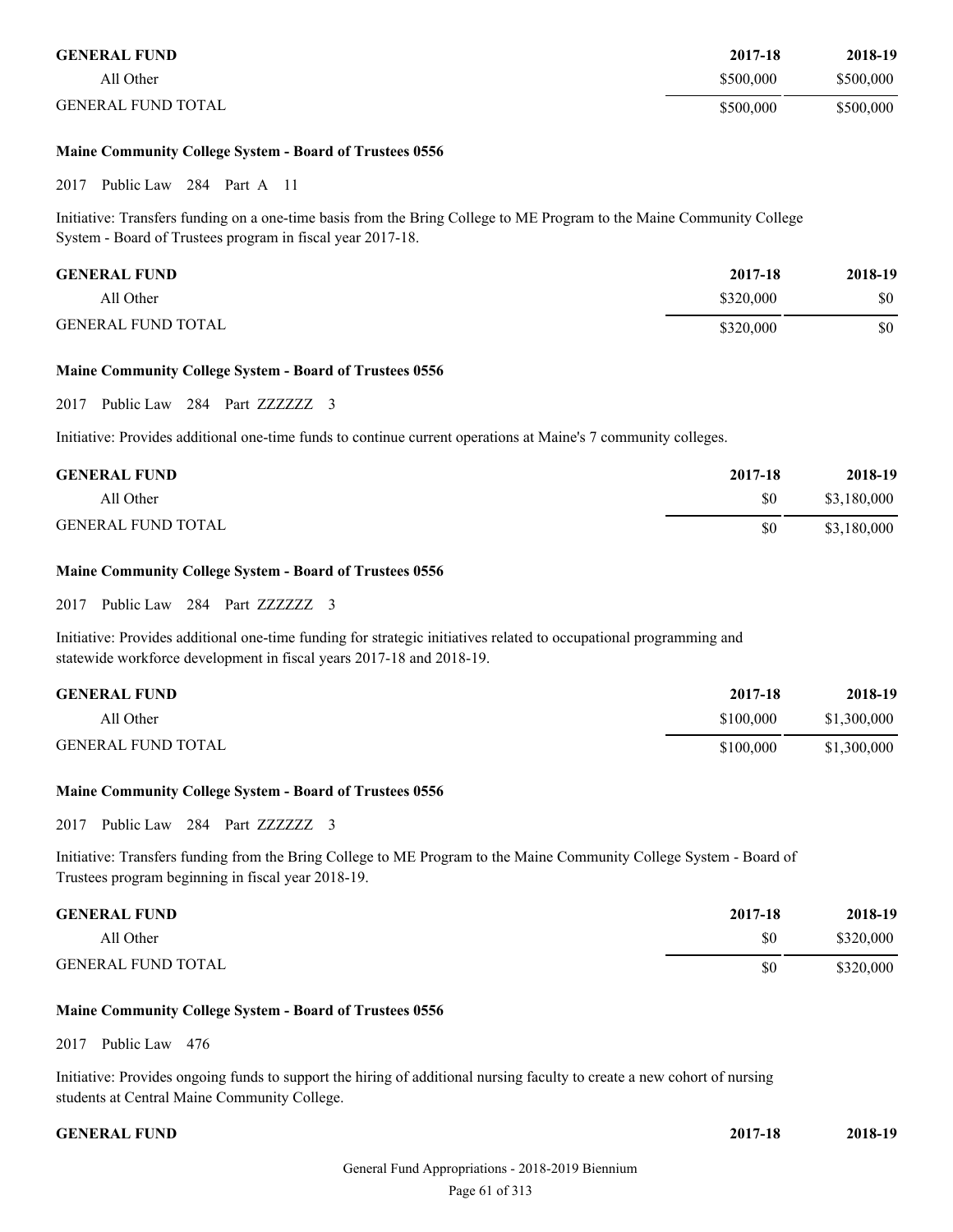| All Other                 | \$0 | \$200,000 |
|---------------------------|-----|-----------|
| <b>GENERAL FUND TOTAL</b> | \$0 | \$200,000 |

#### **Maine Community College System - Board of Trustees 0556**

2017 Public Law 476

Initiative: Provides ongoing funds to support the hiring of additional nursing faculty and the acquisition of equipment and instructional space to expand student capacity at Eastern Maine Community College.

| <b>GENERAL FUND</b>       | 2017-18 | 2018-19   |
|---------------------------|---------|-----------|
| All Other                 | \$0     | \$250,000 |
| <b>GENERAL FUND TOTAL</b> | \$0     | \$250,000 |

#### **Maine Community College System - Board of Trustees 0556**

2017 Public Law 476

Initiative: Provides one-time funds to support the acquisition of a nursing simulator at Northern Maine Community College.

| <b>GENERAL FUND</b>       | 2017-18 | 2018-19   |
|---------------------------|---------|-----------|
| All Other                 | \$0     | \$200,000 |
| <b>GENERAL FUND TOTAL</b> | \$0     | \$200,000 |

#### **Maine Community College System - Board of Trustees 0556**

#### 2017 Public Law 476

Initiative: Provides ongoing funds to support the hiring of additional nursing faculty and the acquisition of equipment to create a new cohort of nursing students at Southern Maine Community College.

| <b>GENERAL FUND</b>                                                                         | 2017-18      | 2018-19      |
|---------------------------------------------------------------------------------------------|--------------|--------------|
| All Other                                                                                   | \$0          | \$200,000    |
| <b>GENERAL FUND TOTAL</b>                                                                   | \$0          | \$200,000    |
| <b>MAINE COMMUNITY COLLEGE SYSTEM - BOARD OF TRUSTEES 0556</b><br><b>PROGRAM SUMMARY</b>    |              |              |
| <b>GENERAL FUND</b>                                                                         | 2017-18      | 2018-19      |
| <b>All Other</b>                                                                            | \$65,251,868 | \$69,572,844 |
| <b>GENERAL FUND TOTAL</b>                                                                   | \$65,251,868 | \$69,572,844 |
| <b>COMMUNITY COLLEGE SYSTEM, BOARD OF TRUSTEES OF THE MAINE</b><br><b>DEPARTMENT TOTALS</b> | 2017-18      | 2018-19      |
| <b>All Other</b>                                                                            | \$65,251,868 | \$70,072,844 |
| <b>DEPARTMENT TOTAL</b>                                                                     | \$65,251,868 | \$70,072,844 |
|                                                                                             |              |              |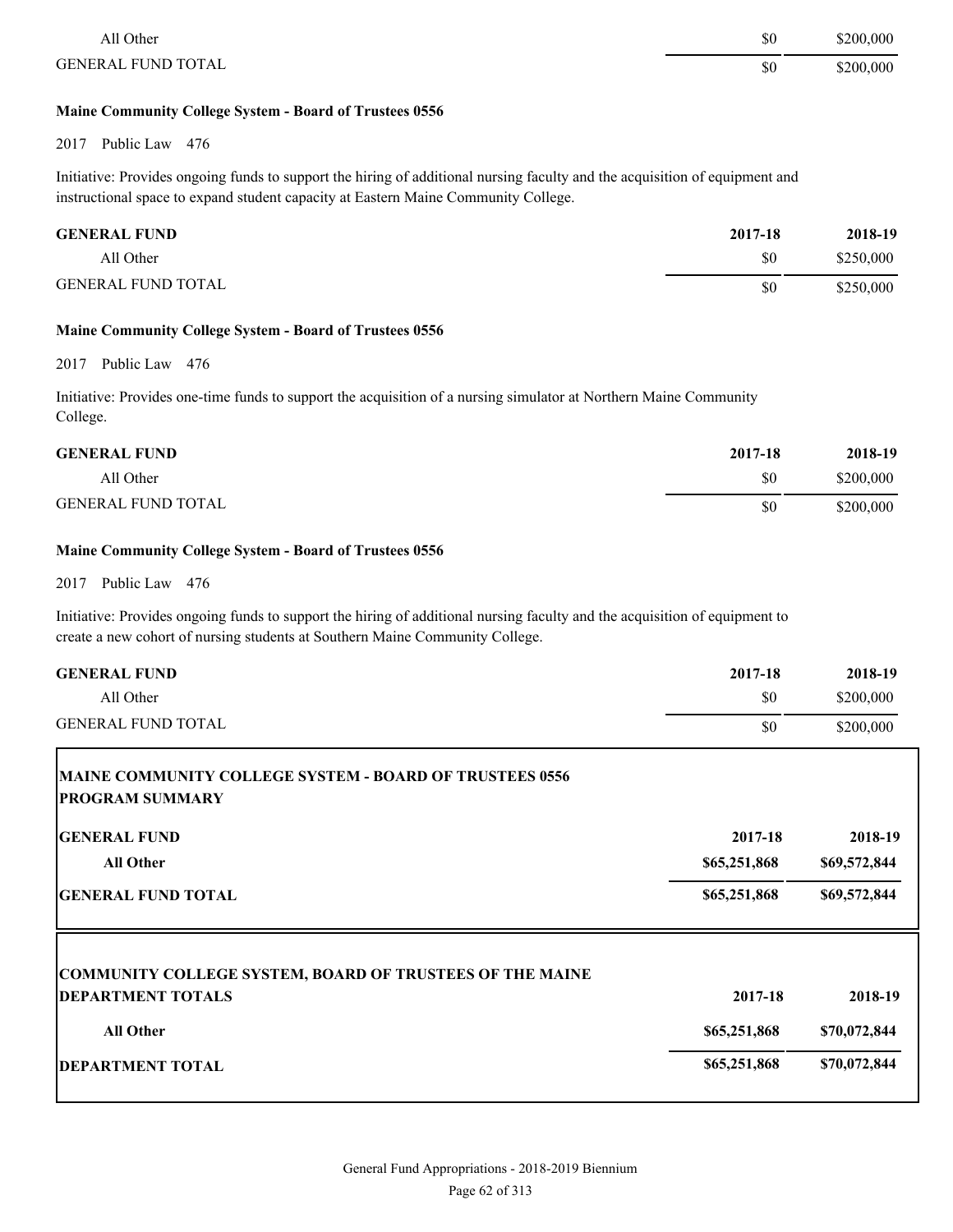#### **CORRECTIONS, DEPARTMENT OF**

#### **Administration - Corrections 0141**

2017 Public Law 284 Part A 13

Initiative: BASELINE BUDGET

| <b>GENERAL FUND</b>           | 2017-18      | 2018-19      |
|-------------------------------|--------------|--------------|
| POSITIONS - LEGISLATIVE COUNT | 49.000       | 49.000       |
| Personal Services             | \$5,144,068  | \$5,266,419  |
| All Other                     | \$8.505.811  | \$8,505,811  |
| <b>GENERAL FUND TOTAL</b>     | \$13,649,879 | \$13,772,230 |

#### **Administration - Corrections 0141**

#### 2017 Public Law 284 Part A 13

Initiative: Transfers funding for Kennebec County from the Administration - Corrections program to the County Jail Operations Fund program within the same fund to be used for the same purpose.

| <b>GENERAL FUND</b>       | 2017-18     | 2018-19     |
|---------------------------|-------------|-------------|
| All Other                 | (S120.000)  | (\$120,000) |
| <b>GENERAL FUND TOTAL</b> | (\$120,000) | (\$120,000) |

#### **Administration - Corrections 0141**

#### 2017 Public Law 284 Part A 13

Initiative: Provides funding for software charges from the Department of Administrative and Financial Services, Office of Information Technology.

| <b>GENERAL FUND</b>       | 2017-18   | 2018-19   |
|---------------------------|-----------|-----------|
| All Other                 | \$657,516 | \$666,610 |
| <b>GENERAL FUND TOTAL</b> | \$657,516 | \$666,610 |

#### **Administration - Corrections 0141**

2017 Public Law 284 Part A 13

Initiative: Eliminates one vacant Office Assistant I position and one vacant Public Service Manager III position.

| <b>GENERAL FUND</b>           | 2017-18     | 2018-19     |
|-------------------------------|-------------|-------------|
| POSITIONS - LEGISLATIVE COUNT | (2.000)     | (2.000)     |
| Personal Services             | (S177.356)  | (\$186,229) |
| GENERAL FUND TOTAL.           | (S177, 356) | (\$186,229) |

#### **Administration - Corrections 0141**

2017 Public Law 284 Part X 3

Initiative: Reduces funding to reflect projected savings from an increase in the attrition rate from 1.6% to 5% for fiscal years 2017-18 and 2018-19.

**GENERAL FUND 2017-18 2018-19**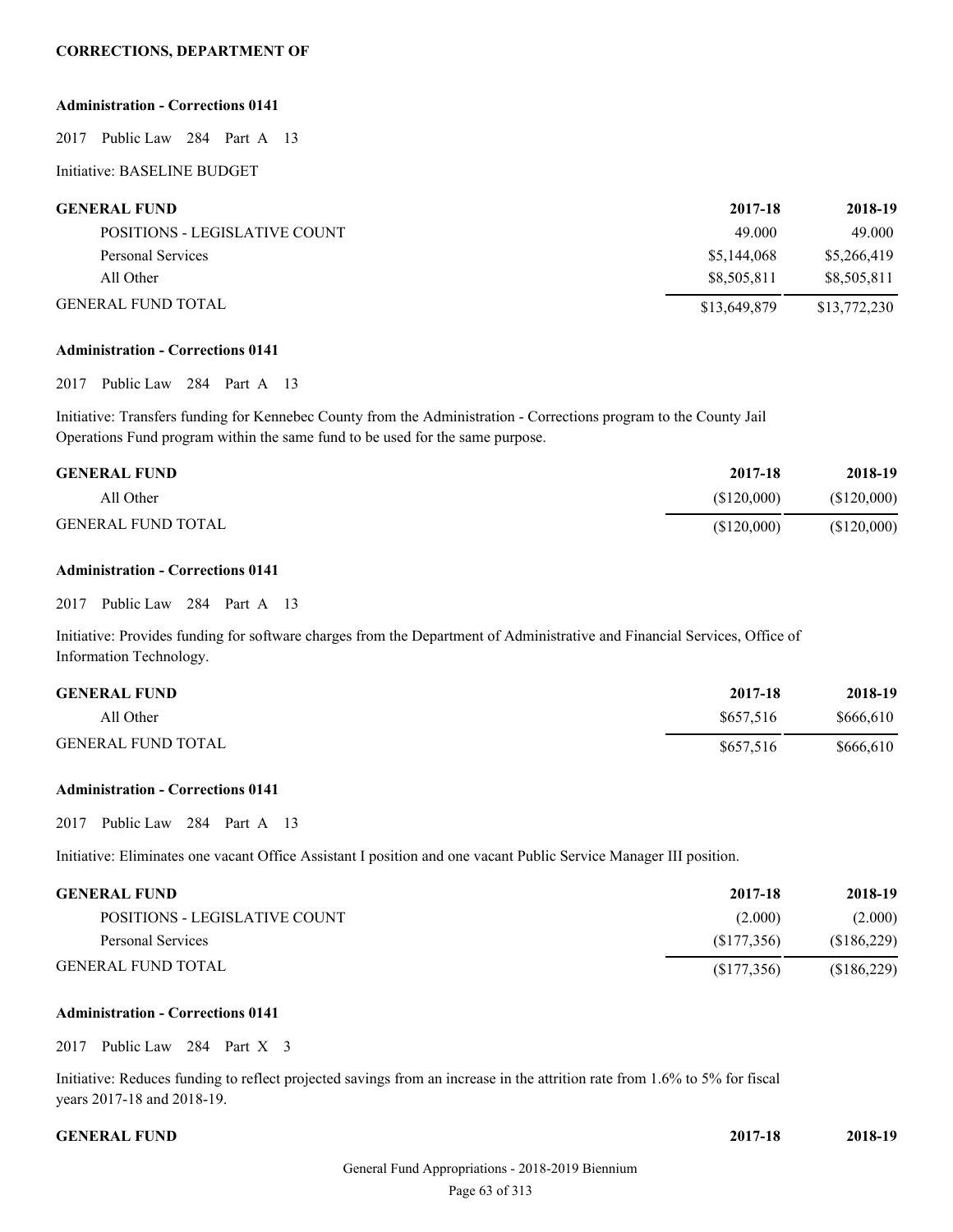| <b>Personal Services</b>                                                                                                   | (\$144,163)  | (\$146,907)  |
|----------------------------------------------------------------------------------------------------------------------------|--------------|--------------|
| <b>GENERAL FUND TOTAL</b>                                                                                                  | (\$144, 163) | (\$146,907)  |
| <b>Administration - Corrections 0141</b>                                                                                   |              |              |
| Public Law 284 Part KKK 1<br>2017                                                                                          |              |              |
| Initiative: OFPR adjustment to reflect positions and Personal Services transferred pursuant tp PL 2015, c. 267, Part JJ-1. |              |              |
| <b>GENERAL FUND</b>                                                                                                        | 2017-18      | 2018-19      |
| POSITIONS - LEGISLATIVE COUNT                                                                                              | 3.000        | 3.000        |
| <b>Personal Services</b>                                                                                                   | \$172,574    | \$257,432    |
| <b>GENERAL FUND TOTAL</b>                                                                                                  | \$172,574    | \$257,432    |
| <b>ADMINISTRATION - CORRECTIONS 0141</b>                                                                                   |              |              |
| <b>PROGRAM SUMMARY</b>                                                                                                     |              |              |
| <b>GENERAL FUND</b>                                                                                                        | 2017-18      | 2018-19      |
| <b>POSITIONS - LEGISLATIVE COUNT</b>                                                                                       | 50.000       | 50.000       |
| <b>Personal Services</b>                                                                                                   | \$4,995,123  | \$5,190,715  |
| <b>All Other</b>                                                                                                           | \$9,043,327  | \$9,052,421  |
| <b>GENERAL FUND TOTAL</b>                                                                                                  | \$14,038,450 | \$14,243,136 |
| <b>Adult Community Corrections 0124</b>                                                                                    |              |              |
| Public Law 284 Part A 13<br>2017                                                                                           |              |              |
| Initiative: BASELINE BUDGET                                                                                                |              |              |
| <b>GENERAL FUND</b>                                                                                                        | 2017-18      | 2018-19      |
| POSITIONS - LEGISLATIVE COUNT                                                                                              | 113.500      | 113.500      |
| Personal Services                                                                                                          | \$10,111,416 | \$10,342,387 |
| All Other                                                                                                                  | \$1,296,123  | \$1,296,123  |
| <b>GENERAL FUND TOTAL</b>                                                                                                  | \$11,407,539 | \$11,638,510 |
| <b>Adult Community Corrections 0124</b>                                                                                    |              |              |
| Public Law 284 Part A 13<br>2017                                                                                           |              |              |
| Initiative: Provides funding for electronic monitoring of 150 inmates.                                                     |              |              |
| <b>GENERAL FUND</b>                                                                                                        | 2017-18      | 2018-19      |
| Personal Services                                                                                                          | \$91,140     | \$95,348     |
| All Other                                                                                                                  | \$328,500    | \$328,500    |
| <b>GENERAL FUND TOTAL</b>                                                                                                  | \$419,640    | \$423,848    |

### **Adult Community Corrections 0124**

2017 Public Law 284 Part X 3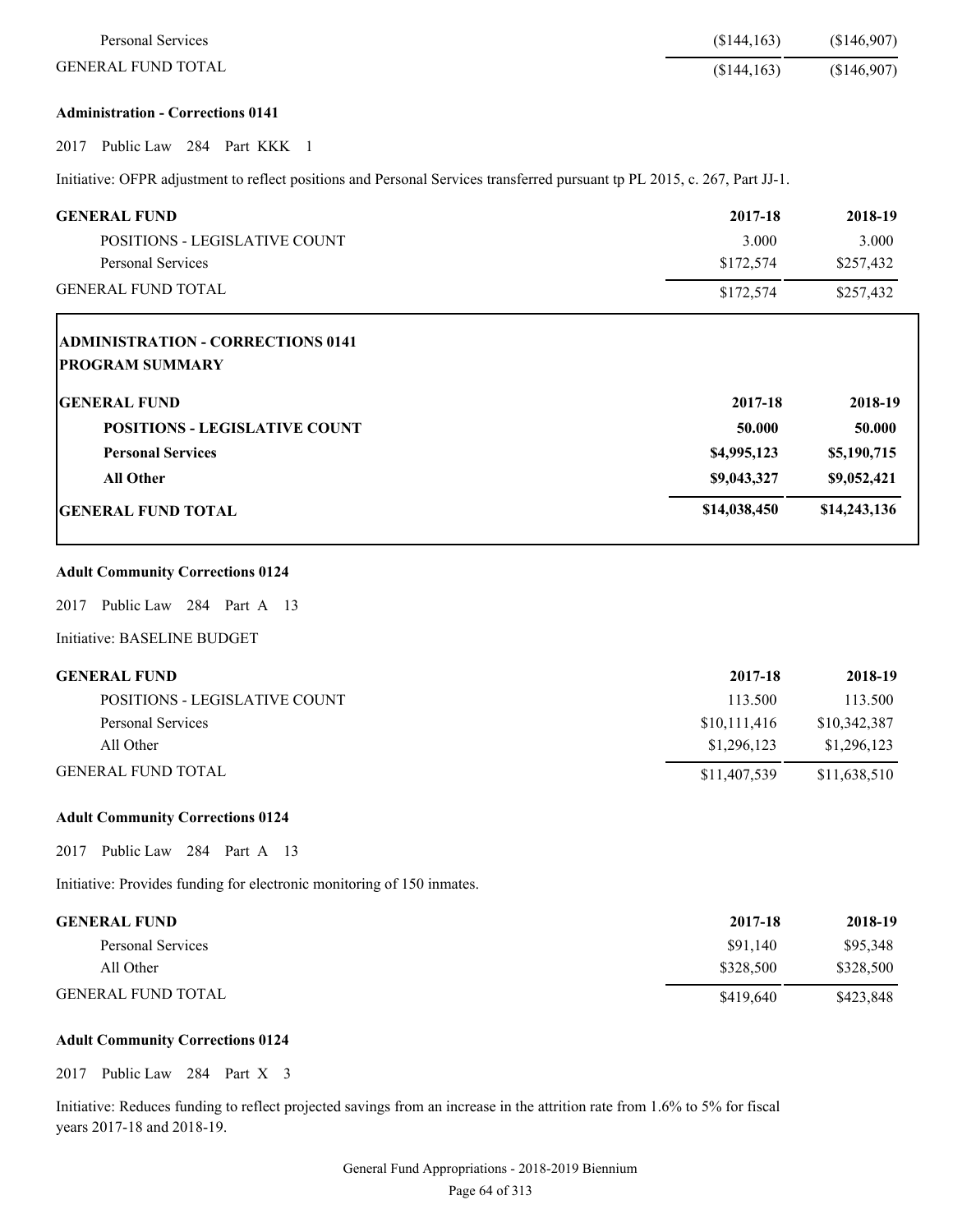| <b>GENERAL FUND</b>       | 2017-18     | 2018-19    |
|---------------------------|-------------|------------|
| Personal Services         | (S286.432)  | (S291,808) |
| <b>GENERAL FUND TOTAL</b> | (S286, 432) | (S291,808) |

#### **Adult Community Corrections 0124**

2017 Public Law 284 Part KKK 1

Initiative: OFPR adjustment to reflect positions and Personal Services transferred pursuant tp PL 2017, c. 284, Part KKK-1.

| <b>GENERAL FUND</b>           | 2017-18  | 2018-19  |
|-------------------------------|----------|----------|
| POSITIONS - LEGISLATIVE COUNT | 1.000    | l.000    |
| Personal Services             | \$59.523 | \$89.834 |
| <b>GENERAL FUND TOTAL</b>     | \$59.523 | \$89.834 |

#### **Adult Community Corrections 0124**

2017 Public Law 284 Part ZZZZZZZ 4

Initiative: Deappropriates funds to offset an appropriation contained in Part A of this Act that provides funding for electronic monitoring of 150 inmates.

| <b>GENERAL FUND</b>                                               | 2017-18       | 2018-19       |
|-------------------------------------------------------------------|---------------|---------------|
| <b>Personal Services</b>                                          | $(\$91,140)$  | $(\$95,348)$  |
| All Other                                                         | $(\$328,500)$ | $(\$328,500)$ |
| <b>GENERAL FUND TOTAL</b>                                         | (\$419,640)   | $(\$423,848)$ |
| <b>ADULT COMMUNITY CORRECTIONS 0124</b><br><b>PROGRAM SUMMARY</b> |               |               |
| <b>GENERAL FUND</b>                                               | 2017-18       | 2018-19       |

| 0.11.11.01.11.01.02                  | -----        | ----         |
|--------------------------------------|--------------|--------------|
| <b>POSITIONS - LEGISLATIVE COUNT</b> | 114.500      | 114.500      |
| <b>Personal Services</b>             | \$9,884,507  | \$10,140,413 |
| All Other                            | \$1,296,123  | \$1,296,123  |
| <b>GENERAL FUND TOTAL</b>            | \$11,180,630 | \$11,436,536 |
|                                      |              |              |

#### **Bolduc Correctional Facility Z155**

2017 Public Law 284 Part A 13

Initiative: BASELINE BUDGET

| <b>GENERAL FUND</b>           | 2017-18     | 2018-19     |
|-------------------------------|-------------|-------------|
| POSITIONS - LEGISLATIVE COUNT | 57.000      | 57.000      |
| Personal Services             | \$5,293,929 | \$5,359,779 |
| All Other                     | \$556,500   | \$556,500   |
| <b>GENERAL FUND TOTAL</b>     | \$5,850,429 | \$5,916,279 |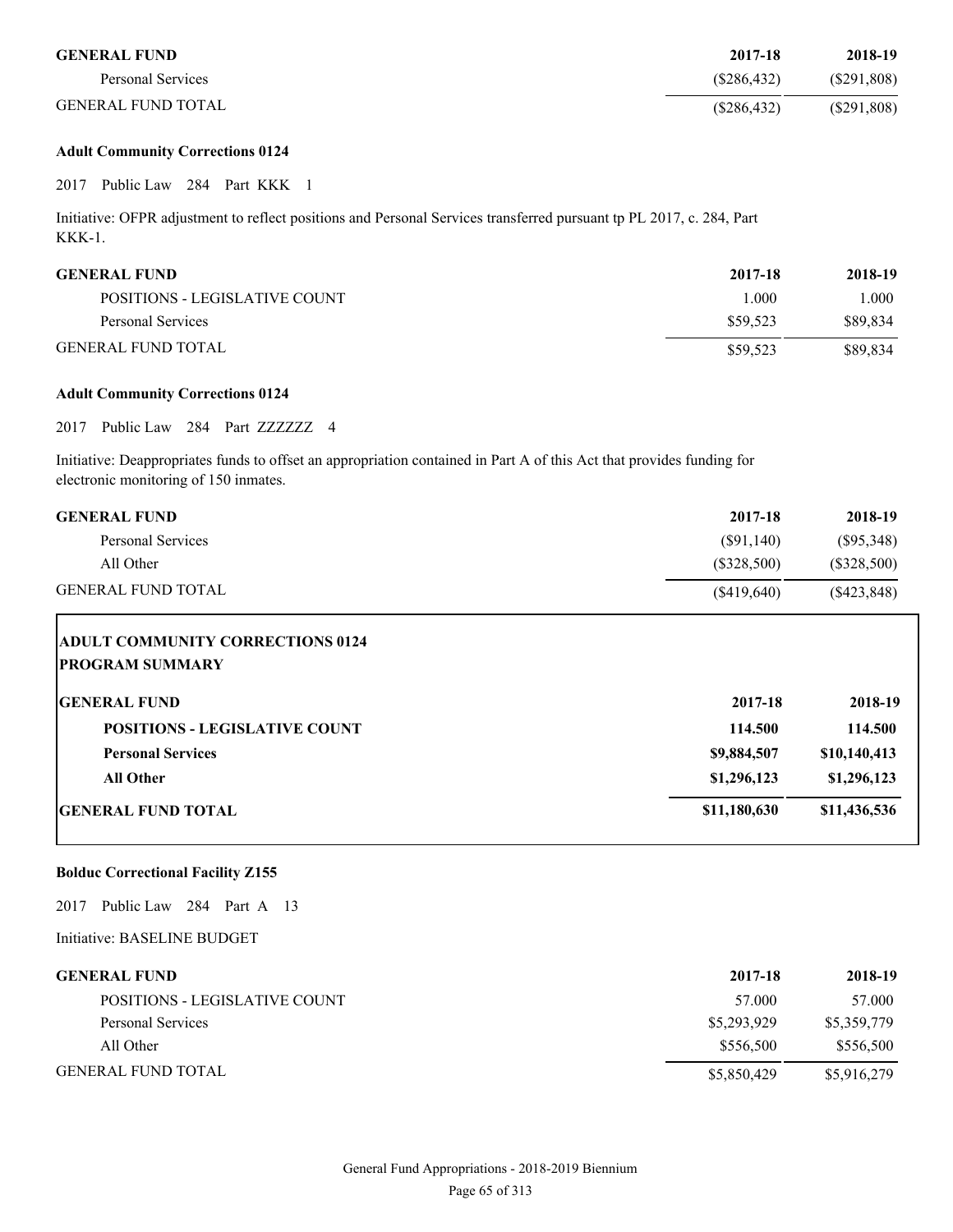#### **Bolduc Correctional Facility Z155**

2017 Public Law 284 Part A 13

Initiative: Eliminates one vacant Vocational Trades Instructor BS position.

| <b>GENERAL FUND</b>           | 2017-18    | 2018-19      |
|-------------------------------|------------|--------------|
| POSITIONS - LEGISLATIVE COUNT | (1.000)    | (1.000)      |
| Personal Services             | (S38.175)  | (S39, 895)   |
| <b>GENERAL FUND TOTAL</b>     | (S38, 175) | $(\$39,895)$ |

### **Bolduc Correctional Facility Z155**

2017 Public Law 284 Part X 3

Initiative: Reduces funding to reflect projected savings from an increase in the attrition rate from 1.6% to 5% for fiscal years 2017-18 and 2018-19.

| <b>GENERAL FUND</b>       | 2017-18     | 2018-19    |
|---------------------------|-------------|------------|
| Personal Services         | (S148.592)  | (S149,375) |
| <b>GENERAL FUND TOTAL</b> | (S148, 592) | (S149,375) |

#### **Bolduc Correctional Facility Z155**

2017 Public Law 284 Part KKK 1

Initiative: OFPR adjustment to reflect positions and Personal Services transferred pursuant tp PL 2015, c. 267, Part JJ-1.

| <b>GENERAL FUND</b>           | 2017-18   | 2018-19     |
|-------------------------------|-----------|-------------|
| POSITIONS - LEGISLATIVE COUNT | (1.000)   | (1.000)     |
| Personal Services             | (S55.717) | (\$104,582) |
| <b>GENERAL FUND TOTAL</b>     | (S55,717) | (\$104,582) |

| <b>BOLDUC CORRECTIONAL FACILITY Z155</b><br><b>PROGRAM SUMMARY</b> |             |             |
|--------------------------------------------------------------------|-------------|-------------|
| <b>IGENERAL FUND</b>                                               | 2017-18     | 2018-19     |
| <b>POSITIONS - LEGISLATIVE COUNT</b>                               | 55.000      | 55.000      |
| <b>Personal Services</b>                                           | \$5,051,445 | \$5,065,927 |
| All Other                                                          | \$556,500   | \$556,500   |
| <b>GENERAL FUND TOTAL</b>                                          | \$5,607,945 | \$5,622,427 |

#### **Charleston Correctional Facility 0400**

2017 Public Law 284 Part A 13

Initiative: BASELINE BUDGET

| GENERAL FUND-                 | 2017-18     | 2018-19     |
|-------------------------------|-------------|-------------|
| POSITIONS - LEGISLATIVE COUNT | 57.000      | 57.000      |
| Personal Services             | \$5,090,217 | \$5,224,317 |
| All Other                     | \$571,075   | \$571,075   |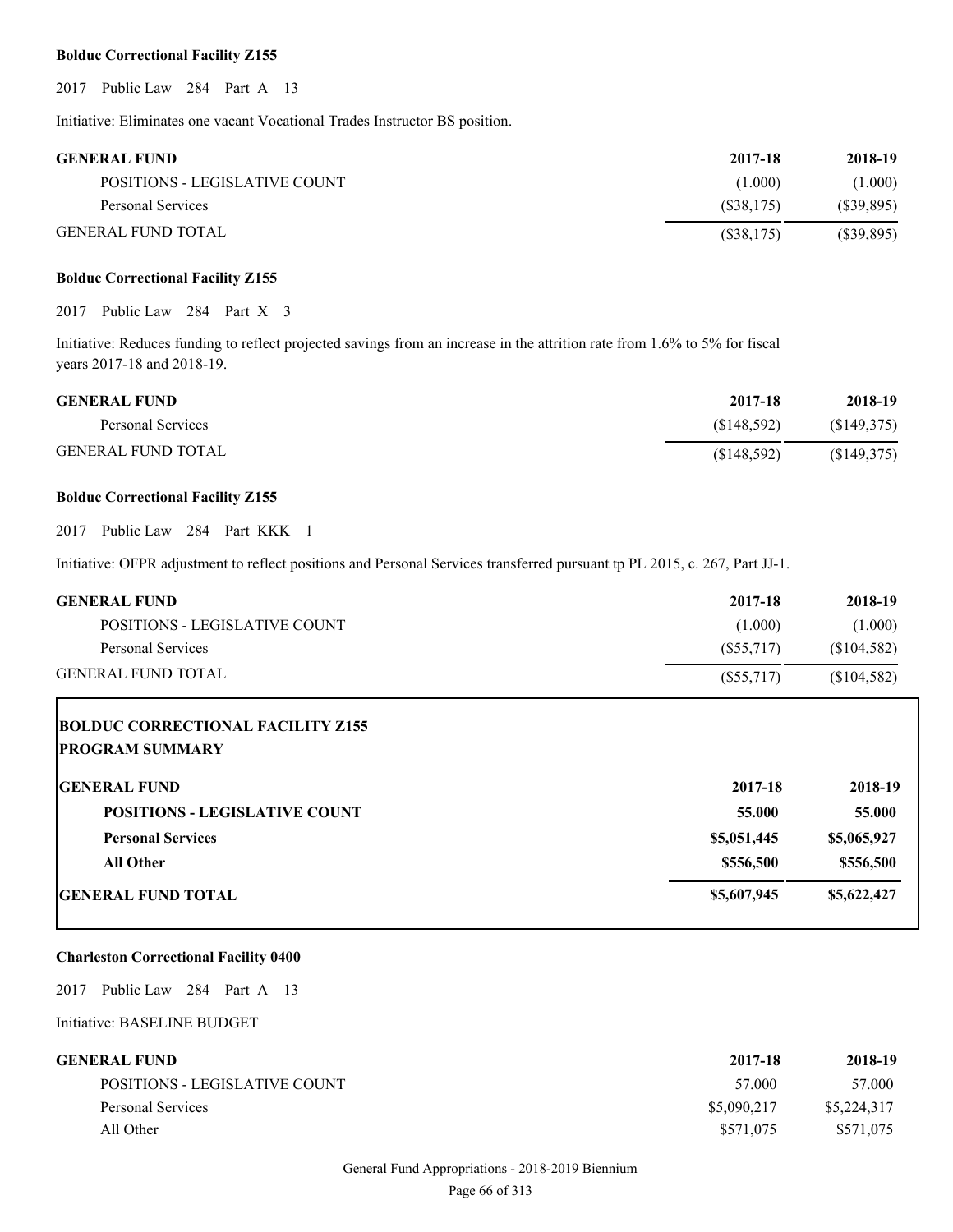# **Charleston Correctional Facility 0400**

2017 Public Law 284 Part A 13

Initiative: Transfers Personal Services and All Other funding from the Charleston Correctional Facility program to the Mountain View Youth Development Center program within the same fund.

| <b>GENERAL FUND</b>                          | 2017-18         | 2018-19         |
|----------------------------------------------|-----------------|-----------------|
| POSITIONS - LEGISLATIVE COUNT                | (57.000)        | (57.000)        |
| <b>Personal Services</b>                     | $(\$5,090,217)$ | $(\$5,224,317)$ |
| All Other                                    | $(\$571,075)$   | $(\$571,075)$   |
| <b>GENERAL FUND TOTAL</b>                    | $(\$5,661,292)$ | $(\$5,795,392)$ |
| <b>CHARLESTON CORRECTIONAL FACILITY 0400</b> |                 |                 |
| <b>PROGRAM SUMMARY</b>                       |                 |                 |
| <b>GENERAL FUND</b>                          | 2017-18         | 2018-19         |
| <b>POSITIONS - LEGISLATIVE COUNT</b>         | 0.000           | 0.000           |
| <b>Personal Services</b>                     | \$0             | \$0             |
| <b>All Other</b>                             | \$0             | \$0             |
| <b>GENERAL FUND TOTAL</b>                    | \$0             | \$0             |
| <b>Correctional Center 0162</b>              |                 |                 |
| Public Law 284 Part A 13<br>2017             |                 |                 |
| Initiative: BASELINE BUDGET                  |                 |                 |
| <b>GENERAL FUND</b>                          | 2017-18         | 2018-19         |
| POSITIONS - LEGISLATIVE COUNT                | 289.000         | 289.000         |
| <b>Personal Services</b>                     | \$25,708,215    | \$26,473,237    |
| All Other                                    | \$2,432,684     | \$2,432,684     |
| <b>GENERAL FUND TOTAL</b>                    | \$28,140,899    | \$28,905,921    |

# **Correctional Center 0162**

2017 Public Law 284 Part A 13

Initiative: Provides funding for the increased cost of repairs.

| <b>GENERAL FUND</b>       | 2017-18   | 2018-19   |
|---------------------------|-----------|-----------|
| All Other                 | \$118.150 | \$125,038 |
| <b>GENERAL FUND TOTAL</b> | \$118.150 | \$125,038 |

# **Correctional Center 0162**

2017 Public Law 284 Part A 13

Initiative: Transfers All Other funding from the Southern Maine Women's Reentry Center program to the Correctional Center program.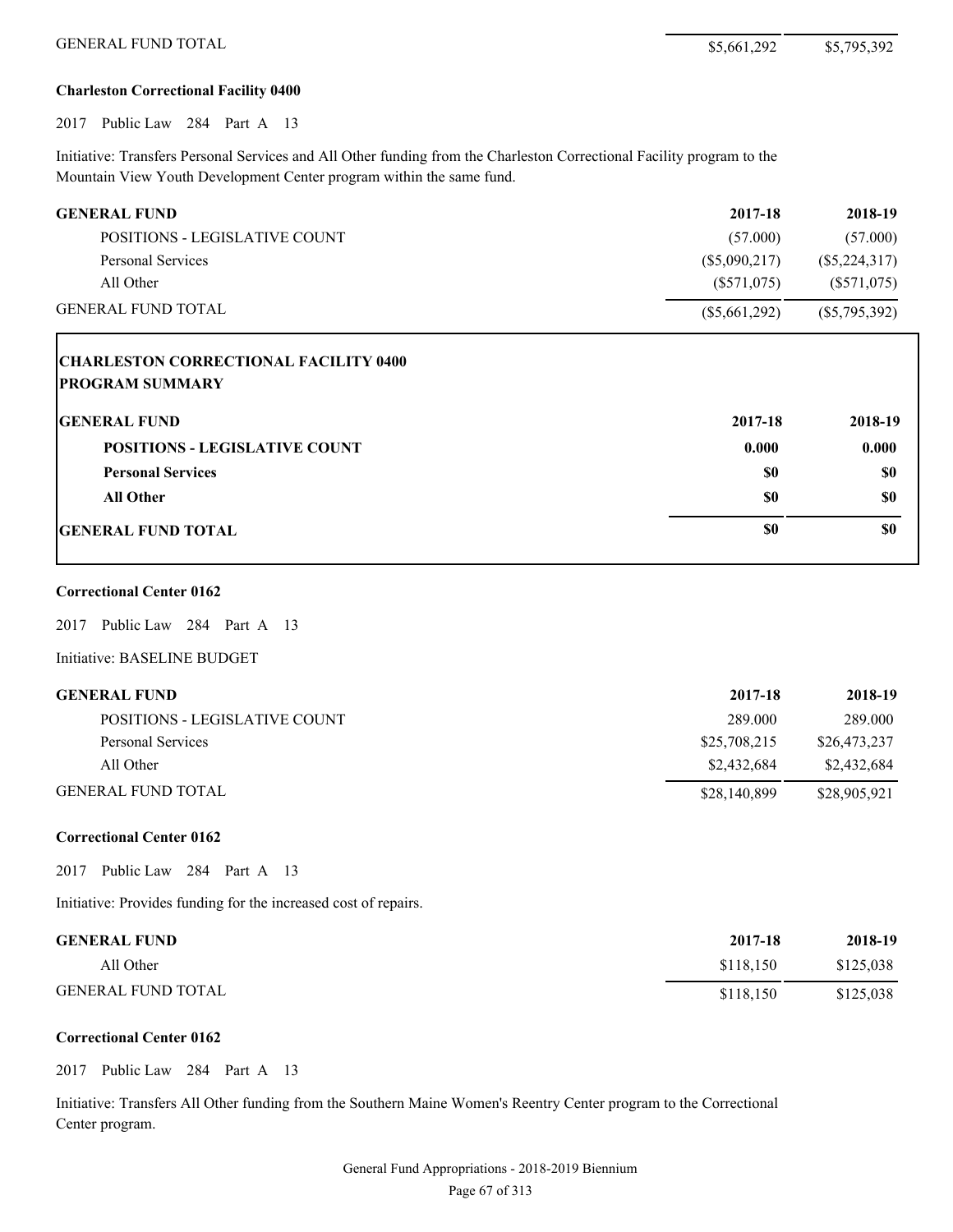| <b>GENERAL FUND</b>       | 2017-18   | 2018-19   |
|---------------------------|-----------|-----------|
| All Other                 | \$310,700 | \$310,700 |
| <b>GENERAL FUND TOTAL</b> | \$310,700 | \$310,700 |

# **Correctional Center 0162**

#### 2017 Public Law 284 Part X 3

Initiative: Reduces funding to reflect projected savings from an increase in the attrition rate from 1.6% to 5% for fiscal years 2017-18 and 2018-19.

| <b>GENERAL FUND</b> | 2017-18    | 2018-19     |
|---------------------|------------|-------------|
| Personal Services   | (S729.601) | (S749, 323) |
| GENERAL FUND TOTAL  | (S729,601) | (S749, 323) |

#### **Correctional Center 0162**

2017 Public Law 284 Part KKK 1

Initiative: OFPR adjustment to reflect positions and Personal Services transferred pursuant tp PL 2015, c. 267, Part JJ-1.

| <b>GENERAL FUND</b>                  | 2017-18      | 2018-19      |
|--------------------------------------|--------------|--------------|
| <b>POSITIONS - LEGISLATIVE COUNT</b> | 2.000        | 2.000        |
| <b>Personal Services</b>             | \$118,446    | \$205,427    |
| <b>GENERAL FUND TOTAL</b>            | \$118,446    | \$205,427    |
| <b>CORRECTIONAL CENTER 0162</b>      |              |              |
| <b>PROGRAM SUMMARY</b>               |              |              |
| <b>GENERAL FUND</b>                  | 2017-18      | 2018-19      |
| <b>POSITIONS - LEGISLATIVE COUNT</b> | 291.000      | 291.000      |
| <b>Personal Services</b>             | \$25,097,060 | \$25,929,341 |
| <b>All Other</b>                     | \$2,861,534  | \$2,868,422  |
| <b>GENERAL FUND TOTAL</b>            | \$27,958,594 | \$28,797,763 |
|                                      |              |              |

# **Correctional Medical Services Fund 0286**

2017 Public Law 284 Part A 13

Initiative: BASELINE BUDGET

| <b>GENERAL FUND</b>       | 2017-18      | 2018-19      |
|---------------------------|--------------|--------------|
| All Other                 | \$24,197,157 | \$24,197,157 |
| <b>GENERAL FUND TOTAL</b> | \$24,197,157 | \$24,197,157 |

#### **Correctional Medical Services Fund 0286**

2017 Public Law 284 Part A 13

Initiative: Provides funding for increases based on the most recent medical contract.

**GENERAL FUND 2017-18 2018-19**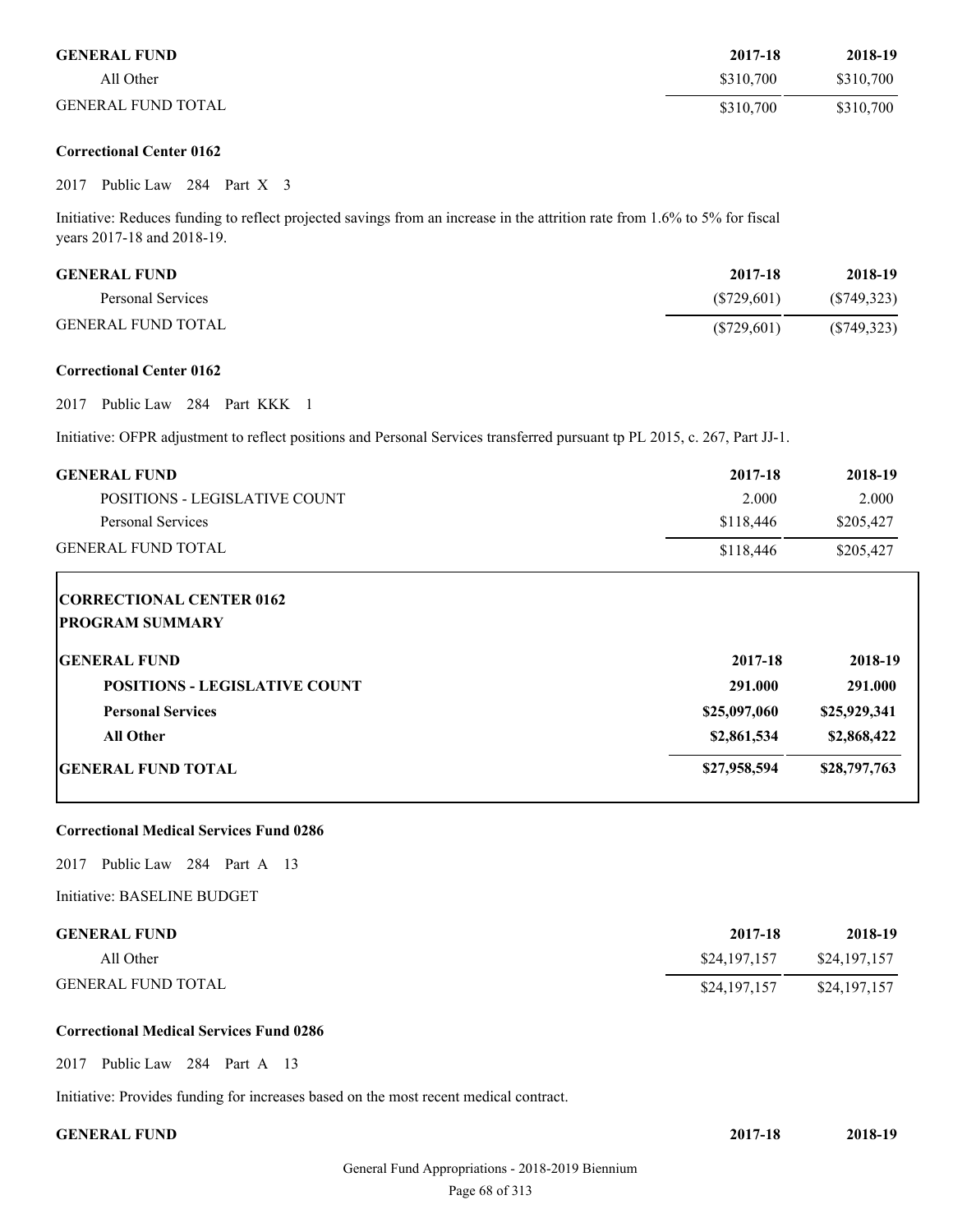| All Other                                                                                                                          | \$877,530    | \$1,692,458  |
|------------------------------------------------------------------------------------------------------------------------------------|--------------|--------------|
| <b>GENERAL FUND TOTAL</b>                                                                                                          | \$877,530    | \$1,692,458  |
| <b>Correctional Medical Services Fund 0286</b>                                                                                     |              |              |
| 2017 Public Law 284 Part ZZZZZZ 4                                                                                                  |              |              |
| Initiative: Deappropriates funds to partially offset an appropriation contained in Part A of this Act for the medical<br>contract. |              |              |
| <b>GENERAL FUND</b>                                                                                                                | 2017-18      | 2018-19      |
| All Other                                                                                                                          | \$0          | (\$814,928)  |
| <b>GENERAL FUND TOTAL</b>                                                                                                          | \$0          | (\$814,928)  |
| <b>CORRECTIONAL MEDICAL SERVICES FUND 0286</b><br><b>PROGRAM SUMMARY</b>                                                           |              |              |
| <b>GENERAL FUND</b>                                                                                                                | 2017-18      | 2018-19      |
| <b>All Other</b>                                                                                                                   | \$25,074,687 | \$25,074,687 |
| <b>GENERAL FUND TOTAL</b>                                                                                                          | \$25,074,687 | \$25,074,687 |
| <b>Corrections Food Z177</b>                                                                                                       |              |              |
| Public Law 284 Part A 13<br>2017                                                                                                   |              |              |
| Initiative: BASELINE BUDGET                                                                                                        |              |              |
| <b>GENERAL FUND</b>                                                                                                                | 2017-18      | 2018-19      |
| All Other                                                                                                                          | \$4,147,713  | \$4,147,713  |
| <b>GENERAL FUND TOTAL</b>                                                                                                          | \$4,147,713  | \$4,147,713  |
| <b>CORRECTIONS FOOD Z177</b><br><b>PROGRAM SUMMARY</b>                                                                             |              |              |
| <b>GENERAL FUND</b>                                                                                                                | 2017-18      | 2018-19      |
| All Other                                                                                                                          | \$4,147,713  | \$4,147,713  |
| <b>GENERAL FUND TOTAL</b>                                                                                                          | \$4,147,713  | \$4,147,713  |
| <b>County Jail Operations Fund Z194</b>                                                                                            |              |              |
| Public Law 284 Part A 13<br>2017                                                                                                   |              |              |
| Initiative: BASELINE BUDGET                                                                                                        |              |              |
| <b>GENERAL FUND</b>                                                                                                                | 2017-18      | 2018-19      |
| All Other                                                                                                                          | \$12,202,104 | \$12,202,104 |
| <b>GENERAL FUND TOTAL</b>                                                                                                          | \$12,202,104 | \$12,202,104 |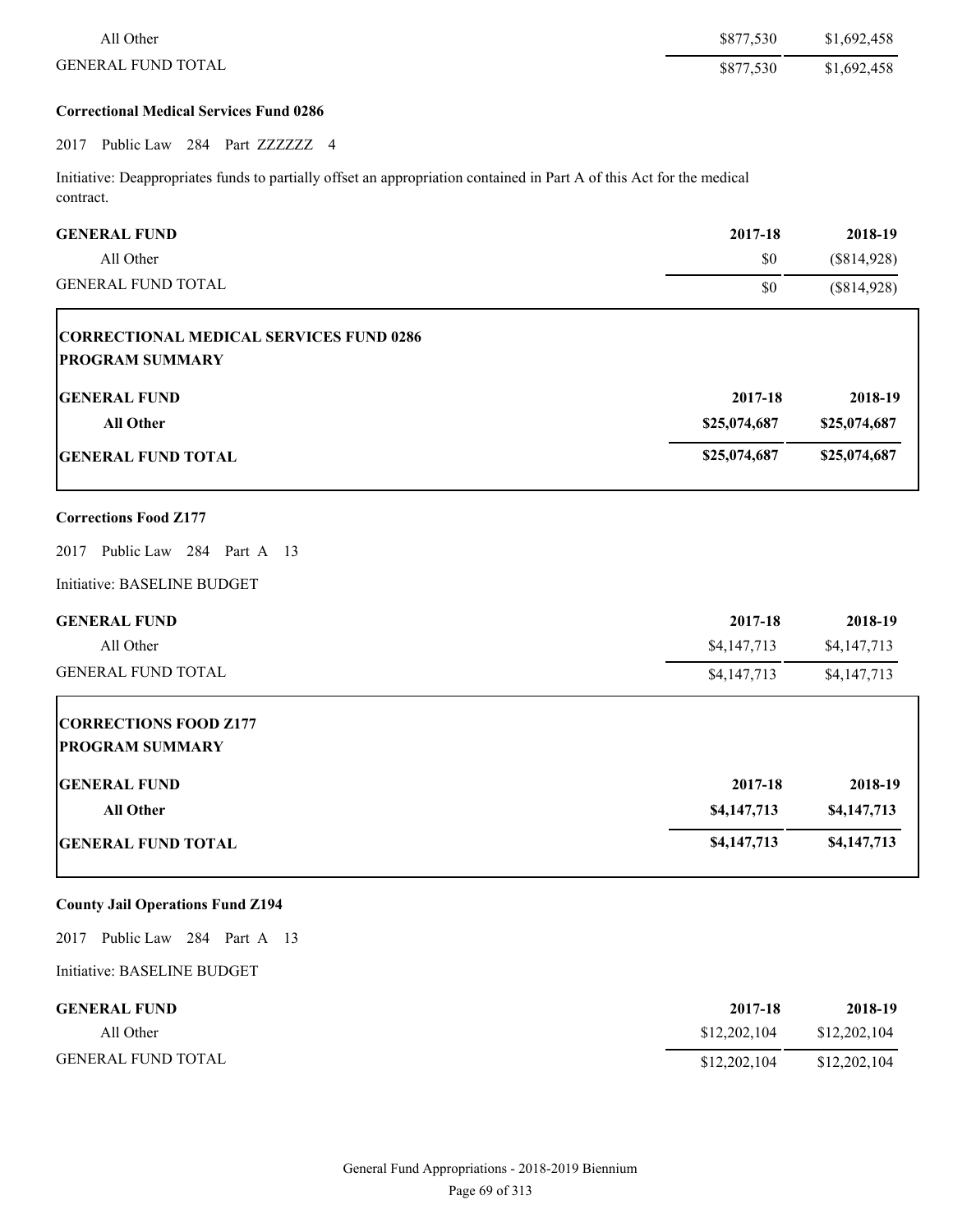#### **County Jail Operations Fund Z194**

2017 Public Law 284 Part A 13

Initiative: Transfers Personal Services and All Other funding for county jail operations in the Department of Corrections from the current County Jail Operations Fund program number to a new program number for the County Jail Operations Fund program within the same fund.

| <b>GENERAL FUND</b>                                               | 2017-18        | 2018-19        |
|-------------------------------------------------------------------|----------------|----------------|
| All Other                                                         | (\$12,202,104) | (\$12,202,104) |
| <b>GENERAL FUND TOTAL</b>                                         | \$12,202,104)  | (\$12,202,104) |
| <b>COUNTY JAIL OPERATIONS FUND Z194</b><br><b>PROGRAM SUMMARY</b> |                |                |
| <b>GENERAL FUND</b>                                               | 2017-18        | 2018-19        |
| <b>All Other</b>                                                  | \$0            | \$0            |
| <b>IGENERAL FUND TOTAL</b>                                        | \$0            | \$0            |

## **County Jails Operation Fund Z227**

2017 Public Law 284 Part A 13

Initiative: Transfers funding for Kennebec County from the Administration - Corrections program to the County Jail Operations Fund program within the same fund to be used for the same purpose.

| <b>GENERAL FUND</b>       | 2017-18   | 2018-19   |
|---------------------------|-----------|-----------|
| All Other                 | \$120,000 | \$120,000 |
| <b>GENERAL FUND TOTAL</b> | \$120,000 | \$120,000 |

#### **County Jails Operation Fund Z227**

2017 Public Law 284 Part A 13

Initiative: Transfers Personal Services and All Other funding for the county jail operations in the Department of Corrections from the current County Jail Operations Fund program number to a new program number for the County Jail Operations Fund program within the same fund.

| <b>GENERAL FUND</b>       | 2017-18      | 2018-19      |
|---------------------------|--------------|--------------|
| All Other                 | \$12,202,104 | \$12,202,104 |
| <b>GENERAL FUND TOTAL</b> | \$12,202,104 | \$12,202,104 |

# **County Jails Operation Fund Z227**

2017 Public Law 284 Part A 13

Initiative: Reduces funding in the County Jail Operations Fund program as of July 1, 2018.

| <b>GENERAL FUND</b>       | 2017-18 | 2018-19        |
|---------------------------|---------|----------------|
| All Other                 | \$0     | (\$12,202,104) |
| <b>GENERAL FUND TOTAL</b> | -SO     | (\$12,202,104) |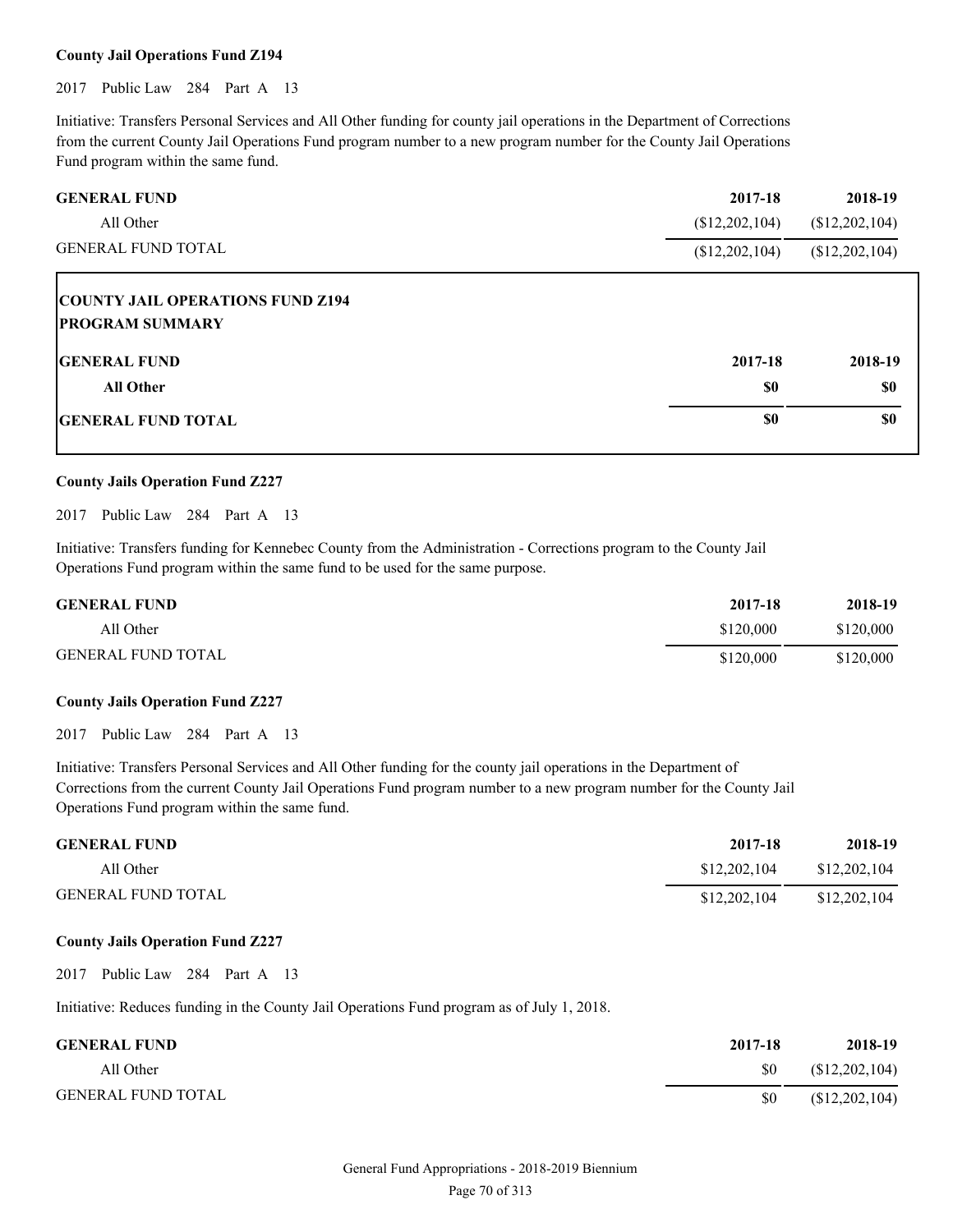### **County Jails Operation Fund Z227**

2017 Public Law 284 Part A 13

Initiative: Provides funds to reimburse county and regional jails for costs incurred during fiscal year 2016-17.

| <b>GENERAL FUND</b>       | 2017-18     | 2018-19 |
|---------------------------|-------------|---------|
| All Other                 | \$3,000,000 | \$0     |
| <b>GENERAL FUND TOTAL</b> | \$3,000,000 | \$0     |

#### **County Jails Operation Fund Z227**

#### 2017 Public Law 450

Initiative: Appropriates additional funds on an ongoing basis for the County Jails Operation Fund program of which \$1,700,000 must be spent on community corrections as requird pursuant to Title 34-A, Section 1210-D, subsection 1.

| <b>GENERAL FUND</b>       | 2017-18 | 2018-19     |
|---------------------------|---------|-------------|
| All Other                 | \$0     | \$3,000,000 |
| <b>GENERAL FUND TOTAL</b> | \$0     | \$3,000,000 |

#### **County Jails Operation Fund Z227**

#### 2017 Public Law 450

Initiative: Provides one-time funding for county and regional jails with unusually high costs incurred during fiscal year 2017-18, such costs having been incurred to meet State of Maine jail standards and operational guidelines for the incarceration of inmates awaiting adjudication or serving sentences and for such unanticipated expenditures in fiscal year 2018-19. This appropriation is to be allocated to county and regional jails as provided in Section 1 of this Act.

| <b>GENERAL FUND</b>       | 2017-18 | 2018-19     |
|---------------------------|---------|-------------|
| All Other                 | \$0     | \$3,000,000 |
| <b>GENERAL FUND TOTAL</b> | \$0     | \$3,000,000 |

#### **County Jails Operation Fund Z227**

2017 Public Law 450

Initiative: Appropriates funds for the Kennebec County Criminogenic Addiction Recovery Academy (CARA) program.

| <b>GENERAL FUND</b>       | 2017-18 | 2018-19   |
|---------------------------|---------|-----------|
| All Other                 | \$0     | \$120,000 |
| <b>GENERAL FUND TOTAL</b> | \$0     | \$120,000 |

#### **County Jails Operation Fund Z227**

2017 Public Law 459 Part C 2

Initiative: Appropriates funds for the County Jails Operation Fund program.

| <b>GENERAL FUND</b>       | 2017-18 | 2018-19      |
|---------------------------|---------|--------------|
| All Other                 | \$0     | \$12,202,104 |
| <b>GENERAL FUND TOTAL</b> | \$0     | \$12,202,104 |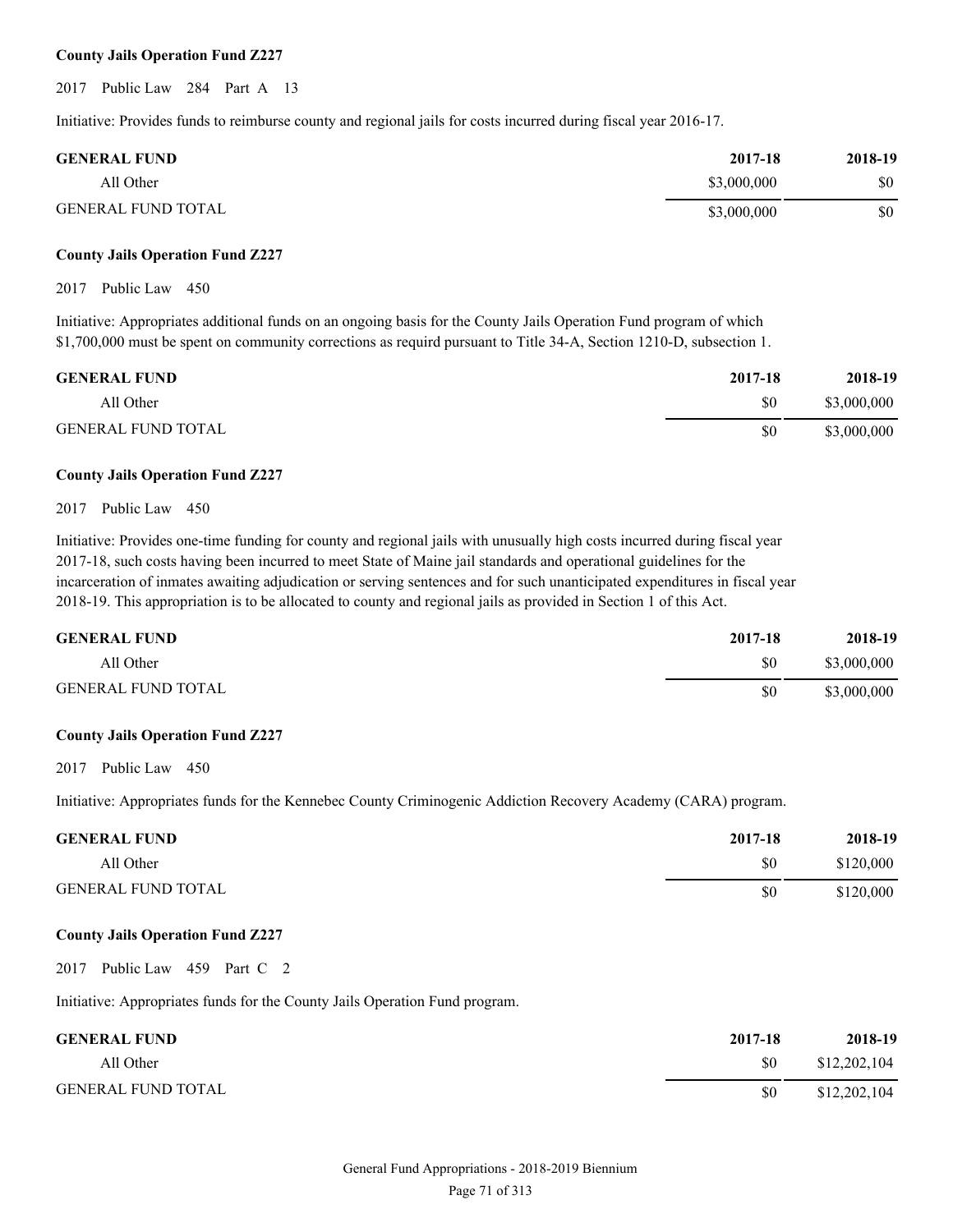| <b>COUNTY JAILS OPERATION FUND Z227</b><br><b>PROGRAM SUMMARY</b>                                                                                                  |                         |                         |
|--------------------------------------------------------------------------------------------------------------------------------------------------------------------|-------------------------|-------------------------|
| <b>GENERAL FUND</b><br><b>All Other</b>                                                                                                                            | 2017-18<br>\$15,322,104 | 2018-19<br>\$18,442,104 |
| <b>GENERAL FUND TOTAL</b>                                                                                                                                          | \$15,322,104            | \$18,442,104            |
| Departmentwide - Overtime 0032                                                                                                                                     |                         |                         |
| Public Law 284 Part A 13<br>2017                                                                                                                                   |                         |                         |
| Initiative: BASELINE BUDGET                                                                                                                                        |                         |                         |
| <b>GENERAL FUND</b>                                                                                                                                                | 2017-18                 | 2018-19                 |
| Personal Services                                                                                                                                                  | \$1,104,950             | \$1,104,950             |
| <b>GENERAL FUND TOTAL</b>                                                                                                                                          | \$1,104,950             | \$1,104,950             |
| <b>DEPARTMENTWIDE - OVERTIME 0032</b><br><b>PROGRAM SUMMARY</b>                                                                                                    |                         |                         |
| <b>GENERAL FUND</b>                                                                                                                                                | 2017-18                 | 2018-19                 |
| <b>Personal Services</b>                                                                                                                                           | \$1,104,950             | \$1,104,950             |
| <b>GENERAL FUND TOTAL</b>                                                                                                                                          | \$1,104,950             | \$1,104,950             |
| <b>Downeast Correctional Facility 0542</b>                                                                                                                         |                         |                         |
| Public Law 284 Part A 13<br>2017                                                                                                                                   |                         |                         |
| Initiative: BASELINE BUDGET                                                                                                                                        |                         |                         |
| <b>GENERAL FUND</b>                                                                                                                                                | 2017-18                 | 2018-19                 |
| POSITIONS - LEGISLATIVE COUNT                                                                                                                                      | 51.000                  | 51.000                  |
| Personal Services                                                                                                                                                  | \$4,718,189             | \$4,849,665             |
| All Other                                                                                                                                                          | \$596,977               | \$596,977               |
| <b>GENERAL FUND TOTAL</b>                                                                                                                                          | \$5,315,166             | \$5,446,642             |
| <b>Downeast Correctional Facility 0542</b>                                                                                                                         |                         |                         |
| Public Law 284 Part A 13<br>2017                                                                                                                                   |                         |                         |
| Initiative: Eliminates all positions and related All Other costs as a result of the proposed closing of the Downeast<br>Correctional Facility as of June 30, 2018. |                         |                         |

| <b>GENERAL FUND</b>           | 2017-18 | 2018-19         |
|-------------------------------|---------|-----------------|
| POSITIONS - LEGISLATIVE COUNT | 0.000   | (51.000)        |
| Personal Services             | \$0     | (S4, 849, 665)  |
| All Other                     | \$0     | (S596.977)      |
| <b>GENERAL FUND TOTAL</b>     | \$0     | $(\$5,446,642)$ |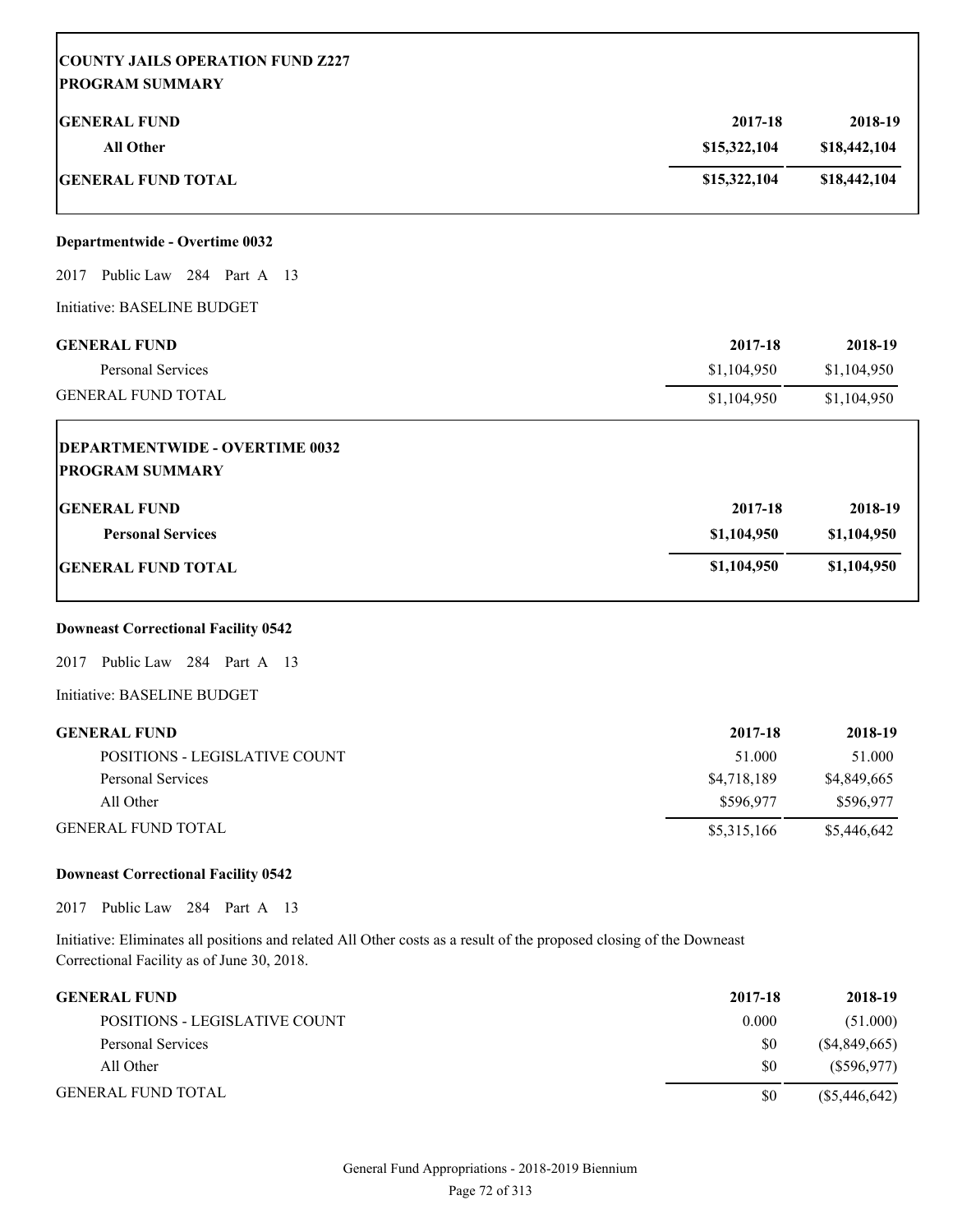| <b>DOWNEAST CORRECTIONAL FACILITY 0542</b><br><b>PROGRAM SUMMARY</b> |             |         |
|----------------------------------------------------------------------|-------------|---------|
| <b>GENERAL FUND</b>                                                  | 2017-18     | 2018-19 |
| <b>POSITIONS - LEGISLATIVE COUNT</b>                                 | 51.000      | 0.000   |
| <b>Personal Services</b>                                             | \$4,718,189 | \$0     |
| <b>All Other</b>                                                     | \$596,977   | \$0     |
| <b>GENERAL FUND TOTAL</b>                                            | \$5,315,166 | \$0     |

# **Justice - Planning, Projects and Statistics 0502**

#### 2017 Public Law 284 Part A 13

Initiative: BASELINE BUDGET

| <b>GENERAL FUND</b>       | 2017-18  | 2018-19  |
|---------------------------|----------|----------|
| Personal Services         | \$43.284 | \$43,717 |
| All Other                 | \$1.968  | \$1,968  |
| <b>GENERAL FUND TOTAL</b> | \$45,252 | \$45,685 |

# **Justice - Planning, Projects and Statistics 0502**

2017 Public Law 284 Part X 3

Initiative: Reduces funding to reflect projected savings from an increase in the attrition rate from 1.6% to 5% for fiscal years 2017-18 and 2018-19.

| <b>GENERAL FUND</b><br>Personal Services<br><b>GENERAL FUND TOTAL</b>             | 2017-18<br>(\$1,270)<br>\$1,270 | 2018-19<br>(\$1,271)<br>(\$1,271) |
|-----------------------------------------------------------------------------------|---------------------------------|-----------------------------------|
| <b>JUSTICE - PLANNING, PROJECTS AND STATISTICS 0502</b><br><b>PROGRAM SUMMARY</b> |                                 |                                   |
| <b>IGENERAL FUND</b>                                                              | 2017-18                         | 2018-19                           |
| <b>Personal Services</b>                                                          | \$42,014                        | \$42,446                          |
| <b>All Other</b>                                                                  | \$1,968                         | \$1,968                           |
| <b>IGENERAL FUND TOTAL</b>                                                        | \$43,982                        | \$44,414                          |

# **Juvenile Community Corrections 0892**

2017 Public Law 284 Part A 13

| GENERAL FUND-                 | 2017-18     | 2018-19     |
|-------------------------------|-------------|-------------|
| POSITIONS - LEGISLATIVE COUNT | 78.000      | 78.000      |
| Personal Services             | \$7,186,826 | \$7,350,983 |
| All Other                     | \$4,436,339 | \$4,436,339 |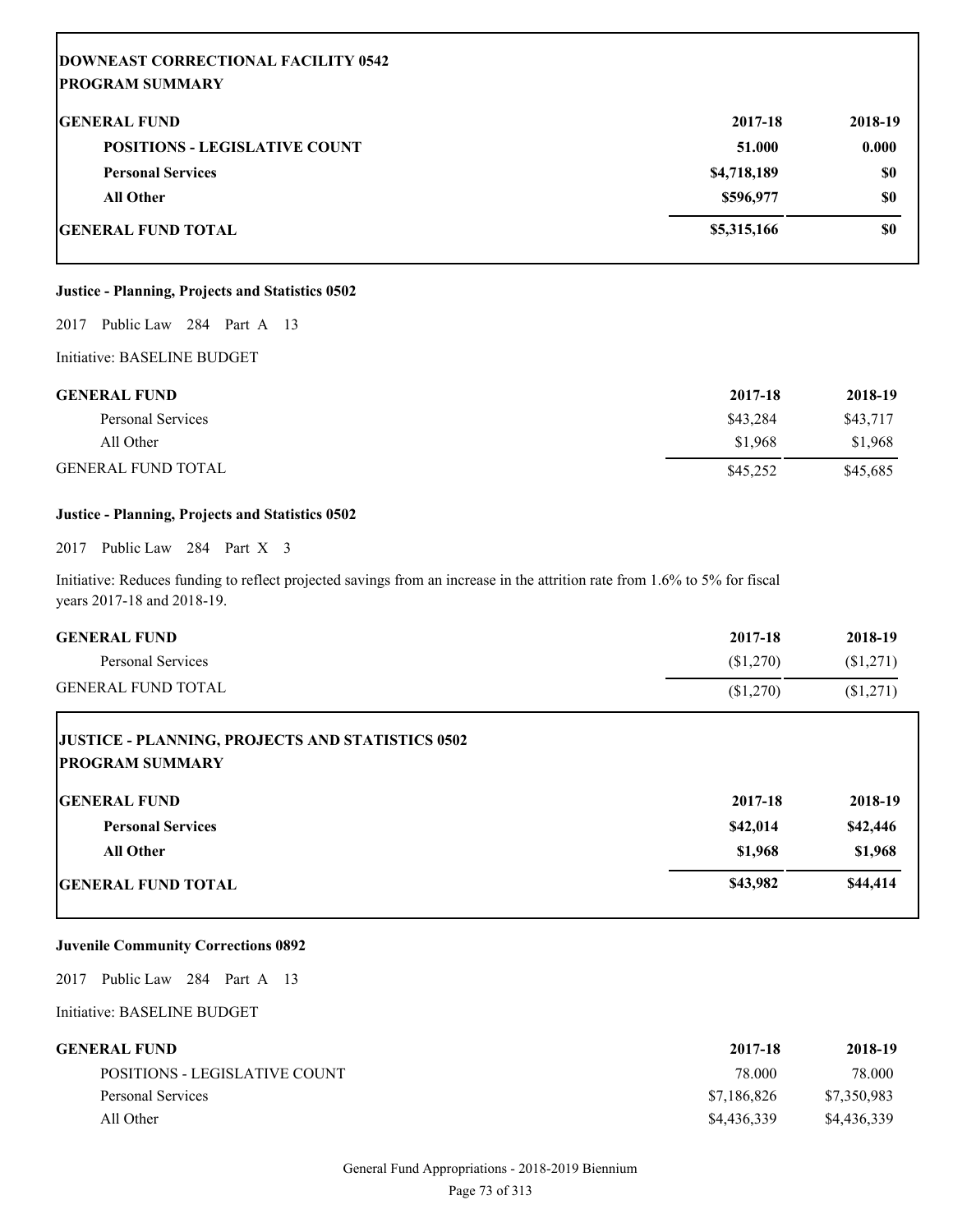### **Juvenile Community Corrections 0892**

2017 Public Law 284 Part A 13

Initiative: Eliminates 5 Juvenile Community Reintegration Specialist positions, one Office Associate II position and one part-time Office Associate II position.

| <b>GENERAL FUND</b>           | 2017-18    | 2018-19       |
|-------------------------------|------------|---------------|
| POSITIONS - LEGISLATIVE COUNT | (6.500)    | (6.500)       |
| Personal Services             | (S510.570) | $(\$527,803)$ |
| <b>GENERAL FUND TOTAL</b>     | (S510,570) | $(\$527,803)$ |

#### **Juvenile Community Corrections 0892**

2017 Public Law 284 Part X 3

Initiative: Reduces funding to reflect projected savings from an increase in the attrition rate from 1.6% to 5% for fiscal years 2017-18 and 2018-19.

| <b>GENERAL FUND</b>       | 2017-18    | 2018-19     |
|---------------------------|------------|-------------|
| Personal Services         | (S188.986) | (S192, 259) |
| <b>GENERAL FUND TOTAL</b> | (S188,986) | (\$192,259) |

# **Juvenile Community Corrections 0892**

2017 Public Law 284 Part KKK 1

Initiative: OFPR adjustment to reflect positions and Personal Services transferred pursuant tp PL 2015, c. 267, Part JJ-1.

| <b>GENERAL FUND</b>           | 2017-18    | 2018-19    |
|-------------------------------|------------|------------|
| POSITIONS - LEGISLATIVE COUNT | (2.500)    | (2.500)    |
| Personal Services             | (S115.473) | (S174,391) |
| <b>GENERAL FUND TOTAL</b>     | (S115.473) | (S174,391) |

#### **Juvenile Community Corrections 0892**

2017 Public Law 284 Part ZZZZZZZ 4

Initiative: Transfers 3 Juvenile Community Reintegration Specialist positions to the Long Creek Youth Development Center program.

# **GENERAL FUND 2017-18 2018-19**

|                               | ------      | -----       |
|-------------------------------|-------------|-------------|
| POSITIONS - LEGISLATIVE COUNT | (3.000)     | (3.000)     |
| Personal Services             | (S250.599)  | (S259, 995) |
| GENERAL FUND TOTAL            | (S250, 599) | (S259.995)  |

#### **Juvenile Community Corrections 0892**

2017 Public Law 284 Part ZZZZZZZ 4

Initiative: Appropriates funds to offset a deappropriation contained in Part A of this Act related to eliminating 5 Juvenile Community Reintegration Specialist positions, one Office Associate II position and one part-time Office Associate II position.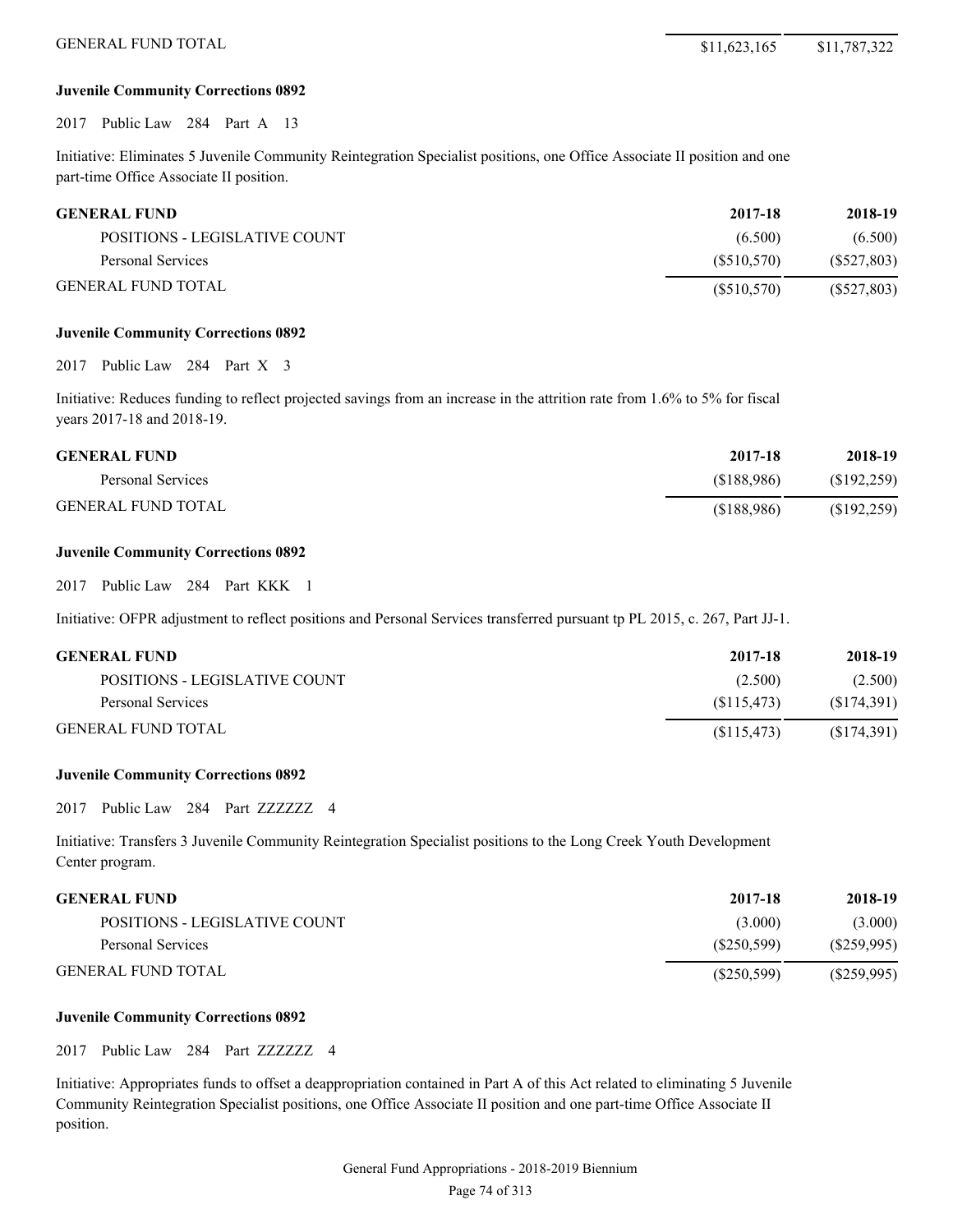| <b>GENERAL FUND</b>                        | 2017-18      | 2018-19      |
|--------------------------------------------|--------------|--------------|
| <b>POSITIONS - LEGISLATIVE COUNT</b>       | 6.500        | 6.500        |
| <b>Personal Services</b>                   | \$510,570    | \$527,803    |
| <b>GENERAL FUND TOTAL</b>                  | \$510,570    | \$527,803    |
| <b>JUVENILE COMMUNITY CORRECTIONS 0892</b> |              |              |
| <b>PROGRAM SUMMARY</b>                     |              |              |
| <b>GENERAL FUND</b>                        | 2017-18      | 2018-19      |
| <b>POSITIONS - LEGISLATIVE COUNT</b>       | 72.500       | 72.500       |
| <b>Personal Services</b>                   | \$6,631,768  | \$6,724,338  |
| <b>All Other</b>                           | \$4,436,339  | \$4,436,339  |
| <b>GENERAL FUND TOTAL</b>                  | \$11,068,107 | \$11,160,677 |

# **Long Creek Youth Development Center 0163**

2017 Public Law 284 Part A 13

Initiative: BASELINE BUDGET

| <b>GENERAL FUND</b>                  | 2017-18      | 2018-19      |
|--------------------------------------|--------------|--------------|
| <b>POSITIONS - LEGISLATIVE COUNT</b> | 171.000      | 171.000      |
| <b>POSITIONS - FTE COUNT</b>         | 2.918        | 2.918        |
| Personal Services                    | \$15,218,639 | \$15,511,874 |
| All Other                            | \$1,454,549  | \$1,454,549  |
| <b>GENERAL FUND TOTAL</b>            | \$16,673,188 | \$16,966,423 |

# **Long Creek Youth Development Center 0163**

2017 Public Law 284 Part A 13

Initiative: Eliminates 6 Teacher MS Juvenile positions, 4 Teacher BS Juvenile positions and one Assistant Principal position.

| <b>GENERAL FUND</b>           | 2017-18      | 2018-19      |
|-------------------------------|--------------|--------------|
| POSITIONS - LEGISLATIVE COUNT | (11.000)     | (11.000)     |
| Personal Services             | (S1.019.764) | (S1,057,942) |
| <b>GENERAL FUND TOTAL</b>     | (S1,019,764) | (S1,057,942) |

# **Long Creek Youth Development Center 0163**

2017 Public Law 284 Part X 3

Initiative: Reduces funding to reflect projected savings from an increase in the attrition rate from 1.6% to 5% for fiscal years 2017-18 and 2018-19.

| <b>GENERAL FUND</b>       | 2017-18    | 2018-19       |
|---------------------------|------------|---------------|
| Personal Services         | (S419.330) | $(\$424,749)$ |
| <b>GENERAL FUND TOTAL</b> | (S419,330) | $(\$424,749)$ |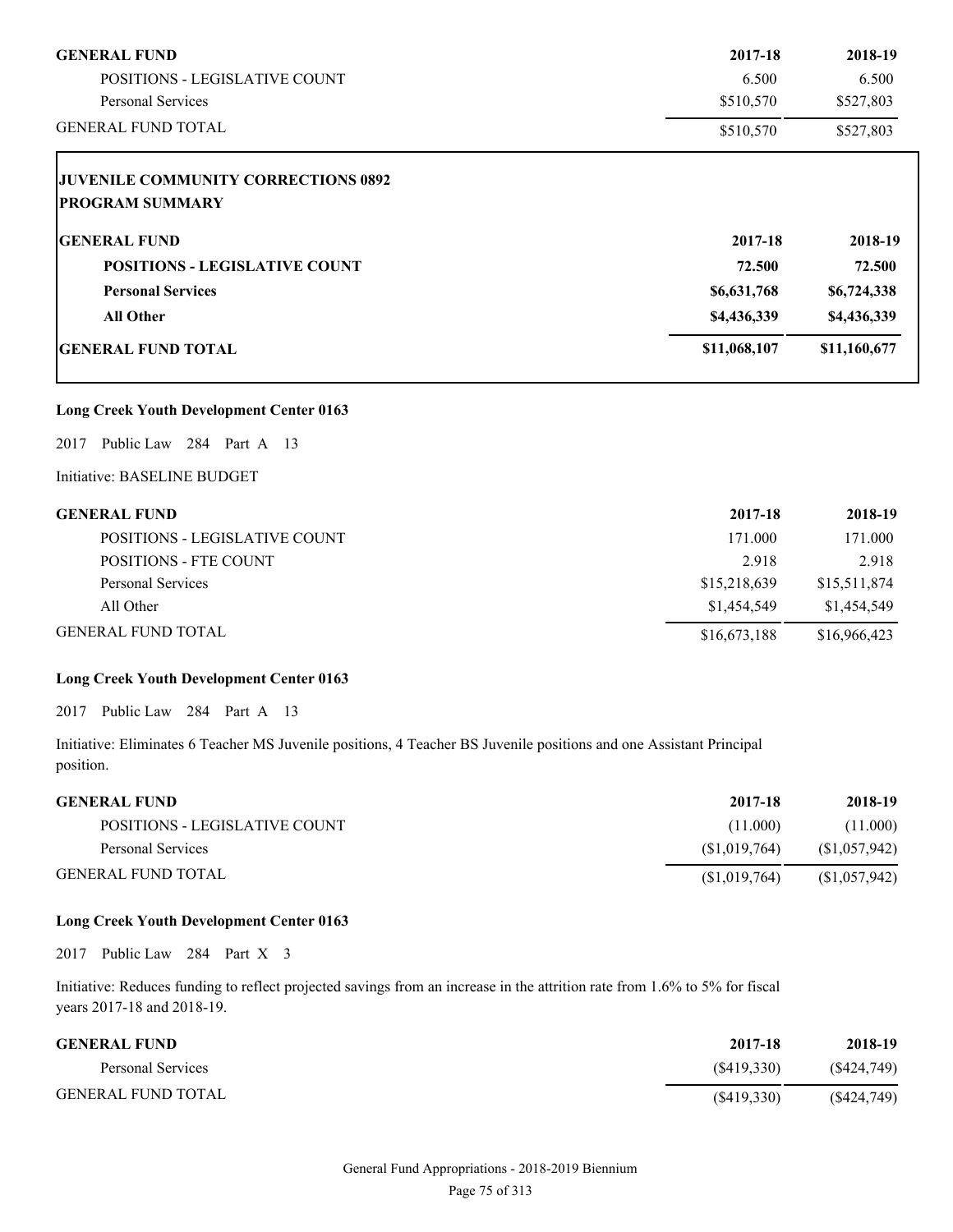## **Long Creek Youth Development Center 0163**

2017 Public Law 284 Part KKK 1

Initiative: OFPR adjustment to reflect positions and Personal Services transferred pursuant tp PL 2015, c. 267, Part JJ-1.

| <b>GENERAL FUND</b>           | 2017-18      | 2018-19   |
|-------------------------------|--------------|-----------|
| POSITIONS - LEGISLATIVE COUNT | (0.500)      | (0.500)   |
| Personal Services             | (S62,095)    | (S93,391) |
| <b>GENERAL FUND TOTAL</b>     | $(\$62,095)$ | (S93,391) |

# **Long Creek Youth Development Center 0163**

2017 Public Law 284 Part ZZZZZZZ 4

Initiative: Transfers 3 Juvenile Community Reintegration Specialist positions from the Juvenile Community Corrections program and provides funds to reclassify these positions to Acuity Specialist positions.

| <b>GENERAL FUND</b>           | 2017-18   | 2018-19   |
|-------------------------------|-----------|-----------|
| POSITIONS - LEGISLATIVE COUNT | 3.000     | 3.000     |
| Personal Services             | \$289.800 | \$300,570 |
| <b>GENERAL FUND TOTAL</b>     | \$289.800 | \$300,570 |

# **Long Creek Youth Development Center 0163**

2017 Public Law 284 Part ZZZZZZZ 4

Initiative: Appropriates funds to offset a deappropriation contained in Part A of this Act that proposes to eliminate 6 Teacher MS Juvenile positions, 4 Teacher BS Juvenile positions and one Assistant Principal position.

| <b>GENERAL FUND</b>                             | 2017-18      | 2018-19      |
|-------------------------------------------------|--------------|--------------|
| POSITIONS - LEGISLATIVE COUNT                   | 11.000       | 11.000       |
| Personal Services                               | \$1,019,764  | \$1,057,942  |
| <b>GENERAL FUND TOTAL</b>                       | \$1,019,764  | \$1,057,942  |
| <b>LONG CREEK YOUTH DEVELOPMENT CENTER 0163</b> |              |              |
| <b>PROGRAM SUMMARY</b>                          |              |              |
| <b>IGENERAL FUND</b>                            | 2017-18      | 2018-19      |
| <b>POSITIONS - LEGISLATIVE COUNT</b>            | 173.500      | 173.500      |
| <b>POSITIONS - FTE COUNT</b>                    | 2.918        | 2.918        |
| <b>Personal Services</b>                        | \$15,027,014 | \$15,294,304 |
| <b>All Other</b>                                | \$1,454,549  | \$1,454,549  |
| <b>GENERAL FUND TOTAL</b>                       | \$16,481,563 | \$16,748,853 |
|                                                 |              |              |

## **Mountain View Youth Development Center 0857**

2017 Public Law 284 Part A 13

Initiative: BASELINE BUDGET

**GENERAL FUND 2017-18 2018-19**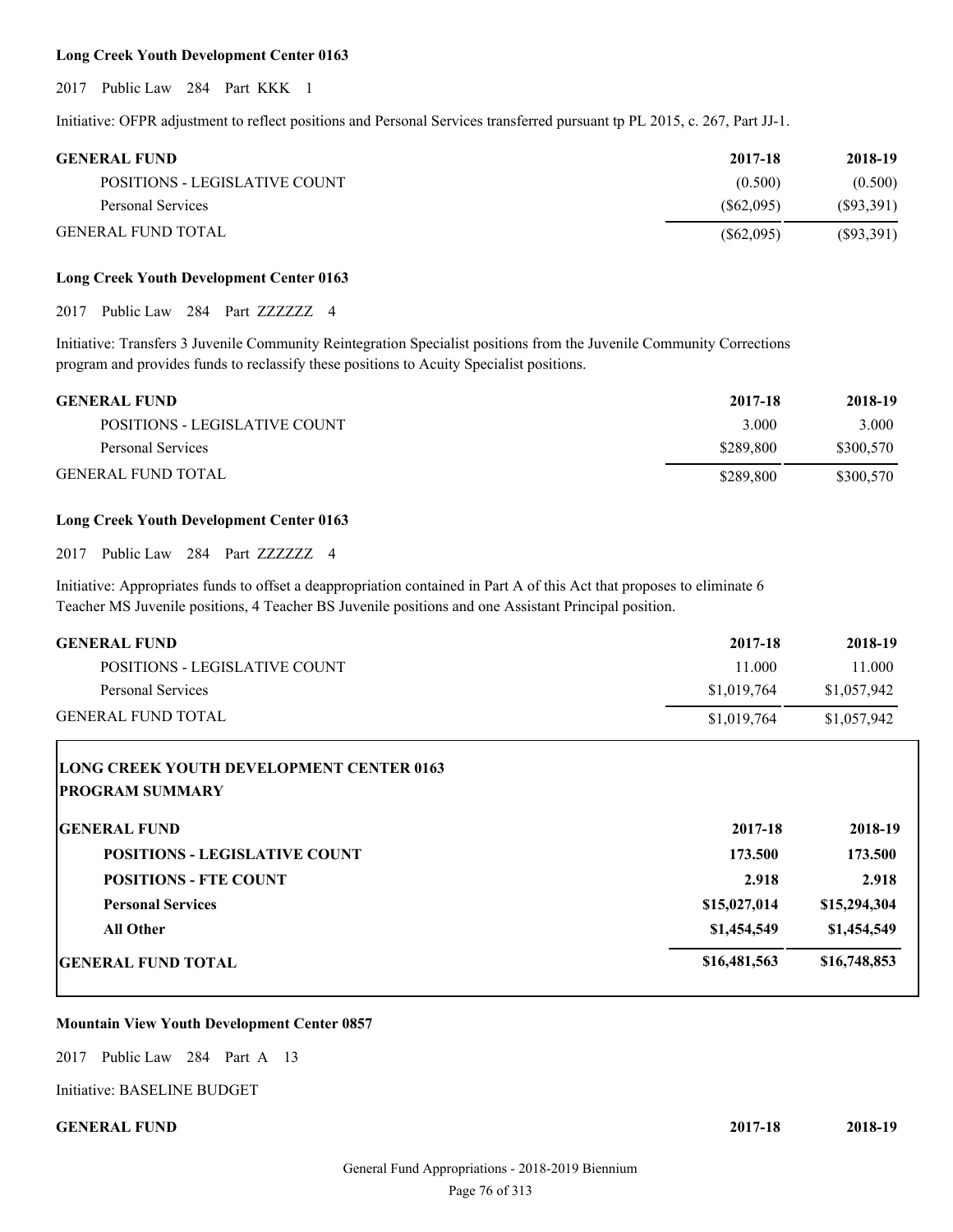| POSITIONS - LEGISLATIVE COUNT | 114.500      | 114.500      |
|-------------------------------|--------------|--------------|
| Personal Services             | \$10,311,274 | \$10,503,715 |
| All Other                     | \$1.299.033  | \$1.299.033  |
| GENERAL FUND TOTAL.           | \$11,610,307 | \$11,802,748 |

## **Mountain View Youth Development Center 0857**

2017 Public Law 284 Part A 13

Initiative: Eliminates one vacant Secretary Associate position, one vacant Office Associate II position and one vacant Director of Class and Collateral Services position.

| GENERAL FUND-                 | 2017-18     | 2018-19    |
|-------------------------------|-------------|------------|
| POSITIONS - LEGISLATIVE COUNT | (3.000)     | (3.000)    |
| Personal Services             | (S223.549)  | (S234,650) |
| GENERAL FUND TOTAL            | (S223, 549) | (S234,650) |

#### **Mountain View Youth Development Center 0857**

2017 Public Law 284 Part A 13

Initiative: Transfers Personal Services and All Other funding from the Charleston Correctional Facility program to the Mountain View Youth Development Center program within the same fund.

| <b>GENERAL FUND</b>           | 2017-18     | 2018-19     |
|-------------------------------|-------------|-------------|
| POSITIONS - LEGISLATIVE COUNT | 57.000      | 57.000      |
| Personal Services             | \$5,090,217 | \$5,224,317 |
| All Other                     | \$571,075   | \$571,075   |
| <b>GENERAL FUND TOTAL</b>     | \$5,661,292 | \$5,795,392 |

#### **Mountain View Youth Development Center 0857**

2017 Public Law 284 Part A 13

Initiative: Eliminates one vacant Office Associate II position, one vacant Education Specialist II position and one vacant Teacher BS Juvenile position as a result of proposed funding decreases from the Department of Education in this Act. These positions are currently funded by a financial order transfer from the Department of Education authorized in the Maine Revised Statutes, Title 20-A, section 15689-A, subsections 17 and 18.

| <b>GENERAL FUND</b>           | 2017-18 | 2018-19 |
|-------------------------------|---------|---------|
| POSITIONS - LEGISLATIVE COUNT | (3.000) | (3.000) |
| <b>GENERAL FUND TOTAL</b>     | \$0     | \$0     |

## **Mountain View Youth Development Center 0857**

2017 Public Law 284 Part X 3

Initiative: Reduces funding to reflect projected savings from an increase in the attrition rate from 1.6% to 5% for fiscal years 2017-18 and 2018-19.

| <b>GENERAL FUND</b>       | 2017-18    | 2018-19    |
|---------------------------|------------|------------|
| Personal Services         | (S429,000) | (S435,757) |
| <b>GENERAL FUND TOTAL</b> | (S429,000) | (S435,757) |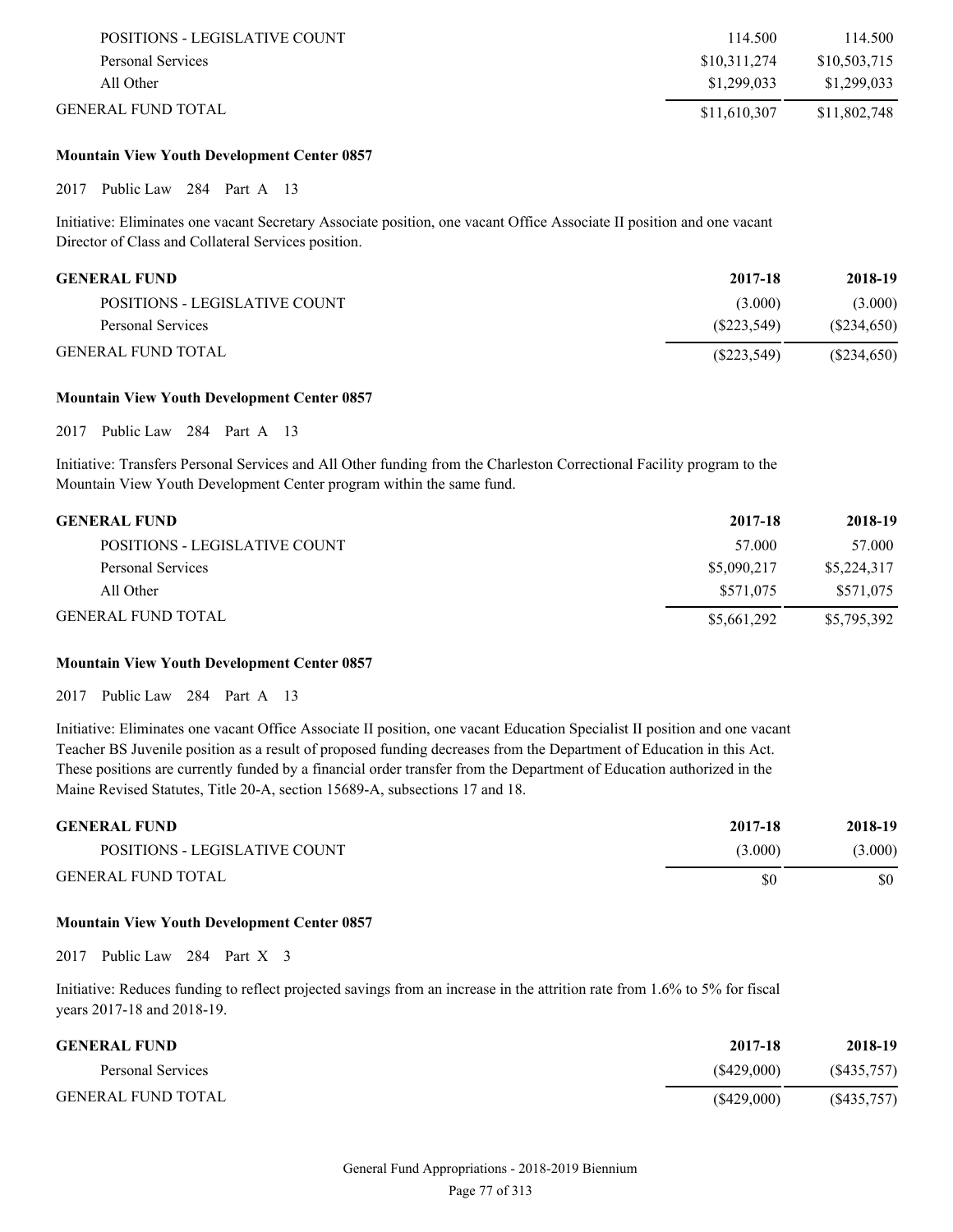# **Mountain View Youth Development Center 0857**

2017 Public Law 284 Part KKK 1

Initiative: OFPR adjustment to reflect positions and Personal Services transferred pursuant tp PL 2015, c. 267, Part JJ-1.

| <b>GENERAL FUND</b>                                | 2017-18      | 2018-19       |
|----------------------------------------------------|--------------|---------------|
| POSITIONS - LEGISLATIVE COUNT                      | (2.000)      | (2.000)       |
| <b>Personal Services</b>                           | (\$118,446)  | $(\$205,427)$ |
| <b>GENERAL FUND TOTAL</b>                          | (\$118,446)  | $(\$205,427)$ |
| <b>MOUNTAIN VIEW YOUTH DEVELOPMENT CENTER 0857</b> |              |               |
| <b>PROGRAM SUMMARY</b>                             |              |               |
| <b>GENERAL FUND</b>                                | 2017-18      | 2018-19       |
| <b>POSITIONS - LEGISLATIVE COUNT</b>               | 163.500      | 163.500       |
| <b>Personal Services</b>                           | \$14,630,496 | \$14,852,198  |
| <b>All Other</b>                                   | \$1,870,108  | \$1,870,108   |
| <b>GENERAL FUND TOTAL</b>                          | \$16,500,604 | \$16,722,306  |
| <b>Office of Victim Services 0046</b>              |              |               |
| Public Law 284 Part A 13<br>2017                   |              |               |
| Initiative: BASELINE BUDGET                        |              |               |
| <b>GENERAL FUND</b>                                | 2017-18      | 2018-19       |
| POSITIONS - LEGISLATIVE COUNT                      | 4.000        | 4.000         |
| <b>Personal Services</b>                           | \$314,686    | \$319,900     |
| All Other                                          | \$11,702     | \$11,702      |
| <b>GENERAL FUND TOTAL</b>                          | \$326,388    | \$331,602     |
| <b>Office of Victim Services 0046</b>              |              |               |
| Public Law<br>284 Part X 3<br>2017                 |              |               |

Initiative: Reduces funding to reflect projected savings from an increase in the attrition rate from 1.6% to 5% for fiscal years 2017-18 and 2018-19.

| <b>GENERAL FUND</b>       | 2017-18   | 2018-19   |
|---------------------------|-----------|-----------|
| Personal Services         | (S8.592)  | (S8, 675) |
| <b>GENERAL FUND TOTAL</b> | (S8, 592) | (S8, 675) |

#### **Office of Victim Services 0046**

2017 Public Law 431

Initiative: Provides funds for partial reimbursement of certified batterers' intervention programs for indigent participant fees. These funds are appropriated on an ongoing basis but not after June 30, 2021.

| <b>GENERAL FUND</b> | 2017-18 | 2018-19   |
|---------------------|---------|-----------|
| All Other           | \$0     | \$100,000 |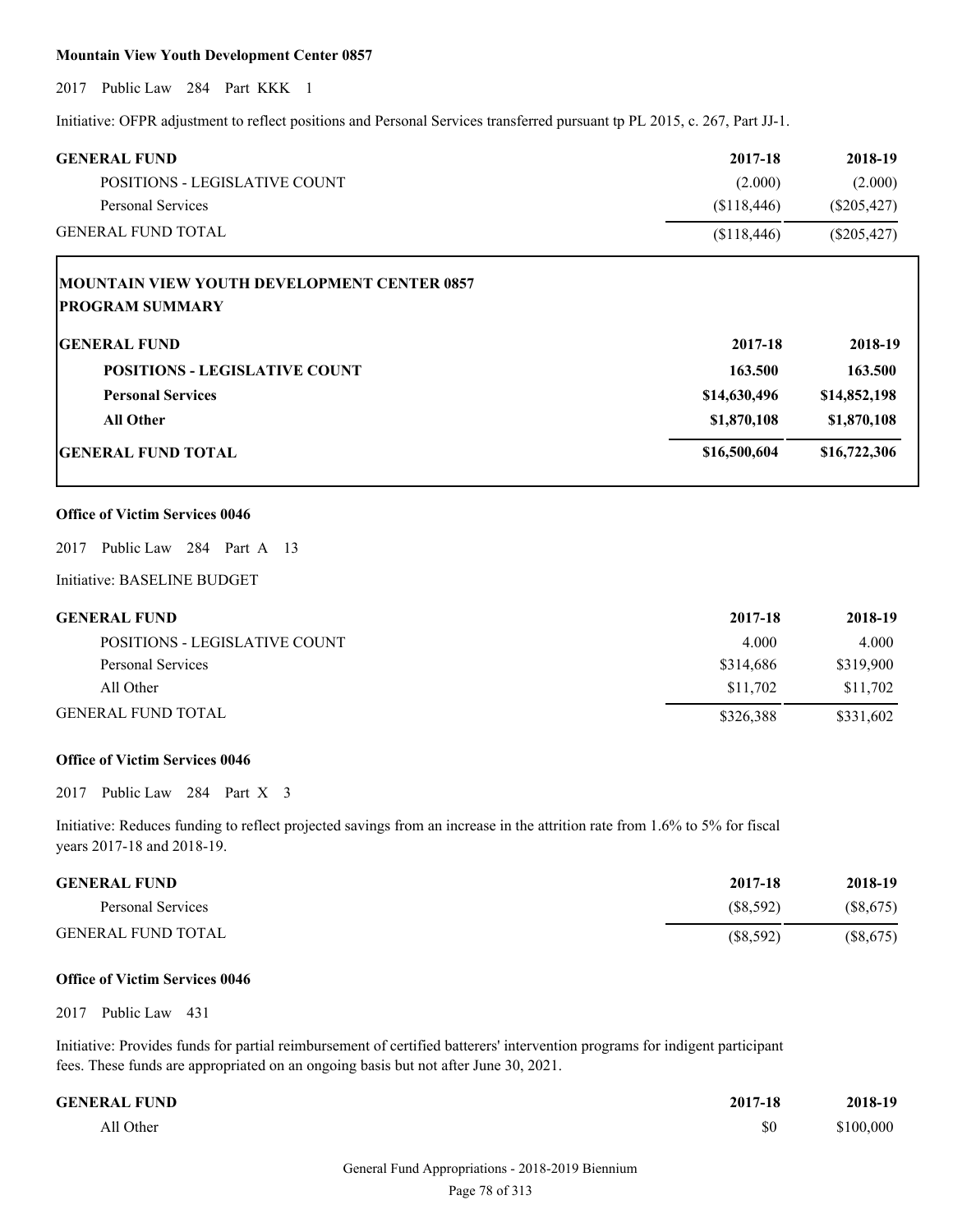# **Office of Victim Services 0046**

2017 Public Law 431

Initiative: Provides funds for training programs to sustain and expand the accessibility of certified batterers' intervention programs.These funds are appropriated on an ongoing basis but not after June 30, 2021.

| <b>GENERAL FUND</b>       | 2017-18 | 2018-19  |
|---------------------------|---------|----------|
| All Other                 | \$0     | \$20,000 |
| <b>GENERAL FUND TOTAL</b> | \$0     | \$20,000 |

# **Office of Victim Services 0046**

2017 Public Law 431

Initiative: Provides funds for partial reimbursement of mileage expenses for certified batterers' intervention program facilitators who are providing testimony and information required by the court regarding offender participation in certified batterers' intervention programs as a condition of release.These funds are appropriated on an ongoing basis but not after June 30, 2021.

| <b>GENERAL FUND</b>       | 2017-18 | 2018-19 |
|---------------------------|---------|---------|
| All Other                 | \$0     | \$5,000 |
| <b>GENERAL FUND TOTAL</b> | \$0     | \$5,000 |

#### **Office of Victim Services 0046**

2017 Public Law 431

Initiative: Provides funds for the Maine Coalition to End Domestic Violence for the administrative expenses associated with additional funding for certified batterers' intervention program expenses.These funds are appropriated on an ongoing basis but not after June 30, 2021.

| <b>GENERAL FUND</b>                                             | 2017-18   | 2018-19   |
|-----------------------------------------------------------------|-----------|-----------|
| All Other                                                       | \$0       | \$25,000  |
| <b>GENERAL FUND TOTAL</b>                                       | \$0       | \$25,000  |
| <b>OFFICE OF VICTIM SERVICES 0046</b><br><b>PROGRAM SUMMARY</b> |           |           |
| <b>IGENERAL FUND</b>                                            | 2017-18   | 2018-19   |
| <b>POSITIONS - LEGISLATIVE COUNT</b>                            | 4.000     | 4.000     |
| <b>Personal Services</b>                                        | \$306,094 | \$311,225 |
| <b>All Other</b>                                                | \$11,702  | \$161,702 |
| <b>GENERAL FUND TOTAL</b>                                       | \$317,796 | \$472,927 |

# **Parole Board 0123**

2017 Public Law 284 Part A 13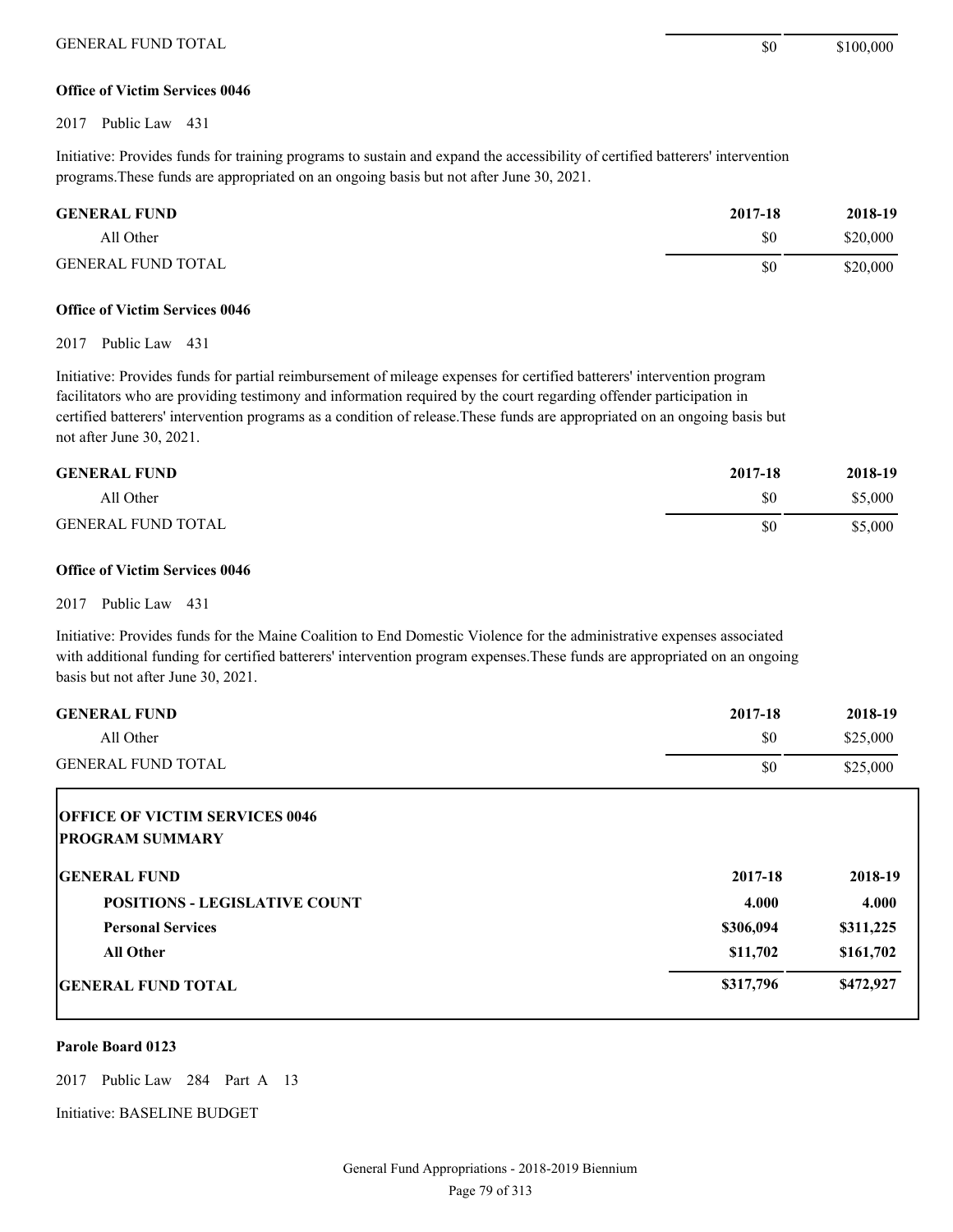| <b>GENERAL FUND</b>                                                                    | 2017-18       | 2018-19       |
|----------------------------------------------------------------------------------------|---------------|---------------|
| Personal Services                                                                      | \$1,650       | \$1,650       |
| All Other                                                                              | \$2,828       | \$2,828       |
| <b>GENERAL FUND TOTAL</b>                                                              | \$4,478       | \$4,478       |
| PAROLE BOARD 0123                                                                      |               |               |
| <b>PROGRAM SUMMARY</b>                                                                 |               |               |
| <b>GENERAL FUND</b>                                                                    | 2017-18       | 2018-19       |
| <b>Personal Services</b>                                                               | \$1,650       | \$1,650       |
| All Other                                                                              | \$2,828       | \$2,828       |
| <b>GENERAL FUND TOTAL</b>                                                              | \$4,478       | \$4,478       |
| <b>Prisoner Boarding Program Z086</b>                                                  |               |               |
| Public Law 284 Part A 13<br>2017                                                       |               |               |
| Initiative: BASELINE BUDGET                                                            |               |               |
| <b>GENERAL FUND</b>                                                                    | 2017-18       | 2018-19       |
| All Other                                                                              | \$547,613     | \$547,613     |
| <b>GENERAL FUND TOTAL</b>                                                              | \$547,613     | \$547,613     |
| <b>Prisoner Boarding Program Z086</b>                                                  |               |               |
| 2017 Public Law 284 Part A 13                                                          |               |               |
| Initiative: Eliminates the Prisoner Boarding Program in the Department of Corrections. |               |               |
| <b>GENERAL FUND</b>                                                                    | 2017-18       | 2018-19       |
| All Other                                                                              | $(\$547,613)$ | $(\$547,613)$ |
| <b>GENERAL FUND TOTAL</b>                                                              | $(\$547,613)$ | (\$547,613)   |
| <b>PRISONER BOARDING PROGRAM Z086</b>                                                  |               |               |
| <b>PROGRAM SUMMARY</b>                                                                 |               |               |
| <b>GENERAL FUND</b>                                                                    | 2017-18       | 2018-19       |
| <b>All Other</b>                                                                       | \$0           | \$0           |
| <b>GENERAL FUND TOTAL</b>                                                              | \$0           | \$0           |

# **Southern Maine Women's Reentry Center Z156**

2017 Public Law 284 Part A 13

| <b>GENERAL FUND</b>       | 2017-18   | 2018-19   |
|---------------------------|-----------|-----------|
| All Other                 | \$310.700 | \$310,700 |
| <b>GENERAL FUND TOTAL</b> | \$310.700 | \$310,700 |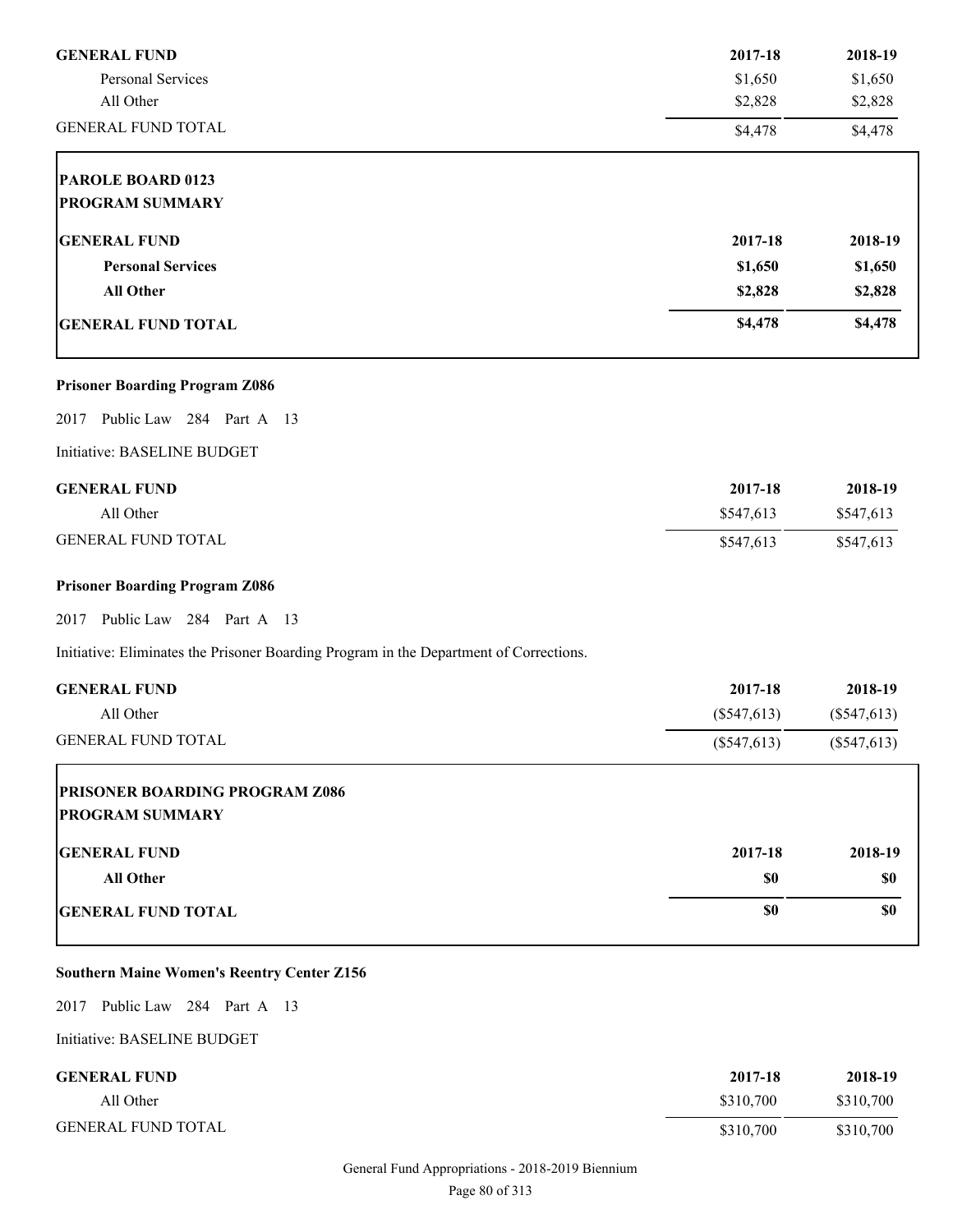# **Southern Maine Women's Reentry Center Z156**

# 2017 Public Law 284 Part A 13

Initiative: Transfers All Other funding from the Southern Maine Women's Reentry Center program to the Correctional Center program.

| <b>GENERAL FUND</b>                                                         | 2017-18       | 2018-19       |
|-----------------------------------------------------------------------------|---------------|---------------|
| All Other                                                                   | $(\$310,700)$ | $(\$310,700)$ |
| GENERAL FUND TOTAL                                                          | $(\$310,700)$ | $(\$310,700)$ |
| <b>SOUTHERN MAINE WOMEN'S REENTRY CENTER Z156</b><br><b>PROGRAM SUMMARY</b> |               |               |
| <b>GENERAL FUND</b>                                                         | 2017-18       | 2018-19       |
| <b>All Other</b>                                                            | \$0           | \$0           |
| <b>GENERAL FUND TOTAL</b>                                                   | \$0           | \$0           |
|                                                                             |               |               |

# **State Prison 0144**

2017 Public Law 284 Part A 13

## Initiative: BASELINE BUDGET

| <b>GENERAL FUND</b>           | 2017-18      | 2018-19      |
|-------------------------------|--------------|--------------|
| POSITIONS - LEGISLATIVE COUNT | 309.000      | 309.000      |
| Personal Services             | \$27,401,285 | \$28.112.946 |
| All Other                     | \$4,789,930  | \$4.789.930  |
| <b>GENERAL FUND TOTAL</b>     | \$32,191,215 | \$32,902,876 |

### **State Prison 0144**

2017 Public Law 284 Part X 3

Initiative: Reduces funding to reflect projected savings from an increase in the attrition rate from 1.6% to 5% for fiscal years 2017-18 and 2018-19.

| <b>GENERAL FUND</b>       | 2017-18     | 2018-19     |
|---------------------------|-------------|-------------|
| Personal Services         | (S782.534)  | (S800, 495) |
| <b>GENERAL FUND TOTAL</b> | (S782, 534) | (S800, 495) |

# **State Prison 0144**

2017 Public Law 284 Part KKK 1

Initiative: OFPR adjustment to reflect positions and Personal Services transferred pursuant tp PL 2015, c. 267, Part JJ-1.

| <b>GENERAL FUND</b>           | 2017-18 | 2018-19  |
|-------------------------------|---------|----------|
| POSITIONS - LEGISLATIVE COUNT | 0.000   | 0.000    |
| Personal Services             | \$1.188 | \$25,098 |
| <b>GENERAL FUND TOTAL</b>     | \$1.188 | \$25,098 |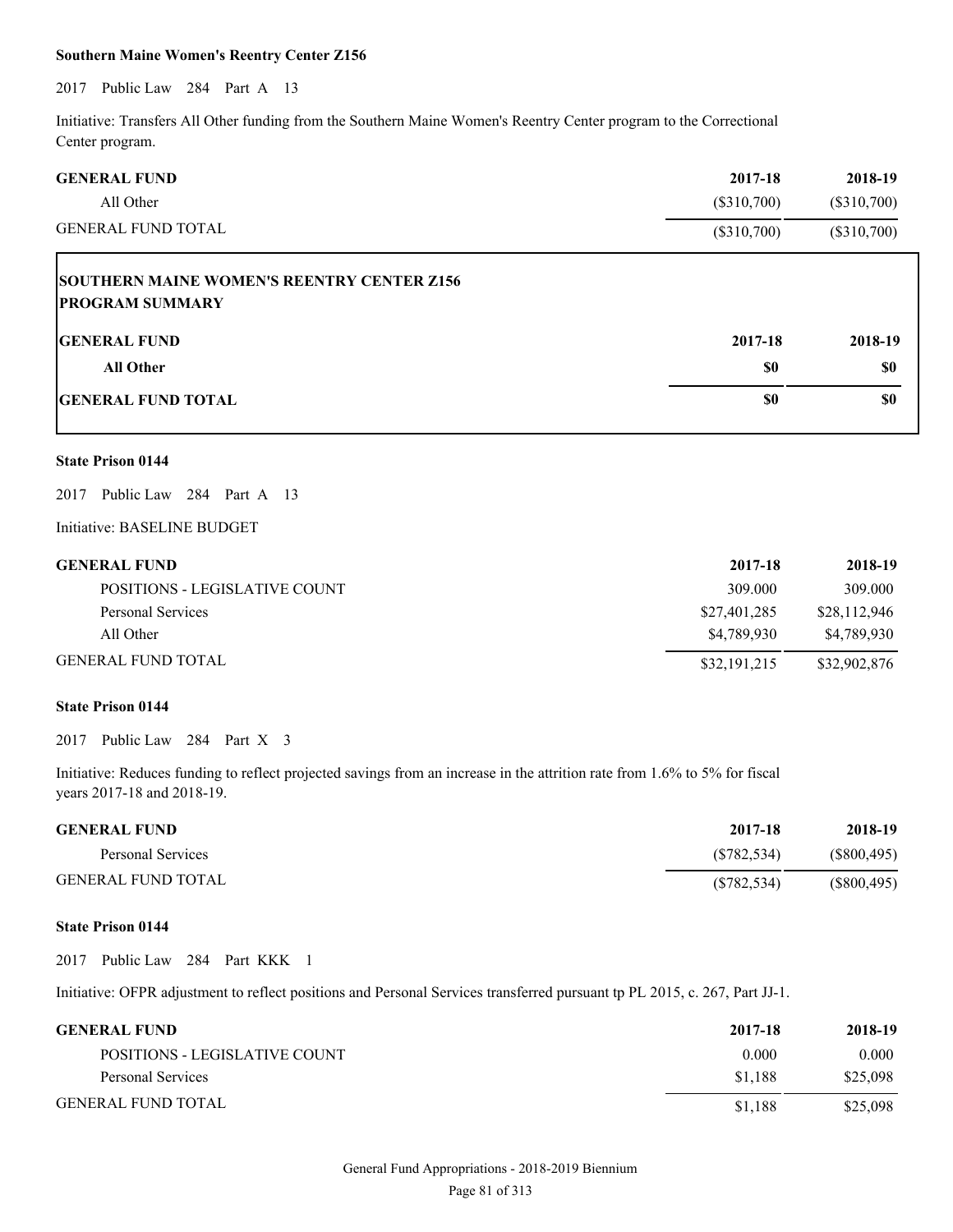| <b>STATE PRISON 0144</b>                                                                  |               |                      |
|-------------------------------------------------------------------------------------------|---------------|----------------------|
| <b>PROGRAM SUMMARY</b>                                                                    |               |                      |
| <b>GENERAL FUND</b>                                                                       | 2017-18       | 2018-19              |
| <b>POSITIONS - LEGISLATIVE COUNT</b>                                                      | 309.000       | 309.000              |
| <b>Personal Services</b>                                                                  | \$26,619,939  | \$27,337,549         |
| <b>All Other</b>                                                                          | \$4,789,930   | \$4,789,930          |
| <b>GENERAL FUND TOTAL</b>                                                                 | \$31,409,869  | \$32,127,479         |
|                                                                                           |               |                      |
|                                                                                           |               |                      |
|                                                                                           | 2017-18       |                      |
| <b>POSITIONS - LEGISLATIVE COUNT</b>                                                      | 1,284.000     | 2018-19<br>1,233.000 |
| <b>POSITIONS - FTE COUNT</b>                                                              | 2.918         | 2.918                |
| <b>CORRECTIONS, DEPARTMENT OF</b><br><b>DEPARTMENT TOTALS</b><br><b>Personal Services</b> | \$114,110,249 | \$111,995,056        |
| <b>All Other</b>                                                                          | \$71,466,389  | \$74,155,394         |

# **CULTURAL AFFAIRS COUNCIL, MAINE STATE**

#### **New Century Program Fund 0904**

2017 Public Law 284 Part A 15

Initiative: BASELINE BUDGET

| <b>GENERAL FUND</b>       | 2017-18  | 2018-19  |
|---------------------------|----------|----------|
| All Other                 | \$39,445 | \$39.445 |
| <b>GENERAL FUND TOTAL</b> | \$39,445 | \$39,445 |

# **New Century Program Fund 0904**

2017 Public Law 284 Part A 15

Initiative: Provides additional funds in fiscal year 2017-18 and fiscal year 2018-19 only for the planning and preparation of the State of Maine Bicentennial Celebration.

| <b>GENERAL FUND</b>       | 2017-18   | 2018-19   |
|---------------------------|-----------|-----------|
| All Other                 | \$500,000 | \$500,000 |
| <b>GENERAL FUND TOTAL</b> | \$500,000 | \$500,000 |

# **New Century Program Fund 0904**

2017 Public Law 284 Part ZZZZZZZ 5

Initiative: Deappropriates funds to offset an appropriation in Part A of this Act that provides additional funds in fiscal year 2017-18 and fiscal year 2018-19 only for the planning and preparation for the State of Maine Bicentennial Celebration.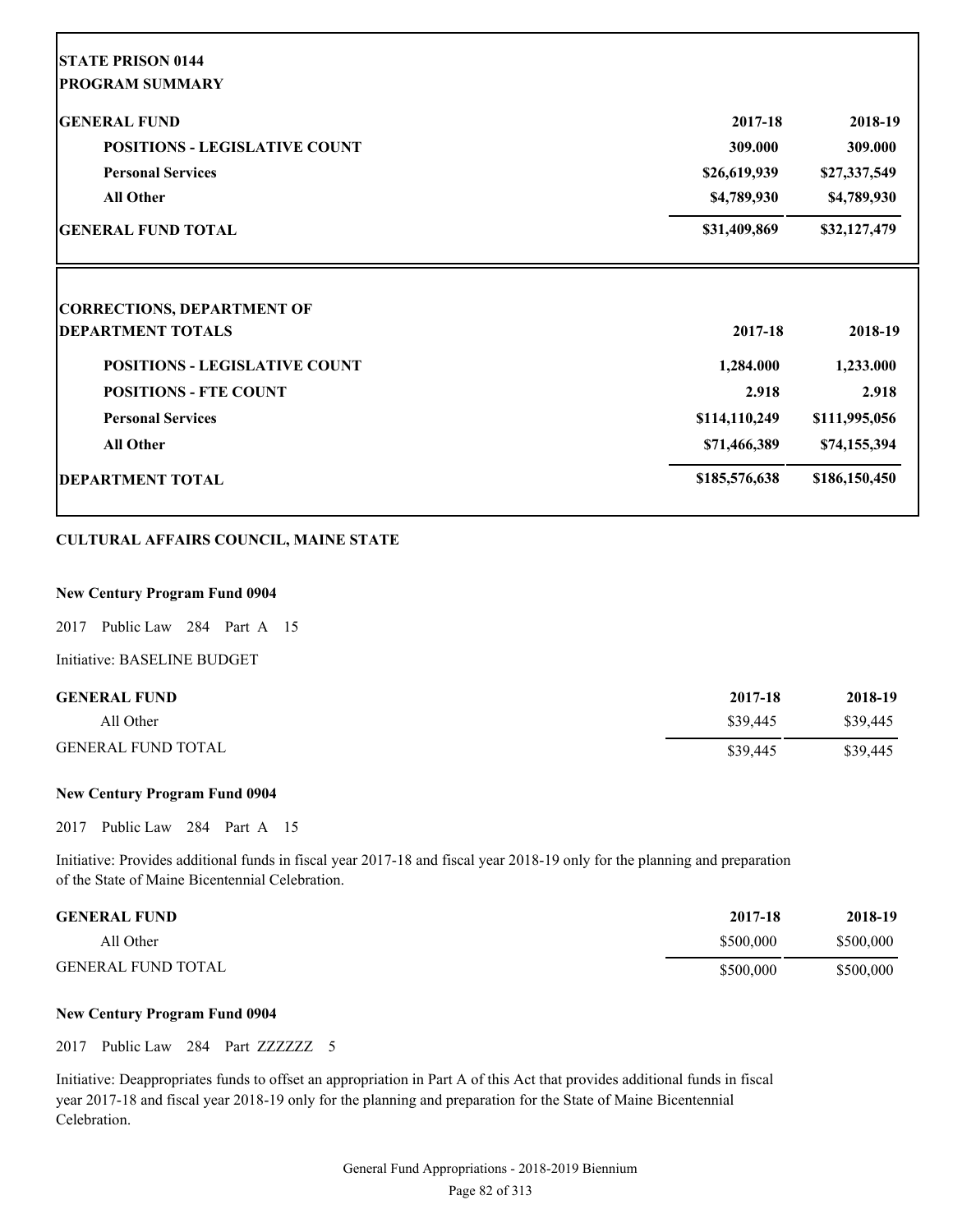| <b>GENERAL FUND</b>                  | 2017-18       | 2018-19       |
|--------------------------------------|---------------|---------------|
| All Other                            | $(\$500,000)$ | $(\$500,000)$ |
| <b>GENERAL FUND TOTAL</b>            | $(\$500,000)$ | $(\$500,000)$ |
| <b>NEW CENTURY PROGRAM FUND 0904</b> |               |               |
| <b>PROGRAM SUMMARY</b>               |               |               |
| <b>IGENERAL FUND</b>                 | 2017-18       | 2018-19       |
| <b>All Other</b>                     | \$39,445      | \$39,445      |
| <b>IGENERAL FUND TOTAL</b>           | \$39,445      | \$39,445      |

#### **State of Maine Bicentennial Celebration N257**

2017 Public Law 463

Initiative: Provides one-time funds for staff support and other expenses associated with the planning of the State of Maine bicentennial celebration. Funds appropriated for this purpose do not lapse but must be carried forward into the next fiscal year to be used only to support the expenses of planning the bicentennial celebration.

| <b>GENERAL FUND</b>                                 | 2017-18  | 2018-19   |
|-----------------------------------------------------|----------|-----------|
| All Other                                           | \$0      | \$75,000  |
| <b>GENERAL FUND TOTAL</b>                           | \$0      | \$75,000  |
| <b>STATE OF MAINE BICENTENNIAL CELEBRATION N257</b> |          |           |
| <b>PROGRAM SUMMARY</b>                              |          |           |
| <b>GENERAL FUND</b>                                 | 2017-18  | 2018-19   |
| <b>All Other</b>                                    | \$0      | \$75,000  |
| <b>GENERAL FUND TOTAL</b>                           | \$0      | \$75,000  |
| <b>CULTURAL AFFAIRS COUNCIL, MAINE STATE</b>        |          |           |
| <b>DEPARTMENT TOTALS</b>                            | 2017-18  | 2018-19   |
| <b>All Other</b>                                    | \$39,445 | \$114,445 |
| <b>DEPARTMENT TOTAL</b>                             | \$39,445 | \$114,445 |

# **DEFENSE, VETERANS AND EMERGENCY MANAGEMENT, DEPARTMENT OF**

#### **Administration - Defense, Veterans and Emergency Management 0109**

2017 Public Law 284 Part A 16

Initiative: BASELINE BUDGET

| <b>GENERAL FUND</b> | 2017-18 | 2018-19 |
|---------------------|---------|---------|
|                     |         |         |
|                     |         |         |

POSITIONS - LEGISLATIVE COUNT 2.000 2.000 2.000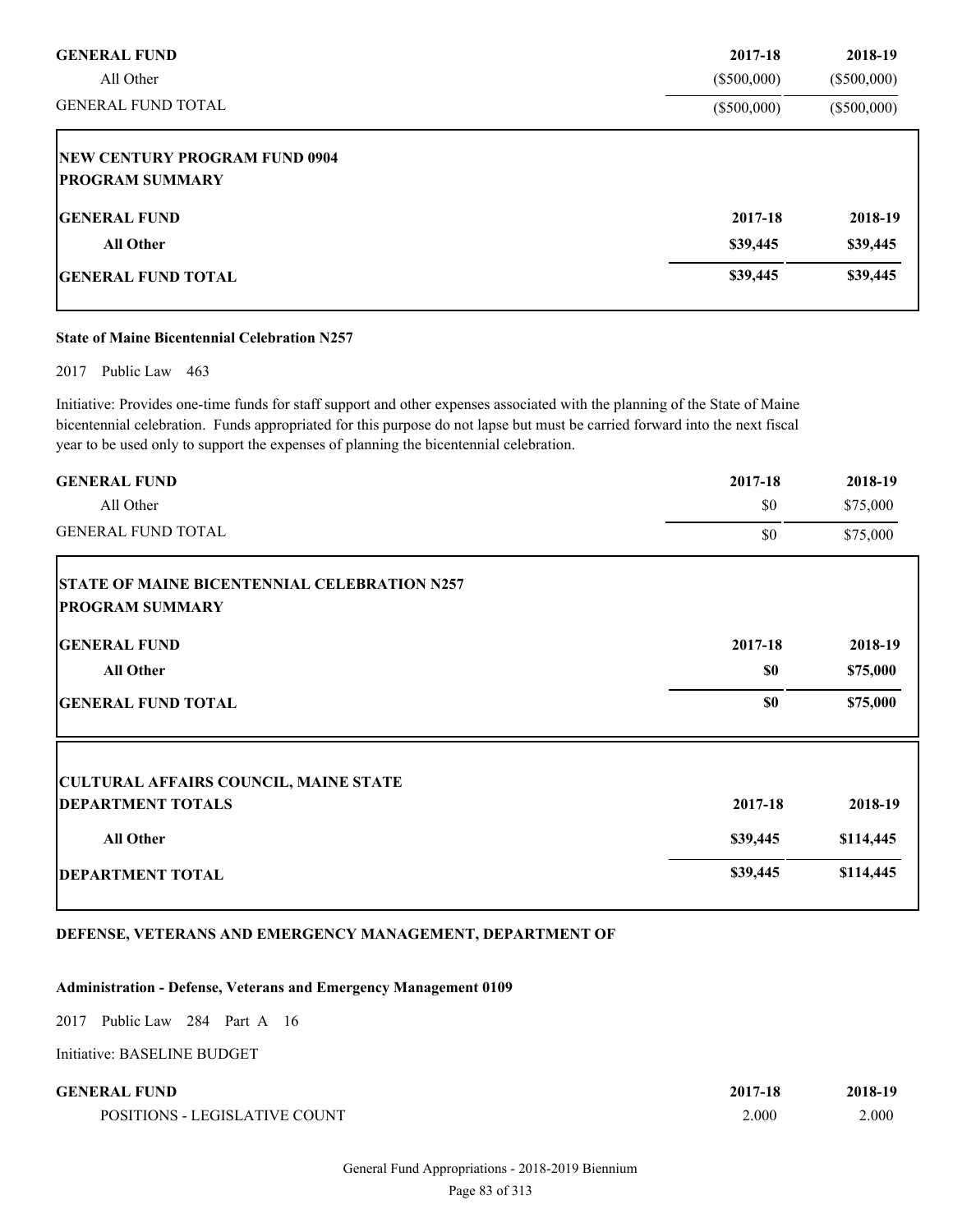| Personal Services         | \$206,057 | \$207,590 |
|---------------------------|-----------|-----------|
| All Other                 | \$57,120  | \$57,120  |
| <b>GENERAL FUND TOTAL</b> | \$263.177 | \$264,710 |

# **Administration - Defense, Veterans and Emergency Management 0109**

2017 Public Law 284 Part A 16

Initiative: Reallocates the cost of one Adjutant General position and one Deputy Commissioner, Defense, Veterans and Emergency Management position from 83.5% General Fund, Administration - Defense, Veterans and Emergency Management program and 16.5% Federal Expenditures Fund, Administration - Maine Emergency Management Agency program to 100% General Fund, Administration - Defense, Veterans and Emergency Management program.

| <b>GENERAL FUND</b>       | 2017-18  | 2018-19  |
|---------------------------|----------|----------|
| Personal Services         | \$40.718 | \$41.022 |
| <b>GENERAL FUND TOTAL</b> | \$40.718 | \$41,022 |

#### **Administration - Defense, Veterans and Emergency Management 0109**

2017 Public Law 284 Part A 16

Initiative: Reallocates technology costs for the Deputy Commissioner, Defense, Veterans and Emergency Management from 100% Federal Expenditures Fund in the Maine Emergency Management Agency program to 100% General Fund in the Administration - Defense, Veterans and Emergency Management program.

| <b>GENERAL FUND</b>       | 2017-18 | 2018-19 |
|---------------------------|---------|---------|
| All Other                 | \$5,000 | \$5,000 |
| <b>GENERAL FUND TOTAL</b> | \$5,000 | \$5,000 |

## **Administration - Defense, Veterans and Emergency Management 0109**

2017 Public Law 284 Part X 3

Г

Initiative: Reduces funding to reflect projected savings from an increase in the attrition rate from 1.6% to 5% for fiscal years 2017-18 and 2018-19.

| <b>GENERAL FUND</b>       | 2017-18   | 2018-19   |
|---------------------------|-----------|-----------|
| Personal Services         | (\$8,085) | (S8, 151) |
| <b>GENERAL FUND TOTAL</b> | (S8,085)  | (S8, 151) |

| <b>ADMINISTRATION - DEFENSE, VETERANS AND EMERGENCY MANAGEMENT 0109</b><br><b>PROGRAM SUMMARY</b> |           |           |
|---------------------------------------------------------------------------------------------------|-----------|-----------|
| <b>IGENERAL FUND</b>                                                                              | 2017-18   | 2018-19   |
| <b>POSITIONS - LEGISLATIVE COUNT</b>                                                              | 2.000     | 2.000     |
| <b>Personal Services</b>                                                                          | \$238,690 | \$240,461 |
| <b>All Other</b>                                                                                  | \$62,120  | \$62,120  |
| GENERAL FUND TOTAL                                                                                | \$300,810 | \$302,581 |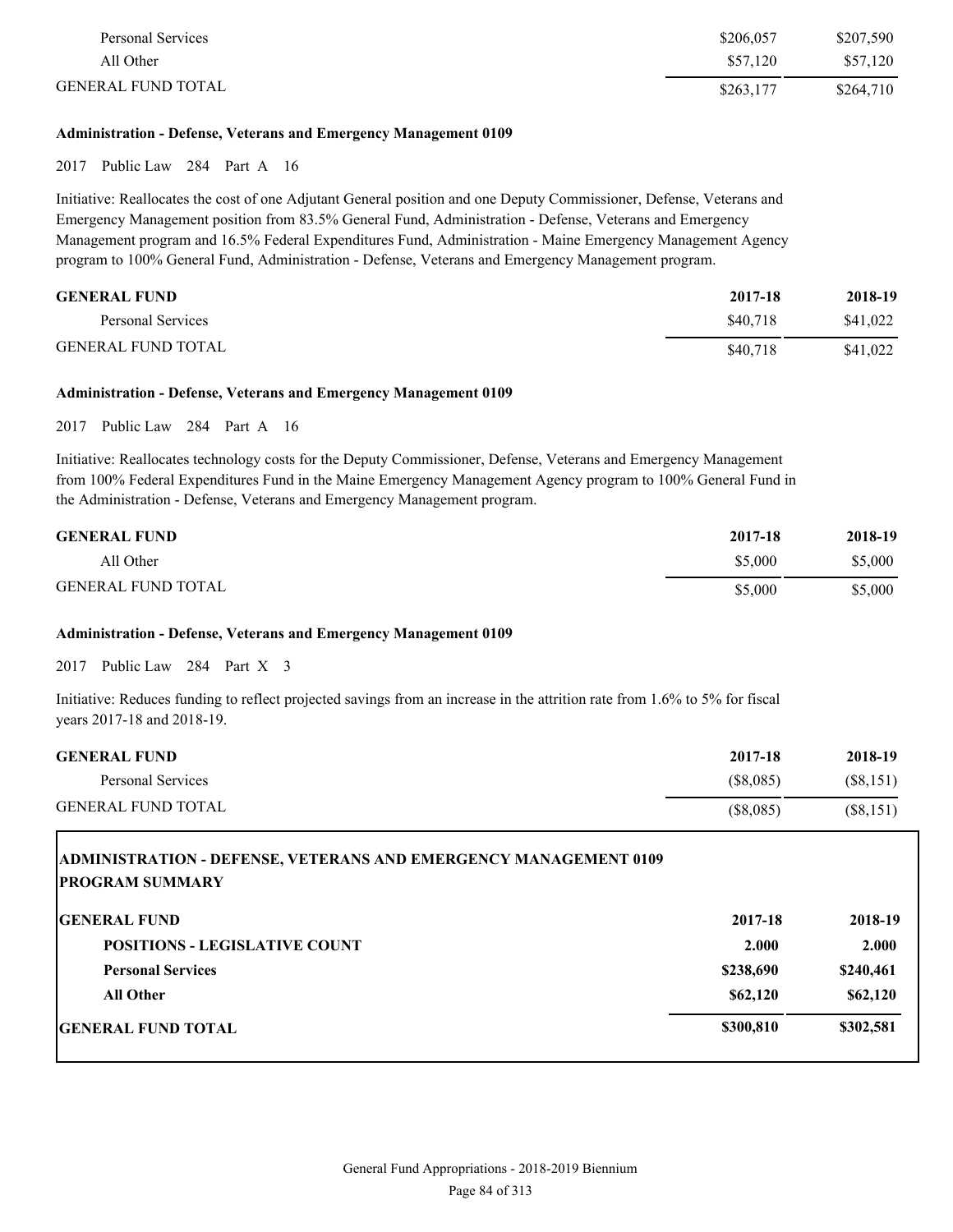# **Administration - Maine Emergency Management Agency 0214**

2017 Public Law 284 Part A 16

# Initiative: BASELINE BUDGET

| <b>GENERAL FUND</b>           | 2017-18   | 2018-19   |
|-------------------------------|-----------|-----------|
| POSITIONS - LEGISLATIVE COUNT | 11.000    | 11.000    |
| Personal Services             | \$586.361 | \$597,656 |
| All Other                     | \$118.819 | \$118,819 |
| <b>GENERAL FUND TOTAL</b>     | \$705,180 | \$716,475 |

# **Administration - Maine Emergency Management Agency 0214**

2017 Public Law 284 Part X 3

Initiative: Reduces funding to reflect projected savings from an increase in the attrition rate from 1.6% to 5% for fiscal years 2017-18 and 2018-19.

| <b>GENERAL FUND</b>       | 2017-18    | 2018-19   |
|---------------------------|------------|-----------|
| Personal Services         | (S16.828)  | (S17,100) |
| <b>GENERAL FUND TOTAL</b> | (S16, 828) | (S17,100) |

| <b>ADMINISTRATION - MAINE EMERGENCY MANAGEMENT AGENCY 0214</b><br><b>IPROGRAM SUMMARY</b> |           |           |
|-------------------------------------------------------------------------------------------|-----------|-----------|
| <b>IGENERAL FUND</b>                                                                      | 2017-18   | 2018-19   |
| <b>POSITIONS - LEGISLATIVE COUNT</b>                                                      | 11.000    | 11.000    |
| <b>Personal Services</b>                                                                  | \$569,533 | \$580,556 |
| <b>All Other</b>                                                                          | \$118,819 | \$118,819 |
| <b>IGENERAL FUND TOTAL</b>                                                                | \$688,352 | \$699,375 |

# **Maine National Guard Postsecondary Fund Z190**

2017 Public Law 419

Initiative: Provides funding for tuition assistance to veterans attending state postsecondary education institutions and private postsecondary education institutions.

| <b>GENERAL FUND</b>                                                           | 2017-18 | 2018-19   |
|-------------------------------------------------------------------------------|---------|-----------|
| All Other                                                                     | \$0     | \$150,000 |
| <b>GENERAL FUND TOTAL</b>                                                     | \$0     | \$150,000 |
| <b>MAINE NATIONAL GUARD POSTSECONDARY FUND Z190</b><br><b>PROGRAM SUMMARY</b> |         |           |
| <b>IGENERAL FUND</b>                                                          | 2017-18 | 2018-19   |
| <b>All Other</b>                                                              | \$0     | \$150,000 |
| <b>GENERAL FUND TOTAL</b>                                                     | \$0     | \$150,000 |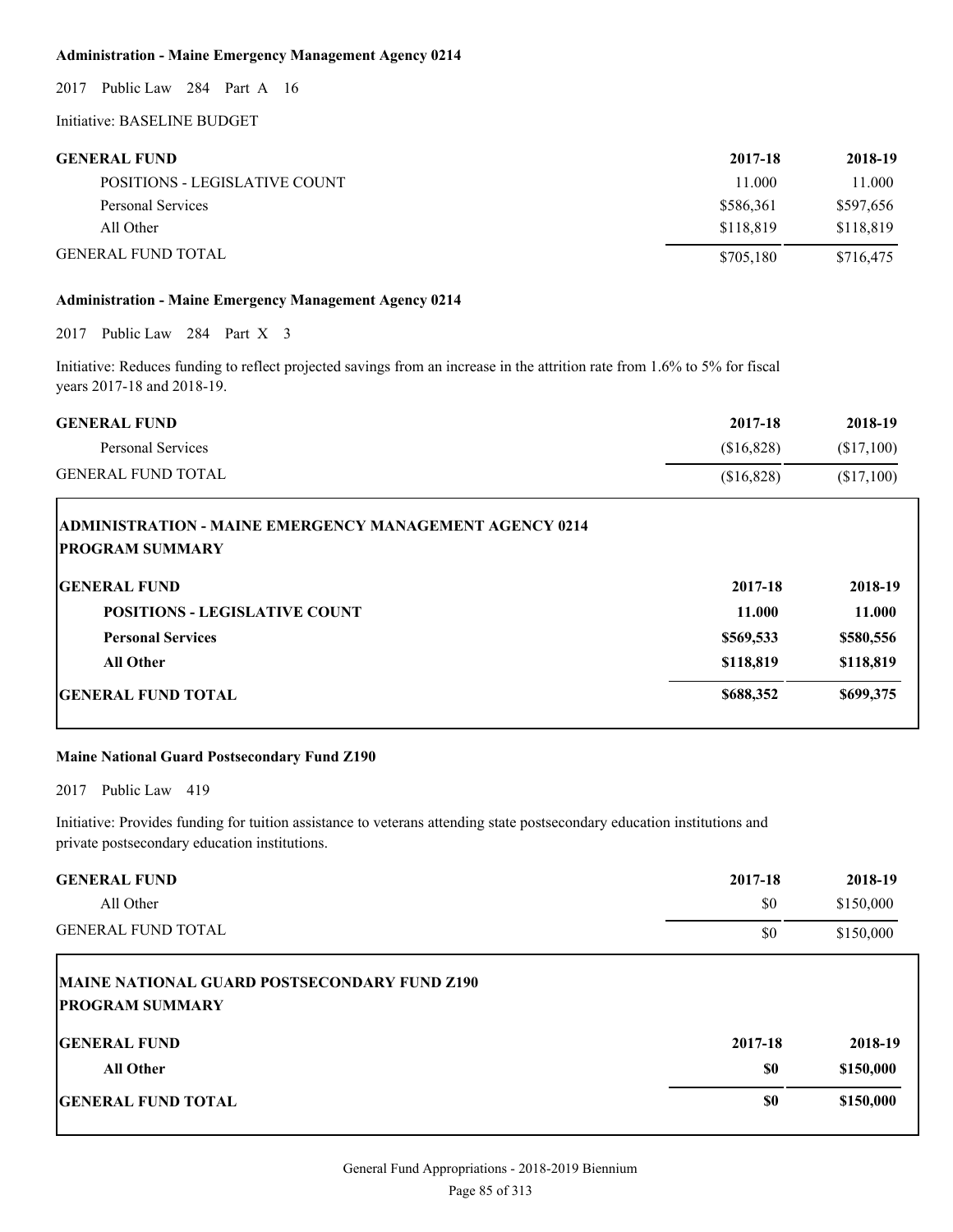### **Military Training and Operations 0108**

2017 Public Law 284 Part A 16

Initiative: BASELINE BUDGET

| <b>GENERAL FUND</b>           | 2017-18     | 2018-19     |
|-------------------------------|-------------|-------------|
| POSITIONS - LEGISLATIVE COUNT | 11.000      | 11.000      |
| Personal Services             | \$1,113,790 | \$1,137,102 |
| All Other                     | \$2,106,337 | \$2,106,337 |
| <b>GENERAL FUND TOTAL</b>     | \$3,220,127 | \$3,243,439 |

#### **Military Training and Operations 0108**

2017 Public Law 284 Part A 16

Initiative: Provides funding for the approved reorganization of one Office Associate II position to a Secretary Associate position. Also transfers All Other to Personal Services in the General Fund to fund the reorganization.

| <b>GENERAL FUND</b>       | 2017-18   | 2018-19   |
|---------------------------|-----------|-----------|
| Personal Services         | \$572     | \$584     |
| All Other                 | $(\$572)$ | $(\$584)$ |
| <b>GENERAL FUND TOTAL</b> | \$0       | \$0       |

#### **Military Training and Operations 0108**

2017 Public Law 284 Part A 16

Initiative: Provides funding to raise the stipend of the High Voltage Electrician positions from 3% to 20% and transfers All Other to Personal Services to fund the cost.

| <b>GENERAL FUND</b>       | 2017-18    | 2018-19      |
|---------------------------|------------|--------------|
| Personal Services         | \$20,394   | \$21,025     |
| All Other                 | (S20, 394) | $(\$21,025)$ |
| <b>GENERAL FUND TOTAL</b> | S0         | \$0          |

#### **Military Training and Operations 0108**

2017 Public Law 284 Part A 16

Initiative: Provides funding to raise the stipend of the High Voltage Electrician Supervisor position from 3% to 20% and transfers All Other to Personal Services to fund the cost.

| <b>GENERAL FUND</b>       | 2017-18  | 2018-19     |
|---------------------------|----------|-------------|
| Personal Services         | \$2.786  | \$2,791     |
| All Other                 | (S2,786) | $(\$2,791)$ |
| <b>GENERAL FUND TOTAL</b> | S0       | \$0         |

# **Military Training and Operations 0108**

2017 Public Law 284 Part A 16

Initiative: Provides funding for the approved reorganization of one Maintenance Mechanic position to a Building Mechanical Systems Specialist position.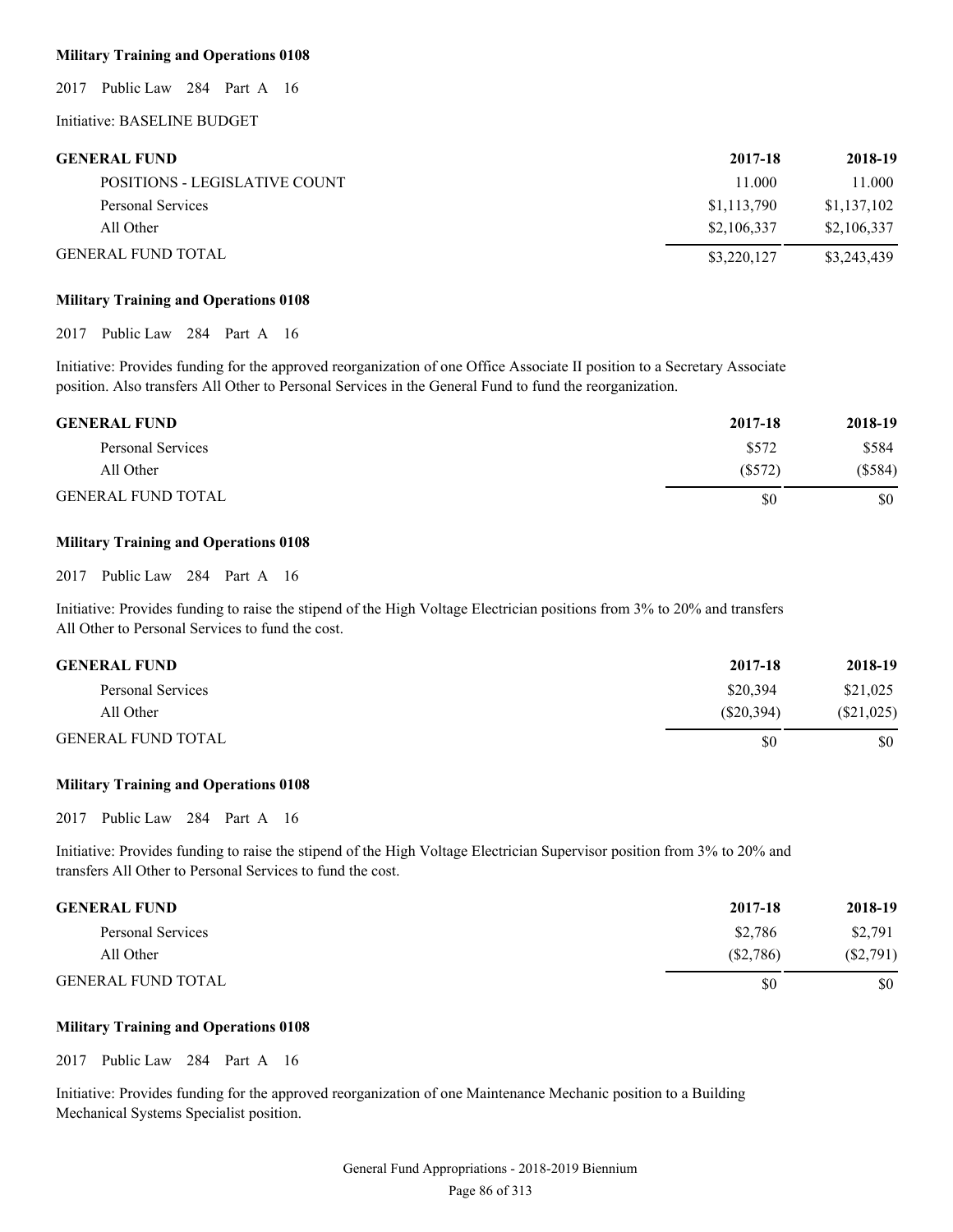| <b>GENERAL FUND</b>                          | 2017-18    | 2018-19    |
|----------------------------------------------|------------|------------|
| <b>Personal Services</b>                     | \$1,285    | \$1,902    |
| <b>GENERAL FUND TOTAL</b>                    | \$1,285    | \$1,902    |
| <b>Military Training and Operations 0108</b> |            |            |
| Public Law 284 Part B 1<br>2017              |            |            |
| Initiative: RECLASSIFICATIONS                |            |            |
| <b>GENERAL FUND</b>                          | 2017-18    | 2018-19    |
| Personal Services                            | \$15,931   | \$16,036   |
| All Other                                    | (\$15,931) | (\$16,036) |
| <b>GENERAL FUND TOTAL</b>                    | \$0        | \$0        |

# **Military Training and Operations 0108**

2017 Public Law 284 Part X 3

Initiative: Reduces funding to reflect projected savings from an increase in the attrition rate from 1.6% to 5% for fiscal years 2017-18 and 2018-19.

| 2017-18     | 2018-19      |
|-------------|--------------|
| (\$31,825)  | $(\$32,345)$ |
| (\$31,825)  | $(\$32,345)$ |
|             |              |
|             |              |
| 2017-18     | 2018-19      |
| 11.000      | 11.000       |
| \$1,122,933 | \$1,147,095  |
| \$2,066,654 | \$2,065,901  |
| \$3,189,587 | \$3,212,996  |
|             |              |

# **Stream Gaging Cooperative Program 0858**

2017 Public Law 284 Part A 16

| <b>GENERAL FUND</b>       | 2017-18   | 2018-19   |
|---------------------------|-----------|-----------|
| All Other                 | \$175,005 | \$175,005 |
| <b>GENERAL FUND TOTAL</b> | \$175,005 | \$175,005 |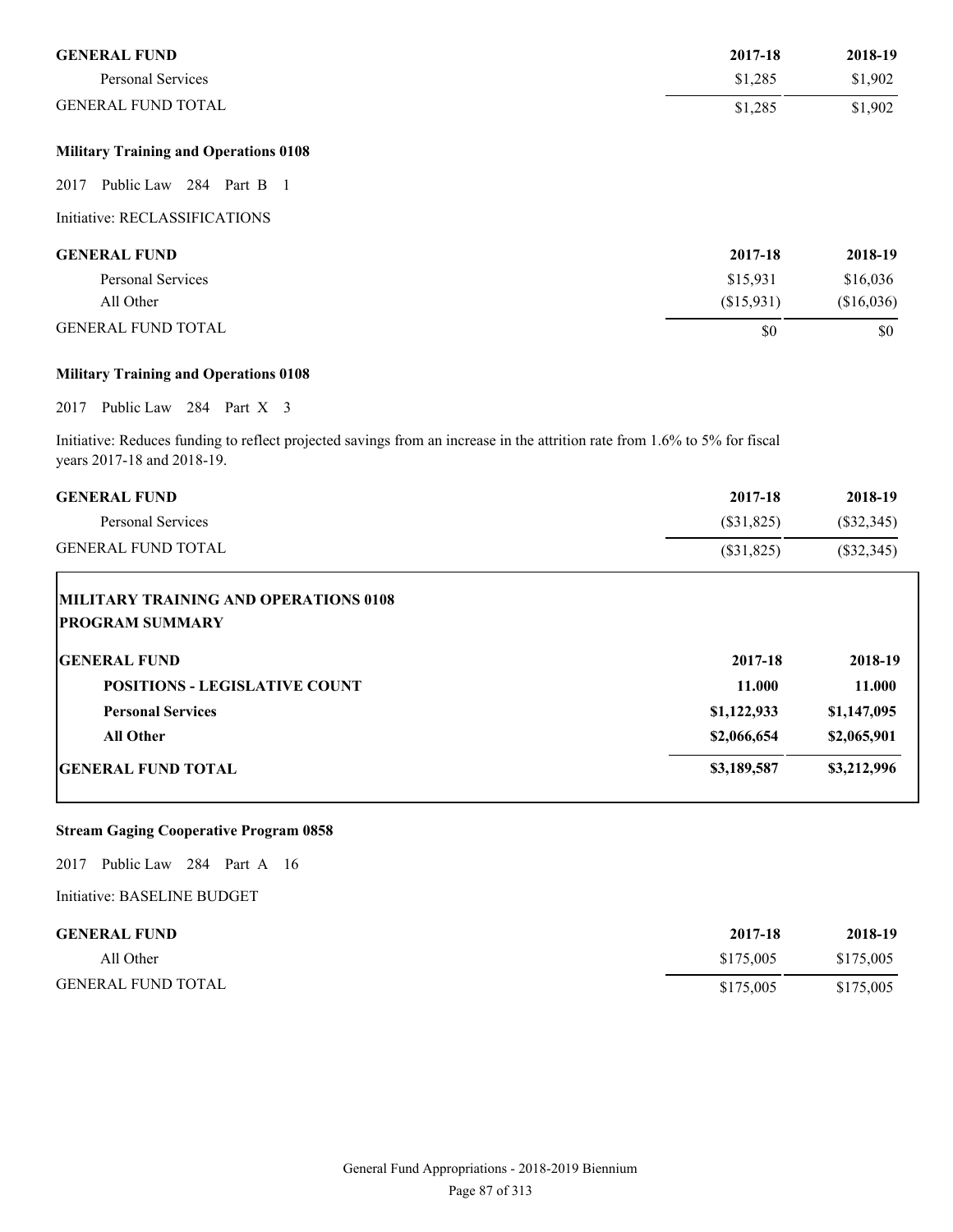# **STREAM GAGING COOPERATIVE PROGRAM 0858 PROGRAM SUMMARY**

| <b>GENERAL FUND</b>       | 2017-18   | 2018-19   |
|---------------------------|-----------|-----------|
| <b>All Other</b>          | \$175,005 | \$175,005 |
| <b>GENERAL FUND TOTAL</b> | \$175,005 | \$175,005 |

#### **Veterans Services 0110**

2017 Public Law 284 Part A 16

Initiative: BASELINE BUDGET

| <b>GENERAL FUND</b>           | 2017-18     | 2018-19     |
|-------------------------------|-------------|-------------|
| POSITIONS - LEGISLATIVE COUNT | 41.000      | 41.000      |
| Personal Services             | \$2,841,680 | \$2,932,510 |
| All Other                     | \$1,028,665 | \$1,028,665 |
| <b>GENERAL FUND TOTAL</b>     | \$3,870,345 | \$3,961,175 |

#### **Veterans Services 0110**

2017 Public Law 284 Part A 16

Initiative: Provides funding for the approved reorganization of one Office Associate II Supervisor position to an Office Specialist I Manager Supervisor position.

| <b>GENERAL FUND</b>       | 2017-18 | 2018-19 |
|---------------------------|---------|---------|
| Personal Services         | \$3.457 | \$5.770 |
| <b>GENERAL FUND TOTAL</b> | \$3,457 | \$5,770 |

# **Veterans Services 0110**

2017 Public Law 284 Part A 16

Initiative: Provides funding for the approved reorganization of 2 Office Associate II positions to Office Specialist I positions.

| <b>GENERAL FUND</b>       | 2017-18 | 2018-19 |
|---------------------------|---------|---------|
| Personal Services         | \$7.158 | \$7.547 |
| <b>GENERAL FUND TOTAL</b> | \$7,158 | \$7.547 |

## **Veterans Services 0110**

2017 Public Law 284 Part A 16

Initiative: Provides funding for the approved reorganization of one Office Associate II position to an Office Specialist I position.

| <b>GENERAL FUND</b>       | 2017-18 | 2018-19 |
|---------------------------|---------|---------|
| Personal Services         | \$4.358 | \$4.355 |
| <b>GENERAL FUND TOTAL</b> | \$4.358 | \$4,355 |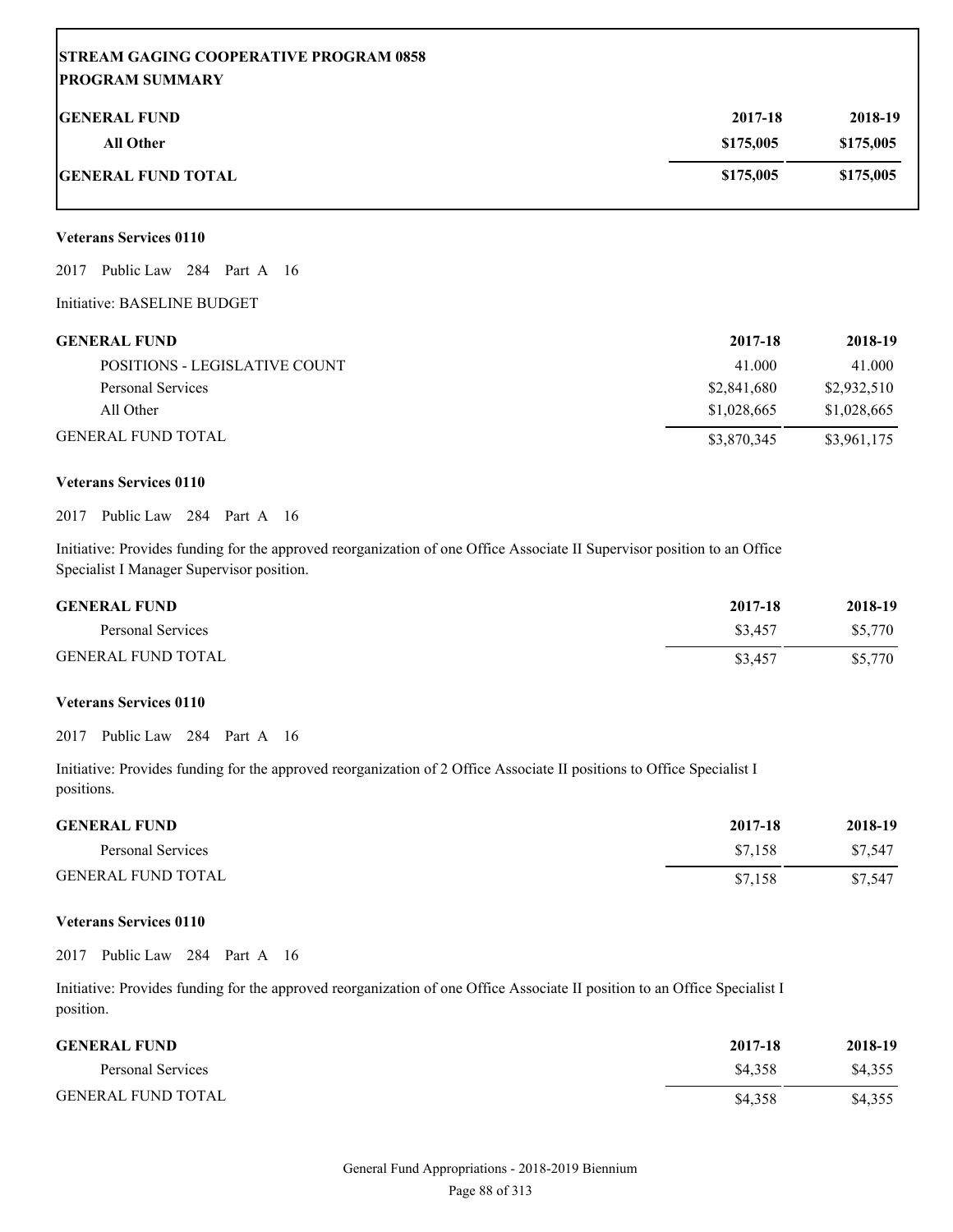#### **Veterans Services 0110**

2017 Public Law 284 Part A 16

Initiative: Provides funding for the approved range change of one Supervisor Veterans Services position from range 26 to range 29.

| <b>GENERAL FUND</b>       | 2017-18 | 2018-19 |
|---------------------------|---------|---------|
| Personal Services         | \$9.194 | \$9,209 |
| <b>GENERAL FUND TOTAL</b> | \$9.194 | \$9,209 |

### **Veterans Services 0110**

2017 Public Law 284 Part A 16

Initiative: Provides funding to replace 3 Kubota RTV900 4 wheelers used at the Maine Veterans Memorial Cemetery.

| <b>GENERAL FUND</b>       | 2017-18  | 2018-19  |
|---------------------------|----------|----------|
| Capital Expenditures      | \$30.000 | \$15,000 |
| <b>GENERAL FUND TOTAL</b> | \$30,000 | \$15,000 |

#### **Veterans Services 0110**

2017 Public Law 284 Part X 3

Initiative: Reduces funding to reflect projected savings from an increase in the attrition rate from 1.6% to 5% for fiscal years 2017-18 and 2018-19.

| <b>GENERAL FUND</b>                                     | 2017-18      | 2018-19      |
|---------------------------------------------------------|--------------|--------------|
| Personal Services                                       | (\$78,383)   | $(\$80,713)$ |
| <b>GENERAL FUND TOTAL</b>                               | $(\$78,383)$ | $(\$80,713)$ |
| <b>VETERANS SERVICES 0110</b><br><b>PROGRAM SUMMARY</b> |              |              |
| <b>GENERAL FUND</b>                                     | 2017-18      | 2018-19      |
| <b>POSITIONS - LEGISLATIVE COUNT</b>                    | 41.000       | 41.000       |
| <b>Personal Services</b>                                | \$2,787,464  | \$2,878,678  |
| <b>All Other</b>                                        | \$1,028,665  | \$1,028,665  |
| <b>Capital Expenditures</b>                             | \$30,000     | \$15,000     |
| <b>GENERAL FUND TOTAL</b>                               | \$3,846,129  | \$3,922,343  |

#### **Veterans Temporary Assistance Fund N284**

2017 Public Law 419

Initiative: Establishes the Veterans Temporary Assistance Fund and provides funding for financial assistance to veterans.

| <b>GENERAL FUND</b>       | 2017-18 | 2018-19   |
|---------------------------|---------|-----------|
| All Other                 | \$0     | \$250,000 |
| <b>GENERAL FUND TOTAL</b> | \$0     | \$250,000 |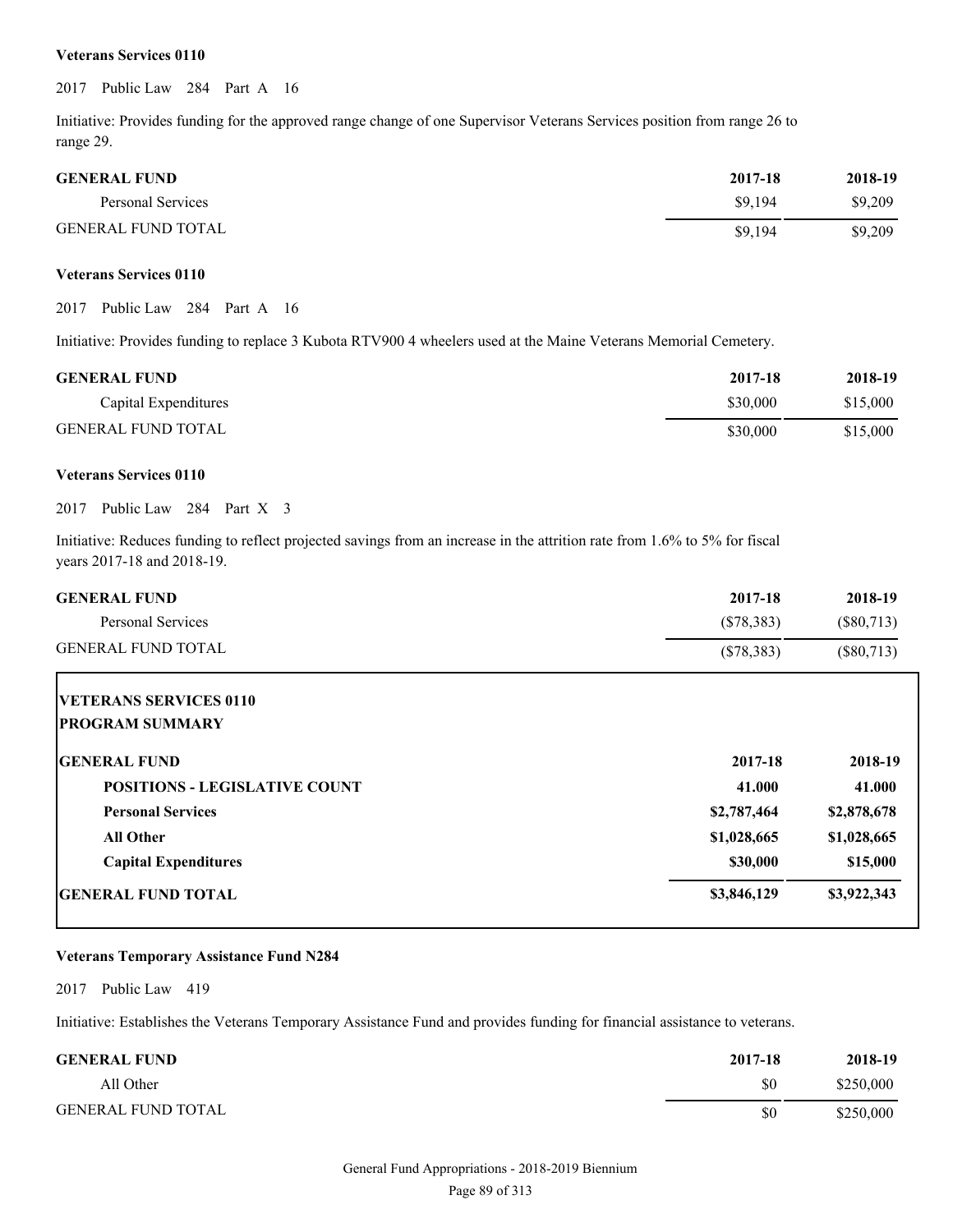| <b>VETERANS TEMPORARY ASSISTANCE FUND N284</b>               |             |             |
|--------------------------------------------------------------|-------------|-------------|
| <b>PROGRAM SUMMARY</b>                                       |             |             |
| <b>GENERAL FUND</b>                                          | 2017-18     | 2018-19     |
| <b>All Other</b>                                             | \$0         | \$250,000   |
| <b>GENERAL FUND TOTAL</b>                                    | \$0         | \$250,000   |
| DEFENSE, VETERANS AND EMERGENCY MANAGEMENT, DEPARTMENT OF    |             |             |
| <b>DEPARTMENT TOTALS</b>                                     | 2017-18     | 2018-19     |
| <b>POSITIONS - LEGISLATIVE COUNT</b>                         | 65.000      | 65.000      |
| <b>Personal Services</b>                                     | \$4,718,620 | \$4,846,790 |
| <b>All Other</b>                                             | \$3,451,263 | \$3,850,510 |
| <b>Capital Expenditures</b>                                  | \$30,000    | \$15,000    |
| <b>DEPARTMENT TOTAL</b>                                      | \$8,199,883 | \$8,712,300 |
| DEVELOPMENT FOUNDATION, MAINE                                |             |             |
| <b>Development Foundation 0198</b>                           |             |             |
| Public Law 284 Part A 17<br>2017                             |             |             |
| Initiative: BASELINE BUDGET                                  |             |             |
| <b>GENERAL FUND</b>                                          | 2017-18     | 2018-19     |
| All Other                                                    | \$58,444    | \$58,444    |
| <b>GENERAL FUND TOTAL</b>                                    | \$58,444    | \$58,444    |
| <b>DEVELOPMENT FOUNDATION 0198</b><br><b>PROGRAM SUMMARY</b> |             |             |
| <b>GENERAL FUND</b>                                          | 2017-18     | 2018-19     |
| All Other                                                    | \$58,444    | \$58,444    |
| <b>GENERAL FUND TOTAL</b>                                    | \$58,444    | \$58,444    |
|                                                              |             |             |
| <b>DEVELOPMENT FOUNDATION, MAINE</b>                         |             |             |
| <b>DEPARTMENT TOTALS</b>                                     | 2017-18     | 2018-19     |
| All Other                                                    | \$58,444    | \$58,444    |
| <b>DEPARTMENT TOTAL</b>                                      | \$58,444    | \$58,444    |

# **DIRIGO HEALTH**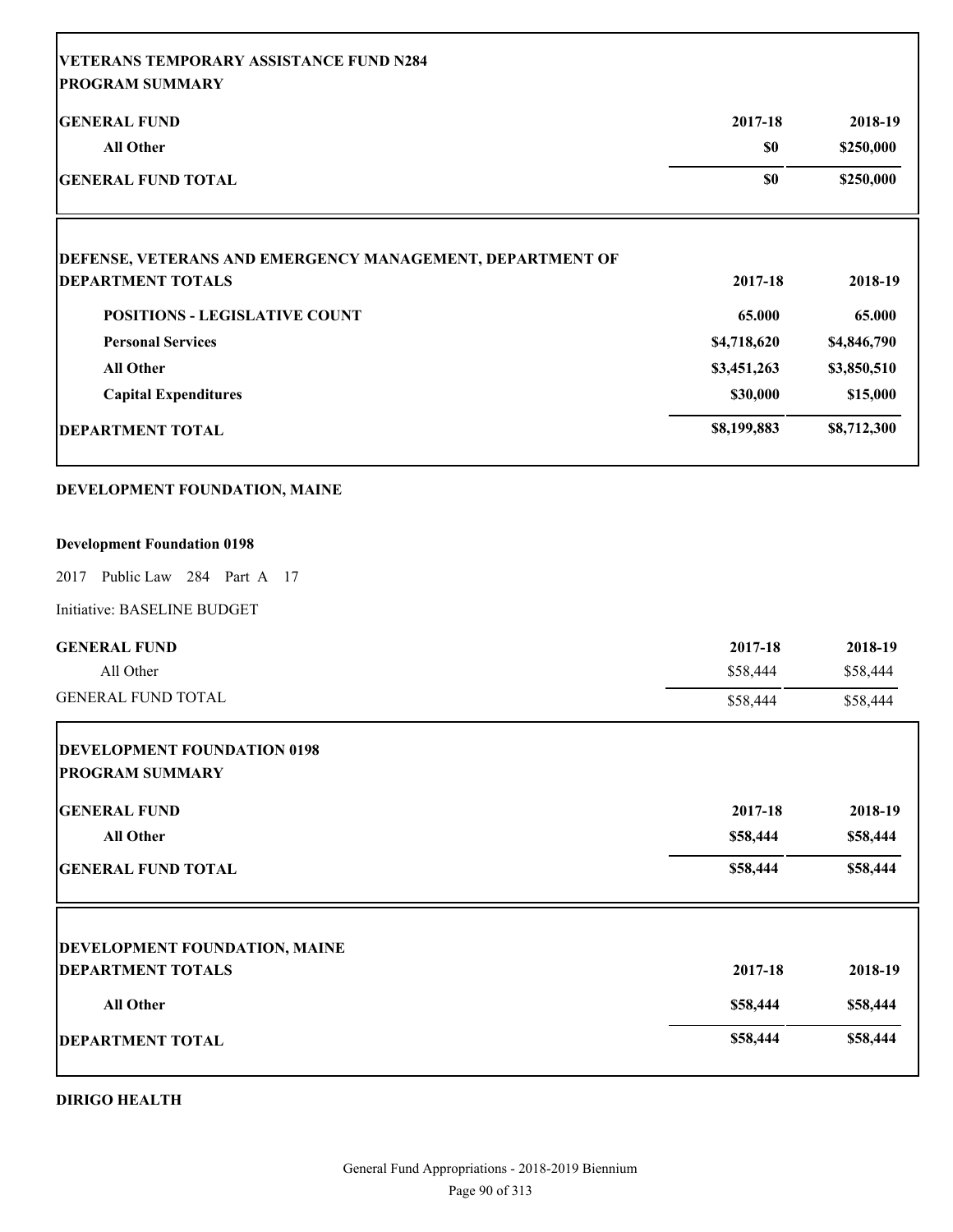# **Dirigo Health Fund 0988**

2017 Public Law 284 Part A 18

Initiative: BASELINE BUDGET

| <b>GENERAL FUND</b>           | 2017-18     | 2018-19     |
|-------------------------------|-------------|-------------|
| POSITIONS - LEGISLATIVE COUNT | 2.000       | 2.000       |
| Personal Services             | \$313,217   | \$315,457   |
| All Other                     | \$1,027,590 | \$1,027,590 |
| <b>GENERAL FUND TOTAL</b>     | \$1,340,807 | \$1,343,047 |

# **Dirigo Health Fund 0988**

2017 Public Law 284 Part A 18

Initiative: Reduces appropriation by \$175,000 annually.

| <b>GENERAL FUND</b>       | 2017-18    | 2018-19    |
|---------------------------|------------|------------|
| All Other                 | (S175,000) | (S175,000) |
| <b>GENERAL FUND TOTAL</b> | (S175,000) | (S175,000) |

# **Dirigo Health Fund 0988**

2017 Public Law 284 Part X 3

Initiative: Reduces funding to reflect projected savings from an increase in the attrition rate from 1.6% to 5% for fiscal years 2017-18 and 2018-19.

| <b>GENERAL FUND</b>                  | 2017-18     | 2018-19     |
|--------------------------------------|-------------|-------------|
| Personal Services                    | $(\$9,599)$ | $(\$9,614)$ |
| <b>GENERAL FUND TOTAL</b>            | $(\$9,599)$ | $(\$9,614)$ |
| <b>DIRIGO HEALTH FUND 0988</b>       |             |             |
| <b>PROGRAM SUMMARY</b>               |             |             |
| <b>GENERAL FUND</b>                  | 2017-18     | 2018-19     |
| <b>POSITIONS - LEGISLATIVE COUNT</b> | 2.000       | 2.000       |
| <b>Personal Services</b>             | \$303,618   | \$305,843   |
| <b>All Other</b>                     | \$852,590   | \$852,590   |
| <b>GENERAL FUND TOTAL</b>            | \$1,156,208 | \$1,158,433 |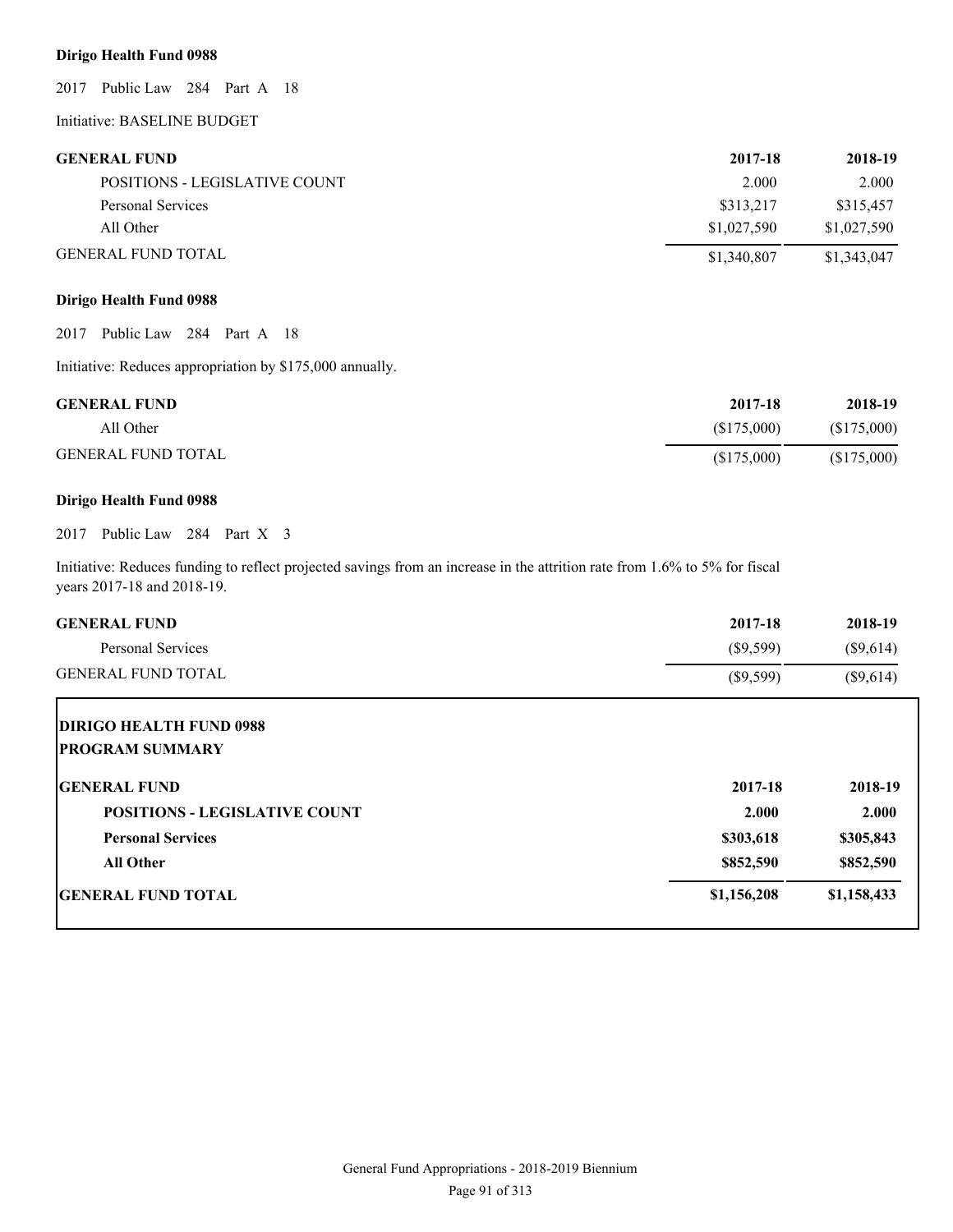| <b>DIRIGO HEALTH</b>                                           |             |             |
|----------------------------------------------------------------|-------------|-------------|
| <b>DEPARTMENT TOTALS</b>                                       | 2017-18     | 2018-19     |
| <b>POSITIONS - LEGISLATIVE COUNT</b>                           | 2.000       | 2.000       |
| <b>Personal Services</b>                                       | \$303,618   | \$305,843   |
| <b>All Other</b>                                               | \$852,590   | \$852,590   |
| <b>DEPARTMENT TOTAL</b>                                        | \$1,156,208 | \$1,158,433 |
| <b>DISABILITY RIGHTS CENTER</b>                                |             |             |
| <b>Disability Rights Center 0523</b>                           |             |             |
| 2017 Public Law 284 Part A 19                                  |             |             |
| Initiative: BASELINE BUDGET                                    |             |             |
| <b>GENERAL FUND</b>                                            | 2017-18     | 2018-19     |
| All Other                                                      | \$126,045   | \$126,045   |
| <b>GENERAL FUND TOTAL</b>                                      | \$126,045   | \$126,045   |
| <b>DISABILITY RIGHTS CENTER 0523</b><br><b>PROGRAM SUMMARY</b> |             |             |
| <b>GENERAL FUND</b>                                            | 2017-18     | 2018-19     |
| <b>All Other</b>                                               | \$126,045   | \$126,045   |
| <b>GENERAL FUND TOTAL</b>                                      | \$126,045   | \$126,045   |
|                                                                |             |             |
| <b>DISABILITY RIGHTS CENTER</b><br><b>DEPARTMENT TOTALS</b>    | 2017-18     | 2018-19     |
| <b>All Other</b>                                               | \$126,045   | \$126,045   |
|                                                                |             |             |
| <b>DEPARTMENT TOTAL</b>                                        | \$126,045   | \$126,045   |

# **DOWNEAST INSTITUTE FOR APPLIED MARINE RESEARCH AND EDUCATION**

# **Downeast Institute for Applied Marine Research and Education 0993**

2017 Public Law 284 Part A 20

Initiative: BASELINE BUDGET

Г

| <b>GENERAL FUND</b>       | 2017-18  | 2018-19  |
|---------------------------|----------|----------|
| All Other                 | \$12.554 | \$12,554 |
| <b>GENERAL FUND TOTAL</b> | \$12,554 | \$12,554 |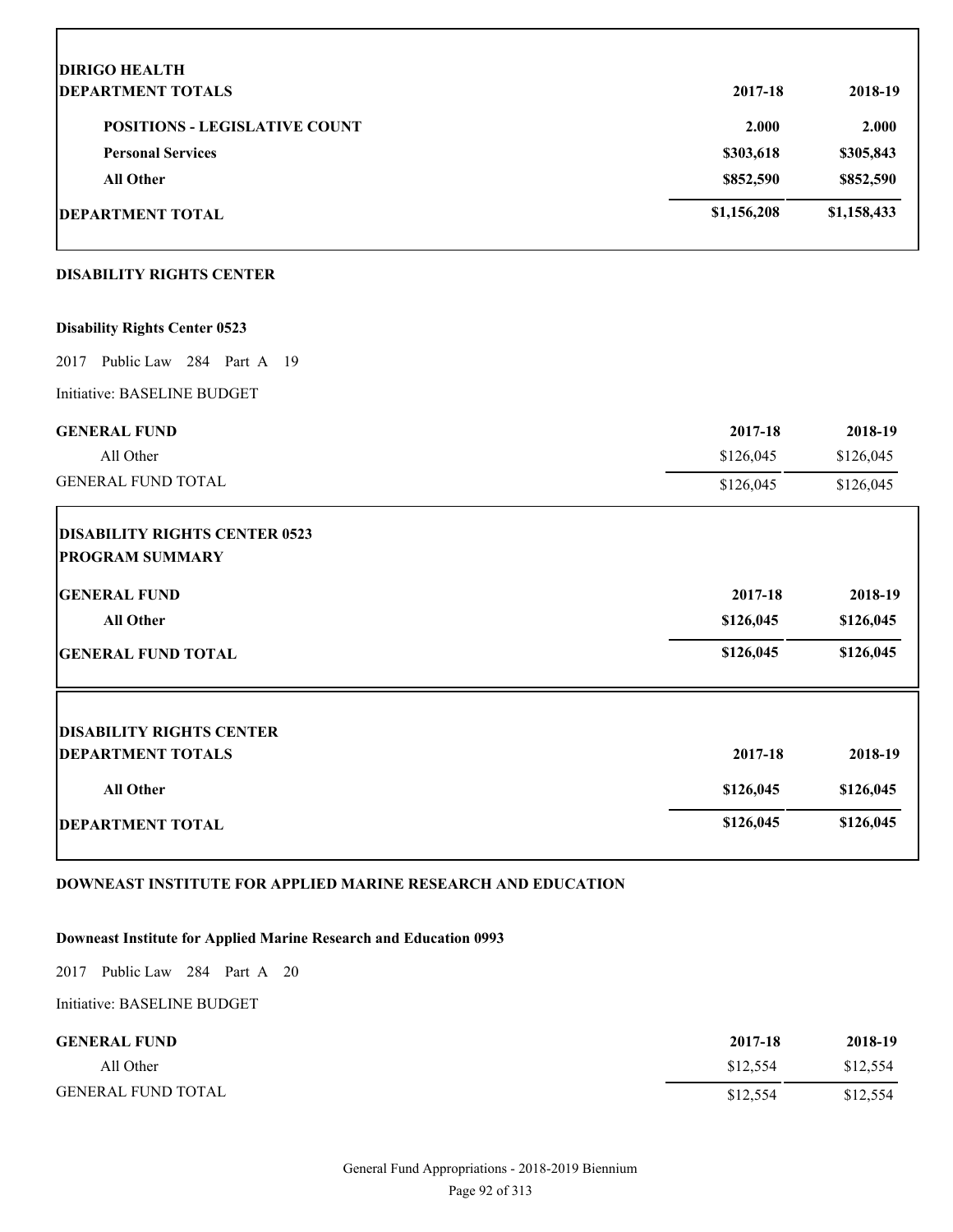| <b>DOWNEAST INSTITUTE FOR APPLIED MARINE RESEARCH AND EDUCATION 0993</b> |          |          |
|--------------------------------------------------------------------------|----------|----------|
| <b>PROGRAM SUMMARY</b>                                                   |          |          |
| <b>IGENERAL FUND</b>                                                     | 2017-18  | 2018-19  |
| <b>All Other</b>                                                         | \$12,554 | \$12,554 |
| GENERAL FUND TOTAL                                                       | \$12,554 | \$12,554 |
|                                                                          |          |          |
|                                                                          |          |          |
| <b>DOWNEAST INSTITUTE FOR APPLIED MARINE RESEARCH AND EDUCATION</b>      |          |          |
| <b>DEPARTMENT TOTALS</b>                                                 | 2017-18  | 2018-19  |
| <b>All Other</b>                                                         | \$12,554 | \$12,554 |
| DEPARTMENT TOTAL                                                         | \$12,554 | \$12,554 |
|                                                                          |          |          |

# **ECONOMIC AND COMMUNITY DEVELOPMENT, DEPARTMENT OF**

# **Administration - Economic and Community Development 0069**

2017 Public Law 284 Part A 21

Initiative: BASELINE BUDGET

| <b>GENERAL FUND</b>           | 2017-18     | 2018-19     |
|-------------------------------|-------------|-------------|
| POSITIONS - LEGISLATIVE COUNT | 4.000       | 4.000       |
| Personal Services             | \$525,219   | \$533,382   |
| All Other                     | \$1,006,048 | \$1,006,048 |
| <b>GENERAL FUND TOTAL</b>     | \$1,531,267 | \$1,539,430 |

# **Administration - Economic and Community Development 0069**

2017 Public Law 284 Part X 3

Initiative: Reduces funding to reflect projected savings from an increase in the attrition rate from 1.6% to 5% for fiscal years 2017-18 and 2018-19.

| <b>GENERAL FUND</b>       | 2017-18    | 2018-19   |
|---------------------------|------------|-----------|
| Personal Services         | (S17,087)  | (S17,319) |
| <b>GENERAL FUND TOTAL</b> | (\$17,087) | (S17,319) |

| <b>ADMINISTRATION - ECONOMIC AND COMMUNITY DEVELOPMENT 0069</b><br><b>PROGRAM SUMMARY</b> |             |             |
|-------------------------------------------------------------------------------------------|-------------|-------------|
| <b>IGENERAL FUND</b>                                                                      | 2017-18     | 2018-19     |
| <b>POSITIONS - LEGISLATIVE COUNT</b>                                                      | 4.000       | 4.000       |
| <b>Personal Services</b>                                                                  | \$508,132   | \$516,063   |
| <b>All Other</b>                                                                          | \$1,006,048 | \$1,006,048 |
| <b>IGENERAL FUND TOTAL</b>                                                                | \$1,514,180 | \$1,522,111 |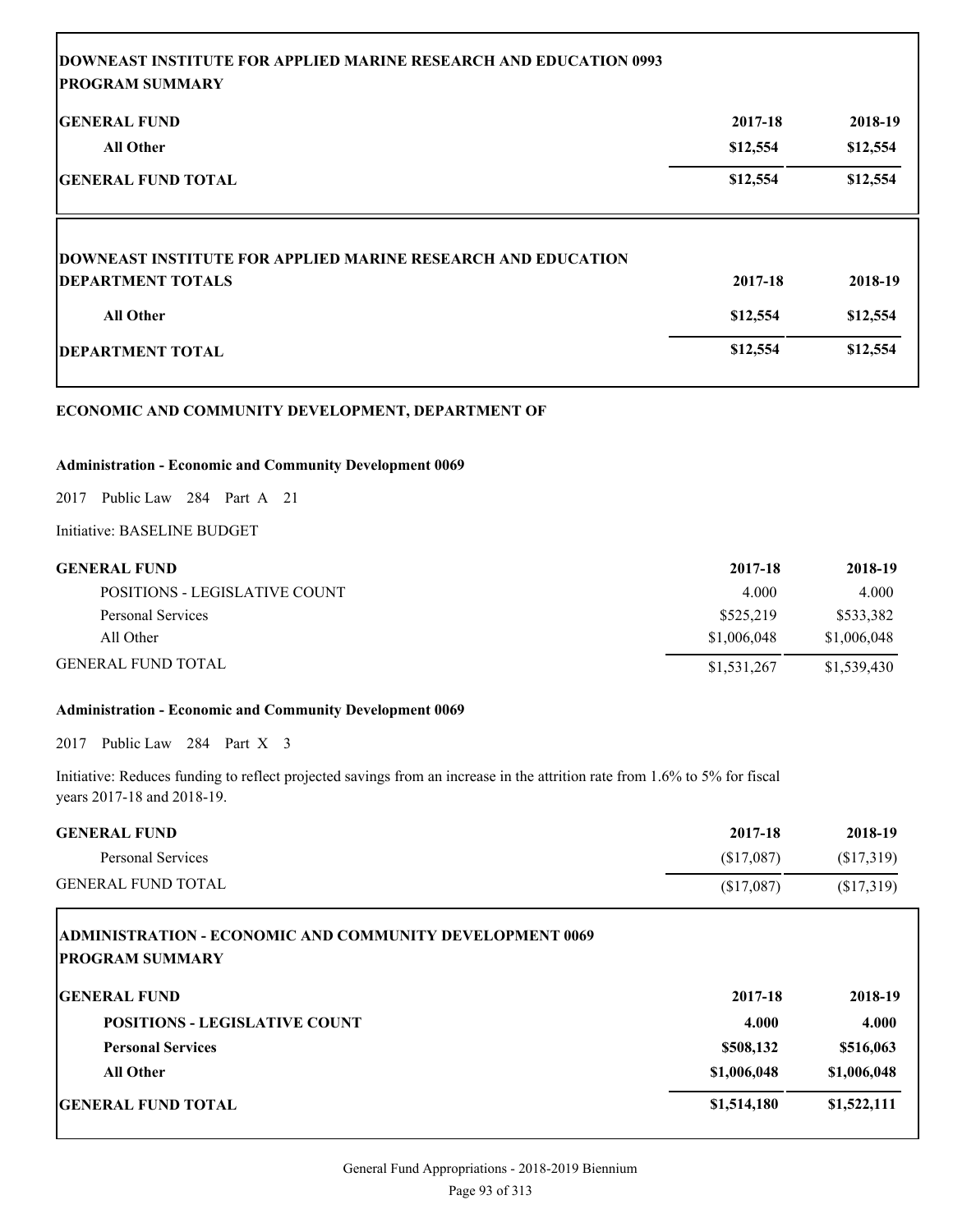# **Applied Technology Development Center System 0929**

2017 Public Law 284 Part A 21

Initiative: BASELINE BUDGET

| <b>GENERAL FUND</b>       | 2017-18   | 2018-19   |
|---------------------------|-----------|-----------|
| All Other                 | \$178.838 | \$178,838 |
| <b>GENERAL FUND TOTAL</b> | \$178.838 | \$178,838 |

# **Applied Technology Development Center System 0929**

2017 Public Law 284 Part A 21

Initiative: Reduces All Other funding on a one-time basis to offset Personal Services increases in the General Fund.

| <b>GENERAL FUND</b>       | 2017-18     | 2018-19     |
|---------------------------|-------------|-------------|
| All Other                 | (S178, 838) | (S178, 838) |
| <b>GENERAL FUND TOTAL</b> | (S178, 838) | (\$178,838) |

# **Applied Technology Development Center System 0929**

2017 Public Law 284 Part ZZZZZZZ 6

Initiative: Appropriates funds to partially offset deappropriations contained in Part A of this Act that reduce All Other funding on a one-time basis to offset Personal Services increases in the General Fund.

| 2017-18   | 2018-19   |
|-----------|-----------|
| \$100,000 | \$100,000 |
| \$100,000 | \$100,000 |
|           |           |

| <b>APPLIED TECHNOLOGY DEVELOPMENT CENTER SYSTEM 0929</b><br><b>PROGRAM SUMMARY</b> |           |           |
|------------------------------------------------------------------------------------|-----------|-----------|
| <b>IGENERAL FUND</b>                                                               | 2017-18   | 2018-19   |
| All Other                                                                          | \$100,000 | \$100,000 |
| <b>IGENERAL FUND TOTAL</b>                                                         | \$100,000 | \$100,000 |

#### **Business Development 0585**

2017 Public Law 284 Part A 21

| <b>GENERAL FUND</b>           | 2017-18     | 2018-19     |
|-------------------------------|-------------|-------------|
| POSITIONS - LEGISLATIVE COUNT | 8.000       | 8.000       |
| Personal Services             | \$844,750   | \$862,731   |
| All Other                     | \$669,604   | \$669,604   |
| <b>GENERAL FUND TOTAL</b>     | \$1,514,354 | \$1,532,335 |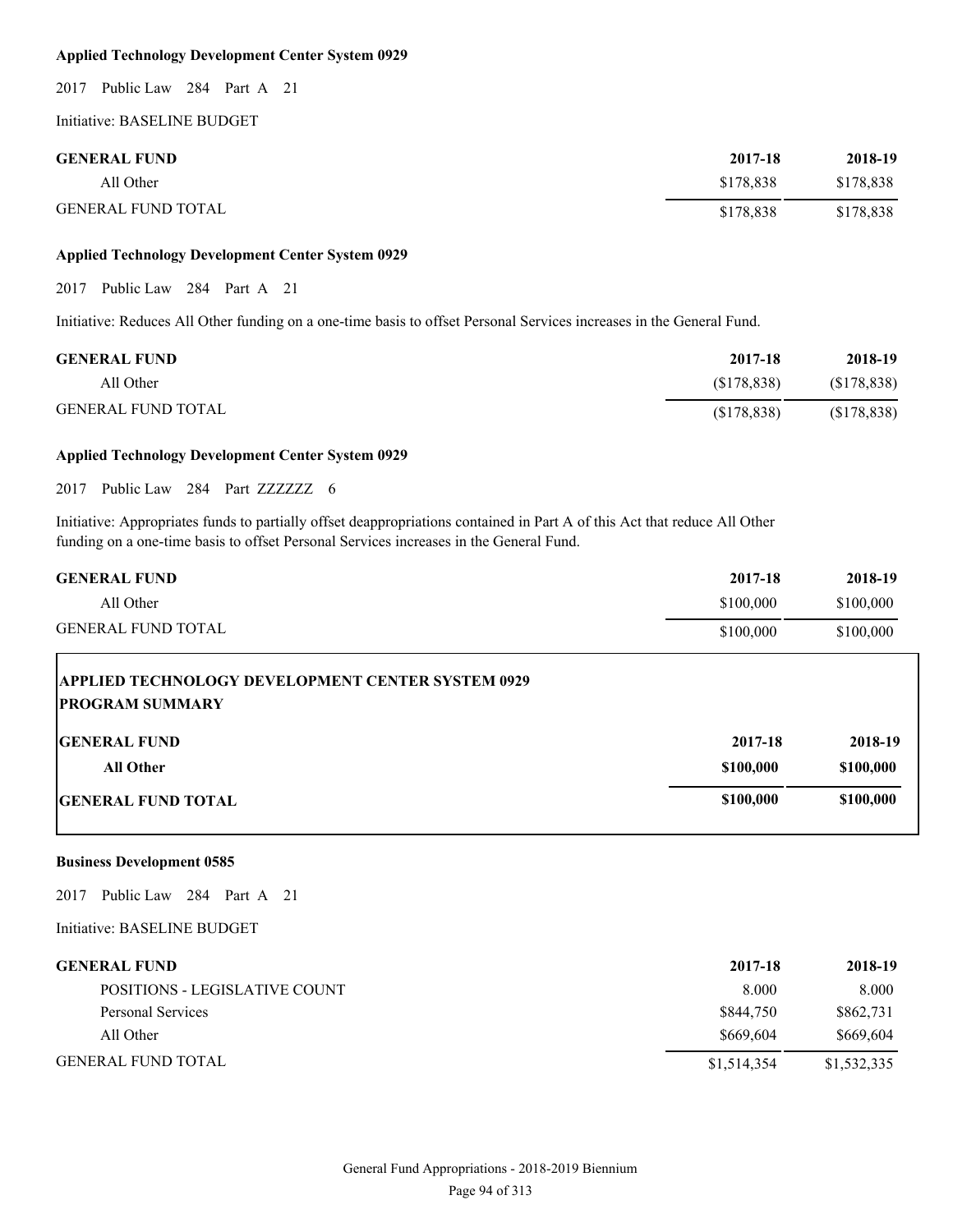### **Business Development 0585**

2017 Public Law 284 Part X 3

Initiative: Reduces funding to reflect projected savings from an increase in the attrition rate from 1.6% to 5% for fiscal years 2017-18 and 2018-19.

| <b>GENERAL FUND</b> | 2017-18   | 2018-19      |
|---------------------|-----------|--------------|
| Personal Services   | (S25.165) | $(\$25,571)$ |
| GENERAL FUND TOTAL  | (S25,165) | $(\$25,571)$ |

#### **Business Development 0585**

2017 Public Law 298

Initiative: Provides one-time funding for implementation grants to the Loring Development Authority of Maine upon the recommendation of the Commissioner of Economic and Community Development and the approval of the Governor.

| <b>GENERAL FUND</b>       | 2017-18   | 2018-19   |
|---------------------------|-----------|-----------|
| All Other                 | \$750,000 | \$750,000 |
| <b>GENERAL FUND TOTAL</b> | \$750,000 | \$750,000 |

#### **Business Development 0585**

2017 Public Law 440

Initiative: Provides one-time funds to update tax incentive software in order to expand data collection and reporting.

| <b>GENERAL FUND</b>                  | 2017-18     | 2018-19     |
|--------------------------------------|-------------|-------------|
| All Other                            | \$0         | \$33,750    |
| <b>GENERAL FUND TOTAL</b>            | \$0         | \$33,750    |
| <b>BUSINESS DEVELOPMENT 0585</b>     |             |             |
| <b>PROGRAM SUMMARY</b>               |             |             |
| <b>IGENERAL FUND</b>                 | 2017-18     | 2018-19     |
| <b>POSITIONS - LEGISLATIVE COUNT</b> | 8.000       | 8.000       |
| <b>Personal Services</b>             | \$819,585   | \$837,160   |
| <b>All Other</b>                     | \$1,419,604 | \$1,453,354 |
| <b>GENERAL FUND TOTAL</b>            | \$2,239,189 | \$2,290,514 |

### **Community Development Block Grant Program 0587**

2017 Public Law 284 Part A 21

| GENERAL FUND-                 | 2017-18   | 2018-19   |
|-------------------------------|-----------|-----------|
| POSITIONS - LEGISLATIVE COUNT | 2.000     | 2.000     |
| Personal Services             | \$205,582 | \$210.919 |
| All Other                     | \$88,262  | \$88,262  |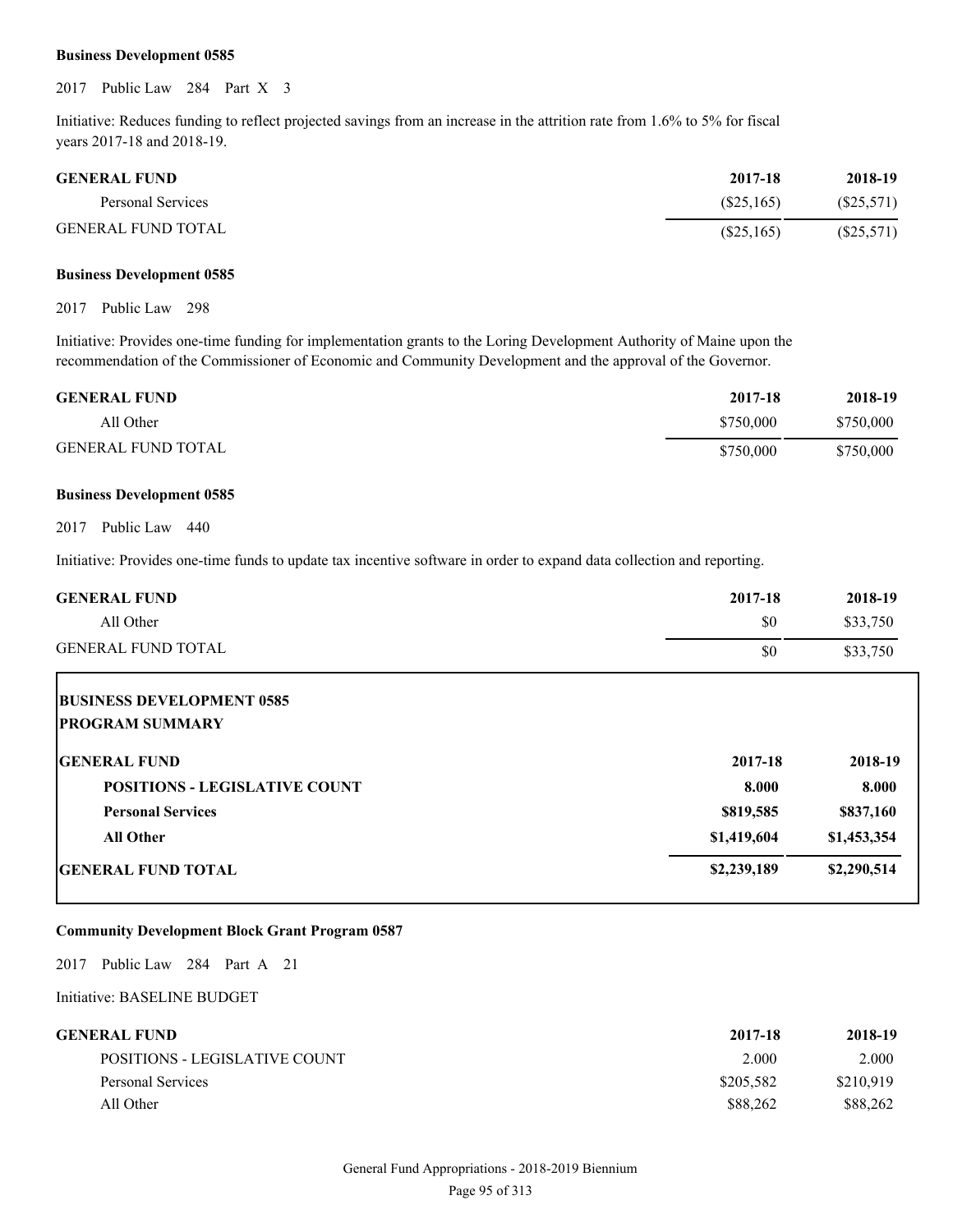# **Community Development Block Grant Program 0587**

2017 Public Law 284 Part A 21

Initiative: Reorganizes one Planner II position to a Development Program Manager position and transfers and reallocates the cost of the position from 75% Federal Block Grant Fund and 25% General Fund to 75% Other Special Revenue Funds and 25% General Fund within the same program and provides funding for related All Other costs. This initiative also transfers All Other to Personal Services in the General Fund to fund the position changes.

| <b>GENERAL FUND</b>       | 2017-18  | 2018-19     |
|---------------------------|----------|-------------|
| Personal Services         | \$1.541  | \$2,234     |
| All Other                 | (S1.541) | $(\$2,234)$ |
| <b>GENERAL FUND TOTAL</b> | S0       | \$0         |

#### **Community Development Block Grant Program 0587**

2017 Public Law 284 Part X 3

Initiative: Reduces funding to reflect projected savings from an increase in the attrition rate from 1.6% to 5% for fiscal years 2017-18 and 2018-19.

| <b>GENERAL FUND</b>       | 2017-18     | 2018-19   |
|---------------------------|-------------|-----------|
| Personal Services         | (S5,998)    | (S6, 145) |
| <b>GENERAL FUND TOTAL</b> | $(\$5,998)$ | (S6, 145) |

#### **Community Development Block Grant Program 0587**

2017 Public Law 284 Part ZZZZZZZ 6

Initiative: Reverses funding that is provided in Part A of this Act to reorganize one Planner II position to a Development Program Manager position and transfer and reallocate the cost of the position from 75% Federal Block Grant Fund and 25% General Fund to 75% Other Special Revenue Funds and 25% General Fund within the same program and provide funding for related All Other costs. Also reverses the transfers included in Part A of this Act from All Other to Personal Services in the General Fund to fund the position changes.

| <b>GENERAL FUND</b>       | 2017-18   | 2018-19   |
|---------------------------|-----------|-----------|
| Personal Services         | (S1, 541) | (S2, 234) |
| All Other                 | \$1.541   | \$2,234   |
| <b>GENERAL FUND TOTAL</b> | \$0       | \$0       |

| <b>COMMUNITY DEVELOPMENT BLOCK GRANT PROGRAM 0587</b><br><b>PROGRAM SUMMARY</b> |           |           |
|---------------------------------------------------------------------------------|-----------|-----------|
| <b>IGENERAL FUND</b>                                                            | 2017-18   | 2018-19   |
| <b>POSITIONS - LEGISLATIVE COUNT</b>                                            | 2.000     | 2.000     |
| <b>Personal Services</b>                                                        | \$199,584 | \$204,774 |
| All Other                                                                       | \$88,262  | \$88,262  |
| <b>IGENERAL FUND TOTAL</b>                                                      | \$287,846 | \$293,036 |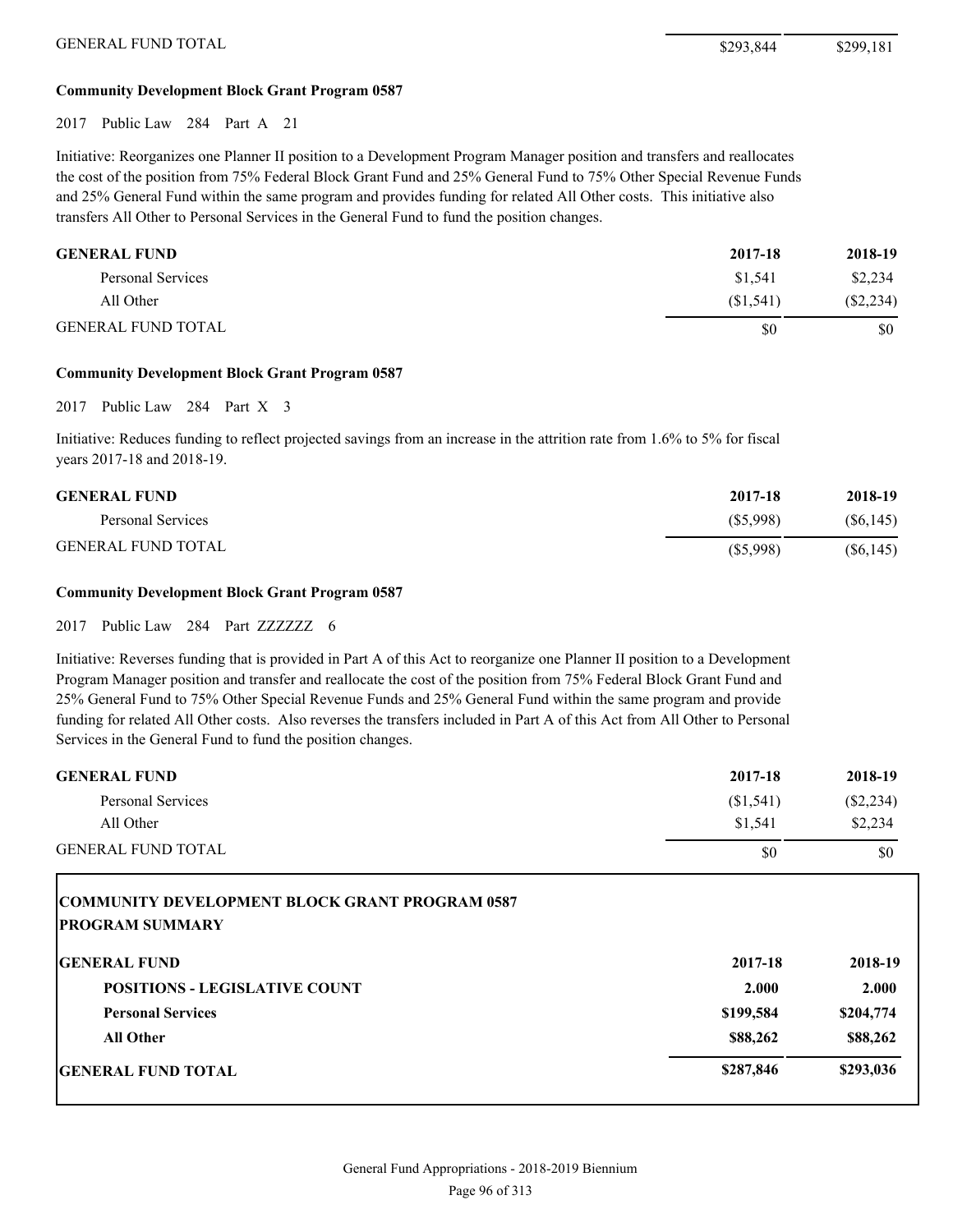## **Fund for Efficient Delivery of Local & Regional Svcs Z254**

2017 Public Law 284 Part A 21

Initiative: Provides one-time funding to encourage regional planning and reorganization for towns and municipalities to decrease the duplication of services.

| <b>GENERAL FUND</b>       | 2017-18     | 2018-19     |
|---------------------------|-------------|-------------|
| All Other                 | \$5,000,000 | \$5,000,000 |
| <b>GENERAL FUND TOTAL</b> | \$5,000,000 | \$5,000,000 |

## **Fund for Efficient Delivery of Local & Regional Svcs Z254**

2017 Public Law 284 Part ZZZZZZZ 6

Initiative: Deappropriates funds in fiscal year 2018-19 to offset appropriations contained in Part A of this Act that provide one-time funding to encourage regional planning and reorganization for towns and municipalities to decrease the duplication of services.

| <b>GENERAL FUND</b>       | 2017-18      | 2018-19       |
|---------------------------|--------------|---------------|
| All Other                 | (S2,000,000) | (S5,000,000)  |
| <b>GENERAL FUND TOTAL</b> | (S2,000,000) | (\$5,000,000) |

| <b>FUND FOR EFFICIENT DELIVERY OF LOCAL &amp; REGIONAL SVCS Z254</b><br><b>PROGRAM SUMMARY</b> |             |         |
|------------------------------------------------------------------------------------------------|-------------|---------|
| <b>IGENERAL FUND</b>                                                                           | 2017-18     | 2018-19 |
| <b>All Other</b>                                                                               | \$3,000,000 | \$0     |
| <b>IGENERAL FUND TOTAL</b>                                                                     | \$3,000,000 | \$0     |

# **International Commerce 0674**

Г

2017 Public Law 284 Part A 21

Initiative: BASELINE BUDGET

| <b>GENERAL FUND</b>           | 2017-18     | 2018-19     |
|-------------------------------|-------------|-------------|
| POSITIONS - LEGISLATIVE COUNT | 2.000       | 2.000       |
| Personal Services             | \$251,902   | \$253,752   |
| All Other                     | \$898,409   | \$898,409   |
| <b>GENERAL FUND TOTAL</b>     | \$1,150,311 | \$1,152,161 |

#### **International Commerce 0674**

2017 Public Law 284 Part X 3

Initiative: Reduces funding to reflect projected savings from an increase in the attrition rate from 1.6% to 5% for fiscal years 2017-18 and 2018-19.

| <b>GENERAL FUND</b>       | 2017-18  | 2018-19   |
|---------------------------|----------|-----------|
| Personal Services         | (S7,566) | (S7, 573) |
| <b>GENERAL FUND TOTAL</b> | (S7,566) | (S7, 573) |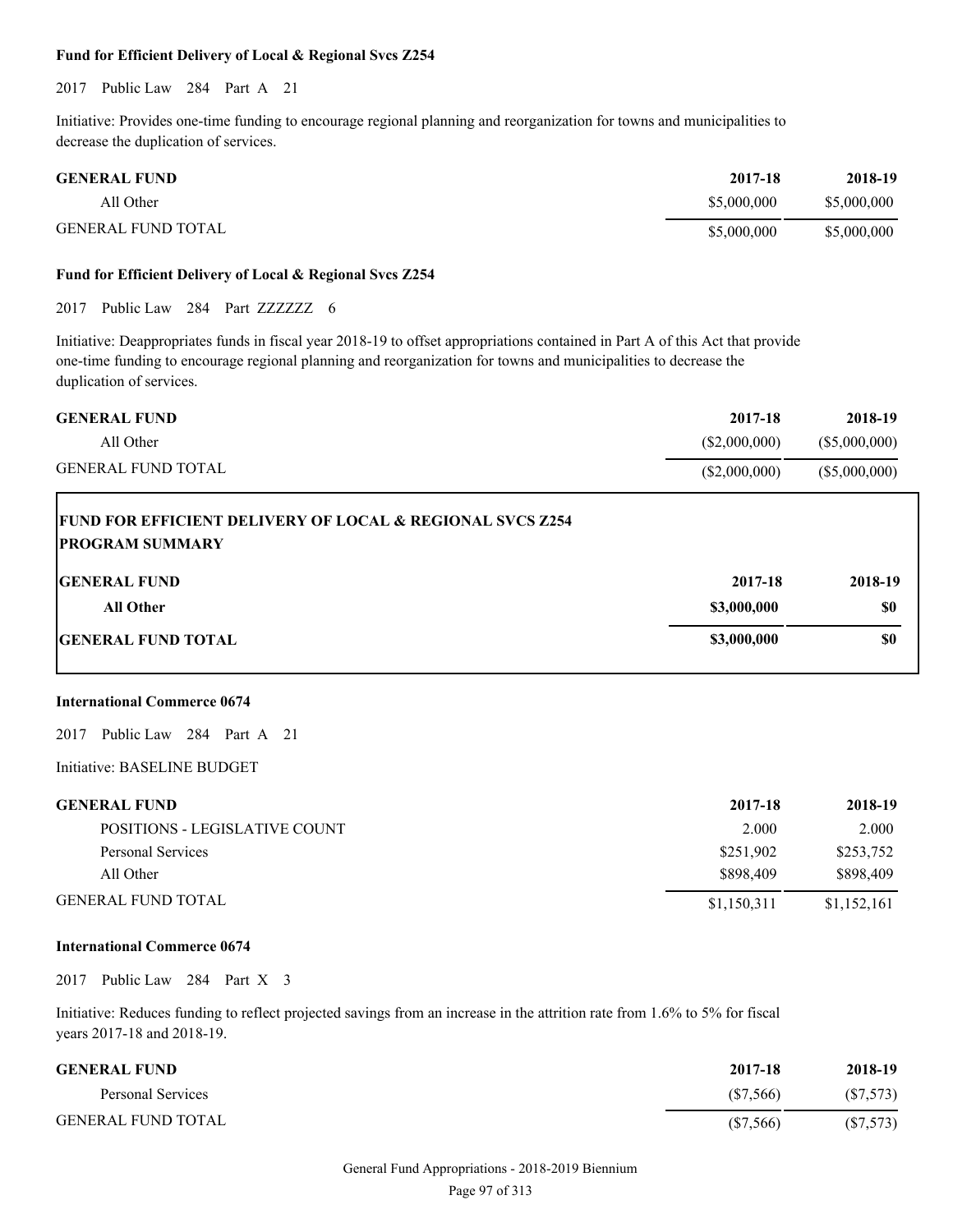| <b>INTERNATIONAL COMMERCE 0674</b><br><b>PROGRAM SUMMARY</b> |             |             |
|--------------------------------------------------------------|-------------|-------------|
| <b>GENERAL FUND</b>                                          | 2017-18     | 2018-19     |
| <b>POSITIONS - LEGISLATIVE COUNT</b>                         | 2.000       | 2.000       |
| <b>Personal Services</b>                                     | \$244,336   | \$246,179   |
| <b>All Other</b>                                             | \$898,409   | \$898,409   |
| <b>GENERAL FUND TOTAL</b>                                    | \$1,142,745 | \$1,144,588 |

# **Maine Coworking Development Fund Z195**

2017 Public Law 284 Part A 21

Initiative: BASELINE BUDGET

| <b>GENERAL FUND</b>       | 2017-18   | 2018-19   |
|---------------------------|-----------|-----------|
| All Other                 | \$100,000 | \$100,000 |
| <b>GENERAL FUND TOTAL</b> | \$100,000 | \$100,000 |

# **Maine Coworking Development Fund Z195**

2017 Public Law 284 Part A 21

Initiative: Reduces All Other funding on a one-time basis to offset Personal Services increases in the General Fund.

| <b>GENERAL FUND</b><br>All Other                                | 2017-18<br>(\$100,000) | 2018-19<br>(\$100,000) |
|-----------------------------------------------------------------|------------------------|------------------------|
| <b>GENERAL FUND TOTAL</b>                                       | (\$100,000)            | (\$100,000)            |
| MAINE COWORKING DEVELOPMENT FUND Z195<br><b>PROGRAM SUMMARY</b> |                        |                        |
| <b>GENERAL FUND</b>                                             | 2017-18                | 2018-19                |
| <b>All Other</b>                                                | \$0                    | \$0                    |
| <b>GENERAL FUND TOTAL</b>                                       | \$0                    | \$0                    |

### **Maine Economic Growth Council 0727**

2017 Public Law 284 Part A 21

| <b>GENERAL FUND</b>       | 2017-18  | 2018-19  |
|---------------------------|----------|----------|
| All Other                 | \$55,395 | \$55,395 |
| <b>GENERAL FUND TOTAL</b> | \$55,395 | \$55,395 |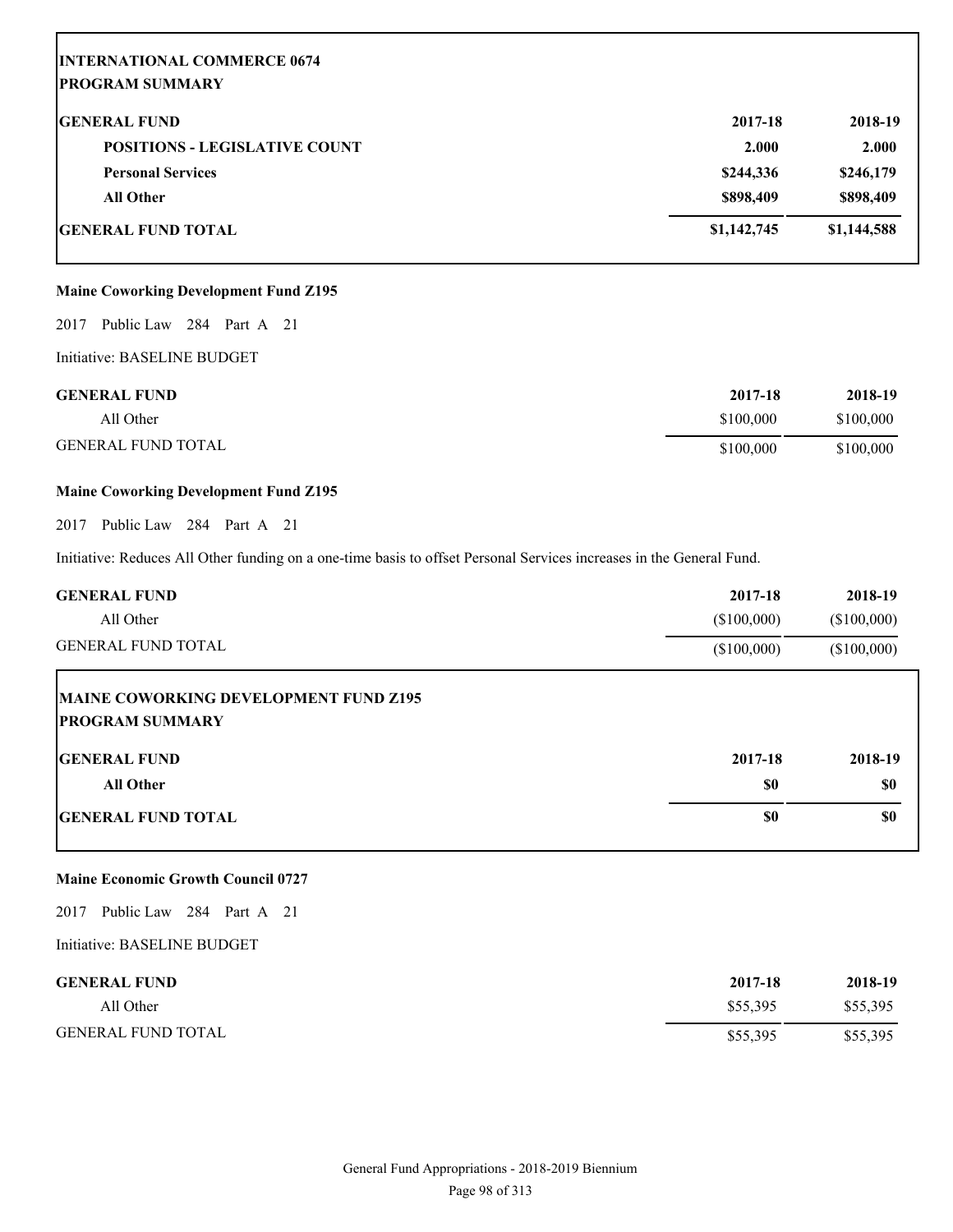| MAINE ECONOMIC GROWTH COUNCIL 0727<br><b>PROGRAM SUMMARY</b>                               |           |           |
|--------------------------------------------------------------------------------------------|-----------|-----------|
| <b>GENERAL FUND</b>                                                                        | 2017-18   | 2018-19   |
| <b>All Other</b>                                                                           | \$55,395  | \$55,395  |
| <b>GENERAL FUND TOTAL</b>                                                                  | \$55,395  | \$55,395  |
| <b>Maine Small Business and Entrepreneurship Commission 0675</b>                           |           |           |
| 2017 Public Law 284 Part A 21                                                              |           |           |
| Initiative: BASELINE BUDGET                                                                |           |           |
| <b>GENERAL FUND</b>                                                                        | 2017-18   | 2018-19   |
| All Other                                                                                  | \$683,684 | \$683,684 |
| <b>GENERAL FUND TOTAL</b>                                                                  | \$683,684 | \$683,684 |
| <b>MAINE SMALL BUSINESS AND ENTREPRENEURSHIP COMMISSION 0675</b><br><b>PROGRAM SUMMARY</b> |           |           |
| <b>GENERAL FUND</b>                                                                        | 2017-18   | 2018-19   |
| <b>All Other</b>                                                                           | \$683,684 | \$683,684 |
| <b>GENERAL FUND TOTAL</b>                                                                  | \$683,684 | \$683,684 |
| <b>Maine Workforce Opportunities Marketing Fund Z178</b>                                   |           |           |
| Public Law 284 Part A 21<br>2017                                                           |           |           |
| Initiative: BASELINE BUDGET                                                                |           |           |
| <b>GENERAL FUND</b>                                                                        | 2017-18   | 2018-19   |
| All Other                                                                                  | \$50,000  | \$50,000  |
| <b>GENERAL FUND TOTAL</b>                                                                  | \$50,000  | \$50,000  |
| MAINE WORKFORCE OPPORTUNITIES MARKETING FUND Z178<br><b>PROGRAM SUMMARY</b>                |           |           |
| <b>GENERAL FUND</b>                                                                        | 2017-18   | 2018-19   |
| <b>All Other</b>                                                                           | \$50,000  | \$50,000  |
| <b>GENERAL FUND TOTAL</b>                                                                  | \$50,000  | \$50,000  |

# **Office of Innovation 0995**

2017 Public Law 284 Part A 21

Initiative: BASELINE BUDGET

**GENERAL FUND 2017-18 2018-19**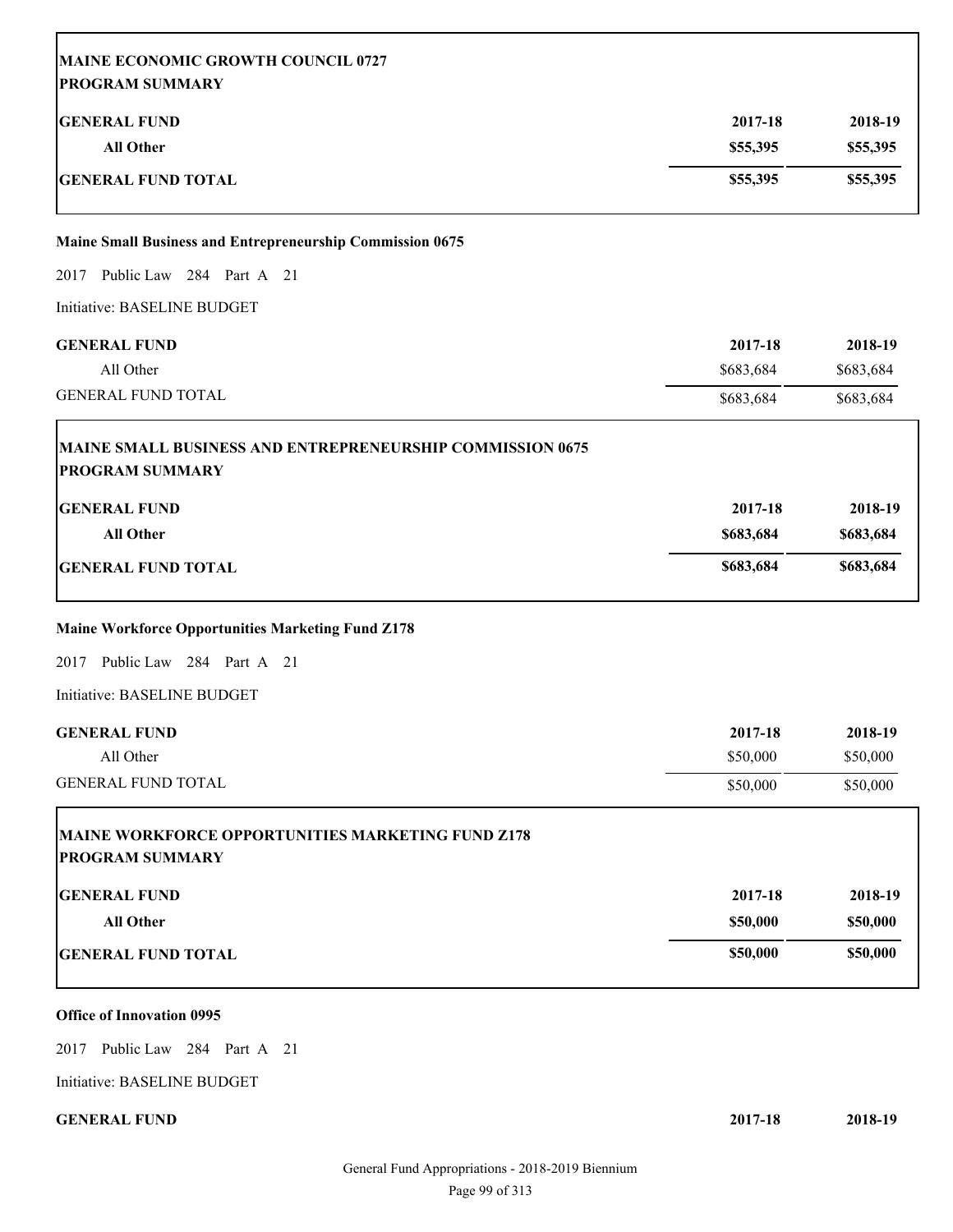| POSITIONS - LEGISLATIVE COUNT | 2.000       | 2.000       |
|-------------------------------|-------------|-------------|
| Personal Services             | \$267.166   | \$270,238   |
| All Other                     | \$6,794,260 | \$6,794,260 |
| GENERAL FUND TOTAL.           | \$7,061,426 | \$7,064,498 |

# **Office of Innovation 0995**

2017 Public Law 284 Part X 3

Initiative: Reduces funding to reflect projected savings from an increase in the attrition rate from 1.6% to 5% for fiscal years 2017-18 and 2018-19.

| <b>GENERAL FUND</b>                                      | 2017-18      | 2018-19      |
|----------------------------------------------------------|--------------|--------------|
| <b>Personal Services</b>                                 | $(\$8,553)$  | (\$8,635)    |
| <b>GENERAL FUND TOTAL</b>                                | $(\$8,553)$  | (\$8,635)    |
| <b>OFFICE OF INNOVATION 0995</b>                         |              |              |
| <b>PROGRAM SUMMARY</b>                                   |              |              |
| <b>GENERAL FUND</b>                                      | 2017-18      | 2018-19      |
| <b>POSITIONS - LEGISLATIVE COUNT</b>                     | 2.000        | 2.000        |
| <b>Personal Services</b>                                 | \$258,613    | \$261,603    |
| <b>All Other</b>                                         | \$6,794,260  | \$6,794,260  |
| <b>GENERAL FUND TOTAL</b>                                | \$7,052,873  | \$7,055,863  |
| <b>ECONOMIC AND COMMUNITY DEVELOPMENT, DEPARTMENT OF</b> |              |              |
| <b>DEPARTMENT TOTALS</b>                                 | 2017-18      | 2018-19      |
| <b>POSITIONS - LEGISLATIVE COUNT</b>                     | 18.000       | 18.000       |
| <b>Personal Services</b>                                 | \$2,030,250  | \$2,065,779  |
| <b>All Other</b>                                         | \$14,095,662 | \$11,129,412 |
| <b>DEPARTMENT TOTAL</b>                                  | \$16,125,912 | \$13,195,191 |
|                                                          |              |              |

# **EDUCATION, DEPARTMENT OF**

## **Adult Education 0364**

2017 Public Law 284 Part A 22

| <b>GENERAL FUND</b>                  | 2017-18     | 2018-19     |
|--------------------------------------|-------------|-------------|
| <b>POSITIONS - LEGISLATIVE COUNT</b> | 3.000       | 3.000       |
| Personal Services                    | \$253,339   | \$254,957   |
| All Other                            | \$5,962,512 | \$5,962,512 |
| <b>GENERAL FUND TOTAL</b>            | \$6,215,851 | \$6,217,469 |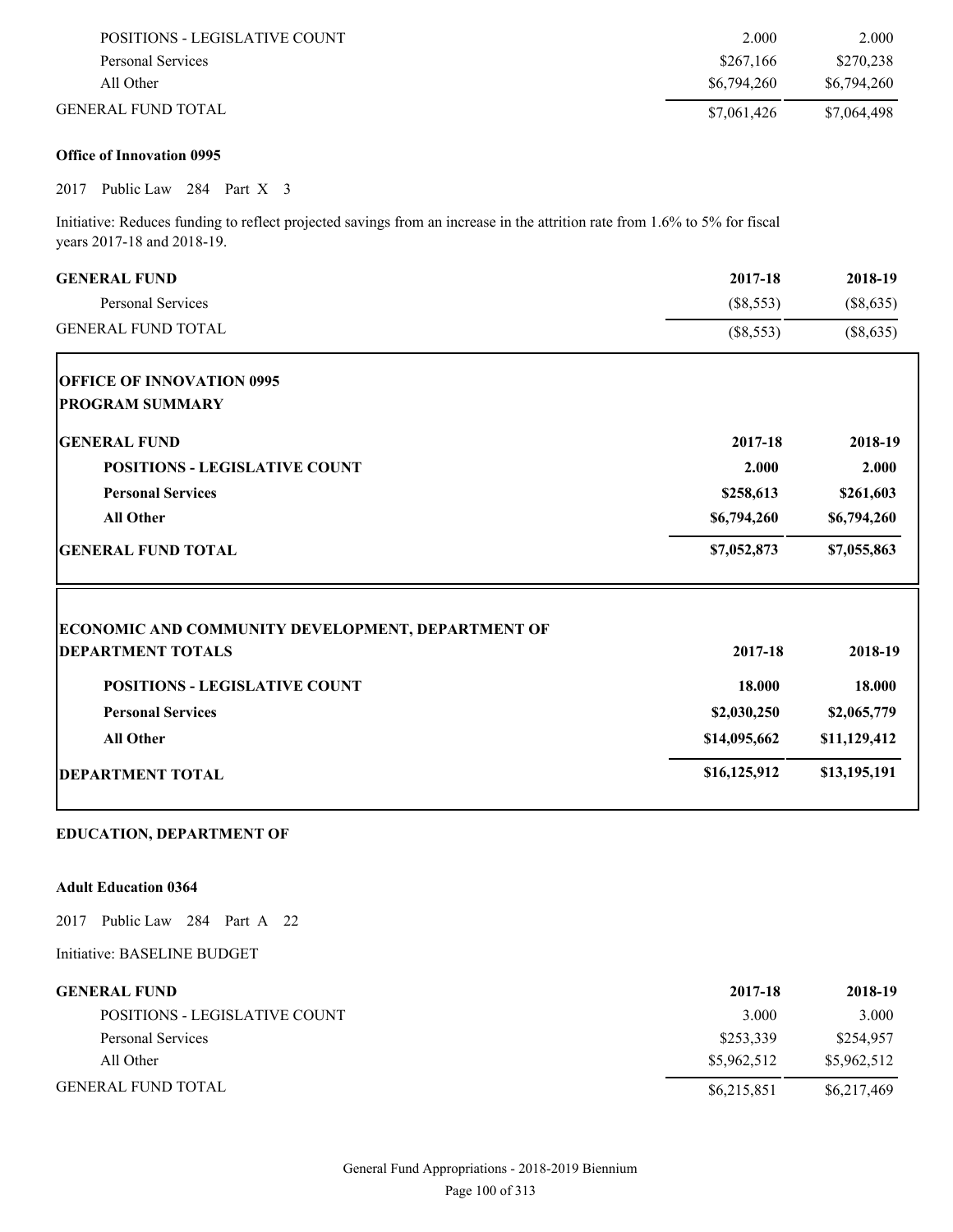### **Adult Education 0364**

2017 Public Law 284 Part X 3

Initiative: Reduces funding to reflect projected savings from an increase in the attrition rate from 1.6% to 5% for fiscal years 2017-18 and 2018-19.

| <b>GENERAL FUND</b>                  | 2017-18     | 2018-19     |
|--------------------------------------|-------------|-------------|
| Personal Services                    | $(\$7,880)$ | $(\$7,891)$ |
| <b>GENERAL FUND TOTAL</b>            | (\$7,880)   | $(\$7,891)$ |
| <b>ADULT EDUCATION 0364</b>          |             |             |
| <b>PROGRAM SUMMARY</b>               |             |             |
| <b>GENERAL FUND</b>                  | 2017-18     | 2018-19     |
| <b>POSITIONS - LEGISLATIVE COUNT</b> | 3.000       | 3.000       |
| <b>Personal Services</b>             | \$245,459   | \$247,066   |
| <b>All Other</b>                     | \$5,962,512 | \$5,962,512 |
| <b>IGENERAL FUND TOTAL</b>           | \$6,207,971 | \$6,209,578 |
|                                      |             |             |

#### **Child Development Services 0449**

2017 Public Law 284 Part A 22

Initiative: BASELINE BUDGET

| <b>GENERAL FUND</b>       | 2017-18      | 2018-19      |
|---------------------------|--------------|--------------|
| All Other                 | \$28,685,282 | \$28,685,282 |
| <b>GENERAL FUND TOTAL</b> | \$28,685,282 | \$28,685,282 |

#### **Child Development Services 0449**

2017 Public Law 284 Part A 22

Initiative: Transfers funding from the General Purpose Aid for Local Schools program to the Child Development Services program within the same fund for free appropriate public education for children 5 years of age and for the state share of MaineCare expenditures related to children served by Child Development Services.

| <b>GENERAL FUND</b>       | 2017-18     | 2018-19     |
|---------------------------|-------------|-------------|
| All Other                 | \$1,475,000 | \$1,475,000 |
| <b>GENERAL FUND TOTAL</b> | \$1,475,000 | \$1,475,000 |

#### **Child Development Services 0449**

2017 Public Law 284 Part A 22

Initiative: Continues one Public Service Manager II position previously established by Financial Order 004200 F7. Transfers and reallocates the position from 100% General Fund in the Special Services Team program to 70% General Fund and 30% Federal Expenditures Fund within the same program. Reduces funding for All Other in the Child Development Services program, General Fund in order to offset the increase in Personal Services costs in the Special Services Team program, General Fund.

**GENERAL FUND 2017-18 2018-19**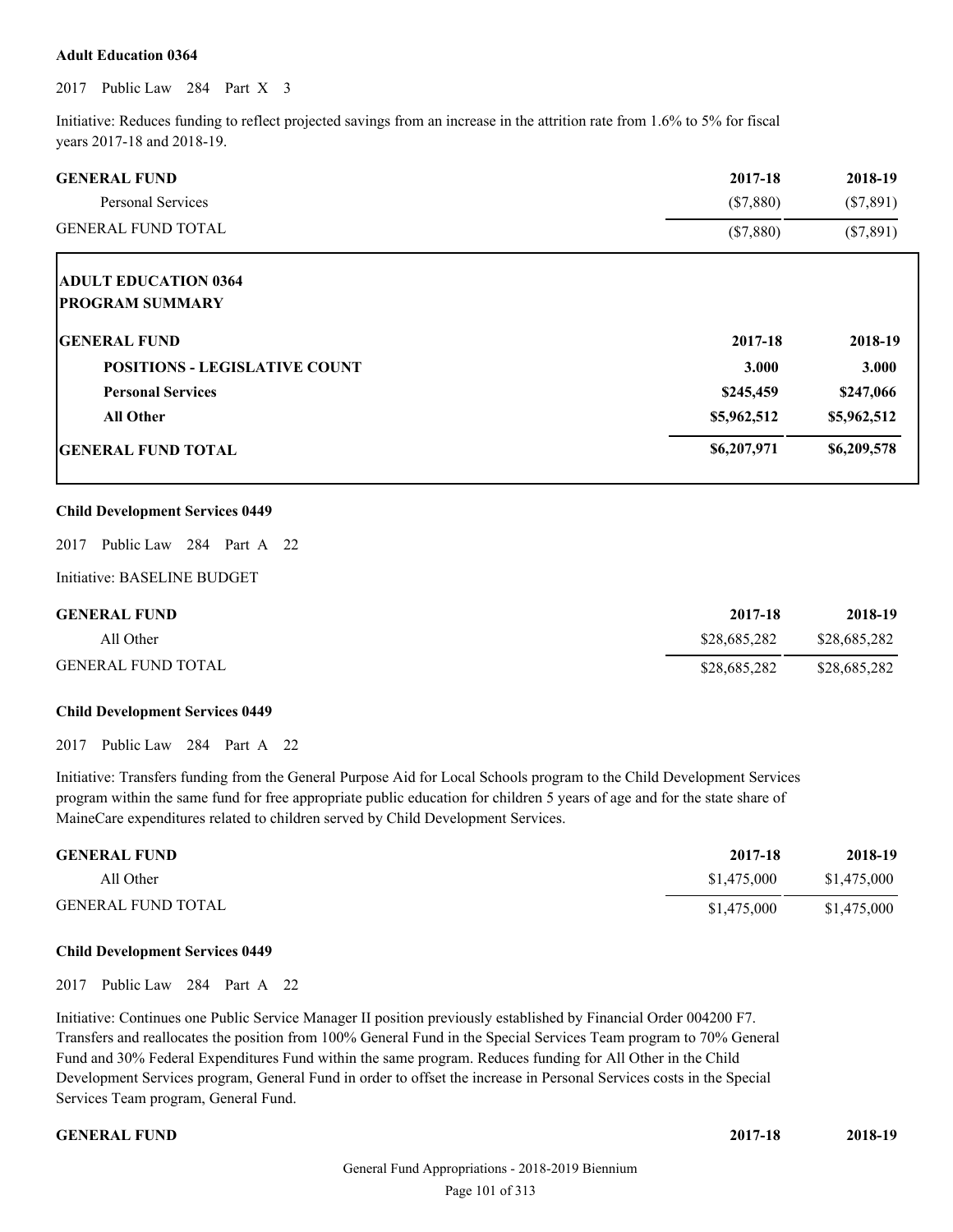| All Other                 | $(\$94,392)$ | $(\$95,247)$ |
|---------------------------|--------------|--------------|
| <b>GENERAL FUND TOTAL</b> | $(\$94,392)$ | $(\$95,247)$ |

# **Child Development Services 0449**

2017 Public Law 284 Part A 22

Initiative: Transfers funding from the General Purpose Aid for Local Schools program to the Child Development Services program within the same fund in order to provide training for identification and intervention services for children with autism.

| <b>GENERAL FUND</b>       | 2017-18 | 2018-19   |
|---------------------------|---------|-----------|
| All Other                 | \$0     | \$500,000 |
| <b>GENERAL FUND TOTAL</b> | \$0     | \$500,000 |

#### **Child Development Services 0449**

2017 Public Law 284 Part A 22

Initiative: Provides funding for Microsoft Office Suite Enterprise Bundle charges from the Department of Administrative and Financial Services, Office of Information Technology.

| <b>GENERAL FUND</b>       | 2017-18   | 2018-19   |
|---------------------------|-----------|-----------|
| All Other                 | \$120.186 | \$120,186 |
| <b>GENERAL FUND TOTAL</b> | \$120.186 | \$120,186 |

#### **Child Development Services 0449**

2017 Public Law 460 Part L 11

Initiative: Provides one-time funds to address the Child Development Services System budgetary shortfall.

| <b>GENERAL FUND</b>                                              | 2017-18      | 2018-19      |
|------------------------------------------------------------------|--------------|--------------|
| All Other                                                        | \$0          | \$3,700,000  |
| <b>GENERAL FUND TOTAL</b>                                        | \$0          | \$3,700,000  |
| <b>CHILD DEVELOPMENT SERVICES 0449</b><br><b>PROGRAM SUMMARY</b> |              |              |
| <b>IGENERAL FUND</b>                                             | 2017-18      | 2018-19      |
| <b>All Other</b>                                                 | \$30,186,076 | \$34,385,221 |
| <b>IGENERAL FUND TOTAL</b>                                       | \$30,186,076 | \$34,385,221 |

# **Education in Unorganized Territory 0220**

2017 Public Law 284 Part A 22

| <b>GENERAL FUND</b>           | 2017-18     | 2018-19     |
|-------------------------------|-------------|-------------|
| POSITIONS - LEGISLATIVE COUNT | 22.500      | 22.500      |
| POSITIONS - FTE COUNT         | 26.371      | 26.371      |
| Personal Services             | \$3,039,585 | \$3,110,478 |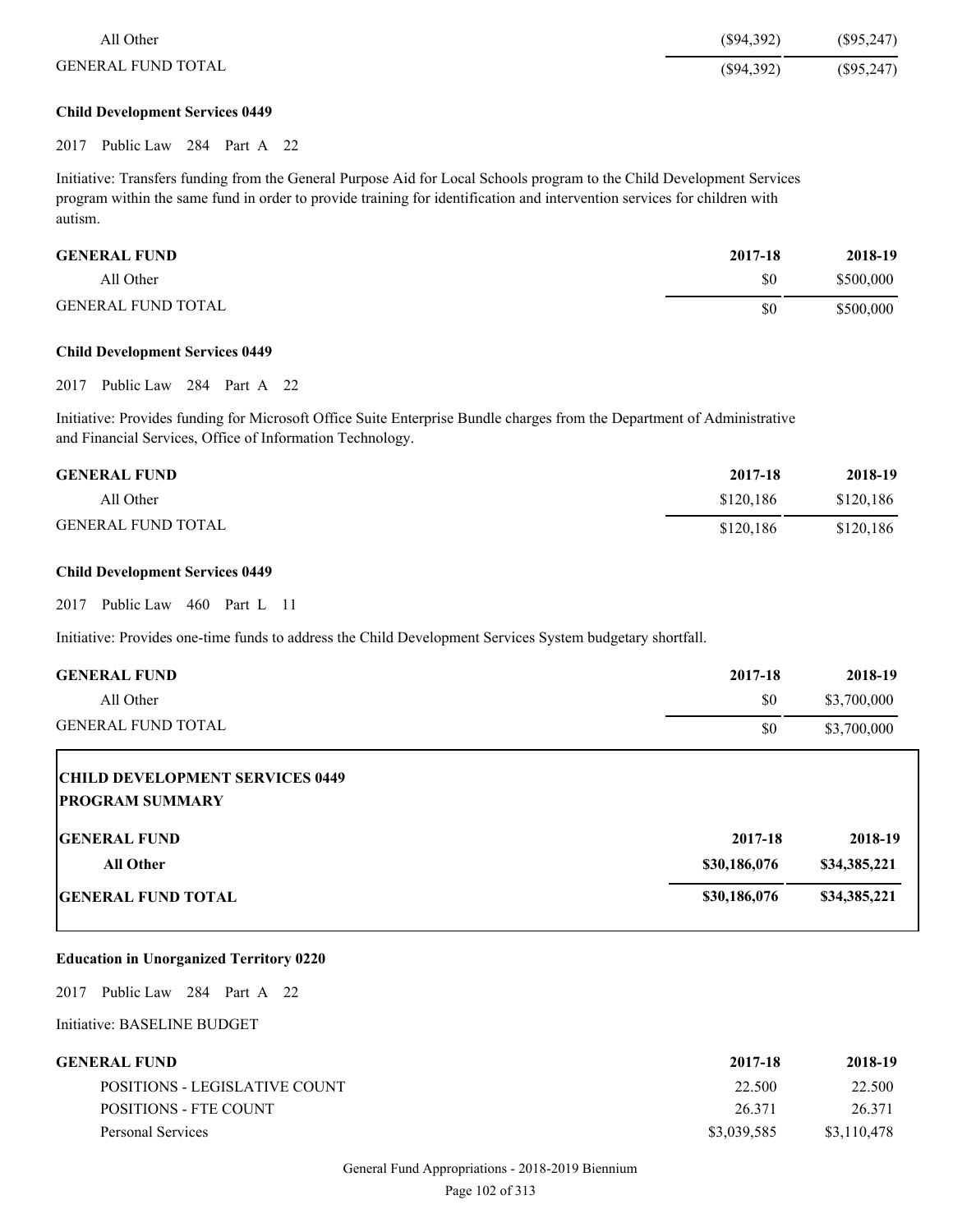| All Other                 | \$9,225,078  | \$9,225,078  |
|---------------------------|--------------|--------------|
| <b>GENERAL FUND TOTAL</b> | \$12,264,663 | \$12,335,556 |
|                           |              |              |

# **Education in Unorganized Territory 0220**

2017 Public Law 284 Part A 22

Initiative: Transfers one Teacher Aide position from the Federal Expenditures Fund to the General Fund within the same program. Transfers and reallocates the cost of one Teacher MS position from 100% General Fund to 50% Federal Expenditures Fund and 50% General Fund within the same program. Transfers All Other to Personal Services to fund the position changes.

| <b>GENERAL FUND</b>       | 2017-18   | 2018-19      |
|---------------------------|-----------|--------------|
| Personal Services         | \$26,366  | \$29,547     |
| All Other                 | (S26.366) | $(\$29,547)$ |
| <b>GENERAL FUND TOTAL</b> | \$0       | \$0          |

### **Education in Unorganized Territory 0220**

2017 Public Law 284 Part A 22

Initiative: Reduces funding by decreasing the number of weeks for one Education Specialist III position from 52 weeks to 42 weeks to align funding with the actual work schedule of the position and transfers funding to All Other to be used for general operating expenditures.

| <b>GENERAL FUND</b>           | 2017-18    | 2018-19    |
|-------------------------------|------------|------------|
| POSITIONS - LEGISLATIVE COUNT | (1.000)    | (1.000)    |
| POSITIONS - FTE COUNT         | 0.808      | 0.808      |
| Personal Services             | (S16, 104) | (\$16,850) |
| All Other                     | \$16,104   | \$16,850   |
| <b>GENERAL FUND TOTAL</b>     | \$0        | \$0        |

# **Education in Unorganized Territory 0220**

2017 Public Law 284 Part X 3

Initiative: Reduces funding to reflect projected savings from an increase in the attrition rate from 1.6% to 5% for fiscal years 2017-18 and 2018-19.

| <b>GENERAL FUND</b>       | 2017-18    | 2018-19       |
|---------------------------|------------|---------------|
| Personal Services         | (S86, 349) | (S88,068)     |
| <b>GENERAL FUND TOTAL</b> | (S86,349)  | $($ \$88,068) |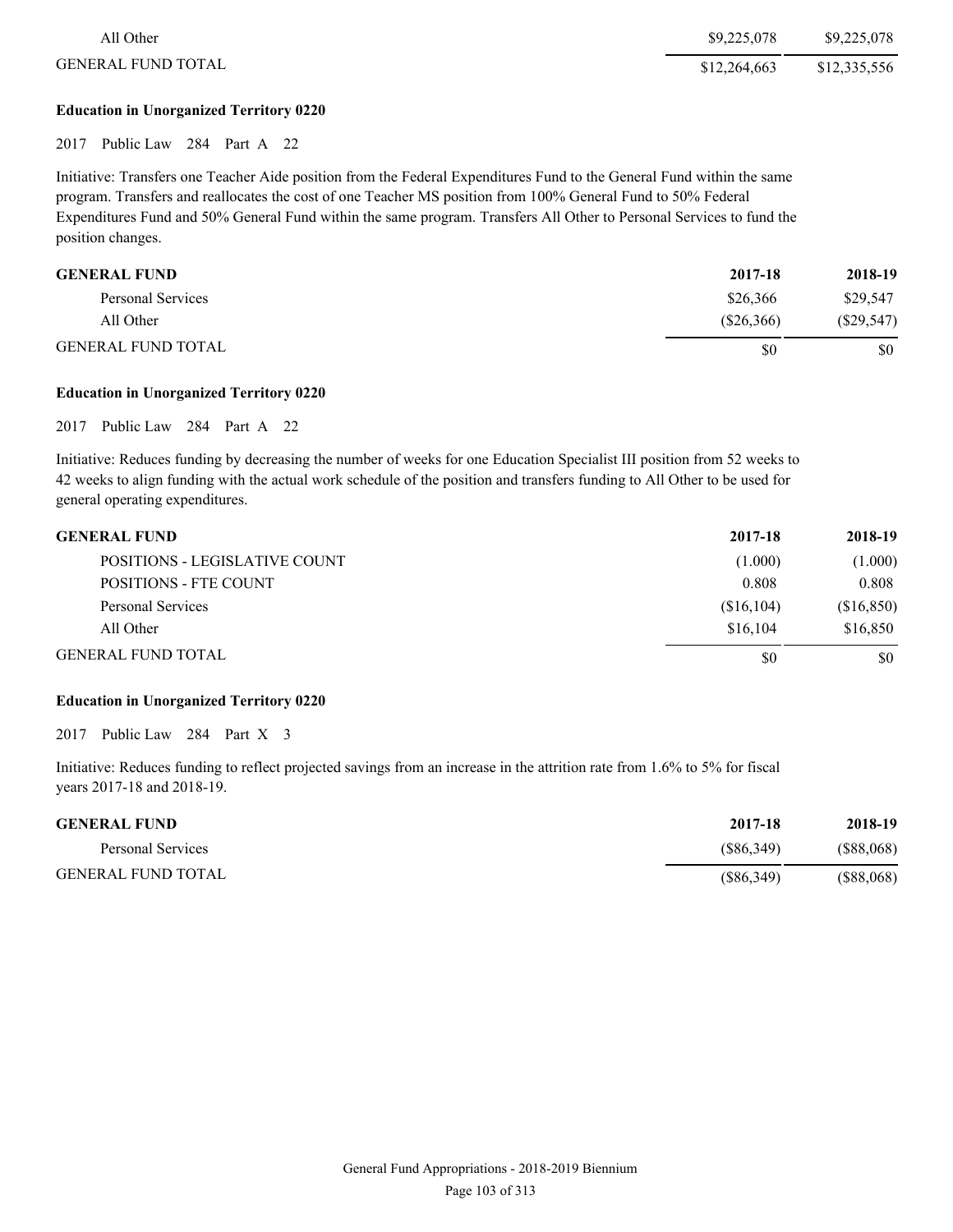| <b>EDUCATION IN UNORGANIZED TERRITORY 0220</b><br><b>PROGRAM SUMMARY</b> |              |              |
|--------------------------------------------------------------------------|--------------|--------------|
| <b>GENERAL FUND</b>                                                      | 2017-18      | 2018-19      |
| <b>POSITIONS - LEGISLATIVE COUNT</b>                                     | 21.500       | 21.500       |
| <b>POSITIONS - FTE COUNT</b>                                             | 27.179       | 27.179       |
| <b>Personal Services</b>                                                 | \$2,963,498  | \$3,035,107  |
| <b>All Other</b>                                                         | \$9,214,816  | \$9,212,381  |
| <b>IGENERAL FUND TOTAL</b>                                               | \$12,178,314 | \$12,247,488 |

### **General Purpose Aid for Local Schools 0308**

2017 Public Law 284 Part A 22

#### Initiative: BASELINE BUDGET

| <b>GENERAL FUND</b>           | 2017-18       | 2018-19       |
|-------------------------------|---------------|---------------|
| POSITIONS - LEGISLATIVE COUNT | 19.000        | 19.000        |
| Personal Services             | \$2,004,907   | \$2,053,345   |
| All Other                     | \$967,676,148 | \$967,676,148 |
| GENERAL FUND TOTAL            | \$969,681,055 | \$969,729,493 |

#### **General Purpose Aid for Local Schools 0308**

2017 Public Law 284 Part A 22

Initiative: Transfers funding from the General Purpose Aid for Local Schools program to the Child Development Services program within the same fund for free appropriate public education for children 5 year of age and for the state share of MaineCare expenditures related to children served by Child Development Services.

| <b>GENERAL FUND</b>       | 2017-18        | 2018-19        |
|---------------------------|----------------|----------------|
| All Other                 | (S1, 475, 000) | (S1, 475, 000) |
| <b>GENERAL FUND TOTAL</b> | (S1, 475, 000) | (\$1,475,000)  |

#### **General Purpose Aid for Local Schools 0308**

2017 Public Law 284 Part A 22

Initiative: Provides funding for software charges from the Department of Administrative and Financial Services, Office of Information Technology.

| <b>GENERAL FUND</b>       | 2017-18  | 2018-19  |
|---------------------------|----------|----------|
| All Other                 | \$10.317 | \$10,317 |
| <b>GENERAL FUND TOTAL</b> | \$10,317 | \$10.317 |

## **General Purpose Aid for Local Schools 0308**

2017 Public Law 284 Part A 22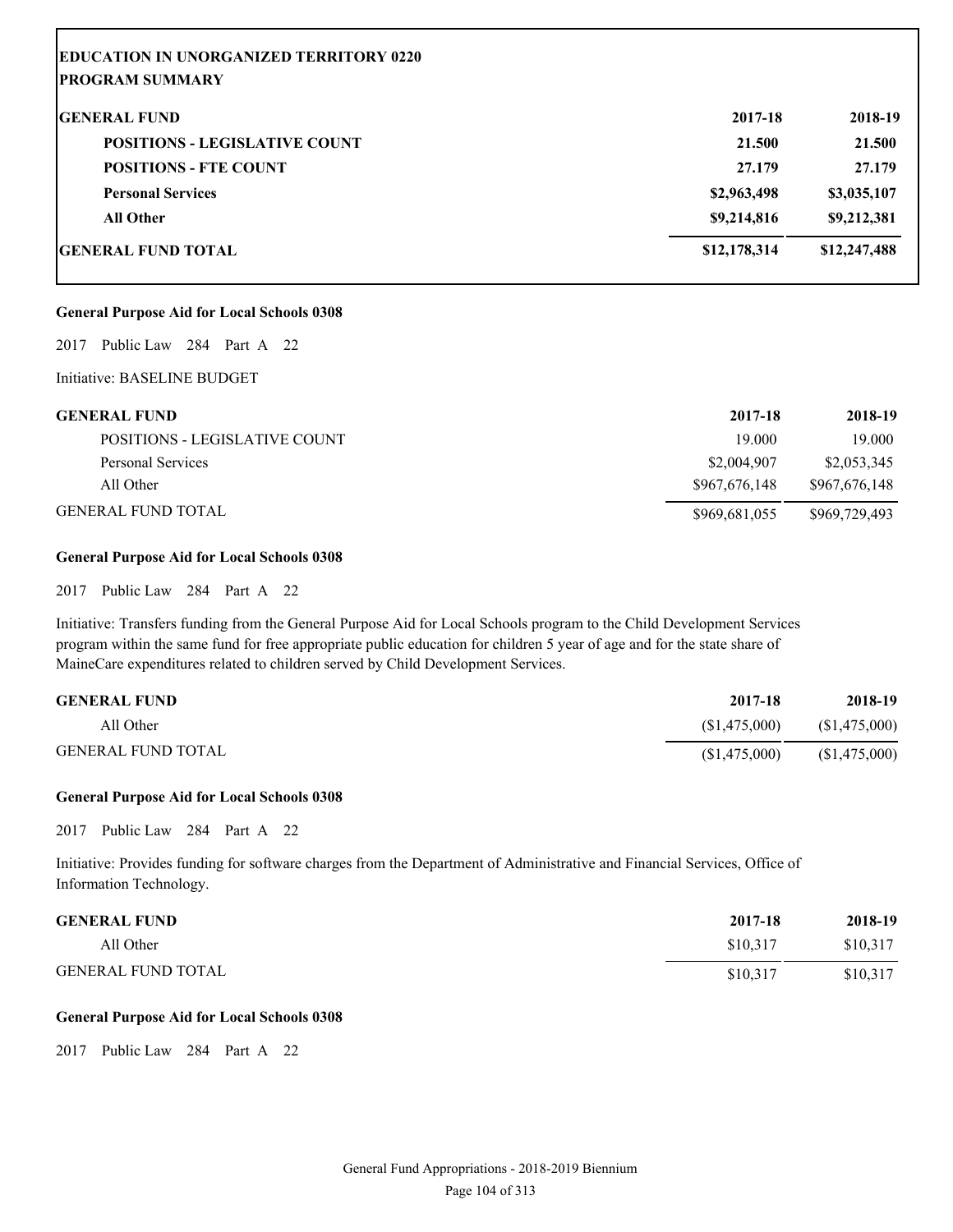Initiative: Transfers one Public Service Manager I position from the General Purpose Aid for Local Schools program to the School Finance and Operations program within the same fund and reorganizes the position from range 25 to range 28. This reorganization will be funded with a transfer from the All Other line category in the General Purpose Aid for Local Schools program, General Fund to the Personal Services line category in the School Finance and Operations program, General Fund.

| <b>GENERAL FUND</b>                  | 2017-18   | 2018-19     |
|--------------------------------------|-----------|-------------|
| <b>POSITIONS - LEGISLATIVE COUNT</b> | (1.000)   | (1.000)     |
| Personal Services                    | (S89.698) | (S94,348)   |
| All Other                            | (S7.677)  | (S7, 822)   |
| <b>GENERAL FUND TOTAL</b>            | (S97,375) | (\$102,170) |

### **General Purpose Aid for Local Schools 0308**

#### 2017 Public Law 284 Part A 22

Initiative: Provides funding for increased costs associated with the Department of Administrative and Financial Services, Office of the Chief Information Officer; contracted services; a statewide student information system; and 4 positions in the Department of Administrative and Financial Services, Office of Information Technology to support applications within the Department of Education.

| <b>GENERAL FUND</b>       | 2017-18     | 2018-19     |
|---------------------------|-------------|-------------|
| All Other                 | \$1,271,097 | \$1,203,715 |
| <b>GENERAL FUND TOTAL</b> | \$1,271,097 | \$1,203,715 |

### **General Purpose Aid for Local Schools 0308**

2017 Public Law 284 Part A 22

Initiative: Reallocates and reorganizes various positions within the Department of Education as a result of an internal review and reorganization of department structure. Establishes one Management Analyst I position and one Public Service Coordinator I position and eliminates one vacant Regional Education Representative position and one vacant Office Associate II position as part of the reorganization of department structure. Position details are on file in the Bureau of the Budget.

| <b>GENERAL FUND</b>       | 2017-18 | 2018-19  |
|---------------------------|---------|----------|
| Personal Services         | (S21)   | \$10,619 |
| <b>GENERAL FUND TOTAL</b> | (S21)   | \$10,619 |

#### **General Purpose Aid for Local Schools 0308**

2017 Public Law 284 Part A 22

Initiative: Provides funding to cover essential programs and services obligations in support of publicly funded students and teachers in the State.

| <b>GENERAL FUND</b>       | 2017-18     | 2018-19      |
|---------------------------|-------------|--------------|
| All Other                 | \$3.952.402 | \$14,906,887 |
| <b>GENERAL FUND TOTAL</b> | \$3,952,402 | \$14,906,887 |

#### **General Purpose Aid for Local Schools 0308**

2017 Public Law 284 Part A 22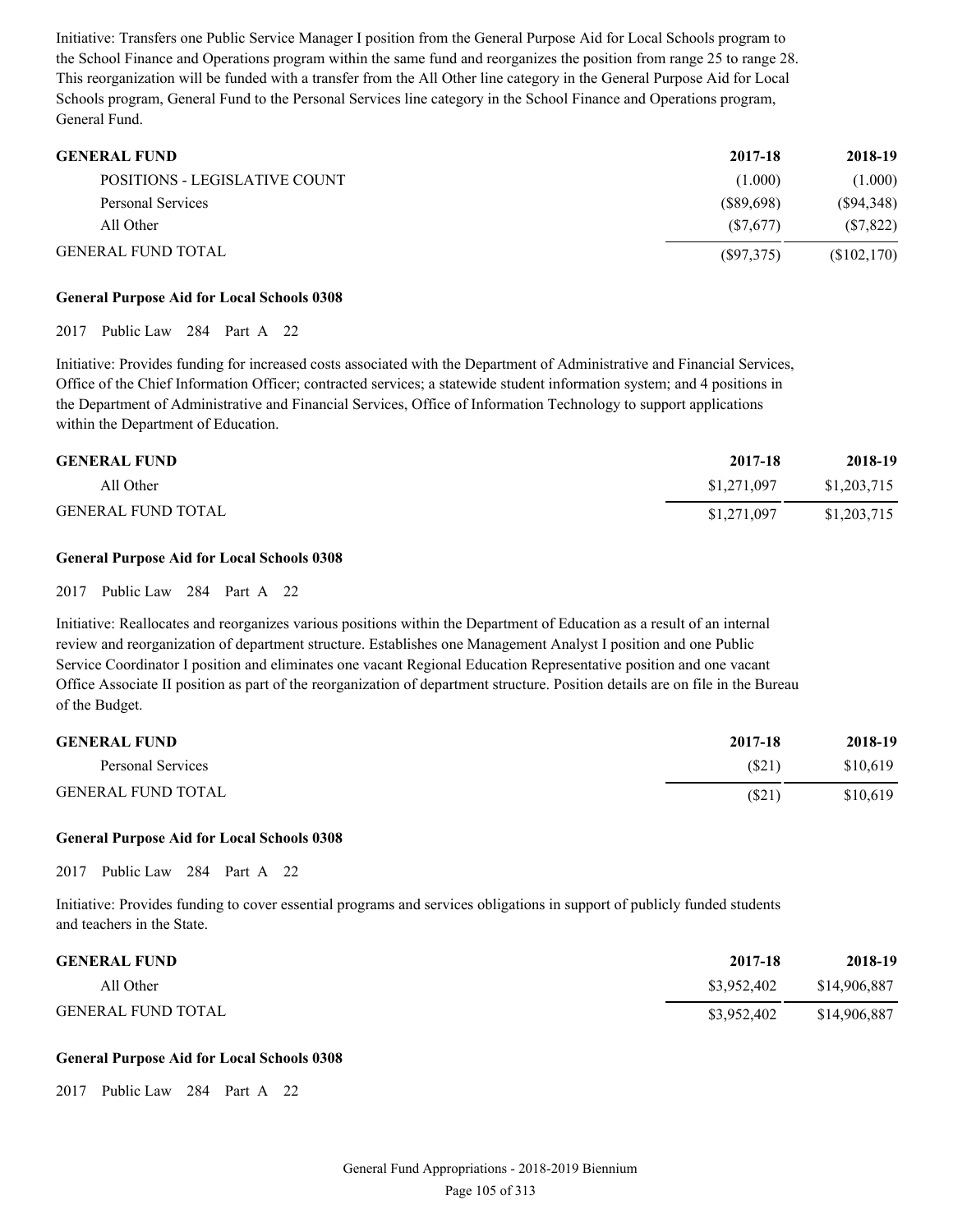Initiative: Transfers funding from the General Purpose Aid for Local Schools program to the Child Development Services program within the same fund in order to provide training for identification and intervention services for children with autism.

| <b>GENERAL FUND</b>       | 2017-18 | 2018-19       |
|---------------------------|---------|---------------|
| All Other                 | \$0     | $(\$500,000)$ |
| <b>GENERAL FUND TOTAL</b> | \$0     | $(\$500,000)$ |

#### **General Purpose Aid for Local Schools 0308**

#### 2017 Public Law 284 Part A 22

Initiative: Provides additional funding for kindergarten to grade 12 public education.

| <b>GENERAL FUND</b>       | 2017-18      | 2018-19      |
|---------------------------|--------------|--------------|
| All Other                 | \$16,700,000 | \$95,000,000 |
| <b>GENERAL FUND TOTAL</b> | \$16,700,000 | \$95,000,000 |

#### **General Purpose Aid for Local Schools 0308**

2017 Public Law 284 Part B 1

Initiative: RECLASSIFICATIONS

| <b>GENERAL FUND</b>       | 2017-18   | 2018-19   |
|---------------------------|-----------|-----------|
| Personal Services         | \$4.554   | \$4,587   |
| All Other                 | (S4, 554) | (S4, 587) |
| <b>GENERAL FUND TOTAL</b> | \$0       | \$0       |

#### **General Purpose Aid for Local Schools 0308**

2017 Public Law 284 Part X 3

Initiative: Reduces funding to reflect projected savings from an increase in the attrition rate from 1.6% to 5% for fiscal years 2017-18 and 2018-19.

| <b>GENERAL FUND</b>       | 2017-18   | 2018-19      |
|---------------------------|-----------|--------------|
| Personal Services         | (S58.348) | (S59, 638)   |
| <b>GENERAL FUND TOTAL</b> | (S58,348) | $(\$59,638)$ |

### **General Purpose Aid for Local Schools 0308**

2017 Public Law 284 Part ZZZZZZZ 7

Initiative: Provides additional funding for kindergarten to grade 12 public education beginning in fiscal year 2017-18.

| <b>GENERAL FUND</b>       | 2017-18      | 2018-19      |
|---------------------------|--------------|--------------|
| All Other                 | \$31,700,000 | \$18,600,000 |
| <b>GENERAL FUND TOTAL</b> | \$31,700,000 | \$18,600,000 |

#### **General Purpose Aid for Local Schools 0308**

2017 Public Law 460 Part C 2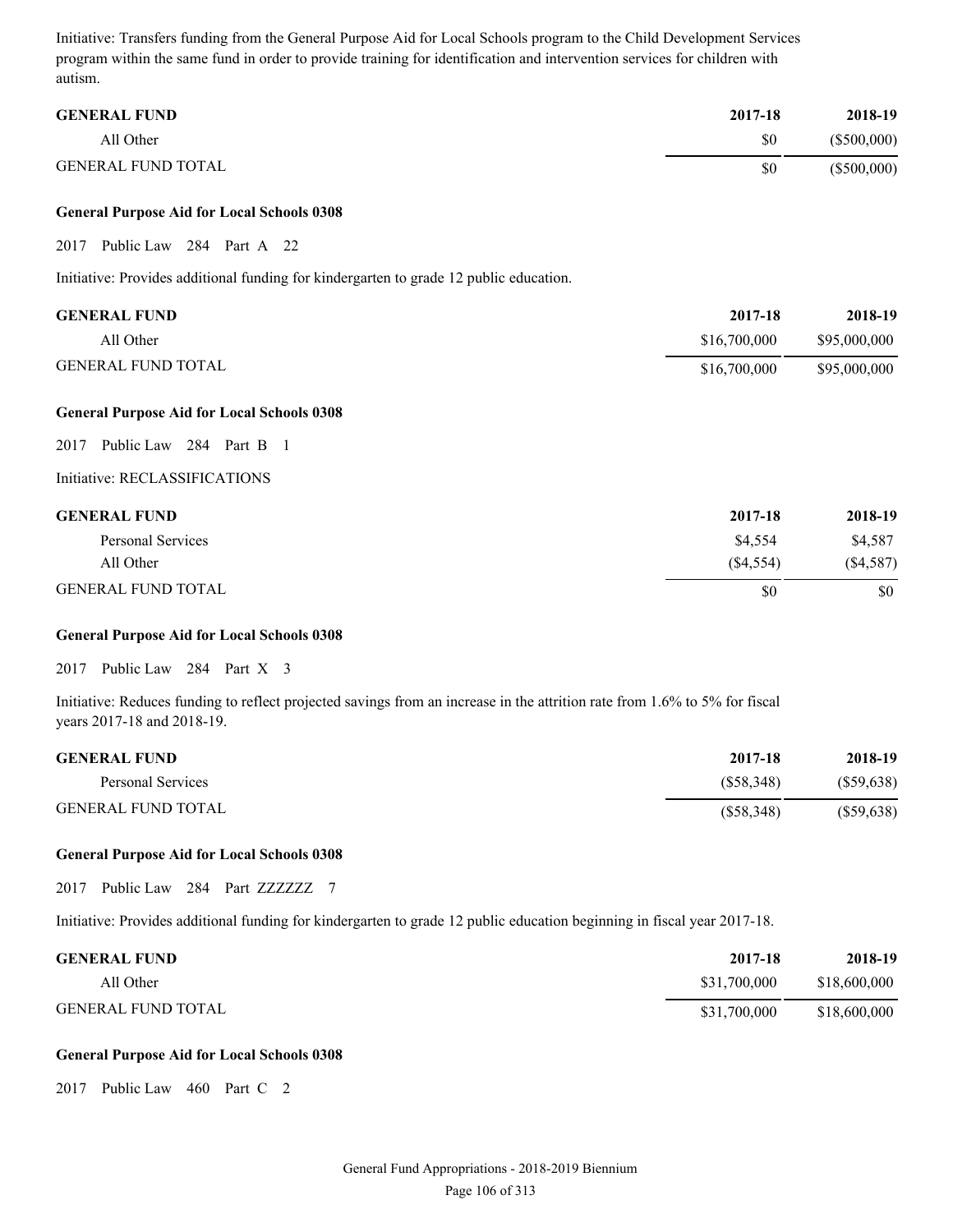Initiative: Provides funding for the additional costs associated with the establishment of reimbursement rates and the increase of existing reimbursement rates in the Department of Health and Human Services rule Chapter 101: MaineCare Benefits Manual, Chapter III, Section 28 for children's habilitative services and specialized children's habilitative services in accordance with the April 24, 2017 report "Rate Study for Behavioral Health and Targeted Case Management Services: Final Proposed Rates for Formal Rulemaking" prepared for the department by Burns & Associates, Inc.

| <b>GENERAL FUND</b>                               | 2017-18         | 2018-19         |
|---------------------------------------------------|-----------------|-----------------|
| All Other                                         | \$0             | \$568,421       |
| <b>GENERAL FUND TOTAL</b>                         | \$0             | \$568,421       |
| <b>GENERAL PURPOSE AID FOR LOCAL SCHOOLS 0308</b> |                 |                 |
| <b>PROGRAM SUMMARY</b>                            |                 |                 |
| <b>IGENERAL FUND</b>                              | 2017-18         | 2018-19         |
| <b>POSITIONS - LEGISLATIVE COUNT</b>              | 18.000          | 18.000          |
| <b>Personal Services</b>                          | \$1,861,394     | \$1,914,565     |
| <b>All Other</b>                                  | \$1,019,822,733 | \$1,095,978,079 |
| <b>GENERAL FUND TOTAL</b>                         | \$1,021,684,127 | \$1,097,892,644 |

### **Higher Education and Educator Support Services Z082**

2017 Public Law 284 Part A 22

Initiative: Transfers, reallocates and reorganizes various positions and adjusts between All Other and Personal Services within the Department of Education as a result of an internal review and reorganization of department structure. Establishes one Management Analyst I position and one Public Service Coordinator I position and eliminates one vacant Regional Education Representative position and one vacant Office Associate II position as part of the reorganization of department structure. Position details are on file in the Bureau of the Budget.

| <b>GENERAL FUND</b>       | 2017-18 | 2018-19 |
|---------------------------|---------|---------|
| Personal Services         | \$5,854 | \$6,136 |
| <b>GENERAL FUND TOTAL</b> | \$5.854 | \$6,136 |

#### **Higher Education and Educator Support Services Z082**

2017 Public Law 284 Part A 22

Initiative: Transfers one Public Service Executive II position, 3 Education Specialist III positions, one Office Specialist I Manager position and 3 Office Associate II positions from the School Finance and Operations program, General Fund, one Education Specialist III position, one Public Service Manager II position and one part-time Office Associate II position from the Learning Systems Team program, General Fund, one Education Specialist III position from the Leadership Team program, General Fund and one Education Specialist III position from the Leadership Team program, Federal Expenditures Fund to the Higher Education and Educator Support Services program. This initiative also transfers related All Other costs associated with these positions.

| <b>GENERAL FUND</b>           | 2017-18     | 2018-19     |
|-------------------------------|-------------|-------------|
| POSITIONS - LEGISLATIVE COUNT | 11.500      | 11.500      |
| Personal Services             | \$937,335   | \$967,474   |
| All Other                     | \$273.500   | \$273.500   |
| <b>GENERAL FUND TOTAL</b>     | \$1,210,835 | \$1,240,974 |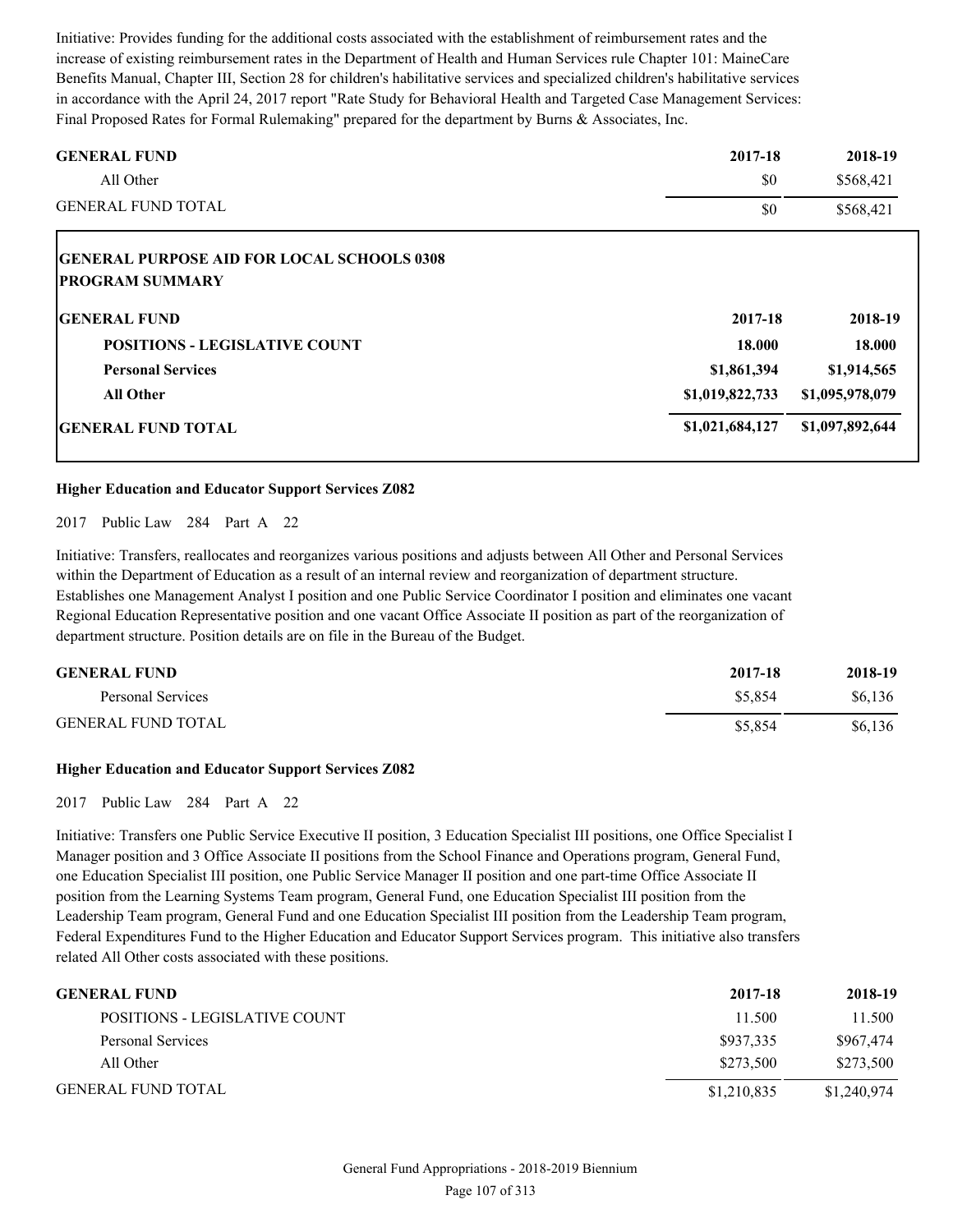#### **Higher Education and Educator Support Services Z082**

2017 Public Law 284 Part A 22

Initiative: Continues one limited-period Education Specialist III position through June 15, 2019 that was previously authorized to continue in Public Law 2013, chapter 368 through September 30, 2017 and transfers the position from the Federal Expenditures Fund to the General Fund within the same program effective October 1, 2017.

| <b>GENERAL FUND</b>       | 2017-18  | 2018-19   |
|---------------------------|----------|-----------|
| Personal Services         | \$78.993 | \$106,449 |
| <b>GENERAL FUND TOTAL</b> | \$78.993 | \$106,449 |

#### **Higher Education and Educator Support Services Z082**

2017 Public Law 284 Part X 3

Initiative: Reduces funding to reflect projected savings from an increase in the attrition rate from 1.6% to 5% for fiscal years 2017-18 and 2018-19.

| <b>GENERAL FUND</b>       | 2017-18    | 2018-19   |
|---------------------------|------------|-----------|
| Personal Services         | (S29.974)  | (S30,747) |
| <b>GENERAL FUND TOTAL</b> | (S29, 974) | (S30,747) |

| HIGHER EDUCATION AND EDUCATOR SUPPORT SERVICES Z082<br><b>IPROGRAM SUMMARY</b> |             |             |
|--------------------------------------------------------------------------------|-------------|-------------|
| <b>GENERAL FUND</b>                                                            | 2017-18     | 2018-19     |
| <b>POSITIONS - LEGISLATIVE COUNT</b>                                           | 11.500      | 11.500      |
| <b>Personal Services</b>                                                       | \$992,208   | \$1,049,312 |
| All Other                                                                      | \$273,500   | \$273,500   |
| <b>IGENERAL FUND TOTAL</b>                                                     | \$1,265,708 | \$1,322,812 |

#### **Leadership Team Z077**

2017 Public Law 284 Part A 22

Initiative: BASELINE BUDGET

| <b>GENERAL FUND</b>           | 2017-18     | 2018-19     |
|-------------------------------|-------------|-------------|
| POSITIONS - LEGISLATIVE COUNT | 11.000      | 11.000      |
| Personal Services             | \$1,146,639 | \$1,164,119 |
| All Other                     | \$377,444   | \$377,444   |
| <b>GENERAL FUND TOTAL</b>     | \$1,524,083 | \$1,541,563 |

## **Leadership Team Z077**

2017 Public Law 284 Part A 22

Initiative: Transfers one Secretary position from the School Finance and Operations program, General Fund to the Leadership Team program, General Fund.

#### **GENERAL FUND**

| 2017-18 | 2018-19 |
|---------|---------|
|         |         |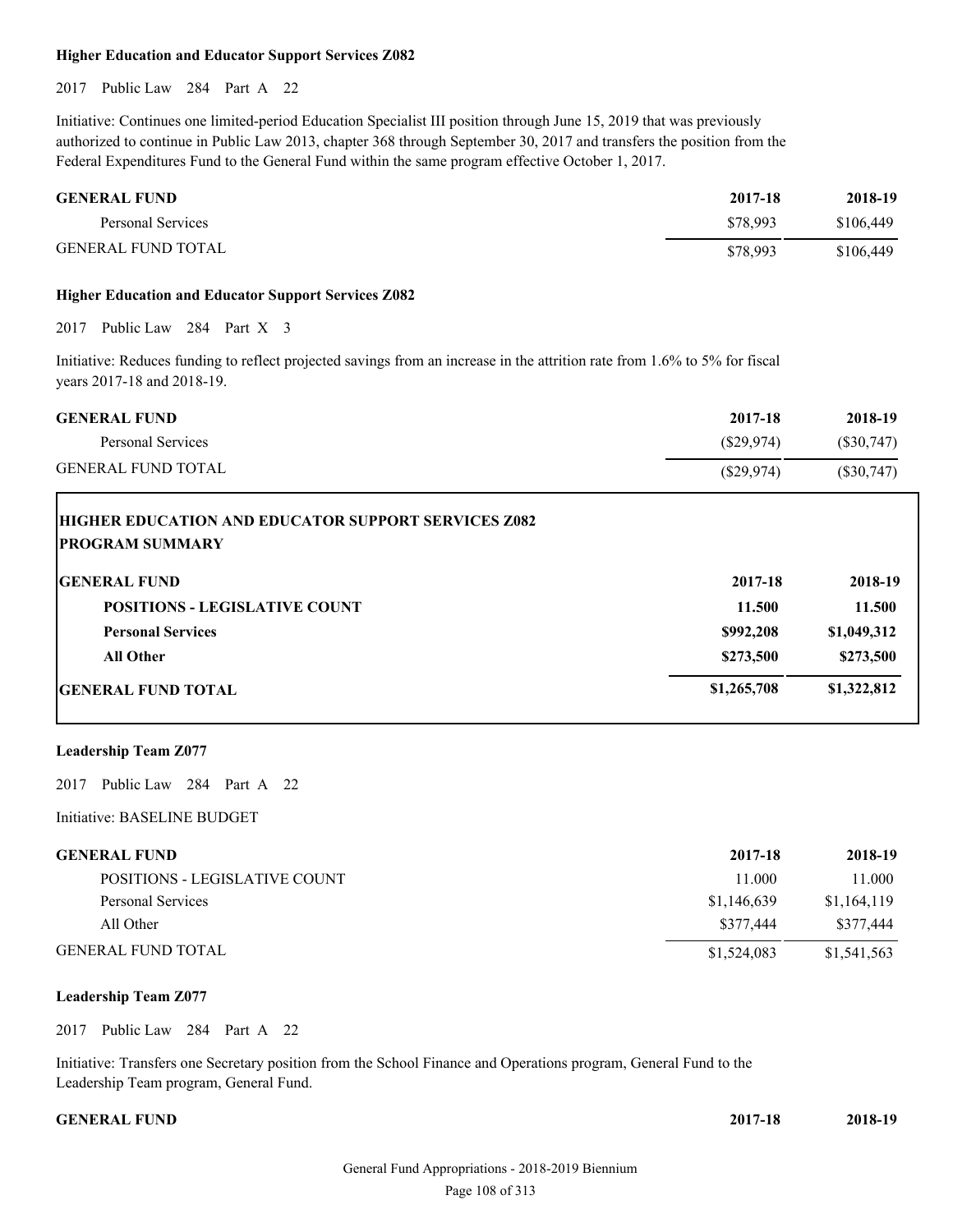| POSITIONS - LEGISLATIVE COUNT | .000     | .000.    |
|-------------------------------|----------|----------|
| Personal Services             | \$61.507 | \$62,109 |
| GENERAL FUND TOTAL            | \$61,507 | \$62,109 |

### **Leadership Team Z077**

2017 Public Law 284 Part A 22

Initiative: Transfers, reallocates and reorganizes various positions and adjusts between All Other and Personal Services within the Department of Education as a result of an internal review and reorganization of department structure. Establishes one Management Analyst I position and one Public Service Coordinator I position and eliminates one vacant Regional Education Representative position and one vacant Office Associate II position as part of the reorganization of department structure. Position details are on file in the Bureau of the Budget.

| <b>GENERAL FUND</b>           | 2017-18   | 2018-19     |
|-------------------------------|-----------|-------------|
| POSITIONS - LEGISLATIVE COUNT | 1.000     | 1.000       |
| Personal Services             | \$97.375  | \$102,170   |
| All Other                     | (S97,375) | (\$102,170) |
| <b>GENERAL FUND TOTAL</b>     | \$0       | \$0         |

#### **Leadership Team Z077**

### 2017 Public Law 284 Part A 22

Initiative: Transfers one Public Service Executive II position, 3 Education Specialist III positions, one Office Specialist I Manager position and 3 Office Associate II positions from the School Finance and Operations program, General Fund, one Education Specialist III position, one Public Service Manager II position and one part-time Office Associate II position from the Learning Systems Team program, General Fund, one Education Specialist III position from the Leadership Team program, General Fund and one Education Specialist III position from the Leadership Team program, Federal Expenditures Fund to the Higher Education and Educator Support Services program. This initiative also transfers related All Other costs associated with these positions.

| <b>GENERAL FUND</b>           | 2017-18    | 2018-19      |
|-------------------------------|------------|--------------|
| POSITIONS - LEGISLATIVE COUNT | (1.000)    | (1.000)      |
| Personal Services             | (S83, 431) | $(\$87,278)$ |
| All Other                     | (S8.000)   | (S8,000)     |
| <b>GENERAL FUND TOTAL</b>     | (S91, 431) | $(\$95,278)$ |

#### **Leadership Team Z077**

2017 Public Law 284 Part A 22

Initiative: Reorganizes one Public Service Coordinator II position to a Public Service Coordinator III position and transfers All Other to Personal Services to fund the reorganization.

| <b>GENERAL FUND</b>       | 2017-18  | 2018-19    |
|---------------------------|----------|------------|
| Personal Services         | \$5,696  | \$10,384   |
| All Other                 | (S5.696) | (\$10,384) |
| <b>GENERAL FUND TOTAL</b> | \$0      | \$0        |

#### **Leadership Team Z077**

2017 Public Law 284 Part X 3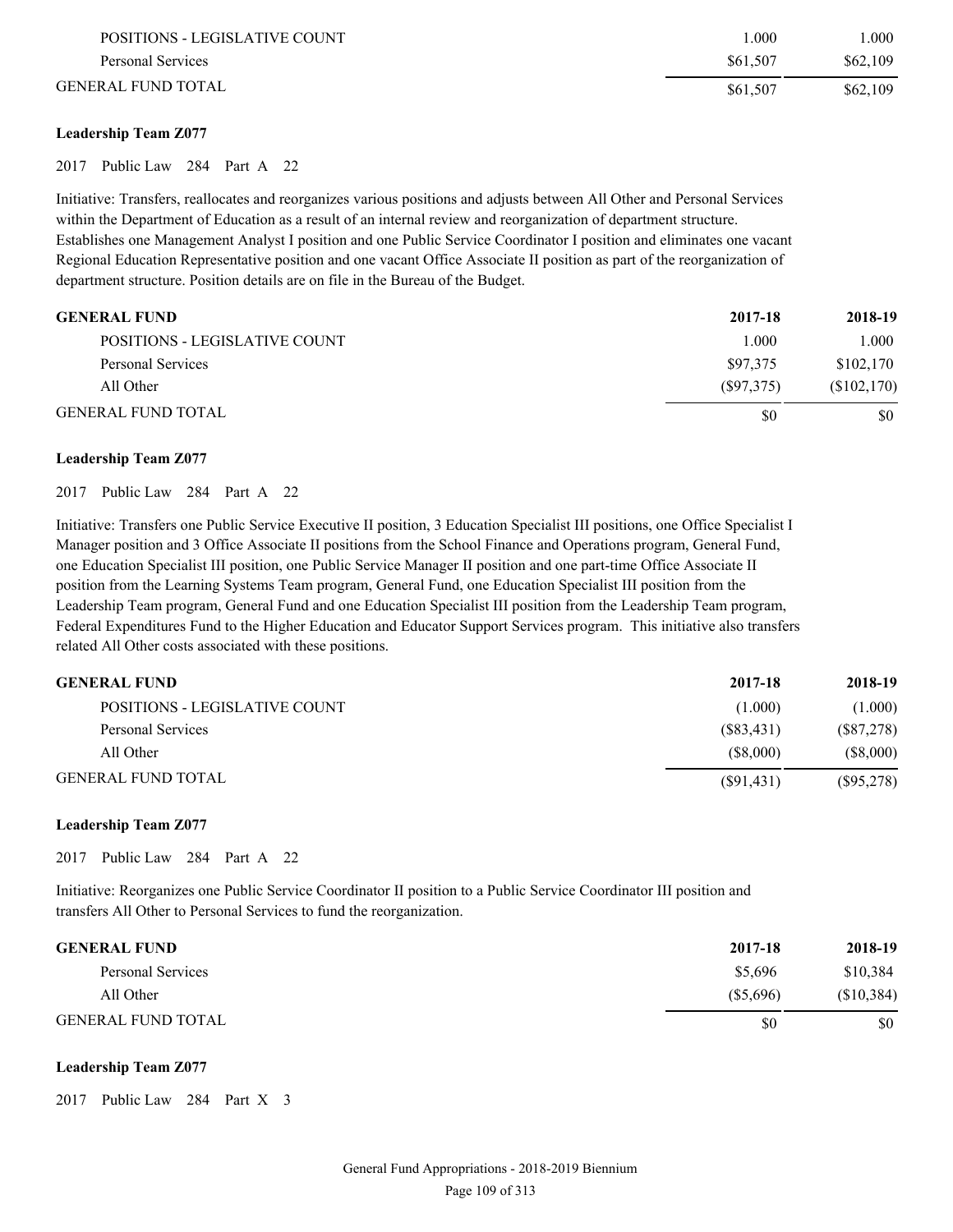Initiative: Reduces funding to reflect projected savings from an increase in the attrition rate from 1.6% to 5% for fiscal years 2017-18 and 2018-19.

| <b>GENERAL FUND</b>                                   | 2017-18      | 2018-19      |
|-------------------------------------------------------|--------------|--------------|
| <b>Personal Services</b>                              | $(\$36,796)$ | $(\$37,320)$ |
| <b>GENERAL FUND TOTAL</b>                             | $(\$36,796)$ | $(\$37,320)$ |
| <b>LEADERSHIP TEAM Z077</b><br><b>PROGRAM SUMMARY</b> |              |              |
| <b>GENERAL FUND</b>                                   | 2017-18      | 2018-19      |
| <b>POSITIONS - LEGISLATIVE COUNT</b>                  | 12.000       | 12.000       |
| <b>Personal Services</b>                              | \$1,190,990  | \$1,214,184  |
| <b>All Other</b>                                      | \$266,373    | \$256,890    |
| <b>IGENERAL FUND TOTAL</b>                            | \$1,457,363  | \$1,471,074  |

### **Learning Systems Team Z081**

2017 Public Law 284 Part A 22

Initiative: BASELINE BUDGET

| GENERAL FUND                  | 2017-18     | 2018-19     |
|-------------------------------|-------------|-------------|
| POSITIONS - LEGISLATIVE COUNT | 20.500      | 20.500      |
| Personal Services             | \$2,079,500 | \$2,114,058 |
| All Other                     | \$3,120,424 | \$3.120.424 |
| GENERAL FUND TOTAL            | \$5,199,924 | \$5,234,482 |

#### **Learning Systems Team Z081**

2017 Public Law 284 Part A 22

Initiative: Transfers and reallocates the costs of one Office Associate II position from 50% Learning Systems Team program, Federal Expenditures Fund and 50% Special Services Team program, General Fund to 50% Learning Systems Team program, General Fund and 50% Leadership Team, Other Special Revenue Funds, and adjusts between All Other and Personal Services to fund the position.

| <b>GENERAL FUND</b>       | 2017-18  | 2018-19  |
|---------------------------|----------|----------|
| Personal Services         | \$30,472 | \$32,055 |
| All Other                 | \$1,000  | \$1,000  |
| <b>GENERAL FUND TOTAL</b> | \$31,472 | \$33,055 |

#### **Learning Systems Team Z081**

2017 Public Law 284 Part A 22

Initiative: Transfers funding from the Special Services Team program to the Learning Systems Team program, within the General Fund for All Other costs related to 2 Education Specialist III positions transferred in Public Law 2015, chapter 267.

| <b>GENERAL FUND</b> | 2017-18  | 2018-19  |
|---------------------|----------|----------|
| All Other           | \$12,000 | \$12,000 |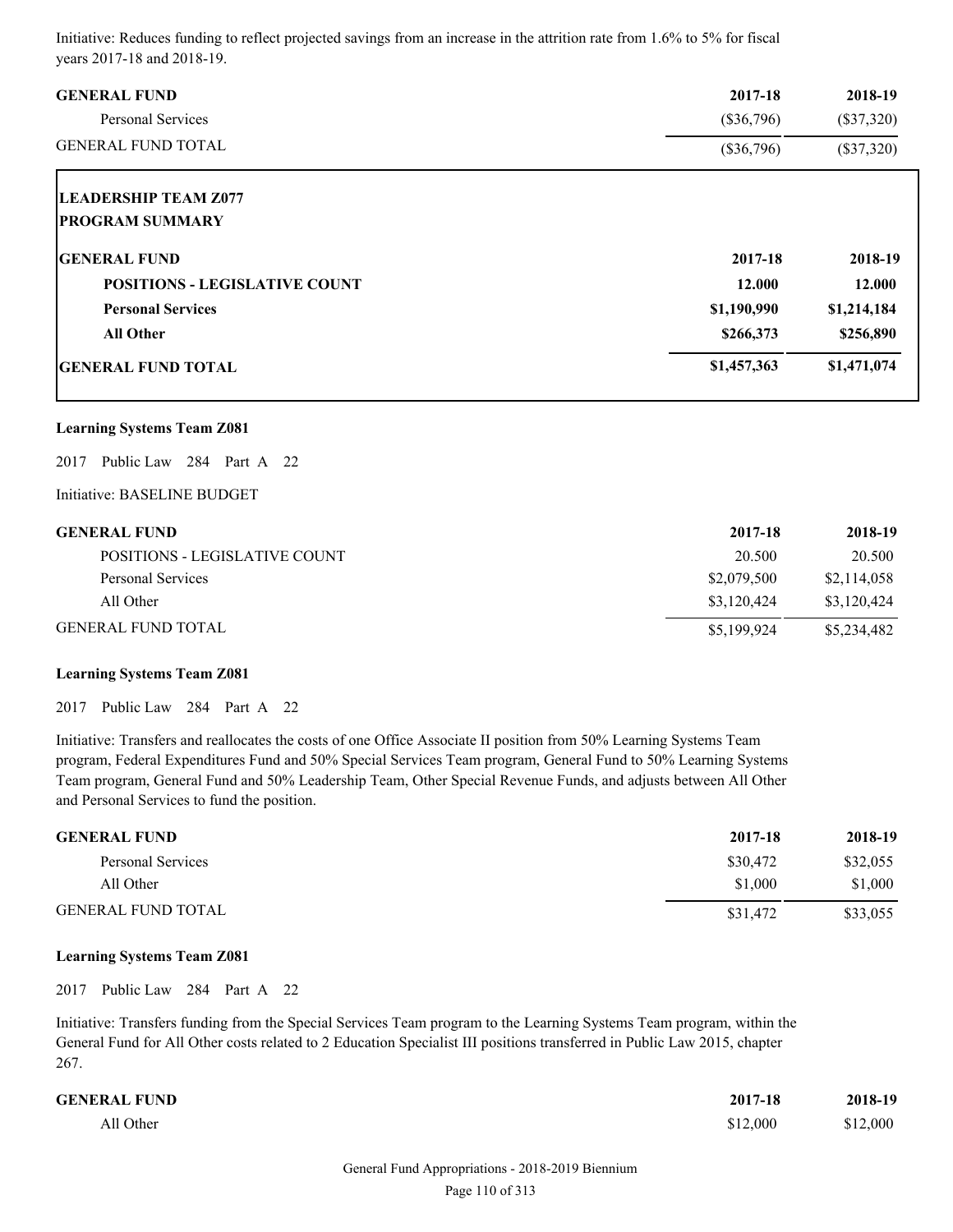#### **Learning Systems Team Z081**

2017 Public Law 284 Part A 22

Initiative: Transfers one Public Service Executive II position, 3 Education Specialist III positions, one Office Specialist I Manager position and 3 Office Associate II positions from the School Finance and Operations program, General Fund, one Education Specialist III position, one Public Service Manager II position and one part-time Office Associate II position from the Learning Systems Team program, General Fund, one Education Specialist III position from the Leadership Team program, General Fund and one Education Specialist III position from the Leadership Team program, Federal Expenditures Fund to the Higher Education and Educator Support Services program. This initiative also transfers related All Other costs associated with these positions.

| <b>GENERAL FUND</b>           | 2017-18     | 2018-19        |
|-------------------------------|-------------|----------------|
| POSITIONS - LEGISLATIVE COUNT | (2.500)     | (2.500)        |
| Personal Services             | (S229.918)  | (S237,520)     |
| All Other                     | (S165,500)  | (S165,500)     |
| <b>GENERAL FUND TOTAL</b>     | (S395, 418) | $($ \$403,020) |

#### **Learning Systems Team Z081**

2017 Public Law 284 Part A 22

Initiative: Reorganizes one Education Specialist III position to a Public Service Manager II position and transfers All Other to Personal Services to fund the reorganization.

| <b>GENERAL FUND</b>       | 2017-18   | 2018-19    |
|---------------------------|-----------|------------|
| Personal Services         | \$19,827  | \$24,042   |
| All Other                 | (S19.827) | (\$24,042) |
| <b>GENERAL FUND TOTAL</b> | \$0       | \$0        |

#### **Learning Systems Team Z081**

2017 Public Law 284 Part A 22

Initiative: Provides funding for the approved reorganization of one Education Specialist II position to an Education Specialist III position and transfers All Other to Personal Services to fund the reorganization.

| <b>GENERAL FUND</b>       | 2017-18  | 2018-19  |
|---------------------------|----------|----------|
| Personal Services         | \$7.100  | \$7,110  |
| All Other                 | (S7.100) | (S7,110) |
| <b>GENERAL FUND TOTAL</b> | \$0      | \$0      |

#### **Learning Systems Team Z081**

2017 Public Law 284 Part A 22

Initiative: Reallocates and reorganizes various positions within the Department of Education as a result of an internal review and reorganization of department structure. Establishes one Management Analyst I position and one Public Service Coordinator I position and eliminates one vacant Regional Education Representative position and one vacant Office Associate II position as part of the reorganization of department structure. Position details are on file in the Bureau of the Budget.

**GENERAL FUND 2017-18 2018-19**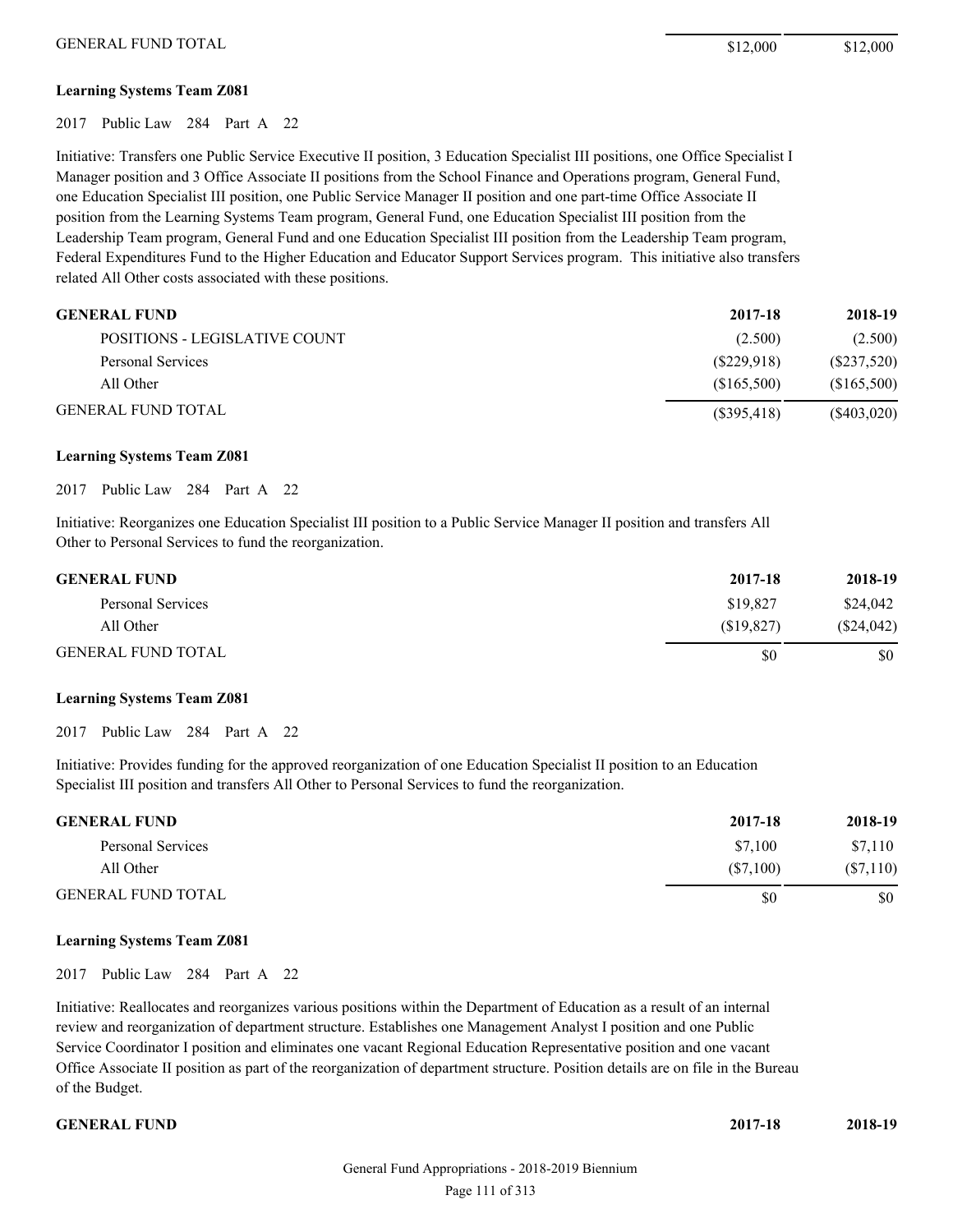| POSITIONS - LEGISLATIVE COUNT | (1.000)  | (1.000)  |
|-------------------------------|----------|----------|
| Personal Services             | \$18,268 | \$24,417 |
| <b>GENERAL FUND TOTAL</b>     | \$18.268 | \$24,417 |

## **Learning Systems Team Z081**

#### 2017 Public Law 284 Part X 3

Initiative: Reduces funding to reflect projected savings from an increase in the attrition rate from 1.6% to 5% for fiscal years 2017-18 and 2018-19.

| <b>GENERAL FUND</b>       | 2017-18    | 2018-19      |
|---------------------------|------------|--------------|
| Personal Services         | (S56.405)  | (S57,259)    |
| <b>GENERAL FUND TOTAL</b> | (S56, 405) | $(\$57,259)$ |

## **Learning Systems Team Z081**

2017 Public Law 426

Initiative: Provides ongoing funds for 90% of the cost to local school administrative units to submit the names of all employees subject to certification, approval or authorization along with the date that each employee began working for the school administrative unit

| <b>GENERAL FUND</b>                                         | 2017-18     | 2018-19     |
|-------------------------------------------------------------|-------------|-------------|
| All Other                                                   | \$0         | \$13,508    |
| <b>GENERAL FUND TOTAL</b>                                   | \$0         | \$13,508    |
| <b>LEARNING SYSTEMS TEAM Z081</b><br><b>PROGRAM SUMMARY</b> |             |             |
| <b>IGENERAL FUND</b>                                        | 2017-18     | 2018-19     |
| <b>POSITIONS - LEGISLATIVE COUNT</b>                        | 17.000      | 17.000      |
| <b>Personal Services</b>                                    | \$1,868,844 | \$1,906,903 |
| <b>All Other</b>                                            | \$2,940,997 | \$2,950,280 |
| <b>GENERAL FUND TOTAL</b>                                   | \$4,809,841 | \$4,857,183 |

# **Maine HIV Prevention Education Program Z182**

2017 Public Law 284 Part A 22

Initiative: BASELINE BUDGET

| <b>GENERAL FUND</b>       | 2017-18   | 2018-19   |
|---------------------------|-----------|-----------|
| All Other                 | \$150,000 | \$150,000 |
| <b>GENERAL FUND TOTAL</b> | \$150,000 | \$150,000 |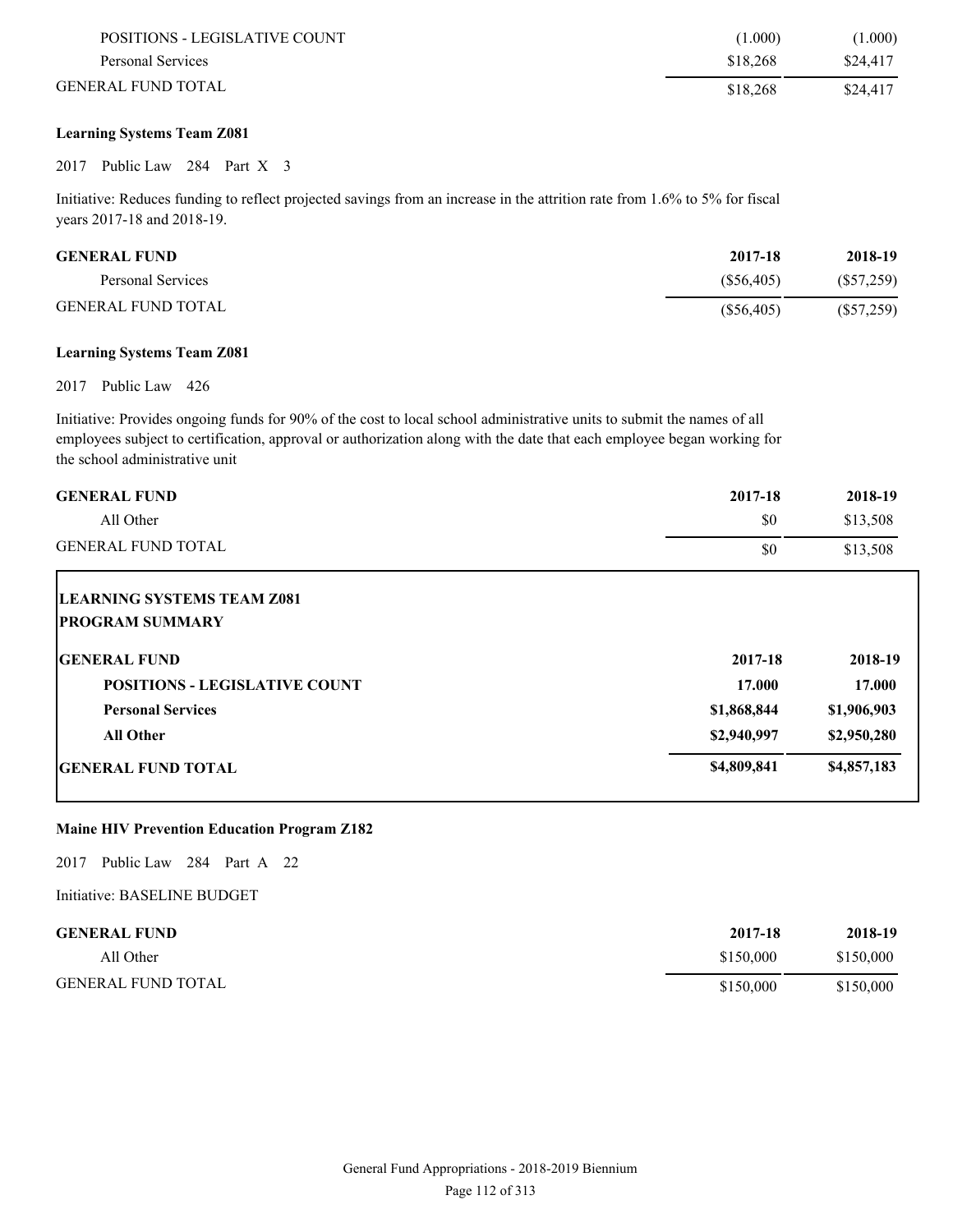| <b>GENERAL FUND</b>                                                                                                                                                                                                                                                                                                                                                                                                         | 2017-18      | 2018-19                               |
|-----------------------------------------------------------------------------------------------------------------------------------------------------------------------------------------------------------------------------------------------------------------------------------------------------------------------------------------------------------------------------------------------------------------------------|--------------|---------------------------------------|
| <b>All Other</b>                                                                                                                                                                                                                                                                                                                                                                                                            | \$150,000    | \$150,000                             |
| <b>GENERAL FUND TOTAL</b>                                                                                                                                                                                                                                                                                                                                                                                                   | \$150,000    | \$150,000                             |
|                                                                                                                                                                                                                                                                                                                                                                                                                             |              |                                       |
| <b>Retired Teachers Group Life Insurance Z033</b>                                                                                                                                                                                                                                                                                                                                                                           |              |                                       |
| 2017 Public Law 284 Part A 22                                                                                                                                                                                                                                                                                                                                                                                               |              |                                       |
| Initiative: BASELINE BUDGET                                                                                                                                                                                                                                                                                                                                                                                                 |              |                                       |
| <b>GENERAL FUND</b>                                                                                                                                                                                                                                                                                                                                                                                                         | 2017-18      | 2018-19                               |
| All Other                                                                                                                                                                                                                                                                                                                                                                                                                   | \$3,270,928  | \$3,270,928                           |
| <b>GENERAL FUND TOTAL</b>                                                                                                                                                                                                                                                                                                                                                                                                   | \$3,270,928  | \$3,270,928                           |
| <b>Retired Teachers Group Life Insurance Z033</b>                                                                                                                                                                                                                                                                                                                                                                           |              |                                       |
| 2017 Public Law 284 Part A 22                                                                                                                                                                                                                                                                                                                                                                                               |              |                                       |
| Initiative: Provides funding for group life insurance for retired teachers.                                                                                                                                                                                                                                                                                                                                                 |              |                                       |
| <b>GENERAL FUND</b>                                                                                                                                                                                                                                                                                                                                                                                                         | 2017-18      | 2018-19                               |
| All Other                                                                                                                                                                                                                                                                                                                                                                                                                   | \$188,072    | \$276,072                             |
|                                                                                                                                                                                                                                                                                                                                                                                                                             |              |                                       |
| <b>GENERAL FUND TOTAL</b>                                                                                                                                                                                                                                                                                                                                                                                                   | \$188,072    | \$276,072                             |
| <b>RETIRED TEACHERS GROUP LIFE INSURANCE Z033</b>                                                                                                                                                                                                                                                                                                                                                                           |              |                                       |
|                                                                                                                                                                                                                                                                                                                                                                                                                             |              |                                       |
|                                                                                                                                                                                                                                                                                                                                                                                                                             | 2017-18      |                                       |
| All Other                                                                                                                                                                                                                                                                                                                                                                                                                   | \$3,459,000  |                                       |
|                                                                                                                                                                                                                                                                                                                                                                                                                             | \$3,459,000  | 2018-19<br>\$3,547,000<br>\$3,547,000 |
|                                                                                                                                                                                                                                                                                                                                                                                                                             |              |                                       |
|                                                                                                                                                                                                                                                                                                                                                                                                                             |              |                                       |
|                                                                                                                                                                                                                                                                                                                                                                                                                             |              |                                       |
|                                                                                                                                                                                                                                                                                                                                                                                                                             | 2017-18      |                                       |
| All Other                                                                                                                                                                                                                                                                                                                                                                                                                   | \$37,300,000 | 2018-19<br>\$37,300,000               |
|                                                                                                                                                                                                                                                                                                                                                                                                                             | \$37,300,000 |                                       |
|                                                                                                                                                                                                                                                                                                                                                                                                                             |              |                                       |
|                                                                                                                                                                                                                                                                                                                                                                                                                             |              |                                       |
| <b>PROGRAM SUMMARY</b><br><b>GENERAL FUND</b><br><b>GENERAL FUND TOTAL</b><br><b>Retired Teachers' Health Insurance 0854</b><br>2017 Public Law 284 Part A 22<br>Initiative: BASELINE BUDGET<br><b>GENERAL FUND</b><br><b>GENERAL FUND TOTAL</b><br><b>Retired Teachers' Health Insurance 0854</b><br>2017 Public Law 284 Part A 22<br>Initiative: Provides funding for increased retired teachers' health insurance costs. |              | \$37,300,000                          |

Page 113 of 313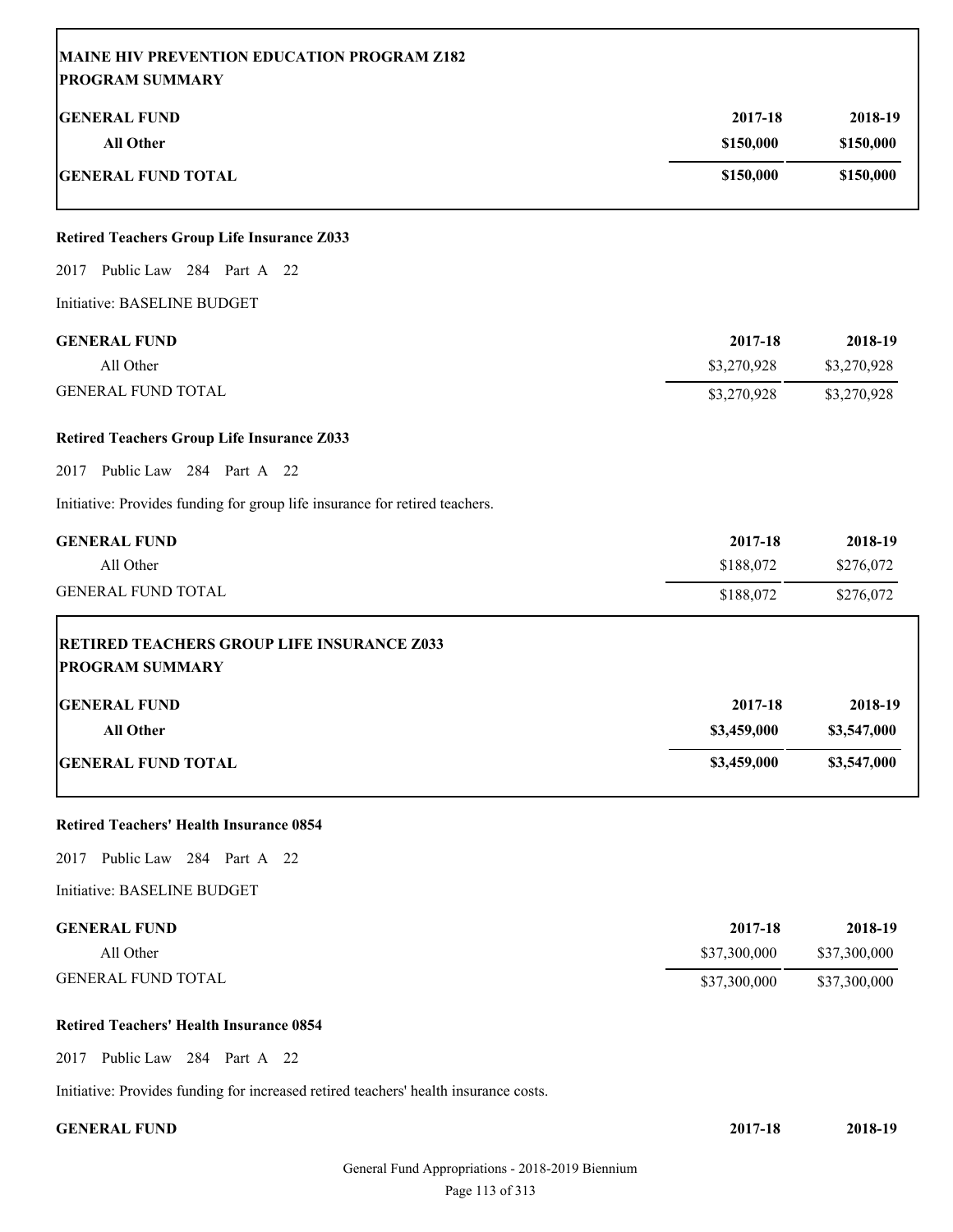| \$2,700,000  | \$7,700,000  |
|--------------|--------------|
| \$2,700,000  | \$7,700,000  |
|              |              |
| 2017-18      | 2018-19      |
| \$40,000,000 | \$45,000,000 |
| \$40,000,000 | \$45,000,000 |
|              |              |

#### **School Finance and Operations Z078**

2017 Public Law 284 Part A 22

Initiative: BASELINE BUDGET

| <b>GENERAL FUND</b>           | 2017-18     | 2018-19     |
|-------------------------------|-------------|-------------|
| POSITIONS - LEGISLATIVE COUNT | 13.000      | 13.000      |
| Personal Services             | \$955,970   | \$986,022   |
| All Other                     | \$2,146,004 | \$2,146,004 |
| <b>GENERAL FUND TOTAL</b>     | \$3,101,974 | \$3,132,026 |

#### **School Finance and Operations Z078**

2017 Public Law 284 Part A 22

Initiative: Transfers one Secretary position from the School Finance and Operations program, General Fund to the Leadership Team program, General Fund.

| <b>GENERAL FUND</b>           | 2017-18    | 2018-19    |
|-------------------------------|------------|------------|
| POSITIONS - LEGISLATIVE COUNT | (1.000)    | (1.000)    |
| Personal Services             | (S61.507)  | (S62, 109) |
| <b>GENERAL FUND TOTAL</b>     | (S61, 507) | (S62, 109) |

#### **School Finance and Operations Z078**

2017 Public Law 284 Part A 22

Initiative: Provides one-time funding to collect and aggregate data as evidence of progress toward high school graduation goals pursuant to Public Law 2015, chapter 489.

| <b>GENERAL FUND</b>       | 2017-18  | 2018-19  |
|---------------------------|----------|----------|
| All Other                 | \$75,000 | \$25,000 |
| <b>GENERAL FUND TOTAL</b> | \$75,000 | \$25,000 |

#### **School Finance and Operations Z078**

2017 Public Law 284 Part A 22

Initiative: Provides funding for increased costs associated with the Department of Administrative and Financial Services, Office of the Chief Information Officer; contracted services; and 4 positions in the Department of Administrative and Financial Services, Office of Information Technology to support applications within the Department of Education. Provides one-time funding for the transition to a new statewide student information system.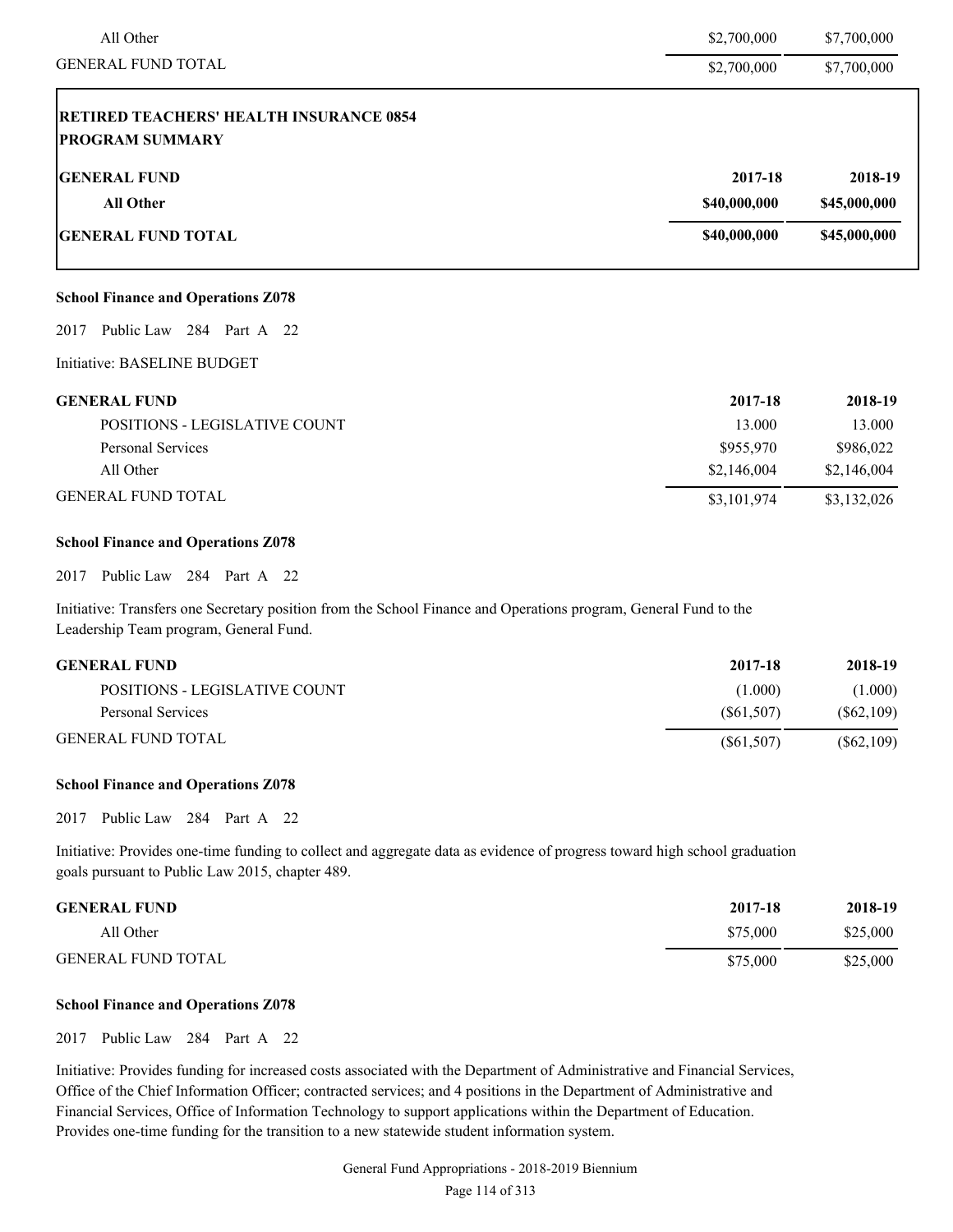| <b>GENERAL FUND</b>       | 2017-18  | 2018-19  |
|---------------------------|----------|----------|
| All Other                 | \$63,445 | \$63,445 |
| <b>GENERAL FUND TOTAL</b> | \$63,445 | \$63,445 |

#### **School Finance and Operations Z078**

2017 Public Law 284 Part A 22

Initiative: Transfers, reallocates and reorganizes various positions and adjusts between All Other and Personal Services within the Department of Education as a result of an internal review and reorganization of department structure. Establishes one Management Analyst I position and one Public Service Coordinator I position and eliminates one vacant Regional Education Representative position and one vacant Office Associate II position as part of the reorganization of department structure. Position details are on file in the Bureau of the Budget.

| <b>GENERAL FUND</b>       | 2017-18  | 2018-19  |
|---------------------------|----------|----------|
| Personal Services         | \$55,143 | \$57.525 |
| <b>GENERAL FUND TOTAL</b> | \$55,143 | \$57,525 |

#### **School Finance and Operations Z078**

2017 Public Law 284 Part A 22

Initiative: Transfers one Public Service Executive II position, 3 Education Specialist III positions, one Office Specialist I Manager position and 3 Office Associate II positions from the School Finance and Operations program, General Fund, one Education Specialist III position, one Public Service Manager II position and one part-time Office Associate II position from the Learning Systems Team program, General Fund, one Education Specialist III position from the Leadership Team program, General Fund and one Education Specialist III position from the Leadership Team program, Federal Expenditures Fund to the Higher Education and Educator Support Services program. This initiative also transfers related All Other costs associated with these positions.

| <b>GENERAL FUND</b>           | 2017-18    | 2018-19     |
|-------------------------------|------------|-------------|
| POSITIONS - LEGISLATIVE COUNT | (8.000)    | (8.000)     |
| Personal Services             | (S623.986) | (S642, 676) |
| All Other                     | (S100.000) | (S100,000)  |
| <b>GENERAL FUND TOTAL</b>     | (S723,986) | (S742, 676) |

#### **School Finance and Operations Z078**

2017 Public Law 284 Part A 22

Initiative: Provides funding for software charges from the Department of Administrative and Financial Services, Office of Information Technology.

| <b>GENERAL FUND</b>       | 2017-18  | 2018-19  |
|---------------------------|----------|----------|
| All Other                 | \$37,929 | \$37,929 |
| <b>GENERAL FUND TOTAL</b> | \$37,929 | \$37,929 |

#### **School Finance and Operations Z078**

2017 Public Law 284 Part A 22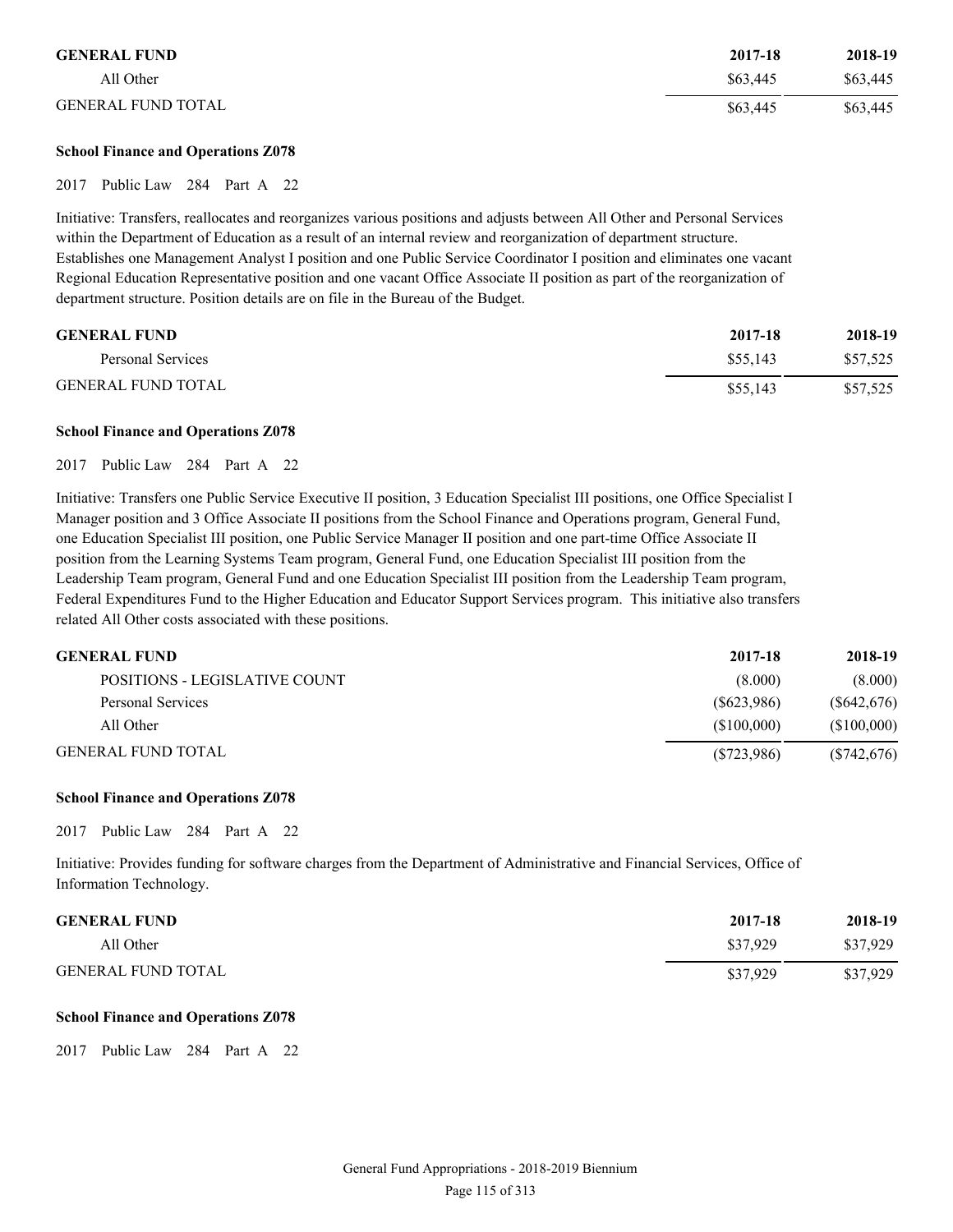Initiative: Transfers one Public Service Manager I position from the General Purpose Aid for Local Schools program to the School Finance and Operations program within the same fund and reorganizes the position from range 25 to range 28. This reorganization will be funded with a transfer from the All Other line category in the General Purpose Aid for Local Schools program, General Fund to the Personal Services line category in the School Finance and Operations program, General Fund.

| <b>GENERAL FUND</b>           | 2017-18  | 2018-19   |
|-------------------------------|----------|-----------|
| POSITIONS - LEGISLATIVE COUNT | 1.000    | 000       |
| Personal Services             | \$97.375 | \$102.170 |
| <b>GENERAL FUND TOTAL</b>     | \$97,375 | \$102,170 |

#### **School Finance and Operations Z078**

2017 Public Law 284 Part A 22

Initiative: Provides funding to implement a new electronic data warehouse.

| <b>GENERAL FUND</b>       | 2017-18     | 2018-19     |
|---------------------------|-------------|-------------|
| All Other                 | \$1.750,000 | \$2,750,000 |
| <b>GENERAL FUND TOTAL</b> | \$1,750,000 | \$2,750,000 |

### **School Finance and Operations Z078**

# 2017 Public Law 284 Part X 3

Initiative: Reduces funding to reflect projected savings from an increase in the attrition rate from 1.6% to 5% for fiscal years 2017-18 and 2018-19.

| <b>GENERAL FUND</b>       | 2017-18   | 2018-19    |
|---------------------------|-----------|------------|
| Personal Services         | (S11.700) | (S12, 167) |
| <b>GENERAL FUND TOTAL</b> | (S11,700) | (S12, 167) |

#### **School Finance and Operations Z078**

2017 Public Law 315

Initiative: Provides funding for the Department of Administrative and Financial Services, Office of Geographic Information Systems and Maine Library of Geographic Information.

| <b>GENERAL FUND</b>                       | 2017-18     | 2018-19     |
|-------------------------------------------|-------------|-------------|
| All Other                                 | \$5,644     | \$5,681     |
| <b>GENERAL FUND TOTAL</b>                 | \$5,644     | \$5,681     |
| <b>SCHOOL FINANCE AND OPERATIONS Z078</b> |             |             |
| <b>PROGRAM SUMMARY</b>                    |             |             |
| <b>IGENERAL FUND</b>                      | 2017-18     | 2018-19     |
| <b>POSITIONS - LEGISLATIVE COUNT</b>      | 5.000       | 5.000       |
| <b>Personal Services</b>                  | \$411,295   | \$428,765   |
| <b>All Other</b>                          | \$3,978,022 | \$4,928,059 |
| <b>GENERAL FUND TOTAL</b>                 | \$4,389,317 | \$5,356,824 |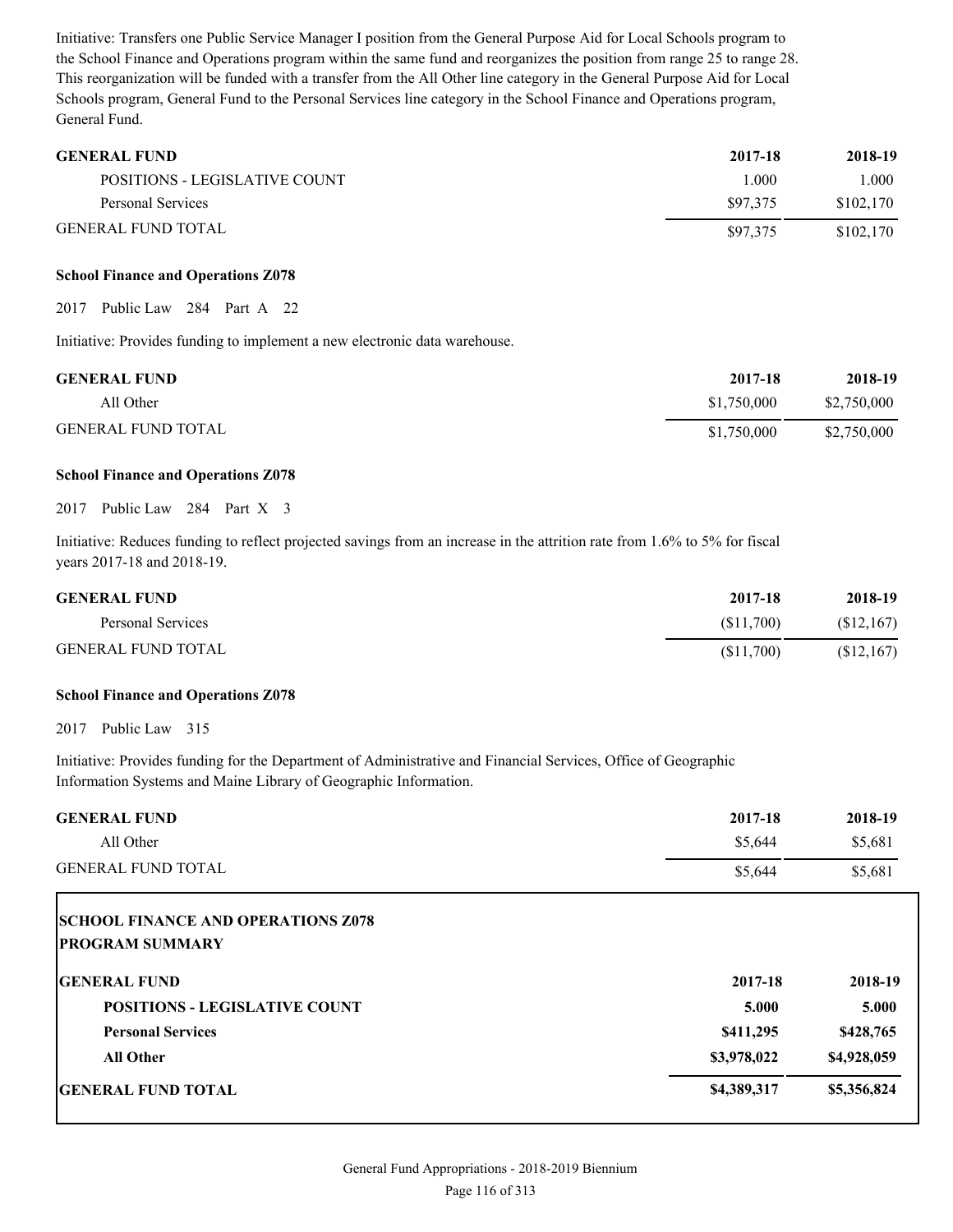#### **Special Services Team Z080**

2017 Public Law 284 Part A 22

### Initiative: BASELINE BUDGET

| <b>GENERAL FUND</b>       | 2017-18   | 2018-19   |
|---------------------------|-----------|-----------|
| Personal Services         | \$30,472  | \$32,055  |
| All Other                 | \$164.943 | \$164.943 |
| <b>GENERAL FUND TOTAL</b> | \$195,415 | \$196,998 |

#### **Special Services Team Z080**

2017 Public Law 284 Part A 22

Initiative: Transfers and reallocates the costs of one Office Associate II position from 50% Learning Systems Team program, Federal Expenditures Fund and 50% Special Services Team program, General Fund to 50% Learning Systems Team program, General Fund and 50% Leadership Team, Other Special Revenue Funds and adjusts between All Other and Personal Services to fund the position.

| <b>GENERAL FUND</b>       | 2017-18    | 2018-19   |
|---------------------------|------------|-----------|
| Personal Services         | (S30.472)  | (S32,055) |
| All Other                 | (S1.000)   | (S1,000)  |
| <b>GENERAL FUND TOTAL</b> | (S31, 472) | (S33,055) |

#### **Special Services Team Z080**

2017 Public Law 284 Part A 22

Initiative: Transfers funding from the Special Services Team program to the Learning Systems Team program within the General Fund for All Other costs related to 2 Education Specialist III positions transferred in Public Law 2015, chapter 267.

| <b>GENERAL FUND</b>       | 2017-18   | 2018-19   |
|---------------------------|-----------|-----------|
| All Other                 | (S12,000) | (S12,000) |
| <b>GENERAL FUND TOTAL</b> | \$12,000  | \$12,000  |

#### **Special Services Team Z080**

2017 Public Law 284 Part A 22

Initiative: Continues one Public Service Manager II position previously established by Financial Order 004200 F7. Transfers and reallocates the position from 100% General Fund in the Special Services Team program to 70% General Fund and 30% Federal Expenditures Fund within the same program. Reduces funding for All Other in the Child Development Services program, General Fund in order to offset the increase in Personal Services costs in the Special Services Team program, General Fund.

| <b>GENERAL FUND</b>       | 2017-18  | 2018-19  |
|---------------------------|----------|----------|
| Personal Services         | \$94.392 | \$95,247 |
| <b>GENERAL FUND TOTAL</b> | \$94,392 | \$95,247 |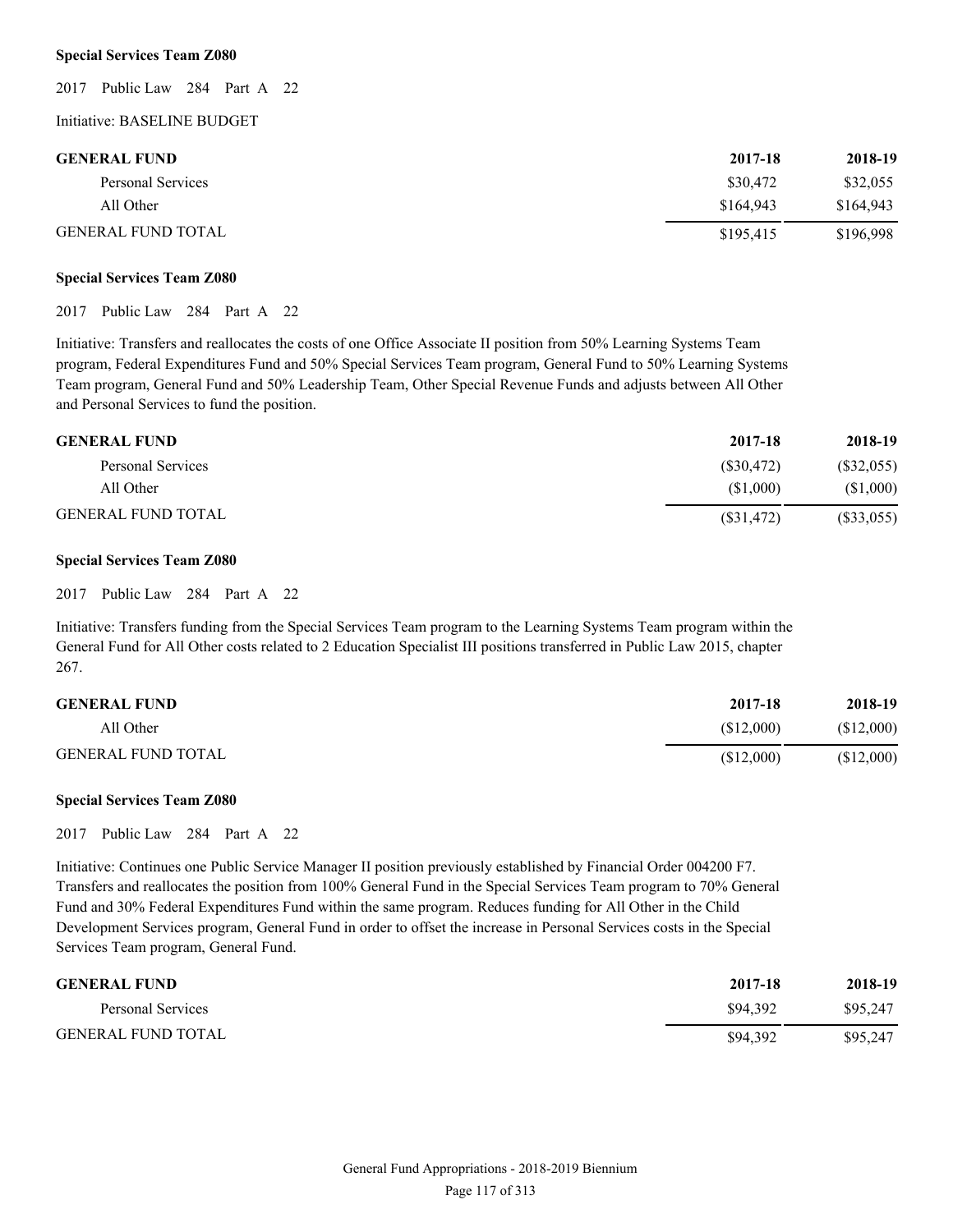# **SPECIAL SERVICES TEAM Z080 PROGRAM SUMMARY GENERAL FUND 2017-18 2018-19 Personal Services \$94,392 \$95,247 All Other \$151,943 \$151,943 GENERAL FUND TOTAL 5247,190 5247,190**

# **Teacher Retirement 0170**

2017 Public Law 284 Part A 22

Initiative: BASELINE BUDGET

| <b>GENERAL FUND</b>       | 2017-18       | 2018-19       |
|---------------------------|---------------|---------------|
| All Other                 | \$116,414,561 | \$116,414,561 |
| <b>GENERAL FUND TOTAL</b> | \$116,414.561 | \$116,414,561 |

# **Teacher Retirement 0170**

# 2017 Public Law 284 Part A 22

Initiative: Provides funding for teacher retirement costs based upon actuarial estimates from the Maine Public Employees Retirement System.

| <b>GENERAL FUND</b>                  | 2017-18         | 2018-19         |
|--------------------------------------|-----------------|-----------------|
| All Other                            | \$13,007,174    | \$16,566,272    |
| <b>GENERAL FUND TOTAL</b>            | \$13,007,174    | \$16,566,272    |
| <b>TEACHER RETIREMENT 0170</b>       |                 |                 |
| <b>PROGRAM SUMMARY</b>               |                 |                 |
| <b>GENERAL FUND</b>                  | 2017-18         | 2018-19         |
| <b>All Other</b>                     | \$129,421,735   | \$132,980,833   |
| <b>GENERAL FUND TOTAL</b>            | \$129,421,735   | \$132,980,833   |
| <b>EDUCATION, DEPARTMENT OF</b>      |                 |                 |
| <b>DEPARTMENT TOTALS</b>             | 2017-18         | 2018-19         |
| <b>POSITIONS - LEGISLATIVE COUNT</b> | 88.000          | 88.000          |
| <b>POSITIONS - FTE COUNT</b>         | 27.179          | 27.179          |
| <b>Personal Services</b>             | \$9,628,080     | \$9,891,149     |
| All Other                            | \$1,245,827,707 | \$1,335,776,698 |
| <b>DEPARTMENT TOTAL</b>              | \$1,255,455,787 | \$1,345,667,847 |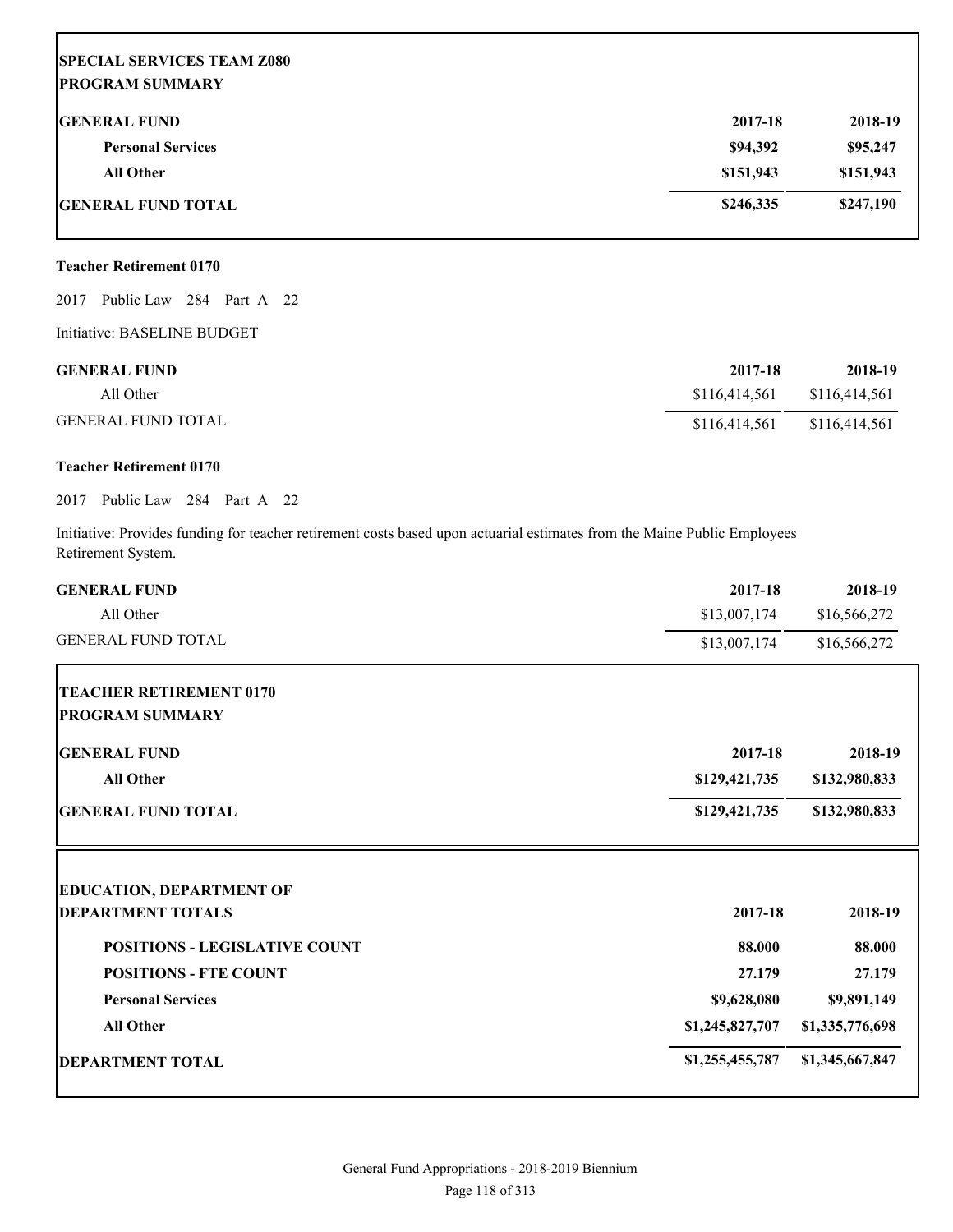# **EDUCATION, STATE BOARD OF**

# **State Board of Education 0614**

2017 Public Law 284 Part A 23

Initiative: BASELINE BUDGET

| <b>GENERAL FUND</b>           | 2017-18   | 2018-19   |
|-------------------------------|-----------|-----------|
| POSITIONS - LEGISLATIVE COUNT | 1.000     | 1.000     |
| Personal Services             | \$91.316  | \$92,262  |
| All Other                     | \$73.694  | \$73.694  |
| <b>GENERAL FUND TOTAL</b>     | \$165,010 | \$165,956 |

# **State Board of Education 0614**

#### 2017 Public Law 284 Part X 3

Initiative: Reduces funding to reflect projected savings from an increase in the attrition rate from 1.6% to 5% for fiscal years 2017-18 and 2018-19.

| <b>GENERAL FUND</b>                  | 2017-18   | 2018-19   |
|--------------------------------------|-----------|-----------|
| Personal Services                    | (\$1,872) | (\$1,875) |
| <b>GENERAL FUND TOTAL</b>            | \$1,872   | \$1,875   |
| <b>STATE BOARD OF EDUCATION 0614</b> |           |           |
| <b>PROGRAM SUMMARY</b>               |           |           |
| <b>GENERAL FUND</b>                  | 2017-18   | 2018-19   |
| <b>POSITIONS - LEGISLATIVE COUNT</b> | 1.000     | 1.000     |
| <b>Personal Services</b>             | \$89,444  | \$90,387  |
| <b>All Other</b>                     | \$73,694  | \$73,694  |
| <b>GENERAL FUND TOTAL</b>            | \$163,138 | \$164,081 |
| <b>EDUCATION, STATE BOARD OF</b>     |           |           |
| <b>DEPARTMENT TOTALS</b>             | 2017-18   | 2018-19   |
| <b>POSITIONS - LEGISLATIVE COUNT</b> | 1.000     | 1.000     |
| <b>Personal Services</b>             | \$89,444  | \$90,387  |
| All Other                            | \$73,694  | \$73,694  |
| <b>DEPARTMENT TOTAL</b>              | \$163,138 | \$164,081 |
|                                      |           |           |

**ENVIRONMENTAL PROTECTION, DEPARTMENT OF**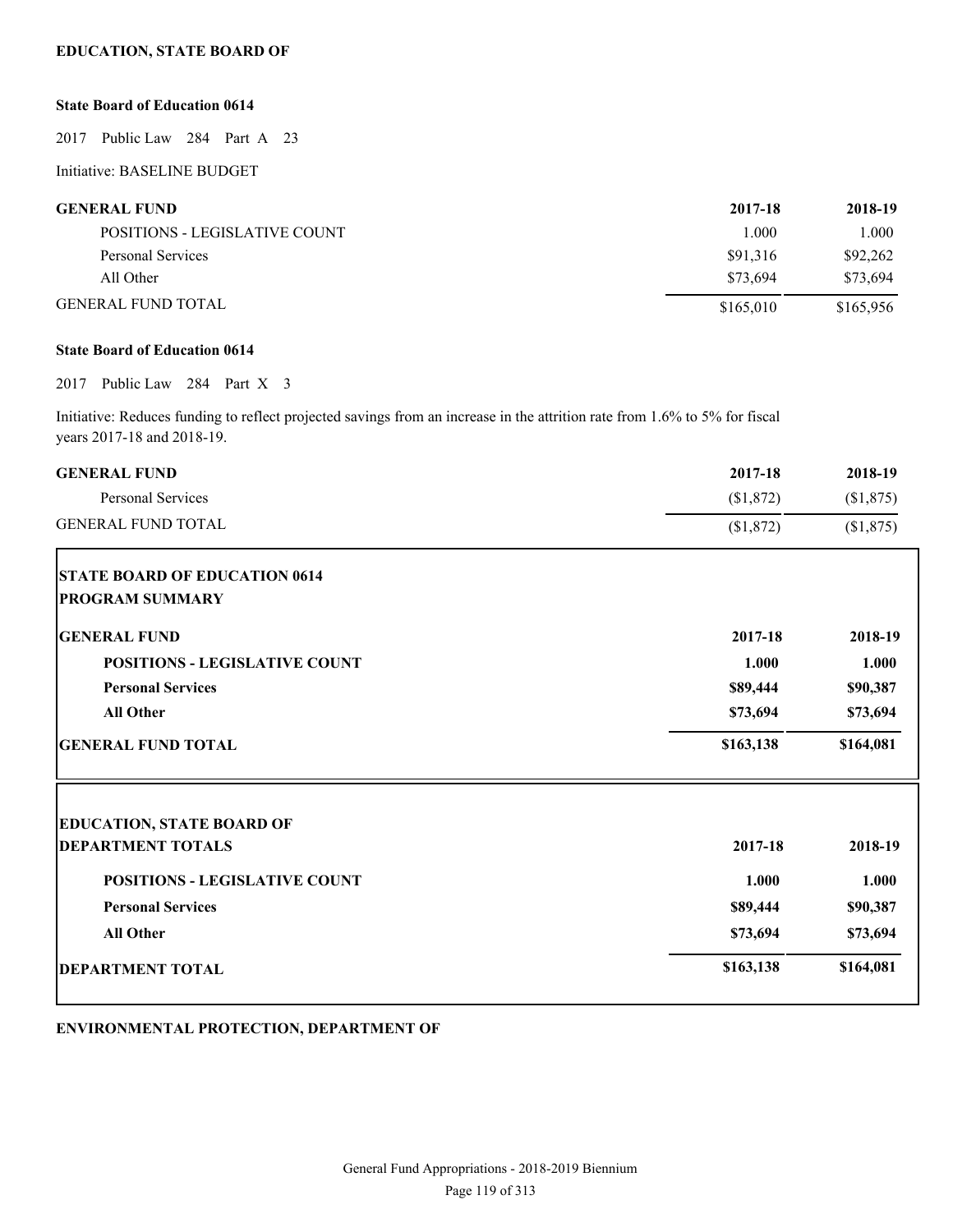#### **Administration - Environmental Protection 0251**

2017 Public Law 284 Part A 25

# Initiative: BASELINE BUDGET

| <b>GENERAL FUND</b>           | 2017-18     | 2018-19     |
|-------------------------------|-------------|-------------|
| POSITIONS - LEGISLATIVE COUNT | 4.000       | 4.000       |
| Personal Services             | \$470,746   | \$478,655   |
| All Other                     | \$642.269   | \$642.269   |
| <b>GENERAL FUND TOTAL</b>     | \$1,113,015 | \$1,120,924 |

### **Administration - Environmental Protection 0251**

2017 Public Law 284 Part A 25

Initiative: Transfers one Environmental Specialist IV position from the Water Quality program, General Fund to the Administration - Environmental Protection program, General Fund.

| <b>GENERAL FUND</b>           | 2017-18  | 2018-19  |
|-------------------------------|----------|----------|
| POSITIONS - LEGISLATIVE COUNT | L000     | 1.000    |
| Personal Services             | \$95.201 | \$95,854 |
| <b>GENERAL FUND TOTAL</b>     | \$95.201 | \$95,854 |

### **Administration - Environmental Protection 0251**

2017 Public Law 284 Part A 25

Initiative: Adjusts funding for the same level of application and end user support provided by the Department of Administrative and Financial Services, Office of Information Technology.

| <b>GENERAL FUND</b>       | 2017-18  | 2018-19  |
|---------------------------|----------|----------|
| All Other                 | \$42,736 | \$44,393 |
| <b>GENERAL FUND TOTAL</b> | \$42,736 | \$44,393 |

### **Administration - Environmental Protection 0251**

2017 Public Law 284 Part X 3

Initiative: Reduces funding to reflect projected savings from an increase in the attrition rate from 1.6% to 5% for fiscal years 2017-18 and 2018-19.

| <b>GENERAL FUND</b>       | 2017-18    | 2018-19  |
|---------------------------|------------|----------|
| Personal Services         | (S16.816)  | \$16,986 |
| <b>GENERAL FUND TOTAL</b> | (S16, 816) | \$16,986 |

#### **Administration - Environmental Protection 0251**

#### 2017 Public Law 311

Initiative: Provides appropriations in fiscal year 2017-18 for one full-time Environmental Specialist III position to monitor furniture sales and develop and oversee laboratory testing for compliance with a prohibition on flame-retardant chemicals in new upholstered residential furniture and appropriations for technology and office costs related to the position. The position is reduced to part-time in fiscal year 2018-19.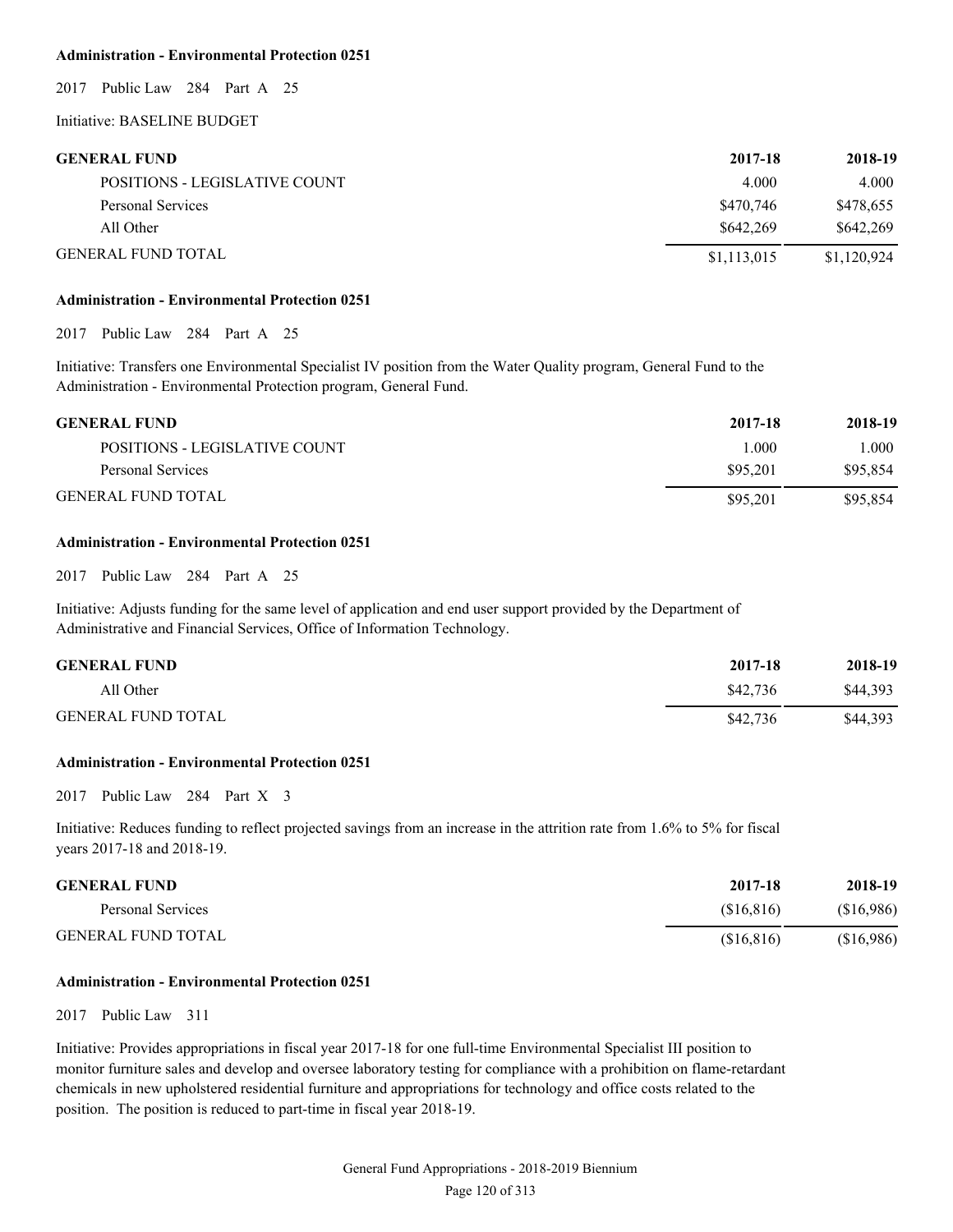| <b>GENERAL FUND</b>          | 2017-18   | 2018-19  |
|------------------------------|-----------|----------|
| <b>POSITIONS - FTE COUNT</b> | L000      | 0.500    |
| Personal Services            | \$76.217  | \$40,009 |
| All Other                    | \$25,500  | \$25,900 |
| <b>GENERAL FUND TOTAL</b>    | \$101,717 | \$65,909 |

# **Administration - Environmental Protection 0251**

2017 Public Law 315

Initiative: Provides funding for the Department of Administrative and Financial Services, Office of Geographic Information Systems and Maine Library of Geographic Information.

| <b>GENERAL FUND</b>                                                             | 2017-18     | 2018-19     |
|---------------------------------------------------------------------------------|-------------|-------------|
| All Other                                                                       | \$103,271   | \$103,753   |
| <b>GENERAL FUND TOTAL</b>                                                       | \$103,271   | \$103,753   |
| <b>ADMINISTRATION - ENVIRONMENTAL PROTECTION 0251</b><br><b>PROGRAM SUMMARY</b> |             |             |
| <b>GENERAL FUND</b>                                                             | 2017-18     | 2018-19     |
| <b>POSITIONS - LEGISLATIVE COUNT</b>                                            | 5.000       | 5.000       |
| <b>POSITIONS - FTE COUNT</b>                                                    | 1.000       | 0.500       |
| <b>Personal Services</b>                                                        | \$625,348   | \$597,532   |
| <b>All Other</b>                                                                | \$813,776   | \$816,315   |
| <b>GENERAL FUND TOTAL</b>                                                       | \$1,439,124 | \$1,413,847 |

# **Air Quality 0250**

2017 Public Law 284 Part A 25

Initiative: BASELINE BUDGET

| <b>GENERAL FUND</b>           | 2017-18     | 2018-19     |
|-------------------------------|-------------|-------------|
| POSITIONS - LEGISLATIVE COUNT | 13.500      | 13.500      |
| Personal Services             | \$1,114,537 | \$1,141,847 |
| All Other                     | \$57,159    | \$57.159    |
| <b>GENERAL FUND TOTAL</b>     | \$1,171,696 | \$1,199,006 |

### **Air Quality 0250**

2017 Public Law 284 Part A 25

Initiative: Reallocates the cost of one Environmental Specialist IV position from 100% Performance Partnership Grant program, Federal Expenditures Fund to 50% Performance Partnership Grant program, Federal Expenditures Fund and 50% Air Quality program, General Fund.

| <b>GENERAL FUND</b>       | 2017-18  | 2018-19  |
|---------------------------|----------|----------|
| Personal Services         | \$44.503 | \$47,120 |
| <b>GENERAL FUND TOTAL</b> | \$44.503 | \$47,120 |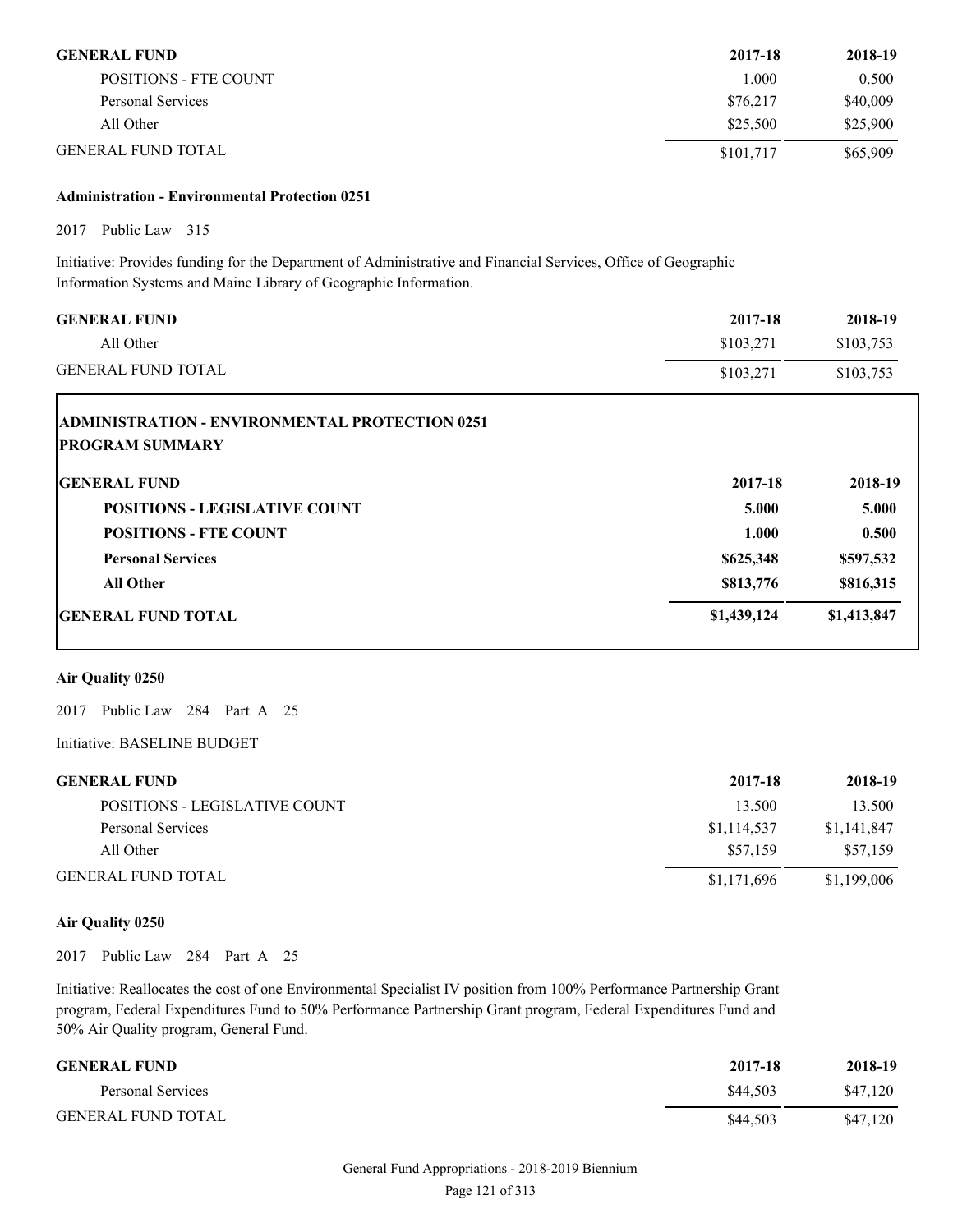#### **Air Quality 0250**

2017 Public Law 284 Part A 25

Initiative: Eliminates one part-time Environmental Specialist IV position.

| <b>GENERAL FUND</b>           | 2017-18   | 2018-19      |
|-------------------------------|-----------|--------------|
| POSITIONS - LEGISLATIVE COUNT | (0.500)   | (0.500)      |
| Personal Services             | (S47.093) | $(\$49,508)$ |
| <b>GENERAL FUND TOTAL</b>     | (S47,093) | $(\$49,508)$ |

### **Air Quality 0250**

2017 Public Law 284 Part X 3

Initiative: Reduces funding to reflect projected savings from an increase in the attrition rate from 1.6% to 5% for fiscal years 2017-18 and 2018-19.

| <b>GENERAL FUND</b>                  | 2017-18      | 2018-19      |
|--------------------------------------|--------------|--------------|
| Personal Services                    | $(\$31,621)$ | $(\$32,247)$ |
| <b>GENERAL FUND TOTAL</b>            | $(\$31,621)$ | $(\$32,247)$ |
| <b>AIR QUALITY 0250</b>              |              |              |
| <b>PROGRAM SUMMARY</b>               |              |              |
| <b>GENERAL FUND</b>                  | 2017-18      | 2018-19      |
| <b>POSITIONS - LEGISLATIVE COUNT</b> | 13.000       | 13.000       |
| <b>Personal Services</b>             | \$1,080,326  | \$1,107,212  |
| <b>All Other</b>                     | \$57,159     | \$57,159     |
| <b>IGENERAL FUND TOTAL</b>           | \$1,137,485  | \$1,164,371  |

#### **Land Resources Z188**

2017 Public Law 284 Part A 25

Initiative: BASELINE BUDGET

| <b>GENERAL FUND</b>           | 2017-18     | 2018-19     |
|-------------------------------|-------------|-------------|
| POSITIONS - LEGISLATIVE COUNT | 25.000      | 25,000      |
| Personal Services             | \$1,843,336 | \$1,889,974 |
| All Other                     | \$100,000   | \$100,000   |
| GENERAL FUND TOTAL            | \$1,943,336 | \$1,989,974 |

## **Land Resources Z188**

2017 Public Law 284 Part A 25

Initiative: Transfers one Environmental Specialist III position and one Environmental Specialist IV position from the Land Resources program, General Fund to the Maine Environmental Protection Fund program, Other Special Revenue Funds.

**GENERAL FUND 2017-18 2018-19**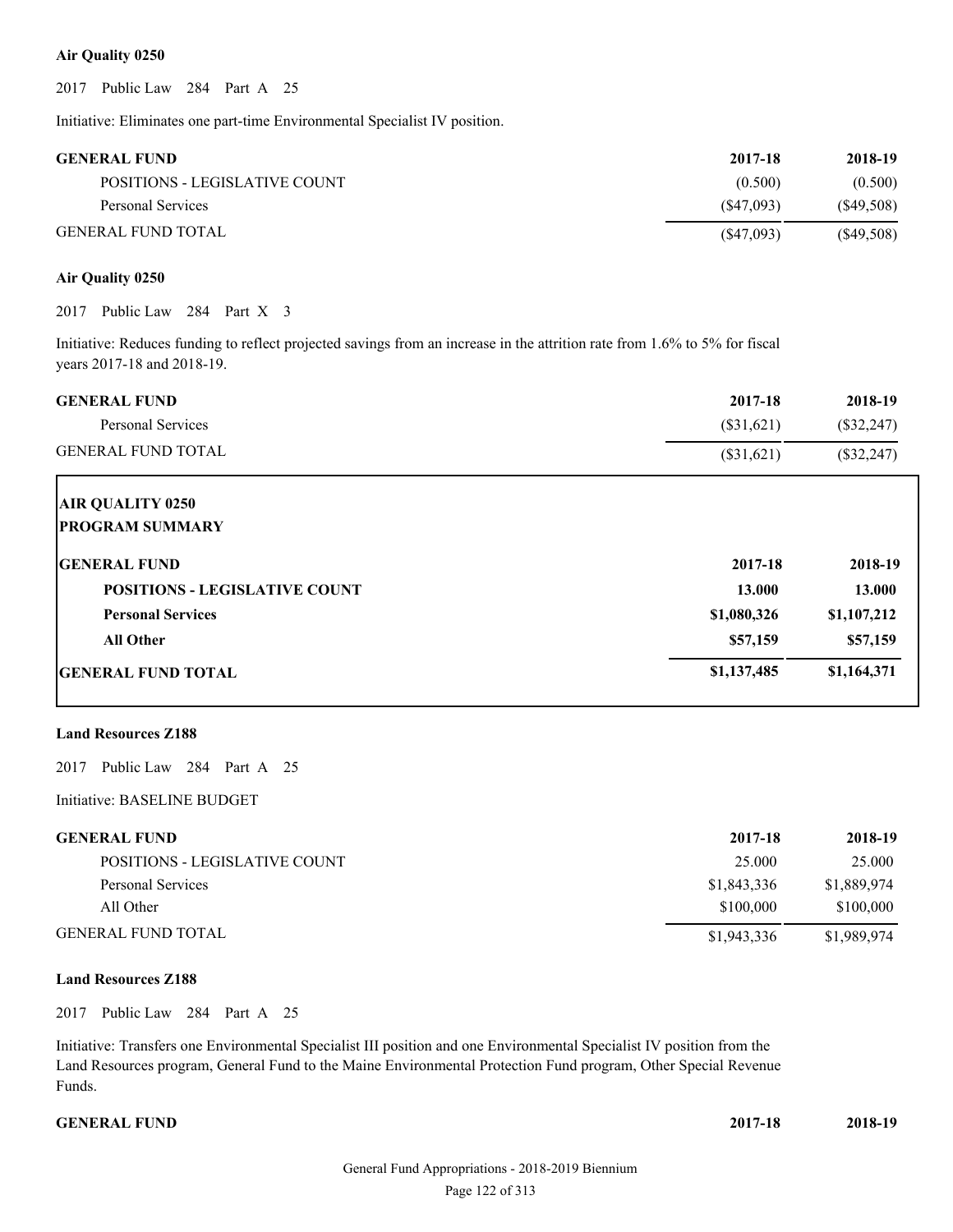| POSITIONS - LEGISLATIVE COUNT | (2.000)     | (2.000)     |
|-------------------------------|-------------|-------------|
| Personal Services             | (S173.341)  | (S174, 596) |
| GENERAL FUND TOTAL            | (S173, 341) | (S174, 596) |

## **Land Resources Z188**

2017 Public Law 284 Part A 25

Initiative: Transfers one Environmental Specialist IV position and one Environmental Engineer position from the Maine Environmental Protection Fund program, Other Special Revenue Funds to the Land Resources program, General Fund.

| <b>GENERAL FUND</b>           | 2017-18   | 2018-19   |
|-------------------------------|-----------|-----------|
| POSITIONS - LEGISLATIVE COUNT | 2.000     | 2.000     |
| Personal Services             | \$187.954 | \$189.386 |
| <b>GENERAL FUND TOTAL</b>     | \$187.954 | \$189,386 |

#### **Land Resources Z188**

2017 Public Law 284 Part X 3

Initiative: Reduces funding to reflect projected savings from an increase in the attrition rate from 1.6% to 5% for fiscal years 2017-18 and 2018-19.

| <b>GENERAL FUND</b>                                  | 2017-18      | 2018-19      |
|------------------------------------------------------|--------------|--------------|
| Personal Services                                    | $(\$54,365)$ | $(\$55,525)$ |
| <b>GENERAL FUND TOTAL</b>                            | $(\$54,365)$ | $(\$55,525)$ |
| <b>LAND RESOURCES Z188</b><br><b>PROGRAM SUMMARY</b> |              |              |
|                                                      |              |              |
| <b>GENERAL FUND</b>                                  | 2017-18      | 2018-19      |
| <b>POSITIONS - LEGISLATIVE COUNT</b>                 | 25.000       | 25.000       |
| <b>Personal Services</b>                             | \$1,803,584  | \$1,849,239  |
| <b>All Other</b>                                     | \$100,000    | \$100,000    |
| <b>GENERAL FUND TOTAL</b>                            | \$1,903,584  | \$1,949,239  |

#### **Remediation and Waste Management 0247**

2017 Public Law 284 Part A 25

Initiative: BASELINE BUDGET

| GENERAL FUND                  | 2017-18   | 2018-19   |
|-------------------------------|-----------|-----------|
| POSITIONS - LEGISLATIVE COUNT | 7.000     | 7.000     |
| Personal Services             | \$629,495 | \$644,099 |
| All Other                     | \$158.194 | \$158.194 |
| GENERAL FUND TOTAL            | \$787,689 | \$802,293 |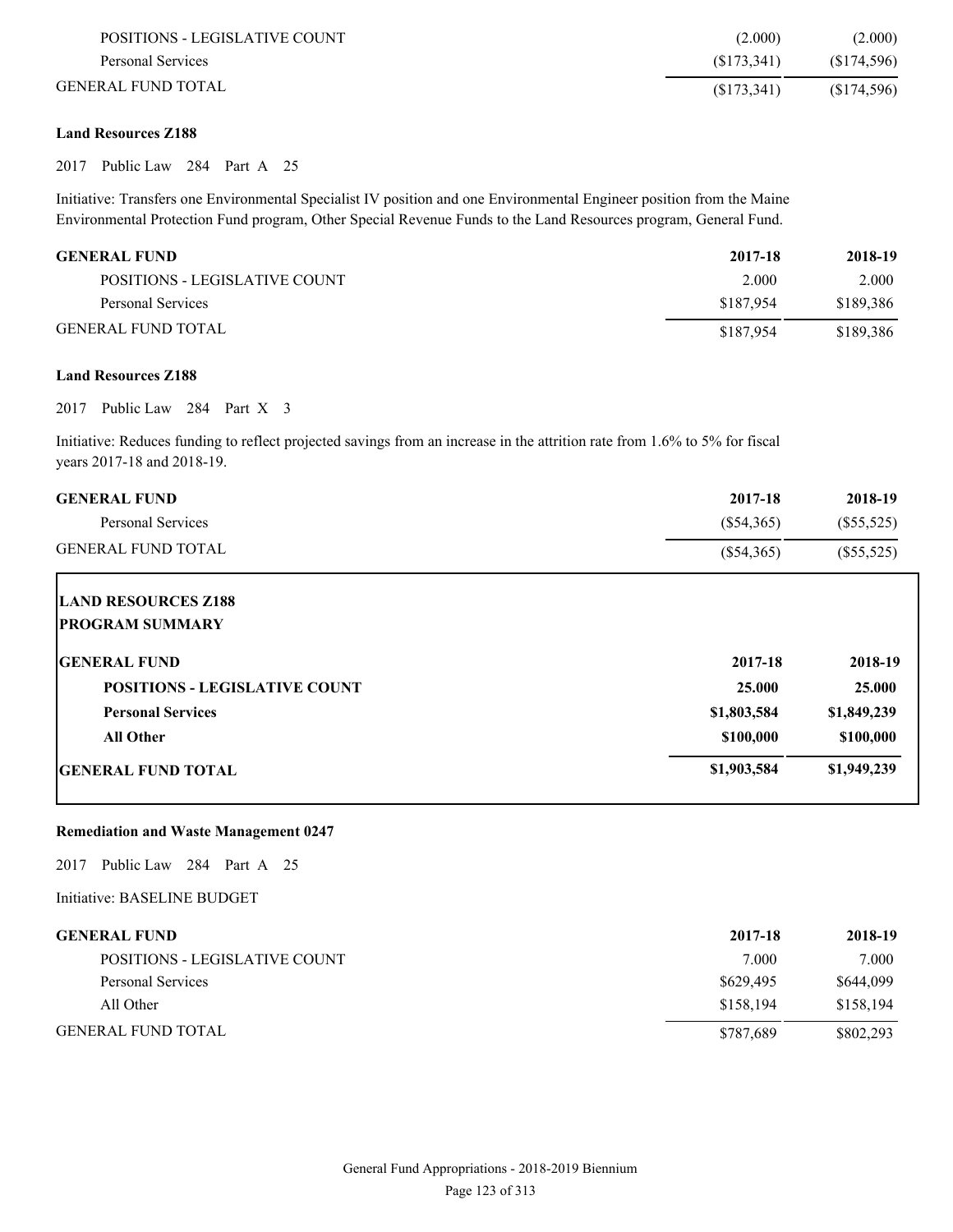#### **Remediation and Waste Management 0247**

2017 Public Law 284 Part A 25

Initiative: Transfers one Oil and Hazardous Material Specialist II position from the General Fund to the Federal Expenditures Fund within the same program.

| <b>GENERAL FUND</b>           | 2017-18    | 2018-19    |
|-------------------------------|------------|------------|
| POSITIONS - LEGISLATIVE COUNT | (1.000)    | (1.000)    |
| Personal Services             | (S92, 357) | (S93, 538) |
| <b>GENERAL FUND TOTAL</b>     | (S92, 357) | (S93, 538) |

#### **Remediation and Waste Management 0247**

2017 Public Law 284 Part A 25

Initiative: Transfers one Environmental Specialist III position from the Federal Expenditures Fund to the General Fund within the same program.

| <b>GENERAL FUND</b>           | 2017-18  | 2018-19  |
|-------------------------------|----------|----------|
| POSITIONS - LEGISLATIVE COUNT | -000     | 1.000    |
| Personal Services             | \$58.748 | \$61.528 |
| <b>GENERAL FUND TOTAL</b>     | \$58,748 | \$61.528 |

#### **Remediation and Waste Management 0247**

2017 Public Law 284 Part A 25

Initiative: Transfers one Environmental Specialist III position from the Performance Partnership Grant program, Federal Expenditures Fund to the Remediation and Waste Management program, General Fund.

| <b>GENERAL FUND</b>           | 2017-18   | 2018-19  |
|-------------------------------|-----------|----------|
| POSITIONS - LEGISLATIVE COUNT | $\pm 000$ | 000      |
| Personal Services             | \$78.844  | \$79,472 |
| <b>GENERAL FUND TOTAL</b>     | \$78.844  | \$79.472 |

#### **Remediation and Waste Management 0247**

2017 Public Law 284 Part A 25

Initiative: Transfers one Environmental Specialist III position from the General Fund to Other Special Revenue Funds within the same program.

| <b>GENERAL FUND</b>           | 2017-18   | 2018-19      |
|-------------------------------|-----------|--------------|
| POSITIONS - LEGISLATIVE COUNT | (1.000)   | (1.000)      |
| Personal Services             | (S78.766) | (S80, 171)   |
| <b>GENERAL FUND TOTAL</b>     | (S78,766) | $(\$80,171)$ |

#### **Remediation and Waste Management 0247**

2017 Public Law 284 Part A 25

Initiative: Provides one-time funding to meet the match requirement for the clean-up of the Callahan Mine site in fiscal year 2018-19.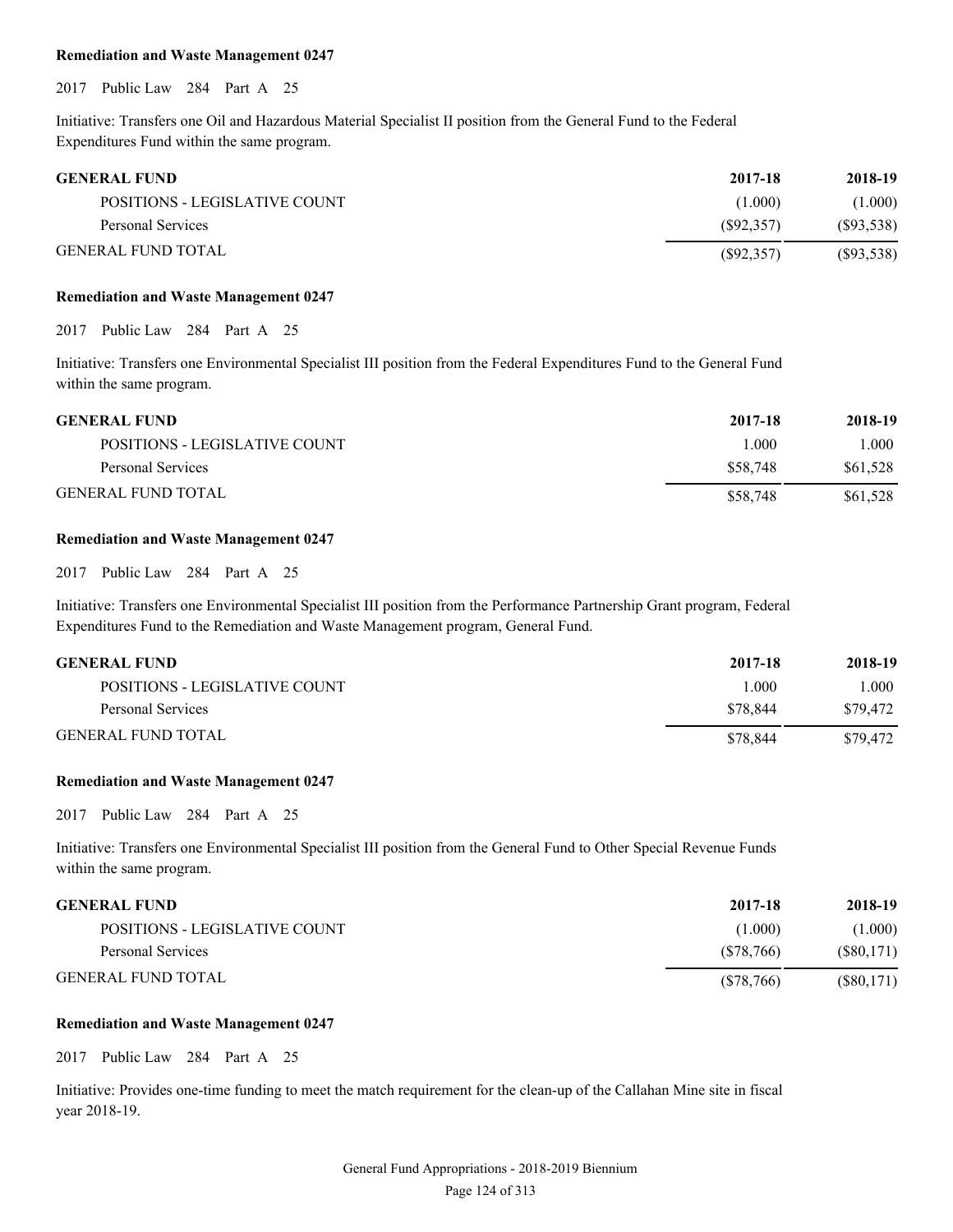| <b>GENERAL FUND</b>                                                                                                                                      | 2017-18     | 2018-19     |
|----------------------------------------------------------------------------------------------------------------------------------------------------------|-------------|-------------|
| All Other                                                                                                                                                | \$0         | \$1,500,000 |
| <b>GENERAL FUND TOTAL</b>                                                                                                                                | \$0         | \$1,500,000 |
| <b>Remediation and Waste Management 0247</b>                                                                                                             |             |             |
| Public Law 284 Part B 1<br>2017                                                                                                                          |             |             |
| Initiative: RECLASSIFICATIONS                                                                                                                            |             |             |
| <b>GENERAL FUND</b>                                                                                                                                      | 2017-18     | 2018-19     |
| <b>Personal Services</b>                                                                                                                                 | \$6,145     | \$6,670     |
| All Other                                                                                                                                                | $(\$6,145)$ | $(\$6,670)$ |
| <b>GENERAL FUND TOTAL</b>                                                                                                                                | \$0         | \$0         |
| <b>Remediation and Waste Management 0247</b>                                                                                                             |             |             |
| Public Law 284 Part X 3<br>2017                                                                                                                          |             |             |
| Initiative: Reduces funding to reflect projected savings from an increase in the attrition rate from 1.6% to 5% for fiscal<br>years 2017-18 and 2018-19. |             |             |

| <b>GENERAL FUND</b>                                                    | 2017-18    | 2018-19     |
|------------------------------------------------------------------------|------------|-------------|
| <b>Personal Services</b>                                               | \$17,872   | (\$18,271)  |
| <b>GENERAL FUND TOTAL</b>                                              | (\$17,872) | (\$18,271)  |
| <b>REMEDIATION AND WASTE MANAGEMENT 0247</b><br><b>PROGRAM SUMMARY</b> |            |             |
| <b>GENERAL FUND</b>                                                    | 2017-18    | 2018-19     |
| <b>POSITIONS - LEGISLATIVE COUNT</b>                                   | 7.000      | 7.000       |
| <b>Personal Services</b>                                               | \$584,237  | \$599,789   |
| <b>All Other</b>                                                       | \$152,049  | \$1,651,524 |
| <b>IGENERAL FUND TOTAL</b>                                             | \$736,286  | \$2,251,313 |

# **Water Quality 0248**

2017 Public Law 284 Part A 25

Initiative: BASELINE BUDGET

| <b>GENERAL FUND</b>           | 2017-18     | 2018-19     |
|-------------------------------|-------------|-------------|
| POSITIONS - LEGISLATIVE COUNT | 23.000      | 23.000      |
| Personal Services             | \$2,190,846 | \$2,237,055 |
| All Other                     | \$563.132   | \$563,132   |
| <b>GENERAL FUND TOTAL</b>     | \$2,753,978 | \$2,800,187 |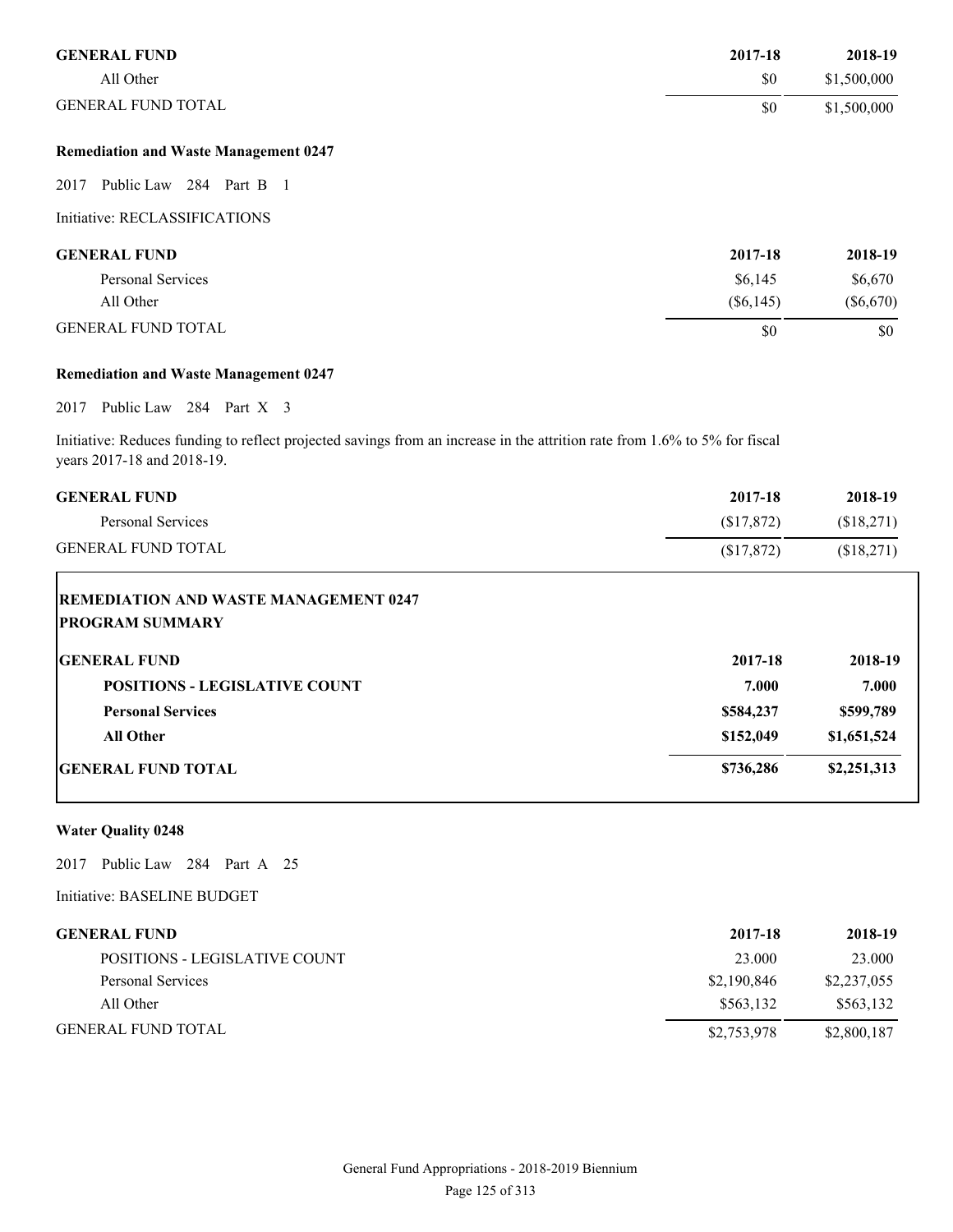#### **Water Quality 0248**

2017 Public Law 284 Part A 25

Initiative: Transfers one Environmental Specialist IV position from the Water Quality program, General Fund to the Administration - Environmental Protection program, General Fund.

| <b>GENERAL FUND</b>           | 2017-18   | 2018-19    |
|-------------------------------|-----------|------------|
| POSITIONS - LEGISLATIVE COUNT | (1.000)   | (1.000)    |
| Personal Services             | (S95.201) | (S95, 854) |
| <b>GENERAL FUND TOTAL</b>     | (S95,201) | (S95, 854) |

#### **Water Quality 0248**

2017 Public Law 284 Part A 25

Initiative: Transfers one Public Service Manager II position from the Performance Partnership Grant program, Federal Expenditures Fund to the Water Quality program, General Fund.

| <b>GENERAL FUND</b>           | 2017-18   | 2018-19   |
|-------------------------------|-----------|-----------|
| POSITIONS - LEGISLATIVE COUNT | l 000     | 1.000     |
| Personal Services             | \$132.688 | \$133,879 |
| <b>GENERAL FUND TOTAL</b>     | \$132,688 | \$133,879 |

#### **Water Quality 0248**

2017 Public Law 284 Part A 25

Initiative: Transfers one Biologist III position from the Water Quality program, General Fund to the Performance Partnership Grant program, Federal Expenditures Fund.

| <b>GENERAL FUND</b>           | 2017-18    | 2018-19     |
|-------------------------------|------------|-------------|
| POSITIONS - LEGISLATIVE COUNT | (1.000)    | (1.000)     |
| Personal Services             | (S112.057) | (S113,095)  |
| <b>GENERAL FUND TOTAL</b>     | (S112.057) | (\$113,095) |

#### **Water Quality 0248**

2017 Public Law 284 Part B 1

#### Initiative: RECLASSIFICATIONS

| <b>GENERAL FUND</b>       | 2017-18   | 2018-19     |
|---------------------------|-----------|-------------|
| Personal Services         | \$2,332   | \$2,442     |
| All Other                 | (S2, 332) | $(\$2,442)$ |
| <b>GENERAL FUND TOTAL</b> | \$0       | \$0         |

#### **Water Quality 0248**

2017 Public Law 284 Part X 3

Initiative: Reduces funding to reflect projected savings from an increase in the attrition rate from 1.6% to 5% for fiscal years 2017-18 and 2018-19.

| <b>GENERAL FUND</b> | 2017-18 | 2018-19 |
|---------------------|---------|---------|
|                     |         |         |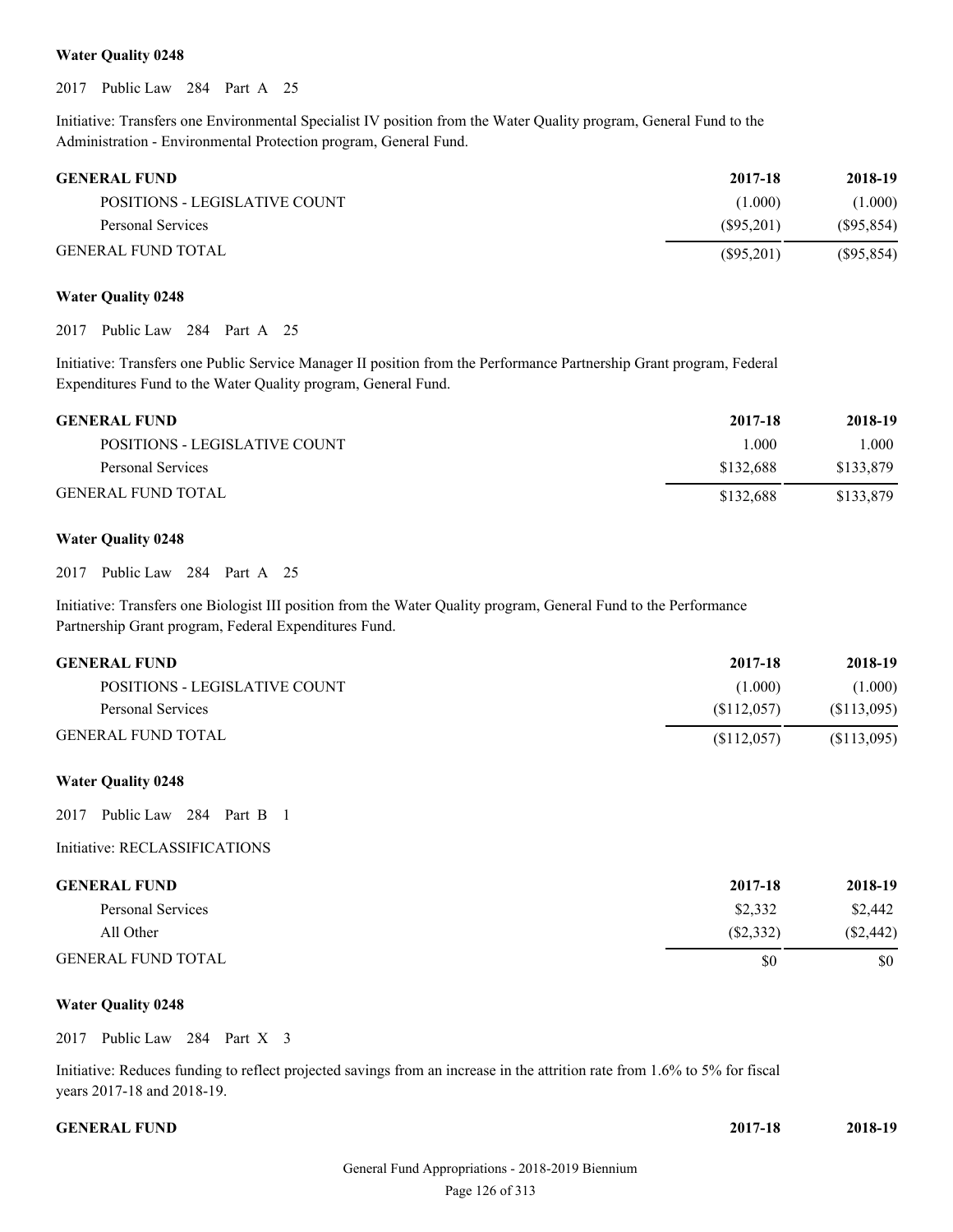| <b>Personal Services</b>                | $(\$61,346)$ | $(\$62,342)$ |
|-----------------------------------------|--------------|--------------|
| <b>GENERAL FUND TOTAL</b>               | $(\$61,346)$ | $(\$62,342)$ |
| <b>WATER QUALITY 0248</b>               |              |              |
| <b>PROGRAM SUMMARY</b>                  |              |              |
| <b>GENERAL FUND</b>                     | 2017-18      | 2018-19      |
| <b>POSITIONS - LEGISLATIVE COUNT</b>    | 22.000       | 22.000       |
| <b>Personal Services</b>                | \$2,057,262  | \$2,102,085  |
| <b>All Other</b>                        | \$560,800    | \$560,690    |
| <b>GENERAL FUND TOTAL</b>               | \$2,618,062  | \$2,662,775  |
| ENVIRONMENTAL PROTECTION, DEPARTMENT OF |              |              |
| <b>DEPARTMENT TOTALS</b>                | 2017-18      | 2018-19      |
| <b>POSITIONS - LEGISLATIVE COUNT</b>    | 72.000       | 72.000       |
| <b>POSITIONS - FTE COUNT</b>            | 1.000        | 0.500        |
|                                         | \$6,150,757  | \$6,255,857  |
| <b>Personal Services</b>                |              |              |
| <b>All Other</b>                        | \$1,683,784  | \$3,185,688  |

# **ETHICS AND ELECTION PRACTICES, COMMISSION ON GOVERNMENTAL**

# **Governmental Ethics and Election Practices - Commission on 0414**

2017 Public Law 284 Part A 26

Initiative: BASELINE BUDGET

| <b>GENERAL FUND</b>           | 2017-18   | 2018-19   |
|-------------------------------|-----------|-----------|
| POSITIONS - LEGISLATIVE COUNT | 2.000     | 2.000     |
| Personal Services             | \$141,628 | \$146,525 |
| All Other                     | \$8.897   | \$8.897   |
| <b>GENERAL FUND TOTAL</b>     | \$150.525 | \$155,422 |

# **Governmental Ethics and Election Practices - Commission on 0414**

2017 Public Law 284 Part X 3

Initiative: Reduces funding to reflect projected savings from an increase in the attrition rate from 1.6% to 5% for fiscal years 2017-18 and 2018-19.

| <b>GENERAL FUND</b>       | 2017-18     | 2018-19  |
|---------------------------|-------------|----------|
| Personal Services         | (S3.979)    | (S4,098) |
| <b>GENERAL FUND TOTAL</b> | $(\$3,979)$ | (S4,098) |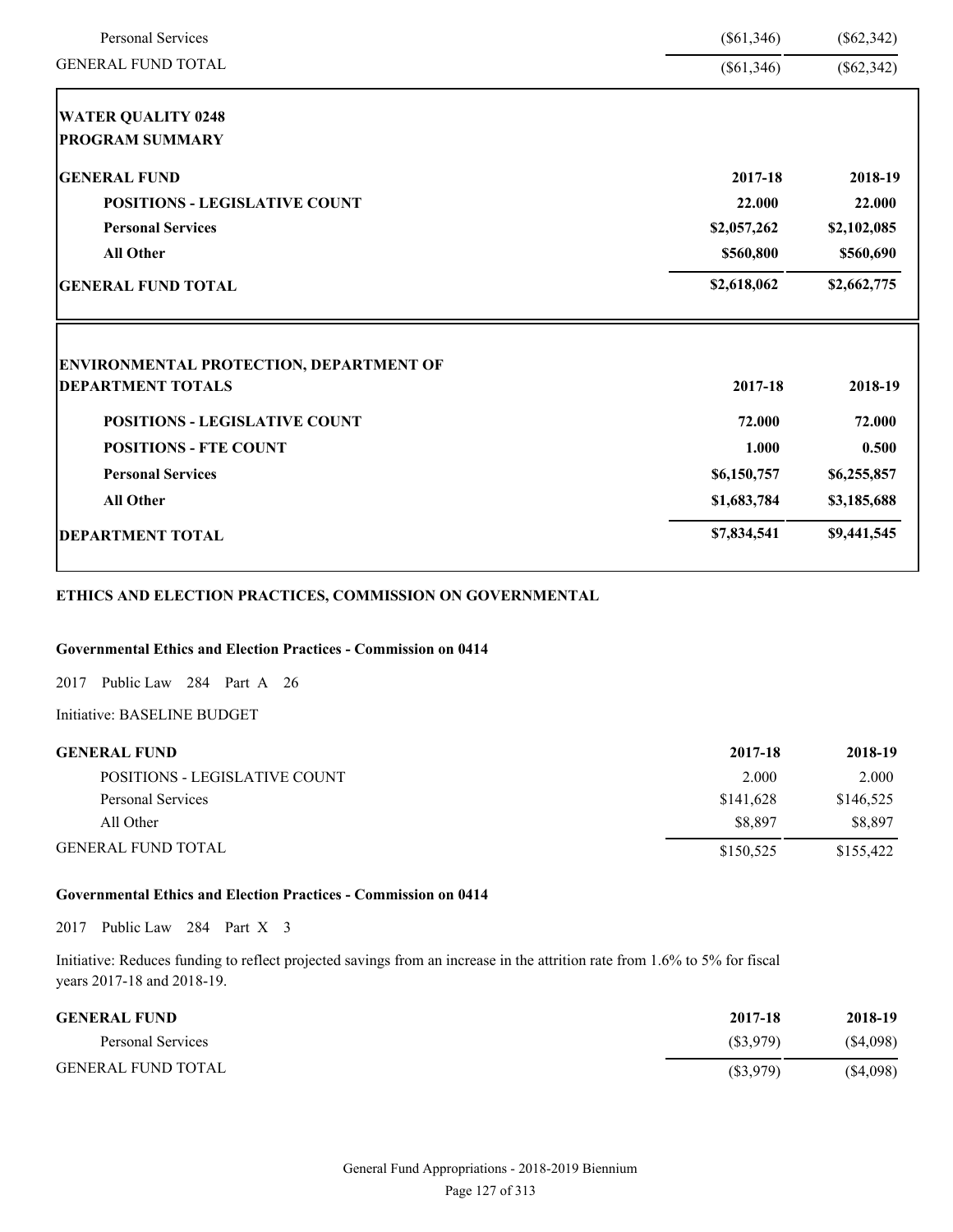| <b>IGENERAL FUND</b>                                                                                             | 2017-18   | 2018-19            |
|------------------------------------------------------------------------------------------------------------------|-----------|--------------------|
| <b>POSITIONS - LEGISLATIVE COUNT</b>                                                                             | 2.000     | 2.000              |
| <b>Personal Services</b>                                                                                         | \$137,649 | \$142,427          |
| <b>All Other</b>                                                                                                 | \$8,897   | \$8,897            |
| <b>GENERAL FUND TOTAL</b>                                                                                        | \$146,546 | \$151,324          |
|                                                                                                                  |           |                    |
|                                                                                                                  |           |                    |
|                                                                                                                  | 2017-18   | 2018-19            |
| <b>POSITIONS - LEGISLATIVE COUNT</b>                                                                             | 2.000     |                    |
| <b>Personal Services</b>                                                                                         | \$137,649 | 2.000<br>\$142,427 |
| <b>ETHICS AND ELECTION PRACTICES, COMMISSION ON GOVERNMENTAL</b><br><b>DEPARTMENT TOTALS</b><br><b>All Other</b> | \$8,897   | \$8,897            |

# **Administration - Executive - Governor's Office 0165**

2017 Public Law 284 Part A 27

Initiative: BASELINE BUDGET

| <b>GENERAL FUND</b>           | 2017-18     | 2018-19     |
|-------------------------------|-------------|-------------|
| POSITIONS - LEGISLATIVE COUNT | 21.500      | 21.500      |
| Personal Services             | \$2,513,697 | \$2,623,622 |
| All Other                     | \$425,794   | \$425,794   |
| <b>GENERAL FUND TOTAL</b>     | \$2,939,491 | \$3,049,416 |

# **Administration - Executive - Governor's Office 0165**

2017 Public Law 284 Part A 27

Initiative: Transfers All Other funding from the Administration - Executive - Governor's Office program to the Blaine House program within the same fund for increased technology costs.

| <b>GENERAL FUND</b>       | 2017-18     | 2018-19   |
|---------------------------|-------------|-----------|
| All Other                 | $(\$2,285)$ | (\$2,550) |
| <b>GENERAL FUND TOTAL</b> | $(\$2,285)$ | (S2,550)  |

#### **Administration - Executive - Governor's Office 0165**

2017 Public Law 284 Part A 27

Initiative: Eliminates one vacant Governor's Special Assistant position and reduces All Other funding.

**GENERAL FUND 2017-18 2018-19**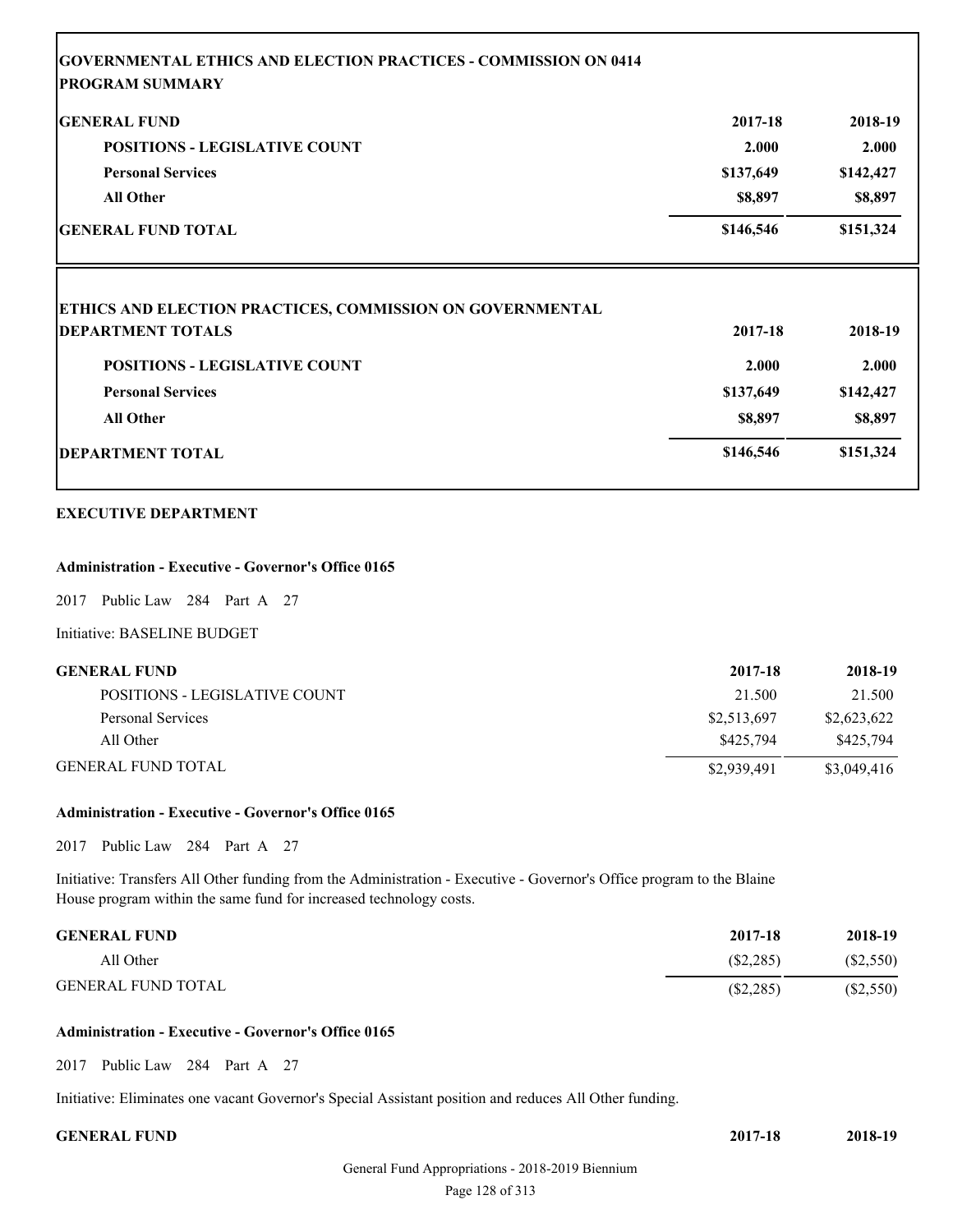| Personal Services         | (\$15,858) | (\$16,597)   |
|---------------------------|------------|--------------|
| All Other                 | (S86,033)  | $(\$86,033)$ |
| <b>GENERAL FUND TOTAL</b> | (S101.891) | (S102, 630)  |

#### **Administration - Executive - Governor's Office 0165**

# 2017 Public Law 284 Part X 3

Initiative: Reduces funding to reflect projected savings from an increase in the attrition rate from 1.6% to 5% for fiscal years 2017-18 and 2018-19.

| <b>GENERAL FUND</b><br>Personal Services                                             | 2017-18<br>$(\$75,163)$ | 2018-19<br>$(\$78,282)$ |
|--------------------------------------------------------------------------------------|-------------------------|-------------------------|
| <b>GENERAL FUND TOTAL</b>                                                            | $(\$75,163)$            | $(\$78,282)$            |
| <b>ADMINISTRATION - EXECUTIVE - GOVERNOR'S OFFICE 0165</b><br><b>PROGRAM SUMMARY</b> |                         |                         |
| <b>IGENERAL FUND</b>                                                                 | 2017-18                 | 2018-19                 |
| <b>POSITIONS - LEGISLATIVE COUNT</b>                                                 | 21.500                  | 21.500                  |
| <b>Personal Services</b>                                                             | \$2,422,676             | \$2,528,743             |
| <b>All Other</b>                                                                     | \$337,476               | \$337,211               |
| <b>IGENERAL FUND TOTAL</b>                                                           | \$2,760,152             | \$2,865,954             |

## **Blaine House 0072**

L

2017 Public Law 284 Part A 27

Initiative: BASELINE BUDGET

| <b>GENERAL FUND</b>           | 2017-18   | 2018-19   |
|-------------------------------|-----------|-----------|
| POSITIONS - LEGISLATIVE COUNT | 6.000     | 6.000     |
| <b>POSITIONS - FTE COUNT</b>  | 0.684     | 0.684     |
| Personal Services             | \$598.521 | \$626,805 |
| All Other                     | \$69,505  | \$69,505  |
| GENERAL FUND TOTAL.           | \$668,026 | \$696,310 |

#### **Blaine House 0072**

2017 Public Law 284 Part A 27

Initiative: Transfers All Other funding from the Administration - Executive - Governor's Office program to the Blaine House program within the same fund for increased technology costs.

| <b>GENERAL FUND</b>       | 2017-18 | 2018-19 |
|---------------------------|---------|---------|
| All Other                 | \$2.285 | \$2,550 |
| <b>GENERAL FUND TOTAL</b> | \$2,285 | \$2,550 |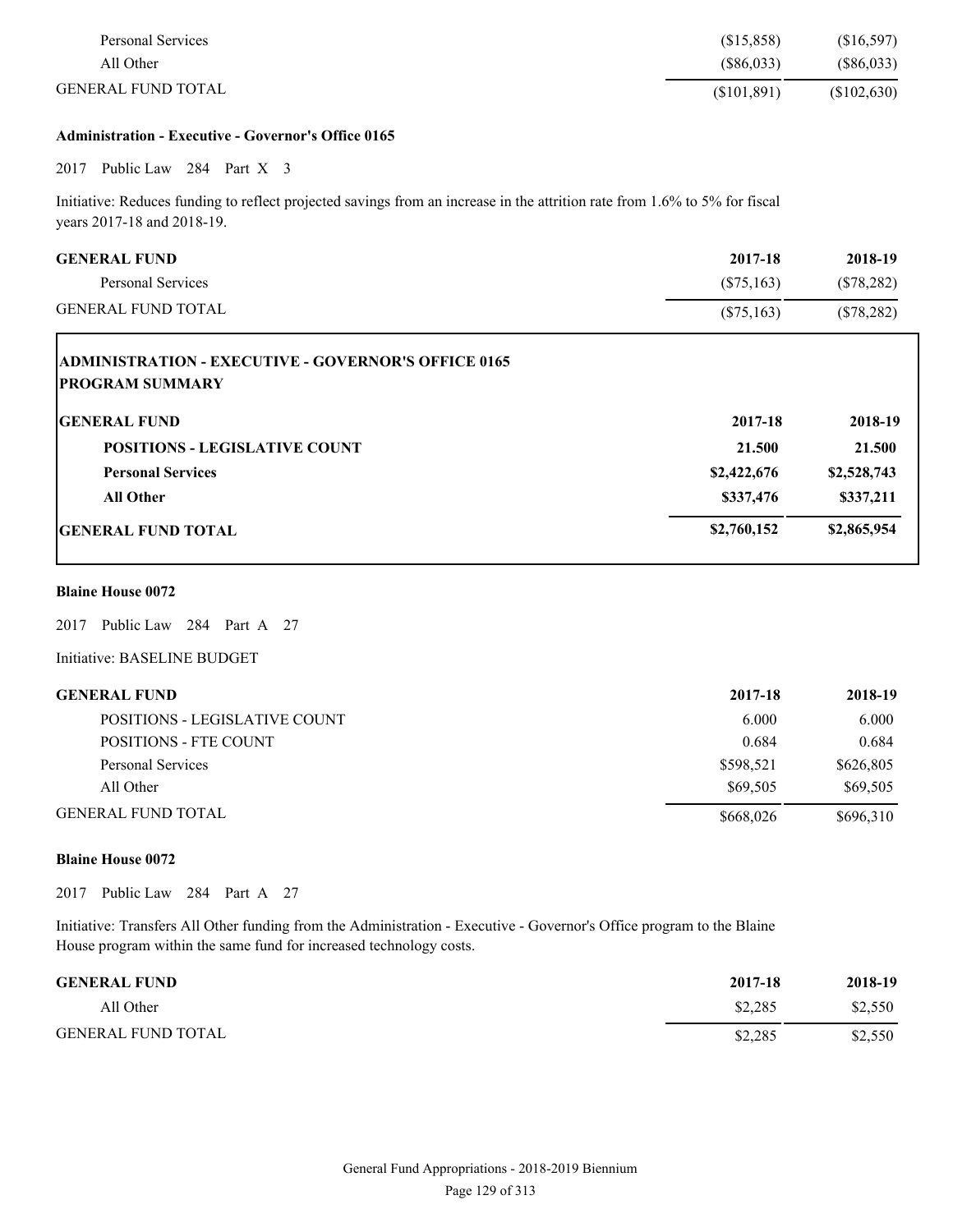#### **Blaine House 0072**

2017 Public Law 284 Part X 3

Initiative: Reduces funding to reflect projected savings from an increase in the attrition rate from 1.6% to 5% for fiscal years 2017-18 and 2018-19.

| <b>GENERAL FUND</b>                  | 2017-18    | 2018-19    |
|--------------------------------------|------------|------------|
| <b>Personal Services</b>             | (\$17,594) | (\$18,439) |
| <b>GENERAL FUND TOTAL</b>            | (\$17,594) | (\$18,439) |
| <b>BLAINE HOUSE 0072</b>             |            |            |
| <b>PROGRAM SUMMARY</b>               |            |            |
| <b>IGENERAL FUND</b>                 | 2017-18    | 2018-19    |
| <b>POSITIONS - LEGISLATIVE COUNT</b> | 6.000      | 6.000      |
| <b>POSITIONS - FTE COUNT</b>         | 0.684      | 0.684      |
| <b>Personal Services</b>             | \$580,927  | \$608,366  |
| <b>All Other</b>                     | \$71,790   | \$72,055   |
| <b>GENERAL FUND TOTAL</b>            | \$652,717  | \$680,421  |

#### **Governor's Legal Defense Fund N265**

2017 Public Law 284 Part A 27

Initiative: Provides funding for legal contingencies for which the Attorney General declines to represent the State. These funds may not lapse, but must be carried forward to be used for the same purposes.

| <b>GENERAL FUND</b>       | 2017-18   | 2018-19   |
|---------------------------|-----------|-----------|
| All Other                 | \$500,000 | \$500,000 |
| <b>GENERAL FUND TOTAL</b> | \$500,000 | \$500,000 |

#### **Governor's Legal Defense Fund N265**

2017 Public Law 284 Part ZZZZZZZ 8

Initiative: Deappropriates funds to offset an appropriation contained in Part A of this Act related to funding for legal contingencies for which the Attorney General declines to represent the State.

| <b>GENERAL FUND</b><br>All Other                                    | 2017-18<br>$(\$500,000)$ | 2018-19<br>$(\$500,000)$ |
|---------------------------------------------------------------------|--------------------------|--------------------------|
| <b>GENERAL FUND TOTAL</b>                                           | $(\$500,000)$            | $(\$500,000)$            |
| <b>GOVERNOR'S LEGAL DEFENSE FUND N265</b><br><b>PROGRAM SUMMARY</b> |                          |                          |
| <b>IGENERAL FUND</b>                                                | 2017-18                  | 2018-19                  |
| <b>All Other</b>                                                    | \$0                      | \$0                      |
| <b>GENERAL FUND TOTAL</b>                                           | \$0                      | \$0                      |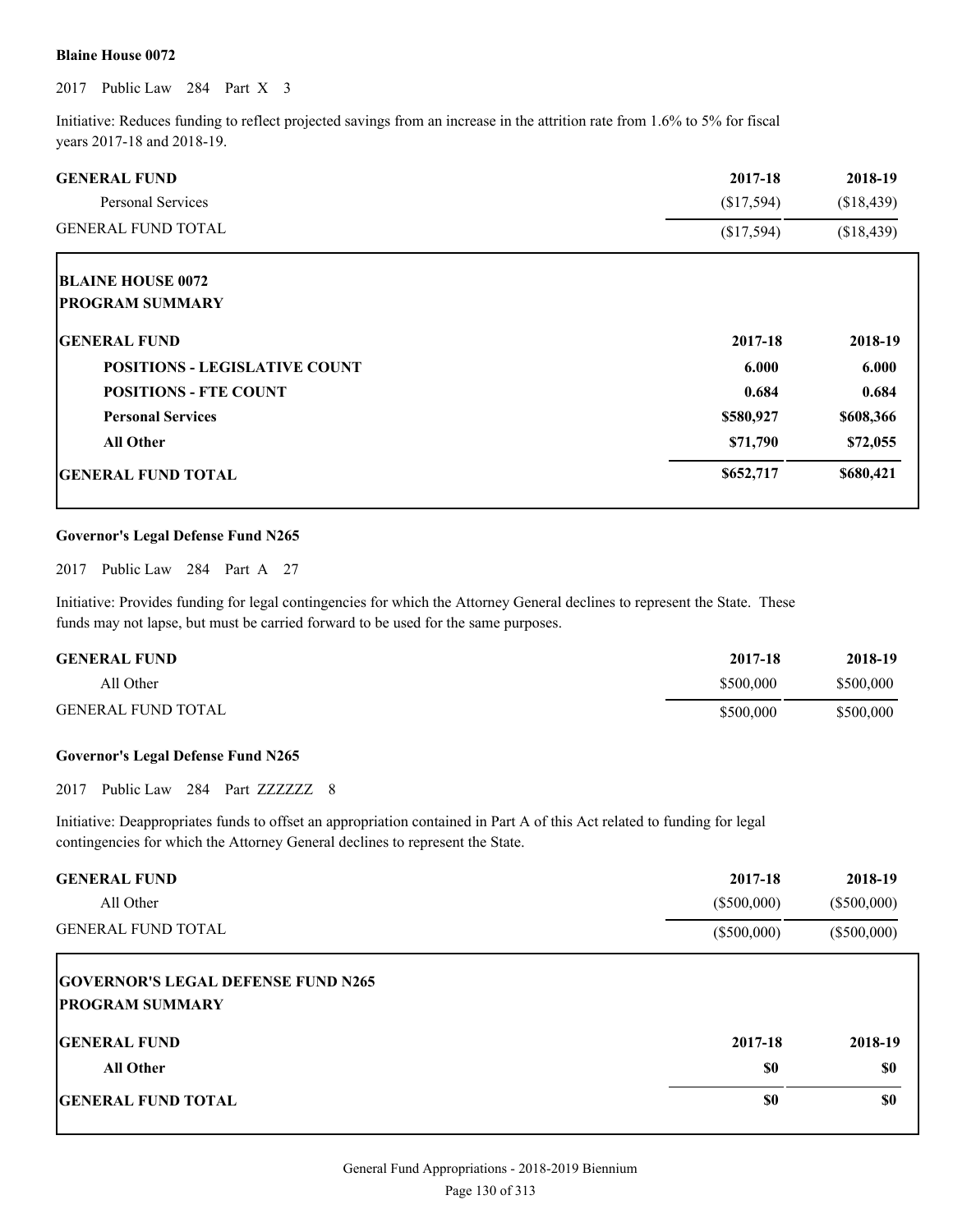#### **Office of Policy and Management Z135**

2017 Public Law 284 Part A 27

## Initiative: BASELINE BUDGET

| <b>GENERAL FUND</b>           | 2017-18   | 2018-19     |
|-------------------------------|-----------|-------------|
| POSITIONS - LEGISLATIVE COUNT | 7.000     | 7.000       |
| Personal Services             | \$848,359 | \$869.432   |
| All Other                     | \$142.223 | \$142.223   |
| <b>GENERAL FUND TOTAL</b>     | \$990.582 | \$1,011,655 |

#### **Office of Policy and Management Z135**

2017 Public Law 284 Part A 27

Initiative: Transfers one Public Service Executive II position and one Economist position and associated All Other from the Executive Department, Office of Policy and Management program to the Department of Administrative and Financial Services, Office of the Commissioner - Administrative and Financial Services program within the same fund. Employees retain all rights as classified employees, as well as all accrued fringe benefits, including, but not limited to, vacation and sick leave; health and life insurance; and retirement benefits.

| <b>GENERAL FUND</b>           | 2017-18       | 2018-19    |
|-------------------------------|---------------|------------|
| POSITIONS - LEGISLATIVE COUNT | (2.000)       | (2.000)    |
| Personal Services             | (S229, 867)   | (S241,577) |
| All Other                     | (S79.100)     | (S79,100)  |
| <b>GENERAL FUND TOTAL</b>     | $(\$308,967)$ | (S320,677) |

#### **Office of Policy and Management Z135**

2017 Public Law 284 Part X 3

Initiative: Reduces funding to reflect projected savings from an increase in the attrition rate from 1.6% to 5% for fiscal years 2017-18 and 2018-19.

| <b>GENERAL FUND</b>                                                   | 2017-18    | 2018-19    |
|-----------------------------------------------------------------------|------------|------------|
| <b>Personal Services</b>                                              | (\$18,670) | (\$18,890) |
| <b>GENERAL FUND TOTAL</b>                                             | (\$18,670) | (\$18,890) |
| <b>OFFICE OF POLICY AND MANAGEMENT Z135</b><br><b>PROGRAM SUMMARY</b> |            |            |
| <b>IGENERAL FUND</b>                                                  | 2017-18    | 2018-19    |
| <b>POSITIONS - LEGISLATIVE COUNT</b>                                  | 5.000      | 5.000      |
| <b>Personal Services</b>                                              | \$599,822  | \$608,965  |
| <b>All Other</b>                                                      | \$63,123   | \$63,123   |
| <b>IGENERAL FUND TOTAL</b>                                            | \$662,945  | \$672,088  |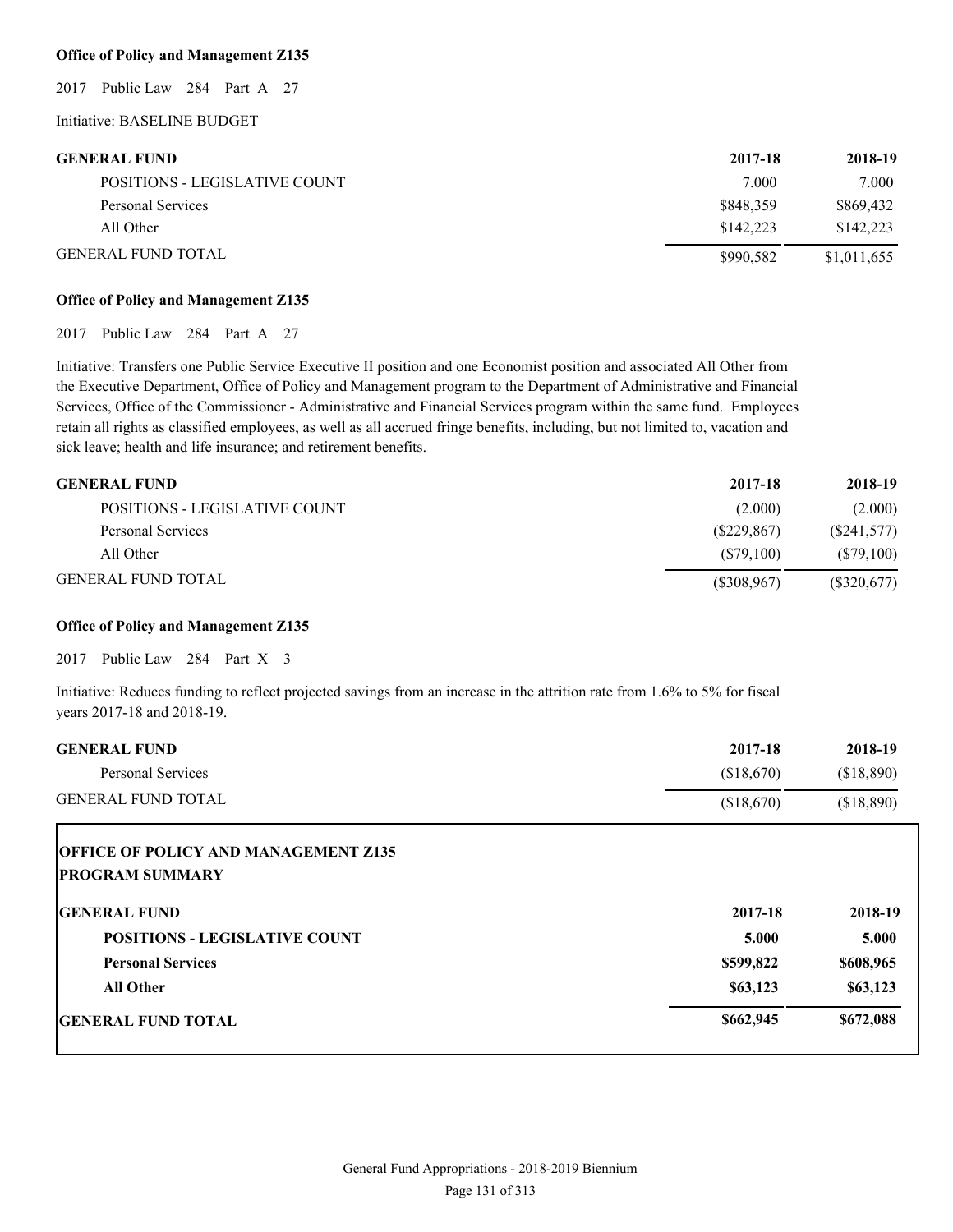# **Ombudsman Program 0103**

2017 Public Law 284 Part A 27

Initiative: BASELINE BUDGET

| <b>GENERAL FUND</b>                                                                     | 2017-18     | 2018-19     |
|-----------------------------------------------------------------------------------------|-------------|-------------|
| All Other                                                                               | \$116,539   | \$116,539   |
| <b>GENERAL FUND TOTAL</b>                                                               | \$116,539   | \$116,539   |
| <b>OMBUDSMAN PROGRAM 0103</b>                                                           |             |             |
| <b>PROGRAM SUMMARY</b>                                                                  |             |             |
| <b>GENERAL FUND</b>                                                                     | 2017-18     | 2018-19     |
| <b>All Other</b>                                                                        | \$116,539   | \$116,539   |
| <b>GENERAL FUND TOTAL</b>                                                               | \$116,539   | \$116,539   |
| <b>EXECUTIVE DEPARTMENT</b>                                                             |             |             |
| <b>DEPARTMENT TOTALS</b>                                                                | 2017-18     | 2018-19     |
| <b>POSITIONS - LEGISLATIVE COUNT</b>                                                    | 32.500      | 32.500      |
| <b>POSITIONS - FTE COUNT</b>                                                            | 0.684       | 0.684       |
| <b>Personal Services</b>                                                                | \$3,603,425 | \$3,746,074 |
| <b>All Other</b>                                                                        | \$588,928   | \$588,928   |
| <b>DEPARTMENT TOTAL</b>                                                                 | \$4,192,353 | \$4,335,002 |
| <b>FINANCE AUTHORITY OF MAINE</b>                                                       |             |             |
| <b>Educational Opportunity Tax Credit Marketing Fund Z174</b>                           |             |             |
| Public Law 284 Part A 28<br>2017                                                        |             |             |
| Initiative: BASELINE BUDGET                                                             |             |             |
| <b>GENERAL FUND</b>                                                                     | 2017-18     | 2018-19     |
| All Other                                                                               | \$22,000    | \$22,000    |
| <b>GENERAL FUND TOTAL</b>                                                               | \$22,000    | \$22,000    |
| <b>EDUCATIONAL OPPORTUNITY TAX CREDIT MARKETING FUND Z174</b><br><b>PROGRAM SUMMARY</b> |             |             |
| <b>GENERAL FUND</b>                                                                     | 2017-18     | 2018-19     |
| All Other                                                                               | \$22,000    | \$22,000    |
|                                                                                         |             |             |
|                                                                                         |             |             |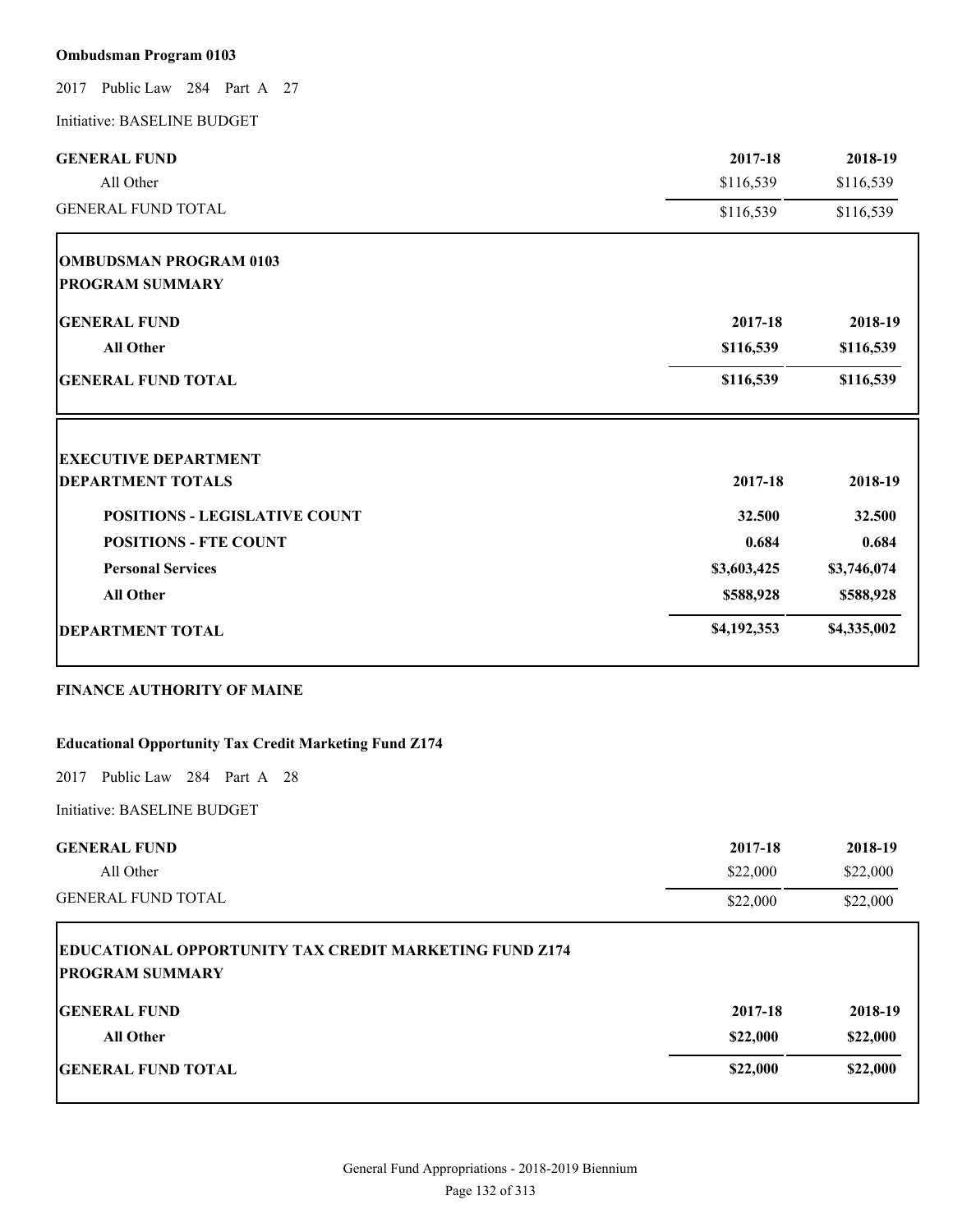### **Small Enterprise Growth Fund Z235**

2017 Public Law 284 Part A 28

Initiative: Provides funding to avoid any interruption for fast-growing innovative companies that contribute to the State's prosperity.

| <b>GENERAL FUND</b>                               | 2017-18      | 2018-19      |
|---------------------------------------------------|--------------|--------------|
| All Other                                         | \$500,000    | \$500,000    |
| <b>GENERAL FUND TOTAL</b>                         | \$500,000    | \$500,000    |
| <b>SMALL ENTERPRISE GROWTH FUND Z235</b>          |              |              |
| <b>PROGRAM SUMMARY</b>                            |              |              |
| <b>GENERAL FUND</b>                               | 2017-18      | 2018-19      |
| <b>All Other</b>                                  | \$500,000    | \$500,000    |
| <b>GENERAL FUND TOTAL</b>                         | \$500,000    | \$500,000    |
| <b>Student Financial Assistance Programs 0653</b> |              |              |
| Public Law 284 Part A 28<br>2017                  |              |              |
| Initiative: BASELINE BUDGET                       |              |              |
| <b>GENERAL FUND</b>                               | 2017-18      | 2018-19      |
| All Other                                         | \$15,670,394 | \$15,670,394 |
| <b>GENERAL FUND TOTAL</b>                         | \$15,670,394 | \$15,670,394 |
| <b>STUDENT FINANCIAL ASSISTANCE PROGRAMS 0653</b> |              |              |
| <b>PROGRAM SUMMARY</b>                            |              |              |
| <b>GENERAL FUND</b>                               | 2017-18      | 2018-19      |
| <b>All Other</b>                                  | \$15,670,394 | \$15,670,394 |
| <b>GENERAL FUND TOTAL</b>                         | \$15,670,394 | \$15,670,394 |
|                                                   |              |              |
| <b>FINANCE AUTHORITY OF MAINE</b>                 |              |              |
| <b>DEPARTMENT TOTALS</b>                          | 2017-18      | 2018-19      |
| <b>All Other</b>                                  | \$16,192,394 | \$16,192,394 |
| <b>DEPARTMENT TOTAL</b>                           | \$16,192,394 | \$16,192,394 |
|                                                   |              |              |

# **FIRE PROTECTION SERVICES COMMISSION, MAINE**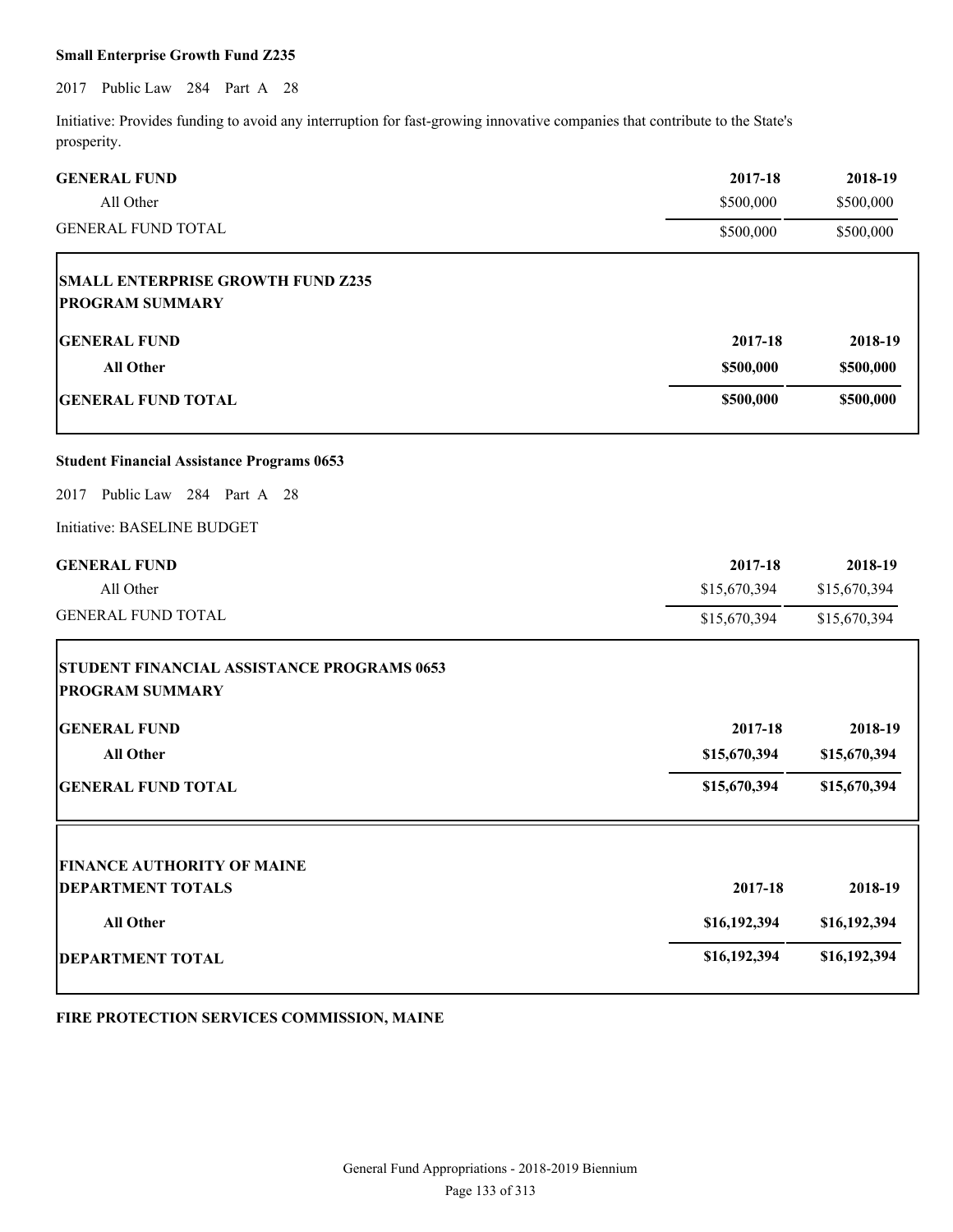# **Maine Fire Protection Services Commission 0936**

2017 Public Law 284 Part A 29

Initiative: BASELINE BUDGET

| <b>GENERAL FUND</b>                                                       | 2017-18      | 2018-19      |
|---------------------------------------------------------------------------|--------------|--------------|
| All Other                                                                 | \$2,000      | \$2,000      |
| <b>GENERAL FUND TOTAL</b>                                                 | \$2,000      | \$2,000      |
| MAINE FIRE PROTECTION SERVICES COMMISSION 0936                            |              |              |
| <b>PROGRAM SUMMARY</b>                                                    |              |              |
| <b>GENERAL FUND</b>                                                       | 2017-18      | 2018-19      |
| <b>All Other</b>                                                          | \$2,000      | \$2,000      |
| <b>GENERAL FUND TOTAL</b>                                                 | \$2,000      | \$2,000      |
| <b>FIRE PROTECTION SERVICES COMMISSION, MAINE</b>                         |              |              |
| <b>DEPARTMENT TOTALS</b>                                                  | 2017-18      | 2018-19      |
| <b>All Other</b>                                                          | \$2,000      | \$2,000      |
| <b>DEPARTMENT TOTAL</b>                                                   | \$2,000      | \$2,000      |
| <b>FOUNDATION FOR BLOOD RESEARCH</b>                                      |              |              |
| <b>ScienceWorks for ME 0908</b>                                           |              |              |
| Public Law 284 Part A 30<br>2017                                          |              |              |
| Initiative: BASELINE BUDGET                                               |              |              |
| <b>GENERAL FUND</b>                                                       | 2017-18      | 2018-19      |
| All Other                                                                 | \$52,175     | \$52,175     |
| <b>GENERAL FUND TOTAL</b>                                                 | \$52,175     | \$52,175     |
| <b>ScienceWorks for ME 0908</b>                                           |              |              |
| Public Law 284 Part A 30<br>2017                                          |              |              |
| Initiative: Reduces funding to eliminate the ScienceWorks for ME program. |              |              |
| <b>GENERAL FUND</b>                                                       | 2017-18      | 2018-19      |
| All Other                                                                 | $(\$52,175)$ | $(\$52,175)$ |
| <b>GENERAL FUND TOTAL</b>                                                 | $(\$52,175)$ | $(\$52,175)$ |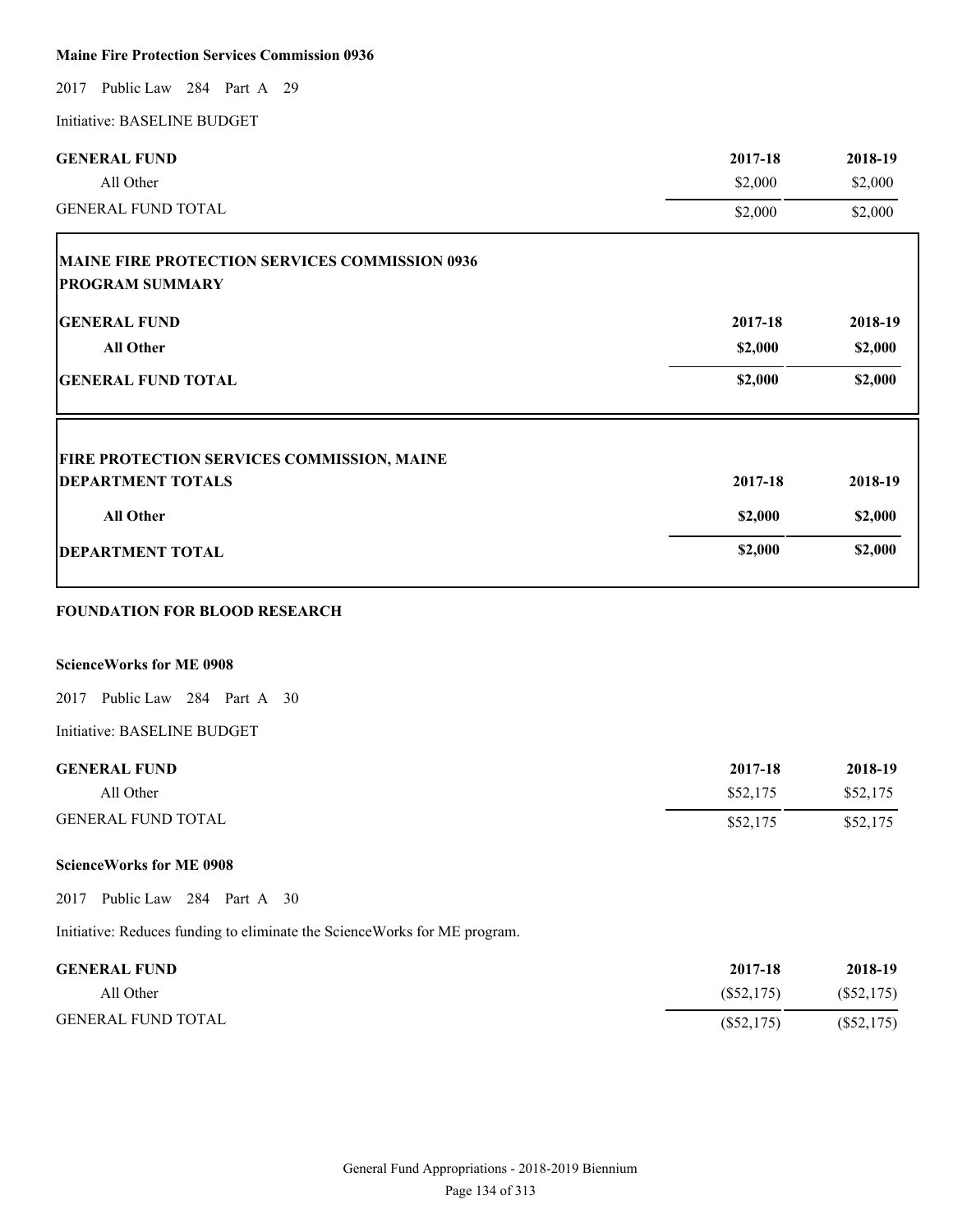| <b>SCIENCEWORKS FOR ME 0908</b><br><b>PROGRAM SUMMARY</b> |         |         |
|-----------------------------------------------------------|---------|---------|
| <b>GENERAL FUND</b>                                       | 2017-18 | 2018-19 |
| <b>All Other</b>                                          | \$0     | \$0     |
| <b>GENERAL FUND TOTAL</b>                                 | \$0     | \$0     |
| <b>FOUNDATION FOR BLOOD RESEARCH</b>                      |         |         |
| <b>DEPARTMENT TOTALS</b>                                  | 2017-18 | 2018-19 |
| <b>All Other</b>                                          | \$0     | \$0     |
| <b>DEPARTMENT TOTAL</b>                                   | \$0     | \$0     |
|                                                           |         |         |

# **HEALTH AND HUMAN SERVICES, DEPARTMENT OF**

# **Additional Support for People in Retraining and Employment 0146**

2017 Public Law 284 Part A 34

Initiative: BASELINE BUDGET

| <b>GENERAL FUND</b>                                                                              | 2017-18     | 2018-19     |
|--------------------------------------------------------------------------------------------------|-------------|-------------|
| All Other                                                                                        | \$7,090,651 | \$7,090,651 |
| <b>GENERAL FUND TOTAL</b>                                                                        | \$7,090,651 | \$7,090,651 |
| <b>ADDITIONAL SUPPORT FOR PEOPLE IN RETRAINING AND EMPLOYMENT 0146</b><br><b>PROGRAM SUMMARY</b> |             |             |
| <b>IGENERAL FUND</b>                                                                             | 2017-18     | 2018-19     |

| All Other                  | \$7,090,651 | \$7,090,651 |
|----------------------------|-------------|-------------|
| <b>IGENERAL FUND TOTAL</b> | \$7,090,651 | \$7,090,651 |

# **Aids Lodging House 0518**

2017 Public Law 284 Part A 34

Initiative: BASELINE BUDGET

| <b>GENERAL FUND</b>       | 2017-18  | 2018-19  |
|---------------------------|----------|----------|
| All Other                 | \$37,496 | \$37.496 |
| <b>GENERAL FUND TOTAL</b> | \$37,496 | \$37,496 |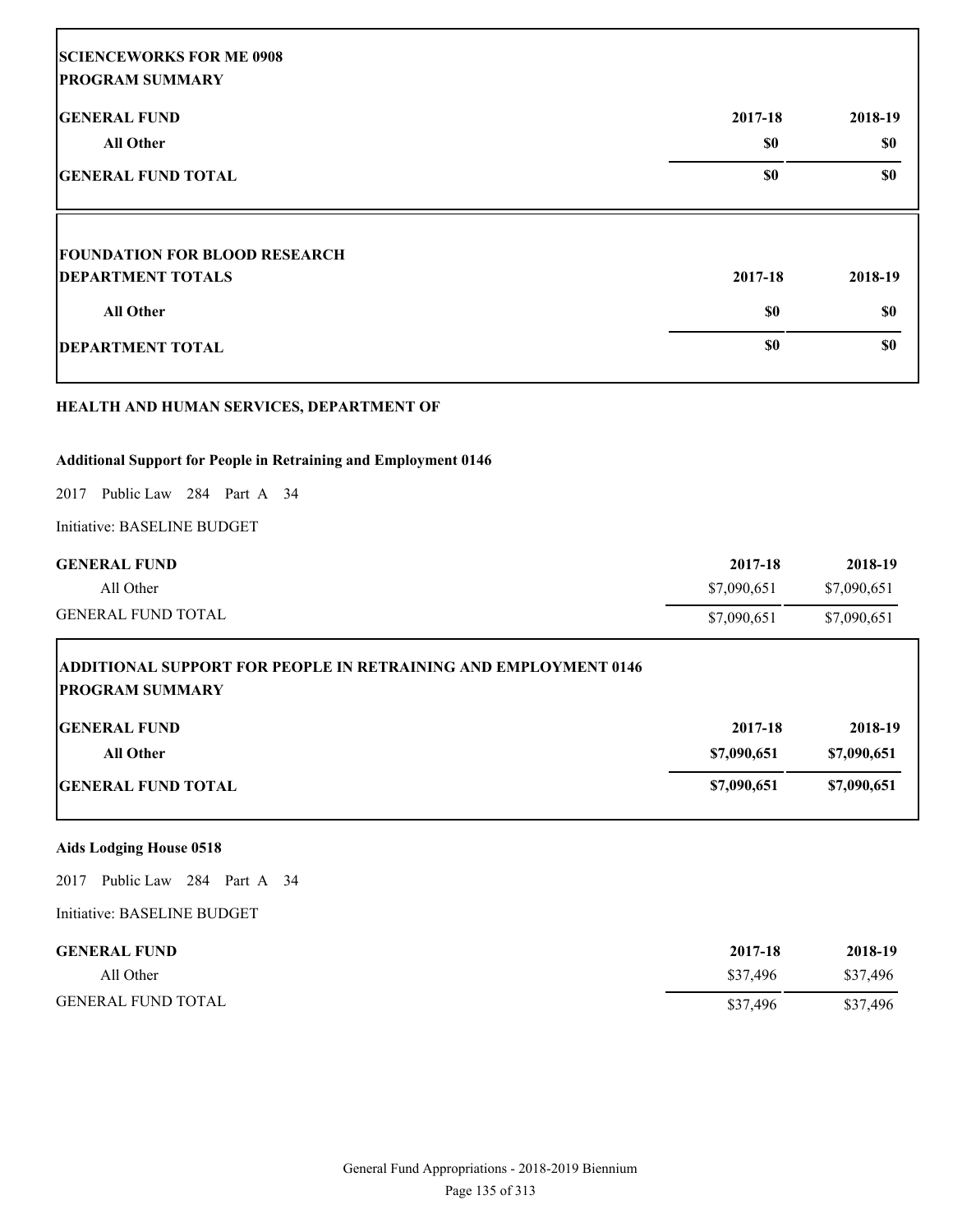# **AIDS LODGING HOUSE 0518 PROGRAM SUMMARY GENERAL FUND 2017-18 2018-19 All Other \$37,496 \$37,496 GENERAL FUND TOTAL \$37,496 \$37,496**

### **Brain Injury Z213**

2017 Public Law 284 Part A 34

Initiative: Eliminates 189 positions from various programs within the Department of Health and Human Services and reduces funding for related All Other. Position detail is on file in the Bureau of the Budget.

| <b>GENERAL FUND</b>           | 2017-18    | 2018-19      |
|-------------------------------|------------|--------------|
| POSITIONS - LEGISLATIVE COUNT | (1.000)    | (1.000)      |
| Personal Services             | (S56, 432) | $(\$59,277)$ |
| All Other                     | (S6.097)   | (S6,097)     |
| <b>GENERAL FUND TOTAL</b>     | (S62, 529) | $(\$65,374)$ |

### **Brain Injury Z213**

2017 Public Law 284 Part A 34

Initiative: Transfers 2 Human Services Caseworker positions from the Developmental Services - Community program and one Health Program Manager position from the Mental Health Services - Community program to the Brain Injury program within the same fund and adjusts related All Other.

| <b>GENERAL FUND</b>           | 2017-18   | 2018-19   |
|-------------------------------|-----------|-----------|
| POSITIONS - LEGISLATIVE COUNT | 3.000     | 3.000     |
| Personal Services             | \$223.393 | \$234,369 |
| All Other                     | \$18.291  | \$18.291  |
| <b>GENERAL FUND TOTAL</b>     | \$241,684 | \$252,660 |

# **Brain Injury Z213**

2017 Public Law 284 Part A 34

Initiative: Transfers appropriation from the Mental Health Services - Community program to the Brain Injury program within the same fund related to geriatric psychiatric services delivered in residential care facilities.

| <b>GENERAL FUND</b>       | 2017-18   | 2018-19   |
|---------------------------|-----------|-----------|
| All Other                 | \$554,228 | \$554,228 |
| <b>GENERAL FUND TOTAL</b> | \$554,228 | \$554,228 |

### **Brain Injury Z213**

2017 Public Law 284 Part A 34

Initiative: Transfers Personal Services by position from the Department of Health and Human Services - formerly BDS programs to equivalent programs established in the Department of Health and Human Services to consolidate the administrative components of the departments combined pursuant to Public Law 2003, chapter 689.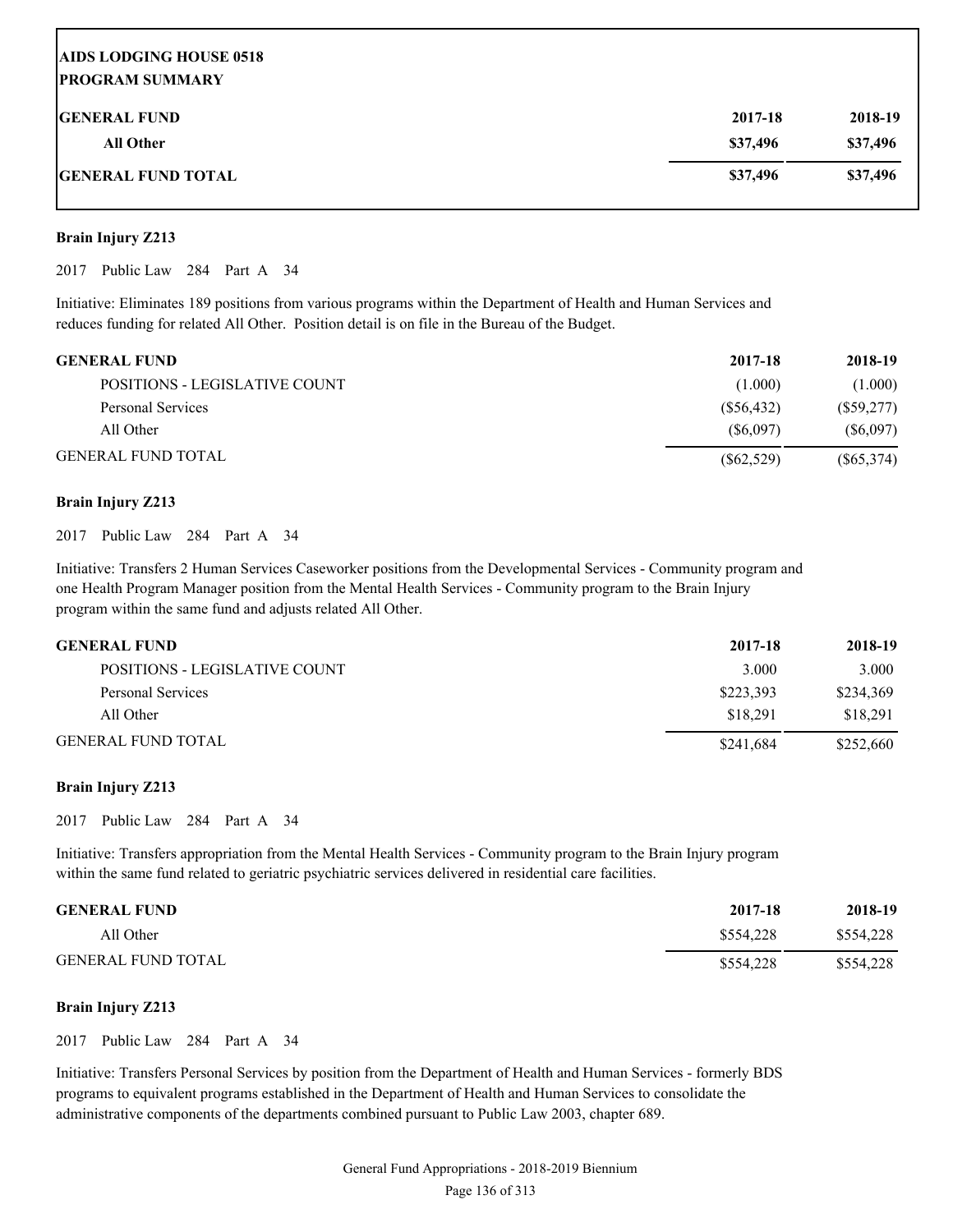| <b>GENERAL FUND</b>           | 2017-18   | 2018-19   |
|-------------------------------|-----------|-----------|
| POSITIONS - LEGISLATIVE COUNT | 6.000     | 6.000     |
| Personal Services             | \$435.693 | \$454.715 |
| <b>GENERAL FUND TOTAL</b>     | \$435.693 | \$454,715 |

# **Brain Injury Z213**

2017 Public Law 284 Part A 34

Initiative: Transfers All Other funding from the Department of Health and Human Services - formerly BDS programs to equivalent programs established in the Department of Health and Human Services to consolidate the administrative components of the departments combined pursuant to Public Law 2003, chapter 689.

| <b>GENERAL FUND</b>       | 2017-18  | 2018-19  |
|---------------------------|----------|----------|
| All Other                 | \$29,928 | \$29.928 |
| <b>GENERAL FUND TOTAL</b> | \$29,928 | \$29,928 |

#### **Brain Injury Z213**

2017 Public Law 284 Part X 3

Initiative: Reduces funding to reflect projected savings from an increase in the attrition rate from 1.6% to 5% for fiscal years 2017-18 and 2018-19.

| <b>GENERAL FUND</b>                  | 2017-18     | 2018-19     |
|--------------------------------------|-------------|-------------|
| Personal Services                    | (\$16,905)  | (\$17,670)  |
| <b>GENERAL FUND TOTAL</b>            | (\$16,905)  | \$17,670    |
| <b>BRAIN INJURY Z213</b>             |             |             |
| <b>PROGRAM SUMMARY</b>               |             |             |
| <b>GENERAL FUND</b>                  | 2017-18     | 2018-19     |
| <b>POSITIONS - LEGISLATIVE COUNT</b> | 8.000       | 8.000       |
| <b>Personal Services</b>             | \$585,749   | \$612,137   |
| <b>All Other</b>                     | \$596,350   | \$596,350   |
| <b>IGENERAL FUND TOTAL</b>           | \$1,182,099 | \$1,208,487 |

#### **Bridging Rental Assistance Program Z205**

2017 Public Law 284 Part A 34

Initiative: Transfers All Other funding from the Department of Health and Human Services - formerly BDS programs to equivalent programs established in the Department of Health and Human Services to consolidate the administrative components of the departments combined pursuant to Public Law 2003, chapter 689.

| <b>GENERAL FUND</b>       | 2017-18     | 2018-19     |
|---------------------------|-------------|-------------|
| All Other                 | \$6,606,361 | \$6,606,361 |
| <b>GENERAL FUND TOTAL</b> | \$6,606,361 | \$6,606,361 |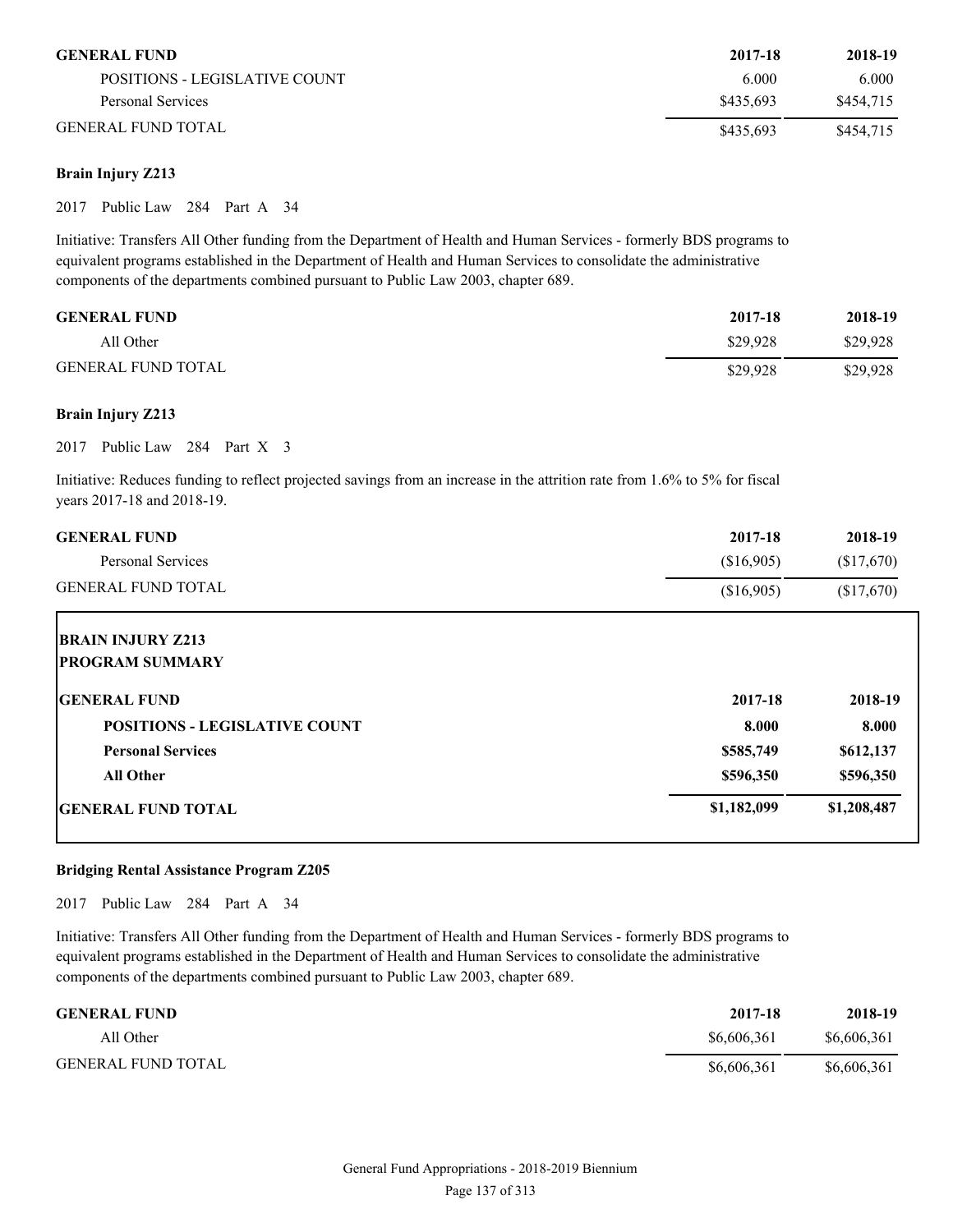| <b>BRIDGING RENTAL ASSISTANCE PROGRAM Z205</b><br><b>PROGRAM SUMMARY</b> |             |                      |
|--------------------------------------------------------------------------|-------------|----------------------|
| <b>GENERAL FUND</b>                                                      | 2017-18     | 2018-19              |
| <b>All Other</b>                                                         | \$6,606,361 | \$6,606,361          |
| <b>GENERAL FUND TOTAL</b>                                                | \$6,606,361 | \$6,606,361          |
| <b>Child Care Services 0563</b>                                          |             |                      |
| 2017 Public Law 284 Part A 34                                            |             |                      |
| Initiative: BASELINE BUDGET                                              |             |                      |
| <b>GENERAL FUND</b>                                                      | 2017-18     | 2018-19              |
| All Other                                                                | \$297,048   | \$297,048            |
| <b>GENERAL FUND TOTAL</b>                                                | \$297,048   | \$297,048            |
| <b>CHILD CARE SERVICES 0563</b>                                          |             |                      |
| <b>PROGRAM SUMMARY</b>                                                   |             |                      |
| <b>GENERAL FUND</b>                                                      | 2017-18     | 2018-19              |
| <b>All Other</b>                                                         | \$297,048   | \$297,048            |
| <b>GENERAL FUND TOTAL</b>                                                | \$297,048   | \$297,048            |
| <b>Child Support 0100</b>                                                |             |                      |
| Public Law 284 Part A 34<br>2017                                         |             |                      |
| Initiative: BASELINE BUDGET                                              |             |                      |
| <b>GENERAL FUND</b>                                                      | 2017-18     | 2018-19              |
| <b>BOGITIONIC LEGICI ATIVE GOLDIT</b>                                    | $\sqrt{2}$  | $F \cap F \cap \cap$ |

| POSITIONS - LEGISLATIVE COUNT | 50.500      | 50.500      |
|-------------------------------|-------------|-------------|
| Personal Services             | \$3,437,677 | \$3,531,783 |
| All Other                     | \$915.678   | \$915,678   |
| GENERAL FUND TOTAL            | \$4,353,355 | \$4,447,461 |

# **Child Support 0100**

2017 Public Law 284 Part A 34

Initiative: Eliminates 189 positions from various programs within the Department of Health and Human Services and reduces funding for related All Other. Position detail is on file in the Bureau of the Budget.

| <b>GENERAL FUND</b>           | 2017-18     | 2018-19     |
|-------------------------------|-------------|-------------|
| POSITIONS - LEGISLATIVE COUNT | (4.000)     | (4.000)     |
| Personal Services             | (S124,211)  | (\$130,283) |
| All Other                     | (S24.388)   | (S24,388)   |
| <b>GENERAL FUND TOTAL</b>     | (S148, 599) | (\$154,671) |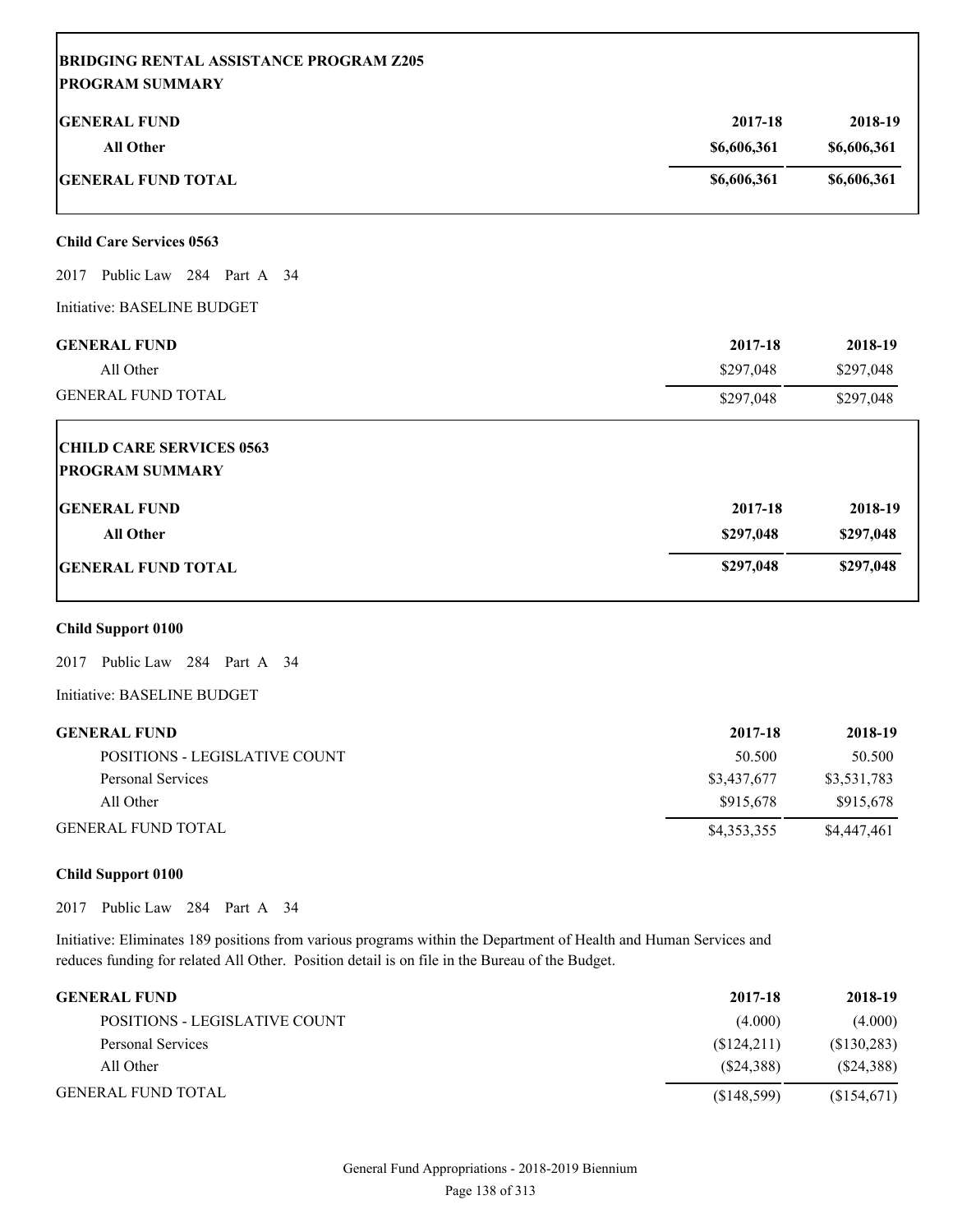#### **Child Support 0100**

2017 Public Law 284 Part A 34

Initiative: Transfers and reallocates 93 positions from 33.3% General Fund and 66.7% Federal Expenditures Fund to 34% General Fund and 66% Federal Expenditures Fund within the same program and adjusts All Other related to STA-CAP charges. Also transfers and reallocates 86 positions from 33.3% Other Special Revenue Funds and 66.7% Federal Expenditures Fund to 34% Other Special Revenue Funds and 66% Federal Expenditures Fund within the same program and adjusts All Other related to STA-CAP charges to be in line with federal match requirements. Position detail is on file in the Bureau of the Budget.

| <b>GENERAL FUND</b>           | 2017-18  | 2018-19  |
|-------------------------------|----------|----------|
| POSITIONS - LEGISLATIVE COUNT | 86.000   | 86.000   |
| Personal Services             | \$59,957 | \$61,399 |
| <b>GENERAL FUND TOTAL</b>     | \$59,957 | \$61,399 |

#### **Child Support 0100**

2017 Public Law 284 Part X 3

Initiative: Reduces funding to reflect projected savings from an increase in the attrition rate from 1.6% to 5% for fiscal years 2017-18 and 2018-19.

| <b>GENERAL FUND</b>                  | 2017-18      | 2018-19      |
|--------------------------------------|--------------|--------------|
| Personal Services                    | $(\$93,548)$ | $(\$95,584)$ |
| <b>GENERAL FUND TOTAL</b>            | $(\$93,548)$ | $(\$95,584)$ |
| <b>CHILD SUPPORT 0100</b>            |              |              |
| <b>IPROGRAM SUMMARY</b>              |              |              |
| <b>IGENERAL FUND</b>                 | 2017-18      | 2018-19      |
| <b>POSITIONS - LEGISLATIVE COUNT</b> | 132.500      | 132.500      |
| <b>Personal Services</b>             | \$3,279,875  | \$3,367,315  |
| <b>All Other</b>                     | \$891,290    | \$891,290    |
| <b>IGENERAL FUND TOTAL</b>           | \$4,171,165  | \$4,258,605  |

#### **Community Family Planning 0466**

2017 Public Law 284 Part A 34

Initiative: BASELINE BUDGET

| <b>GENERAL FUND</b>       | 2017-18   | 2018-19   |
|---------------------------|-----------|-----------|
| All Other                 | \$223.105 | \$223,105 |
| <b>GENERAL FUND TOTAL</b> | \$223,105 | \$223,105 |

#### **Community Family Planning 0466**

2017 Public Law 284 Part A 34

Initiative: Reduces appropriation in the Community Family Planning program, General Fund on an ongoing basis.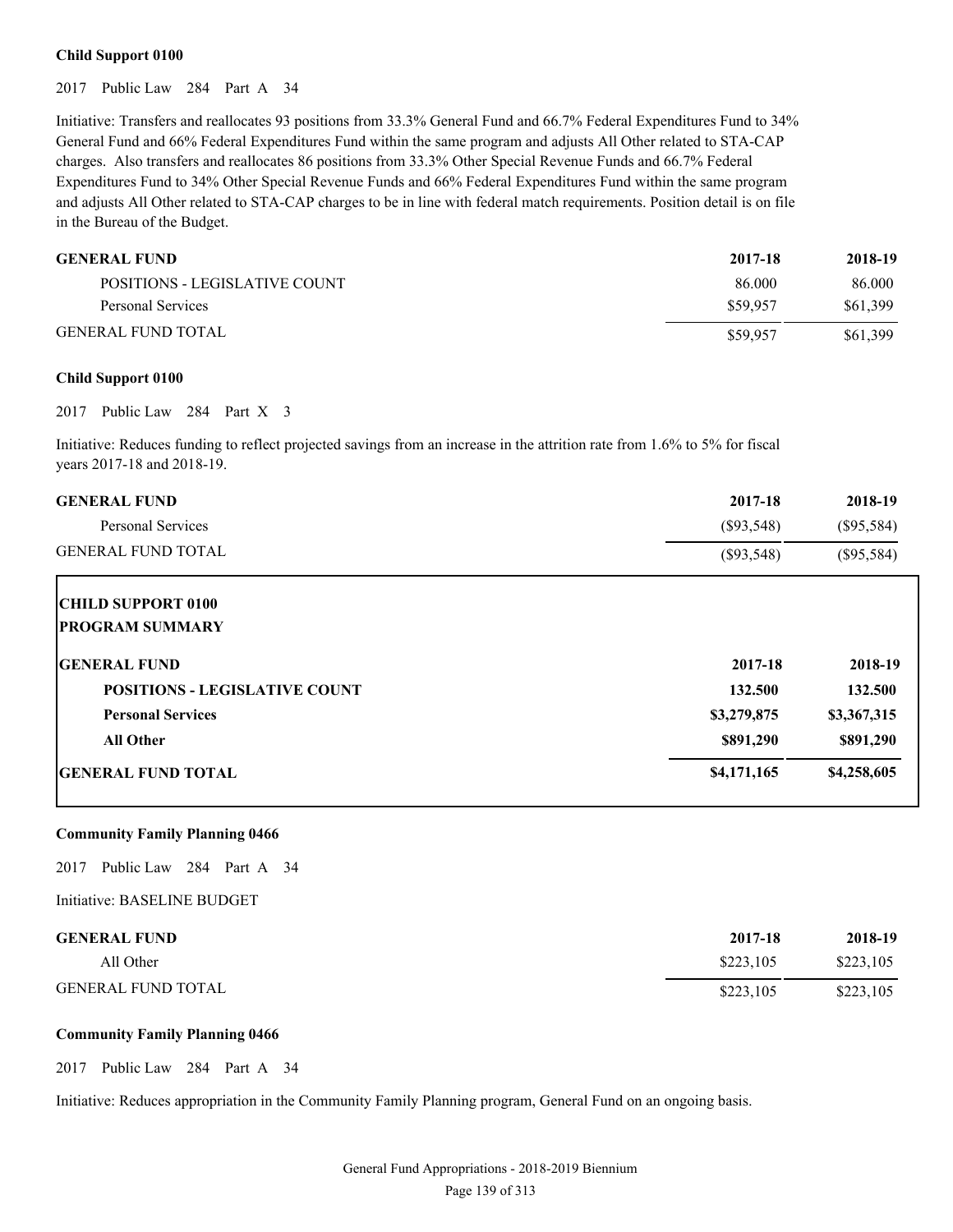| <b>GENERAL FUND</b>                                             | 2017-18       | 2018-19        |
|-----------------------------------------------------------------|---------------|----------------|
| All Other                                                       | $(\$223,105)$ | $(\$223,105)$  |
| <b>GENERAL FUND TOTAL</b>                                       | $(\$223,105)$ | $(\$223, 105)$ |
| <b>COMMUNITY FAMILY PLANNING 0466</b><br><b>PROGRAM SUMMARY</b> |               |                |
| <b>IGENERAL FUND</b>                                            | 2017-18       | 2018-19        |
| <b>All Other</b>                                                | \$0           | <b>SO</b>      |
| <b>IGENERAL FUND TOTAL</b>                                      | \$0           | \$0            |

#### **Consent Decree Z204**

2017 Public Law 284 Part A 34

Initiative: Transfers All Other funding from the Department of Health and Human Services - formerly BDS programs to equivalent programs established in the Department of Health and Human Services to consolidate the administrative components of the departments combined pursuant to Public Law 2003, chapter 689.

| <b>GENERAL FUND</b>        | 2017-18     | 2018-19     |
|----------------------------|-------------|-------------|
| All Other                  | \$5,797,300 | \$5,797,300 |
| <b>GENERAL FUND TOTAL</b>  | \$5,797,300 | \$5,797,300 |
| <b>CONSENT DECREE Z204</b> |             |             |
| <b>PROGRAM SUMMARY</b>     |             |             |
| <b>IGENERAL FUND</b>       | 2017-18     | 2018-19     |
| <b>All Other</b>           | \$5,797,300 | \$5,797,300 |
| <b>GENERAL FUND TOTAL</b>  | \$5,797,300 | \$5,797,300 |

#### **Consumer Directed Services Z215**

2017 Public Law 284 Part A 34

Initiative: Transfers one Social Services Manager I position and All Other funding from the Consumer Directed Services program to the Long Term Care - Office of Aging and Disability Services program within the same fund to provide efficiencies in the administration of Resolve 2011, chapter 71.

| <b>GENERAL FUND</b>           | 2017-18        | 2018-19        |
|-------------------------------|----------------|----------------|
| POSITIONS - LEGISLATIVE COUNT | (1.000)        | (1.000)        |
| Personal Services             | (S91,316)      | (S95, 918)     |
| All Other                     | (S2, 148, 342) | (S2, 148, 342) |
| <b>GENERAL FUND TOTAL</b>     | (S2, 239, 658) | (S2, 244, 260) |

#### **Consumer Directed Services Z215**

2017 Public Law 284 Part A 34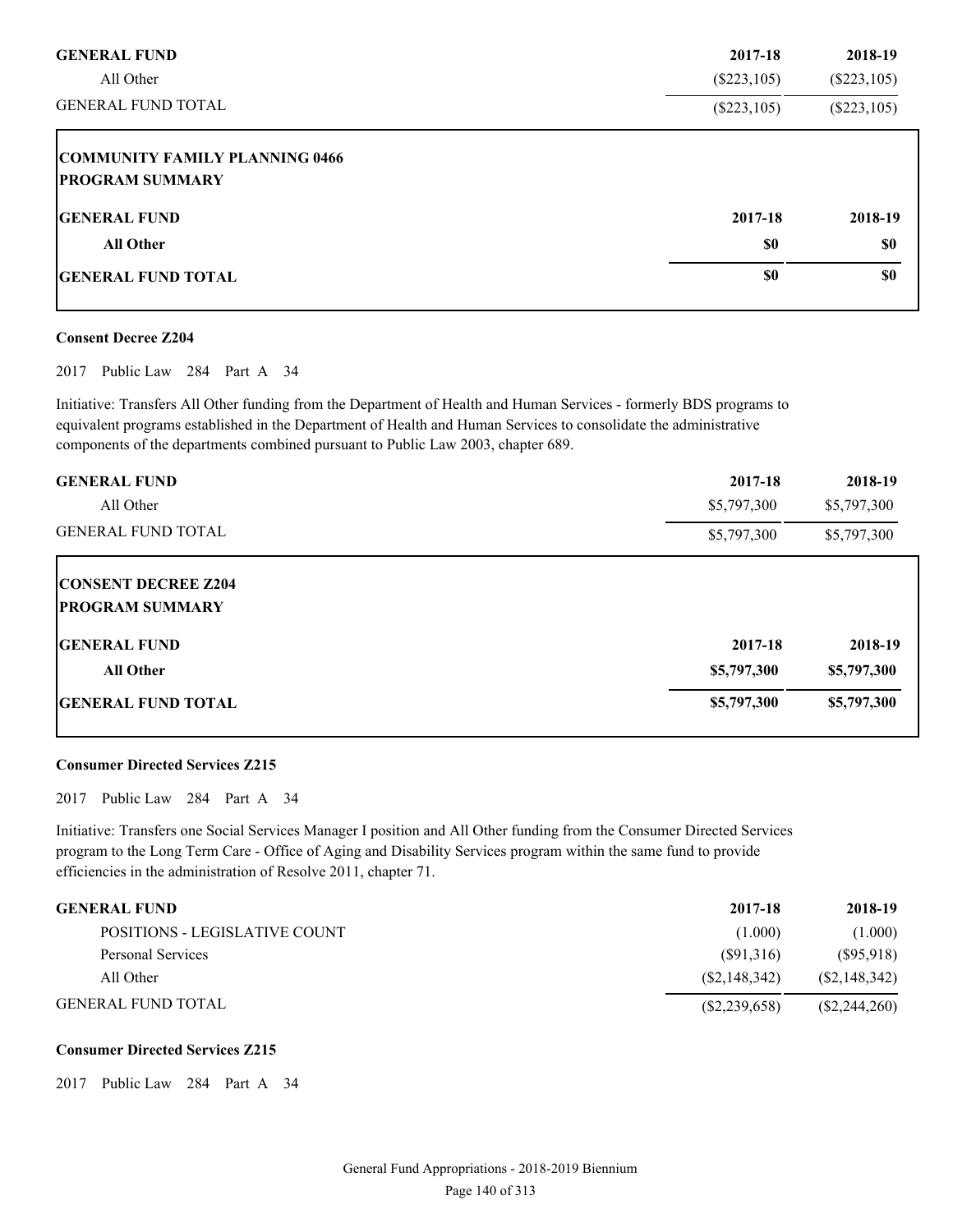Initiative: Transfers Personal Services by position from the Department of Health and Human Services - formerly BDS programs to equivalent programs established in the Department of Health and Human Services to consolidate the administrative components of the departments combined pursuant to Public Law 2003, chapter 689.

| <b>GENERAL FUND</b>           | 2017-18  | 2018-19  |
|-------------------------------|----------|----------|
| POSITIONS - LEGISLATIVE COUNT | .000     | 1.000    |
| Personal Services             | \$91.316 | \$95.918 |
| <b>GENERAL FUND TOTAL</b>     | \$91.316 | \$95.918 |

#### **Consumer Directed Services Z215**

2017 Public Law 284 Part A 34

Initiative: Transfers All Other funding from the Department of Health and Human Services - formerly BDS programs to equivalent programs established in the Department of Health and Human Services to consolidate the administrative components of the departments combined pursuant to Public Law 2003, chapter 689.

| <b>GENERAL FUND</b><br>All Other       | 2017-18     | 2018-19     |
|----------------------------------------|-------------|-------------|
|                                        | \$2,148,342 | \$2,148,342 |
| <b>GENERAL FUND TOTAL</b>              | \$2,148,342 | \$2,148,342 |
| <b>CONSUMER DIRECTED SERVICES Z215</b> |             |             |
| <b>PROGRAM SUMMARY</b>                 |             |             |
| <b>GENERAL FUND</b>                    | 2017-18     | 2018-19     |
| <b>POSITIONS - LEGISLATIVE COUNT</b>   | 0.000       | 0.000       |
| <b>Personal Services</b>               | \$0         | \$0         |
| <b>All Other</b>                       | \$0         | \$0         |
| <b>IGENERAL FUND TOTAL</b>             | \$0         | \$0         |

#### **Crisis Outreach Program Z216**

2017 Public Law 284 Part A 34

Initiative: Transfers Personal Services by position from the Department of Health and Human Services - formerly BDS programs to equivalent programs established in the Department of Health and Human Services to consolidate the administrative components of the departments combined pursuant to Public Law 2003, chapter 689.

| <b>GENERAL FUND</b>           | 2017-18     | 2018-19     |
|-------------------------------|-------------|-------------|
| POSITIONS - LEGISLATIVE COUNT | 46.000      | 46.000      |
| Personal Services             | \$1,845,785 | \$1,890,221 |
| <b>GENERAL FUND TOTAL</b>     | \$1,845,785 | \$1,890,221 |

#### **Crisis Outreach Program Z216**

2017 Public Law 284 Part A 34

Initiative: Transfers All Other funding from the Department of Health and Human Services - formerly BDS programs to equivalent programs established in the Department of Health and Human Services to consolidate the administrative components of the departments combined pursuant to Public Law 2003, chapter 689.

#### **GENERAL FUND 2017-18 2018-19**

| 2017-18 | 2018-19 |
|---------|---------|
|         |         |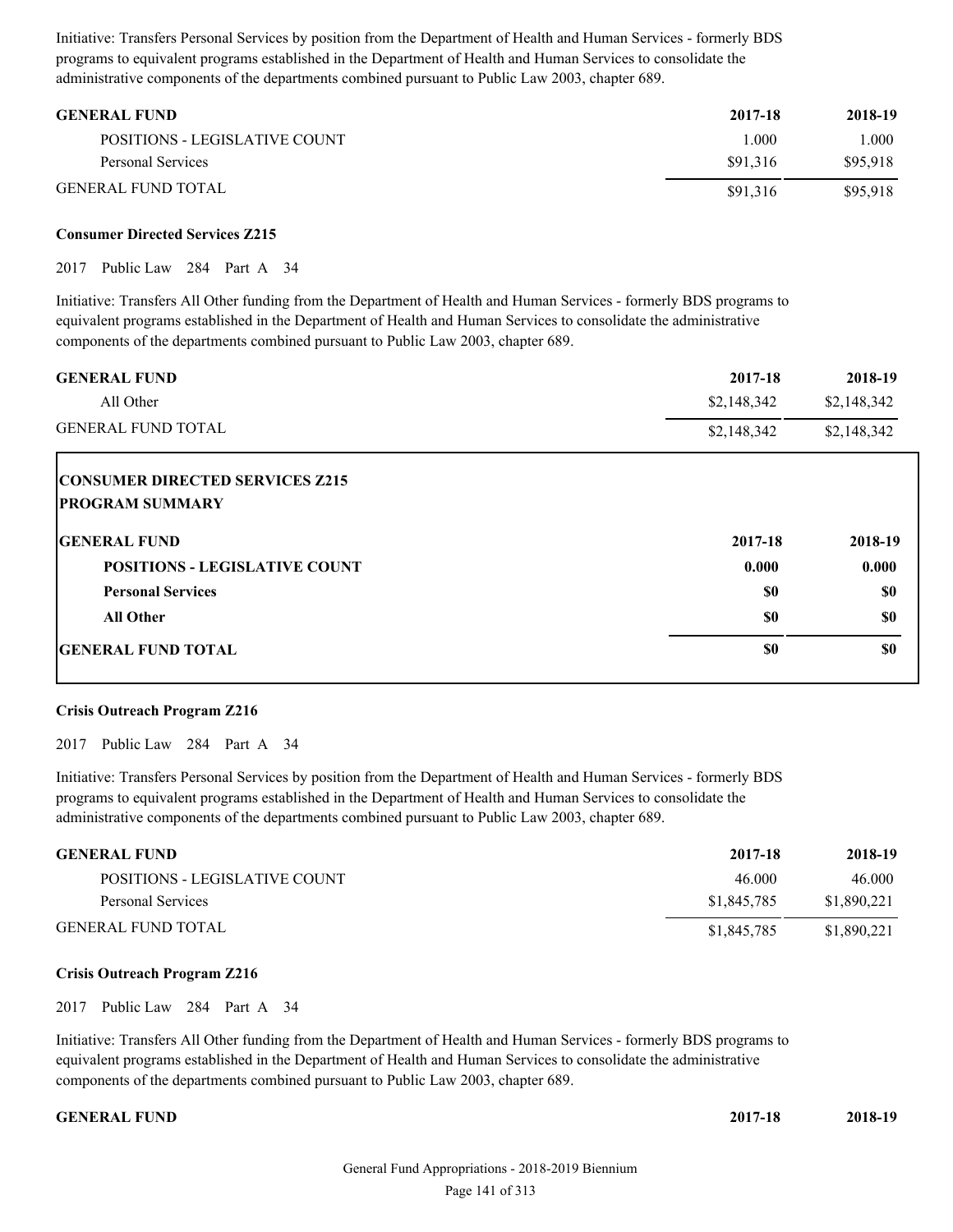| All Other                                                                                                                                                | \$121,689    | \$121,689    |
|----------------------------------------------------------------------------------------------------------------------------------------------------------|--------------|--------------|
| <b>GENERAL FUND TOTAL</b>                                                                                                                                | \$121,689    | \$121,689    |
| <b>Crisis Outreach Program Z216</b>                                                                                                                      |              |              |
| Public Law 284 Part X 3<br>2017                                                                                                                          |              |              |
| Initiative: Reduces funding to reflect projected savings from an increase in the attrition rate from 1.6% to 5% for fiscal<br>years 2017-18 and 2018-19. |              |              |
| <b>GENERAL FUND</b>                                                                                                                                      | 2017-18      | 2018-19      |
| Personal Services                                                                                                                                        | $(\$51,385)$ | $(\$52,341)$ |
| <b>GENERAL FUND TOTAL</b>                                                                                                                                | $(\$51,385)$ | $(\$52,341)$ |
| <b>PROGRAM SUMMARY</b><br><b>GENERAL FUND</b>                                                                                                            | 2017-18      | 2018-19      |
|                                                                                                                                                          |              |              |
| <b>POSITIONS - LEGISLATIVE COUNT</b>                                                                                                                     | 46.000       | 46.000       |
| <b>Personal Services</b>                                                                                                                                 | \$1,794,400  | \$1,837,880  |
| <b>All Other</b>                                                                                                                                         | \$121,689    | \$121,689    |
| <b>GENERAL FUND TOTAL</b>                                                                                                                                | \$1,916,089  | \$1,959,569  |
| Data, Research and Vital Statistics Z037                                                                                                                 |              |              |
| Public Law 284 Part A 34<br>2017                                                                                                                         |              |              |
| Initiative: BASELINE BUDGET                                                                                                                              |              |              |

| <b>GENERAL FUND</b>           | 2017-18     | 2018-19     |
|-------------------------------|-------------|-------------|
| POSITIONS - LEGISLATIVE COUNT | 6.000       | 6.000       |
| Personal Services             | \$512.201   | \$523,212   |
| All Other                     | \$1,098,443 | \$1,098,443 |
| <b>GENERAL FUND TOTAL</b>     | \$1,610,644 | \$1,621,655 |

#### **Data, Research and Vital Statistics Z037**

2017 Public Law 284 Part A 34

Initiative: Eliminates 189 positions from various programs within the Department of Health and Human Services and reduces funding for related All Other. Position detail is on file in the Bureau of the Budget.

| <b>GENERAL FUND</b>           | 2017-18    | 2018-19      |
|-------------------------------|------------|--------------|
| POSITIONS - LEGISLATIVE COUNT | (1.000)    | (1.000)      |
| Personal Services             | (S75,369)  | $(\$76,177)$ |
| All Other                     | (S6.097)   | (S6,097)     |
| <b>GENERAL FUND TOTAL</b>     | (S81, 466) | $(\$82,274)$ |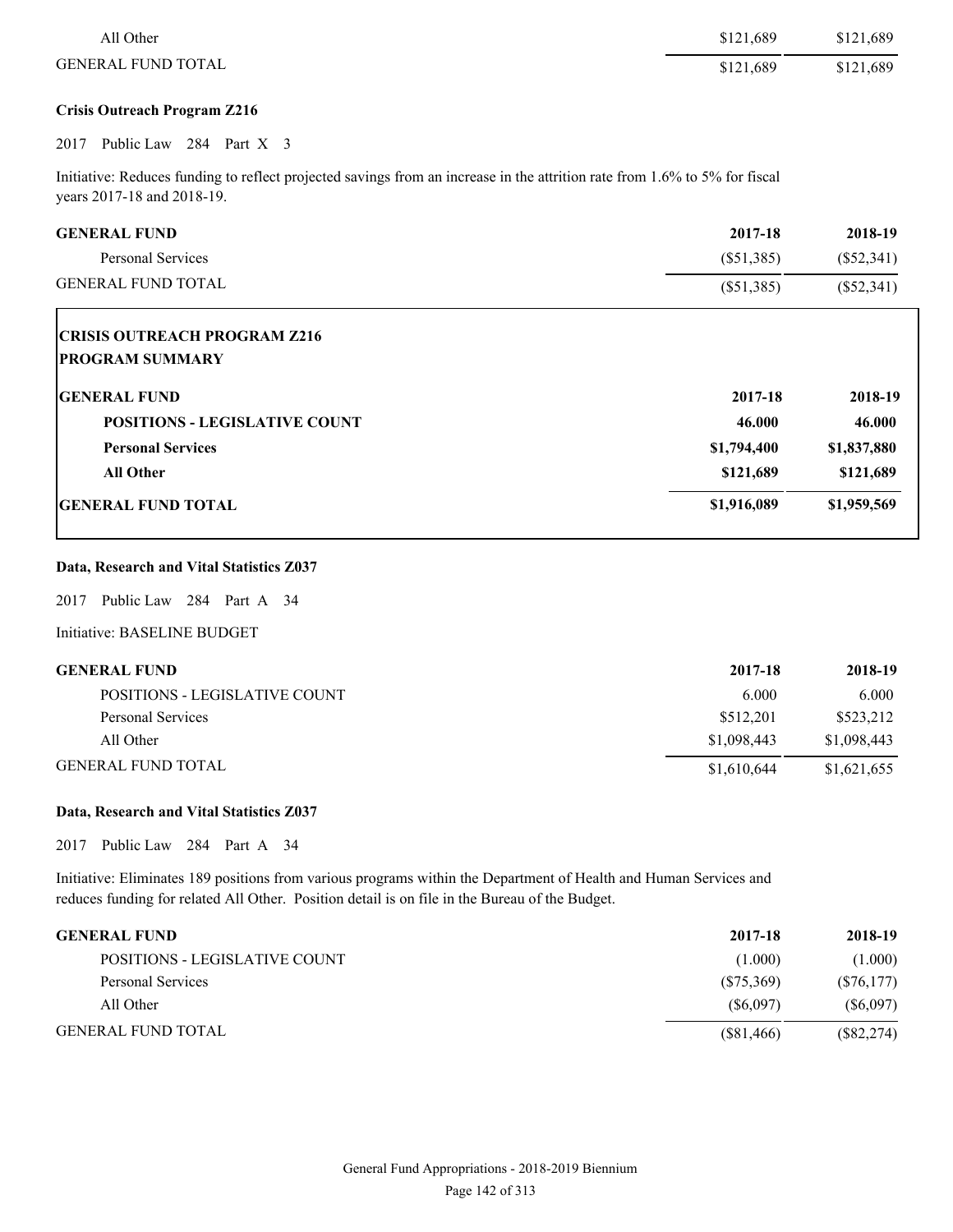#### **Data, Research and Vital Statistics Z037**

2017 Public Law 284 Part X 3

Initiative: Reduces funding to reflect projected savings from an increase in the attrition rate from 1.6% to 5% for fiscal years 2017-18 and 2018-19.

| <b>GENERAL FUND</b>                      | 2017-18       | 2018-19       |
|------------------------------------------|---------------|---------------|
| <b>Personal Services</b>                 | (\$12,381)    | (\$12,601)    |
| <b>GENERAL FUND TOTAL</b>                | (\$12,381)    | (\$12,601)    |
| DATA, RESEARCH AND VITAL STATISTICS Z037 |               |               |
| <b>PROGRAM SUMMARY</b>                   |               |               |
| <b>GENERAL FUND</b>                      | 2017-18       | 2018-19       |
| <b>POSITIONS - LEGISLATIVE COUNT</b>     | 5.000         | 5.000         |
| <b>Personal Services</b>                 | \$424,451     | \$434,434     |
| <b>All Other</b>                         | \$1,092,346   | \$1,092,346   |
| <b>GENERAL FUND TOTAL</b>                | \$1,516,797   | \$1,526,780   |
| Departmentwide 0640                      |               |               |
| 2017 Public Law 284 Part A 34            |               |               |
| Initiative: BASELINE BUDGET              |               |               |
| <b>GENERAL FUND</b>                      | 2017-18       | 2018-19       |
| All Other                                | (\$2,000,000) | (\$2,000,000) |
| <b>GENERAL FUND TOTAL</b>                | (\$2,000,000) | (\$2,000,000) |
| <b>DEPARTMENTWIDE 0640</b>               |               |               |
| <b>PROGRAM SUMMARY</b>                   |               |               |
| <b>GENERAL FUND</b>                      | 2017-18       | 2018-19       |
| <b>All Other</b>                         | (S2,000,000)  | (\$2,000,000) |
| <b>GENERAL FUND TOTAL</b>                | (S2,000,000)  | (S2,000,000)  |

#### **Developmental Services - Community Z208**

2017 Public Law 284 Part A 34

Initiative: Eliminates 189 positions from various programs within the Department of Health and Human Services and reduces funding for related All Other. Position detail is on file in the Bureau of the Budget.

| <b>GENERAL FUND</b>           | 2017-18        | 2018-19        |
|-------------------------------|----------------|----------------|
| POSITIONS - LEGISLATIVE COUNT | (27.000)       | (27.000)       |
| Personal Services             | (S1, 997, 431) | (S2,067,420)   |
| All Other                     | (S164.619)     | (\$164,619)    |
| <b>GENERAL FUND TOTAL</b>     | (S2, 162, 050) | (S2, 232, 039) |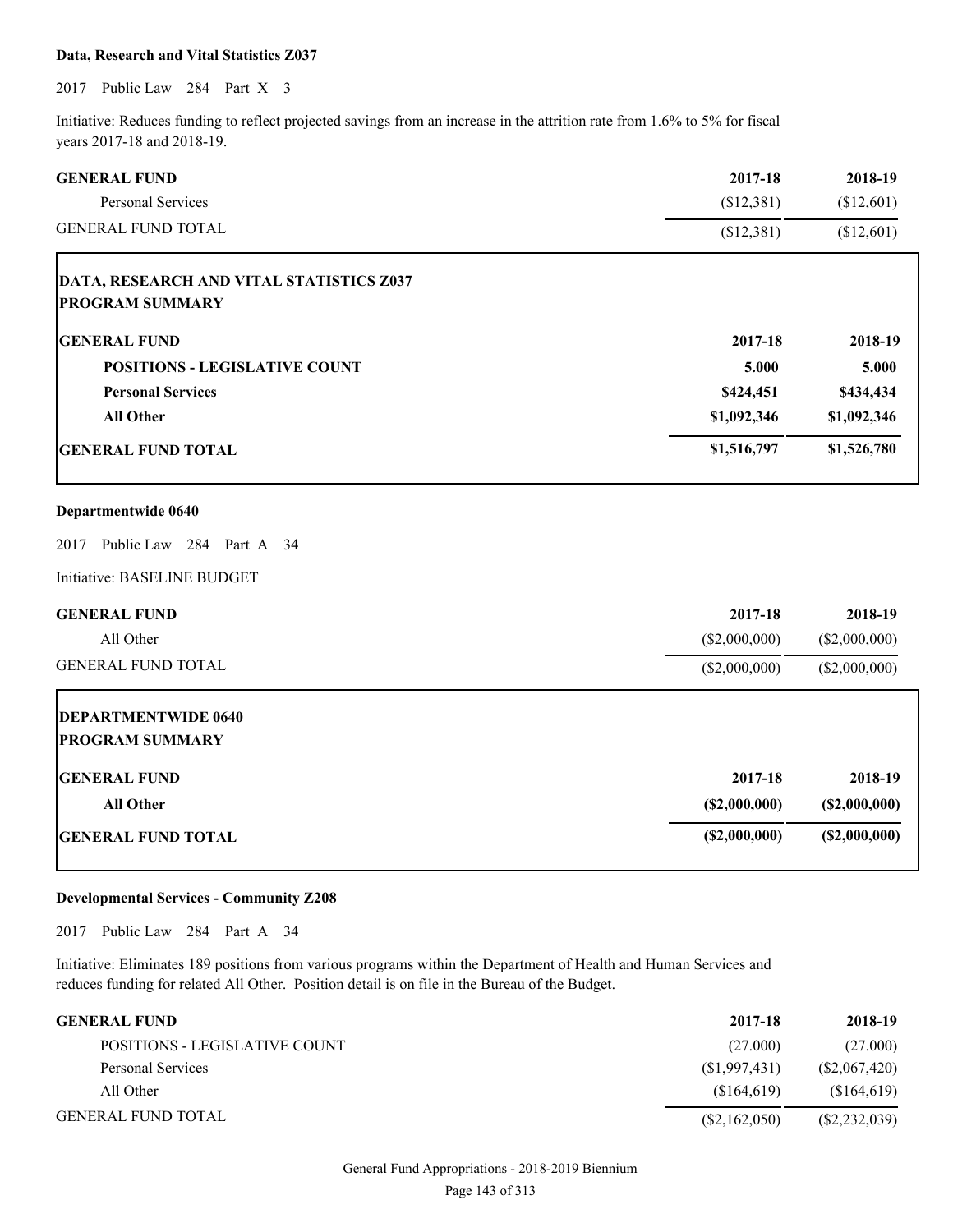#### **Developmental Services - Community Z208**

2017 Public Law 284 Part A 34

Initiative: Transfers 2 Human Services Caseworker positions from the Developmental Services - Community program and one Health Program Manager position from the Mental Health Services - Community program to the Brain Injury program within the same fund and adjusts related All Other.

| <b>GENERAL FUND</b>           | 2017-18     | 2018-19    |
|-------------------------------|-------------|------------|
| POSITIONS - LEGISLATIVE COUNT | (2.000)     | (2.000)    |
| Personal Services             | (S140,691)  | (S147,599) |
| All Other                     | (S12.194)   | (S12, 194) |
| <b>GENERAL FUND TOTAL</b>     | (S152, 885) | (S159,793) |

#### **Developmental Services - Community Z208**

2017 Public Law 284 Part A 34

Initiative: Transfers and reallocates one Public Service Executive II position and one Public Service Manager II position and related All Other from 100% Developmental Services - Community program, General Fund to 60% General Fund and 40% Other Special Revenue Funds within the Office of the Commissioner program.

| <b>GENERAL FUND</b>           | 2017-18       | 2018-19       |
|-------------------------------|---------------|---------------|
| POSITIONS - LEGISLATIVE COUNT | (2.000)       | (2.000)       |
| Personal Services             | (S253,985)    | (S260, 493)   |
| All Other                     | (S7.317)      | (S7,317)      |
| <b>GENERAL FUND TOTAL</b>     | $(\$261,302)$ | $(\$267,810)$ |

#### **Developmental Services - Community Z208**

2017 Public Law 284 Part A 34

Initiative: Adjusts funding through an increase in the annual cap for services provided under the MaineCare Benefits Manual, Chapters II and III, Section 29: Support Services for Adults with Intellectual Disabilities or Autistic Disorder from \$23,771 to \$47,500.

| <b>GENERAL FUND</b>       | 2017-18     | 2018-19     |
|---------------------------|-------------|-------------|
| All Other                 | (S421.875)  | (S562,500)  |
| <b>GENERAL FUND TOTAL</b> | (S421, 875) | (\$562,500) |

#### **Developmental Services - Community Z208**

2017 Public Law 284 Part A 34

Initiative: Transfers Personal Services by position from the Department of Health and Human Services - formerly BDS programs to equivalent programs established in the Department of Health and Human Services to consolidate the administrative components of the departments combined pursuant to Public Law 2003, chapter 689.

| <b>GENERAL FUND</b>           | 2017-18      | 2018-19      |
|-------------------------------|--------------|--------------|
| POSITIONS - LEGISLATIVE COUNT | 176.500      | 176.500      |
| Personal Services             | \$14,005,090 | \$14.352.261 |
| <b>GENERAL FUND TOTAL</b>     | \$14,005,090 | \$14.352.261 |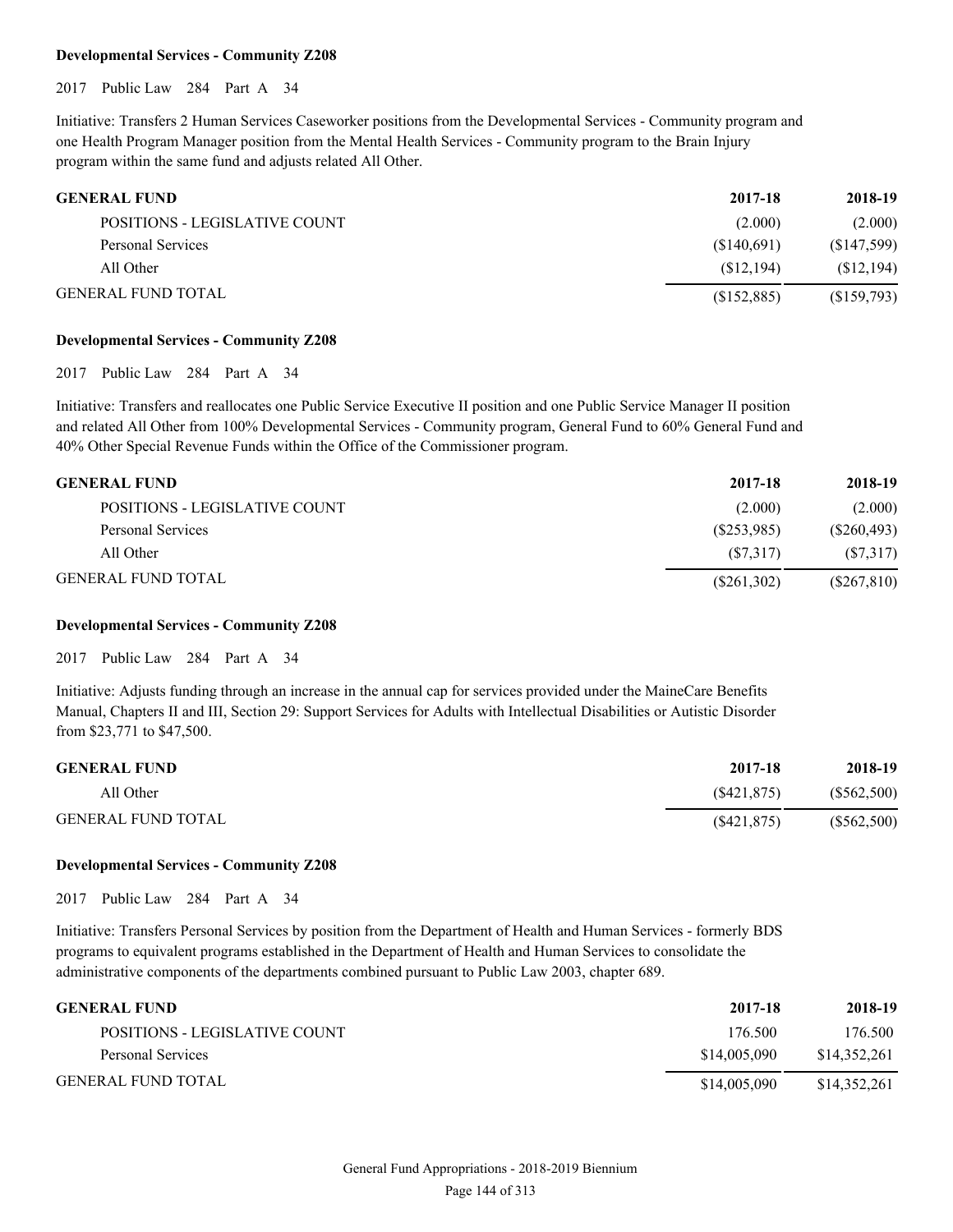#### **Developmental Services - Community Z208**

2017 Public Law 284 Part A 34

Initiative: Transfers All Other funding from the Department of Health and Human Services - formerly BDS programs to equivalent programs established in the Department of Health and Human Services to consolidate the administrative components of the departments combined pursuant to Public Law 2003, chapter 689.

| <b>GENERAL FUND</b>       | 2017-18     | 2018-19     |
|---------------------------|-------------|-------------|
| All Other                 | \$8.703.651 | \$8,703,651 |
| <b>GENERAL FUND TOTAL</b> | \$8,703,651 | \$8,703,651 |

#### **Developmental Services - Community Z208**

2017 Public Law 284 Part X 3

Initiative: Reduces funding to reflect projected savings from an increase in the attrition rate from 1.6% to 5% for fiscal years 2017-18 and 2018-19.

| <b>GENERAL FUND</b>       | 2017-18       | 2018-19       |
|---------------------------|---------------|---------------|
| Personal Services         | (S327,609)    | (S333,202)    |
| <b>GENERAL FUND TOTAL</b> | $(\$327,609)$ | $(\$333,202)$ |

#### **Developmental Services - Community Z208**

2017 Public Law 284 Part ZZZZZZZ 9

Initiative: Eliminates one Public Service Coordinator II position from the Developmental Services - Community program within the Department of Health and Human Services and reduces funding for related All Other, as of July 1, 2018.

| GENERAL FUND                         | 2017-18 | 2018-19      |
|--------------------------------------|---------|--------------|
| <b>POSITIONS - LEGISLATIVE COUNT</b> | 0.000   | (1.000)      |
| Personal Services                    | \$0     | (S92, 388)   |
| All Other                            | \$0     | (S6, 286)    |
| GENERAL FUND TOTAL                   | \$0     | $(\$98,674)$ |

#### **Developmental Services - Community Z208**

2017 Public Law 284 Part ZZZZZZZ 9

Initiative: Reinstates 11 Human Services Caseworker positions and 2 MH & DD Caseworker positions in the Developmental Services - Community program to offset their eliminations in Part A of this Act.

| <b>GENERAL FUND</b>           | 2017-18     | 2018-19     |
|-------------------------------|-------------|-------------|
| POSITIONS - LEGISLATIVE COUNT | 13.000      | 13.000      |
| Personal Services             | \$964,902   | \$1,001,638 |
| All Other                     | \$93.343    | \$93.628    |
| <b>GENERAL FUND TOTAL</b>     | \$1,058,245 | \$1,095,266 |

#### **Developmental Services - Community Z208**

2017 Public Law 460 Part A 1

Initiative: Provides funding for one Social Services Program Specialist II position to handle additional work required by an increase in members under a MaineCare Benefits Manual, Chapters II and III, Section 21 waiver.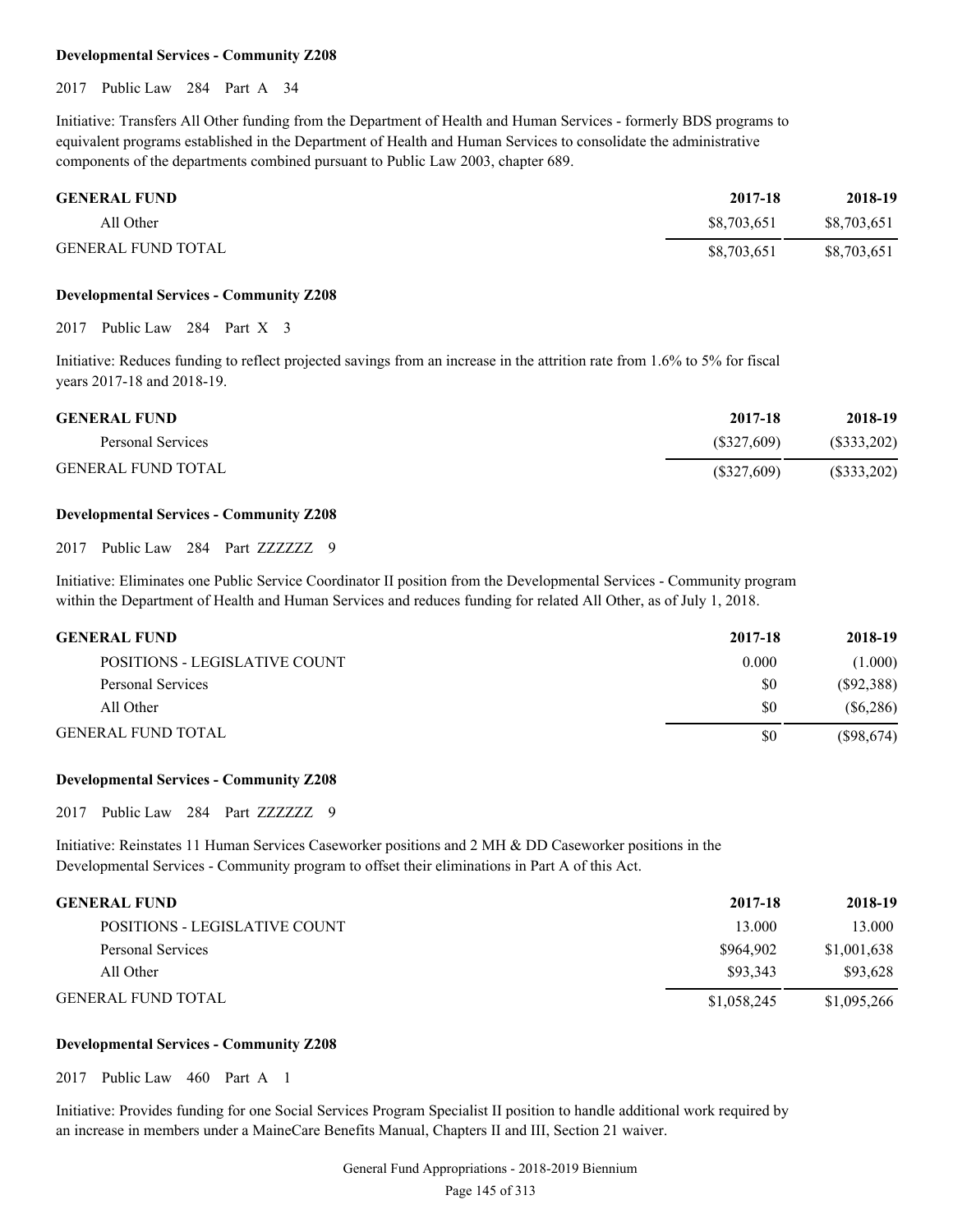| <b>GENERAL FUND</b>           | 2017-18 | 2018-19  |
|-------------------------------|---------|----------|
| POSITIONS - LEGISLATIVE COUNT | 0.000   | 000.1    |
| Personal Services             | \$0     | \$83,853 |
| All Other                     | \$0     | \$6,191  |
| <b>GENERAL FUND TOTAL</b>     | \$0     | \$90.044 |

#### **Developmental Services - Community Z208**

2017 Public Law 460 Part B 5

Initiative: Provides appropriations for an increase to rates for certain services.

| <b>GENERAL FUND</b>                                                      | 2017-18      | 2018-19      |
|--------------------------------------------------------------------------|--------------|--------------|
| All Other                                                                | \$0          | \$44,678     |
| <b>GENERAL FUND TOTAL</b>                                                | \$0          | \$44,678     |
| <b>DEVELOPMENTAL SERVICES - COMMUNITY Z208</b><br><b>PROGRAM SUMMARY</b> |              |              |
| <b>IGENERAL FUND</b>                                                     | 2017-18      | 2018-19      |
| <b>POSITIONS - LEGISLATIVE COUNT</b>                                     | 158.500      | 158.500      |
| <b>Personal Services</b>                                                 | \$12,250,276 | \$12,536,650 |
| <b>All Other</b>                                                         | \$8,190,989  | \$8,095,232  |
| <b>GENERAL FUND TOTAL</b>                                                | \$20,441,265 | \$20,631,882 |

# **Developmental Services Waiver - MaineCare Z211**

2017 Public Law 284 Part A 34

Initiative: Transfers All Other funding from the Department of Health and Human Services - formerly BDS programs to equivalent programs established in the Department of Health and Human Services to consolidate the administrative components of the departments combined pursuant to Public Law 2003, chapter 689.

| <b>GENERAL FUND</b>       | 2017-18       | 2018-19       |
|---------------------------|---------------|---------------|
| All Other                 | \$101.037.889 | \$101,037,889 |
| <b>GENERAL FUND TOTAL</b> | \$101,037,889 | \$101,037,889 |

#### **Developmental Services Waiver - MaineCare Z211**

2017 Public Law 459 Part A 4

Initiative: Provides appropriations to increase the rates provided for home-based and community-based care for individuals with intellectual disabilities or autism.

| <b>GENERAL FUND</b>       | 2017-18 | 2018-19      |
|---------------------------|---------|--------------|
| All Other                 | \$0     | \$20,100,152 |
| <b>GENERAL FUND TOTAL</b> | \$0     | \$20,100,152 |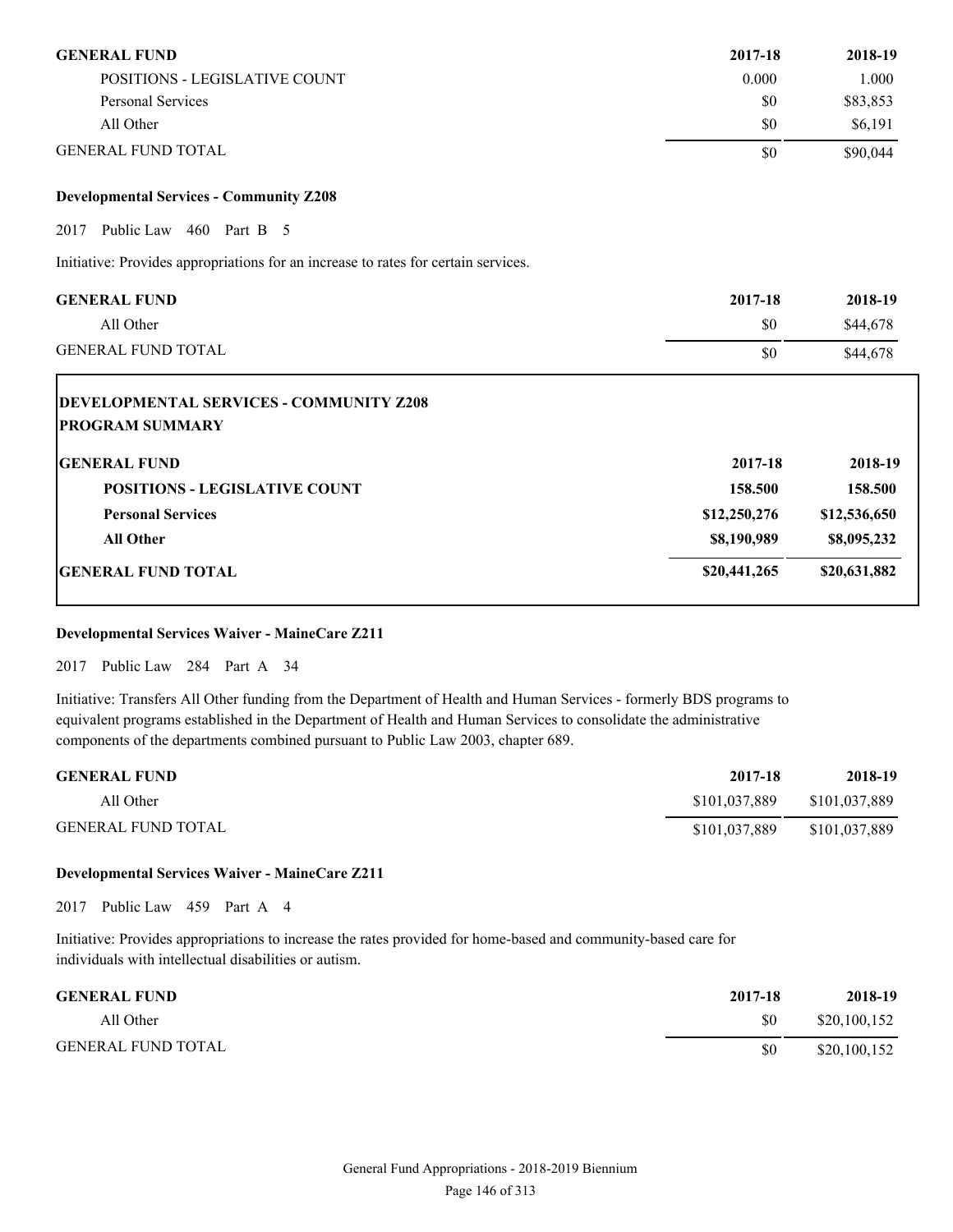#### **Developmental Services Waiver - MaineCare Z211**

2017 Public Law 460 Part A 1

Initiative: Provides funding for the Department of Health and Human Services, beginning October 1, 2018, to add 50 members a month from the waiting list for community-based services provided under the MaineCare Benefits Manual, Chapters II and III, Section 21 relating to home and community benefits for members with intellectual disabilities or autism spectrum disorder until 300 new members in total have been added.

| <b>GENERAL FUND</b>                                                              | 2017-18       | 2018-19       |
|----------------------------------------------------------------------------------|---------------|---------------|
| All Other                                                                        | \$0           | \$5,068,738   |
| <b>GENERAL FUND TOTAL</b>                                                        | \$0           | \$5,068,738   |
| <b>IDEVELOPMENTAL SERVICES WAIVER - MAINECARE Z211</b><br><b>PROGRAM SUMMARY</b> |               |               |
| <b>IGENERAL FUND</b>                                                             | 2017-18       | 2018-19       |
| <b>All Other</b>                                                                 | \$101,037,889 | \$126,206,779 |
| <b>GENERAL FUND TOTAL</b>                                                        | \$101,037,889 | \$126,206,779 |

#### **Developmental Services Waiver - Supports Z212**

2017 Public Law 284 Part A 34

Initiative: Adjusts funding through an increase in the annual cap for services provided under the MaineCare Benefits Manual, Chapters II and III, Section 29: Support Services for Adults with Intellectual Disabilities or Autistic Disorder from \$23,771 to \$47,500.

| <b>GENERAL FUND</b>       | 2017-18     | 2018-19     |
|---------------------------|-------------|-------------|
| All Other                 | \$5,861,867 | \$7,818,459 |
| <b>GENERAL FUND TOTAL</b> | \$5,861,867 | \$7,818,459 |

#### **Developmental Services Waiver - Supports Z212**

2017 Public Law 284 Part A 34

Initiative: Transfers All Other funding from the Department of Health and Human Services - formerly BDS programs to equivalent programs established in the Department of Health and Human Services to consolidate the administrative components of the departments combined pursuant to Public Law 2003, chapter 689.

| <b>GENERAL FUND</b>       | 2017-18      | 2018-19      |
|---------------------------|--------------|--------------|
| All Other                 | \$18,189,263 | \$18,189,263 |
| <b>GENERAL FUND TOTAL</b> | \$18,189,263 | \$18,189,263 |

#### **Developmental Services Waiver - Supports Z212**

2017 Public Law 459 Part A 4

Initiative: Provides appropriations to increase the rates provided for home-based and community-based care for individuals with intellectual disabilities or autism.

| <b>GENERAL FUND</b> | 2017-18 | 2018-19     |
|---------------------|---------|-------------|
| All Other           | \$0     | \$2,718,540 |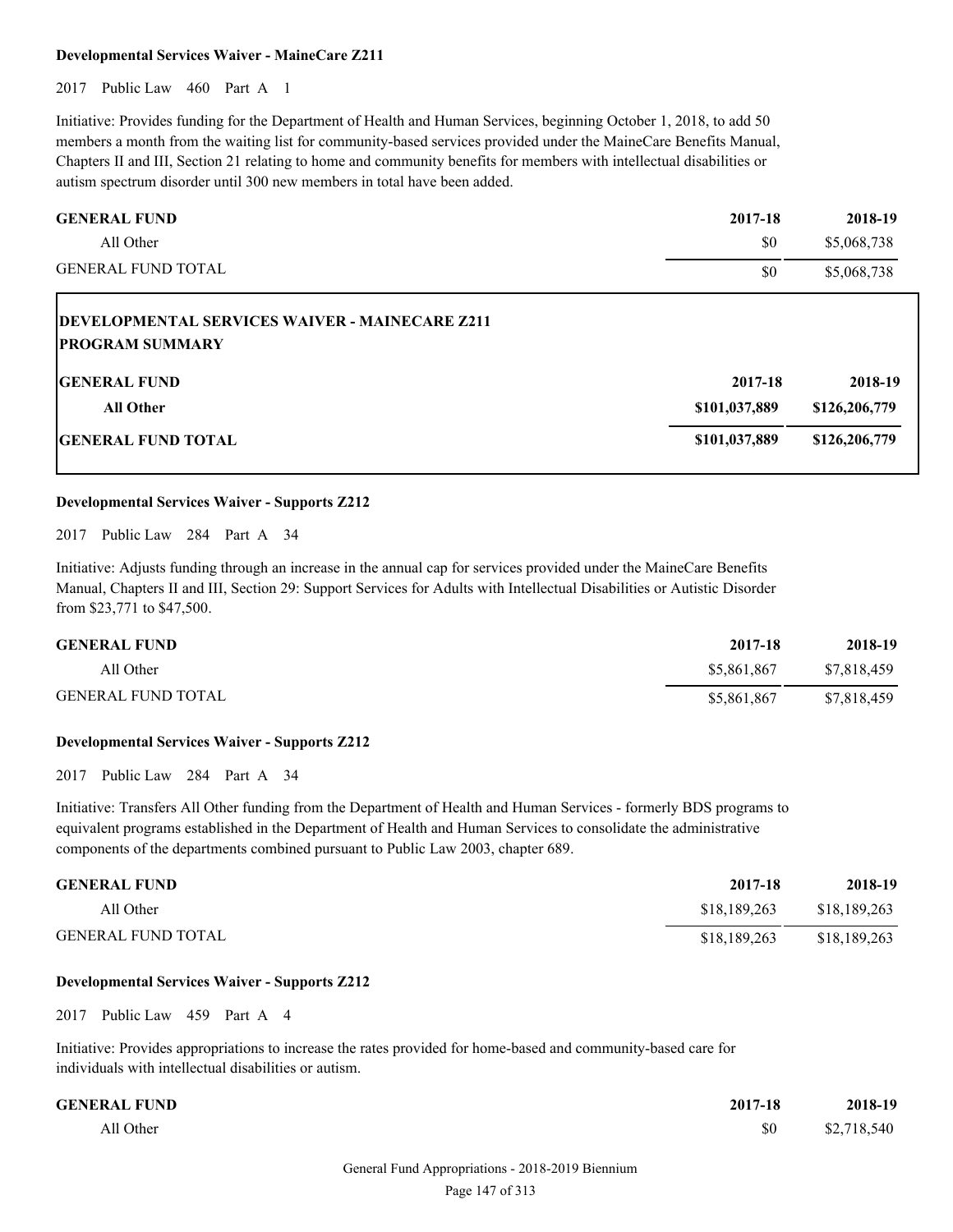#### **Disproportionate Share - Dorothea Dix Psychiatric Center Z225**

2017 Public Law 284 Part A 34

Initiative: Transfers Personal Services by position from the Department of Health and Human Services - formerly BDS programs to equivalent programs established in the Department of Health and Human Services to consolidate the administrative components of the departments combined pursuant to Public Law 2003, chapter 689.

| <b>GENERAL FUND</b>       | 2017-18     | 2018-19     |
|---------------------------|-------------|-------------|
| Personal Services         | \$6,801,838 | \$6.931.751 |
| <b>GENERAL FUND TOTAL</b> | \$6,801,838 | \$6,931,751 |

#### **Disproportionate Share - Dorothea Dix Psychiatric Center Z225**

2017 Public Law 284 Part A 34

Initiative: Transfers All Other funding from the Department of Health and Human Services - formerly BDS programs to equivalent programs established in the Department of Health and Human Services to consolidate the administrative components of the departments combined pursuant to Public Law 2003, chapter 689.

| <b>GENERAL FUND</b>       | 2017-18   | 2018-19   |
|---------------------------|-----------|-----------|
| All Other                 | \$405.995 | \$405.995 |
| <b>GENERAL FUND TOTAL</b> | \$405.995 | \$405.995 |

#### **Disproportionate Share - Dorothea Dix Psychiatric Center Z225**

2017 Public Law 284 Part X 3

Initiative: Reduces funding to reflect projected savings from an increase in the attrition rate from 1.6% to 5% for fiscal years 2017-18 and 2018-19.

| <b>GENERAL FUND</b>       | 2017-18    | 2018-19     |
|---------------------------|------------|-------------|
| Personal Services         | (S197.059) | (S199, 840) |
| <b>GENERAL FUND TOTAL</b> | (S197,059) | (\$199,840) |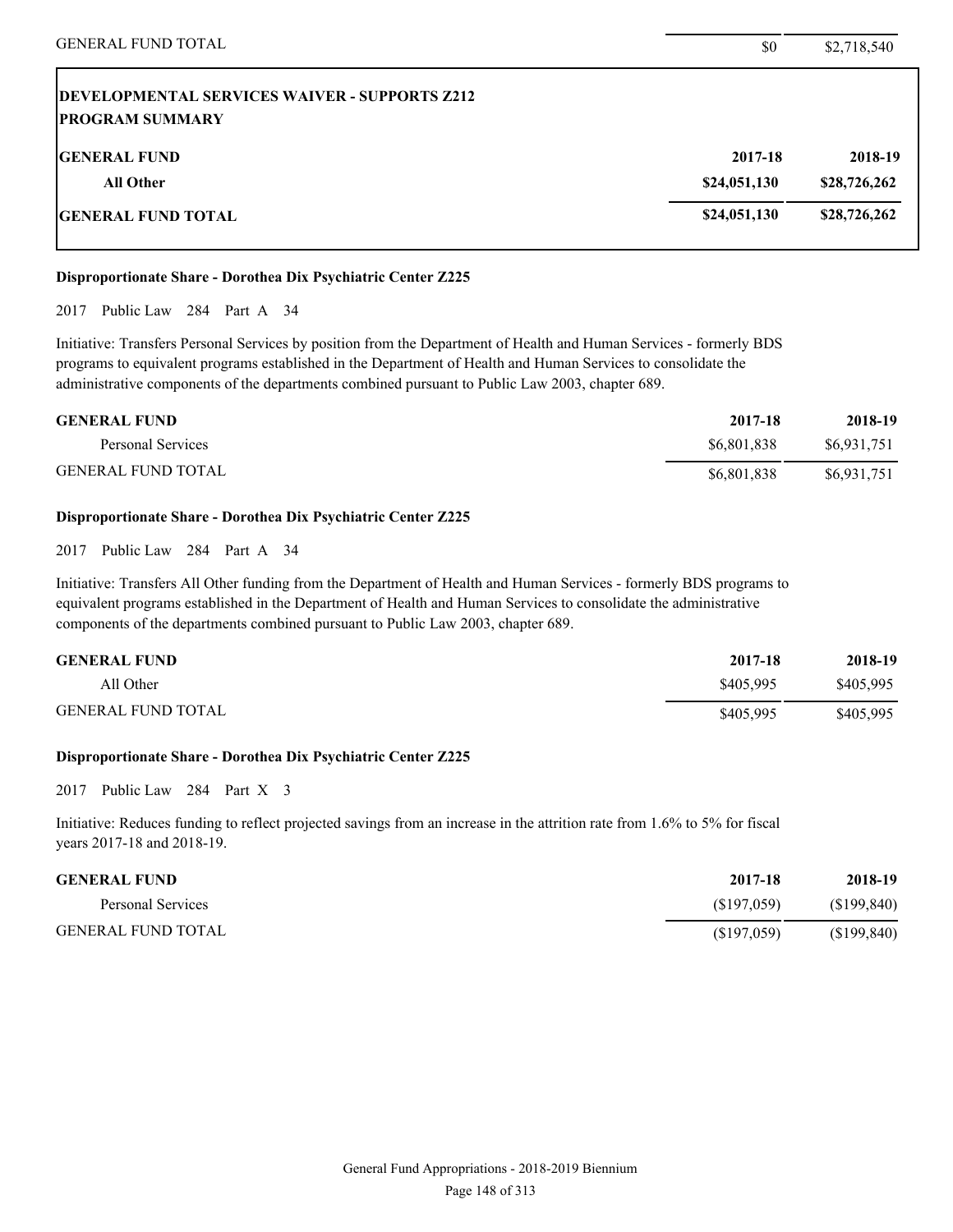# **DISPROPORTIONATE SHARE - DOROTHEA DIX PSYCHIATRIC CENTER Z225 PROGRAM SUMMARY GENERAL FUND 2017-18 2018-19 Personal Services \$6,604,779 \$6,731,911 All Other \$405,995 \$405,995 GENERAL FUND TOTAL \$7,010,774 \$7,137,906**

#### **Disproportionate Share - Riverview Psychiatric Center Z220**

2017 Public Law 284 Part A 34

Initiative: Transfers Personal Services by position from the Department of Health and Human Services - formerly BDS programs to equivalent programs established in the Department of Health and Human Services to consolidate the administrative components of the departments combined pursuant to Public Law 2003, chapter 689.

| <b>GENERAL FUND</b>       | 2017-18      | 2018-19      |
|---------------------------|--------------|--------------|
| Personal Services         | \$11.326.256 | \$11,594,326 |
| <b>GENERAL FUND TOTAL</b> | \$11,326,256 | \$11,594,326 |

#### **Disproportionate Share - Riverview Psychiatric Center Z220**

#### 2017 Public Law 284 Part A 34

Initiative: Transfers All Other funding from the Department of Health and Human Services - formerly BDS programs to equivalent programs established in the Department of Health and Human Services to consolidate the administrative components of the departments combined pursuant to Public Law 2003, chapter 689.

| <b>GENERAL FUND</b>       | 2017-18     | 2018-19     |
|---------------------------|-------------|-------------|
| All Other                 | \$3,292,140 | \$3,292,140 |
| <b>GENERAL FUND TOTAL</b> | \$3,292,140 | \$3,292,140 |

#### **Disproportionate Share - Riverview Psychiatric Center Z220**

2017 Public Law 284 Part X 3

Initiative: Reduces funding to reflect projected savings from an increase in the attrition rate from 1.6% to 5% for fiscal years 2017-18 and 2018-19.

| <b>GENERAL FUND</b>       | 2017-18     | 2018-19    |
|---------------------------|-------------|------------|
| Personal Services         | (S324.544)  | (S330,709) |
| <b>GENERAL FUND TOTAL</b> | (S324, 544) | (S330,709) |

| <b>DISPROPORTIONATE SHARE - RIVERVIEW PSYCHIATRIC CENTER Z220</b><br><b>PROGRAM SUMMARY</b> |              |              |
|---------------------------------------------------------------------------------------------|--------------|--------------|
| <b>IGENERAL FUND</b>                                                                        | 2017-18      | 2018-19      |
| <b>Personal Services</b>                                                                    | \$11,001,712 | \$11,263,617 |
| <b>All Other</b>                                                                            | \$3,292,140  | \$3,292,140  |
| <b>IGENERAL FUND TOTAL</b>                                                                  | \$14,293,852 | \$14,555,757 |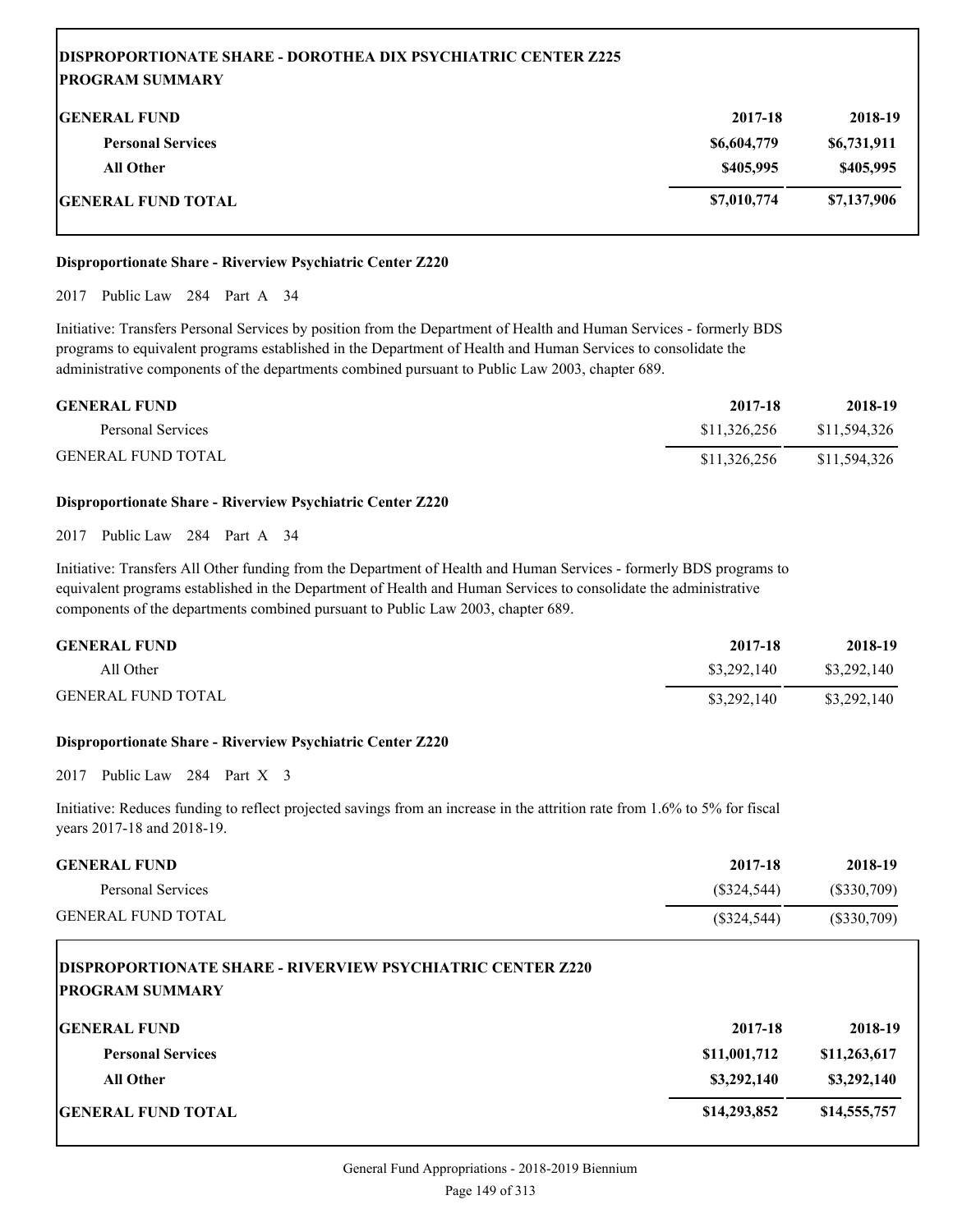#### **Division of Administrative Hearings Z038**

2017 Public Law 284 Part A 34

Initiative: BASELINE BUDGET

#### **GENERAL FUND 2017-18 2018-19**

| <b>SERVENT POINT</b>          | $4011 - 10$ | 6010-12   |
|-------------------------------|-------------|-----------|
| POSITIONS - LEGISLATIVE COUNT | 2.000       | 2.000     |
| Personal Services             | \$432,106   | \$439,374 |
| All Other                     | \$51.504    | \$51.504  |
| <b>GENERAL FUND TOTAL</b>     | \$483,610   | \$490,878 |

#### **Division of Administrative Hearings Z038**

2017 Public Law 284 Part A 34

Initiative: Transfers all positions and All Other from the General Fund and Other Special Revenue Funds in the Division of Contract Management, Division of Audit, Division of Administrative Hearings and Office of the Commissioner District Operations programs to the General Fund and Other Special Revenue Funds in the Office of the Commissioner program and closes accounts under the respective programs. Position detail is on file in the Bureau of the Budget.

| <b>GENERAL FUND</b>                                                       | 2017-18       | 2018-19       |
|---------------------------------------------------------------------------|---------------|---------------|
| POSITIONS - LEGISLATIVE COUNT                                             | (2.000)       | (2.000)       |
| <b>Personal Services</b>                                                  | $(\$432,106)$ | $(\$439,374)$ |
| All Other                                                                 | (\$51,504)    | $(\$51,504)$  |
| <b>GENERAL FUND TOTAL</b>                                                 | (\$483,610)   | $(\$490,878)$ |
| <b>DIVISION OF ADMINISTRATIVE HEARINGS Z038</b><br><b>PROGRAM SUMMARY</b> |               |               |

| <b>GENERAL FUND</b>                  | 2017-18 | 2018-19 |
|--------------------------------------|---------|---------|
| <b>POSITIONS - LEGISLATIVE COUNT</b> | 0.000   | 0.000   |
| <b>Personal Services</b>             | \$0     | \$0     |
| All Other                            | \$0     | \$0     |
| <b>GENERAL FUND TOTAL</b>            | \$0     | \$0     |

#### **Division of Audit Z157**

2017 Public Law 284 Part A 34

Initiative: BASELINE BUDGET

# **GENERAL FUND 2017-18 2018-19**

| POSITIONS - LEGISLATIVE COUNT | 17.500      | 17.500      |
|-------------------------------|-------------|-------------|
| Personal Services             | \$2,767,947 | \$2,845,964 |
| All Other                     | \$183.581   | \$183,581   |
| <b>GENERAL FUND TOTAL</b>     | \$2,951,528 | \$3,029,545 |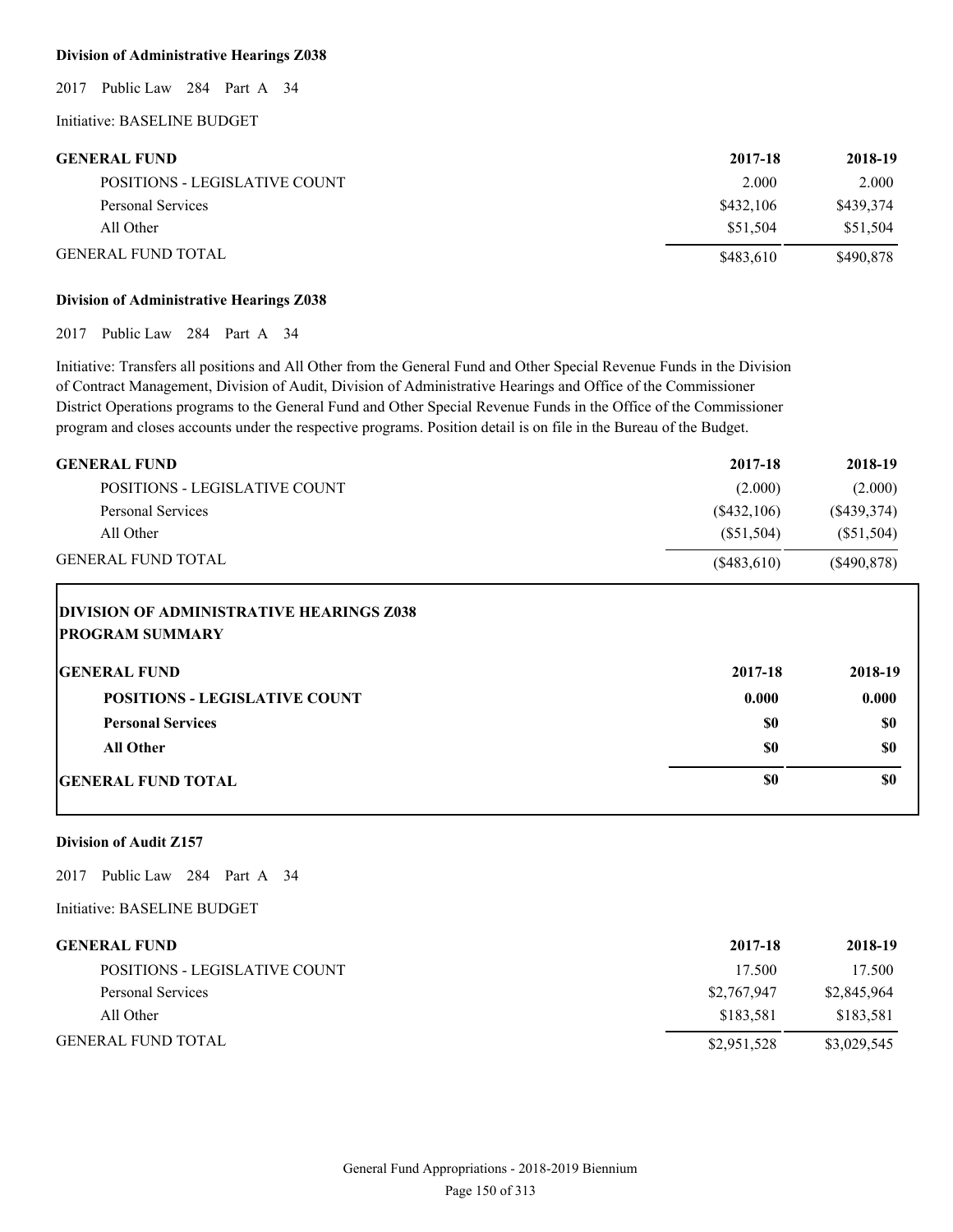#### **Division of Audit Z157**

2017 Public Law 284 Part A 34

Initiative: Provides funding for the approved range change of 17 Fraud Investigator positions from range 20 to range 22.

| <b>GENERAL FUND</b>       | 2017-18  | 2018-19  |
|---------------------------|----------|----------|
| Personal Services         | \$45.521 | \$46.520 |
| <b>GENERAL FUND TOTAL</b> | \$45,521 | \$46,520 |

#### **Division of Audit Z157**

2017 Public Law 284 Part A 34

Initiative: Transfers all positions and All Other from the General Fund and Other Special Revenue Funds in the Division of Contract Management, Division of Audit, Division of Administrative Hearings and the Office of the Commissioner District Operations programs to the General Fund and Other Special Revenue Funds in the Office of the Commissioner program and closes accounts under the respective programs. Position detail on file in the Bureau of the Budget.

| <b>GENERAL FUND</b>           | 2017-18        | 2018-19         |
|-------------------------------|----------------|-----------------|
| POSITIONS - LEGISLATIVE COUNT | (17.500)       | (17.500)        |
| Personal Services             | (S2, 840, 276) | (S2,910,769)    |
| All Other                     | (S183.581)     | (S183, 581)     |
| GENERAL FUND TOTAL            | (S3,023,857)   | $(\$3,094,350)$ |

#### **Division of Audit Z157**

2017 Public Law 284 Part A 34

Initiative: Provides funding for the approved step increases for 8 Fraud Investigator positions.

| <b>GENERAL FUND</b>                  | 2017-18  | 2018-19   |
|--------------------------------------|----------|-----------|
| <b>Personal Services</b>             | \$26,808 | \$18,285  |
| <b>GENERAL FUND TOTAL</b>            | \$26,808 | \$18,285  |
| <b>DIVISION OF AUDIT Z157</b>        |          |           |
| <b>PROGRAM SUMMARY</b>               |          |           |
| <b>GENERAL FUND</b>                  | 2017-18  | 2018-19   |
| <b>POSITIONS - LEGISLATIVE COUNT</b> | 0.000    | 0.000     |
| <b>Personal Services</b>             | \$0      | \$0       |
| <b>All Other</b>                     | \$0      | <b>SO</b> |
| <b>IGENERAL FUND TOTAL</b>           | \$0      | \$0       |

#### **Division of Contract Management Z035**

2017 Public Law 284 Part A 34

Initiative: BASELINE BUDGET

# **GENERAL FUND 2017-18 2018-19**

POSITIONS - LEGISLATIVE COUNT

| 201/18 | 2018-19 |
|--------|---------|
| 24.000 | 24.000  |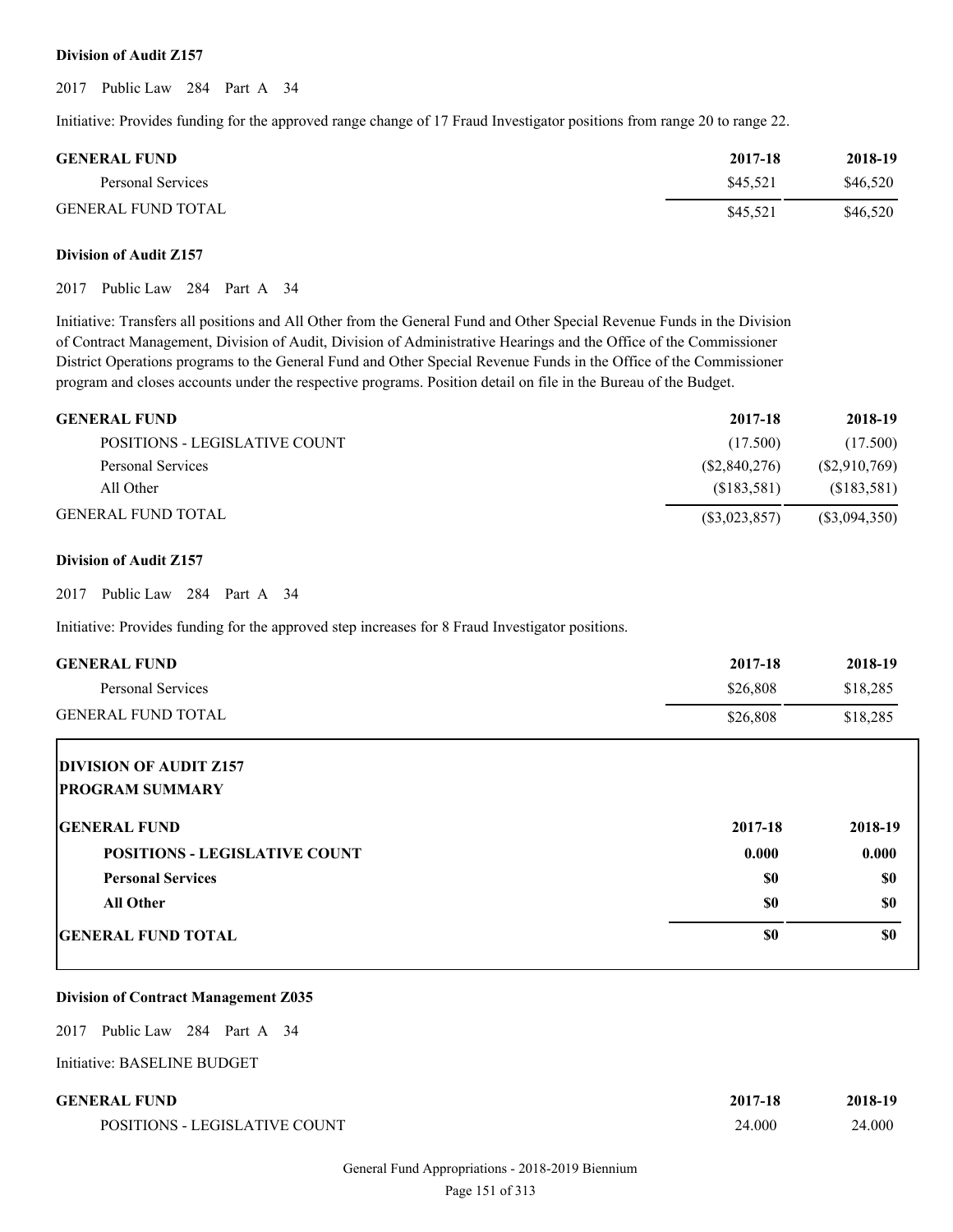| Personal Services         | \$1,643,938 | \$1,683,131 |
|---------------------------|-------------|-------------|
| All Other                 | \$140.451   | \$140.451   |
| <b>GENERAL FUND TOTAL</b> | \$1,784,389 | \$1,823,582 |

#### **Division of Contract Management Z035**

2017 Public Law 284 Part A 34

Initiative: Transfers all positions and All Other from the General Fund and Other Special Revenue Funds in the Division of Contract Management, Division of Audit, Division of Administrative Hearings and Office of the Commissioner District Operations programs to the General Fund and Other Special Revenue Funds in the Office of the Commissioner program and closes accounts under the respective programs. Position detail is on file in the Bureau of the Budget.

| GENERAL FUND                  | 2017-18        | 2018-19       |
|-------------------------------|----------------|---------------|
| POSITIONS - LEGISLATIVE COUNT | (24.000)       | (24.000)      |
| Personal Services             | (S1, 643, 938) | (\$1,683,131) |
| All Other                     | (S140.451)     | (S140, 451)   |
| GENERAL FUND TOTAL            | (S1, 784, 389) | (\$1,823,582) |

#### **Division of Contract Management Z035**

2017 Public Law 284 Part ZZZZZZZ 9

Initiative: Eliminates one Counsel position from the Division of Contract Management within the Department of Health and Human Services and reduces funding for related All Other, as of July 1, 2018.

| <b>GENERAL FUND</b>           | 2017-18 | 2018-19      |
|-------------------------------|---------|--------------|
| POSITIONS - LEGISLATIVE COUNT | 0.000   | (1.000)      |
| Personal Services             | \$0     | (S60, 976)   |
| All Other                     | \$0     | $(\$4,149)$  |
| <b>GENERAL FUND TOTAL</b>     | \$0     | $(\$65,125)$ |

# **DIVISION OF CONTRACT MANAGEMENT Z035 PROGRAM SUMMARY**

| <b>GENERAL FUND</b>                  | 2017-18 | 2018-19       |
|--------------------------------------|---------|---------------|
| <b>POSITIONS - LEGISLATIVE COUNT</b> | 0.000   | (1.000)       |
| <b>Personal Services</b>             | \$0     | $($ \$60,976) |
| <b>All Other</b>                     | \$0     | (S4, 149)     |
| <b>GENERAL FUND TOTAL</b>            | \$0     | $($ \$65,125) |

#### **Division of Licensing and Regulatory Services Z036**

2017 Public Law 284 Part A 34

Initiative: BASELINE BUDGET

| GENERAL FUND-                 | 2017-18     | 2018-19     |
|-------------------------------|-------------|-------------|
| POSITIONS - LEGISLATIVE COUNT | 33.000      | 33,000      |
| Personal Services             | \$3,232,108 | \$3,302,033 |
| All Other                     | \$1,240,683 | \$1,240,683 |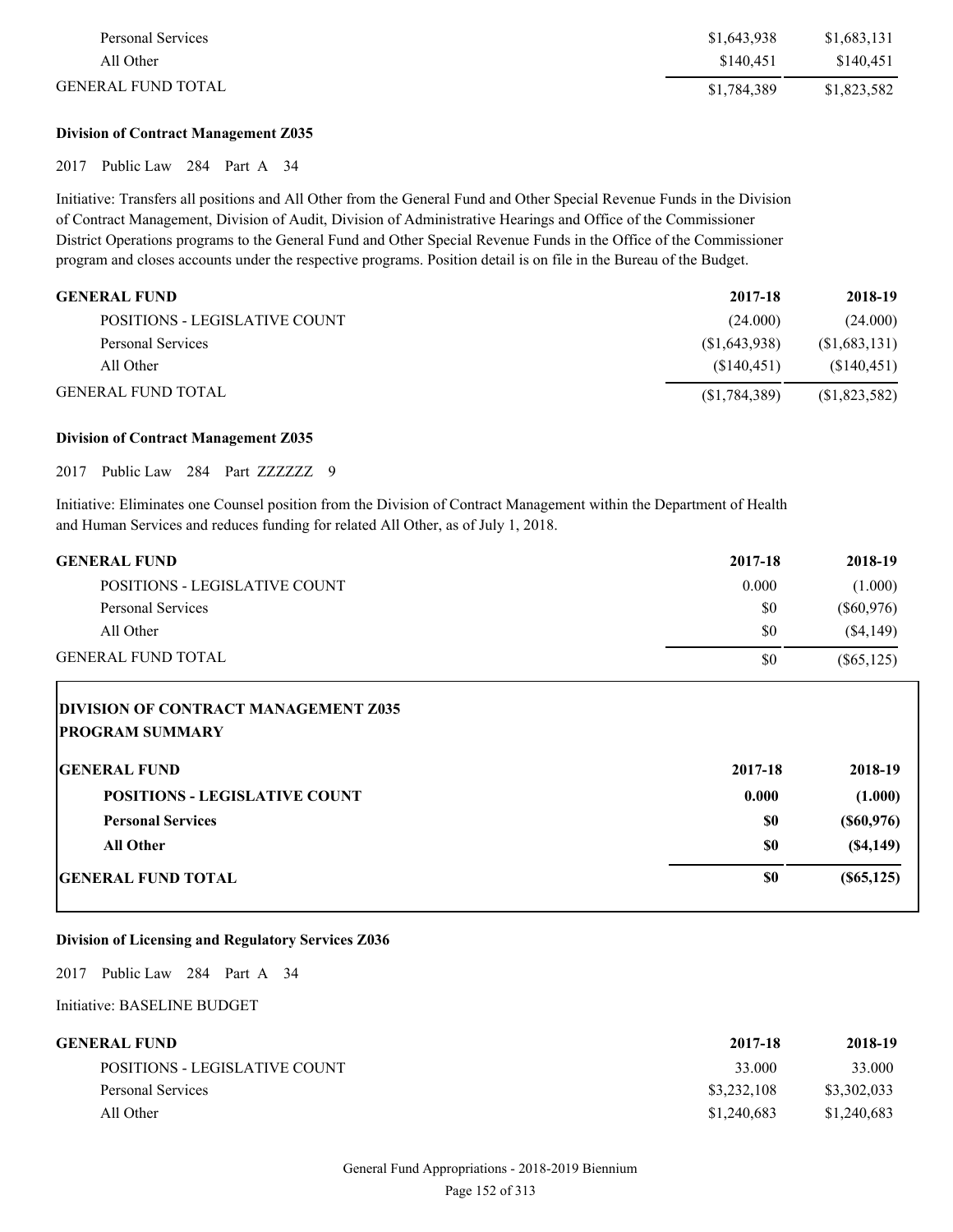GENERAL FUND TOTAL \$4,472,791 \$4,542,716

#### **Division of Licensing and Regulatory Services Z036**

2017 Public Law 284 Part A 34

Initiative: Transfers and reallocates 66 positions among various accounts within programs administered by the Maine Center for Disease Control and Prevention to place them in the proper functional location. Position detail is on file in the Bureau of the Budget.

| <b>GENERAL FUND</b>           | 2017-18       | 2018-19     |
|-------------------------------|---------------|-------------|
| POSITIONS - LEGISLATIVE COUNT | (3.000)       | (3.000)     |
| Personal Services             | (S294.626)    | (S303, 058) |
| <b>GENERAL FUND TOTAL</b>     | $(\$294,626)$ | (S303, 058) |

#### **Division of Licensing and Regulatory Services Z036**

2017 Public Law 284 Part A 34

Initiative: Eliminates 189 positions from various programs within the Department of Health and Human Services and reduces funding for related All Other. Position detail is on file in the Bureau of the Budget.

| <b>GENERAL FUND</b>           | 2017-18     | 2018-19     |
|-------------------------------|-------------|-------------|
| POSITIONS - LEGISLATIVE COUNT | (1.000)     | (1.000)     |
| Personal Services             | (S99.411)   | (\$104,442) |
| All Other                     | (S6.097)    | (S6,097)    |
| <b>GENERAL FUND TOTAL</b>     | (\$105,508) | (S110, 539) |

#### **Division of Licensing and Regulatory Services Z036**

2017 Public Law 284 Part X 3

Initiative: Reduces funding to reflect projected savings from an increase in the attrition rate from 1.6% to 5% for fiscal years 2017-18 and 2018-19.

| <b>GENERAL FUND</b>       | 2017-18   | 2018-19      |
|---------------------------|-----------|--------------|
| Personal Services         | (S81.321) | (S82, 501)   |
| <b>GENERAL FUND TOTAL</b> | (S81,321) | $(\$82,501)$ |

#### **Division of Licensing and Regulatory Services Z036**

2017 Public Law 284 Part ZZZZZZZ 9

Initiative: Eliminates one General Counsel position from the Division of Licensing and Regulatory Services within the Department of Health and Human Services and reduces funding for related All Other, as of July 1, 2018.

| <b>GENERAL FUND</b>       | 2017-18 | 2018-19      |
|---------------------------|---------|--------------|
| Personal Services         | \$0     | (S36,908)    |
| All Other                 | \$0     | (S2,200)     |
| <b>GENERAL FUND TOTAL</b> | \$0     | $(\$39,108)$ |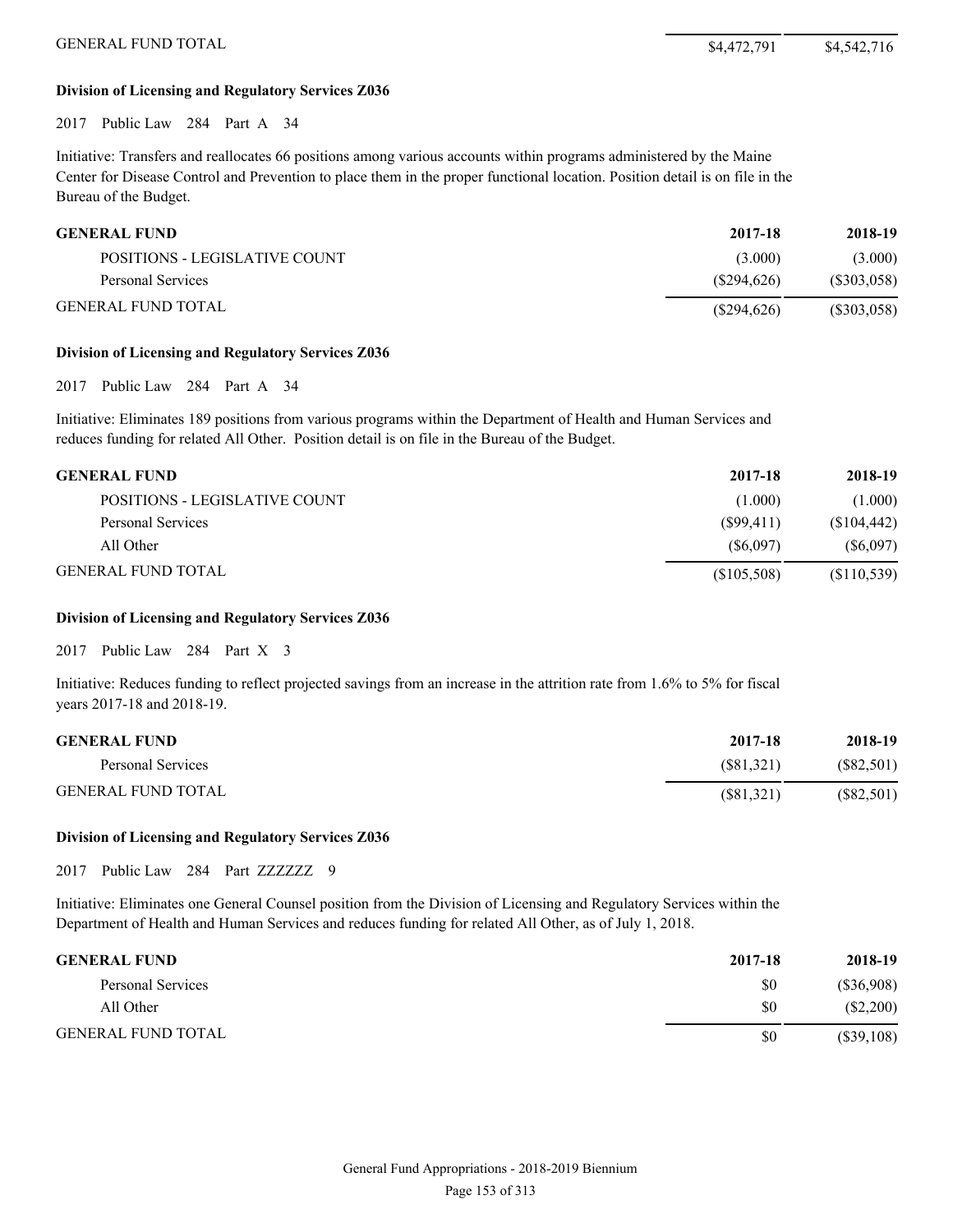| <b>DIVISION OF LICENSING AND REGULATORY SERVICES Z036</b> |             |             |
|-----------------------------------------------------------|-------------|-------------|
| PROGRAM SUMMARY                                           |             |             |
| <b>IGENERAL FUND</b>                                      | 2017-18     | 2018-19     |
| <b>POSITIONS - LEGISLATIVE COUNT</b>                      | 29,000      | 29.000      |
| <b>Personal Services</b>                                  | \$2,756,750 | \$2,775,124 |
| <b>All Other</b>                                          | \$1,234,586 | \$1,232,386 |
| GENERAL FUND TOTAL                                        | \$3,991,336 | \$4,007,510 |

#### **Dorothea Dix Psychiatric Center Z222**

2017 Public Law 284 Part A 34

Initiative: Transfers All Other funding from the Department of Health and Human Services - formerly BDS programs to equivalent programs established in the Department of Health and Human Services to consolidate the administrative components of the departments combined pursuant to Public Law 2003, chapter 689.

| <b>GENERAL FUND</b>       | 2017-18     | 2018-19     |
|---------------------------|-------------|-------------|
| All Other                 | \$2,542,084 | \$2,542,084 |
| <b>GENERAL FUND TOTAL</b> | \$2,542,084 | \$2,542,084 |

#### **Dorothea Dix Psychiatric Center Z222**

2017 Public Law 380

Initiative: Makes permanent 6 limited-period Mental Health Worker I positions and transfers funds from All Other to Personal Services.

| <b>GENERAL FUND</b>           | 2017-18 | 2018-19     |
|-------------------------------|---------|-------------|
| POSITIONS - LEGISLATIVE COUNT | 0.000   | 6.000       |
| Personal Services             | \$0     | \$145,879   |
| All Other                     | \$0     | (S145, 879) |
| <b>GENERAL FUND TOTAL</b>     | \$0     | \$0         |

| <b>DOROTHEA DIX PSYCHIATRIC CENTER Z222</b><br><b>IPROGRAM SUMMARY</b> |             |             |
|------------------------------------------------------------------------|-------------|-------------|
| <b>IGENERAL FUND</b>                                                   | 2017-18     | 2018-19     |
| <b>POSITIONS - LEGISLATIVE COUNT</b>                                   | 0.000       | 6.000       |
| <b>Personal Services</b>                                               | \$0         | \$145,879   |
| <b>All Other</b>                                                       | \$2,542,084 | \$2,396,205 |
| <b>IGENERAL FUND TOTAL</b>                                             | \$2,542,084 | \$2,542,084 |

#### **Driver Education & Evaluation Program - Off Sub Abuse & MH S Z200**

2017 Public Law 284 Part A 34

Initiative: Eliminates 189 positions from various programs within the Department of Health and Human Services and reduces funding for related All Other. Position detail is on file in the Bureau of the Budget.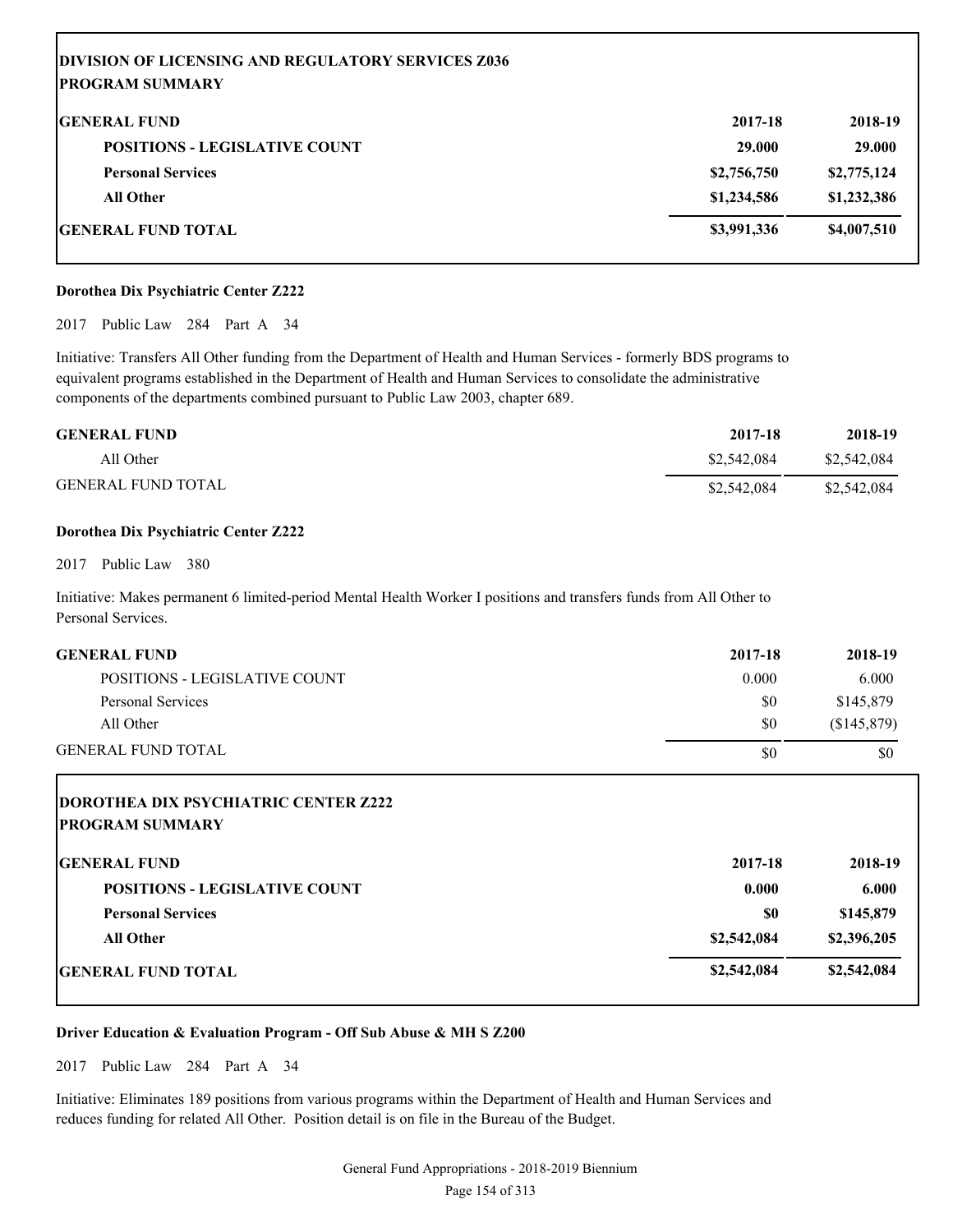| <b>GENERAL FUND</b>           | 2017-18   | 2018-19      |
|-------------------------------|-----------|--------------|
| POSITIONS - LEGISLATIVE COUNT | (1.000)   | (1.000)      |
| Personal Services             | (S62.099) | (S65, 263)   |
| <b>GENERAL FUND TOTAL</b>     | (S62,099) | $(\$65,263)$ |

#### **Driver Education & Evaluation Program - Off Sub Abuse & MH S Z200**

2017 Public Law 284 Part A 34

Initiative: Transfers Personal Services by position from the Department of Health and Human Services - formerly BDS programs to equivalent programs established in the Department of Health and Human Services to consolidate the administrative components of the departments combined pursuant to Public Law 2003, chapter 689.

| <b>GENERAL FUND</b>           | 2017-18   | 2018-19   |
|-------------------------------|-----------|-----------|
| POSITIONS - LEGISLATIVE COUNT | 8.000     | 8.000     |
| Personal Services             | \$597,157 | \$612,359 |
| <b>GENERAL FUND TOTAL</b>     | \$597,157 | \$612,359 |

#### **Driver Education & Evaluation Program - Off Sub Abuse & MH S Z200**

2017 Public Law 284 Part A 34

Initiative: Transfers All Other funding from the Department of Health and Human Services - formerly BDS programs to equivalent programs established in the Department of Health and Human Services to consolidate the administrative components of the departments combined pursuant to Public Law 2003, chapter 689.

| <b>GENERAL FUND</b>       | 2017-18     | 2018-19     |
|---------------------------|-------------|-------------|
| All Other                 | \$1,028,931 | \$1,028,931 |
| <b>GENERAL FUND TOTAL</b> | \$1,028,931 | \$1,028,931 |

#### **Driver Education & Evaluation Program - Off Sub Abuse & MH S Z200**

2017 Public Law 284 Part X 3

Initiative: Reduces funding to reflect projected savings from an increase in the attrition rate from 1.6% to 5% for fiscal years 2017-18 and 2018-19.

| <b>GENERAL FUND</b>       | 2017-18    | 2018-19    |
|---------------------------|------------|------------|
| Personal Services         | (S14.491)  | (S14, 727) |
| <b>GENERAL FUND TOTAL</b> | (S14, 491) | (\$14,727) |

# **DRIVER EDUCATION & EVALUATION PROGRAM - OFF SUB ABUSE & MH S Z200 PROGRAM SUMMARY**

| <b>GENERAL FUND</b>                  | 2017-18     | 2018-19     |
|--------------------------------------|-------------|-------------|
| <b>POSITIONS - LEGISLATIVE COUNT</b> | 7.000       | 7.000       |
| <b>Personal Services</b>             | \$520,567   | \$532,369   |
| <b>All Other</b>                     | \$1,028,931 | \$1,028,931 |
| <b>GENERAL FUND TOTAL</b>            | \$1,549,498 | \$1,561,300 |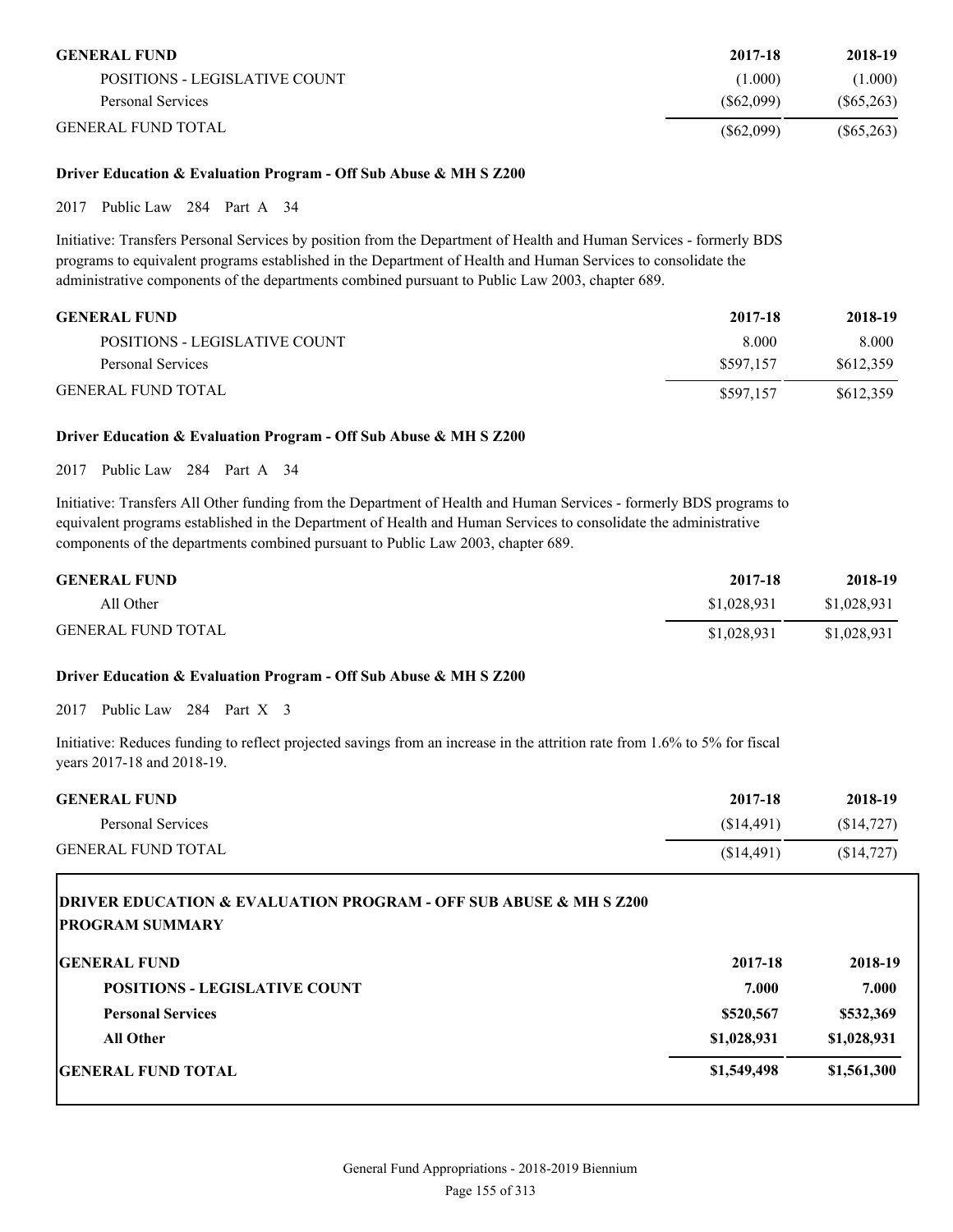#### **Food Supplement Administration Z019**

2017 Public Law 284 Part A 34

Initiative: BASELINE BUDGET

| <b>GENERAL FUND</b>       | 2017-18     | 2018-19     |
|---------------------------|-------------|-------------|
| All Other                 | \$2,970,882 | \$2,970,882 |
| <b>GENERAL FUND TOTAL</b> | \$2,970,882 | \$2,970,882 |

# **FOOD SUPPLEMENT ADMINISTRATION Z019 PROGRAM SUMMARY GENERAL FUND 2017-18 2018-19 All Other \$2,970,882 \$2,970,882**

# **GENERAL FUND TOTAL \$2,970,882 \$2,970,882**

#### **Forensic Services Z203**

2017 Public Law 284 Part A 34

Initiative: Transfers Personal Services by position from the Department of Health and Human Services - formerly BDS programs to equivalent programs established in the Department of Health and Human Services to consolidate the administrative components of the departments combined pursuant to Public Law 2003, chapter 689.

| <b>GENERAL FUND</b>           | 2017-18   | 2018-19   |
|-------------------------------|-----------|-----------|
| POSITIONS - LEGISLATIVE COUNT | 6.000     | 6.000     |
| Personal Services             | \$624,846 | \$631.477 |
| <b>GENERAL FUND TOTAL</b>     | \$624,846 | \$631.477 |

#### **Forensic Services Z203**

2017 Public Law 284 Part A 34

Initiative: Transfers All Other funding from the Department of Health and Human Services - formerly BDS programs to equivalent programs established in the Department of Health and Human Services to consolidate the administrative components of the departments combined pursuant to Public Law 2003, chapter 689.

| <b>GENERAL FUND</b>       | 2017-18  | 2018-19  |
|---------------------------|----------|----------|
| All Other                 | \$98.192 | \$98,192 |
| <b>GENERAL FUND TOTAL</b> | \$98,192 | \$98,192 |

#### **Forensic Services Z203**

2017 Public Law 284 Part X 3

Initiative: Reduces funding to reflect projected savings from an increase in the attrition rate from 1.6% to 5% for fiscal years 2017-18 and 2018-19.

| <b>GENERAL FUND</b>       | 2017-18    | 2018-19    |
|---------------------------|------------|------------|
| Personal Services         | (S18, 841) | (\$18,935) |
| <b>GENERAL FUND TOTAL</b> | (S18, 841) | (S18,935)  |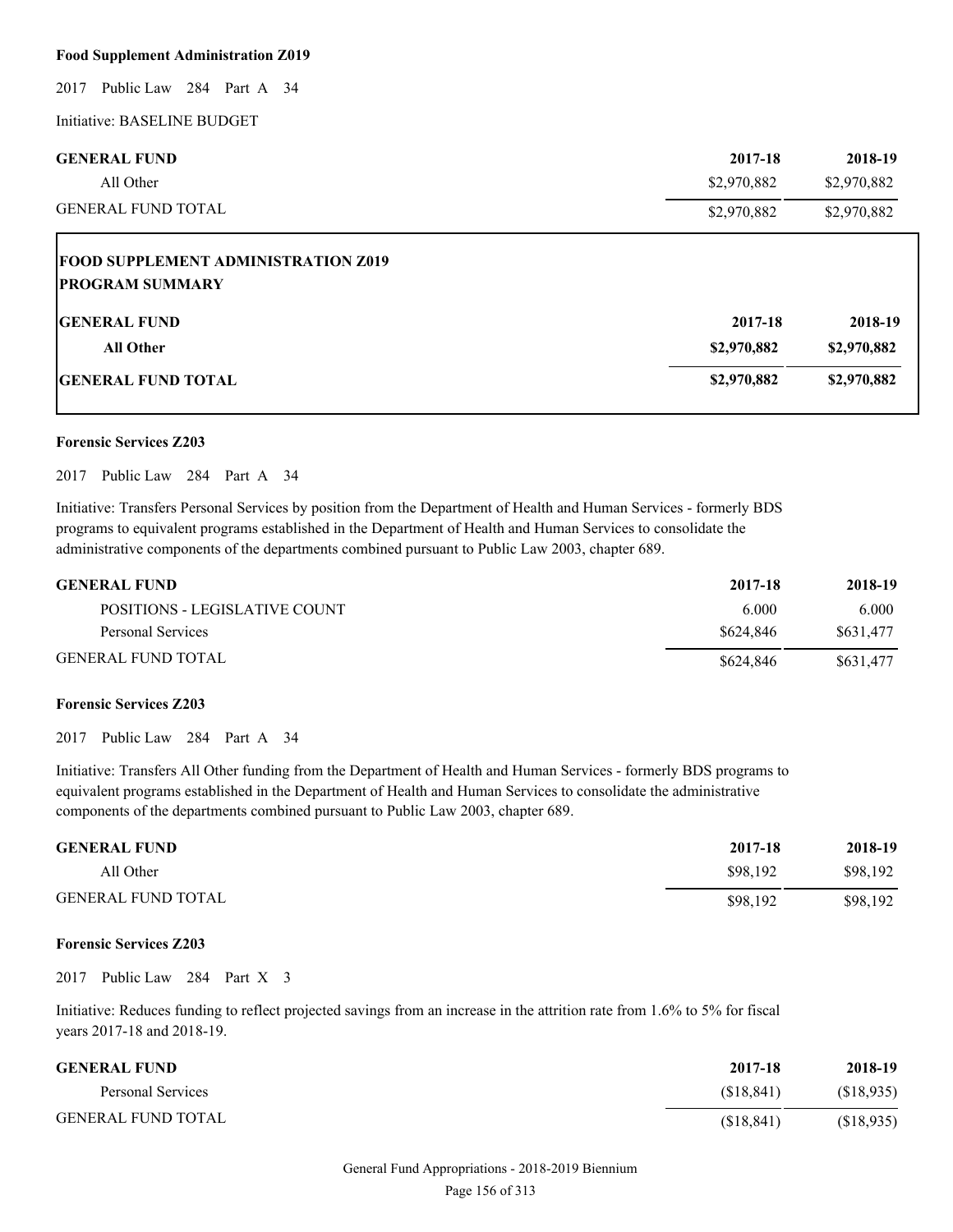| <b>FORENSIC SERVICES Z203</b>        |           |           |
|--------------------------------------|-----------|-----------|
| <b>PROGRAM SUMMARY</b>               |           |           |
| <b>GENERAL FUND</b>                  | 2017-18   | 2018-19   |
| <b>POSITIONS - LEGISLATIVE COUNT</b> | 6.000     | 6.000     |
| <b>Personal Services</b>             | \$606,005 | \$612,542 |
| <b>All Other</b>                     | \$98,192  | \$98,192  |
| <b>GENERAL FUND TOTAL</b>            | \$704,197 | \$710,734 |

#### **General Assistance - Reimbursement to Cities and Towns 0130**

2017 Public Law 284 Part A 34

Initiative: BASELINE BUDGET

| <b>GENERAL FUND</b>       | 2017-18      | 2018-19      |
|---------------------------|--------------|--------------|
| All Other                 | \$12,148,875 | \$12,148,875 |
| <b>GENERAL FUND TOTAL</b> | \$12,148,875 | \$12,148,875 |

#### **General Assistance - Reimbursement to Cities and Towns 0130**

2017 Public Law 284 Part A 34

Initiative: Reduces funding in the general assistance program for a person who has exhausted the 60-month lifetime limit on Temporary Assistance for Needy Families program benefits and is therefore ineligible to receive municipal general assistance program benefits and for an applicant for general assistance who voluntarily abandons or refuses to use an available resource without just cause and is therefore ineligible to receive general assistance to replace the abandoned resource for a period of 120 days.

| <b>GENERAL FUND</b>       | 2017-18    | 2018-19       |
|---------------------------|------------|---------------|
| All Other                 | (S351,000) | $(\$351,000)$ |
| <b>GENERAL FUND TOTAL</b> | (S351,000) | (S351,000)    |

#### **General Assistance - Reimbursement to Cities and Towns 0130**

2017 Public Law 284 Part ZZZZZZZ 9

Initiative: Appropriates funds to offset deappropriations in Part A of this Act that reduce funding in the general assistance program for a person who has exhausted the 60-month lifetime limit on Temporary Assistance for Needy Families program benefits and is therefore ineligible to receive municipal general assistance program benefits and for an applicant for general assistance who voluntarily abandons or refuses to use an available resource without just cause and is therefore ineligible to receive general assistance to replace the abandoned resource for a period of 120 days.

| <b>GENERAL FUND</b>       | 2017-18   | 2018-19   |
|---------------------------|-----------|-----------|
| All Other                 | \$351,000 | \$351,000 |
| <b>GENERAL FUND TOTAL</b> | \$351,000 | \$351,000 |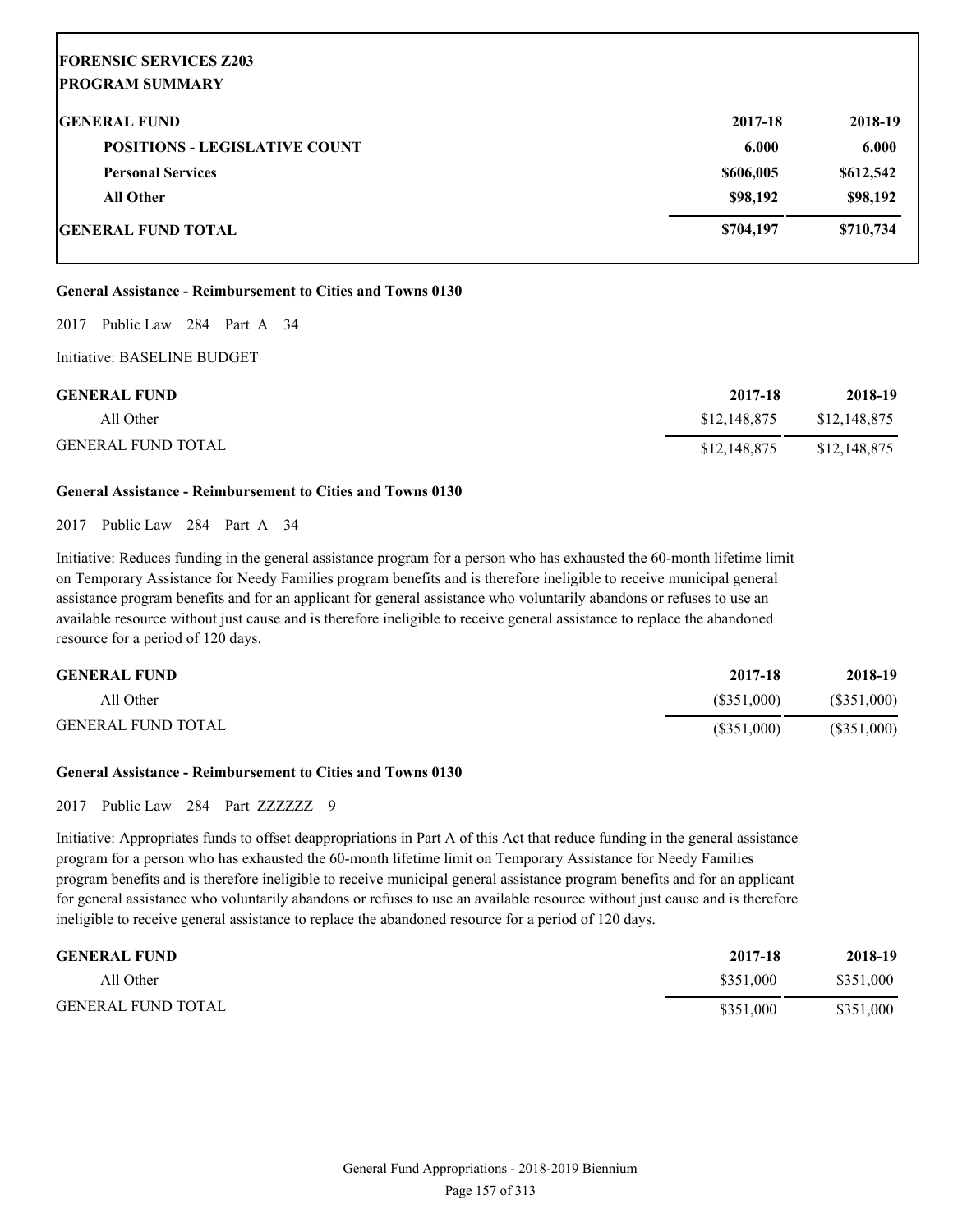# **GENERAL ASSISTANCE - REIMBURSEMENT TO CITIES AND TOWNS 0130 PROGRAM SUMMARY**

| <b>GENERAL FUND</b>       | 2017-18      | 2018-19      |
|---------------------------|--------------|--------------|
| All Other                 | \$12,148,875 | \$12,148,875 |
| <b>GENERAL FUND TOTAL</b> | \$12,148,875 | \$12,148,875 |

#### **Head Start 0545**

2017 Public Law 284 Part A 34

Initiative: BASELINE BUDGET

| <b>GENERAL FUND</b>       | 2017-18     | 2018-19     |
|---------------------------|-------------|-------------|
| All Other                 | \$1.194.458 | \$1,194,458 |
| <b>GENERAL FUND TOTAL</b> | \$1,194,458 | \$1,194,458 |

#### **Head Start 0545**

2017 Public Law 284 Part A 34

Initiative: Reduces appropriation in the Head Start program based on adequate federal funding provided for the services.

| <b>GENERAL FUND</b>       | 2017-18        | 2018-19        |
|---------------------------|----------------|----------------|
| All Other                 | (S1, 194, 458) | (S1, 194, 458) |
| <b>GENERAL FUND TOTAL</b> | (S1, 194, 458) | (S1, 194, 458) |

#### **Head Start 0545**

2017 Public Law 284 Part ZZZZZZZ 9

Initiative: Appropriates funds to offset deappropriations in Part A of this Act that reduce the appropriation in the Head Start program based on adequate federal funding provided for the services.

| <b>GENERAL FUND</b>       | 2017-18     | 2018-19     |
|---------------------------|-------------|-------------|
| All Other                 | \$1,194,458 | \$1,194,458 |
| <b>GENERAL FUND TOTAL</b> | \$1,194,458 | \$1,194,458 |
| <b>HEAD START 0545</b>    |             |             |
| <b>PROGRAM SUMMARY</b>    |             |             |
| <b>IGENERAL FUND</b>      | 2017-18     | 2018-19     |
| <b>All Other</b>          | \$1,194,458 | \$1,194,458 |
| <b>GENERAL FUND TOTAL</b> | \$1,194,458 | \$1,194,458 |

#### **Homeless Youth Program 0923**

2017 Public Law 284 Part A 34

Initiative: BASELINE BUDGET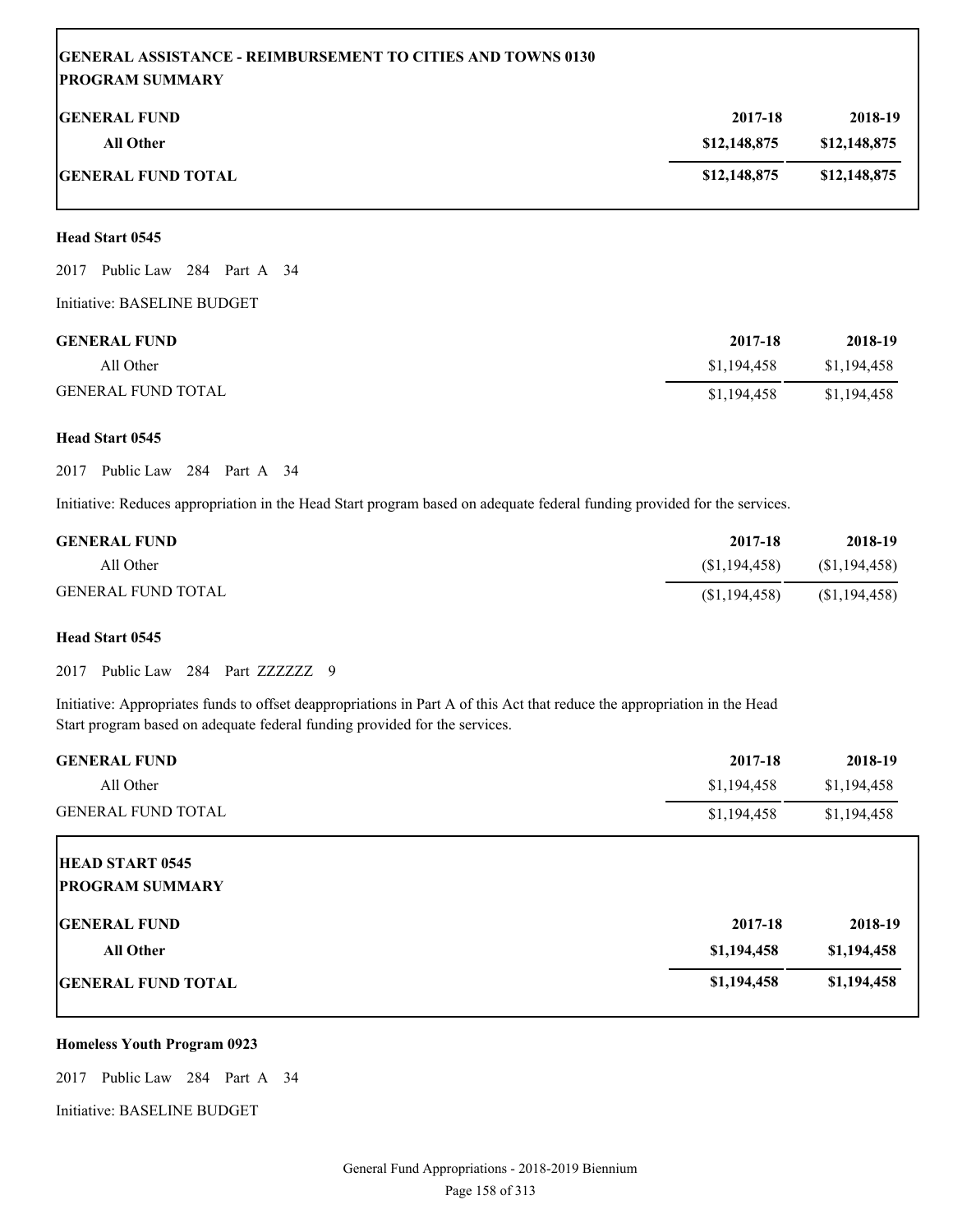| <b>GENERAL FUND</b>                              | 2017-18      | 2018-19      |
|--------------------------------------------------|--------------|--------------|
| All Other                                        | \$397,807    | \$397,807    |
| <b>GENERAL FUND TOTAL</b>                        | \$397,807    | \$397,807    |
| <b>HOMELESS YOUTH PROGRAM 0923</b>               |              |              |
| <b>PROGRAM SUMMARY</b>                           |              |              |
| <b>GENERAL FUND</b>                              | 2017-18      | 2018-19      |
| <b>All Other</b>                                 | \$397,807    | \$397,807    |
| <b>GENERAL FUND TOTAL</b>                        | \$397,807    | \$397,807    |
| <b>Independent Housing with Services 0211</b>    |              |              |
| 2017 Public Law 284 Part A 34                    |              |              |
| Initiative: BASELINE BUDGET                      |              |              |
| <b>GENERAL FUND</b>                              | 2017-18      | 2018-19      |
| All Other                                        | \$2,799,286  | \$2,799,286  |
| <b>GENERAL FUND TOTAL</b>                        | \$2,799,286  | \$2,799,286  |
| <b>INDEPENDENT HOUSING WITH SERVICES 0211</b>    |              |              |
| <b>PROGRAM SUMMARY</b>                           |              |              |
| <b>GENERAL FUND</b>                              | 2017-18      | 2018-19      |
| <b>All Other</b>                                 | \$2,799,286  | \$2,799,286  |
| <b>GENERAL FUND TOTAL</b>                        | \$2,799,286  | \$2,799,286  |
| <b>IV-E Foster Care/Adoption Assistance 0137</b> |              |              |
| Public Law 284 Part A 34<br>2017                 |              |              |
| Initiative: BASELINE BUDGET                      |              |              |
| <b>GENERAL FUND</b>                              | 2017-18      | 2018-19      |
| All Other                                        | \$13,588,106 | \$13,588,106 |
| <b>GENERAL FUND TOTAL</b>                        | \$13,588,106 | \$13,588,106 |

## **IV-E Foster Care/Adoption Assistance 0137**

2017 Public Law 471

Initiative: Provides funding for increased foster home reimbursement rates to increase recruitment and retention of foster families in this State.

| <b>GENERAL FUND</b>       | 2017-18 | 2018-19   |
|---------------------------|---------|-----------|
| All Other                 | \$0     | \$386,493 |
| <b>GENERAL FUND TOTAL</b> | \$0     | \$386,493 |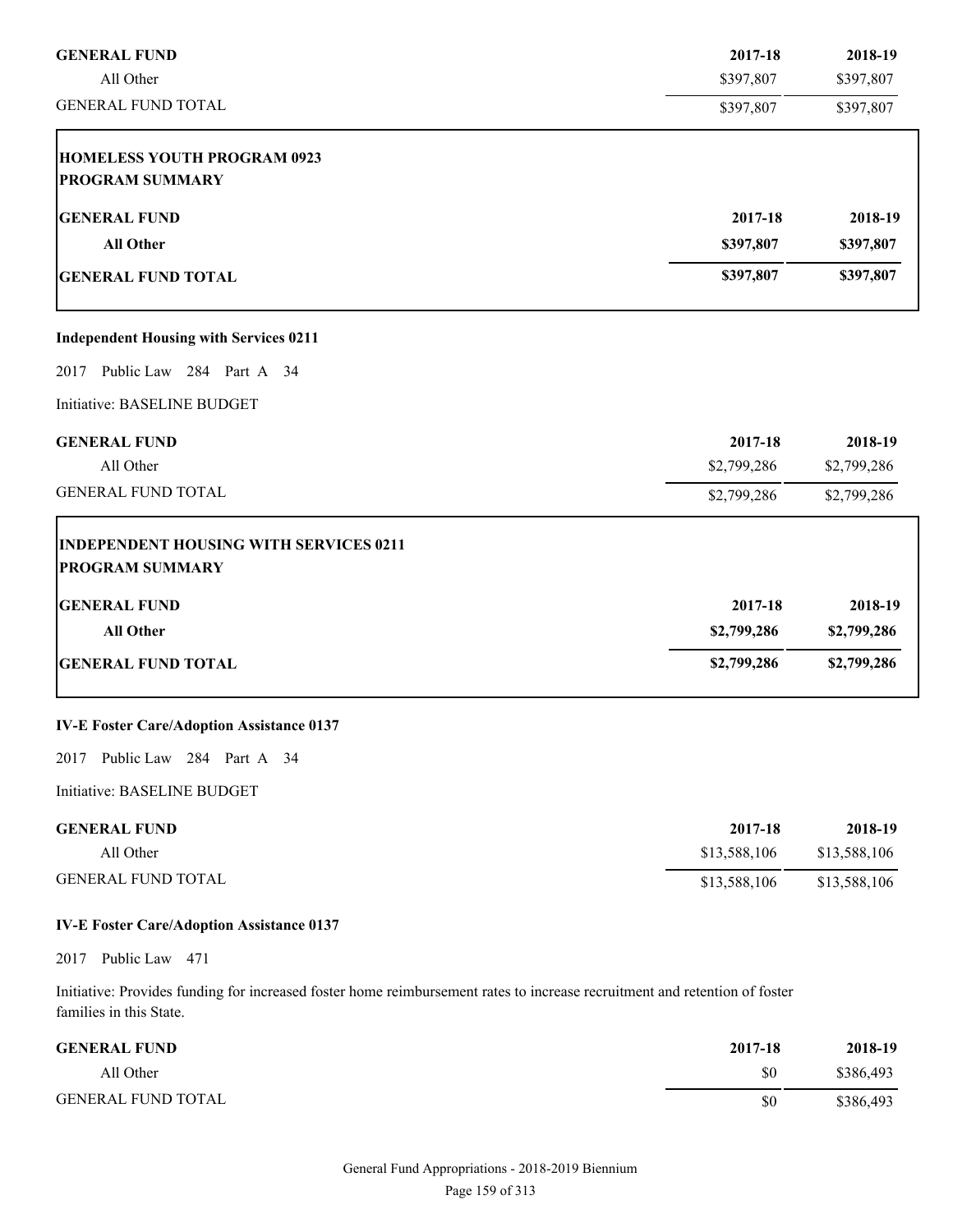| <b>IV-E FOSTER CARE/ADOPTION ASSISTANCE 0137</b><br> PROGRAM SUMMARY |              |              |
|----------------------------------------------------------------------|--------------|--------------|
| <b>IGENERAL FUND</b>                                                 | 2017-18      | 2018-19      |
| <b>All Other</b>                                                     | \$13,588,106 | \$13,974,599 |
| <b> GENERAL FUND TOTAL</b>                                           | \$13,588,106 | \$13,974,599 |

#### **Long Term Care - Office of Aging and Disability Services 0420**

2017 Public Law 284 Part A 34

Initiative: BASELINE BUDGET

| <b>GENERAL FUND</b>       | 2017-18      | 2018-19      |
|---------------------------|--------------|--------------|
| Personal Services         | \$60,595     | \$62,689     |
| All Other                 | \$13,477,712 | \$13,477,712 |
| <b>GENERAL FUND TOTAL</b> | \$13,538,307 | \$13,540,401 |

#### **Long Term Care - Office of Aging and Disability Services 0420**

2017 Public Law 284 Part A 34

Initiative: Provides one-time funding in the Long Term Care - Office of Aging and Disability Services program, General Fund and in the Office of MaineCare Services program, Federal Expenditures Fund to undertake the verification process of consumers and providers in the home and community-based setting as required by federal regulations.

| <b>GENERAL FUND</b>       | 2017-18  | 2018-19  |
|---------------------------|----------|----------|
| All Other                 | \$50,000 | \$50,000 |
| <b>GENERAL FUND TOTAL</b> | \$50,000 | \$50,000 |

#### **Long Term Care - Office of Aging and Disability Services 0420**

2017 Public Law 284 Part A 34

Initiative: Transfers one Social Services Manager I position and All Other funding from the Consumer Directed Services program to the Long Term Care - Office of Aging and Disability Services program within the same fund to provide efficiencies in the administration of Resolve 2011, chapter 71.

| <b>GENERAL FUND</b>           | 2017-18     | 2018-19     |
|-------------------------------|-------------|-------------|
| POSITIONS - LEGISLATIVE COUNT | 1.000       | 1.000       |
| Personal Services             | \$91.316    | \$95.918    |
| All Other                     | \$2,148,342 | \$2,148,342 |
| <b>GENERAL FUND TOTAL</b>     | \$2,239,658 | \$2,244,260 |

#### **Long Term Care - Office of Aging and Disability Services 0420**

2017 Public Law 284 Part A 34

Initiative: Transfers appropriation related to a rate increase for personal care and related services pursuant to Resolve 2015, chapter 83 from the Office of Aging and Disability Services Central Office program, General Fund to the Long Term Care - Office of Aging and Disability Services program, General Fund.

**GENERAL FUND 2017-18 2018-19**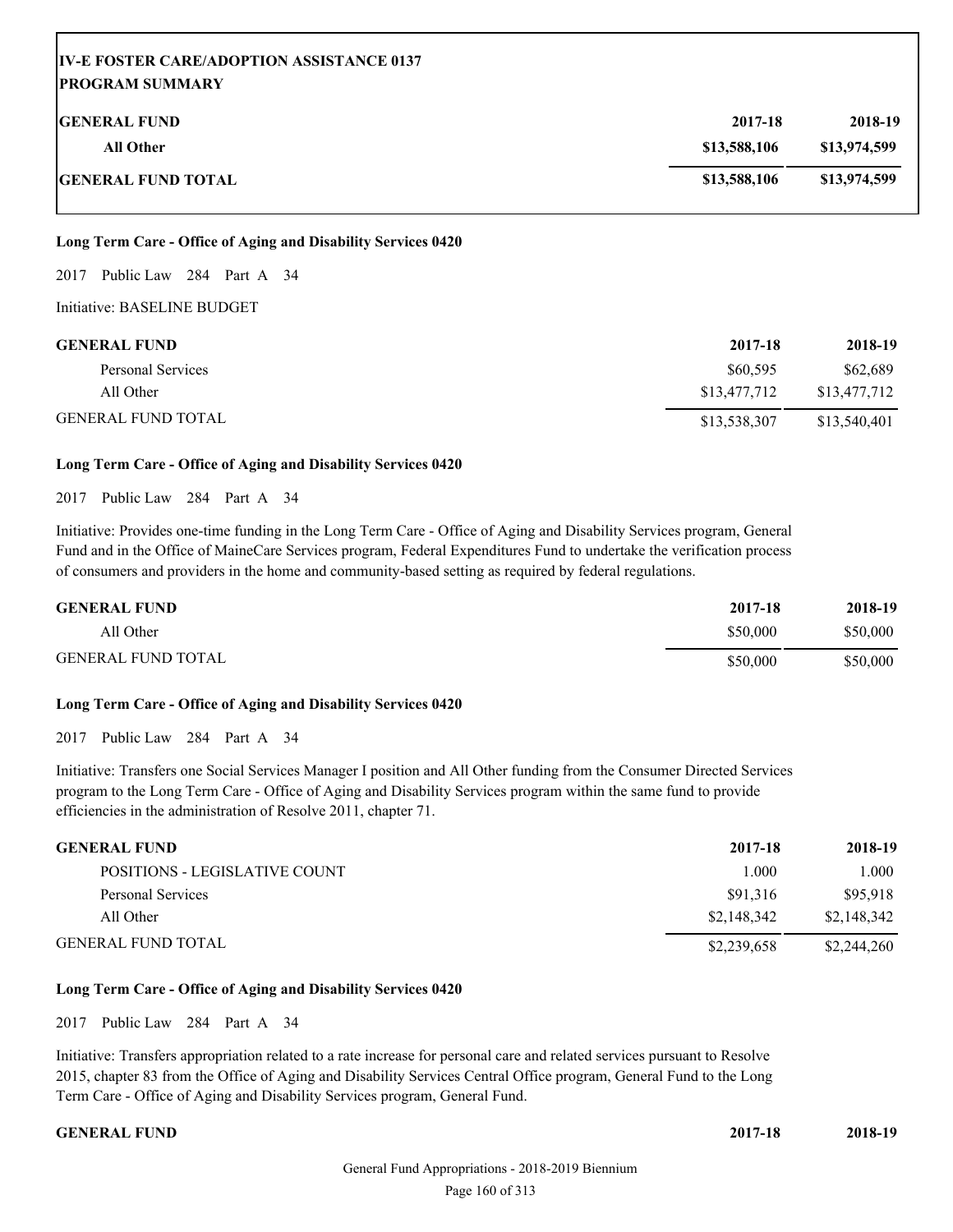| All Other                 | \$1,226,400 | \$1,226,400 |
|---------------------------|-------------|-------------|
| <b>GENERAL FUND TOTAL</b> | \$1,226,400 | \$1,226,400 |

#### **Long Term Care - Office of Aging and Disability Services 0420**

2017 Public Law 284 Part X 3

Initiative: Reduces funding to reflect projected savings from an increase in the attrition rate from 1.6% to 5% for fiscal years 2017-18 and 2018-19.

| <b>GENERAL FUND</b>       | 2017-18     | 2018-19   |
|---------------------------|-------------|-----------|
| Personal Services         | (S4.237)    | (S4, 422) |
| <b>GENERAL FUND TOTAL</b> | $(\$4,237)$ | (\$4,422) |

#### **Long Term Care - Office of Aging and Disability Services 0420**

2017 Public Law 284 Part ZZZZZZZ 9

Initiative: Provides funding to increase rates for certain services as required in Part MMMMMMM, section 1 of this Act.

| <b>GENERAL FUND</b>       | 2017-18   | 2018-19 |
|---------------------------|-----------|---------|
| All Other                 | \$724.788 | \$0     |
| <b>GENERAL FUND TOTAL</b> | \$724.788 | \$0     |

#### **Long Term Care - Office of Aging and Disability Services 0420**

### 2017 Public Law 459 Part B 4

Initiative: Provides funding to increase rates for certain services effective July 1, 2018.

| <b>GENERAL FUND</b>       | 2017-18 | 2018-19   |
|---------------------------|---------|-----------|
| All Other                 | \$0     | \$884,176 |
| <b>GENERAL FUND TOTAL</b> | \$0     | \$884,176 |

#### **Long Term Care - Office of Aging and Disability Services 0420**

2017 Public Law 460 Part B 5

Initiative: Provides appropriations for an increase to rates for certain services.

| <b>GENERAL FUND</b>       | 2017-18 | 2018-19   |
|---------------------------|---------|-----------|
| All Other                 | \$0     | \$620,032 |
| <b>GENERAL FUND TOTAL</b> | \$0     | \$620,032 |

| LONG TERM CARE - OFFICE OF AGING AND DISABILITY SERVICES 0420<br><b>PROGRAM SUMMARY</b> |              |              |
|-----------------------------------------------------------------------------------------|--------------|--------------|
| <b>IGENERAL FUND</b>                                                                    | 2017-18      | 2018-19      |
| <b>POSITIONS - LEGISLATIVE COUNT</b>                                                    | 1.000        | 1.000        |
| <b>Personal Services</b>                                                                | \$147,674    | \$154,185    |
| <b>All Other</b>                                                                        | \$17,627,242 | \$18,406,662 |
| <b>IGENERAL FUND TOTAL</b>                                                              | \$17,774,916 | \$18,560,847 |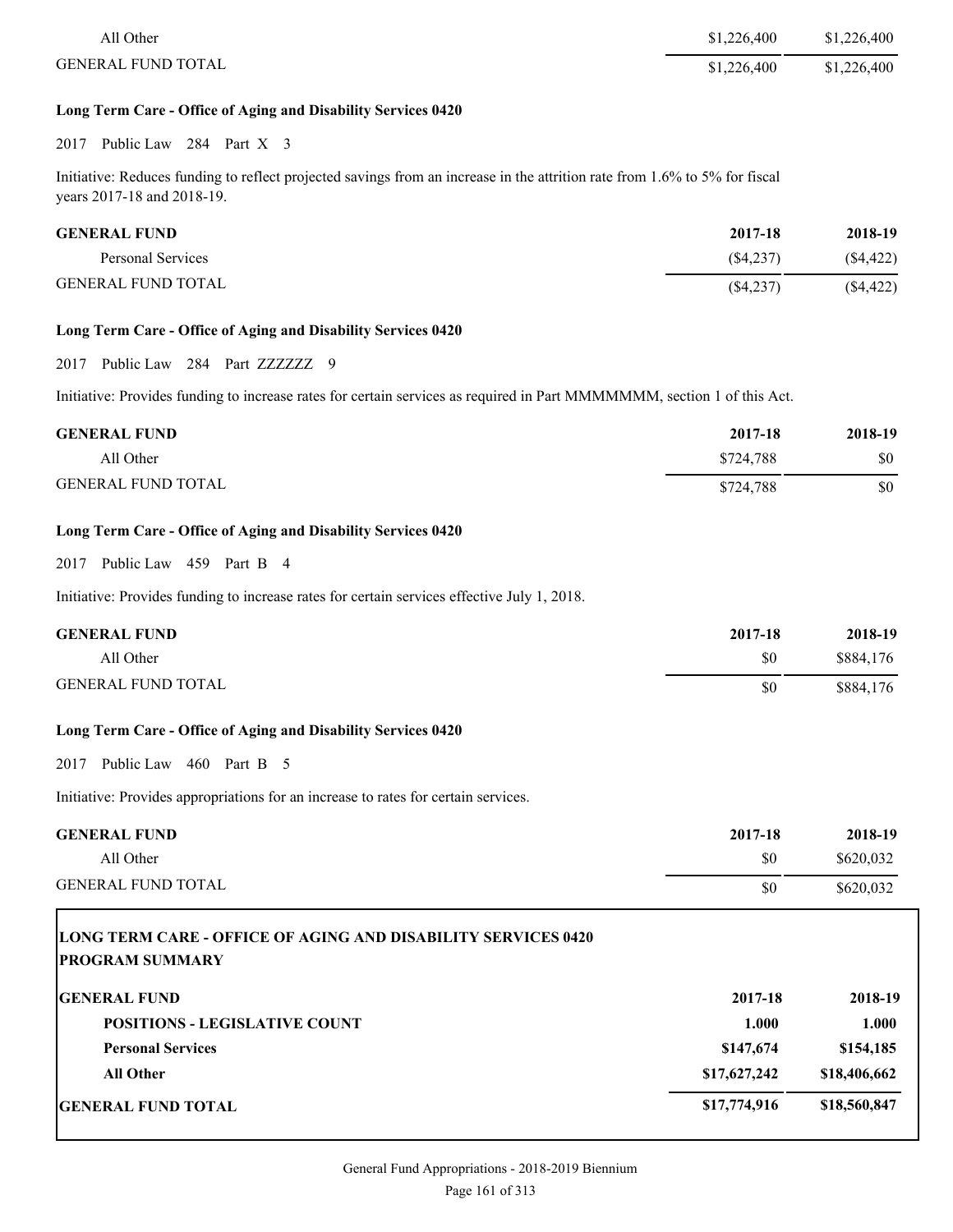#### **Low-cost Drugs To Maine's Elderly 0202**

2017 Public Law 284 Part A 34

Initiative: BASELINE BUDGET

| <b>GENERAL FUND</b>       | 2017-18     | 2018-19     |
|---------------------------|-------------|-------------|
| All Other                 | \$4,425,803 | \$4,425,803 |
| <b>GENERAL FUND TOTAL</b> | \$4,425,803 | \$4,425,803 |

| <b>LOW-COST DRUGS TO MAINE'S ELDERLY 0202</b><br><b>PROGRAM SUMMARY</b> |             |             |
|-------------------------------------------------------------------------|-------------|-------------|
| <b>GENERAL FUND</b>                                                     | 2017-18     | 2018-19     |
| <b>All Other</b>                                                        | \$4,425,803 | \$4,425,803 |
| <b>IGENERAL FUND TOTAL</b>                                              | \$4,425,803 | \$4,425,803 |

#### **Maine Center for Disease Control and Prevention 0143**

2017 Public Law 284 Part A 34

Initiative: BASELINE BUDGET

| <b>GENERAL FUND</b>           | 2017-18     | 2018-19     |
|-------------------------------|-------------|-------------|
| POSITIONS - LEGISLATIVE COUNT | 67.000      | 67.000      |
| Personal Services             | \$5,780,206 | \$5,927,981 |
| All Other                     | \$3,461,199 | \$3,461,199 |
| <b>GENERAL FUND TOTAL</b>     | \$9,241,405 | \$9,389,180 |

#### **Maine Center for Disease Control and Prevention 0143**

2017 Public Law 284 Part A 34

Initiative: Transfers and reallocates 66 positions among various accounts within programs administered by the Maine Center for Disease Control and Prevention to place them in the proper functional location. Position detail is on file in the Bureau of the Budget.

| <b>GENERAL FUND</b>           | 2017-18   | 2018-19   |
|-------------------------------|-----------|-----------|
| POSITIONS - LEGISLATIVE COUNT | 22.000    | 22,000    |
| Personal Services             | \$321.397 | \$334.730 |
| <b>GENERAL FUND TOTAL</b>     | \$321.397 | \$334.730 |

#### **Maine Center for Disease Control and Prevention 0143**

2017 Public Law 284 Part A 34

Initiative: Eliminates 189 positions from various programs within the Department of Health and Human Services and reduces funding for related All Other. Position detail is on file in the Bureau of the Budget.

| GENERAL FUND-                 | 2017-18      | 2018-19        |
|-------------------------------|--------------|----------------|
| POSITIONS - LEGISLATIVE COUNT | (15.500)     | (15.500)       |
| Personal Services             | (S1,067,015) | (S1, 117, 654) |

# General Fund Appropriations - 2018-2019 Biennium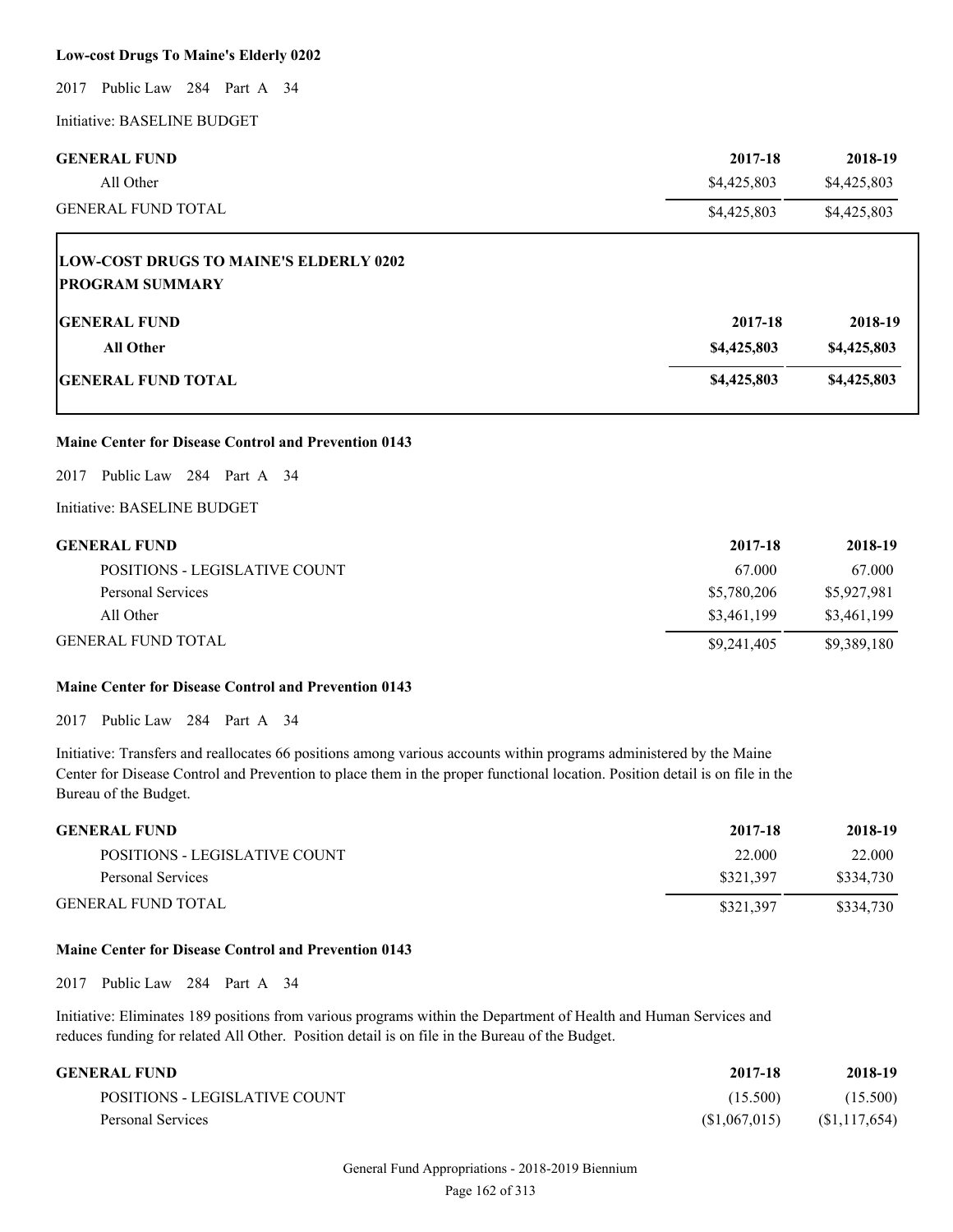| All Other                 | (S94.504)     | $(\$94,504)$  |
|---------------------------|---------------|---------------|
| <b>GENERAL FUND TOTAL</b> | (\$1,161,519) | (\$1,212,158) |

#### **Maine Center for Disease Control and Prevention 0143**

2017 Public Law 284 Part A 34

Initiative: Transfers and reallocates one Public Service Manager II position and related All Other from 100% Mental Health Services - Community program, General Fund to 35% General Fund and 65% Other Special Revenue Funds in the Maine Center for Disease Control and Prevention program.

| <b>GENERAL FUND</b>           | 2017-18  | 2018-19  |
|-------------------------------|----------|----------|
| POSITIONS - LEGISLATIVE COUNT | 1.000    | 1.000    |
| Personal Services             | \$43,683 | \$43,925 |
| All Other                     | \$2,134  | \$2,134  |
| <b>GENERAL FUND TOTAL</b>     | \$45,817 | \$46,059 |

#### **Maine Center for Disease Control and Prevention 0143**

2017 Public Law 284 Part A 34

Initiative: Transfers one Social Services Program Specialist II position and related All Other from the Office of Substance Abuse and Mental Health Services program to the Maine Center for Disease Control and Prevention program within the same fund. Also transfers and reallocates one Education Specialist I position from 100% General Fund in the Office of Substance Abuse and Mental Health Services program to 50% General Fund and 50% Federal Expenditures Fund in the Maine Center for Disease Control and Prevention program.

| <b>GENERAL FUND</b>           | 2017-18   | 2018-19   |
|-------------------------------|-----------|-----------|
| POSITIONS - LEGISLATIVE COUNT | 2.000     | 2.000     |
| Personal Services             | \$133.548 | \$138,080 |
| All Other                     | \$6,097   | \$6,097   |
| <b>GENERAL FUND TOTAL</b>     | \$139.645 | \$144,177 |

#### **Maine Center for Disease Control and Prevention 0143**

2017 Public Law 284 Part X 3

Initiative: Reduces funding to reflect projected savings from an increase in the attrition rate from 1.6% to 5% for fiscal years 2017-18 and 2018-19.

| <b>GENERAL FUND</b>       | 2017-18    | 2018-19     |
|---------------------------|------------|-------------|
| Personal Services         | (S147.972) | (S150, 438) |
| <b>GENERAL FUND TOTAL</b> | (S147,972) | (S150, 438) |

#### **Maine Center for Disease Control and Prevention 0143**

2017 Public Law 284 Part ZZZZZZZ 9

Initiative: Reinstates 5 Public Health Nurse I positions and one Public Health Nurse Supv position in the Maine Center for Disease Control program to offset their eliminations in Part A of this Act.

| 2018-19   |
|-----------|
| 6.000     |
| \$477,663 |
| \$44,649  |
|           |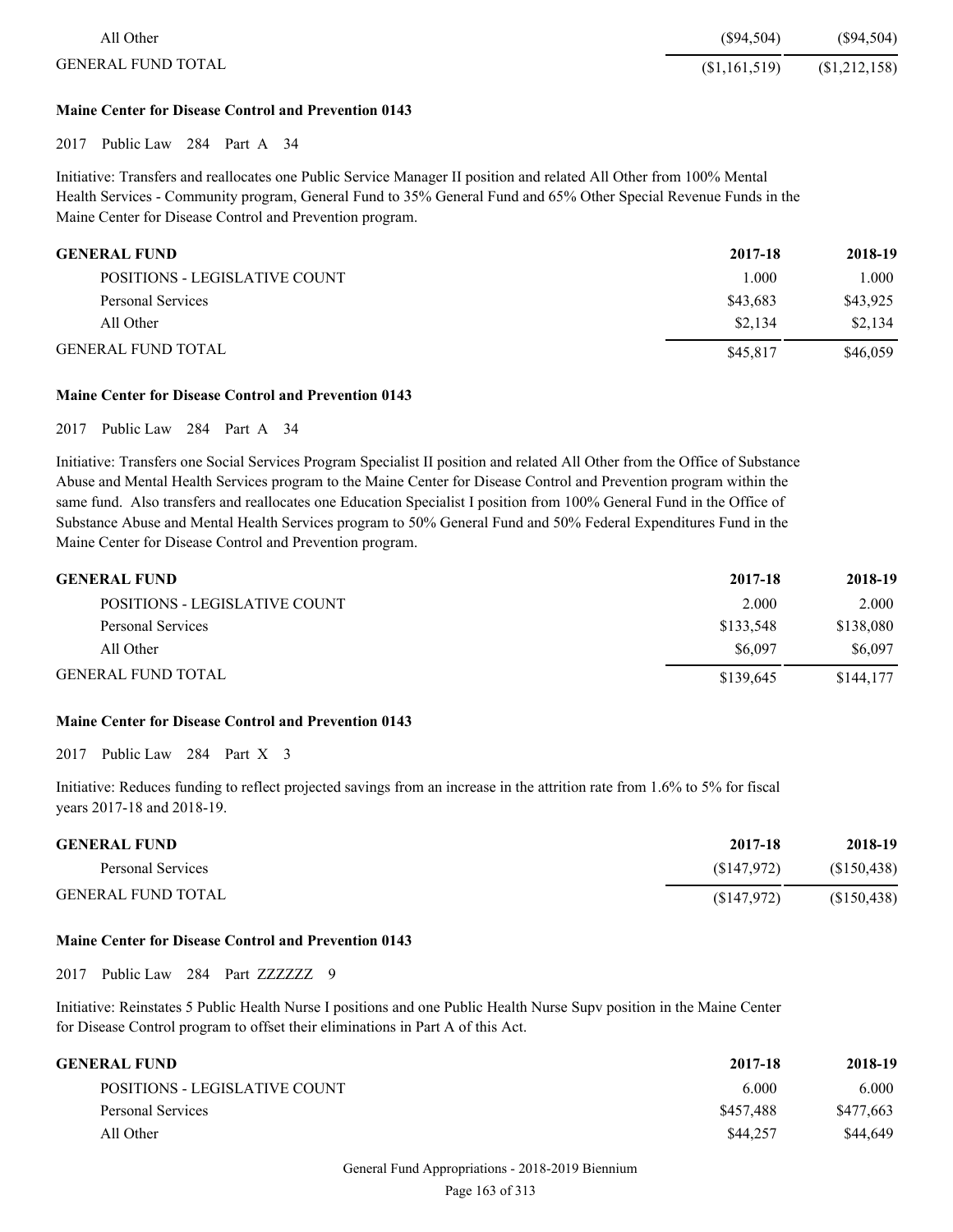#### **Maine Center for Disease Control and Prevention 0143**

#### 2017 Public Law 464

Г

Initiative: Provides funds to support hypodermic apparatus exchange programs pursuant to the Maine Revised Statutes, Title 22, section 1341, subsection 4.

| <b>GENERAL FUND</b>       | 2017-18 | 2018-19  |
|---------------------------|---------|----------|
| All Other                 | \$0     | \$75,000 |
| <b>GENERAL FUND TOTAL</b> | \$0     | \$75,000 |

| <b>MAINE CENTER FOR DISEASE CONTROL AND PREVENTION 0143</b><br><b>PROGRAM SUMMARY</b> |             |             |
|---------------------------------------------------------------------------------------|-------------|-------------|
| <b>IGENERAL FUND</b>                                                                  | 2017-18     | 2018-19     |
| <b>POSITIONS - LEGISLATIVE COUNT</b>                                                  | 82.500      | 82.500      |
| <b>Personal Services</b>                                                              | \$5,521,335 | \$5,654,287 |
| <b>All Other</b>                                                                      | \$3,419,183 | \$3,494,575 |
| <b>IGENERAL FUND TOTAL</b>                                                            | \$8,940,518 | \$9,148,862 |

#### **Maine Children's Growth Council Z074**

2017 Public Law 284 Part ZZZZZZZ 9

Initiative: Provides funding for one part-time coordinator position and additional costs to support the activities of the Maine Children's Growth Council.

| <b>GENERAL FUND</b>                                            | 2017-18  | 2018-19  |
|----------------------------------------------------------------|----------|----------|
| All Other                                                      | \$25,000 | \$25,000 |
| <b>GENERAL FUND TOTAL</b>                                      | \$25,000 | \$25,000 |
| MAINE CHILDREN'S GROWTH COUNCIL Z074<br><b>PROGRAM SUMMARY</b> |          |          |
| <b>IGENERAL FUND</b>                                           | 2017-18  | 2018-19  |
| <b>All Other</b>                                               | \$25,000 | \$25,000 |
| <b>GENERAL FUND TOTAL</b>                                      | \$25,000 | \$25,000 |

# **Maternal and Child Health Block Grant Match Z008**

2017 Public Law 284 Part A 34

Initiative: BASELINE BUDGET

| GENERAL FUND-                 | 2017-18     | 2018-19     |
|-------------------------------|-------------|-------------|
| POSITIONS - LEGISLATIVE COUNT | 2.000       | 2.000       |
| Personal Services             | \$402,319   | \$411.277   |
| All Other                     | \$4,892,116 | \$4,892,116 |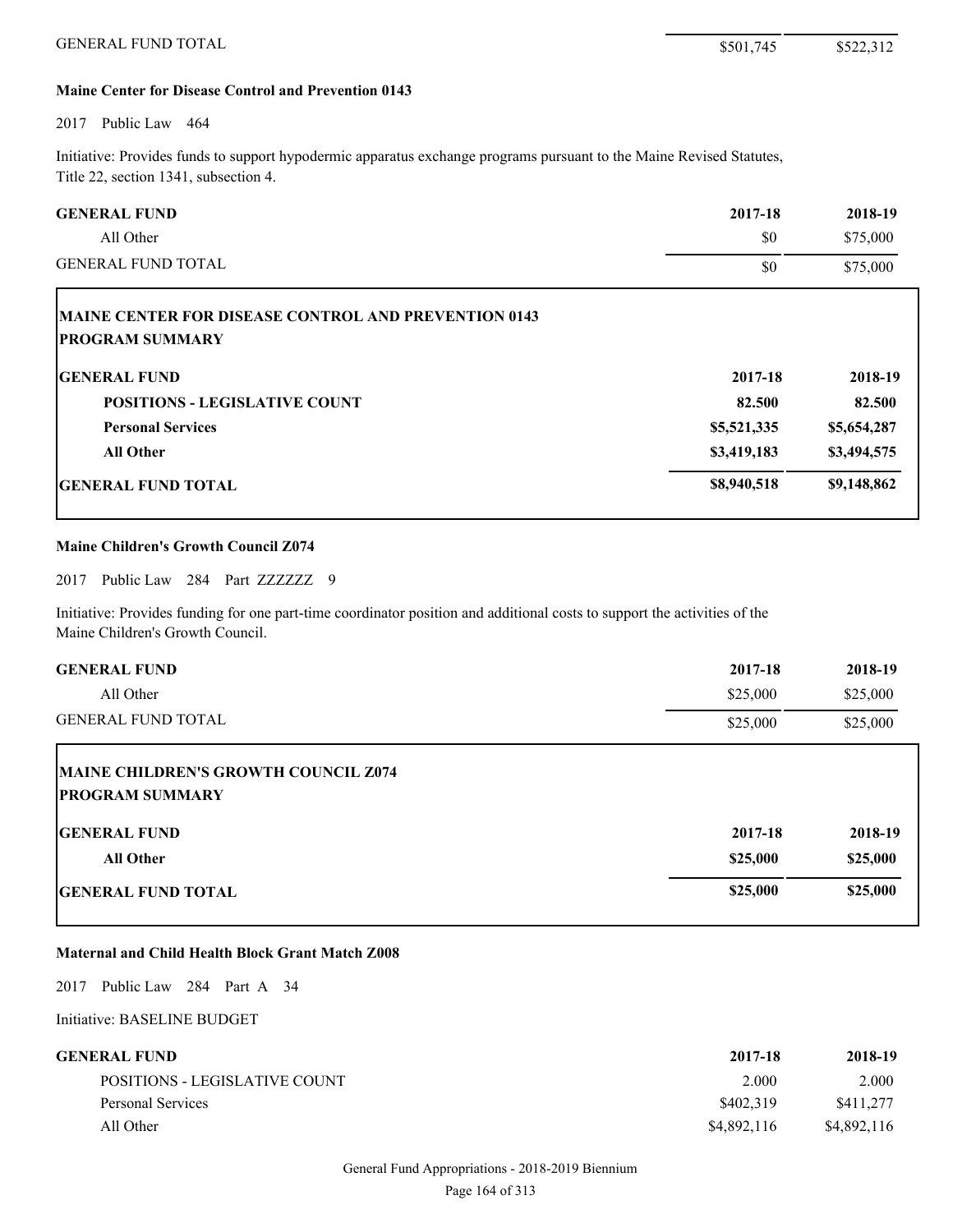#### **Maternal and Child Health Block Grant Match Z008**

2017 Public Law 284 Part A 34

Initiative: Transfers and reallocates 66 positions among various accounts within programs administered by the Maine Center for Disease Control and Prevention to place them in the proper functional location. Position detail is on file in the Bureau of the Budget.

| <b>GENERAL FUND</b>           | 2017-18    | 2018-19     |
|-------------------------------|------------|-------------|
| POSITIONS - LEGISLATIVE COUNT | 6.000      | 6.000       |
| Personal Services             | (S136.893) | (S139, 165) |
| <b>GENERAL FUND TOTAL</b>     | (S136.893) | (\$139,165) |

#### **Maternal and Child Health Block Grant Match Z008**

2017 Public Law 284 Part X 3

Initiative: Reduces funding to reflect projected savings from an increase in the attrition rate from 1.6% to 5% for fiscal years 2017-18 and 2018-19.

| <b>GENERAL FUND</b>       | 2017-18     | 2018-19  |
|---------------------------|-------------|----------|
| Personal Services         | (S7.768)    | (S7,938) |
| <b>GENERAL FUND TOTAL</b> | $(\$7,768)$ | (S7,938) |

#### **Maternal and Child Health Block Grant Match Z008**

2017 Public Law 409

Initiative: Provides an ongoing appropriation to restore to the Department of Health and Human Services the 1.2 Public Service Coordinator II positions that are moving with the Medical Use of Marijuana Fund as it is transferred from the Department of Health and Human Services to the Department of Administrative and Financial Services.

| <b>GENERAL FUND</b>                                                        | 2017-18     | 2018-19     |
|----------------------------------------------------------------------------|-------------|-------------|
| <b>Personal Services</b>                                                   | \$0         | \$140,751   |
| <b>GENERAL FUND TOTAL</b>                                                  | \$0         | \$140,751   |
| MATERNAL AND CHILD HEALTH BLOCK GRANT MATCH Z008<br><b>PROGRAM SUMMARY</b> |             |             |
| <b>GENERAL FUND</b>                                                        | 2017-18     | 2018-19     |
| <b>POSITIONS - LEGISLATIVE COUNT</b>                                       | 8.000       | 8.000       |
| <b>Personal Services</b>                                                   | \$257,658   | \$404,925   |
| <b>All Other</b>                                                           | \$4,892,116 | \$4,892,116 |
| <b>GENERAL FUND TOTAL</b>                                                  | \$5,149,774 | \$5,297,041 |

#### **Medicaid Services - Developmental Services Z210**

2017 Public Law 284 Part A 34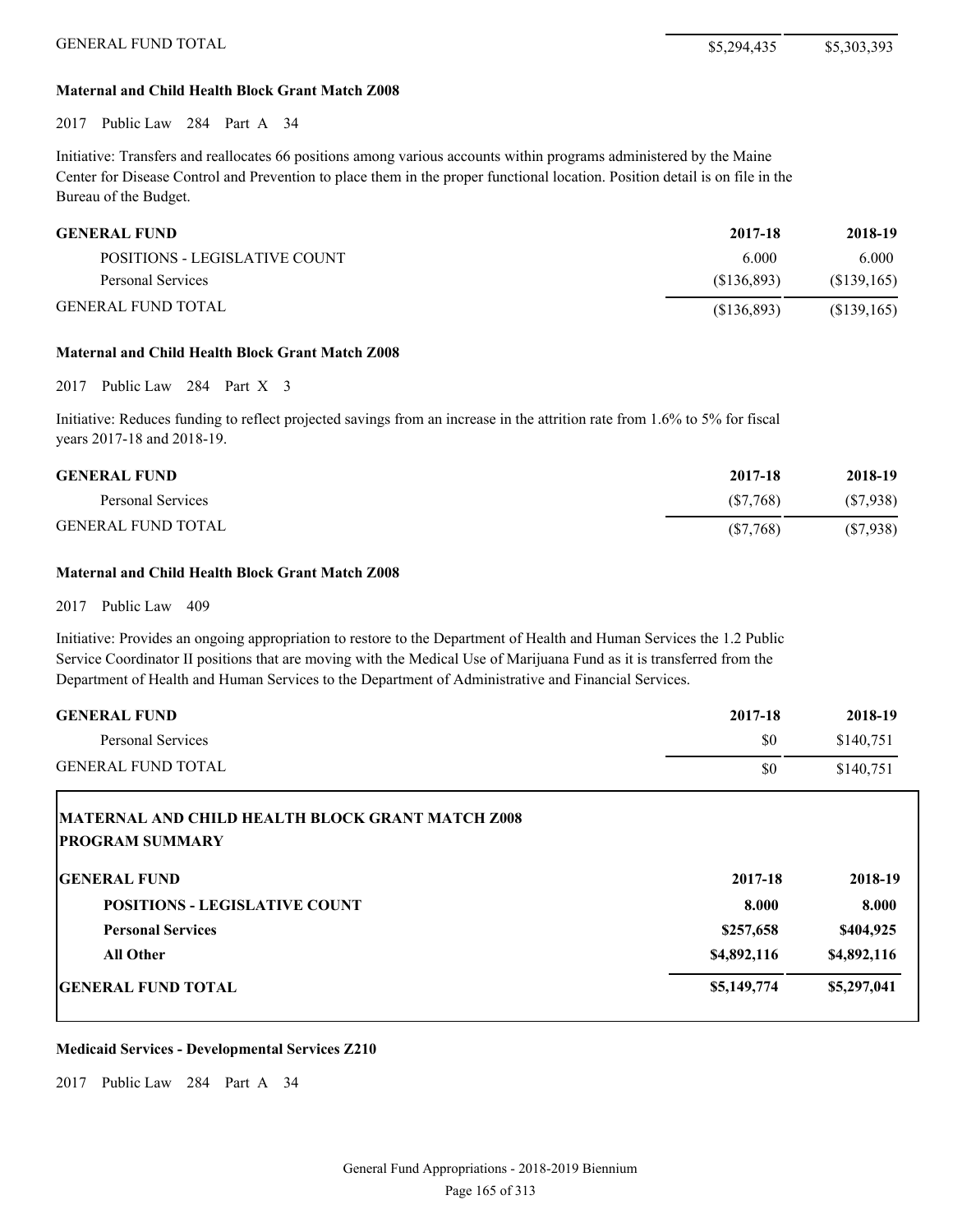Initiative: Transfers All Other funding from the Department of Health and Human Services - formerly BDS programs to equivalent programs established in the Department of Health and Human Services to consolidate the administrative components of the departments combined pursuant to Public Law 2003, chapter 689.

| <b>GENERAL FUND</b>                                                        | 2017-18      | 2018-19      |
|----------------------------------------------------------------------------|--------------|--------------|
| All Other                                                                  | \$25,682,003 | \$25,682,003 |
| <b>GENERAL FUND TOTAL</b>                                                  | \$25,682,003 | \$25,682,003 |
| IMEDICAID SERVICES - DEVELOPMENTAL SERVICES Z210<br><b>PROGRAM SUMMARY</b> |              |              |
| <b>IGENERAL FUND</b>                                                       | 2017-18      | 2018-19      |
| <b>All Other</b>                                                           | \$25,682,003 | \$25,682,003 |
| <b>IGENERAL FUND TOTAL</b>                                                 | \$25,682,003 | \$25,682,003 |

#### **Medicaid Waiver for Brain Injury Residential /Community Serv Z218**

2017 Public Law 284 Part A 34

Initiative: Transfers All Other funding from the Department of Health and Human Services - formerly BDS programs to equivalent programs established in the Department of Health and Human Services to consolidate the administrative components of the departments combined pursuant to Public Law 2003, chapter 689.

| <b>GENERAL FUND</b>       | 2017-18     | 2018-19     |
|---------------------------|-------------|-------------|
| All Other                 | \$7,267,164 | \$7,267,164 |
| <b>GENERAL FUND TOTAL</b> | \$7,267,164 | \$7,267,164 |

# **MEDICAID WAIVER FOR BRAIN INJURY RESIDENTIAL /COMMUNITY SERV Z218 PROGRAM SUMMARY**

| <b>GENERAL FUND</b>       | 2017-18     | 2018-19     |
|---------------------------|-------------|-------------|
| <b>All Other</b>          | \$7,267,164 | \$7,267,164 |
| <b>GENERAL FUND TOTAL</b> | \$7,267,164 | \$7,267,164 |

#### **Medicaid Waiver for Other Related Conditions Z217**

2017 Public Law 284 Part A 34

Initiative: Transfers All Other funding from the Department of Health and Human Services - formerly BDS programs to equivalent programs established in the Department of Health and Human Services to consolidate the administrative components of the departments combined pursuant to Public Law 2003, chapter 689.

| <b>GENERAL FUND</b>       | 2017-18     | 2018-19     |
|---------------------------|-------------|-------------|
| All Other                 | \$2,942,946 | \$2,942,946 |
| <b>GENERAL FUND TOTAL</b> | \$2,942,946 | \$2,942,946 |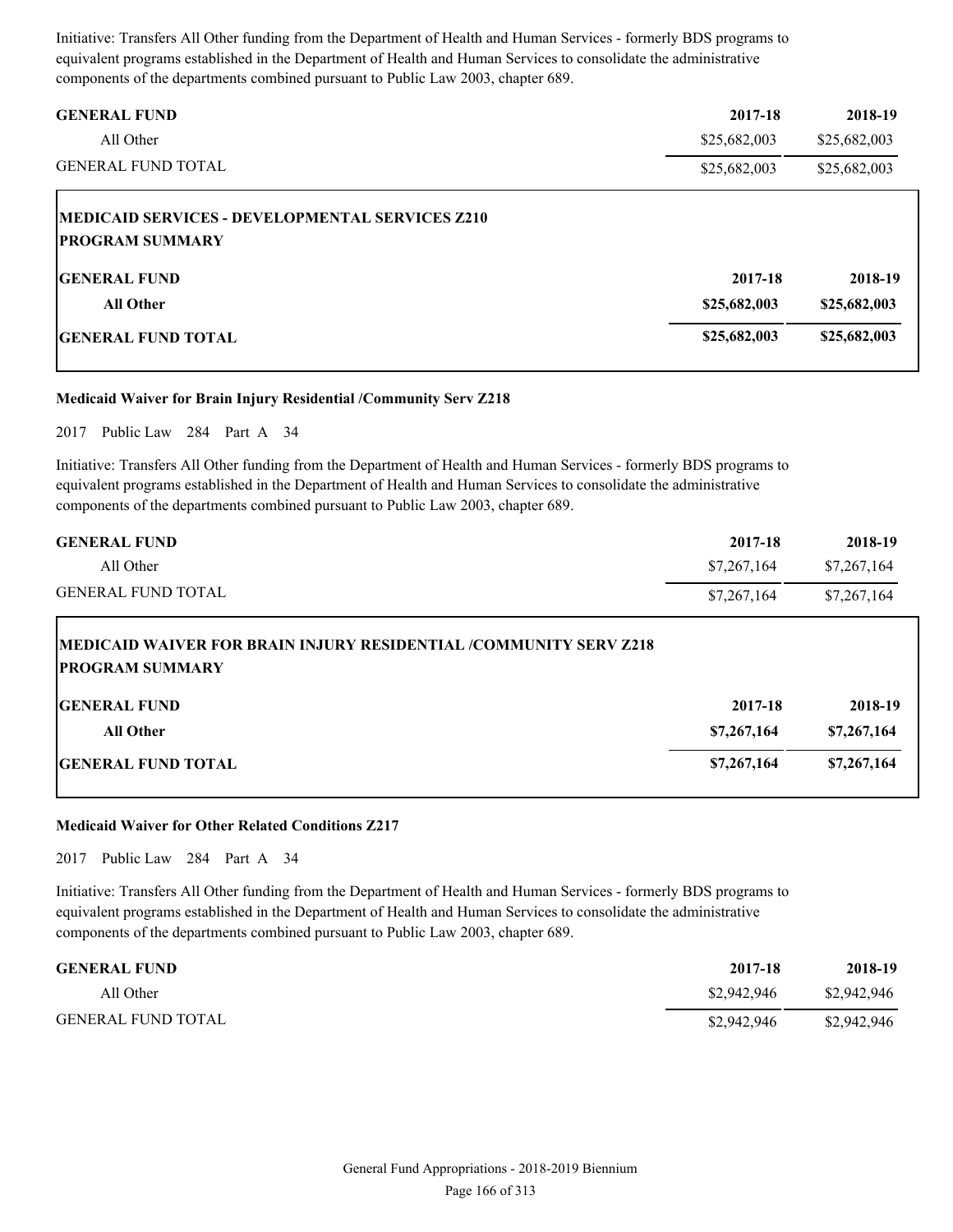| <b>MEDICAID WAIVER FOR OTHER RELATED CONDITIONS Z217</b><br><b> PROGRAM SUMMARY</b> |             |             |
|-------------------------------------------------------------------------------------|-------------|-------------|
| <b>IGENERAL FUND</b>                                                                | 2017-18     | 2018-19     |
| All Other                                                                           | \$2,942,946 | \$2,942,946 |
| <b> GENERAL FUND TOTAL</b>                                                          | \$2,942,946 | \$2,942,946 |

2017 Public Law 284 Part A 34

Initiative: BASELINE BUDGET

| <b>GENERAL FUND</b>       | 2017-18       | 2018-19       |
|---------------------------|---------------|---------------|
| All Other                 | \$425,531,557 | \$425,531,557 |
| <b>GENERAL FUND TOTAL</b> | \$425,531,557 | \$425,531,557 |

#### **Medical Care - Payments to Providers 0147**

#### 2017 Resolve 60

Initiative: Provides appropriations and allocations for increased reimbursement of certain speech and language pathology services currently provided under Chapter 101: MaineCare Benefits Manual, Chapter III, Section 109, Speech and Hearing Services.

| <b>GENERAL FUND</b>       | 2017-18 | 2018-19   |
|---------------------------|---------|-----------|
| All Other                 | \$0     | \$182,509 |
| <b>GENERAL FUND TOTAL</b> | \$0     | \$182,509 |

### **Medical Care - Payments to Providers 0147**

2017 Resolve 61

Initiative: Provides funding to increase the reimbursement rates for home health services under Chapter 101: MaineCare Benefits Manual, Chapter III, Section 40.

| <b>GENERAL FUND</b>       | 2017-18 | 2018-19   |
|---------------------------|---------|-----------|
| All Other                 | \$0     | \$143,697 |
| <b>GENERAL FUND TOTAL</b> | \$0     | \$143,697 |

#### **Medical Care - Payments to Providers 0147**

2017 Public Law 284 Part A 34

Initiative: Adjusts funding in the Medical Care - Payments to Providers program between the General Fund and Other Special Revenue Funds related to rebasing the hospital tax year from fiscal year 2011-12 to fiscal year 2013-14.

| <b>GENERAL FUND</b>       | 2017-18        | 2018-19        |
|---------------------------|----------------|----------------|
| All Other                 | (S7, 541, 145) | (S7, 541, 145) |
| <b>GENERAL FUND TOTAL</b> | (S7, 541, 145) | (S7, 541, 145) |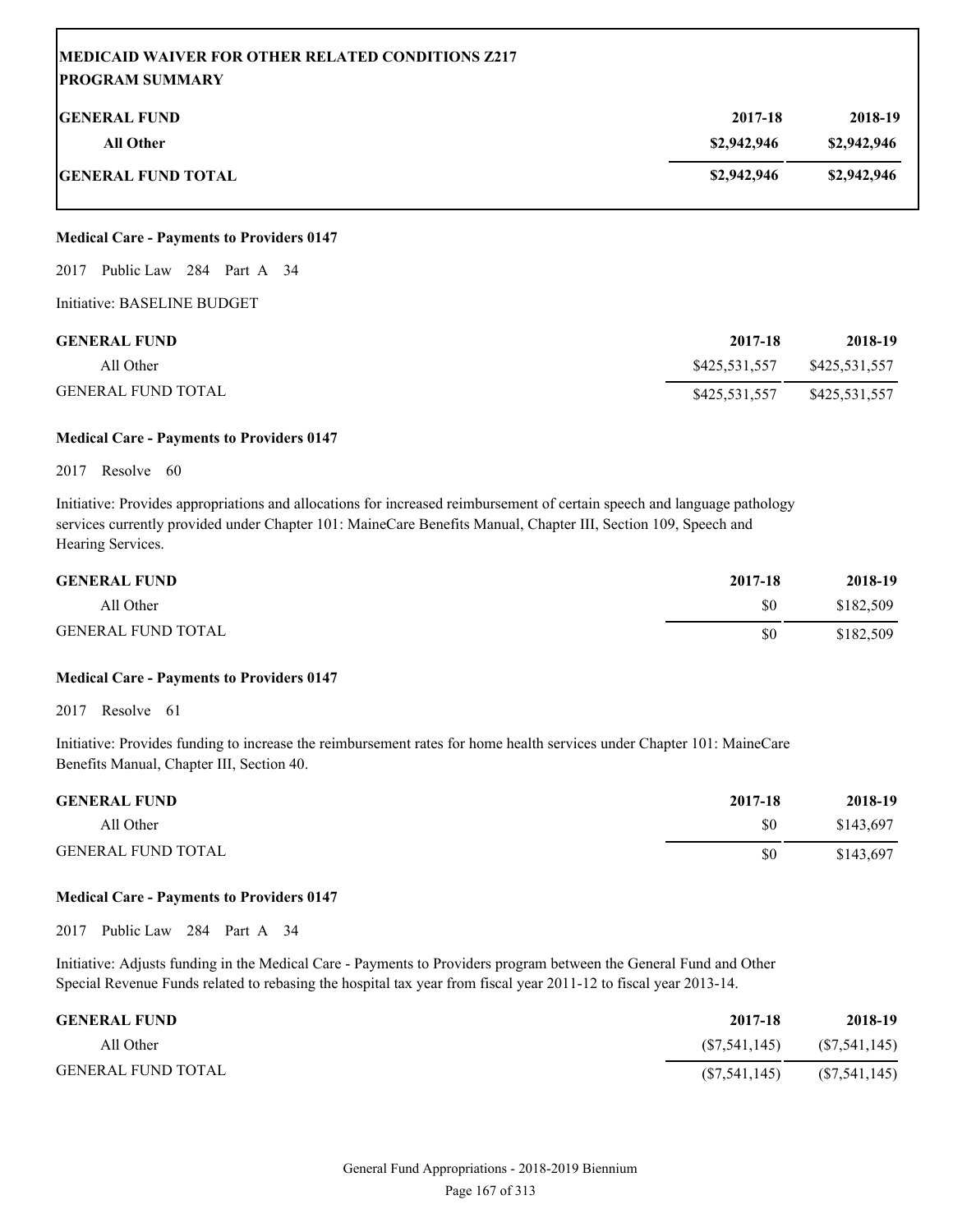2017 Public Law 284 Part A 34

Initiative: Adjusts funding through an increase in the annual cap for services provided under the MaineCare Benefits Manual, Chapters II and III, Section 29: Support Services for Adults with Intellectual Disabilities or Autistic Disorder from \$23,771 to \$47,500.

| <b>GENERAL FUND</b>       | 2017-18     | 2018-19       |
|---------------------------|-------------|---------------|
| All Other                 | (S221.352)  | $(\$295,219)$ |
| <b>GENERAL FUND TOTAL</b> | (S221, 352) | $(\$295,219)$ |

#### **Medical Care - Payments to Providers 0147**

2017 Public Law 284 Part ZZZZZZ 9

Initiative: Provides funding to allow children of state employees to be eligible for the State Children's Health Insurance Program as long as they meet the other eligibility requirements.

| <b>GENERAL FUND</b>       | 2017-18  | 2018-19  |
|---------------------------|----------|----------|
| All Other                 | \$36.946 | \$49.513 |
| <b>GENERAL FUND TOTAL</b> | \$36,946 | \$49,513 |

#### **Medical Care - Payments to Providers 0147**

2017 Public Law 284 Part ZZZZZZZ 9

Initiative: Adjusts funding as a result of the increase in the Federal Medical Assistance Percentage for federal fiscal year 2017.

| <b>GENERAL FUND</b>       | 2017-18      | 2018-19       |
|---------------------------|--------------|---------------|
| All Other                 | (S6,500,000) | (\$8,000,000) |
| <b>GENERAL FUND TOTAL</b> | (S6,500,000) | (\$8,000,000) |

#### **Medical Care - Payments to Providers 0147**

2017 Public Law 284 Part ZZZZZZ 9

Initiative: Provides funding to increase rates for certain services as required in Part MMMMMMM, Section 1 of this Act.

| <b>GENERAL FUND</b>       | 2017-18     | 2018-19 |
|---------------------------|-------------|---------|
| All Other                 | \$2,275,212 | \$0     |
| <b>GENERAL FUND TOTAL</b> | \$2,275,212 | \$0     |

#### **Medical Care - Payments to Providers 0147**

2017 Public Law 284 Part ZZZZZZZ 9

Initiative: Provides appropriations and allocations to increase hospital supplemental pool payments.

| <b>GENERAL FUND</b>       | 2017-18     | 2018-19     |
|---------------------------|-------------|-------------|
| All Other                 | \$2,500,000 | \$2,500,000 |
| <b>GENERAL FUND TOTAL</b> | \$2,500,000 | \$2,500,000 |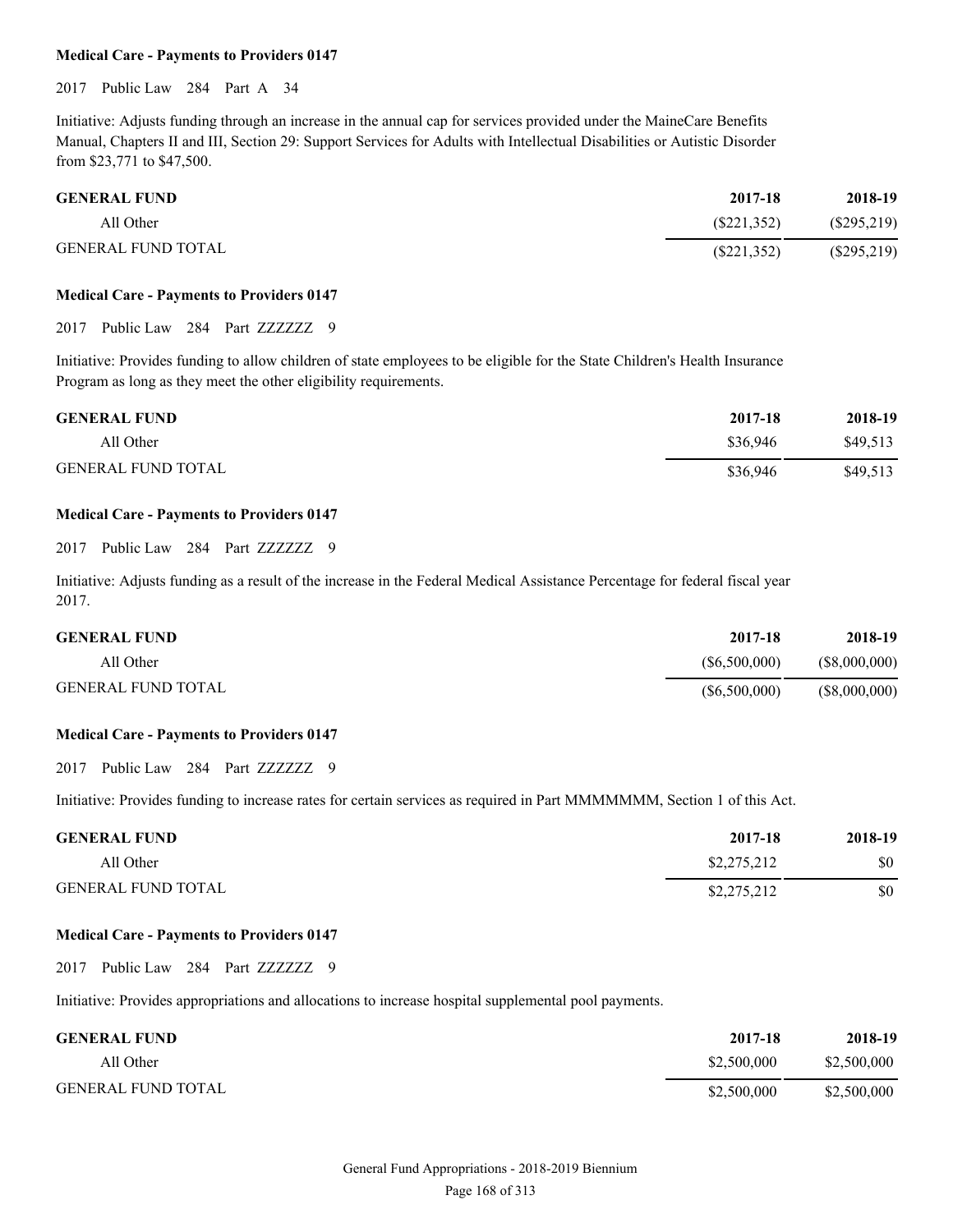#### 2017 Public Law 284 Part ZZZZZZZ 9

Initiative: Notwithstanding any other provision of law, adjusts funding between the Maine Center for Disease Control and Prevention program and the Medical Care - Payments to Providers program in the Fund for a Healthy Maine.

| <b>GENERAL FUND</b> | 2017-18      | 2018-19      |
|---------------------|--------------|--------------|
| All Other           | (S5,000,000) | (S5,000,000) |
| GENERAL FUND TOTAL  | (S5,000,000) | (S5,000,000) |

#### **Medical Care - Payments to Providers 0147**

2017 Public Law 421

Initiative: Provides appropriations and allocations for chiropractic evaluation and management examinations to be reimbursed under the MaineCare program.

| <b>GENERAL FUND</b>       | 2017-18 | 2018-19  |
|---------------------------|---------|----------|
| All Other                 | \$0     | \$67,661 |
| <b>GENERAL FUND TOTAL</b> | \$0     | \$67,661 |

#### **Medical Care - Payments to Providers 0147**

#### 2017 Public Law 454

Initiative: Provides funds to provide reimbursement to hospitals other than critical access hospitals for each day after the 10th day that a MaineCare-eligible individual is in the care of a hospital while awaiting placement in a nursing facility.

| <b>GENERAL FUND</b>       | 2017-18 | 2018-19  |
|---------------------------|---------|----------|
| All Other                 | \$0     | \$17,690 |
| <b>GENERAL FUND TOTAL</b> | \$0     | \$17,690 |

#### **Medical Care - Payments to Providers 0147**

2017 Public Law 459 Part B 4

Initiative: Provides funding to increase rates for certain services effective July 1, 2018.

| <b>GENERAL FUND</b>       | 2017-18 | 2018-19     |
|---------------------------|---------|-------------|
| All Other                 | \$0     | \$2,775,557 |
| <b>GENERAL FUND TOTAL</b> | \$0     | \$2,775,557 |

#### **Medical Care - Payments to Providers 0147**

2017 Public Law 460 Part B 5

Initiative: Provides appropriations and allocations for an increase to rates for certain services.

| <b>GENERAL FUND</b>       | 2017-18 | 2018-19     |
|---------------------------|---------|-------------|
| All Other                 | \$0     | \$4,271,956 |
| <b>GENERAL FUND TOTAL</b> | SO.     | \$4,271,956 |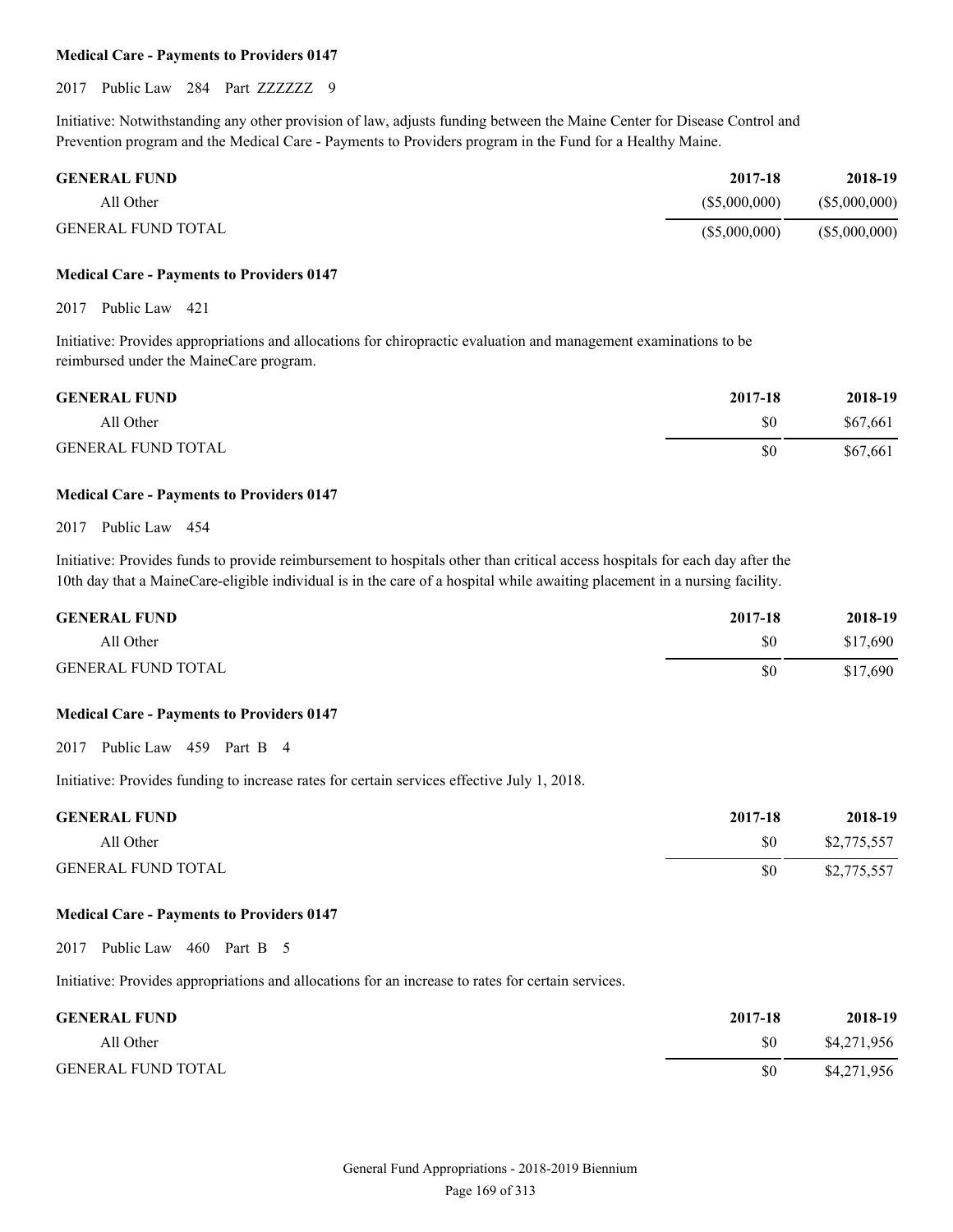2017 Public Law 460 Part C 2

Initiative: Provides funding to establish reimbursement rates and increase existing reimbursement rates in the Department of Health and Human Services rule Chapter 101: MaineCare Benefits Manual, Chapter III, Section 28 for children's habilitative services and specialized children's habilitative services in accordance with the April 24, 2017 report "Rate Study for Behavioral Health and Targeted Case Management Services: Final Proposed Rates for Formal Rulemaking" prepared for the department by Burns & Associates, Inc.

| <b>GENERAL FUND</b>       | 2017-18 | 2018-19     |
|---------------------------|---------|-------------|
| All Other                 | \$0     | \$2,273,686 |
| <b>GENERAL FUND TOTAL</b> | \$0     | \$2,273,686 |

#### **Medical Care - Payments to Providers 0147**

2017 Public Law 460 Part D 3

Initiative: Provides appropriations and allocations to increase certain reimbursement rates by July 1, 2018 to reflect a 2% increase over rates in fiscal year 2008-09.

| <b>GENERAL FUND</b>       | 2017-18 | 2018-19     |
|---------------------------|---------|-------------|
| All Other                 | \$0     | \$6,036,063 |
| <b>GENERAL FUND TOTAL</b> | \$0     | \$6,036,063 |

#### **Medical Care - Payments to Providers 0147**

2017 Public Law 460 Part E 1

Initiative: Provides funding for a 15% rate increase for the medication management services provided under rule Chapter 101: MaineCare Benefits Manual, Chapter III, Section 65: Behavioral Health Services, by July 1, 2018.

| <b>GENERAL FUND</b>       | 2017-18 | 2018-19   |
|---------------------------|---------|-----------|
| All Other                 | \$0     | \$552,527 |
| <b>GENERAL FUND TOTAL</b> | \$0     | \$552,527 |

#### **Medical Care - Payments to Providers 0147**

2017 Public Law 460 Part I 5

Initiative: Provides funding for a one-time increase to certain rates under rule Chapter 101: MaineCare Benefits Manual, Chapters II and III, Section 65 by 20% until June 30, 2019.

| <b>GENERAL FUND</b>       | 2017-18 | 2018-19   |
|---------------------------|---------|-----------|
| All Other                 | \$0     | \$212,306 |
| <b>GENERAL FUND TOTAL</b> | \$0     | \$212,306 |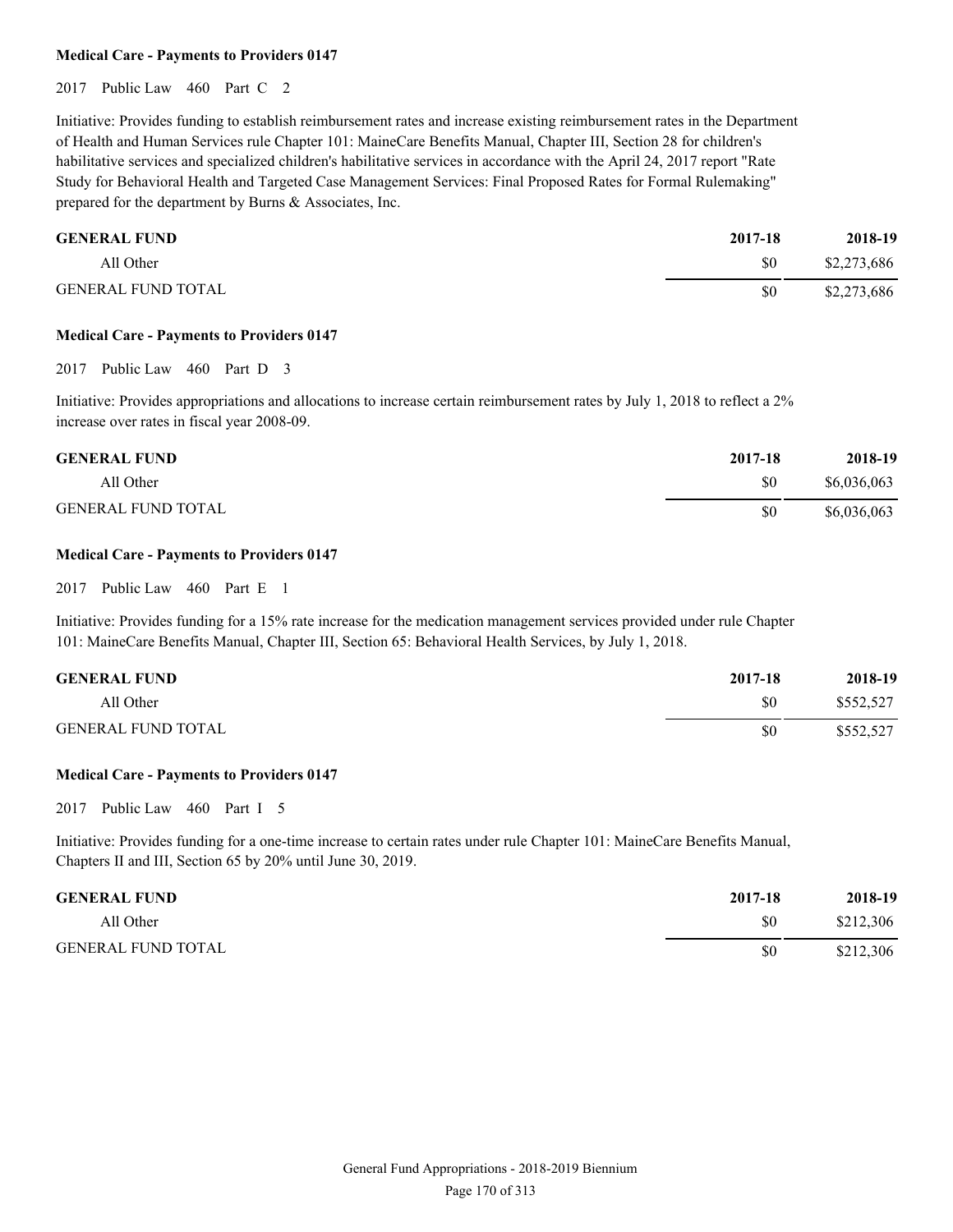| <b>IMEDICAL CARE - PAYMENTS TO PROVIDERS 0147</b><br><b>IPROGRAM SUMMARY</b> |               |               |
|------------------------------------------------------------------------------|---------------|---------------|
| <b>IGENERAL FUND</b>                                                         | 2017-18       | 2018-19       |
| <b>All Other</b>                                                             | \$411,081,218 | \$423,778,358 |
| <b>GENERAL FUND TOTAL</b>                                                    | \$411,081,218 | \$423,778,358 |

#### **Mental Health Services - Child Medicaid Z207**

2017 Public Law 284 Part A 34

Initiative: Transfers All Other funding from the Department of Health and Human Services - formerly BDS programs to equivalent programs established in the Department of Health and Human Services to consolidate the administrative components of the departments combined pursuant to Public Law 2003, chapter 689.

| <b>GENERAL FUND</b>                                                            | 2017-18      | 2018-19      |
|--------------------------------------------------------------------------------|--------------|--------------|
| All Other                                                                      | \$34,262,243 | \$34,262,243 |
| <b>GENERAL FUND TOTAL</b>                                                      | \$34,262,243 | \$34,262,243 |
| <b>IMENTAL HEALTH SERVICES - CHILD MEDICAID Z207</b><br><b>PROGRAM SUMMARY</b> |              |              |
| <b>IGENERAL FUND</b>                                                           | 2017-18      | 2018-19      |
| <b>All Other</b>                                                               | \$34,262,243 | \$34,262,243 |
| <b>IGENERAL FUND TOTAL</b>                                                     | \$34,262,243 | \$34,262,243 |

#### **Mental Health Services - Children Z206**

2017 Public Law 284 Part A 34

Initiative: Eliminates 189 positions from various programs within the Department of Health and Human Services and reduces funding for related All Other. Position detail is on file in the Bureau of the Budget.

| <b>GENERAL FUND</b>           | 2017-18        | 2018-19        |
|-------------------------------|----------------|----------------|
| POSITIONS - LEGISLATIVE COUNT | (13.000)       | (13.000)       |
| Personal Services             | (S1, 116, 512) | (S1, 148, 807) |
| All Other                     | (S79.261)      | (S79,261)      |
| <b>GENERAL FUND TOTAL</b>     | (S1, 195, 773) | (S1,228,068)   |

#### **Mental Health Services - Children Z206**

2017 Public Law 284 Part A 34

Initiative: Transfers and reallocates one Public Service Coordinator II position, 2 Social Services Program Specialist I positions and one Social Services Program Specialist II position and related All Other from 100% Mental Health Services - Children program, General Fund to 72% General Fund and 28% Other Special Revenue Funds in the Office of Child and Family Services - Central program.

| GENERAL FUND                  | 2017-18 | 2018-19 |
|-------------------------------|---------|---------|
| POSITIONS - LEGISLATIVE COUNT | (4.000) | (4.000) |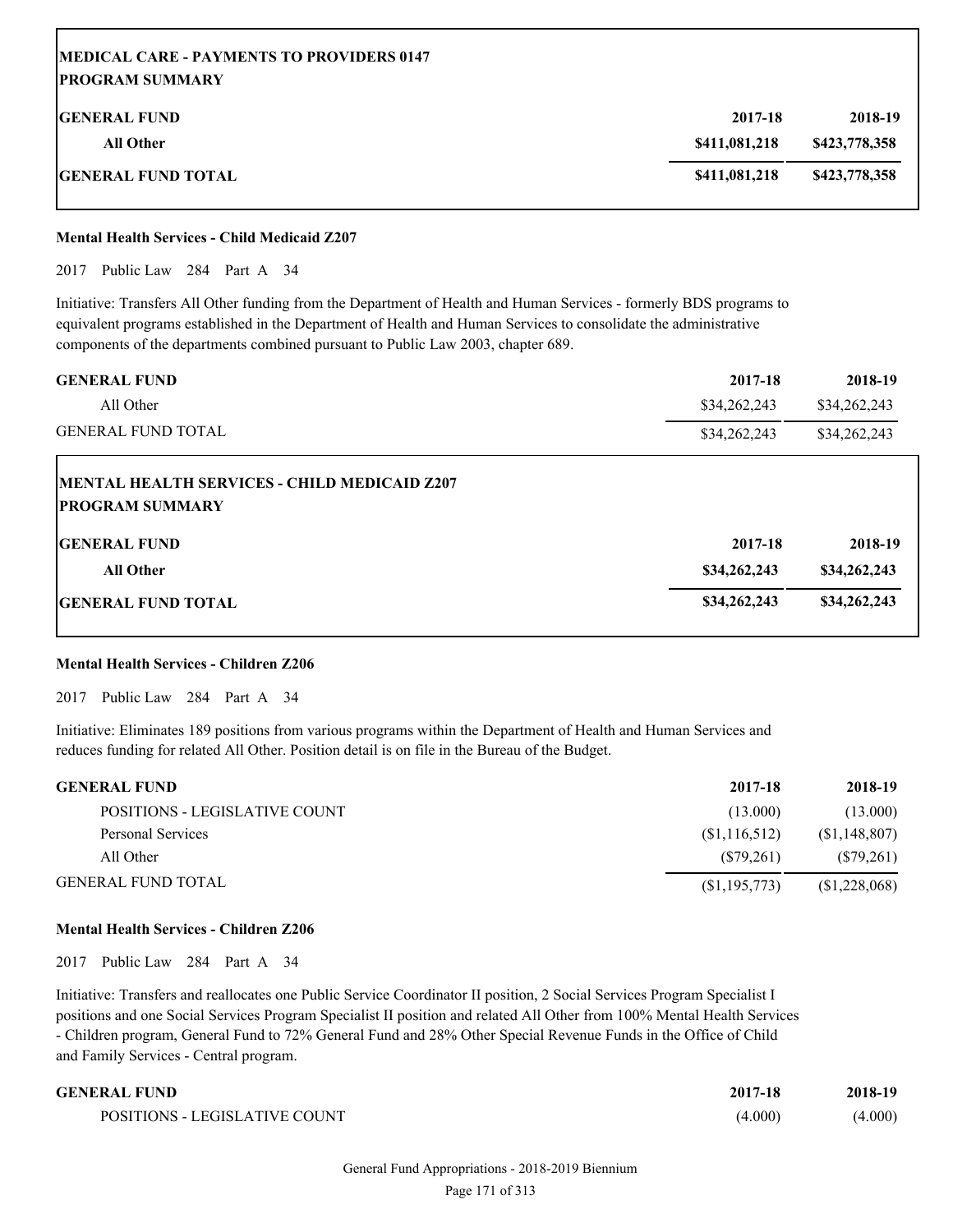| Personal Services         | (\$345,118) | $(\$360,900)$ |
|---------------------------|-------------|---------------|
| All Other                 | (S17.559)   | (S17,559)     |
| <b>GENERAL FUND TOTAL</b> | (S362, 677) | (S378, 459)   |

#### **Mental Health Services - Children Z206**

2017 Public Law 284 Part A 34

Initiative: Transfers Personal Services by position from the Department of Health and Human Services - formerly BDS programs to equivalent programs established in the Department of Health and Human Services to consolidate the administrative components of the departments combined pursuant to Public Law 2003, chapter 689.

| <b>GENERAL FUND</b>           | 2017-18     | 2018-19     |
|-------------------------------|-------------|-------------|
| POSITIONS - LEGISLATIVE COUNT | 48.000      | 48.000      |
| Personal Services             | \$4,127,812 | \$4.232.314 |
| <b>GENERAL FUND TOTAL</b>     | \$4,127,812 | \$4,232,314 |

#### **Mental Health Services - Children Z206**

2017 Public Law 284 Part A 34

Initiative: Transfers All Other funding from the Department of Health and Human Services - formerly BDS programs to equivalent programs established in the Department of Health and Human Services to consolidate the administrative components of the departments combined pursuant to Public Law 2003, chapter 689.

| <b>GENERAL FUND</b>       | 2017-18      | 2018-19      |
|---------------------------|--------------|--------------|
| All Other                 | \$12,016,003 | \$12,016,003 |
| <b>GENERAL FUND TOTAL</b> | \$12,016,003 | \$12,016,003 |

#### **Mental Health Services - Children Z206**

2017 Public Law 284 Part X 3

Initiative: Reduces funding to reflect projected savings from an increase in the attrition rate from 1.6% to 5% for fiscal years 2017-18 and 2018-19.

| <b>GENERAL FUND</b>       | 2017-18    | 2018-19    |
|---------------------------|------------|------------|
| Personal Services         | (S76.327)  | (S77, 547) |
| <b>GENERAL FUND TOTAL</b> | (S76, 327) | (S77, 547) |

#### **Mental Health Services - Children Z206**

2017 Public Law 284 Part ZZZZZZZ 9

Initiative: Eliminates one Public Service Coordinator II position from the Mental Health Services - Children program within the Department of Health and Human Services and reduces funding for related All Other, as of July 1, 2018.

| <b>GENERAL FUND</b>           | 2017-18 | 2018-19     |
|-------------------------------|---------|-------------|
| POSITIONS - LEGISLATIVE COUNT | 0.000   | (1.000)     |
| Personal Services             | \$0     | (S113,963)  |
| All Other                     | \$0     | (S6, 286)   |
| <b>GENERAL FUND TOTAL</b>     | \$0     | (\$120,249) |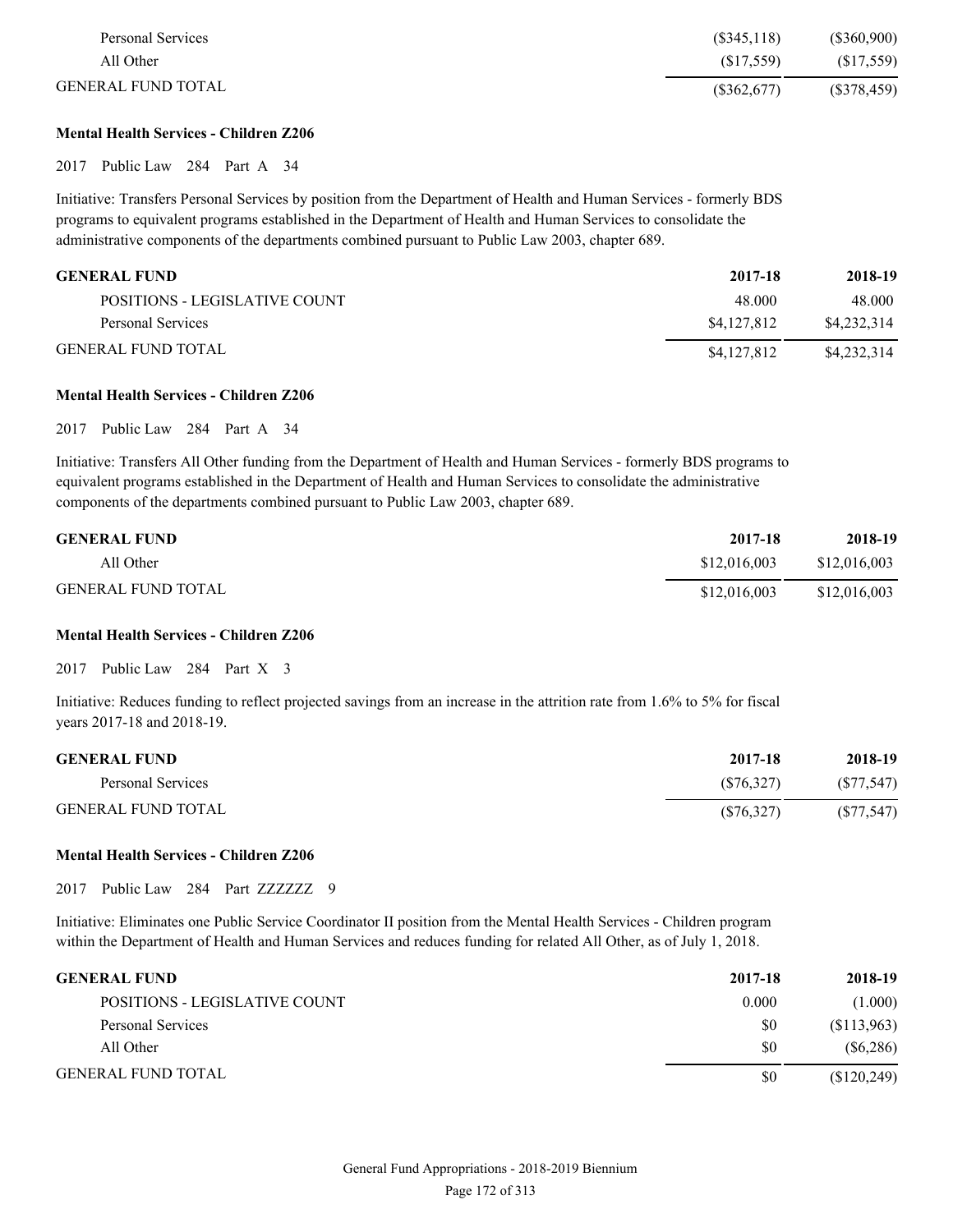| MENTAL HEALTH SERVICES - CHILDREN Z206<br><b> PROGRAM SUMMARY</b> |              |              |
|-------------------------------------------------------------------|--------------|--------------|
| <b>IGENERAL FUND</b>                                              | 2017-18      | 2018-19      |
|                                                                   |              |              |
| <b>POSITIONS - LEGISLATIVE COUNT</b>                              | 31.000       | 30.000       |
| <b>Personal Services</b>                                          | \$2,589,855  | \$2,531,097  |
| <b>All Other</b>                                                  | \$11,919,183 | \$11,912,897 |
| GENERAL FUND TOTAL                                                | \$14,509,038 | \$14,443,994 |

#### **Mental Health Services - Community Z198**

2017 Public Law 284 Part A 34

Initiative: Transfers 2 Human Services Caseworker positions from the Developmental Services - Community program and one Health Program Manager position from the Mental Health Services - Community program to the Brain Injury program within the same fund and adjusts related All Other.

| <b>GENERAL FUND</b>           | 2017-18   | 2018-19      |
|-------------------------------|-----------|--------------|
| POSITIONS - LEGISLATIVE COUNT | (1.000)   | (1.000)      |
| Personal Services             | (S82,702) | $(\$86,770)$ |
| All Other                     | (S6.097)  | (S6,097)     |
| <b>GENERAL FUND TOTAL</b>     | (S88,799) | (S92, 867)   |

#### **Mental Health Services - Community Z198**

2017 Public Law 284 Part A 34

Initiative: Transfers and reallocates one Public Service Manager II position and related All Other from 100% Mental Health Services - Community program, General Fund to 35% General Fund and 65% Other Special Revenue Funds in the Maine Center for Disease Control and Prevention program.

| <b>GENERAL FUND</b>           | 2017-18     | 2018-19     |
|-------------------------------|-------------|-------------|
| POSITIONS - LEGISLATIVE COUNT | (1.000)     | (1.000)     |
| Personal Services             | (S124.807)  | (S125, 498) |
| All Other                     | (S2.134)    | (S2, 134)   |
| <b>GENERAL FUND TOTAL</b>     | (S126, 941) | (S127, 632) |

#### **Mental Health Services - Community Z198**

2017 Public Law 284 Part A 34

Initiative: Transfers and reallocates 2 Statistician I positions and one Social Services Program Specialist II position from 100% Mental Health Services - Community program, General Fund, one Comprehensive Health Planner II position from 100% Office of Substance Abuse and Mental Health Services program, Federal Block Grant Fund and one Statistician I position and one Supervisor Data & Research position from 100% Office of Substance Abuse and Mental Health Services program, General Fund to 60% General Fund and 40% Other Special Revenue Funds in the Office of the Commissioner program. Also transfers related All Other.

| <b>GENERAL FUND</b>           | 2017-18       | 2018-19    |
|-------------------------------|---------------|------------|
| POSITIONS - LEGISLATIVE COUNT | (3.000)       | (3.000)    |
| Personal Services             | $(\$209,624)$ | (S211,279) |
| All Other                     | (S18,291)     | (S18,291)  |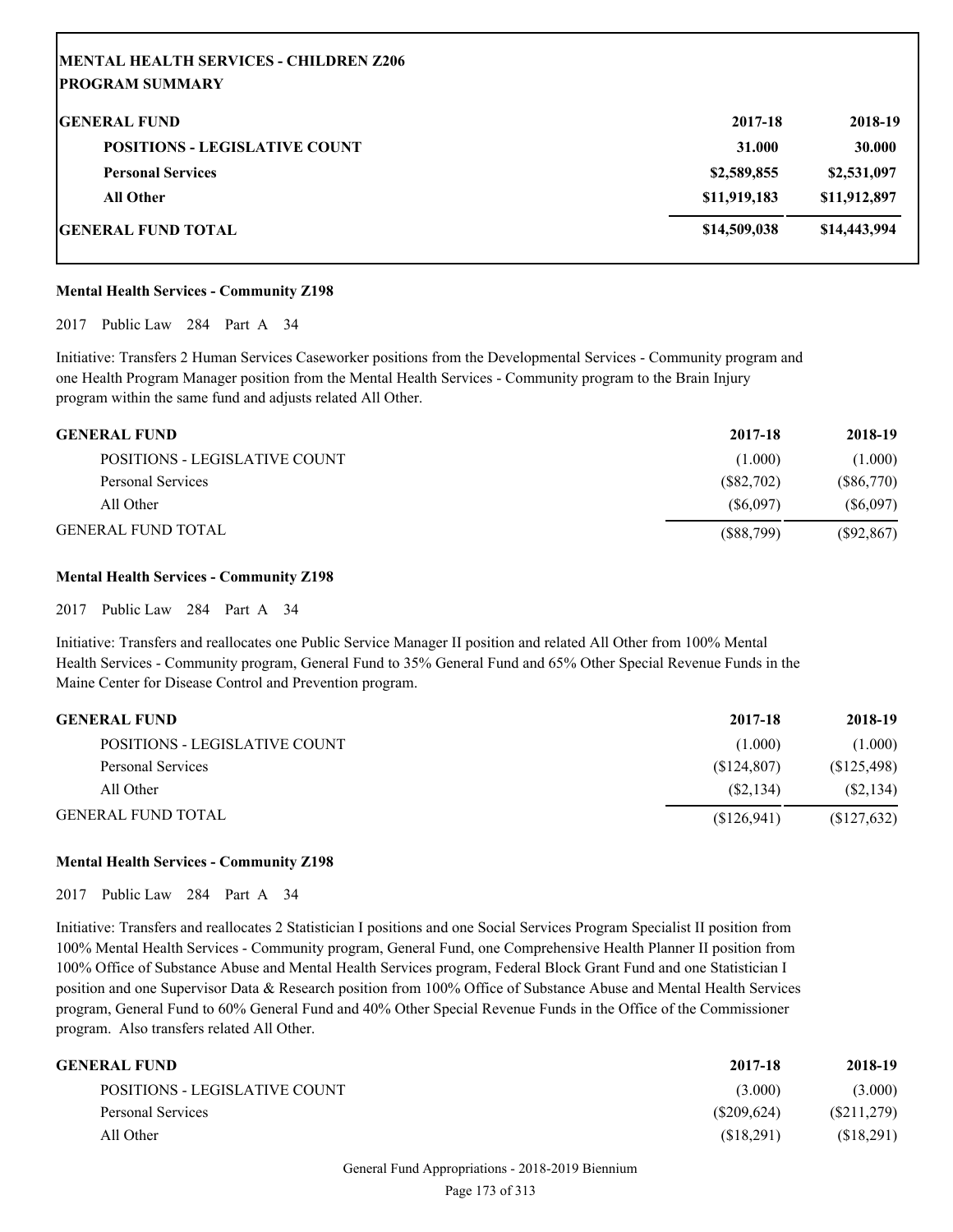#### **Mental Health Services - Community Z198**

2017 Public Law 284 Part A 34

Initiative: Transfers and reallocates one Behavioral Health Program Coordinator position and one Deputy Director Office of Aging and Mental Health Services position and related All Other from 100% Mental Health Services - Community program, General Fund to 50% General Fund and 50% Federal Expenditures Fund in the Office of MaineCare Services program. Also transfers and reallocates one Integrated System Manager position and related All Other from 100% Mental Health Services - Community program, General Fund to 60% General Fund and 40% Other Special Revenue Funds in the Office of the Commissioner program.

| <b>GENERAL FUND</b>           | 2017-18     | 2018-19     |
|-------------------------------|-------------|-------------|
| POSITIONS - LEGISLATIVE COUNT | (3.000)     | (3.000)     |
| Personal Services             | (S320.349)  | (\$332,864) |
| All Other                     | (S9.755)    | (S9,755)    |
| <b>GENERAL FUND TOTAL</b>     | (S330, 104) | (\$342,619) |

#### **Mental Health Services - Community Z198**

2017 Public Law 284 Part A 34

Initiative: Transfers appropriation from the Mental Health Services - Community program to the Brain Injury program within the same fund related to geriatric psychiatric services delivered in residential care facilities.

| <b>GENERAL FUND</b>       | 2017-18     | 2018-19     |
|---------------------------|-------------|-------------|
| All Other                 | (S554.228)  | (S554, 228) |
| <b>GENERAL FUND TOTAL</b> | (S554, 228) | (S554, 228) |

#### **Mental Health Services - Community Z198**

2017 Public Law 284 Part A 34

Initiative: Transfers Personal Services by position from the Department of Health and Human Services - formerly BDS programs to equivalent programs established in the Department of Health and Human Services to consolidate the administrative components of the departments combined pursuant to Public Law 2003, chapter 689.

| <b>GENERAL FUND</b>           | 2017-18     | 2018-19     |
|-------------------------------|-------------|-------------|
| POSITIONS - LEGISLATIVE COUNT | 59.500      | 59.500      |
| Personal Services             | \$5.193.536 | \$5,301,382 |
| <b>GENERAL FUND TOTAL</b>     | \$5,193,536 | \$5,301,382 |

#### **Mental Health Services - Community Z198**

2017 Public Law 284 Part A 34

Initiative: Transfers All Other funding from the Department of Health and Human Services - formerly BDS programs to equivalent programs established in the Department of Health and Human Services to consolidate the administrative components of the departments combined pursuant to Public Law 2003, chapter 689.

| <b>GENERAL FUND</b>       | 2017-18      | 2018-19      |
|---------------------------|--------------|--------------|
| All Other                 | \$21,843,628 | \$21,843,628 |
| <b>GENERAL FUND TOTAL</b> | \$21,843,628 | \$21,843,628 |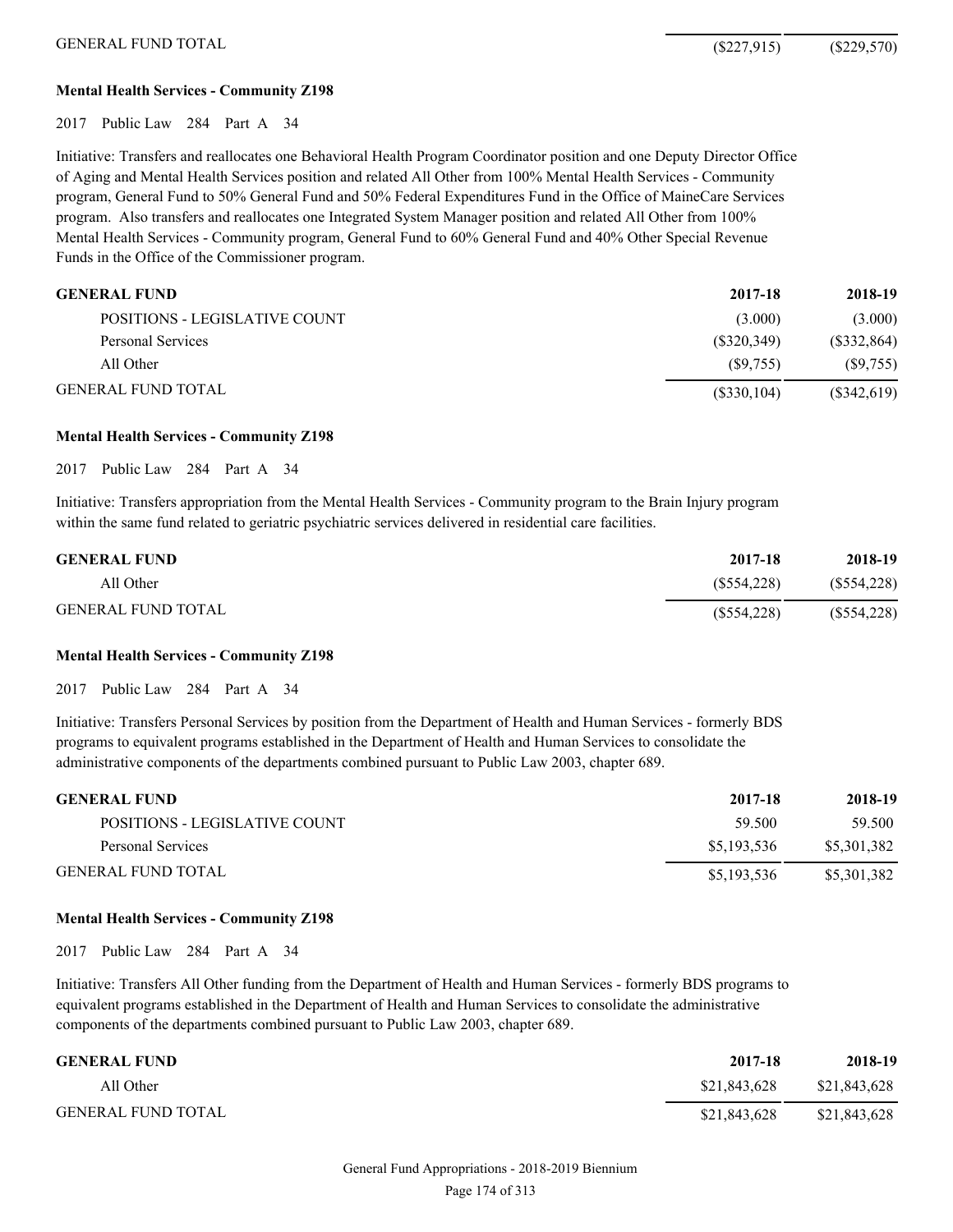# **Mental Health Services - Community Z198**

2017 Public Law 284 Part A 34

Initiative: Eliminates 189 positions from various programs within the Department of Health and Human Services and reduces funding for related All Other. Position detail is on file in the Bureau of the Budget.

| <b>GENERAL FUND</b>           | 2017-18      | 2018-19     |
|-------------------------------|--------------|-------------|
| POSITIONS - LEGISLATIVE COUNT | (2.000)      | (2.000)     |
| Personal Services             | (\$122, 154) | (\$128,084) |
| All Other                     | (S12.194)    | (S12, 194)  |
| <b>GENERAL FUND TOTAL</b>     | (S134,348)   | (S140,278)  |

# **Mental Health Services - Community Z198**

2017 Public Law 284 Part A 34

Initiative: Reorganizes one vacant Behavioral Health Program Coordinator position to a Comprehensive Health Planner II position and transfers the position from the Mental Health Services - Community program to the Office of Substance Abuse and Mental Health Services program within the same fund. Reorganizes one vacant Social Services Program Specialist I position to a Comprehensive Health Planner II position, increases the hours of the position from 54 hours biweekly to 80 hours biweekly and transfers the position from the Mental Health Services - Community program to the Office of Substance Abuse and Mental Health Services program within the same fund. Also, eliminates one vacant Librarian I position from the Office of Substance Abuse and Mental Health Services program.

| <b>GENERAL FUND</b>           | 2017-18     | 2018-19     |
|-------------------------------|-------------|-------------|
| POSITIONS - LEGISLATIVE COUNT | (2.000)     | (2.000)     |
| Personal Services             | (S126, 975) | (\$133,288) |
| All Other                     | (S12.194)   | (S12, 194)  |
| <b>GENERAL FUND TOTAL</b>     | (S139,169)  | (\$145,482) |

# **Mental Health Services - Community Z198**

2017 Public Law 284 Part X 3

Initiative: Reduces funding to reflect projected savings from an increase in the attrition rate from 1.6% to 5% for fiscal years 2017-18 and 2018-19.

| <b>GENERAL FUND</b>       | 2017-18    | 2018-19     |
|---------------------------|------------|-------------|
| Personal Services         | (S119.615) | (\$121,027) |
| <b>GENERAL FUND TOTAL</b> | (S119,615) | (S121, 027) |

# **Mental Health Services - Community Z198**

2017 Public Law 284 Part ZZZZZZ 9

Initiative: Eliminates one Public Service Coordinator II position from the Mental Health Services - Community program within the Department of Health and Human Services and reduces funding for related All Other, as of July 1, 2018.

| <b>GENERAL FUND</b>           | 2017-18 | 2018-19     |
|-------------------------------|---------|-------------|
| POSITIONS - LEGISLATIVE COUNT | 0.000   | (1.000)     |
| Personal Services             | \$0     | (\$112,635) |
| All Other                     | \$0     | (S6, 286)   |
| <b>GENERAL FUND TOTAL</b>     | \$0     | (\$118,921) |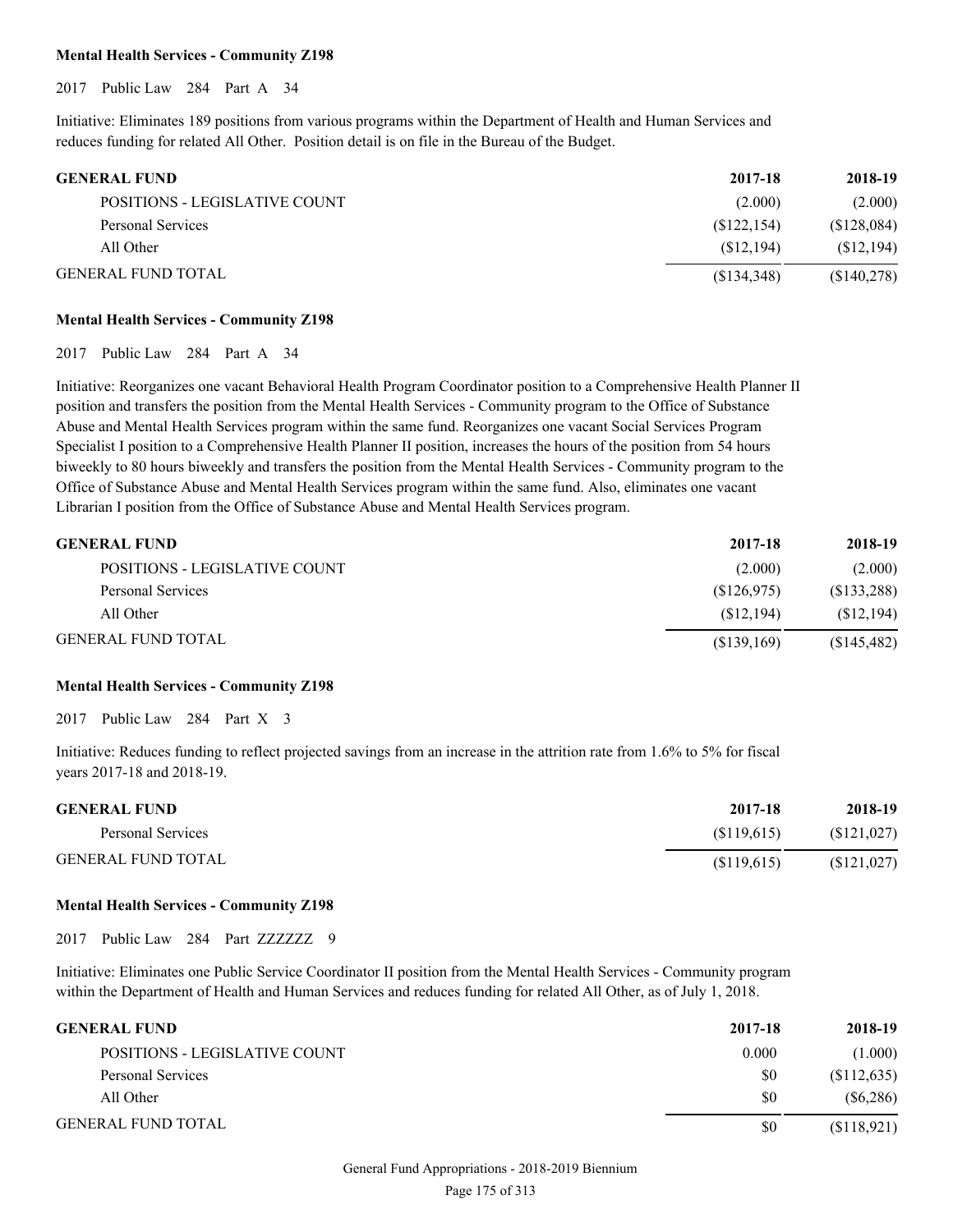| MENTAL HEALTH SERVICES - COMMUNITY Z198<br><b>IPROGRAM SUMMARY</b> |              |              |
|--------------------------------------------------------------------|--------------|--------------|
| <b>IGENERAL FUND</b>                                               | 2017-18      | 2018-19      |
| <b>POSITIONS - LEGISLATIVE COUNT</b>                               | 47.500       | 46.500       |
| <b>Personal Services</b>                                           | \$4,087,310  | \$4,049,937  |
| <b>All Other</b>                                                   | \$21,228,735 | \$21,222,449 |
| GENERAL FUND TOTAL                                                 | \$25,316,045 | \$25,272,386 |

# **Mental Health Services - Community Medicaid Z201**

2017 Public Law 284 Part A 34

Initiative: Transfers All Other funding from the Department of Health and Human Services - formerly BDS programs to equivalent programs established in the Department of Health and Human Services to consolidate the administrative components of the departments combined pursuant to Public Law 2003, chapter 689.

| <b>GENERAL FUND</b>                                                        | 2017-18      | 2018-19      |
|----------------------------------------------------------------------------|--------------|--------------|
| All Other                                                                  | \$39,547,419 | \$39,547,419 |
| <b>GENERAL FUND TOTAL</b>                                                  | \$39,547,419 | \$39,547,419 |
| MENTAL HEALTH SERVICES - COMMUNITY MEDICAID Z201<br><b>PROGRAM SUMMARY</b> |              |              |
| <b>IGENERAL FUND</b>                                                       | 2017-18      | 2018-19      |
| <b>All Other</b>                                                           | \$39,547,419 | \$39,547,419 |
| <b>GENERAL FUND TOTAL</b>                                                  | \$39,547,419 | \$39,547,419 |

# **Multicultural Services Z034**

2017 Public Law 284 Part A 34

Initiative: BASELINE BUDGET

| <b>GENERAL FUND</b>           | 2017-18   | 2018-19   |
|-------------------------------|-----------|-----------|
| POSITIONS - LEGISLATIVE COUNT | 1.000     | 1.000     |
| Personal Services             | \$105,008 | \$105,161 |
| All Other                     | \$18,707  | \$18,707  |
| <b>GENERAL FUND TOTAL</b>     | \$123.715 | \$123,868 |

# **Multicultural Services Z034**

2017 Public Law 284 Part X 3

Initiative: Reduces funding to reflect projected savings from an increase in the attrition rate from 1.6% to 5% for fiscal years 2017-18 and 2018-19.

| <b>GENERAL FUND</b> | 2017-18     | 2018-19  |
|---------------------|-------------|----------|
| Personal Services   | $(\$3,587)$ | (S3,592) |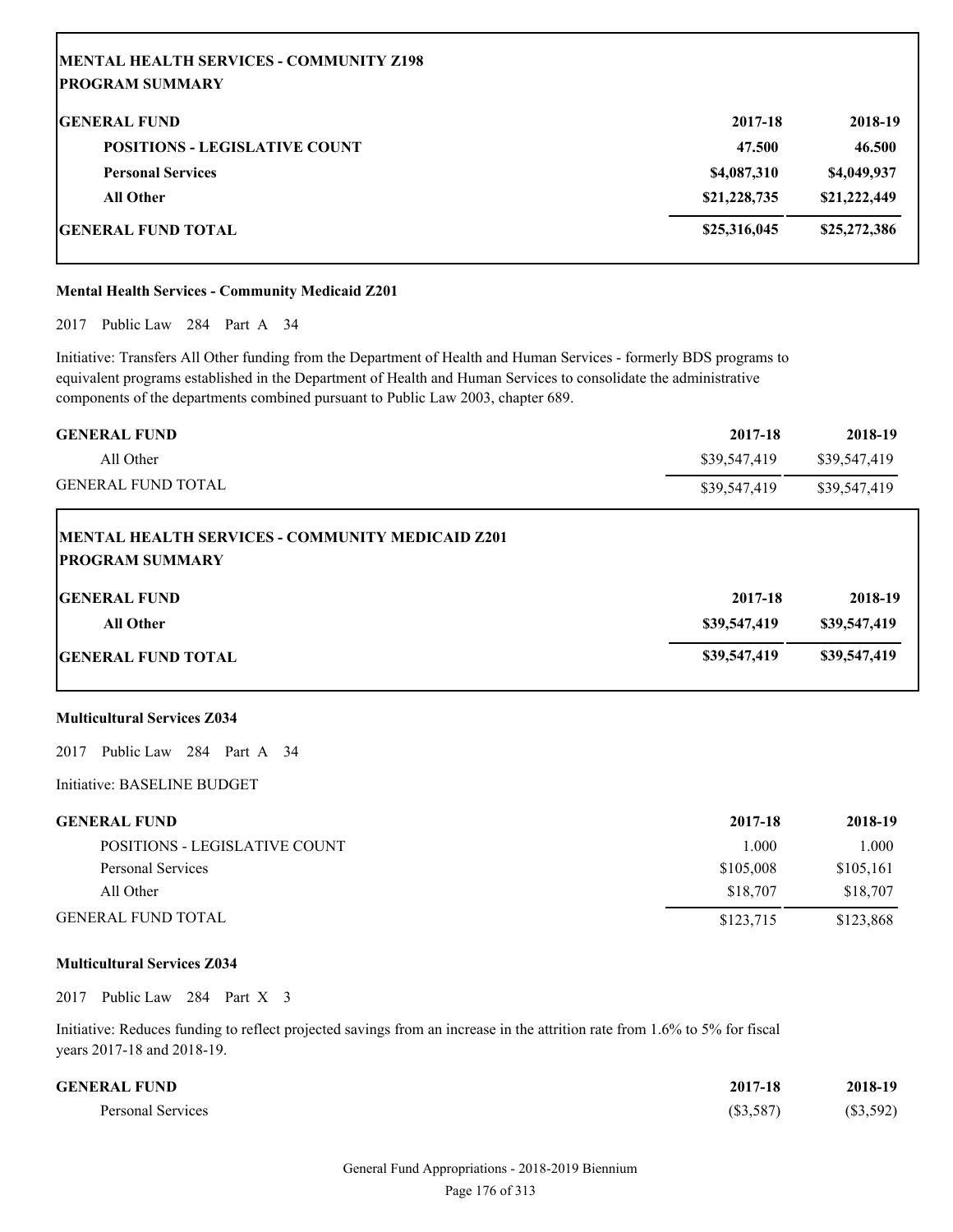| <b>GENERAL FUND TOTAL</b>                                                                          | (\$3,587)    | (\$3,592)    |
|----------------------------------------------------------------------------------------------------|--------------|--------------|
| MULTICULTURAL SERVICES Z034                                                                        |              |              |
| <b>PROGRAM SUMMARY</b>                                                                             |              |              |
| <b>GENERAL FUND</b>                                                                                | 2017-18      | 2018-19      |
| <b>POSITIONS - LEGISLATIVE COUNT</b>                                                               | 1.000        | 1.000        |
| <b>Personal Services</b>                                                                           | \$101,421    | \$101,569    |
| <b>All Other</b>                                                                                   | \$18,707     | \$18,707     |
| <b>GENERAL FUND TOTAL</b>                                                                          | \$120,128    | \$120,276    |
| <b>Nursing Facilities 0148</b>                                                                     |              |              |
| Public Law 284 Part A 34<br>2017                                                                   |              |              |
| Initiative: BASELINE BUDGET                                                                        |              |              |
| <b>GENERAL FUND</b>                                                                                | 2017-18      | 2018-19      |
| All Other                                                                                          | \$93,313,433 | \$93,313,433 |
| <b>GENERAL FUND TOTAL</b>                                                                          | \$93,313,433 | \$93,313,433 |
| <b>Nursing Facilities 0148</b>                                                                     |              |              |
| Public Law 460 Part B 5<br>2017                                                                    |              |              |
| Initiative: Provides appropriations and allocations for an increase to rates for certain services. |              |              |
| <b>GENERAL FUND</b>                                                                                | 2017-18      | 2018-19      |
| All Other                                                                                          | \$0          | \$5,475,685  |
| <b>GENERAL FUND TOTAL</b>                                                                          | \$0          | \$5,475,685  |
| <b>NURSING FACILITIES 0148</b><br><b>PROGRAM SUMMARY</b>                                           |              |              |
| <b>GENERAL FUND</b>                                                                                | 2017-18      | 2018-19      |
| <b>All Other</b>                                                                                   | \$93,313,433 | \$98,789,118 |
| <b>GENERAL FUND TOTAL</b>                                                                          | \$93,313,433 | \$98,789,118 |
| <b>Office for Family Independence Z020</b>                                                         |              |              |
| 2017 Public Law 284 Part A 34                                                                      |              |              |
| Initiative: BASELINE BUDGET                                                                        |              |              |
| <b>GENERAL FUND</b>                                                                                | 2017-18      | 2018-19      |
| POSITIONS - LEGISLATIVE COUNT                                                                      | 18.000       | 18.000       |
| <b>Personal Services</b>                                                                           | \$2,096,576  | \$2,150,924  |
| All Other                                                                                          | \$3,679,516  | \$3,679,516  |
| <b>GENERAL FUND TOTAL</b>                                                                          | \$5,776,092  | \$5,830,440  |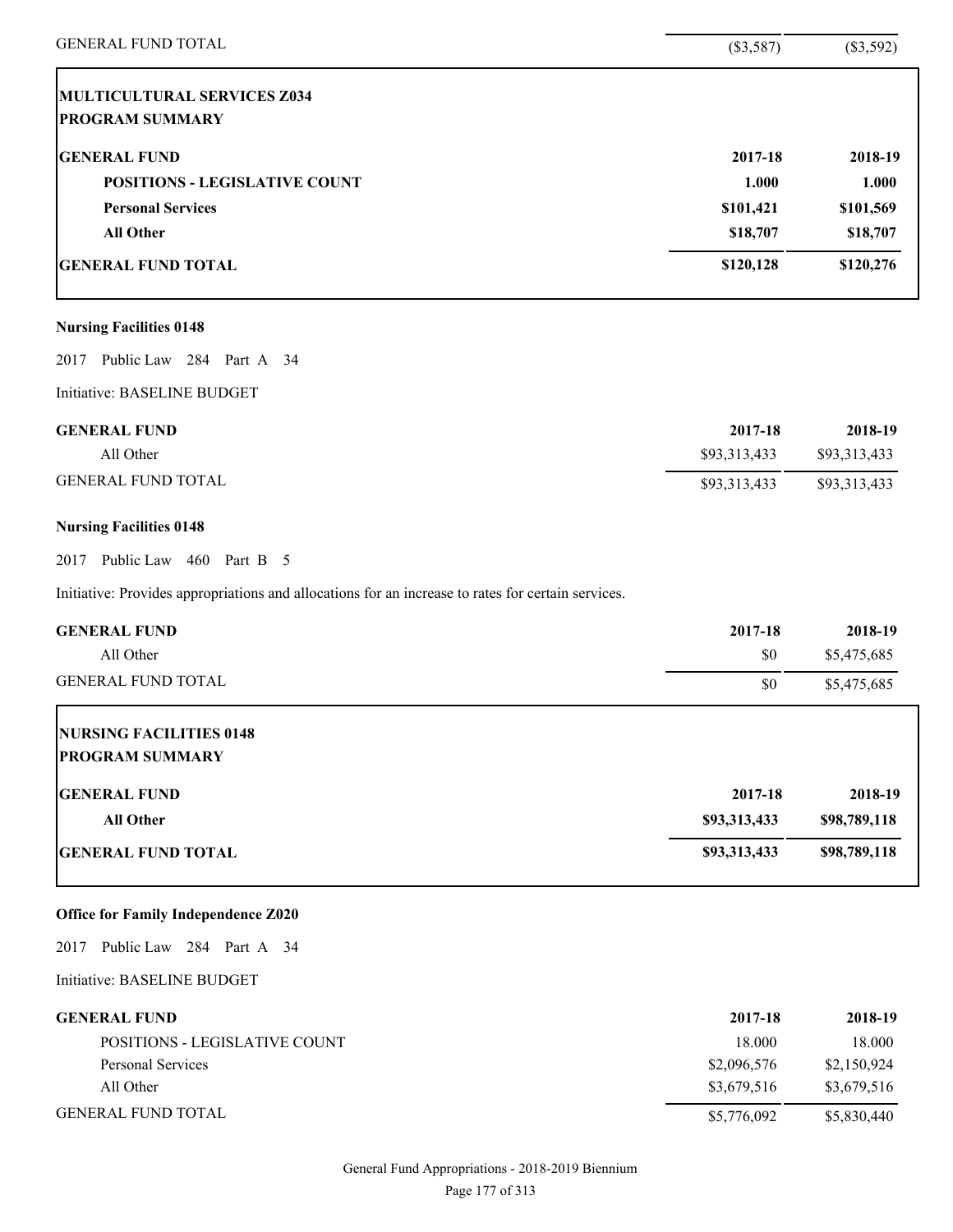# **Office for Family Independence Z020**

2017 Public Law 284 Part A 34

Initiative: Adjusts funding between the Office of the Commissioner District Operations program and the Office for Family Independence program related to rent costs and technology enhancements.

| <b>GENERAL FUND</b>       | 2017-18  | 2018-19  |
|---------------------------|----------|----------|
| All Other                 | \$70,000 | \$70,000 |
| <b>GENERAL FUND TOTAL</b> | \$70,000 | \$70,000 |

#### **Office for Family Independence Z020**

2017 Public Law 284 Part A 34

Initiative: Transfers and reallocates 2 Eligibility Specialist positions and related All Other from 45% General Fund and 55% Other Special Revenue Funds in the Office of Family Independence - District program to 50% General Fund and 50% Other Special Revenue Funds in the Office for Family Independence program.

| <b>GENERAL FUND</b>           | 2017-18  | 2018-19  |
|-------------------------------|----------|----------|
| POSITIONS - LEGISLATIVE COUNT | 2.000    | 2.000    |
| Personal Services             | \$68.913 | \$70,818 |
| All Other                     | \$6,097  | \$6,097  |
| <b>GENERAL FUND TOTAL</b>     | \$75,010 | \$76.915 |

# **Office for Family Independence Z020**

2017 Public Law 284 Part A 34

Initiative: Transfers and reallocates one Public Service Coordinator II position and associated All Other from 50% General Fund and 50% Federal Expenditures Fund in the Office of MaineCare Services program to 50% General Fund and 50% Other Special Revenue Funds in the Office for Family Independence program.

| <b>GENERAL FUND</b>           | 2017-18  | 2018-19  |
|-------------------------------|----------|----------|
| POSITIONS - LEGISLATIVE COUNT | L000     | 1.000    |
| Personal Services             | \$61,972 | \$62,318 |
| All Other                     | \$3,049  | \$3,049  |
| <b>GENERAL FUND TOTAL</b>     | \$65,021 | \$65,367 |

# **Office for Family Independence Z020**

2017 Public Law 284 Part A 34

Initiative: Eliminates one Family Independence Unit Supervisor position and related All Other from 50% General Fund and 50% Other Special Revenue Funds in the Office of Family Independence - District program and eliminates one Disability Claims Adjudicator position, 3 Disability Claims Examiner positions, 3 Office Assistant II positions and 2 Office Associate II positions and related All Other from 50% General Fund and 50% Other Special Revenue Funds in the Office for Family Independence program as of June 20, 2018. Also provides funding in All Other in the Office of Family Independence - District program, Other Special Revenue Funds to issue a contract for medical review services.

| GENERAL FUND                  | 2017-18 | 2018-19     |
|-------------------------------|---------|-------------|
| POSITIONS - LEGISLATIVE COUNT | 0.000   | (3.000)     |
| Personal Services             | \$0     | (S300, 084) |
| All Other                     | SO.     | (S27, 437)  |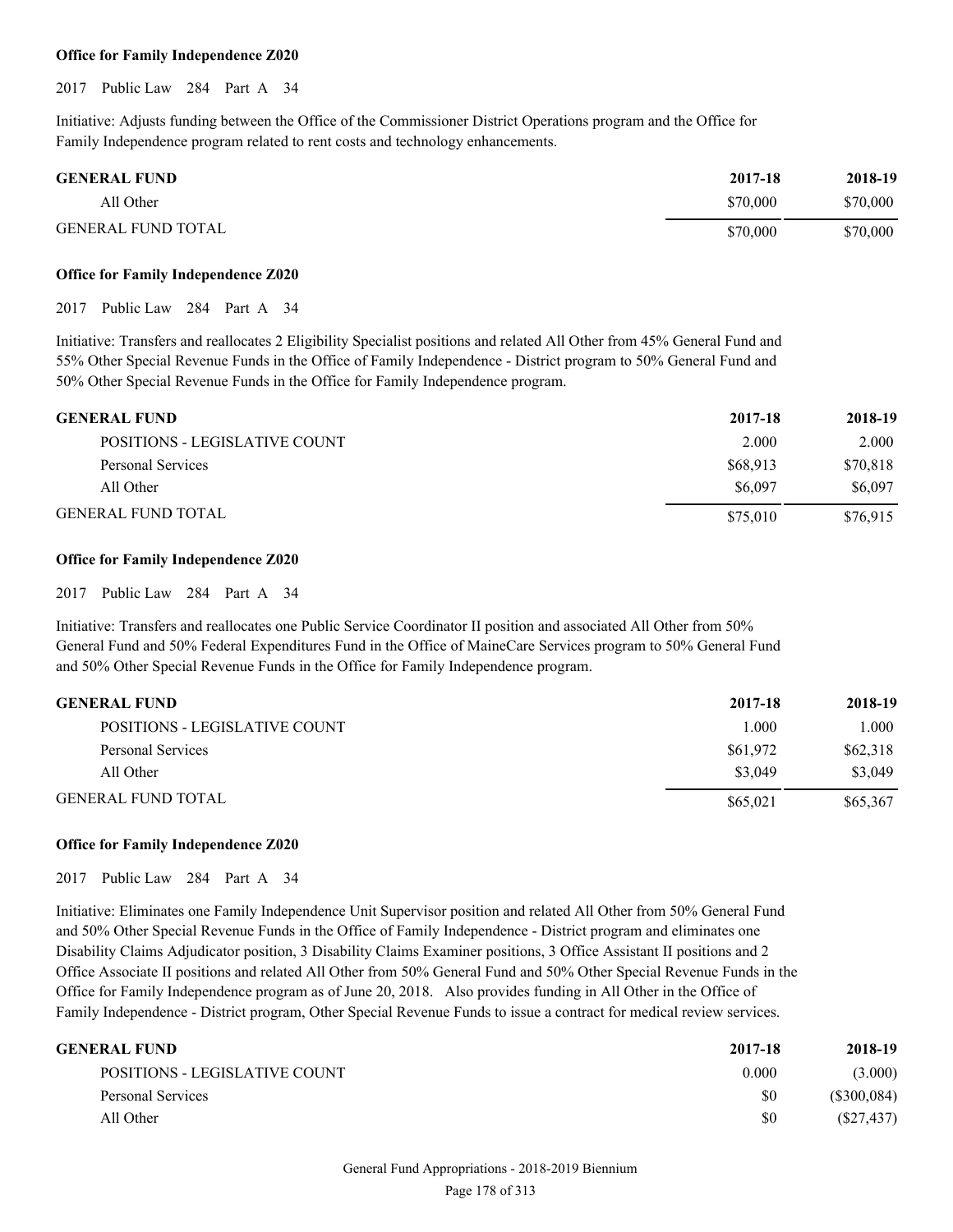# **Office for Family Independence Z020**

2017 Public Law 284 Part A 34

Initiative: Transfers and reallocates one Eligibility Specialist position and related All Other from 50% General Fund and 50% Federal Expenditures Fund in the Office of MaineCare Services program to 50% General Fund and 50% Other Special Revenue Funds in the Office for Family Independence program.

| <b>GENERAL FUND</b>           | 2017-18  | 2018-19  |
|-------------------------------|----------|----------|
| POSITIONS - LEGISLATIVE COUNT | 1.000    | 1.000    |
| Personal Services             | \$33,789 | \$35,306 |
| All Other                     | \$3,049  | \$3,049  |
| <b>GENERAL FUND TOTAL</b>     | \$36,838 | \$38,355 |

# **Office for Family Independence Z020**

2017 Public Law 284 Part A 34

Initiative: Eliminates one Accounting Assistant Technician position, one Clerk IV position, one Customer Representative Assistant II position, 23 full-time Office Assistant II positions, one part-time Office Assistant II position and 3 Office Associate II positions and related All Other funded 64% General Fund and 36% Other Special Revenue Funds in the Office of the Commissioner program. Transfers savings from the Office of the Commissioner program to the Office for Family Independence program to cover technology costs.

| <b>GENERAL FUND</b>       | 2017-18     | 2018-19     |
|---------------------------|-------------|-------------|
| All Other                 | \$1,130,354 | \$1,173,102 |
| <b>GENERAL FUND TOTAL</b> | \$1,130,354 | \$1,173,102 |

# **Office for Family Independence Z020**

2017 Public Law 284 Part X 3

Initiative: Reduces funding to reflect projected savings from an increase in the attrition rate from 1.6% to 5% for fiscal years 2017-18 and 2018-19.

| <b>GENERAL FUND</b>                                                  | 2017-18      | 2018-19      |
|----------------------------------------------------------------------|--------------|--------------|
| <b>Personal Services</b>                                             | $(\$63,694)$ | $(\$56,820)$ |
| <b>GENERAL FUND TOTAL</b>                                            | $(\$63,694)$ | $(\$56,820)$ |
| <b>OFFICE FOR FAMILY INDEPENDENCE Z020</b><br><b>PROGRAM SUMMARY</b> |              |              |
| <b>GENERAL FUND</b>                                                  | 2017-18      | 2018-19      |
| <b>POSITIONS - LEGISLATIVE COUNT</b>                                 | 22.000       | 19.000       |
| <b>Personal Services</b>                                             | \$2,197,556  | \$1,962,462  |
| <b>All Other</b>                                                     | \$4,892,065  | \$4,907,376  |
| <b>IGENERAL FUND TOTAL</b>                                           | \$7,089,621  | \$6,869,838  |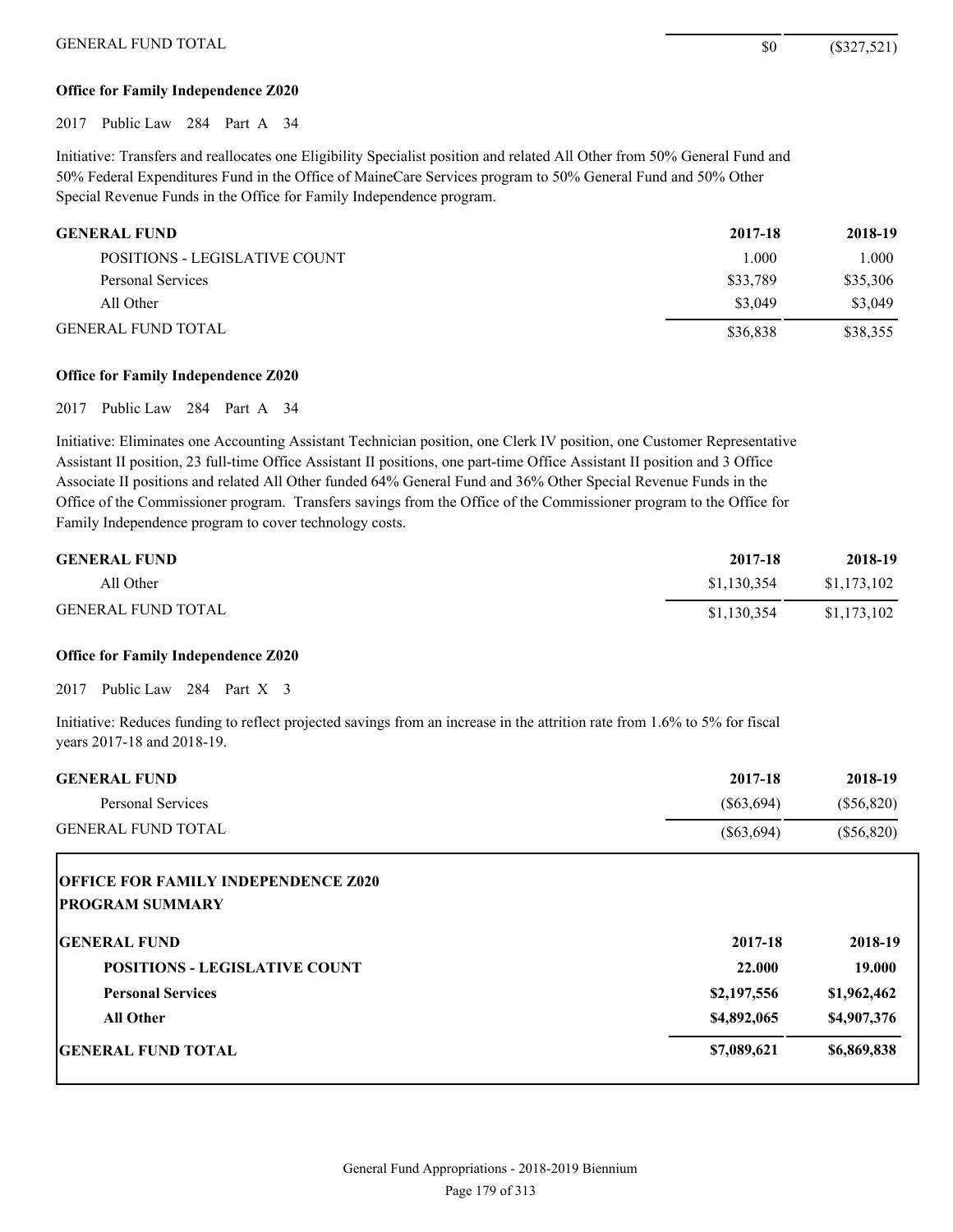#### **Office of Advocacy - BDS Z209**

2017 Public Law 284 Part A 34

Initiative: Transfers All Other funding from the Department of Health and Human Services - formerly BDS programs to equivalent programs established in the Department of Health and Human Services to consolidate the administrative components of the departments combined pursuant to Public Law 2003, chapter 689.

| <b>GENERAL FUND</b>                  | 2017-18   | 2018-19   |
|--------------------------------------|-----------|-----------|
| All Other                            | \$326,815 | \$326,815 |
| <b>GENERAL FUND TOTAL</b>            | \$326,815 | \$326,815 |
| <b>OFFICE OF ADVOCACY - BDS Z209</b> |           |           |
| <b>PROGRAM SUMMARY</b>               |           |           |
| <b>IGENERAL FUND</b>                 | 2017-18   | 2018-19   |
| <b>All Other</b>                     | \$326,815 | \$326,815 |
| <b>IGENERAL FUND TOTAL</b>           | \$326,815 | \$326,815 |

# **Office of Aging and Disability Services Adult Protective Services Z040**

2017 Public Law 284 Part A 34

Initiative: BASELINE BUDGET

| <b>GENERAL FUND</b>           | 2017-18     | 2018-19     |
|-------------------------------|-------------|-------------|
| POSITIONS - LEGISLATIVE COUNT | 76.000      | 76.000      |
| Personal Services             | \$6,347,317 | \$6,471,166 |
| All Other                     | \$1,073,189 | \$1,073,189 |
| <b>GENERAL FUND TOTAL</b>     | \$7,420,506 | \$7,544,355 |

#### **Office of Aging and Disability Services Adult Protective Services Z040**

2017 Public Law 284 Part A 34

Initiative: Eliminates 189 positions from various programs within the Department of Health and Human Services and reduces funding for related All Other. Position detail is on file in the Bureau of the Budget.

| <b>GENERAL FUND</b>           | 2017-18    | 2018-19      |
|-------------------------------|------------|--------------|
| POSITIONS - LEGISLATIVE COUNT | (1.000)    | (1.000)      |
| Personal Services             | (S41, 843) | (S43, 948)   |
| All Other                     | (S6,097)   | (S6,097)     |
| <b>GENERAL FUND TOTAL</b>     | (S47,940)  | $(\$50,045)$ |

# **Office of Aging and Disability Services Adult Protective Services Z040**

2017 Public Law 284 Part X 3

Initiative: Reduces funding to reflect projected savings from an increase in the attrition rate from 1.6% to 5% for fiscal years 2017-18 and 2018-19.

**GENERAL FUND 2017-18 2018-19**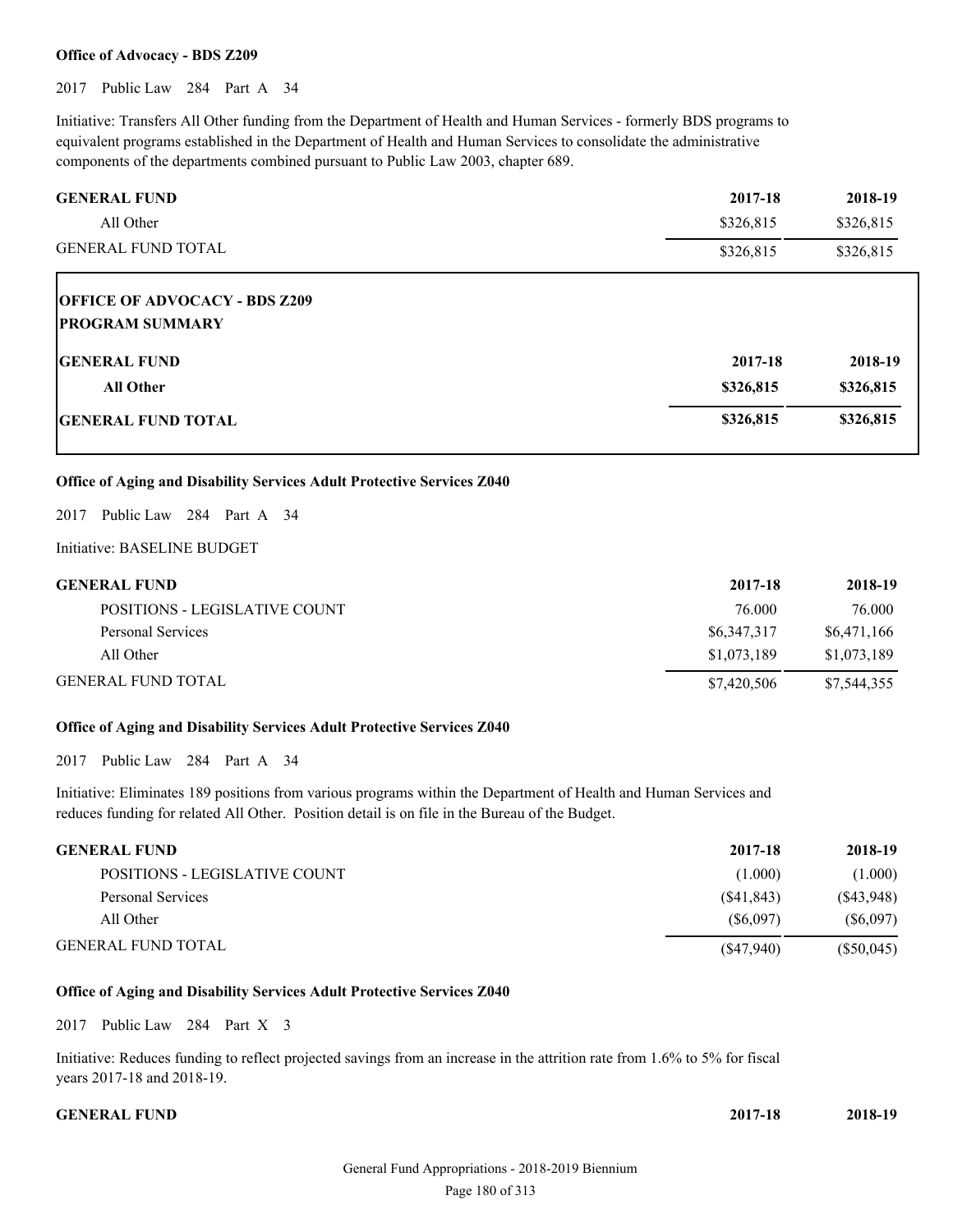| <b>Personal Services</b>                                                                                | (\$179,020) | (\$181,374) |
|---------------------------------------------------------------------------------------------------------|-------------|-------------|
| <b>GENERAL FUND TOTAL</b>                                                                               | (\$179,020) | (\$181,374) |
| <b>OFFICE OF AGING AND DISABILITY SERVICES ADULT PROTECTIVE SERVICES Z040</b><br><b>PROGRAM SUMMARY</b> |             |             |
| <b>GENERAL FUND</b>                                                                                     | 2017-18     | 2018-19     |
| <b>POSITIONS - LEGISLATIVE COUNT</b>                                                                    | 75.000      | 75.000      |
| <b>Personal Services</b>                                                                                | \$6,126,454 | \$6,245,844 |
| <b>All Other</b>                                                                                        | \$1,067,092 | \$1,067,092 |
| <b>GENERAL FUND TOTAL</b>                                                                               | \$7,193,546 | \$7,312,936 |
| Office of Aging and Disability Services Central Office 0140                                             |             |             |
| 2017 Public Law 284 Part A 34                                                                           |             |             |

# Initiative: BASELINE BUDGET

| <b>GENERAL FUND</b>           | 2017-18     | 2018-19     |
|-------------------------------|-------------|-------------|
| POSITIONS - LEGISLATIVE COUNT | 17.000      | 17.000      |
| Personal Services             | \$1,336,041 | \$1,378,787 |
| All Other                     | \$4,019,148 | \$4,019,148 |
| <b>GENERAL FUND TOTAL</b>     | \$5,355,189 | \$5,397,935 |

# **Office of Aging and Disability Services Central Office 0140**

2017 Public Law 284 Part A 34

Initiative: Transfers appropriation related to a rate increase for personal care and related services pursuant to Resolve 2015, chapter 83 from the Office of Aging and Disability Services Central Office program, General Fund to the Long Term Care - Office of Aging and Disability Services program, General Fund.

| <b>GENERAL FUND</b>       | 2017-18        | 2018-19        |
|---------------------------|----------------|----------------|
| All Other                 | (S1, 226, 400) | (S1, 226, 400) |
| <b>GENERAL FUND TOTAL</b> | (S1, 226, 400) | \$1,226,400    |

# **Office of Aging and Disability Services Central Office 0140**

2017 Public Law 284 Part X 3

Initiative: Reduces funding to reflect projected savings from an increase in the attrition rate from 1.6% to 5% for fiscal years 2017-18 and 2018-19.

| <b>GENERAL FUND</b>       | 2017-18   | 2018-19    |
|---------------------------|-----------|------------|
| Personal Services         | (S37,573) | (S38, 643) |
| <b>GENERAL FUND TOTAL</b> | (S37,573) | (S38, 643) |

# **Office of Aging and Disability Services Central Office 0140**

2017 Public Law 460 Part H 2

Initiative: Provides one-time additional funding for the provision of assisted living services.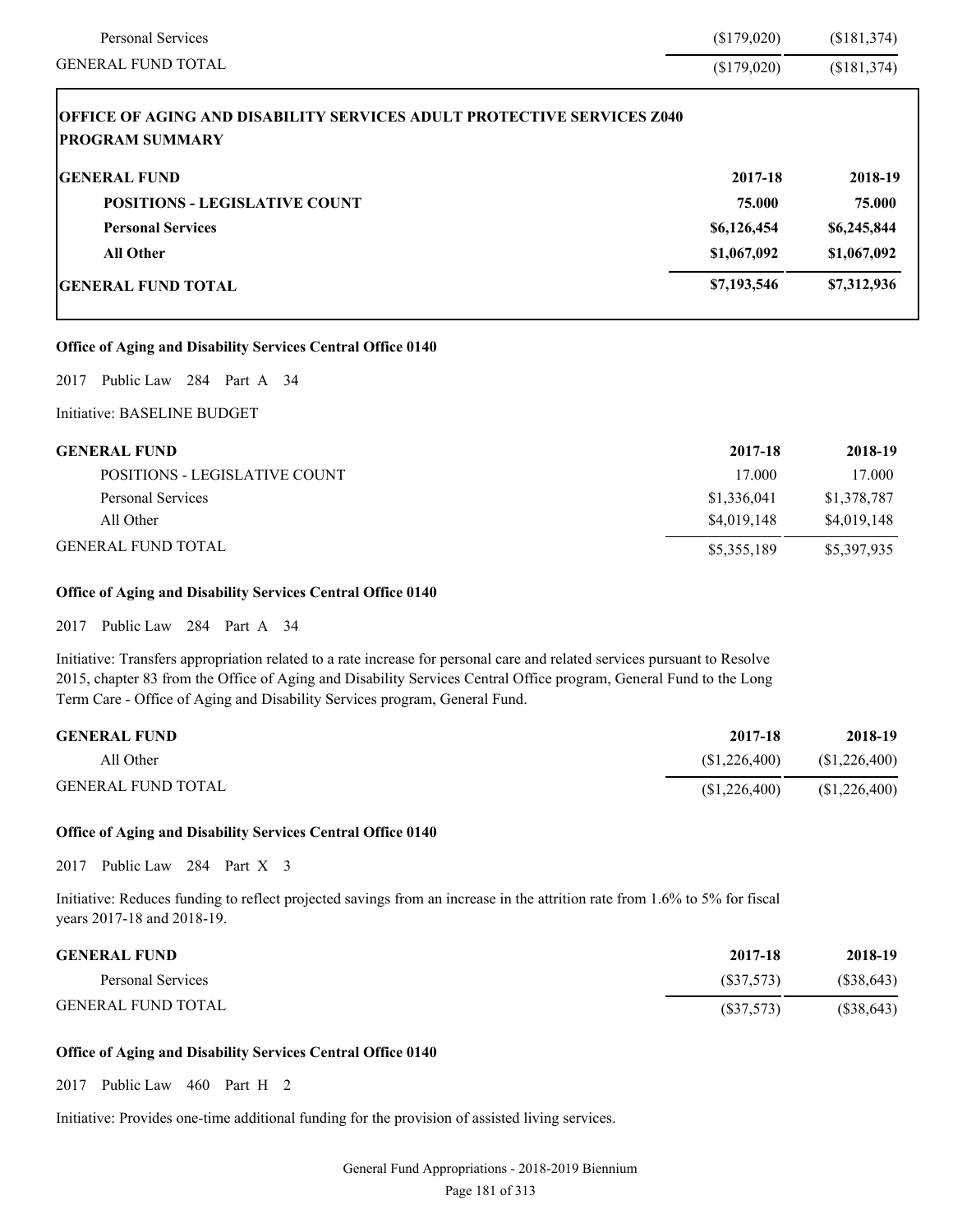| <b>GENERAL FUND</b>                                                | 2017-18     | 2018-19     |
|--------------------------------------------------------------------|-------------|-------------|
| All Other                                                          | \$0         | \$500,000   |
| <b>GENERAL FUND TOTAL</b>                                          | \$0         | \$500,000   |
| <b>OFFICE OF AGING AND DISABILITY SERVICES CENTRAL OFFICE 0140</b> |             |             |
| <b>PROGRAM SUMMARY</b>                                             |             |             |
| <b>GENERAL FUND</b>                                                | 2017-18     | 2018-19     |
| <b>POSITIONS - LEGISLATIVE COUNT</b>                               | 17.000      | 17.000      |
| <b>Personal Services</b>                                           | \$1,298,468 | \$1,340,144 |
| <b>All Other</b>                                                   | \$2,792,748 | \$3,292,748 |
| <b>GENERAL FUND TOTAL</b>                                          | \$4,091,216 | \$4,632,892 |

# **Office of Child and Family Services - Central 0307**

# 2017 Public Law 284 Part A 34

Initiative: BASELINE BUDGET

| <b>GENERAL FUND</b>           | 2017-18     | 2018-19     |
|-------------------------------|-------------|-------------|
| POSITIONS - LEGISLATIVE COUNT | 64.000      | 64.000      |
| Personal Services             | \$3,922,875 | \$4,000,400 |
| All Other                     | \$1,728,011 | \$1,728,011 |
| <b>GENERAL FUND TOTAL</b>     | \$5,650,886 | \$5,728,411 |

# **Office of Child and Family Services - Central 0307**

2017 Public Law 284 Part A 34

Initiative: Transfers and reallocates one Public Service Coordinator II position, 2 Social Services Program Specialist I positions and one Social Services Program Specialist II position and related All Other from 100% Mental Health Services - Children program, General Fund to 72% General Fund and 28% Other Special Revenue Funds in the Office of Child and Family Services - Central program.

| <b>GENERAL FUND</b>           | 2017-18   | 2018-19   |
|-------------------------------|-----------|-----------|
| POSITIONS - LEGISLATIVE COUNT | 4.000     | 4.000     |
| Personal Services             | \$248.484 | \$259,844 |
| All Other                     | \$17.559  | \$17.559  |
| <b>GENERAL FUND TOTAL</b>     | \$266,043 | \$277,403 |

# **Office of Child and Family Services - Central 0307**

2017 Public Law 284 Part A 34

Initiative: Transfers and reallocates one Public Service Manager II position and 2 Social Services Supervisor positions and related All Other from 82% General Fund and 18% Other Special Revenue Funds in the Office of Child and Family Services - District program to 72% General Fund and 28% Other Special Revenue Funds in the Office of Child and Family Services - Central program.

| GENERAL FUND                  | 2017-18 | 2018-19 |
|-------------------------------|---------|---------|
| POSITIONS - LEGISLATIVE COUNT | 3.000   | 3.000   |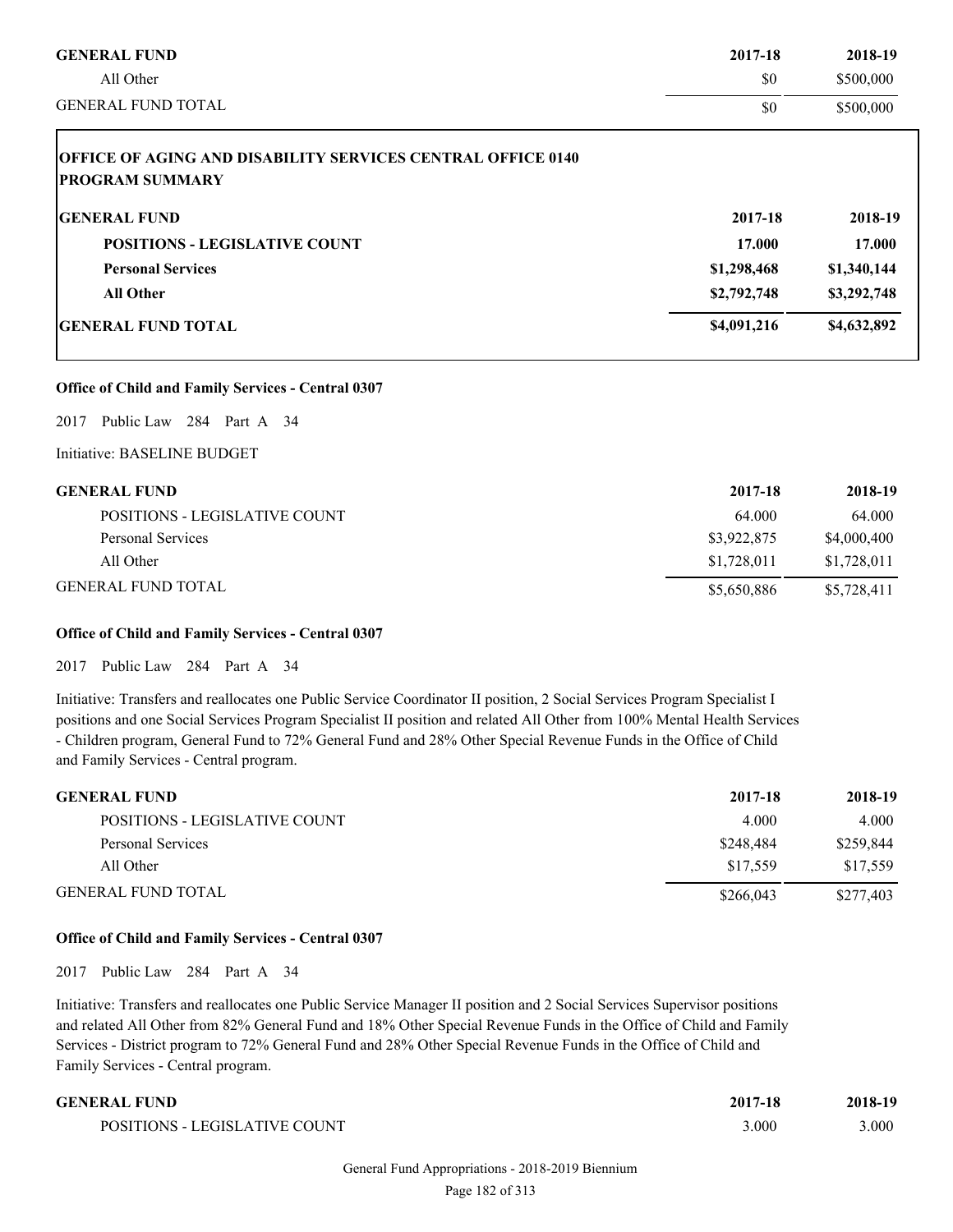| Personal Services         | \$223,446 | \$226,703 |
|---------------------------|-----------|-----------|
| All Other                 | \$13.170  | \$13,170  |
| <b>GENERAL FUND TOTAL</b> | \$236.616 | \$239,873 |

# **Office of Child and Family Services - Central 0307**

# 2017 Public Law 284 Part X 3

Initiative: Reduces funding to reflect projected savings from an increase in the attrition rate from 1.6% to 5% for fiscal years 2017-18 and 2018-19.

| <b>GENERAL FUND</b>                                                                 | 2017-18     | 2018-19     |
|-------------------------------------------------------------------------------------|-------------|-------------|
| <b>Personal Services</b>                                                            | (\$125,067) | \$126,967   |
| <b>GENERAL FUND TOTAL</b>                                                           | (\$125,067) | (\$126,967) |
| <b>OFFICE OF CHILD AND FAMILY SERVICES - CENTRAL 0307</b><br><b>PROGRAM SUMMARY</b> |             |             |
| <b>GENERAL FUND</b>                                                                 | 2017-18     | 2018-19     |
| <b>POSITIONS - LEGISLATIVE COUNT</b>                                                | 71.000      | 71.000      |
| <b>Personal Services</b>                                                            | \$4,269,738 | \$4,359,980 |
| <b>All Other</b>                                                                    | \$1,758,740 | \$1,758,740 |
| <b>IGENERAL FUND TOTAL</b>                                                          | \$6,028,478 | \$6,118,720 |

# **Office of Child and Family Services - District 0452**

2017 Public Law 284 Part A 34

Initiative: BASELINE BUDGET

| GENERAL FUND                  | 2017-18      | 2018-19      |
|-------------------------------|--------------|--------------|
| POSITIONS - LEGISLATIVE COUNT | 516.500      | 516.500      |
| Personal Services             | \$32,423,239 | \$33,380,276 |
| All Other                     | \$4,652,066  | \$4,652,066  |
| GENERAL FUND TOTAL            | \$37,075,305 | \$38,032,342 |

# **Office of Child and Family Services - District 0452**

2017 Public Law 284 Part A 34

Initiative: Eliminates 189 positions from various programs within the Department of Health and Human Services and reduces funding for related All Other. Position detail is on file in the Bureau of the Budget.

| <b>GENERAL FUND</b>           | 2017-18     | 2018-19     |
|-------------------------------|-------------|-------------|
| POSITIONS - LEGISLATIVE COUNT | (2.500)     | (2.500)     |
| Personal Services             | (S98,299)   | (S103, 222) |
| All Other                     | (S15,243)   | (S15,243)   |
| <b>GENERAL FUND TOTAL</b>     | (S113, 542) | (S118, 465) |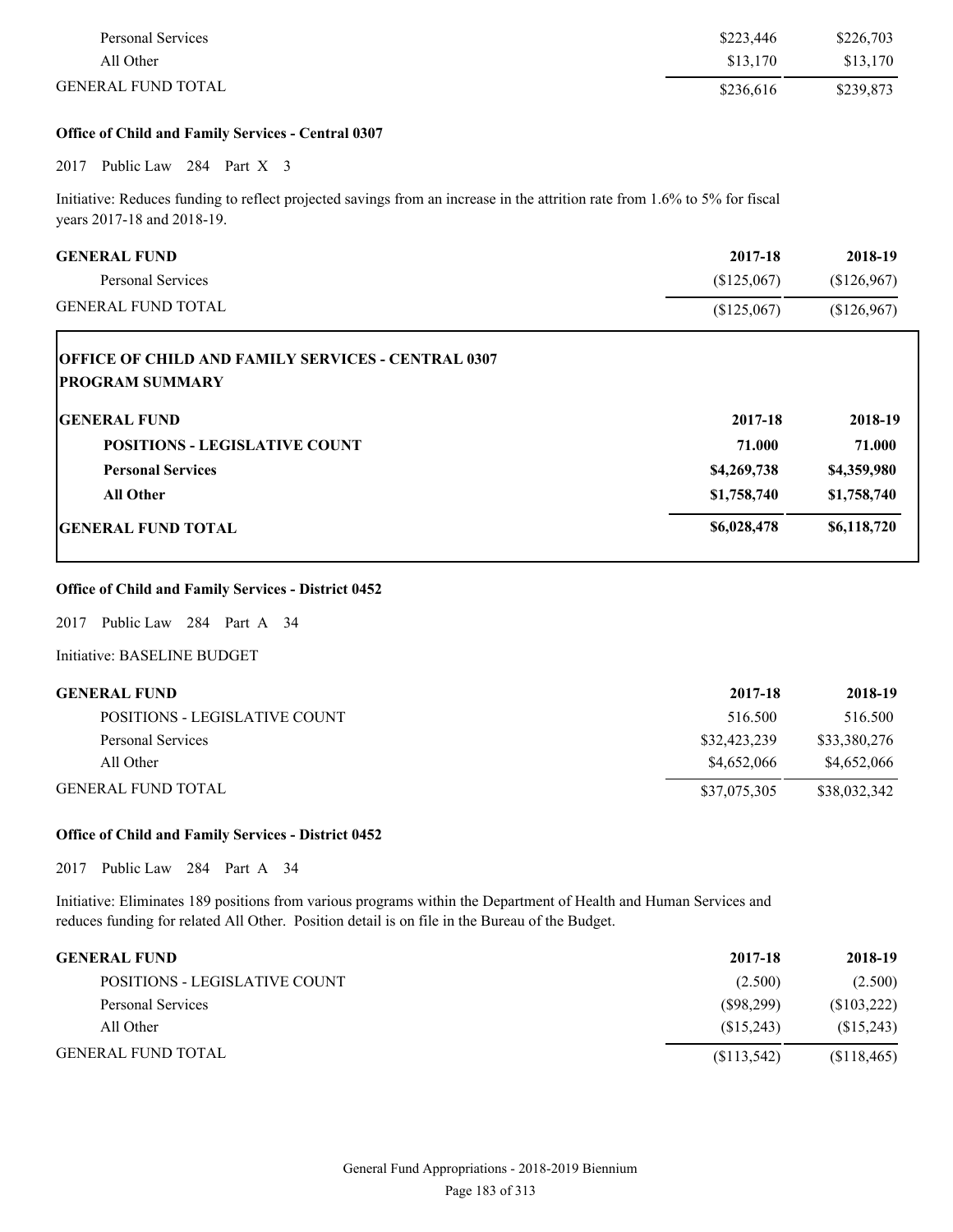# **Office of Child and Family Services - District 0452**

2017 Public Law 284 Part A 34

Initiative: Transfers and reallocates one Public Service Manager II position and 2 Social Services Supervisor positions and related All Other from 82% General Fund and 18% Other Special Revenue Funds in the Office of Child and Family Services - District program to 72% General Fund and 28% Other Special Revenue Funds in the Office of Child and Family Services - Central program.

| <b>GENERAL FUND</b>           | 2017-18     | 2018-19       |
|-------------------------------|-------------|---------------|
| POSITIONS - LEGISLATIVE COUNT | (3.000)     | (3.000)       |
| Personal Services             | (S254, 479) | (S258, 185)   |
| All Other                     | (S14.999)   | (S14,999)     |
| <b>GENERAL FUND TOTAL</b>     | (S269, 478) | $(\$273,184)$ |

# **Office of Child and Family Services - District 0452**

2017 Public Law 284 Part X 3

Initiative: Reduces funding to reflect projected savings from an increase in the attrition rate from 1.6% to 5% for fiscal years 2017-18 and 2018-19.

| <b>GENERAL FUND</b>       | 2017-18     | 2018-19     |
|---------------------------|-------------|-------------|
| Personal Services         | (S905.135)  | (S928, 178) |
| <b>GENERAL FUND TOTAL</b> | (S905, 135) | (S928, 178) |

# **Office of Child and Family Services - District 0452**

2017 Public Law 471

Initiative: Provides increased funding for the creation of 16 Human Services Casework Supervisor positions within the Office of Child and Family Services, child protective services to increase coaching and oversight of child protective staff.

| GENERAL FUND                  | 2017-18 | 2018-19   |
|-------------------------------|---------|-----------|
| POSITIONS - LEGISLATIVE COUNT | 0.000   | 16.000    |
| Personal Services             | \$0     | \$768.701 |
| All Other                     | \$0     | \$68,727  |
| GENERAL FUND TOTAL            | \$0     | \$837,428 |

# **Office of Child and Family Services - District 0452**

2017 Public Law 471

Initiative: Provides funding for the creation of 2 Regional Associate Director for Child Welfare positions.

| <b>GENERAL FUND</b>           | 2017-18 | 2018-19   |
|-------------------------------|---------|-----------|
| POSITIONS - LEGISLATIVE COUNT | 0.000   | 2.000     |
| Personal Services             | \$0     | \$161,112 |
| All Other                     | \$0     | \$8,580   |
| <b>GENERAL FUND TOTAL</b>     | \$0     | \$169,692 |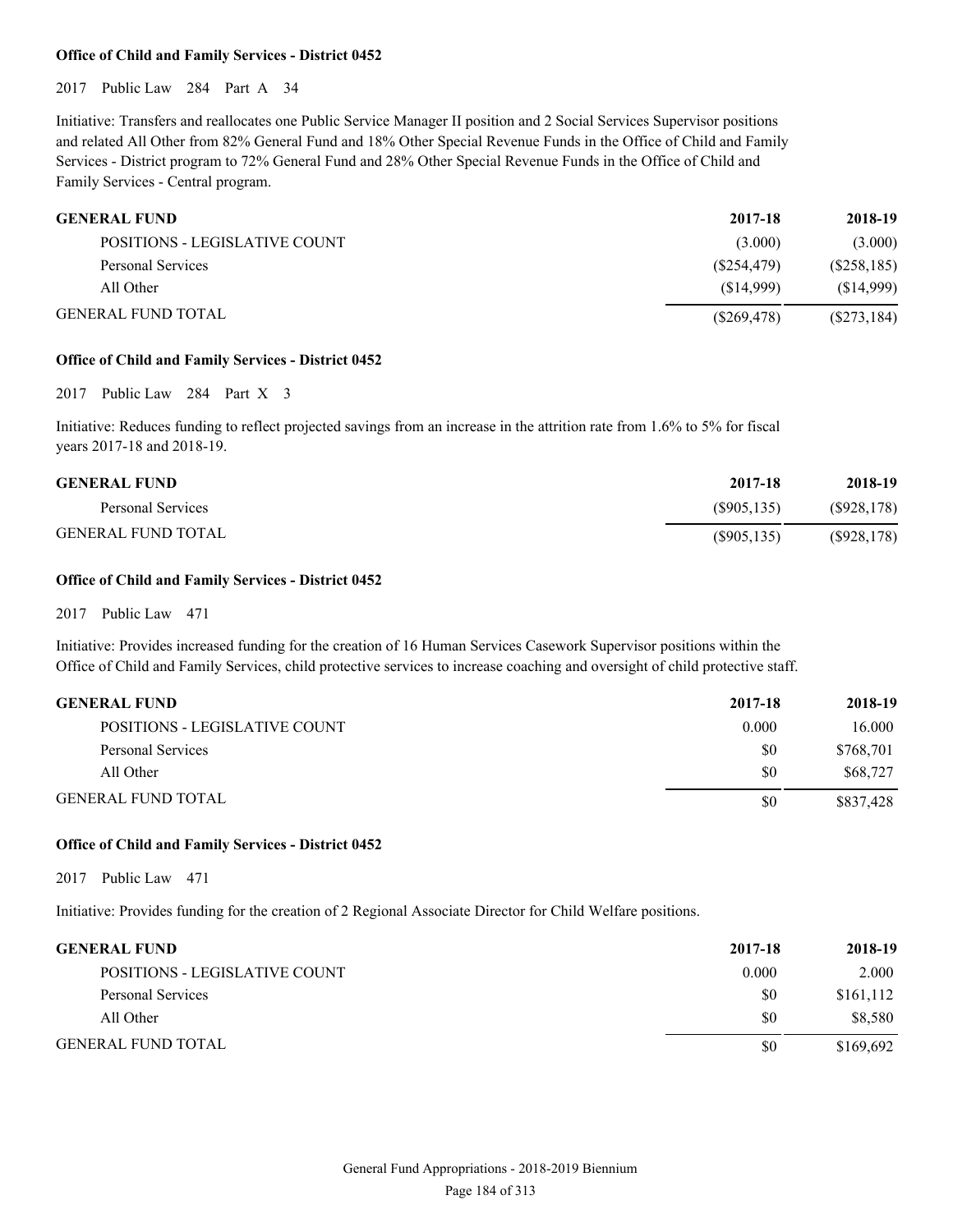# **Office of Child and Family Services - District 0452**

# 2017 Public Law 471

Initiative: Notwithstanding the Maine Revised Statutes, Title 5, section 7065, provides funding for the recruitment and retention of employees in Child Protective Services Caseworker positions, Child Protective Services Caseworker Supervisor positions, Child Protective Services Assistant Program Administrator positions and Child Protective Services Program Administrator positions via a \$5 per wage-hour stipend payment.

| <b>GENERAL FUND</b>       | 2017-18 | 2018-19     |
|---------------------------|---------|-------------|
| Personal Services         | \$0     | \$3,040,731 |
| <b>GENERAL FUND TOTAL</b> | \$0     | \$3,040,731 |

# **Office of Child and Family Services - District 0452**

2017 Public Law 471

Initiative: Notwithstanding the Maine Revised Statutes, Title 5, section 7065, provides funding for the recruitment and retention of employees in Child Protective Services Caseworker positions, Child Protective Services Caseworker Supervisor positions, Child Protective Services Assistant Program Administrator positions and Child Protective Services Program Administrator positions via a \$1 per wage-hour stipend payment for employees holding or obtaining a relevant master's degree.

| <b>GENERAL FUND</b>       | 2017-18 | 2018-19  |
|---------------------------|---------|----------|
| Personal Services         | \$0     | \$93,808 |
| <b>GENERAL FUND TOTAL</b> | \$0     | \$93,808 |

# **Office of Child and Family Services - District 0452**

2017 Public Law 471

Initiative: Provides funding for 8 Customer Rep Assoc II - HS positions to act as clerical case aides within the Office of Child and Family Services, child protective services.

| <b>GENERAL FUND</b>           | 2017-18 | 2018-19   |
|-------------------------------|---------|-----------|
| POSITIONS - LEGISLATIVE COUNT | 0.000   | 8.000     |
| Personal Services             | \$0     | \$347,634 |
| All Other                     | \$0     | \$34.992  |
| <b>GENERAL FUND TOTAL</b>     | \$0     | \$382.626 |

# **Office of Child and Family Services - District 0452**

2017 Public Law 471

Initiative: Provides funding for 16 Human Services Caseworker positions.

| <b>GENERAL FUND</b>           | 2017-18 | 2018-19   |
|-------------------------------|---------|-----------|
| POSITIONS - LEGISLATIVE COUNT | 0.000   | 16.000    |
| Personal Services             | \$0     | \$817,222 |
| All Other                     | \$0     | \$69.984  |
| <b>GENERAL FUND TOTAL</b>     | \$0     | \$887,206 |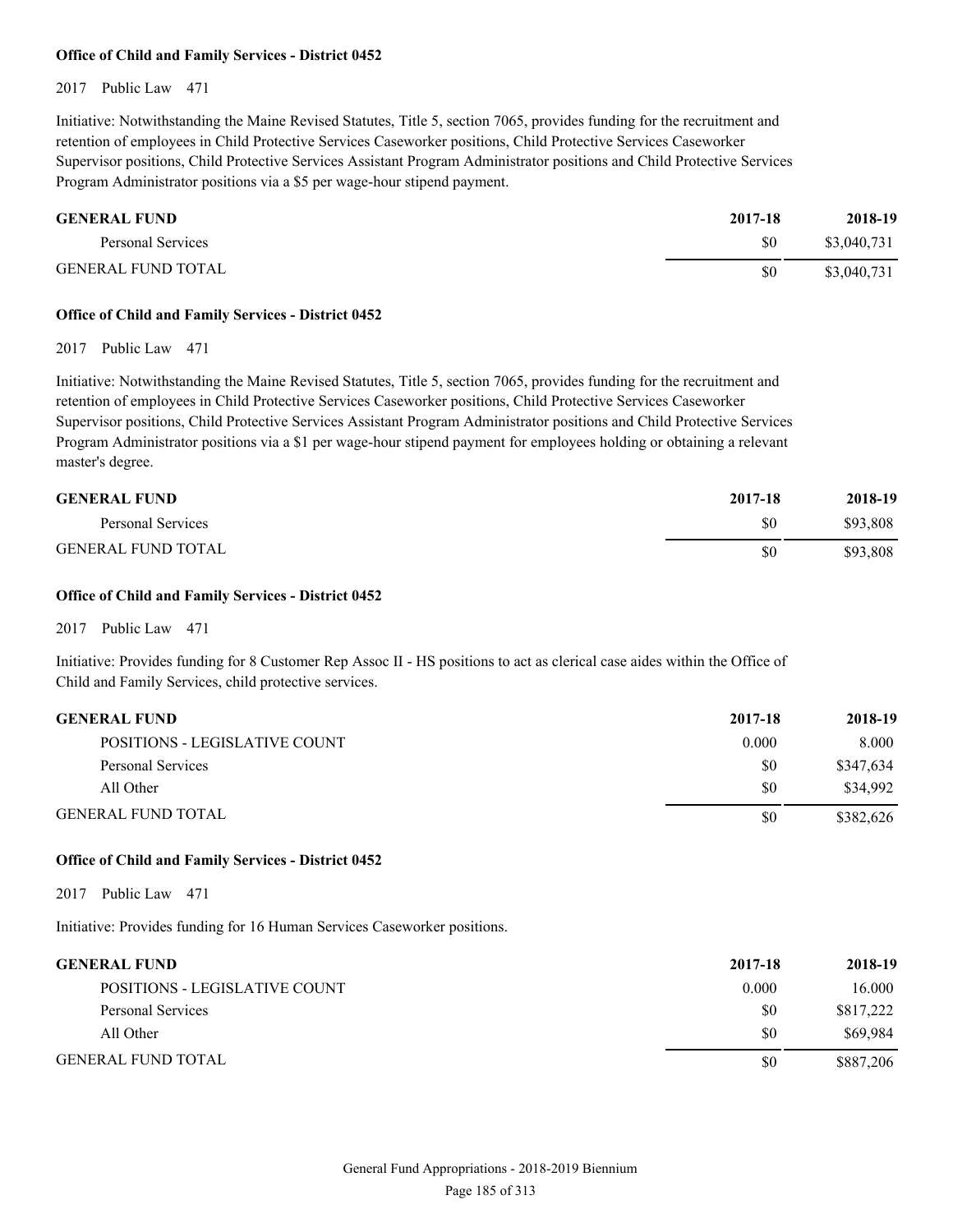| <b>OFFICE OF CHILD AND FAMILY SERVICES - DISTRICT 0452</b> |              |              |
|------------------------------------------------------------|--------------|--------------|
| <b> PROGRAM SUMMARY</b>                                    |              |              |
| <b>IGENERAL FUND</b>                                       | 2017-18      | 2018-19      |
| <b>POSITIONS - LEGISLATIVE COUNT</b>                       | 511.000      | 553.000      |
| <b>Personal Services</b>                                   | \$31,165,326 | \$37,319,899 |
| <b>All Other</b>                                           | \$4,621,824  | \$4,804,107  |
| GENERAL FUND TOTAL                                         | \$35,787,150 | \$42,124,006 |

# **Office of Family Independence - District 0453**

2017 Public Law 284 Part A 34

Initiative: BASELINE BUDGET

| <b>GENERAL FUND</b>           | 2017-18      | 2018-19      |
|-------------------------------|--------------|--------------|
| POSITIONS - LEGISLATIVE COUNT | 242.000      | 242.000      |
| Personal Services             | \$14,058,306 | \$14,532,758 |
| All Other                     | \$1.364.639  | \$1,364,639  |
| <b>GENERAL FUND TOTAL</b>     | \$15,422,945 | \$15,897,397 |

#### **Office of Family Independence - District 0453**

2017 Public Law 284 Part A 34

Initiative: Eliminates 189 positions from various programs within the Department of Health and Human Services and reduces funding for related All Other. Position detail is on file in the Bureau of the Budget.

| <b>GENERAL FUND</b>           | 2017-18       | 2018-19       |
|-------------------------------|---------------|---------------|
| POSITIONS - LEGISLATIVE COUNT | (6.000)       | (6.000)       |
| Personal Services             | (S332,690)    | $(\$349,481)$ |
| All Other                     | (S36,582)     | $(\$36,582)$  |
| <b>GENERAL FUND TOTAL</b>     | $(\$369,272)$ | (\$386,063)   |

# **Office of Family Independence - District 0453**

2017 Public Law 284 Part A 34

Initiative: Continues 11 limited-period Customer Representative Associate II - Human Services positions through June 9, 2018, funded 50% General Fund and 50% Other Special Revenue Funds in the Office of Family Independence - District program, and provides funding in All Other to support the positions. These positions were originally established as limited-period positions by Public Law 2011, chapter 380 and continued by Public Law 2013, chapter 368 and by Public Law 2015, chapter 267.

| <b>GENERAL FUND</b>       | 2017-18   | 2018-19 |
|---------------------------|-----------|---------|
| Personal Services         | \$334,994 | \$0     |
| All Other                 | \$33,534  | \$0     |
| <b>GENERAL FUND TOTAL</b> | \$368,528 | \$0     |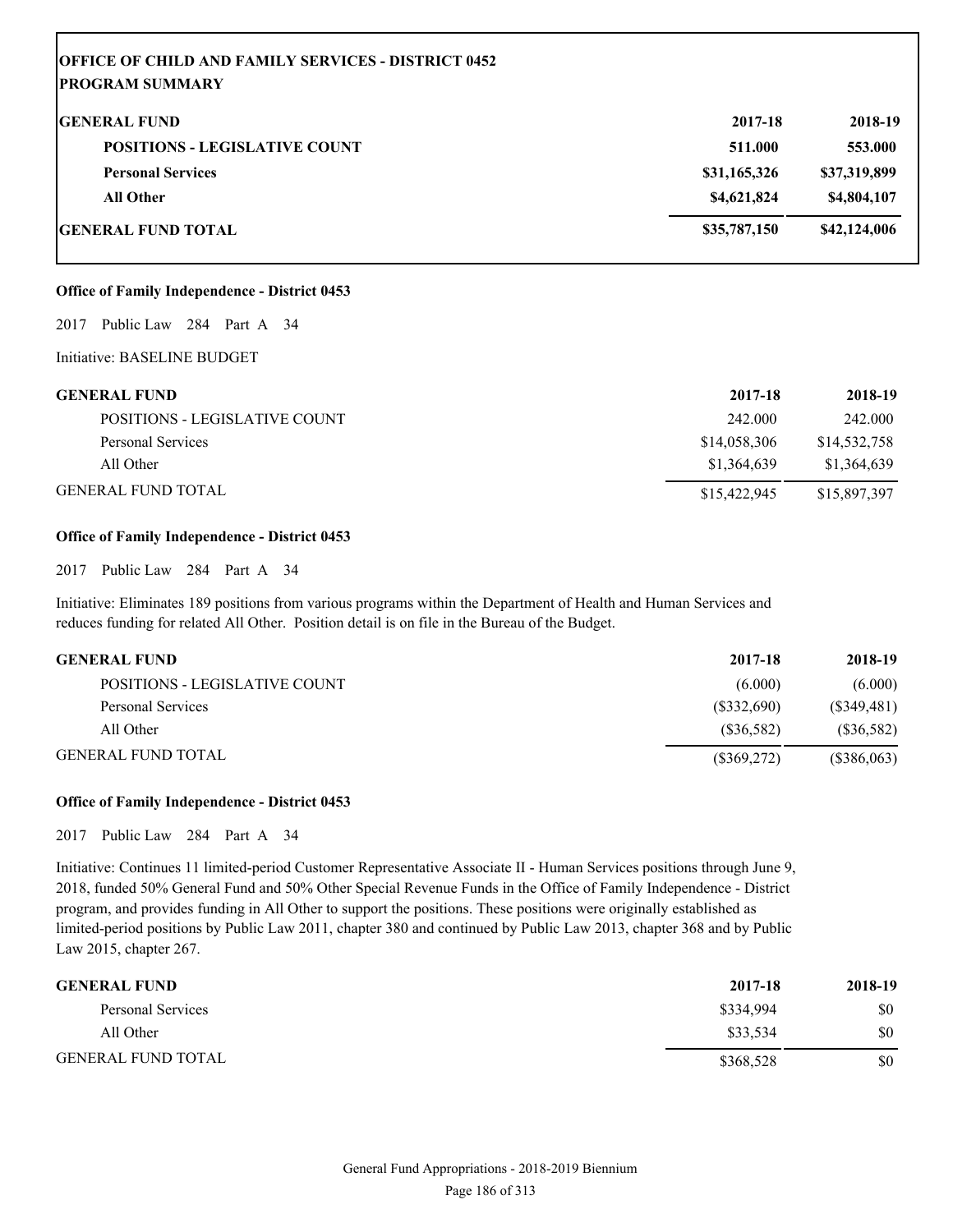# **Office of Family Independence - District 0453**

2017 Public Law 284 Part A 34

Initiative: Transfers and reallocates 2 Eligibility Specialist positions and related All Other from 45% General Fund and 55% Other Special Revenue Funds in the Office of Family Independence - District program to 50% General Fund and 50% Other Special Revenue Funds in the Office for Family Independence program.

| <b>GENERAL FUND</b>                  | 2017-18    | 2018-19      |
|--------------------------------------|------------|--------------|
| <b>POSITIONS - LEGISLATIVE COUNT</b> | (1.000)    | (1.000)      |
| Personal Services                    | (S62,020)  | (S63,732)    |
| All Other                            | (S5.487)   | (S5, 487)    |
| <b>GENERAL FUND TOTAL</b>            | (S67, 507) | $(\$69,219)$ |

# **Office of Family Independence - District 0453**

2017 Public Law 284 Part A 34

Initiative: Continues 16 limited-period Eligibility Specialist positions through June 8, 2019 funded 25% General Fund and 75% Other Special Revenue Funds in the Office of Family Independence - District program. These positions were originally established by Public Law 2013, chapter 368 and continued by Public Law 2015, chapter 267. Also provides funding for related All Other.

| <b>GENERAL FUND</b>       | 2017-18   | 2018-19   |
|---------------------------|-----------|-----------|
| Personal Services         | \$270,288 | \$276,224 |
| All Other                 | \$24.388  | \$24,388  |
| <b>GENERAL FUND TOTAL</b> | \$294,676 | \$300,612 |

#### **Office of Family Independence - District 0453**

2017 Public Law 284 Part A 34

Initiative: Transfers and reallocates one Office Associate II Supervisor position and related All Other from 64% General Fund and 36% Other Special Revenue Funds in the Office of the Commissioner District Operations program to 45% General Fund and 55% Other Special Revenue Funds in the Office of Family Independence - District program.

| <b>GENERAL FUND</b>           | 2017-18  | 2018-19  |
|-------------------------------|----------|----------|
| POSITIONS - LEGISLATIVE COUNT | 1.000    | 1.000    |
| Personal Services             | \$28,338 | \$29,816 |
| All Other                     | \$2,744  | \$2,744  |
| <b>GENERAL FUND TOTAL</b>     | \$31.082 | \$32,560 |

# **Office of Family Independence - District 0453**

2017 Public Law 284 Part A 34

Initiative: Eliminates one Family Independence Unit Supervisor position and related All Other from 50% General Fund and 50% Other Special Revenue Funds in the Office of Family Independence - District program and eliminates one Disability Claims Adjudicator position, 3 Disability Claims Examiner positions, 3 Office Assistant II positions and 2 Office Associate II positions and related All Other from 50% General Fund and 50% Other Special Revenue Funds in the Office for Family Independence program as of June 20, 2018. Also provides funding in All Other in the Office of Family Independence - District program, Other Special Revenue Funds to issue a contract for medical review services.

# **GENERAL FUND 2017-18 2018-19**

| NAL FUN <i>d</i>              | 2017-10 | 2010-19 |
|-------------------------------|---------|---------|
| POSITIONS - LEGISLATIVE COUNT | 0.000   | 1.000   |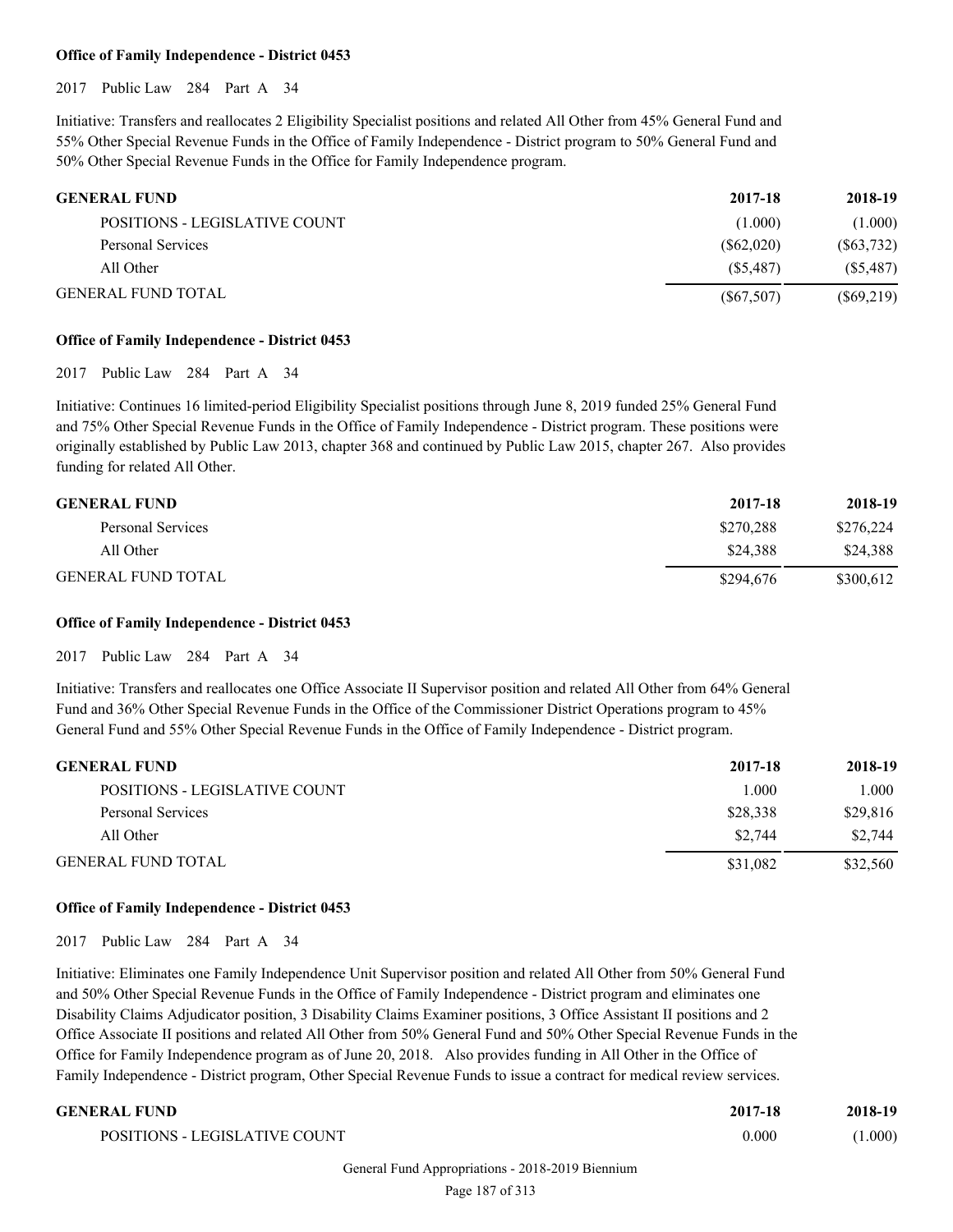| Personal Services         | \$0 | $(\$44,601)$ |
|---------------------------|-----|--------------|
| All Other                 | \$0 | \$158,951    |
| <b>GENERAL FUND TOTAL</b> | \$0 | \$114,350    |

# **Office of Family Independence - District 0453**

# 2017 Public Law 284 Part X 3

Initiative: Reduces funding to reflect projected savings from an increase in the attrition rate from 1.6% to 5% for fiscal years 2017-18 and 2018-19.

| <b>GENERAL FUND</b>                                                            | 2017-18      | 2018-19       |
|--------------------------------------------------------------------------------|--------------|---------------|
| <b>Personal Services</b>                                                       | (\$386,166)  | $(\$388,639)$ |
| <b>GENERAL FUND TOTAL</b>                                                      | (\$386,166)  | $(\$388,639)$ |
| <b>OFFICE OF FAMILY INDEPENDENCE - DISTRICT 0453</b><br><b>PROGRAM SUMMARY</b> |              |               |
| <b>GENERAL FUND</b>                                                            | 2017-18      | 2018-19       |
| <b>POSITIONS - LEGISLATIVE COUNT</b>                                           | 236.000      | 235.000       |
| <b>Personal Services</b>                                                       | \$13,911,050 | \$13,992,345  |
| <b>All Other</b>                                                               | \$1,383,236  | \$1,508,653   |
| <b>IGENERAL FUND TOTAL</b>                                                     | \$15,294,286 | \$15,500,998  |

# **Office of MaineCare Services 0129**

2017 Public Law 284 Part A 34

Initiative: BASELINE BUDGET

| <b>GENERAL FUND</b>           | 2017-18      | 2018-19      |
|-------------------------------|--------------|--------------|
| POSITIONS - LEGISLATIVE COUNT | 40.000       | 40.000       |
| Personal Services             | \$5,586,221  | \$5,737,965  |
| All Other                     | \$23,028,881 | \$23,028,881 |
| <b>GENERAL FUND TOTAL</b>     | \$28,615,102 | \$28,766,846 |

# **Office of MaineCare Services 0129**

2017 Public Law 284 Part A 34

Initiative: Transfers and reallocates one Public Service Coordinator II position and related All Other funding from 60% General Fund and 40% Other Special Revenue Funds in the Office of the Commissioner program to 50% General Fund and 50% Federal Expenditures Fund in the Office of MaineCare Services program.

| <b>GENERAL FUND</b>           | 2017-18  | 2018-19  |
|-------------------------------|----------|----------|
| POSITIONS - LEGISLATIVE COUNT | 1.000    | 1.000    |
| Personal Services             | \$61,710 | \$62,042 |
| All Other                     | \$3,049  | \$3,049  |
| <b>GENERAL FUND TOTAL</b>     | \$64,759 | \$65,091 |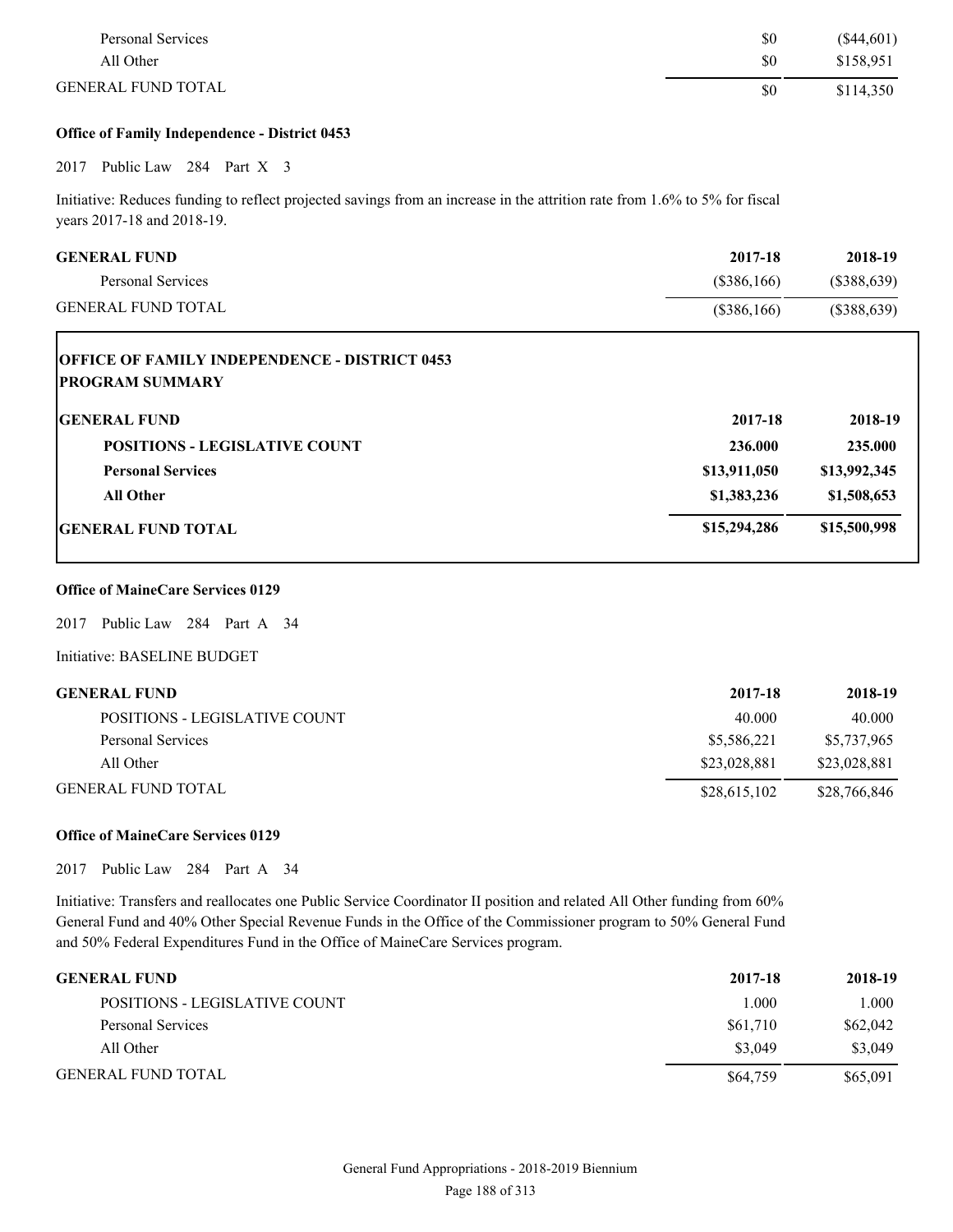#### **Office of MaineCare Services 0129**

2017 Public Law 284 Part A 34

Initiative: Eliminates 189 positions from various programs within the Department of Health and Human Services and reduces funding for related All Other. Position detail is on file in the Bureau of the Budget.

| <b>GENERAL FUND</b>           | 2017-18     | 2018-19       |
|-------------------------------|-------------|---------------|
| POSITIONS - LEGISLATIVE COUNT | (4.000)     | (4.000)       |
| Personal Services             | (S550.431)  | (S573, 734)   |
| All Other                     | (S24.388)   | (S24,388)     |
| <b>GENERAL FUND TOTAL</b>     | (S574, 819) | $(\$598,122)$ |

#### **Office of MaineCare Services 0129**

2017 Public Law 284 Part A 34

Initiative: Transfers and reallocates one Public Service Coordinator II position and associated All Other from 50% General Fund and 50% Federal Expenditures Fund in the Office of MaineCare Services program to 50% General Fund and 50% Other Special Revenue Funds in the Office for Family Independence program.

| <b>GENERAL FUND</b>       | 2017-18    | 2018-19      |
|---------------------------|------------|--------------|
| Personal Services         | (S61,968)  | (S62,313)    |
| All Other                 | (S3.049)   | (S3,049)     |
| <b>GENERAL FUND TOTAL</b> | (S65, 017) | $(\$65,362)$ |

# **Office of MaineCare Services 0129**

2017 Public Law 284 Part A 34

Initiative: Transfers and reallocates one Behavioral Health Program Coordinator position and one Deputy Director Office of Aging and Mental Health Services position and related All Other from 100% Mental Health Services - Community program, General Fund to 50% General Fund and 50% Federal Expenditures Fund in the Office of MaineCare Services program. Also transfers and reallocates one Integrated System Manager position and related All Other from 100% Mental Health Services - Community program, General Fund to 60% General Fund and 40% Other Special Revenue Funds in the Office of the Commissioner program.

| <b>GENERAL FUND</b>           | 2017-18   | 2018-19   |
|-------------------------------|-----------|-----------|
| POSITIONS - LEGISLATIVE COUNT | 2.000     | 2.000     |
| Personal Services             | \$102.813 | \$106,133 |
| All Other                     | \$6,097   | \$6,097   |
| <b>GENERAL FUND TOTAL</b>     | \$108.910 | \$112,230 |

# **Office of MaineCare Services 0129**

2017 Public Law 284 Part A 34

Initiative: Transfers and reallocates one Director Special Projects position and related All Other funded 50% General Fund and 50% Federal Expenditures Fund in the Office of MaineCare Services program to 60% General Fund and 40% Other Special Revenue Funds in the Office of the Commissioner program to align funding with duties. Also transfers one Public Service Manager I position and related All Other funded 50% General Fund and 50% Federal Expenditures Fund in the Office of MaineCare Services program to 50% General Fund and 50% Other Special Revenue Funds in the Office of the Commissioner program to align funding with duties.

**GENERAL FUND 2017-18 2018-19**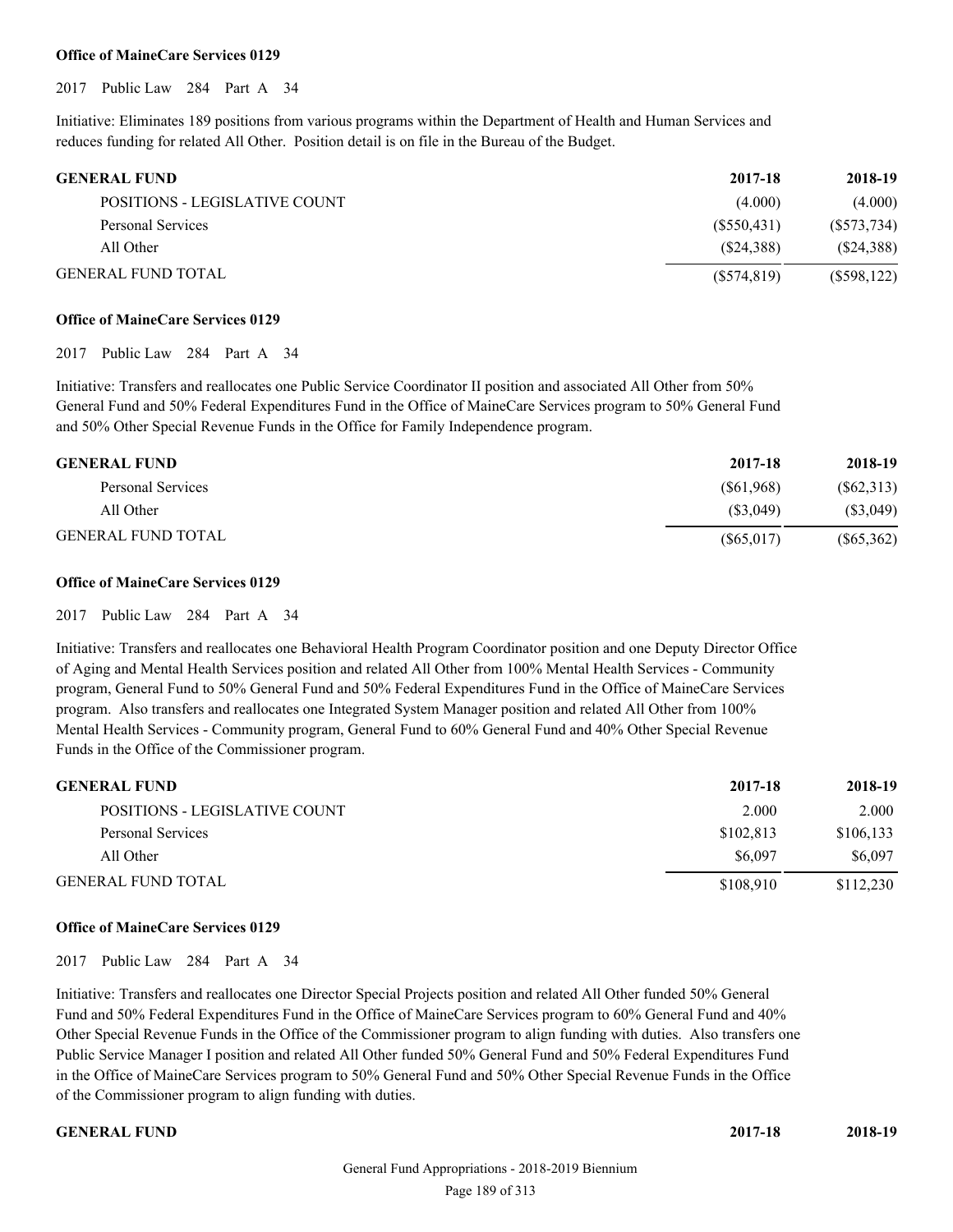| POSITIONS - LEGISLATIVE COUNT | (1.000)    | (1.000)      |
|-------------------------------|------------|--------------|
| Personal Services             | (S93, 447) | $(\$95,761)$ |
| All Other                     | (S6.278)   | (S6, 278)    |
| GENERAL FUND TOTAL            | (S99,725)  | (S102,039)   |

# **Office of MaineCare Services 0129**

# 2017 Public Law 284 Part A 34

Initiative: Transfers and reallocates one Clerk IV position from 50% General Fund and 50% Federal Expenditures Fund in the Office of MaineCare Services program in the Department of Health and Human Services to 100% Financial and Personnel Services Fund in the Division of Financial and Personnel Services program in the Department of Administrative and Financial Services. Also increases All Other in an equivalent amount in the Office of MaineCare Services program to fund the services now provided by the Department of Administrative and Financial Services.

| <b>GENERAL FUND</b>       | 2017-18   | 2018-19      |
|---------------------------|-----------|--------------|
| Personal Services         | (S37,591) | $(\$39,217)$ |
| All Other                 | \$37.591  | \$39.217     |
| <b>GENERAL FUND TOTAL</b> | S0        | \$0          |

# **Office of MaineCare Services 0129**

# 2017 Public Law 284 Part A 34

Initiative: Transfers and reallocates one Eligibility Specialist position and related All Other from 50% General Fund and 50% Federal Expenditures Fund in the Office of MaineCare Services program to 50% General Fund and 50% Other Special Revenue Funds in the Office for Family Independence program.

| <b>GENERAL FUND</b>           | 2017-18    | 2018-19      |
|-------------------------------|------------|--------------|
| POSITIONS - LEGISLATIVE COUNT | (1.000)    | (1.000)      |
| Personal Services             | (S33.789)  | (S35,306)    |
| All Other                     | (S3.049)   | (S3,049)     |
| <b>GENERAL FUND TOTAL</b>     | (S36, 838) | $(\$38,355)$ |

# **Office of MaineCare Services 0129**

2017 Public Law 284 Part X 3

Initiative: Reduces funding to reflect projected savings from an increase in the attrition rate from 1.6% to 5% for fiscal years 2017-18 and 2018-19.

| <b>GENERAL FUND</b>       | 2017-18    | 2018-19     |
|---------------------------|------------|-------------|
| Personal Services         | (S140.625) | (S143, 554) |
| <b>GENERAL FUND TOTAL</b> | (S140.625) | (S143, 554) |

# **Office of MaineCare Services 0129**

# 2017 Public Law 284 Part EE 3

Initiative: Reduces funding to reflect projected savings from eliminations of vacant positions in fiscal year 2018-19.

| GENERAL FUND                  | 2017-18 | 2018-19   |
|-------------------------------|---------|-----------|
| POSITIONS - LEGISLATIVE COUNT | 0.000   | (1.000)   |
| Personal Services             | \$0     | (S73,742) |

# General Fund Appropriations - 2018-2019 Biennium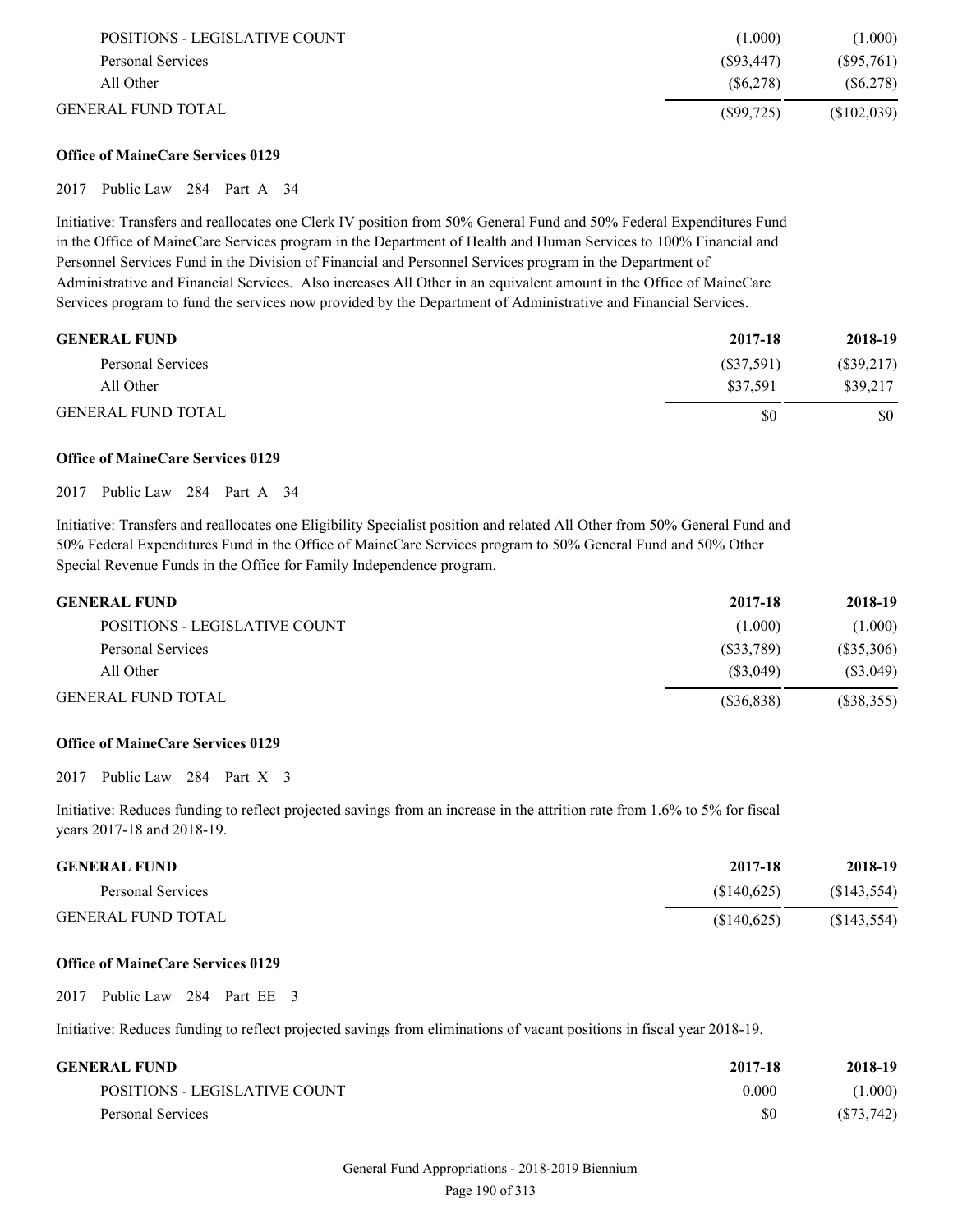# **Office of MaineCare Services 0129**

2017 Public Law 451

Initiative: Provides funding for health care access at the Jackman Community Health Center.

| <b>GENERAL FUND</b>       | 2017-18 | 2018-19   |
|---------------------------|---------|-----------|
| All Other                 | \$0     | \$150,000 |
| <b>GENERAL FUND TOTAL</b> | \$0     | \$150,000 |

# **Office of MaineCare Services 0129**

2017 Public Law 460 Part I 5

Initiative: Provides funding to contract with a 3rd party to conduct a rate study of certain rates under rule Chapter 101: MaineCare Benefits Manual, Chapters II and III, Section 65 to be completed no later than December 1, 2018.

| <b>GENERAL FUND</b>       | 2017-18 | 2018-19  |
|---------------------------|---------|----------|
| All Other                 | \$0     | \$50,000 |
| <b>GENERAL FUND TOTAL</b> | \$0     | \$50,000 |

# **Office of MaineCare Services 0129**

2017 Public Law 471

Initiative: Provides funding to contract with a third party to conduct a rate study to develop certain rates under rule Chapter 101, MaineCare Benefits Manual, Chapters II and III, Section 65 to be completed no later than May 1, 2019.

| 2017-18 | 2018-19  |
|---------|----------|
| \$0     | \$50,000 |
| \$0     | \$50,000 |
|         |          |

| <b>OFFICE OF MAINECARE SERVICES 0129</b><br><b>IPROGRAM SUMMARY</b> |              |              |
|---------------------------------------------------------------------|--------------|--------------|
| <b>IGENERAL FUND</b>                                                | 2017-18      | 2018-19      |
| <b>POSITIONS - LEGISLATIVE COUNT</b>                                | 37.000       | 36.000       |
| <b>Personal Services</b>                                            | \$4,832,893  | \$4,882,513  |
| <b>All Other</b>                                                    | \$23,038,854 | \$23,290,480 |
| <b>IGENERAL FUND TOTAL</b>                                          | \$27,871,747 | \$28,172,993 |

# **Office of Substance Abuse & Mental Health Srv-Medicaid Seed Z202**

2017 Public Law 284 Part A 34

Initiative: Transfers All Other funding from the Department of Health and Human Services - formerly BDS programs to equivalent programs established in the Department of Health and Human Services to consolidate the administrative components of the departments combined pursuant to Public Law 2003, chapter 689.

| 2017-18     | 2018-19     |
|-------------|-------------|
| \$4,979,486 | \$4,979,486 |
|             |             |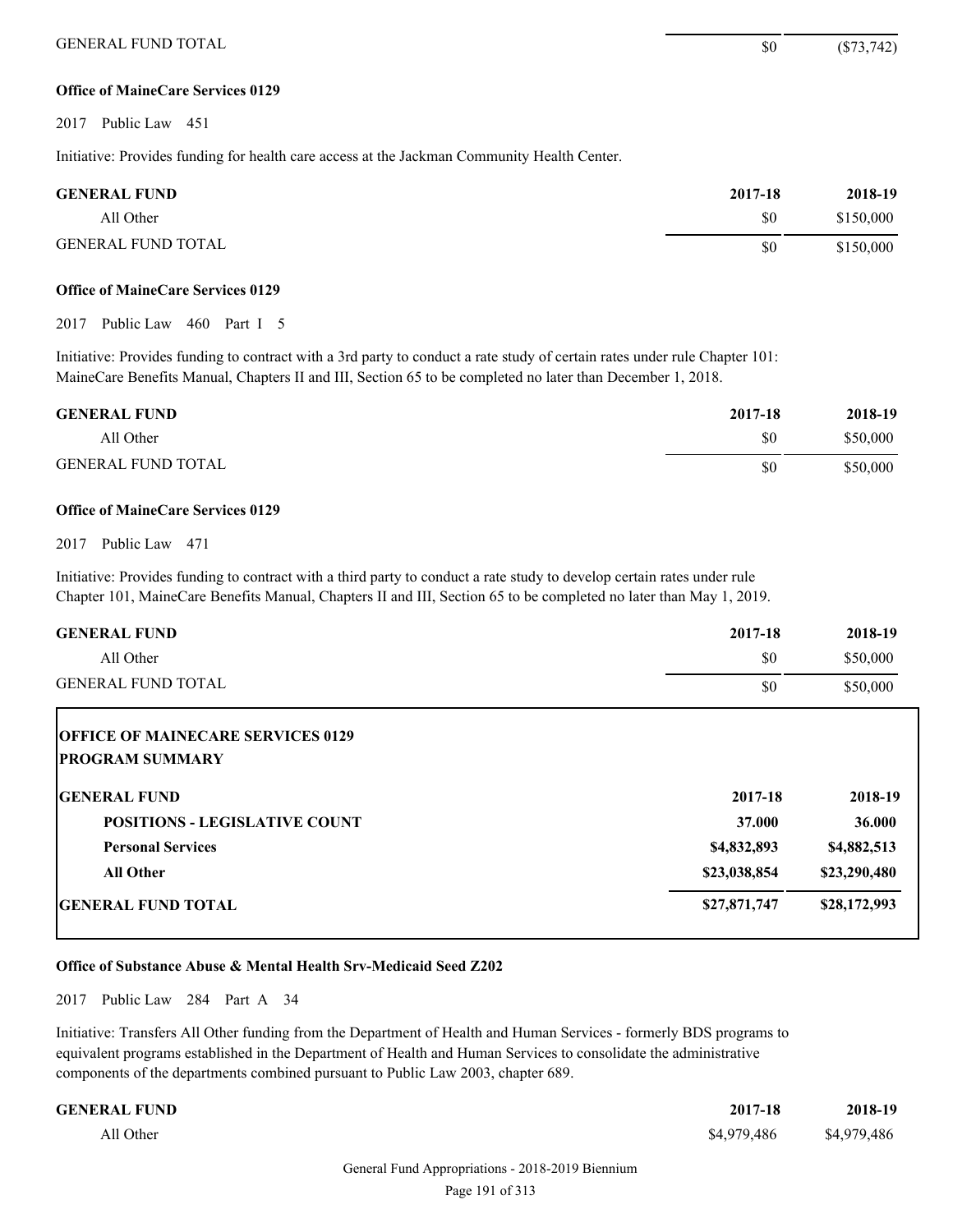| <b>OFFICE OF SUBSTANCE ABUSE &amp; MENTAL HEALTH SRV-MEDICAID SEED Z202</b><br><b>IPROGRAM SUMMARY</b> |             |             |
|--------------------------------------------------------------------------------------------------------|-------------|-------------|
| <b>IGENERAL FUND</b>                                                                                   | 2017-18     | 2018-19     |
| <b>All Other</b>                                                                                       | \$4,979,486 | \$4,979,486 |
| <b>IGENERAL FUND TOTAL</b>                                                                             | \$4,979,486 | \$4,979,486 |

# **Office of Substance Abuse and Mental Health Services Z199**

2017 Public Law 284 Part A 34

Initiative: Transfers one Social Services Program Specialist II position and related All Other from the Office of Substance Abuse and Mental Health Services program to the Maine Center for Disease Control and Prevention program within the same fund. Also transfers and reallocates one Education Specialist I position from 100% General Fund in the Office of Substance Abuse and Mental Health Services program to 50% General Fund and 50% Federal Expenditures Fund in the Maine Center for Disease Control and Prevention program.

| <b>GENERAL FUND</b>           | 2017-18    | 2018-19     |
|-------------------------------|------------|-------------|
| POSITIONS - LEGISLATIVE COUNT | (2.000)    | (2.000)     |
| Personal Services             | (S176,983) | (S181, 834) |
| All Other                     | (S6.097)   | (S6,097)    |
| <b>GENERAL FUND TOTAL</b>     | (S183,080) | (\$187,931) |

# **Office of Substance Abuse and Mental Health Services Z199**

2017 Public Law 284 Part A 34

Initiative: Transfers and reallocates 2 Statistician I positions and one Social Services Program Specialist II position from 100% Mental Health Services - Community program, General Fund, one Comprehensive Health Planner II position from 100% Office of Substance Abuse and Mental Health Services program, Federal Block Grant Fund and one Statistician I position and one Supervisor Data & Research position from 100% Office of Substance Abuse and Mental Health Services program, General Fund to 60% General Fund and 40% Other Special Revenue Funds in the Office of the Commissioner program. Also transfers related All Other.

| <b>GENERAL FUND</b>           | 2017-18     | 2018-19     |
|-------------------------------|-------------|-------------|
| POSITIONS - LEGISLATIVE COUNT | (2.000)     | (2.000)     |
| Personal Services             | \$164,658   | (\$168,281) |
| All Other                     | (S12, 194)  | (S12, 194)  |
| <b>GENERAL FUND TOTAL</b>     | (S176, 852) | (\$180,475) |

# **Office of Substance Abuse and Mental Health Services Z199**

2017 Public Law 284 Part A 34

Initiative: Transfers Personal Services by position from the Department of Health and Human Services - formerly BDS programs to equivalent programs established in the Department of Health and Human Services to consolidate the administrative components of the departments combined pursuant to Public Law 2003, chapter 689.

| GENERAL FUND                  | 2017-18 | 2018-19 |
|-------------------------------|---------|---------|
| POSITIONS - LEGISLATIVE COUNT | 1.000   | 1.000   |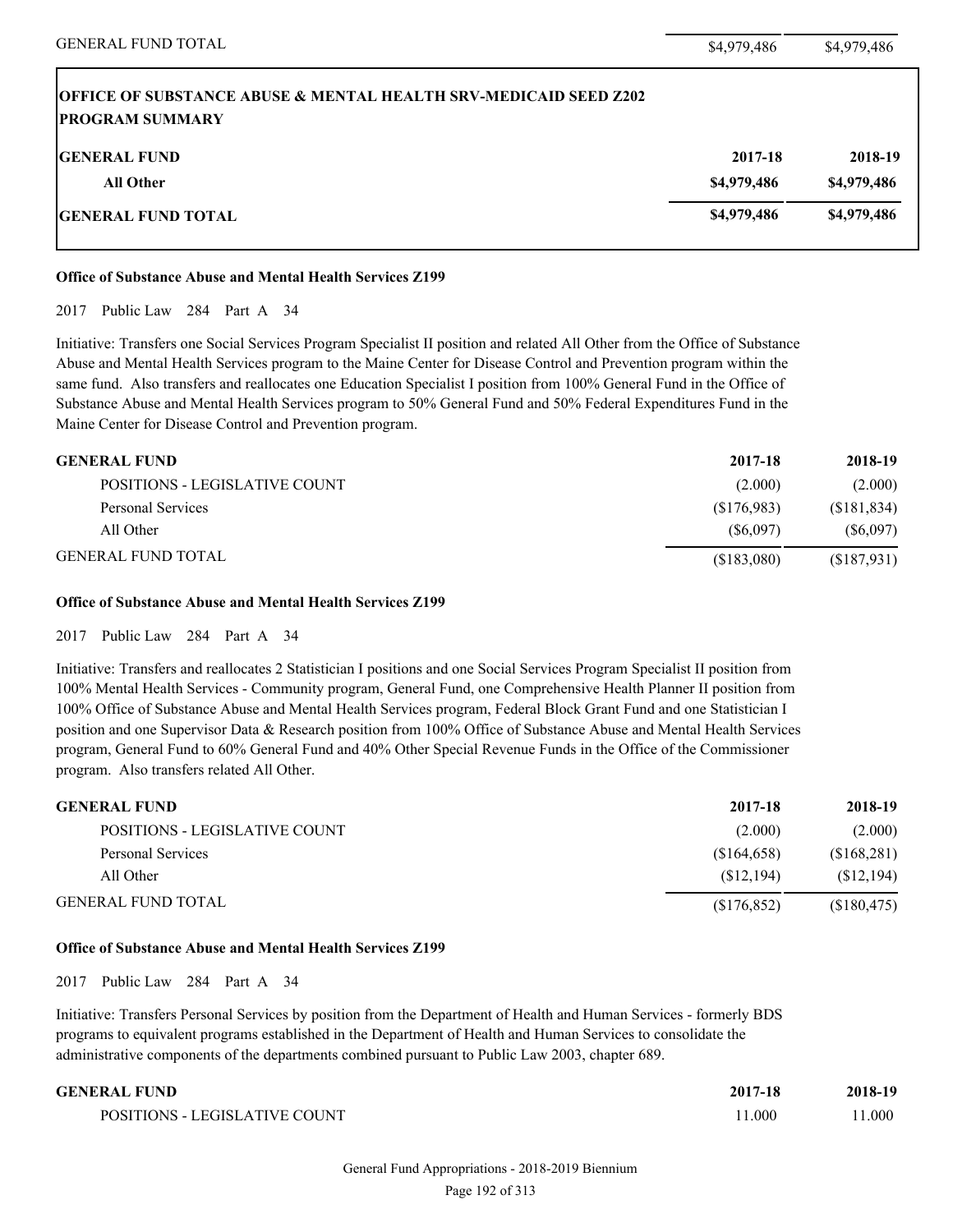| Personal Services         | \$980.461 | \$1,009,116 |
|---------------------------|-----------|-------------|
| <b>GENERAL FUND TOTAL</b> | \$980.461 | \$1,009,116 |

#### **Office of Substance Abuse and Mental Health Services Z199**

2017 Public Law 284 Part A 34

Initiative: Transfers All Other funding from the Department of Health and Human Services - formerly BDS programs to equivalent programs established in the Department of Health and Human Services to consolidate the administrative components of the departments combined pursuant to Public Law 2003, chapter 689.

| <b>GENERAL FUND</b>       | 2017-18      | 2018-19      |
|---------------------------|--------------|--------------|
| All Other                 | \$12,124,142 | \$12,124,142 |
| <b>GENERAL FUND TOTAL</b> | \$12,124,142 | \$12,124,142 |

# **Office of Substance Abuse and Mental Health Services Z199**

2017 Public Law 284 Part A 34

Initiative: Reorganizes one vacant Behavioral Health Program Coordinator position to a Comprehensive Health Planner II position and transfers the position from the Mental Health Services - Community program to the Office of Substance Abuse and Mental Health Services program within the same fund. Reorganizes one vacant Social Services Program Specialist I position to a Comprehensive Health Planner II position, increases the hours of the position from 54 hours biweekly to 80 hours biweekly and transfers the position from the Mental Health Services - Community program to the Office of Substance Abuse and Mental Health Services program within the same fund. Also, eliminates one vacant Librarian I position from the Office of Substance Abuse and Mental Health Services program.

| <b>GENERAL FUND</b>           | 2017-18   | 2018-19   |
|-------------------------------|-----------|-----------|
| POSITIONS - LEGISLATIVE COUNT | 1.000     | 1.000     |
| Personal Services             | \$125,506 | \$131,098 |
| All Other                     | \$6,097   | \$6,097   |
| <b>GENERAL FUND TOTAL</b>     | \$131,603 | \$137,195 |

# **Office of Substance Abuse and Mental Health Services Z199**

2017 Public Law 284 Part X 3

Initiative: Reduces funding to reflect projected savings from an increase in the attrition rate from 1.6% to 5% for fiscal years 2017-18 and 2018-19.

| <b>GENERAL FUND</b>       | 2017-18   | 2018-19    |
|---------------------------|-----------|------------|
| Personal Services         | (S16.967) | (S17, 428) |
| <b>GENERAL FUND TOTAL</b> | (S16,967) | (S17, 428) |

# **Office of Substance Abuse and Mental Health Services Z199**

2017 Public Law 460 Part G 8

Initiative: Provides funding beginning in fiscal year 2018-19 to hubs and spokes, as defined in the Maine Revised Statutes, Title 5, Section 20003, to cover costs of intensive, intermediate and long-term treatment, including, but not limited to, the cost of medication, screening, behavioral health treatment, urine drug screens, office visits and recovery support services for individuals with opioid use disorder, including those who are uninsured. The department may use a portion of funds to support training and education of hub-and-spoke providers.

**GENERAL FUND 2017-18 2018-19**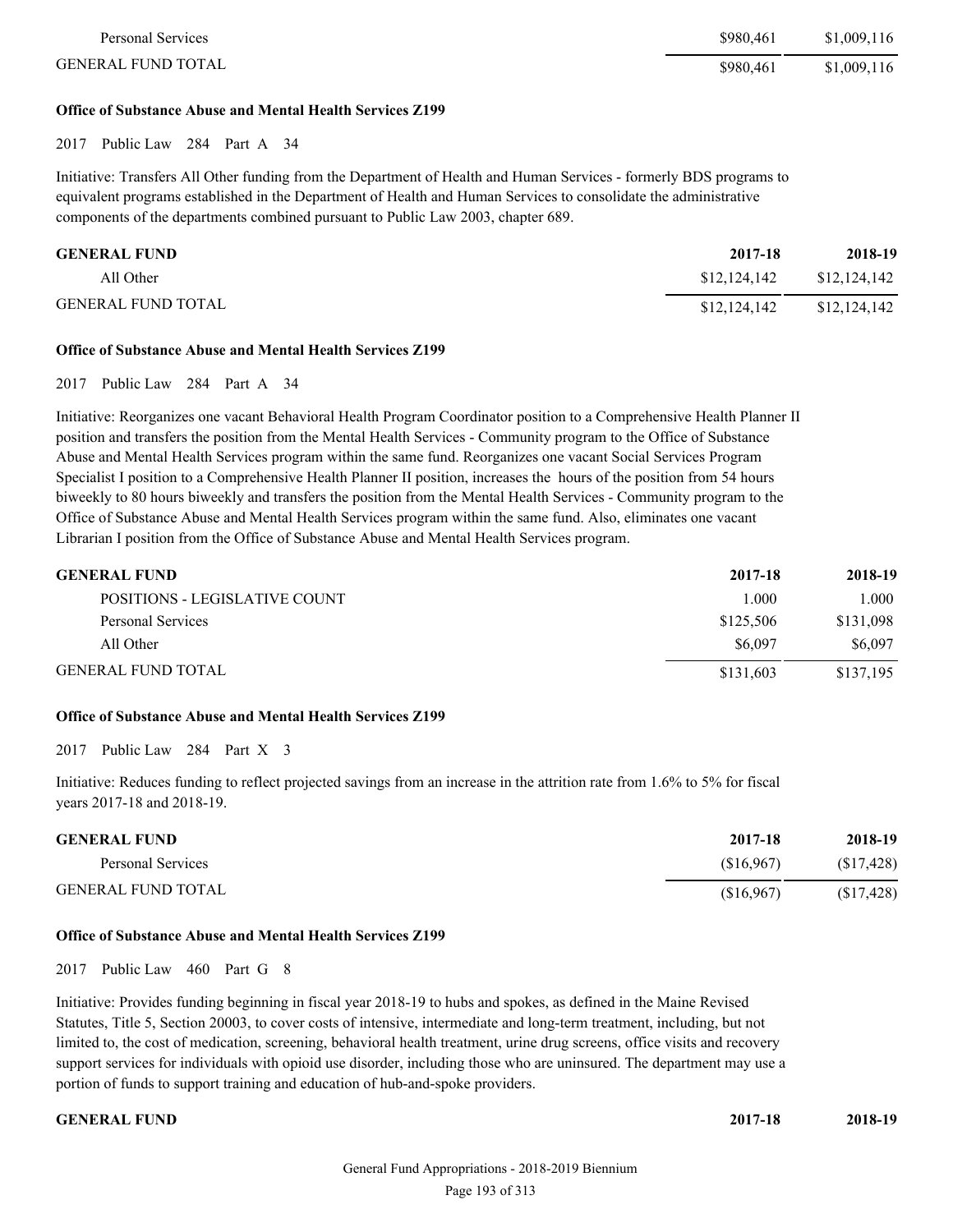| All Other                 | \$0 | \$6,663,000 |
|---------------------------|-----|-------------|
| <b>GENERAL FUND TOTAL</b> | \$0 | \$6,663,000 |

# **Office of Substance Abuse and Mental Health Services Z199**

2017 Public Law 460 Part J 1

Initiative: Provides funds for case management and other ancillary services provided by the office for drug courts established by the Judicial Department. These funds must be used to provide services for up to 30 new participants either at a new drug court in the State or in existing drug courts in the State.

| 2017-18      | 2018-19      |
|--------------|--------------|
| \$0          | \$150,000    |
| \$0          | \$150,000    |
|              |              |
| 2017-18      | 2018-19      |
| 8.000        | 8.000        |
| \$747,359    | \$772,671    |
| \$12,111,948 | \$18,924,948 |
| \$12,859,307 | \$19,697,619 |
|              |              |

#### **Office of the Commissioner 0142**

2017 Public Law 284 Part A 34

Initiative: BASELINE BUDGET

| GENERAL FUND                  | 2017-18      | 2018-19      |
|-------------------------------|--------------|--------------|
| POSITIONS - LEGISLATIVE COUNT | 44.500       | 44.500       |
| Personal Services             | \$3,388,440  | \$3,470,833  |
| All Other                     | \$6,826,916  | \$6,826,916  |
| GENERAL FUND TOTAL            | \$10,215,356 | \$10,297,749 |

# **Office of the Commissioner 0142**

2017 Public Law 284 Part A 34

Initiative: Transfers and reallocates one Public Service Manager II position funded 50% Federal Expenditures Fund and 50% Federal Block Grant Fund and one Planning and Research Associate II position funded 100% Federal Expenditures Fund in the Maine Center for Disease Control and Prevention program to 60% General Fund and 40% Other Special Revenue Funds in the Office of the Commissioner program to align duties with the proper funding source. Also adjusts funding for related All Other.

| <b>GENERAL FUND</b>           | 2017-18   | 2018-19   |
|-------------------------------|-----------|-----------|
| POSITIONS - LEGISLATIVE COUNT | 2.000     | 2.000     |
| Personal Services             | \$109,569 | \$114.921 |
| All Other                     | \$7.317   | \$7,317   |
| <b>GENERAL FUND TOTAL</b>     | \$116,886 | \$122,238 |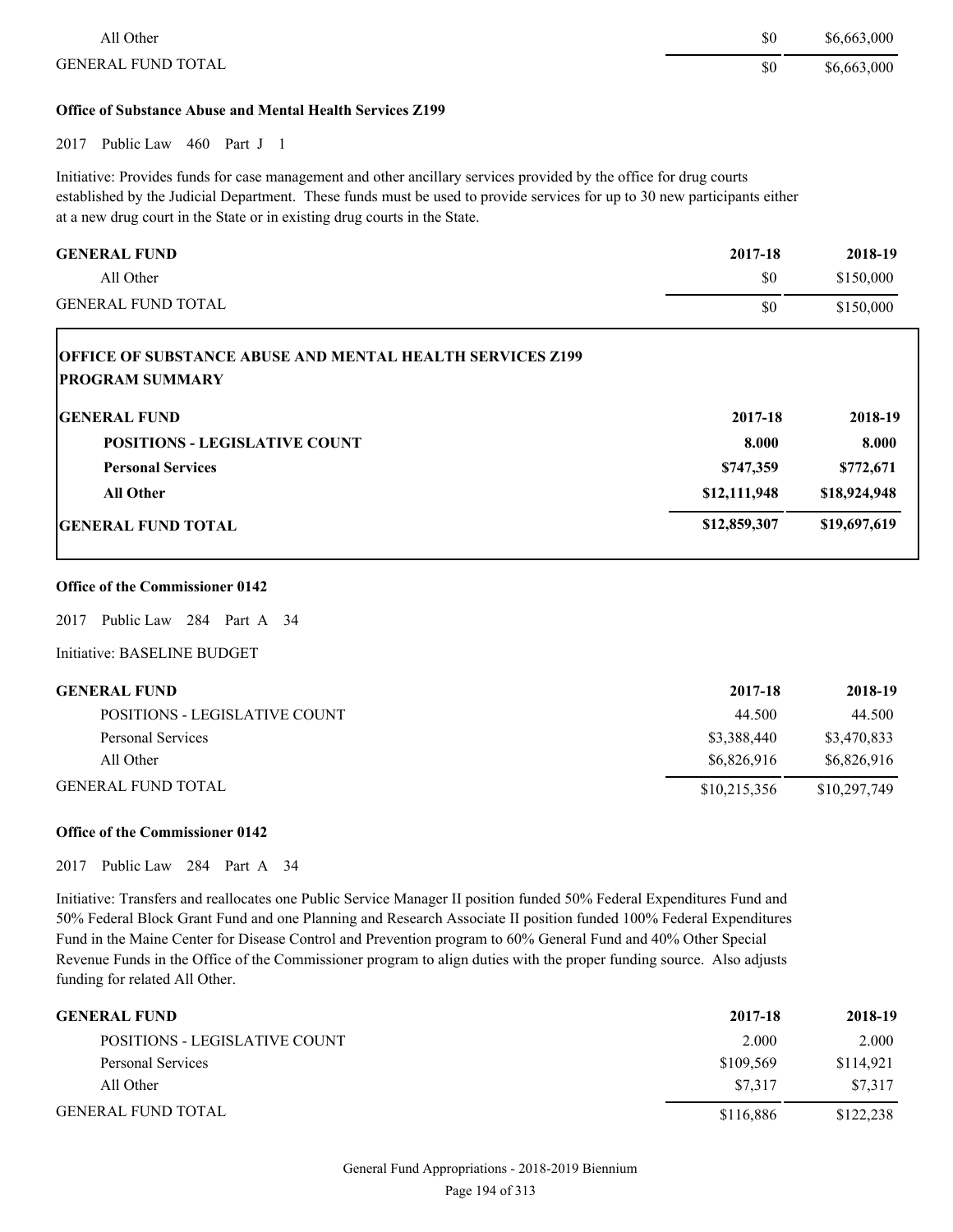#### **Office of the Commissioner 0142**

# 2017 Public Law 284 Part A 34

Initiative: Transfers and reallocates the cost of 18 Accounting Assistant Technician positions and 5 Clerk IV positions from the Department of Health and Human Services, Office of the Commissioner District Operations program, 64% General Fund and 36% Other Special Revenue Funds, to the Department of Administrative and Financial Services, Division of Financial and Personnel Services program, 100% Financial and Personnel Services Fund. Also increases All Other in an equivalent amount in the Office of the Commissioner program to pay for the financial and accounting services now provided by the Department of Administrative and Financial Services.

| <b>GENERAL FUND</b>       | 2017-18   | 2018-19   |
|---------------------------|-----------|-----------|
| All Other                 | \$935.655 | \$966,962 |
| <b>GENERAL FUND TOTAL</b> | \$935,655 | \$966,962 |

#### **Office of the Commissioner 0142**

#### 2017 Public Law 284 Part A 34

Initiative: Transfers and reallocates one Public Service Coordinator II position and related All Other funding from 60% General Fund and 40% Other Special Revenue Funds in the Office of the Commissioner program to 50% General Fund and 50% Federal Expenditures Fund in the Office of MaineCare Services program.

| <b>GENERAL FUND</b>           | 2017-18      | 2018-19      |
|-------------------------------|--------------|--------------|
| POSITIONS - LEGISLATIVE COUNT | (1.000)      | (1.000)      |
| Personal Services             | (S74.050)    | (S74, 448)   |
| All Other                     | (S3.659)     | $(\$3,659)$  |
| <b>GENERAL FUND TOTAL</b>     | $(\$77,709)$ | $(\$78,107)$ |

#### **Office of the Commissioner 0142**

2017 Public Law 284 Part A 34

Initiative: Eliminates 189 positions from various programs within the Department of Health and Human Services and reduces funding for related All Other. Position detail is on file in the Bureau of the Budget.

| <b>GENERAL FUND</b>           | 2017-18     | 2018-19       |
|-------------------------------|-------------|---------------|
| POSITIONS - LEGISLATIVE COUNT | (6.000)     | (6.000)       |
| Personal Services             | (S260, 451) | (S273, 230)   |
| All Other                     | (S36,582)   | (S36,582)     |
| <b>GENERAL FUND TOTAL</b>     | (S297,033)  | $(\$309,812)$ |

#### **Office of the Commissioner 0142**

2017 Public Law 284 Part A 34

Initiative: Provides funding in the Office of the Commissioner program due to increases in costs for financial, accounting and human resource management services provided by the Department of Administrative and Financial Services.

| <b>GENERAL FUND</b>       | 2017-18   | 2018-19   |
|---------------------------|-----------|-----------|
| All Other                 | \$383.672 | \$419,968 |
| <b>GENERAL FUND TOTAL</b> | \$383.672 | \$419,968 |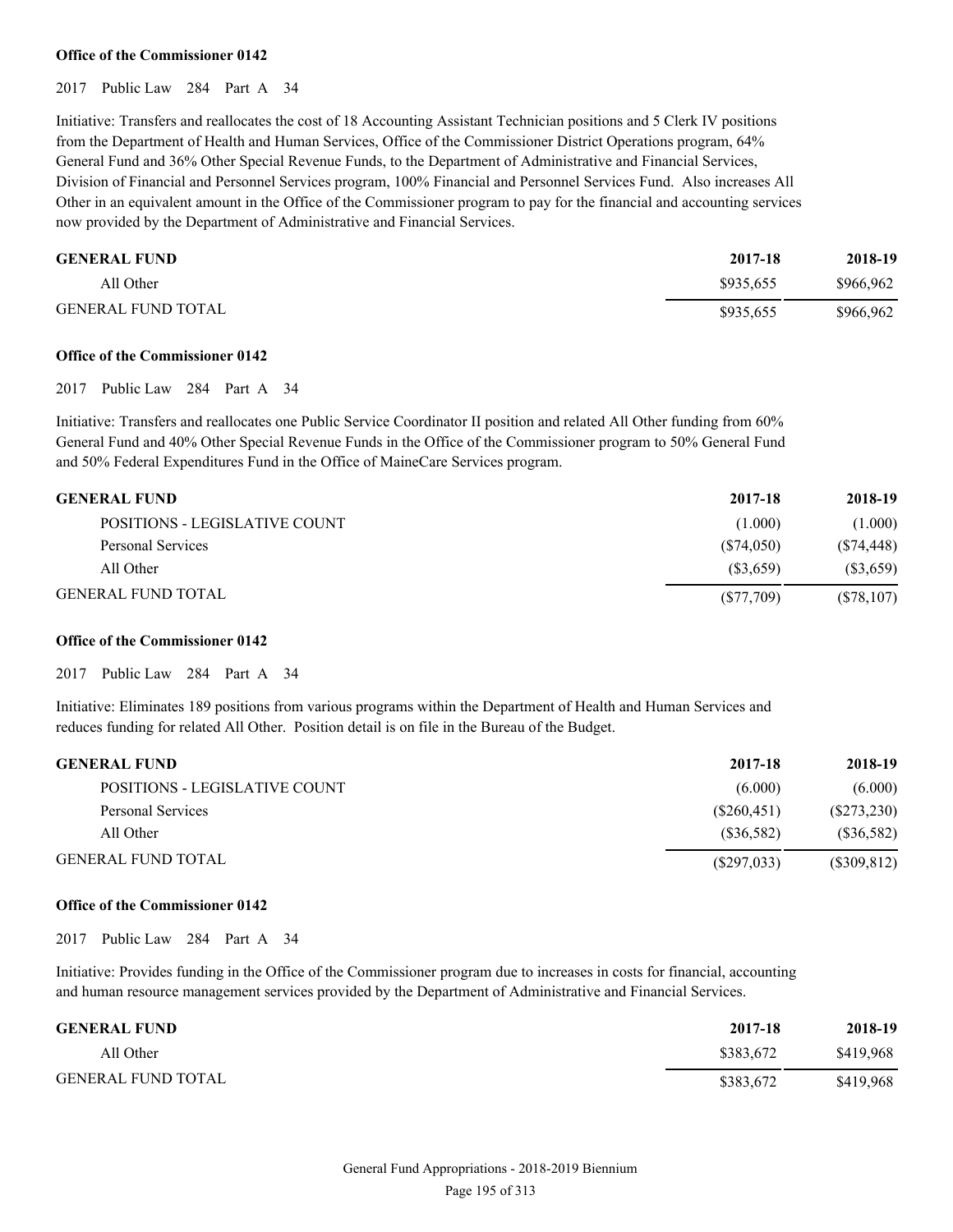#### **Office of the Commissioner 0142**

2017 Public Law 284 Part A 34

Initiative: Transfers and reallocates one Public Service Executive II position and one Public Service Manager II position and related All Other from 100% Developmental Services - Community program, General Fund to 60% General Fund and 40% Other Special Revenue Funds within the Office of the Commissioner program.

| <b>GENERAL FUND</b>           | 2017-18   | 2018-19   |
|-------------------------------|-----------|-----------|
| POSITIONS - LEGISLATIVE COUNT | 2.000     | 2.000     |
| Personal Services             | \$152,390 | \$156,295 |
| All Other                     | \$7.317   | \$7.317   |
| <b>GENERAL FUND TOTAL</b>     | \$159,707 | \$163,612 |

#### **Office of the Commissioner 0142**

#### 2017 Public Law 284 Part A 34

Initiative: Transfers and reallocates 2 Statistician I positions and one Social Services Program Specialist II position from 100% Mental Health Services - Community program, General Fund, one Comprehensive Health Planner II position from 100% Office of Substance Abuse and Mental Health Services program, Federal Block Grant Fund and one Statistician I position and one Supervisor Data & Research position from 100% Office of Substance Abuse and Mental Health Services program, General Fund to 60% General Fund and 40% Other Special Revenue Funds in the Office of the Commissioner program. Also transfers related All Other.

| <b>GENERAL FUND</b>                  | 2017-18   | 2018-19   |
|--------------------------------------|-----------|-----------|
| <b>POSITIONS - LEGISLATIVE COUNT</b> | 6.000     | 6.000     |
| Personal Services                    | \$275,317 | \$280,791 |
| All Other                            | \$21.949  | \$21.949  |
| <b>GENERAL FUND TOTAL</b>            | \$297,266 | \$302,740 |

#### **Office of the Commissioner 0142**

2017 Public Law 284 Part A 34

Initiative: Transfers and reallocates one Behavioral Health Program Coordinator position and one Deputy Director Office of Aging and Mental Health Services position and related All Other from 100% Mental Health Services - Community program, General Fund to 50% General Fund and 50% Federal Expenditures Fund in the Office of MaineCare Services program. Also transfers and reallocates one Integrated System Manager position and related All Other from 100% Mental Health Services - Community program, General Fund to 60% General Fund and 40% Other Special Revenue Funds in the Office of the Commissioner program.

| <b>GENERAL FUND</b>           | 2017-18  | 2018-19  |
|-------------------------------|----------|----------|
| POSITIONS - LEGISLATIVE COUNT | 1.000    | 1.000    |
| Personal Services             | \$68,840 | \$72,364 |
| All Other                     | \$3.658  | \$3,658  |
| <b>GENERAL FUND TOTAL</b>     | \$72,498 | \$76,022 |

#### **Office of the Commissioner 0142**

2017 Public Law 284 Part A 34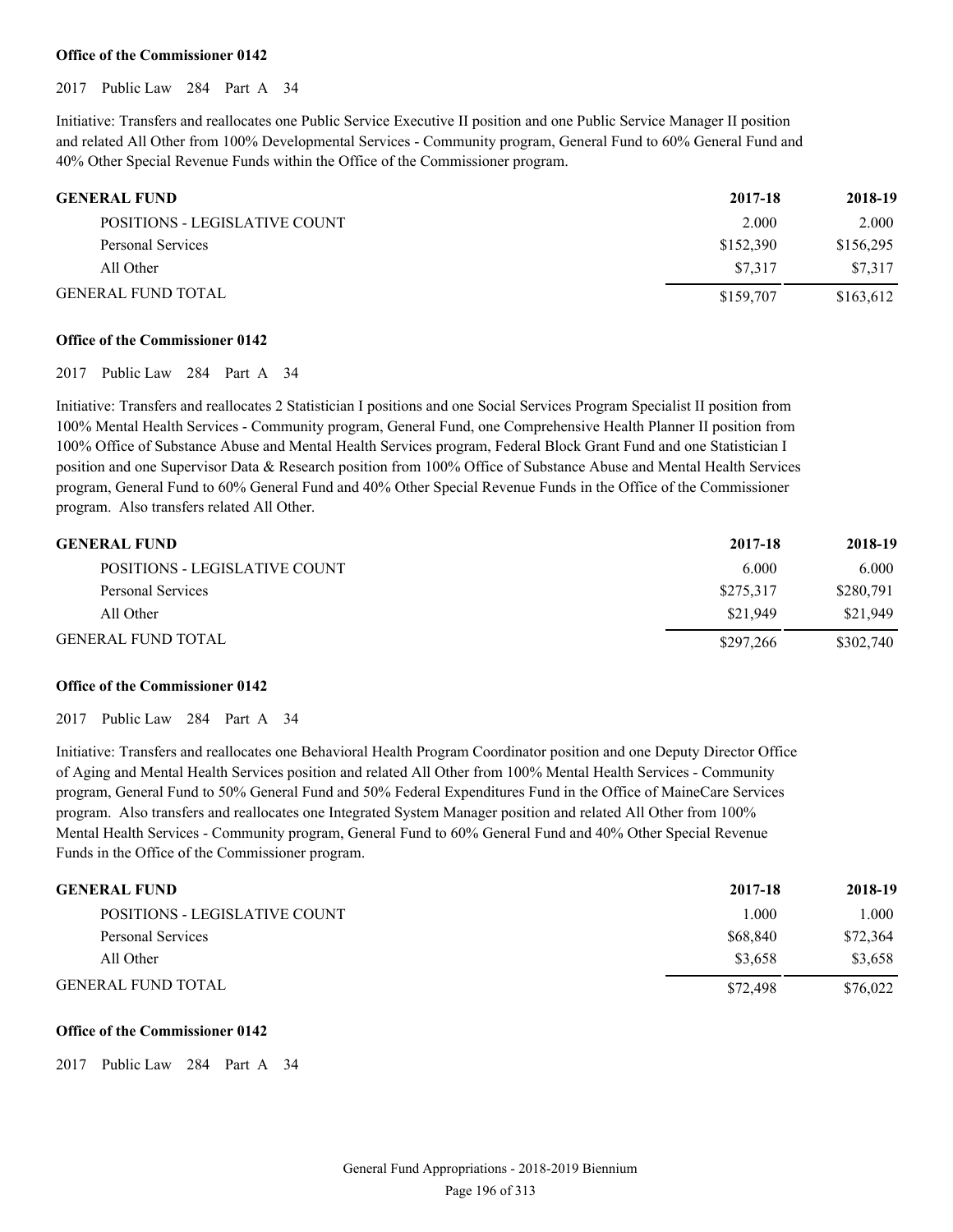Initiative: Transfers and reallocates one Director Special Projects position and related All Other funded 50% General Fund and 50% Federal Expenditures Fund in the Office of MaineCare Services program to 60% General Fund and 40% Other Special Revenue Funds in the Office of the Commissioner program to align funding with duties. Also transfers one Public Service Manager I position and related All Other funded 50% General Fund and 50% Federal Expenditures Fund in the Office of MaineCare Services program to 50% General Fund and 50% Other Special Revenue Funds in the Office of the Commissioner program to align funding with duties.

| <b>GENERAL FUND</b>           | 2017-18   | 2018-19   |
|-------------------------------|-----------|-----------|
| POSITIONS - LEGISLATIVE COUNT | 2.000     | 2.000     |
| Personal Services             | \$101,694 | \$104,405 |
| All Other                     | \$6.906   | \$6,906   |
| <b>GENERAL FUND TOTAL</b>     | \$108,600 | \$111,311 |

# **Office of the Commissioner 0142**

2017 Public Law 284 Part A 34

Initiative: Eliminates one Accounting Assistant Technician position, one Clerk IV position, one Customer Representative Assistant II position, 23 full-time Office Assistant II positions, one part-time Office Assistant II position and 3 Office Associate II positions and related All Other funded 64% General Fund and 36% Other Special Revenue Funds in the Office of the Commissioner program. Transfers savings from the Office of the Commissioner program to the Office for Family Independence program to cover technology costs.

| <b>GENERAL FUND</b>           | 2017-18        | 2018-19        |
|-------------------------------|----------------|----------------|
| POSITIONS - LEGISLATIVE COUNT | (29.500)       | (29.500)       |
| Personal Services             | (S1,013,291)   | (S1,056,039)   |
| All Other                     | (S117.063)     | (S117,063)     |
| <b>GENERAL FUND TOTAL</b>     | (S1, 130, 354) | (S1, 173, 102) |

# **Office of the Commissioner 0142**

2017 Public Law 284 Part A 34

Initiative: Transfers all positions and All Other from the General Fund and Other Special Revenue Funds in the Division of Contract Management, Division of Audit, Division of Administrative Hearings and the Office of the Commissioner District Operations programs to the General Fund and Other Special Revenue Funds in the Office of the Commissioner program and closes accounts under the respective programs. Position detail is on file in the Bureau of the Budget.

| <b>GENERAL FUND</b>           | 2017-18      | 2018-19      |
|-------------------------------|--------------|--------------|
| POSITIONS - LEGISLATIVE COUNT | 177.000      | 177.000      |
| Personal Services             | \$7,613,418  | \$7,825,222  |
| All Other                     | \$6,654,057  | \$6,654,057  |
| <b>GENERAL FUND TOTAL</b>     | \$14,267,475 | \$14,479,279 |

# **Office of the Commissioner 0142**

2017 Public Law 284 Part A 34

Initiative: Provides one-time funds for the establishment of a diversion prevention grant.

| <b>GENERAL FUND</b>       | 2017-18  | 2018-19  |
|---------------------------|----------|----------|
| All Other                 | \$75,000 | \$75,000 |
| <b>GENERAL FUND TOTAL</b> | \$75,000 | \$75,000 |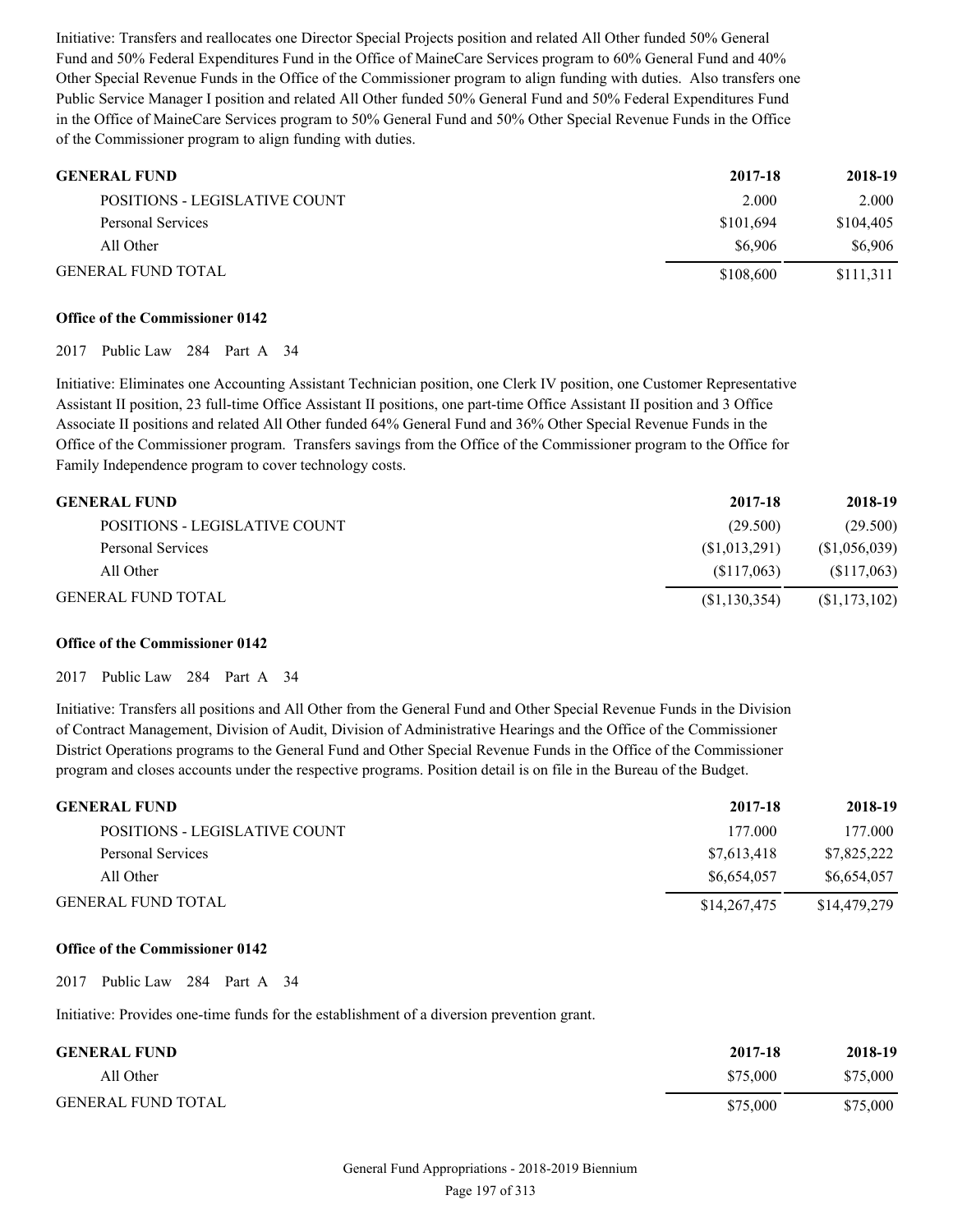#### **Office of the Commissioner 0142**

2017 Public Law 284 Part X 3

Initiative: Reduces funding to reflect projected savings from an increase in the attrition rate from 1.6% to 5% for fiscal years 2017-18 and 2018-19.

| <b>GENERAL FUND</b>       | 2017-18     | 2018-19    |
|---------------------------|-------------|------------|
| Personal Services         | (S297.891)  | (S330,055) |
| <b>GENERAL FUND TOTAL</b> | (S297, 891) | (S330,055) |

#### **Office of the Commissioner 0142**

2017 Public Law 284 Part ZZZZZZZ 9

Initiative: Eliminates one General Counsel position, one Public Service Coordinator II position and one Director of Legislative Affairs position from the Office of the Commissioner within the Department of Health and Human Services and reduces funding for related All Other, as of July 1, 2018.

| <b>GENERAL FUND</b>           | 2017-18 | 2018-19       |
|-------------------------------|---------|---------------|
| POSITIONS - LEGISLATIVE COUNT | 0.000   | (3.000)       |
| Personal Services             | \$0     | $(\$230,962)$ |
| All Other                     | \$0     | (S11,315)     |
| <b>GENERAL FUND TOTAL</b>     | \$0     | (S242, 277)   |

# **Office of the Commissioner 0142**

2017 Public Law 315

Initiative: Provides funding for the Department of Administrative and Financial Services, Office of Geographic Information Systems and Maine Library of Geographic Information.

| <b>GENERAL FUND</b>       | 2017-18  | 2018-19  |
|---------------------------|----------|----------|
| All Other                 | \$27.655 | \$27.793 |
| <b>GENERAL FUND TOTAL</b> | \$27,655 | \$27,793 |

| <b>OFFICE OF THE COMMISSIONER 0142</b> |              |              |
|----------------------------------------|--------------|--------------|
| <b>IPROGRAM SUMMARY</b>                |              |              |
| <b>IGENERAL FUND</b>                   | 2017-18      | 2018-19      |
| <b>POSITIONS - LEGISLATIVE COUNT</b>   | 198.000      | 195.000      |
| <b>Personal Services</b>               | \$10,063,985 | \$10,060,097 |
| <b>All Other</b>                       | \$14,792,798 | \$14,849,224 |
| <b>IGENERAL FUND TOTAL</b>             | \$24,856,783 | \$24,909,321 |

# **Office of the Commissioner District Operations 0196**

2017 Public Law 284 Part A 34

Initiative: BASELINE BUDGET

**GENERAL FUND 2017-18 2018-19**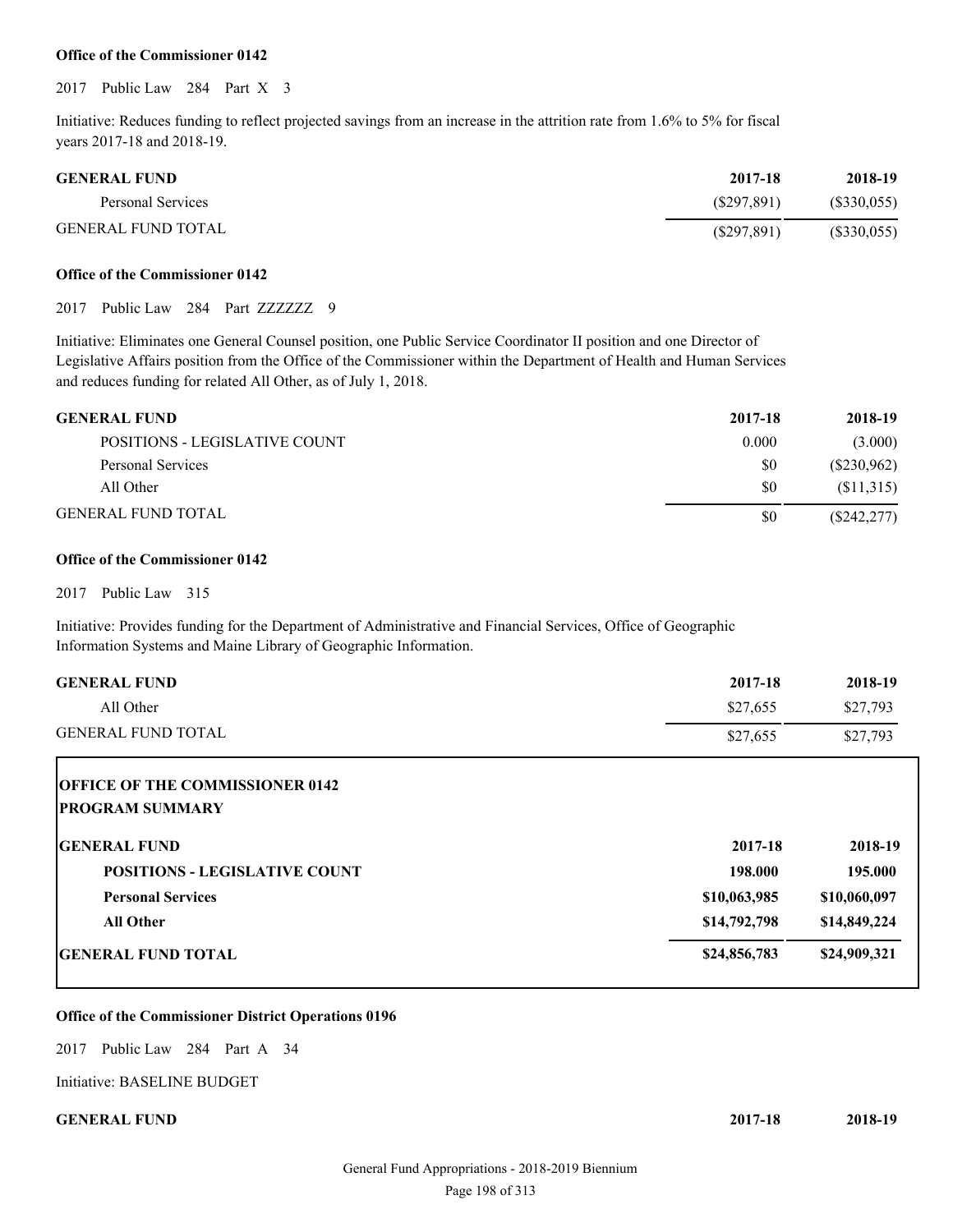| POSITIONS - LEGISLATIVE COUNT | 49.000       | 49.000       |
|-------------------------------|--------------|--------------|
| Personal Services             | \$3,673,056  | \$3,801,327  |
| All Other                     | \$6.372,023  | \$6,372,023  |
| GENERAL FUND TOTAL.           | \$10,045,079 | \$10,173,350 |

# **Office of the Commissioner District Operations 0196**

# 2017 Public Law 284 Part A 34

Initiative: Transfers and reallocates the cost of 18 Accounting Assistant Technician positions and 5 Clerk IV positions from the Department of Health and Human Services, Office of the Commissioner District Operations program, 64% General Fund and 36% Other Special Revenue Funds, to the Department of Administrative and Financial Services, Division of Financial and Personnel Services program, 100% Financial and Personnel Services Fund. Also increases All Other in an equivalent amount in the Office of the Commissioner program to pay for the financial and accounting services now provided by the Department of Administrative and Financial Services.

| <b>GENERAL FUND</b>           | 2017-18     | 2018-19       |
|-------------------------------|-------------|---------------|
| POSITIONS - LEGISLATIVE COUNT | (13.000)    | (13.000)      |
| Personal Services             | (S935.655)  | $(\$966,962)$ |
| <b>GENERAL FUND TOTAL</b>     | (S935, 655) | $(\$966,962)$ |

# **Office of the Commissioner District Operations 0196**

2017 Public Law 284 Part A 34

Initiative: Transfers all positions and All Other from the General Fund and Other Special Revenue Funds in the Division of Contract Management, Division of Audit, Division of Administrative Hearings and Office of the Commissioner District Operations programs to the General Fund and Other Special Revenue Funds in the Office of the Commissioner program and closes accounts under the respective programs. Position detail is on file in the Bureau of the Budget.

| <b>GENERAL FUND</b>           | 2017-18        | 2018-19        |
|-------------------------------|----------------|----------------|
| POSITIONS - LEGISLATIVE COUNT | (35.000)       | (35.000)       |
| Personal Services             | (S2,697,098)   | (S2,791,961)   |
| All Other                     | (S6, 278, 521) | (S6, 278, 521) |
| <b>GENERAL FUND TOTAL</b>     | (S8, 975, 619) | (S9,070,482)   |

# **Office of the Commissioner District Operations 0196**

2017 Public Law 284 Part A 34

Initiative: Adjusts funding between the Office of the Commissioner District Operations program and the Office for Family Independence program related to rent costs and technology enhancements.

| <b>GENERAL FUND</b>       | 2017-18      | 2018-19      |
|---------------------------|--------------|--------------|
| All Other                 | $(\$89,600)$ | (\$89,600)   |
| <b>GENERAL FUND TOTAL</b> | $(\$89,600)$ | $(\$89,600)$ |

# **Office of the Commissioner District Operations 0196**

2017 Public Law 284 Part A 34

Initiative: Transfers and reallocates one Office Associate II Supervisor position and related All Other from 64% General Fund and 36% Other Special Revenue Funds in the Office of the Commissioner District Operations program to 45% General Fund and 55% Other Special Revenue Funds in the Office of Family Independence - District program.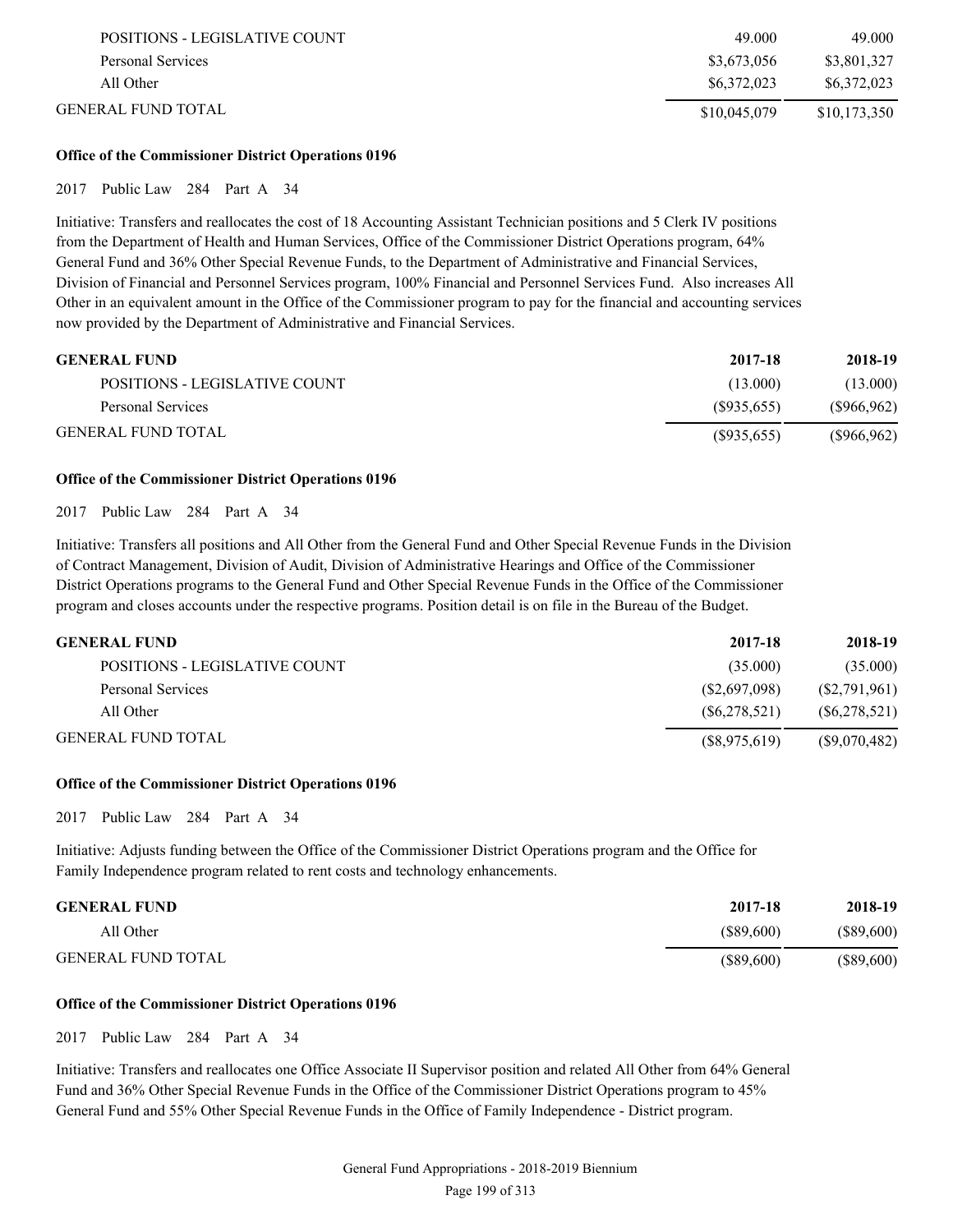| <b>GENERAL FUND</b>                                                                                                                                                          | 2017-18      | 2018-19        |
|------------------------------------------------------------------------------------------------------------------------------------------------------------------------------|--------------|----------------|
| POSITIONS - LEGISLATIVE COUNT                                                                                                                                                | (1.000)      | (1.000)        |
| Personal Services                                                                                                                                                            | $(\$40,303)$ | $(\$42,404)$   |
| All Other                                                                                                                                                                    | (\$3,902)    | $(\$3,902)$    |
| <b>GENERAL FUND TOTAL</b>                                                                                                                                                    | $(\$44,205)$ | $(\$46,306)$   |
| OFFICE OF THE COMMISSIONER DISTRICT OPERATIONS 0196<br><b>PROGRAM SUMMARY</b>                                                                                                |              |                |
| <b>GENERAL FUND</b>                                                                                                                                                          | 2017-18      | 2018-19        |
| <b>POSITIONS - LEGISLATIVE COUNT</b>                                                                                                                                         | 0.000        | 0.000          |
| <b>Personal Services</b>                                                                                                                                                     | \$0          | \$0            |
| <b>All Other</b>                                                                                                                                                             | \$0          | \$0            |
| <b>GENERAL FUND TOTAL</b>                                                                                                                                                    | \$0          | \$0            |
| <b>PNMI Room and Board Z009</b>                                                                                                                                              |              |                |
| 2017 Public Law 284 Part A 34                                                                                                                                                |              |                |
| Initiative: BASELINE BUDGET                                                                                                                                                  |              |                |
| <b>GENERAL FUND</b>                                                                                                                                                          | 2017-18      | 2018-19        |
| All Other                                                                                                                                                                    | \$15,251,947 | \$15,251,947   |
| <b>GENERAL FUND TOTAL</b>                                                                                                                                                    | \$15,251,947 | \$15,251,947   |
| <b>PNMI Room and Board Z009</b>                                                                                                                                              |              |                |
| 2017 Public Law 460 Part B 5                                                                                                                                                 |              |                |
| Initiative: Provides appropriations for an increase to rates for certain services.                                                                                           |              |                |
| <b>GENERAL FUND</b>                                                                                                                                                          | 2017-18      | 2018-19        |
| All Other                                                                                                                                                                    | \$0          | \$687,649      |
| <b>GENERAL FUND TOTAL</b>                                                                                                                                                    | \$0          | \$687,649      |
| <b>PNMI Room and Board Z009</b>                                                                                                                                              |              |                |
| 2017 Public Law 460 Part D 3                                                                                                                                                 |              |                |
| Initiative: Provides appropriations and allocations to increase certain reimbursement rates, by July 1, 2018, to reflect a<br>2% increase from rates in fiscal year 2008-09. |              |                |
| CEMEDAL EUMD                                                                                                                                                                 | 2017.10      | <b>2010 10</b> |

| <b>GENERAL FUND</b>       | 2017-18 | 2018-19  |
|---------------------------|---------|----------|
| All Other                 | \$0     | \$17,135 |
| <b>GENERAL FUND TOTAL</b> | \$0     | \$17,135 |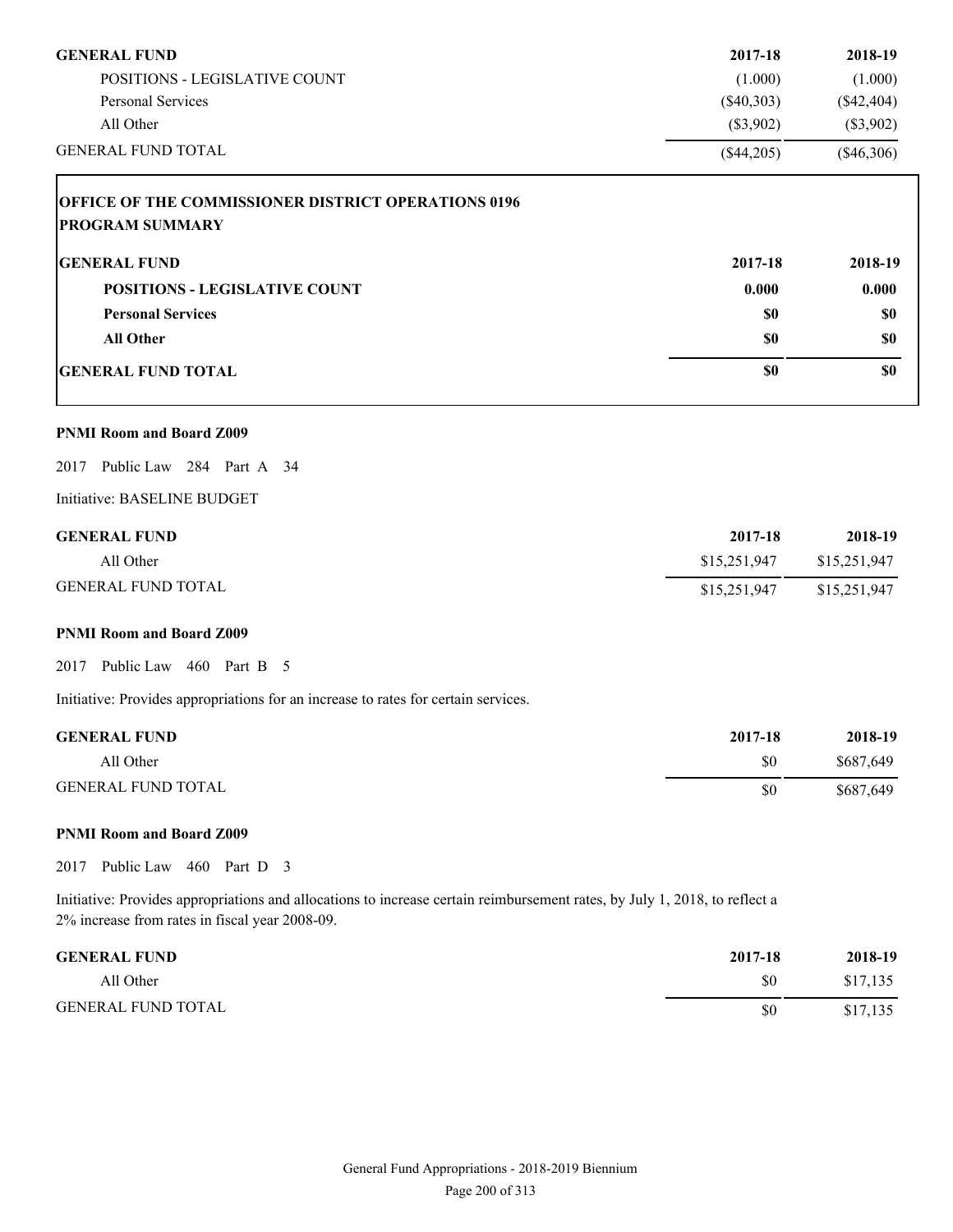# **PNMI ROOM AND BOARD Z009 PROGRAM SUMMARY**

| <b>IGENERAL FUND</b>       | 2017-18      | 2018-19      |
|----------------------------|--------------|--------------|
| All Other                  | \$15,251,947 | \$15,956,731 |
| <b>IGENERAL FUND TOTAL</b> | \$15,251,947 | \$15,956,731 |

# **Purchased Social Services 0228**

2017 Public Law 284 Part A 34

Initiative: BASELINE BUDGET

| <b>GENERAL FUND</b>           | 2017-18     | 2018-19     |
|-------------------------------|-------------|-------------|
| POSITIONS - LEGISLATIVE COUNT | 1.000       | 1.000       |
| Personal Services             | \$46,759    | \$47.259    |
| All Other                     | \$6.625.590 | \$6,625,590 |
| <b>GENERAL FUND TOTAL</b>     | \$6,672,349 | \$6,672,849 |

#### **Purchased Social Services 0228**

2017 Public Law 284 Part X 3

Initiative: Reduces funding to reflect projected savings from an increase in the attrition rate from 1.6% to 5% for fiscal years 2017-18 and 2018-19.

| <b>GENERAL FUND</b>                   | 2017-18     | 2018-19     |
|---------------------------------------|-------------|-------------|
| Personal Services                     | (\$1,414)   | (\$1,423)   |
| <b>GENERAL FUND TOTAL</b>             | (\$1,414)   | (\$1,423)   |
| <b>PURCHASED SOCIAL SERVICES 0228</b> |             |             |
| <b>PROGRAM SUMMARY</b>                |             |             |
| <b>GENERAL FUND</b>                   | 2017-18     | 2018-19     |
| <b>POSITIONS - LEGISLATIVE COUNT</b>  | 1.000       | 1.000       |
| <b>Personal Services</b>              | \$45,345    | \$45,836    |
| <b>All Other</b>                      | \$6,625,590 | \$6,625,590 |
| <b>IGENERAL FUND TOTAL</b>            | \$6,670,935 | \$6,671,426 |

# **Riverview Psychiatric Center Z219**

2017 Public Law 284 Part A 34

Initiative: Transfers Personal Services by position from the Department of Health and Human Services - formerly BDS programs to equivalent programs established in the Department of Health and Human Services to consolidate the administrative components of the departments combined pursuant to Public Law 2003, chapter 689.

| GENERAL FUND                  | 2017-18   | 2018-19   |
|-------------------------------|-----------|-----------|
| POSITIONS - LEGISLATIVE COUNT | 9.000     | 9.000     |
| Personal Services             | \$795.191 | \$816.570 |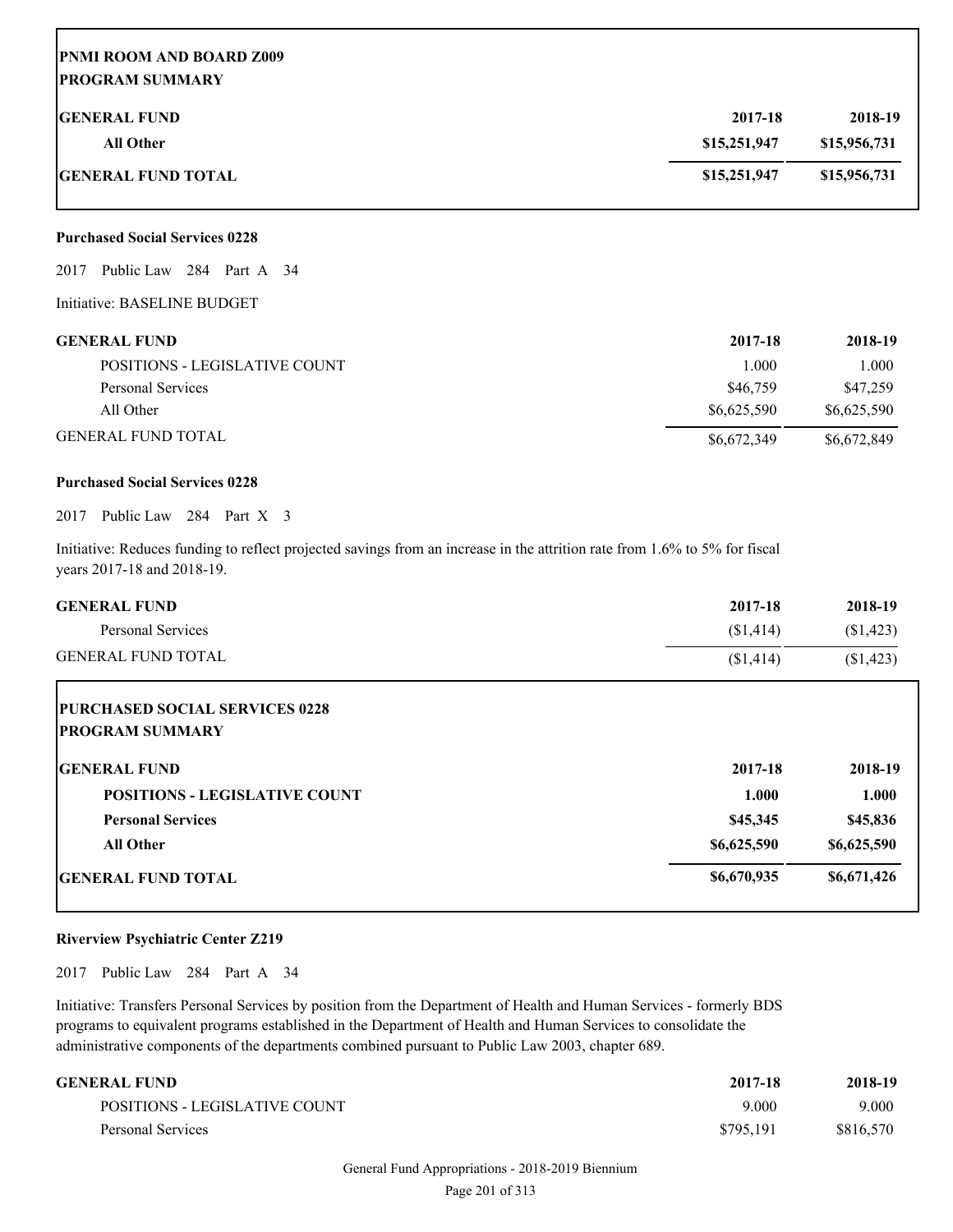# **Riverview Psychiatric Center Z219**

2017 Public Law 284 Part A 34

Initiative: Transfers All Other funding from the Department of Health and Human Services - formerly BDS programs to equivalent programs established in the Department of Health and Human Services to consolidate the administrative components of the departments combined pursuant to Public Law 2003, chapter 689.

| <b>GENERAL FUND</b>       | 2017-18     | 2018-19     |
|---------------------------|-------------|-------------|
| All Other                 | \$6,932,005 | \$6,932,005 |
| <b>GENERAL FUND TOTAL</b> | \$6,932,005 | \$6,932,005 |

#### **Riverview Psychiatric Center Z219**

2017 Public Law 284 Part X 3

Initiative: Reduces funding to reflect projected savings from an increase in the attrition rate from 1.6% to 5% for fiscal years 2017-18 and 2018-19.

| <b>GENERAL FUND</b>       | 2017-18      | 2018-19   |
|---------------------------|--------------|-----------|
| Personal Services         | (S22, 512)   | (S23,013) |
| <b>GENERAL FUND TOTAL</b> | $(\$22,512)$ | (S23,013) |

| <b>IRIVERVIEW PSYCHIATRIC CENTER Z219</b><br><b>PROGRAM SUMMARY</b> |             |             |
|---------------------------------------------------------------------|-------------|-------------|
| <b>IGENERAL FUND</b>                                                | 2017-18     | 2018-19     |
| <b>POSITIONS - LEGISLATIVE COUNT</b>                                | 9.000       | 9.000       |
| <b>Personal Services</b>                                            | \$772,679   | \$793,557   |
| All Other                                                           | \$6,932,005 | \$6,932,005 |
| <b>IGENERAL FUND TOTAL</b>                                          | \$7,704,684 | \$7,725,562 |

# **State Supplement to Federal Supplemental Security Income 0131**

2017 Public Law 284 Part A 34

Initiative: BASELINE BUDGET

| <b>GENERAL FUND</b>       | 2017-18     | 2018-19     |
|---------------------------|-------------|-------------|
| All Other                 | \$6,882,011 | \$6,882,011 |
| <b>GENERAL FUND TOTAL</b> | \$6,882,011 | \$6,882,011 |

#### **State Supplement to Federal Supplemental Security Income 0131**

2017 Public Law 284 Part A 34

Initiative: Reduces appropriation to align with projected expenditures.

| <b>GENERAL FUND</b> | 2017-18       | 2018-19     |
|---------------------|---------------|-------------|
| All Other           | $(\$250,000)$ | (\$250,000) |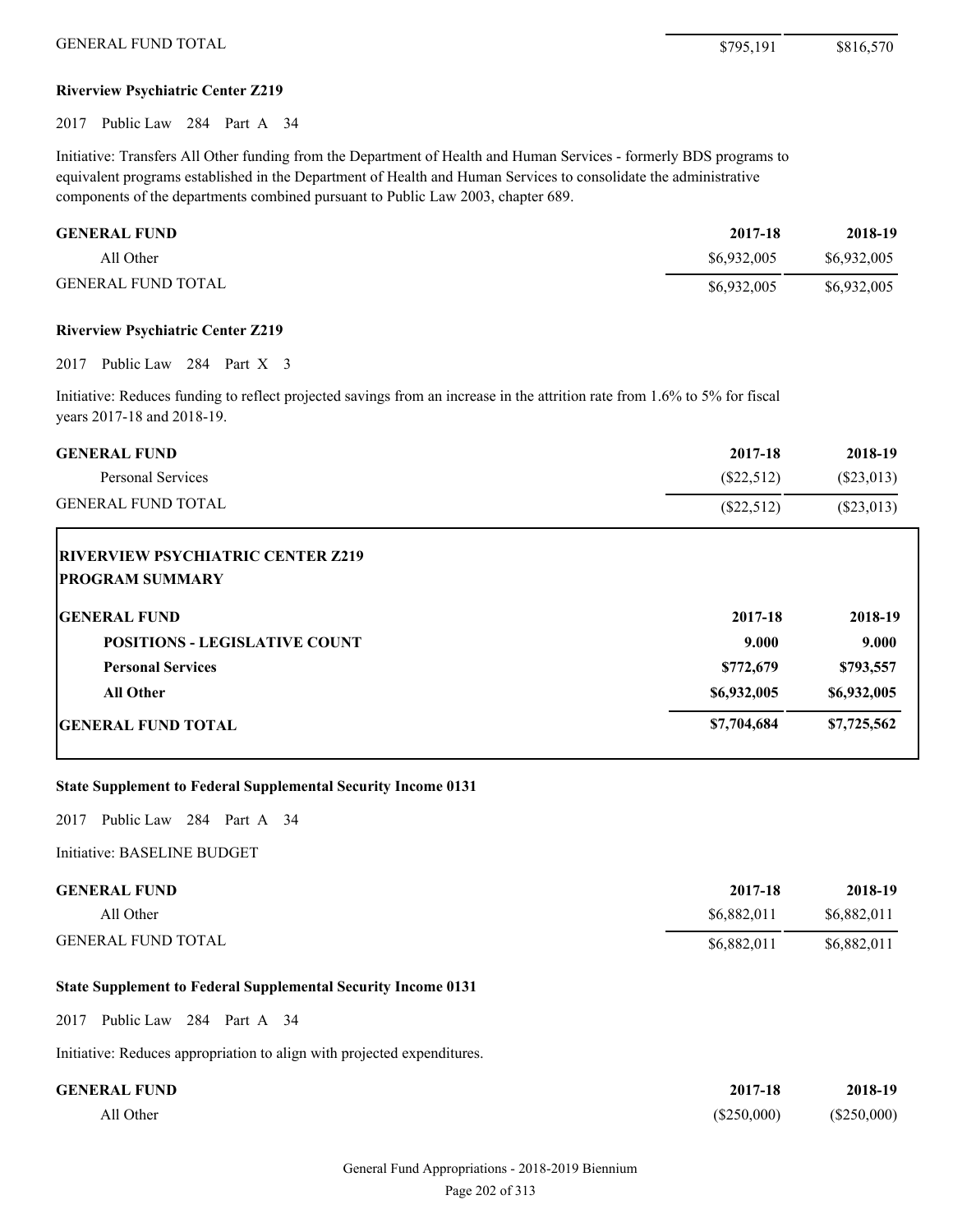| <b>GENERAL FUND TOTAL</b>                                                                                                                                | $(\$250,000)$ | $(\$250,000)$ |
|----------------------------------------------------------------------------------------------------------------------------------------------------------|---------------|---------------|
| <b>STATE SUPPLEMENT TO FEDERAL SUPPLEMENTAL SECURITY INCOME 0131</b><br><b>PROGRAM SUMMARY</b>                                                           |               |               |
| <b>GENERAL FUND</b>                                                                                                                                      | 2017-18       | 2018-19       |
| <b>All Other</b>                                                                                                                                         | \$6,632,011   | \$6,632,011   |
| <b>GENERAL FUND TOTAL</b>                                                                                                                                | \$6,632,011   | \$6,632,011   |
| <b>State-funded Foster Care/Adoption Assistance 0139</b>                                                                                                 |               |               |
| 2017 Public Law 284 Part A 34                                                                                                                            |               |               |
| Initiative: BASELINE BUDGET                                                                                                                              |               |               |
| <b>GENERAL FUND</b>                                                                                                                                      | 2017-18       | 2018-19       |
| POSITIONS - LEGISLATIVE COUNT                                                                                                                            | 8.000         | 8.000         |
| <b>Personal Services</b>                                                                                                                                 | \$491,528     | \$502,048     |
| All Other                                                                                                                                                | \$37,545,267  | \$37,545,267  |
| <b>GENERAL FUND TOTAL</b>                                                                                                                                | \$38,036,795  | \$38,047,315  |
| <b>State-funded Foster Care/Adoption Assistance 0139</b>                                                                                                 |               |               |
| 2017 Public Law 284 Part X 3                                                                                                                             |               |               |
| Initiative: Reduces funding to reflect projected savings from an increase in the attrition rate from 1.6% to 5% for fiscal<br>years 2017-18 and 2018-19. |               |               |
| <b>GENERAL FUND</b>                                                                                                                                      | 2017-18       | 2018-19       |
| <b>Personal Services</b>                                                                                                                                 | (\$14,356)    | (\$14,595)    |
| <b>GENERAL FUND TOTAL</b>                                                                                                                                | (\$14,356)    | (\$14,595)    |
|                                                                                                                                                          |               |               |

# **State-funded Foster Care/Adoption Assistance 0139**

2017 Public Law 460 Part E 1

Initiative: Provides funding for a 15% rate increase for the medication management services provided under rule Chapter 101: MaineCare Benefits Manual, Chapter III, Section 65: Behavioral Health Services, by July 1, 2018.

| <b>GENERAL FUND</b>       | 2017-18 | 2018-19  |
|---------------------------|---------|----------|
| All Other                 | \$0     | \$15.477 |
| <b>GENERAL FUND TOTAL</b> | \$0     | \$15,477 |

# **State-funded Foster Care/Adoption Assistance 0139**

2017 Public Law 471

Initiative: Provides funding for increased foster home reimbursement rates to increase recruitment and retention of foster families in this State.

| <b>GENERAL FUND</b> | 2017-18 | 2018-19     |
|---------------------|---------|-------------|
| All Other           | \$0     | \$2,586,929 |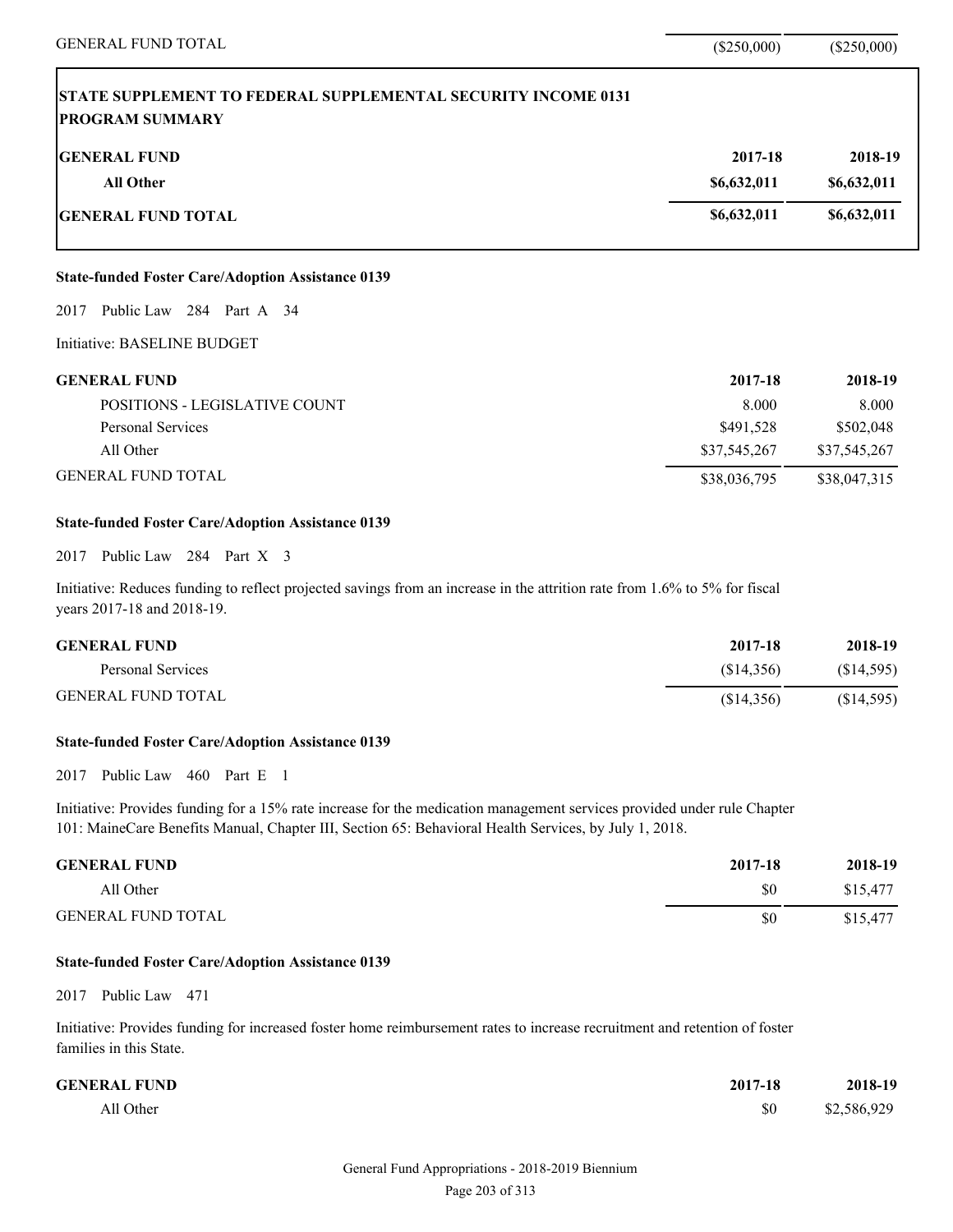# **State-funded Foster Care/Adoption Assistance 0139**

#### 2017 Public Law 471

Initiative: Provides increased funding for procurement of a pilot program for child welfare services to support children in the State's custody through supportive visitation, which will allow for the supervision of court-ordered visitation with relatives of the children and will provide assessment and evaluation of parental capacity as it relates to the parent's ability to safely care for the child.

| <b>GENERAL FUND</b>       | 2017-18 | 2018-19     |
|---------------------------|---------|-------------|
| All Other                 | \$0     | \$2,250,000 |
| <b>GENERAL FUND TOTAL</b> | \$0     | \$2,250,000 |

#### **State-funded Foster Care/Adoption Assistance 0139**

# 2017 Public Law 471

Initiative: Provides increased funding for procurement of child welfare services to support children in the State's custody through clinical support and guidance of child welfare casework practice. This funding will allow each district office to procure a clinician to aid the district in clinical consultation within child welfare cases, in training to increase staff knowledge of mental health and behavioral needs of children in the State's custody and in consultation within child welfare cases on parental capacity. In addition, this increase in funding will allow for procurement of clinical services to support each district office to evaluate staff functioning and provide debriefing for critical incidents.

| <b>GENERAL FUND</b>       | 2017-18 | 2018-19   |
|---------------------------|---------|-----------|
| All Other                 | \$0     | \$880,000 |
| <b>GENERAL FUND TOTAL</b> | \$0     | \$880,000 |

# **State-funded Foster Care/Adoption Assistance 0139**

2017 Public Law 471

Initiative: Provides one-time funding for the development of a new comprehensive child welfare information system.

| <b>GENERAL FUND</b>       | 2017-18 | 2018-19     |
|---------------------------|---------|-------------|
| All Other                 | \$0     | \$8,000,000 |
| <b>GENERAL FUND TOTAL</b> | \$0     | \$8,000,000 |

#### **State-funded Foster Care/Adoption Assistance 0139**

2017 Public Law 473

Initiative: Provides funding for receipt and review of confidential criminal history record information within the Department of Health and Human Services.

| <b>GENERAL FUND</b>       | 2017-18 | 2018-19 |
|---------------------------|---------|---------|
| All Other                 | \$0     | \$9,660 |
| <b>GENERAL FUND TOTAL</b> | \$0     | \$9,660 |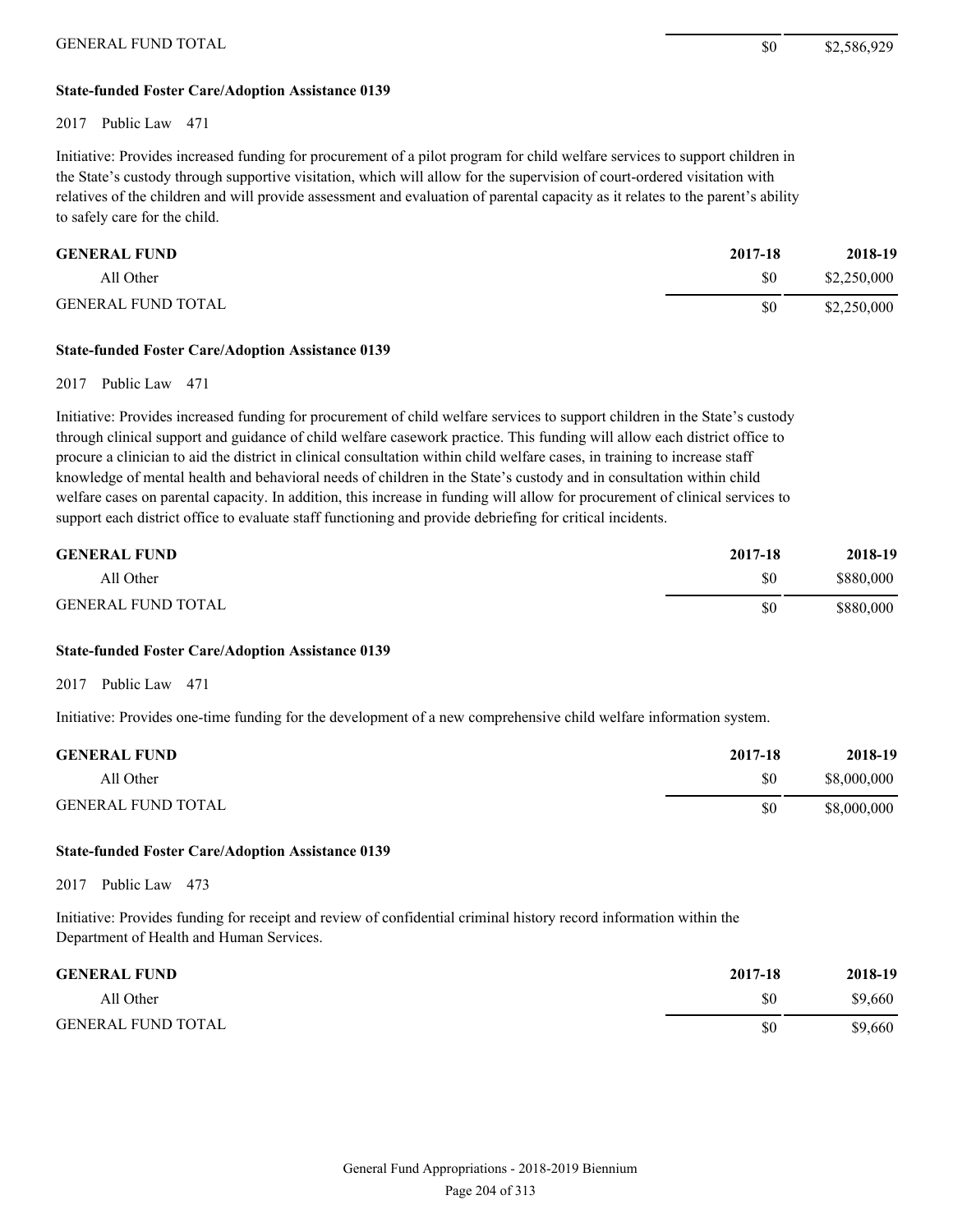| <b>STATE-FUNDED FOSTER CARE/ADOPTION ASSISTANCE 0139</b>                      |              |              |
|-------------------------------------------------------------------------------|--------------|--------------|
| <b>PROGRAM SUMMARY</b>                                                        |              |              |
| <b>GENERAL FUND</b>                                                           | 2017-18      | 2018-19      |
| <b>POSITIONS - LEGISLATIVE COUNT</b>                                          | 8.000        | 8.000        |
| <b>Personal Services</b>                                                      | \$477,172    | \$487,453    |
| <b>All Other</b>                                                              | \$37,545,267 | \$51,287,333 |
| <b>GENERAL FUND TOTAL</b>                                                     | \$38,022,439 | \$51,774,786 |
| <b>Temporary Assistance for Needy Families 0138</b>                           |              |              |
| Public Law 284 Part A 34<br>2017                                              |              |              |
| Initiative: BASELINE BUDGET                                                   |              |              |
| <b>GENERAL FUND</b>                                                           | 2017-18      | 2018-19      |
| All Other                                                                     | \$22,163,821 | \$22,163,821 |
| <b>GENERAL FUND TOTAL</b>                                                     | \$22,163,821 | \$22,163,821 |
| <b>TEMPORARY ASSISTANCE FOR NEEDY FAMILIES 0138</b><br><b>PROGRAM SUMMARY</b> |              |              |
| <b>GENERAL FUND</b>                                                           | 2017-18      | 2018-19      |
| <b>All Other</b>                                                              | \$22,163,821 | \$22,163,821 |
| <b>GENERAL FUND TOTAL</b>                                                     | \$22,163,821 | \$22,163,821 |

# **Traumatic Brain Injury Seed Z214**

2017 Public Law 284 Part A 34

Initiative: Transfers All Other funding from the Department of Health and Human Services - formerly BDS programs to equivalent programs established in the Department of Health and Human Services to consolidate the administrative components of the departments combined pursuant to Public Law 2003, chapter 689.

| <b>GENERAL FUND</b>                     | 2017-18   | 2018-19   |
|-----------------------------------------|-----------|-----------|
| All Other                               | \$120,964 | \$120,964 |
| <b>GENERAL FUND TOTAL</b>               | \$120,964 | \$120,964 |
| <b>TRAUMATIC BRAIN INJURY SEED Z214</b> |           |           |
| <b>PROGRAM SUMMARY</b>                  |           |           |
| <b>IGENERAL FUND</b>                    | 2017-18   | 2018-19   |
| <b>All Other</b>                        | \$120,964 | \$120,964 |
| <b>GENERAL FUND TOTAL</b>               | \$120,964 | \$120,964 |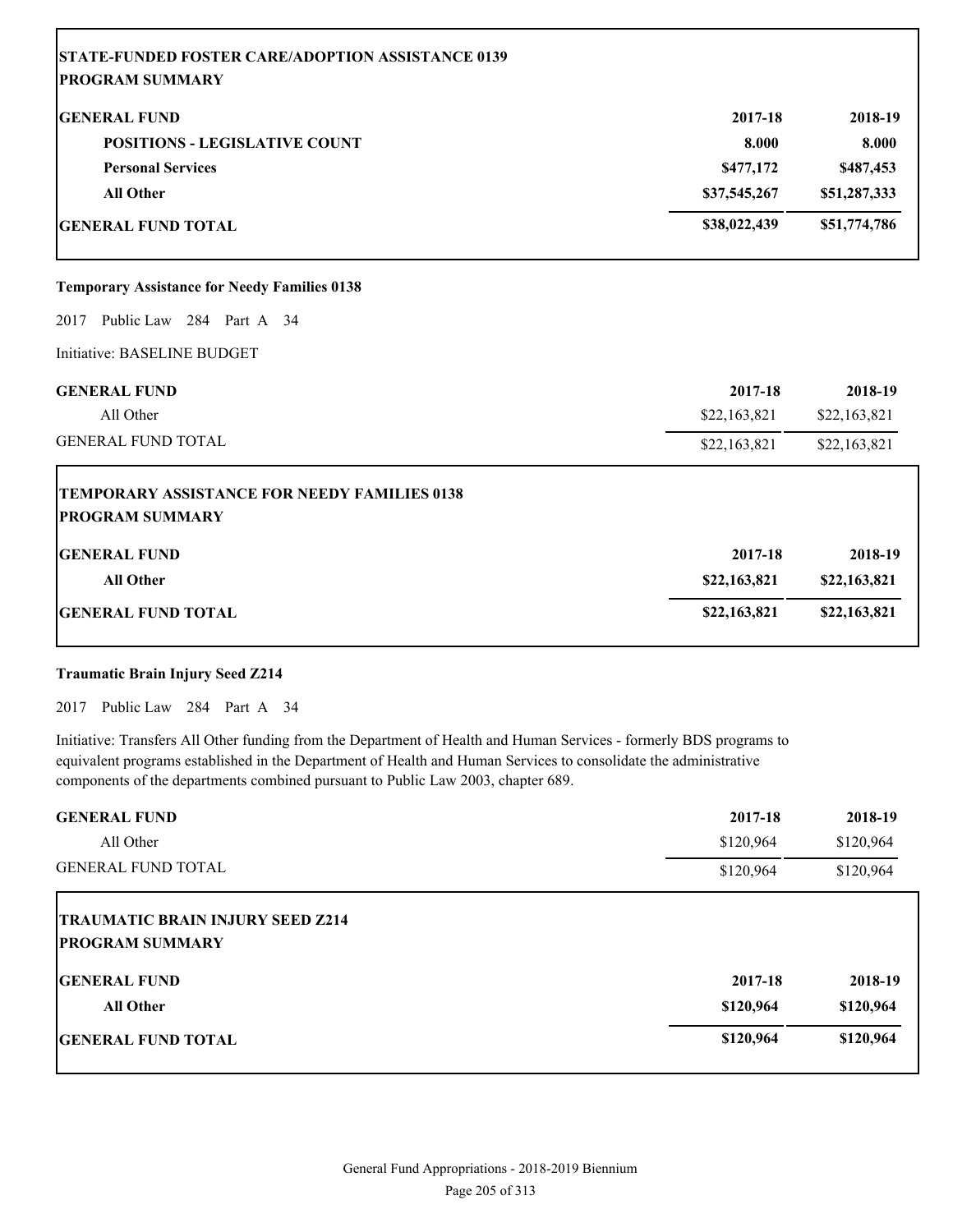| <b>HEALTH AND HUMAN SERVICES, DEPARTMENT OF</b> |                 |                 |
|-------------------------------------------------|-----------------|-----------------|
| <b>DEPARTMENT TOTALS</b>                        | 2017-18         | 2018-19         |
| <b>POSITIONS - LEGISLATIVE COUNT</b>            | 1,756.000       | 1,793.000       |
| <b>Personal Services</b>                        | \$128,437,842   | \$135,947,683   |
| <b>All Other</b>                                | \$1,040,201,487 | \$1,111,589,995 |
| <b>DEPARTMENT TOTAL</b>                         | \$1,168,639,329 | \$1,247,537,678 |

# **HEALTH AND HUMAN SERVICES, DEPARTMENT OF (FORMERLY BDS)**

# **Brain Injury Z041**

2017 Public Law 284 Part A 33

Initiative: BASELINE BUDGET

| <b>GENERAL FUND</b>           | 2017-18   | 2018-19   |
|-------------------------------|-----------|-----------|
| POSITIONS - LEGISLATIVE COUNT | 6.000     | 6.000     |
| Personal Services             | \$435,693 | \$454,715 |
| All Other                     | \$29,928  | \$29,928  |
| <b>GENERAL FUND TOTAL</b>     | \$465,621 | \$484,643 |

# **Brain Injury Z041**

2017 Public Law 284 Part A 33

Initiative: Transfers Personal Services by position from the Department of Health and Human Services - formerly BDS programs to equivalent programs established in the Department of Health and Human Services to consolidate the administrative components of the departments combined pursuant to Public Law 2003, chapter 689.

| <b>GENERAL FUND</b>           | 2017-18     | 2018-19    |
|-------------------------------|-------------|------------|
| POSITIONS - LEGISLATIVE COUNT | (6.000)     | (6.000)    |
| Personal Services             | (S435.693)  | (S454,715) |
| <b>GENERAL FUND TOTAL</b>     | (S435, 693) | (S454,715) |

# **Brain Injury Z041**

2017 Public Law 284 Part A 33

Initiative: Transfers All Other funding from the Department of Health and Human Services - formerly BDS programs to equivalent programs established in the Department of Health and Human Services to consolidate the administrative components of the departments combined pursuant to Public Law 2003, chapter 689.

| <b>GENERAL FUND</b>       | 2017-18   | 2018-19      |
|---------------------------|-----------|--------------|
| All Other                 | (S29.928) | $(\$29,928)$ |
| <b>GENERAL FUND TOTAL</b> | (S29.928) | $(\$29,928)$ |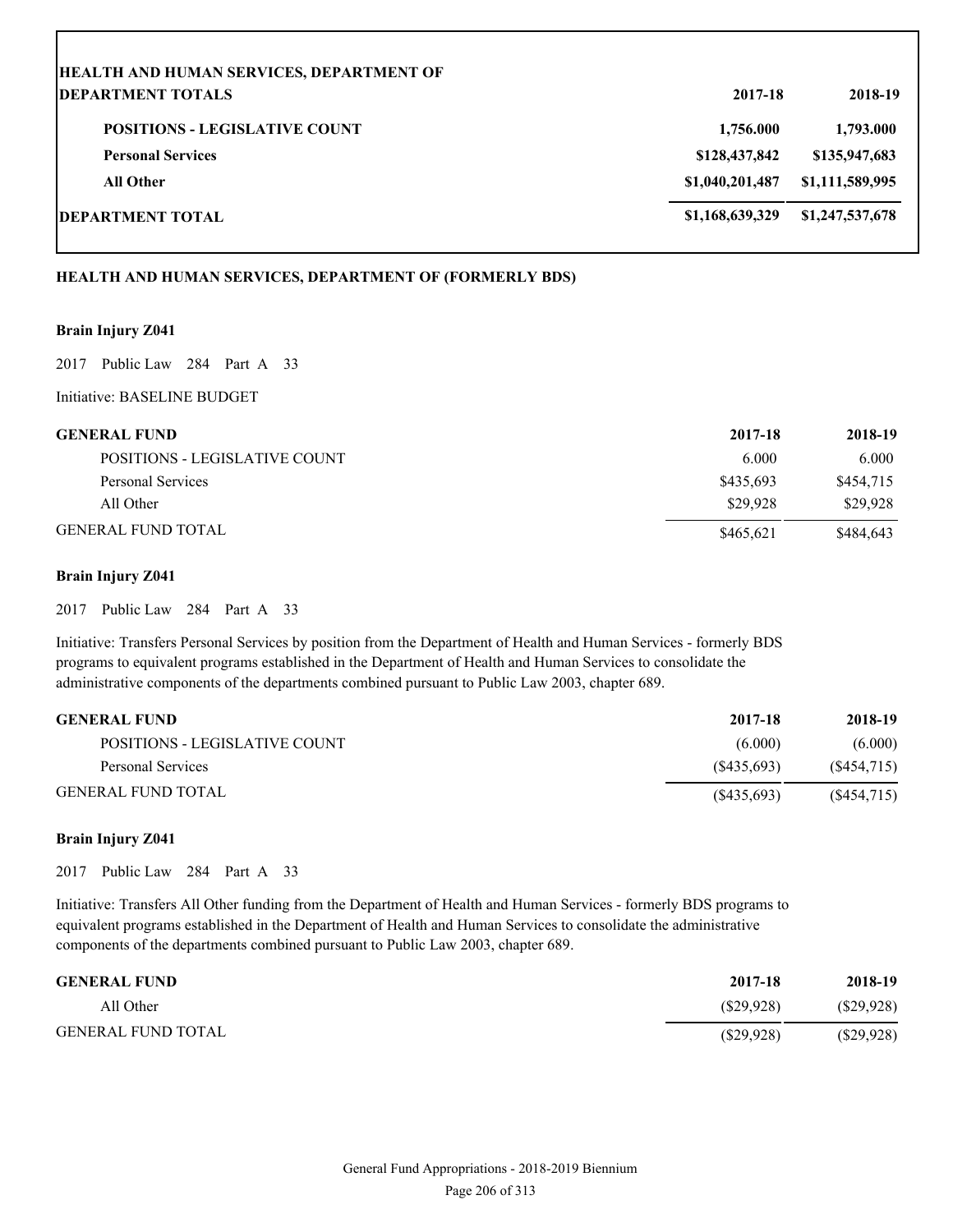# **BRAIN INJURY Z041 PROGRAM SUMMARY**

| <b>GENERAL FUND</b>                  | 2017-18 | 2018-19 |
|--------------------------------------|---------|---------|
| <b>POSITIONS - LEGISLATIVE COUNT</b> | 0.000   | 0.000   |
| <b>Personal Services</b>             | \$0     | \$0     |
| <b>All Other</b>                     | \$0     | \$0     |
| <b>GENERAL FUND TOTAL</b>            | \$0     | \$0     |

# **Bridging Rental Assistance Program Z183**

2017 Public Law 284 Part A 33

Initiative: BASELINE BUDGET

| <b>GENERAL FUND</b>       | 2017-18     | 2018-19     |
|---------------------------|-------------|-------------|
| All Other                 | \$6,606,361 | \$6,606,361 |
| <b>GENERAL FUND TOTAL</b> | \$6,606,361 | \$6,606,361 |

# **Bridging Rental Assistance Program Z183**

2017 Public Law 284 Part A 33

Initiative: Transfers All Other funding from the Department of Health and Human Services - formerly BDS programs to equivalent programs established in the Department of Health and Human Services to consolidate the administrative components of the departments combined pursuant to Public Law 2003, chapter 689.

| <b>GENERAL FUND</b>                                                       | 2017-18         | 2018-19         |
|---------------------------------------------------------------------------|-----------------|-----------------|
| All Other                                                                 | $(\$6,606,361)$ | $(\$6,606,361)$ |
| <b>GENERAL FUND TOTAL</b>                                                 | $(\$6,606,361)$ | $(\$6,606,361)$ |
| <b>BRIDGING RENTAL ASSISTANCE PROGRAM Z183</b><br><b>IPROGRAM SUMMARY</b> |                 |                 |
| <b>IGENERAL FUND</b>                                                      | 2017-18         | 2018-19         |
| <b>All Other</b>                                                          | \$0             | \$0             |
| <b>IGENERAL FUND TOTAL</b>                                                | \$0             | \$0             |

# **Consent Decree Z163**

2017 Public Law 284 Part A 33

Initiative: BASELINE BUDGET

| <b>GENERAL FUND</b>       | 2017-18     | 2018-19     |
|---------------------------|-------------|-------------|
| All Other                 | \$5,797,300 | \$5,797,300 |
| <b>GENERAL FUND TOTAL</b> | \$5,797,300 | \$5,797,300 |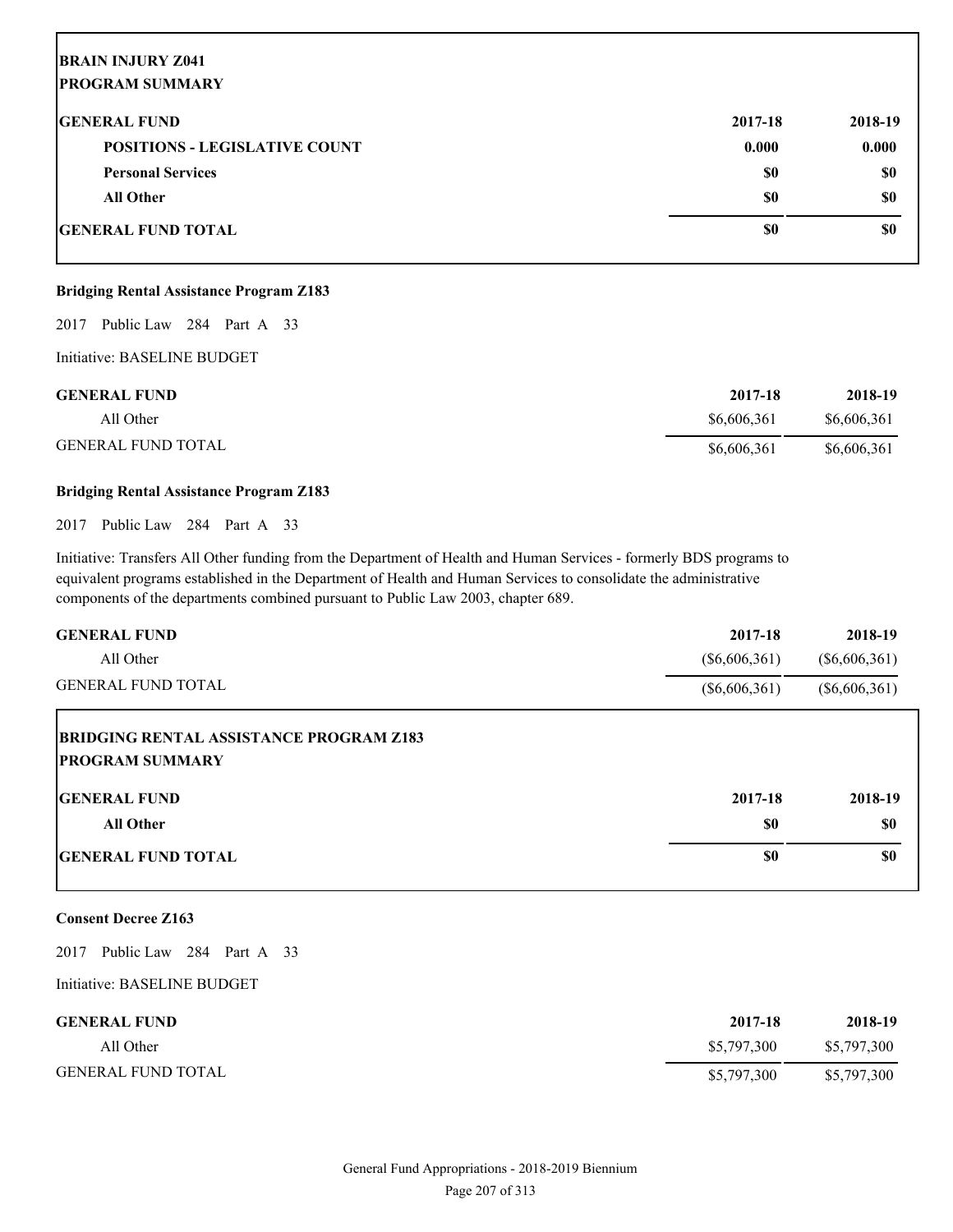# **Consent Decree Z163**

2017 Public Law 284 Part A 33

Initiative: Transfers All Other funding from the Department of Health and Human Services - formerly BDS programs to equivalent programs established in the Department of Health and Human Services to consolidate the administrative components of the departments combined pursuant to Public Law 2003, chapter 689.

| <b>GENERAL FUND</b>        | 2017-18         | 2018-19         |
|----------------------------|-----------------|-----------------|
| All Other                  | $(\$5,797,300)$ | $(\$5,797,300)$ |
| <b>GENERAL FUND TOTAL</b>  | $(\$5,797,300)$ | $(\$5,797,300)$ |
| <b>CONSENT DECREE Z163</b> |                 |                 |
| <b>PROGRAM SUMMARY</b>     |                 |                 |
| <b>IGENERAL FUND</b>       | 2017-18         | 2018-19         |
| <b>All Other</b>           | \$0             | \$0             |
| <b>GENERAL FUND TOTAL</b>  | \$0             | \$0             |

# **Consumer-directed Services Z043**

2017 Public Law 284 Part A 33

Initiative: BASELINE BUDGET

| <b>GENERAL FUND</b>           | 2017-18     | 2018-19     |
|-------------------------------|-------------|-------------|
| POSITIONS - LEGISLATIVE COUNT | 1.000       | .000        |
| Personal Services             | \$91.316    | \$95.918    |
| All Other                     | \$2,148,342 | \$2,148,342 |
| GENERAL FUND TOTAL            | \$2,239,658 | \$2,244,260 |

# **Consumer-directed Services Z043**

2017 Public Law 284 Part A 33

Initiative: Transfers Personal Services by position from the Department of Health and Human Services - formerly BDS programs to equivalent programs established in the Department of Health and Human Services to consolidate the administrative components of the departments combined pursuant to Public Law 2003, chapter 689.

| <b>GENERAL FUND</b>           | 2017-18   | 2018-19   |
|-------------------------------|-----------|-----------|
| POSITIONS - LEGISLATIVE COUNT | (1.000)   | (1.000)   |
| Personal Services             | (S91.316) | (S95.918) |
| <b>GENERAL FUND TOTAL</b>     | (S91,316) | (S95,918) |

#### **Consumer-directed Services Z043**

2017 Public Law 284 Part A 33

Initiative: Transfers All Other funding from the Department of Health and Human Services - formerly BDS programs to equivalent programs established in the Department of Health and Human Services to consolidate the administrative components of the departments combined pursuant to Public Law 2003, chapter 689.

**GENERAL FUND 2017-18 2018-19**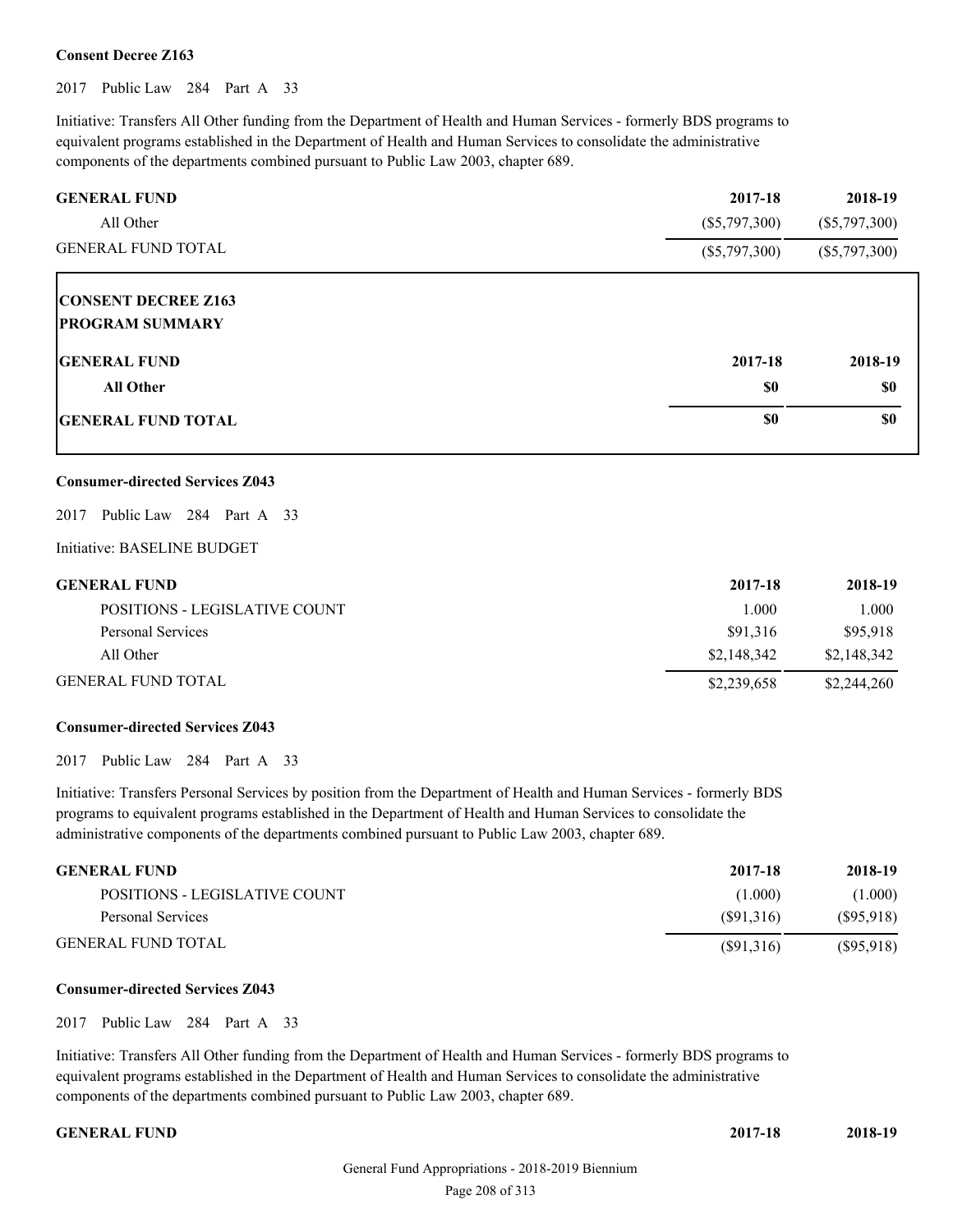| All Other                                                        | $(\$2,148,342)$ | $(\$2,148,342)$ |
|------------------------------------------------------------------|-----------------|-----------------|
| <b>GENERAL FUND TOTAL</b>                                        | $(\$2,148,342)$ | $(\$2,148,342)$ |
| <b>CONSUMER-DIRECTED SERVICES Z043</b><br><b>PROGRAM SUMMARY</b> |                 |                 |
| <b>GENERAL FUND</b>                                              | 2017-18         | 2018-19         |
| <b>POSITIONS - LEGISLATIVE COUNT</b>                             | 0.000           | 0.000           |
| <b>Personal Services</b>                                         | \$0             | \$0             |
| <b>All Other</b>                                                 | \$0             | \$0             |
| <b>IGENERAL FUND TOTAL</b>                                       | \$0             | \$0             |

# **Crisis Outreach Program Z136**

2017 Public Law 284 Part A 33

Initiative: BASELINE BUDGET

| <b>GENERAL FUND</b>           | 2017-18     | 2018-19     |
|-------------------------------|-------------|-------------|
| POSITIONS - LEGISLATIVE COUNT | 46.000      | 46.000      |
| Personal Services             | \$1,845,785 | \$1,890,221 |
| All Other                     | \$121.689   | \$121,689   |
| <b>GENERAL FUND TOTAL</b>     | \$1,967,474 | \$2,011,910 |

# **Crisis Outreach Program Z136**

2017 Public Law 284 Part A 33

Initiative: Transfers Personal Services by position from the Department of Health and Human Services - formerly BDS programs to equivalent programs established in the Department of Health and Human Services to consolidate the administrative components of the departments combined pursuant to Public Law 2003, chapter 689.

| <b>GENERAL FUND</b>           | 2017-18        | 2018-19      |
|-------------------------------|----------------|--------------|
| POSITIONS - LEGISLATIVE COUNT | (46.000)       | (46.000)     |
| Personal Services             | (S1.845.785)   | (S1,890,221) |
| <b>GENERAL FUND TOTAL</b>     | (S1, 845, 785) | (S1,890,221) |

# **Crisis Outreach Program Z136**

2017 Public Law 284 Part A 33

Initiative: Transfers All Other funding from the Department of Health and Human Services - formerly BDS programs to equivalent programs established in the Department of Health and Human Services to consolidate the administrative components of the departments combined pursuant to Public Law 2003, chapter 689.

| <b>GENERAL FUND</b>       | 2017-18    | 2018-19     |
|---------------------------|------------|-------------|
| All Other                 | (S121.689) | (\$121,689) |
| <b>GENERAL FUND TOTAL</b> | (S121.689) | \$121,689   |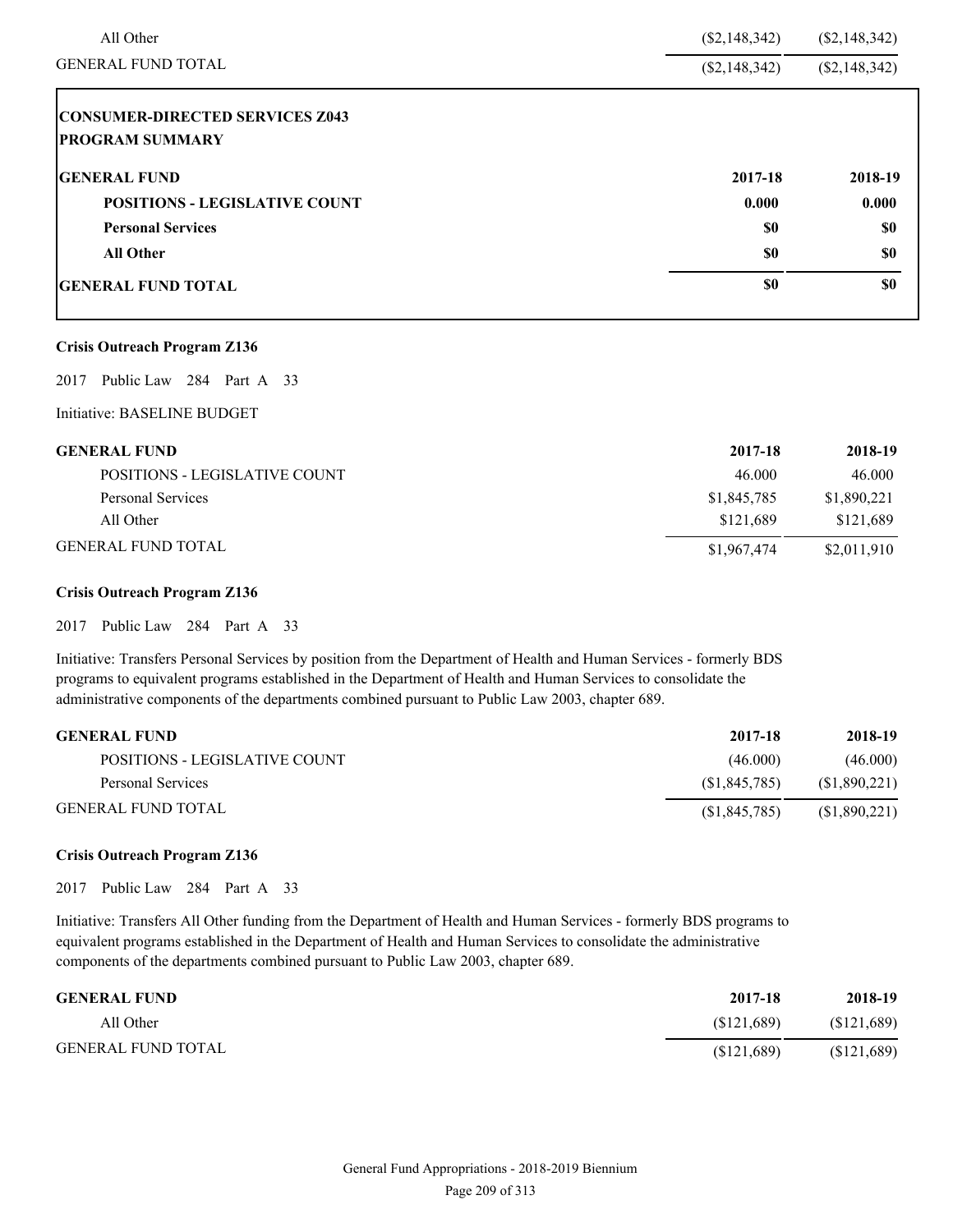# **CRISIS OUTREACH PROGRAM Z136 PROGRAM SUMMARY**

| <b>GENERAL FUND</b>                  | 2017-18 | 2018-19 |
|--------------------------------------|---------|---------|
| <b>POSITIONS - LEGISLATIVE COUNT</b> | 0.000   | 0.000   |
| <b>Personal Services</b>             | \$0     | \$0     |
| All Other                            | \$0     | \$0     |
| <b>GENERAL FUND TOTAL</b>            | \$0     | \$0     |

# **Developmental Services - Community 0122**

2017 Public Law 284 Part A 33

Initiative: BASELINE BUDGET

| <b>GENERAL FUND</b>           | 2017-18      | 2018-19      |
|-------------------------------|--------------|--------------|
| POSITIONS - LEGISLATIVE COUNT | 176.500      | 176.500      |
| Personal Services             | \$14,005,090 | \$14,352,261 |
| All Other                     | \$8,703,651  | \$8,703,651  |
| <b>GENERAL FUND TOTAL</b>     | \$22,708,741 | \$23,055,912 |

# **Developmental Services - Community 0122**

2017 Public Law 284 Part A 33

Initiative: Transfers Personal Services by position from the Department of Health and Human Services - formerly BDS programs to equivalent programs established in the Department of Health and Human Services to consolidate the administrative components of the departments combined pursuant to Public Law 2003, chapter 689.

| <b>GENERAL FUND</b>           | 2017-18       | 2018-19        |
|-------------------------------|---------------|----------------|
| POSITIONS - LEGISLATIVE COUNT | (176.500)     | (176.500)      |
| Personal Services             | (S14.005.090) | (S14,352,261)  |
| <b>GENERAL FUND TOTAL</b>     | (S14,005,090) | (\$14,352,261) |

# **Developmental Services - Community 0122**

2017 Public Law 284 Part A 33

Initiative: Transfers All Other funding from the Department of Health and Human Services - formerly BDS programs to equivalent programs established in the Department of Health and Human Services to consolidate the administrative components of the departments combined pursuant to Public Law 2003, chapter 689.

| <b>GENERAL FUND</b>       | 2017-18      | 2018-19         |
|---------------------------|--------------|-----------------|
| All Other                 | (S8.703.651) | (S8,703,651)    |
| <b>GENERAL FUND TOTAL</b> | (S8,703,651) | $(\$8,703,651)$ |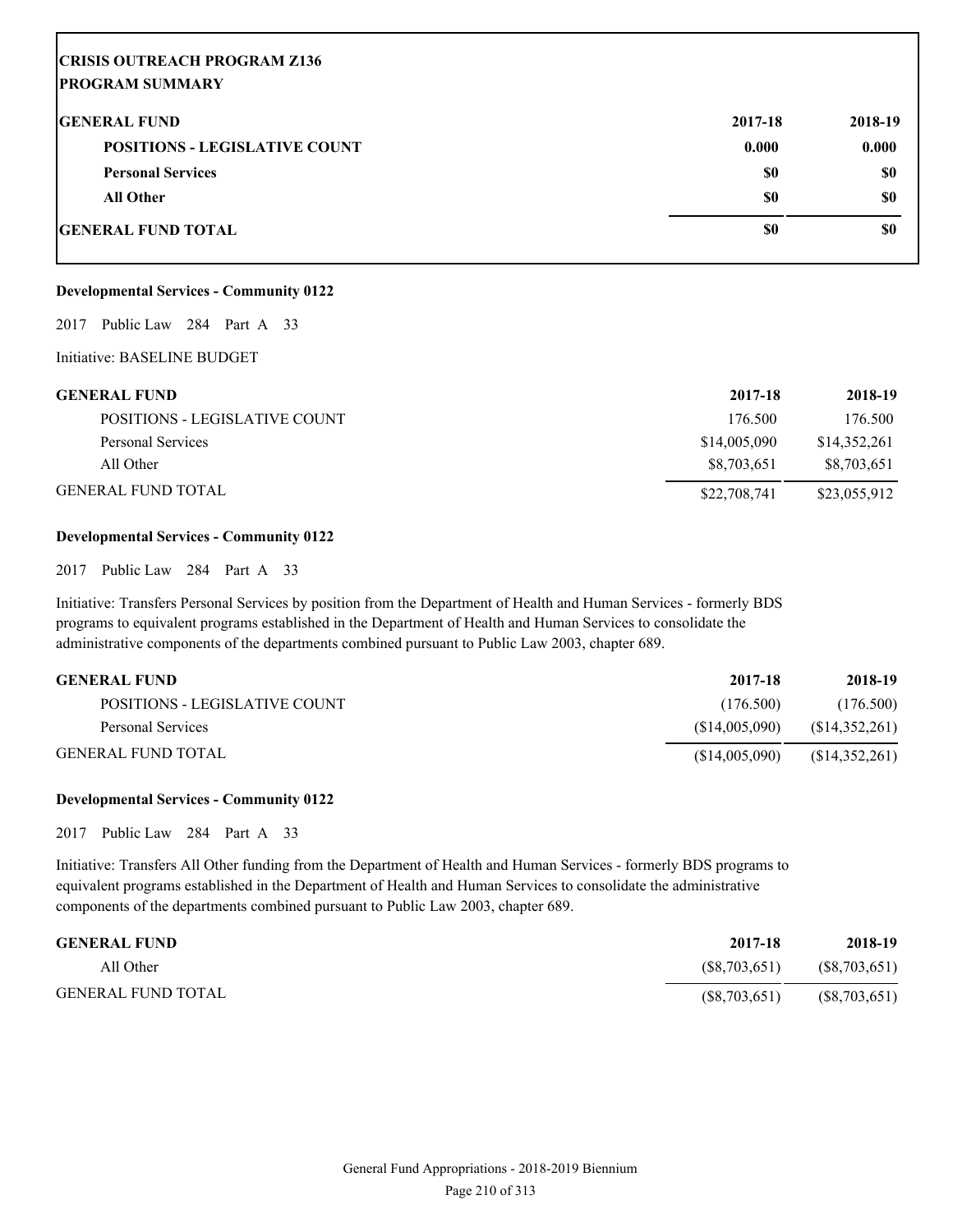| DEVELOPMENTAL SERVICES - COMMUNITY 0122 |         |         |
|-----------------------------------------|---------|---------|
| <b>PROGRAM SUMMARY</b>                  |         |         |
| <b>IGENERAL FUND</b>                    | 2017-18 | 2018-19 |
| <b>POSITIONS - LEGISLATIVE COUNT</b>    | 0.000   | 0.000   |
| <b>Personal Services</b>                | \$0     | \$0     |
| <b>All Other</b>                        | \$0     | \$0     |
| GENERAL FUND TOTAL                      | \$0     | \$0     |

# **Developmental Services Waiver - MaineCare 0987**

# 2017 Public Law 284 Part A 33

Initiative: BASELINE BUDGET

| <b>GENERAL FUND</b>       | 2017-18       | 2018-19       |
|---------------------------|---------------|---------------|
| All Other                 | \$101,037,889 | \$101,037,889 |
| <b>GENERAL FUND TOTAL</b> | \$101,037,889 | \$101,037,889 |

# **Developmental Services Waiver - MaineCare 0987**

2017 Public Law 284 Part A 33

Initiative: Transfers All Other funding from the Department of Health and Human Services - formerly BDS programs to equivalent programs established in the Department of Health and Human Services to consolidate the administrative components of the departments combined pursuant to Public Law 2003, chapter 689.

| <b>GENERAL FUND</b>       | 2017-18          | 2018-19                           |
|---------------------------|------------------|-----------------------------------|
| All Other                 | (S101, 037, 889) | (S101, 037, 889)                  |
| <b>GENERAL FUND TOTAL</b> |                  | $($101,037,889)$ $($101,037,889)$ |

### **Developmental Services Waiver - MaineCare 0987**

2017 Public Law 284 Part ZZZZZZZ 9

Initiative: Provides appropriations to increase the rates provided for home-based and community-based care for individuals with intellectual disabilities or autism spectrum disorder as required in Part MMMMMMM, section 2 of this Act.

| <b>GENERAL FUND</b>                                                             | 2017-18     | 2018-19 |
|---------------------------------------------------------------------------------|-------------|---------|
| All Other                                                                       | \$9,909,714 | \$0     |
| <b>GENERAL FUND TOTAL</b>                                                       | \$9,909,714 | \$0     |
| <b>DEVELOPMENTAL SERVICES WAIVER - MAINECARE 0987</b><br><b>PROGRAM SUMMARY</b> |             |         |
| <b>IGENERAL FUND</b>                                                            | 2017-18     | 2018-19 |
| <b>All Other</b>                                                                | \$9,909,714 | \$0     |
| <b>IGENERAL FUND TOTAL</b>                                                      | \$9,909,714 | \$0     |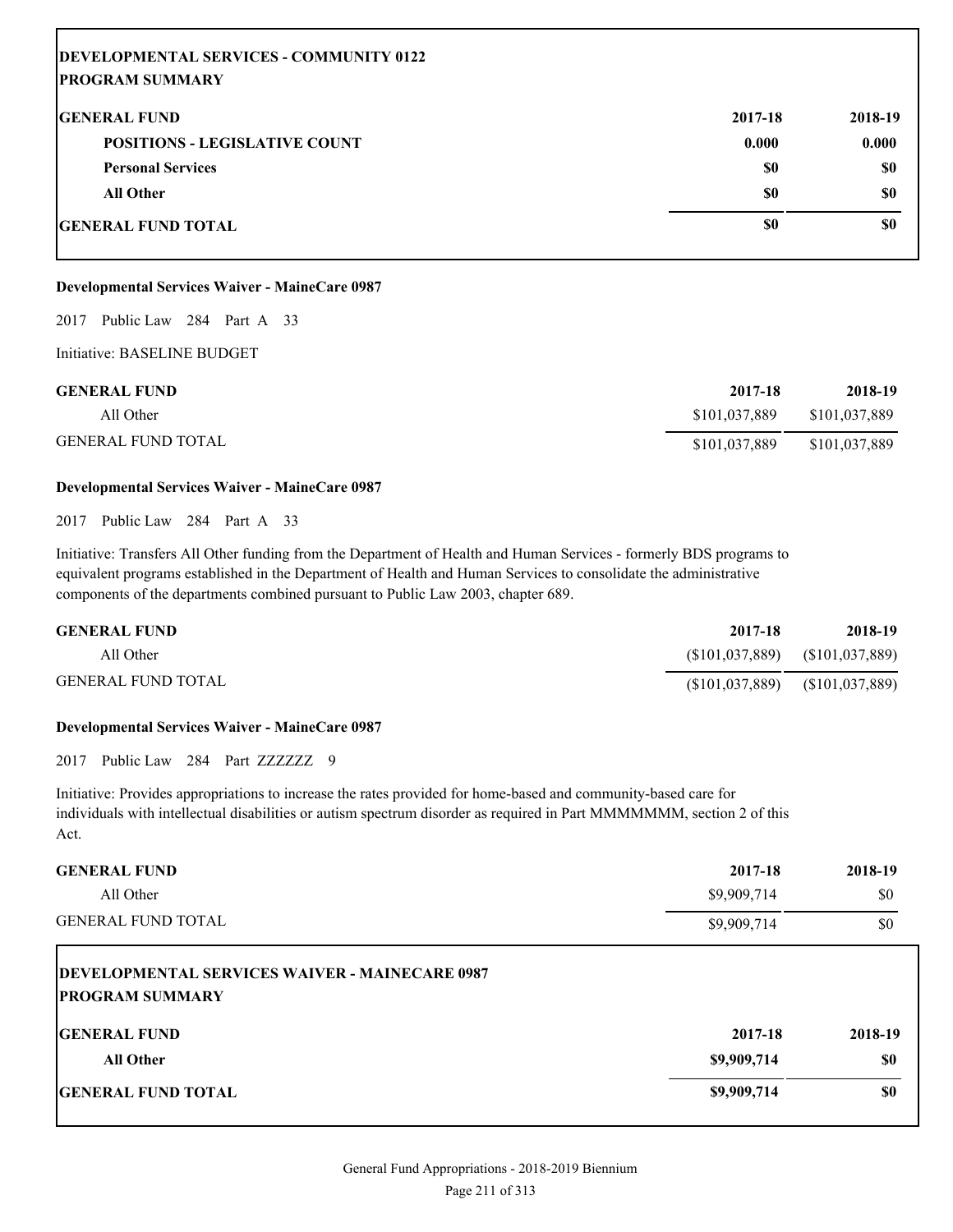#### **Developmental Services Waiver - Supports Z006**

2017 Public Law 284 Part A 33

Initiative: BASELINE BUDGET

| <b>GENERAL FUND</b>       | 2017-18      | 2018-19      |
|---------------------------|--------------|--------------|
| All Other                 | \$18,189,263 | \$18,189,263 |
| <b>GENERAL FUND TOTAL</b> | \$18,189,263 | \$18,189,263 |

# **Developmental Services Waiver - Supports Z006**

2017 Public Law 284 Part A 33

Initiative: Transfers All Other funding from the Department of Health and Human Services - formerly BDS programs to equivalent programs established in the Department of Health and Human Services to consolidate the administrative components of the departments combined pursuant to Public Law 2003, chapter 689.

| <b>GENERAL FUND</b>       | 2017-18         | 2018-19        |
|---------------------------|-----------------|----------------|
| All Other                 | (S18, 189, 263) | (\$18,189,263) |
| <b>GENERAL FUND TOTAL</b> | (S18, 189, 263) | (\$18,189,263) |

# **Developmental Services Waiver - Supports Z006**

2017 Public Law 284 Part ZZZZZZZ 9

Initiative: Provides appropriations to increase the rates provided for home-based and community-based care for individuals with intellectual disabilities or autism spectrum disorder as required in Part MMMMMMM, section 2 of this Act.

| <b>GENERAL FUND</b>                                                            | 2017-18     | 2018-19 |
|--------------------------------------------------------------------------------|-------------|---------|
| All Other                                                                      | \$1,340,286 | \$0     |
| <b>GENERAL FUND TOTAL</b>                                                      | \$1,340,286 | \$0     |
| <b>DEVELOPMENTAL SERVICES WAIVER - SUPPORTS Z006</b><br><b>PROGRAM SUMMARY</b> |             |         |
| <b>IGENERAL FUND</b>                                                           | 2017-18     | 2018-19 |
| <b>All Other</b>                                                               | \$1,340,286 | \$0     |
| <b>GENERAL FUND TOTAL</b>                                                      | \$1,340,286 | \$0     |

# **Disproportionate Share - Dorothea Dix Psychiatric Center 0734**

2017 Public Law 284 Part A 33

| <b>GENERAL FUND</b>       | 2017-18     | 2018-19     |
|---------------------------|-------------|-------------|
| Personal Services         | \$6,801,838 | \$6,931,751 |
| All Other                 | \$405,995   | \$405.995   |
| <b>GENERAL FUND TOTAL</b> | \$7,207,833 | \$7,337,746 |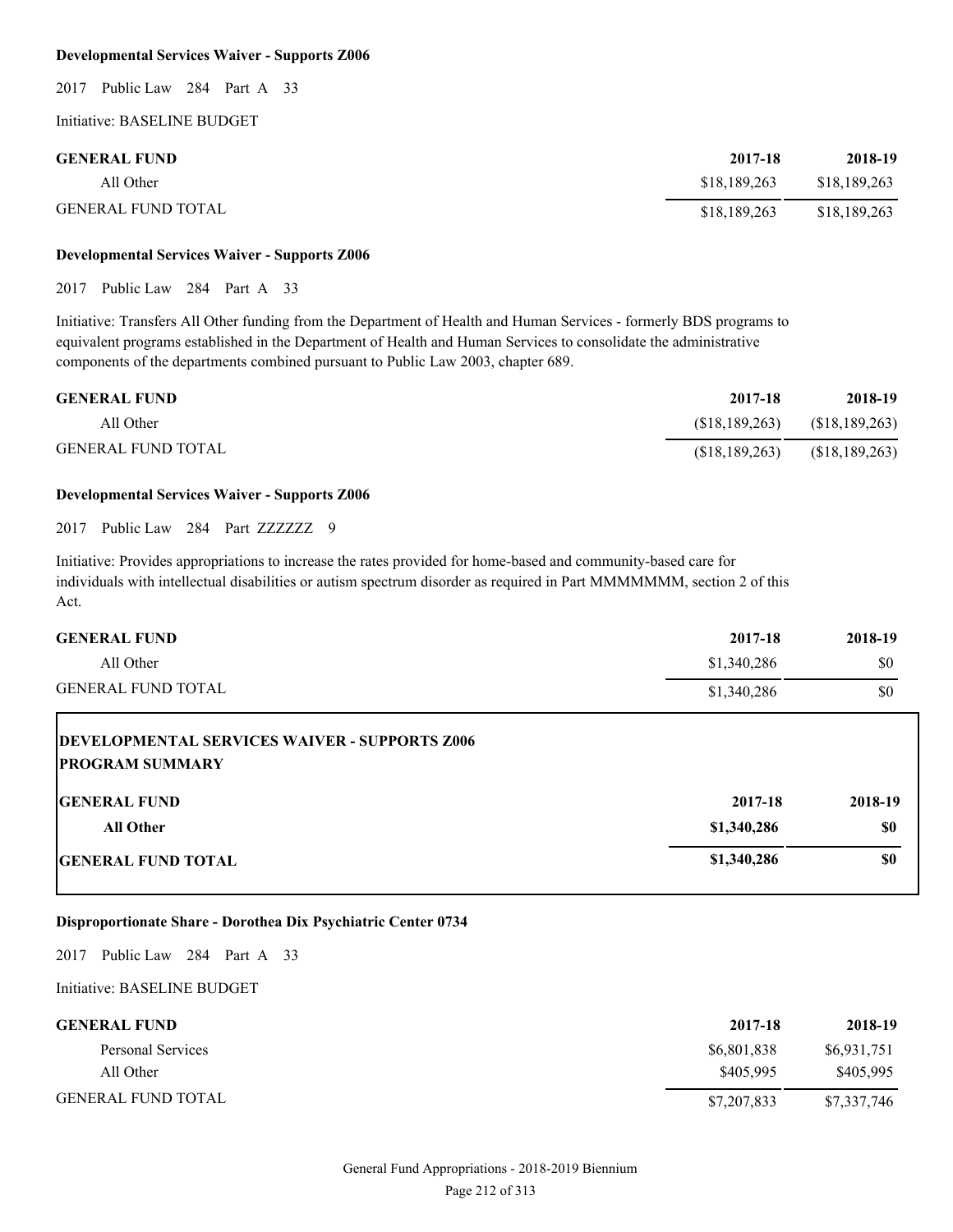## **Disproportionate Share - Dorothea Dix Psychiatric Center 0734**

2017 Public Law 284 Part A 33

Initiative: Transfers Personal Services by position from the Department of Health and Human Services - formerly BDS programs to equivalent programs established in the Department of Health and Human Services to consolidate the administrative components of the departments combined pursuant to Public Law 2003, chapter 689.

| <b>GENERAL FUND</b>       | 2017-18        | 2018-19         |
|---------------------------|----------------|-----------------|
| Personal Services         | (S6, 801, 838) | (S6, 931, 751)  |
| <b>GENERAL FUND TOTAL</b> | (S6, 801, 838) | $(\$6,931,751)$ |

## **Disproportionate Share - Dorothea Dix Psychiatric Center 0734**

2017 Public Law 284 Part A 33

Initiative: Transfers All Other funding from the Department of Health and Human Services - formerly BDS programs to equivalent programs established in the Department of Health and Human Services to consolidate the administrative components of the departments combined pursuant to Public Law 2003, chapter 689.

| <b>GENERAL FUND</b>                                                                            | 2017-18       | 2018-19       |
|------------------------------------------------------------------------------------------------|---------------|---------------|
| All Other                                                                                      | $(\$405,995)$ | $(\$405,995)$ |
| <b>GENERAL FUND TOTAL</b>                                                                      | $(\$405,995)$ | $(\$405,995)$ |
| <b>DISPROPORTIONATE SHARE - DOROTHEA DIX PSYCHIATRIC CENTER 0734</b><br><b>PROGRAM SUMMARY</b> |               |               |
| <b>IGENERAL FUND</b>                                                                           | 2017-18       | 2018-19       |

| <b>Personal Services</b>  | \$0 | \$0 |
|---------------------------|-----|-----|
| All Other                 | \$0 | \$0 |
| <b>GENERAL FUND TOTAL</b> | \$0 | \$0 |
|                           |     |     |

# **Disproportionate Share - Riverview Psychiatric Center 0733**

2017 Public Law 284 Part A 33

Initiative: BASELINE BUDGET

| <b>GENERAL FUND</b>       | 2017-18      | 2018-19      |
|---------------------------|--------------|--------------|
| Personal Services         | \$11,326,256 | \$11,594,326 |
| All Other                 | \$3,292,140  | \$3,292,140  |
| <b>GENERAL FUND TOTAL</b> | \$14.618.396 | \$14,886,466 |

#### **Disproportionate Share - Riverview Psychiatric Center 0733**

2017 Public Law 284 Part A 33

| <b>GENERAL FUND</b> | 2017-18                         | 2018-19 |
|---------------------|---------------------------------|---------|
| Personal Services   | $($11,326,256)$ $($11,594,326)$ |         |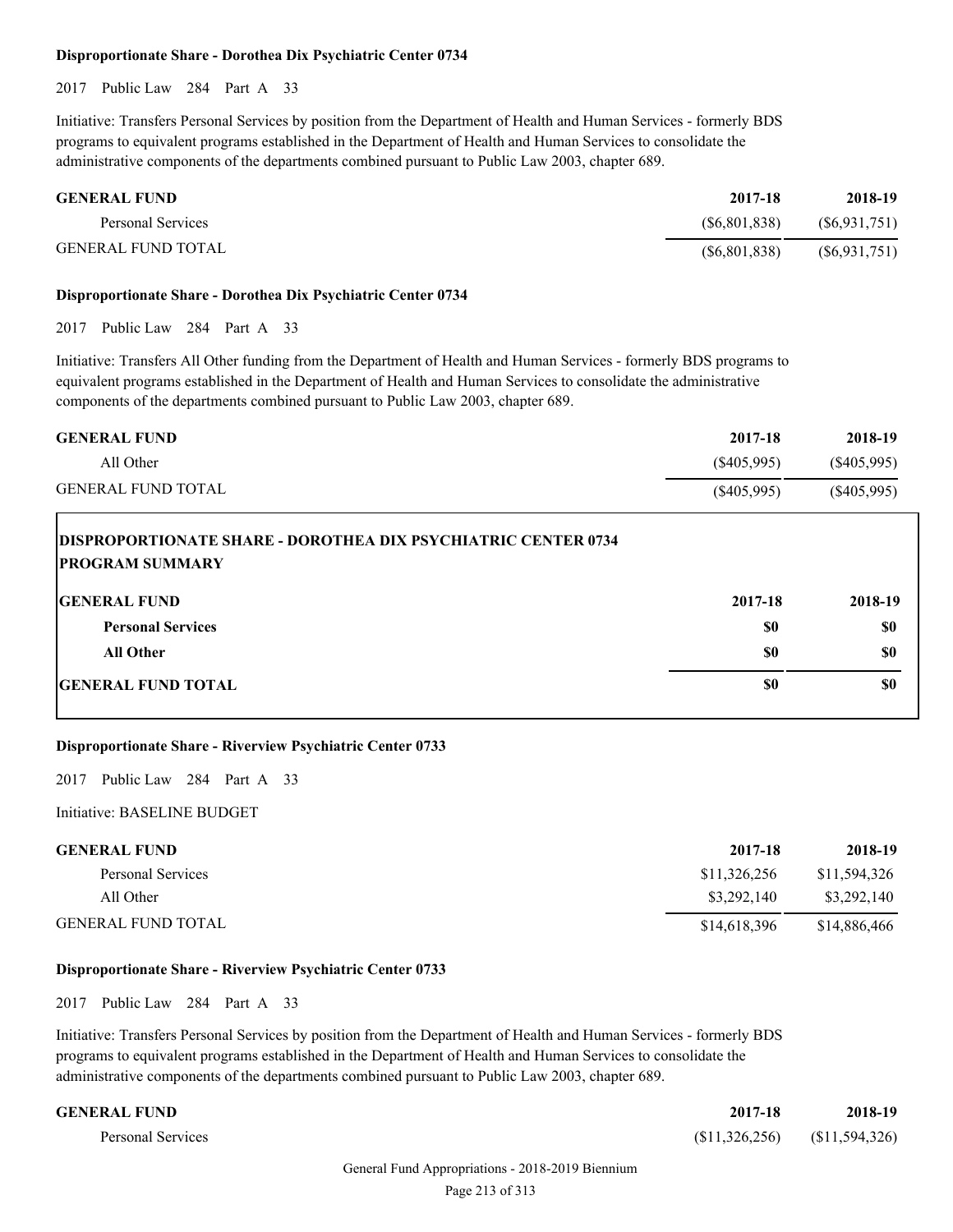# **Disproportionate Share - Riverview Psychiatric Center 0733**

2017 Public Law 284 Part A 33

Initiative: Transfers All Other funding from the Department of Health and Human Services - formerly BDS programs to equivalent programs established in the Department of Health and Human Services to consolidate the administrative components of the departments combined pursuant to Public Law 2003, chapter 689.

| <b>GENERAL FUND</b>                                                                         | 2017-18         | 2018-19         |
|---------------------------------------------------------------------------------------------|-----------------|-----------------|
| All Other                                                                                   | $(\$3,292,140)$ | $(\$3,292,140)$ |
| <b>GENERAL FUND TOTAL</b>                                                                   | $(\$3,292,140)$ | $(\$3,292,140)$ |
| <b>DISPROPORTIONATE SHARE - RIVERVIEW PSYCHIATRIC CENTER 0733</b><br><b>PROGRAM SUMMARY</b> |                 |                 |
| <b>GENERAL FUND</b>                                                                         | 2017-18         | 2018-19         |
| <b>Personal Services</b>                                                                    | \$0             | \$0             |
| <b>All Other</b>                                                                            | \$0             | \$0             |
| <b>GENERAL FUND TOTAL</b>                                                                   | \$0             | \$0             |

#### **Dorothea Dix Psychiatric Center 0120**

2017 Public Law 284 Part A 33

Initiative: BASELINE BUDGET

| <b>GENERAL FUND</b>       | 2017-18     | 2018-19     |
|---------------------------|-------------|-------------|
| All Other                 | \$2,542,084 | \$2,542,084 |
| <b>GENERAL FUND TOTAL</b> | \$2,542,084 | \$2,542,084 |

#### **Dorothea Dix Psychiatric Center 0120**

2017 Public Law 284 Part A 33

| <b>GENERAL FUND</b><br>All Other<br><b>GENERAL FUND TOTAL</b>         | 2017-18<br>$(\$2,542,084)$<br>$(\$2,542,084)$ | 2018-19<br>$(\$2,542,084)$<br>$(\$2,542,084)$ |
|-----------------------------------------------------------------------|-----------------------------------------------|-----------------------------------------------|
| <b>DOROTHEA DIX PSYCHIATRIC CENTER 0120</b><br><b>PROGRAM SUMMARY</b> |                                               |                                               |
| <b>IGENERAL FUND</b>                                                  | 2017-18                                       | 2018-19                                       |
| <b>All Other</b>                                                      | \$0                                           | <b>SO</b>                                     |
| <b>GENERAL FUND TOTAL</b>                                             | \$0                                           | \$0                                           |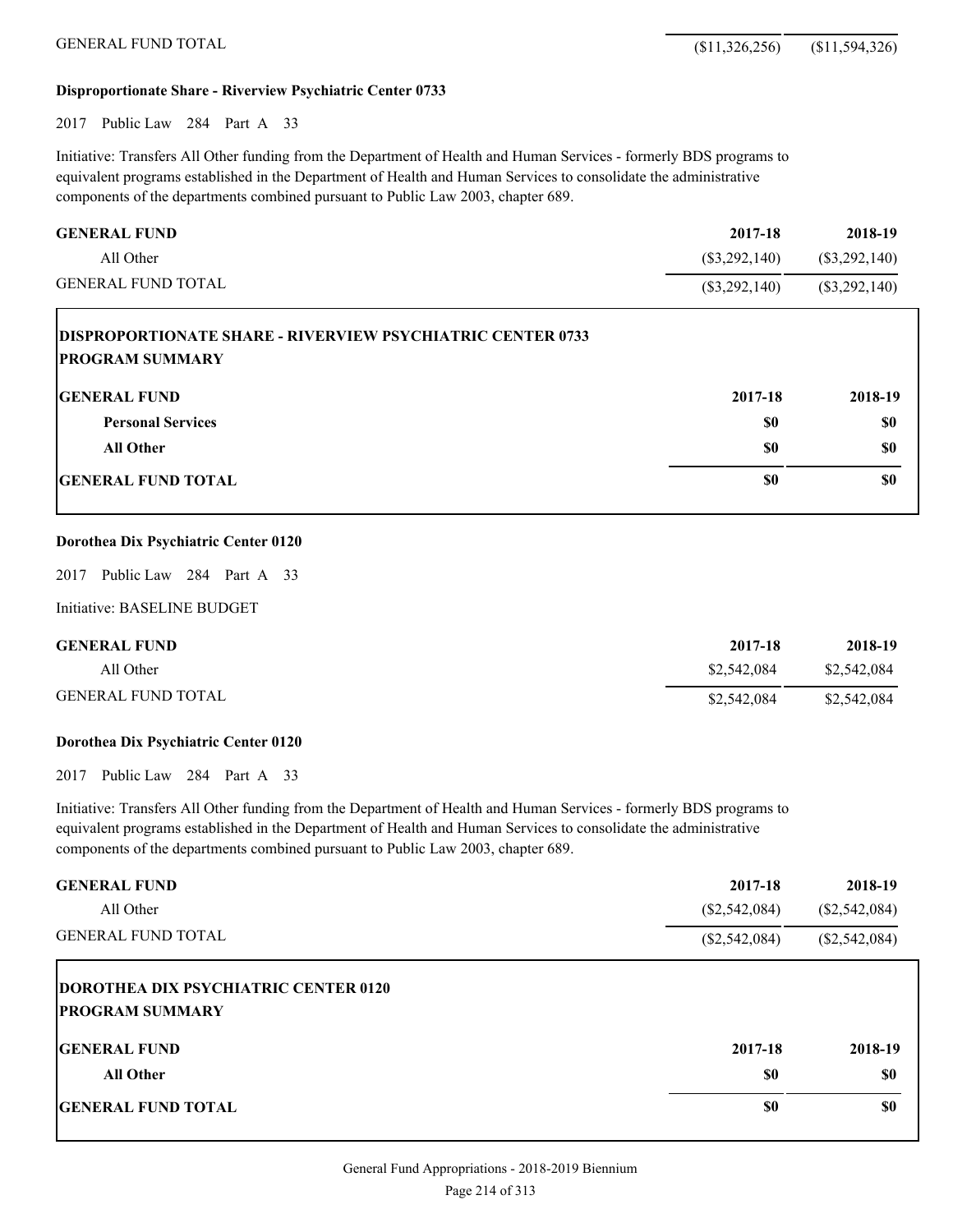# **Driver Education and Evaluation Program - Office of Substance Abuse and Mental Health Services 0700**

2017 Public Law 284 Part A 33

Initiative: BASELINE BUDGET

| <b>GENERAL FUND</b>                  | 2017-18     | 2018-19     |
|--------------------------------------|-------------|-------------|
| <b>POSITIONS - LEGISLATIVE COUNT</b> | 8.000       | 8.000       |
| Personal Services                    | \$597.157   | \$612,359   |
| All Other                            | \$1,028,931 | \$1,028,931 |
| <b>GENERAL FUND TOTAL</b>            | \$1,626,088 | \$1,641,290 |

# **Driver Education and Evaluation Program - Office of Substance Abuse and Mental Health Services 0700**

2017 Public Law 284 Part A 33

Initiative: Transfers Personal Services by position from the Department of Health and Human Services - formerly BDS programs to equivalent programs established in the Department of Health and Human Services to consolidate the administrative components of the departments combined pursuant to Public Law 2003, chapter 689.

| <b>GENERAL FUND</b>           | 2017-18     | 2018-19    |
|-------------------------------|-------------|------------|
| POSITIONS - LEGISLATIVE COUNT | (8.000)     | (8.000)    |
| Personal Services             | (S597.157)  | (S612,359) |
| <b>GENERAL FUND TOTAL</b>     | (S597, 157) | (S612,359) |

# **Driver Education and Evaluation Program - Office of Substance Abuse and Mental Health Services 0700**

2017 Public Law 284 Part A 33

Initiative: Transfers All Other funding from the Department of Health and Human Services - formerly BDS programs to equivalent programs established in the Department of Health and Human Services to consolidate the administrative components of the departments combined pursuant to Public Law 2003, chapter 689.

| <b>GENERAL FUND</b>       | 2017-18      | 2018-19      |
|---------------------------|--------------|--------------|
| All Other                 | (S1.028.931) | (S1,028,931) |
| <b>GENERAL FUND TOTAL</b> | (S1,028,931) | (S1,028,931) |

# **DRIVER EDUCATION AND EVALUATION PROGRAM - OFFICE OF SUBSTANCE ABUSE AND MENTAL HEALTH SERV PROGRAM SUMMARY**

| <b>GENERAL FUND</b>                  | 2017-18 | 2018-19 |
|--------------------------------------|---------|---------|
| <b>POSITIONS - LEGISLATIVE COUNT</b> | 0.000   | 0.000   |
| <b>Personal Services</b>             | \$0     | \$0     |
| <b>All Other</b>                     | \$0     | \$0     |
| <b>GENERAL FUND TOTAL</b>            | \$0     | \$0     |

#### **Forensic Services Z123**

2017 Public Law 284 Part A 33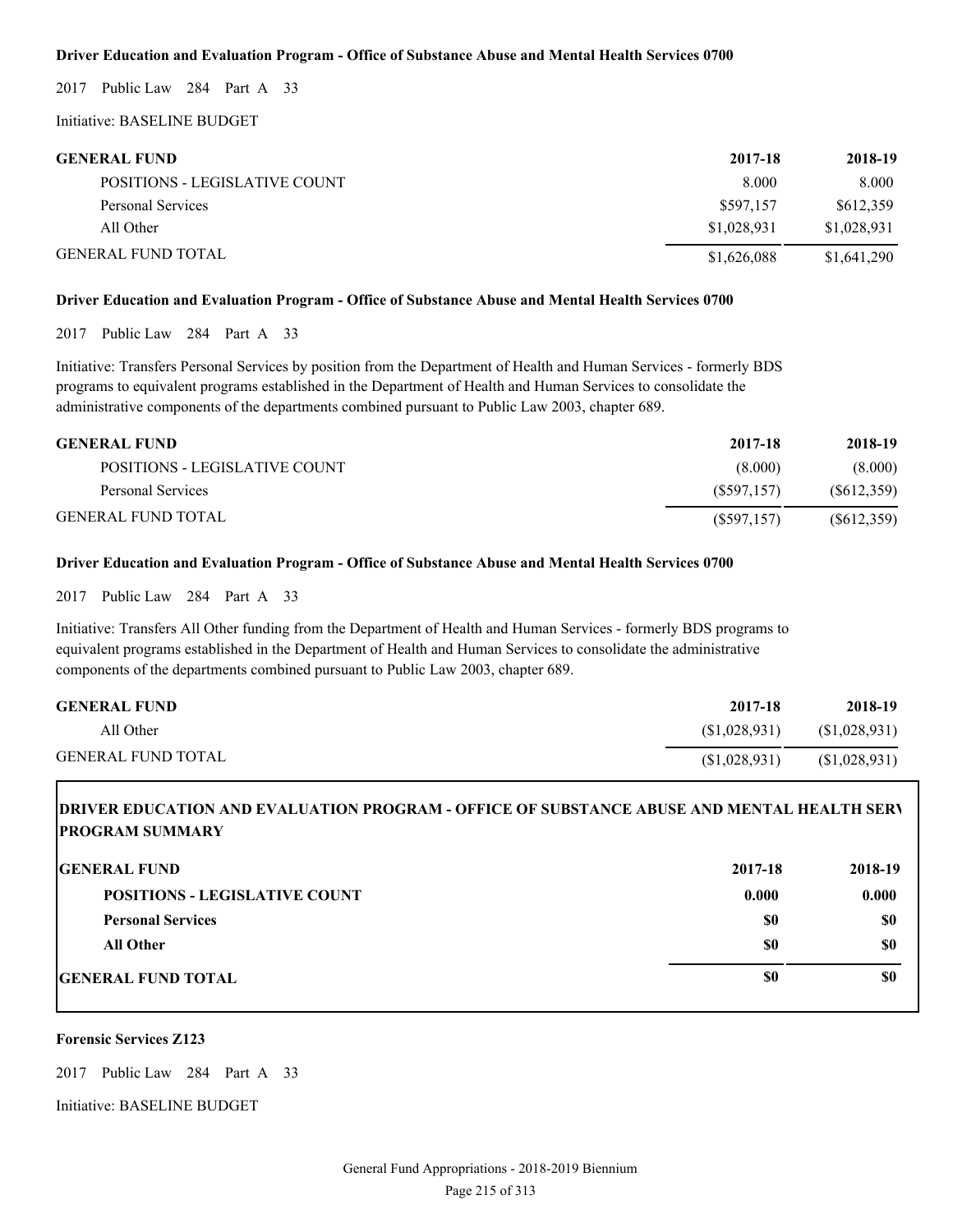| <b>GENERAL FUND</b>           | 2017-18   | 2018-19   |
|-------------------------------|-----------|-----------|
| POSITIONS - LEGISLATIVE COUNT | 6.000     | 6.000     |
| Personal Services             | \$624,846 | \$631,477 |
| All Other                     | \$98,192  | \$98.192  |
| <b>GENERAL FUND TOTAL</b>     | \$723,038 | \$729,669 |

# **Forensic Services Z123**

2017 Public Law 284 Part A 33

Initiative: Transfers Personal Services by position from the Department of Health and Human Services - formerly BDS programs to equivalent programs established in the Department of Health and Human Services to consolidate the administrative components of the departments combined pursuant to Public Law 2003, chapter 689.

| <b>GENERAL FUND</b>           | 2017-18    | 2018-19     |
|-------------------------------|------------|-------------|
| POSITIONS - LEGISLATIVE COUNT | (6.000)    | (6.000)     |
| Personal Services             | (S624.846) | (S631, 477) |
| <b>GENERAL FUND TOTAL</b>     | (S624.846) | (S631, 477) |

# **Forensic Services Z123**

2017 Public Law 284 Part A 33

Initiative: Transfers All Other funding from the Department of Health and Human Services - formerly BDS programs to equivalent programs established in the Department of Health and Human Services to consolidate the administrative components of the departments combined pursuant to Public Law 2003, chapter 689.

| <b>GENERAL FUND</b>                  | 2017-18      | 2018-19      |
|--------------------------------------|--------------|--------------|
| All Other                            | $(\$98,192)$ | $(\$98,192)$ |
| <b>GENERAL FUND TOTAL</b>            | $(\$98,192)$ | $(\$98,192)$ |
| <b>FORENSIC SERVICES Z123</b>        |              |              |
| <b>PROGRAM SUMMARY</b>               |              |              |
| <b>GENERAL FUND</b>                  | 2017-18      | 2018-19      |
| <b>POSITIONS - LEGISLATIVE COUNT</b> | 0.000        | 0.000        |
| <b>Personal Services</b>             | \$0          | <b>SO</b>    |
| <b>All Other</b>                     | \$0          | <b>SO</b>    |
| <b>GENERAL FUND TOTAL</b>            | \$0          | \$0          |

# **Medicaid Services - Developmental Services 0705**

2017 Public Law 284 Part A 33

| <b>GENERAL FUND</b>       | 2017-18      | 2018-19      |
|---------------------------|--------------|--------------|
| All Other                 | \$25,682,003 | \$25,682,003 |
| <b>GENERAL FUND TOTAL</b> | \$25,682,003 | \$25,682,003 |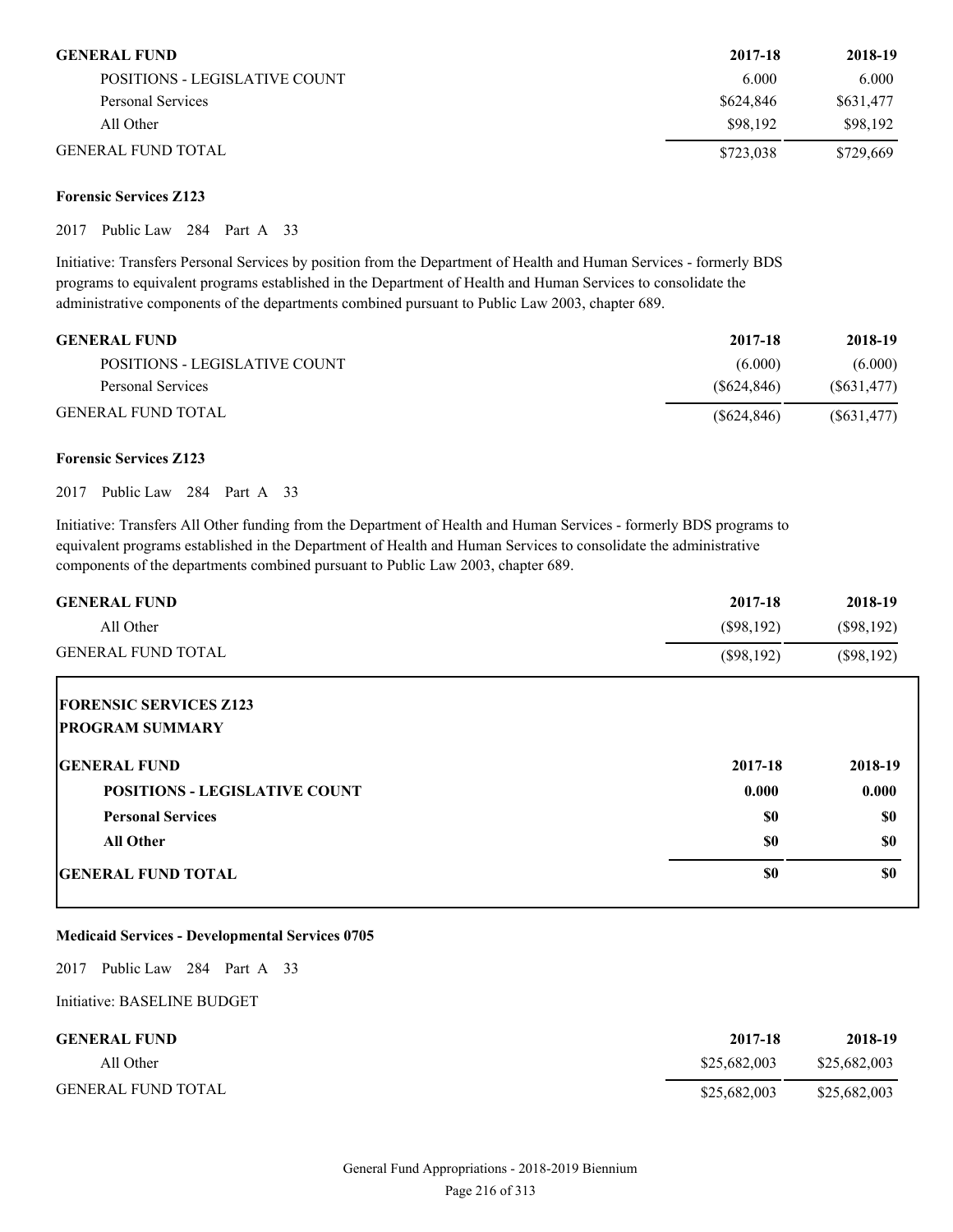#### **Medicaid Services - Developmental Services 0705**

2017 Public Law 284 Part A 33

Initiative: Transfers All Other funding from the Department of Health and Human Services - formerly BDS programs to equivalent programs established in the Department of Health and Human Services to consolidate the administrative components of the departments combined pursuant to Public Law 2003, chapter 689.

| <b>GENERAL FUND</b>                                    | 2017-18          | 2018-19          |
|--------------------------------------------------------|------------------|------------------|
| All Other                                              | $(\$25,682,003)$ | $(\$25,682,003)$ |
| <b>GENERAL FUND TOTAL</b>                              | $(\$25,682,003)$ | $(\$25,682,003)$ |
| <b>MEDICAID SERVICES - DEVELOPMENTAL SERVICES 0705</b> |                  |                  |
| <b>PROGRAM SUMMARY</b>                                 |                  |                  |
| <b>IGENERAL FUND</b>                                   | 2017-18          | 2018-19          |
| <b>All Other</b>                                       | <b>SO</b>        | \$0              |
| <b>IGENERAL FUND TOTAL</b>                             | \$0              | \$0              |

# **Medicaid Waiver for Brain Injury Residential /Community Serv Z160**

2017 Public Law 284 Part A 33

Initiative: BASELINE BUDGET

| <b>GENERAL FUND</b>       | 2017-18     | 2018-19     |
|---------------------------|-------------|-------------|
| All Other                 | \$7,267,164 | \$7,267,164 |
| <b>GENERAL FUND TOTAL</b> | \$7,267,164 | \$7,267,164 |

#### **Medicaid Waiver for Brain Injury Residential /Community Serv Z160**

2017 Public Law 284 Part A 33

| <b>GENERAL FUND</b>       | 2017-18        | 2018-19         |
|---------------------------|----------------|-----------------|
| All Other                 | (S7, 267, 164) | (S7, 267, 164)  |
| <b>GENERAL FUND TOTAL</b> | (S7, 267, 164) | $(\$7,267,164)$ |

| <b>IMEDICAID WAIVER FOR BRAIN INJURY RESIDENTIAL /COMMUNITY SERV Z160</b><br><b>PROGRAM SUMMARY</b> |           |         |
|-----------------------------------------------------------------------------------------------------|-----------|---------|
| <b>GENERAL FUND</b>                                                                                 | 2017-18   | 2018-19 |
| <b>All Other</b>                                                                                    | <b>SO</b> | \$0     |
| <b>IGENERAL FUND TOTAL</b>                                                                          | \$0       | \$0     |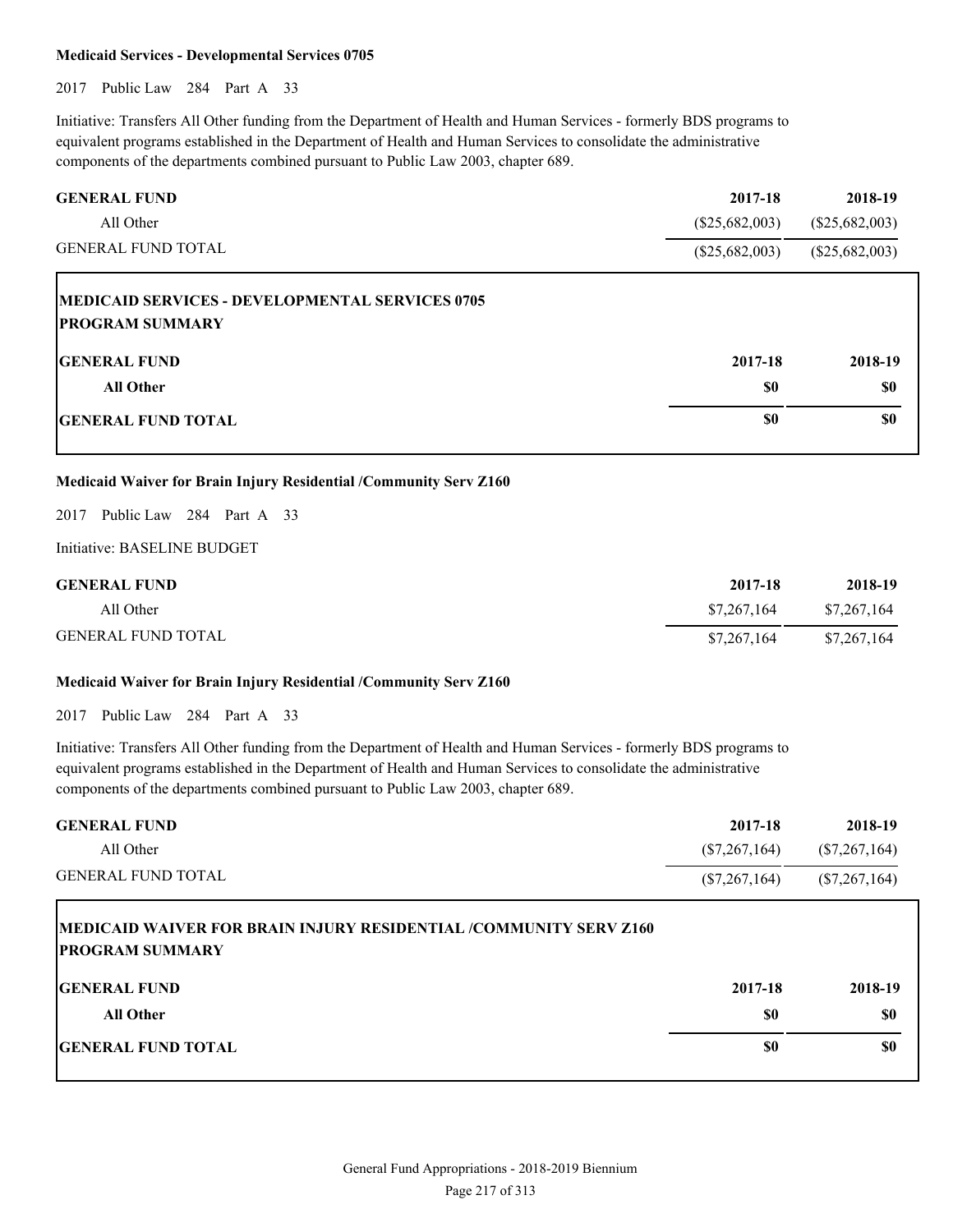# **Medicaid Waiver for Other Related Conditions Z159**

2017 Public Law 284 Part A 33

Initiative: BASELINE BUDGET

| <b>GENERAL FUND</b>       | 2017-18     | 2018-19     |
|---------------------------|-------------|-------------|
| All Other                 | \$2,942,946 | \$2,942,946 |
| <b>GENERAL FUND TOTAL</b> | \$2,942,946 | \$2,942,946 |

### **Medicaid Waiver for Other Related Conditions Z159**

2017 Public Law 284 Part A 33

Initiative: Transfers All Other funding from the Department of Health and Human Services - formerly BDS programs to equivalent programs established in the Department of Health and Human Services to consolidate the administrative components of the departments combined pursuant to Public Law 2003, chapter 689.

| <b>GENERAL FUND</b>                                       | 2017-18        | 2018-19       |
|-----------------------------------------------------------|----------------|---------------|
| All Other                                                 | (S2, 942, 946) | (\$2,942,946) |
| <b>GENERAL FUND TOTAL</b>                                 | (S2, 942, 946) | (\$2,942,946) |
| <b>IMEDICAID WAIVER FOR OTHER RELATED CONDITIONS Z159</b> |                |               |

| <b>PROGRAM SUMMARY</b>    |         |         |
|---------------------------|---------|---------|
| <b>GENERAL FUND</b>       | 2017-18 | 2018-19 |
| All Other                 | \$0     | \$0     |
| <b>GENERAL FUND TOTAL</b> | \$0     | \$0     |

#### **Mental Health Services - Child Medicaid 0731**

2017 Public Law 284 Part A 33

Initiative: BASELINE BUDGET

| <b>GENERAL FUND</b>       | 2017-18      | 2018-19      |
|---------------------------|--------------|--------------|
| All Other                 | \$34,262,243 | \$34,262,243 |
| <b>GENERAL FUND TOTAL</b> | \$34,262,243 | \$34,262,243 |

# **Mental Health Services - Child Medicaid 0731**

2017 Public Law 284 Part A 33

| <b>GENERAL FUND</b> | 2017-18 | 2018-19                         |
|---------------------|---------|---------------------------------|
| All Other           |         | $($34,262,243)$ $($34,262,243)$ |
| GENERAL FUND TOTAL  |         | $($34,262,243)$ $($34,262,243)$ |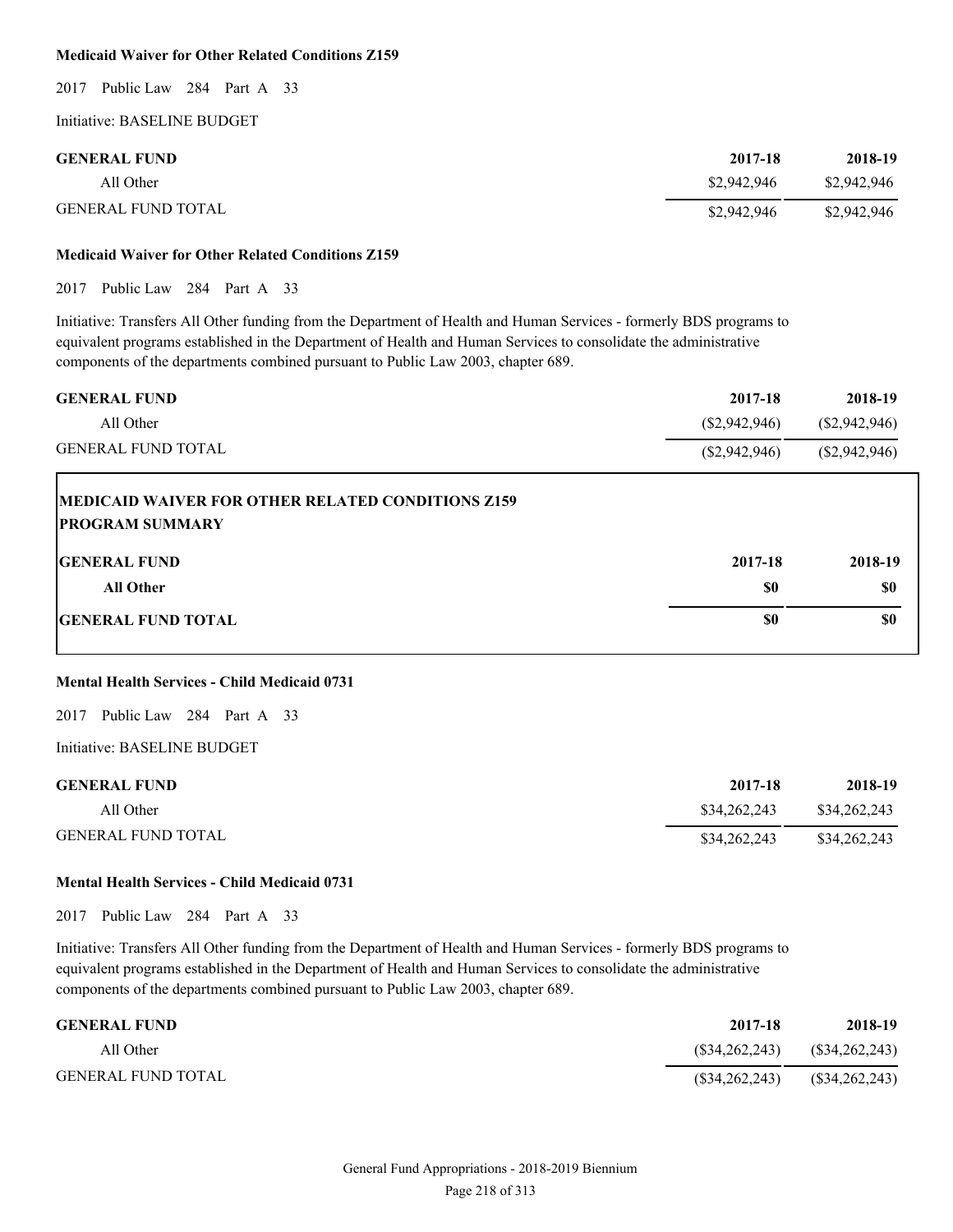# **MENTAL HEALTH SERVICES - CHILD MEDICAID 0731 PROGRAM SUMMARY**

| <b>GENERAL FUND</b>       | 2017-18 | 2018-19 |
|---------------------------|---------|---------|
| All Other                 | \$0     | \$0     |
| <b>GENERAL FUND TOTAL</b> | \$0     | \$0     |

# **Mental Health Services - Children 0136**

2017 Public Law 284 Part A 33

Initiative: BASELINE BUDGET

| <b>GENERAL FUND</b>           | 2017-18      | 2018-19      |
|-------------------------------|--------------|--------------|
| POSITIONS - LEGISLATIVE COUNT | 48.000       | 48.000       |
| Personal Services             | \$4,127,812  | \$4,232,314  |
| All Other                     | \$12,016,003 | \$12,016,003 |
| <b>GENERAL FUND TOTAL</b>     | \$16,143,815 | \$16,248,317 |

#### **Mental Health Services - Children 0136**

2017 Public Law 284 Part A 33

Initiative: Transfers Personal Services by position from the Department of Health and Human Services - formerly BDS programs to equivalent programs established in the Department of Health and Human Services to consolidate the administrative components of the departments combined pursuant to Public Law 2003, chapter 689.

| <b>GENERAL FUND</b>           | 2017-18        | 2018-19        |
|-------------------------------|----------------|----------------|
| POSITIONS - LEGISLATIVE COUNT | (48.000)       | (48.000)       |
| Personal Services             | (S4.127.812)   | (S4, 232, 314) |
| <b>GENERAL FUND TOTAL</b>     | (S4, 127, 812) | (S4, 232, 314) |

#### **Mental Health Services - Children 0136**

2017 Public Law 284 Part A 33

| <b>GENERAL FUND</b>       | 2017-18       | 2018-19        |
|---------------------------|---------------|----------------|
| All Other                 | (S12,016,003) | (S12,016,003)  |
| <b>GENERAL FUND TOTAL</b> | (S12,016,003) | (\$12,016,003) |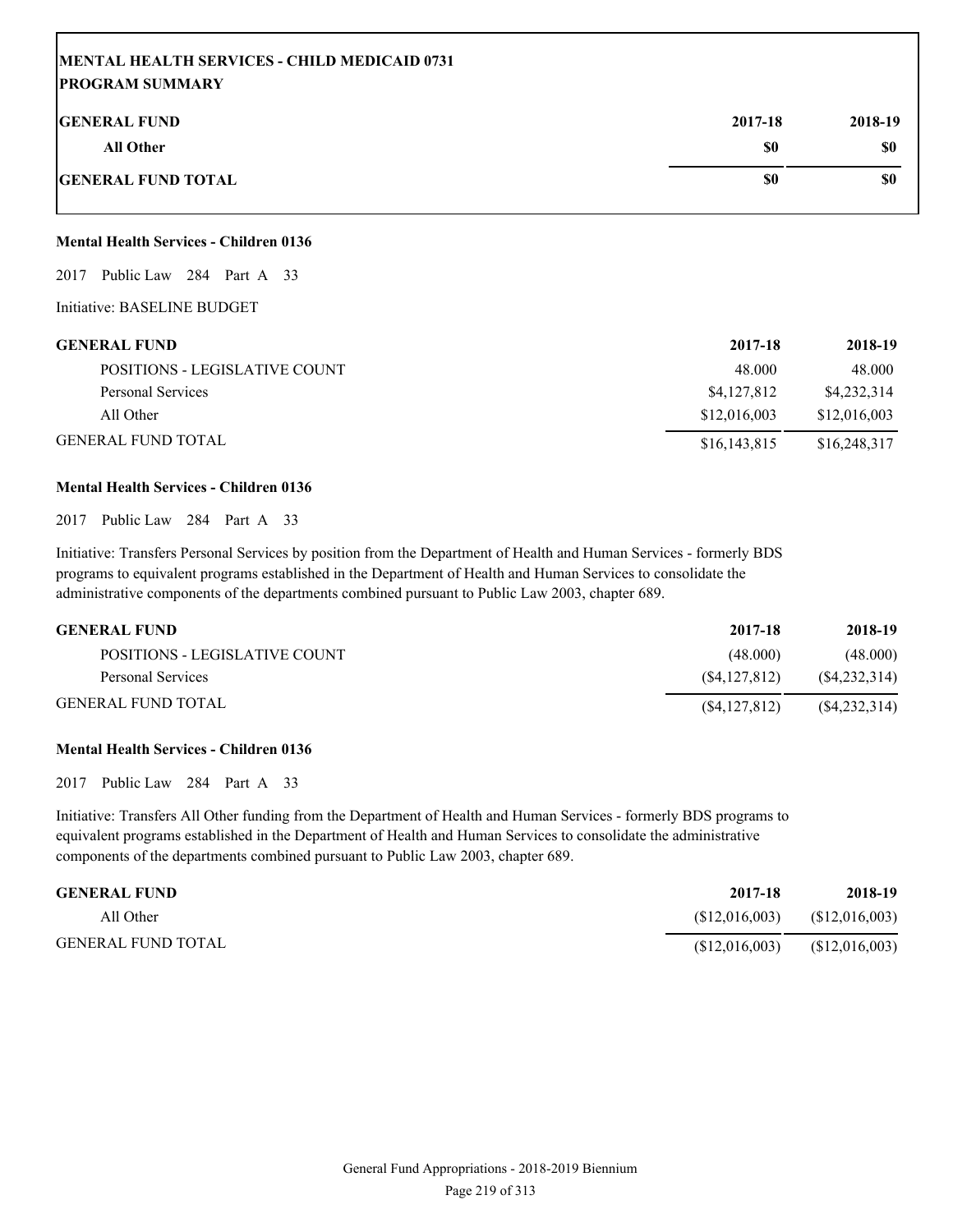| MENTAL HEALTH SERVICES - CHILDREN 0136 |         |           |
|----------------------------------------|---------|-----------|
| <b>IPROGRAM SUMMARY</b>                |         |           |
| <b>IGENERAL FUND</b>                   | 2017-18 | 2018-19   |
| <b>POSITIONS - LEGISLATIVE COUNT</b>   | 0.000   | 0.000     |
| <b>Personal Services</b>               | \$0     | <b>SO</b> |
| <b>All Other</b>                       | \$0     | <b>SO</b> |
| <b>IGENERAL FUND TOTAL</b>             | \$0     | \$0       |

# **Mental Health Services - Community 0121**

2017 Public Law 284 Part A 33

Initiative: BASELINE BUDGET

| <b>GENERAL FUND</b>           | 2017-18      | 2018-19      |
|-------------------------------|--------------|--------------|
| POSITIONS - LEGISLATIVE COUNT | 59.500       | 59.500       |
| Personal Services             | \$5,193,536  | \$5,301,382  |
| All Other                     | \$21,843,628 | \$21,843,628 |
| <b>GENERAL FUND TOTAL</b>     | \$27,037,164 | \$27,145,010 |

#### **Mental Health Services - Community 0121**

2017 Public Law 284 Part A 33

Initiative: Transfers Personal Services by position from the Department of Health and Human Services - formerly BDS programs to equivalent programs established in the Department of Health and Human Services to consolidate the administrative components of the departments combined pursuant to Public Law 2003, chapter 689.

| <b>GENERAL FUND</b>           | 2017-18        | 2018-19      |
|-------------------------------|----------------|--------------|
| POSITIONS - LEGISLATIVE COUNT | (59.500)       | (59.500)     |
| Personal Services             | (S5.193.536)   | (S5,301,382) |
| <b>GENERAL FUND TOTAL</b>     | (S5, 193, 536) | (S5,301,382) |

# **Mental Health Services - Community 0121**

2017 Public Law 284 Part A 33

| <b>GENERAL FUND</b>       | 2017-18         | 2018-19          |
|---------------------------|-----------------|------------------|
| All Other                 | (S21, 843, 628) | (S21, 843, 628)  |
| <b>GENERAL FUND TOTAL</b> | (S21, 843, 628) | $(\$21,843,628)$ |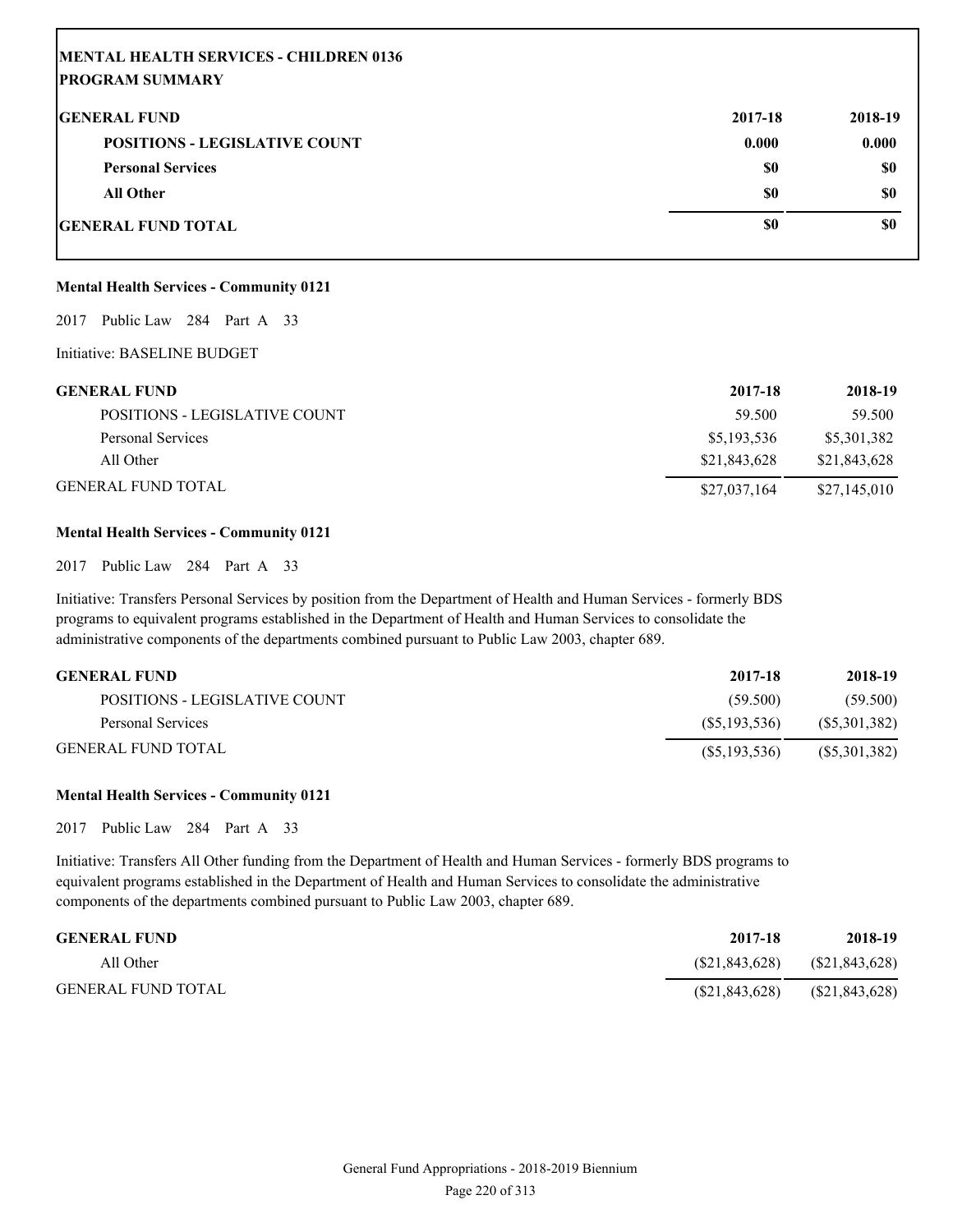| MENTAL HEALTH SERVICES - COMMUNITY 0121 |         |         |
|-----------------------------------------|---------|---------|
| <b>IPROGRAM SUMMARY</b>                 |         |         |
| <b>IGENERAL FUND</b>                    | 2017-18 | 2018-19 |
| <b>POSITIONS - LEGISLATIVE COUNT</b>    | 0.000   | 0.000   |
| <b>Personal Services</b>                | \$0     | \$0     |
| <b>All Other</b>                        | \$0     | \$0     |
| <b>IGENERAL FUND TOTAL</b>              | \$0     | \$0     |

# **Mental Health Services - Community Medicaid 0732**

# 2017 Public Law 284 Part A 33

Initiative: BASELINE BUDGET

| <b>GENERAL FUND</b>       | 2017-18      | 2018-19      |
|---------------------------|--------------|--------------|
| All Other                 | \$39,547,419 | \$39,547,419 |
| <b>GENERAL FUND TOTAL</b> | \$39,547,419 | \$39,547,419 |

# **Mental Health Services - Community Medicaid 0732**

2017 Public Law 284 Part A 33

Initiative: Transfers All Other funding from the Department of Health and Human Services - formerly BDS programs to equivalent programs established in the Department of Health and Human Services to consolidate the administrative components of the departments combined pursuant to Public Law 2003, chapter 689.

| <b>GENERAL FUND</b>       | 2017-18          | 2018-19          |
|---------------------------|------------------|------------------|
| All Other                 | (S39,547,419)    | (S39, 547, 419)  |
| <b>GENERAL FUND TOTAL</b> | $(\$39,547,419)$ | $(\$39,547,419)$ |
|                           |                  |                  |

| <b>IMENTAL HEALTH SERVICES - COMMUNITY MEDICAID 0732</b><br><b>PROGRAM SUMMARY</b> |         |         |
|------------------------------------------------------------------------------------|---------|---------|
| <b>IGENERAL FUND</b>                                                               | 2017-18 | 2018-19 |
| All Other                                                                          | \$0     | \$0     |
| <b>GENERAL FUND TOTAL</b>                                                          | \$0     | \$0     |

# **Office of Advocacy - BDS 0632**

2017 Public Law 284 Part A 33

| <b>GENERAL FUND</b>       | 2017-18   | 2018-19   |
|---------------------------|-----------|-----------|
| All Other                 | \$326.815 | \$326,815 |
| <b>GENERAL FUND TOTAL</b> | \$326.815 | \$326,815 |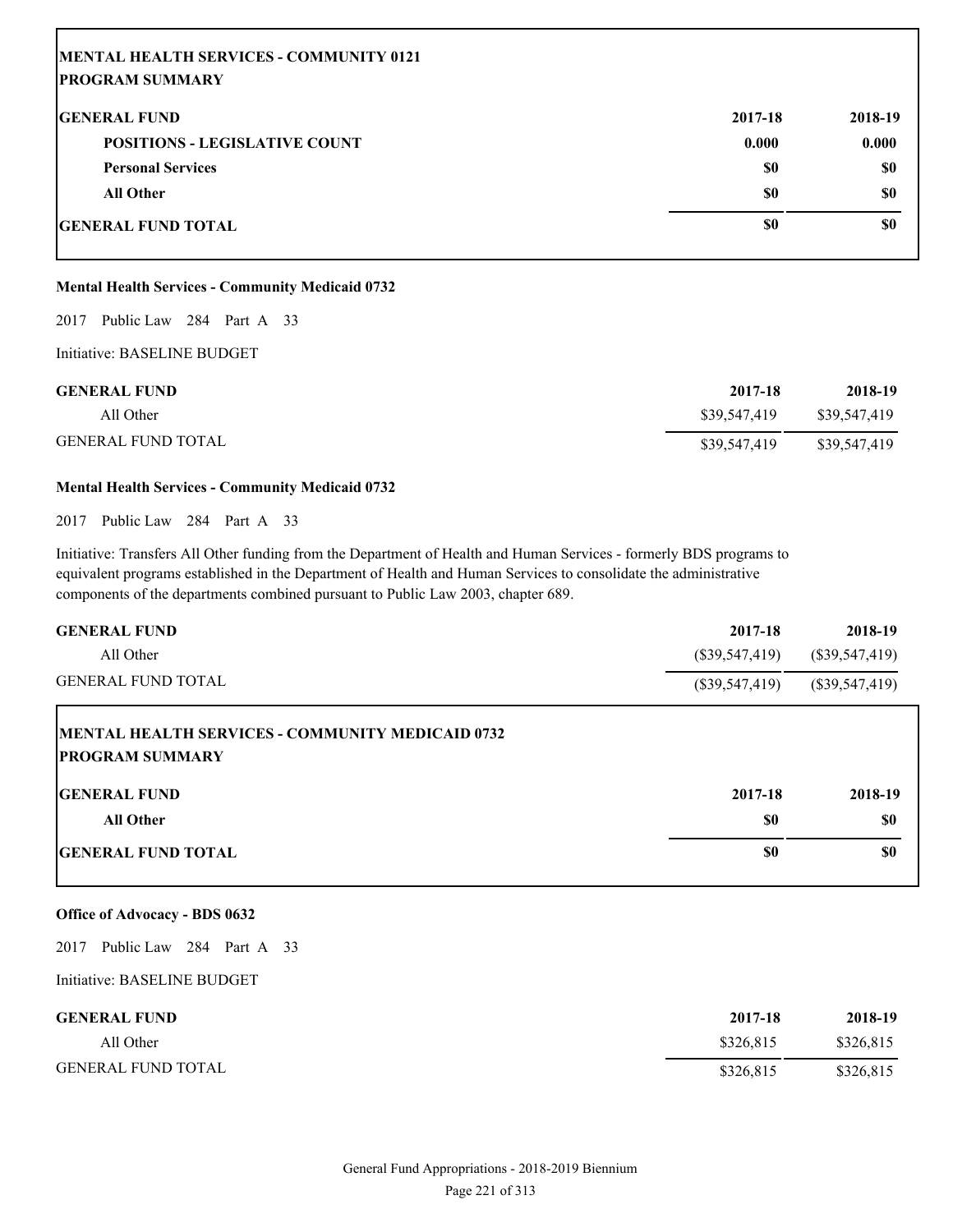# **Office of Advocacy - BDS 0632**

2017 Public Law 284 Part A 33

Initiative: Transfers All Other funding from the Department of Health and Human Services - formerly BDS programs to equivalent programs established in the Department of Health and Human Services to consolidate the administrative components of the departments combined pursuant to Public Law 2003, chapter 689.

| <b>GENERAL FUND</b>                                            | 2017-18       | 2018-19       |
|----------------------------------------------------------------|---------------|---------------|
| All Other                                                      | $(\$326,815)$ | $(\$326,815)$ |
| <b>GENERAL FUND TOTAL</b>                                      | $(\$326,815)$ | $(\$326,815)$ |
| <b>OFFICE OF ADVOCACY - BDS 0632</b><br><b>PROGRAM SUMMARY</b> |               |               |
| <b>IGENERAL FUND</b>                                           | 2017-18       | 2018-19       |
| <b>All Other</b>                                               | \$0           | \$0           |
| <b>GENERAL FUND TOTAL</b>                                      | \$0           | \$0           |

# **Office of Substance Abuse and Mental Health Services 0679**

2017 Public Law 284 Part A 33

Initiative: BASELINE BUDGET

| <b>GENERAL FUND</b>           | 2017-18      | 2018-19      |
|-------------------------------|--------------|--------------|
| POSITIONS - LEGISLATIVE COUNT | 11.000       | 11.000       |
| Personal Services             | \$980.461    | \$1,009,116  |
| All Other                     | \$12,124,142 | \$12,124,142 |
| <b>GENERAL FUND TOTAL</b>     | \$13,104,603 | \$13,133,258 |

### **Office of Substance Abuse and Mental Health Services 0679**

2017 Public Law 284 Part A 33

Initiative: Transfers Personal Services by position from the Department of Health and Human Services - formerly BDS programs to equivalent programs established in the Department of Health and Human Services to consolidate the administrative components of the departments combined pursuant to Public Law 2003, chapter 689.

| <b>GENERAL FUND</b>           | 2017-18    | 2018-19       |
|-------------------------------|------------|---------------|
| POSITIONS - LEGISLATIVE COUNT | (11.000)   | (11.000)      |
| Personal Services             | (S980.461) | (S1,009,116)  |
| <b>GENERAL FUND TOTAL</b>     | (S980.461) | (\$1,009,116) |

#### **Office of Substance Abuse and Mental Health Services 0679**

2017 Public Law 284 Part A 33

Initiative: Transfers All Other funding from the Department of Health and Human Services - formerly BDS programs to equivalent programs established in the Department of Health and Human Services to consolidate the administrative components of the departments combined pursuant to Public Law 2003, chapter 689.

**GENERAL FUND 2017-18 2018-19**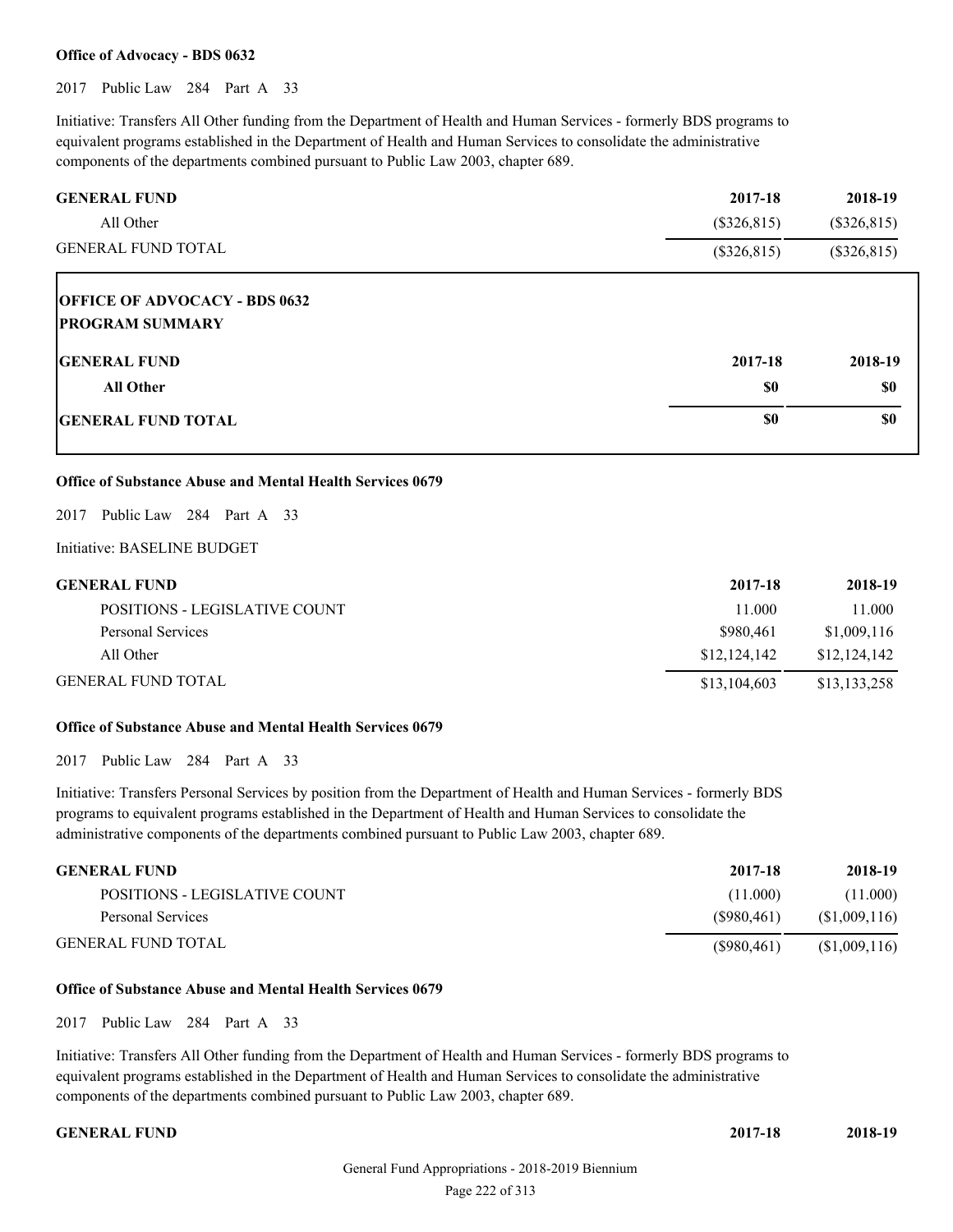| All Other                                                                                  | \$12, 124, 142) | (\$12, 124, 142) |
|--------------------------------------------------------------------------------------------|-----------------|------------------|
| <b>GENERAL FUND TOTAL</b>                                                                  | \$12,124,142    | (\$12, 124, 142) |
| <b>OFFICE OF SUBSTANCE ABUSE AND MENTAL HEALTH SERVICES 0679</b><br><b>PROGRAM SUMMARY</b> |                 |                  |
| <b>IGENERAL FUND</b>                                                                       | 2017-18         | 2018-19          |
| <b>POSITIONS - LEGISLATIVE COUNT</b>                                                       | 0.000           | 0.000            |
| <b>Personal Services</b>                                                                   | \$0             | \$0              |
| <b>All Other</b>                                                                           | \$0             | \$0              |
| <b>IGENERAL FUND TOTAL</b>                                                                 | \$0             | \$0              |

#### **Office of Substance Abuse and Mental Health Services - Medicaid Seed 0844**

2017 Public Law 284 Part A 33

# Initiative: BASELINE BUDGET

| <b>GENERAL FUND</b>       | 2017-18     | 2018-19     |
|---------------------------|-------------|-------------|
| All Other                 | \$4,979,486 | \$4,979,486 |
| <b>GENERAL FUND TOTAL</b> | \$4,979,486 | \$4,979,486 |

# **Office of Substance Abuse and Mental Health Services - Medicaid Seed 0844**

2017 Public Law 284 Part A 33

Initiative: Transfers All Other funding from the Department of Health and Human Services - formerly BDS programs to equivalent programs established in the Department of Health and Human Services to consolidate the administrative components of the departments combined pursuant to Public Law 2003, chapter 689.

| <b>GENERAL FUND</b>       | 2017-18      | 2018-19         |
|---------------------------|--------------|-----------------|
| All Other                 | (S4,979,486) | (S4,979,486)    |
| <b>GENERAL FUND TOTAL</b> | (S4,979,486) | $(\$4,979,486)$ |

# **OFFICE OF SUBSTANCE ABUSE AND MENTAL HEALTH SERVICES - MEDICAID SEED 0844 PROGRAM SUMMARY**

| <b>GENERAL FUND</b>       | 2017-18 | 2018-19 |
|---------------------------|---------|---------|
| All Other                 | \$0     | \$0     |
| <b>GENERAL FUND TOTAL</b> | \$0     | \$0     |

# **Riverview Psychiatric Center 0105**

2017 Public Law 284 Part A 33

| <b>GENERAL FUND</b>           | 2017-18   | 2018-19   |
|-------------------------------|-----------|-----------|
| POSITIONS - LEGISLATIVE COUNT | 9.000     | 9.000     |
| Personal Services             | \$795.191 | \$816.570 |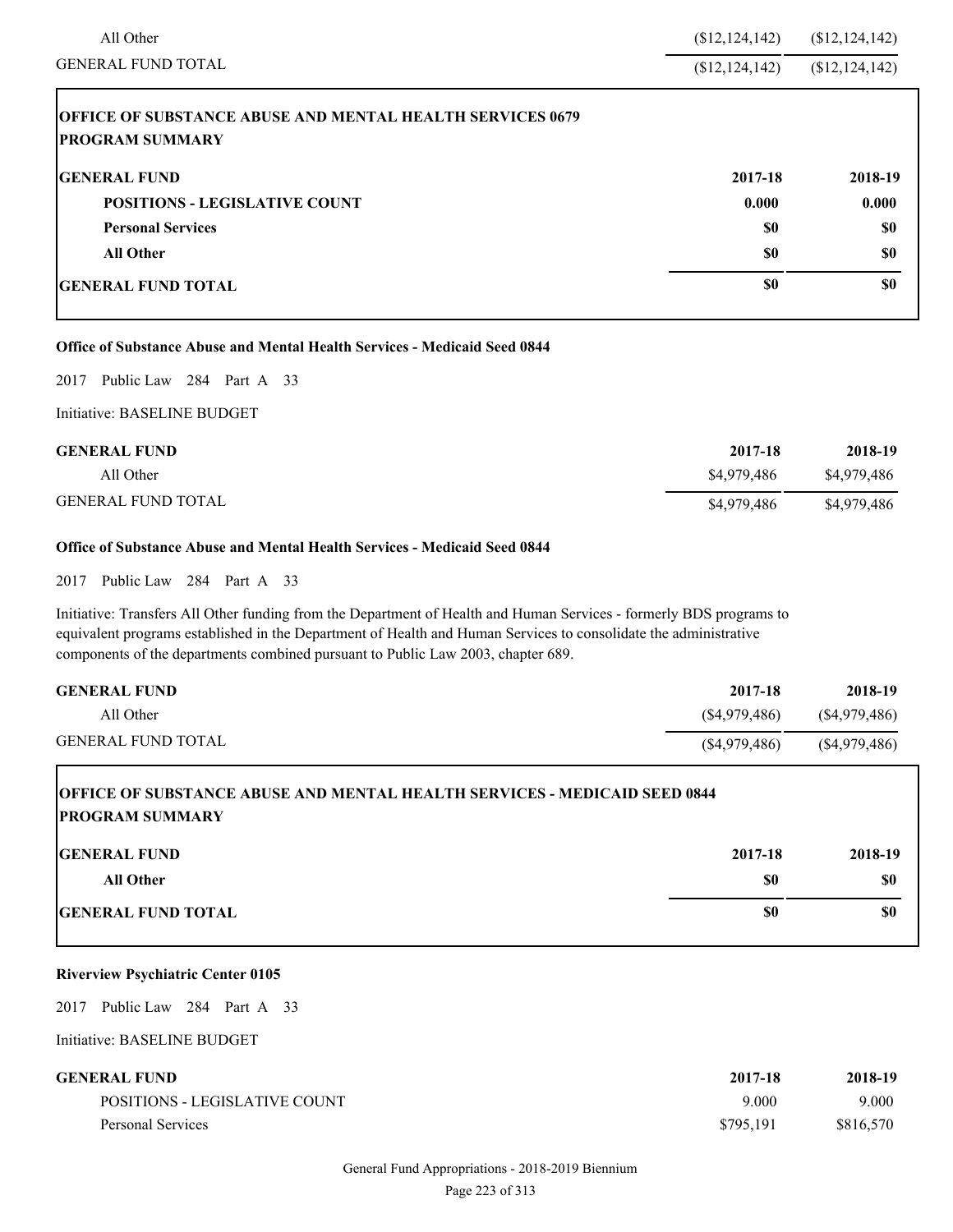| All Other                 | \$6,932,005 | \$6,932,005 |
|---------------------------|-------------|-------------|
| <b>GENERAL FUND TOTAL</b> | \$7,727,196 | \$7,748,575 |

# **Riverview Psychiatric Center 0105**

2017 Public Law 284 Part A 33

Initiative: Transfers Personal Services by position from the Department of Health and Human Services - formerly BDS programs to equivalent programs established in the Department of Health and Human Services to consolidate the administrative components of the departments combined pursuant to Public Law 2003, chapter 689.

| <b>GENERAL FUND</b>           | 2017-18     | 2018-19    |
|-------------------------------|-------------|------------|
| POSITIONS - LEGISLATIVE COUNT | (9.000)     | (9.000)    |
| Personal Services             | (S795.191)  | (S816,570) |
| <b>GENERAL FUND TOTAL</b>     | (S795, 191) | (S816,570) |

#### **Riverview Psychiatric Center 0105**

2017 Public Law 284 Part A 33

Initiative: Transfers All Other funding from the Department of Health and Human Services - formerly BDS programs to equivalent programs established in the Department of Health and Human Services to consolidate the administrative components of the departments combined pursuant to Public Law 2003, chapter 689.

| <b>GENERAL FUND</b>                                                 | 2017-18         | 2018-19         |
|---------------------------------------------------------------------|-----------------|-----------------|
| All Other                                                           | $(\$6,932,005)$ | $(\$6,932,005)$ |
| <b>GENERAL FUND TOTAL</b>                                           | $(\$6,932,005)$ | $(\$6,932,005)$ |
| <b>IRIVERVIEW PSYCHIATRIC CENTER 0105</b><br><b>PROGRAM SUMMARY</b> |                 |                 |
| <b>GENERAL FUND</b>                                                 | 2017-18         | 2018-19         |
| <b>POSITIONS - LEGISLATIVE COUNT</b>                                | 0.000           | 0.000           |
| <b>Personal Services</b>                                            | \$0             | \$0             |
| <b>All Other</b>                                                    | \$0             | \$0             |
| <b>IGENERAL FUND TOTAL</b>                                          | \$0             | \$0             |

#### **Traumatic Brain Injury Seed Z042**

2017 Public Law 284 Part A 33

Initiative: BASELINE BUDGET

| <b>GENERAL FUND</b>       | 2017-18   | 2018-19   |
|---------------------------|-----------|-----------|
| All Other                 | \$120.964 | \$120,964 |
| <b>GENERAL FUND TOTAL</b> | \$120.964 | \$120,964 |

#### **Traumatic Brain Injury Seed Z042**

2017 Public Law 284 Part A 33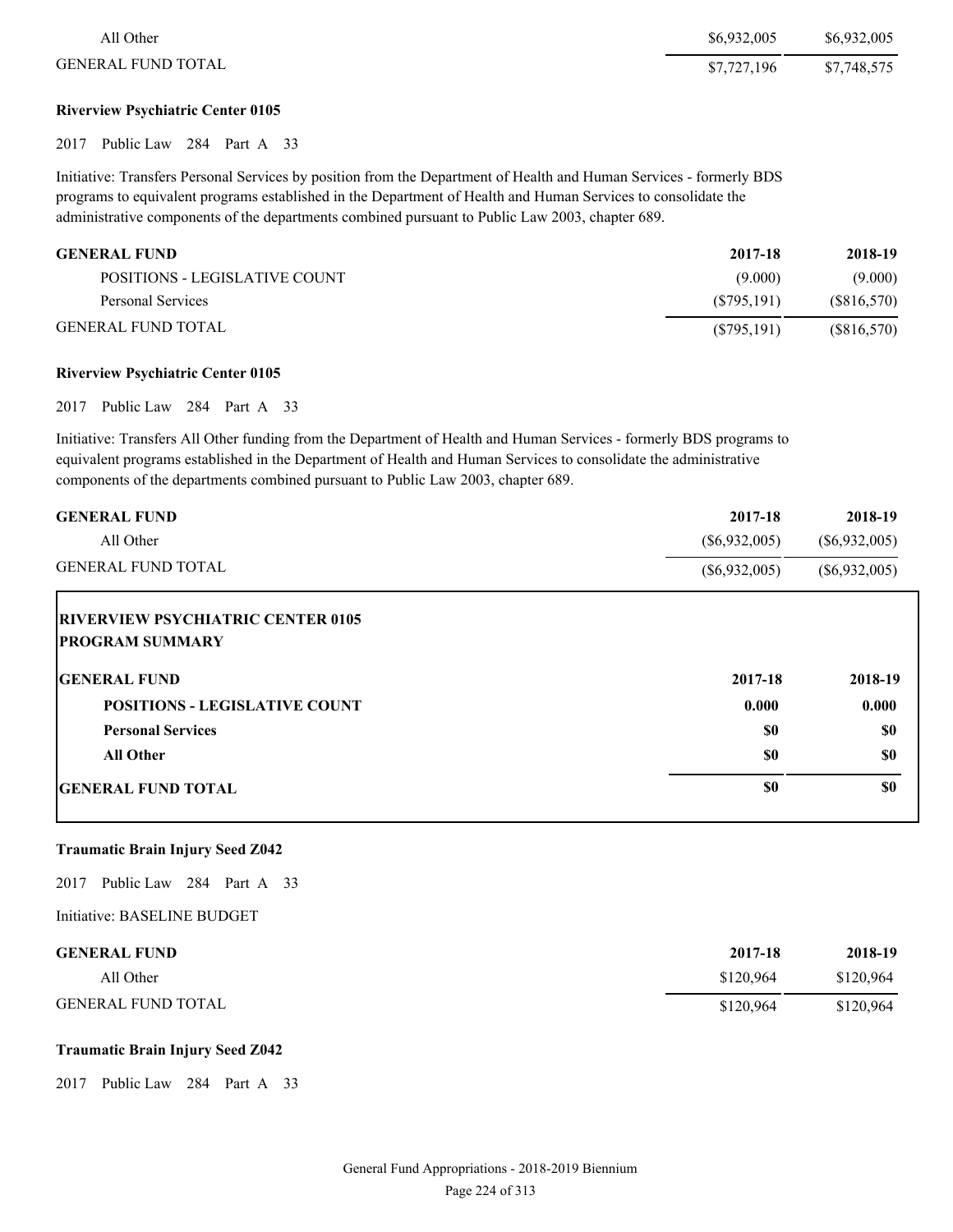Initiative: Transfers All Other funding from the Department of Health and Human Services - formerly BDS programs to equivalent programs established in the Department of Health and Human Services to consolidate the administrative components of the departments combined pursuant to Public Law 2003, chapter 689.

| <b>GENERAL FUND</b>                                     | 2017-18      | 2018-19     |
|---------------------------------------------------------|--------------|-------------|
| All Other                                               | \$120,964    | (\$120,964) |
| <b>GENERAL FUND TOTAL</b>                               | (\$120,964)  | (\$120,964) |
| <b>TRAUMATIC BRAIN INJURY SEED Z042</b>                 |              |             |
| <b>PROGRAM SUMMARY</b>                                  |              |             |
| <b>GENERAL FUND</b>                                     | 2017-18      | 2018-19     |
| <b>All Other</b>                                        | \$0          | \$0         |
| <b>GENERAL FUND TOTAL</b>                               | \$0          | \$0         |
| HEALTH AND HUMAN SERVICES, DEPARTMENT OF (FORMERLY BDS) |              |             |
| <b>DEPARTMENT TOTALS</b>                                | 2017-18      | 2018-19     |
| <b>POSITIONS - LEGISLATIVE COUNT</b>                    | 0.000        | 0.000       |
| <b>Personal Services</b>                                | \$0          | \$0         |
| <b>All Other</b>                                        | \$11,250,000 | \$0         |
| <b>DEPARTMENT TOTAL</b>                                 | \$11,250,000 | \$0         |

# **HISTORIC PRESERVATION COMMISSION, MAINE**

#### **Historic Preservation Commission 0036**

2017 Public Law 284 Part A 35

Initiative: BASELINE BUDGET

| <b>GENERAL FUND</b>           | 2017-18   | 2018-19   |
|-------------------------------|-----------|-----------|
| POSITIONS - LEGISLATIVE COUNT | 3.000     | 3.000     |
| Personal Services             | \$315.848 | \$326,227 |
| All Other                     | \$9.842   | \$9.842   |
| <b>GENERAL FUND TOTAL</b>     | \$325,690 | \$336,069 |

#### **Historic Preservation Commission 0036**

2017 Public Law 284 Part A 35

Initiative: Provides funding in All Other to support 3 positions for travel, office supplies, insurance, general operations and rent.

| <b>GENERAL FUND</b>       | 2017-18  | 2018-19  |
|---------------------------|----------|----------|
| All Other                 | \$13.584 | \$13,584 |
| <b>GENERAL FUND TOTAL</b> | \$13,584 | \$13,584 |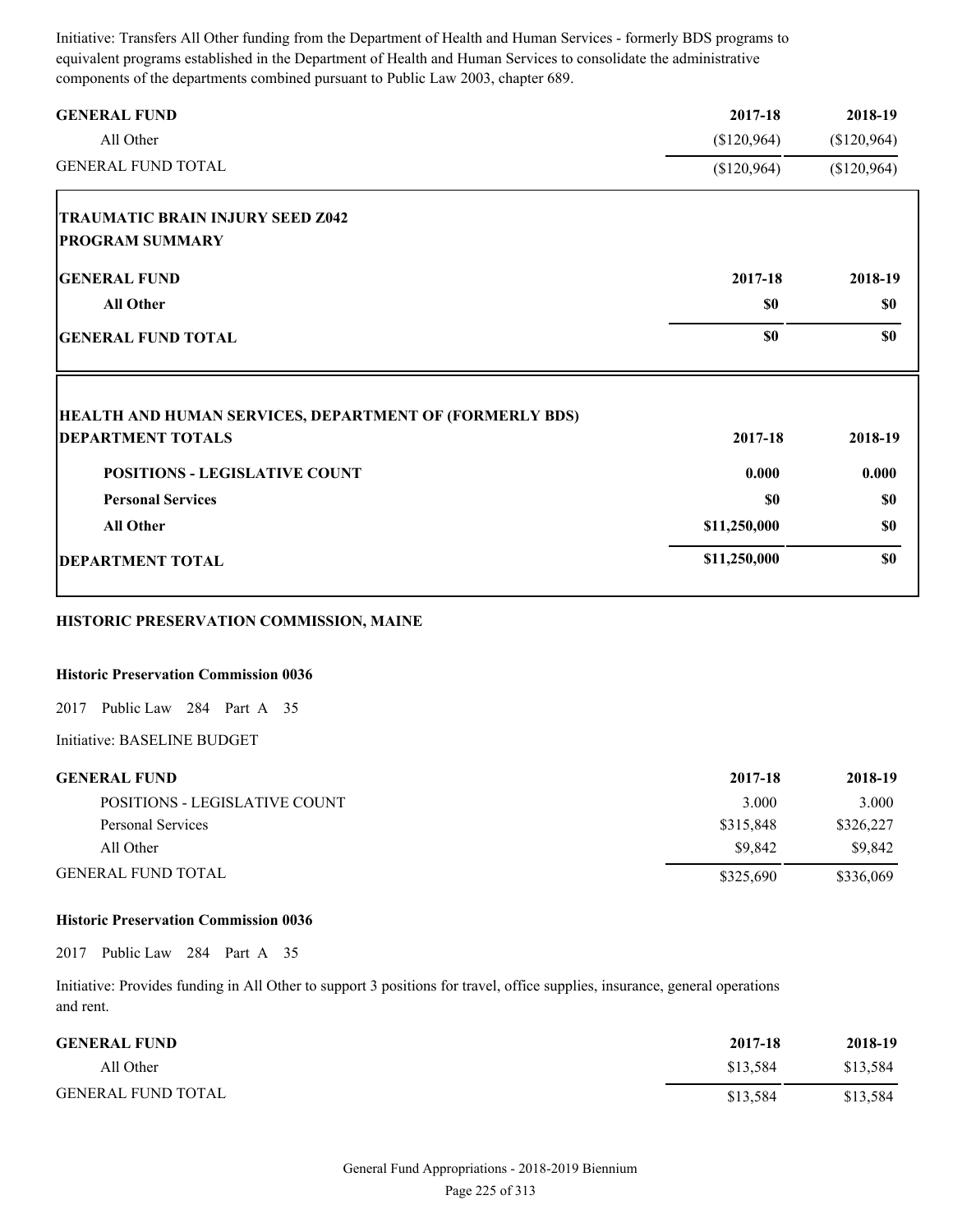#### **Historic Preservation Commission 0036**

2017 Public Law 284 Part A 35

Initiative: Provides funding for increased costs for desktop support and data storage.

| <b>GENERAL FUND</b>       | 2017-18 | 2018-19 |
|---------------------------|---------|---------|
| All Other                 | \$3,097 | \$3,087 |
| <b>GENERAL FUND TOTAL</b> | \$3,097 | \$3,087 |

#### **Historic Preservation Commission 0036**

2017 Public Law 284 Part X 3

Initiative: Reduces funding to reflect projected savings from an increase in the attrition rate from 1.6% to 5% for fiscal years 2017-18 and 2018-19.

| <b>GENERAL FUND</b>                     | 2017-18     | 2018-19   |
|-----------------------------------------|-------------|-----------|
| Personal Services                       | $(\$9,546)$ | (\$9,835) |
| <b>GENERAL FUND TOTAL</b>               | (\$9,546)   | (\$9,835) |
| HISTORIC PRESERVATION COMMISSION 0036   |             |           |
| <b>PROGRAM SUMMARY</b>                  |             |           |
| <b>GENERAL FUND</b>                     | 2017-18     | 2018-19   |
| <b>POSITIONS - LEGISLATIVE COUNT</b>    | 3.000       | 3.000     |
| <b>Personal Services</b>                | \$306,302   | \$316,392 |
| <b>All Other</b>                        | \$26,523    | \$26,513  |
| <b>GENERAL FUND TOTAL</b>               | \$332,825   | \$342,905 |
| HISTORIC PRESERVATION COMMISSION, MAINE |             |           |
| <b>DEPARTMENT TOTALS</b>                | 2017-18     | 2018-19   |
| <b>POSITIONS - LEGISLATIVE COUNT</b>    | 3.000       | 3.000     |
| <b>Personal Services</b>                | \$306,302   | \$316,392 |
| <b>All Other</b>                        | \$26,523    | \$26,513  |
| <b>DEPARTMENT TOTAL</b>                 | \$332,825   | \$342,905 |

# **HISTORICAL SOCIETY, MAINE**

# **Historical Society 0037**

2017 Public Law 284 Part A 36

| <b>GENERAL FUND</b> | 2017-18  | 2018-19  |
|---------------------|----------|----------|
| All Other           | \$44,864 | \$44,864 |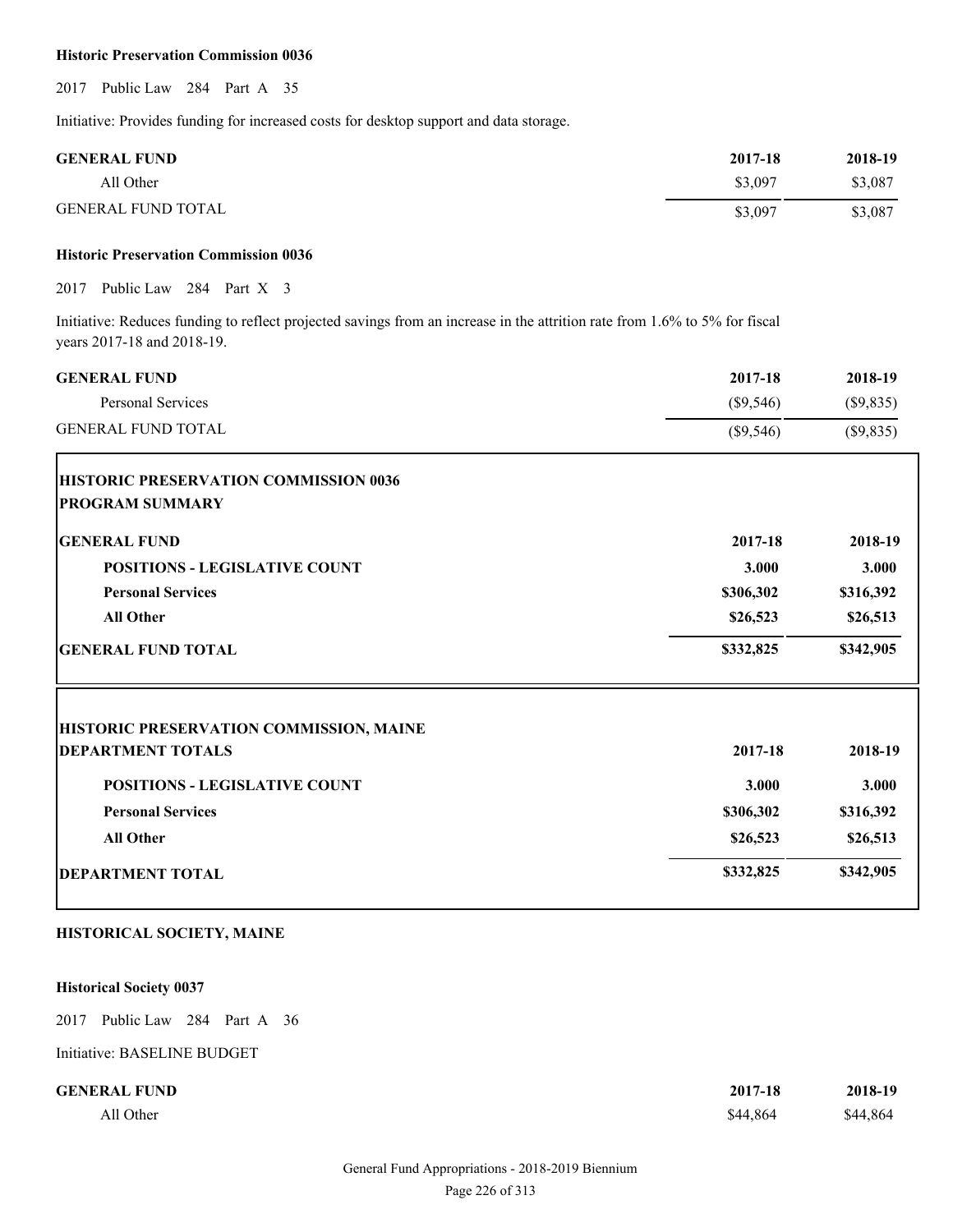| <b>GENERAL FUND TOTAL</b>                                | \$44,864 | \$44,864 |
|----------------------------------------------------------|----------|----------|
| <b>HISTORICAL SOCIETY 0037</b><br><b>PROGRAM SUMMARY</b> |          |          |
| <b>GENERAL FUND</b>                                      | 2017-18  | 2018-19  |
| <b>All Other</b>                                         | \$44,864 | \$44,864 |
| <b>GENERAL FUND TOTAL</b>                                | \$44,864 | \$44,864 |
| HISTORICAL SOCIETY, MAINE                                |          |          |
| <b>DEPARTMENT TOTALS</b>                                 | 2017-18  | 2018-19  |
| <b>All Other</b>                                         | \$44,864 | \$44,864 |
| <b>DEPARTMENT TOTAL</b>                                  | \$44,864 | \$44,864 |
| HOSPICE COUNCIL, MAINE                                   |          |          |
| <b>Maine Hospice Council 0663</b>                        |          |          |
| Public Law 284 Part A 37<br>2017                         |          |          |
| Initiative: BASELINE BUDGET                              |          |          |
| <b>GENERAL FUND</b>                                      | 2017-18  | 2018-19  |
| All Other                                                | \$63,506 | \$63,506 |
| <b>GENERAL FUND TOTAL</b>                                | \$63,506 | \$63,506 |
| MAINE HOSPICE COUNCIL 0663<br><b>PROGRAM SUMMARY</b>     |          |          |
| <b>GENERAL FUND</b>                                      | 2017-18  | 2018-19  |
| <b>All Other</b>                                         | \$63,506 | \$63,506 |
| <b>GENERAL FUND TOTAL</b>                                | \$63,506 | \$63,506 |
| <b>HOSPICE COUNCIL, MAINE</b>                            |          |          |
| <b>DEPARTMENT TOTALS</b>                                 | 2017-18  | 2018-19  |
| All Other                                                | \$63,506 | \$63,506 |
| <b>DEPARTMENT TOTAL</b>                                  | \$63,506 | \$63,506 |
|                                                          |          |          |

**HOUSING AUTHORITY, MAINE STATE**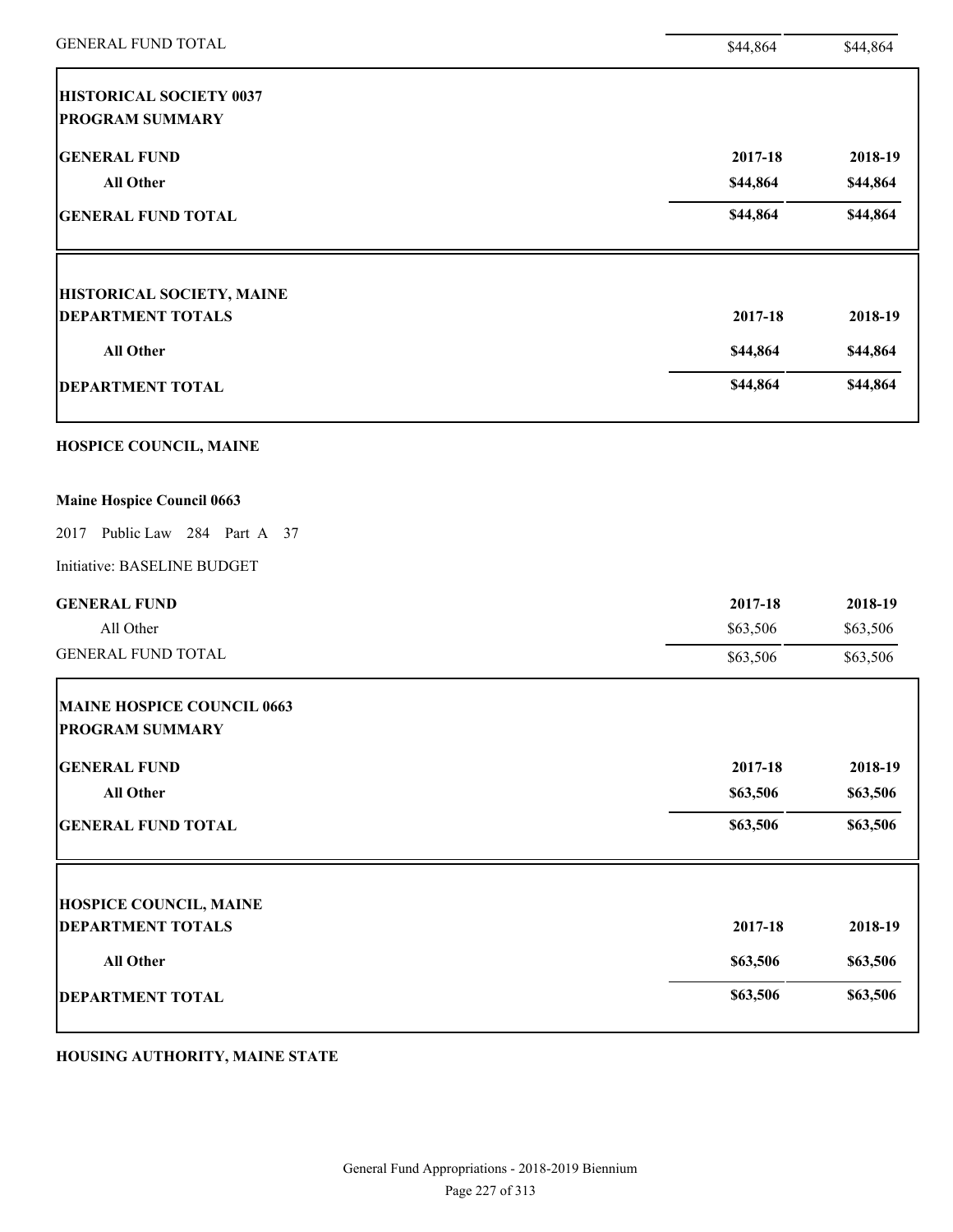#### **Home Modification Certification Program Z231**

2017 Public Law 284 Part A 38

Initiative: BASELINE BUDGET

| <b>GENERAL FUND</b><br>All Other                                              | 2017-18<br>\$50,000 | 2018-19<br>\$50,000 |
|-------------------------------------------------------------------------------|---------------------|---------------------|
| <b>GENERAL FUND TOTAL</b>                                                     | \$50,000            | \$50,000            |
| <b>HOME MODIFICATION CERTIFICATION PROGRAM Z231</b><br><b>PROGRAM SUMMARY</b> |                     |                     |
| <b>IGENERAL FUND</b>                                                          | 2017-18             | 2018-19             |
| <b>All Other</b>                                                              | \$50,000            | \$50,000            |
| <b>GENERAL FUND TOTAL</b>                                                     | \$50,000            | \$50,000            |

#### **Housing Authority - State 0442**

#### 2017 Resolve 28

Initiative: Provides one-time funds for grants or loans to assist households with the purchase and associated costs of well water treatment systems. Up to \$50,000 of the funds may be used for targeted outreach and marketing to connect households with contaminated well water with appropriate professional services for assessing and installing well water treatment systems. Up to 15% of the funds may be used for program administration. Funds may be used to assist individuals who demonstrate need but do not meet the eligibility criteria within the Maine State Housing Authority's home repair program in testing their private well water or in purchasing well water treatment systems.

| <b>GENERAL FUND</b>                                             | 2017-18   | 2018-19 |
|-----------------------------------------------------------------|-----------|---------|
| All Other                                                       | \$500,000 | \$0     |
| <b>GENERAL FUND TOTAL</b>                                       | \$500,000 | \$0     |
| <b>HOUSING AUTHORITY - STATE 0442</b><br><b>PROGRAM SUMMARY</b> |           |         |
| <b>IGENERAL FUND</b>                                            | 2017-18   | 2018-19 |
| All Other                                                       | \$500,000 | \$0     |
| <b>GENERAL FUND TOTAL</b>                                       | \$500,000 | \$0     |

# **Shelter Operating Subsidy 0661**

2017 Public Law 284 Part A 38

| <b>GENERAL FUND</b>       | 2017-18     | 2018-19     |
|---------------------------|-------------|-------------|
| All Other                 | \$2,500,000 | \$2,500,000 |
| <b>GENERAL FUND TOTAL</b> | \$2,500,000 | \$2,500,000 |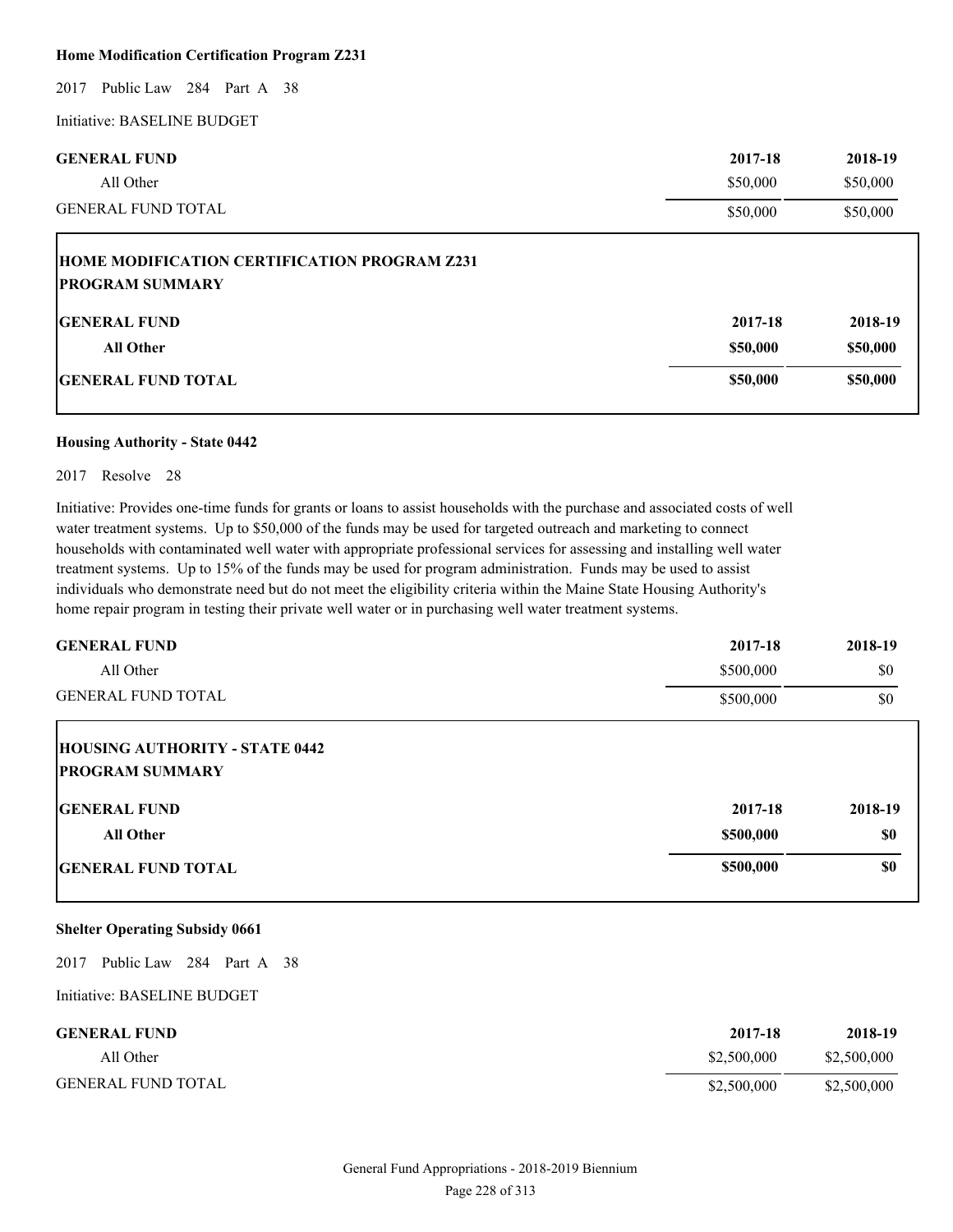| <b>SHELTER OPERATING SUBSIDY 0661</b><br><b>PROGRAM SUMMARY</b> |             |             |
|-----------------------------------------------------------------|-------------|-------------|
| <b>GENERAL FUND</b>                                             | 2017-18     | 2018-19     |
| <b>All Other</b>                                                | \$2,500,000 | \$2,500,000 |
| <b>GENERAL FUND TOTAL</b>                                       | \$2,500,000 | \$2,500,000 |
| <b>HOUSING AUTHORITY, MAINE STATE</b>                           |             |             |
| <b>DEPARTMENT TOTALS</b>                                        | 2017-18     | 2018-19     |
| <b>All Other</b>                                                | \$3,050,000 | \$2,550,000 |
| <b>DEPARTMENT TOTAL</b>                                         | \$3,050,000 | \$2,550,000 |

# **HUMAN RIGHTS COMMISSION, MAINE**

## **Human Rights Commission - Regulation 0150**

2017 Public Law 284 Part A 39

Initiative: BASELINE BUDGET

| <b>GENERAL FUND</b>           | 2017-18   | 2018-19   |
|-------------------------------|-----------|-----------|
| POSITIONS - LEGISLATIVE COUNT | 8.000     | 8.000     |
| Personal Services             | \$774,004 | \$797,716 |
| All Other                     | \$23.936  | \$23.936  |
| <b>GENERAL FUND TOTAL</b>     | \$797.940 | \$821,652 |

# **Human Rights Commission - Regulation 0150**

2017 Public Law 284 Part A 39

Initiative: Provides funding for the approved reclassification of one Public Service Coordinator I position to a Public Service Manager II position and for related All Other costs.

| <b>GENERAL FUND</b>       | 2017-18 | 2018-19 |
|---------------------------|---------|---------|
| Personal Services         | \$4.381 | \$4,748 |
| <b>GENERAL FUND TOTAL</b> | \$4.381 | \$4,748 |

#### **Human Rights Commission - Regulation 0150**

2017 Public Law 284 Part A 39

Initiative: Provides funding for the approved reorganization of one Office Associate II position, one Office Associate II - Supervisor position and one Paralegal Assistant position to 3 Secretary Associate Legal positions and for related All Other costs.

| <b>GENERAL FUND</b>       | 2017-18  | 2018-19  |
|---------------------------|----------|----------|
| Personal Services         | \$15.874 | \$16.423 |
| <b>GENERAL FUND TOTAL</b> | \$15,874 | \$16,423 |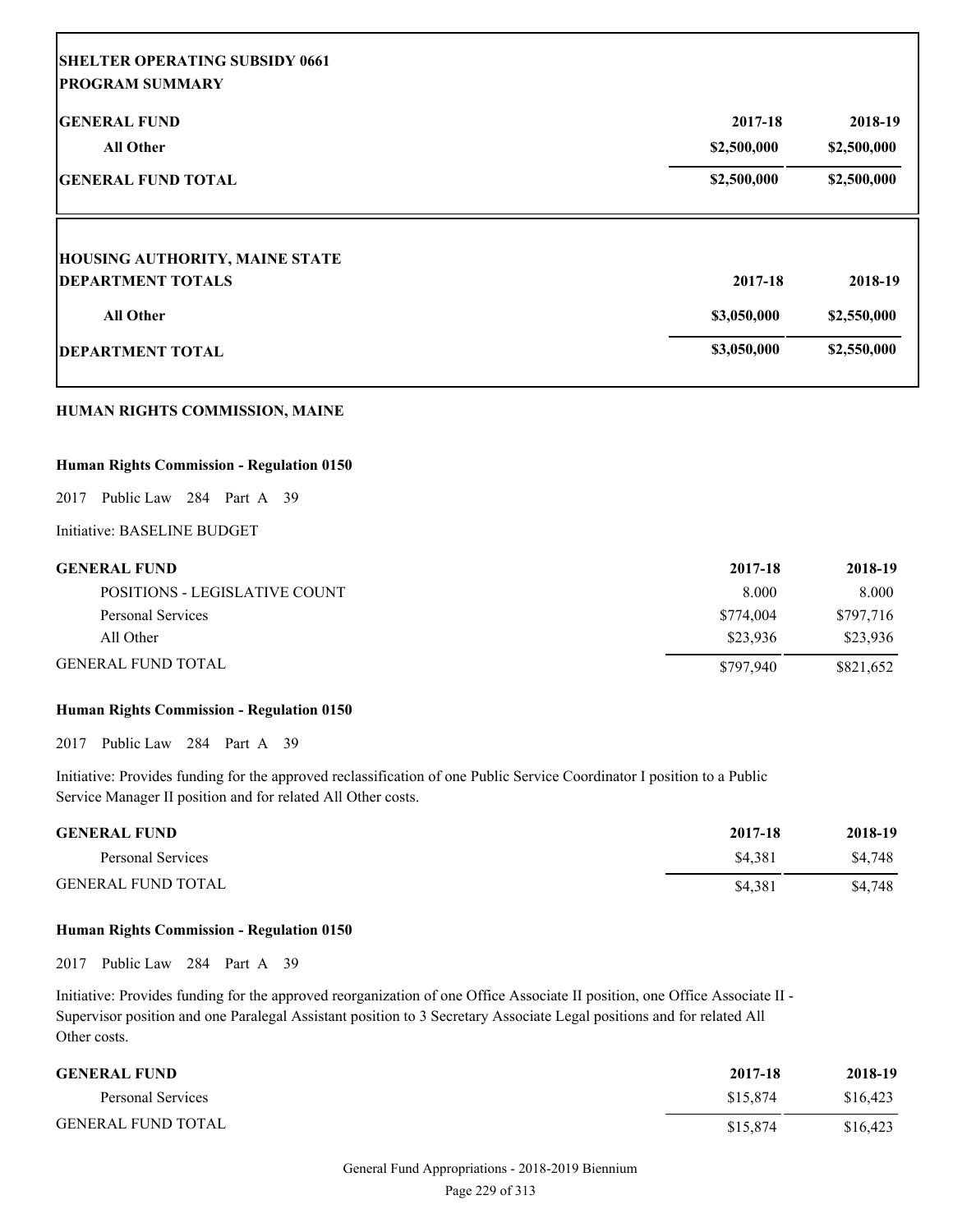# **Human Rights Commission - Regulation 0150**

2017 Public Law 284 Part A 39

Initiative: Provides funding for the cost of rental space for monthly public hearings.

| <b>GENERAL FUND</b>       | 2017-18 | 2018-19 |
|---------------------------|---------|---------|
| All Other                 | \$3,000 | \$3,000 |
| <b>GENERAL FUND TOTAL</b> | \$3,000 | \$3,000 |

# **Human Rights Commission - Regulation 0150**

2017 Public Law 284 Part X 3

Initiative: Reduces funding to reflect projected savings from an increase in the attrition rate from 1.6% to 5% for fiscal years 2017-18 and 2018-19.

| <b>GENERAL FUND</b>                              | 2017-18      | 2018-19      |
|--------------------------------------------------|--------------|--------------|
| Personal Services                                | $(\$22,197)$ | $(\$22,791)$ |
| <b>GENERAL FUND TOTAL</b>                        | $(\$22,197)$ | $(\$22,791)$ |
| <b>HUMAN RIGHTS COMMISSION - REGULATION 0150</b> |              |              |
| <b>PROGRAM SUMMARY</b>                           |              |              |
| <b>GENERAL FUND</b>                              | 2017-18      | 2018-19      |
| <b>POSITIONS - LEGISLATIVE COUNT</b>             | 8.000        | 8.000        |
| <b>Personal Services</b>                         | \$772,062    | \$796,096    |
| <b>All Other</b>                                 | \$26,936     | \$26,936     |
| <b>GENERAL FUND TOTAL</b>                        | \$798,998    | \$823,032    |
| <b>HUMAN RIGHTS COMMISSION, MAINE</b>            |              |              |
| <b>DEPARTMENT TOTALS</b>                         | 2017-18      | 2018-19      |
| <b>POSITIONS - LEGISLATIVE COUNT</b>             | 8.000        | 8.000        |
| <b>Personal Services</b>                         | \$772,062    | \$796,096    |
| <b>All Other</b>                                 | \$26,936     | \$26,936     |
| <b>DEPARTMENT TOTAL</b>                          | \$798,998    | \$823,032    |

# **HUMANITIES COUNCIL, MAINE**

#### **Humanities Council 0942**

2017 Public Law 284 Part A 40

| <b>GENERAL FUND</b> | 2017-18  | 2018-19  |
|---------------------|----------|----------|
| All Other           | \$53,357 | \$53,357 |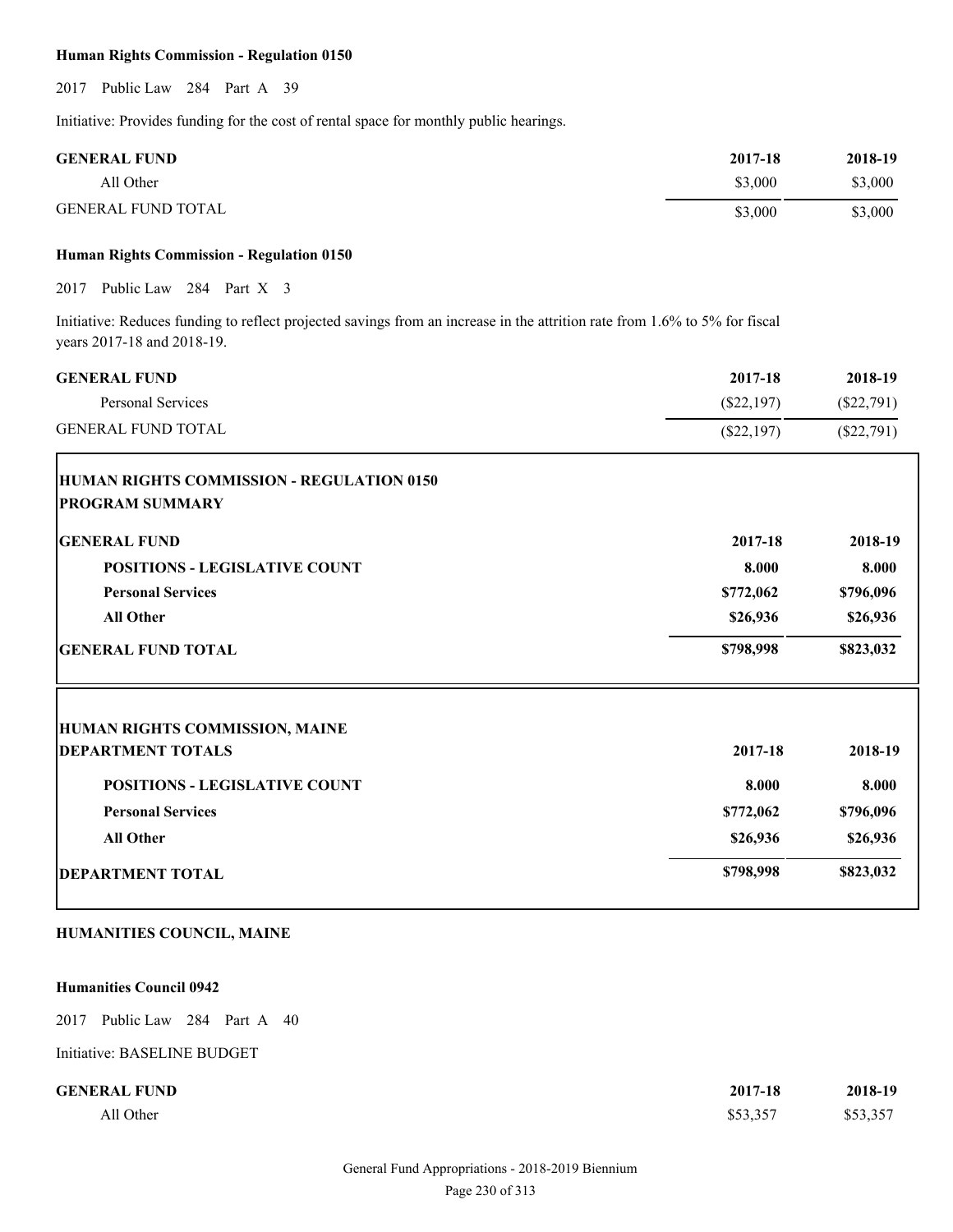| <b>GENERAL FUND TOTAL</b>                                           | \$53,357  | \$53,357  |
|---------------------------------------------------------------------|-----------|-----------|
| <b>HUMANITIES COUNCIL 0942</b><br><b>PROGRAM SUMMARY</b>            |           |           |
| <b>GENERAL FUND</b>                                                 | 2017-18   | 2018-19   |
| <b>All Other</b>                                                    | \$53,357  | \$53,357  |
| <b>GENERAL FUND TOTAL</b>                                           | \$53,357  | \$53,357  |
| <b>HUMANITIES COUNCIL, MAINE</b>                                    |           |           |
| <b>DEPARTMENT TOTALS</b>                                            | 2017-18   | 2018-19   |
| <b>All Other</b>                                                    | \$53,357  | \$53,357  |
| <b>DEPARTMENT TOTAL</b>                                             | \$53,357  | \$53,357  |
| INDIAN TRIBAL-STATE COMMISSION, MAINE                               |           |           |
| <b>Maine Indian Tribal-state Commission 0554</b>                    |           |           |
| 2017 Public Law 284 Part A 41                                       |           |           |
| Initiative: BASELINE BUDGET                                         |           |           |
| <b>GENERAL FUND</b>                                                 | 2017-18   | 2018-19   |
| All Other                                                           | \$111,614 | \$111,614 |
| <b>GENERAL FUND TOTAL</b>                                           | \$111,614 | \$111,614 |
| MAINE INDIAN TRIBAL-STATE COMMISSION 0554<br><b>PROGRAM SUMMARY</b> |           |           |
| <b>GENERAL FUND</b>                                                 | 2017-18   | 2018-19   |
| <b>All Other</b>                                                    | \$111,614 | \$111,614 |
| <b>GENERAL FUND TOTAL</b>                                           | \$111,614 | \$111,614 |
| <b>INDIAN TRIBAL-STATE COMMISSION, MAINE</b>                        |           |           |
| <b>DEPARTMENT TOTALS</b>                                            | 2017-18   | 2018-19   |
| All Other                                                           | \$111,614 | \$111,614 |
| <b>DEPARTMENT TOTAL</b>                                             | \$111,614 | \$111,614 |

**INDIGENT LEGAL SERVICES, MAINE COMMISSION ON**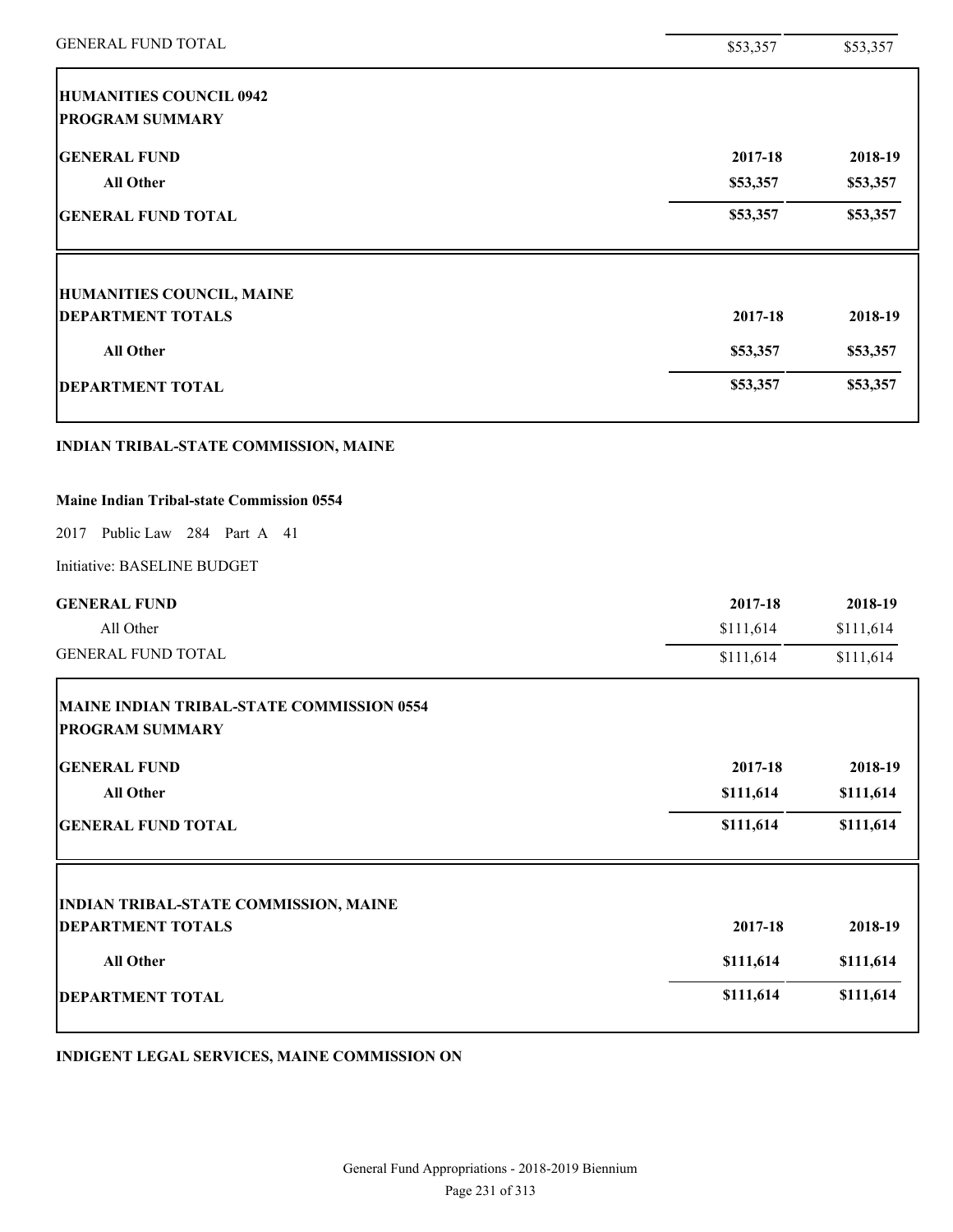# **Maine Commission on Indigent Legal Services Z112**

2017 Public Law 284 Part A 42

# Initiative: BASELINE BUDGET

| <b>GENERAL FUND</b>           | 2017-18      | 2018-19      |
|-------------------------------|--------------|--------------|
| POSITIONS - LEGISLATIVE COUNT | 11.500       | 11.500       |
| Personal Services             | \$806,606    | \$832,565    |
| All Other                     | \$15,567,725 | \$15,567,725 |
| <b>GENERAL FUND TOTAL</b>     | \$16,374,331 | \$16,400,290 |

#### **Maine Commission on Indigent Legal Services Z112**

2017 Resolve 52

Initiative: Deappropriates funds on a one-time basis to offset the cost to provide funding for the purpose of entering into a contract with a nonprofit organization experienced in evaluating indigent legal services systems.

| <b>GENERAL FUND</b>       | 2017-18     | 2018-19 |
|---------------------------|-------------|---------|
| All Other                 | (\$110,000) | \$0     |
| <b>GENERAL FUND TOTAL</b> | (\$110,000) | \$0     |

# **Maine Commission on Indigent Legal Services Z112**

2017 Public Law 284 Part A 42

Initiative: Provides funding for travel and per diem payments for the 5 members of the Maine Commission on Indigent Legal Services.

| <b>GENERAL FUND</b>       | 2017-18 | 2018-19 |
|---------------------------|---------|---------|
| Personal Services         | \$3,300 | \$3,300 |
| All Other                 | \$5,000 | \$5,000 |
| <b>GENERAL FUND TOTAL</b> | \$8,300 | \$8,300 |

#### **Maine Commission on Indigent Legal Services Z112**

2017 Public Law 284 Part A 42

Initiative: Reduces funds by eliminating one Executive Director of Maine Indigent Legal Services position, one Public Service Manager II position, one Accountant Technician position, one Office Associate I position and 9 Financial Screener positions and related All Other costs as of June 30, 2018 and transfers the General Fund portion to the Reserve for Indigent Legal Services program.

| <b>GENERAL FUND</b>           | 2017-18 | 2018-19         |
|-------------------------------|---------|-----------------|
| POSITIONS - LEGISLATIVE COUNT | 0.000   | (11.500)        |
| Personal Services             | SO.     | (S832, 565)     |
| All Other                     | SO.     | (S15, 567, 725) |
| <b>GENERAL FUND TOTAL</b>     | \$0     | (\$16,400,290)  |

# **Maine Commission on Indigent Legal Services Z112**

2017 Public Law 284 Part A 42

Initiative: Provides one-time funds for indigent legal services costs incurred during fiscal year 2016-17.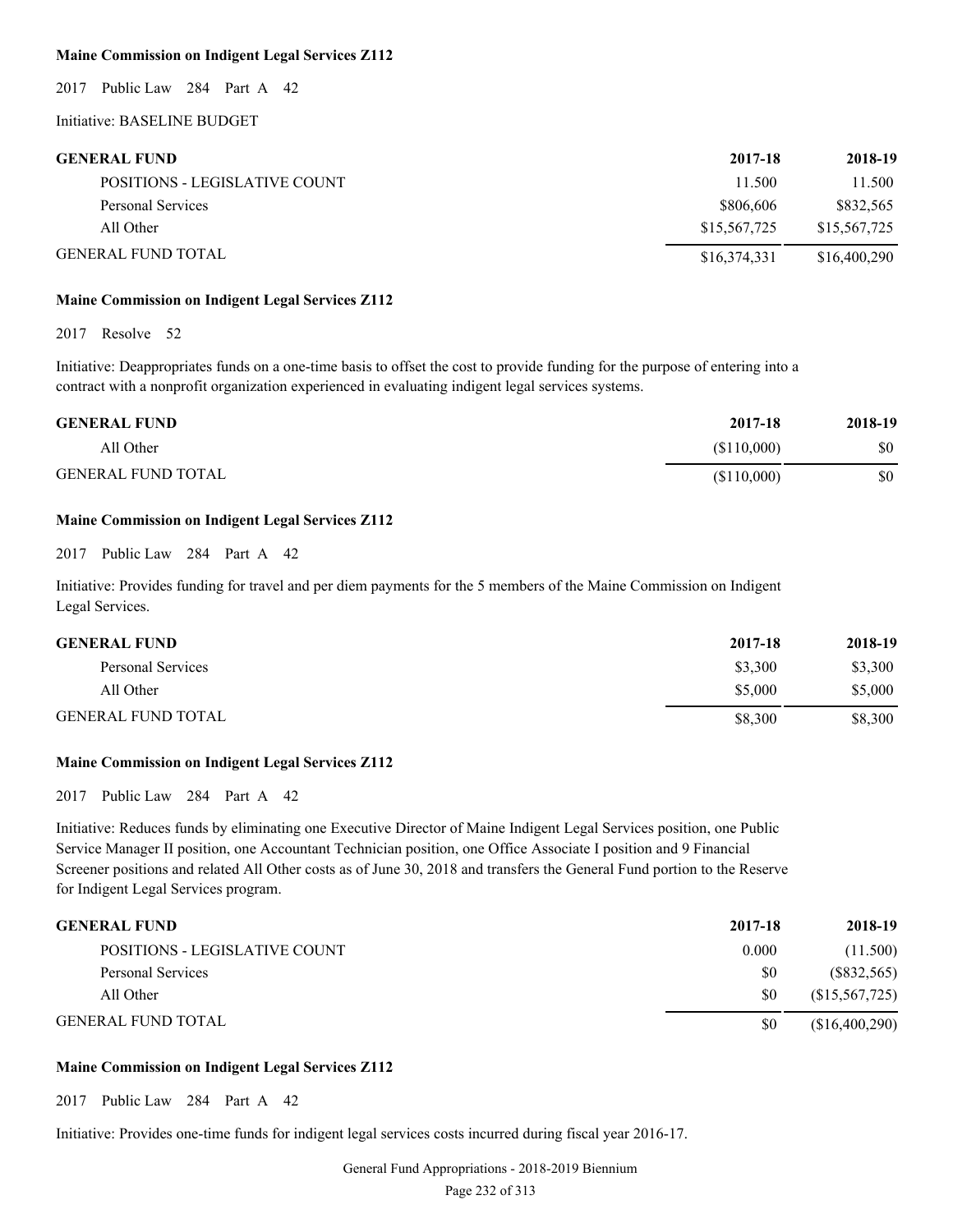| <b>GENERAL FUND</b>       | 2017-18     | 2018-19 |
|---------------------------|-------------|---------|
| All Other                 | \$2,831,041 | \$0     |
| <b>GENERAL FUND TOTAL</b> | \$2,831,041 | \$0     |

# **Maine Commission on Indigent Legal Services Z112**

2017 Public Law 284 Part X 3

Initiative: Reduces funding to reflect projected savings from an increase in the attrition rate from 1.6% to 5% for fiscal years 2017-18 and 2018-19.

| <b>GENERAL FUND</b>       | 2017-18      | 2018-19 |
|---------------------------|--------------|---------|
| Personal Services         | (S24,589)    | \$0     |
| <b>GENERAL FUND TOTAL</b> | $(\$24,589)$ | \$0     |

### **Maine Commission on Indigent Legal Services Z112**

2017 Public Law 284 Part ZZZZZZZ 11

Initiative: Provides additional funding for indigent legal services.

| <b>GENERAL FUND</b>       | 2017-18     | 2018-19 |
|---------------------------|-------------|---------|
| All Other                 | \$2,822,639 | \$0     |
| <b>GENERAL FUND TOTAL</b> | \$2,822,639 | \$0     |

# **Maine Commission on Indigent Legal Services Z112**

2017 Public Law 284 Part ZZZZZZZ 11

Initiative: Deappropriates funds provided in Part A of this Act that funded travel and per diem payments for the 5 members of the Maine Commission on Indigent Legal Services.

| <b>GENERAL FUND</b>       | 2017-18 | 2018-19     |
|---------------------------|---------|-------------|
| Personal Services         | \$0     | (S3,300)    |
| All Other                 | \$0     | (\$5,000)   |
| <b>GENERAL FUND TOTAL</b> | \$0     | $(\$8,300)$ |

# **Maine Commission on Indigent Legal Services Z112**

2017 Public Law 409

Initiative: Adjusts funding to reflect an estimated decrease of \$75,000 annually to reflect fewer cases of assigned counsel related to marijuana offenses.

| <b>GENERAL FUND</b>       | 2017-18 | 2018-19      |
|---------------------------|---------|--------------|
| All Other                 | \$0     | (S75,000)    |
| <b>GENERAL FUND TOTAL</b> | \$0     | $(\$75,000)$ |

#### **Maine Commission on Indigent Legal Services Z112**

2017 Public Law 432

Initiative: Provides funds for indigent legal services due to changes in the list of predicate offenses for certain domestic violence cases.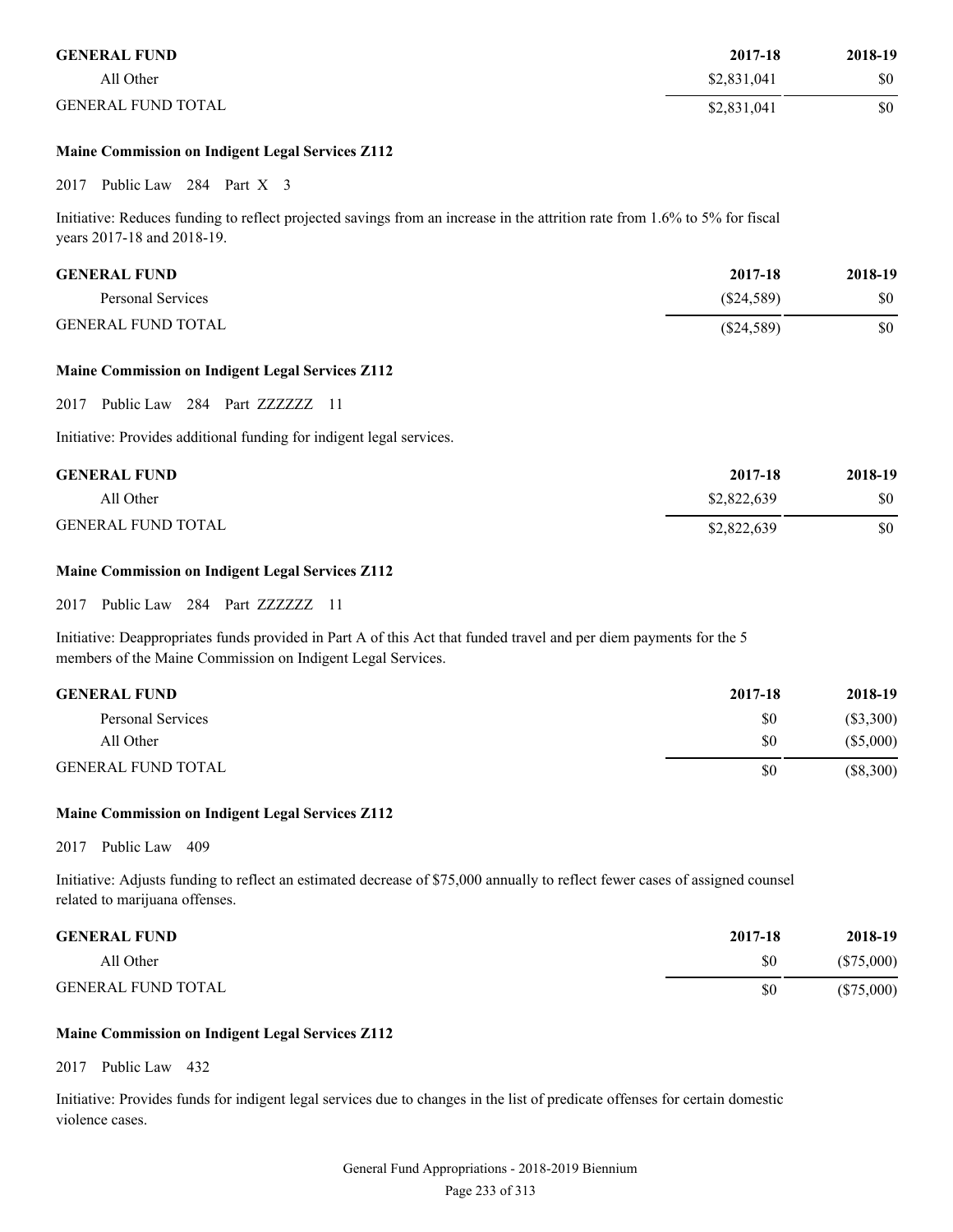| <b>GENERAL FUND</b>                                                                                                                                                                     | 2017-18      | 2018-19    |
|-----------------------------------------------------------------------------------------------------------------------------------------------------------------------------------------|--------------|------------|
| All Other                                                                                                                                                                               | \$0          | \$6,000    |
| <b>GENERAL FUND TOTAL</b>                                                                                                                                                               | \$0          | \$6,000    |
| Maine Commission on Indigent Legal Services Z112                                                                                                                                        |              |            |
| Public Law 460 Part F 1<br>2017                                                                                                                                                         |              |            |
| Initiative: Provides funds for an anticipated increase in indigent legal services costs resulting from additional<br>prosecutions involving death or serious bodily injury to a person. |              |            |
| <b>GENERAL FUND</b>                                                                                                                                                                     | 2017-18      | 2018-19    |
| All Other                                                                                                                                                                               | \$0          | \$11,000   |
| <b>GENERAL FUND TOTAL</b>                                                                                                                                                               | \$0          | \$11,000   |
| <b>GENERAL FUND</b>                                                                                                                                                                     | 2017-18      | 2018-19    |
|                                                                                                                                                                                         |              |            |
| <b>POSITIONS - LEGISLATIVE COUNT</b>                                                                                                                                                    | 11.500       | 0.000      |
| <b>Personal Services</b>                                                                                                                                                                | \$785,317    | \$0        |
| <b>All Other</b>                                                                                                                                                                        | \$21,116,405 | (\$58,000) |
| <b>GENERAL FUND TOTAL</b>                                                                                                                                                               | \$21,901,722 | (\$58,000) |
| INDIGENT LEGAL SERVICES, MAINE COMMISSION ON                                                                                                                                            |              |            |
| <b>DEPARTMENT TOTALS</b>                                                                                                                                                                | 2017-18      | 2018-19    |
| <b>POSITIONS - LEGISLATIVE COUNT</b>                                                                                                                                                    | 11.500       | 0.000      |
|                                                                                                                                                                                         |              |            |
| <b>Personal Services</b>                                                                                                                                                                | \$785,317    | \$0        |

# **All Other \$21,116,405 (\$58,000)**

# **DEPARTMENT TOTAL** (\$58,000)

# **INLAND FISHERIES AND WILDLIFE, DEPARTMENT OF**

# **Administrative Services - Inland Fisheries and Wildlife 0530**

2017 Public Law 284 Part A 43

| <b>GENERAL FUND</b>           | 2017-18     | 2018-19     |
|-------------------------------|-------------|-------------|
| POSITIONS - LEGISLATIVE COUNT | 4.000       | 4.000       |
| Personal Services             | \$294.567   | \$303,470   |
| All Other                     | \$805.822   | \$805.822   |
| <b>GENERAL FUND TOTAL</b>     | \$1,100,389 | \$1,109,292 |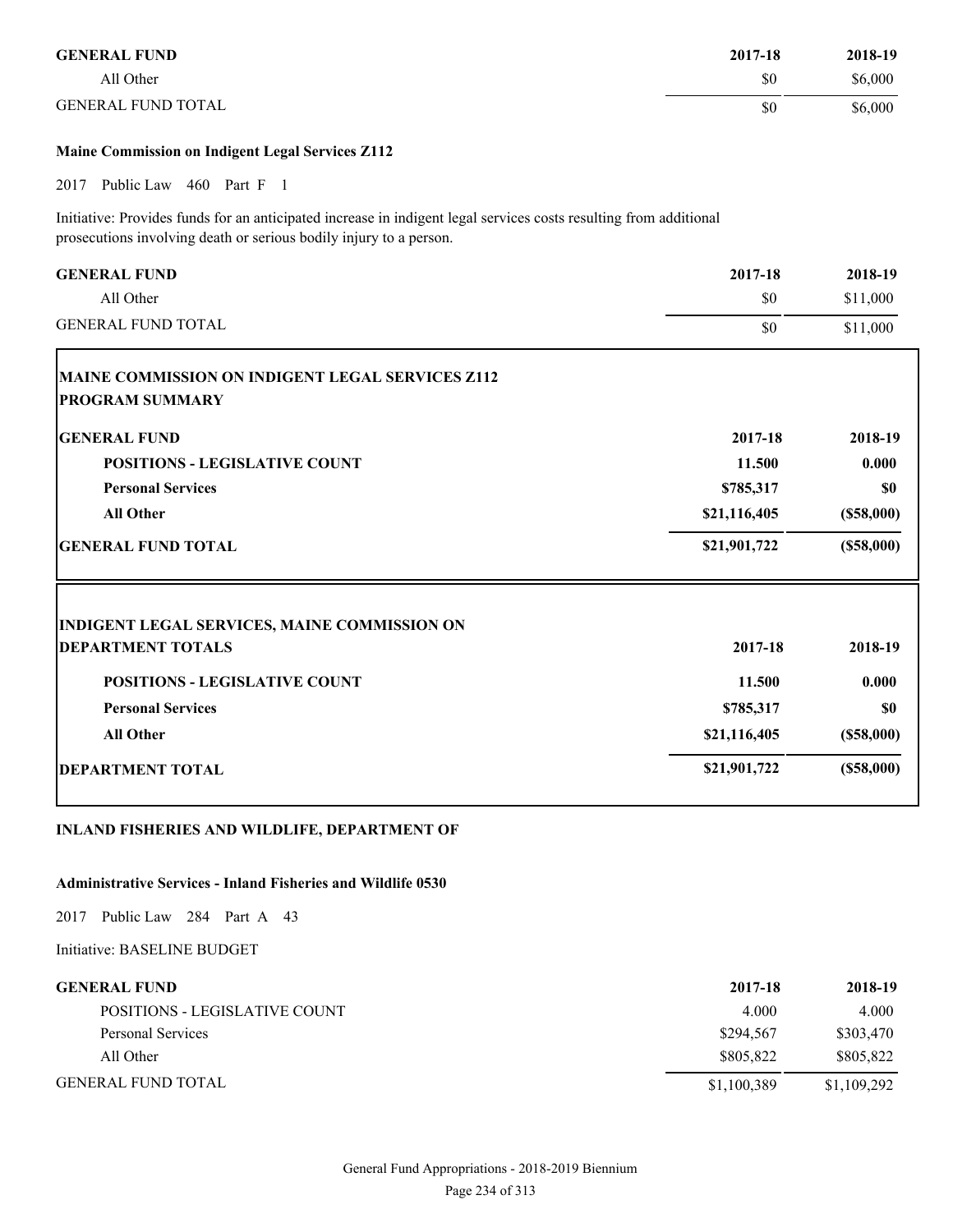#### **Administrative Services - Inland Fisheries and Wildlife 0530**

2017 Public Law 284 Part A 43

Initiative: Transfers funding for All Other costs related to the Division of Engineering from the Administrative Services - Inland Fisheries and Wildlife program to the Office of the Commissioner - Inland Fisheries and Wildlife program.

| <b>GENERAL FUND</b> | 2017-18    | 2018-19       |
|---------------------|------------|---------------|
| All Other           | (S503.822) | $(\$503,822)$ |
| GENERAL FUND TOTAL  | (S503.822) | $(\$503,822)$ |

#### **Administrative Services - Inland Fisheries and Wildlife 0530**

2017 Public Law 284 Part X 3

T

Initiative: Reduces funding to reflect projected savings from an increase in the attrition rate from 1.6% to 5% for fiscal years 2017-18 and 2018-19.

| <b>GENERAL FUND</b>       | 2017-18  | 2018-19   |
|---------------------------|----------|-----------|
| Personal Services         | (S7.988) | (S8.197)  |
| <b>GENERAL FUND TOTAL</b> | (S7,988) | (S8, 197) |

| <b>ADMINISTRATIVE SERVICES - INLAND FISHERIES AND WILDLIFE 0530</b><br><b>PROGRAM SUMMARY</b> |           |           |
|-----------------------------------------------------------------------------------------------|-----------|-----------|
| <b>IGENERAL FUND</b>                                                                          | 2017-18   | 2018-19   |
| <b>POSITIONS - LEGISLATIVE COUNT</b>                                                          | 4.000     | 4.000     |
| <b>Personal Services</b>                                                                      | \$286,579 | \$295,273 |
| All Other                                                                                     | \$302,000 | \$302,000 |
| <b>IGENERAL FUND TOTAL</b>                                                                    | \$588,579 | \$597,273 |

# **ATV Safety and Educational Program 0559**

2017 Public Law 284 Part A 43

| <b>GENERAL FUND</b><br>All Other                                                                | 2017-18<br>\$23,170 | 2018-19<br>\$23,170 |
|-------------------------------------------------------------------------------------------------|---------------------|---------------------|
| <b>GENERAL FUND TOTAL</b>                                                                       | \$23,170            | \$23,170            |
| <b>ATV SAFETY AND EDUCATIONAL PROGRAM 0559</b><br><b>PROGRAM SUMMARY</b><br><b>GENERAL FUND</b> | 2017-18             | 2018-19             |

|          | 2018-19  |
|----------|----------|
| \$23,170 | \$23,170 |
| \$23,170 | \$23,170 |
|          | 2017-18  |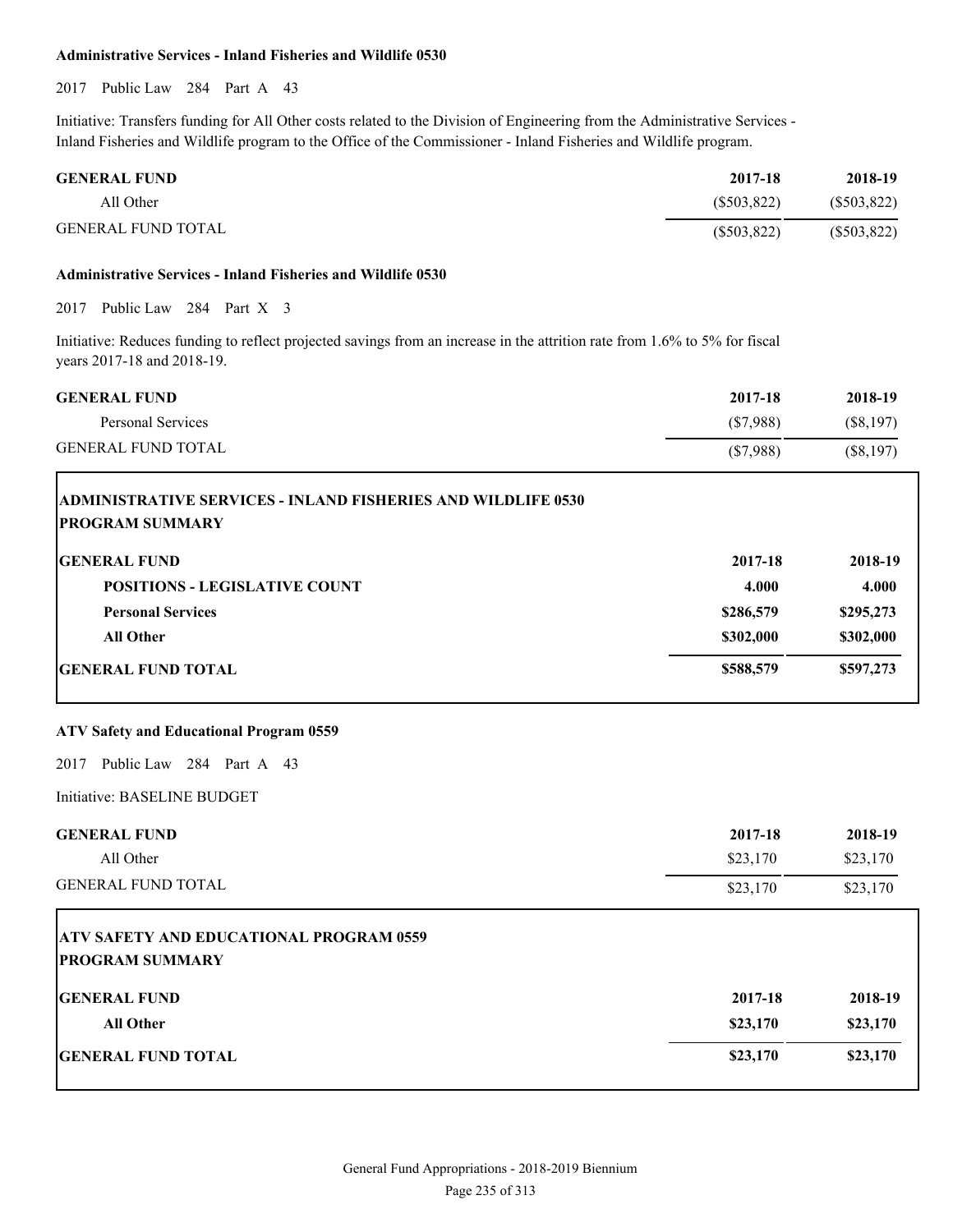# **Endangered Nongame Operations 0536**

2017 Public Law 284 Part A 43

Initiative: BASELINE BUDGET

# **GENERAL FUND 2017-18 2018-19**

| <b>SERVENTE POINT</b>         | $4011 - 10$ | $4010-17$ |
|-------------------------------|-------------|-----------|
| POSITIONS - LEGISLATIVE COUNT | 000         | 1.000     |
| Personal Services             | \$21,516    | \$22,513  |
| All Other                     | \$4.731     | \$4.731   |
| <b>GENERAL FUND TOTAL</b>     | \$26,247    | \$27,244  |

#### **Endangered Nongame Operations 0536**

2017 Public Law 284 Part X 3

Initiative: Reduces funding to reflect projected savings from an increase in the attrition rate from 1.6% to 5% for fiscal years 2017-18 and 2018-19.

| <b>GENERAL FUND</b>       | 2017-18 | 2018-19 |
|---------------------------|---------|---------|
| Personal Services         | (S554)  | (S580)  |
| <b>GENERAL FUND TOTAL</b> | (\$554) | \$580)  |

| <b>ENDANGERED NONGAME OPERATIONS 0536</b><br><b>PROGRAM SUMMARY</b> |          |          |
|---------------------------------------------------------------------|----------|----------|
| <b>GENERAL FUND</b>                                                 | 2017-18  | 2018-19  |
| <b>POSITIONS - LEGISLATIVE COUNT</b>                                | 1.000    | 1.000    |
| <b>Personal Services</b>                                            | \$20,962 | \$21,933 |
| <b>All Other</b>                                                    | \$4,731  | \$4,731  |
| <b>IGENERAL FUND TOTAL</b>                                          | \$25,693 | \$26,664 |

# **Enforcement Operations - Inland Fisheries and Wildlife 0537**

2017 Public Law 284 Part A 43

# Initiative: BASELINE BUDGET

| <b>GENERAL FUND</b>           | 2017-18      | 2018-19      |
|-------------------------------|--------------|--------------|
| POSITIONS - LEGISLATIVE COUNT | 126.000      | 126.000      |
| POSITIONS - FTE COUNT         | 0.500        | 0.500        |
| Personal Services             | \$13,171,935 | \$13,386,290 |
| All Other                     | \$2,633,208  | \$2,633,208  |
| <b>GENERAL FUND TOTAL</b>     | \$15,805,143 | \$16,019,498 |

#### **Enforcement Operations - Inland Fisheries and Wildlife 0537**

2017 Public Law 284 Part A 43

Initiative: Provides funding for increased fees from the Department of Public Safety for dispatch services.

| <b>GENERAL FUND</b> | 2017-18 | 2018-19 |
|---------------------|---------|---------|
|                     |         |         |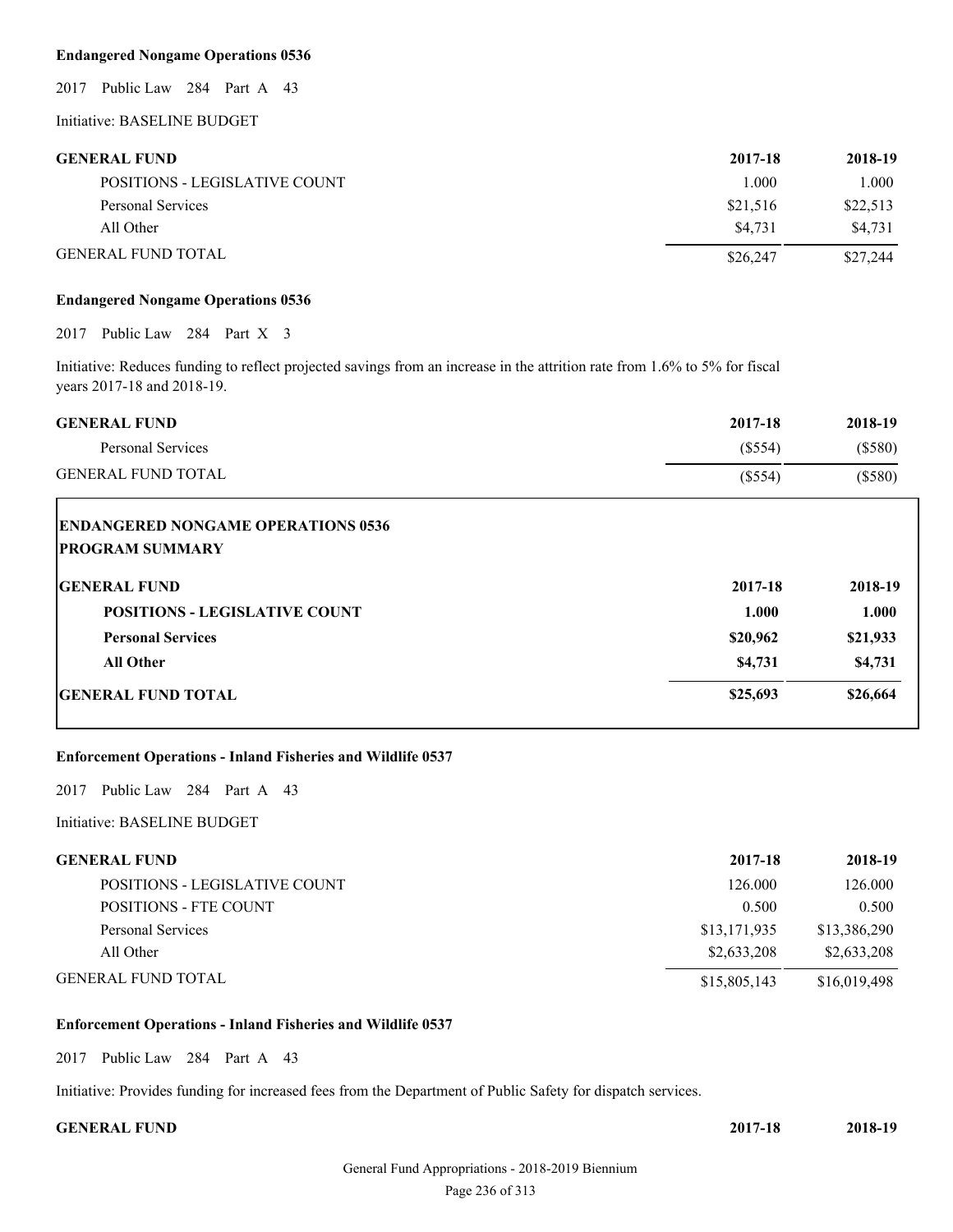| All Other                 | \$186.587 | \$213,095 |
|---------------------------|-----------|-----------|
| <b>GENERAL FUND TOTAL</b> | \$186.587 | \$213,095 |

#### **Enforcement Operations - Inland Fisheries and Wildlife 0537**

## 2017 Public Law 284 Part A 43

Initiative: Provides funding for the approved reorganization of one Secretary Associate position to an Office Specialist II position and reduces All Other to fund the reorganization.

| <b>GENERAL FUND</b>       | 2017-18   | 2018-19  |
|---------------------------|-----------|----------|
| Personal Services         | \$6,293   | \$9,328  |
| All Other                 | (S6, 293) | (S9,328) |
| <b>GENERAL FUND TOTAL</b> | \$0       | \$0      |

#### **Enforcement Operations - Inland Fisheries and Wildlife 0537**

2017 Public Law 284 Part A 43

Initiative: Eliminates one Game Warden Investigator position and reduces related All Other costs.

| <b>GENERAL FUND</b>           | 2017-18    | 2018-19     |
|-------------------------------|------------|-------------|
| POSITIONS - LEGISLATIVE COUNT | (1.000)    | (1.000)     |
| Personal Services             | (S122,319) | (S123, 167) |
| All Other                     | (S15,000)  | (S15,000)   |
| <b>GENERAL FUND TOTAL</b>     | (S137,319) | (S138, 167) |

#### **Enforcement Operations - Inland Fisheries and Wildlife 0537**

2017 Public Law 284 Part A 43

Initiative: Reduces funding by decreasing Maine Warden Service mileage by 327,000 miles in each fiscal year.

| <b>GENERAL FUND</b>       | 2017-18      | 2018-19      |
|---------------------------|--------------|--------------|
| All Other                 | $(\$69,000)$ | $(\$69,000)$ |
| <b>GENERAL FUND TOTAL</b> | (S69,000)    | $(\$69,000)$ |

#### **Enforcement Operations - Inland Fisheries and Wildlife 0537**

2017 Public Law 284 Part X 3

Initiative: Reduces funding to reflect projected savings from an increase in the attrition rate from 1.6% to 5% for fiscal years 2017-18 and 2018-19.

| <b>GENERAL FUND</b>       | 2017-18     | 2018-19     |
|---------------------------|-------------|-------------|
| Personal Services         | (S354.815)  | (S359,079)  |
| <b>GENERAL FUND TOTAL</b> | (S354, 815) | (\$359,079) |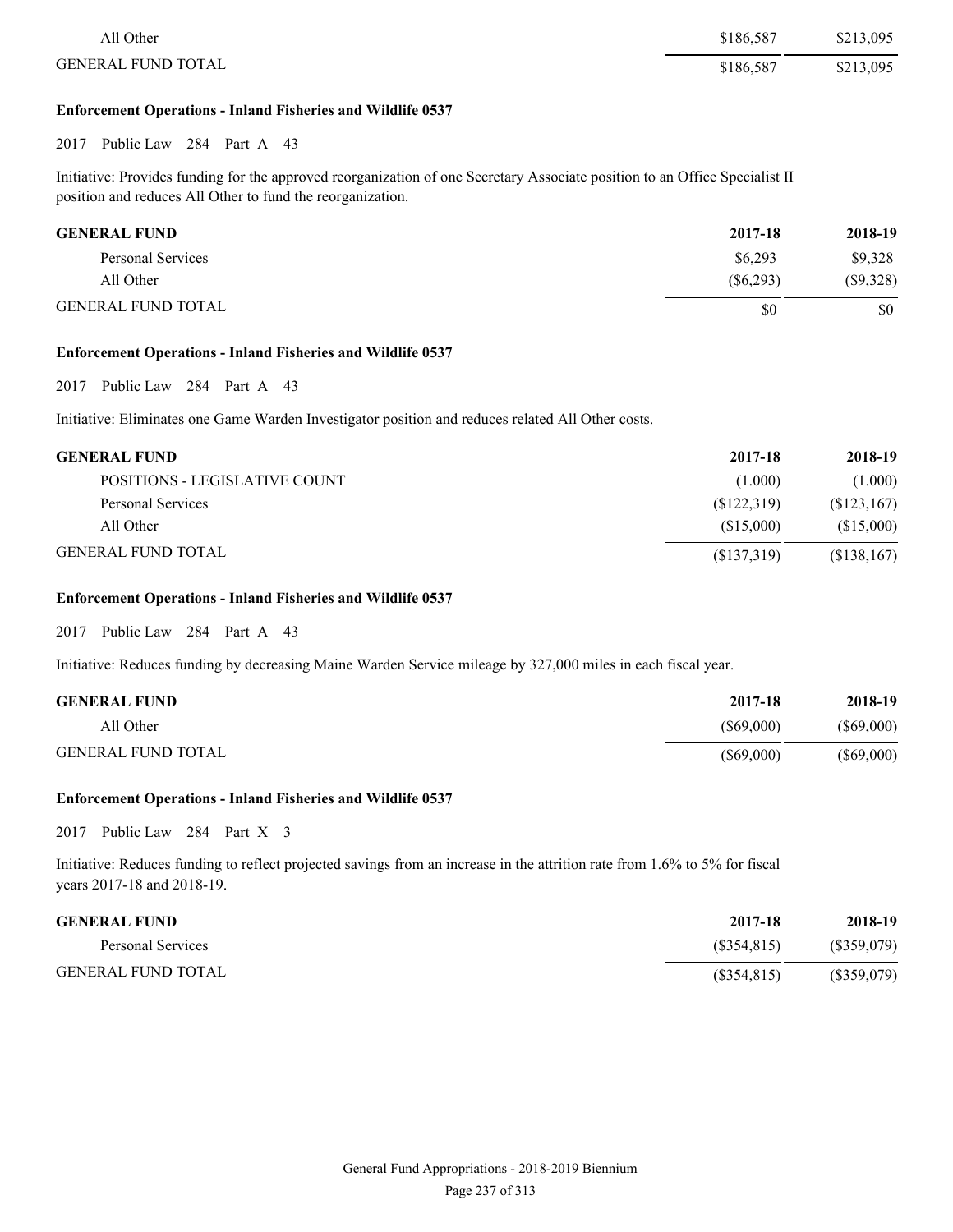| <b>ENFORCEMENT OPERATIONS - INLAND FISHERIES AND WILDLIFE 0537</b><br><b>PROGRAM SUMMARY</b> |              |              |
|----------------------------------------------------------------------------------------------|--------------|--------------|
| <b>GENERAL FUND</b>                                                                          | 2017-18      | 2018-19      |
| <b>POSITIONS - LEGISLATIVE COUNT</b>                                                         | 125.000      | 125.000      |
| <b>POSITIONS - FTE COUNT</b>                                                                 | 0.500        | 0.500        |
| <b>Personal Services</b>                                                                     | \$12,701,094 | \$12,913,372 |
| <b>All Other</b>                                                                             | \$2,729,502  | \$2,752,975  |
| <b>GENERAL FUND TOTAL</b>                                                                    | \$15,430,596 | \$15,666,347 |

# **Fisheries and Hatcheries Operations 0535**

2017 Public Law 284 Part A 43

Initiative: BASELINE BUDGET

| GENERAL FUND                  | 2017-18     | 2018-19     |
|-------------------------------|-------------|-------------|
| POSITIONS - LEGISLATIVE COUNT | 59,000      | 59,000      |
| <b>POSITIONS - FTE COUNT</b>  | 0.577       | 0.577       |
| Personal Services             | \$3,108,463 | \$3,178,660 |
| All Other                     | \$1,145,383 | \$1,145,383 |
| GENERAL FUND TOTAL            | \$4,253,846 | \$4,324,043 |

#### **Fisheries and Hatcheries Operations 0535**

2017 Public Law 284 Part A 43

Initiative: Transfers one-time funding from All Other to Capital Expenditures for the replacement of 2 one-ton fish stocking trucks, 2 2-ton fish stocking trucks, 2 fish stocking truck beds and 2 sets of fish stocking tanks.

| <b>GENERAL FUND</b>       | 2017-18    | 2018-19    |
|---------------------------|------------|------------|
| All Other                 | (S125,000) | (S125,000) |
| Capital Expenditures      | \$125,000  | \$125,000  |
| <b>GENERAL FUND TOTAL</b> | \$0        | \$0        |

# **Fisheries and Hatcheries Operations 0535**

2017 Public Law 284 Part A 43

Initiative: Reorganizes 2 Public Service Manager II positions from range 30 to range 32, one Biologist I position to a Biologist II position, one Office Specialist I Manager Supervisor position to a Planning and Research Associate II position, one Programmer Analyst position to a Business Systems Administrator position and one Office Associate I position to an Office Associate II position, all allocated between the General Fund and Federal Expenditures Fund in the Fisheries and Hatcheries Operations program, the General Fund and Federal Expenditures Fund in the Resource Management Services - Inland Fisheries and Wildlife program and the Other Special Revenue Funds in the Endangered Nongame Operations program. Eliminates one Management Analyst II position funded in the General Fund and Federal Expenditures Fund of the Resource Management Services - Inland Fisheries and Wildlife program. Also adjusts All Other funding for the reorganization and contractual work.

| <b>GENERAL FUND</b> | 2017-18     | 2018-19  |
|---------------------|-------------|----------|
| Personal Services   | \$6,790     | \$7,961  |
| All Other           | $(\$6,790)$ | (S7,961) |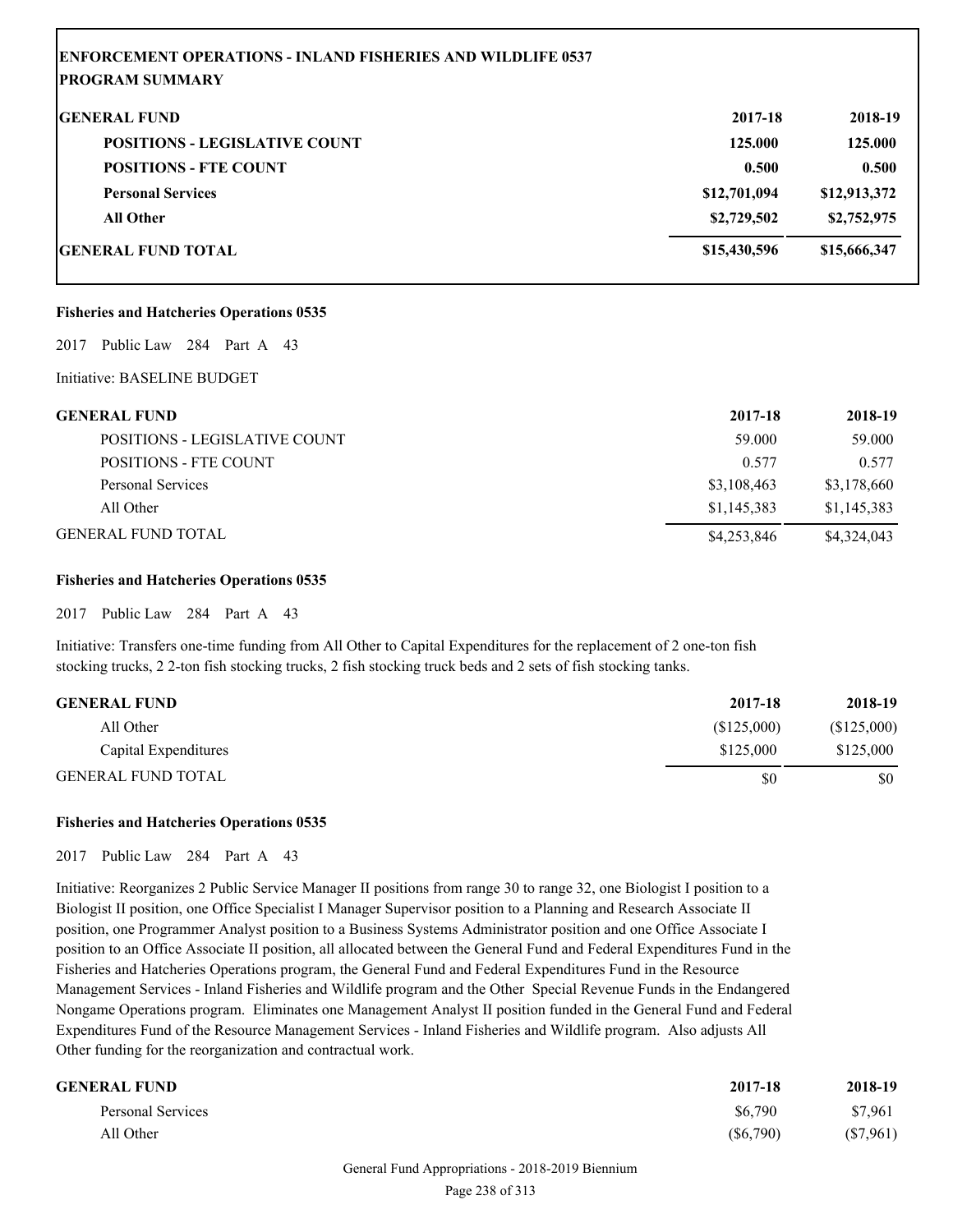# **Fisheries and Hatcheries Operations 0535**

2017 Public Law 284 Part A 43

Initiative: Reallocates the cost of one Biologist III position from 50% General Fund and 50% Other Special Revenue Funds to 80% General Fund and 20% Other Special Revenue Funds within the same program and reduces All Other to fund the reallocation.

| <b>GENERAL FUND</b>       | 2017-18   | 2018-19      |
|---------------------------|-----------|--------------|
| Personal Services         | \$28,752  | \$30,167     |
| All Other                 | (S28,752) | $(\$30,167)$ |
| <b>GENERAL FUND TOTAL</b> | \$0       | \$0          |

#### **Fisheries and Hatcheries Operations 0535**

2017 Public Law 284 Part A 43

Initiative: Provides funding for the replacement of 7 snowmobiles, one boat motor and one all-terrain vehicle in fiscal year 2017-18.

| <b>GENERAL FUND</b>       | 2017-18 | 2018-19 |
|---------------------------|---------|---------|
| Capital Expenditures      | \$9.350 | \$0     |
| <b>GENERAL FUND TOTAL</b> | \$9.350 | \$0     |

# **Fisheries and Hatcheries Operations 0535**

2017 Public Law 284 Part A 43

Initiative: Transfers a portion of All Other funding from the General Fund in the Fisheries and Hatcheries Operations program to Other Special Revenue Funds in the Office of the Commissioner - Inland Fisheries and Wildlife program.

| <b>GENERAL FUND</b>       | 2017-18    | 2018-19    |
|---------------------------|------------|------------|
| All Other                 | (S189.664) | (S189,664) |
| <b>GENERAL FUND TOTAL</b> | (S189,664) | (S189,664) |

#### **Fisheries and Hatcheries Operations 0535**

2017 Public Law 284 Part X 3

Initiative: Reduces funding to reflect projected savings from an increase in the attrition rate from 1.6% to 5% for fiscal years 2017-18 and 2018-19.

| <b>GENERAL FUND</b>       | 2017-18    | 2018-19      |
|---------------------------|------------|--------------|
| Personal Services         | (S85, 151) | (S86, 665)   |
| <b>GENERAL FUND TOTAL</b> | (S85, 151) | $(\$86,665)$ |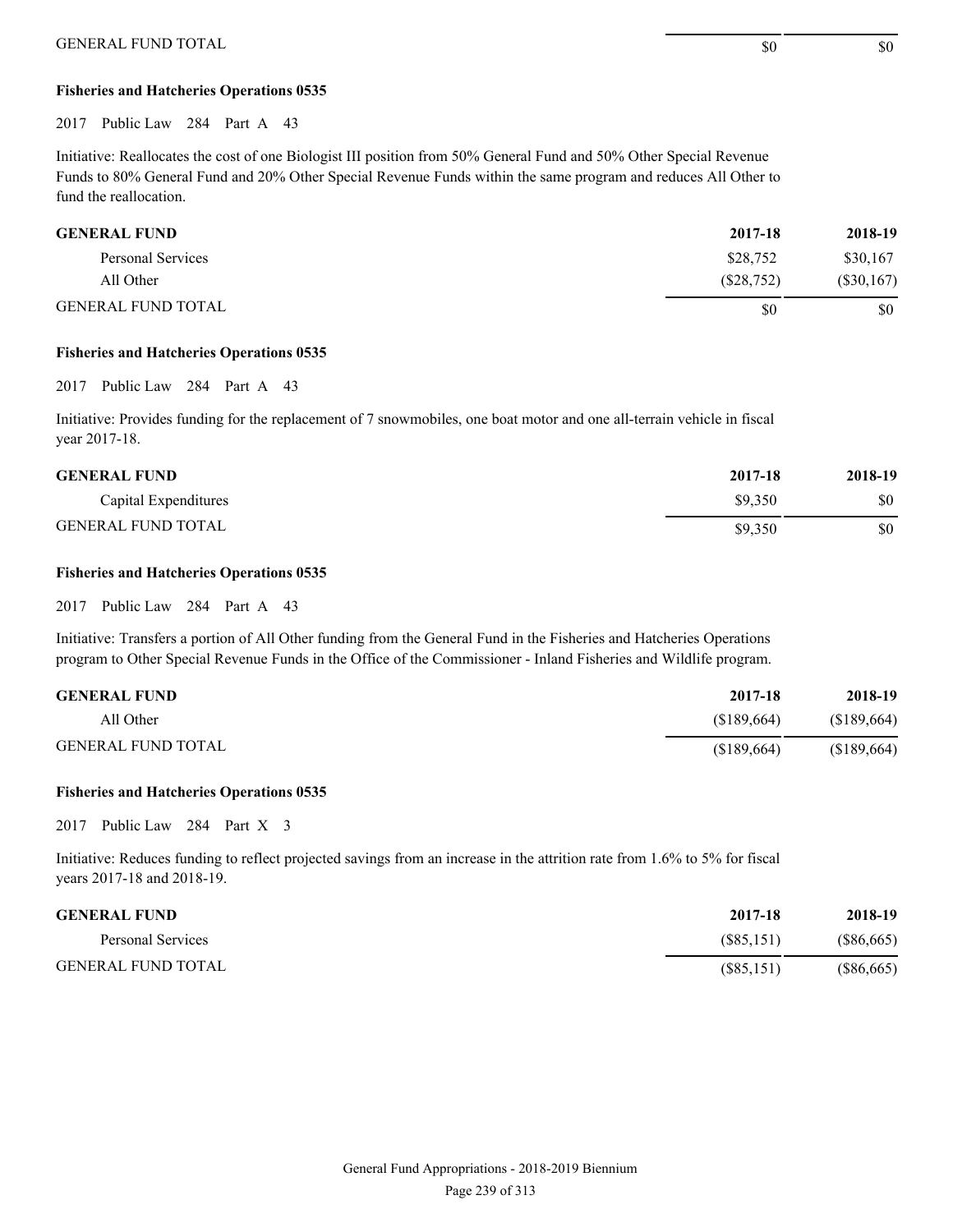# **FISHERIES AND HATCHERIES OPERATIONS 0535 PROGRAM SUMMARY**

| <b>GENERAL FUND</b>                  | 2017-18     | 2018-19     |
|--------------------------------------|-------------|-------------|
| <b>POSITIONS - LEGISLATIVE COUNT</b> | 59.000      | 59.000      |
| <b>POSITIONS - FTE COUNT</b>         | 0.577       | 0.577       |
| <b>Personal Services</b>             | \$3,058,854 | \$3,130,123 |
| <b>All Other</b>                     | \$795,177   | \$792,591   |
| <b>Capital Expenditures</b>          | \$134,350   | \$125,000   |
| <b>GENERAL FUND TOTAL</b>            | \$3,988,381 | \$4,047,714 |

# **Licensing Services - Inland Fisheries and Wildlife 0531**

2017 Public Law 284 Part A 43

Initiative: BASELINE BUDGET

| <b>GENERAL FUND</b>           | 2017-18     | 2018-19     |
|-------------------------------|-------------|-------------|
| POSITIONS - LEGISLATIVE COUNT | 16.000      | 16.000      |
| Personal Services             | \$1,086,097 | \$1,111,402 |
| All Other                     | \$501.704   | \$501.704   |
| <b>GENERAL FUND TOTAL</b>     | \$1,587,801 | \$1,613,106 |

# **Licensing Services - Inland Fisheries and Wildlife 0531**

2017 Public Law 284 Part A 43

Initiative: Eliminates one vacant Office Associate II position and transfers funding to All Other to fund the ongoing operations of the program.

| <b>GENERAL FUND</b>           | 2017-18    | 2018-19      |
|-------------------------------|------------|--------------|
| POSITIONS - LEGISLATIVE COUNT | (1.000)    | (1.000)      |
| Personal Services             | (S64, 187) | $(\$64,762)$ |
| All Other                     | \$64.187   | \$64,762     |
| <b>GENERAL FUND TOTAL</b>     | \$0        | \$0          |

# **Licensing Services - Inland Fisheries and Wildlife 0531**

2017 Public Law 284 Part A 43

Initiative: Transfers one Office Associate II position from the General Fund to Other Special Revenue Funds within the same program.

| <b>GENERAL FUND</b>           | 2017-18   | 2018-19   |
|-------------------------------|-----------|-----------|
| POSITIONS - LEGISLATIVE COUNT | (1.000)   | (1.000)   |
| Personal Services             | (S54.712) | (S57,501) |
| <b>GENERAL FUND TOTAL</b>     | (S54,712) | (S57,501) |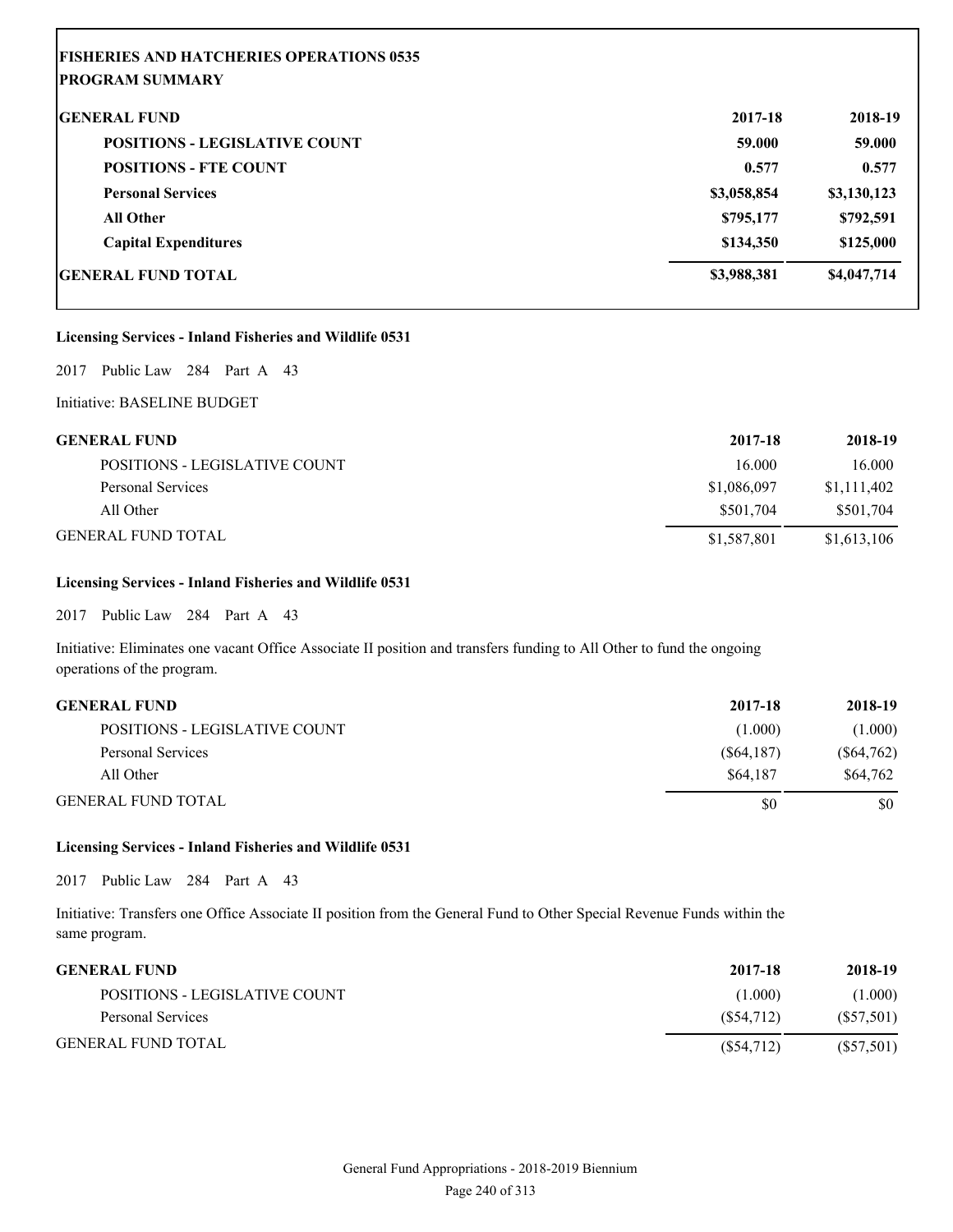#### **Licensing Services - Inland Fisheries and Wildlife 0531**

2017 Public Law 284 Part X 3

Initiative: Reduces funding to reflect projected savings from an increase in the attrition rate from 1.6% to 5% for fiscal years 2017-18 and 2018-19.

| <b>GENERAL FUND</b>                                                                                                                                                                           | 2017-18      | 2018-19      |
|-----------------------------------------------------------------------------------------------------------------------------------------------------------------------------------------------|--------------|--------------|
| <b>Personal Services</b>                                                                                                                                                                      | (\$26,625)   | $(\$27,092)$ |
| <b>GENERAL FUND TOTAL</b>                                                                                                                                                                     | $(\$26,625)$ | $(\$27,092)$ |
| LICENSING SERVICES - INLAND FISHERIES AND WILDLIFE 0531                                                                                                                                       |              |              |
| <b>PROGRAM SUMMARY</b>                                                                                                                                                                        |              |              |
| <b>GENERAL FUND</b>                                                                                                                                                                           | 2017-18      | 2018-19      |
| <b>POSITIONS - LEGISLATIVE COUNT</b>                                                                                                                                                          | 14.000       | 14.000       |
| <b>Personal Services</b>                                                                                                                                                                      | \$940,573    | \$962,047    |
| <b>All Other</b>                                                                                                                                                                              | \$565,891    | \$566,466    |
| <b>GENERAL FUND TOTAL</b>                                                                                                                                                                     | \$1,506,464  | \$1,528,513  |
| 2017 Public Law 284 Part A 43<br>Initiative: BASELINE BUDGET                                                                                                                                  |              |              |
| <b>GENERAL FUND</b>                                                                                                                                                                           | 2017-18      | 2018-19      |
| POSITIONS - LEGISLATIVE COUNT                                                                                                                                                                 | 3.000        | 3.000        |
| <b>Personal Services</b>                                                                                                                                                                      | \$415,396    | \$422,175    |
| All Other                                                                                                                                                                                     | \$1,776,548  | \$1,776,548  |
| <b>GENERAL FUND TOTAL</b>                                                                                                                                                                     | \$2,191,944  | \$2,198,723  |
| Office of the Commissioner - Inland Fisheries and Wildlife 0529                                                                                                                               |              |              |
| 2017 Public Law 284 Part A 43                                                                                                                                                                 |              |              |
| Initiative: Provides funding for the same level of application and end user support provided by the Department of<br>Administrative and Financial Services, Office of Information Technology. |              |              |

| <b>GENERAL FUND</b>       | 2017-18   | 2018-19   |
|---------------------------|-----------|-----------|
| All Other                 | \$185,600 | \$290,286 |
| <b>GENERAL FUND TOTAL</b> | \$185,600 | \$290,286 |

#### **Office of the Commissioner - Inland Fisheries and Wildlife 0529**

2017 Public Law 284 Part A 43

Initiative: Transfers funding for All Other costs related to the Division of Engineering from the Administrative Services - Inland Fisheries and Wildlife program to the Office of the Commissioner - Inland Fisheries and Wildlife program.

| <b>GENERAL FUND</b> | 2017-18   | 2018-19   |
|---------------------|-----------|-----------|
| All Other           | \$503,822 | \$503,822 |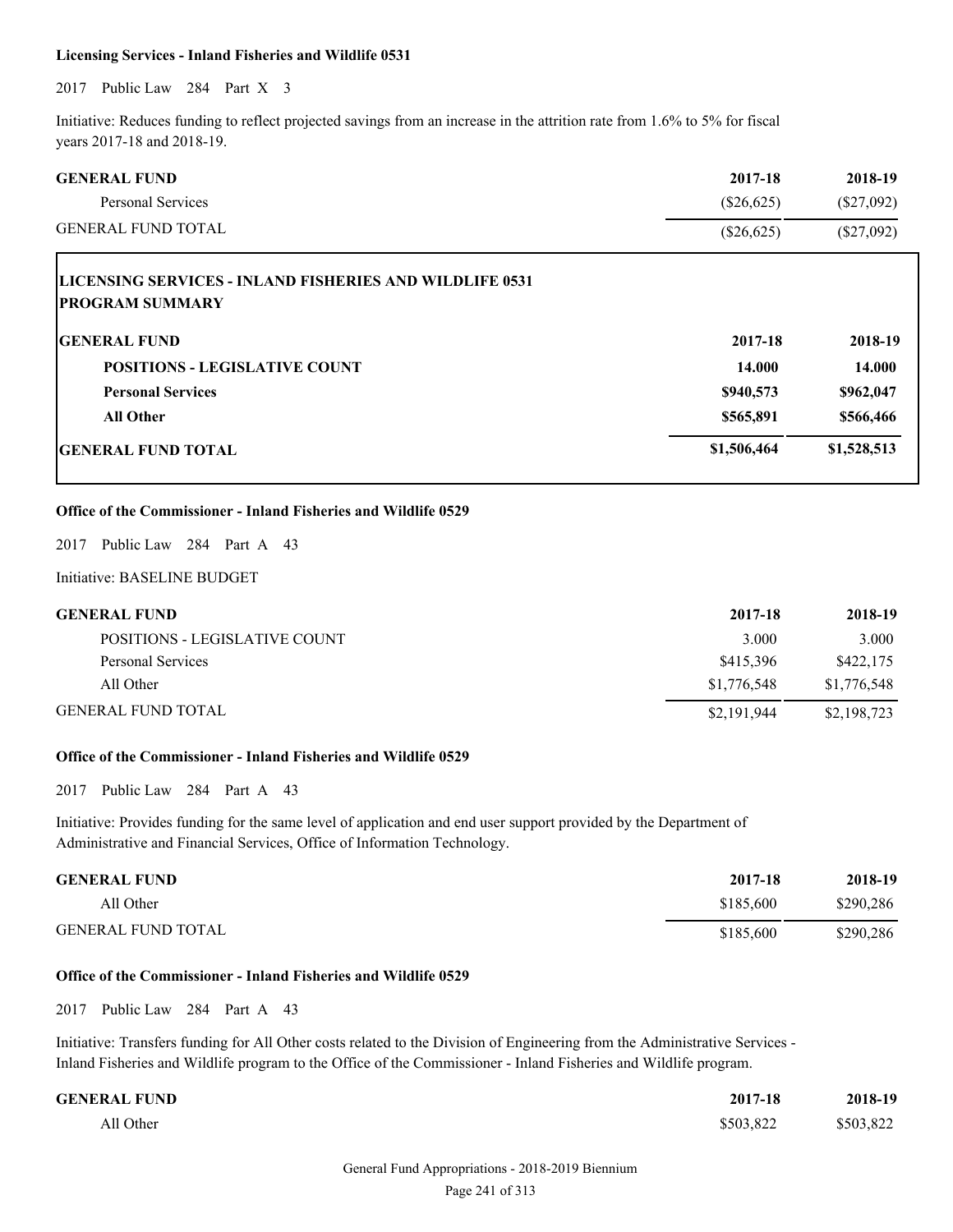### **Office of the Commissioner - Inland Fisheries and Wildlife 0529**

2017 Public Law 284 Part A 43

Initiative: Reduces funding by changing the distribution methods of hunting, fishing, trapping, and recreational vehicle laws and rules.

| <b>GENERAL FUND</b>       | 2017-18     | 2018-19     |
|---------------------------|-------------|-------------|
| All Other                 | (S120,000)  | (\$120,000) |
| <b>GENERAL FUND TOTAL</b> | (\$120,000) | (\$120,000) |

# **Office of the Commissioner - Inland Fisheries and Wildlife 0529**

2017 Public Law 284 Part X 3

Initiative: Reduces funding to reflect projected savings from an increase in the attrition rate from 1.6% to 5% for fiscal years 2017-18 and 2018-19.

| <b>GENERAL FUND</b>       | 2017-18   | 2018-19   |
|---------------------------|-----------|-----------|
| Personal Services         | (S13.360) | (S13,576) |
| <b>GENERAL FUND TOTAL</b> | (S13,360) | (S13,576) |

## **Office of the Commissioner - Inland Fisheries and Wildlife 0529**

2017 Public Law 315

Initiative: Provides funding for the Department of Administrative and Financial Services, Office of Geographic Information Systems and Maine Library of Geographic Information.

| <b>GENERAL FUND</b>       | 2017-18   | 2018-19   |
|---------------------------|-----------|-----------|
| All Other                 | \$108,102 | \$108.584 |
| <b>GENERAL FUND TOTAL</b> | \$108.102 | \$108,584 |

| <b>OFFICE OF THE COMMISSIONER - INLAND FISHERIES AND WILDLIFE 0529</b><br><b>IPROGRAM SUMMARY</b> |              |             |
|---------------------------------------------------------------------------------------------------|--------------|-------------|
| <b>GENERAL FUND</b>                                                                               | 2017-18      | 2018-19     |
| <b>POSITIONS - LEGISLATIVE COUNT</b>                                                              | <b>3.000</b> | 3.000       |
| <b>Personal Services</b>                                                                          | \$402,036    | \$408,599   |
| <b>All Other</b>                                                                                  | \$2,454,072  | \$2,559,240 |
| <b>IGENERAL FUND TOTAL</b>                                                                        | \$2,856,108  | \$2,967,839 |

#### **Public Information and Education, Division of 0729**

2017 Public Law 284 Part A 43

| GENERAL FUND-                 | 2017-18   | 2018-19   |
|-------------------------------|-----------|-----------|
| POSITIONS - LEGISLATIVE COUNT | 7.000     | 7.000     |
| Personal Services             | \$510,963 | \$524,508 |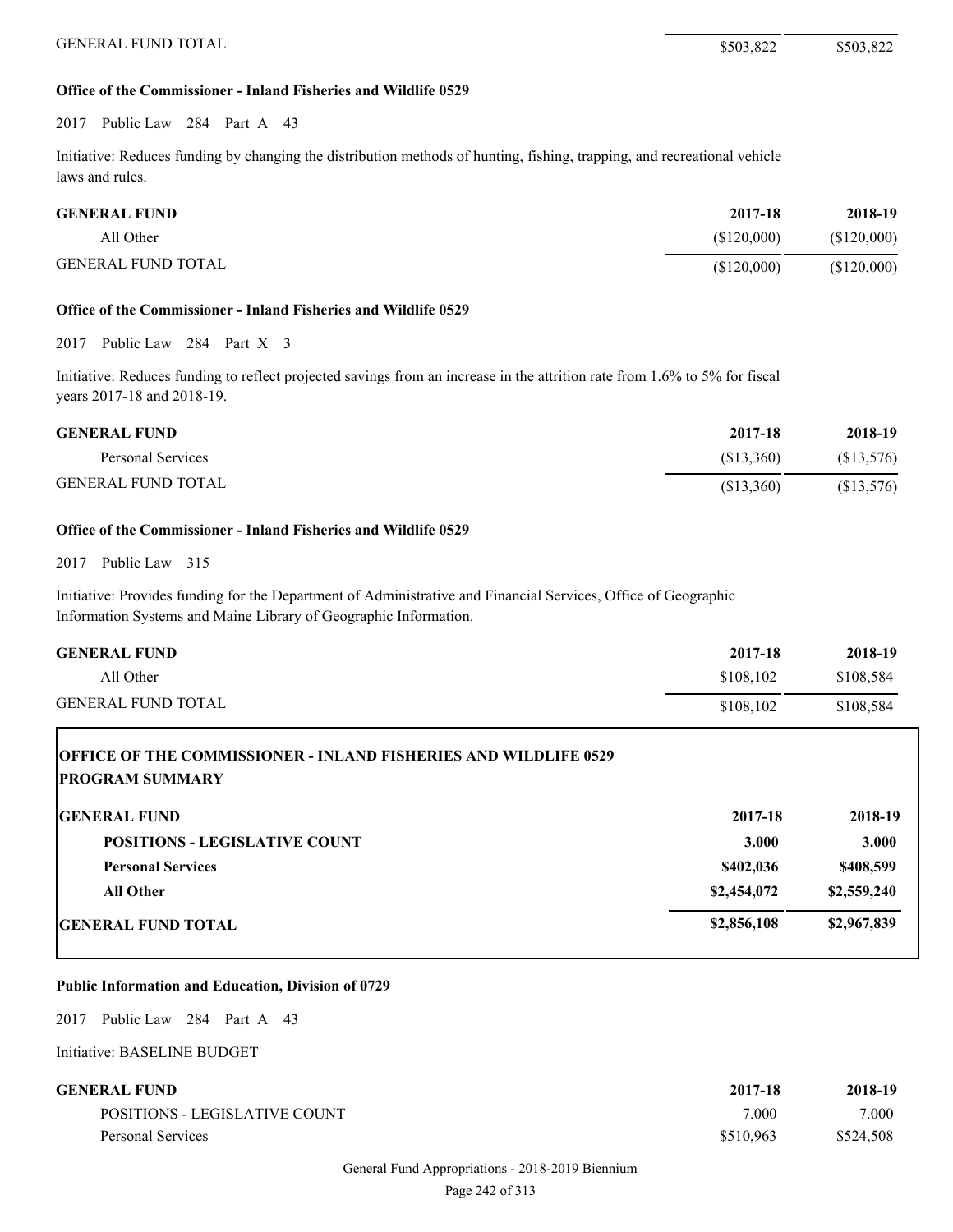| All Other                 | \$257,441 | \$257,441 |
|---------------------------|-----------|-----------|
| <b>GENERAL FUND TOTAL</b> | \$768,404 | \$781,949 |

#### **Public Information and Education, Division of 0729**

2017 Public Law 284 Part A 43

Initiative: Transfers funding for All Other costs from the Division of Public Information and Education program to the Resource Management Services - Inland Fisheries and Wildlife program.

| <b>GENERAL FUND</b>       | 2017-18      | 2018-19   |
|---------------------------|--------------|-----------|
| All Other                 | (S23.000)    | (S23,000) |
| <b>GENERAL FUND TOTAL</b> | $(\$23,000)$ | (S23,000) |

#### **Public Information and Education, Division of 0729**

2017 Public Law 284 Part A 43

Initiative: Transfers and reallocates one Inland Fisheries and Wildlife - Education Coordinator position from 100% Division of Public Information and Education program, General Fund to 70% Licensing Services - Inland Fisheries and Wildlife program, Other Special Revenue Funds and 30% Division of Public Information and Education program, Other Special Revenue Funds.

| <b>GENERAL FUND</b>           | 2017-18   | 2018-19   |
|-------------------------------|-----------|-----------|
| POSITIONS - LEGISLATIVE COUNT | (1.000)   | (1.000)   |
| Personal Services             | (S96.377) | (S97,002) |
| <b>GENERAL FUND TOTAL</b>     | (S96,377) | (S97,002) |

## **Public Information and Education, Division of 0729**

2017 Public Law 284 Part X 3

Initiative: Reduces funding to reflect projected savings from an increase in the attrition rate from 1.6% to 5% for fiscal years 2017-18 and 2018-19.

| <b>GENERAL FUND</b>       | 2017-18    | 2018-19    |
|---------------------------|------------|------------|
| Personal Services         | (S11.943)  | (S12.297)  |
| <b>GENERAL FUND TOTAL</b> | (\$11,943) | (S12, 297) |

| PUBLIC INFORMATION AND EDUCATION, DIVISION OF 0729<br><b>PROGRAM SUMMARY</b> |           |           |
|------------------------------------------------------------------------------|-----------|-----------|
| <b>IGENERAL FUND</b>                                                         | 2017-18   | 2018-19   |
| <b>POSITIONS - LEGISLATIVE COUNT</b>                                         | 6.000     | 6.000     |
| <b>Personal Services</b>                                                     | \$402,643 | \$415,209 |
| <b>All Other</b>                                                             | \$234,441 | \$234,441 |
| <b>IGENERAL FUND TOTAL</b>                                                   | \$637,084 | \$649,650 |

#### **Resource Management Services - Inland Fisheries and Wildlife 0534**

2017 Public Law 284 Part A 43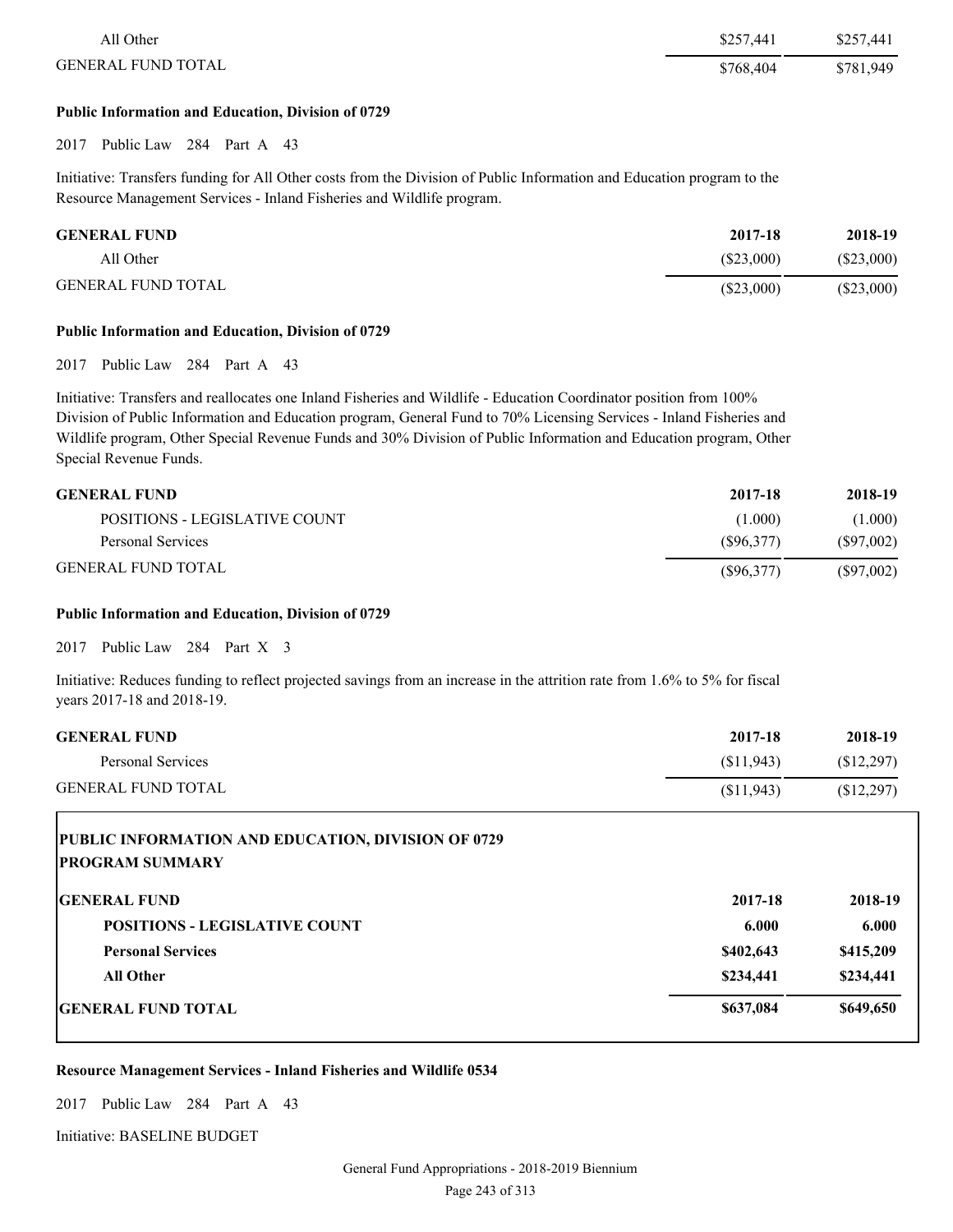| <b>GENERAL FUND</b>           | 2017-18     | 2018-19     |
|-------------------------------|-------------|-------------|
| POSITIONS - LEGISLATIVE COUNT | 11.000      | 11.000      |
| Personal Services             | \$1,466,213 | \$1,497,038 |
| All Other                     | \$378,904   | \$378,904   |
| <b>GENERAL FUND TOTAL</b>     | \$1,845,117 | \$1,875,942 |

## **Resource Management Services - Inland Fisheries and Wildlife 0534**

2017 Public Law 284 Part A 43

Initiative: Transfers funding for All Other costs from the Division of Public Information and Education program to the Resource Management Services - Inland Fisheries and Wildlife program.

| <b>GENERAL FUND</b>       | 2017-18  | 2018-19  |
|---------------------------|----------|----------|
| All Other                 | \$23,000 | \$23,000 |
| <b>GENERAL FUND TOTAL</b> | \$23,000 | \$23,000 |

#### **Resource Management Services - Inland Fisheries and Wildlife 0534**

#### 2017 Public Law 284 Part A 43

Initiative: Reorganizes 2 Public Service Manager II positions from range 30 to range 32, one Biologist I position to a Biologist II position, one Office Specialist I Manager Supervisor position to a Planning and Research Associate II position, one Programmer Analyst position to a Business Systems Administrator position and one Office Associate I position to an Office Associate II position, all allocated between the General Fund and Federal Expenditures Fund in the Fisheries and Hatcheries Operations program, the General Fund and Federal Expenditures Fund in the Resource Management Services - Inland Fisheries and Wildlife program and the Other Special Revenue Funds in the Endangered Nongame Operations program. Eliminates one Management Analyst II position funded in the General Fund and Federal Expenditures Fund of the Resource Management Services - Inland Fisheries and Wildlife program. Also adjusts All Other funding for the reorganization and contractual work.

| <b>GENERAL FUND</b>       | 2017-18   | 2018-19   |
|---------------------------|-----------|-----------|
| Personal Services         | (S21,169) | (S21,204) |
| All Other                 | \$21.169  | \$21,204  |
| <b>GENERAL FUND TOTAL</b> | \$0       | \$0       |

#### **Resource Management Services - Inland Fisheries and Wildlife 0534**

2017 Public Law 284 Part A 43

Initiative: Provides funding for the replacement of 7 snowmobiles, one boat motor and one all-terrain vehicle in fiscal year 2017-18.

| <b>GENERAL FUND</b>       | 2017-18  | 2018-19  |
|---------------------------|----------|----------|
| Capital Expenditures      | \$12,000 | \$10,000 |
| <b>GENERAL FUND TOTAL</b> | \$12,000 | \$10,000 |

## **Resource Management Services - Inland Fisheries and Wildlife 0534**

2017 Public Law 284 Part A 43

Initiative: Transfers a portion of All Other funding from the General Fund in the Resource Management Services - Inland Fisheries and Wildlife program to Other Special Revenue Funds in the Office of the Commissioner - Inland Fisheries and Wildlife program.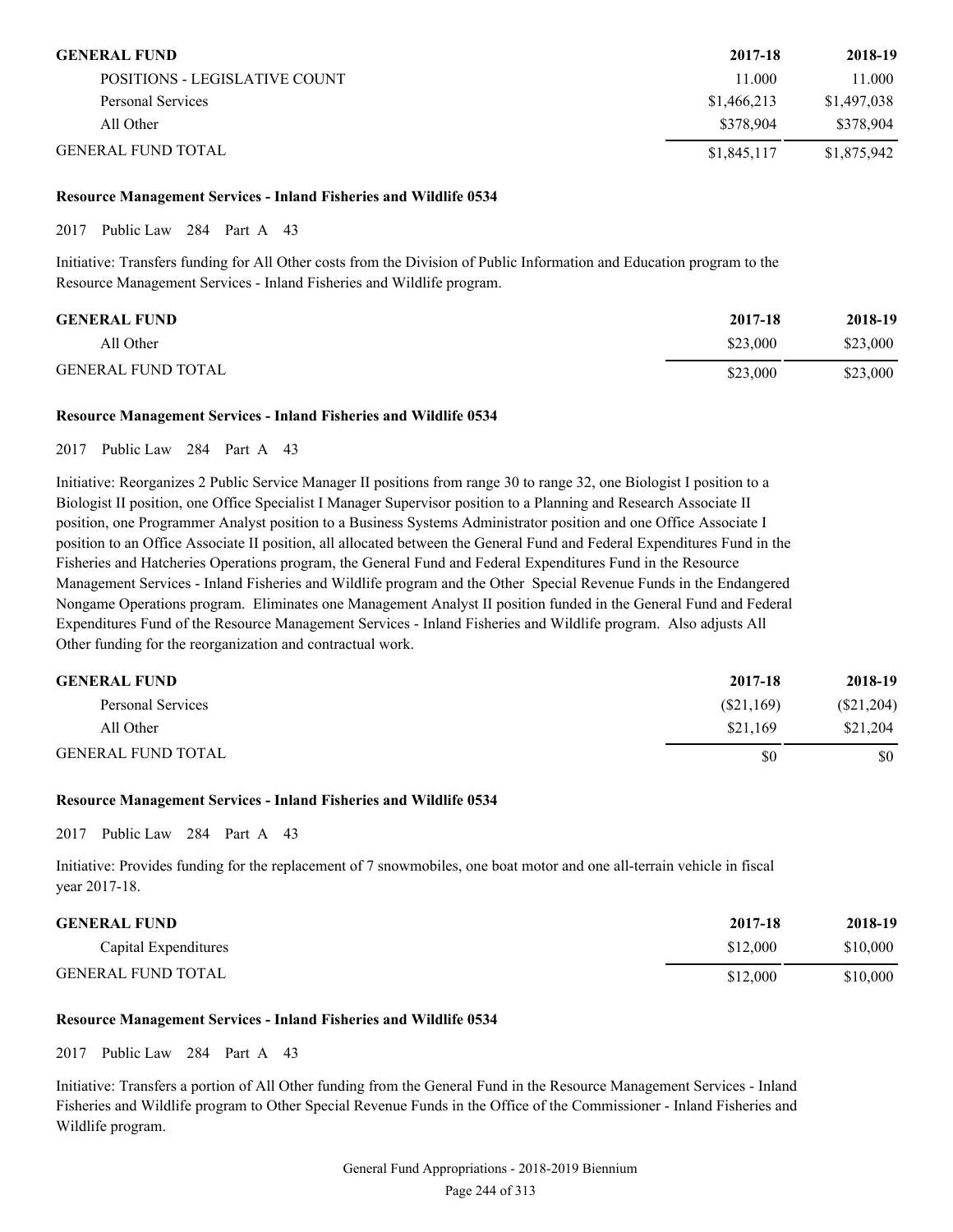| <b>GENERAL FUND</b>       | 2017-18    | 2018-19    |
|---------------------------|------------|------------|
| All Other                 | (S198.991) | (S198,991) |
| <b>GENERAL FUND TOTAL</b> | (S198,991) | (S198,991) |

#### **Resource Management Services - Inland Fisheries and Wildlife 0534**

2017 Public Law 284 Part X 3

Initiative: Reduces funding to reflect projected savings from an increase in the attrition rate from 1.6% to 5% for fiscal years 2017-18 and 2018-19.

| <b>GENERAL FUND</b>       | 2017-18      | 2018-19   |
|---------------------------|--------------|-----------|
| Personal Services         | $(\$40,283)$ | (S40,988) |
| <b>GENERAL FUND TOTAL</b> | (S40, 283)   | (S40,988) |

| <b>IRESOURCE MANAGEMENT SERVICES - INLAND FISHERIES AND WILDLIFE 0534</b><br><b>PROGRAM SUMMARY</b> |             |             |
|-----------------------------------------------------------------------------------------------------|-------------|-------------|
| <b>IGENERAL FUND</b>                                                                                | 2017-18     | 2018-19     |
| <b>POSITIONS - LEGISLATIVE COUNT</b>                                                                | 11.000      | 11.000      |
| <b>Personal Services</b>                                                                            | \$1,404,761 | \$1,434,846 |
| <b>All Other</b>                                                                                    | \$224,082   | \$224,117   |
| <b>Capital Expenditures</b>                                                                         | \$12,000    | \$10,000    |
| <b>IGENERAL FUND TOTAL</b>                                                                          | \$1,640,843 | \$1,668,963 |

# **Search and Rescue 0538**

2017 Public Law 284 Part A 43

Initiative: BASELINE BUDGET

| <b>GENERAL FUND</b>           | 2017-18   | 2018-19   |
|-------------------------------|-----------|-----------|
| POSITIONS - LEGISLATIVE COUNT | 2.000     | 2.000     |
| Personal Services             | \$360,148 | \$362,598 |
| All Other                     | \$120.220 | \$120,220 |
| <b>GENERAL FUND TOTAL</b>     | \$480,368 | \$482,818 |

#### **Search and Rescue 0538**

2017 Public Law 284 Part X 3

Initiative: Reduces funding to reflect projected savings from an increase in the attrition rate from 1.6% to 5% for fiscal years 2017-18 and 2018-19.

| <b>GENERAL FUND</b>       | 2017-18   | 2018-19   |
|---------------------------|-----------|-----------|
| Personal Services         | (S7.453)  | (S7, 487) |
| <b>GENERAL FUND TOTAL</b> | (S7, 453) | (S7, 487) |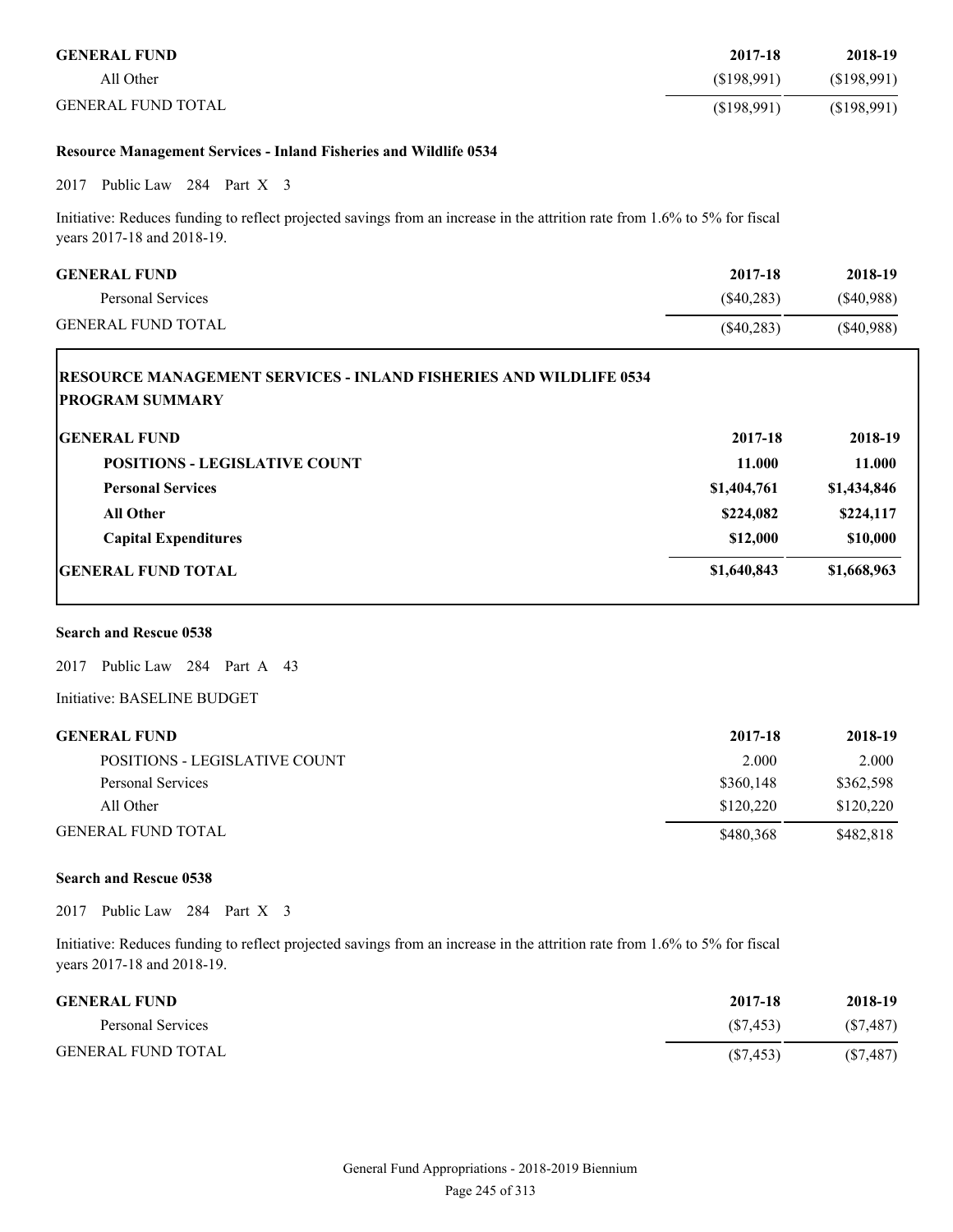| <b>SEARCH AND RESCUE 0538</b>                       |              |                        |
|-----------------------------------------------------|--------------|------------------------|
| <b>PROGRAM SUMMARY</b>                              |              |                        |
| <b>GENERAL FUND</b>                                 | 2017-18      | 2018-19                |
| <b>POSITIONS - LEGISLATIVE COUNT</b>                | 2.000        | 2.000                  |
| <b>Personal Services</b>                            | \$352,695    | \$355,111              |
| <b>All Other</b><br><b>GENERAL FUND TOTAL</b>       | \$120,220    | \$120,220<br>\$475,331 |
|                                                     | \$472,915    |                        |
| <b>INLAND FISHERIES AND WILDLIFE, DEPARTMENT OF</b> |              |                        |
| <b>DEPARTMENT TOTALS</b>                            | 2017-18      | 2018-19                |
| <b>POSITIONS - LEGISLATIVE COUNT</b>                | 225.000      | 225.000                |
| <b>POSITIONS - FTE COUNT</b>                        | 1.077        | 1.077                  |
| <b>Personal Services</b>                            | \$19,570,197 | \$19,936,513           |
| <b>All Other</b>                                    | \$7,453,286  | \$7,579,951            |
| <b>Capital Expenditures</b>                         | \$146,350    | \$135,000              |
| <b>DEPARTMENT TOTAL</b>                             | \$27,169,833 | \$27,651,464           |
| <b>JUDICIAL DEPARTMENT</b>                          |              |                        |
| <b>Courts - Supreme, Superior and District 0063</b> |              |                        |
| 2017 Public Law 284 Part A 44                       |              |                        |
| Initiative: BASELINE BUDGET                         |              |                        |
| <b>GENERAL FUND</b>                                 | 2017-18      | 2018-19                |
| POSITIONS - LEGISLATIVE COUNT                       | 518.500      | 518.500                |
| Personal Services                                   | \$44,181,637 | \$45,408,792           |
| All Other                                           | \$17,779,415 | \$17,779,415           |
| <b>GENERAL FUND TOTAL</b>                           | \$61,961,052 | \$63,188,207           |
| <b>Courts - Supreme, Superior and District 0063</b> |              |                        |
| Public Law 284 Part A 44<br>2017                    |              |                        |

Initiative: Provides funding for increases in contracted court security.

| <b>GENERAL FUND</b>       | 2017-18  | 2018-19  |
|---------------------------|----------|----------|
| All Other                 | \$23.647 | \$48,003 |
| <b>GENERAL FUND TOTAL</b> | \$23,647 | \$48,003 |

# **Courts - Supreme, Superior and District 0063**

2017 Public Law 284 Part A 44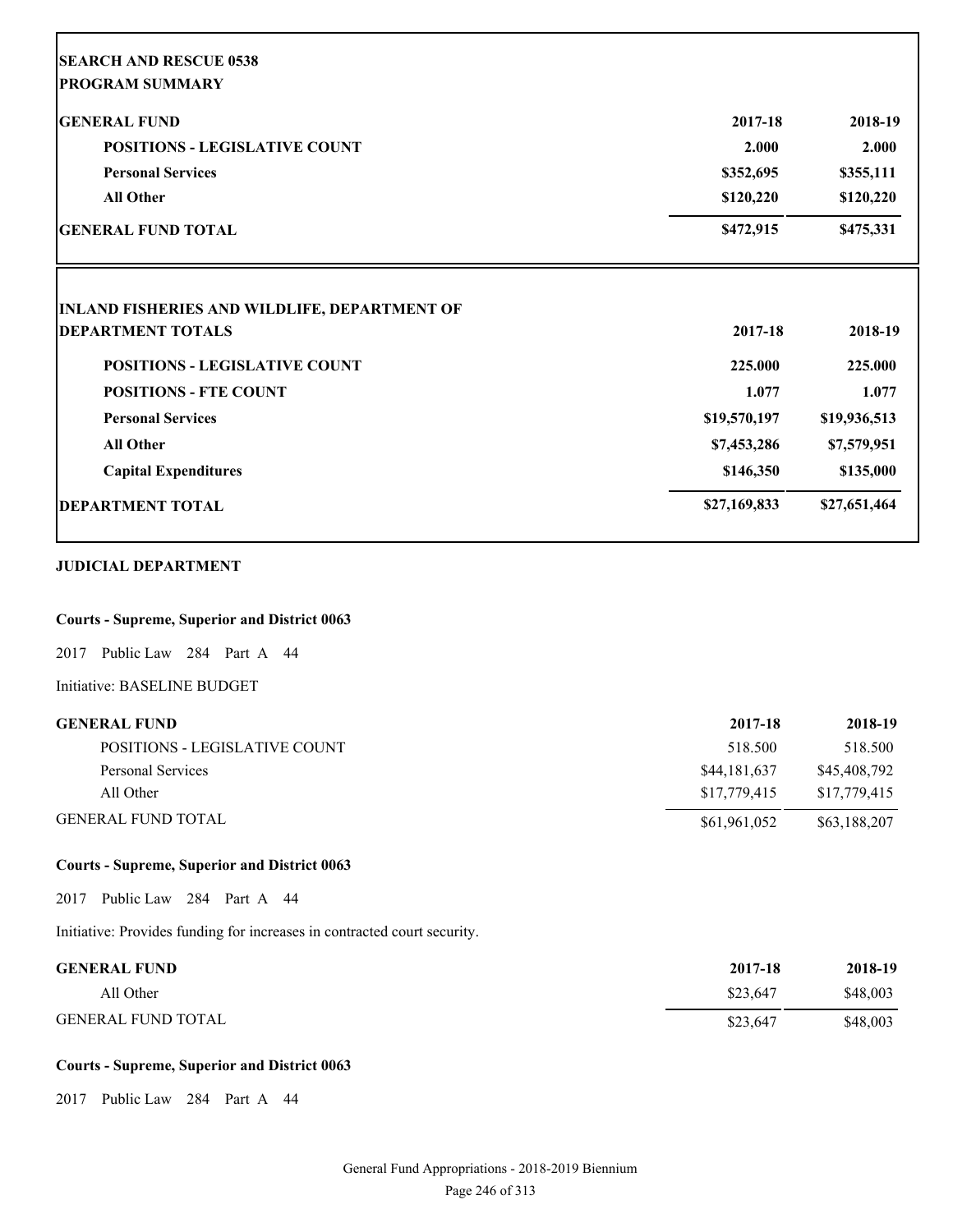Initiative: Provides funding for the increase in active retired judges' per diem rate from \$300 per day to \$350 per day and from \$175 to \$200 for a half day.

| <b>GENERAL FUND</b>       | 2017-18  | 2018-19  |
|---------------------------|----------|----------|
| Personal Services         | \$34.500 | \$34,500 |
| <b>GENERAL FUND TOTAL</b> | \$34,500 | \$34,500 |

#### **Courts - Supreme, Superior and District 0063**

2017 Public Law 284 Part A 44

Initiative: Provides funding for increases in operating costs to operate 38 facilities across the State.

| <b>GENERAL FUND</b>       | 2017-18  | 2018-19   |
|---------------------------|----------|-----------|
| All Other                 | \$88,655 | \$181.579 |
| <b>GENERAL FUND TOTAL</b> | \$88,655 | \$181,579 |

#### **Courts - Supreme, Superior and District 0063**

2017 Public Law 284 Part A 44

Initiative: Provides funding for the replacement of assisted listening devices.

| <b>GENERAL FUND</b>       | 2017-18  | 2018-19  |
|---------------------------|----------|----------|
| All Other                 | \$17.700 | \$17,700 |
| <b>GENERAL FUND TOTAL</b> | \$17,700 | \$17,700 |

### **Courts - Supreme, Superior and District 0063**

2017 Public Law 284 Part A 44

Initiative: Provides funding for the reorganizations of one Division Supervisor I position to a Division Supervisor II position, one Assistant Clerk position to a Financial Clerk position, 5 Deputy Marshal positions to Corporal positions, one Administrative Clerk position to a Division Supervisor I position, and one Senior Service Center Associate position to a Service Center Supervisor position.

| <b>GENERAL FUND</b>       | 2017-18  | 2018-19  |
|---------------------------|----------|----------|
| Personal Services         | \$41.713 | \$45,119 |
| <b>GENERAL FUND TOTAL</b> | \$41,713 | \$45,119 |

#### **Courts - Supreme, Superior and District 0063**

2017 Public Law 284 Part A 44

Initiative: Reallocates the cost of various positions among the General Fund, Federal Expenditures Fund and Other Special Revenue Funds within the same program. Position detail is on file in the Bureau of the Budget.

| <b>GENERAL FUND</b>       | 2017-18 | 2018-19   |
|---------------------------|---------|-----------|
| Personal Services         | (S846)  | (S4, 807) |
| <b>GENERAL FUND TOTAL</b> | (\$846) | (S4, 807) |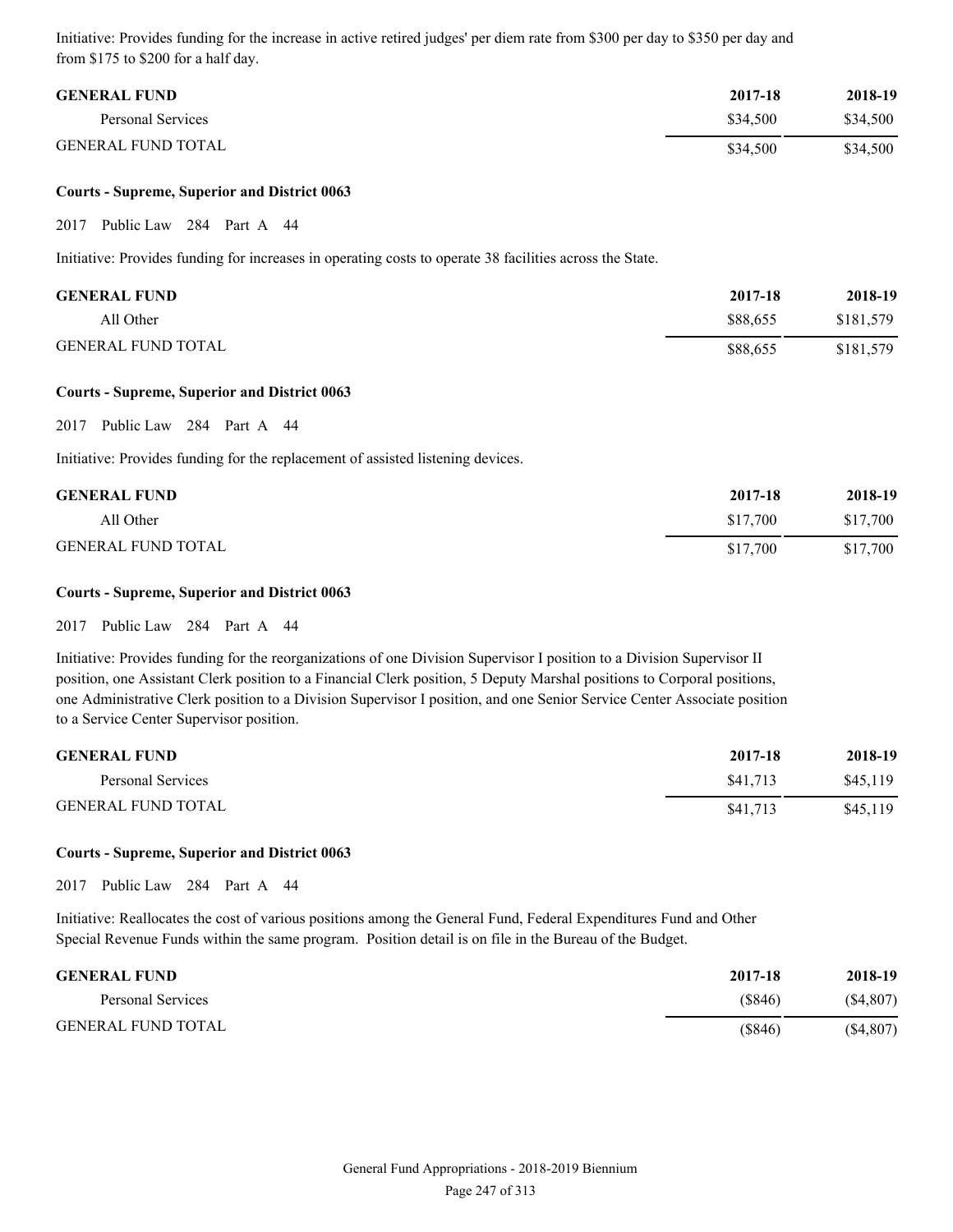#### **Courts - Supreme, Superior and District 0063**

2017 Public Law 284 Part A 44

Initiative: Reduces funding to reflect projected savings from an increase in the attrition rate from 1.6% to 5% for fiscal years 2017-18 and 2018-19.

| <b>GENERAL FUND</b> | 2017-18        | 2018-19      |
|---------------------|----------------|--------------|
| Personal Services   | (S1.294.289)   | (S1,336,070) |
| GENERAL FUND TOTAL  | (S1, 294, 289) | (S1,336,070) |

#### **Courts - Supreme, Superior and District 0063**

2017 Public Law 460 Part J 1

Initiative: Provides funds for active retired judges to cover other court time of full-time sitting judges assigned either to a new drug court in the State or to existing drug courts in the State to allow for up to 30 new participants.

| <b>GENERAL FUND</b>                                 | 2017-18 | 2018-19  |
|-----------------------------------------------------|---------|----------|
| All Other                                           | \$0     | \$10,800 |
| <b>GENERAL FUND TOTAL</b>                           | \$0     | \$10,800 |
| <b>COURTS - SUPREME, SUPERIOR AND DISTRICT 0063</b> |         |          |

| <b>PROGRAM SUMMARY</b> |  |
|------------------------|--|
|                        |  |

| <b>GENERAL FUND</b>                  | 2017-18      | 2018-19      |
|--------------------------------------|--------------|--------------|
| <b>POSITIONS - LEGISLATIVE COUNT</b> | 518.500      | 518.500      |
| <b>Personal Services</b>             | \$42,962,715 | \$44,147,534 |
| <b>All Other</b>                     | \$17,909,417 | \$18,037,497 |
| <b>GENERAL FUND TOTAL</b>            | \$60,872,132 | \$62,185,031 |

#### **Judicial - Debt Service Z097**

2017 Public Law 284 Part A 44

Initiative: BASELINE BUDGET

| <b>GENERAL FUND</b>       | 2017-18      | 2018-19      |
|---------------------------|--------------|--------------|
| All Other                 | \$11,935,909 | \$11,935,909 |
| <b>GENERAL FUND TOTAL</b> | \$11,935,909 | \$11,935,909 |

#### **Judicial - Debt Service Z097**

2017 Public Law 284 Part A 44

Initiative: Provides funding for the increase in debt service costs for the previously authorized Oxford, Waldo, and York county courthouse projects pursuant to Public Law 2015, chapter 468.

| <b>GENERAL FUND</b>       | 2017-18   | 2018-19     |
|---------------------------|-----------|-------------|
| All Other                 | \$750.370 | \$5,153,675 |
| <b>GENERAL FUND TOTAL</b> | \$750.370 | \$5,153,675 |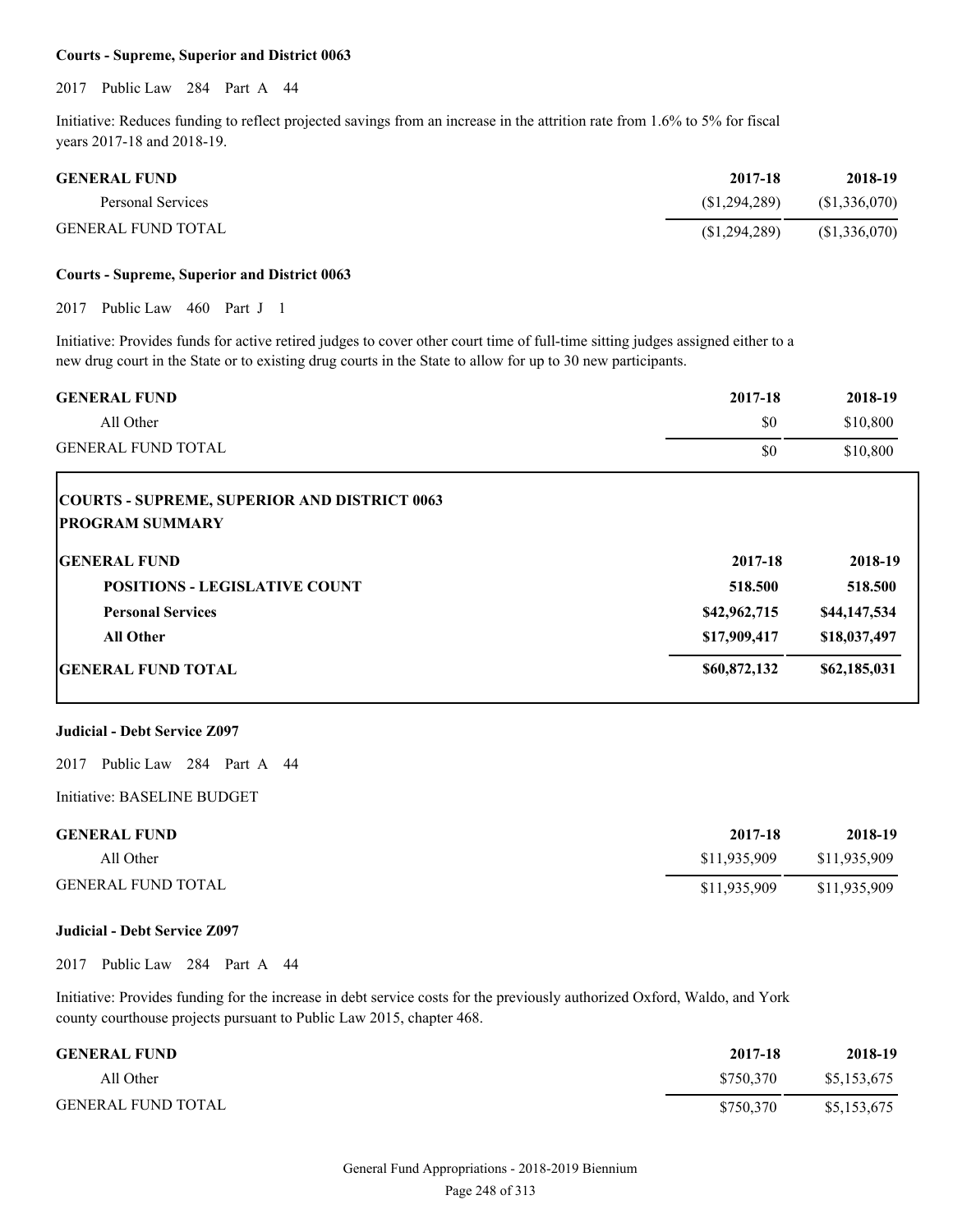| <b>GENERAL FUND</b>                  | 2017-18                      | 2018-19                      |
|--------------------------------------|------------------------------|------------------------------|
| <b>All Other</b>                     | \$12,686,279<br>\$12,686,279 | \$17,089,584<br>\$17,089,584 |
| <b>GENERAL FUND TOTAL</b>            |                              |                              |
| <b>JUDICIAL DEPARTMENT</b>           |                              |                              |
| <b>DEPARTMENT TOTALS</b>             | 2017-18                      | 2018-19                      |
| <b>POSITIONS - LEGISLATIVE COUNT</b> | 518.500                      | 518.500                      |
| <b>Personal Services</b>             | \$42,962,715                 | \$44,147,534                 |
| <b>All Other</b>                     | \$30,595,696                 | \$35,127,081                 |
| <b>DEPARTMENT TOTAL</b>              | \$73,558,411                 | \$79,274,615                 |

## **Administration - Bureau of Labor Standards 0158**

2017 Public Law 284 Part A 45

Initiative: BASELINE BUDGET

Г

| GENERAL FUND                  | 2017-18   | 2018-19   |
|-------------------------------|-----------|-----------|
| POSITIONS - LEGISLATIVE COUNT | 2.000     | 2.000     |
| Personal Services             | \$78.240  | \$81,284  |
| All Other                     | \$31.350  | \$31.350  |
| GENERAL FUND TOTAL            | \$109.590 | \$112.634 |

## **Administration - Bureau of Labor Standards 0158**

2017 Public Law 284 Part A 45

Initiative: Reorganizes one Director, Bureau of Labor Standards position to a Public Service Executive II position.

| <b>GENERAL FUND</b>       | 2017-18 | 2018-19 |
|---------------------------|---------|---------|
| Personal Services         | \$175   | \$170   |
| <b>GENERAL FUND TOTAL</b> | \$175   | \$170   |

#### **Administration - Bureau of Labor Standards 0158**

2017 Public Law 284 Part X 3

Initiative: Reduces funding to reflect projected savings from an increase in the attrition rate from 1.6% to 5% for fiscal years 2017-18 and 2018-19.

| <b>GENERAL FUND</b> | 2017-18   | 2018-19     |
|---------------------|-----------|-------------|
| Personal Services   | (\$2,212) | $(\$2,294)$ |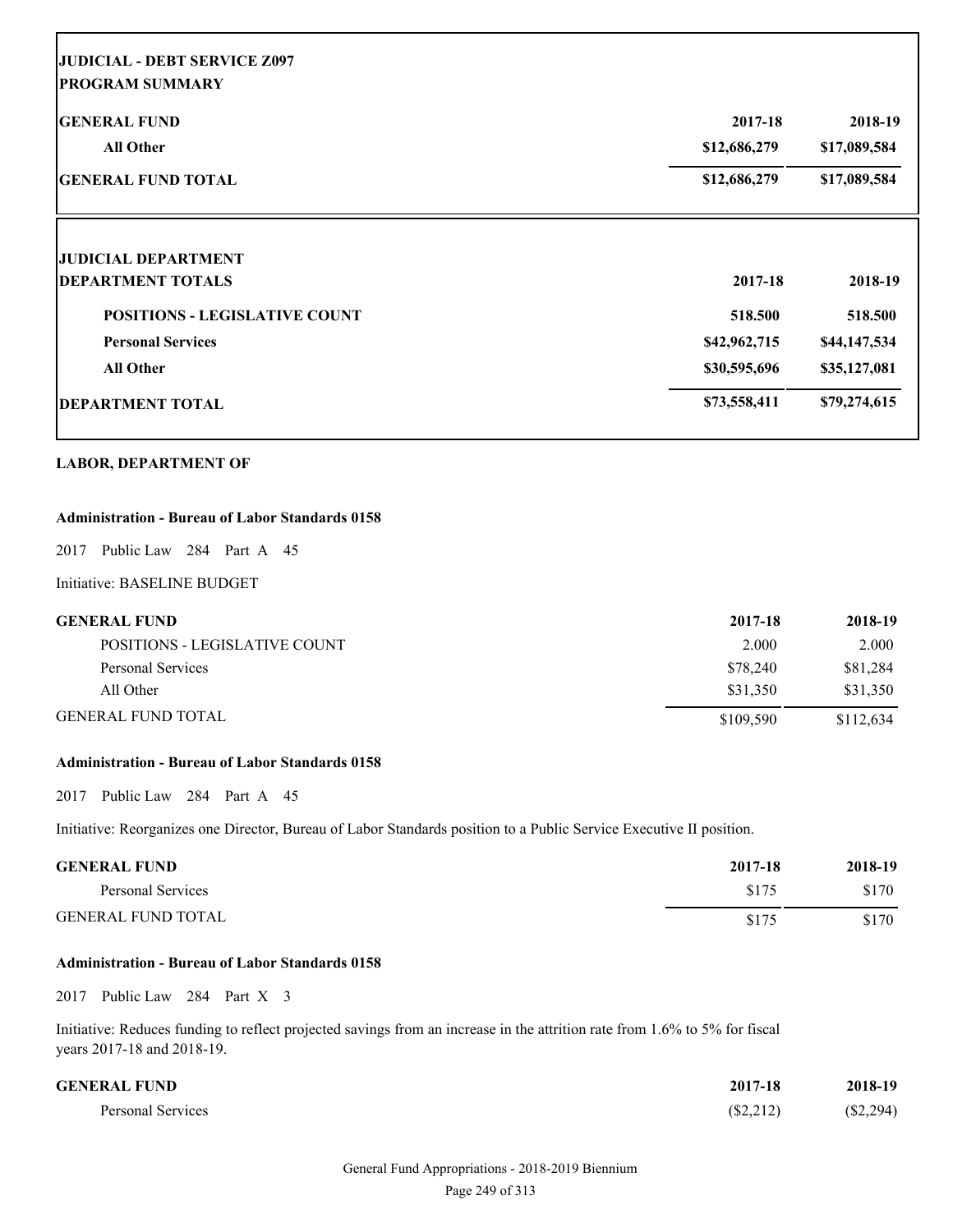| <b>GENERAL FUND TOTAL</b>                              | (\$2,212) | $(\$2,294)$ |
|--------------------------------------------------------|-----------|-------------|
| <b>ADMINISTRATION - BUREAU OF LABOR STANDARDS 0158</b> |           |             |
| <b>PROGRAM SUMMARY</b>                                 |           |             |
| <b>GENERAL FUND</b>                                    | 2017-18   | 2018-19     |
| <b>POSITIONS - LEGISLATIVE COUNT</b>                   | 2.000     | 2.000       |
| <b>Personal Services</b>                               | \$76,203  | \$79,160    |
| <b>All Other</b>                                       | \$31,350  | \$31,350    |
| <b>GENERAL FUND TOTAL</b>                              | \$107,553 | \$110,510   |
| <b>Administration - Labor 0030</b>                     |           |             |
| Public Law 284 Part A 45<br>2017                       |           |             |
| Initiative: BASELINE BUDGET                            |           |             |
| <b>GENERAL FUND</b>                                    | 2017-18   | 2018-19     |
| Personal Services                                      | \$92,630  | \$94,670    |
| All Other                                              | \$251,631 | \$251,631   |
| <b>GENERAL FUND TOTAL</b>                              | \$344,261 | \$346,301   |
|                                                        |           |             |

## **Administration - Labor 0030**

2017 Public Law 284 Part A 45

Initiative: Establishes one Public Service Executive I position and provides funding for related All Other costs.

| <b>GENERAL FUND</b>           | 2017-18   | 2018-19   |
|-------------------------------|-----------|-----------|
| POSITIONS - LEGISLATIVE COUNT | 1.000     | 1.000     |
| Personal Services             | \$107,640 | \$112,923 |
| All Other                     | \$5,000   | \$5,000   |
| <b>GENERAL FUND TOTAL</b>     | \$112,640 | \$117,923 |

## **Administration - Labor 0030**

2017 Public Law 284 Part A 45

Initiative: Establishes 2 Rehabilitation Counselor I positions in the Rehabilitation Services program to provide preemployment transitions services to expand opportunities for students with disabilities and provides funding for related All Other costs in the Administration - Labor program.

| <b>GENERAL FUND</b>       | 2017-18  | 2018-19  |
|---------------------------|----------|----------|
| All Other                 | \$12.767 | \$13,343 |
| <b>GENERAL FUND TOTAL</b> | \$12.767 | \$13,343 |

### **Administration - Labor 0030**

2017 Public Law 284 Part A 45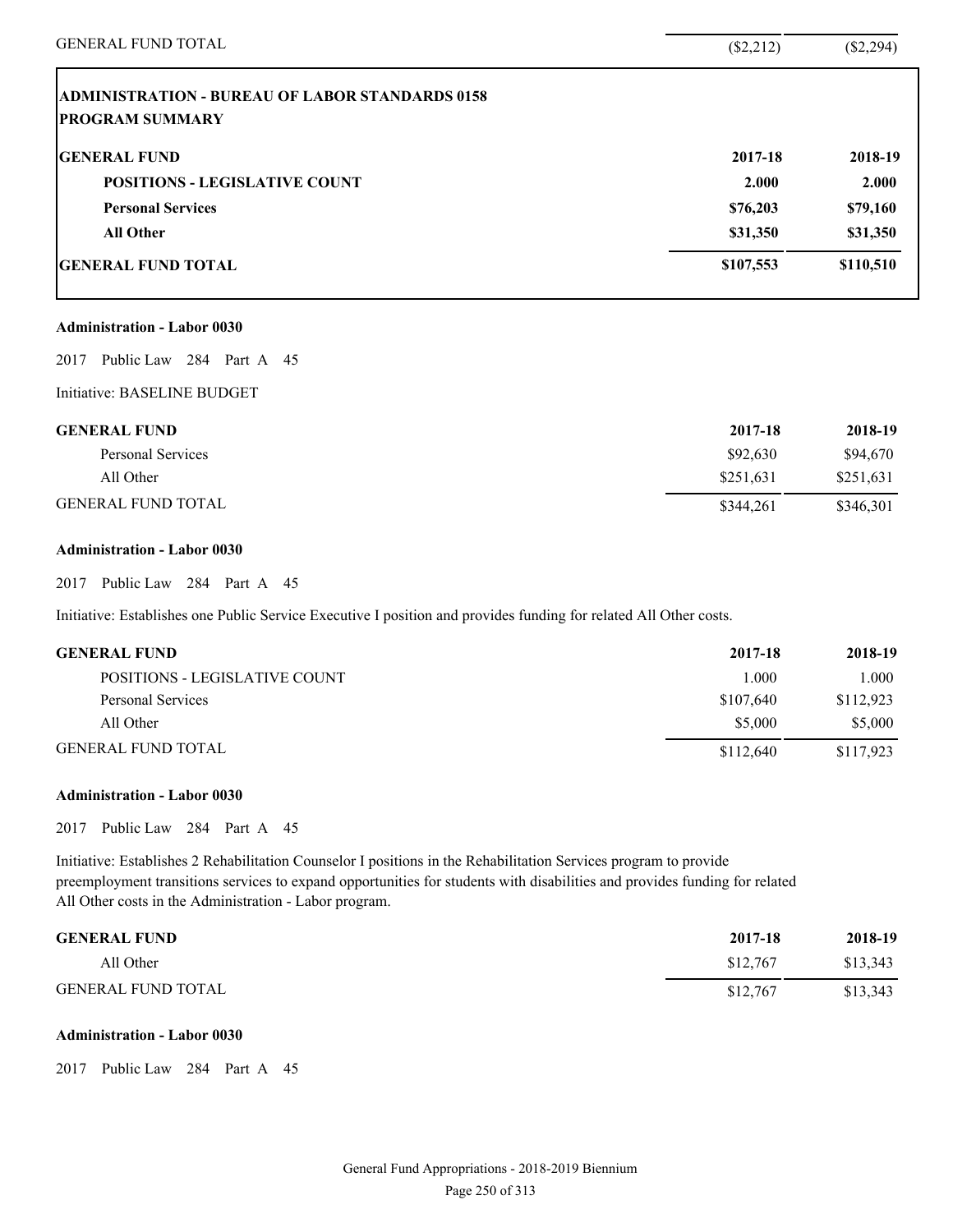Initiative: Reallocates the cost of one Public Service Manager III position from 75% Federal Expenditures Fund and 25% General Fund to 50% Federal Expenditures Fund and 50% General Fund and transfers and reallocates the cost of one Statistical Program Supervisor position from 50% Federal Expenditures Fund and 50% General Fund to 100% General Fund within the Workforce Research program beginning in fiscal year 2018-19. Also provides funding for related All Other costs in the Administration - Labor program.

| <b>GENERAL FUND</b>       | 2017-18 | 2018-19 |
|---------------------------|---------|---------|
| All Other                 | \$0     | \$7,252 |
| <b>GENERAL FUND TOTAL</b> | \$0     | \$7,252 |

#### **Administration - Labor 0030**

2017 Public Law 284 Part A 45

Initiative: Eliminates one Customer Representative Associate I-Employment position effective June 17, 2018.

| <b>GENERAL FUND</b>       | 2017-18 | 2018-19   |
|---------------------------|---------|-----------|
| Personal Services         | \$0     | (S4, 367) |
| <b>GENERAL FUND TOTAL</b> | \$0     | (S4, 367) |

#### **Administration - Labor 0030**

2017 Public Law 284 Part X 3

Initiative: Reduces funding to reflect projected savings from an increase in the attrition rate from 1.6% to 5% for fiscal years 2017-18 and 2018-19.

| <b>GENERAL FUND</b>       | 2017-18     | 2018-19     |
|---------------------------|-------------|-------------|
| Personal Services         | (S5,713)    | (S5,784)    |
| <b>GENERAL FUND TOTAL</b> | $(\$5,713)$ | $(\$5,784)$ |

#### **Administration - Labor 0030**

2017 Public Law 315

Initiative: Provides funding for the Department of Administrative and Financial Services, Office of Geographic Information Systems and Maine Library of Geographic Information.

| <b>GENERAL FUND</b>                                          | 2017-18   | 2018-19   |
|--------------------------------------------------------------|-----------|-----------|
| All Other                                                    | \$5,644   | \$5,681   |
| <b>GENERAL FUND TOTAL</b>                                    | \$5,644   | \$5,681   |
| <b>ADMINISTRATION - LABOR 0030</b><br><b>PROGRAM SUMMARY</b> |           |           |
| <b>GENERAL FUND</b>                                          | 2017-18   | 2018-19   |
| <b>POSITIONS - LEGISLATIVE COUNT</b>                         | 1.000     | 1.000     |
| <b>Personal Services</b>                                     | \$194,557 | \$197,442 |
| <b>All Other</b>                                             | \$275,042 | \$282,907 |
| <b>GENERAL FUND TOTAL</b>                                    | \$469,599 | \$480,349 |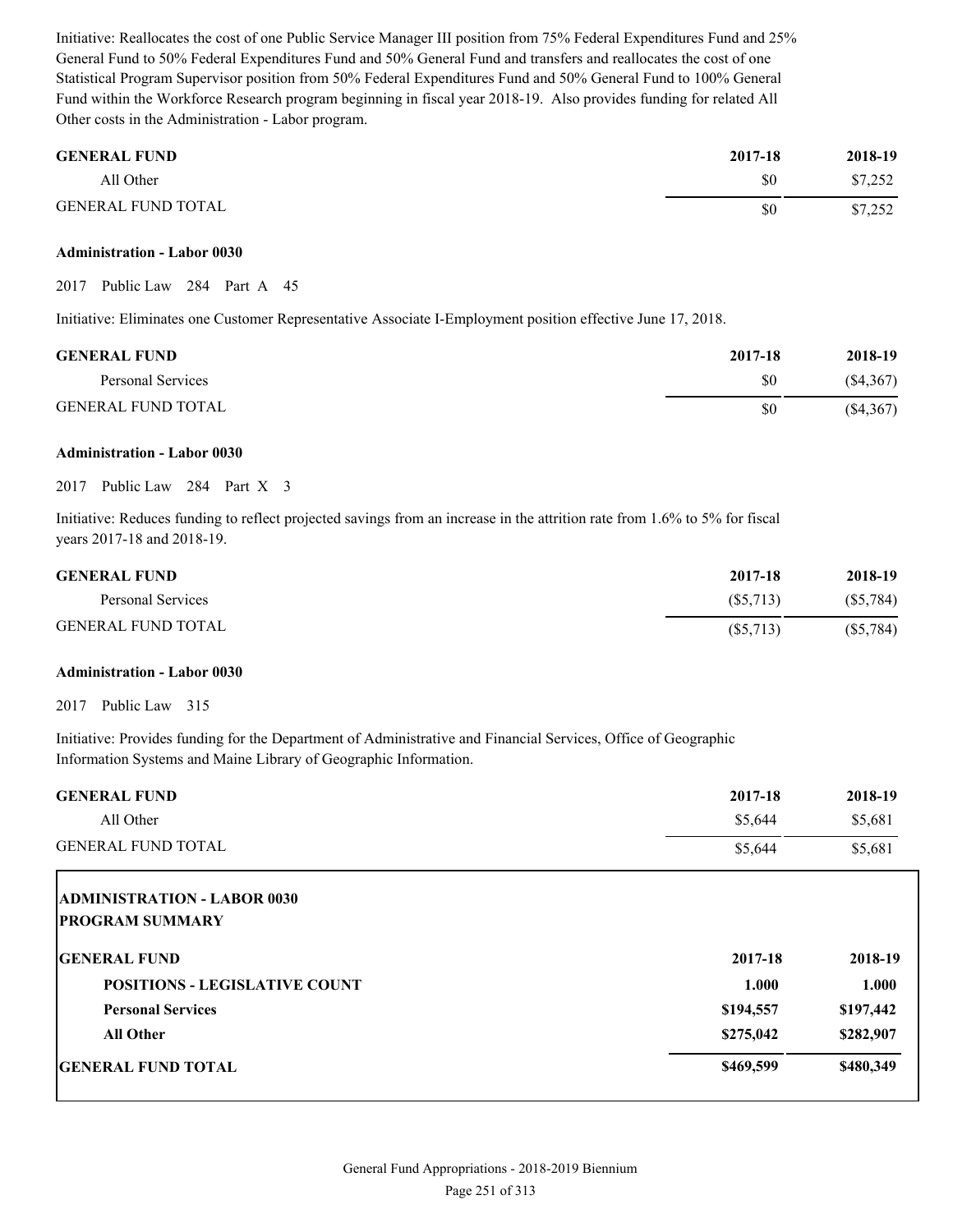### **Blind and Visually Impaired - Division for the 0126**

2017 Public Law 284 Part A 45

Initiative: BASELINE BUDGET

| <b>GENERAL FUND</b>           | 2017-18     | 2018-19     |
|-------------------------------|-------------|-------------|
| POSITIONS - LEGISLATIVE COUNT | 13.000      | 13.000      |
| Personal Services             | \$762.316   | \$777.820   |
| All Other                     | \$2,582,768 | \$2,582,768 |
| <b>GENERAL FUND TOTAL</b>     | \$3,345,084 | \$3,360,588 |

#### **Blind and Visually Impaired - Division for the 0126**

2017 Public Law 284 Part A 45

Initiative: Provides funding for the independent living function within the Division for the Blind and Visually Impaired program.

| <b>GENERAL FUND</b>       | 2017-18   | 2018-19   |
|---------------------------|-----------|-----------|
| All Other                 | \$225,000 | \$225,000 |
| <b>GENERAL FUND TOTAL</b> | \$225,000 | \$225,000 |

#### **Blind and Visually Impaired - Division for the 0126**

2017 Public Law 284 Part A 45

Initiative: Transfers and reallocates 2 Blindness Rehabilitation Specialist positions from 100% General Fund to 50% General Fund and 50% Federal Expenditures Fund and transfers one Rehabilitation Counselor II position from 100% Federal Expenditures Fund to 100% General Fund within the same program. Also adjusts funding for related All Other costs from the Federal Expenditures Fund to the General Fund within the same program.

| <b>GENERAL FUND</b>           | 2017-18     | 2018-19    |
|-------------------------------|-------------|------------|
| POSITIONS - LEGISLATIVE COUNT | (1.000)     | (1.000)    |
| Personal Services             | $(\$9,546)$ | (\$10,335) |
| All Other                     | \$9.546     | \$10.335   |
| <b>GENERAL FUND TOTAL</b>     | \$0         | \$0        |

#### **Blind and Visually Impaired - Division for the 0126**

2017 Public Law 284 Part X 3

Initiative: Reduces funding to reflect projected savings from an increase in the attrition rate from 1.6% to 5% for fiscal years 2017-18 and 2018-19.

| <b>GENERAL FUND</b>       | 2017-18   | 2018-19   |
|---------------------------|-----------|-----------|
| Personal Services         | (S21.510) | (S21,787) |
| <b>GENERAL FUND TOTAL</b> | (S21,510) | (S21,787) |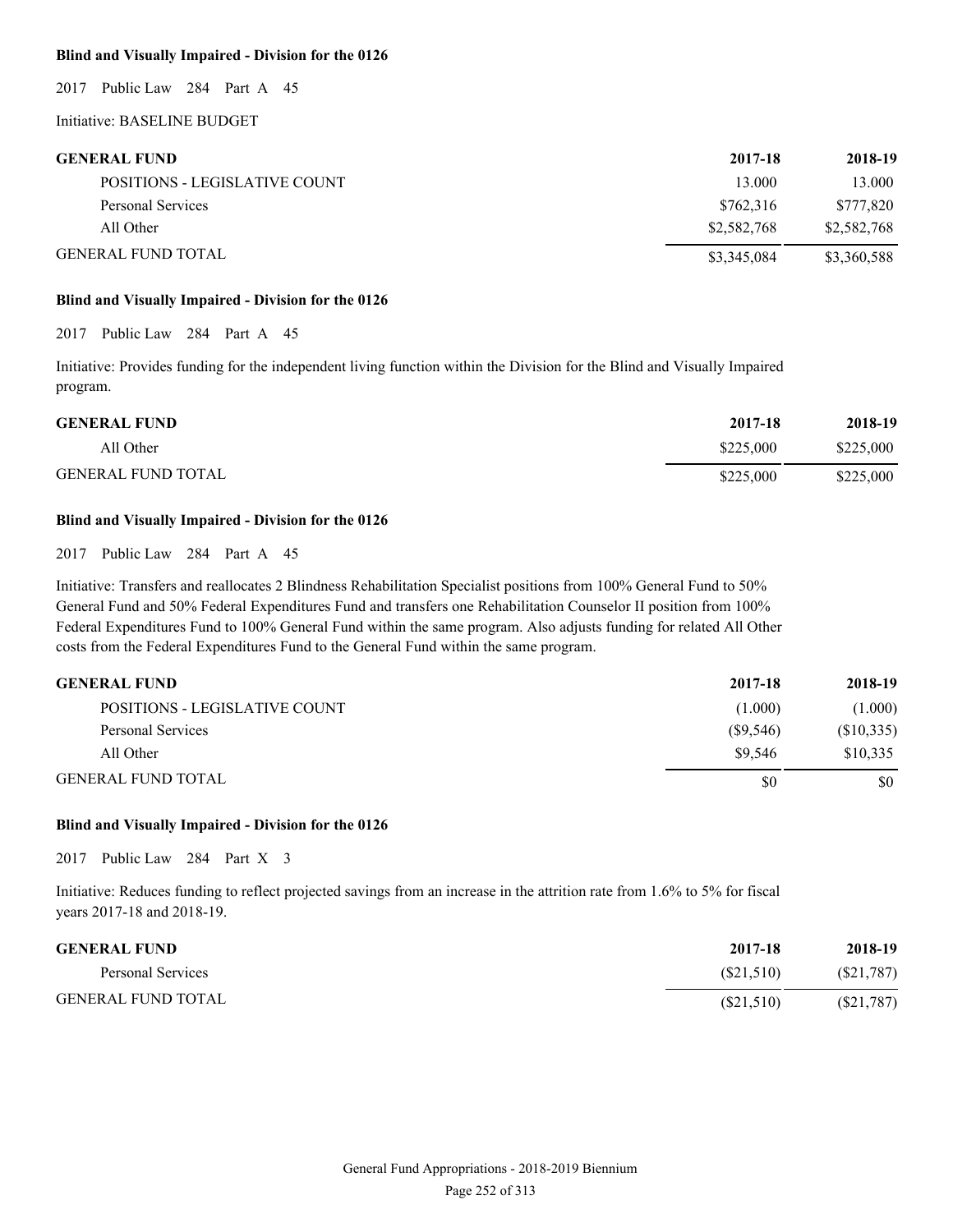| <b>BLIND AND VISUALLY IMPAIRED - DIVISION FOR THE 0126</b> |             |             |
|------------------------------------------------------------|-------------|-------------|
| <b>PROGRAM SUMMARY</b>                                     |             |             |
| <b>IGENERAL FUND</b>                                       | 2017-18     | 2018-19     |
| <b>POSITIONS - LEGISLATIVE COUNT</b>                       | 12.000      | 12.000      |
| <b>Personal Services</b>                                   | \$731,260   | \$745,698   |
| <b>All Other</b>                                           | \$2,817,314 | \$2,818,103 |
| GENERAL FUND TOTAL                                         | \$3,548,574 | \$3,563,801 |

#### **Employment Services Activity 0852**

2017 Public Law 284 Part A 45

Initiative: BASELINE BUDGET

| <b>GENERAL FUND</b>           | 2017-18   | 2018-19   |
|-------------------------------|-----------|-----------|
| POSITIONS - LEGISLATIVE COUNT | 2.000     | 2.000     |
| Personal Services             | \$630.611 | \$645,347 |
| All Other                     | \$324,635 | \$324,635 |
| <b>GENERAL FUND TOTAL</b>     | \$955,246 | \$969.982 |

#### **Employment Services Activity 0852**

2017 Public Law 284 Part A 45

Initiative: Transfers and reallocates the cost of various positions among the General Fund, Federal Expenditures Fund, Other Special Revenue Funds and Competitive Skills Scholarship Fund within the Employment Services Activity program to better align positions with work activity and adjusts All Other. Position detail is on file in the Bureau of the Budget.

| <b>GENERAL FUND</b>                  | 2017-18 | 2018-19 |
|--------------------------------------|---------|---------|
| <b>POSITIONS - LEGISLATIVE COUNT</b> | 1.000   | 000.1   |
| Personal Services                    | (S616)  | (S733)  |
| All Other                            | \$616   | \$733   |
| <b>GENERAL FUND TOTAL</b>            | \$0     | \$0     |

#### **Employment Services Activity 0852**

2017 Public Law 284 Part A 45

Initiative: Transfers and reallocates the cost of one Financial Analyst position from 10% General Fund, 80% Federal Expenditures Fund and 10% Competitive Skills Scholarship Fund to 95% Other Special Revenue Funds and 5% General Fund; one Public Service Executive II position from 10% General Fund and 90% Federal Expenditures Fund to 95% Other Special Revenue Funds and 5% General Fund; one Public Service Manager II position from 89% Federal Expenditures Fund and 11% Competitive Skills Scholarship Fund to 95% Other Special Revenue Funds and 5% General Fund; one Public Service Manager II position from 5% General Fund and 95% Federal Expenditures Fund to 95% Other Special Revenue Funds and 5% General Fund; and one Public Service Manager II position from 100% Federal Expenditures Fund to 95% Other Special Revenue Funds and 5% General Fund within the same program.

| <b>GENERAL FUND</b> | 2017-18 | 2018-19 |
|---------------------|---------|---------|
| Personal Services   | \$184   | \$6)    |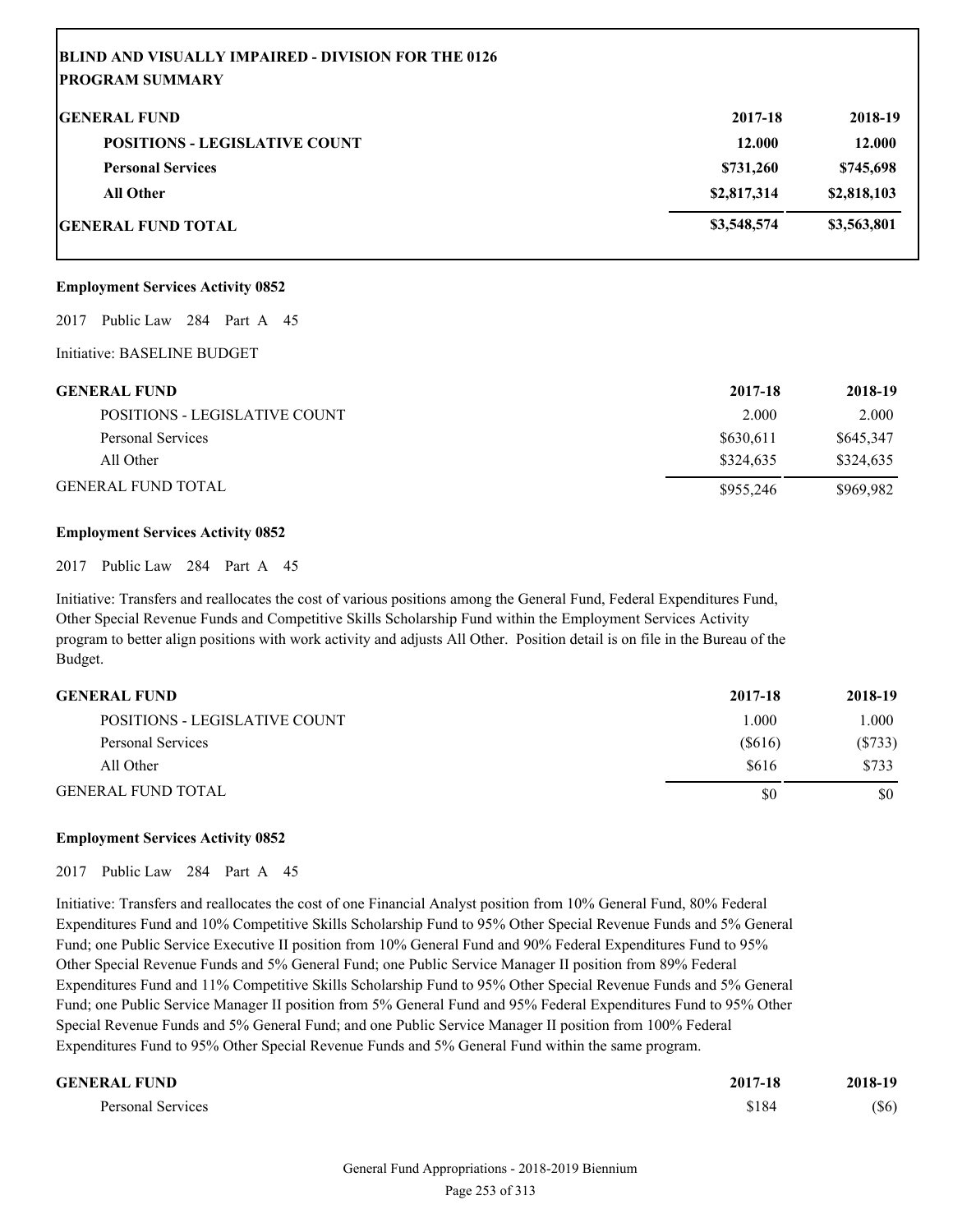### **Employment Services Activity 0852**

2017 Public Law 284 Part X 3

Initiative: Reduces funding to reflect projected savings from an increase in the attrition rate from 1.6% to 5% for fiscal years 2017-18 and 2018-19.

| <b>GENERAL FUND</b><br>Personal Services                           | 2017-18<br>(\$18,397) | 2018-19<br>(\$18,710) |
|--------------------------------------------------------------------|-----------------------|-----------------------|
| <b>GENERAL FUND TOTAL</b>                                          | (\$18,397)            | (\$18,710)            |
| <b>EMPLOYMENT SERVICES ACTIVITY 0852</b><br><b>PROGRAM SUMMARY</b> |                       |                       |
| <b>GENERAL FUND</b>                                                | 2017-18               | 2018-19               |
| <b>POSITIONS - LEGISLATIVE COUNT</b>                               | 3.000                 | 3.000                 |
| <b>Personal Services</b>                                           | \$611,782             | \$625,898             |
| <b>All Other</b>                                                   | \$325,251             | \$325,368             |
| <b>IGENERAL FUND TOTAL</b>                                         | \$937,033             | \$951,266             |

## **Labor Relations Board 0160**

2017 Public Law 284 Part A 45

Initiative: BASELINE BUDGET

| <b>GENERAL FUND</b>           | 2017-18   | 2018-19   |
|-------------------------------|-----------|-----------|
| POSITIONS - LEGISLATIVE COUNT | 5.000     | 5.000     |
| Personal Services             | \$484,265 | \$490.628 |
| All Other                     | \$24,617  | \$24,617  |
| <b>GENERAL FUND TOTAL</b>     | \$508,882 | \$515,245 |

#### **Labor Relations Board 0160**

2017 Public Law 284 Part A 45

Initiative: Eliminates one vacant Public Service Coordinator I position.

| GENERAL FUND-                 | 2017-18    | 2018-19    |
|-------------------------------|------------|------------|
| POSITIONS - LEGISLATIVE COUNT | (1.000)    | (1.000)    |
| Personal Services             | (S64.936)  | (S68, 218) |
| GENERAL FUND TOTAL            | (S64, 936) | (S68, 218) |

#### **Labor Relations Board 0160**

2017 Public Law 284 Part X 3

Initiative: Reduces funding to reflect projected savings from an increase in the attrition rate from 1.6% to 5% for fiscal years 2017-18 and 2018-19.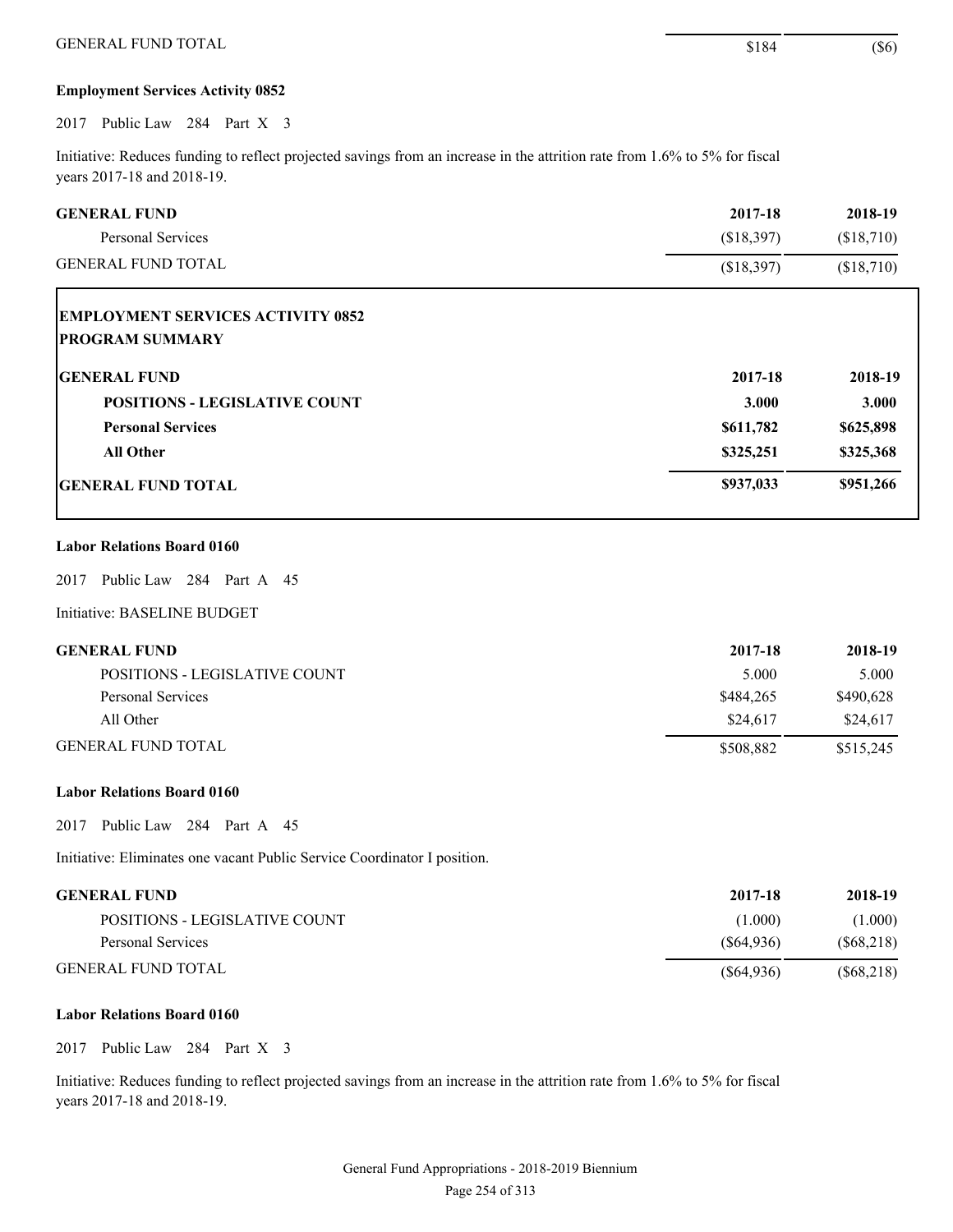| <b>GENERAL FUND</b>                  | 2017-18    | 2018-19    |
|--------------------------------------|------------|------------|
| <b>Personal Services</b>             | (\$12,583) | \$12,600   |
| <b>GENERAL FUND TOTAL</b>            | (\$12,583) | (\$12,600) |
| <b>LABOR RELATIONS BOARD 0160</b>    |            |            |
| <b>PROGRAM SUMMARY</b>               |            |            |
| <b>IGENERAL FUND</b>                 | 2017-18    | 2018-19    |
| <b>POSITIONS - LEGISLATIVE COUNT</b> | 4.000      | 4.000      |
| <b>Personal Services</b>             | \$406,746  | \$409,810  |
| <b>All Other</b>                     | \$24,617   | \$24,617   |
| <b>IGENERAL FUND TOTAL</b>           | \$431,363  | \$434,427  |

#### **Regulation and Enforcement 0159**

2017 Public Law 284 Part A 45

Initiative: BASELINE BUDGET

## **GENERAL FUND 2017-18 2018-19**

| --------------                | ------    | -----     |
|-------------------------------|-----------|-----------|
| POSITIONS - LEGISLATIVE COUNT | 8.500     | 8.500     |
| Personal Services             | \$663,240 | \$679.928 |
| All Other                     | \$170.296 | \$170,296 |
| GENERAL FUND TOTAL            | \$833.536 | \$850,224 |

## **Regulation and Enforcement 0159**

2017 Public Law 284 Part A 45

Initiative: Reallocates the cost of one Labor and Safety Inspector position from 15% Administration - Bureau of Labor Standards program, Federal Expenditures Fund and 85% Safety Education and Training Programs program, Other Special Revenue Funds to 50% Safety Education and Training Programs program, Other Special Revenue Funds and 50% Regulation and Enforcement program, General Fund. This initiative also eliminates one part-time Labor and Safety Inspector position in the Regulation and Enforcement program, General Fund to partially fund the reallocation.

| <b>GENERAL FUND</b>           | 2017-18  | 2018-19  |
|-------------------------------|----------|----------|
| POSITIONS - LEGISLATIVE COUNT | (0.500)  | (0.500)  |
| Personal Services             | (S2,300) | (S2,360) |
| <b>GENERAL FUND TOTAL</b>     | (S2,300) | (S2,360) |

#### **Regulation and Enforcement 0159**

2017 Public Law 284 Part X 3

Initiative: Reduces funding to reflect projected savings from an increase in the attrition rate from 1.6% to 5% for fiscal years 2017-18 and 2018-19.

| <b>GENERAL FUND</b>       | 2017-18    | 2018-19   |
|---------------------------|------------|-----------|
| Personal Services         | (S18.844)  | (S19,235) |
| <b>GENERAL FUND TOTAL</b> | (S18, 844) | (S19,235) |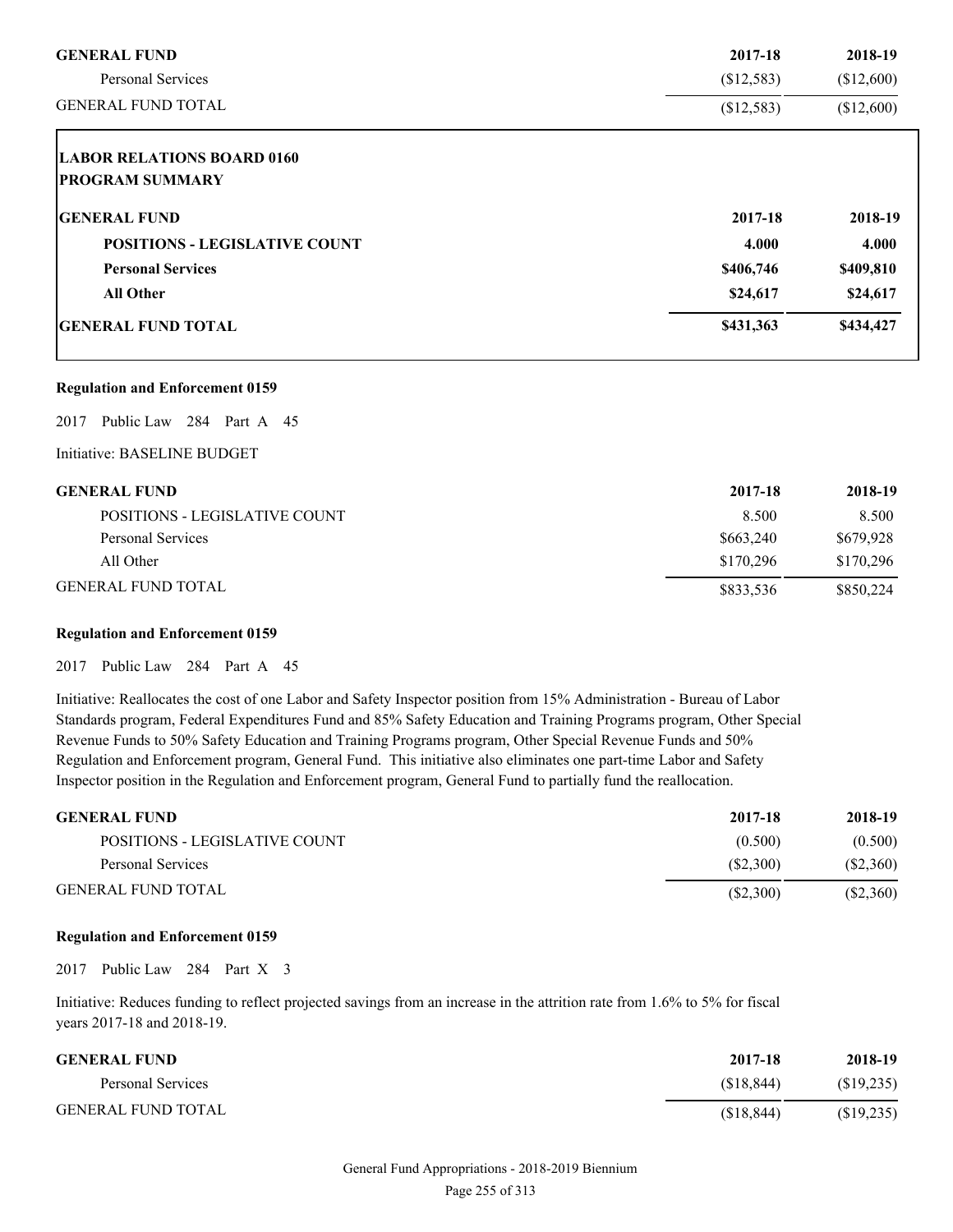# **REGULATION AND ENFORCEMENT 0159 PROGRAM SUMMARY GENERAL FUND 2017-18 2018-19 POSITIONS - LEGISLATIVE COUNT 8.000 8.000 8.000 Personal Services \$642,096 \$658,333 All Other \$170,296 \$170,296 GENERAL FUND TOTAL \$812,392 \$828,629**

#### **Rehabilitation Services 0799**

#### 2017 Public Law 284 Part A 45

Initiative: BASELINE BUDGET

| <b>GENERAL FUND</b>           | 2017-18     | 2018-19     |
|-------------------------------|-------------|-------------|
| POSITIONS - LEGISLATIVE COUNT | 17.000      | 17.000      |
| Personal Services             | \$1,242,110 | \$1,272,574 |
| All Other                     | \$2,852,092 | \$2,852,092 |
| <b>GENERAL FUND TOTAL</b>     | \$4,094,202 | \$4,124,666 |

#### **Rehabilitation Services 0799**

2017 Public Law 284 Part A 45

Initiative: Provides funding for case services.

| <b>GENERAL FUND</b>       | 2017-18 | 2018-19   |
|---------------------------|---------|-----------|
| All Other                 | \$0     | \$390,393 |
| <b>GENERAL FUND TOTAL</b> | \$0     | \$390,393 |

#### **Rehabilitation Services 0799**

2017 Public Law 284 Part A 45

Initiative: Establishes 2 Rehabilitation Counselor I positions in the Rehabilitation Services program to provide preemployment transitions services to expand opportunities for students with disabilities and provides funding for related All Other costs in the Administration - Labor program.

| <b>GENERAL FUND</b>           | 2017-18   | 2018-19   |
|-------------------------------|-----------|-----------|
| POSITIONS - LEGISLATIVE COUNT | 2.000     | 2.000     |
| Personal Services             | \$134.390 | \$140.456 |
| <b>GENERAL FUND TOTAL</b>     | \$134,390 | \$140.456 |

#### **Rehabilitation Services 0799**

2017 Public Law 284 Part X 3

Initiative: Reduces funding to reflect projected savings from an increase in the attrition rate from 1.6% to 5% for fiscal years 2017-18 and 2018-19.

#### **CENERAL FUND** 2

| 2017-18 | 2018-19 |
|---------|---------|
|         |         |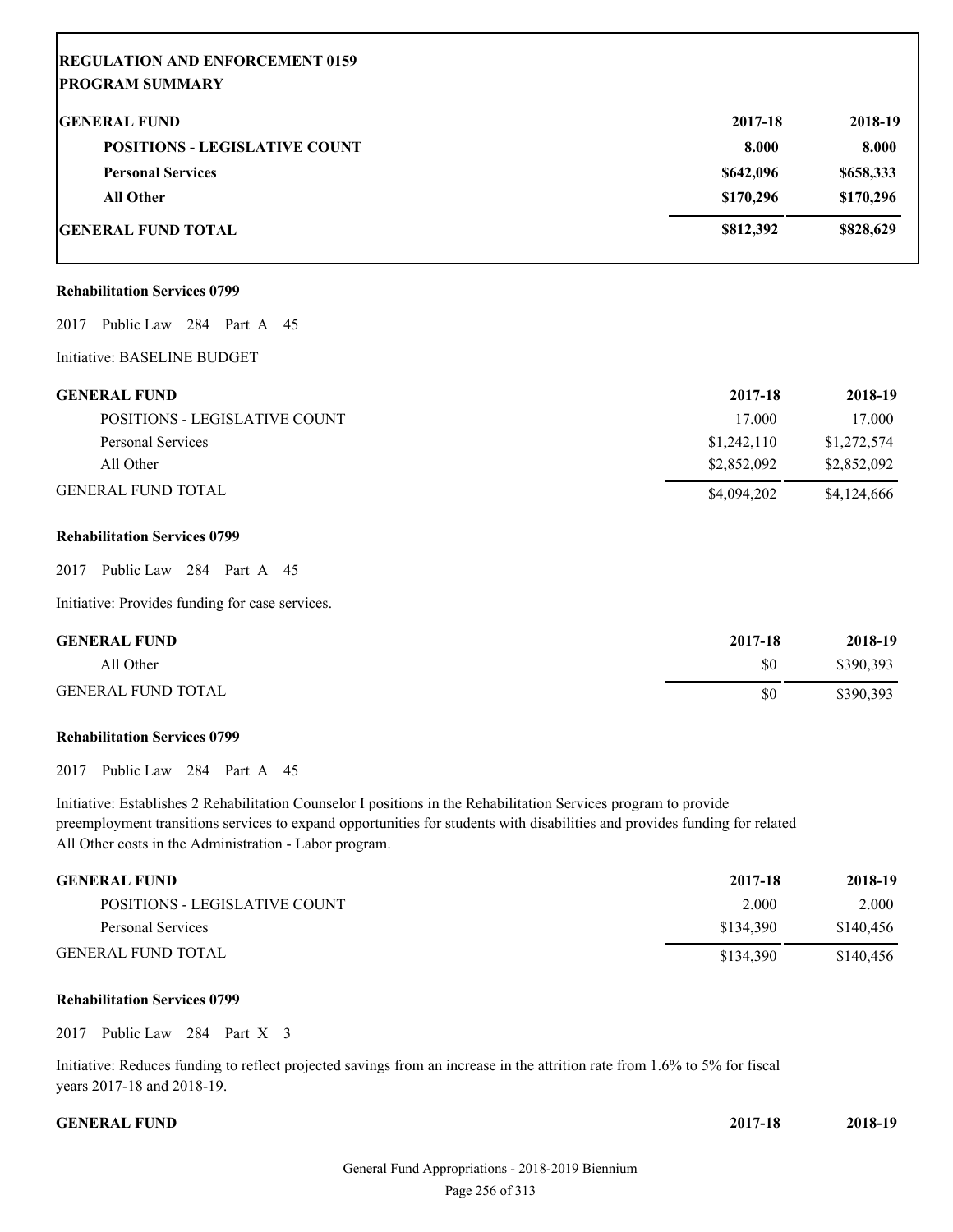| Personal Services                    | $(\$39,355)$ | $(\$40,223)$ |
|--------------------------------------|--------------|--------------|
| <b>GENERAL FUND TOTAL</b>            | $(\$39,355)$ | $(\$40,223)$ |
| <b>REHABILITATION SERVICES 0799</b>  |              |              |
| <b>PROGRAM SUMMARY</b>               |              |              |
| <b>GENERAL FUND</b>                  | 2017-18      | 2018-19      |
| <b>POSITIONS - LEGISLATIVE COUNT</b> | 19.000       | 19.000       |
| <b>Personal Services</b>             | \$1,337,145  | \$1,372,807  |
| <b>All Other</b>                     | \$2,852,092  | \$3,242,485  |
| <b>GENERAL FUND TOTAL</b>            | \$4,189,237  | \$4,615,292  |
| <b>Workforce Research Z164</b>       |              |              |
| Public Law<br>284 Part A 45<br>2017  |              |              |
| Initiative: BASELINE BUDGET          |              |              |

| <b>GENERAL FUND</b>           | 2017-18   | 2018-19   |
|-------------------------------|-----------|-----------|
| POSITIONS - LEGISLATIVE COUNT | 1.000     | 1.000     |
| Personal Services             | \$66,151  | \$69,552  |
| All Other                     | \$184,011 | \$184.011 |
| <b>GENERAL FUND TOTAL</b>     | \$250.162 | \$253,563 |

## **Workforce Research Z164**

2017 Public Law 284 Part A 45

Initiative: Transfers and reallocates the cost of one Statistician III position from 60% General Fund and 40% Federal Expenditures Fund to 100% Federal Expenditures Fund within the same program. This initiative also reallocates the cost of one Senior Economic Research Analyst position from 25% General Fund and 75% Federal Expenditures Fund to 100% Federal Expenditures Fund within the same program; one Public Service Manager III position from 100% Federal Expenditures Fund to 75% Federal Expenditures Fund and 25% General Fund within the same program, and one Statistical Program Supervisor position from 100% Federal Expenditures Fund to 50% Federal Expenditures Fund and 50% General Fund within the same program.

| <b>GENERAL FUND</b>           | 2017-18 | 2018-19 |
|-------------------------------|---------|---------|
| POSITIONS - LEGISLATIVE COUNT | (1.000) | (1.000) |
| Personal Services             | \$6.450 | \$6.781 |
| <b>GENERAL FUND TOTAL</b>     | \$6.450 | \$6,781 |

#### **Workforce Research Z164**

2017 Public Law 284 Part A 45

Initiative: Reallocates the cost of one Public Service Manager III position from 75% Federal Expenditures Fund and 25% General Fund to 50% Federal Expenditures Fund and 50% General Fund and transfers and reallocates the cost of one Statistical Program Supervisor position from 50% Federal Expenditures Fund and 50% General Fund to 100% General Fund within the Workforce Research program beginning in fiscal year 2018-19. Also provides funding for related All Other costs in the Administration - Labor program.

**GENERAL FUND 2017-18 2018-19**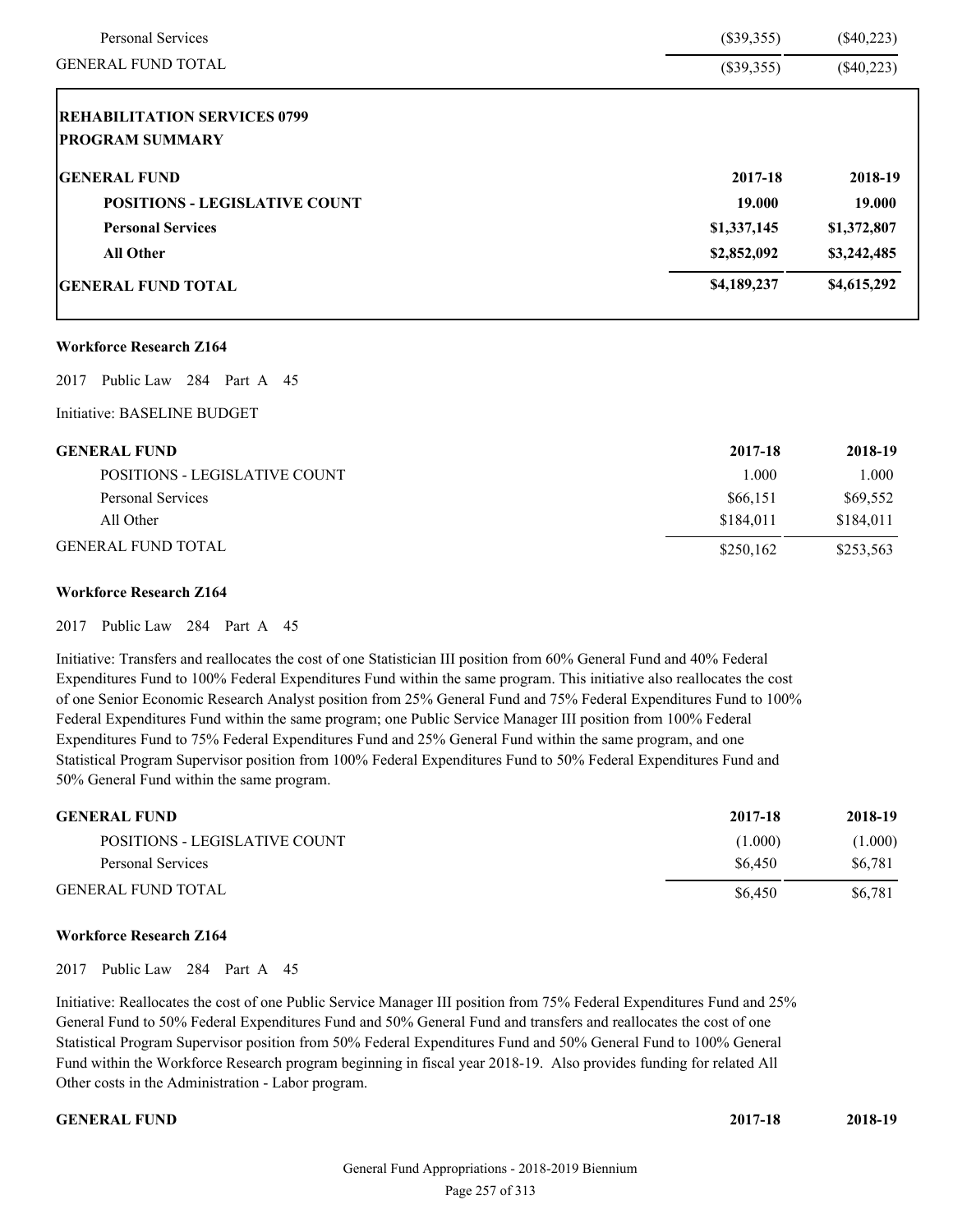| POSITIONS - LEGISLATIVE COUNT | 0.000 | .000     |
|-------------------------------|-------|----------|
| Personal Services             | \$0   | \$76,335 |
| GENERAL FUND TOTAL            | S0    | \$76,335 |

## **Workforce Research Z164**

## 2017 Public Law 284 Part X 3

Initiative: Reduces funding to reflect projected savings from an increase in the attrition rate from 1.6% to 5% for fiscal years 2017-18 and 2018-19.

| <b>GENERAL FUND</b>                  | 2017-18      | 2018-19      |
|--------------------------------------|--------------|--------------|
| <b>Personal Services</b>             | (\$1,952)    | $(\$4,120)$  |
| <b>GENERAL FUND TOTAL</b>            | (\$1,952)    | (\$4,120)    |
| <b>WORKFORCE RESEARCH Z164</b>       |              |              |
| <b>PROGRAM SUMMARY</b>               |              |              |
| <b>GENERAL FUND</b>                  | 2017-18      | 2018-19      |
| <b>POSITIONS - LEGISLATIVE COUNT</b> | 0.000        | 1.000        |
| <b>Personal Services</b>             | \$70,649     | \$148,548    |
| <b>All Other</b>                     | \$184,011    | \$184,011    |
| <b>GENERAL FUND TOTAL</b>            | \$254,660    | \$332,559    |
| <b>LABOR, DEPARTMENT OF</b>          |              |              |
| <b>DEPARTMENT TOTALS</b>             | 2017-18      | 2018-19      |
| <b>POSITIONS - LEGISLATIVE COUNT</b> | 49.000       | 50.000       |
| <b>Personal Services</b>             | \$4,070,438  | \$4,237,696  |
| <b>All Other</b>                     | \$6,679,973  | \$7,079,137  |
| <b>DEPARTMENT TOTAL</b>              | \$10,750,411 | \$11,316,833 |
|                                      |              |              |

## **LAW AND LEGISLATIVE REFERENCE LIBRARY**

## **Law and Legislative Reference Library 0636**

2017 Public Law 284 Part A 46

Initiative: BASELINE BUDGET

| <b>GENERAL FUND</b>           | 2017-18     | 2018-19     |
|-------------------------------|-------------|-------------|
| POSITIONS - LEGISLATIVE COUNT | 14.000      | 14.000      |
| Personal Services             | \$1,195,454 | \$1,236,238 |
| All Other                     | \$356.757   | \$356,757   |
| <b>GENERAL FUND TOTAL</b>     | \$1,552,211 | \$1,592,995 |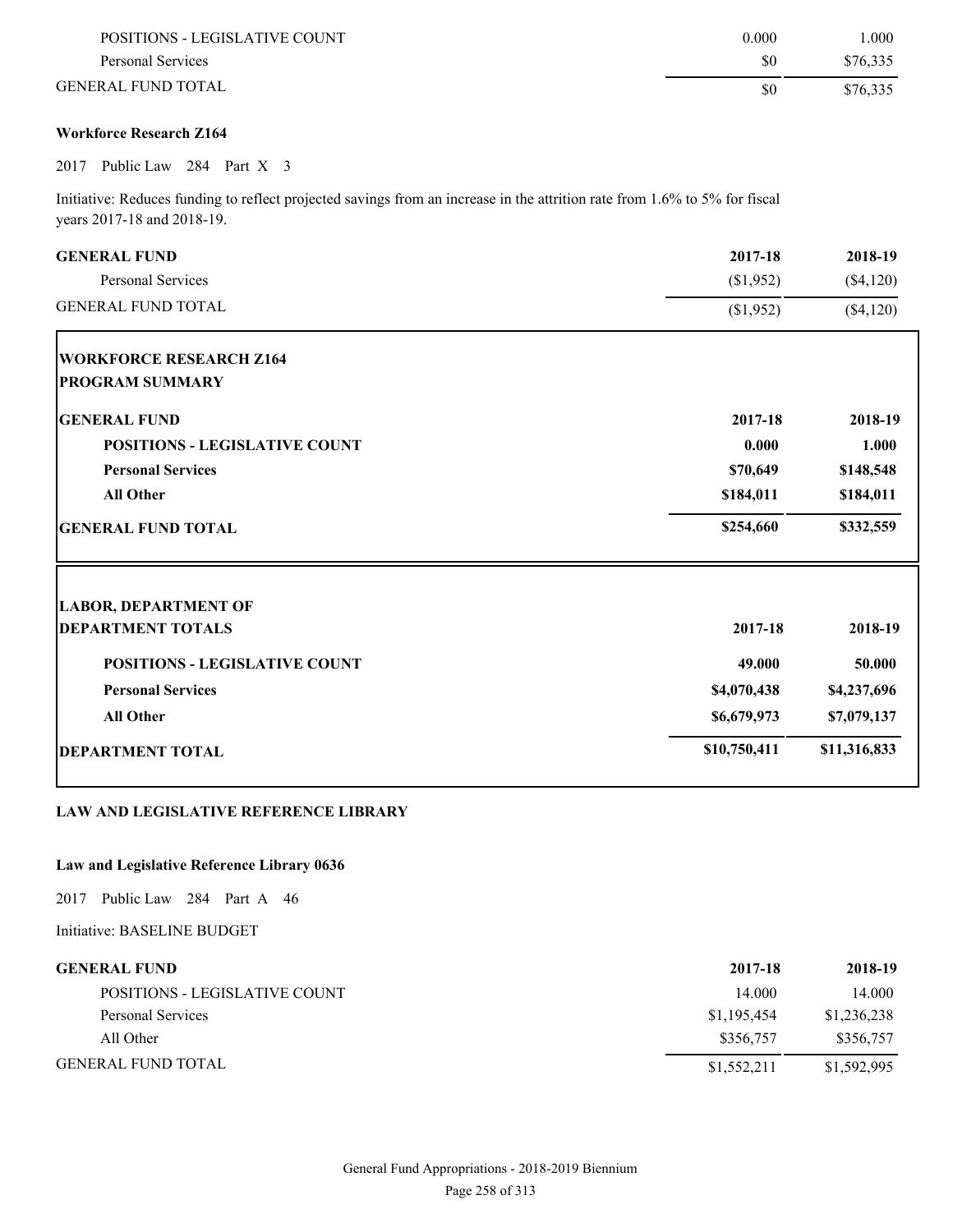| <b>LAW AND LEGISLATIVE REFERENCE LIBRARY 0636</b> |             |             |
|---------------------------------------------------|-------------|-------------|
| <b>PROGRAM SUMMARY</b>                            |             |             |
| <b>GENERAL FUND</b>                               | 2017-18     | 2018-19     |
| <b>POSITIONS - LEGISLATIVE COUNT</b>              | 14.000      | 14.000      |
| <b>Personal Services</b>                          | \$1,195,454 | \$1,236,238 |
| <b>All Other</b>                                  | \$356,757   | \$356,757   |
| <b>GENERAL FUND TOTAL</b>                         | \$1,552,211 | \$1,592,995 |
| <b>LAW AND LEGISLATIVE REFERENCE LIBRARY</b>      |             |             |
| <b>DEPARTMENT TOTALS</b>                          | 2017-18     | 2018-19     |
| POSITIONS - LEGISLATIVE COUNT                     | 14.000      | 14.000      |
| <b>Personal Services</b>                          | \$1,195,454 | \$1,236,238 |
| <b>All Other</b>                                  | \$356,757   | \$356,757   |
| <b>DEPARTMENT TOTAL</b>                           | \$1,552,211 | \$1,592,995 |
| <b>LEGISLATURE</b>                                |             |             |
| <b>Citizen Trade Policy Commission Z173</b>       |             |             |
| 2017 Public Law 284 Part A 47                     |             |             |
| Initiative: BASELINE BUDGET                       |             |             |
| <b>GENERAL FUND</b>                               | 2017-18     | 2018-19     |
| Personal Services                                 | \$1,320     | \$1,320     |
| All Other                                         | \$36,300    | \$26,300    |
| <b>GENERAL FUND TOTAL</b>                         | \$37,620    | \$27,620    |
| <b>CITIZEN TRADE POLICY COMMISSION Z173</b>       |             |             |
| <b>PROGRAM SUMMARY</b>                            |             |             |
| <b>GENERAL FUND</b>                               | 2017-18     | 2018-19     |
| <b>Personal Services</b>                          | \$1,320     | \$1,320     |
|                                                   | \$36,300    | \$26,300    |
| All Other                                         |             |             |

## **Interstate Cooperation - Commission on 0053**

2017 Public Law 284 Part A 47

Initiative: BASELINE BUDGET

| <b>GENERAL FUND</b> | 2017-18   | 2018-19   |
|---------------------|-----------|-----------|
| All Other           | \$209,557 | \$209,557 |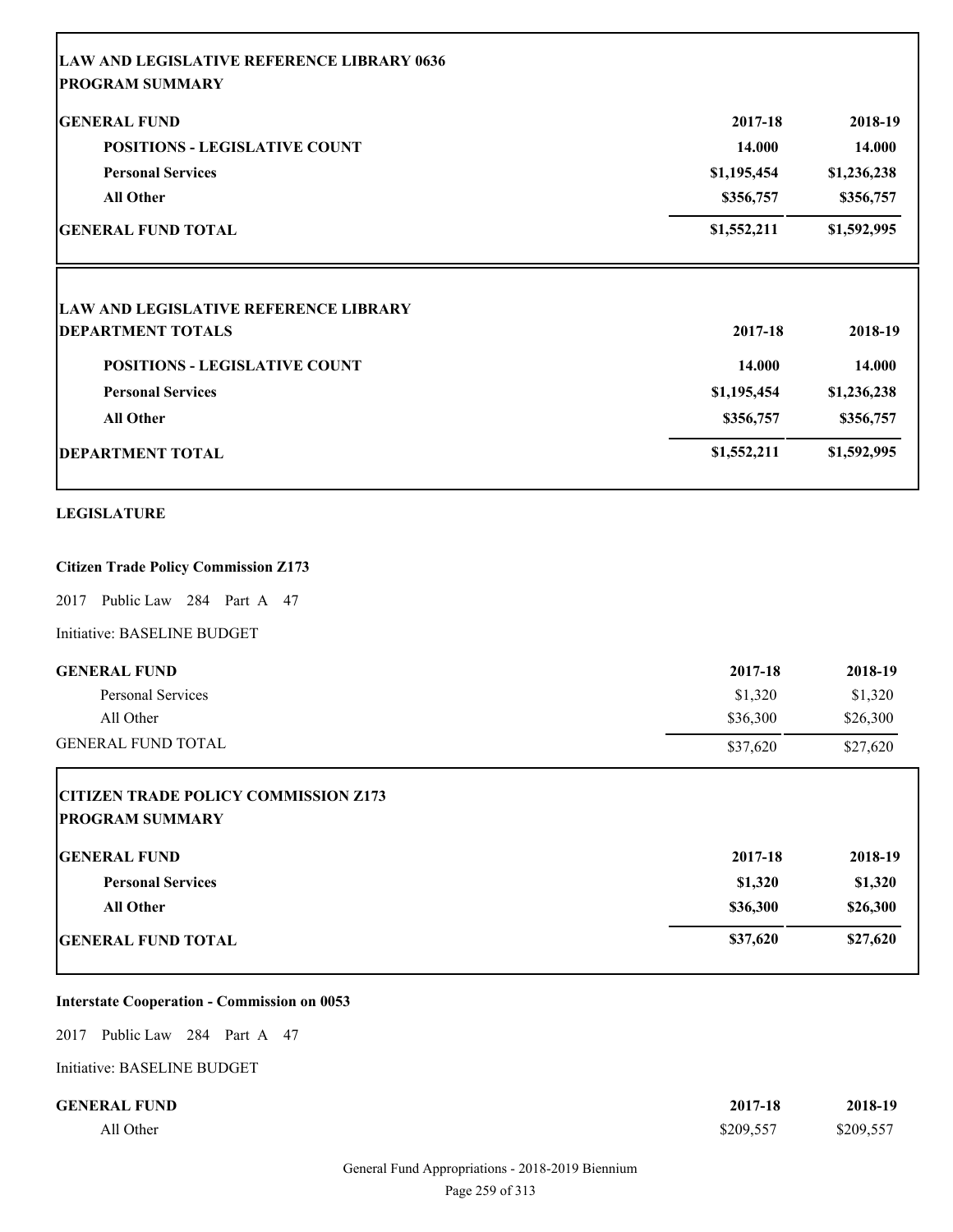| <b>GENERAL FUND TOTAL</b>                                                    | \$209,557    | \$209,557    |
|------------------------------------------------------------------------------|--------------|--------------|
| <b>INTERSTATE COOPERATION - COMMISSION ON 0053</b><br><b>PROGRAM SUMMARY</b> |              |              |
| <b>GENERAL FUND</b>                                                          | 2017-18      | 2018-19      |
| All Other                                                                    | \$209,557    | \$209,557    |
| <b>GENERAL FUND TOTAL</b>                                                    | \$209,557    | \$209,557    |
| Legislature 0081                                                             |              |              |
| Public Law 284 Part A 47<br>2017                                             |              |              |
| Initiative: BASELINE BUDGET                                                  |              |              |
| <b>GENERAL FUND</b>                                                          | 2017-18      | 2018-19      |
| POSITIONS - LEGISLATIVE COUNT                                                | 150.500      | 150.500      |
| POSITIONS - FTE COUNT                                                        | 30.947       | 30.947       |
| <b>Personal Services</b>                                                     | \$21,218,939 | \$23,019,687 |
| All Other                                                                    | \$4,205,348  | \$4,565,112  |
| <b>GENERAL FUND TOTAL</b>                                                    | \$25,424,287 | \$27,584,799 |

### **Legislature 0081**

#### 2017 Resolve 52

Initiative: Appropriates funds on a one-time basis to the Legislature to provide funding for the purpose of entering into a contract with a nonprofit organization experienced in evaluating indigent legal services systems.

| <b>GENERAL FUND</b>       | 2017-18   | 2018-19 |
|---------------------------|-----------|---------|
| All Other                 | \$110,000 | \$0     |
| <b>GENERAL FUND TOTAL</b> | \$110,000 | \$0     |

### **Legislature 0081**

### 2017 Public Law 278

Initiative: Appropriates funds on a one-time basis to the Legislature to provide resources for the Joint Select Committee on Marijuana Legalization Implementation for the purposes of covering the costs of consultant services and necessary travel and expenses and any other purposes determined to be appropriate by the Joint Select Committee on Marijuana Legalization Implementation to assist the committee in the performance of its duties.

| <b>GENERAL FUND</b>       | 2017-18   | 2018-19 |
|---------------------------|-----------|---------|
| All Other                 | \$200,000 | \$0     |
| <b>GENERAL FUND TOTAL</b> | \$200,000 | \$0     |

## **Legislature 0081**

2017 Public Law 409

Initiative: Appropriates funds for the ongoing costs of Legislators serving on the Marijuana Advisory Commission.

| <b>GENERAL FUND</b> | 2017-18 | 2018-19 |
|---------------------|---------|---------|
|                     |         |         |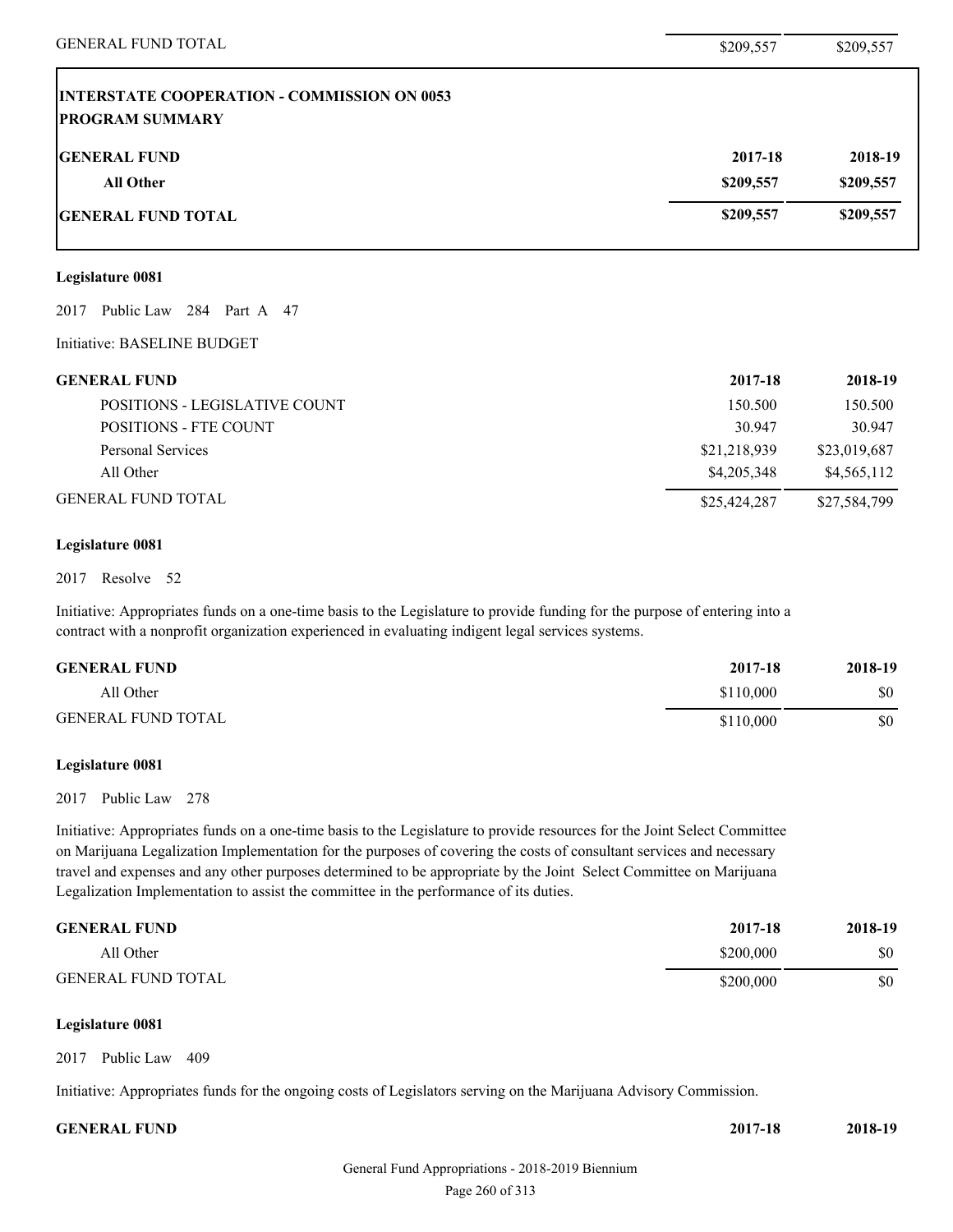| Personal Services         | \$0 | \$880   |
|---------------------------|-----|---------|
| All Other                 | \$0 | \$1,370 |
| <b>GENERAL FUND TOTAL</b> | \$0 | \$2,250 |

## **Legislature 0081**

2017 Public Law 443

Initiative: Appropriates funds for the contracting and related costs of providing harassment training for lobbyists.

| <b>GENERAL FUND</b>                                                           | 2017-18      | 2018-19      |
|-------------------------------------------------------------------------------|--------------|--------------|
| All Other                                                                     | \$0          | \$2,650      |
| <b>GENERAL FUND TOTAL</b>                                                     | \$0          | \$2,650      |
| <b>LEGISLATURE 0081</b>                                                       |              |              |
| <b>PROGRAM SUMMARY</b>                                                        |              |              |
| <b>GENERAL FUND</b>                                                           | 2017-18      | 2018-19      |
| <b>POSITIONS - LEGISLATIVE COUNT</b>                                          | 150.500      | 150.500      |
| <b>POSITIONS - FTE COUNT</b>                                                  | 30.947       | 30.947       |
| <b>Personal Services</b>                                                      | \$21,218,939 | \$23,020,567 |
| <b>All Other</b>                                                              | \$4,515,348  | \$4,569,132  |
| <b>GENERAL FUND TOTAL</b>                                                     | \$25,734,287 | \$27,589,699 |
| <b>State House and Capitol Park Commission 0615</b>                           |              |              |
| Public Law 284 Part A 47<br>2017                                              |              |              |
| Initiative: BASELINE BUDGET                                                   |              |              |
| <b>GENERAL FUND</b>                                                           | 2017-18      | 2018-19      |
| All Other                                                                     | \$67,834     | \$67,834     |
| <b>GENERAL FUND TOTAL</b>                                                     | \$67,834     | \$67,834     |
| <b>STATE HOUSE AND CAPITOL PARK COMMISSION 0615</b><br><b>PROGRAM SUMMARY</b> |              |              |
| <b>GENERAL FUND</b>                                                           | 2017-18      | 2018-19      |
| All Other                                                                     | \$67,834     | \$67,834     |
| <b>GENERAL FUND TOTAL</b>                                                     | \$67,834     | \$67,834     |

## **Study Commissions - Funding 0444**

2017 Public Law 284 Part A 47

Initiative: BASELINE BUDGET

| <b>GENERAL FUND</b> | 2017-18 | 2018-19 |
|---------------------|---------|---------|
| Personal Services   | \$3,725 | \$3,725 |
| All Other           | \$6,275 | \$6,275 |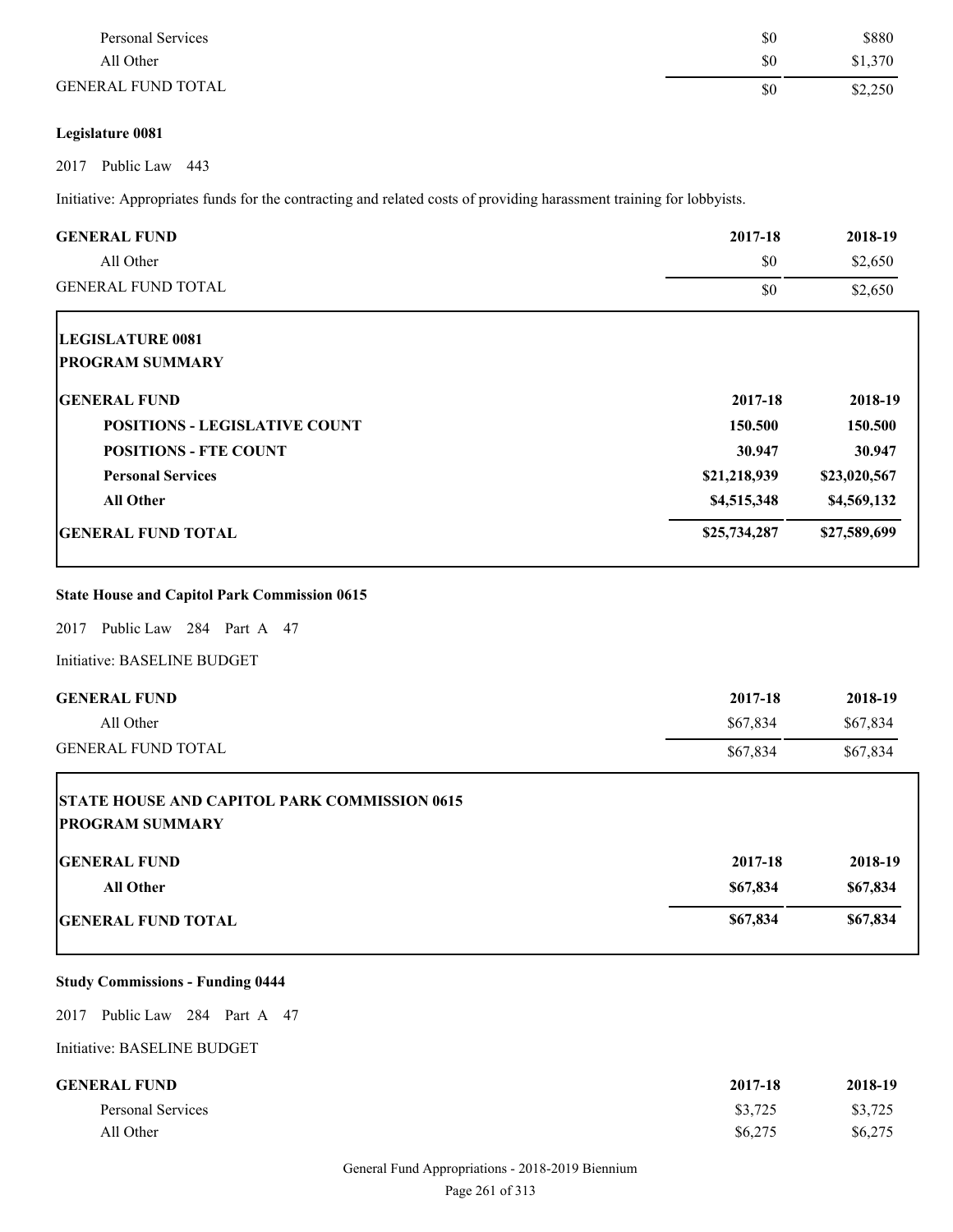| <b>GENERAL FUND TOTAL</b>                                         | \$10,000     | \$10,000     |
|-------------------------------------------------------------------|--------------|--------------|
| <b>STUDY COMMISSIONS - FUNDING 0444</b><br><b>PROGRAM SUMMARY</b> |              |              |
| <b>GENERAL FUND</b>                                               | 2017-18      | 2018-19      |
| <b>Personal Services</b>                                          | \$3,725      | \$3,725      |
| <b>All Other</b>                                                  | \$6,275      | \$6,275      |
| <b>GENERAL FUND TOTAL</b>                                         | \$10,000     | \$10,000     |
| <b>Uniform State Laws - Commission on 0242</b>                    |              |              |
| 2017 Public Law 284 Part A 47                                     |              |              |
| Initiative: BASELINE BUDGET                                       |              |              |
| <b>GENERAL FUND</b>                                               | 2017-18      | 2018-19      |
| All Other                                                         | \$10,000     | \$10,000     |
| <b>GENERAL FUND TOTAL</b>                                         | \$10,000     | \$10,000     |
| UNIFORM STATE LAWS - COMMISSION ON 0242<br><b>PROGRAM SUMMARY</b> |              |              |
| <b>GENERAL FUND</b>                                               | 2017-18      | 2018-19      |
| <b>All Other</b>                                                  | \$10,000     | \$10,000     |
| <b>GENERAL FUND TOTAL</b>                                         | \$10,000     | \$10,000     |
| <b>LEGISLATURE</b>                                                |              |              |
| <b>DEPARTMENT TOTALS</b>                                          | 2017-18      | 2018-19      |
| POSITIONS - LEGISLATIVE COUNT                                     | 150.500      | 150.500      |
| <b>POSITIONS - FTE COUNT</b>                                      | 30.947       | 30.947       |
| <b>Personal Services</b>                                          | \$21,223,984 | \$23,025,612 |
| <b>All Other</b>                                                  | \$4,845,314  | \$4,889,098  |
| <b>DEPARTMENT TOTAL</b>                                           | \$26,069,298 | \$27,914,710 |
|                                                                   |              |              |

## **LIBRARY, MAINE STATE**

## **Administration - Library 0215**

2017 Public Law 284 Part A 48

Initiative: BASELINE BUDGET

## **GENERAL FUND** 2017-18

POSITIONS - LEGISLATIVE COUNT 1.00

| -18 | 2018-19 |
|-----|---------|
| 00  | 1.000   |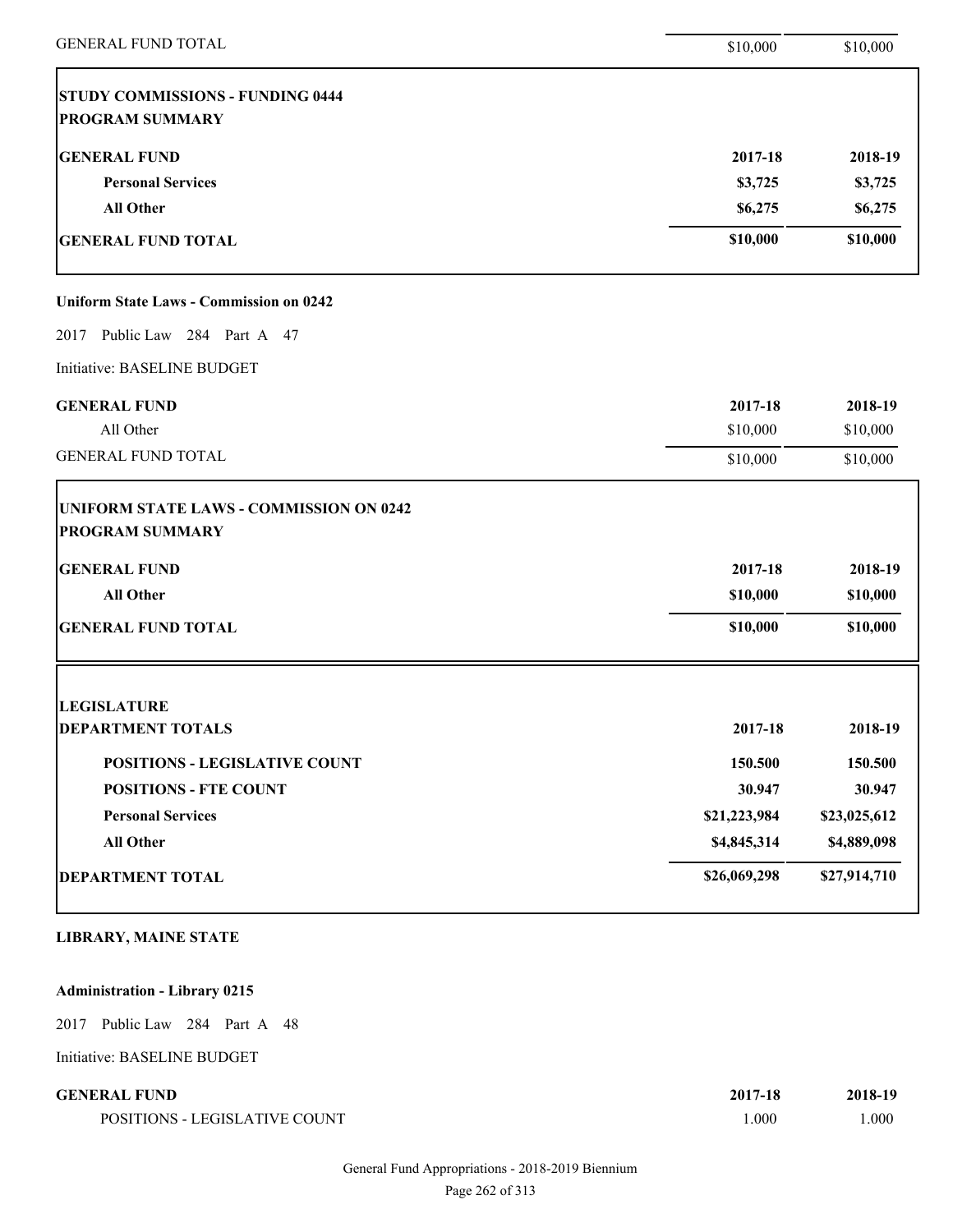| Personal Services         | \$148.237 | \$154,552 |
|---------------------------|-----------|-----------|
| All Other                 | \$85,938  | \$85,938  |
| <b>GENERAL FUND TOTAL</b> | \$234,175 | \$240,490 |

### **Administration - Library 0215**

## 2017 Public Law 284 Part X 3

Initiative: Reduces funding to reflect projected savings from an increase in the attrition rate from 1.6% to 5% for fiscal years 2017-18 and 2018-19.

| <b>GENERAL FUND</b>                  | 2017-18   | 2018-19   |
|--------------------------------------|-----------|-----------|
| Personal Services                    | (\$4,472) | (\$4,647) |
| <b>GENERAL FUND TOTAL</b>            | (\$4,472) | (\$4,647) |
| <b>ADMINISTRATION - LIBRARY 0215</b> |           |           |
| <b>PROGRAM SUMMARY</b>               |           |           |
| <b>GENERAL FUND</b>                  | 2017-18   | 2018-19   |
| <b>POSITIONS - LEGISLATIVE COUNT</b> | 1.000     | 1.000     |
| <b>Personal Services</b>             | \$143,765 | \$149,905 |
| <b>All Other</b>                     | \$85,938  | \$85,938  |
| <b>GENERAL FUND TOTAL</b>            | \$229,703 | \$235,843 |
|                                      |           |           |

## **Maine State Library 0217**

2017 Public Law 284 Part A 48

Initiative: BASELINE BUDGET

| GENERAL FUND                  | 2017-18     | 2018-19     |
|-------------------------------|-------------|-------------|
| POSITIONS - LEGISLATIVE COUNT | 30.500      | 30.500      |
| Personal Services             | \$2,108,606 | \$2,148,634 |
| All Other                     | \$909.225   | \$909,225   |
| GENERAL FUND TOTAL            | \$3,017,831 | \$3,057,859 |

### **Maine State Library 0217**

2017 Public Law 284 Part X 3

Initiative: Reduces funding to reflect projected savings from an increase in the attrition rate from 1.6% to 5% for fiscal years 2017-18 and 2018-19.

| <b>GENERAL FUND</b>       | 2017-18    | 2018-19    |
|---------------------------|------------|------------|
| Personal Services         | (S62, 130) | (S62, 932) |
| <b>GENERAL FUND TOTAL</b> | (S62, 130) | (S62, 932) |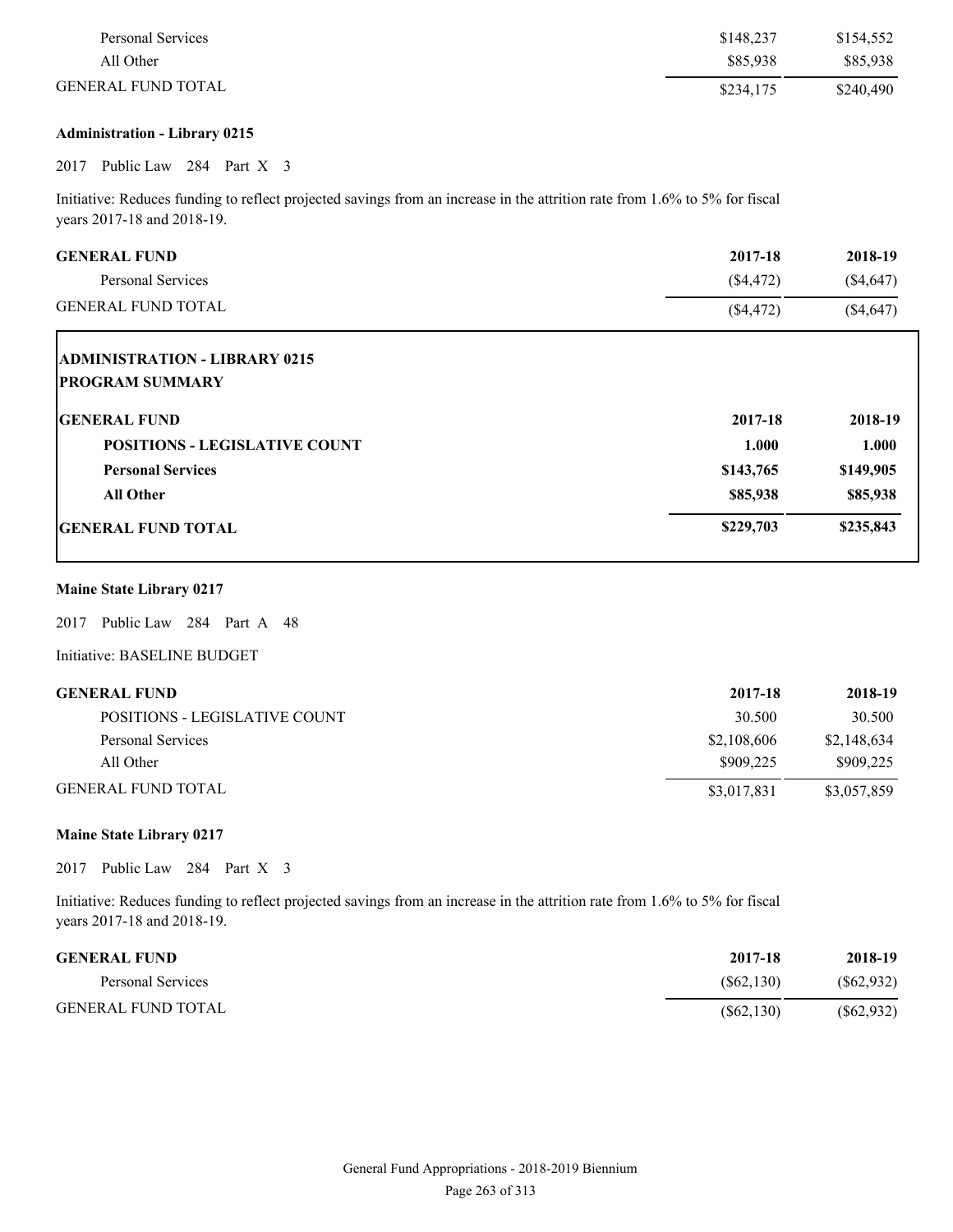|             | 2018-19                                       |
|-------------|-----------------------------------------------|
|             | 30.500                                        |
|             | \$2,085,702                                   |
|             | \$909,225                                     |
| \$2,955,701 | \$2,994,927                                   |
|             |                                               |
|             |                                               |
|             |                                               |
| 2017-18     | 2018-19                                       |
| \$242,786   | \$242,786                                     |
| \$242,786   | \$242,786                                     |
|             |                                               |
| 2017-18     | 2018-19                                       |
| \$242,786   | \$242,786                                     |
| \$242,786   | \$242,786                                     |
|             |                                               |
| 2017-18     | 2018-19                                       |
| 31.500      | 31.500                                        |
| \$2,190,241 | \$2,235,607                                   |
| \$1,237,949 | \$1,237,949                                   |
| \$3,428,190 | \$3,473,556                                   |
|             | 2017-18<br>30.500<br>\$2,046,476<br>\$909,225 |

## **MARINE RESOURCES, DEPARTMENT OF**

### **Bureau of Marine Science 0027**

2017 Public Law 284 Part A 50

Initiative: BASELINE BUDGET

| GENERAL FUND-                 | 2017-18     | 2018-19     |
|-------------------------------|-------------|-------------|
| POSITIONS - LEGISLATIVE COUNT | 15.000      | 15.000      |
| Personal Services             | \$1,509,752 | \$1,530,910 |
| All Other                     | \$684,414   | \$684.414   |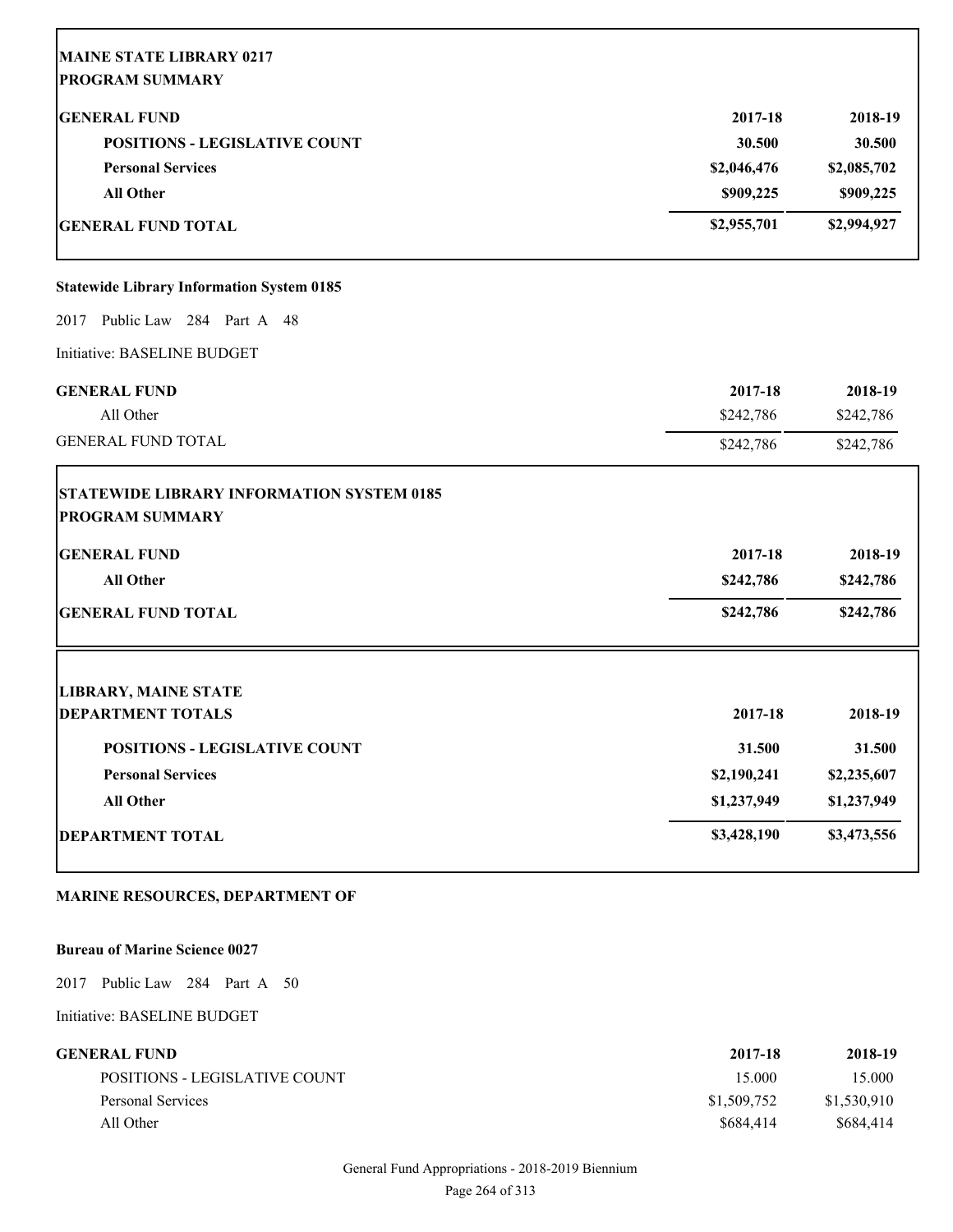#### **Bureau of Marine Science 0027**

2017 Public Law 284 Part A 50

Initiative: Reorganizes one Office Associate I position to an Office Associate II position and transfers All Other to Personal Services to fund the reorganization.

| <b>GENERAL FUND</b>       | 2017-18   | 2018-19     |
|---------------------------|-----------|-------------|
| Personal Services         | \$2,444   | \$2,546     |
| All Other                 | (S2, 444) | $(\$2,546)$ |
| <b>GENERAL FUND TOTAL</b> | \$0       | \$0         |

#### **Bureau of Marine Science 0027**

2017 Public Law 284 Part A 50

Initiative: Reduces funding to close the Boothbay Harbor lab library, decommission the seawater lab for 5 months annually and reduce the Central Fleet pool vehicles.

| <b>GENERAL FUND</b>       | 2017-18   | 2018-19    |
|---------------------------|-----------|------------|
| All Other                 | (S71.340) | (S71, 340) |
| <b>GENERAL FUND TOTAL</b> | (S71,340) | (S71,340)  |

#### **Bureau of Marine Science 0027**

#### 2017 Public Law 284 Part A 50

Initiative: Transfers funding for rent from the Bureau of Marine Science program to the Bureau of Public Health program within the same fund.

| <b>GENERAL FUND</b>       | 2017-18   | 2018-19      |
|---------------------------|-----------|--------------|
| All Other                 | (S20,000) | $(\$20,000)$ |
| <b>GENERAL FUND TOTAL</b> | (S20,000) | $(\$20,000)$ |

#### **Bureau of Marine Science 0027**

2017 Public Law 284 Part A 50

Initiative: Eliminates 2 vacant seasonal Conservation Aide positions in the Bureau of Marine Science program and reduces funding for related All Other costs. Also continues one Marine Resource Scientist III position in the Bureau of Policy and Management program previously established by Financial Order 003931 F7 and provides funding for related All Other costs.

| <b>GENERAL FUND</b>       | 2017-18   | 2018-19   |
|---------------------------|-----------|-----------|
| Personal Services         | (S5.632)  | (S5, 840) |
| <b>GENERAL FUND TOTAL</b> | (S5, 632) | (S5, 840) |

#### **Bureau of Marine Science 0027**

2017 Public Law 284 Part X 3

Initiative: Reduces funding to reflect projected savings from an increase in the attrition rate from 1.6% to 5% for fiscal years 2017-18 and 2018-19.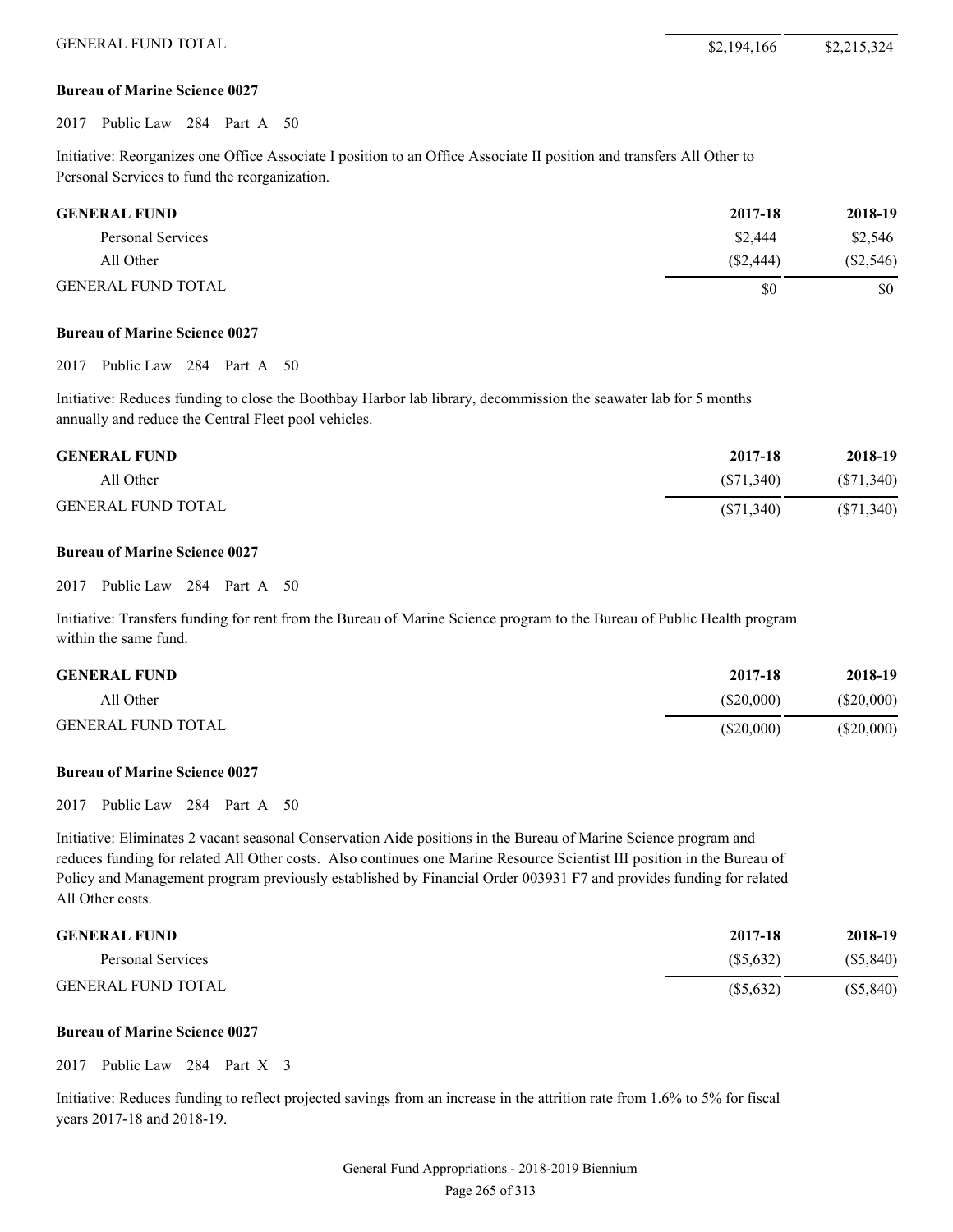| <b>GENERAL FUND</b>                  | 2017-18      | 2018-19      |
|--------------------------------------|--------------|--------------|
| <b>Personal Services</b>             | $(\$43,366)$ | $(\$43,676)$ |
| <b>GENERAL FUND TOTAL</b>            | $(\$43,366)$ | $(\$43,676)$ |
| <b>BUREAU OF MARINE SCIENCE 0027</b> |              |              |
| <b>PROGRAM SUMMARY</b>               |              |              |
| <b>IGENERAL FUND</b>                 | 2017-18      | 2018-19      |
| <b>POSITIONS - LEGISLATIVE COUNT</b> | 15.000       | 15.000       |
| <b>Personal Services</b>             | \$1,463,198  | \$1,483,940  |
| <b>All Other</b>                     | \$590,630    | \$590,528    |
| <b>IGENERAL FUND TOTAL</b>           | \$2,053,828  | \$2,074,468  |

#### **Bureau of Policy and Management 0258**

2017 Public Law 284 Part A 50

Initiative: BASELINE BUDGET

| <b>GENERAL FUND</b>           | 2017-18     | 2018-19     |
|-------------------------------|-------------|-------------|
| POSITIONS - LEGISLATIVE COUNT | 11.500      | 11.500      |
| Personal Services             | \$1,042,110 | \$1,069,311 |
| All Other                     | \$1,341,303 | \$1,341,303 |
| <b>GENERAL FUND TOTAL</b>     | \$2,383,413 | \$2,410,614 |

## **Bureau of Policy and Management 0258**

2017 Public Law 284 Part A 50

Initiative: Eliminates one Office Assistant I position in the Bureau of Policy and Management program, General Fund and one Conservation Aide position in the Bureau of Marine Science program, Federal Expenditures Fund. Continues one Office Associate II position previously authorized in Public Law 2015, chapter 267, Part A and transfers the position from the Bureau of Marine Patrol program, Other Special Revenue Funds to the Bureau of Policy and Management program, Other Special Revenue Funds and adjusts All Other costs related to STA-CAP.

| <b>GENERAL FUND</b>           | 2017-18   | 2018-19    |
|-------------------------------|-----------|------------|
| POSITIONS - LEGISLATIVE COUNT | (0.500)   | (0.500)    |
| Personal Services             | (S21.402) | (S22, 457) |
| <b>GENERAL FUND TOTAL</b>     | (S21,402) | (S22, 457) |

#### **Bureau of Policy and Management 0258**

2017 Public Law 284 Part A 50

Initiative: Transfers funding for emerging public health and fisheries work from the Bureau of Policy and Management program to the Bureau of Public Health program.

| <b>GENERAL FUND</b>       | 2017-18      | 2018-19      |
|---------------------------|--------------|--------------|
| All Other                 | (S80,000)    | (S80,000)    |
| <b>GENERAL FUND TOTAL</b> | $(\$80,000)$ | $(\$80,000)$ |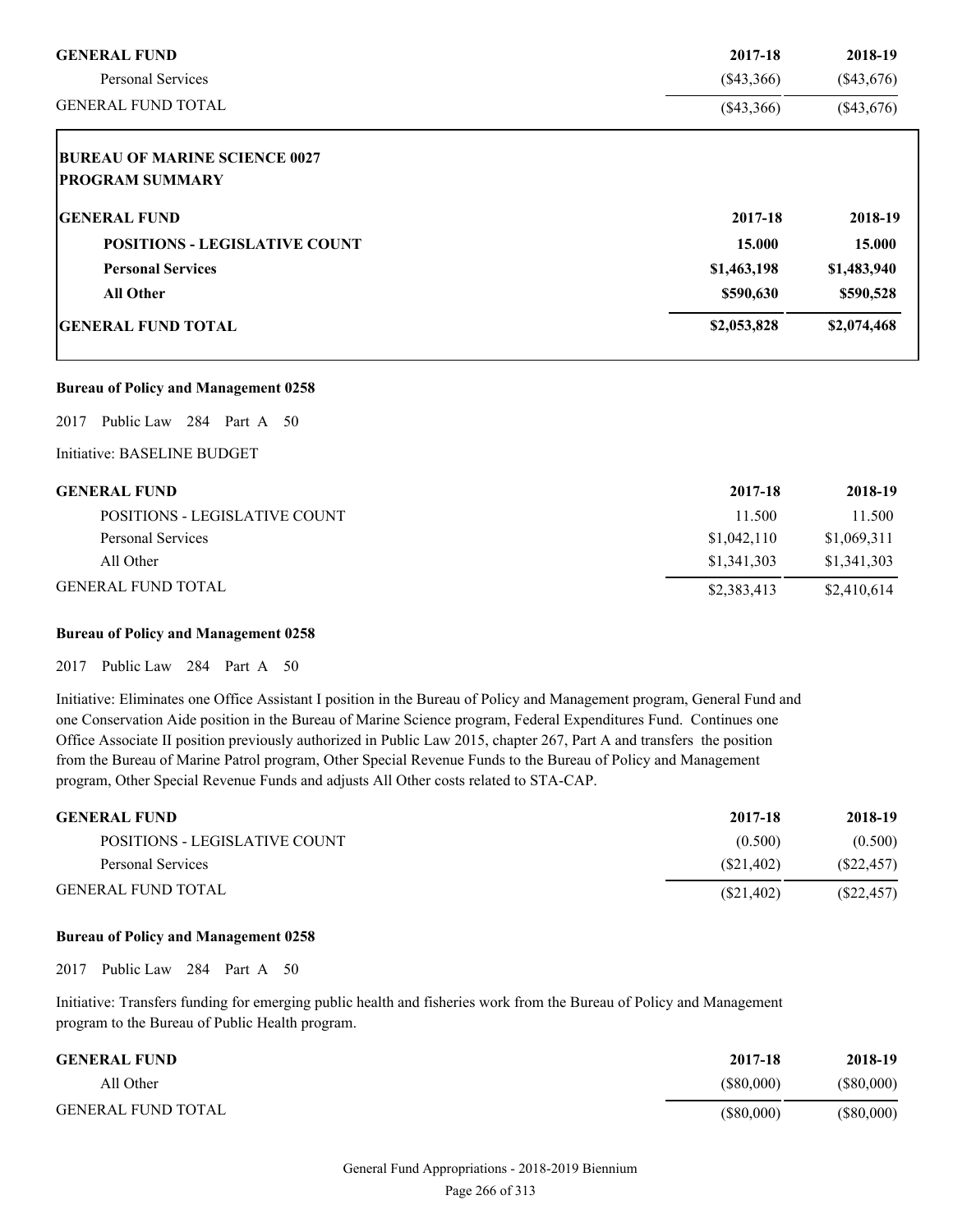#### **Bureau of Policy and Management 0258**

2017 Public Law 284 Part A 50

Initiative: Eliminates one Office Associate II position.

| <b>GENERAL FUND</b>           | 2017-18      | 2018-19    |
|-------------------------------|--------------|------------|
| POSITIONS - LEGISLATIVE COUNT | (1.000)      | (1.000)    |
| Personal Services             | (S44.912)    | (S47, 152) |
| <b>GENERAL FUND TOTAL</b>     | $(\$44,912)$ | (S47, 152) |

#### **Bureau of Policy and Management 0258**

2017 Public Law 284 Part A 50

Initiative: Transfers funding for one Paralegal Assistant position from the General Fund to Other Special Revenue Funds within the same program.

| <b>GENERAL FUND</b>           | 2017-18    | 2018-19    |
|-------------------------------|------------|------------|
| POSITIONS - LEGISLATIVE COUNT | (1.000)    | (1.000)    |
| Personal Services             | (S65, 247) | (S65, 854) |
| <b>GENERAL FUND TOTAL</b>     | (S65, 247) | (S65, 854) |

#### **Bureau of Policy and Management 0258**

2017 Public Law 284 Part A 50

Initiative: Transfers funding for the Natural Resources Service Center charges from the General Fund to Other Special Revenue Funds within the same program.

| <b>GENERAL FUND</b>       | 2017-18     | 2018-19     |
|---------------------------|-------------|-------------|
| All Other                 | (S115,886)  | (S111,984)  |
| <b>GENERAL FUND TOTAL</b> | (\$115,886) | (\$111,984) |

#### **Bureau of Policy and Management 0258**

2017 Public Law 284 Part X 3

Initiative: Reduces funding to reflect projected savings from an increase in the attrition rate from 1.6% to 5% for fiscal years 2017-18 and 2018-19.

| <b>GENERAL FUND</b>       | 2017-18      | 2018-19      |
|---------------------------|--------------|--------------|
| Personal Services         | (S28.295)    | (S28, 947)   |
| <b>GENERAL FUND TOTAL</b> | $(\$28,295)$ | $(\$28,947)$ |

#### **Bureau of Policy and Management 0258**

2017 Public Law 315

Initiative: Provides funding for the Department of Administrative and Financial Services, Office of Geographic Information Systems and Maine Library of Geographic Information.

| <b>GENERAL FUND</b> | 2017-18  | 2018-19  |
|---------------------|----------|----------|
| All Other           | \$59,729 | \$59,959 |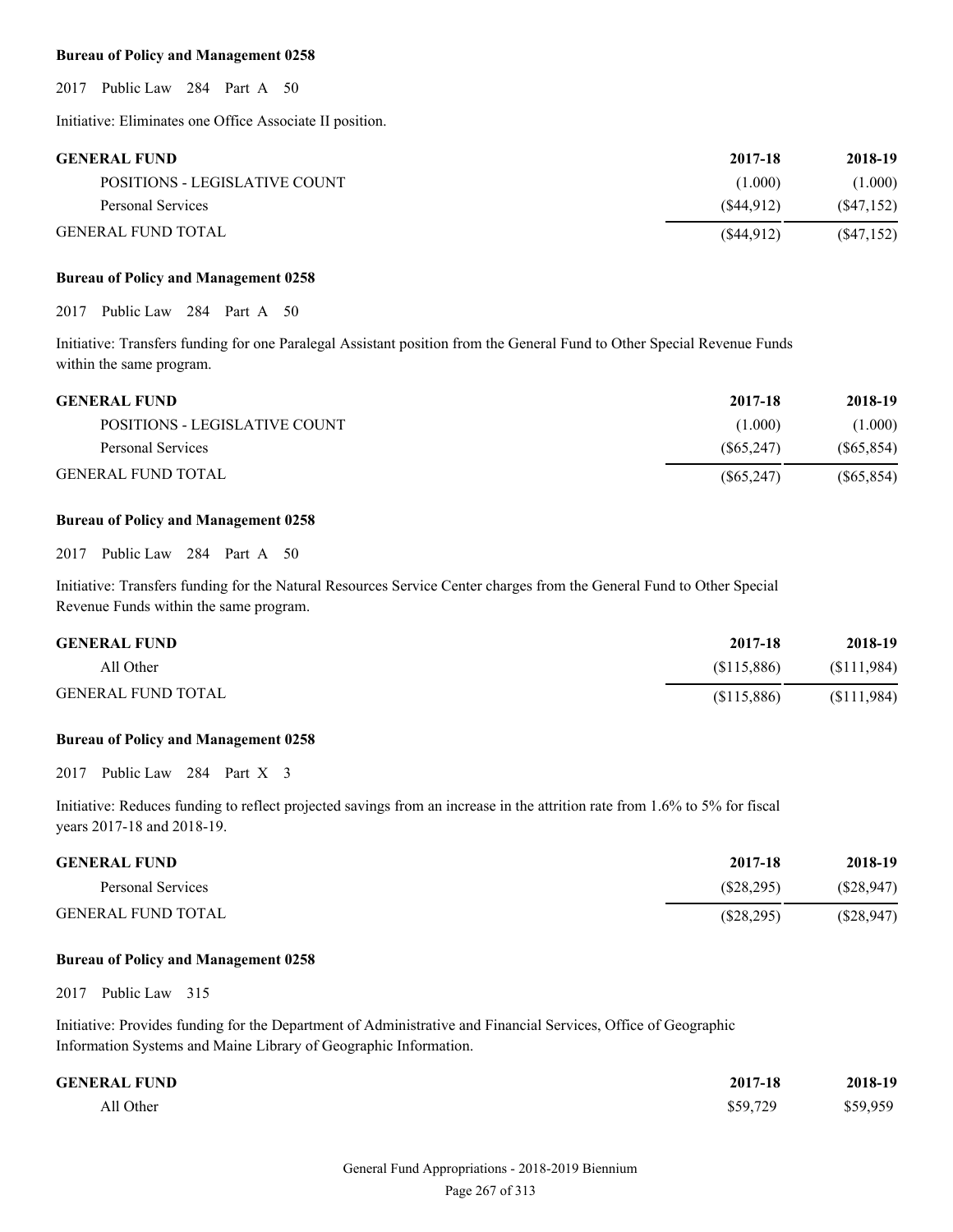| <b>GENERAL FUND TOTAL</b>                   | \$59,729    | \$59,959    |
|---------------------------------------------|-------------|-------------|
| <b>BUREAU OF POLICY AND MANAGEMENT 0258</b> |             |             |
| <b>PROGRAM SUMMARY</b>                      |             |             |
| <b>GENERAL FUND</b>                         | 2017-18     | 2018-19     |
| <b>POSITIONS - LEGISLATIVE COUNT</b>        | 9.000       | 9.000       |
| <b>Personal Services</b>                    | \$882,254   | \$904,901   |
| <b>All Other</b>                            | \$1,205,146 | \$1,209,278 |
| <b>GENERAL FUND TOTAL</b>                   | \$2,087,400 | \$2,114,179 |
| <b>Bureau of Public Health Z154</b>         |             |             |
| Public Law 284 Part A 50<br>2017            |             |             |
| Initiative: BASELINE BUDGET                 |             |             |
| <b>GENERAL FUND</b>                         | 2017-18     | 2018-19     |
| POSITIONS - LEGISLATIVE COUNT               | 18.000      | 18.000      |
| <b>Personal Services</b>                    | \$1,372,980 | \$1,418,204 |
| All Other                                   | \$335,534   | \$335,534   |
| <b>GENERAL FUND TOTAL</b>                   | \$1,708,514 | \$1,753,738 |
| <b>Bureau of Public Health Z154</b>         |             |             |
| 2017<br>Public Law 284 Part A 50            |             |             |

Initiative: Reorganizes one Microbiologist I position to a Microbiologist II position and transfers All Other to Personal Services to fund the reorganization.

| <b>GENERAL FUND</b>       | 2017-18     | 2018-19     |
|---------------------------|-------------|-------------|
| Personal Services         | \$3.662     | \$4,824     |
| All Other                 | $(\$3,662)$ | $(\$4,824)$ |
| <b>GENERAL FUND TOTAL</b> | S0          | \$0         |

## **Bureau of Public Health Z154**

2017 Public Law 284 Part A 50

Initiative: Reorganizes one Marine Resource Specialist I position to a Laboratory Technician III position and transfers All Other to Personal Services to fund the reorganization.

| <b>GENERAL FUND</b>       | 2017-18  | 2018-19     |
|---------------------------|----------|-------------|
| Personal Services         | \$4,478  | \$5,250     |
| All Other                 | (S4.478) | $(\$5,250)$ |
| <b>GENERAL FUND TOTAL</b> | S0       | \$0         |

## **Bureau of Public Health Z154**

2017 Public Law 284 Part A 50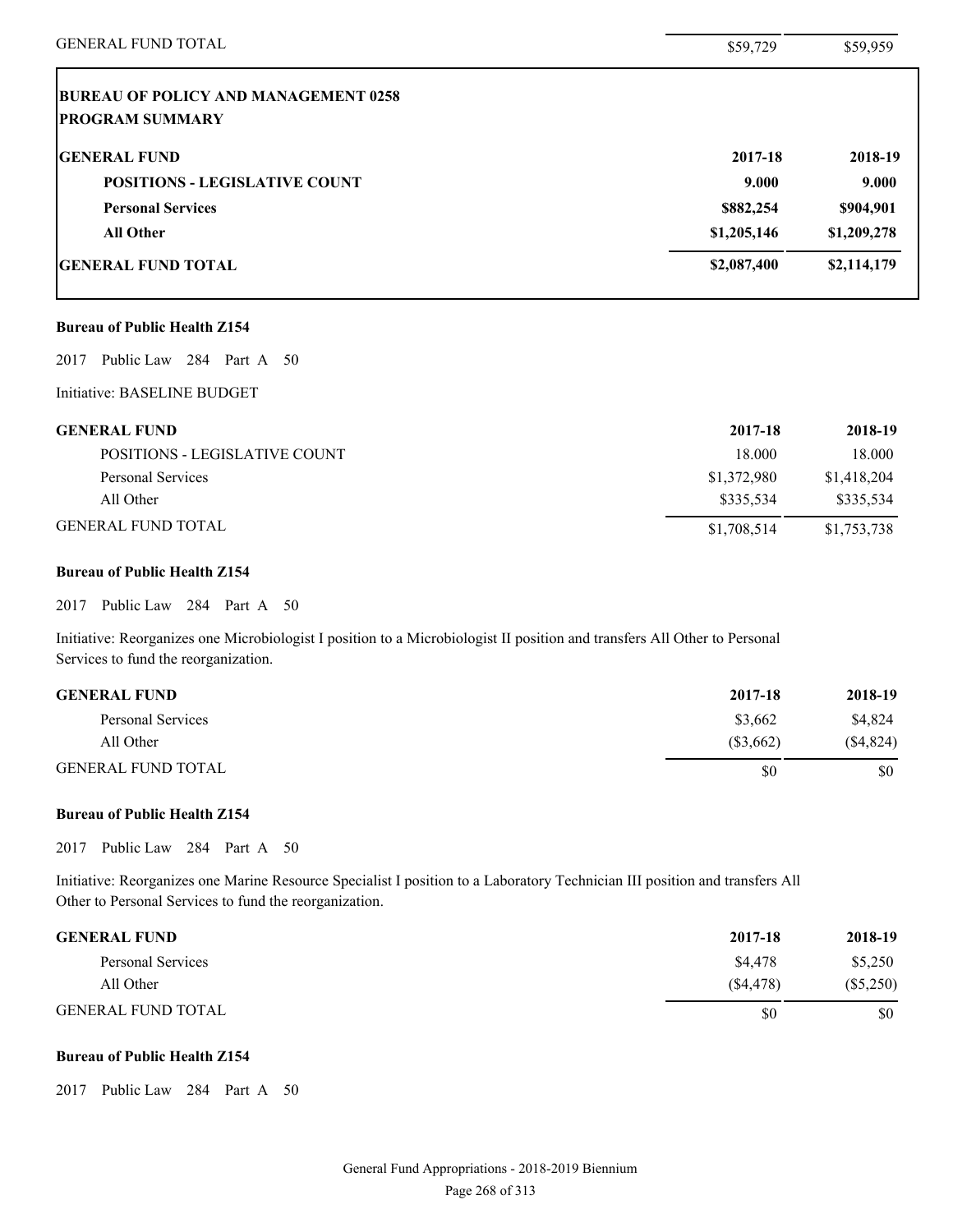Initiative: Transfers funding for emerging public health and fisheries work from the Bureau of Policy and Management program to the Bureau of Public Health program.

| <b>GENERAL FUND</b>       | 2017-18  | 2018-19  |
|---------------------------|----------|----------|
| All Other                 | \$80,000 | \$80,000 |
| <b>GENERAL FUND TOTAL</b> | \$80,000 | \$80,000 |

#### **Bureau of Public Health Z154**

2017 Public Law 284 Part A 50

Initiative: Transfers funding for rent from the Bureau of Marine Science program to the Bureau of Public Health program within the same fund.

| <b>GENERAL FUND</b>       | 2017-18  | 2018-19  |
|---------------------------|----------|----------|
| All Other                 | \$20,000 | \$20,000 |
| <b>GENERAL FUND TOTAL</b> | \$20,000 | \$20,000 |

#### **Bureau of Public Health Z154**

2017 Public Law 284 Part X 3

Initiative: Reduces funding to reflect projected savings from an increase in the attrition rate from 1.6% to 5% for fiscal years 2017-18 and 2018-19.

| <b>GENERAL FUND</b>       | 2017-18    | 2018-19    |
|---------------------------|------------|------------|
| Personal Services         | (S38,723)  | (S39.934)  |
| <b>GENERAL FUND TOTAL</b> | (\$38,723) | (S39, 934) |

| <b>BUREAU OF PUBLIC HEALTH Z154</b><br><b>PROGRAM SUMMARY</b> |             |             |
|---------------------------------------------------------------|-------------|-------------|
| <b>IGENERAL FUND</b>                                          | 2017-18     | 2018-19     |
| <b>POSITIONS - LEGISLATIVE COUNT</b>                          | 18.000      | 18.000      |
| <b>Personal Services</b>                                      | \$1,342,397 | \$1,388,344 |
| <b>All Other</b>                                              | \$427,394   | \$425,460   |
| <b>GENERAL FUND TOTAL</b>                                     | \$1,769,791 | \$1,813,804 |

#### **Marine Patrol - Bureau of 0029**

2017 Public Law 284 Part A 50

Initiative: BASELINE BUDGET

| <b>GENERAL FUND</b>           | 2017-18     | 2018-19     |
|-------------------------------|-------------|-------------|
| POSITIONS - LEGISLATIVE COUNT | 39.000      | 39.000      |
| Personal Services             | \$4,008,171 | \$4,096,364 |
| All Other                     | \$547.489   | \$547.489   |
| <b>GENERAL FUND TOTAL</b>     | \$4,555,660 | \$4,643,853 |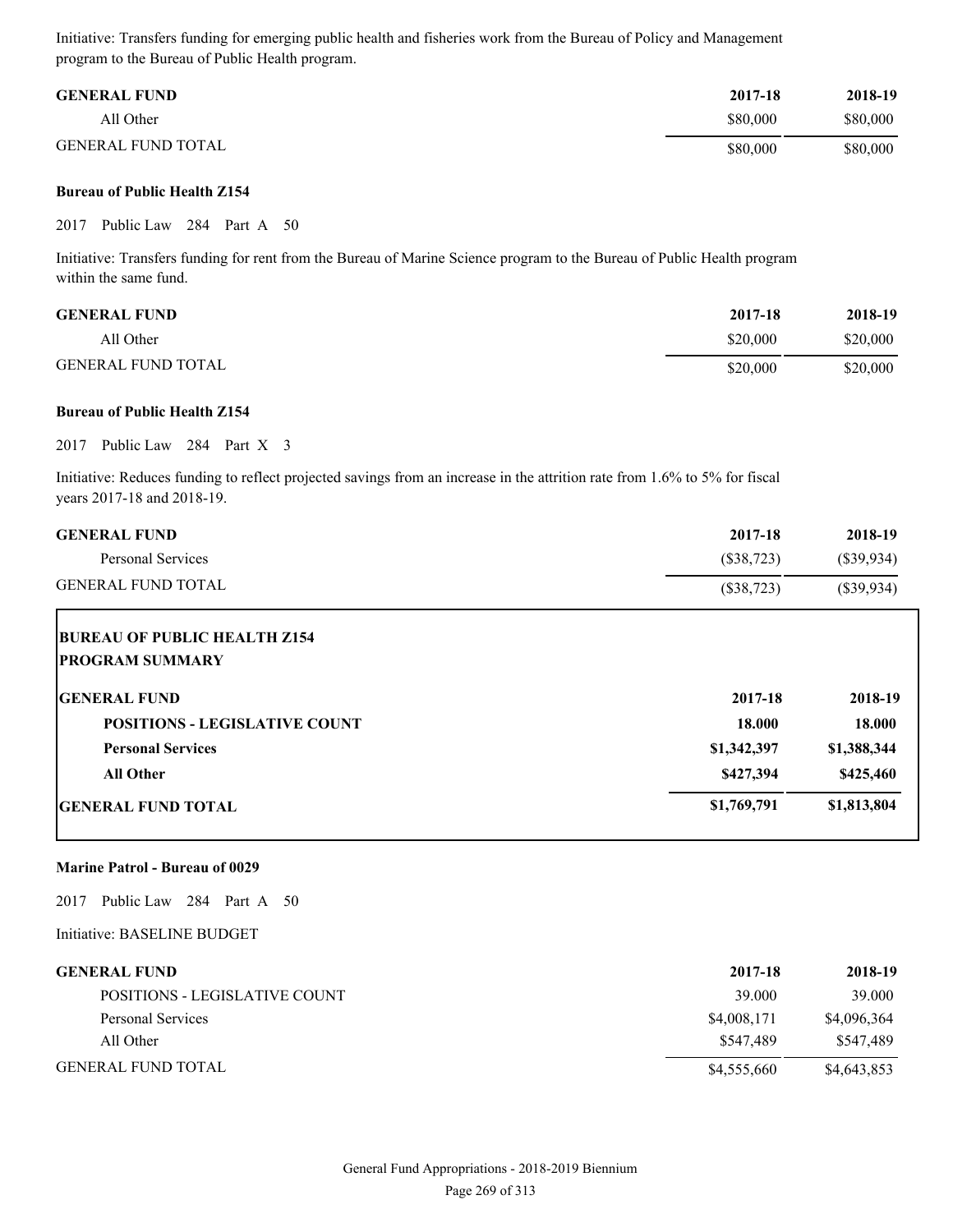#### **Marine Patrol - Bureau of 0029**

2017 Public Law 284 Part X 3

Initiative: Reduces funding to reflect projected savings from an increase in the attrition rate from 1.6% to 5% for fiscal years 2017-18 and 2018-19.

| <b>GENERAL FUND</b>                    | 2017-18      | 2018-19      |
|----------------------------------------|--------------|--------------|
| <b>Personal Services</b>               | (\$111,863)  | (\$113,940)  |
| <b>GENERAL FUND TOTAL</b>              | (\$111,863)  | (\$113,940)  |
| <b>MARINE PATROL - BUREAU OF 0029</b>  |              |              |
| <b>PROGRAM SUMMARY</b>                 |              |              |
| <b>GENERAL FUND</b>                    | 2017-18      | 2018-19      |
| <b>POSITIONS - LEGISLATIVE COUNT</b>   | 39.000       | 39.000       |
| <b>Personal Services</b>               | \$3,896,308  | \$3,982,424  |
| <b>All Other</b>                       | \$547,489    | \$547,489    |
| <b>GENERAL FUND TOTAL</b>              | \$4,443,797  | \$4,529,913  |
| <b>MARINE RESOURCES, DEPARTMENT OF</b> |              |              |
| <b>DEPARTMENT TOTALS</b>               | 2017-18      | 2018-19      |
| <b>POSITIONS - LEGISLATIVE COUNT</b>   | 81.000       | 81.000       |
| <b>Personal Services</b>               | \$7,584,157  | \$7,759,609  |
| <b>All Other</b>                       | \$2,770,659  | \$2,772,755  |
| <b>DEPARTMENT TOTAL</b>                | \$10,354,816 | \$10,532,364 |
|                                        |              |              |

## **MARITIME ACADEMY, MAINE**

### **Maritime Academy - Operations 0035**

2017 Public Law 284 Part A 51

Initiative: BASELINE BUDGET

| <b>GENERAL FUND</b>       | 2017-18     | 2018-19     |
|---------------------------|-------------|-------------|
| All Other                 | \$8,483,304 | \$8.483.304 |
| <b>GENERAL FUND TOTAL</b> | \$8,483,304 | \$8,483,304 |

### **Maritime Academy - Operations 0035**

2017 Public Law 284 Part A 51

Initiative: Provides funding to cover increases in employee salaries and benefits and increases in existing undergraduate and graduate program costs.

| <b>GENERAL FUND</b> | 2017-18   | 2018-19   |
|---------------------|-----------|-----------|
| All Other           | \$424,165 | \$424,165 |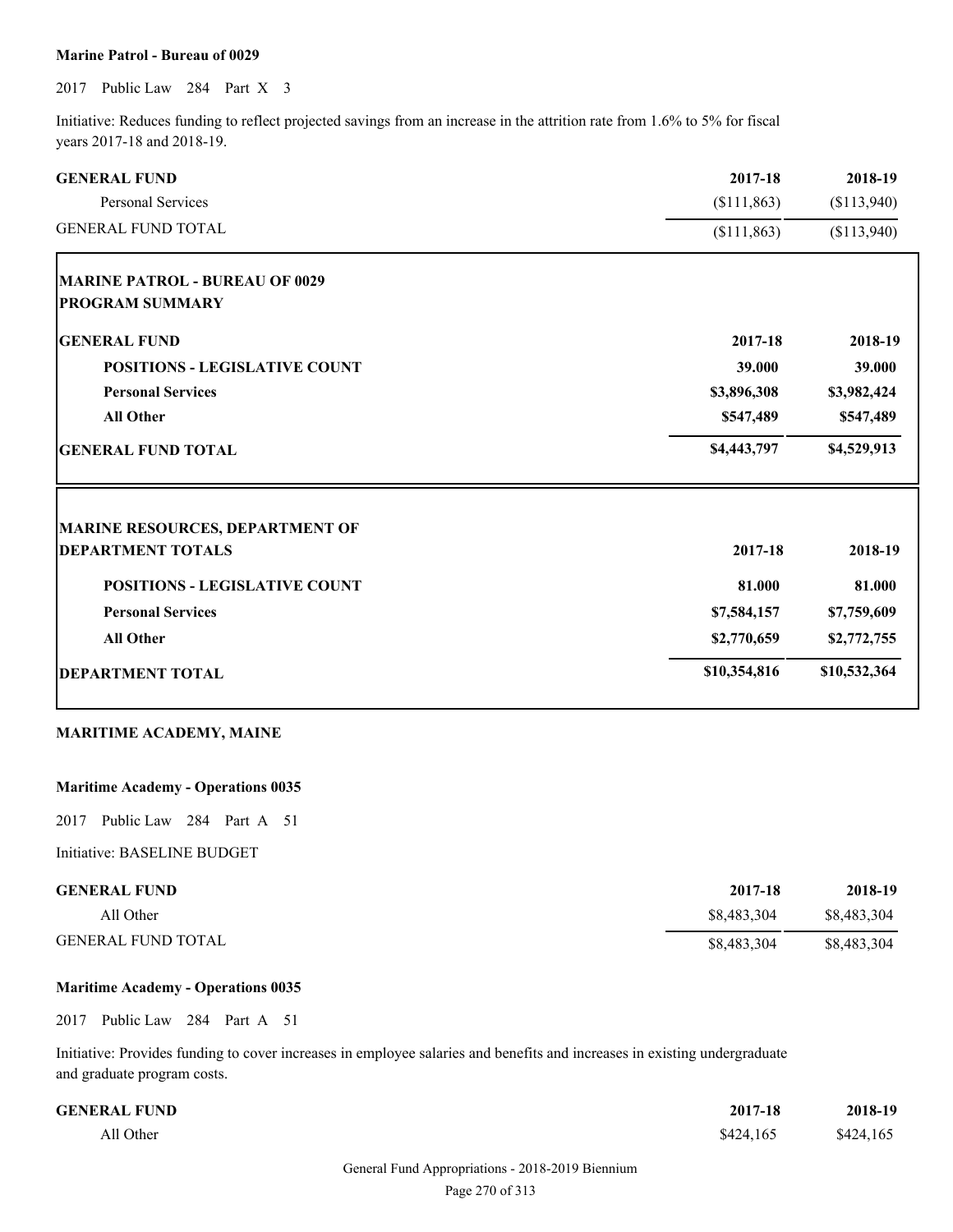#### **Maritime Academy - Operations 0035**

2017 Public Law 284 Part A 51

Initiative: Provides one-time funding to install new air filtration equipment, a dust collection system and ventilation system upgrades in Payson Hall in fiscal year 2017-18.

| <b>GENERAL FUND</b>       | 2017-18   | 2018-19 |
|---------------------------|-----------|---------|
| All Other                 | \$150,000 | \$0     |
| <b>GENERAL FUND TOTAL</b> | \$150,000 | \$0     |

#### **Maritime Academy - Operations 0035**

2017 Public Law 284 Part A 51

Initiative: Provides one-time funding to update unit ventilators and replace existing pneumatic controls with digital controls throughout the library in Platz Hall in fiscal year 2017-18.

| <b>GENERAL FUND</b>       | 2017-18   | 2018-19 |
|---------------------------|-----------|---------|
| All Other                 | \$158,000 | \$0     |
| <b>GENERAL FUND TOTAL</b> | \$158,000 | \$0     |

#### **Maritime Academy - Operations 0035**

2017 Public Law 284 Part A 51

Initiative: Provides one-time funding to replace outdated pneumatic controls in Leavitt Hall in fiscal year 2017-18.

| <b>GENERAL FUND</b>       | 2017-18   | 2018-19 |
|---------------------------|-----------|---------|
| All Other                 | \$142,000 | \$0     |
| <b>GENERAL FUND TOTAL</b> | \$142,000 | \$0     |

#### **Maritime Academy - Operations 0035**

2017 Public Law 284 Part A 51

Initiative: Provides one-time funding to allow for the installation of central heat controls in Curtis Hall dormitory and replace old heating control valves that no longer fully close in fiscal year 2018-19.

| <b>GENERAL FUND</b>       | 2017-18 | 2018-19   |
|---------------------------|---------|-----------|
| All Other                 | \$0     | \$475,850 |
| <b>GENERAL FUND TOTAL</b> | \$0     | \$475,850 |

#### **Maritime Academy - Operations 0035**

2017 Public Law 284 Part A 51

Initiative: Provides one-time funding to allow for upgrades and replacement of outdated kitchen equipment in the Student Union dining facility in fiscal year 2017-18.

| <b>GENERAL FUND</b>       | 2017-18   | 2018-19 |
|---------------------------|-----------|---------|
| All Other                 | \$200,000 | \$0     |
| <b>GENERAL FUND TOTAL</b> | \$200,000 | \$0     |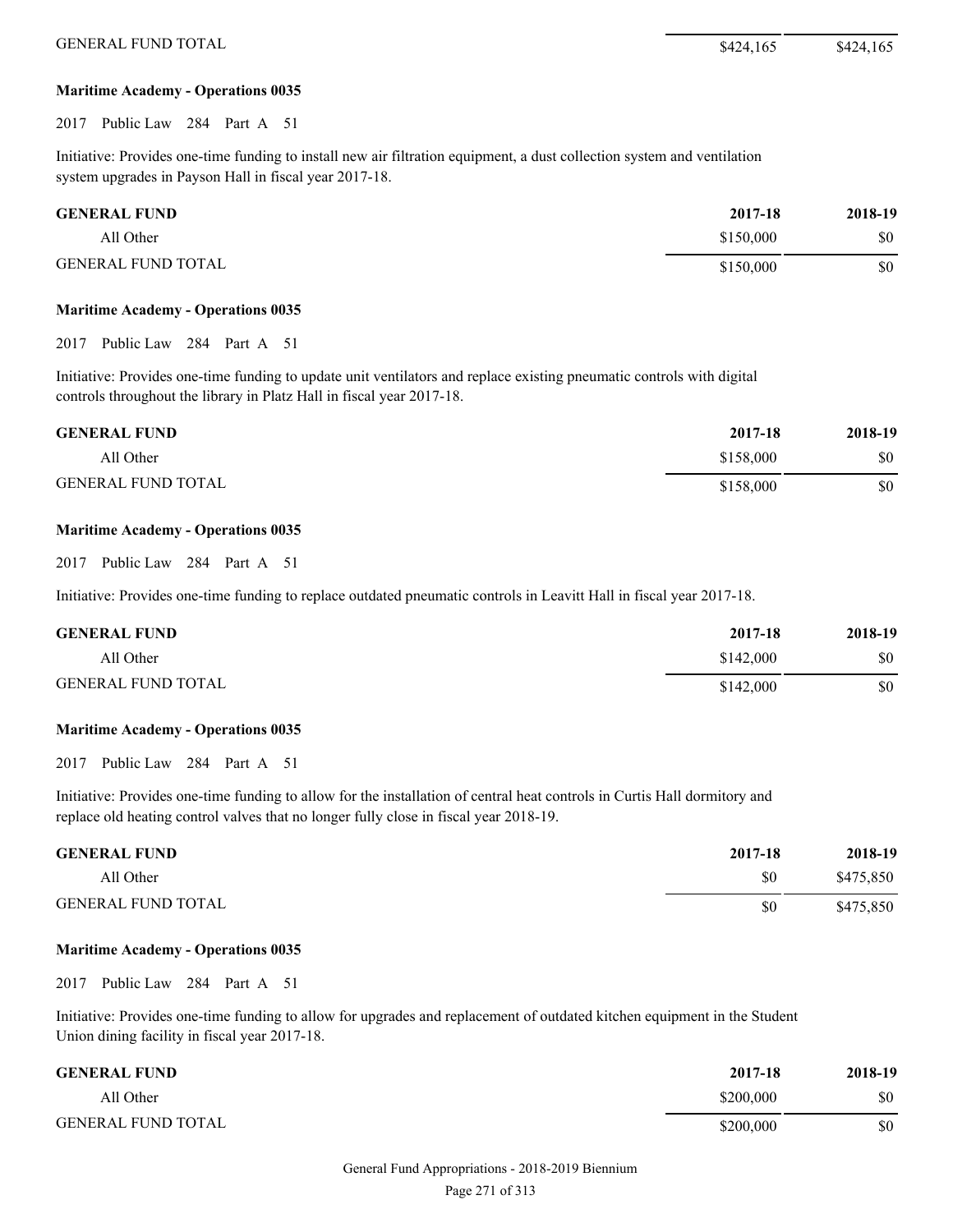#### **Maritime Academy - Operations 0035**

2017 Public Law 284 Part A 51

Initiative: Provides one-time funding to allow for renovations to the dining area of the Student Union dining facility in fiscal year 2018-19.

| <b>GENERAL FUND</b>       | 2017-18 | 2018-19     |
|---------------------------|---------|-------------|
| All Other                 | \$0     | \$1,367,841 |
| <b>GENERAL FUND TOTAL</b> | \$0     | \$1,367,841 |

#### **Maritime Academy - Operations 0035**

2017 Public Law 284 Part A 51

Initiative: Reduces funding for the Maine Maritime Academy.

| <b>GENERAL FUND</b>       | 2017-18      | 2018-19      |
|---------------------------|--------------|--------------|
| All Other                 | (S50,000)    | (S50,000)    |
| <b>GENERAL FUND TOTAL</b> | $(\$50,000)$ | $(\$50,000)$ |

#### **Maritime Academy - Operations 0035**

2017 Public Law 284 Part ZZZZZZZ 13

Initiative: Appropriates funds to offset deappropriations contained in Part A of this Act that reduce funding for the Maine Maritime Academy.

| <b>GENERAL FUND</b>       | 2017-18  | 2018-19  |
|---------------------------|----------|----------|
| All Other                 | \$50,000 | \$50,000 |
| <b>GENERAL FUND TOTAL</b> | \$50,000 | \$50,000 |

#### **Maritime Academy - Operations 0035**

2017 Public Law 284 Part ZZZZZZZ 13

Initiative: Transfers funding from the Maritime Academy - Operations program to the Maritime Academy - Schooner Bowdoin program in order to fund maintenance and repair of the Schooner Bowdoin.

| <b>GENERAL FUND</b>                | 2017-18      | 2018-19      |
|------------------------------------|--------------|--------------|
| All Other                          | $(\$50,000)$ | $(\$50,000)$ |
| <b>GENERAL FUND TOTAL</b>          | $(\$50,000)$ | $(\$50,000)$ |
| MARITIME ACADEMY - OPERATIONS 0035 |              |              |
| <b>PROGRAM SUMMARY</b>             |              |              |
| <b>GENERAL FUND</b>                | 2017-18      | 2018-19      |
| <b>All Other</b>                   | \$9,507,469  | \$10,701,160 |
| <b>GENERAL FUND TOTAL</b>          | \$9,507,469  | \$10,701,160 |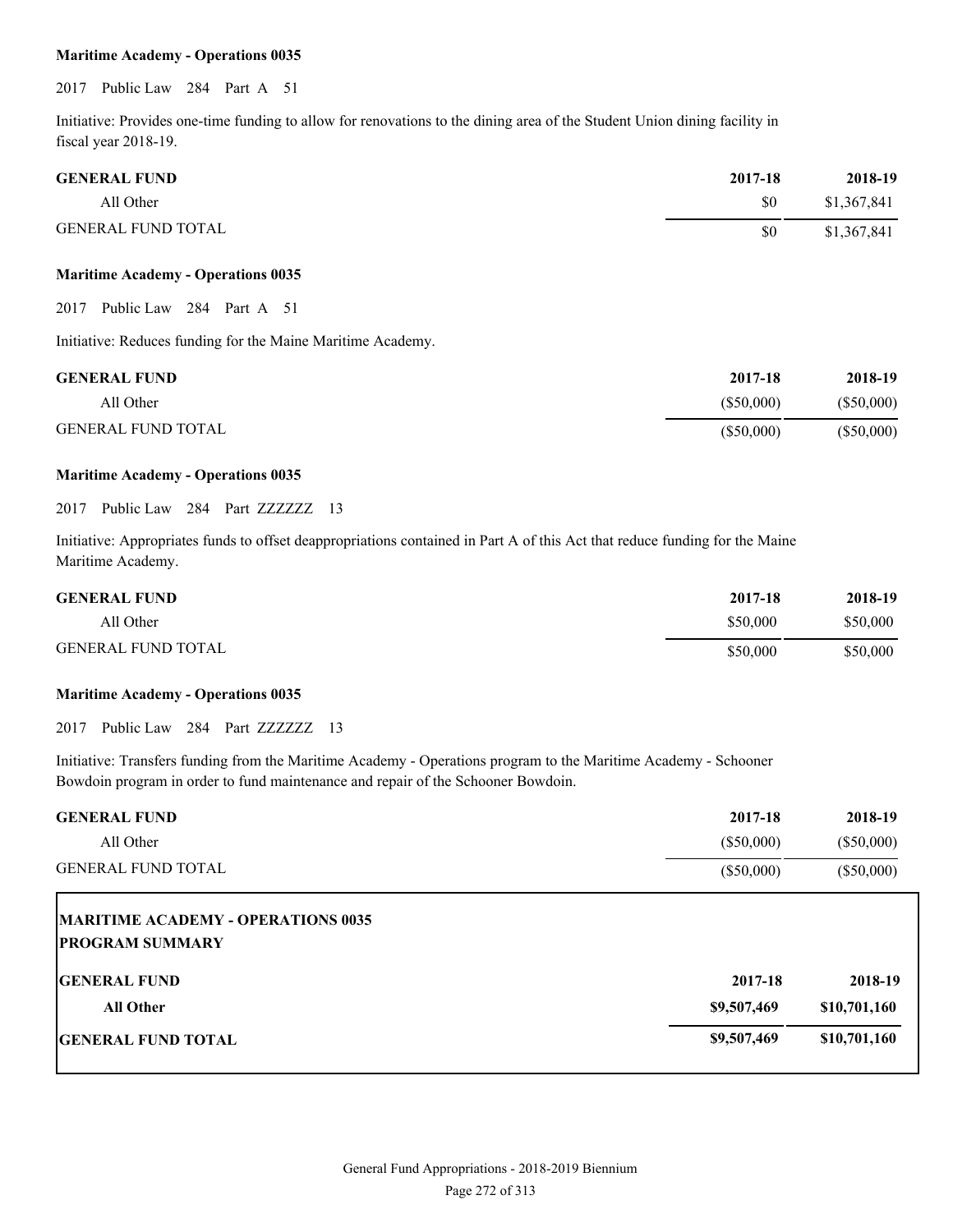### **Maritime Academy - Schooner Bowdoin Z253**

2017 Public Law 284 Part ZZZZZZZ 13

Initiative: Transfers funding from the Maritime Academy - Operations program to the Maritime Academy - Schooner Bowdoin program in order to fund maintenance and repair of the Schooner Bowdoin.

| 2017-18     | 2018-19      |
|-------------|--------------|
| \$50,000    | \$50,000     |
| \$50,000    | \$50,000     |
|             |              |
|             |              |
| 2017-18     | 2018-19      |
| \$50,000    | \$50,000     |
| \$50,000    | \$50,000     |
|             |              |
| 2017-18     | 2018-19      |
| \$9,557,469 | \$10,751,160 |
| \$9,557,469 | \$10,751,160 |
|             |              |

## **MUNICIPAL BOND BANK, MAINE**

#### **Maine Municipal Bond Bank - Maine Rural Water Association 0699**

2017 Public Law 284 Part A 52

Initiative: BASELINE BUDGET

Г

| <b>GENERAL FUND</b>       | 2017-18  | 2018-19  |
|---------------------------|----------|----------|
| All Other                 | \$69,331 | \$69,331 |
| <b>GENERAL FUND TOTAL</b> | \$69,331 | \$69,331 |

| <b>MAINE MUNICIPAL BOND BANK - MAINE RURAL WATER ASSOCIATION 0699</b><br><b>PROGRAM SUMMARY</b> |          |          |
|-------------------------------------------------------------------------------------------------|----------|----------|
| <b>GENERAL FUND</b>                                                                             | 2017-18  | 2018-19  |
| <b>All Other</b>                                                                                | \$69,331 | \$69,331 |
| <b>IGENERAL FUND TOTAL</b>                                                                      | \$69,331 | \$69,331 |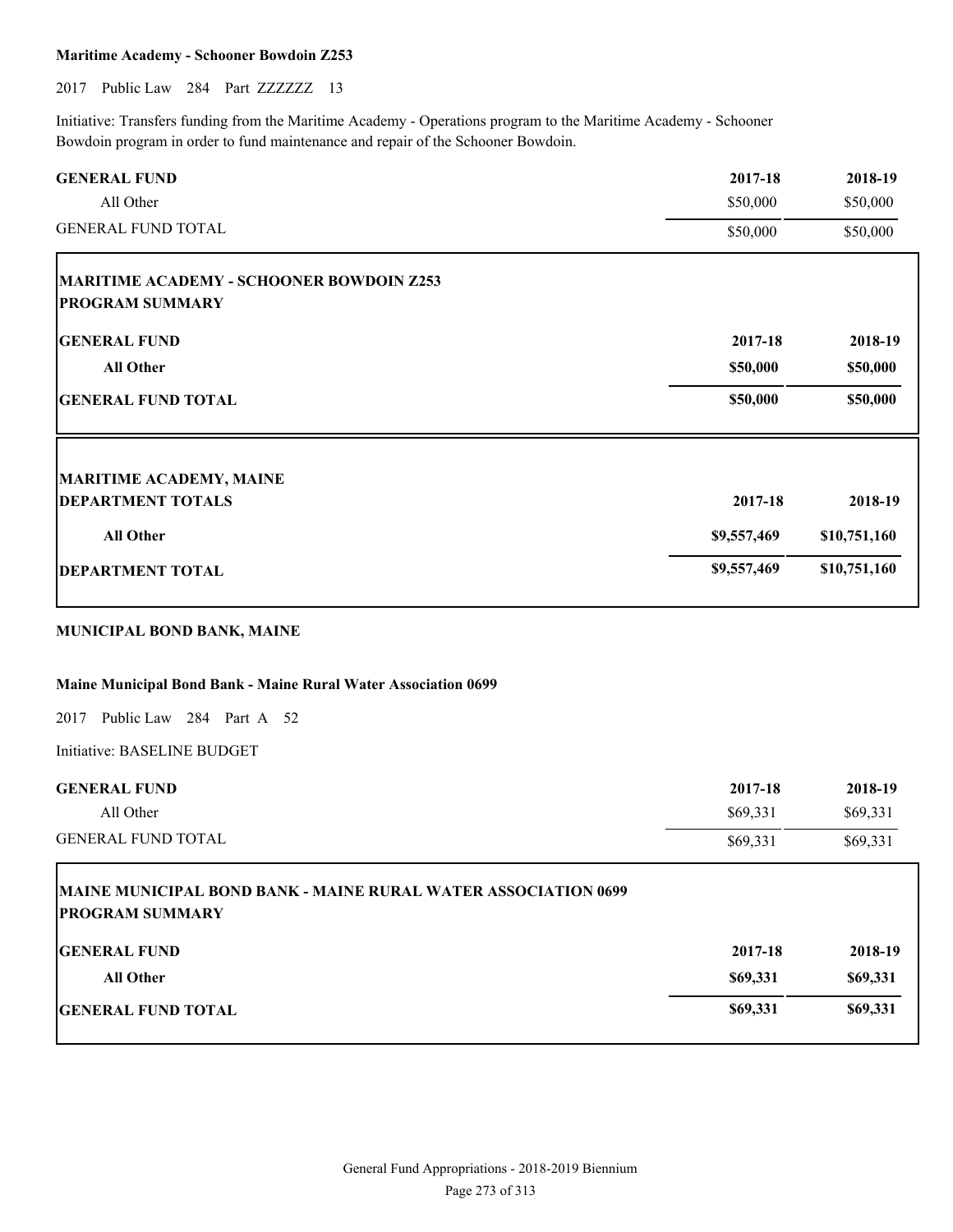| MUNICIPAL BOND BANK, MAINE |          |          |
|----------------------------|----------|----------|
| <b>DEPARTMENT TOTALS</b>   | 2017-18  | 2018-19  |
| All Other                  | \$69,331 | \$69,331 |
| <b>DEPARTMENT TOTAL</b>    | \$69,331 | \$69,331 |

### **MUSEUM, MAINE STATE**

#### **Maine State Museum 0180**

2017 Public Law 284 Part A 53

Initiative: BASELINE BUDGET

| <b>GENERAL FUND</b>           | 2017-18     | 2018-19     |
|-------------------------------|-------------|-------------|
| POSITIONS - LEGISLATIVE COUNT | 19 000      | 19.000      |
| Personal Services             | \$1,564,446 | \$1,605,579 |
| All Other                     | \$164.756   | \$164,756   |
| <b>GENERAL FUND TOTAL</b>     | \$1,729,202 | \$1,770,335 |

#### **Maine State Museum 0180**

2017 Public Law 284 Part A 53

Initiative: Provides funding to meet the current rates established by the Department of Administrative and Financial Services, Office of Information Technology.

| <b>GENERAL FUND</b>       | 2017-18  | 2018-19  |
|---------------------------|----------|----------|
| All Other                 | \$32,292 | \$35,707 |
| <b>GENERAL FUND TOTAL</b> | \$32,292 | \$35,707 |

#### **Maine State Museum 0180**

2017 Public Law 284 Part X 3

Initiative: Reduces funding to reflect projected savings from an increase in the attrition rate from 1.6% to 5% for fiscal years 2017-18 and 2018-19.

| <b>GENERAL FUND</b>       | 2017-18    | 2018-19   |
|---------------------------|------------|-----------|
| Personal Services         | (S44.645)  | (S45,574) |
| <b>GENERAL FUND TOTAL</b> | (S44, 645) | (S45,574) |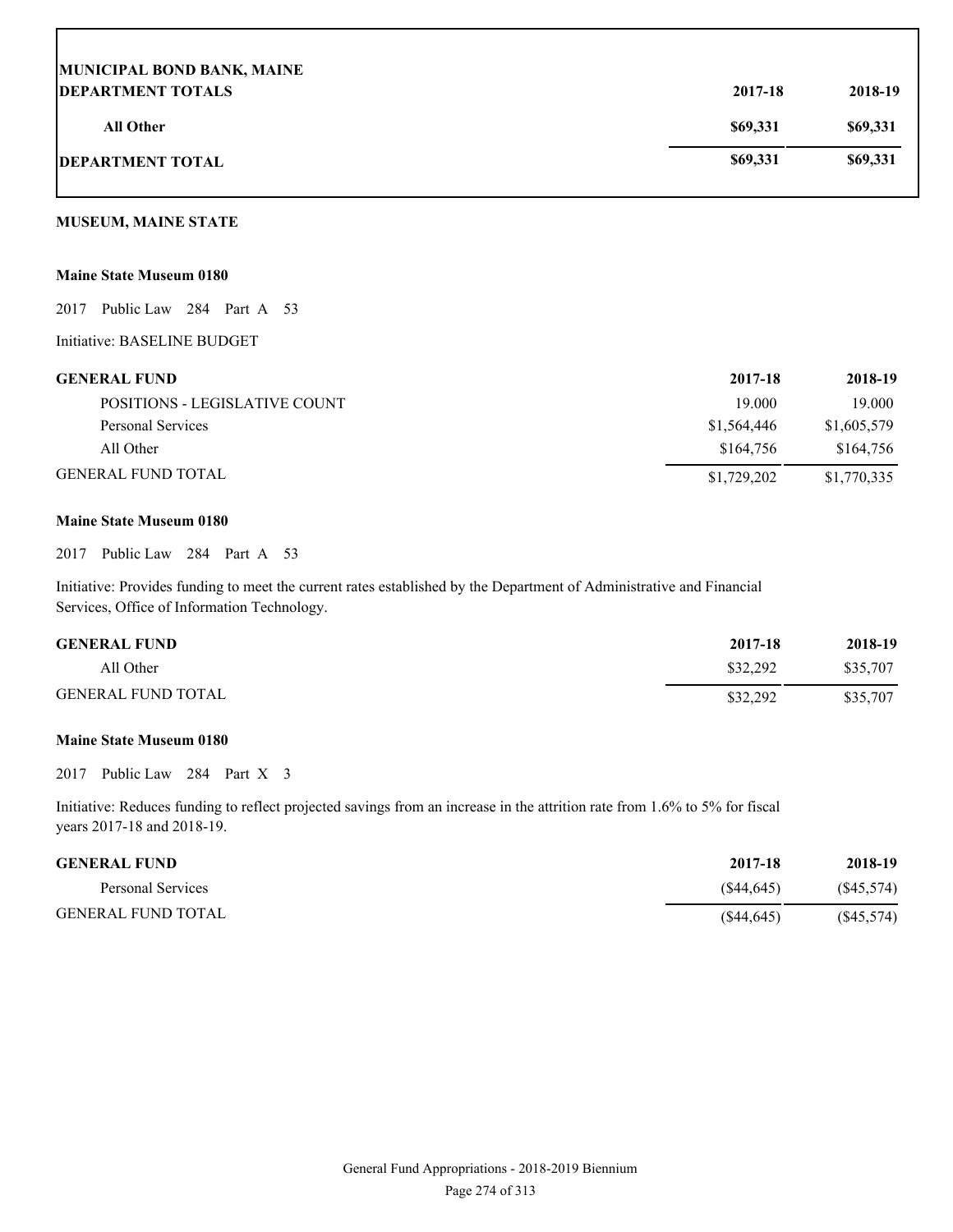| 2017-18     | 2018-19     |
|-------------|-------------|
| 19.000      | 19.000      |
| \$1,519,801 | \$1,560,005 |
| \$197,048   | \$200,463   |
| \$1,716,849 | \$1,760,468 |
|             |             |
| 2017-18     | 2018-19     |
| 19.000      | 19.000      |
| \$1,519,801 | \$1,560,005 |
|             | \$200,463   |
| \$197,048   |             |
|             |             |

## **NEW ENGLAND INTERSTATE WATER POLLUTION CONTROL COMMISSION**

### **Maine Joint Environmental Training Coordinating Committee 0980**

2017 Public Law 284 Part A 54

Initiative: BASELINE BUDGET

| <b>GENERAL FUND</b>       | 2017-18 | 2018-19 |
|---------------------------|---------|---------|
| All Other                 | \$7.950 | \$7,950 |
| <b>GENERAL FUND TOTAL</b> | \$7.950 | \$7,950 |

## **Maine Joint Environmental Training Coordinating Committee 0980**

2017 Public Law 284 Part ZZZZZZZ 14

Initiative: Increases funding for continuing education and training programs.

| <b>GENERAL FUND</b>       | 2017-18  | 2018-19  |
|---------------------------|----------|----------|
| All Other                 | \$20,000 | \$20,000 |
| <b>GENERAL FUND TOTAL</b> | \$20,000 | \$20,000 |

# **MAINE JOINT ENVIRONMENTAL TRAINING COORDINATING COMMITTEE 0980 PROGRAM SUMMARY GENERAL FUND 2017-18 2018-19**

| All Other                 | \$27,950 | \$27,950 |
|---------------------------|----------|----------|
| <b>GENERAL FUND TOTAL</b> | \$27,950 | \$27,950 |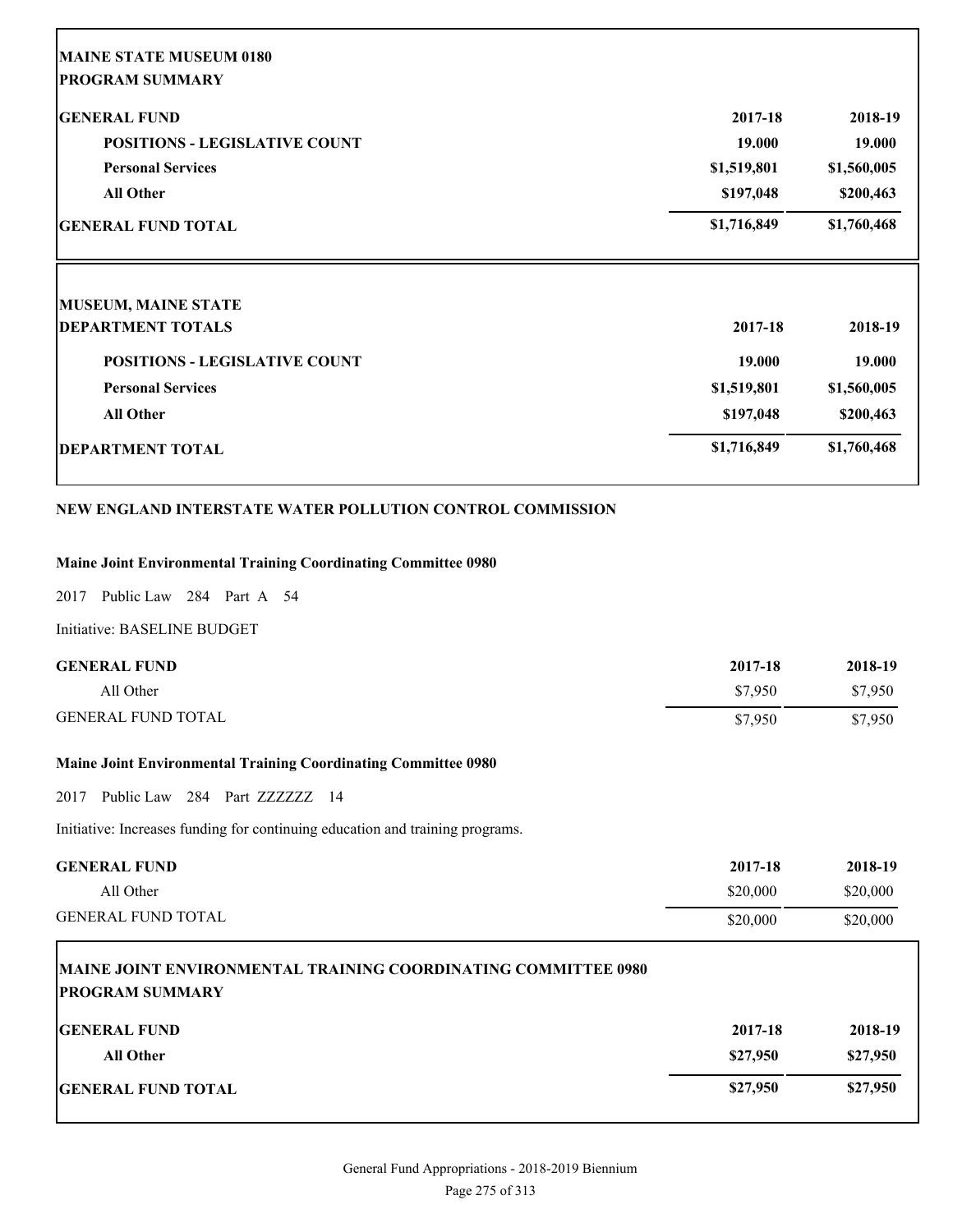| <b>DEPARTMENT TOTALS</b>                               | 2017-18   | 2018-19<br>\$27,950<br>\$27,950 |
|--------------------------------------------------------|-----------|---------------------------------|
| <b>All Other</b>                                       | \$27,950  |                                 |
| <b>DEPARTMENT TOTAL</b>                                | \$27,950  |                                 |
| PINE TREE LEGAL ASSISTANCE                             |           |                                 |
| <b>Legal Assistance 0553</b>                           |           |                                 |
| 2017 Public Law 284 Part A 55                          |           |                                 |
| Initiative: BASELINE BUDGET                            |           |                                 |
| <b>GENERAL FUND</b>                                    | 2017-18   | 2018-19                         |
| All Other                                              | \$500,000 | \$500,000                       |
| <b>GENERAL FUND TOTAL</b>                              | \$500,000 | \$500,000                       |
| <b>LEGAL ASSISTANCE 0553</b>                           |           |                                 |
| <b>PROGRAM SUMMARY</b>                                 |           |                                 |
| <b>GENERAL FUND</b>                                    | 2017-18   | 2018-19                         |
| <b>All Other</b>                                       | \$500,000 | \$500,000                       |
| <b>GENERAL FUND TOTAL</b>                              | \$500,000 | \$500,000                       |
|                                                        |           |                                 |
| PINE TREE LEGAL ASSISTANCE<br><b>DEPARTMENT TOTALS</b> | 2017-18   | 2018-19                         |
|                                                        |           |                                 |
| All Other                                              | \$500,000 | \$500,000                       |
| <b>DEPARTMENT TOTAL</b>                                | \$500,000 | \$500,000                       |

## **POTATO BOARD, MAINE**

## **Potato Board 0429**

2017 Public Law 284 Part A 56

Initiative: BASELINE BUDGET

| <b>GENERAL FUND</b>       | 2017-18   | 2018-19   |
|---------------------------|-----------|-----------|
| All Other                 | \$160.902 | \$160,902 |
| <b>GENERAL FUND TOTAL</b> | \$160.902 | \$160,902 |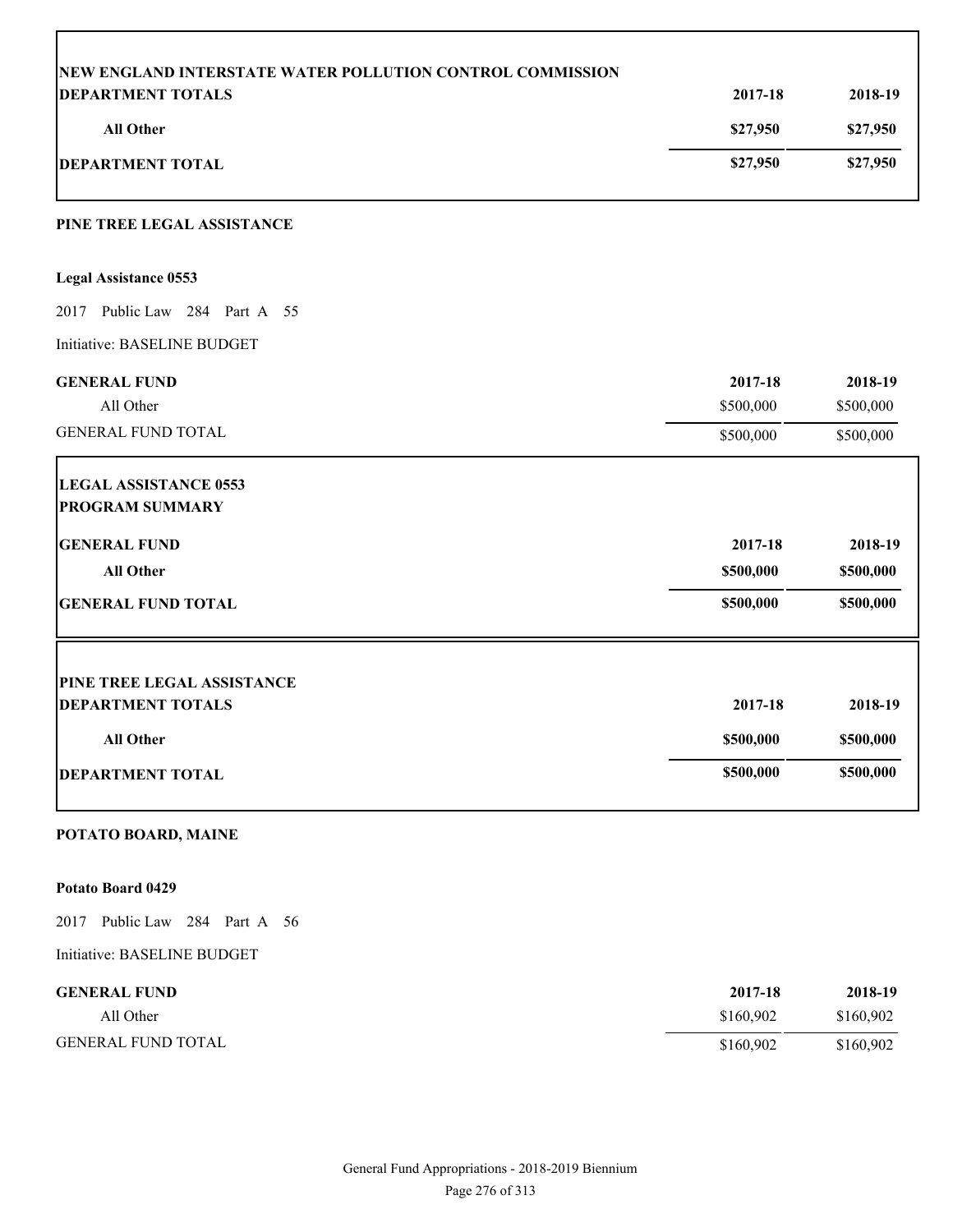| <b>GENERAL FUND</b>                                         | 2017-18   | 2018-19   |
|-------------------------------------------------------------|-----------|-----------|
| <b>All Other</b>                                            | \$160,902 | \$160,902 |
| <b>GENERAL FUND TOTAL</b>                                   | \$160,902 | \$160,902 |
| <b>POTATO BOARD, MAINE</b>                                  |           |           |
| <b>DEPARTMENT TOTALS</b>                                    | 2017-18   | 2018-19   |
| <b>All Other</b>                                            | \$160,902 | \$160,902 |
| <b>DEPARTMENT TOTAL</b>                                     | \$160,902 | \$160,902 |
| PROGRAM EVALUATION AND GOVERNMENT ACCOUNTABILITY, OFFICE OF |           |           |

2017 Public Law 284 Part A 58

Initiative: BASELINE BUDGET

Г

Г

| <b>GENERAL FUND</b>           | 2017-18     | 2018-19     |
|-------------------------------|-------------|-------------|
| POSITIONS - LEGISLATIVE COUNT | 9.000       | 9.000       |
| Personal Services             | \$1,142,736 | \$1,166,795 |
| All Other                     | \$149.088   | \$149,088   |
| <b>GENERAL FUND TOTAL</b>     | \$1,291,824 | \$1,315,883 |

| <b>OFFICE OF PROGRAM EVALUATION AND GOVERNMENT ACCOUNTABILITY 0976</b><br> PROGRAM SUMMARY |             |             |
|--------------------------------------------------------------------------------------------|-------------|-------------|
| <b>GENERAL FUND</b>                                                                        | 2017-18     | 2018-19     |
| <b>POSITIONS - LEGISLATIVE COUNT</b>                                                       | 9.000       | 9.000       |
| <b>Personal Services</b>                                                                   | \$1,142,736 | \$1,166,795 |
| <b>All Other</b>                                                                           | \$149,088   | \$149,088   |
| <b>GENERAL FUND TOTAL</b>                                                                  | \$1,291,824 | \$1,315,883 |
| PROGRAM EVALUATION AND GOVERNMENT ACCOUNTABILITY, OFFICE OF                                |             |             |
| <b>DEPARTMENT TOTALS</b>                                                                   | 2017-18     | 2018-19     |
| <b>POSITIONS - LEGISLATIVE COUNT</b>                                                       | 9.000       | 9.000       |
| <b>Personal Services</b>                                                                   | \$1,142,736 | \$1,166,795 |
| <b>All Other</b>                                                                           | \$149,088   | \$149,088   |
| <b> DEPARTMENT TOTAL</b>                                                                   | \$1,291,824 | \$1,315,883 |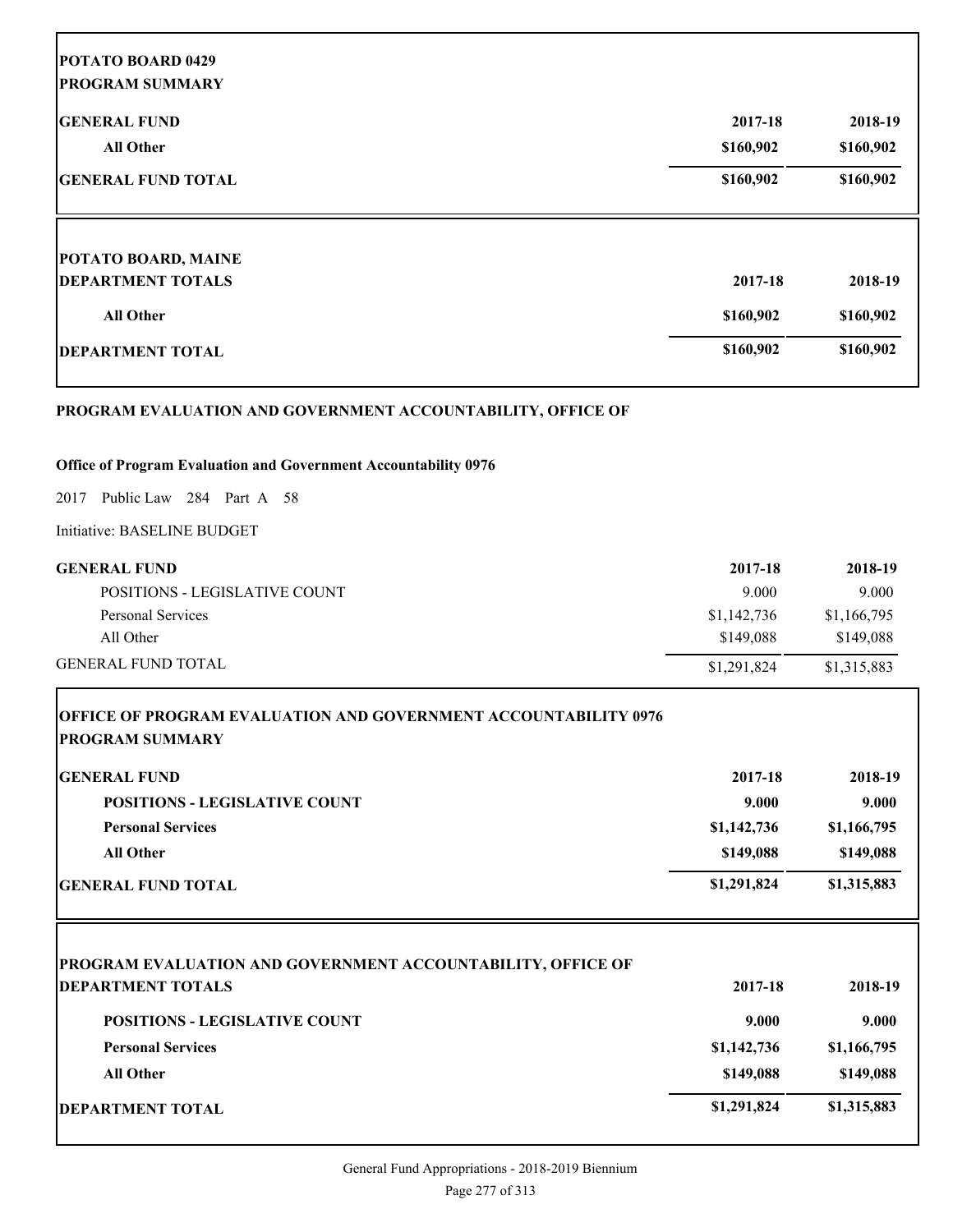## **PROPERTY TAX REVIEW, STATE BOARD OF**

## **Property Tax Review - State Board of 0357**

2017 Public Law 284 Part A 59

Initiative: BASELINE BUDGET

| <b>GENERAL FUND</b>                              | 2017-18  | 2018-19  |
|--------------------------------------------------|----------|----------|
| Personal Services                                | \$6,000  | \$6,000  |
| All Other<br><b>GENERAL FUND TOTAL</b>           | \$80,565 | \$80,565 |
|                                                  | \$86,565 | \$86,565 |
| <b>PROPERTY TAX REVIEW - STATE BOARD OF 0357</b> |          |          |
| <b>PROGRAM SUMMARY</b>                           |          |          |
| <b>GENERAL FUND</b>                              | 2017-18  | 2018-19  |
| <b>Personal Services</b>                         | \$6,000  | \$6,000  |
| All Other                                        | \$80,565 | \$80,565 |
| <b>GENERAL FUND TOTAL</b>                        | \$86,565 | \$86,565 |
| <b>PROPERTY TAX REVIEW, STATE BOARD OF</b>       |          |          |
| <b>DEPARTMENT TOTALS</b>                         | 2017-18  | 2018-19  |
| <b>Personal Services</b>                         | \$6,000  | \$6,000  |
| <b>All Other</b>                                 | \$80,565 | \$80,565 |
| <b>DEPARTMENT TOTAL</b>                          | \$86,565 | \$86,565 |
|                                                  |          |          |

## **PUBLIC BROADCASTING CORPORATION, MAINE**

## **Maine Public Broadcasting Corporation 0033**

2017 Public Law 284 Part A 60

Initiative: BASELINE BUDGET

| <b>GENERAL FUND</b>       | 2017-18     | 2018-19     |
|---------------------------|-------------|-------------|
| All Other                 | \$1,500,000 | \$1,500,000 |
| <b>GENERAL FUND TOTAL</b> | \$1,500,000 | \$1,500,000 |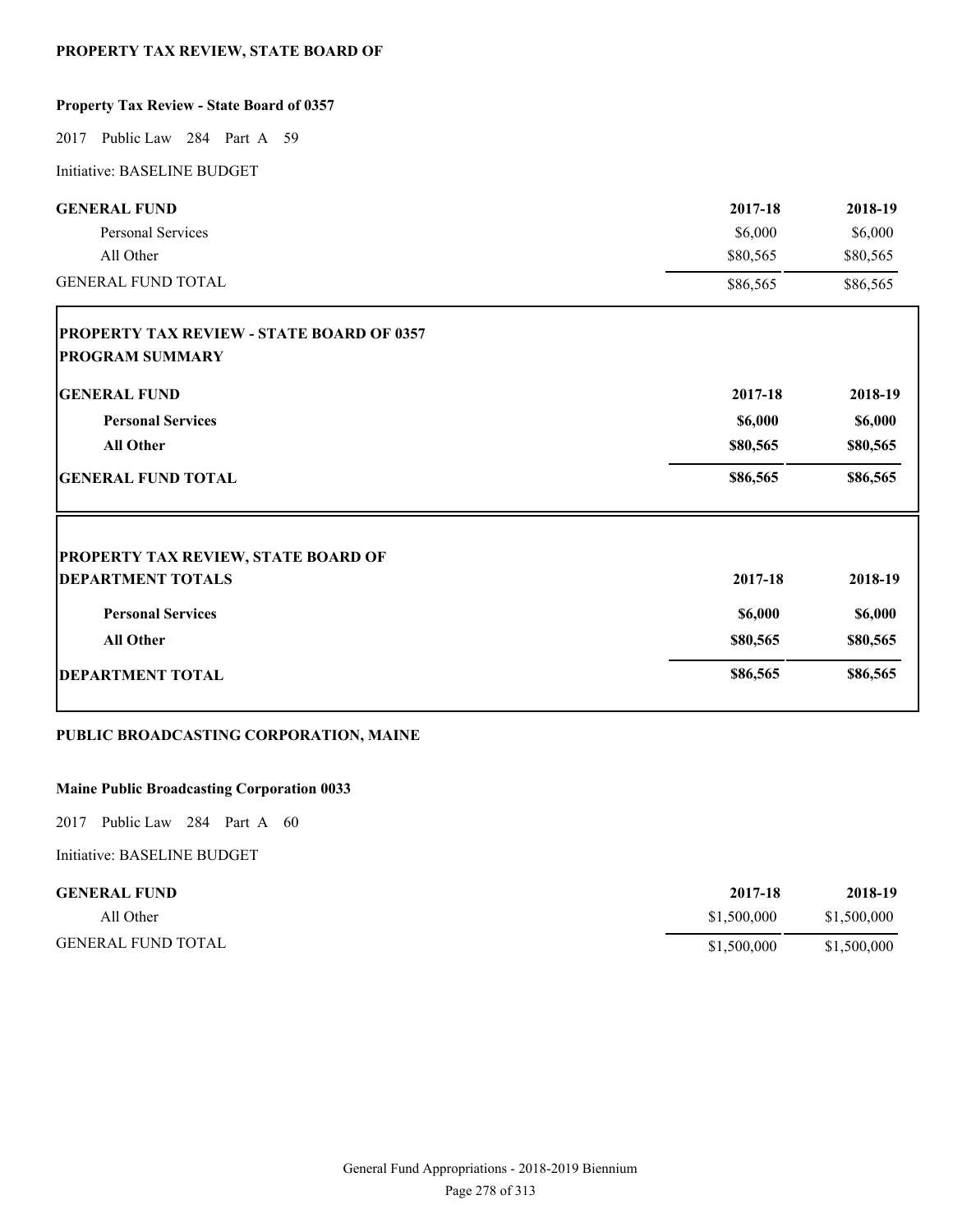| MAINE PUBLIC BROADCASTING CORPORATION 0033<br><b>PROGRAM SUMMARY</b>                                                                                                                                                                                                                                                                                              |                        |                        |
|-------------------------------------------------------------------------------------------------------------------------------------------------------------------------------------------------------------------------------------------------------------------------------------------------------------------------------------------------------------------|------------------------|------------------------|
| <b>GENERAL FUND</b><br><b>All Other</b>                                                                                                                                                                                                                                                                                                                           | 2017-18<br>\$1,500,000 | 2018-19<br>\$1,500,000 |
| <b>GENERAL FUND TOTAL</b>                                                                                                                                                                                                                                                                                                                                         | \$1,500,000            | \$1,500,000            |
| PUBLIC BROADCASTING CORPORATION, MAINE                                                                                                                                                                                                                                                                                                                            |                        |                        |
| <b>DEPARTMENT TOTALS</b>                                                                                                                                                                                                                                                                                                                                          | 2017-18                | 2018-19                |
| <b>All Other</b>                                                                                                                                                                                                                                                                                                                                                  | \$1,500,000            | \$1,500,000            |
| <b>DEPARTMENT TOTAL</b>                                                                                                                                                                                                                                                                                                                                           | \$1,500,000            | \$1,500,000            |
| PUBLIC SAFETY, DEPARTMENT OF                                                                                                                                                                                                                                                                                                                                      |                        |                        |
| <b>Administration - Public Safety 0088</b>                                                                                                                                                                                                                                                                                                                        |                        |                        |
| Public Law 284 Part A 61<br>2017                                                                                                                                                                                                                                                                                                                                  |                        |                        |
| Initiative: BASELINE BUDGET                                                                                                                                                                                                                                                                                                                                       |                        |                        |
| <b>GENERAL FUND</b>                                                                                                                                                                                                                                                                                                                                               | 2017-18                | 2018-19                |
| POSITIONS - LEGISLATIVE COUNT                                                                                                                                                                                                                                                                                                                                     | 2.000                  | 2.000                  |
| <b>Personal Services</b>                                                                                                                                                                                                                                                                                                                                          | \$204,919              | \$208,130              |
| All Other                                                                                                                                                                                                                                                                                                                                                         | \$1,271,876            | \$1,271,876            |
| <b>GENERAL FUND TOTAL</b>                                                                                                                                                                                                                                                                                                                                         | \$1,476,795            | \$1,480,006            |
| <b>Administration - Public Safety 0088</b>                                                                                                                                                                                                                                                                                                                        |                        |                        |
| 2017 Public Law 284 Part A 61                                                                                                                                                                                                                                                                                                                                     |                        |                        |
| Initiative: Provides funding for general and administrative costs.                                                                                                                                                                                                                                                                                                |                        |                        |
| <b>GENERAL FUND</b>                                                                                                                                                                                                                                                                                                                                               | 2017-18                | 2018-19                |
| All Other                                                                                                                                                                                                                                                                                                                                                         | \$116,356              | \$136,814              |
| <b>GENERAL FUND TOTAL</b>                                                                                                                                                                                                                                                                                                                                         | \$116,356              | \$136,814              |
| <b>Administration - Public Safety 0088</b>                                                                                                                                                                                                                                                                                                                        |                        |                        |
| Public Law 284 Part A 61<br>2017                                                                                                                                                                                                                                                                                                                                  |                        |                        |
| Initiative: Provides Personal Services funding for the approved reorganization of one Office Associate II position to a<br>Senior Contract/Grant Specialist position in the Highway Safety DPS program, Federal Expenditures Fund; provides All<br>Other funding for DICAP costs in the Public Safety Administration program, General Fund; and reduces All Other |                        |                        |

funding for costs no longer needed to support the position in the Highway Safety DPS program, Highway Fund.

| <b>GENERAL FUND</b>       | 2017-18 | 2018-19 |
|---------------------------|---------|---------|
| All Other                 | \$6.266 | \$6,393 |
| <b>GENERAL FUND TOTAL</b> | \$6,266 | \$6,393 |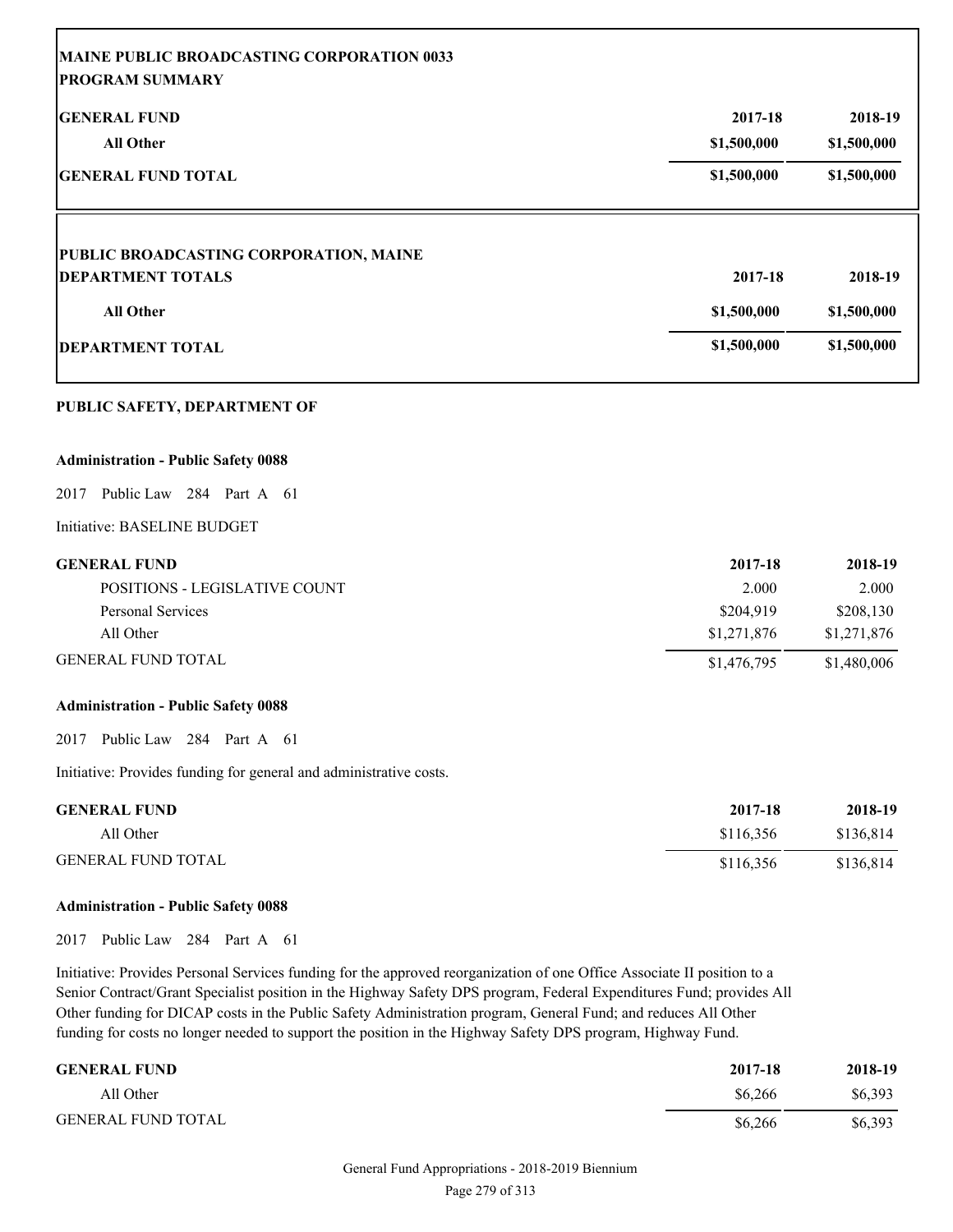#### **Administration - Public Safety 0088**

2017 Public Law 284 Part A 61

Initiative: Provides funding for the Department of Administrative and Financial Services, Office of Information Technology increase in technology costs.

| <b>GENERAL FUND</b>       | 2017-18 | 2018-19 |
|---------------------------|---------|---------|
| All Other                 | \$273   | \$273   |
| <b>GENERAL FUND TOTAL</b> | \$273   | \$273   |

#### **Administration - Public Safety 0088**

2017 Public Law 284 Part A 61

Initiative: Eliminates drug treatment grant funding.

| <b>GENERAL FUND</b>       | 2017-18      | 2018-19       |
|---------------------------|--------------|---------------|
| All Other                 | (S1.050.000) | (S1,050,000)  |
| <b>GENERAL FUND TOTAL</b> | (S1,050,000) | (\$1,050,000) |

#### **Administration - Public Safety 0088**

2017 Public Law 284 Part X 3

Initiative: Reduces funding to reflect projected savings from an increase in the attrition rate from 1.6% to 5% for fiscal years 2017-18 and 2018-19.

| <b>GENERAL FUND</b>       | 2017-18    | 2018-19    |
|---------------------------|------------|------------|
| Personal Services         | (S10.117)  | (S10, 279) |
| <b>GENERAL FUND TOTAL</b> | (S10, 117) | (\$10,279) |

#### **Administration - Public Safety 0088**

2017 Public Law 284 Part ZZZZZZZ 15

Initiative: Deappropriates funds to offset appropriations contained in Part A of this Act that provide Personal Services funding for the approved reorganization of one Office Associate II position to a Senior Contract/Grant Specialist position in the Highway Safety DPS program, Federal Expenditures Fund; provide All Other funding for DICAP costs in the Public Safety Administration program, General Fund; and reduce All Other funding for costs no longer needed to support the position in the Highway Safety DPS program, Highway Fund.

| <b>GENERAL FUND</b>       | 2017-18     | 2018-19     |
|---------------------------|-------------|-------------|
| All Other                 | (S6, 266)   | $(\$6,393)$ |
| <b>GENERAL FUND TOTAL</b> | $(\$6,266)$ | $(\$6,393)$ |

#### **Administration - Public Safety 0088**

2017 Public Law 284 Part ZZZZZZZ 15

Initiative: Appropriates funds to partially offset a deappropriation contained in Part A of this Act that eliminates drug treatment grant funding.

| <b>GENERAL FUND</b> | 2017-18 | 2018-19   |
|---------------------|---------|-----------|
| All Other           | \$0     | \$500,000 |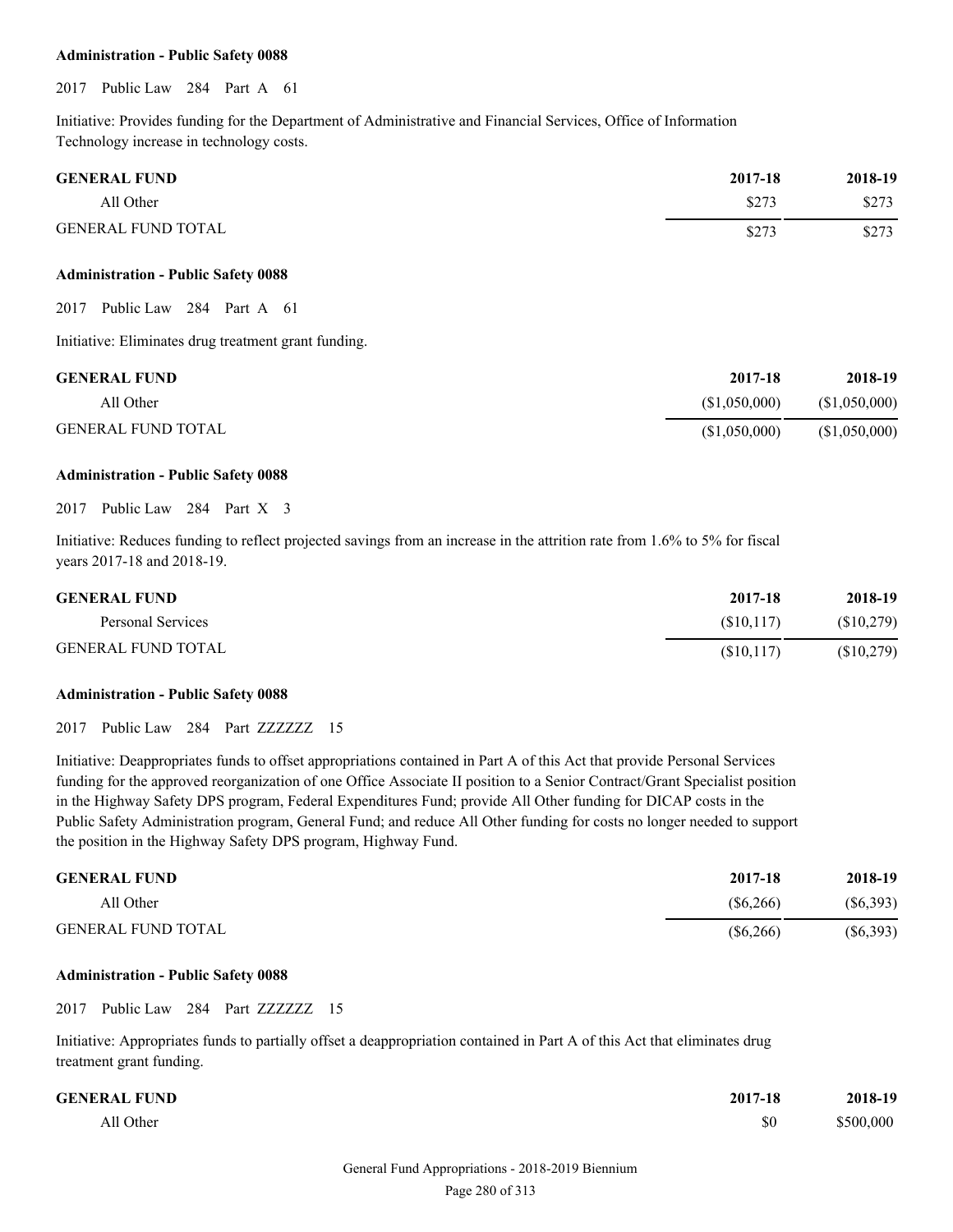| <b>GENERAL FUND TOTAL</b>                                    | \$0       | \$500,000   |
|--------------------------------------------------------------|-----------|-------------|
| <b>ADMINISTRATION - PUBLIC SAFETY 0088</b>                   |           |             |
| <b>PROGRAM SUMMARY</b>                                       |           |             |
| <b>GENERAL FUND</b>                                          | 2017-18   | 2018-19     |
| <b>POSITIONS - LEGISLATIVE COUNT</b>                         | 2.000     | 2.000       |
| <b>Personal Services</b>                                     | \$194,802 | \$197,851   |
| <b>All Other</b>                                             | \$338,505 | \$858,963   |
| <b>GENERAL FUND TOTAL</b>                                    | \$533,307 | \$1,056,814 |
| <b>Background Checks - Certified Nursing Assistants 0992</b> |           |             |
| Public Law 284 Part A 61<br>2017                             |           |             |
| Initiative: BASELINE BUDGET                                  |           |             |
| <b>GENERAL FUND</b>                                          | 2017-18   | 2018-19     |
| POSITIONS - LEGISLATIVE COUNT                                | 1.000     | 1.000       |
| <b>Personal Services</b>                                     | \$78,696  | \$79,536    |
| All Other                                                    | \$11,683  | \$11,683    |

## GENERAL FUND TOTAL \$90,379 \$91,219

## **Background Checks - Certified Nursing Assistants 0992**

2017 Public Law 284 Part A 61

Initiative: Provides funding for the Department of Administrative and Financial Services, Office of Information Technology increase in technology costs.

| <b>GENERAL FUND</b>       | 2017-18 | 2018-19 |
|---------------------------|---------|---------|
| All Other                 | \$408   | \$408   |
| <b>GENERAL FUND TOTAL</b> | \$408   | \$408   |

#### **Background Checks - Certified Nursing Assistants 0992**

2017 Public Law 284 Part X 3

Initiative: Reduces funding to reflect projected savings from an increase in the attrition rate from 1.6% to 5% for fiscal years 2017-18 and 2018-19.

| <b>GENERAL FUND</b>       | 2017-18   | 2018-19   |
|---------------------------|-----------|-----------|
| Personal Services         | (S2.155)  | (S2, 158) |
| <b>GENERAL FUND TOTAL</b> | (S2, 155) | (\$2,158) |

#### **Background Checks - Certified Nursing Assistants 0992**

2017 Public Law 383

Initiative: Provides funding for an approved reclassification of one Identification Specialist II position to a State Bureau of Identification Specialist position.

**GENERAL FUND 2017-18 2018-19**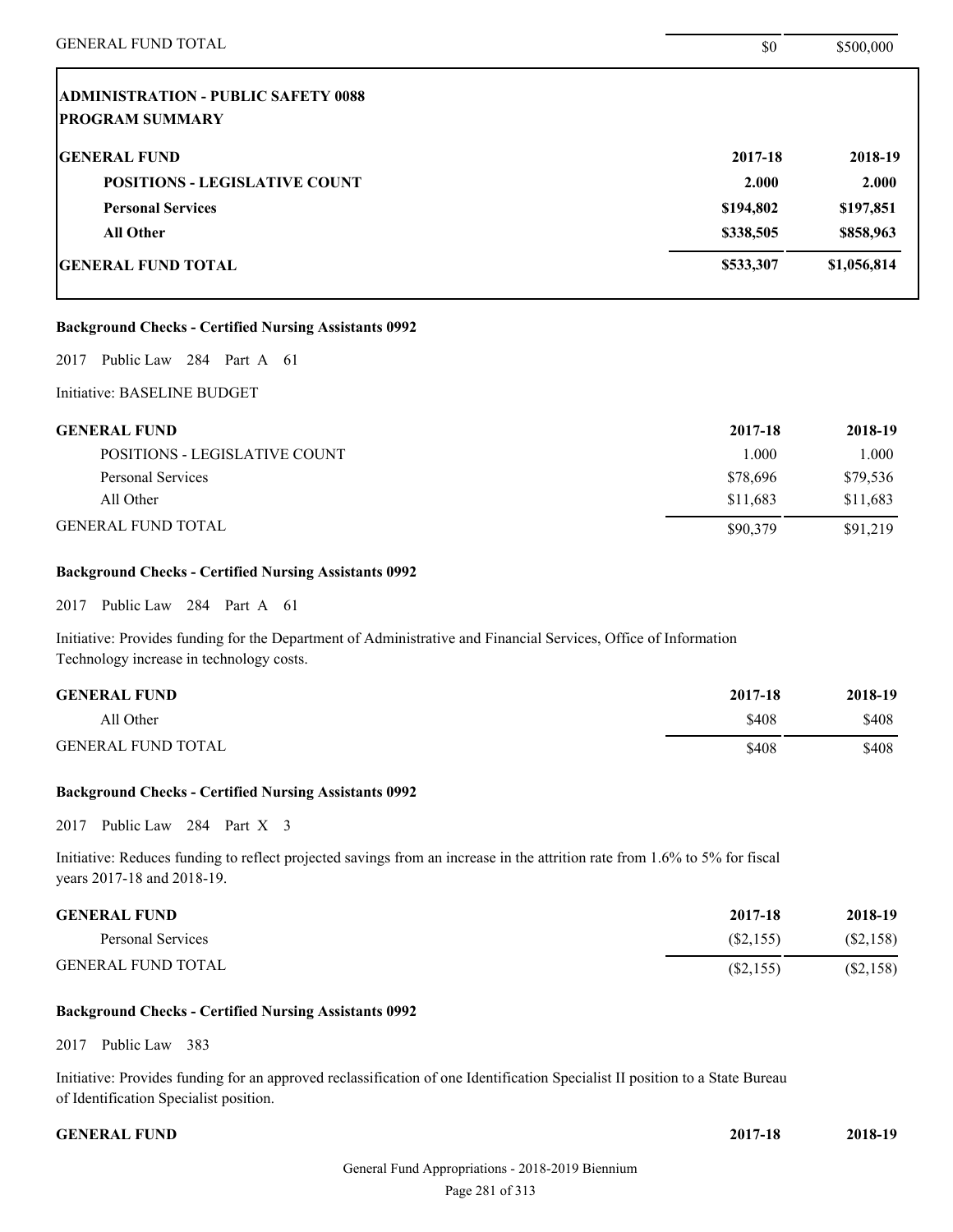| <b>Personal Services</b>                                                               | \$1,707  | \$6,829  |
|----------------------------------------------------------------------------------------|----------|----------|
| <b>GENERAL FUND TOTAL</b>                                                              | \$1,707  | \$6,829  |
| <b>BACKGROUND CHECKS - CERTIFIED NURSING ASSISTANTS 0992</b><br><b>PROGRAM SUMMARY</b> |          |          |
| <b>GENERAL FUND</b>                                                                    | 2017-18  | 2018-19  |
| <b>POSITIONS - LEGISLATIVE COUNT</b>                                                   | 1.000    | 1.000    |
| <b>Personal Services</b>                                                               | \$78,248 | \$84,207 |
| <b>All Other</b>                                                                       | \$12,091 | \$12,091 |
| <b>GENERAL FUND TOTAL</b>                                                              | \$90,339 | \$96,298 |
| <b>Capitol Police - Bureau of 0101</b>                                                 |          |          |
| Public Law 284 Part A 61<br>2017                                                       |          |          |
| Initiative: BASELINE BUDGET                                                            |          |          |

| <b>GENERAL FUND</b>           | 2017-18     | 2018-19     |
|-------------------------------|-------------|-------------|
| POSITIONS - LEGISLATIVE COUNT | 14.500      | 14.500      |
| Personal Services             | \$1,108,580 | \$1,133,099 |
| All Other                     | \$71.039    | \$71.039    |
| <b>GENERAL FUND TOTAL</b>     | \$1,179,619 | \$1,204,138 |

## **Capitol Police - Bureau of 0101**

2017 Public Law 284 Part A 61

Initiative: Establishes one Office Associate II position and provides funding in All Other to support the position.

| <b>GENERAL FUND</b>           | 2017-18  | 2018-19  |
|-------------------------------|----------|----------|
| POSITIONS - LEGISLATIVE COUNT | 1.000    | 1.000    |
| Personal Services             | \$62,423 | \$65,587 |
| All Other                     | \$2.542  | \$2,542  |
| <b>GENERAL FUND TOTAL</b>     | \$64,965 | \$68,129 |

## **Capitol Police - Bureau of 0101**

2017 Public Law 284 Part A 61

Initiative: Provides funding for the approved reclassification of one Capitol Police Sergeant position to a Capitol Police Lieutenant position.

| <b>GENERAL FUND</b>       | 2017-18 | 2018-19 |
|---------------------------|---------|---------|
| Personal Services         | \$9.556 | \$9,569 |
| <b>GENERAL FUND TOTAL</b> | \$9.556 | \$9,569 |

### **Capitol Police - Bureau of 0101**

2017 Public Law 284 Part A 61

Initiative: Provides funding to purchase ammunition.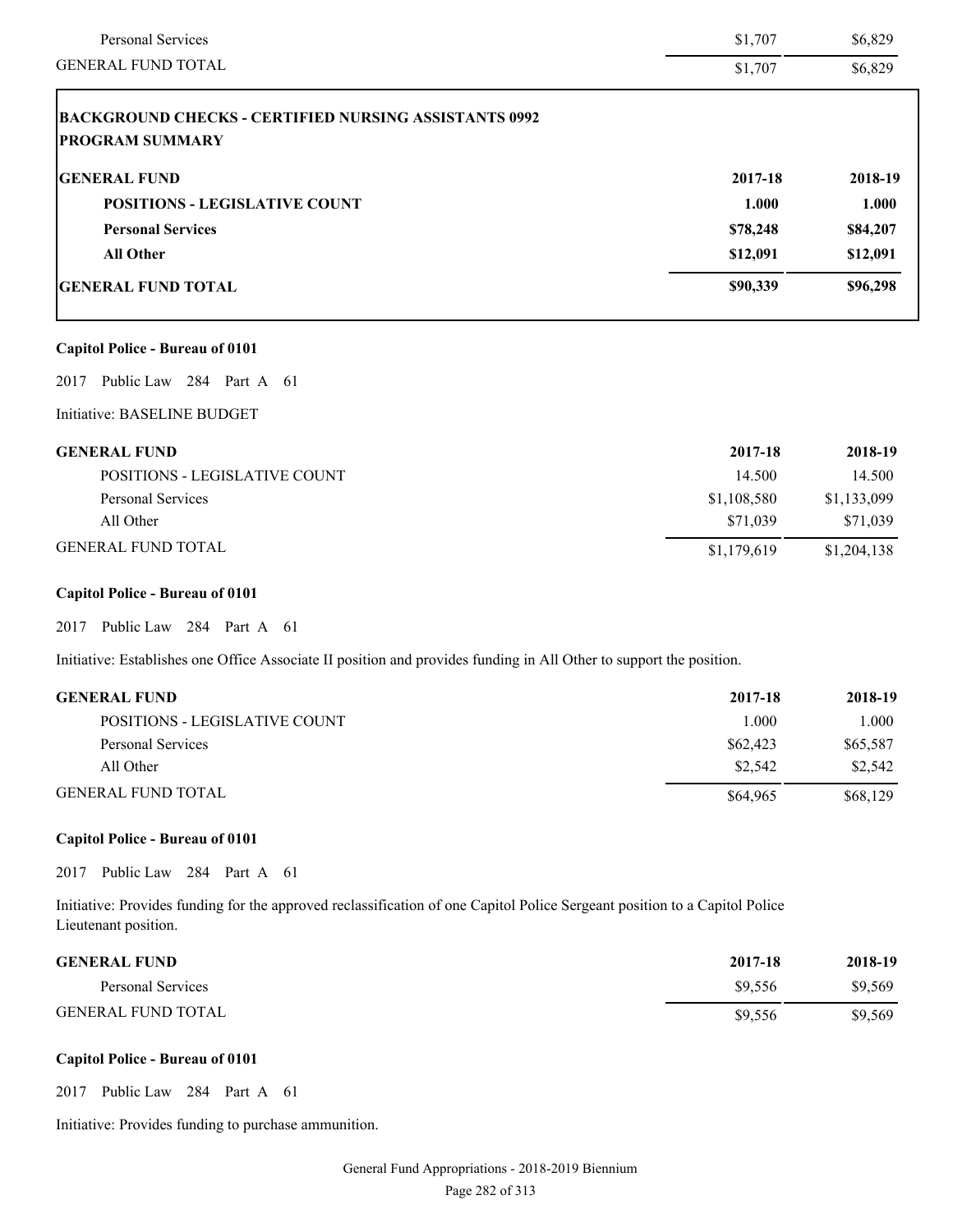| <b>GENERAL FUND</b>       | 2017-18 | 2018-19 |
|---------------------------|---------|---------|
| All Other                 | \$3,000 | \$3,000 |
| <b>GENERAL FUND TOTAL</b> | \$3,000 | \$3,000 |

#### **Capitol Police - Bureau of 0101**

#### 2017 Public Law 284 Part A 61

Initiative: Provides funding for the increased cost in the monthly lease of 3 vehicles that were upgraded to newer models and one vehicle that had a change in rates.

| <b>GENERAL FUND</b>       | 2017-18 | 2018-19 |
|---------------------------|---------|---------|
| All Other                 | \$5.152 | \$5,152 |
| <b>GENERAL FUND TOTAL</b> | \$5.152 | \$5,152 |

#### **Capitol Police - Bureau of 0101**

#### 2017 Public Law 284 Part A 61

Initiative: Provides funding for the lease of new vehicles from Central Fleet to replace older models.

| <b>GENERAL FUND</b>       | 2017-18  | 2018-19  |
|---------------------------|----------|----------|
| All Other                 | \$11.562 | \$11,562 |
| <b>GENERAL FUND TOTAL</b> | \$11,562 | \$11,562 |

#### **Capitol Police - Bureau of 0101**

#### 2017 Public Law 284 Part A 61

Initiative: Provides funding for cell phones for the Capitol Police Lieutenant and Sergeant positions.

| <b>GENERAL FUND</b>       | 2017-18 | 2018-19 |
|---------------------------|---------|---------|
| All Other                 | \$1,250 | \$1,100 |
| <b>GENERAL FUND TOTAL</b> | \$1,250 | \$1,100 |

#### **Capitol Police - Bureau of 0101**

#### 2017 Public Law 284 Part A 61

Initiative: Provides funding for the Department of Administrative and Financial Services, Office of Information Technology increase in technology costs.

| <b>GENERAL FUND</b>       | 2017-18 | 2018-19 |
|---------------------------|---------|---------|
| All Other                 | \$8,003 | \$8.564 |
| <b>GENERAL FUND TOTAL</b> | \$8,003 | \$8,564 |

#### **Capitol Police - Bureau of 0101**

2017 Public Law 284 Part X 3

Initiative: Reduces funding to reflect projected savings from an increase in the attrition rate from 1.6% to 5% for fiscal years 2017-18 and 2018-19.

**GENERAL FUND 2017-18 2018-19**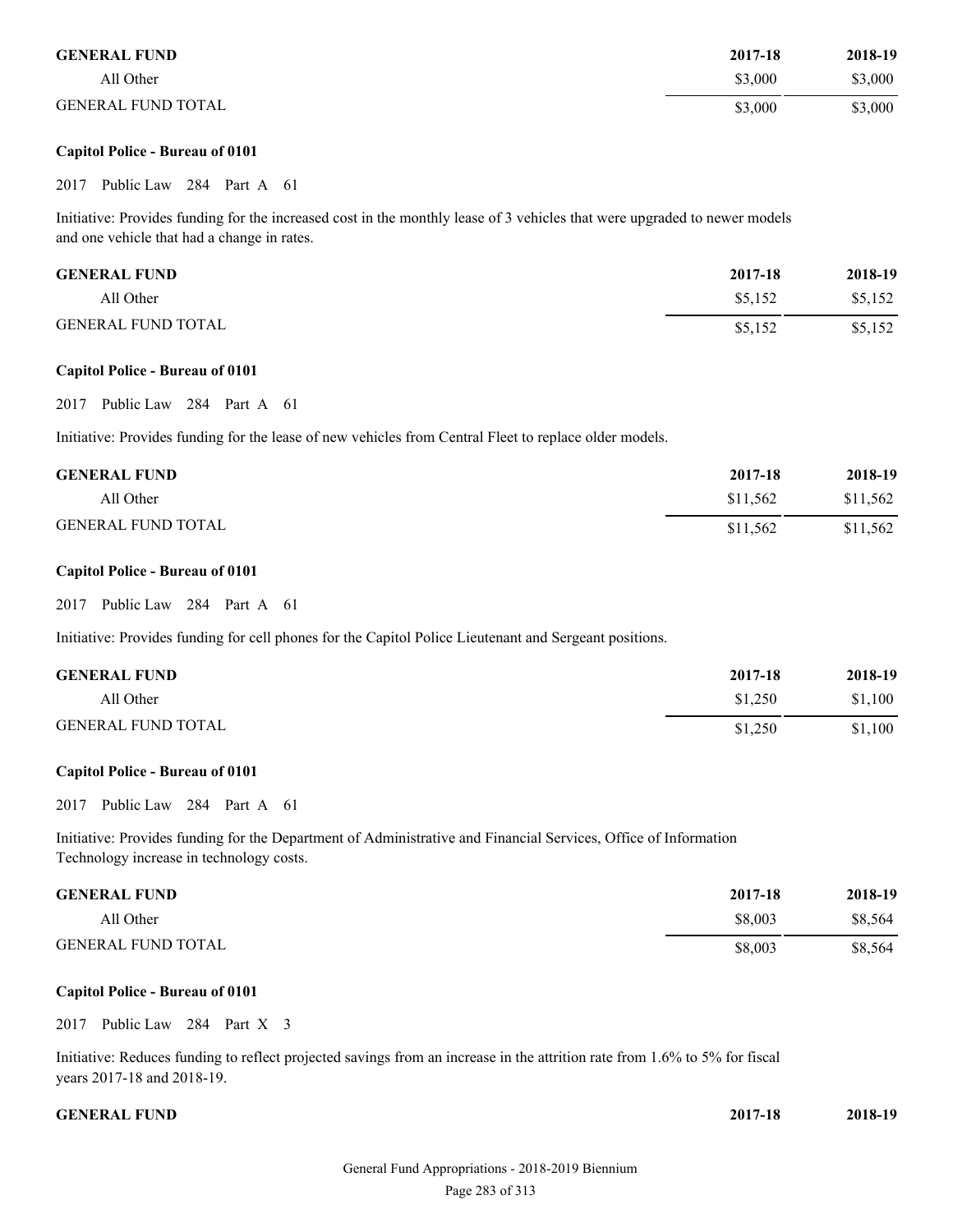| <b>Personal Services</b>               | $(\$26,692)$ | $(\$26,562)$ |
|----------------------------------------|--------------|--------------|
| <b>GENERAL FUND TOTAL</b>              | $(\$26,692)$ | $(\$26,562)$ |
| <b>CAPITOL POLICE - BUREAU OF 0101</b> |              |              |
| <b>PROGRAM SUMMARY</b>                 |              |              |
| <b>GENERAL FUND</b>                    | 2017-18      | 2018-19      |
| <b>POSITIONS - LEGISLATIVE COUNT</b>   | 15.500       | 15.500       |
| <b>Personal Services</b>               | \$1,153,867  | \$1,181,693  |
| <b>All Other</b>                       | \$102,548    | \$102,959    |
| <b>GENERAL FUND TOTAL</b>              | \$1,256,415  | \$1,284,652  |
| <b>Computer Crimes 0048</b>            |              |              |
| Public Law 284 Part A 61<br>2017       |              |              |
| Initiative: BASELINE BUDGET            |              |              |
| <b>GENERAL FUND</b>                    | 2017-18      | 2018-19      |
| <b>POSITIONS - LEGISLATIVE COUNT</b>   | 3.000        | 3.000        |
| <b>Personal Services</b>               | \$339,686    | \$346,829    |

| <b>GENERAL FUND</b>           | 2017-18   | 2018-19   |
|-------------------------------|-----------|-----------|
| POSITIONS - LEGISLATIVE COUNT | 3.000     | 3.000     |
| Personal Services             | \$339,686 | \$346,829 |
| All Other                     | \$350.803 | \$350,803 |
| <b>GENERAL FUND TOTAL</b>     | \$690,489 | \$697,632 |

#### **Computer Crimes 0048**

2017 Public Law 284 Part A 61

Initiative: Transfers and reallocates one Computer Forensic Analyst position from 100% Other Special Revenue Funds in the State Police program to 30% Other Special Revenue Funds in the State Police program and 70% General Fund in the Computer Crimes program. Also reduces related STA-CAP costs.

| <b>GENERAL FUND</b>           | 2017-18   | 2018-19  |
|-------------------------------|-----------|----------|
| POSITIONS - LEGISLATIVE COUNT | $\pm 000$ | 000.1    |
| Personal Services             | \$74,207  | \$74,720 |
| <b>GENERAL FUND TOTAL</b>     | \$74,207  | \$74.720 |

#### **Computer Crimes 0048**

2017 Public Law 284 Part A 61

Initiative: Provides funding for the Department of Administrative and Financial Services, Office of Information Technology increase in technology costs.

| <b>GENERAL FUND</b>       | 2017-18   | 2018-19   |
|---------------------------|-----------|-----------|
| All Other                 | \$115.267 | \$116,267 |
| <b>GENERAL FUND TOTAL</b> | \$115.267 | \$116.267 |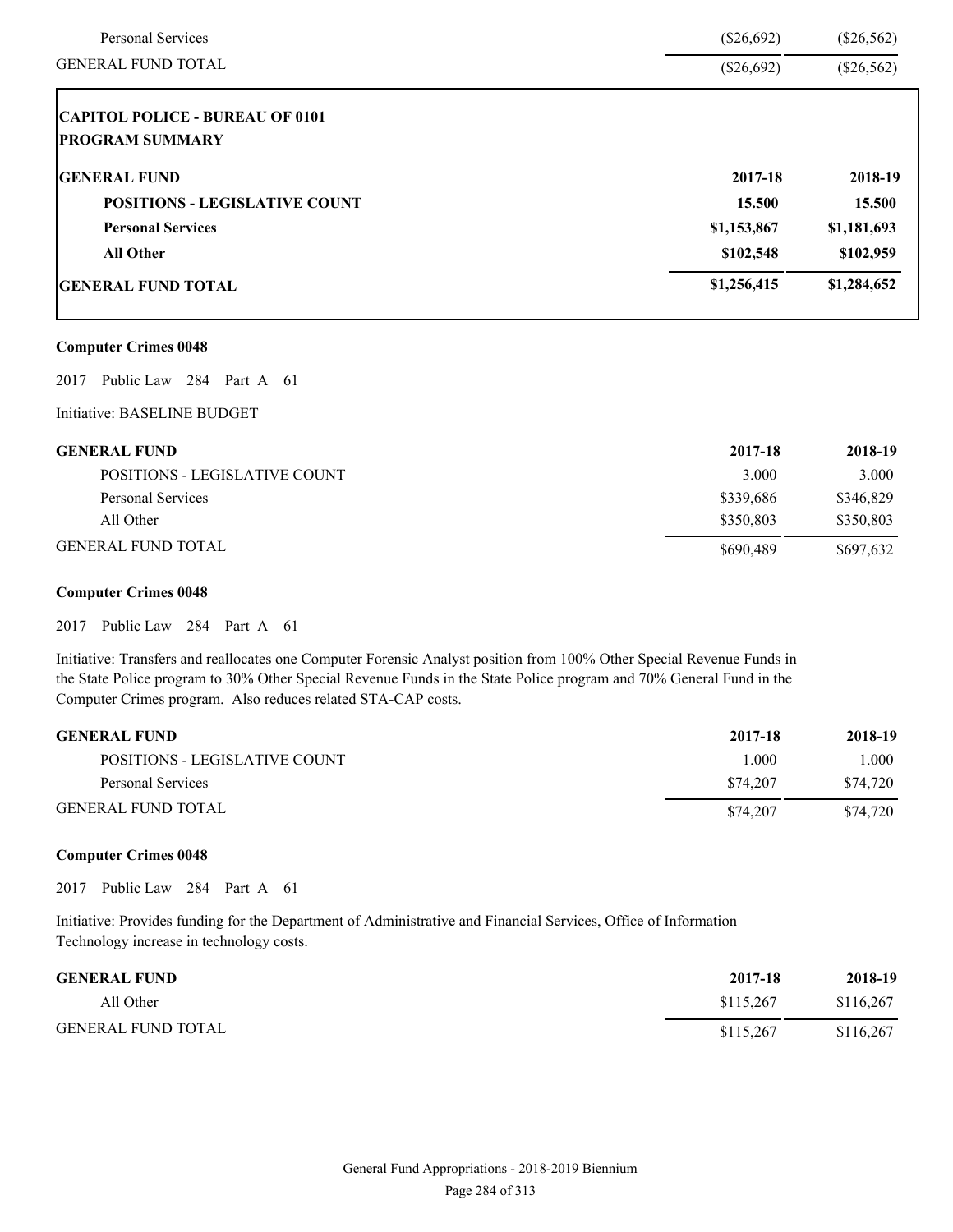#### **Computer Crimes 0048**

2017 Public Law 284 Part A 61

Initiative: Provides funding for the approved range change of 2 Computer Forensic Analyst positions from range 25 to range 27, effective January 1, 2015.

| <b>GENERAL FUND</b>       | 2017-18 | 2018-19 |
|---------------------------|---------|---------|
| Personal Services         | \$5.415 | \$5,424 |
| <b>GENERAL FUND TOTAL</b> | \$5.415 | \$5.424 |

#### **Computer Crimes 0048**

2017 Public Law 284 Part A 61

Initiative: Establishes 2 Computer Forensic Analyst positions and provides funding in All Other to support the positions.

| <b>GENERAL FUND</b>           | 2017-18   | 2018-19   |
|-------------------------------|-----------|-----------|
| POSITIONS - LEGISLATIVE COUNT | 2.000     | 2.000     |
| Personal Services             | \$174,248 | \$182,510 |
| All Other                     | \$86,334  | \$6.334   |
| <b>GENERAL FUND TOTAL</b>     | \$260,582 | \$188,844 |

#### **Computer Crimes 0048**

2017 Public Law 284 Part A 61

Initiative: Provides funding for Computer Forensic Analyst position overtime pay.

| <b>GENERAL FUND</b>       | 2017-18  | 2018-19  |
|---------------------------|----------|----------|
| Personal Services         | \$31.795 | \$32,792 |
| <b>GENERAL FUND TOTAL</b> | \$31,795 | \$32,792 |

#### **Computer Crimes 0048**

2017 Public Law 284 Part X 3

Initiative: Reduces funding to reflect projected savings from an increase in the attrition rate from 1.6% to 5% for fiscal years 2017-18 and 2018-19.

| <b>GENERAL FUND</b>       | 2017-18  | 2018-19    |
|---------------------------|----------|------------|
| Personal Services         | \$12,686 | (S12, 856) |
| <b>GENERAL FUND TOTAL</b> | \$12,686 | (S12, 856) |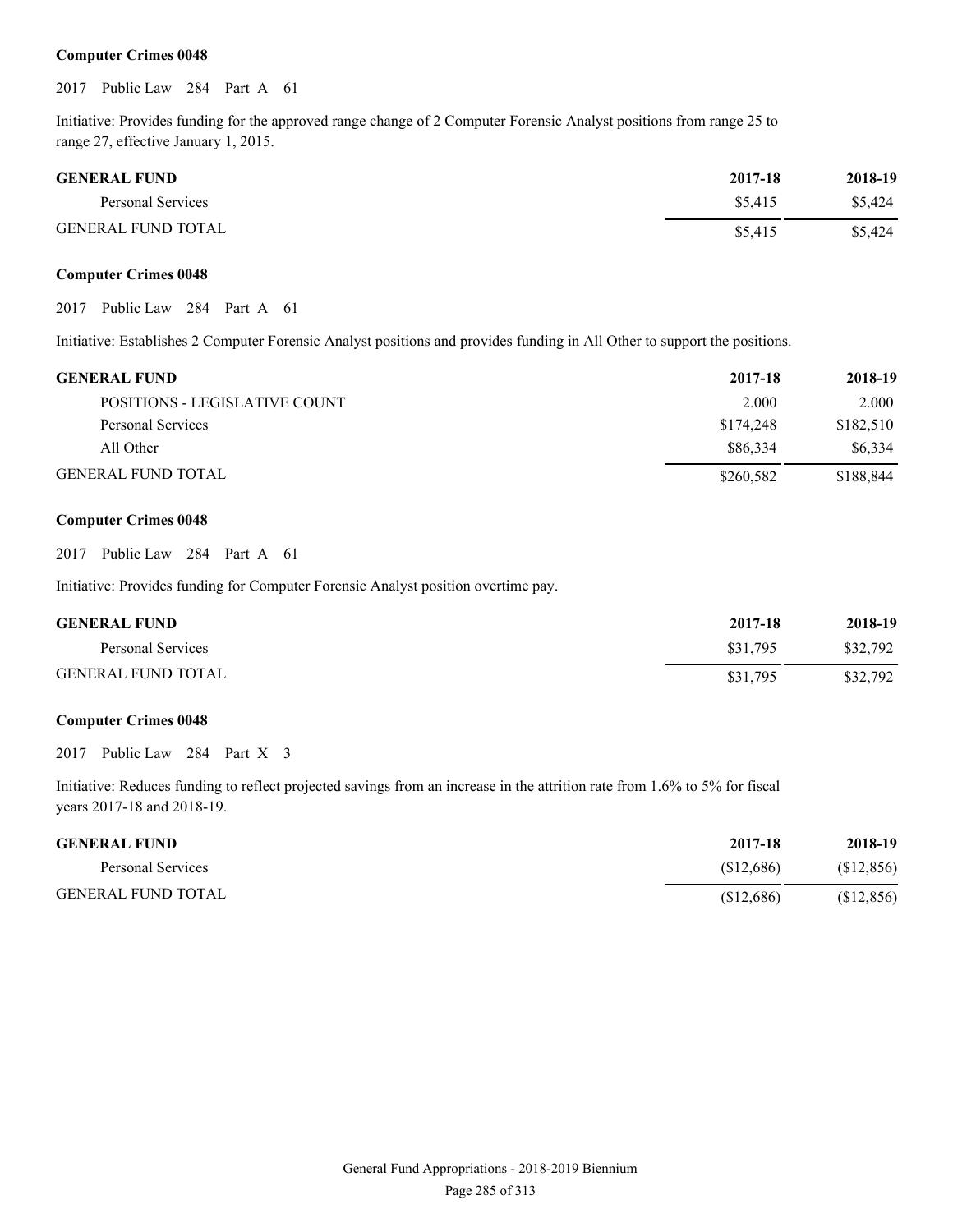# **COMPUTER CRIMES 0048 PROGRAM SUMMARY GENERAL FUND 2017-18 2018-19 POSITIONS - LEGISLATIVE COUNT 6.000 6.000 6.000 6.000 6.000 6.000 6.000 6.000 6.000 6.000 6.000 6.000 6.000 6.000 6.000 6.000 6.000 6.000 6.000 6.000 6.000 6.000 6.000 6.000 6.000 6.000 6.000 6.000 6.000 6.000 6.000 6.000 Personal Services \$629,419 \$629,419 \$629,419 All Other \$552,404 \$473,404 GENERAL FUND TOTAL \$1,165,069 \$1,102,823**

#### **Criminal Justice Academy 0290**

2017 Public Law 284 Part A 61

Initiative: BASELINE BUDGET

| <b>GENERAL FUND</b>       | 2017-18   | 2018-19   |
|---------------------------|-----------|-----------|
| All Other                 | \$559.119 | \$559,119 |
| <b>GENERAL FUND TOTAL</b> | \$559,119 | \$559,119 |

#### **Criminal Justice Academy 0290**

2017 Public Law 284 Part A 61

Initiative: Provides funding to continue operations at the Maine Criminal Justice Academy at current levels.

| <b>GENERAL FUND</b>                                            | 2017-18   | 2018-19   |
|----------------------------------------------------------------|-----------|-----------|
| All Other                                                      | \$117,715 | \$133,859 |
| <b>GENERAL FUND TOTAL</b>                                      | \$117,715 | \$133,859 |
| <b>CRIMINAL JUSTICE ACADEMY 0290</b><br><b>PROGRAM SUMMARY</b> |           |           |
| <b>IGENERAL FUND</b>                                           | 2017-18   | 2018-19   |
| <b>All Other</b>                                               | \$676,834 | \$692,978 |
| <b>IGENERAL FUND TOTAL</b>                                     | \$676,834 | \$692,978 |

#### **Drug Enforcement Agency 0388**

2017 Public Law 284 Part A 61

Initiative: BASELINE BUDGET

| <b>GENERAL FUND</b>           | 2017-18     | 2018-19     |
|-------------------------------|-------------|-------------|
| POSITIONS - LEGISLATIVE COUNT | 3.000       | 3.000       |
| Personal Services             | \$241,122   | \$246,309   |
| All Other                     | \$5,226,974 | \$5,226,974 |
| <b>GENERAL FUND TOTAL</b>     | \$5,468,096 | \$5,473,283 |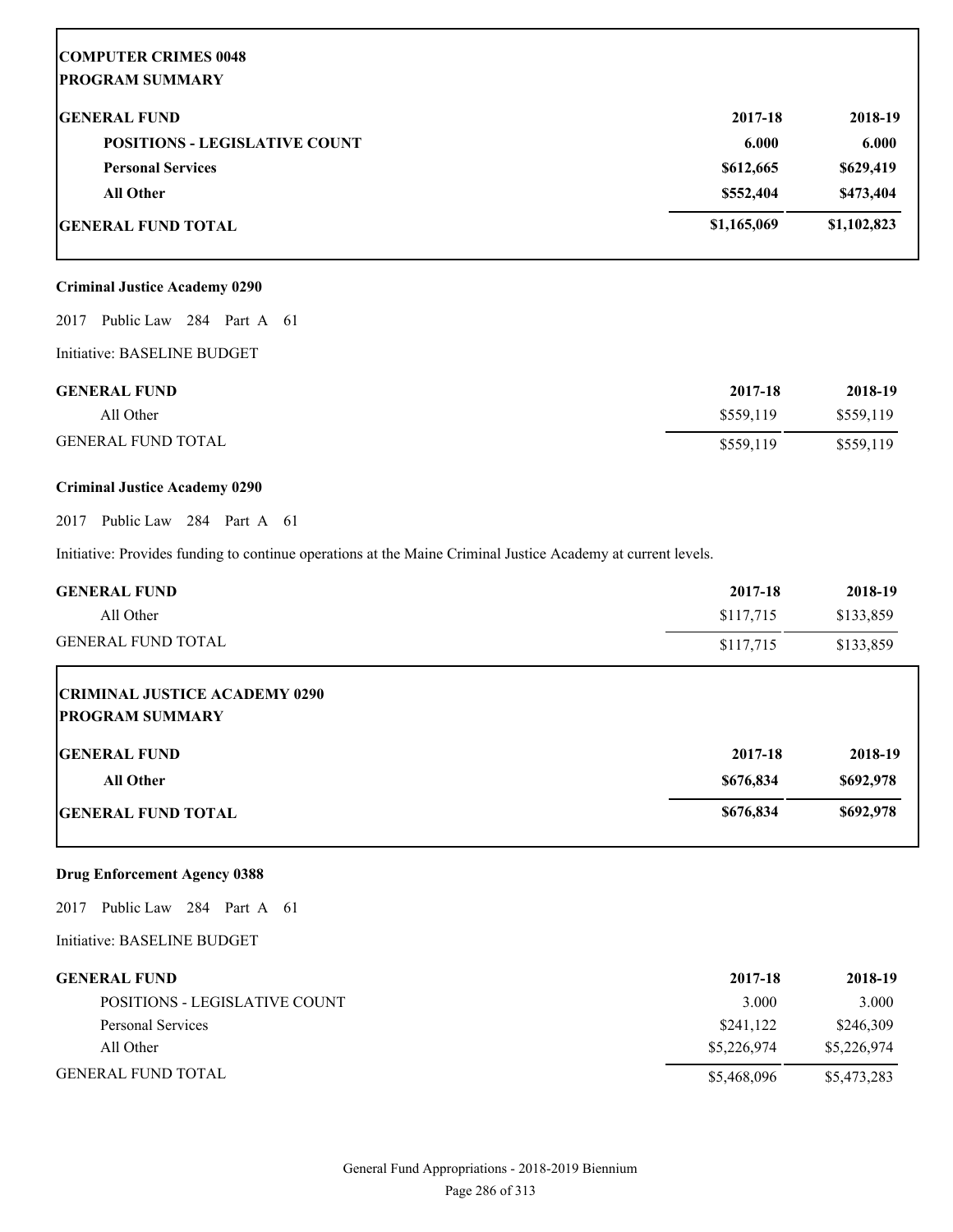#### **Drug Enforcement Agency 0388**

#### 2017 Public Law 284 Part A 61

Initiative: Reduces funding for the purpose of processing crime scenes involving the seizure of methamphetamine laboratories and dump sites.

| <b>GENERAL FUND</b>       | 2017-18     | 2018-19     |
|---------------------------|-------------|-------------|
| All Other                 | (S100.000)  | (\$100,000) |
| <b>GENERAL FUND TOTAL</b> | (\$100,000) | (\$100,000) |

#### **Drug Enforcement Agency 0388**

2017 Public Law 284 Part A 61

Initiative: Provides funding for the increase in the cost of contracted agent services.

| <b>GENERAL FUND</b>       | 2017-18   | 2018-19   |
|---------------------------|-----------|-----------|
| All Other                 | \$837,778 | \$837.778 |
| <b>GENERAL FUND TOTAL</b> | \$837,778 | \$837,778 |

#### **Drug Enforcement Agency 0388**

2017 Public Law 284 Part A 61

Initiative: Provides funding for the Department of Administrative and Financial Services, Office of Information Technology increase in technology costs.

| <b>GENERAL FUND</b>       | 2017-18  | 2018-19  |
|---------------------------|----------|----------|
| All Other                 | \$56,345 | \$56,288 |
| <b>GENERAL FUND TOTAL</b> | \$56,345 | \$56,288 |

#### **Drug Enforcement Agency 0388**

2017 Public Law 284 Part X 3

Initiative: Reduces funding to reflect projected savings from an increase in the attrition rate from 1.6% to 5% for fiscal years 2017-18 and 2018-19.

| <b>GENERAL FUND</b>                  | 2017-18     | 2018-19     |
|--------------------------------------|-------------|-------------|
| <b>Personal Services</b>             | $(\$7,111)$ | $(\$7,243)$ |
| <b>GENERAL FUND TOTAL</b>            | (S7,111)    | $(\$7,243)$ |
| <b>DRUG ENFORCEMENT AGENCY 0388</b>  |             |             |
| <b>PROGRAM SUMMARY</b>               |             |             |
| <b>IGENERAL FUND</b>                 | 2017-18     | 2018-19     |
| <b>POSITIONS - LEGISLATIVE COUNT</b> | 3.000       | 3.000       |
| <b>Personal Services</b>             | \$234,011   | \$239,066   |
| <b>All Other</b>                     | \$6,021,097 | \$6,021,040 |
| <b>GENERAL FUND TOTAL</b>            | \$6,255,108 | \$6,260,106 |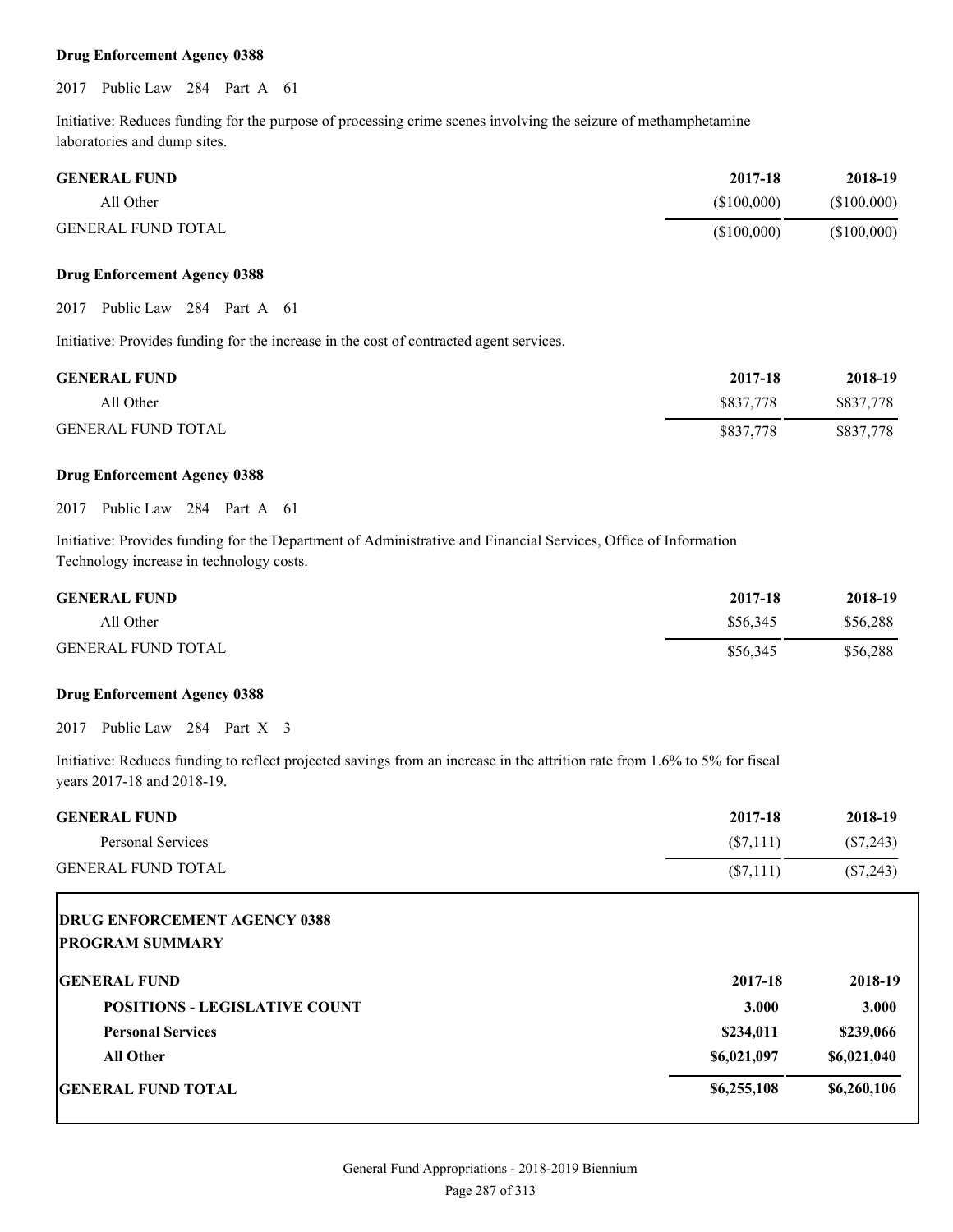#### **Emergency Medical Services 0485**

2017 Public Law 284 Part A 61

Initiative: BASELINE BUDGET

| <b>GENERAL FUND</b>           | 2017-18     | 2018-19     |
|-------------------------------|-------------|-------------|
| POSITIONS - LEGISLATIVE COUNT | 5.000       | 5.000       |
| Personal Services             | \$435.691   | \$447.181   |
| All Other                     | \$612.916   | \$612.916   |
| <b>GENERAL FUND TOTAL</b>     | \$1,048,607 | \$1,060,097 |

#### **Emergency Medical Services 0485**

2017 Public Law 284 Part A 61

Initiative: Provides funding for per diem payments to members of the Emergency Medical Services' Board and members of the Gambling Control Board.

| <b>GENERAL FUND</b>       | 2017-18 | 2018-19 |
|---------------------------|---------|---------|
| Personal Services         | \$2,040 | \$2,040 |
| <b>GENERAL FUND TOTAL</b> | \$2,040 | \$2,040 |

#### **Emergency Medical Services 0485**

2017 Public Law 284 Part A 61

Initiative: Reorganizes one Emergency Medical Services Licensing Agent position to a Public Health Educator III position and reallocates the position from 100% General Fund to 60% General Fund and 40% Other Special Revenue Funds all in the Emergency Medical Services program. Also eliminates one vacant Public Health Educator III funded by the Emergency Medical Services program, Other Special Revenue Funds.

| <b>GENERAL FUND</b>       | 2017-18   | 2018-19   |
|---------------------------|-----------|-----------|
| Personal Services         | (S31.421) | (S32,744) |
| <b>GENERAL FUND TOTAL</b> | (S31.421) | (S32,744) |

#### **Emergency Medical Services 0485**

2017 Public Law 284 Part B 1

#### Initiative: RECLASSIFICATIONS

| <b>GENERAL FUND</b>       | 2017-18   | 2018-19    |
|---------------------------|-----------|------------|
| Personal Services         | \$11.961  | \$13,089   |
| All Other                 | (S11.961) | (\$13,089) |
| <b>GENERAL FUND TOTAL</b> | \$0       | \$0        |

#### **Emergency Medical Services 0485**

2017 Public Law 284 Part X 3

Initiative: Reduces funding to reflect projected savings from an increase in the attrition rate from 1.6% to 5% for fiscal years 2017-18 and 2018-19.

#### **GENERAL FUND** 20

| 017-18 | 2018-19 |
|--------|---------|
|        |         |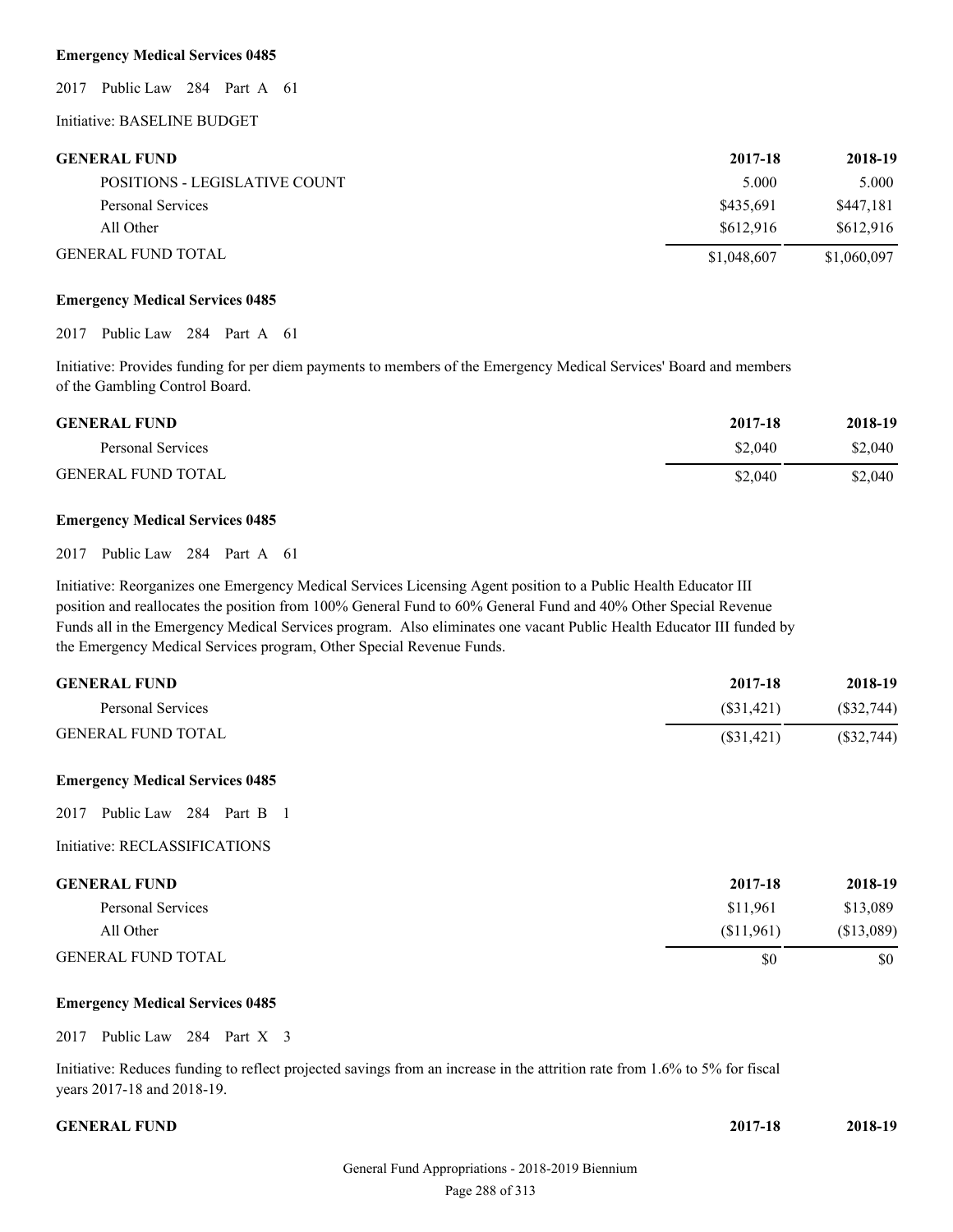| Personal Services                      | (\$11,750)  | (\$12,019)  |
|----------------------------------------|-------------|-------------|
| <b>GENERAL FUND TOTAL</b>              | (\$11,750)  | (\$12,019)  |
| <b>EMERGENCY MEDICAL SERVICES 0485</b> |             |             |
| <b>PROGRAM SUMMARY</b>                 |             |             |
| <b>GENERAL FUND</b>                    | 2017-18     | 2018-19     |
| <b>POSITIONS - LEGISLATIVE COUNT</b>   | 5.000       | 5.000       |
| <b>Personal Services</b>               | \$406,521   | \$417,547   |
| <b>All Other</b>                       | \$600,955   | \$599,827   |
| <b>GENERAL FUND TOTAL</b>              | \$1,007,476 | \$1,017,374 |
| Fire Marshal - Office of 0327          |             |             |
| Public Law 284 Part A 61<br>2017       |             |             |
| Initiative: BASELINE BUDGET            |             |             |
| <b>GENERAL FUND</b>                    | 2017-18     | 2018-19     |
| POSITIONS - LEGISLATIVE COUNT          | 3.000       | 3.000       |
| <b>Personal Services</b>               | \$282,301   | \$291,653   |
| All Other                              | \$33,715    | \$33,715    |
| <b>GENERAL FUND TOTAL</b>              | \$316,016   | \$325,368   |

#### **Fire Marshal - Office of 0327**

2017 Public Law 284 Part A 61

Initiative: Provides funding to purchase one sport utility vehicle, 2 sedans and 3 pickup trucks in fiscal year 2017-18 and 3 sedans and 2 pickup trucks in fiscal year 2018-19.

| <b>GENERAL FUND</b>       | 2017-18 | 2018-19  |
|---------------------------|---------|----------|
| Capital Expenditures      | \$0     | \$33,150 |
| <b>GENERAL FUND TOTAL</b> | \$0     | \$33,150 |

#### **Fire Marshal - Office of 0327**

2017 Public Law 284 Part A 61

Initiative: Transfers 2 Fire Investigator positions from Other Special Revenue Funds to the General Fund within the same program.

| <b>GENERAL FUND</b>           | 2017-18   | 2018-19   |
|-------------------------------|-----------|-----------|
| POSITIONS - LEGISLATIVE COUNT | 2.000     | 2.000     |
| Personal Services             | \$230.808 | \$232,627 |
| <b>GENERAL FUND TOTAL</b>     | \$230.808 | \$232,627 |

#### **Fire Marshal - Office of 0327**

2017 Public Law 284 Part A 61

Initiative: Eliminates one vacant Office Assistant II position and reduces funding for related All Other costs.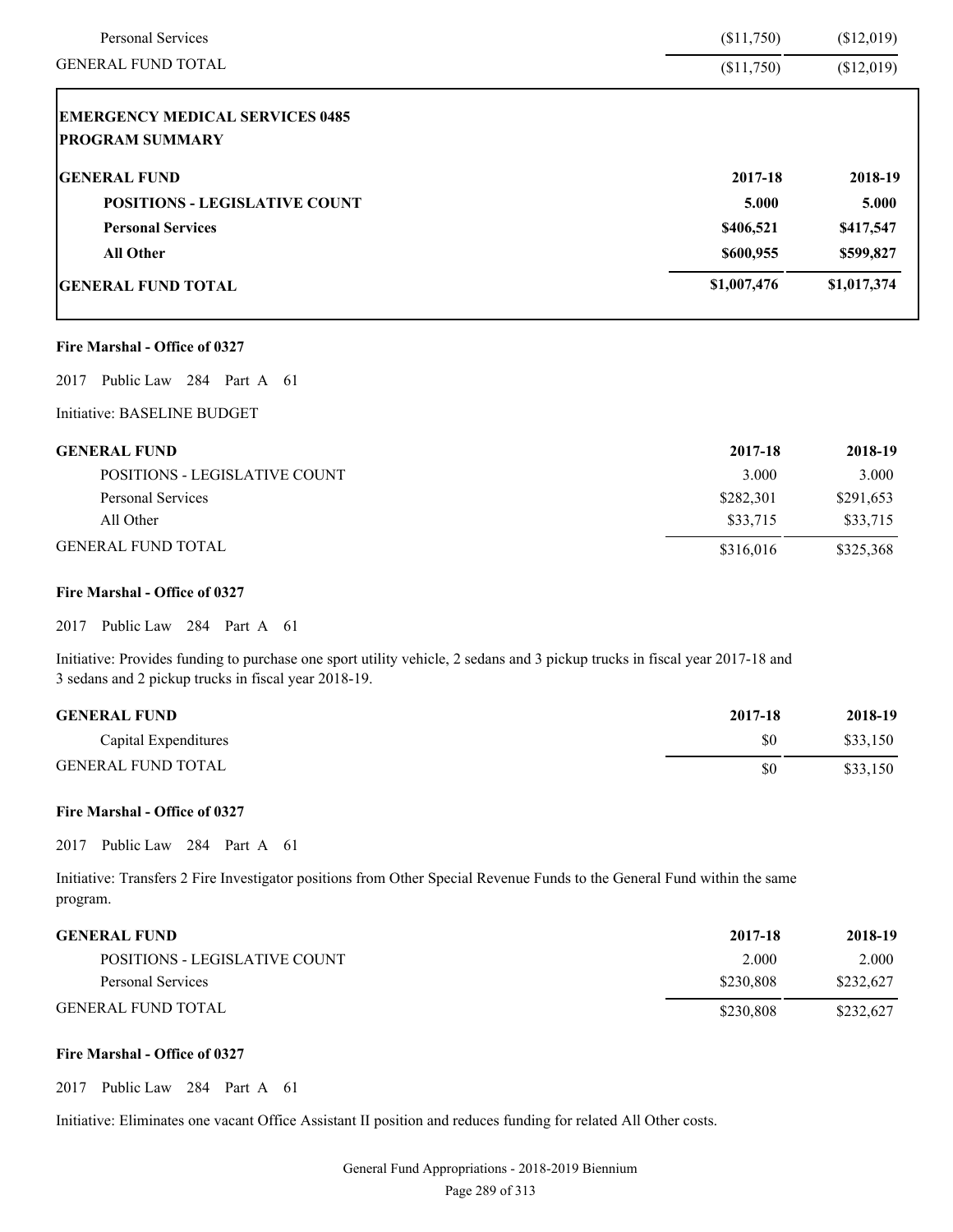| <b>GENERAL FUND</b>       | 2017-18    | 2018-19      |
|---------------------------|------------|--------------|
| Personal Services         | (S28, 375) | (S29,798)    |
| <b>GENERAL FUND TOTAL</b> | (\$28,375) | $(\$29,798)$ |

#### **Fire Marshal - Office of 0327**

2017 Public Law 284 Part A 61

Initiative: Provides funding for the Department of Administrative and Financial Services, Office of Information Technology increase in technology costs.

| <b>GENERAL FUND</b>       | 2017-18 | 2018-19 |
|---------------------------|---------|---------|
| All Other                 | \$4.156 | \$4,156 |
| <b>GENERAL FUND TOTAL</b> | \$4.156 | \$4,156 |

#### **Fire Marshal - Office of 0327**

### 2017 Public Law 284 Part X 3

Initiative: Reduces funding to reflect projected savings from an increase in the attrition rate from 1.6% to 5% for fiscal years 2017-18 and 2018-19.

| <b>GENERAL FUND</b>                  | 2017-18    | 2018-19    |
|--------------------------------------|------------|------------|
| <b>Personal Services</b>             | (\$13,770) | (\$13,975) |
| <b>GENERAL FUND TOTAL</b>            | (\$13,770) | (\$13,975) |
| <b>FIRE MARSHAL - OFFICE OF 0327</b> |            |            |
| <b>PROGRAM SUMMARY</b>               |            |            |
| <b>GENERAL FUND</b>                  | 2017-18    | 2018-19    |
| <b>POSITIONS - LEGISLATIVE COUNT</b> | 5.000      | 5.000      |
| <b>Personal Services</b>             | \$470,964  | \$480,507  |
| <b>All Other</b>                     | \$37,871   | \$37,871   |
| <b>Capital Expenditures</b>          | \$0        | \$33,150   |
| <b>GENERAL FUND TOTAL</b>            | \$508,835  | \$551,528  |

#### **Gambling Control Board Z002**

2017 Public Law 284 Part A 61

Initiative: BASELINE BUDGET

| <b>GENERAL FUND</b>           | 2017-18     | 2018-19     |
|-------------------------------|-------------|-------------|
| POSITIONS - LEGISLATIVE COUNT | 18.000      | 18.000      |
| Personal Services             | \$1,409,968 | \$1,434,517 |
| All Other                     | \$782.534   | \$782,534   |
| <b>GENERAL FUND TOTAL</b>     | \$2,192,502 | \$2,217,051 |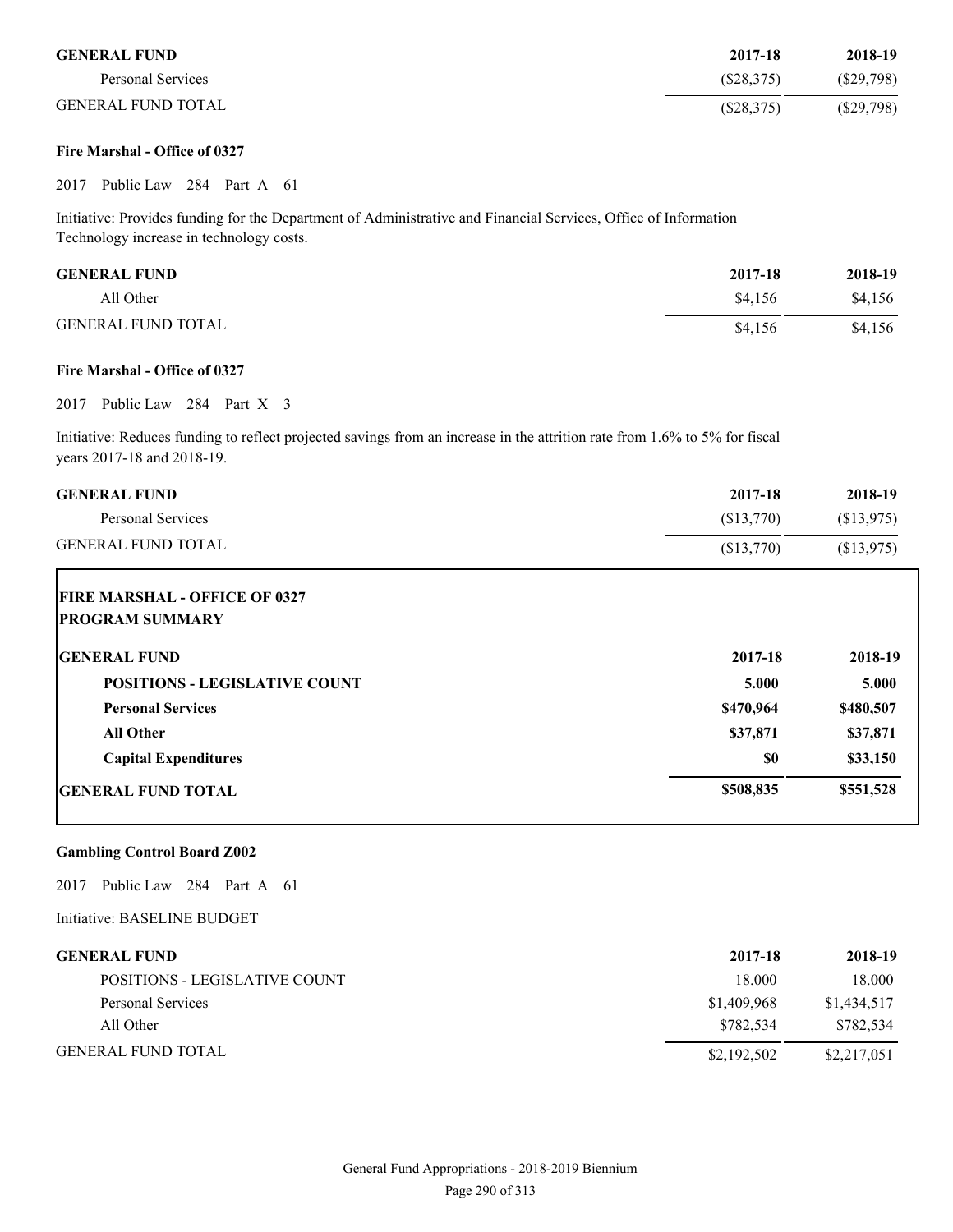#### **Gambling Control Board Z002**

2017 Public Law 284 Part A 61

Initiative: Transfers All Other funding for the Gambling Control Board from the General Fund to Other Special Revenue Funds in the same program.

| <b>GENERAL FUND</b> | 2017-18    | 2018-19     |
|---------------------|------------|-------------|
| All Other           | (S782.534) | (S782, 534) |
| GENERAL FUND TOTAL  | (S782.534) | (S782, 534) |

#### **Gambling Control Board Z002**

2017 Public Law 284 Part A 61

Initiative: Provides funding for per diem payments to members of the Emergency Medical Services' Board and members of the Gambling Control Board.

| <b>GENERAL FUND</b>       | 2017-18 | 2018-19 |
|---------------------------|---------|---------|
| Personal Services         | \$3,960 | \$3,960 |
| <b>GENERAL FUND TOTAL</b> | \$3.960 | \$3,960 |

#### **Gambling Control Board Z002**

2017 Public Law 284 Part A 61

Initiative: Eliminates one vacant State Police Detective position.

| <b>GENERAL FUND</b>           | 2017-18    | 2018-19     |
|-------------------------------|------------|-------------|
| POSITIONS - LEGISLATIVE COUNT | (1.000)    | (1.000)     |
| Personal Services             | (S119.202) | (S124, 683) |
| <b>GENERAL FUND TOTAL</b>     | (S119.202) | \$124,683   |

#### **Gambling Control Board Z002**

2017 Public Law 284 Part X 3

Initiative: Reduces funding to reflect projected savings from an increase in the attrition rate from 1.6% to 5% for fiscal years 2017-18 and 2018-19.

| <b>GENERAL FUND</b>       | 2017-18   | 2018-19   |
|---------------------------|-----------|-----------|
| Personal Services         | (S37,967) | (S38,356) |
| <b>GENERAL FUND TOTAL</b> | (S37,967) | (S38,356) |

#### **Gambling Control Board Z002**

2017 Public Law 303

Initiative: Provides appropriations for one Information System Security Analyst position and related costs for oversight of fantasy contest gaming.

| GENERAL FUND-                 | 2017-18  | 2018-19  |
|-------------------------------|----------|----------|
| POSITIONS - LEGISLATIVE COUNT | 1.000    | 1.000    |
| Personal Services             | \$95,487 | \$98,352 |
| All Other                     | \$4,442  | \$4.442  |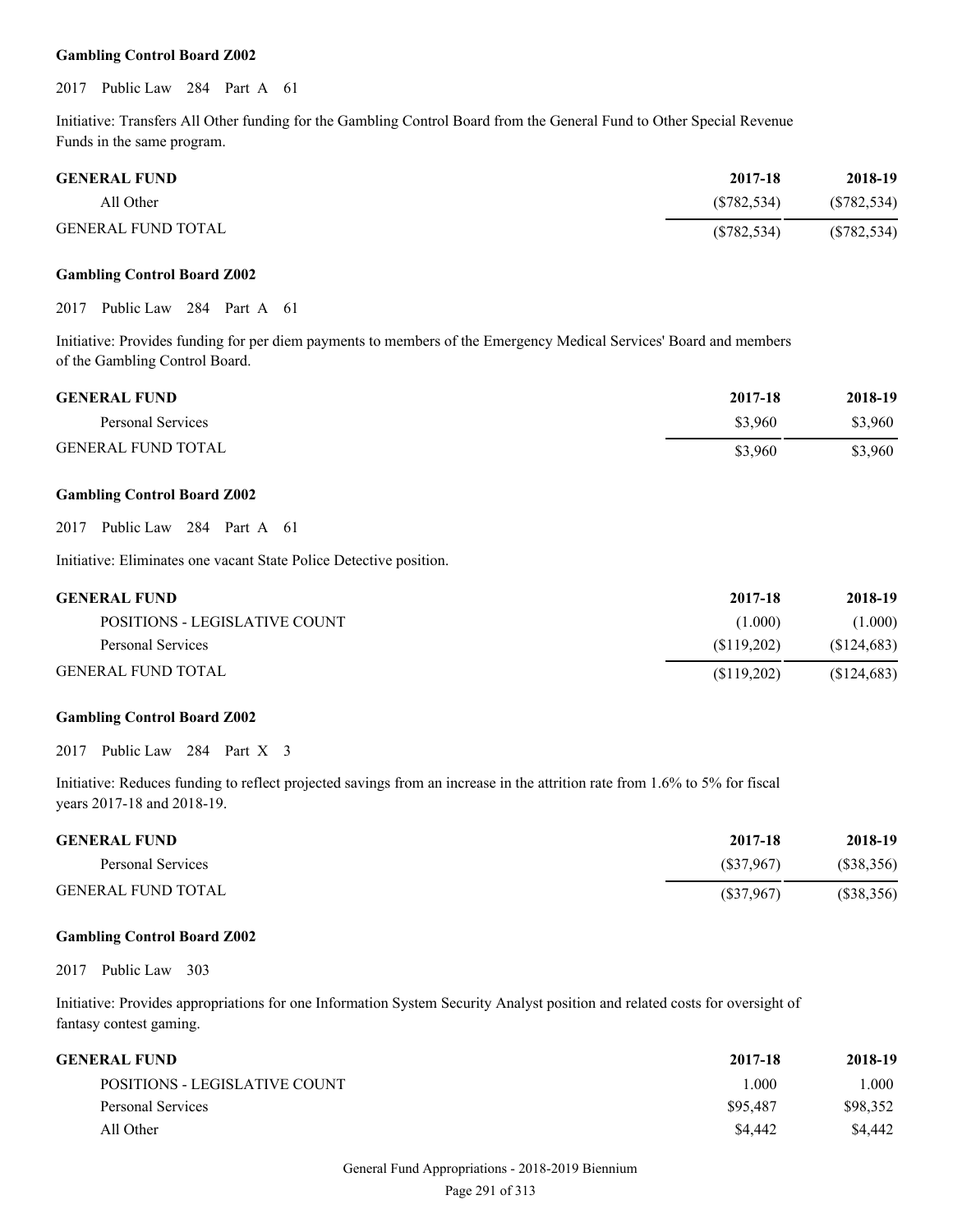#### **Gambling Control Board Z002**

2017 Public Law 383

Initiative: Eliminates one Information System Security Analyst position.

| <b>GENERAL FUND</b>           | 2017-18    | 2018-19    |
|-------------------------------|------------|------------|
| POSITIONS - LEGISLATIVE COUNT | (1.000)    | (1.000)    |
| Personal Services             | (S23.872)  | (S98, 352) |
| <b>GENERAL FUND TOTAL</b>     | (S23, 872) | (S98, 352) |

#### **Gambling Control Board Z002**

2017 Public Law 383

Initiative: Provides funding for an approved reclassification of one Identification Specialist II position to a State Bureau of Identification Specialist position.

| <b>GENERAL FUND</b><br>Personal Services                     | 2017-18<br>\$1,707 | 2018-19<br>\$6,829 |
|--------------------------------------------------------------|--------------------|--------------------|
| <b>GENERAL FUND TOTAL</b>                                    | \$1,707            | \$6,829            |
| <b>GAMBLING CONTROL BOARD Z002</b><br><b>PROGRAM SUMMARY</b> |                    |                    |
| <b>GENERAL FUND</b>                                          | 2017-18            | 2018-19            |
| <b>POSITIONS - LEGISLATIVE COUNT</b>                         | 17.000             | 17.000             |
| <b>Personal Services</b>                                     | \$1,330,081        | \$1,282,267        |
| <b>All Other</b>                                             | \$4,442            | \$4,442            |
| <b>GENERAL FUND TOTAL</b>                                    | \$1,334,523        | \$1,286,709        |

#### **Licensing and Enforcement - Public Safety 0712**

2017 Public Law 284 Part A 61

Initiative: Transfers one Public Safety Inspector I position from the Licensing and Enforcement - Public Safety program, Other Special Revenue Funds to the Gambling Control Board program, Other Special Revenue Funds and one Office Associate II position from Other Special Revenue Funds to the General Fund in the Licensing and Enforcement - Public Safety program. Also eliminates one Public Safety Inspector I position from the Licensing and Enforcement - Public Safety program, Other Special Revenue Funds.

| <b>GENERAL FUND</b>           | 2017-18  | 2018-19  |
|-------------------------------|----------|----------|
| POSITIONS - LEGISLATIVE COUNT | 1.000    | 1.000    |
| Personal Services             | \$63,846 | \$64,449 |
| All Other                     | \$11.643 | \$11.643 |
| <b>GENERAL FUND TOTAL</b>     | \$75.489 | \$76.092 |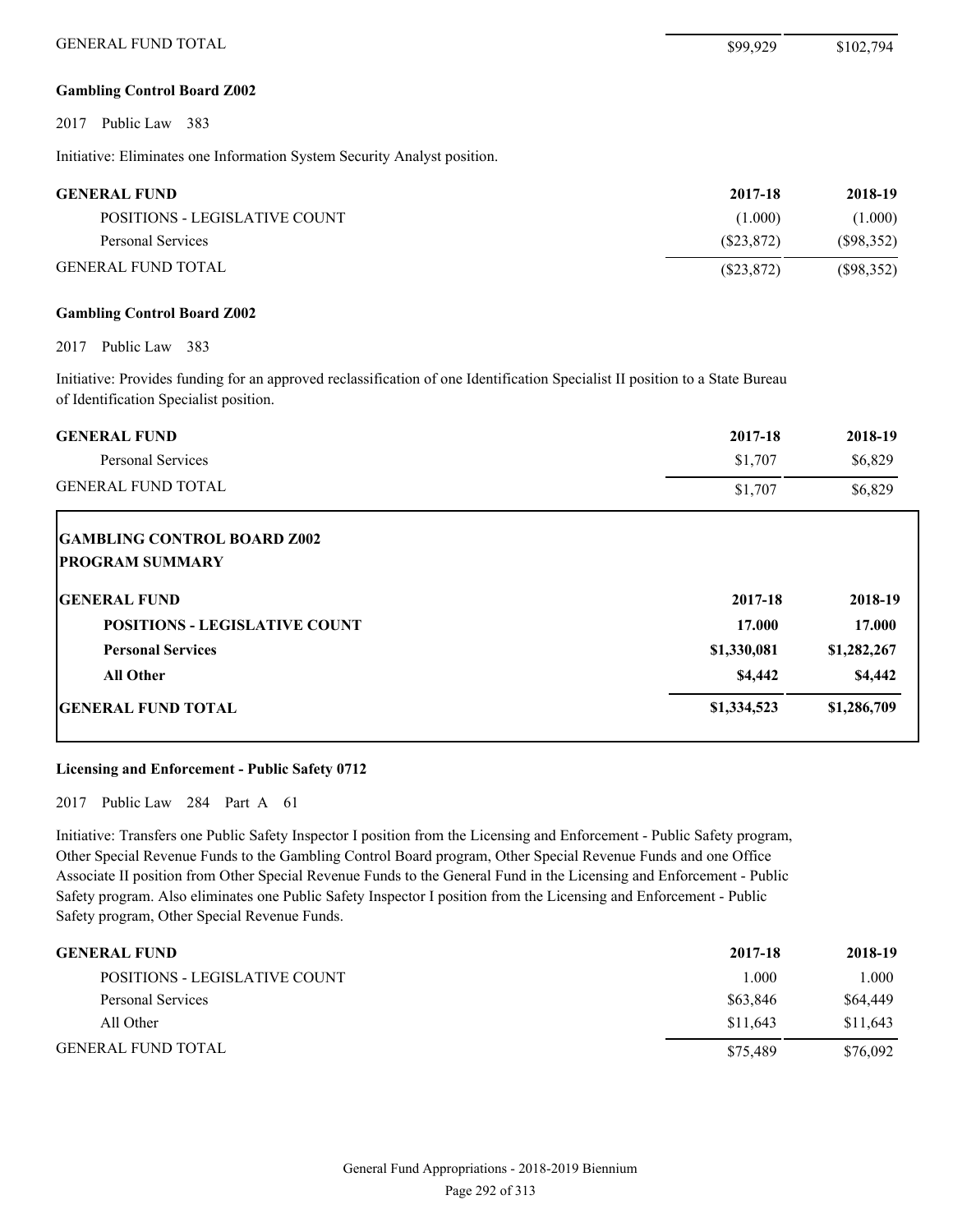#### **Licensing and Enforcement - Public Safety 0712**

2017 Public Law 284 Part A 61

Initiative: Transfers 2 Office Associate II positions and one State Police Sergeant-E position and related All Other costs from Other Special Revenue Funds to the General Fund within the same program. This transfer will result in additional General Fund revenue recognition of \$197,037 in fiscal year 2017-18 and \$187,233 in fiscal year 2018-19.

| <b>GENERAL FUND</b>           | 2017-18   | 2018-19   |
|-------------------------------|-----------|-----------|
| POSITIONS - LEGISLATIVE COUNT | 3.000     | 3.000     |
| Personal Services             | \$259,800 | \$262,190 |
| All Other                     | \$99,999  | \$99,776  |
| <b>GENERAL FUND TOTAL</b>     | \$359,799 | \$361,966 |

#### **Licensing and Enforcement - Public Safety 0712**

2017 Public Law 284 Part X 3

Initiative: Reduces funding to reflect projected savings from an increase in the attrition rate from 1.6% to 5% for fiscal years 2017-18 and 2018-19.

| <b>GENERAL FUND</b>       | 2017-18     | 2018-19  |
|---------------------------|-------------|----------|
| Personal Services         | (S5.559)    | (S5,567) |
| <b>GENERAL FUND TOTAL</b> | $(\$5,559)$ | (S5,567) |

#### **Licensing and Enforcement - Public Safety 0712**

2017 Public Law 284 Part ZZZZZZZ 15

Initiative: Reverses the transfer contained in Part A of this Act of one Office Associate II position from Other Special Revenue Funds to the General Fund in the Licensing and Enforcement - Public Safety program. Also deallocates funding in the All Other line to correct an error contained in Part A of this Act.

| <b>GENERAL FUND</b>                                                              | 2017-18      | 2018-19      |
|----------------------------------------------------------------------------------|--------------|--------------|
| POSITIONS - LEGISLATIVE COUNT                                                    | (1.000)      | (1.000)      |
| Personal Services                                                                | $(\$63,846)$ | $(\$64,449)$ |
| All Other                                                                        | (\$11,643)   | \$11,643     |
| <b>GENERAL FUND TOTAL</b>                                                        | $(\$75,489)$ | $(\$76,092)$ |
| <b>LICENSING AND ENFORCEMENT - PUBLIC SAFETY 0712</b><br><b>IPROGRAM SUMMARY</b> |              |              |

| <b>GENERAL FUND</b>                  | 2017-18   | 2018-19   |
|--------------------------------------|-----------|-----------|
| <b>POSITIONS - LEGISLATIVE COUNT</b> | 3.000     | 3.000     |
| <b>Personal Services</b>             | \$254,241 | \$256,623 |
| <b>All Other</b>                     | \$99,999  | \$99,776  |
| <b>GENERAL FUND TOTAL</b>            | \$354,240 | \$356,399 |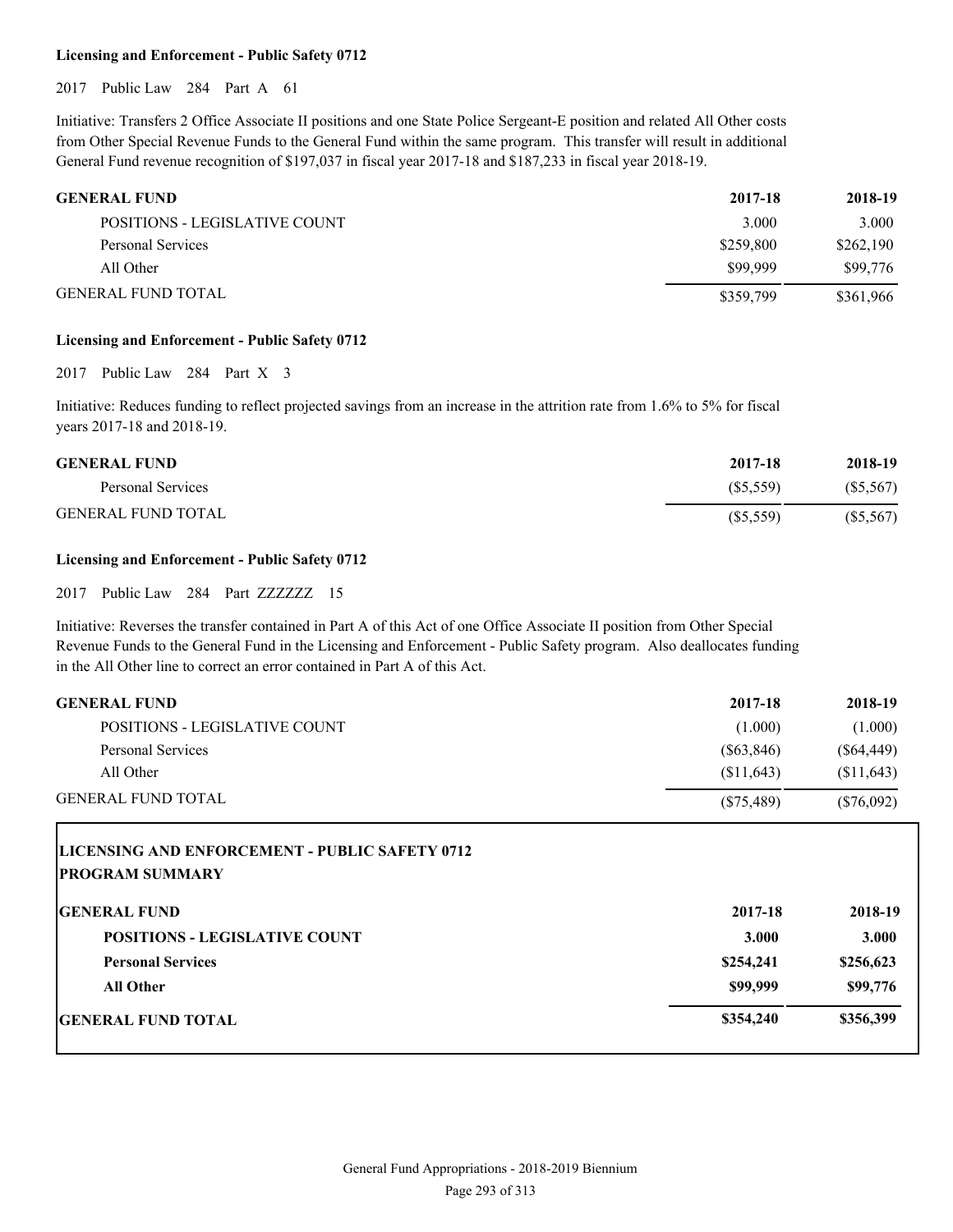#### **State Police 0291**

2017 Public Law 284 Part A 61

Initiative: BASELINE BUDGET

#### **GENERAL FUND 2017-18 2018-19**

| $4011 - 10$  | 6010-12      |
|--------------|--------------|
| 316.500      | 316.500      |
| \$26,349,442 | \$26,793,433 |
| \$10.376.475 | \$10.376.475 |
| \$36,725,917 | \$37.169.908 |
|              |              |

#### **State Police 0291**

2017 Public Law 284 Part A 61

Initiative: Provides funding for the Department of Administrative and Financial Services, Office of Information Technology increase in technology costs.

| <b>GENERAL FUND</b>       | 2017-18  | 2018-19   |
|---------------------------|----------|-----------|
| All Other                 | \$97,023 | \$132,662 |
| <b>GENERAL FUND TOTAL</b> | \$97,023 | \$132,662 |

#### **State Police 0291**

#### 2017 Public Law 284 Part A 61

Initiative: Provides funding for the approved range change of 2 Computer Forensic Analyst positions from range 25 to range 27, effective January 1, 2015.

| <b>GENERAL FUND</b>       | 2017-18 | 2018-19 |
|---------------------------|---------|---------|
| Personal Services         | \$3.522 | \$3.527 |
| <b>GENERAL FUND TOTAL</b> | \$3,522 | \$3,527 |

#### **State Police 0291**

2017 Public Law 284 Part A 61

Initiative: Provides funding for the uniform crime reporting system.

| <b>GENERAL FUND</b>       | 2017-18  | 2018-19  |
|---------------------------|----------|----------|
| All Other                 | \$22,893 | \$22,893 |
| <b>GENERAL FUND TOTAL</b> | \$22,893 | \$22,893 |

#### **State Police 0291**

2017 Public Law 284 Part A 61

Initiative: Provides funding for the approved reclassification of one Forensic Technician position to a Forensic Chemist Technician position.

| <b>GENERAL FUND</b>       | 2017-18 | 2018-19 |
|---------------------------|---------|---------|
| Personal Services         | \$1.362 | \$1,417 |
| <b>GENERAL FUND TOTAL</b> | \$1.362 | \$1,417 |

# General Fund Appropriations - 2018-2019 Biennium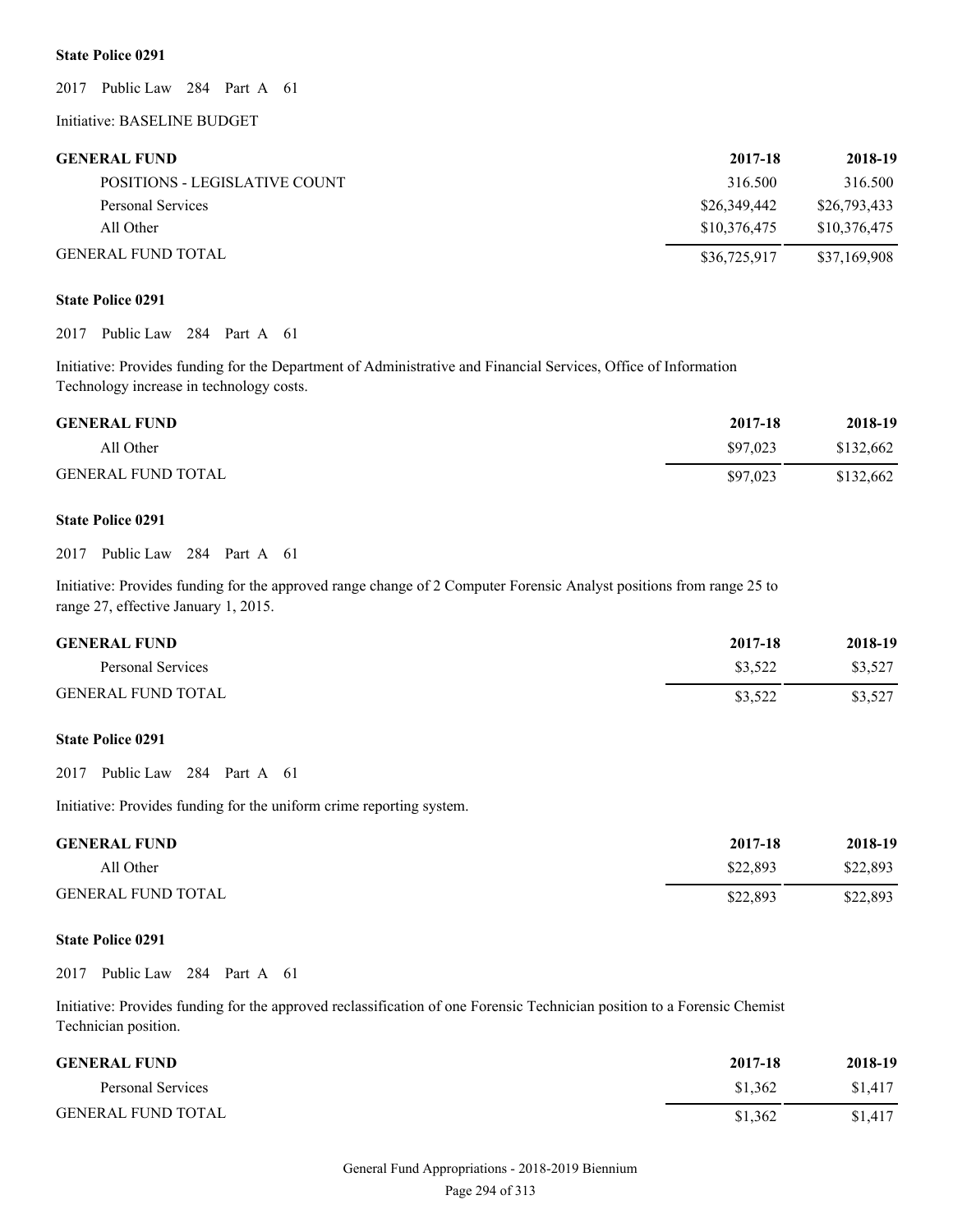#### **State Police 0291**

2017 Public Law 284 Part A 61

Initiative: Provides funding for the replacement and maintenance of the records management system.

| <b>GENERAL FUND</b>       | 2017-18 | 2018-19   |
|---------------------------|---------|-----------|
| All Other                 | \$0     | \$153,365 |
| <b>GENERAL FUND TOTAL</b> | \$0     | \$153,365 |

#### **State Police 0291**

2017 Public Law 284 Part A 61

Initiative: Provides funding for a contract to move the housing of services for the Maine telecommunications and radio operations system from the Office of Information Services to a public vendor, as well as provide a system upgrade and equipment refresh.

| <b>GENERAL FUND</b>       | 2017-18  | 2018-19  |
|---------------------------|----------|----------|
| All Other                 | \$41,449 | \$48.316 |
| <b>GENERAL FUND TOTAL</b> | \$41,449 | \$48,316 |

#### **State Police 0291**

2017 Public Law 284 Part A 61

Initiative: Provides funding for Computer Forensic Analyst position overtime pay.

| <b>GENERAL FUND</b>       | 2017-18 | 2018-19 |
|---------------------------|---------|---------|
| Personal Services         | \$7,866 | \$7,879 |
| <b>GENERAL FUND TOTAL</b> | \$7,866 | \$7,879 |

#### **State Police 0291**

2017 Public Law 284 Part X 3

Initiative: Reduces funding to reflect projected savings from an increase in the attrition rate from 1.6% to 5% for fiscal years 2017-18 and 2018-19.

| <b>GENERAL FUND</b>       | 2017-18        | 2018-19        |
|---------------------------|----------------|----------------|
| Personal Services         | (S1, 215, 370) | (S1,231,299)   |
| <b>GENERAL FUND TOTAL</b> | (S1, 215, 370) | (S1, 231, 299) |

#### **State Police 0291**

2017 Public Law 383

Initiative: Reallocates the costs for one State Bureau of Identification Specialist Supervisor position from 65% General Fund and 35% Highway Fund to 100% Other Special Revenue Funds.

| <b>GENERAL FUND</b>           | 2017-18   | 2018-19   |
|-------------------------------|-----------|-----------|
| POSITIONS - LEGISLATIVE COUNT | (1.000)   | (1.000)   |
| Personal Services             | (S14.995) | (S59.979) |
| <b>GENERAL FUND TOTAL</b>     | (S14,995) | (S59.979) |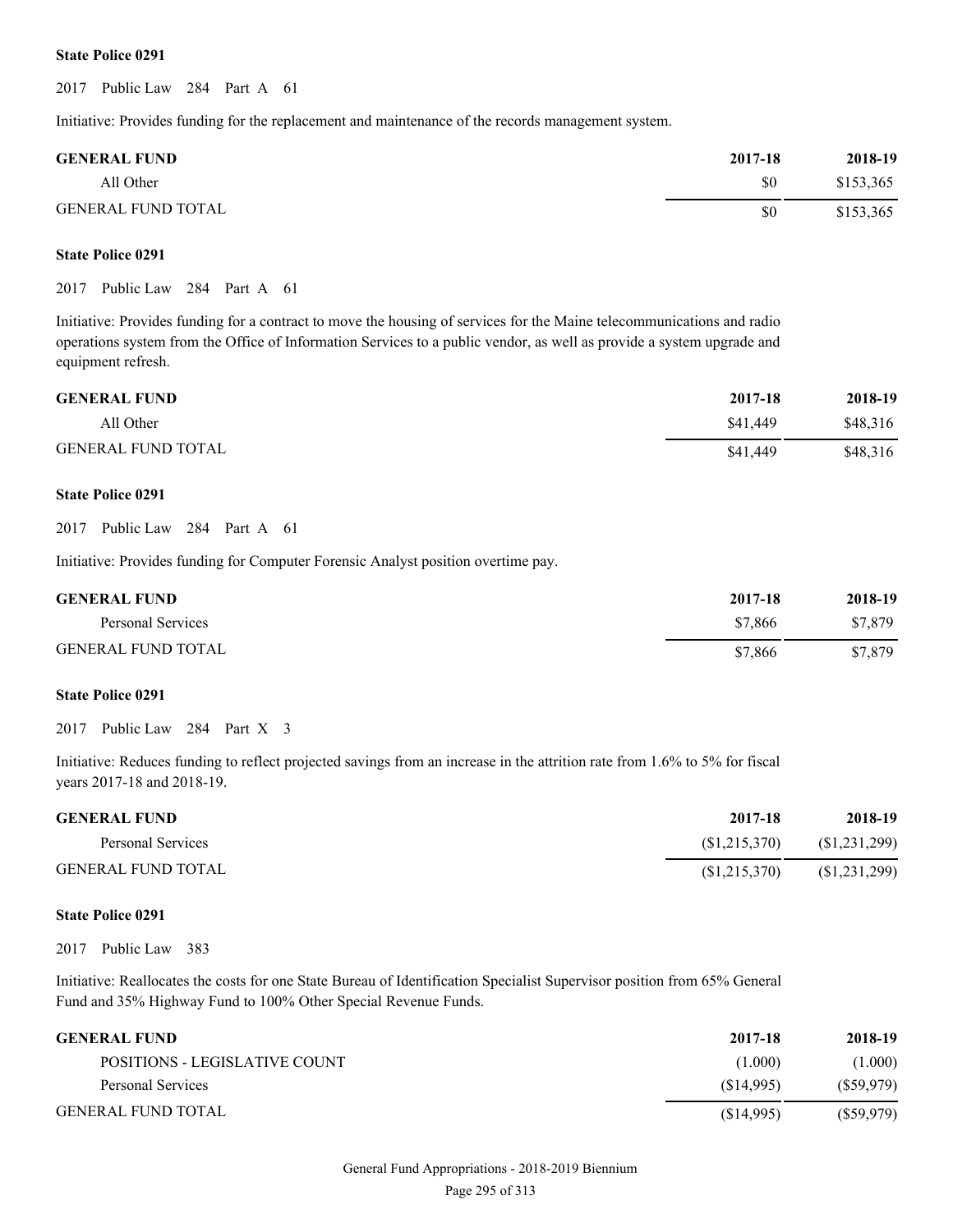#### **State Police 0291**

2017 Public Law 383

Initiative: Reallocates support costs related to the automated fingerprint identification system from 65% General Fund and 35% Highway Fund to 100% Other Special Revenue Funds.

| <b>GENERAL FUND</b>       | 2017-18    | 2018-19      |
|---------------------------|------------|--------------|
| Personal Services         | (S11.657)  | $(\$46,626)$ |
| <b>GENERAL FUND TOTAL</b> | (S11, 657) | $(\$46,626)$ |

#### **State Police 0291**

2017 Public Law 383

Initiative: Eliminates one Office Assistant II position.

| <b>GENERAL FUND</b>           | 2017-18   | 2018-19   |
|-------------------------------|-----------|-----------|
| POSITIONS - LEGISLATIVE COUNT | (1.000)   | (1.000)   |
| Personal Services             | (S8.829)  | (S35,315) |
| <b>GENERAL FUND TOTAL</b>     | (S8, 829) | (S35,315) |

#### **State Police 0291**

#### 2017 Public Law 383

Initiative: Provides funding for the approved reclassification of 5 Office Associate II1positions to State Bureau of Identification Specialist positions, 12 Identification SpecialistII positions to State Bureau of Identification Specialist positions, 4 Identification Specialist Supervisor positions to State Bureau of Identification Specialist Supervisor positions, one Supervisor Identification Bureau position to a State Bureau of Identification Business Systems Manager position, one Planning and Research Associate II position to a Business Systems Administrator position and one Public Service Manager II Range 30 position to a Public Service Manager II Range 32 position.

| <b>GENERAL FUND</b>       | 2017-18  | 2018-19   |
|---------------------------|----------|-----------|
| Personal Services         | \$29.837 | \$119.347 |
| <b>GENERAL FUND TOTAL</b> | \$29,837 | \$119.347 |

#### **State Police 0291**

2017 Public Law 409

Initiative: Provides funding for one Identification Specialist II position and related costs to process criminal history background checks for marijuana establishment operators.

### **GENERAL FUND 2017-18 2018-19**

| POSITIONS - LEGISLATIVE COUNT | 0.000 | l.000    |
|-------------------------------|-------|----------|
| Personal Services             | \$0   | \$42,135 |
| All Other                     | \$0   | \$1,566  |
| GENERAL FUND TOTAL            | \$0   | \$43,701 |
|                               |       |          |

#### **State Police 0291**

2017 Public Law 457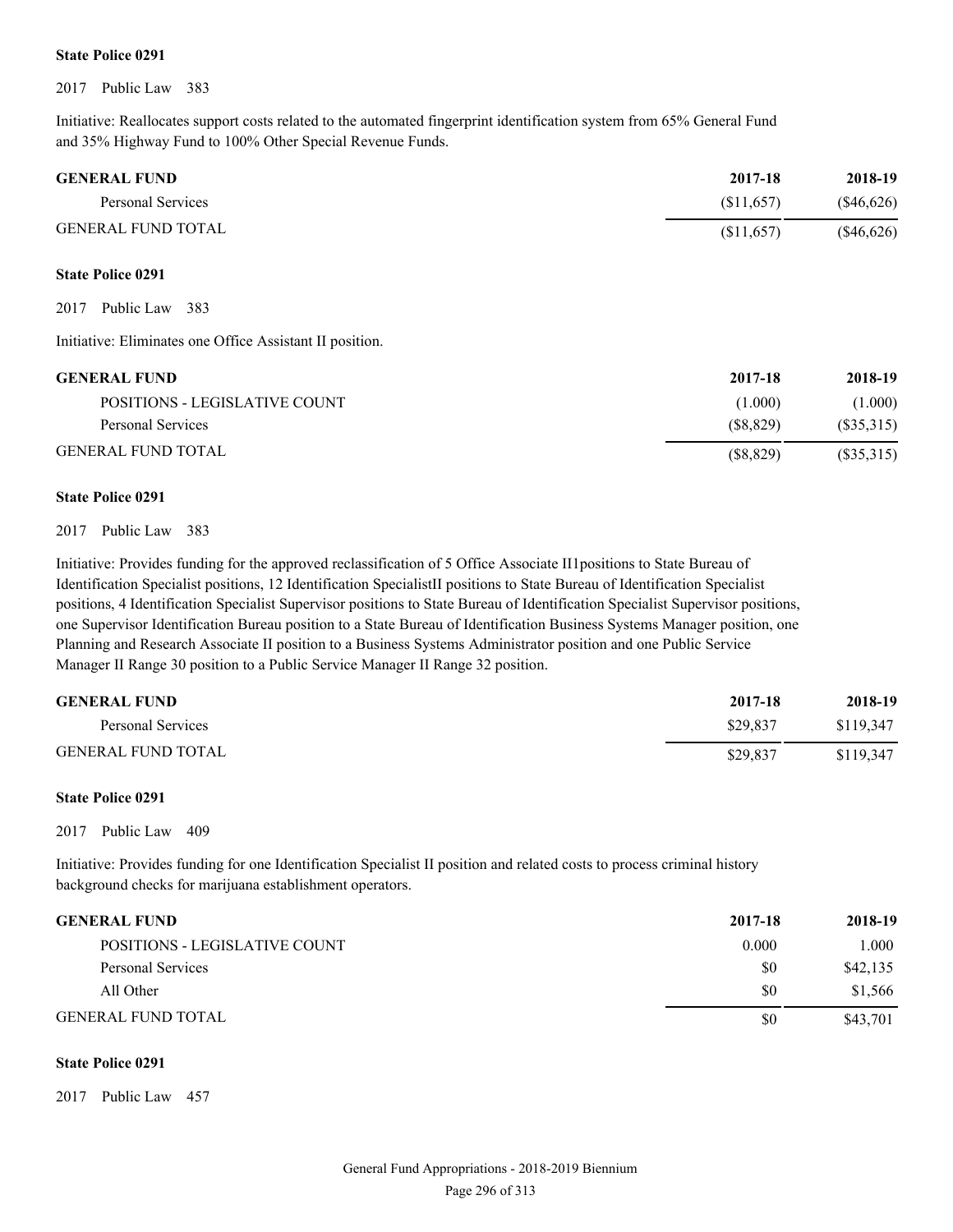Initiative: Provides funding for one Identification Specialist II position and related costs to process additional fingerprint checks.

| <b>GENERAL FUND</b>           | 2017-18 | 2018-19  |
|-------------------------------|---------|----------|
| POSITIONS - LEGISLATIVE COUNT | 0.000   | 1.000    |
| Personal Services             | \$0     | \$42,135 |
| All Other                     | \$0     | \$2,107  |
| <b>GENERAL FUND TOTAL</b>     | \$0     | \$44,242 |

#### **State Police 0291**

2017 Public Law 468

Initiative: Provides funding to reprogram the Maine telecommunications and routing operations system, or METRO, data switch.

| <b>GENERAL FUND</b>                  | 2017-18      | 2018-19      |
|--------------------------------------|--------------|--------------|
| All Other                            | \$0          | \$97,500     |
| <b>GENERAL FUND TOTAL</b>            | \$0          | \$97,500     |
| <b>STATE POLICE 0291</b>             |              |              |
| <b>PROGRAM SUMMARY</b>               |              |              |
| <b>GENERAL FUND</b>                  | 2017-18      | 2018-19      |
| <b>POSITIONS - LEGISLATIVE COUNT</b> | 314.500      | 316.500      |
| <b>Personal Services</b>             | \$25,141,178 | \$25,636,654 |
| <b>All Other</b>                     | \$10,537,840 | \$10,834,884 |
| <b>GENERAL FUND TOTAL</b>            | \$35,679,018 | \$36,471,538 |
| <b>PUBLIC SAFETY, DEPARTMENT OF</b>  |              |              |
| <b>DEPARTMENT TOTALS</b>             | 2017-18      | 2018-19      |
| <b>POSITIONS - LEGISLATIVE COUNT</b> | 372.000      | 374.000      |
| <b>Personal Services</b>             | \$29,876,578 | \$30,405,834 |
| <b>All Other</b>                     | \$18,984,586 | \$19,738,235 |
| <b>Capital Expenditures</b>          | \$0          | \$33,150     |
| <b>DEPARTMENT TOTAL</b>              | \$48,861,164 | \$50,177,219 |

### **RETIREMENT SYSTEM, MAINE PUBLIC EMPLOYEES**

#### **Retirement System - Retirement Allowance Fund 0085**

2017 Public Law 284 Part A 63

Initiative: BASELINE BUDGET

#### **CENERAL FUND 2**

| RAL FUND  | 2017-18   | 2018-19   |
|-----------|-----------|-----------|
| All Other | \$554,396 | \$554,396 |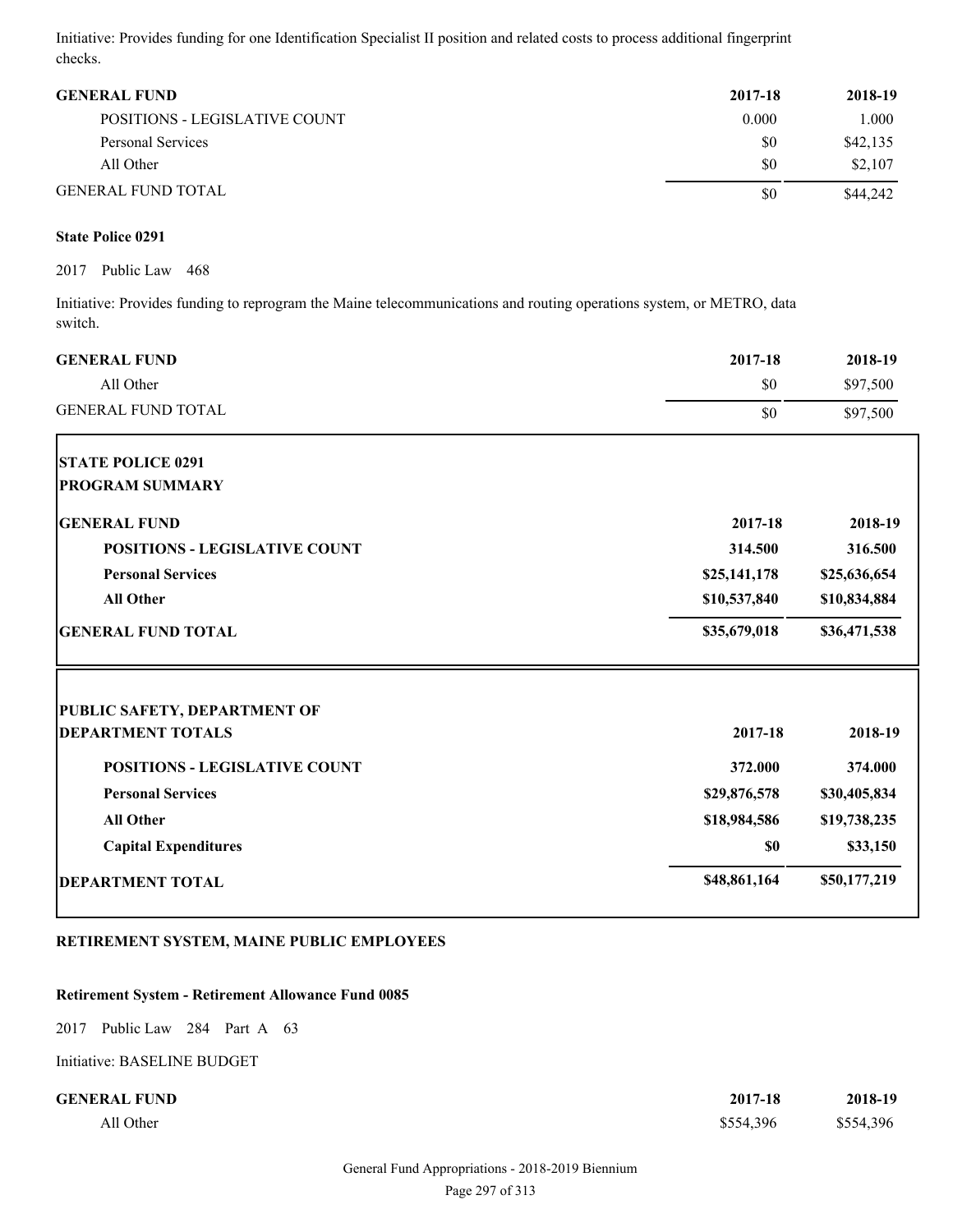#### **Retirement System - Retirement Allowance Fund 0085**

2017 Public Law 284 Part A 63

Initiative: Adjusts funding for benefits for retired Governors and surviving spouses under the Maine Revised Statutes, Title 2, section 1-A.

| <b>GENERAL FUND</b>       | 2017-18   | 2018-19 |
|---------------------------|-----------|---------|
| All Other                 | (\$1,318) | \$1,998 |
| <b>GENERAL FUND TOTAL</b> | (\$1,318) | \$1,998 |

#### **Retirement System - Retirement Allowance Fund 0085**

2017 Public Law 284 Part A 63

Initiative: Reduces funding for benefits for judges who retired prior to December 1, 1984 and surviving spouses under the Maine Revised Statutes, Title 4, section 1403 for the 2018-2019 biennium due to a reduction in the number of beneficiaries.

| <b>GENERAL FUND</b>       | 2017-18     | 2018-19     |
|---------------------------|-------------|-------------|
| All Other                 | (S160.354)  | (S146, 674) |
| <b>GENERAL FUND TOTAL</b> | (\$160,354) | (S146, 674) |

#### **Retirement System - Retirement Allowance Fund 0085**

2017 Public Law 284 Part A 63

Initiative: Reduces funding for benefits for judges who retired prior to December 1, 1984 and surviving spouses under the Maine Revised Statutes, Title 4, section 1403 for the 2018-2019 biennium by recognizing one-time savings achieved by using available balances from prior years.

| <b>GENERAL FUND</b>       | 2017-18     | 2018-19     |
|---------------------------|-------------|-------------|
| All Other                 | (S152.428)  | (S152, 428) |
| <b>GENERAL FUND TOTAL</b> | (S152, 428) | (S152, 428) |

#### **Retirement System - Retirement Allowance Fund 0085**

2017 Public Law 439

Initiative: Provides funds for the cost associated with allowing service retirement benefits of a Capitol Police officer earned under the regular state employee teacher plan to be calculated under the 1998 Special Plan.

| <b>GENERAL FUND</b>       | 2017-18 | 2018-19  |
|---------------------------|---------|----------|
| All Other                 | \$0     | \$40,610 |
| <b>GENERAL FUND TOTAL</b> | \$0     | \$40,610 |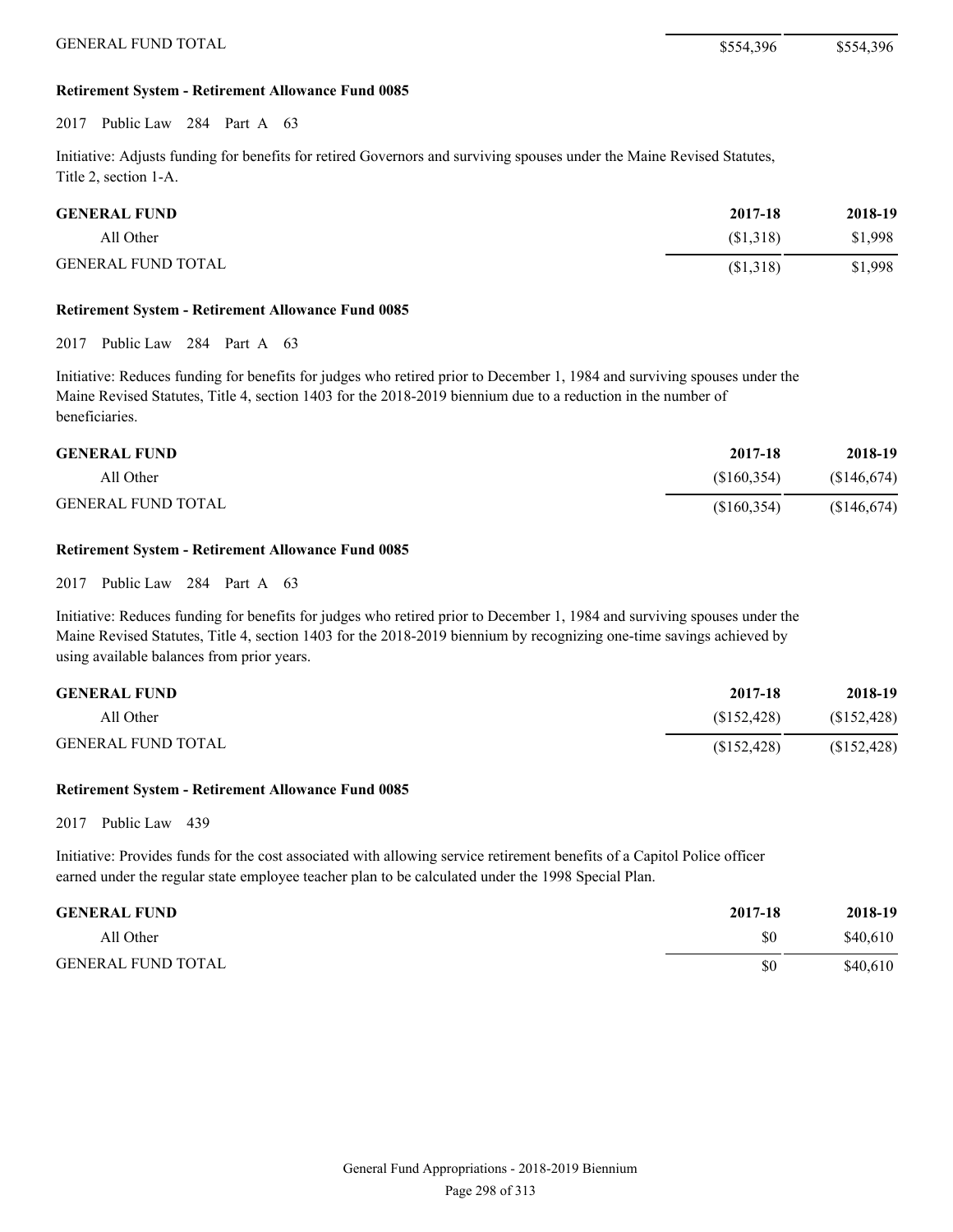| <b>RETIREMENT SYSTEM - RETIREMENT ALLOWANCE FUND 0085</b><br><b>PROGRAM SUMMARY</b> |           |           |
|-------------------------------------------------------------------------------------|-----------|-----------|
| <b>GENERAL FUND</b>                                                                 | 2017-18   | 2018-19   |
| <b>All Other</b>                                                                    | \$240,296 | \$297,902 |
| <b>GENERAL FUND TOTAL</b>                                                           | \$240,296 | \$297,902 |
| RETIREMENT SYSTEM, MAINE PUBLIC EMPLOYEES                                           |           |           |
| <b>DEPARTMENT TOTALS</b>                                                            | 2017-18   | 2018-19   |
| <b>All Other</b>                                                                    | \$240,296 | \$297,902 |
| <b>DEPARTMENT TOTAL</b>                                                             | \$240,296 | \$297,902 |
| <b>SACO RIVER CORRIDOR COMMISSION</b>                                               |           |           |
| <b>Saco River Corridor Commission 0322</b>                                          |           |           |
| 2017 Public Law 284 Part A 64                                                       |           |           |
| Initiative: BASELINE BUDGET                                                         |           |           |
| <b>GENERAL FUND</b>                                                                 | 2017-18   | 2018-19   |
| All Other                                                                           | \$46,960  | \$46,960  |
| <b>GENERAL FUND TOTAL</b>                                                           | \$46,960  | \$46,960  |
| <b>SACO RIVER CORRIDOR COMMISSION 0322</b><br><b>PROGRAM SUMMARY</b>                |           |           |
| <b>GENERAL FUND</b>                                                                 | 2017-18   | 2018-19   |
| All Other                                                                           | \$46,960  | \$46,960  |
| <b>GENERAL FUND TOTAL</b>                                                           | \$46,960  | \$46,960  |
| <b>SACO RIVER CORRIDOR COMMISSION</b>                                               |           |           |
| <b>DEPARTMENT TOTALS</b>                                                            | 2017-18   | 2018-19   |
| All Other                                                                           | \$46,960  | \$46,960  |
| <b>DEPARTMENT TOTAL</b>                                                             | \$46,960  | \$46,960  |
|                                                                                     |           |           |

# **SECRETARY OF STATE, DEPARTMENT OF**

#### **Administration - Archives 0050**

2017 Public Law 284 Part A 65

Initiative: BASELINE BUDGET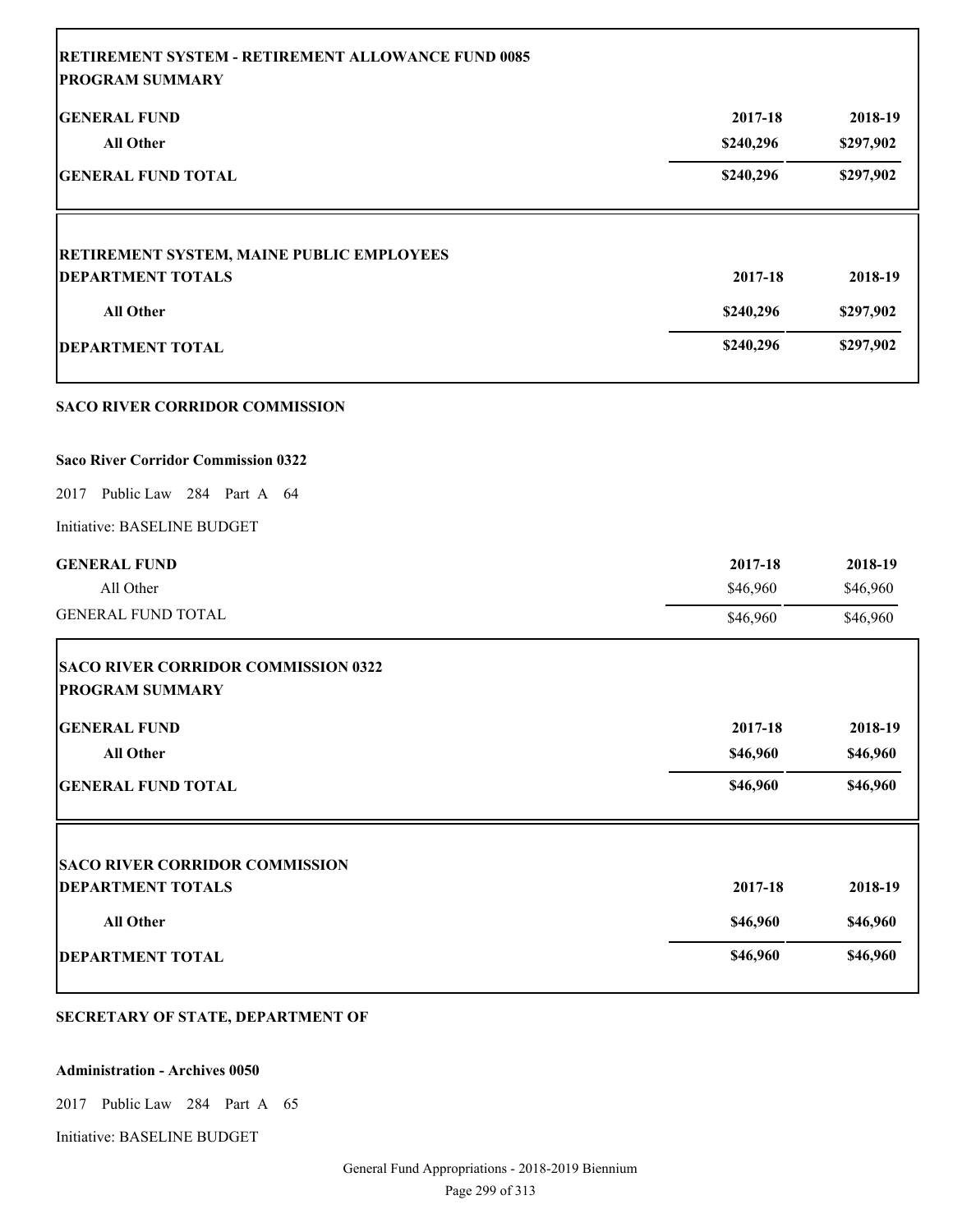| <b>GENERAL FUND</b>           | 2017-18     | 2018-19     |
|-------------------------------|-------------|-------------|
| POSITIONS - LEGISLATIVE COUNT | 12.500      | 12.500      |
| Personal Services             | \$906,786   | \$939.459   |
| All Other                     | \$343,427   | \$343,427   |
| <b>GENERAL FUND TOTAL</b>     | \$1,250,213 | \$1,282,886 |

#### **Administration - Archives 0050**

2017 Public Law 284 Part A 65

Initiative: Establishes one Archivist III position to be responsible for the development of digital content and web-based services and provides funding for related All Other costs.

| <b>GENERAL FUND</b>           | 2017-18  | 2018-19  |
|-------------------------------|----------|----------|
| POSITIONS - LEGISLATIVE COUNT | 1.000    | 1.000    |
| Personal Services             | \$79.417 | \$83,566 |
| All Other                     | \$6.669  | \$2,146  |
| <b>GENERAL FUND TOTAL</b>     | \$86,086 | \$85,712 |

#### **Administration - Archives 0050**

2017 Public Law 284 Part A 65

Initiative: Establishes one Management Analyst II position to manage and develop record retention schedules and provide training to all state agencies and provides funding for related All Other costs.

| <b>GENERAL FUND</b>           | 2017-18  | 2018-19  |
|-------------------------------|----------|----------|
| POSITIONS - LEGISLATIVE COUNT | 1.000    | 000.1    |
| Personal Services             | \$79.193 | \$83,062 |
| All Other                     | \$6,669  | \$2.146  |
| <b>GENERAL FUND TOTAL</b>     | \$85,862 | \$85,208 |

#### **Administration - Archives 0050**

2017 Public Law 284 Part A 65

Initiative: Provides funding for contractors to perform microfilm conversion and data indexing in support of the Maine State Archives Imaging Center.

| <b>GENERAL FUND</b>       | 2017-18  | 2018-19  |
|---------------------------|----------|----------|
| All Other                 | \$68,640 | \$68,640 |
| <b>GENERAL FUND TOTAL</b> | \$68,640 | \$68,640 |

#### **Administration - Archives 0050**

2017 Public Law 284 Part A 65

Initiative: Provides one-time funding for the purchase and installation of high-density compact shelving in 2 Maine State Archives locations in fiscal year 2017-18.

| <b>GENERAL FUND</b>       | 2017-18   | 2018-19 |
|---------------------------|-----------|---------|
| Capital Expenditures      | \$575,040 | \$0     |
| <b>GENERAL FUND TOTAL</b> | \$575,040 | \$0     |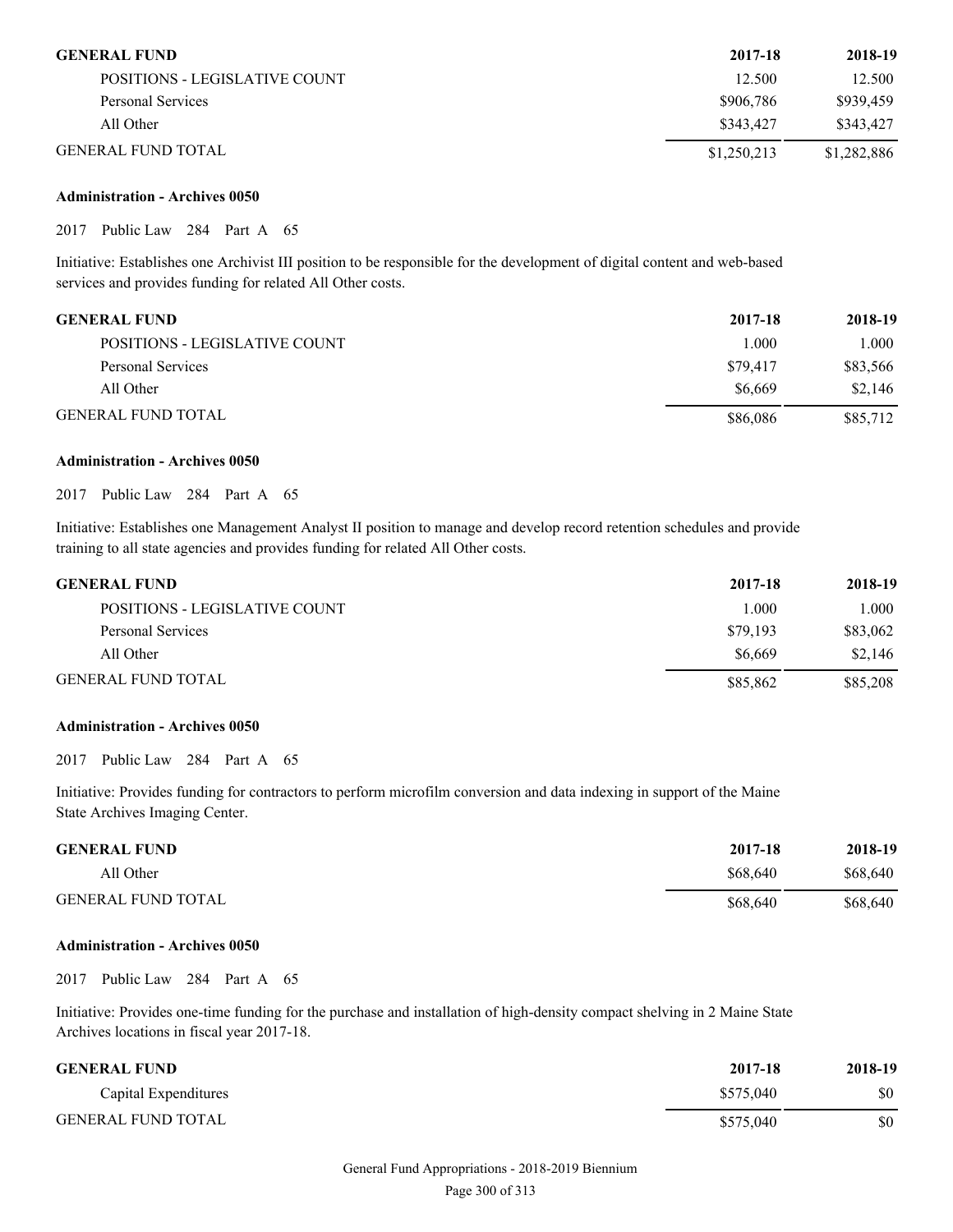#### **Administration - Archives 0050**

2017 Public Law 284 Part A 65

Initiative: Provides funding for the approved reorganization of one Office Assistant II position to an Inventory and Property Associate I position.

| <b>GENERAL FUND</b>       | 2017-18 | 2018-19 |
|---------------------------|---------|---------|
| Personal Services         | \$2,466 | \$4.358 |
| <b>GENERAL FUND TOTAL</b> | \$2,466 | \$4,358 |

#### **Administration - Archives 0050**

2017 Public Law 284 Part A 65

Initiative: Provides funding for the migration to a cloud-based system for e-mail, active directory and office products by the Department of Administrative and Financial Services, Office of Information Technology.

| <b>GENERAL FUND</b>       | 2017-18 | 2018-19 |
|---------------------------|---------|---------|
| All Other                 | \$6.649 | \$6,649 |
| <b>GENERAL FUND TOTAL</b> | \$6.649 | \$6,649 |

#### **Administration - Archives 0050**

2017 Public Law 284 Part A 65

Initiative: Provides funding for the approved management-initiated range changes of one Archivist I position from range 14 to range 16; one Archivist II position from range 17 to range 19; and one Archivist III position from range 20 to range 23.

| <b>GENERAL FUND</b>       | 2017-18  | 2018-19  |
|---------------------------|----------|----------|
| Personal Services         | \$18,179 | \$19,062 |
| <b>GENERAL FUND TOTAL</b> | \$18,179 | \$19,062 |

#### **Administration - Archives 0050**

2017 Public Law 284 Part A 65

Initiative: Provides funding for the Department of Administrative and Financial Services, Office of Information Technology enterprise functions.

| <b>GENERAL FUND</b>       | 2017-18 | 2018-19 |
|---------------------------|---------|---------|
| All Other                 | \$54    | \$54    |
| <b>GENERAL FUND TOTAL</b> | \$54    | \$54    |

#### **Administration - Archives 0050**

2017 Public Law 284 Part A 65

Initiative: Provides funding for the approved reclassification of one Photographer II position to one Archives Imaging Specialist position.

| <b>GENERAL FUND</b>       | 2017-18 | 2018-19 |
|---------------------------|---------|---------|
| Personal Services         | \$8.599 | \$4,765 |
| <b>GENERAL FUND TOTAL</b> | \$8,599 | \$4,765 |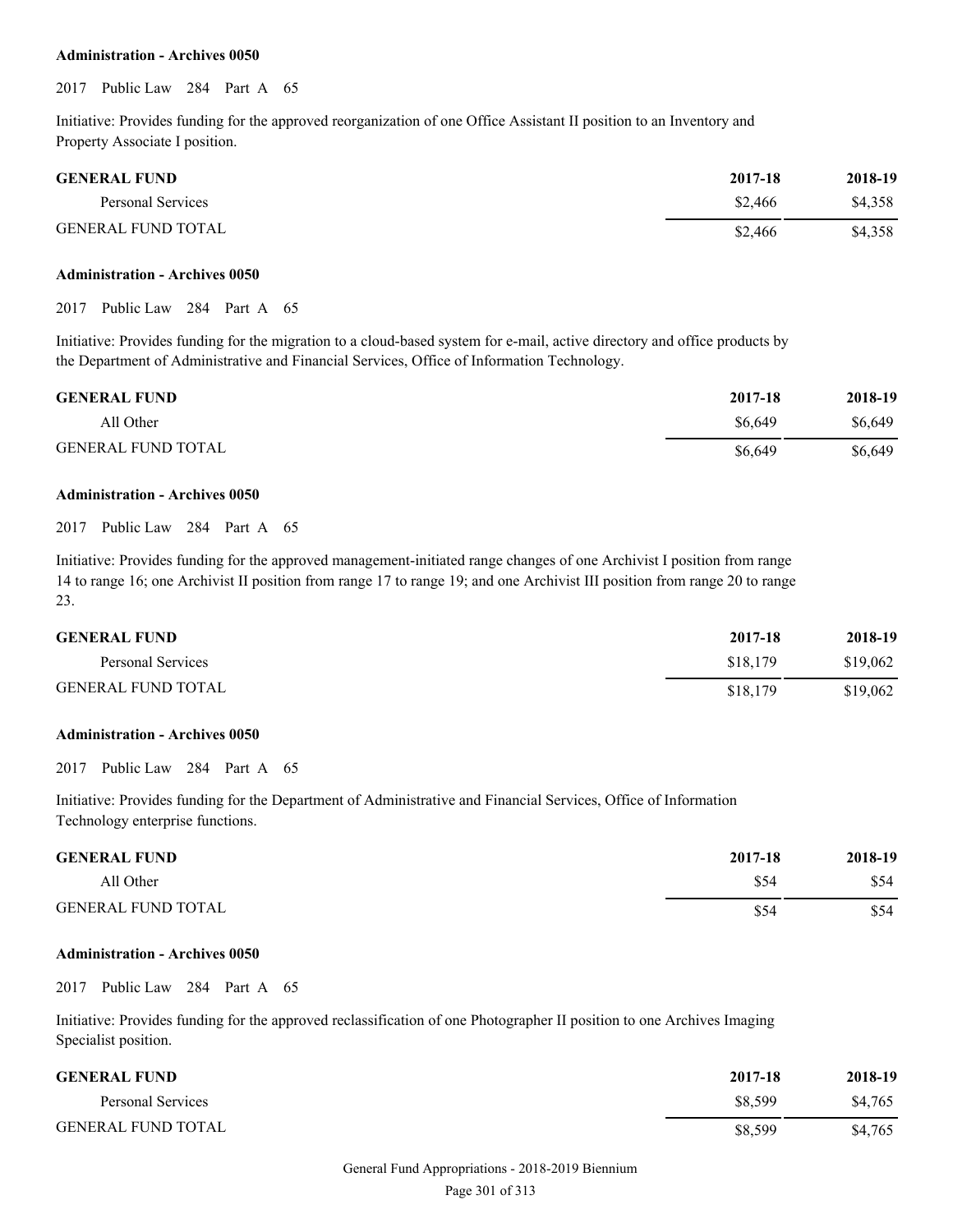#### **Administration - Archives 0050**

2017 Public Law 284 Part X 3

Initiative: Reduces funding to reflect projected savings from an increase in the attrition rate from 1.6% to 5% for fiscal years 2017-18 and 2018-19.

| <b>GENERAL FUND</b>                                            | 2017-18      | 2018-19      |
|----------------------------------------------------------------|--------------|--------------|
| Personal Services                                              | $(\$29,833)$ | $(\$30,994)$ |
| <b>GENERAL FUND TOTAL</b>                                      | $(\$29,833)$ | $(\$30,994)$ |
| <b>ADMINISTRATION - ARCHIVES 0050</b>                          |              |              |
| <b>PROGRAM SUMMARY</b>                                         |              |              |
| <b>GENERAL FUND</b>                                            | 2017-18      | 2018-19      |
| <b>POSITIONS - LEGISLATIVE COUNT</b>                           | 14.500       | 14.500       |
| <b>Personal Services</b>                                       | \$1,064,807  | \$1,103,278  |
| <b>All Other</b>                                               | \$432,108    | \$423,062    |
| <b>Capital Expenditures</b>                                    | \$575,040    | \$0          |
| <b>GENERAL FUND TOTAL</b>                                      | \$2,071,955  | \$1,526,340  |
| <b>Bureau of Administrative Services and Corporations 0692</b> |              |              |
| Public Law 284 Part A 65<br>2017                               |              |              |
| Initiative: BASELINE BUDGET                                    |              |              |
| <b>GENERAL FUND</b>                                            | 2017-18      | 2018-19      |
| POSITIONS - LEGISLATIVE COUNT                                  | 32.000       | 32.000       |
| <b>Personal Services</b>                                       | \$2,329,987  | \$2,393,862  |
| All Other                                                      | \$1,735,605  | \$1,735,605  |
| <b>GENERAL FUND TOTAL</b>                                      | \$4,065,592  | \$4,129,467  |

#### **Bureau of Administrative Services and Corporations 0692**

2017 Public Law 284 Part A 65

Initiative: Provides funding for the migration to a cloud-based system for e-mail, active directory and office products by the Department of Administrative and Financial Services, Office of Information Technology.

| <b>GENERAL FUND</b>       | 2017-18  | 2018-19  |
|---------------------------|----------|----------|
| All Other                 | \$19,061 | \$19,061 |
| <b>GENERAL FUND TOTAL</b> | \$19,061 | \$19,061 |

#### **Bureau of Administrative Services and Corporations 0692**

2017 Public Law 284 Part A 65

Initiative: Provides funding for the call management system assessment by the Department of Administrative and Financial Services, Office of Information Technology.

#### **GENERAL FUND**

| 2017-18 | 2018-19 |
|---------|---------|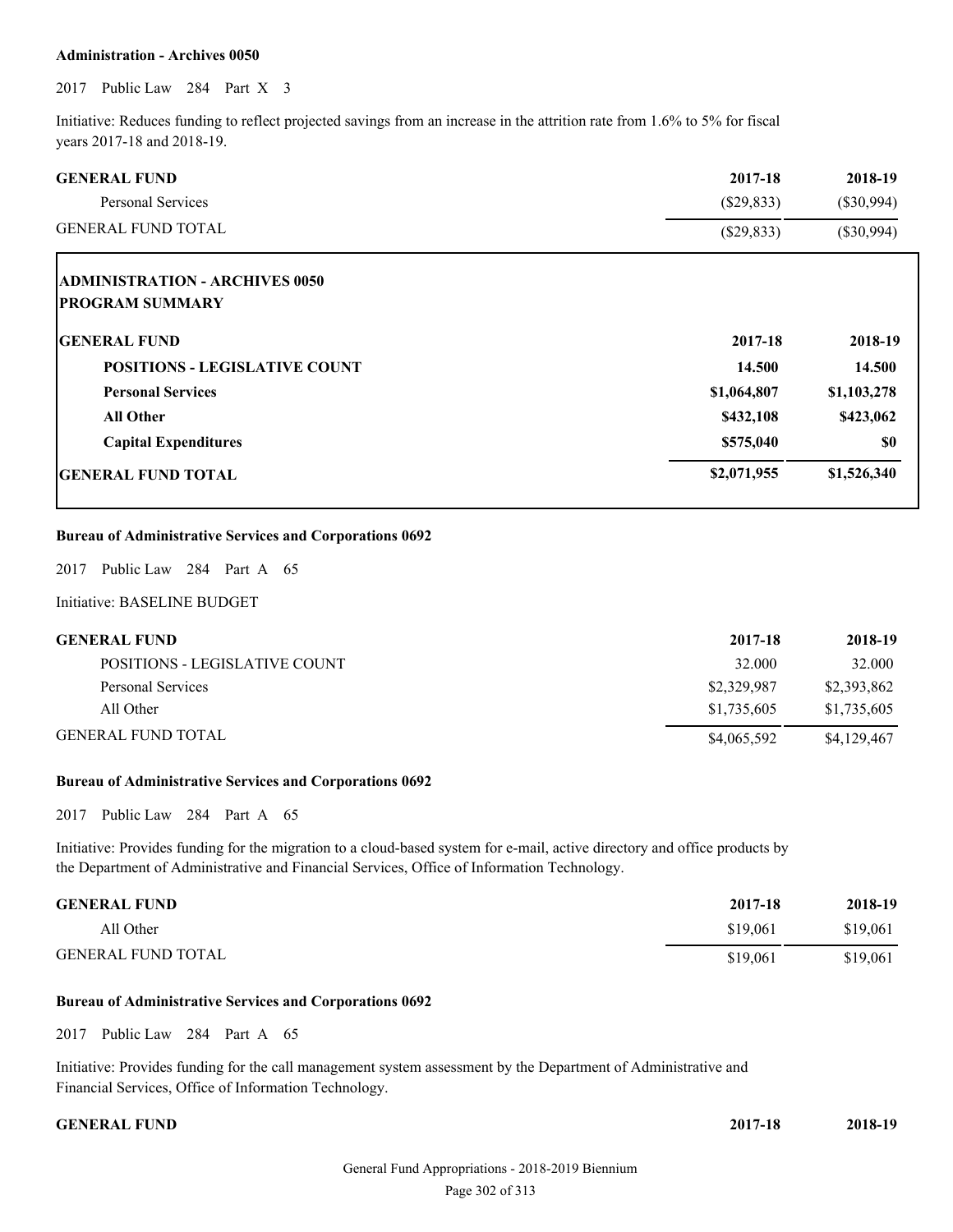| All Other                 | \$1,776 | \$1,776 |
|---------------------------|---------|---------|
| <b>GENERAL FUND TOTAL</b> | \$1,776 | \$1,776 |
|                           |         |         |

#### **Bureau of Administrative Services and Corporations 0692**

2017 Public Law 284 Part A 65

Initiative: Provides funding for geographic information services fees.

| <b>GENERAL FUND</b>       | 2017-18 | 2018-19 |
|---------------------------|---------|---------|
| All Other                 | \$8,657 | \$8,657 |
| <b>GENERAL FUND TOTAL</b> | \$8,657 | \$8,657 |

#### **Bureau of Administrative Services and Corporations 0692**

2017 Public Law 284 Part A 65

Initiative: Provides funding for the approved reorganization of 4 Customer Representative Associate II positions to Customer Representative Specialist - Corporate positions.

| <b>GENERAL FUND</b>       | 2017-18 | 2018-19 |
|---------------------------|---------|---------|
| Personal Services         | \$9.546 | \$9,809 |
| <b>GENERAL FUND TOTAL</b> | \$9.546 | \$9,809 |

#### **Bureau of Administrative Services and Corporations 0692**

2017 Public Law 284 Part A 65

Initiative: Establishes one Elections Coordinator position to assist in the management and maintenance of election records and provides funding for related All Other costs.

| <b>GENERAL FUND</b>           | 2017-18  | 2018-19  |
|-------------------------------|----------|----------|
| POSITIONS - LEGISLATIVE COUNT | 1.000    | 1.000    |
| Personal Services             | \$73,117 | \$76,855 |
| All Other                     | \$6,669  | \$2,146  |
| <b>GENERAL FUND TOTAL</b>     | \$79.786 | \$79,001 |

#### **Bureau of Administrative Services and Corporations 0692**

2017 Public Law 284 Part A 65

Initiative: Provides one-time funding for the replacement of laptops and printers that are older than 5 years.

| <b>GENERAL FUND</b>       | 2017-18  | 2018-19 |
|---------------------------|----------|---------|
| All Other                 | \$20,752 | \$0     |
| <b>GENERAL FUND TOTAL</b> | \$20,752 | \$0     |

#### **Bureau of Administrative Services and Corporations 0692**

2017 Public Law 284 Part A 65

Initiative: Provides funding for the approved reorganization of one Management Analyst I position to an Elections Coordinator position and increases the hours from 40 hours to 80 hours biweekly.

#### **CENERAL FUND** 2

| :017-18 | 2018-19 |
|---------|---------|
|         |         |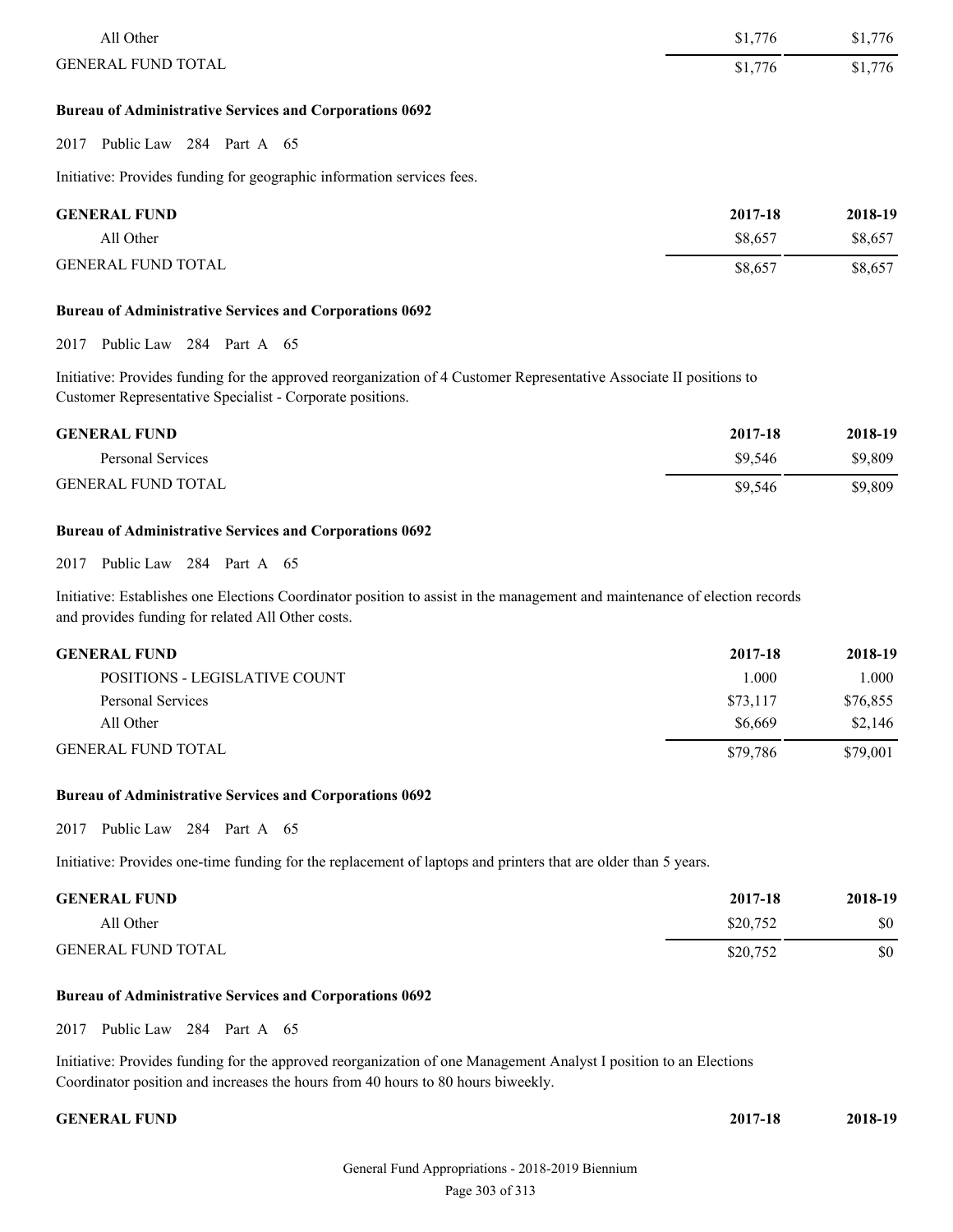| Personal Services         | \$32,645 | \$33,927 |
|---------------------------|----------|----------|
| <b>GENERAL FUND TOTAL</b> | \$32,645 | \$33,927 |

#### **Bureau of Administrative Services and Corporations 0692**

2017 Public Law 284 Part A 65

Initiative: Provides funding for the Department of Administrative and Financial Services, Office of Information Technology enterprise functions.

| <b>GENERAL FUND</b>       | 2017-18 | 2018-19 |
|---------------------------|---------|---------|
| All Other                 | \$852   | \$852   |
| <b>GENERAL FUND TOTAL</b> | \$852   | \$852   |

#### **Bureau of Administrative Services and Corporations 0692**

2017 Public Law 284 Part X 3

Initiative: Reduces funding to reflect projected savings from an increase in the attrition rate from 1.6% to 5% for fiscal years 2017-18 and 2018-19.

| <b>GENERAL FUND</b>                                            | 2017-18      | 2018-19      |
|----------------------------------------------------------------|--------------|--------------|
| <b>Personal Services</b>                                       | $(\$69,408)$ | $(\$71,067)$ |
| <b>GENERAL FUND TOTAL</b>                                      | $(\$69,408)$ | $(\$71,067)$ |
| <b>BUREAU OF ADMINISTRATIVE SERVICES AND CORPORATIONS 0692</b> |              |              |
| <b>PROGRAM SUMMARY</b>                                         |              |              |
| <b>GENERAL FUND</b>                                            | 2017-18      | 2018-19      |
| <b>POSITIONS - LEGISLATIVE COUNT</b>                           | 33.000       | 33.000       |
| <b>Personal Services</b>                                       | \$2,375,887  | \$2,443,386  |
| <b>All Other</b>                                               | \$1,793,372  | \$1,768,097  |
| <b>GENERAL FUND TOTAL</b>                                      | \$4,169,259  | \$4,211,483  |
| <b>SECRETARY OF STATE, DEPARTMENT OF</b>                       |              |              |
| <b>DEPARTMENT TOTALS</b>                                       | 2017-18      | 2018-19      |
| <b>POSITIONS - LEGISLATIVE COUNT</b>                           | 47.500       | 47.500       |
| <b>Personal Services</b>                                       | \$3,440,694  | \$3,546,664  |
| <b>All Other</b>                                               | \$2,225,480  | \$2,191,159  |
| <b>Capital Expenditures</b>                                    | \$575,040    | \$0          |
| <b>DEPARTMENT TOTAL</b>                                        | \$6,241,214  | \$5,737,823  |

**ST. CROIX INTERNATIONAL WATERWAY COMMISSION**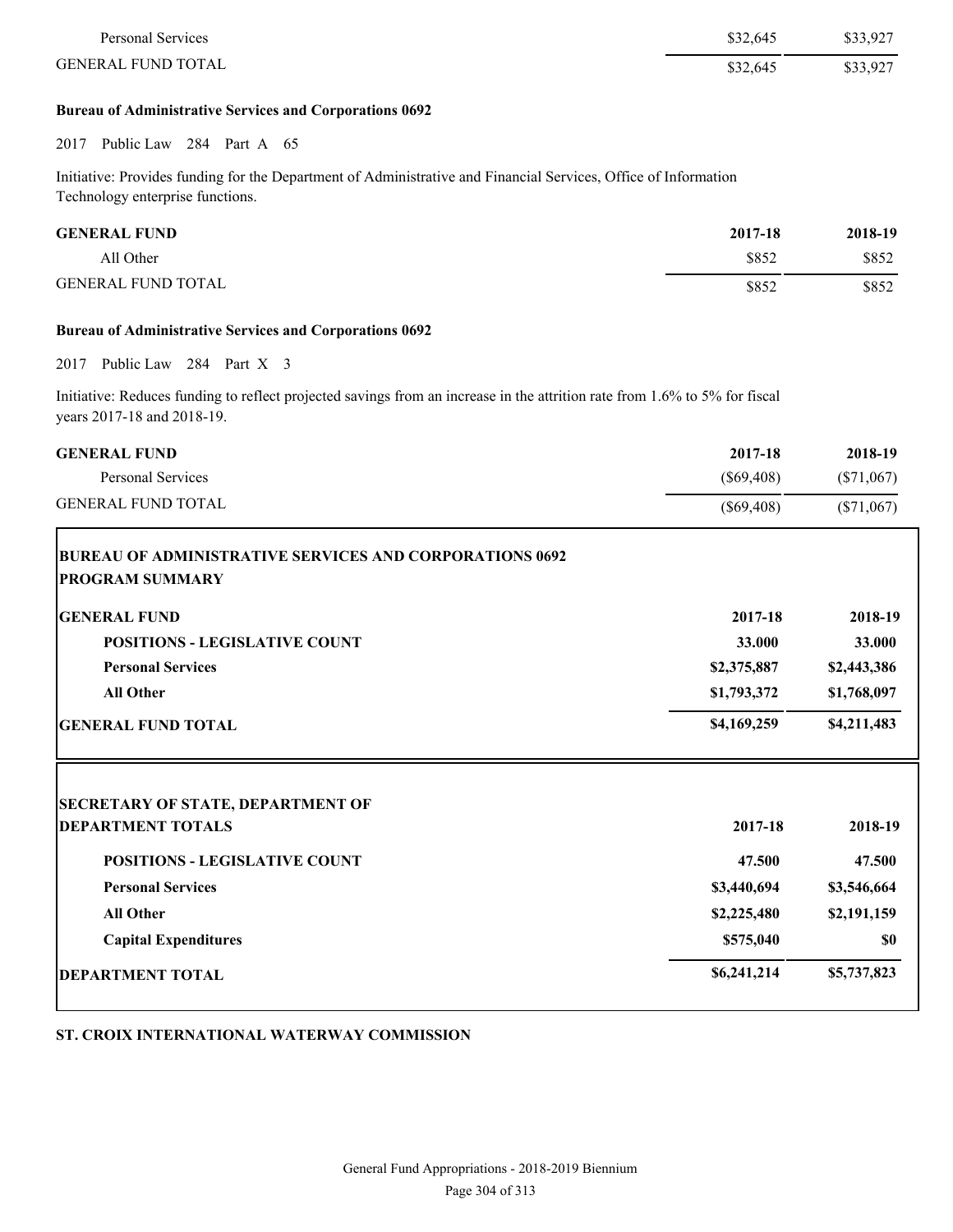#### **St. Croix International Waterway Commission 0576**

2017 Public Law 284 Part A 66

Initiative: BASELINE BUDGET

| <b>GENERAL FUND</b>                                                               | 2017-18  | 2018-19  |
|-----------------------------------------------------------------------------------|----------|----------|
| All Other                                                                         | \$25,000 | \$25,000 |
| <b>GENERAL FUND TOTAL</b>                                                         | \$25,000 | \$25,000 |
| <b>ST. CROIX INTERNATIONAL WATERWAY COMMISSION 0576</b><br><b>PROGRAM SUMMARY</b> |          |          |
| <b>GENERAL FUND</b>                                                               | 2017-18  | 2018-19  |
| <b>All Other</b>                                                                  | \$25,000 | \$25,000 |
| <b>GENERAL FUND TOTAL</b>                                                         | \$25,000 | \$25,000 |
| <b>ST. CROIX INTERNATIONAL WATERWAY COMMISSION</b>                                |          |          |
| <b>DEPARTMENT TOTALS</b>                                                          | 2017-18  | 2018-19  |
| <b>All Other</b>                                                                  | \$25,000 | \$25,000 |
| <b>DEPARTMENT TOTAL</b>                                                           | \$25,000 | \$25,000 |
|                                                                                   |          |          |

### **STATE HOUSE PRESERVATION AND MAINTENANCE, RESERVE FUND FOR**

# **Reserve Fund for State House Preservation and Maintenance 0975**

2017 Public Law 284 Part A 67

Initiative: BASELINE BUDGET

| <b>GENERAL FUND</b>                                                                             | 2017-18   | 2018-19   |
|-------------------------------------------------------------------------------------------------|-----------|-----------|
| All Other                                                                                       | \$800,000 | \$800,000 |
| <b>GENERAL FUND TOTAL</b>                                                                       | \$800,000 | \$800,000 |
| <b>RESERVE FUND FOR STATE HOUSE PRESERVATION AND MAINTENANCE 0975</b><br><b>PROGRAM SUMMARY</b> |           |           |
| <b>IGENERAL FUND</b>                                                                            | 2017-18   | 2018-19   |
| <b>All Other</b>                                                                                | \$800,000 | \$800,000 |
| <b>IGENERAL FUND TOTAL</b>                                                                      | \$800,000 | \$800,000 |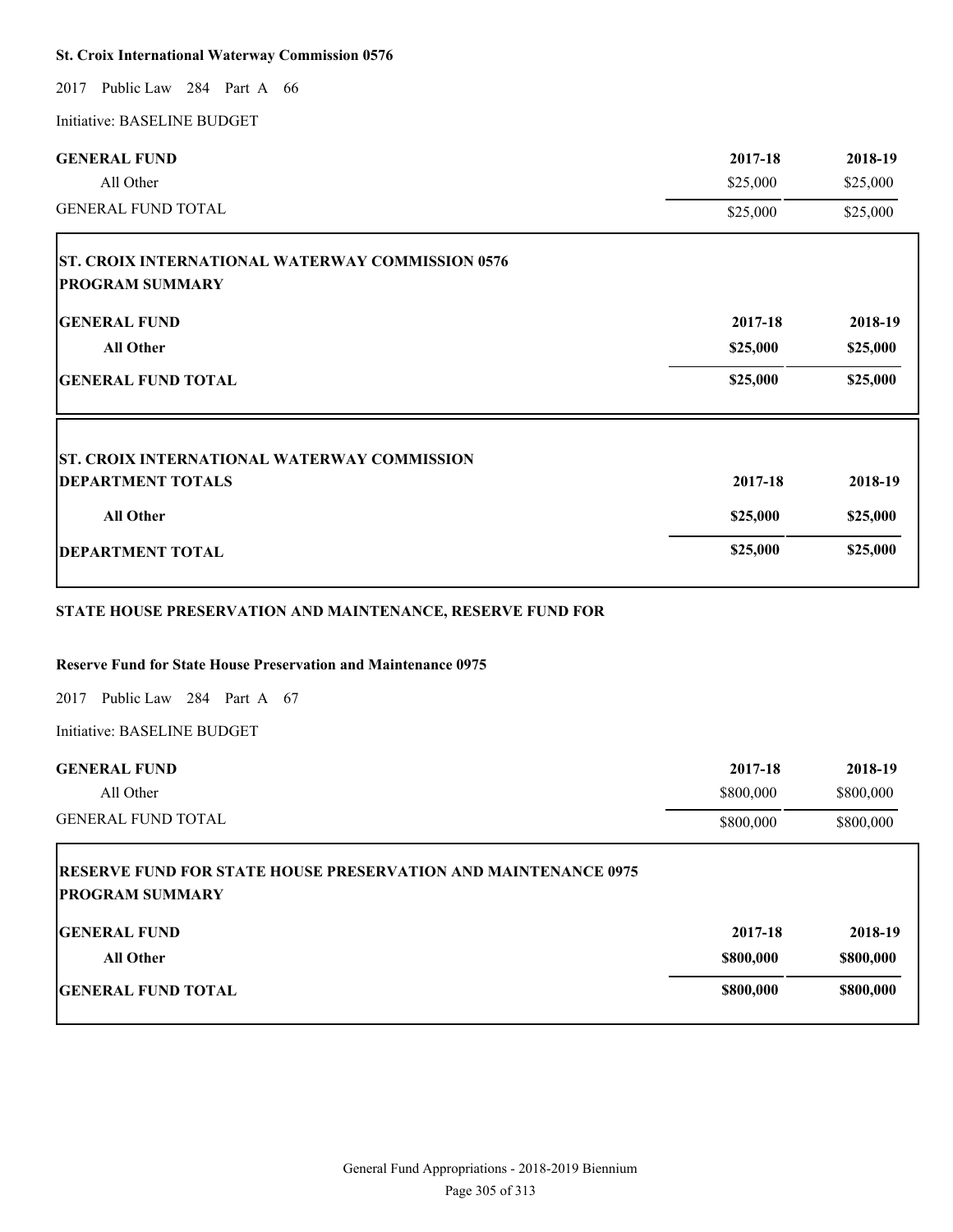| <b>STATE HOUSE PRESERVATION AND MAINTENANCE, RESERVE FUND FOR</b> |           |           |
|-------------------------------------------------------------------|-----------|-----------|
| <b>DEPARTMENT TOTALS</b>                                          | 2017-18   | 2018-19   |
| All Other                                                         | \$800,000 | \$800,000 |
| <b>DEPARTMENT TOTAL</b>                                           | \$800,000 | \$800,000 |

#### **TECHNOLOGY SERVICES, DEPARTMENT OF**

#### **Statewide Radio Network System Z243**

2017 Public Law 284 Part A 72

Initiative: Transfers All Other funding from the Department of Administrative and Financial Services, Statewide Radio Network System program to the Department of Technology Services, Statewide Radio Network System program.

| <b>GENERAL FUND</b>       | 2017-18     | 2018-19     |
|---------------------------|-------------|-------------|
| All Other                 | \$6,699,151 | \$6,699,151 |
| <b>GENERAL FUND TOTAL</b> | \$6,699,151 | \$6,699,151 |

#### **Statewide Radio Network System Z243**

2017 Public Law 284 Part ZZZZZZZ 18

Initiative: Deappropriates funds to offset appropriations contained in Part A of this Act related to the transfer of All Other funding from the Department of Administrative and Financial Services, Statewide Radio Network System program to the Department of Technology Services, Statewide Radio Network System program.

| <b>GENERAL FUND</b>                                                  | 2017-18         | 2018-19         |
|----------------------------------------------------------------------|-----------------|-----------------|
| All Other                                                            | $(\$6,699,151)$ | $(\$6,699,151)$ |
| <b>GENERAL FUND TOTAL</b>                                            | $(\$6,699,151)$ | $(\$6,699,151)$ |
| <b>STATEWIDE RADIO NETWORK SYSTEM Z243</b><br><b>PROGRAM SUMMARY</b> |                 |                 |
| <b>IGENERAL FUND</b>                                                 | 2017-18         | 2018-19         |
| <b>All Other</b>                                                     | \$0             | \$0             |
| <b>IGENERAL FUND TOTAL</b>                                           | \$0             | \$0             |

#### **Technology Services Z242**

2017 Public Law 284 Part A 72

Initiative: Transfers and reallocates the cost of one Public Service Manager II position, one GIS Coordinator position and 2 Senior Programmer Analyst positions and associated All Other costs from 100% Office of Information Services Fund to 100% General Fund and reallocates the cost of one Public Service Manager II position from 100% Office of Information Services Fund to 85% Other Special Revenue Funds and 15% General Fund within the same program to provide funding for Maine's Geographic Information Services and GeoLibrary.

#### **GENERAL FUND 2017-18 2018-19**

| POSITIONS - LEGISLATIVE COUNT | 1.000 | 000. |
|-------------------------------|-------|------|
|                               |       |      |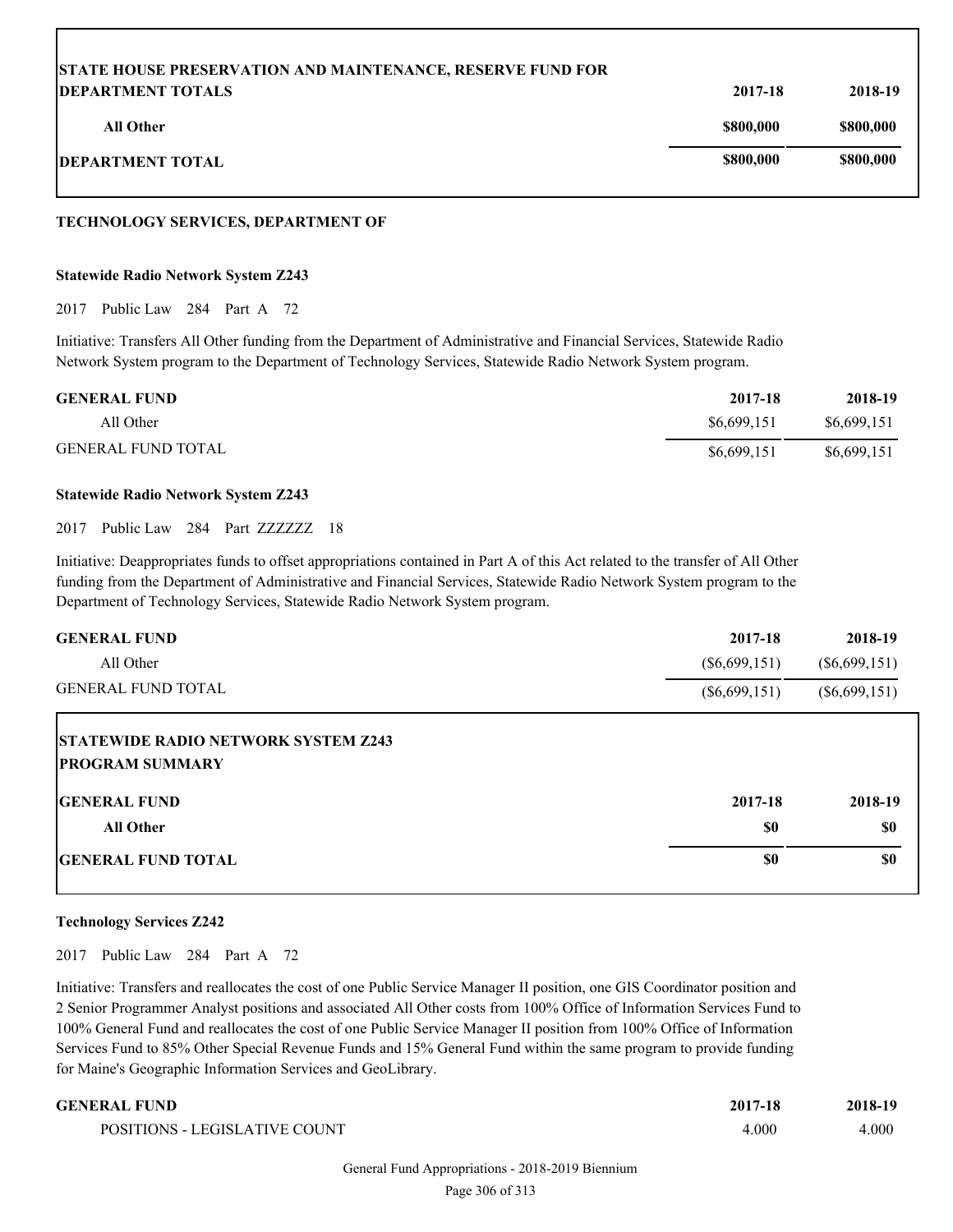| Personal Services         | \$442,039   | \$447,750   |
|---------------------------|-------------|-------------|
| All Other                 | \$631,403   | \$631,403   |
| <b>GENERAL FUND TOTAL</b> | \$1,073,442 | \$1,079,153 |

#### **Technology Services Z242**

#### 2017 Public Law 284 Part A 72

Initiative: Provides funding for annual principal and interest payments on funds borrowed in support of state technology infrastructure improvements and system purchases and enhancements.

| <b>GENERAL FUND</b>       | 2017-18   | 2018-19     |
|---------------------------|-----------|-------------|
| All Other                 | \$220,000 | \$4,700,000 |
| <b>GENERAL FUND TOTAL</b> | \$220,000 | \$4,700,000 |

#### **Technology Services Z242**

2017 Public Law 284 Part ZZZZZZZ 18

Initiative: Deappropriates and deallocates funds to offset appropriations and allocations contained in Part A of this Act related to transferring and reallocating the cost of one Public Service Manager II position, one GIS Coordinator position and 2 Senior Programmer Analyst positions and associated All Other costs from 100% Office of Information Services Fund to 100% General Fund and reallocates the cost of one Public Service Manager II position from 100% Office of Information Services Fund to 85% Other Special Revenue Funds and 15% General Fund within the same program to provide funding for Maine's Geographic Information Services and GeoLibrary.

| <b>GENERAL FUND</b>           | 2017-18      | 2018-19       |
|-------------------------------|--------------|---------------|
| POSITIONS - LEGISLATIVE COUNT | (4.000)      | (4.000)       |
| Personal Services             | (S442, 039)  | (S447,750)    |
| All Other                     | (S631, 403)  | (S631, 403)   |
| <b>GENERAL FUND TOTAL</b>     | (S1,073,442) | (\$1,079,153) |

#### **Technology Services Z242**

2017 Public Law 284 Part ZZZZZZZ 18

Initiative: Deappropriates funds to offset appropriations contained in Part A of this Act related to funding for annual principal and interest payments on funds borrowed in support of state technology infrastructure improvements and system purchases and enhancements.

| <b>GENERAL FUND</b>       | 2017-18       | 2018-19       |
|---------------------------|---------------|---------------|
| All Other                 | (S220.000)    | (\$4,700,000) |
| <b>GENERAL FUND TOTAL</b> | $(\$220,000)$ | (S4,700,000)  |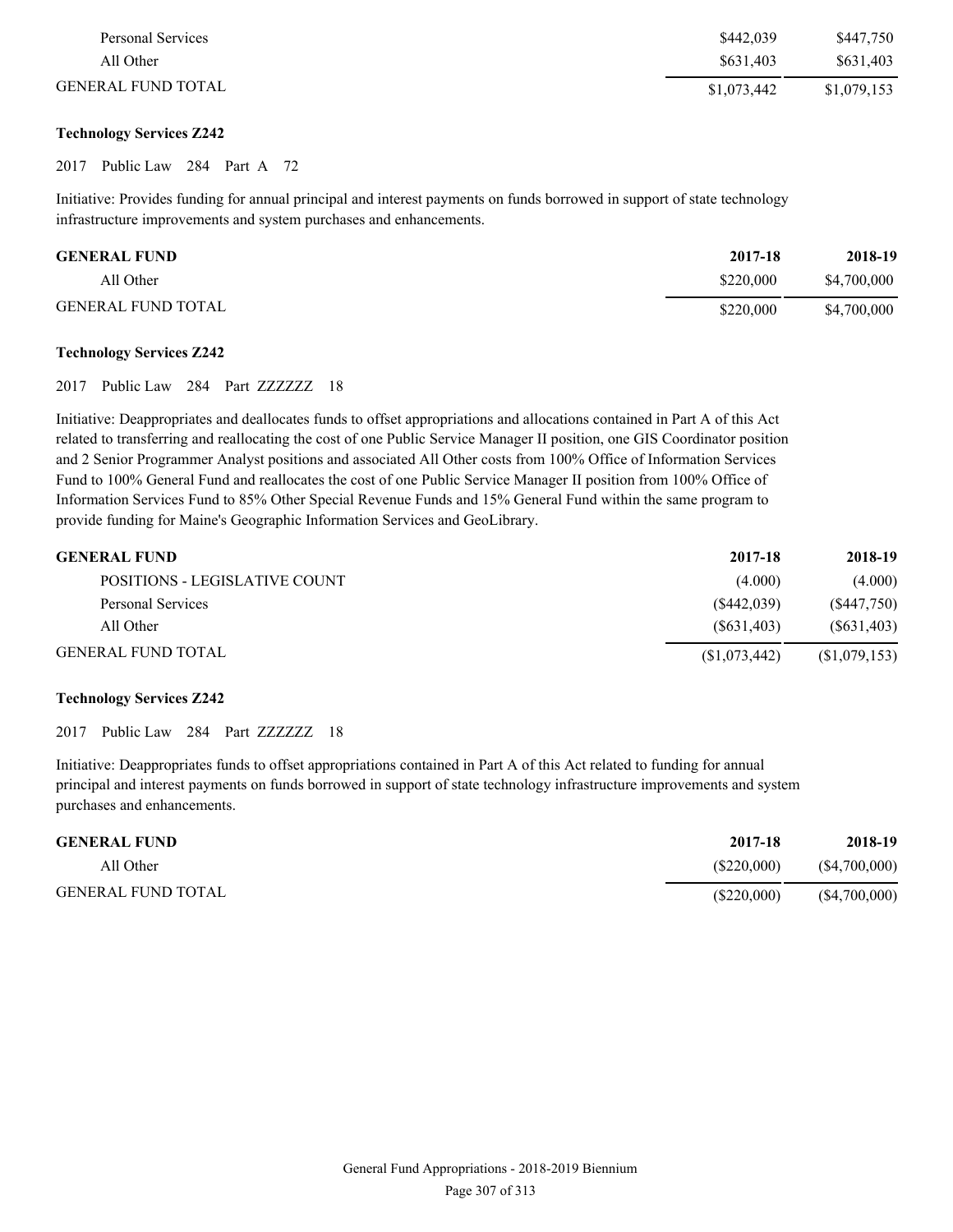| <b>TECHNOLOGY SERVICES Z242</b>           |         |           |
|-------------------------------------------|---------|-----------|
| <b>PROGRAM SUMMARY</b>                    |         |           |
| <b>GENERAL FUND</b>                       | 2017-18 | 2018-19   |
| <b>POSITIONS - LEGISLATIVE COUNT</b>      | 0.000   | 0.000     |
| <b>Personal Services</b>                  | \$0     | \$0       |
| <b>All Other</b>                          | \$0     | \$0       |
| <b>GENERAL FUND TOTAL</b>                 | \$0     | \$0       |
| <b>TECHNOLOGY SERVICES, DEPARTMENT OF</b> |         |           |
| <b>DEPARTMENT TOTALS</b>                  | 2017-18 | 2018-19   |
| <b>POSITIONS - LEGISLATIVE COUNT</b>      | 0.000   | 0.000     |
| <b>Personal Services</b>                  | \$0     | <b>SO</b> |
| <b>All Other</b>                          | \$0     | \$0       |
| <b>DEPARTMENT TOTAL</b>                   | \$0     | \$0       |

#### **TREASURER OF STATE, OFFICE OF**

### **Administration - Treasury 0022**

Е

2017 Public Law 284 Part A 68

Initiative: BASELINE BUDGET

| <b>GENERAL FUND</b>           | 2017-18     | 2018-19     |
|-------------------------------|-------------|-------------|
| POSITIONS - LEGISLATIVE COUNT | 16.000      | 16.000      |
| Personal Services             | \$1,343,670 | \$1,383,185 |
| All Other                     | \$776.277   | \$776.277   |
| <b>GENERAL FUND TOTAL</b>     | \$2,119,947 | \$2,159,462 |

### **Administration - Treasury 0022**

2017 Public Law 284 Part X 3

Initiative: Reduces funding to reflect projected savings from an increase in the attrition rate from 1.6% to 5% for fiscal years 2017-18 and 2018-19.

| <b>GENERAL FUND</b>       | 2017-18    | 2018-19   |
|---------------------------|------------|-----------|
| Personal Services         | (S38.153)  | (S39,102) |
| <b>GENERAL FUND TOTAL</b> | (S38, 153) | (S39,102) |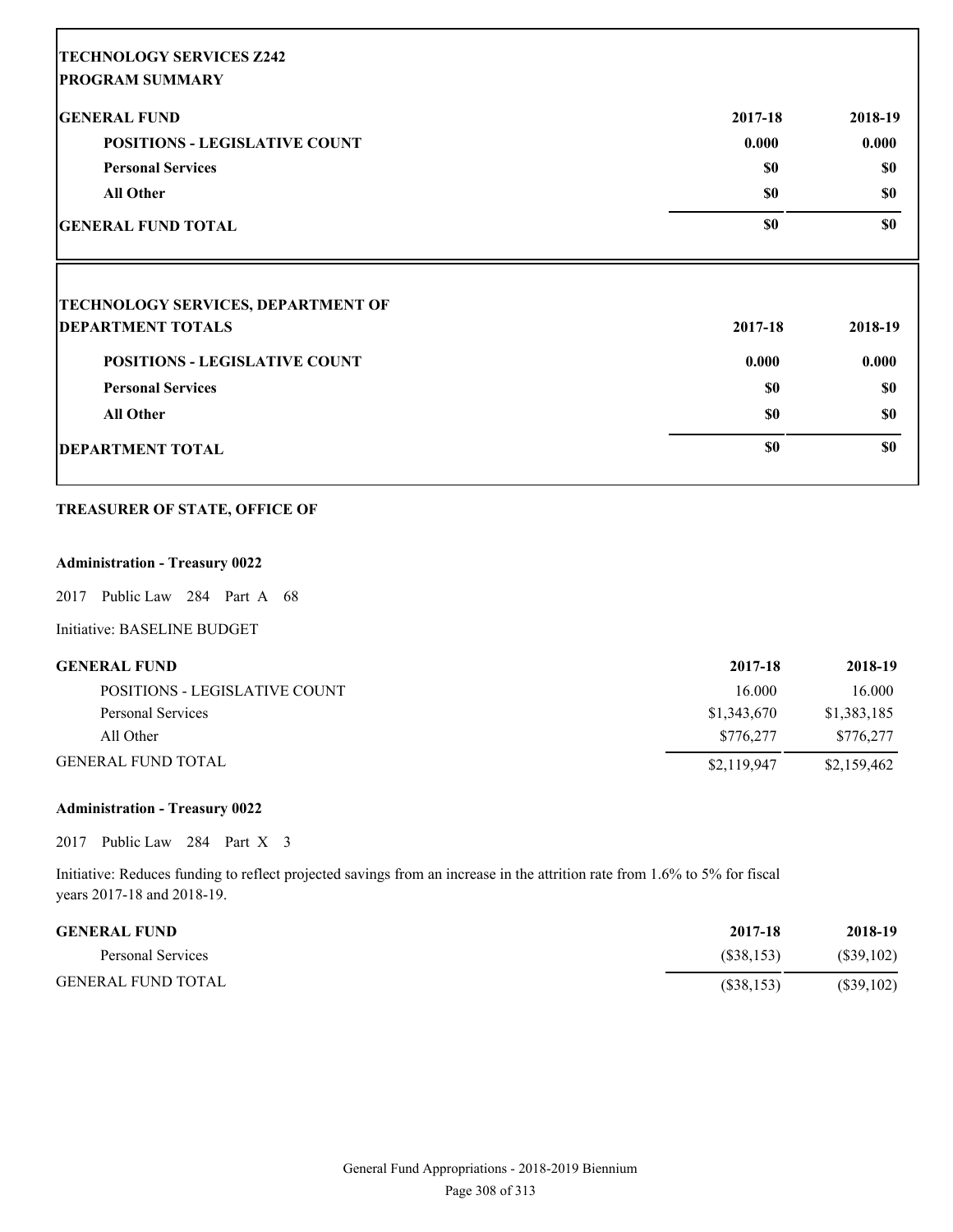| <b>ADMINISTRATION - TREASURY 0022</b><br><b>PROGRAM SUMMARY</b> |             |             |
|-----------------------------------------------------------------|-------------|-------------|
| <b>GENERAL FUND</b>                                             | 2017-18     | 2018-19     |
| <b>POSITIONS - LEGISLATIVE COUNT</b>                            | 16.000      | 16.000      |
| <b>Personal Services</b>                                        | \$1,305,517 | \$1,344,083 |
| <b>All Other</b>                                                | \$776,277   | \$776,277   |
| <b>GENERAL FUND TOTAL</b>                                       | \$2,081,794 | \$2,120,360 |

# **Debt Service - Treasury 0021**

2017 Public Law 284 Part A 68

Initiative: BASELINE BUDGET

| <b>GENERAL FUND</b>       | 2017-18      | 2018-19      |
|---------------------------|--------------|--------------|
| All Other                 | \$82,258,192 | \$82,258,192 |
| <b>GENERAL FUND TOTAL</b> | \$82,258,192 | \$82,258,192 |

### **Debt Service - Treasury 0021**

2017 Public Law 284 Part A 68

Initiative: Adjusts funding levels for the Debt Service - Treasury program based upon the current debt service schedule and anticipated issuance.

| <b>GENERAL FUND</b>       | 2017-18      | 2018-19      |
|---------------------------|--------------|--------------|
| All Other                 | \$11,096,167 | \$24.491.014 |
| <b>GENERAL FUND TOTAL</b> | \$11,096,167 | \$24,491,014 |

#### **Debt Service - Treasury 0021**

2017 Public Law 284 Part ZZZZZZZ 16

Initiative: Reduces funding for debt service costs on a one-time basis.

| <b>GENERAL FUND</b>                                           | 2017-18         | 2018-19        |
|---------------------------------------------------------------|-----------------|----------------|
| All Other                                                     | $(\$3,000,000)$ | (\$10,000,000) |
| <b>GENERAL FUND TOTAL</b>                                     | $(\$3,000,000)$ | (\$10,000,000) |
| <b>DEBT SERVICE - TREASURY 0021</b><br><b>PROGRAM SUMMARY</b> |                 |                |
| <b>GENERAL FUND</b>                                           | 2017-18         | 2018-19        |
| <b>All Other</b>                                              | \$90,354,359    | \$96,749,206   |
| <b>GENERAL FUND TOTAL</b>                                     | \$90,354,359    | \$96,749,206   |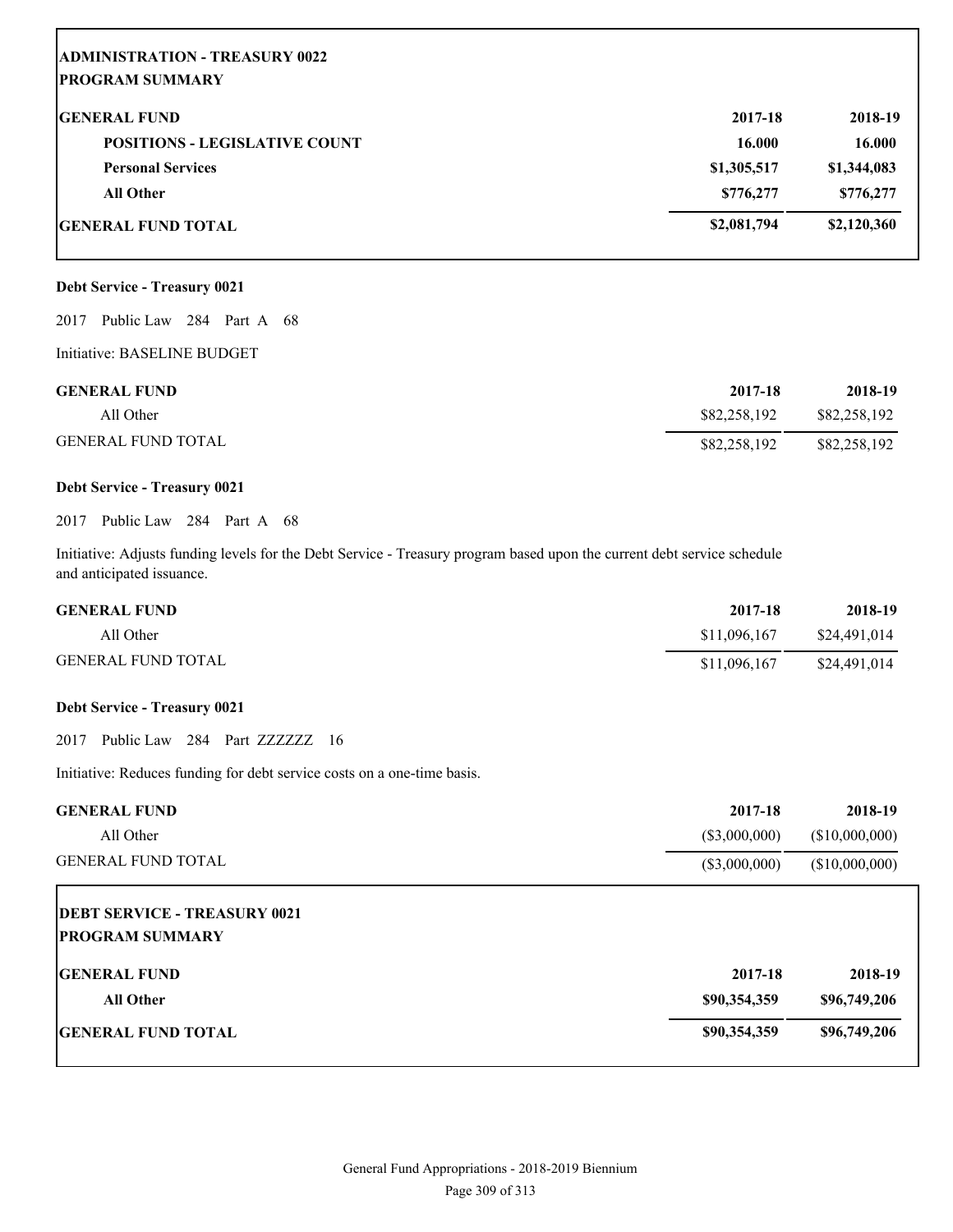| <b>TREASURER OF STATE, OFFICE OF</b>                                                           |              |              |
|------------------------------------------------------------------------------------------------|--------------|--------------|
| <b>DEPARTMENT TOTALS</b>                                                                       | 2017-18      | 2018-19      |
| <b>POSITIONS - LEGISLATIVE COUNT</b>                                                           | 16.000       | 16.000       |
| <b>Personal Services</b>                                                                       | \$1,305,517  | \$1,344,083  |
| <b>All Other</b>                                                                               | \$91,130,636 | \$97,525,483 |
| <b>DEPARTMENT TOTAL</b>                                                                        | \$92,436,153 | \$98,869,566 |
| UNIVERSITY OF MAINE SYSTEM, BOARD OF TRUSTEES OF THE                                           |              |              |
| Casco Bay Estuary Project - University of Southern Maine 0983                                  |              |              |
| Public Law 284 Part A 69<br>2017                                                               |              |              |
| Initiative: BASELINE BUDGET                                                                    |              |              |
| <b>GENERAL FUND</b>                                                                            | 2017-18      | 2018-19      |
| All Other                                                                                      | \$35,000     | \$35,000     |
| <b>GENERAL FUND TOTAL</b>                                                                      | \$35,000     | \$35,000     |
| <b>CASCO BAY ESTUARY PROJECT - UNIVERSITY OF SOUTHERN MAINE 0983</b><br><b>PROGRAM SUMMARY</b> |              |              |
| <b>GENERAL FUND</b>                                                                            | 2017-18      | 2018-19      |
| All Other                                                                                      | \$35,000     | \$35,000     |
| <b>GENERAL FUND TOTAL</b>                                                                      | \$35,000     | \$35,000     |
| Debt Service - University of Maine System 0902                                                 |              |              |
| Public Law 284 Part A 69<br>2017                                                               |              |              |
| Initiative: BASELINE BUDGET                                                                    |              |              |
| <b>GENERAL FUND</b>                                                                            | 2017-18      | 2018-19      |
| All Other                                                                                      | \$3,267,950  | \$3,267,950  |
| <b>GENERAL FUND TOTAL</b>                                                                      | \$3,267,950  | \$3,267,950  |

# **Debt Service - University of Maine System 0902**

2017 Public Law 284 Part ZZZZZZZ 17

Initiative: Provides funding for debt service to support a revenue bond to bring facilities into compliance while improving the safety, accessibility and general condition of the university's aging facilities.

| <b>GENERAL FUND</b>       | 2017-18 | 2018-19     |
|---------------------------|---------|-------------|
| All Other                 | \$0     | \$2,000,000 |
| <b>GENERAL FUND TOTAL</b> | \$0     | \$2,000,000 |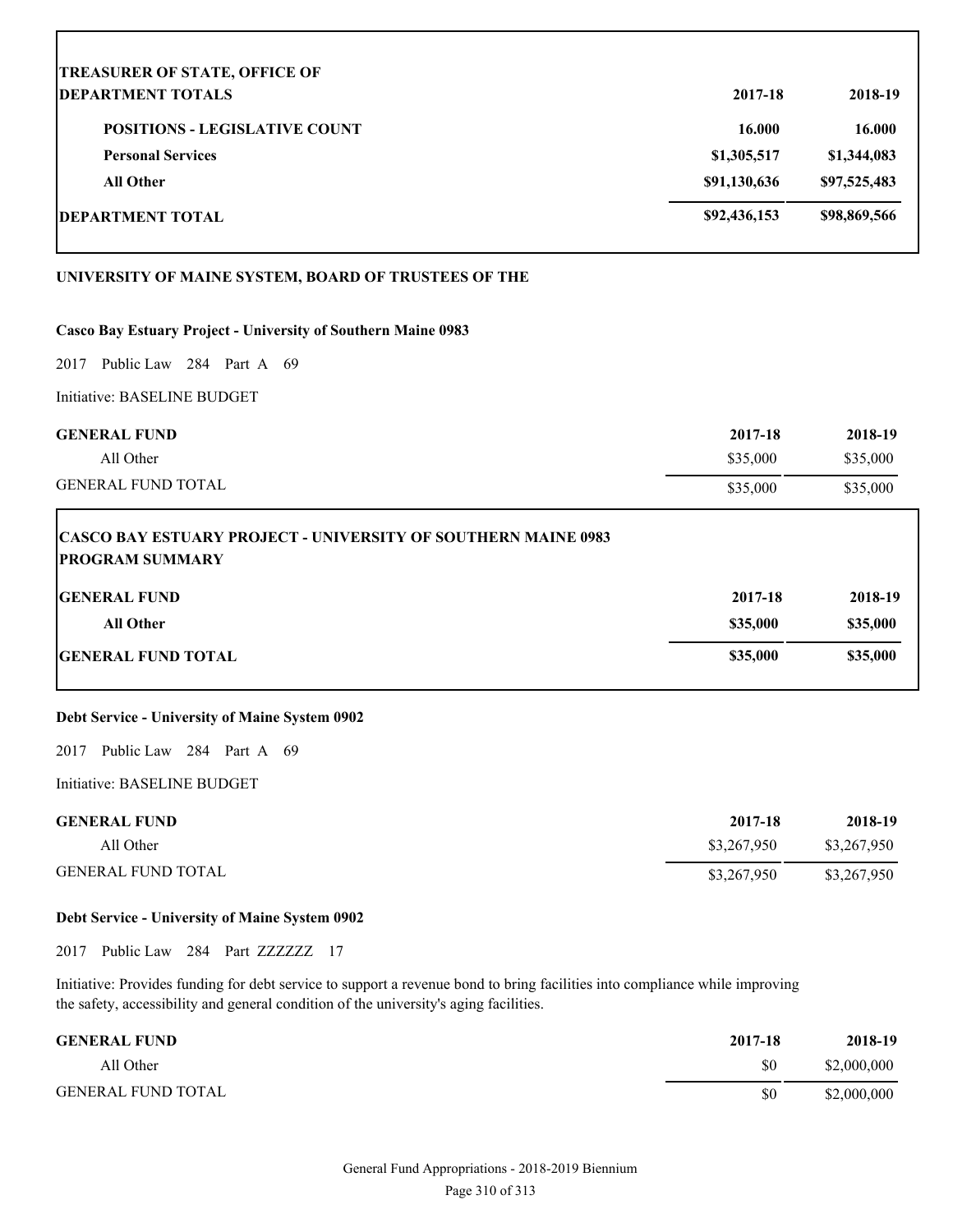| <b>DEBT SERVICE - UNIVERSITY OF MAINE SYSTEM 0902</b><br><b>IPROGRAM SUMMARY</b> |             |             |
|----------------------------------------------------------------------------------|-------------|-------------|
| <b>IGENERAL FUND</b>                                                             | 2017-18     | 2018-19     |
| <b>All Other</b>                                                                 | \$3,267,950 | \$5,267,950 |
| <b>GENERAL FUND TOTAL</b>                                                        | \$3,267,950 | \$5,267,950 |

#### **Educational and General Activities - UMS 0031**

2017 Public Law 284 Part A 69

Initiative: BASELINE BUDGET

Г

| <b>GENERAL FUND</b>       | 2017-18       | 2018-19       |
|---------------------------|---------------|---------------|
| All Other                 | \$182,620,534 | \$182,620,534 |
| <b>GENERAL FUND TOTAL</b> | \$182,620,534 | \$182,620,534 |

#### **Educational and General Activities - UMS 0031**

#### 2017 Public Law 284 Part A 69

Initiative: Provides funding to continue to offset the impact of an in-state tuition increase. Also provides funding for pest management and pesticide safety outreach and education and for testing of ticks provided by the public and certain other laboratory operations at the University of Maine Cooperative Extension's animal and plant disease and insect control laboratory.

| <b>GENERAL FUND</b>       | 2017-18     | 2018-19     |
|---------------------------|-------------|-------------|
| All Other                 | \$5,800,000 | \$5,800,000 |
| <b>GENERAL FUND TOTAL</b> | \$5,800,000 | \$5,800,000 |

#### **Educational and General Activities - UMS 0031**

2017 Public Law 284 Part A 69

Initiative: Provides funding for the continued support of early college programs.

| <b>GENERAL FUND</b>                                                            | 2017-18       | 2018-19       |
|--------------------------------------------------------------------------------|---------------|---------------|
| All Other                                                                      | \$500,000     | \$500,000     |
| <b>GENERAL FUND TOTAL</b>                                                      | \$500,000     | \$500,000     |
| <b>EDUCATIONAL AND GENERAL ACTIVITIES - UMS 0031</b><br><b>PROGRAM SUMMARY</b> |               |               |
| <b>GENERAL FUND</b>                                                            | 2017-18       | 2018-19       |
| <b>All Other</b>                                                               | \$188,920,534 | \$188,920,534 |
| <b>IGENERAL FUND TOTAL</b>                                                     | \$188,920,534 | \$188,920,534 |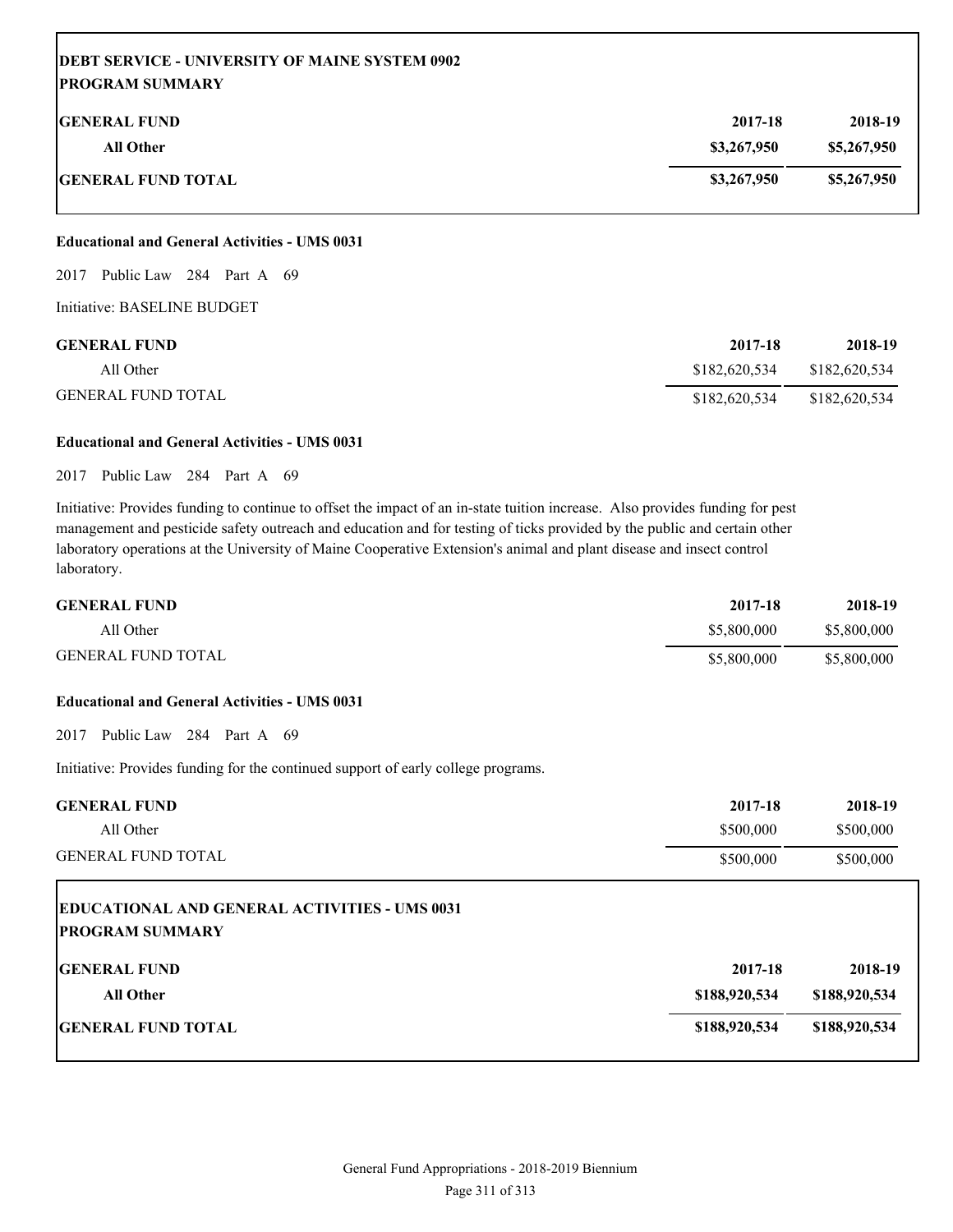#### **Maine Centers for Women, Work and Community Z169**

2017 Public Law 284 Part A 69

Initiative: BASELINE BUDGET

| <b>GENERAL FUND</b>       | 2017-18   | 2018-19   |
|---------------------------|-----------|-----------|
| All Other                 | \$864,475 | \$864,475 |
| <b>GENERAL FUND TOTAL</b> | \$864,475 | \$864.475 |

### **Maine Centers for Women, Work and Community Z169**

2017 Public Law 284 Part A 69

Initiative: Provides funding to cover increased personnel costs to deliver core workforce, financial and microenterprise services in person and online.

| <b>GENERAL FUND</b>                                                        | 2017-18      | 2018-19      |
|----------------------------------------------------------------------------|--------------|--------------|
| All Other                                                                  | \$33,125     | \$50,175     |
| <b>GENERAL FUND TOTAL</b>                                                  | \$33,125     | \$50,175     |
| MAINE CENTERS FOR WOMEN, WORK AND COMMUNITY Z169<br><b>PROGRAM SUMMARY</b> |              |              |
| <b>GENERAL FUND</b>                                                        | 2017-18      | 2018-19      |
| <b>All Other</b>                                                           | \$897,600    | \$914,650    |
| <b>GENERAL FUND TOTAL</b>                                                  | \$897,600    | \$914,650    |
| <b>Maine Economic Improvement Fund 0986</b>                                |              |              |
| 2017 Public Law 284 Part A 69                                              |              |              |
| Initiative: BASELINE BUDGET                                                |              |              |
| <b>GENERAL FUND</b>                                                        | 2017-18      | 2018-19      |
| All Other                                                                  | \$17,350,000 | \$17,350,000 |
| <b>GENERAL FUND TOTAL</b>                                                  | \$17,350,000 | \$17,350,000 |
| MAINE ECONOMIC IMPROVEMENT FUND 0986<br><b>PROGRAM SUMMARY</b>             |              |              |
| <b>GENERAL FUND</b>                                                        | 2017-18      | 2018-19      |
| <b>All Other</b>                                                           | \$17,350,000 | \$17,350,000 |
| <b>GENERAL FUND TOTAL</b>                                                  | \$17,350,000 | \$17,350,000 |